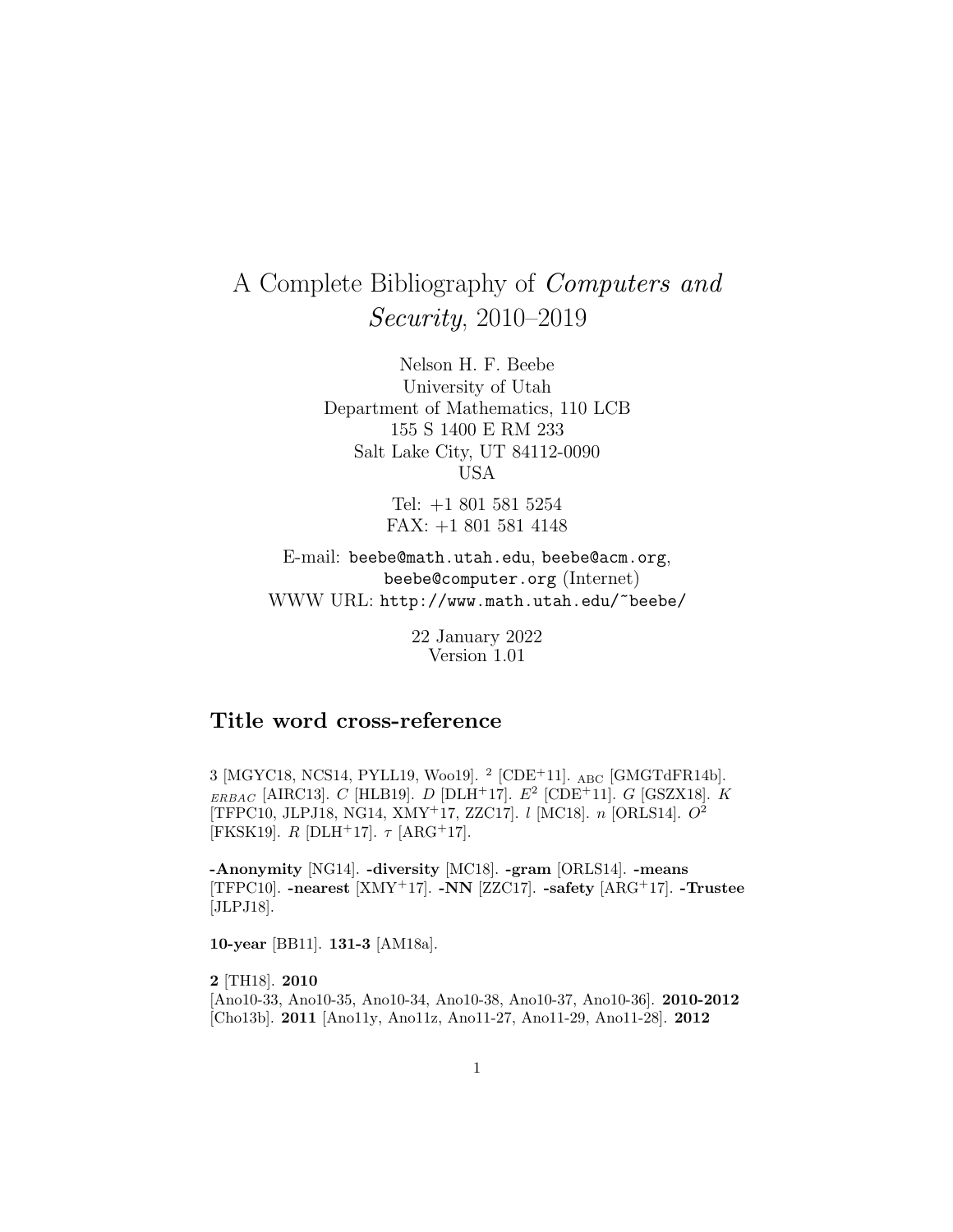[Ano12w, Ano12z, Ano12-27, Ano12x, Ano12y, Ano12-29, Ano12-28]. **2013** [Ano13-27, Ano13-28, Ano13y, Ano13-29, Ano13z]. **2014** [Ano14t, Ano14x, Ano14u, Ano14w, Ano14v, Ano14y]. **2015** [Ano15y, Ano15z, Ano15x, Ano15v, Ano15t, Ano15w, Ano15u]. **2016** [Ano16t, Ano16s, Ano16v, Ano16u, Ano16q, Ano16w, Ano16r, Ano16x]. **2017** [Ano17p, Ano17s, Ano17q, Ano17t, Ano17r, Ano17o, Ano17u]. **2018** [Ano18q, Ano18l, Ano18k, Ano18m, Ano18p, Ano18n, Ano18j, Ano18o]. **2019** [Ano19j, Ano19p, Ano19m, Ano19o, Ano19n, Ano19k, Ano19l, Ano19q]. **28th** [Ano15i].

**3-state** [ZLW<sup>+</sup>15]. **30/8** [Spa11d]. **30th** [HF17]. **3G** [XN14].

**5G** [FYL<sup>+</sup>17, MPCK18].

**6LoWPAN** [MA17].

**7** [Ano11-30, SCB<sup>+</sup>13].

**802.16m** [FZZ<sup>+</sup>12].

**A-PANDDE** [FB19]. **ABE** [OSNZ19]. **ability** [YGX<sup>+</sup>19]. **Abnormal** [ZZ19]. **Abstract** [ZLLL12]. **abuse** [CKA<sup>+</sup>17]. **abuses** [CWY<sup>+</sup>12]. **abusive** [PBR11]. **academic** [AAMDGR18]. **accelerators** [KKJ<sup>+</sup>16]. **acceptable** [RMW10]. **acceptance** [SYK14]. **Access** [ADF<sup>+</sup>10, DMR19, Lop16, PG19, SRDD13, SSAK12, AAD<sup>+</sup>12, ARL13, AAC<sup>+</sup>19, BRH15, BJ13, BHC18, BR17, BCD<sup>+</sup>10, BSL19, CHK<sup>+</sup>19, CFH<sup>+</sup>11, CIS17, CDS<sup>+</sup>19, CZH<sup>+</sup>14, GM12, GSZX18, HK17, JJ12, JJ14, KBAL13, KS14, LKJ14, LML<sup>+</sup>16, LC15, MDHM18, MZZ<sup>+</sup>18, MT19, PZ15, PMDM10b, PMDM10a, RLB<sup>+</sup>11, RR17, SMP13, SAL12, SSVA13, SC19, SSVA19, SYGR11, UPF17, ZHZ<sup>+</sup>15]. **AccessMiner** [FLBK15]. **account** [BLS<sup>+</sup>16, KK16, SC19]. **accountability** [NFGL16]. **accuracy** [MMF19]. **Achieving** [DYL<sup>+</sup>14, LZ19, XLT<sup>+</sup>17]. **Ack** [AH13]. **Acknowledgement** [Ano18r]. **Acknowledgment** [Ano19r]. **acoustic** [DHZ19]. **across** [DPP15]. **action** [GHAGGT18, KMW19, LSKF12]. actionable [CAY<sup>+</sup>18]. actions [AM18b, dVM15]. **Active** [HWS<sup>+</sup>13, VSB<sup>+</sup>19, Den14, ZHZ<sup>+</sup>15]. **activities** [BHDA14, HA14, Kha12, ZYRZ16]. **activity** [BFTJ18, DB13, LLK16, RR14]. **actors** [LCMF18]. **actuator** [hBCK17]. **ad** [BRA18, HZMH18, MJBKZ15, SRU18, Su10, XPS11, ZY11, Ano12s]. **ad-hoc** [BRA18, HZMH18]. **adaptation** [MCRB19, RNdP17]. **Adaptive** [PHMN16, SLP13, AAR<sup>+</sup>18, BJ13, CFSF18, DRN16, EE15, MSV12, PPdCL17, RB14, TVPV19]. **addition** [HDK18]. **address** [LKPK18]. **addresses** [CBL10]. **Addressing** [LWZ<sup>+</sup>17, MR11]. **adjustable** [BWR12]. **ADLES** [dLGHK18]. **administration** [GHL<sup>+</sup>17]. **administrative** [JSVA14, SSVA13, SYGR11]. **administrator** [ZH13]. **ADOPT** [MJBKZ15].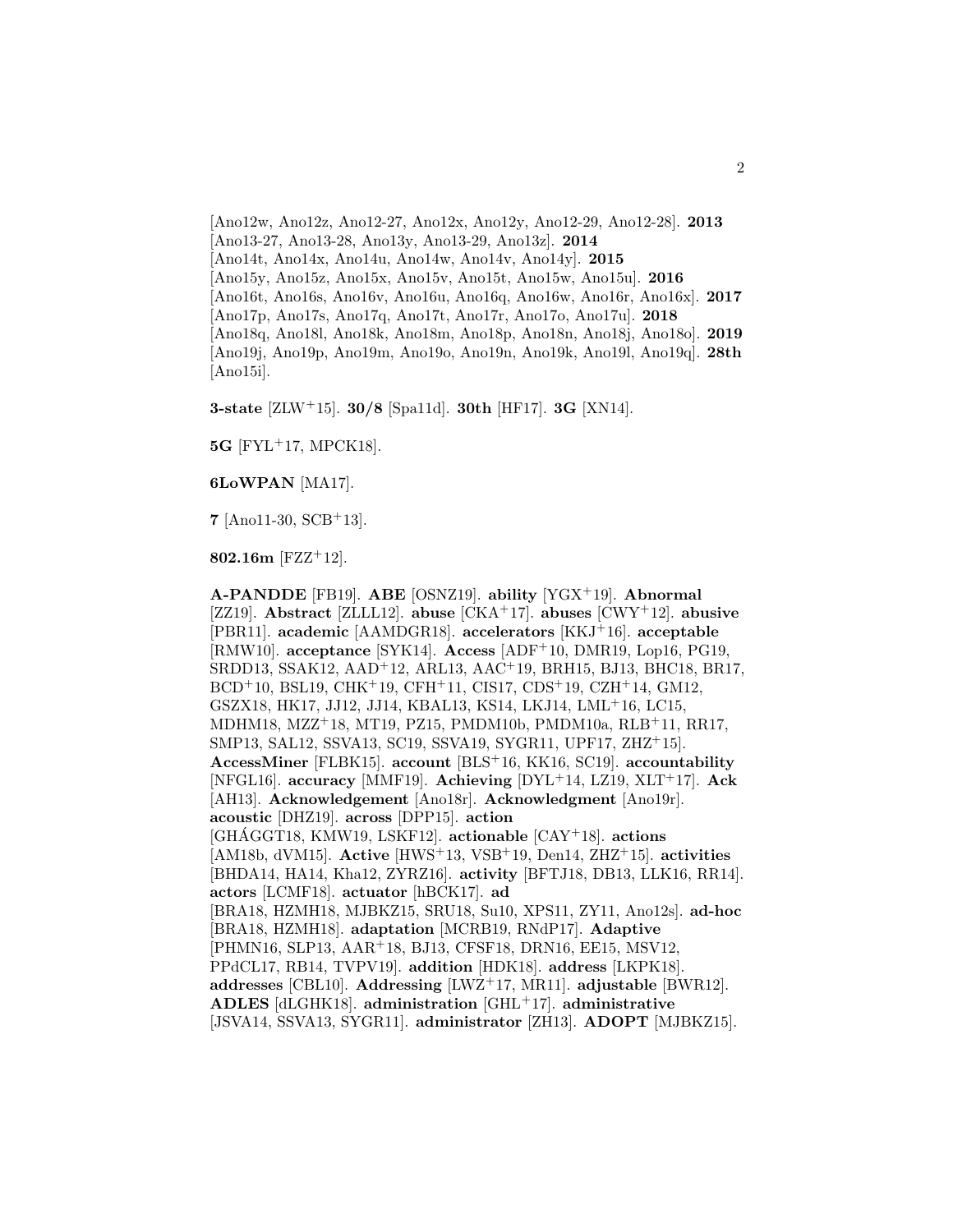**adoption** [HOVB17, MT17, QFG12, SWS15, UPSGF<sup>+</sup>14]. **ADS** [HS18, LWS<sup>+</sup>19]. **ADS-B** [HS18, LWS<sup>+</sup>19]. **Advanced** [FB19, AWDB19, FSSF15, LCMF18, SKLD14, TAP18, XN14]. **Advances** [XHZ11, CBGN18, IAA<sup>+</sup>19]. **advantage** [ABS14]. **Adversarial** [RSLH19, CXF<sup>+</sup>18, CSS<sup>+</sup>19, HM19, KKP<sup>+</sup>18]. **adversary** [DC16, DMC19, OSNZ19]. **advertisers** [CKA<sup>+</sup>17]. **aerial** [MK19]. **AES** [ZGZ<sup>+</sup>13]. **affect** [DM19]. **affecting** [PKWP19, Ven18]. **affects** [KMW19]. **Affordable** [KN14]. **aftermath** [PCP<sup>+</sup>18]. **Against** [VG14, ADAMH17, BD18, CWCC12, DCC<sup>+</sup>18, DLB<sup>+</sup>19, HBT<sup>+</sup>19, KN14, LDC13, LLL<sup>+</sup>18, MBP19, Med18, NKL<sup>+</sup>18, OSNZ19, RDAS19, hRKRR13, SCLD19, SLP13, SP15, SKTO13, SSY12, TH18, WP12, YG18, YWL<sup>+</sup>17, ZZ12, ZLC13]. **age** [OM13, TR18]. **agent** [HR13]. **agent-based** [HR13]. **agents** [ABR18, CP18]. **aggregatable** [dFGMTPL17]. **aggregation** [KNX18, KP18, MWAG16, RR17, ZYWZ14]. **aggressive** [BMMP18]. **agnostic** [HSPX14]. **agreement** [GMLZ11, HWB10, Kar12, MK11]. **Aided** [Gop19]. **AIDIS** [LJS19]. **Aims** [Ano10t, Ano10u, Ano10v, Ano10w, Ano10x, Ano10y, Ano10z, Ano10-27, Ano11t, Ano11u, Ano11v, Ano11w, Ano11x]. **air** [GB19, GB19]. **air-gap** [GB19]. **aIR-Jumper** [GB19]. **alarm** [DVC18, LMLK16, TFPC10]. **alert** [LSA<sup>+</sup>19, SHGH<sup>+</sup>15, SK13, dABM<sup>+</sup>18]. **algebraic** [ZGZ<sup>+</sup>13]. **algorithm** [ASO19, BK19, CBL<sup>+</sup>19, CSS<sup>+</sup>19, CSXL15,  $DYT+13$ , EE15, HS18, HDT+19, MLM17, MZJ+12, RAA15, SD17, SMC+18, TFPC10, VPNP18, VDK18, YCJ12, Zin15]. **algorithms** [BSL19, CAM<sup>+</sup>19b, LK10, SCGM14, XXLZ18]. **Allocation** [RW13]. **allowing** [JvOW11]. **altering** [XdZMsC18]. **AMAL** [MAM15]. **amplification** [AKK<sup>+</sup>13, SMB16]. **AMTRAC** [SSVA13]. **analyses** [MA17]. **analysing** [ELG<sup>+</sup>17]. **Analysis** [AM17a, CGGFGMF19, FAS<sup>+</sup>17, GOB11, LMNM<sup>+</sup>19, MG12, OTC16, SYK14, ¨ SS13, UAK16, AKFM18, AOR18, AHTS15, ABP16, AGSR<sup>+</sup>18, ALF<sup>+</sup>18, AG14, BHC15, BBD<sup>+</sup>19, BPA<sup>+</sup>11, BS17, CDKR18, CGPP11, CGPP12, COS19, CCM<sup>+</sup>15, CAL15, CKT11, Coh10, CC14, CWGD15, DPPB17a, DPPB17b, DDYZ14, DJP17, FNE19, Gar13, GSA18, GAA18, GHDGRLM17, GCC18, HBBM16, HCRMBG17, JKC<sup>+</sup>13, JSVA14, KGSN17, KHG17, Kha12, KPKS15, KKK18, KPD15, KSW16, LWS<sup>+</sup>18, LK18, LLYD15, LXDW16, LPL18, LCZ17, LJJL15, MW11, MVD19, MJW<sup>+</sup>18, MP18, MAM15, MB18, MSA11, MAC17, MBSR18, NNG<sup>+</sup>18, NLC<sup>+</sup>19, NAMX14, OP11, OM19, ORLS14, PF10, PK17, RM17, SS11, SJCM17, SPFB19, STCM<sup>+</sup>14, SPYG15, SHGH<sup>+</sup>15, SS18b, SEJ10, SKG17, SPD<sup>+</sup>15, SPR18, SYGR11, SHB12, TdHRZ17, UAB19, VEPZ15, WRTA17, WZW<sup>+</sup>10, WLCC17, WA19, Yad19]. **analysis** [YSN<sup>+</sup>19, YCH18, ZMYB17, ZBBO15, ZBB17, ZTS<sup>+</sup>13, ZCZ<sup>+</sup>19, ZW14, ZLW<sup>+</sup>15]. **analytic** [WLW<sup>+</sup>19]. **analytics** [MAZAS17, PCCM16, QAR<sup>+</sup>17]. **analyze** [JKC<sup>+</sup>13, STSB17]. **analyzed** [WCDY18]. **Analyzing** [AYY<sup>+</sup>17, CLS17, KLN15, SCB<sup>+</sup>13, TKK15, HLFZ16, ZWNM19]. **Anatomy** [SCRA17]. **Andro** [wJKW<sup>+</sup>16]. **Andro-Dumpsys** [wJKW<sup>+</sup>16].

3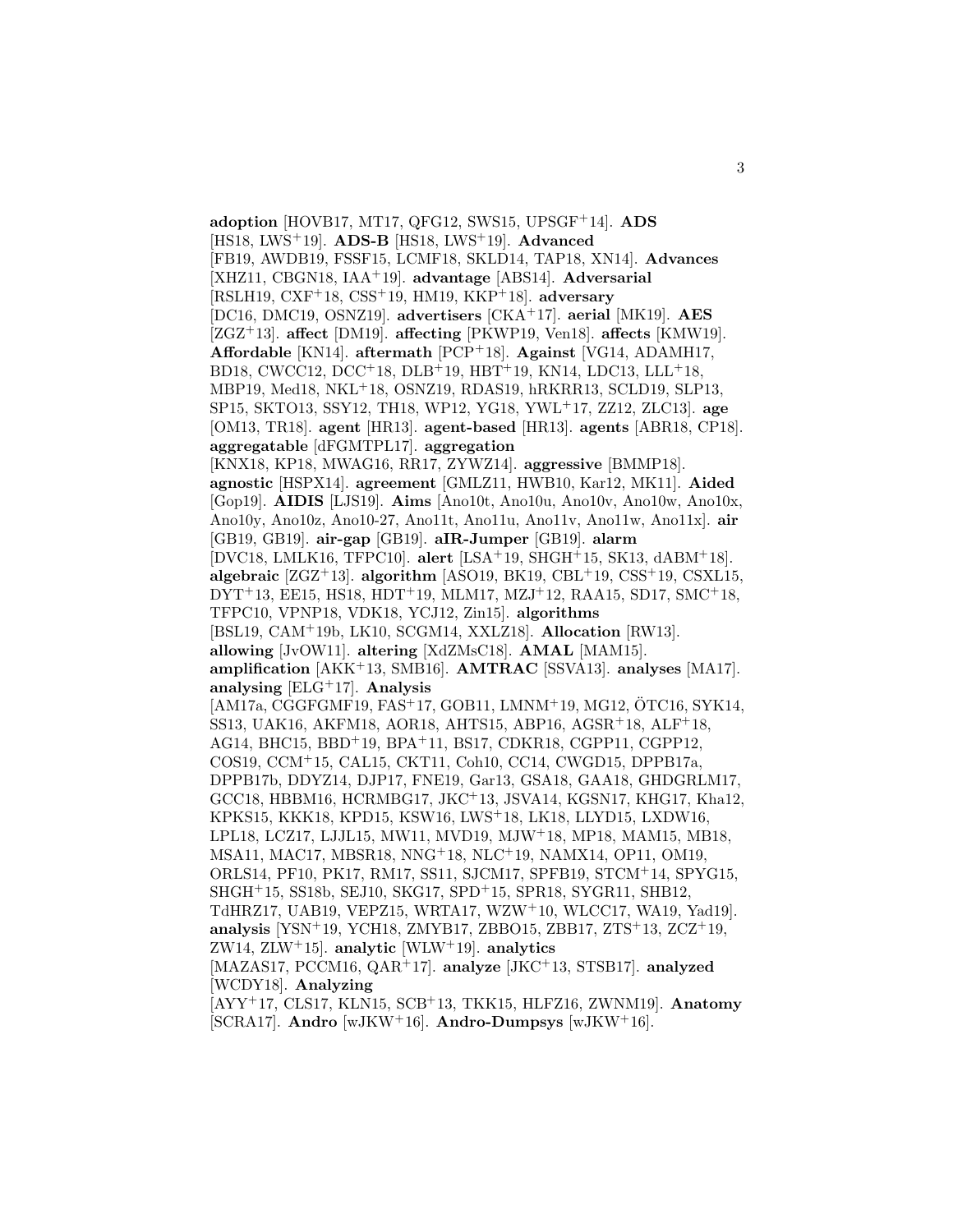## **AndroDialysis** [FAS<sup>+</sup>17]. **Android**

[AQR<sup>+</sup>17, AGSR<sup>+</sup>18, AMMV13, BM19, BRH15, BSTT16, BJJ<sup>+</sup>17, CMV16, DLH<sup>+</sup>17, DMC15, ESY<sup>+</sup>15, FSZ<sup>+</sup>17, FHL14, FAS<sup>+</sup>17, GFKS15, HAHZ<sup>+</sup>18, IRC<sup>+</sup>17, JLK16, LW12a, LLCT13, LLG18, MPM15, MAC<sup>+</sup>15, MTC<sup>+</sup>18, NNG<sup>+</sup>18, NSGF16, NVAJ19, NAMX14, OM19, PSK<sup>+</sup>17, RFB17, SMM<sup>+</sup>19, SLS<sup>+</sup>18, TXM<sup>+</sup>19, WCDY18, ZBB17, ZTC19, Zhu18]. **annotations** [EHBH<sup>+</sup>16]. **Announcement** [Ano12a, Ano18a]. **anomalies** [CGP17, CYLL17, GTDVTSH15, MAC17]. **anomalous** [HS18, LJS19]. **Anomaly**

[hBCK17, MSRF18, AYT<sup>+</sup>14, AP13, CGPP11, CGPP12, CPVGTMF16, CAM<sup>+</sup>18, DC11, GCD19, LWS<sup>+</sup>18, MPORBR12, MLH<sup>+</sup>18, PF10, PCCM16, SCGM14, SBW10, Su10, UPSGF<sup>+</sup>14, VEPZ15, ZNAHK11, FB19]. **anomaly-based** [AYT<sup>+</sup>14, SBW10]. **anomaly-detection** [SCGM14]. **anonymisation** [SWLZ11]. **anonymised** [Jän14]. **Anonymity** [NG14, BGR11, DAR14, FHF15, GH15, LLY17, PK17]. **Anonymization** [SVA10, GL18, JLPJ18]. **Anonymizing** [ANAT15, WL18]. **Anonymous** [APMCR13, SYWX19, Gop19, Hor16, LSQ15, YAXY19]. **Anti** [Ano14s, wJKW<sup>+</sup>16, AAT16, JJL<sup>+</sup>19, KYZ15, RB12]. **anti-emulation** [JJL<sup>+</sup>19]. **anti-forensic** [RB12]. **Anti-malware** [wJKW<sup>+</sup>16, AAT16]. **Anti-virus** [Ano14s, KYZ15]. **anticipated** [Ver18]. **Apache** [WJAM11]. **APFS** [SLP13]. **API** [SMM<sup>+</sup>19, WA19, ZQY<sup>+</sup>19]. **API-related** [SMM<sup>+</sup>19]. **app** [BRH15, BJJ<sup>+</sup>17, CGLP18, HSR19, NGSV16]. **app-based** [NGSV16]. **applicability** [MB18]. **applicable** [Ano17l, Ano17m, Ano17n, Ano18i]. **Application** [PGdCL16, SC19, SSK17, AAL16, CWGD15, GOGG19, RAA<sup>+</sup>14, SMP13, STCM<sup>+</sup>14, WA19, XNP16]. **application-oriented** [SMP13]. **Applications**

[DPPB17a, APMCR13, ALRC12, BM19, BSTT16, BBD<sup>+</sup>19, BHCTR12, EHBH<sup>+</sup>16, FSZ<sup>+</sup>17, FXC18, GJJ18, GFKS15, HZG19, HZG20, JK19b, LLL15, LLCT13, LSQ15, NSGF16, NAMX14, OSP<sup>+</sup>19, PAJAP15, SBK12, SSAK12, SDM<sup>+</sup>18, SMA<sup>+</sup>18, SBS<sup>+</sup>18, TXM<sup>+</sup>19, TMP15, YCH18, ZBB17, Zhu18]. **applied**

[CAM<sup>+</sup>18, DMC19, DJP17, HDT<sup>+</sup>19, MPPCFG<sup>+</sup>12, OPHC16, PPdCL17]. **Applying** [Kar12, NML19]. **Approach**

[Pal10, AKFM18, AYT<sup>+</sup>14, ADWM18, AW18, BPA<sup>+</sup>11, BOZL13, CM17, CDS<sup>+</sup>19, CXF<sup>+</sup>18, CAM<sup>+</sup>19b, CWCC12, CLF17, DPP15, DMR19, DLLS19, GFKS15, GWWS19, GGBT16, GHAGGT18, GWWW19, GCC18, HK13, ´ HR13, HA14, HWX<sup>+</sup>19, HPF<sup>+</sup>16, HZG19, HZG20, HZH<sup>+</sup>18, IGS17, JKA<sup>+</sup>18, JGM<sup>+</sup>13, KK17, LSC14, LWS<sup>+</sup>18, MCY<sup>+</sup>18, MZZ<sup>+</sup>18, RDAS19, RAA<sup>+</sup>14, RB11, SSTG12, SPK17, SOG15, SBE17, lTLqZqC19, TC11, WZK13, WLZ<sup>+</sup>19, WLF<sup>+</sup>19, YLW<sup>+</sup>19, ZjHtMhBs12, ZW19, ZGD19, Zin15, SG15a]. **Approaches** [STSB17, BCD<sup>+</sup>10, WWXZ18]. **apps** [HAHZ<sup>+</sup>18, JLK16]. **Apriori** [CSXL15]. **arbitrary** [ARG<sup>+</sup>17]. **architects** [JSWZ11]. **Architectural** [YLB<sup>+</sup>17]. **architecture** [AGL12, CM19, CY16, CAM<sup>+</sup>18, FYL<sup>+</sup>17, GK14, PAP<sup>+</sup>17, PDB14,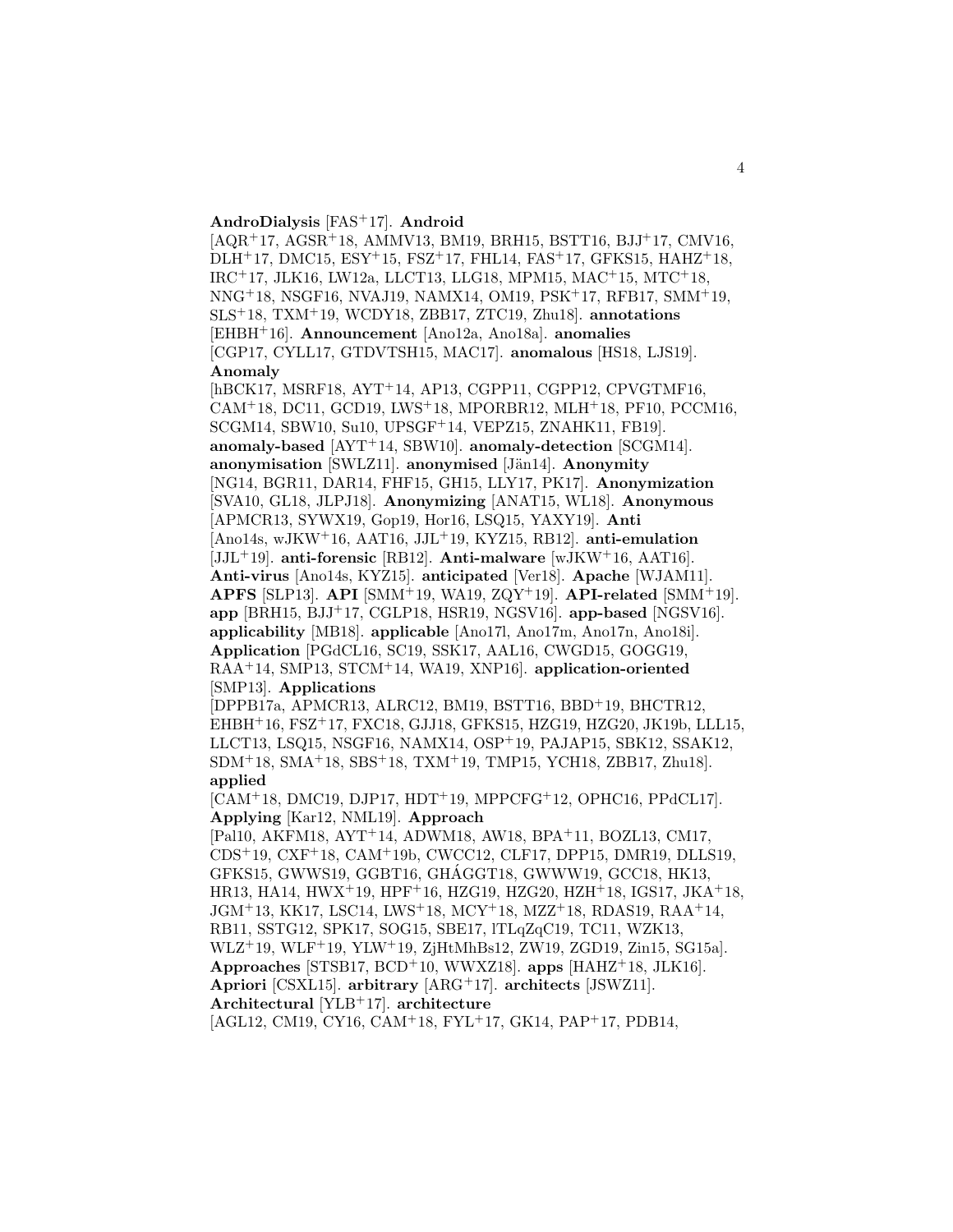RRK<sup>+</sup>17, RV13, RVEK10, RM17, TVPV19, dCGU¨ <sup>+</sup>17]. **Architectures** [IH19, OS17, XPS11]. **archiving** [VBC<sup>+</sup>15]. **area** [FPS11, XXLZ18]. **ARES** [Ano15s]. **ArOMA** [SBZD17]. **arrangements** [BTM14]. **arrivals** [dSFK16]. **art** [GJ18, NCGE15, SMP13]. **Artifacts** [LW12d, RAMR17]. **ASMSA** [Pal10]. **aspect** [AGSR<sup>+</sup>18]. **aspect-oriented** [AGSR<sup>+</sup>18]. **Aspects** [PMB<sup>+</sup>14, PCP<sup>+</sup>17, FC12]. **Assessing**

[KKS13, LSSK16, NPP17, SBL19, TS13, BM17b, DM19, LMG18]. **Assessment**

[GPGV16, TKG10, ANMN19, AAH<sup>+</sup>18, BPG<sup>+</sup>19, BRM<sup>+</sup>18, CBB<sup>+</sup>16, DE10, HBFJ19, HSW17, KBAL13, KBM16, MCT<sup>+</sup>17, MMJ14, MTT<sup>+</sup>16, MM17, NZGH16, RFB17, SCRA17, SSCHL14, SSABC16, SOG15, SG10b, WHZ<sup>+</sup>18]. **assistant** [TXM<sup>+</sup>19]. **assisted** [DHZ19, WRTA17]. **association** [DYT<sup>+</sup>13]. **assurance** [CSBW18, CHRI16, HSW17, PMDM10a, SGK<sup>+</sup>16]. **atomic** [CC14]. **Attack**

[Kam19, NADZ18, YG18, AKFM18, AKK<sup>+</sup>13, BD18, BM17b, CAM19a, DT19, DWF<sup>+</sup>19, DLB<sup>+</sup>19, ELG<sup>+</sup>17, EM19, FNE19, GSA18, GGBT16, GSL<sup>+</sup>19, HT17, JLPJ18, Kal19, KJP<sup>+</sup>19, KKP<sup>+</sup>18, LDB18, LXDW16, LWS<sup>+</sup>19, MW11, MA17, Med18, MJW<sup>+</sup>18, MLV16, NDP18, NTK<sup>+</sup>19, ORLS14, PNKK17, PHMN16, RAA15, RAA<sup>+</sup>14, SGLC16, SP15, SHGH<sup>+</sup>15, SMB16, TC11, TP18, WZK13, XdZMsC18, ZjHtMhBs12, ZW19]. **attack-resilient** [JLPJ18]. **attacker** [KKK18, bORF<sup>+</sup>15]. **attackers** [DLB<sup>+</sup>19, KK10a]. **Attacking** [XN14]. **Attacks** [Bay12a, GFN11, HZG19, HZG20, AH13, AF14, ADAMH17, AYT<sup>+</sup>14, AAL16, AHGC19, BSMT14, CMPR15, CXF<sup>+</sup>18, CSS<sup>+</sup>19, CWCC12, DCC<sup>+</sup>18, DSNH17, EGM10, FRRP17, GJ18, GHDGRLM17, HK13, HR13, HL18, HAGTdFR13, JLGM19, JC14, JCD<sup>+</sup>15, JJA13, JCD14, KPS16, KK10b, KPKS15, KN14, LDC13, LAVK19, Len12, LLL<sup>+</sup>18, LLD<sup>+</sup>19, MBP19, MAC<sup>+</sup>15, MPCK18, MK19, MMJ14, NYE17, NT18, NKL<sup>+</sup>18, PTM<sup>+</sup>18, RDAS19, RB12, Ril13, hRKRR13, Rru16, SCLD19, SLP13, SSK16, SSK17, SKTO13, TTCB18, TUB16, TR18, TCNFW16, TH18, VC12, WLZ<sup>+</sup>19, WP12, YWL<sup>+</sup>17, ZTL<sup>+</sup>19, ZGZ<sup>+</sup>13, ZJK<sup>+</sup>17, ZLK10, ZLC13]. **Attention** [YLW<sup>+</sup>19, YSN<sup>+</sup>19]. **Attention-based** [YLW<sup>+</sup>19]. **attestation** [TTJ19]. **attitude** [GGV18]. **attitudes** [Kok17, SWS15]. **attractors** [SDM<sup>+</sup>18]. **attribute** [Bay13, BTK15, LZCX18, LAHV17, SSVA19, WLWG11]. **attribute-based** [LZCX18, LAHV17, SSVA19, WLWG11]. **attributes** [WL18]. **attribution** [ZTC19]. **auction** [DJP17, SYCS11]. **auctions** [Len12, ML14]. **Audio** [SG10b, HZH<sup>+</sup>18, LNK16, YWYZ12]. **auditable** [DMR19, PMP19]. **auditing** [LXH<sup>+</sup>18]. **auditors** [JSWZ11]. **audits** [PWL<sup>+</sup>19]. **augmentation** [GWWW19]. **augmenting** [NPP17]. **August** [Ano16t, Ano18q, Ano19p]. **Aura** [HFCR13]. **Australian** [BCK19, DPP15]. **Austrian** [ZS15]. **authenticated** [ABR15, HWB10, JKA<sup>+</sup>18]. **authenticating** [Bel18, RR16]. **Authentication** [HFCR13, KLN15, NSBM17, SPK17, TWNC18, ARL13, APMCR13, ACC<sup>+</sup>13, BOP14, BD18, CAM19a, CRS13, DRN16, FHM<sup>+</sup>10, FZZ<sup>+</sup>12,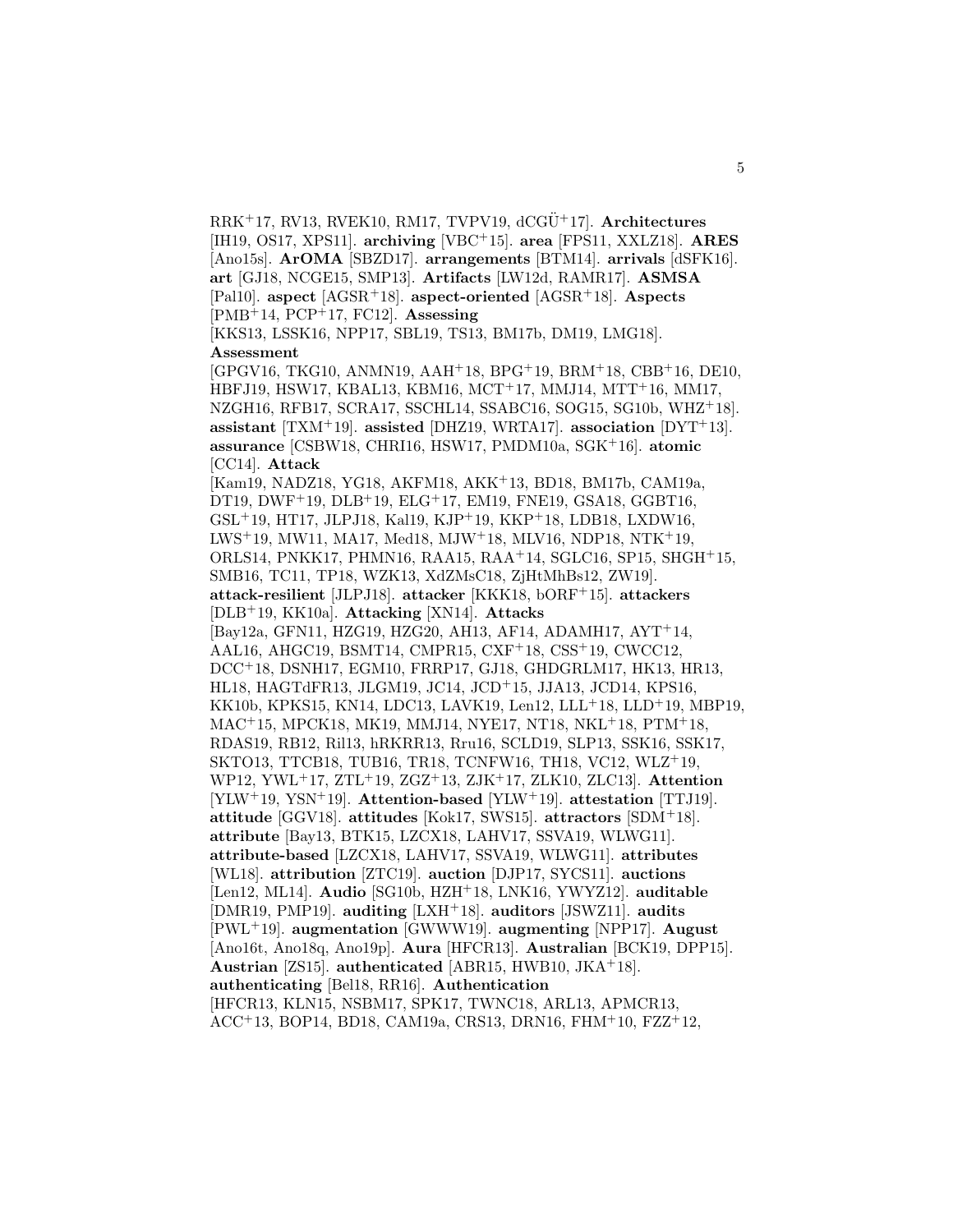GEAHR11, GH15, Gop19, GMMJ11, GBC19, HW19, HHBS18, HK17, HL12, IAA<sup>+</sup>19, KS19, LNNH13, LSQ15, MMLN15, MDHM18, MCRB19, NDSA17, NM18, NML19, NXS10, NMX15, OSP<sup>+</sup>19, QLZ19, RR17, SCFB15, SK18, SSNS15, SYWX19, SNG<sup>+</sup>17, SCR19, SMS<sup>+</sup>16, TZTC16, VSB<sup>+</sup>19, YI17]. **authenticity** [VBC<sup>+</sup>15]. **authority** [JWB16, LML<sup>+</sup>16]. **Authorization** [LJJL15, ZDBW11, AP14, FHM<sup>+</sup>10, JMGW17, JAH<sup>+</sup>11, UFF15]. **authorizing** [Bel18]. **Authorship** [PSMG18]. **Auto** [NNNQ18]. **Auto-detection** [NNNQ18]. **Automated** [CXF<sup>+</sup>18, DF16, GAA18, MVK16, Pal10, dRMC<sup>+</sup>16, BLR17, GMMJ11, Hol12, LMS14, MAM15, SCLD19, SHB12]. **Automatic** [AHP18, DBH17, GTDVTSH15, KCB13, VG14, WWY<sup>+</sup>18, CDS<sup>+</sup>19, NRM19]. **Automatically** [ELG<sup>+</sup>17, LHI<sup>+</sup>19]. **Automating** [AQR<sup>+</sup>17]. **automation** [EMWE19, HT12a, PHP19, TTCB18]. **automaton** [WLZ<sup>+</sup>19]. **automotive** [CSBW18]. **autonomic** [SBZD17, ZNAHK11]. **Autonomous** [HYLY19, DFC13, DFCC16, GHDGRLM17, SMS<sup>+</sup>16]. **Autonomously** [BVWM19]. **autonomy** [JL10, LLY17]. **AutoPrivacy** [WWY<sup>+</sup>18]. **availability** [TFE10]. **available** [LCMF18, UB12]. **avoid** [DPP15]. **avoidance** [AM18b, MHS17, Su10]. **aware** [ARL13, BAH18, BOZL13, CHK<sup>+</sup>19, GWKFC19, ODB18, PHP19, RFGL18, RVEK10, SRDD13, SRU18, WLZ<sup>+</sup>19]. **awareness** [AH10, AFF14, BBC17, BFS<sup>+</sup>18, FE16, FB14, HPJ<sup>+</sup>19, JvS17, KDC<sup>+</sup>14, KAF17, KvS10, MKG13,  $OTC16$ ,  $PMB<sup>+</sup>14$ , TRB18, TZZG13, TKK15, WAMS14.

**B** [HS18, LWS<sup>+</sup>19]. **B3G** [NXS10]. **BACI** [AAC<sup>+</sup>19]. **back** [CAM<sup>+</sup>18]. **backbone** [MPORBR12]. **backup** [JL10]. **balance** [SS11]. **balancing** [BGR11, MKP12]. **bandwidth** [AKJR14]. **Bank** [CWCC12]. **banking** [BGL18, CCM<sup>+</sup>15, GWWS19, GMMJ11]. **banks** [BBC17]. **BankSealer** [CCM<sup>+</sup>15]. **bargaining** [GCC18]. **Based** [GMGTdFR14b, SRDD13, AR17, ARL13, ATAAd18, AAC<sup>+</sup>19, AYT<sup>+</sup>14, AKP14, ABR18, ATG11, ACC<sup>+</sup>13, AAL16, AW18, AGL12, AP13, BK19, BD16, BRH15, hBCK17, BD18, BHC18, BLR17, BTK15, BL15, BSL19, CPVGTMF16, CMV16, CFH<sup>+</sup>11, CM17, CVS18, CIS17, CJA<sup>+</sup>19, CLL<sup>+</sup>13, CSXL15, CAM<sup>+</sup>19b, CKJ<sup>+</sup>17, DSNH17, DT19, DC11, DMR19, DAR14, DYT<sup>+</sup>13, DDYZ14, DXCL18, DLLS19, DWZ19, EGM10, EE15, EM19, FB19, FSZ<sup>+</sup>17, FHL14, FNE19, FLBK15, FYL<sup>+</sup>17, FXC18, FHF15, FRRP17, GOB11, GWWS19, GWKFC19, GHAGGT18, GBC19, HB18, HDK18, HR13, ´ HW19, HHBS18, HXW<sup>+</sup>19, HBFJ19, HBF13, HDMKS10, HWB10, HA15, HYZ18, HYLY19, IGS17, JKC<sup>+</sup>13, wJKW<sup>+</sup>16, JWZX19, JJA13, JJ12, JJ14, KTCS19, KK10a, KHG17, KMM13, KJKM11, KKK18, KP18, KTG<sup>+</sup>18, KKM19, KKS13, LMM<sup>+</sup>12, Len12, LHM13, LMLK16, LZCX18, LWS<sup>+</sup>19]. **based**

[LMLL19, LHI<sup>+</sup>19, LLX<sup>+</sup>17, LLHT13, LC15, LGS14, LAHV17, MFCMC<sup>+</sup>18, MKP12, MLK14, MLKC17, MCRB19, MPPS10, MAM15, MKG16, NSFB15, NCS14, NGSV16, NM18, NYE17, NMX15, OB15, Par18, PWWY14, PYLL19, ¨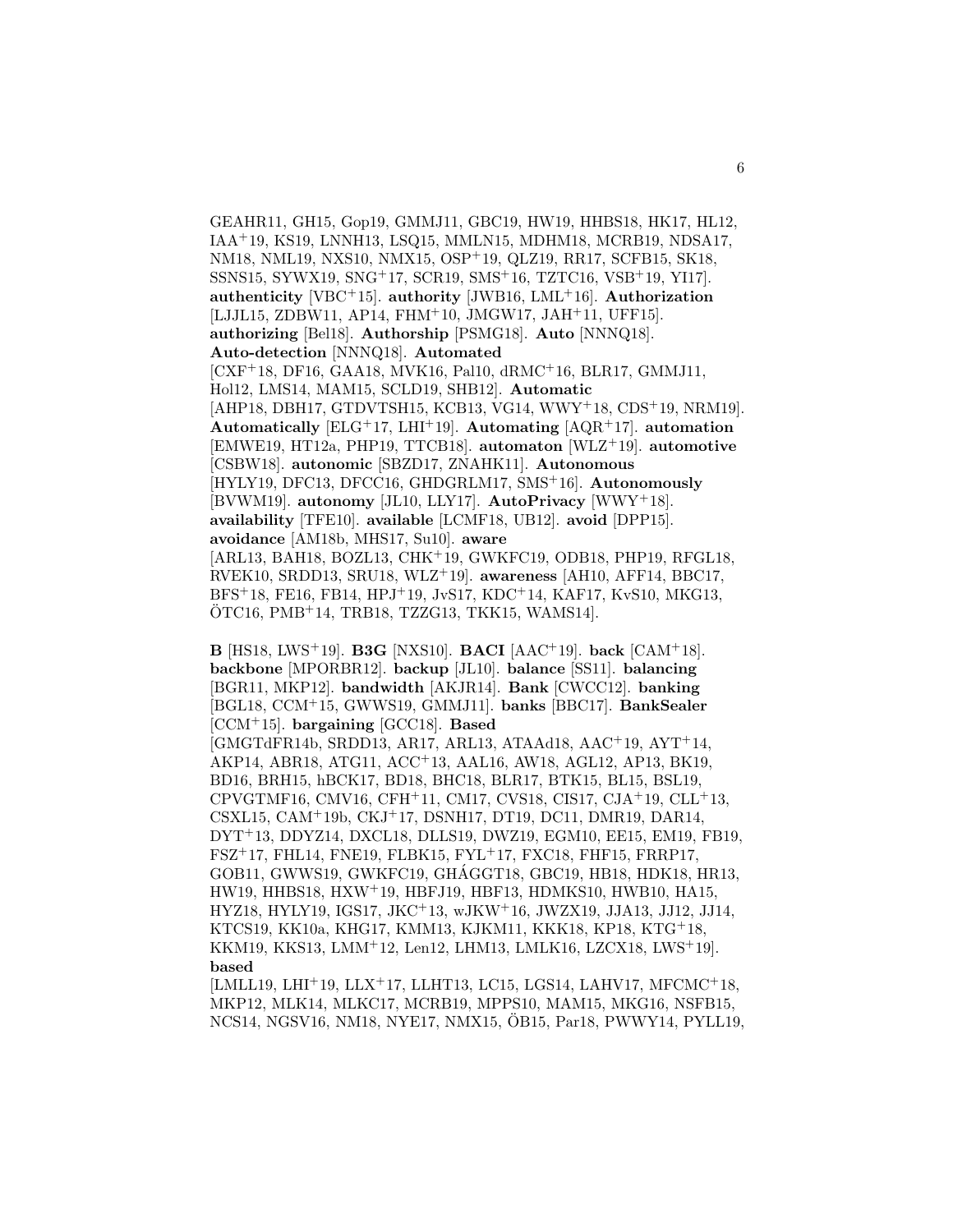PK17, PMP19, QHW<sup>+</sup>19, QLZ19, RG19, RP19, RD19, RB14, RB11, RSLH19, RWS<sup>+</sup>19, hRKRR13, SD17, SS16, SS17a, SBZD17, SERF12, SFK15, SK18, SP15, SAL12, SSVA13, SYK14, SMC<sup>+</sup>18, SVA10, SSK19, SSVA19, SPK17, SOG15, SBW10, SSY12, SKG17, SYGR11, SMA<sup>+</sup>18, Sul19, SMK18b, lTLqZqC19, TUB16, TKG10, THA<sup>+</sup>13, TDJB18, USB17, VDK18, VVS12, WLWG11, WN15, WW15, WLCC17, WL18, WLZ<sup>+</sup>19, WHZ<sup>+</sup>18, WW18, XXLZ18, XSD19, YCJ12, YYL<sup>+</sup>15, YLW<sup>+</sup>19, YLN<sup>+</sup>19, YXD<sup>+</sup>11, ZLLL12,  $qZLxCjY17, ZQY^+19, ZTL^+19, ZZ19, ZTS^+13, ZGZ^+13, ZY14, ZjHtMhBs12,$ ZWX<sup>+</sup>19, ZLC13, ZGD19, ZZZY13, ZW14, ZH13, ZHB<sup>+</sup>13, ZLW19]. **Basics** [Mic12a, Wed12]. **batch** [HYLY19]. **Bayesian** [Kha12]. **be** [HDT<sup>+</sup>19]. **begins** [TMW17]. **Behavior** [HBF13, BRH15, DDYZ14, DXCL18, GGV18, GBC<sup>+</sup>18, Guo13, HSL19, Ifi12, KLN15, LMNM<sup>+</sup>19, LJS19, MAM15, MBAE<sup>+</sup>11, OTC16, Pad12, PRS13, SS18a, STCM<sup>+</sup>14, SPYG15, SWS15, Sil19, SPK17, TMW17, TRB18, VSB<sup>+</sup>19, ZZ19, ZTS<sup>+</sup>13, ZH13]. **Behavior-based** [HBF13, MAM15]. **behavioral** [BOP14, CAM19a, CJL<sup>+</sup>13, FAE14, KKK18, MMCA11, PC12]. **behaviorist** [Wor10]. **behaviors** [AAA19, DM19, FSZ<sup>+</sup>17, HNSD18, JLK16, ySTJA<sup>+</sup>16, Ver18, ZMYB17]. **Behaviour** [NF15, AH10, FanE<sup>+</sup>18, KK16, Kok17, SSS<sup>+</sup>15]. **behavioural** [DPPB17a]. **behaviours** [ACS<sup>+</sup>18, BGL18, ESCAM17, MLKC17]. **behind** [SB14]. **belong** [SW19]. **benchmark** [GDR15, SSTG12]. **bending** [LW19]. **benefit** [WZK13]. **best** [MM15a, CJA<sup>+</sup>19]. **better** [BBC17, BCRAA13]. **between** [BLR17, GMMP18, JGLE16, JSWZ11, MCG19, SS11]. **Beyond** [JvS17]. **bias** [MM17]. **bias-free** [MM17]. **biases** [TKK15]. **Bible** [LW12e]. **bid** [ML14, SYCS11]. **Big** [CGGFGMF19, CBL<sup>+</sup>19, LCZ17, LZ19, MCY<sup>+</sup>18]. **bigram** [HDK18]. **bilateral** [HKK17]. **billing** [Sul19]. **bimodal** [LNK16]. **binary** [YYL<sup>+</sup>15, ZLW<sup>+</sup>15, ZWNM19]. **binding** [HZG19, HZG20, NNNQ18]. **Bio** [BCRAA13, ZHL<sup>+</sup>11]. **bio-cryptographic** [ZHL<sup>+</sup>11]. **Bio-Hashed** [BCRAA13]. **biometric** [AAJ12, GBC19, PPdCL17, SS17a, YST<sup>+</sup>19]. **biometric-based** [GBC19]. **biometric-enabled** [YST<sup>+</sup>19]. **biometrics** [BOP14, BD16, ICRB14, RB14, SS16, SCFB15, SSY12]. **biometrics-based** [BD16]. **birthmark** [ZLLL12]. **Bitcoin** [CGR18, SBL19]. **BitTorrent** [AKJR14, SFK15]. **black** [CSS<sup>+</sup>19]. **black-box** [CSS<sup>+</sup>19]. **blacklistable** [YAXY19]. **blacklisting** [DM17]. **block** [DWF<sup>+</sup>19]. **Blockchain** [AAC<sup>+</sup>19, CJA<sup>+</sup>19, NML19, ZLW19, DMR19, HHBS18, HYLY19, KKM19, PMP19, YLN<sup>+</sup>19, ZWX<sup>+</sup>19]. **Blockchain-based** [CJA<sup>+</sup>19, ZLW19, HHBS18, HYLY19]. **Blockchain-enabled** [NML19]. **blocks** [NTK<sup>+</sup>19, WLW<sup>+</sup>19]. **Bloom** [KP18, MT19, RB14, hRKRR13, SS17a]. **Bluetooth** [HBHA18, PO14]. **Board** [Ano10l, Ano10m, Ano10n, Ano10o, Ano10p, Ano10q, Ano10r, Ano10s, Ano11n, Ano11o, Ano11p, Ano11q, Ano11r, Ano11s, Ano12t, Ano12u, Ano12v, Ano13x,

Ano15q, Ano15r, Ano16i, Ano16j, Ano16k, Ano16l, Ano16m, Ano16n, Ano16o, Ano16p, Ano17g, Ano17h, Ano17i, Ano17j, Ano17k, Ano17l, Ano17m, Ano17n,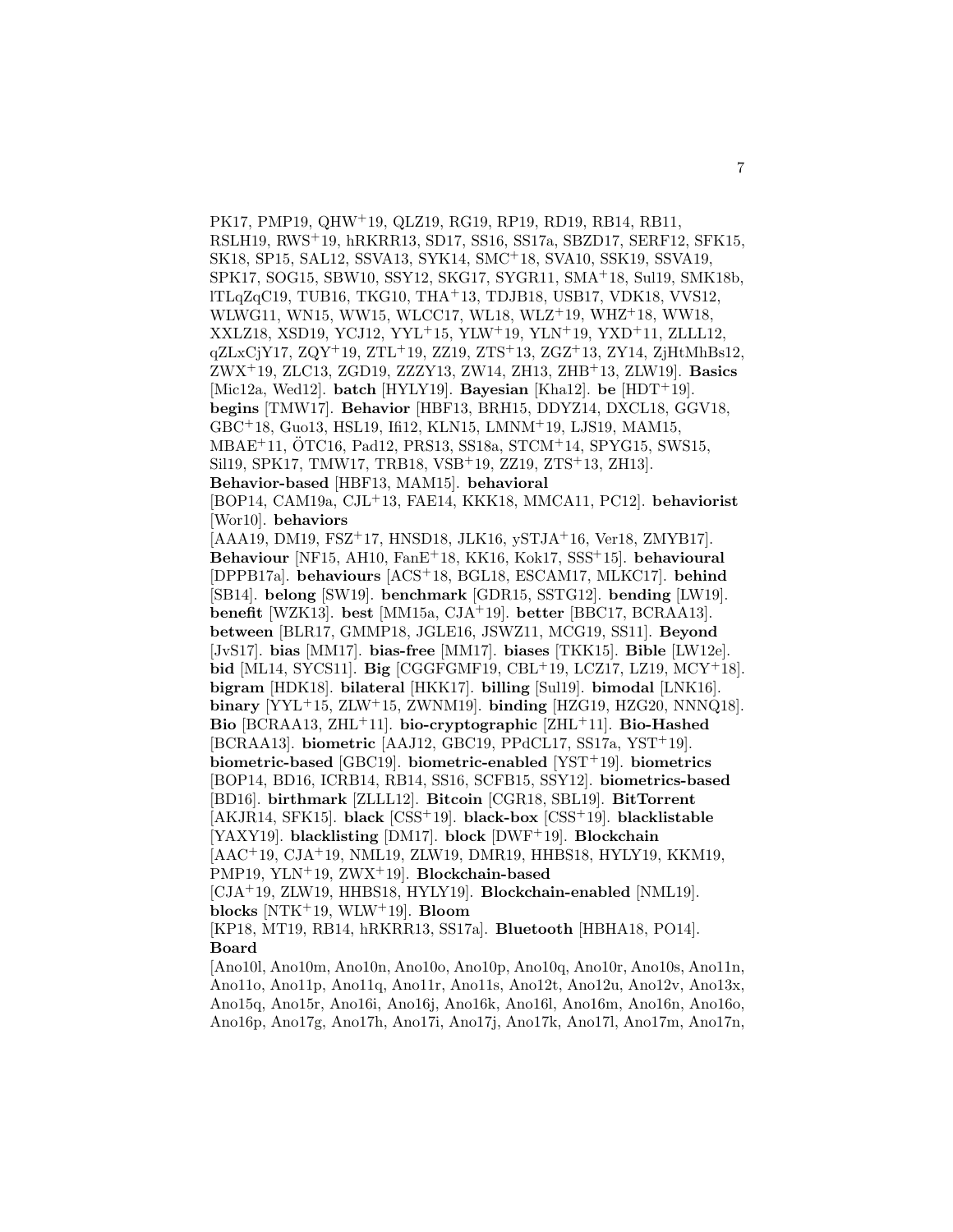Ano18b, Ano18c, Ano18i, Ano19a, HK13, Ano12m, Ano12n, Ano12o, Ano12p, Ano12q, Ano13o, Ano13p, Ano13q, Ano13r, Ano13s, Ano13t, Ano13u, Ano13v, Ano13w, Ano14k, Ano14l, Ano14m, Ano14n, Ano14o, Ano14p, Ano14q, Ano14r, Ano15k, Ano15l, Ano15m, Ano15n, Ano15o, Ano15p, Ano18d, Ano18e, Ano18f, Ano18g, Ano18h, Ano19h, Ano19b, Ano19c, Ano19d, Ano19e, Ano19f, Ano19g]. **boo** [HNSD18]. **Book** [SG15a, TG15]. **bootstrapping** [KKJ<sup>+</sup>16]. **border** [dRMC<sup>+</sup>16]. **Borg** [SCLD19]. **both** [LAHV17]. **Botnet** [ZTS<sup>+</sup>13, GGSZ14, RMG11, SLH14, SSK19, CKA<sup>+</sup>17]. **botnets** [BVWM19, CFSF18, FCPA16, SG10a, WLCC17]. **bots** [BLR17, JHJ<sup>+</sup>16]. **bound** [MW11]. **bounding** [MOV14]. **bounds** [CKA<sup>+</sup>17]. **bowtie** [AKFM18]. **box** [CSS<sup>+</sup>19]. **BPNN** [ZQY<sup>+</sup>19]. **brain** [BLR17]. **branching** [CVS18]. **Brazilian** [ABC<sup>+</sup>19]. **BRB** [WHZ<sup>+</sup>18]. **Breaking** [AMMV13, HZG19, HZG20, ZBB17, SHB12]. **Bridging** [JSWZ11]. **broadband** [TMP15]. **broadcast** [TMP15]. **broker** [HB18]. **broker-based** [HB18]. **browser** [ACC<sup>+</sup>13, JCD<sup>+</sup>15, SS11, SGLC16, SWZL14, VMTG15]. **browser-based** [ACC<sup>+</sup>13]. **browsers** [SGLC16, TMN<sup>+</sup>17, ZY14]. **browsing** [TMN<sup>+</sup>17]. **Bubbles** [HHBS18]. **Budget** [SRDD13]. **Budget-aware** [SRDD13]. **Bug** [SG14b, DEP13]. **bugnet** [FW10]. **build** [CAM<sup>+</sup>19b]. **Building** [CSBW18, CAY<sup>+</sup>18, JAAS19, Mic12e, RMVC<sup>+</sup>12, PHP19, RG19]. **bulk** [Gar13]. **bulk extractor** [Gar13]. **Bulwark** [BKK19]. **Burrows** [Kül12]. **business** [AP14, CDV12]. **business-driven** [CDV12]. **Busters** [VMTG15]. **buyer** [CTH10]. **buyer-seller** [CTH10]. **BYOD** [DPP15, ZBBO15]. **BYOD-enabled** [DPP15]. **Bypassing** [BHCTR12]. **bytecode** [KTG<sup>+</sup>18].

**cache** [JCD<sup>+</sup>15, ZGZ<sup>+</sup>13]. **calculation** [KTCS19]. **calculus** [DJP17, PS10]. **Call** [Ano10a, Ano10b, Ano10c, Ano11a, Ano11b, Ano11m, Ano11y, Ano11-30, Ano12b, Ano13-30, EMBH14, LLCT13]. **caller** [AM13, AM13]. **Caller-REP** [AM13]. **calls** [AM13, YXD<sup>+</sup>11]. **cameras** [GB19]. **campaigns** [CGR18, KDC<sup>+</sup>14]. **Can** [KK16, LHS<sup>+</sup>18, TBDM14]. **Cancelable** [QLZ19, RB14, BD16, BCRAA13, DDSP17]. **Candidate** [CH14]. **can't** [WA19]. **capabilities** [KMG17, bORF<sup>+</sup>15]. **capability** [Lop16, MCG19, SS18b]. **CAPPCHA** [GMMP18]. **CAPTCHA** [BLR17, HCR10, HCRMBG17, SG10b]. **CAPTCHAs** [NDMM13, NCS14, SWS16, Woo19]. **captured** [SPK17]. **card** [BCRAA13, BL15, HLB19, RVEK10, MLM17]. **cards** [JAN19]. **care** [SSS<sup>+</sup>15, vDBD13]. **carving** [YYL<sup>+</sup>15]. **cascade** [HMFE10, MT19]. **case** [BMH16, BM17a, CSBW18, CKA<sup>+</sup>17, DSP16, FCPA16, HCR10, HCRMBG17, KPKS15, OS17, WYS18, dVM15]. **categorical** [MSV12]. **categorization** [YtLpZD14]. **causal** [PBR11, HOVB17]. **Causality** [ZYRZ16, PK17]. **CDroid** [WCDY18]. **cellular** [XNP16]. **CENDroid** [BM19]. **center** [LMG18]. **centralised** [DFC13]. **centred** [KAF17]. **centric** [wJKW<sup>+</sup>16, JMGW17, JAH<sup>+</sup>11, JJ12]. **Certificate** [ATL<sup>+</sup>17, KKM19, ZDBW11, KS14, MJBKZ15]. **Certificate-less** [ATL<sup>+</sup>17].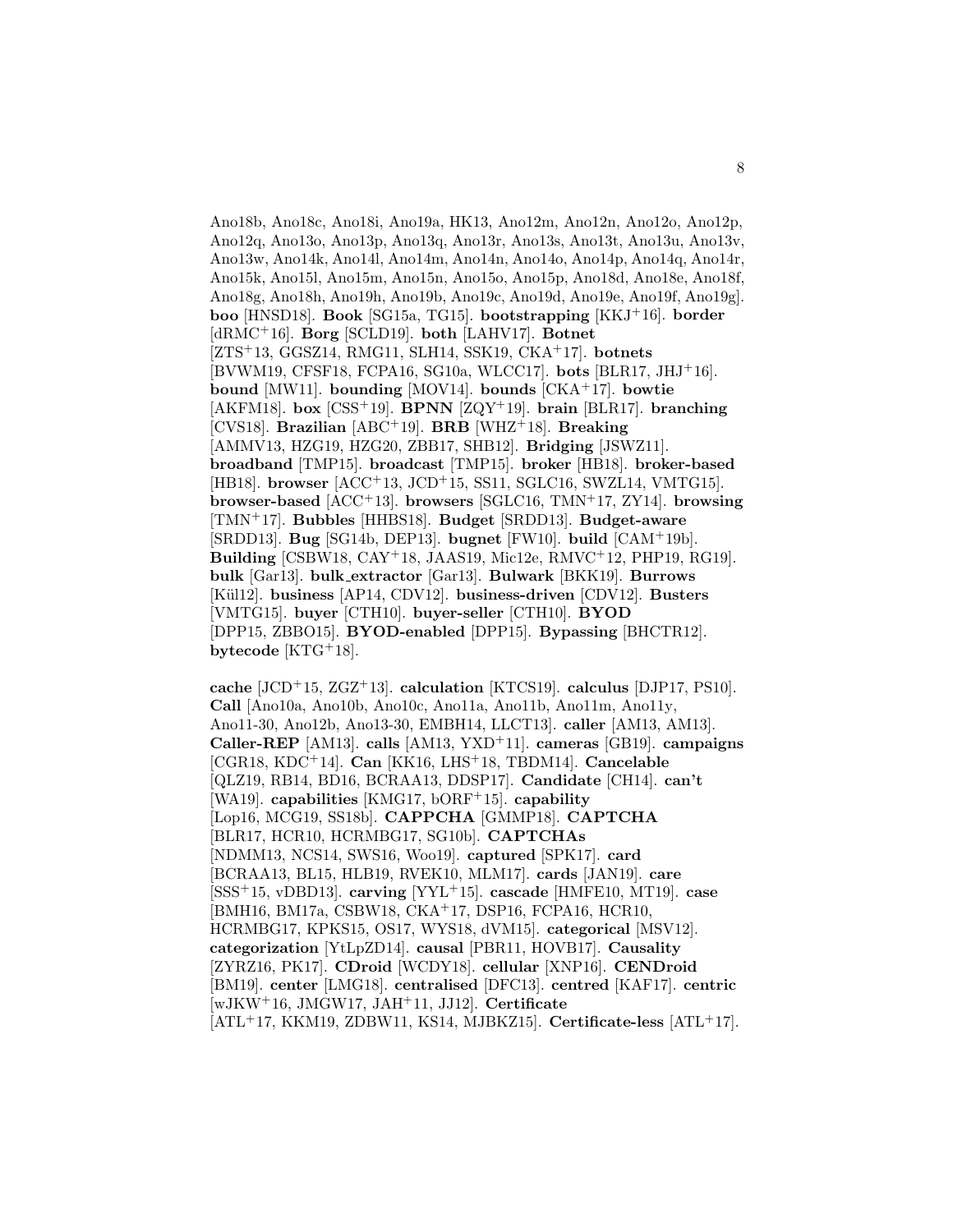**certification** [AAD<sup>+</sup>18]. **Certified** [FGOPL10, BPA<sup>+</sup>11, PW13, Tau11]. **CertLedger** [KKM19]. **chain** [BS17, Par18]. **challenge** [SPK17]. **Challenges** [AHR12, BM17a, Cho11, DLS14, LCZ17, Mic12c, PMP<sup>+</sup>15, YHL<sup>+</sup>15, AM17a, BTM14, CBGN18, GJ18, Hor16, RJJ15, STSB17, SSK17, SSK19, USB17, ZKM<sup>+</sup>17]. **changed** [SBK12]. **changes** [BM17b, PBR11]. **changing** [CW19, JXK18, ROW19]. **channel** [CAM19a, FNE19, HZH<sup>+</sup>18, JK19a, JMGW17, KJKM11, KJP<sup>+</sup>19, MZJ<sup>+</sup>12, PO14, ZTL<sup>+</sup>19, ZYPL10, ZLL<sup>+</sup>19]. **channels** [AG14, BEB<sup>+</sup>18, BKK19]. **chaos** [ZZZY13]. **chaos-based** [ZZZY13]. **characteristic** [HBF13]. **characteristics** [BEB<sup>+</sup>18, HXW<sup>+</sup>19, TAP18]. **Characterization** [GPAD<sup>+</sup>14]. **charging** [MJW<sup>+</sup>18]. **chasm** [JSWZ11]. **chat** [MBSR18]. **Chauhan** [TG15]. **cheating** [BHC15]. **Checker** [BPG<sup>+</sup>19]. **Checking** [XYY<sup>+</sup>12, ABP16, AP14, BKP10, BPA<sup>+</sup>11, MSA11]. **checkpoint** [YST<sup>+</sup>19]. **chess** [BHC15]. **children** [NRM19]. **China** [HLFZ16]. **Chinese** [ZDW19]. **choice** [MMPC18]. **chronicity** [KGSN17]. **CIFC** [WCDY18]. **CIPA** [CY16]. **circles** [SKLD14]. **circuit** [CPGA13]. **CISOs** [AS13]. **cities** [VHBJ19]. **City** [SMA<sup>+</sup>18, GWKFC19]. **claimant** [YI17]. **class** [LWZ<sup>+</sup>17]. **classical** [YGX<sup>+</sup>19]. **classification** [BEGW<sup>+</sup>19, BFTJ18, FPS11, GPAD<sup>+</sup>14, Kha12, MC18, MAM15, MZJ<sup>+</sup>12, SPFB19, SKG17]. **classifier** [BM19, KKP<sup>+</sup>18, VSO<sup>+</sup>18]. **classifiers** [AR17, VDK18]. **Classifying** [HMNT10, LJS19]. **ClearChart** [MSMK18]. **click** [MLKC17]. **click-draw** [MLKC17]. **client** [JM13]. **clients** [NADZ18]. **cloned** [KL18]. **closer** [HT17]. **Cloud** [Ano12r, BTK15, CGMP18, DSNH17, HB18, HW12, IH19, KW14, Mic12d, OM13, AAT16, AMK18, ANMN19, ABR18, AAD<sup>+</sup>18, BHC18, Bel18, BSBG19, CIS17, CAM<sup>+</sup>19b, CBGN18, DVC18, DYL<sup>+</sup>14, DYZ<sup>+</sup>15, HOVB17, JWB16, LML<sup>+</sup>16, LZCX18, LXH<sup>+</sup>18, MTT<sup>+</sup>16, NGSV16, NLC<sup>+</sup>19, NFGL16, PHMN16, PDM19, RC15, RG19, RR16, RRK<sup>+</sup>17, SCB<sup>+</sup>13, SSSC18, SBE17, TL15, TG14, WLWG11, WW15, WHZ<sup>+</sup>18, XYY<sup>+</sup>12, XLS<sup>+</sup>19, Yad19, YWS17, ZKM<sup>+</sup>17, ZY14, ZZC17, Zin15, ZHB<sup>+</sup>13, ZS15]. **Cloud-based** [DSNH17, CIS17, WW15, ZY14, ZHB<sup>+</sup>13]. **Cloud-of-Things** [CGMP18, CBGN18, SSSC18]. **clouds** [HSW17, RMVC<sup>+</sup>12]. **cluster** [AGL12, BM19, KJKM11, LWS<sup>+</sup>18, SMK18b]. **cluster-based** [AGL12, KJKM11]. **cluster-ensemble** [BM19]. **Clustering** [WLCC17, CMPR15, Ngu18, PRS13, dABM<sup>+</sup>18]. **clusters** [MKP12]. **CNN** [ZQY<sup>+</sup>19]. **Co** [GMGTdFR14a, HFCR13]. **Co-operative** [HFCR13]. **Co-owned** [GMGTdFR14a]. **code** [AQR<sup>+</sup>17, HLB19, JvOW11, KTG<sup>+</sup>18, MKP11, PMDM10b, PMDM10a, SKK<sup>+</sup>14, TOZJ13, YXD<sup>+</sup>11]. **Coded** [XXLZ18]. **codes** [FCSD10, RB14]. **Coding** [LW12b]. **Coercion** [KNM<sup>+</sup>17, HK13]. **Coercion-resistant** [KNM<sup>+</sup>17, HK13]. **Cognitive** [YST<sup>+</sup>19, BSBG19, DM19, LLD<sup>+</sup>19, TKK15]. **collaboration** [DYZ<sup>+</sup>15, NM19]. **Collaborative** [KKP10, CHK<sup>+</sup>19, CY16, GM12, PAP<sup>+</sup>17, PSMG18, UFF15, qZLxCjY17, ZLK10]. **Collateral** [SBS<sup>+</sup>18]. **collection** [PHMN16, SKA<sup>+</sup>19]. **collective** [AH10, SSF16]. **collectivism** [MWL18]. **Colluding** [SGLC16]. **collusion** [ADAMH17]. **colors** [MMLN15]. **combat**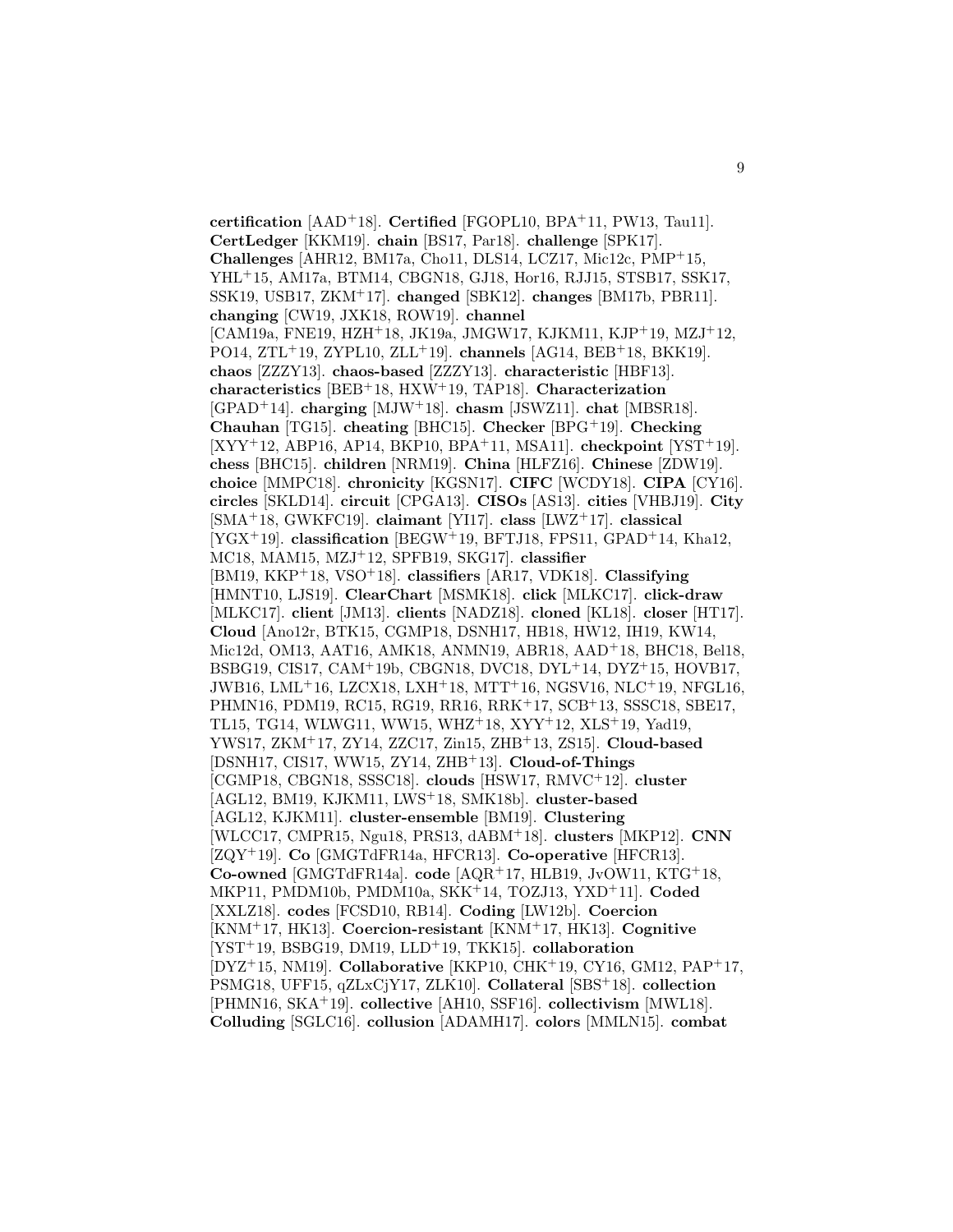[TCNFW16]. **Combating** [FSSF15, FFGL18, JHJ<sup>+</sup>16, NT18]. **combination** [CAM<sup>+</sup>19b, DLLS19, VSO<sup>+</sup>18]. **combined** [CAM<sup>+</sup>18, DWF<sup>+</sup>19]. **Combining** [CGPP11, AKFM18, BCRAA13]. **coming** [BMO18]. **Command** [PO14, SLH14]. **Comment** [WJ15]. **commerce** [BGR11]. **commercial** [DB13, TTCB18]. **commitment** [BTLT16]. **Committee** [Ano10x, Ano10y, Ano10z, Ano10-27, Ano10-28, Ano10-29, Ano10-30, Ano10-31, Ano11t, Ano11u, Ano11v, Ano11w, Ano11x]. **commodity** [JvOW11, KKJ<sup>+</sup>16, ZW14]. **Common** [HA15, HCRMBG17, JvOW11, PRS13]. **Communication** [KTCS19, VG14, ATL<sup>+</sup>17, ABP16, BRH15, BBD<sup>+</sup>19, BJJ<sup>+</sup>17, BEB<sup>+</sup>18, BKK19, DLH<sup>+</sup>17, Hor16, JK19a, MVD19, PDB14, RB11, YGX<sup>+</sup>19, YKH10]. **Communication-efficient** [KTCS19]. **communications** [ROL13, WZW16]. **communities** [STSB17]. **Community** [JJ12, TBSR14]. **Community-centric** [JJ12]. **companies** [BMH16]. **comparative** [AG14, MK11, MP18, RM17, VHBJ19, WWXZ18, XPS11]. **Comparing** [DPP15, CZH<sup>+</sup>14]. **comparison** [GGSZ14, MCG19, SS18b]. **competition** [BWMG17, BRM<sup>+</sup>18]. **competitions** [BWMG17]. **competitive** [ABS14]. **compile** [SKK<sup>+</sup>14]. **compile-time** [SKK<sup>+</sup>14]. **complementary** [MMLN15]. **complex** [BTM14, MZJ<sup>+</sup>12, SJCM17]. **Complexity** [TBDM14, CDOV10, LJJL15, YGX<sup>+</sup>19]. **Compliance** [JSWZ11, BTM14, BBC17, HKK17, HSL19, Ifi12, KD13, LLK16, LSKF12, SVF16, SW19, TBDM14]. **compliant** [AM18a, BCRAA13, Pad12, Sil19]. **comply** [AM17b, RE19]. **component** [BR17, BCK19, DLH<sup>+</sup>17]. **component-oriented** [BR17]. **composable** [MFBC11, PMDM10b]. **composite** [KSG17, NDSA17]. **Composition** [Med18]. **Comprehensive** [BR18, AMK18, CDS<sup>+</sup>19, GGBT16, GK14, SK13, SBS<sup>+</sup>18, WB16, ZGZ<sup>+</sup>13, ZHB<sup>+</sup>13]. **compression** [K¨ul12]. **Computation** [SKK<sup>+</sup>14, WW15]. **computations** [DLOP17, LXH<sup>+</sup>18]. **Computer** [Mic12d, SG14a, AHP18, ABR16, BLR17, Cho13a, LMNM<sup>+</sup>19, SPCCMMS18, TMW17, ZHZ<sup>+</sup>15]. **Computers** [Ano12r, Ano18b, Ano18c, Ano19a, GZ20, GZG20, HZG20, MMPC18]. **Computing** [BTK15, HW12, IH19, AAA19, ABR18, Ano13-30, CKJ<sup>+</sup>17, DYL<sup>+</sup>14, DYZ<sup>+</sup>15, Gop19, JWZX19, KKK17, LZCX18, MHL<sup>+</sup>17, PDM19, SCB<sup>+</sup>13, SSSC18, SBE17, VPNP18, WHZ<sup>+</sup>18, XLS<sup>+</sup>19, Yad19, YWND14, YWS17, ZKM<sup>+</sup>17, ZGD19]. **concept** [Hat18]. **Concepts** [DPPB17a, TG15, MSVA16]. **Conceptual** [Nie17]. **concerns** [MR11, MT17, PMDM10b]. **concolic** [BJLS17, ZWNM19]. **Conditional** [RW13]. **Conference** [HF17, Ano15i]. **confidential** [TOZJ13]. **confidentiality** [WW15]. **configuration** [AAD<sup>+</sup>18, LDB18, ROL13, SKLD14]. **configurations** [BPG<sup>+</sup>19, MAZAS17]. **Confirmation** [TP18, LH11]. **conformance** [ALF<sup>+</sup>18, MCL<sup>+</sup>13]. **confront** [KK10a]. **confronted** [MBAE<sup>+</sup>11]. **congruence** [KDC<sup>+</sup>14]. **congruency**

[DLS14]. **Connect** [NB19]. **connects** [HZMH18]. **conscious** [SSS<sup>+</sup>15]. **consensus** [YLN<sup>+</sup>19]. **consequences** [HOVB17]. **considerations**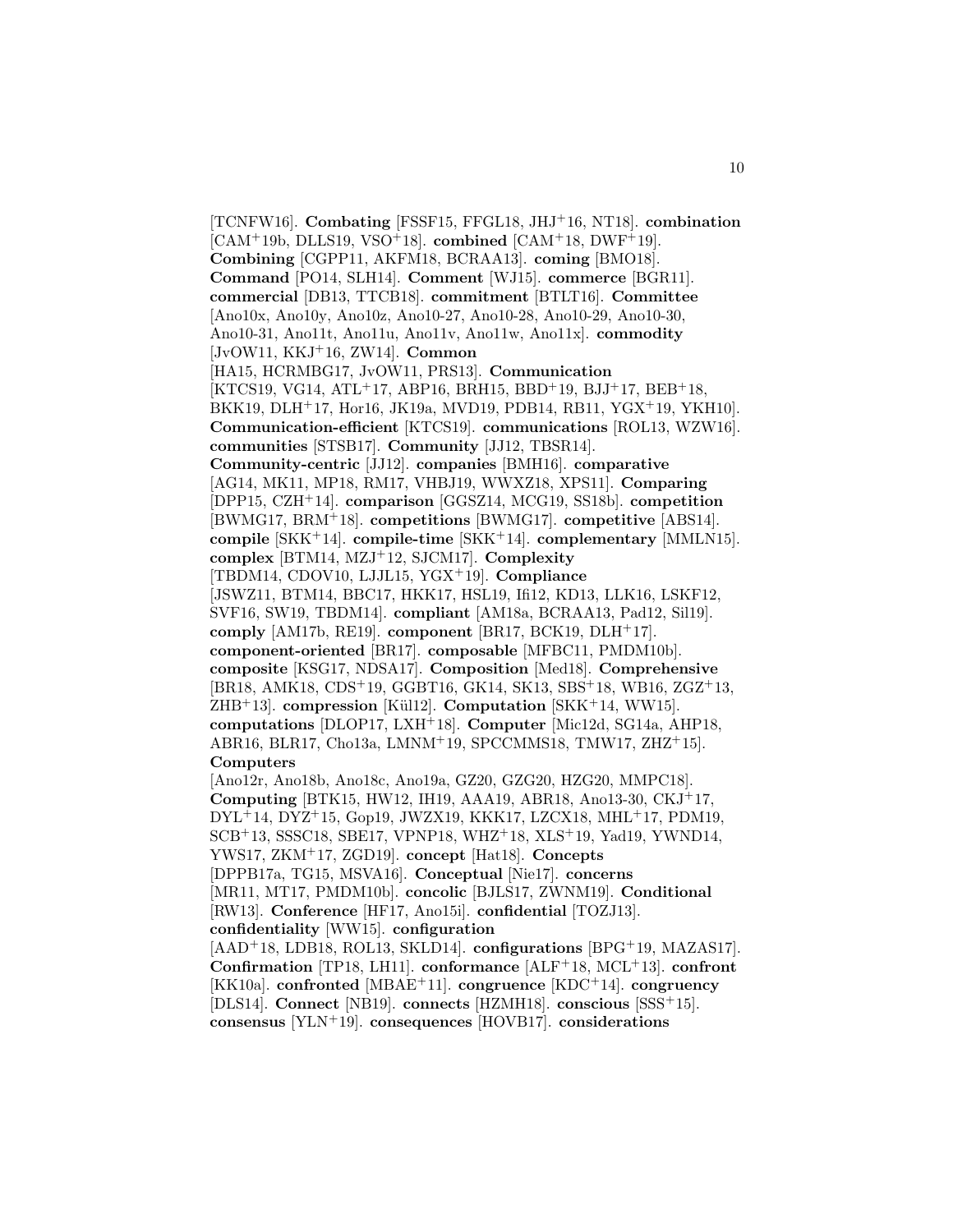[MMCA11]. **considered** [DLS14]. **Consistency** [LKJ14, CC14]. **Consolidation** [HW12]. **Constant** [MK11]. **constrained** [BRA18, HS13, HSPX14, HXS<sup>+</sup>16]. **constraints** [AAD<sup>+</sup>18]. **construct** [Bay13]. **Constructing** [MT19]. **construction** [CPGA13, EHBH<sup>+</sup>16]. **consumer** [MSMK18, PCC<sup>+</sup>18]. **consumption** [MMF19]. **containment** [CLLK10]. **content** [ODB18]. **Contents** [Ano10d, Ano10e, Ano10f, Ano10g, Ano10h, Ano10i, Ano10j, Ano10k, Ano11c, Ano11d, Ano11e, Ano11f, Ano11g, Ano11h, Ano11i, Ano11j, Ano11k, Ano11l, Ano12c, Ano12d, Ano12e, Ano12f, Ano12g, Ano12h, Ano12i, Ano12j, Ano13a, Ano13b, Ano13c, Ano13d, Ano13e, Ano13f, Ano13g, Ano13h, Ano13i, Ano13j, Ano14a, Ano14b, Ano14c, Ano14d, Ano14e, Ano14f, Ano14g, Ano14h, Ano15a, Ano15b, Ano15c, Ano15d, Ano15e, Ano15f, Ano15g, Ano15h, Ano16a, Ano16b, Ano16c, Ano16d, Ano16e, Ano16f, Ano16g, Ano16h, Ano17a, Ano17b, Ano17c, Ano17d, Ano17e, DC16]. **Context** [MM17, PHP19, BOZL13, GWKFC19, HBFJ19, HZMH18, LKPK18, ODB18, PTM<sup>+</sup>18, Sil19]. **Context-** [MM17]. **context-aware** [BOZL13, GWKFC19, ODB18]. **contexts** [AAA19, DPP15, YW11]. **contextual** [HBFJ19]. **continuity** [Nie17]. **Continuous** [SCFB15, ARL13, AAD<sup>+</sup>18, CRS13, SKA<sup>+</sup>19, SCR19]. **contract** [HKK17]. **contrast** [HB16]. **Contributions** [Ano11y]. **Control** [AKFM18, BSTT16, DMR19, DDYZ14, PG19, PO14, SRDD13, AAD<sup>+</sup>12, ARL13, ALC17, AAC<sup>+</sup>19, ADF<sup>+</sup>10, BJ13, BHC18, BCD<sup>+</sup>17, BR17, BCD<sup>+</sup>10, BL15, BSL19, CHK<sup>+</sup>19, CFH<sup>+</sup>11, CIS17, CDS<sup>+</sup>19, CLL<sup>+</sup>13, CZH<sup>+</sup>14, CRJ18, Coh10, CJSM17, GMGTdFR14b, GM12, HPJ<sup>+</sup>19, HLB19, HT12b, JJ12, JJ14, KMM13, KBAL13, KS14, LML<sup>+</sup>16, LPL18, LC15, LAR13, Lop16, MDHM18, MSR19, MMJ14, MSRF18, NNNQ18, PZ15, PMDM10b, PMDM10a, RLB<sup>+</sup>11, RR17, RARL19, SLH14, SAL12, SSVA13, SSAK12, SYK14, SC19, SSVA19, SYGR11, UPF17, WW15, YYJC12, YG18, ZHZ<sup>+</sup>15,  $ZZ19, dCGU+17, dRMC+16$ . **control-flow** [HLB19, HT12b]. **controlled** [ACS19, KJP<sup>+</sup>19, SM10]. **controlled-channel** [KJP<sup>+</sup>19]. **controller** [AM18a]. **controls** [ASFI18, AM17b, KKK17, SMP13]. **controversy** [ASO19]. **Convergence** [GCC18]. **convolution** [HW19]. **convolutional** [KMG17, YLW<sup>+</sup>19]. **CooPeD** [GMGTdFR14a]. **cooperation** [JJ14]. **cooperative** [HS13, IHED15, LKJ14]. **coordinated** [ZLK10]. **Coordinates** [SLH14]. **coordination** [JAAS19]. **copy** [YCJ12]. **corporate** [Wor10]. **CorrCorr** [GCD19]. **correct** [PS10]. **correctly** [KKP<sup>+</sup>18]. **correlated** [LZ19]. **Correlating** [GBC<sup>+</sup>18, YW11]. **correlation** [FSSF15, GCD19, HXW<sup>+</sup>19, RAA15, SHGH<sup>+</sup>15, TFPC10]. **Corrigendum** [GZ20, GZG20, HZG20]. **Cortana** [SS17b]. **cost** [COS19, SGK<sup>+</sup>16, WZK13, ZS18, ZNAHK11, Zhu18, Zin15]. **cost-benefit** [WZK13]. **cost-sensitive** [ZS18, ZNAHK11]. **counter** [EGM10]. **counterattack** [AWDB19]. **counterfeit** [MHS17]. **Countering** [JvOW11]. **countermeasure** [KJP<sup>+</sup>19, MK19, hRKRR13, VVS12, ZTL<sup>+</sup>19]. **countermeasures** [ArMS18, AZ17, CW19, FHL14, HLB19, SHB12]. **counters** [DCC<sup>+</sup>18]. **countries** [MT17, NTK<sup>+</sup>19]. **counts** [JXK18].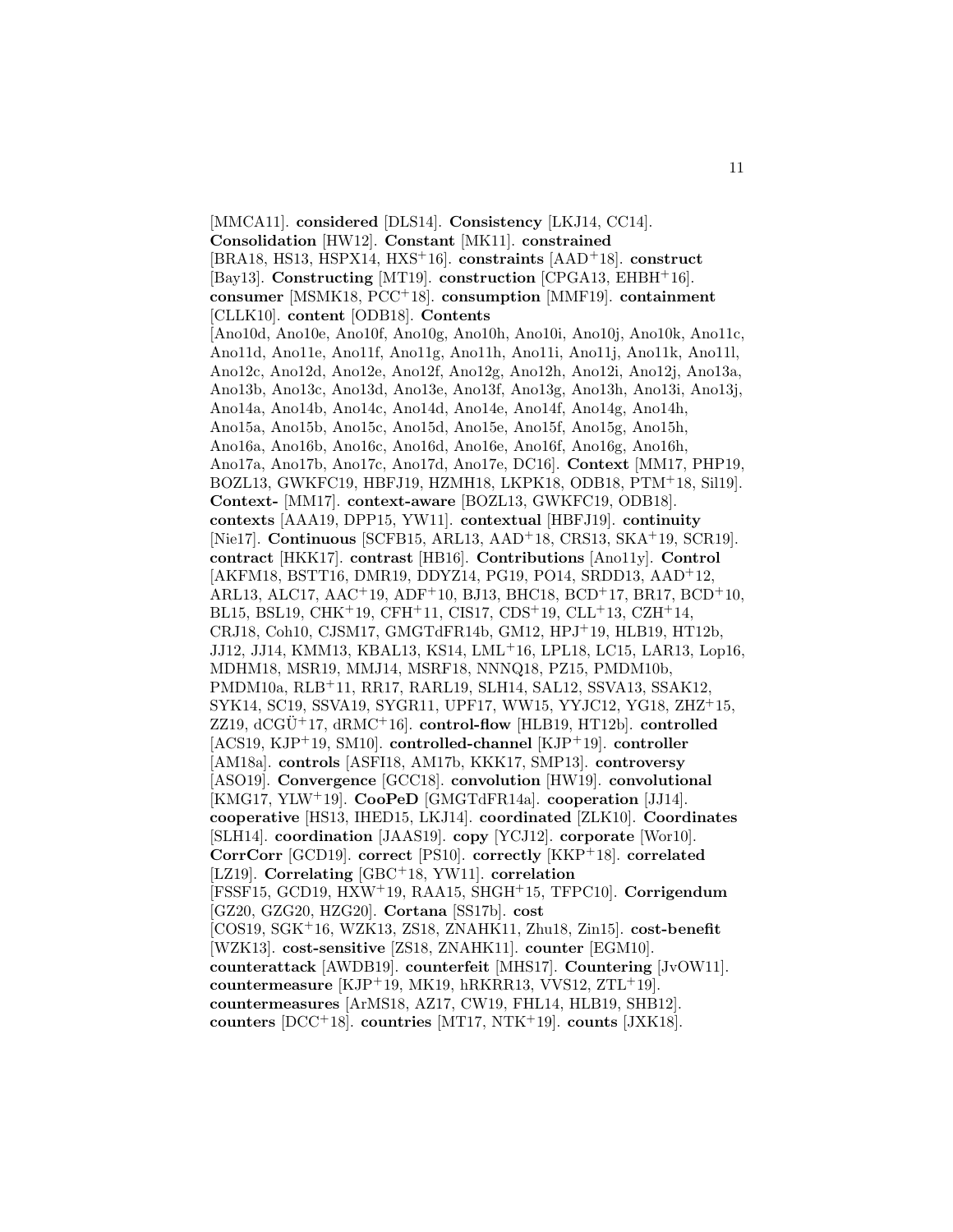**coupons** [FGHHR18]. **courses** [GMdF19]. **Court** [ZY11]. **Cover** [Ano17l, Ano17m, Ano17n, Ano18i, MW11]. **coverage** [Zin15]. **Covert** [GB19, ROL13, SKK<sup>+</sup>14, AG14, KJKM11, MZJ<sup>+</sup>12, ZYPL10]. **CPBAC** [JJ14]. **CPI** [LGZ<sup>+</sup>19]. **CPI-enabled** [LGZ<sup>+</sup>19]. **create** [ROW19]. **Creating** [RM17, GZG19, GZG20, RAMR17]. **creation** [GJJ18, YGZG19]. **creator** [wJKW<sup>+</sup>16]. **credentials** [LAHV17, YAXY19]. **Creditability** [LLHT13]. **Creditability-based** [LLHT13]. **CRiBAC** [JJ12]. **crime** [LSC14, RR14]. **criminals** [MAC17]. **Critical** [Mic12c, Sil19, ASFI18, BCK19, CAL15, GSA18, MSR19, NZGH16, ZH13]. **Criticality** [TKG10]. **cross** [MWL18, VC12]. **cross-cultural** [MWL18]. **cross-site** [VC12]. **crowd** [XLT<sup>+</sup>17]. **crowdsourcing** [AAA19]. **crucial** [WLF<sup>+</sup>19]. **Crypt** [HHAW19]. **crypto** [CW19]. **crypto-ransomware** [CW19]. **cryptographic** [BJ10, GJJ18, KKJ<sup>+</sup>16, Ksi12, ZHL<sup>+</sup>11]. **cryptographically** [CBL10]. **Cryptography** [Ano19i, DA18, Kam19]. **Cuckoo** [Zin15]. **cultural** [MWL18, TKK15]. **culture** [AOR18, AS13, DE10, DSP16, FAE14, FE16, MT17, VV10, dVM15]. **cultures** [dVM17]. **cure** [BBC17]. **currency** [ML14]. **Current** [ANMN19, AAMDGR18, RARL19, TLJ14, Kok17]. **curtain** [SB14]. **customizable** [MFBC11]. **CUSUM** [CGPP12]. **Cyber** [ANMN19, AM17a, Bay12a, BJW19, Cae12, FB14, Kal19, KvS10, MK19, Mic12c, NWD<sup>+</sup>12, RJJ15, TCNFW16, TG12, WMPA19, ZH13, vdWEG18, AKFM18, AAH<sup>+</sup>18, ALC17, AM18a, Ano13-30, ABR16, BRM<sup>+</sup>18, CHK<sup>+</sup>19, CM19, CBB<sup>+</sup>16, Cho11, CJSM17, Den14, DM19, EM19, Fra17, GBC<sup>+</sup>18, GHDGRLM17, HBBM16, HLB<sup>+</sup>18, HWS<sup>+</sup>13, HLL17, LSC14, LDB18, MMJ14, MWAG16, NPP17, OS17, PWL<sup>+</sup>19, PC12, PTM<sup>+</sup>18, QAR<sup>+</sup>17, RFW<sup>+</sup>18, Rua17, RARL19, RR14, STSB17, SSF16, SKTO13, TR18, TS13, VHBJ19, YWND14, YG18, ZLL<sup>+</sup>18, dLGHK18, vSvN13]. **Cyber-attack** [Kal19]. **Cyber-attacks** [MK19, GHDGRLM17, PTM<sup>+</sup>18]. **cyber-crime** [RR14]. **cyber-defense** [RARL19]. **cyber-exercises** [dLGHK18]. **Cyber-Physical** [Mic12c, BJW19, ZH13, ALC17, CHK<sup>+</sup>19, HLB<sup>+</sup>18]. **cyber-safety** [DM19]. **Cyber-security** [vdWEG18, LDB18, MWAG16]. **cyber-threat** [QAR<sup>+</sup>17]. **Cyber-Warfare** [NWD<sup>+</sup>12]. **cyber-wargame** [HWS<sup>+</sup>13]. **cyberbullying** [MBSR18]. **Cybercrime** [BS19, GT13, MR11, CW19, KSW16, OM13, TVPV19]. **cybernomics** [Rua17]. **Cybersecurity** [CDKR18, ATAAd18, ADWM18, BWMG17, BTP<sup>+</sup>18, CBGN18, GMdF19, Hat18, LSSK16, Les18, MB17, SSSC18, dFGMTPL17]. **cycle** [JLK16]. **cyclically** [MHL<sup>+</sup>17]. **cyclostationarity** [MFCMC<sup>+</sup>18]. **cyclostationarity-based** [MFCMC<sup>+</sup>18]. **Cylindrical** [SLH14]. **CyTrONE**  $[BTP+18]$ .

**D** [NCS14, Woo19, MGYC18, PYLL19]. **D2D** [Gop19, JLGM19]. **D2D-Aided** [Gop19]. **damage** [SBS<sup>+</sup>18]. **danger** [AP13]. **DangerNeighbor** [GSL<sup>+</sup>19]. **Data**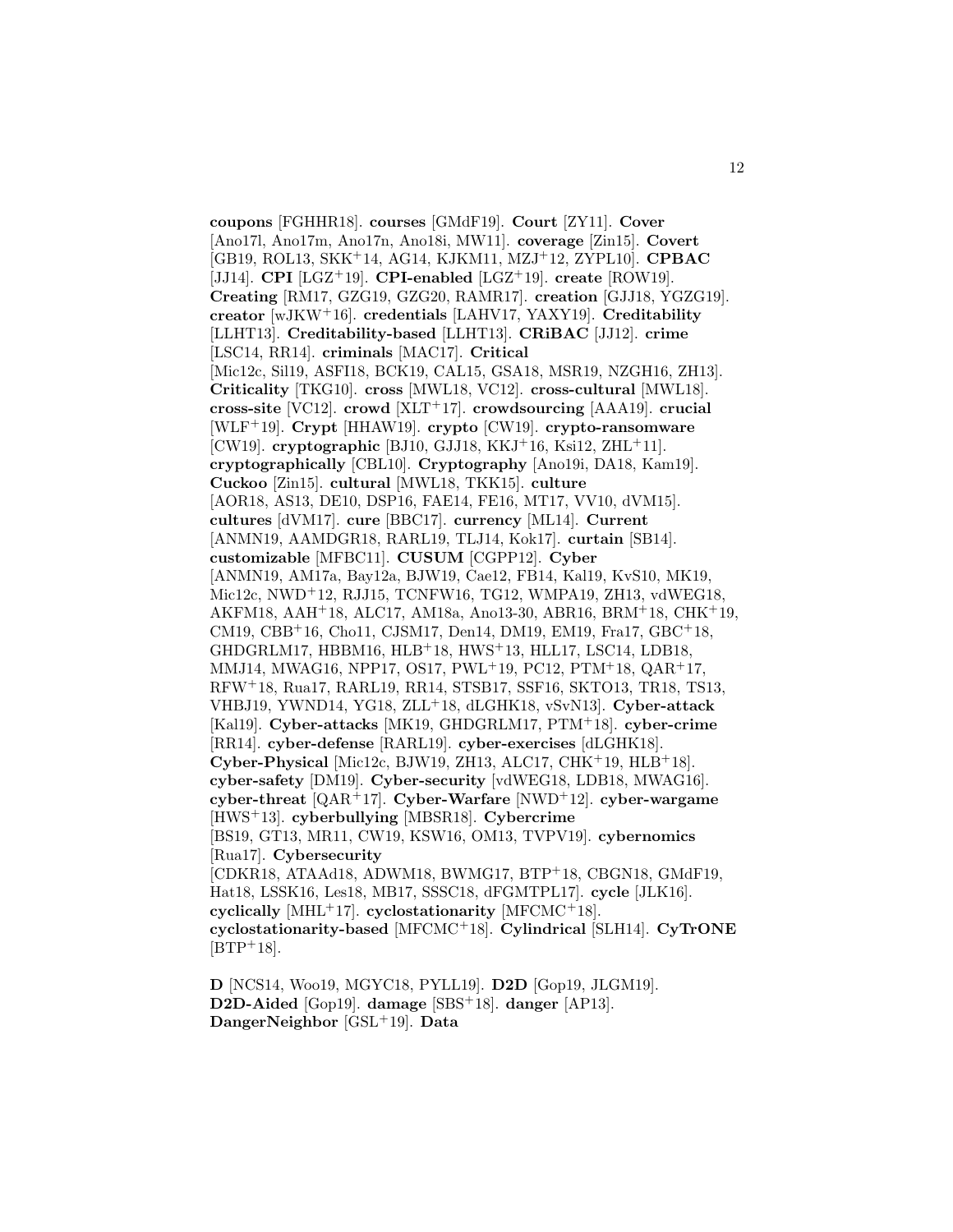[CGGFGMF19, DC11, FB19, GMGTdFR14a, LML<sup>+</sup>17, LW19, QAR<sup>+</sup>17, XYY<sup>+</sup>12, AMK18, ALF<sup>+</sup>18, AHGC19, BRH15, BTK15, BFTJ18, CMPR15, CBL<sup>+</sup>19, DFJ<sup>+</sup>13, DEP13, DMC15, DYL<sup>+</sup>14, DYZ<sup>+</sup>15, EE15, Gar13, GZS19, GSBY18, HMNT10, Hor18, HLL17, JKA+18, JGM+13, Jän14, JWB16, JAN19, LKJ14, LZCX18, LWS<sup>+</sup>19, LMLL19, LCZ17, LXH<sup>+</sup>18, LZ19, LMG18, MCN10, MCY<sup>+</sup>18, Med18, MGYC18, MAZAS17, MKG16, MMMG13, NAS19, PKK<sup>+</sup>14, PCC<sup>+</sup>18, PAS<sup>+</sup>18, QLZ19, RR16, RR17, Ril13, RWS<sup>+</sup>19, SKA<sup>+</sup>19, SPFB19, SLB<sup>+</sup>13, SMK<sup>+</sup>18a, SA19, SH15, SS18b, SSVA19, SPK17, SWLZ11, WLWG11, WL18, WLZ<sup>+</sup>19, WX19, WLF<sup>+</sup>19, YWZM18, YWS17, ZKM<sup>+</sup>17, ZYWZ14, ZLL<sup>+</sup>18, ZZC17]. **data-access** [BRH15]. **data-aware** [WLZ<sup>+</sup>19]. **Data-driven** [QAR<sup>+</sup>17, MAZAS17]. **Data-flow** [LW19]. **data-hiding** [EE15]. **data-only** [Ril13]. **data-oriented** [WLZ<sup>+</sup>19]. **database** [AAD<sup>+</sup>12, EHBH<sup>+</sup>16, LMLL19, SVGE14, SSVA19, TFE10, VEPZ15, XMY<sup>+</sup>17, YGX<sup>+</sup>19]. **databases** [GDR15, JMGW17]. **dataset** [AOR18, MFCMC<sup>+</sup>18, TAP18, UB12]. **datasets** [HMNT10, SSTG12]. **day** [TCNFW16, VG14]. **DBMS** [SERF12]. **DBod** [WLCC17]. **DCT** [TLZL16]. **DDoS** [DT19, MPCK18, SBZD17, SP15, SKKP12, SMB16, SSK17, SKTO13, ZGD19]. **Dead** [Ano14s, TBDM14]. **Deadline** [VPNP18]. **debate** [Gar16]. **Debian** [WN15]. **Debugging** [OM19]. **decade** [HBBM16]. **Deceiving** [OB15]. **Decentralized** [CMPR15, YAXY19, BAH18, HHBS18, HBB12, YYJC12]. **deception** [HWS<sup>+</sup>13, vdWEG18]. **deceptive** [AW18]. **decimal** [DDSP17]. **Decision** [Jän14, NDdL15, BWMG17, BS19, CCM<sup>+</sup>15, DE16, MWAG16, RMW10, ST19, SAL12, WYS18]. **decision-making** [BWMG17, DE16, WYS18]. **decoder** [HS18]. **decomposition** [CDV12]. **decoys** [VSB<sup>+</sup>19]. **decryptable** [MBP19]. **deductions** [ZGZ<sup>+</sup>13]. **deductions-based** [ZGZ<sup>+</sup>13]. **Deep** [CAM<sup>+</sup>19b, HM19, NNNQ18, NQZ18, XSD19]. **defeat** [VC12]. **Defeating** [NDMM13]. **defence** [CJSM17, GJ18, SKTO13]. **defending** [CP18]. **Defense** [ADAMH17, VG14, ADA<sup>+</sup>18, AAL16, BRM<sup>+</sup>18, DCC<sup>+</sup>18, Den14, HWS<sup>+</sup>13, HEK<sup>+</sup>18, KN14, RARL19, SSF16, lTLqZqC19, TUB16, WP12, ZS18, qZLxCjY17]. **defenses** [CXF<sup>+</sup>18, GFN11]. **Defined** [AX15, GWKFC19, TDJB18, HHK<sup>+</sup>19]. **Defining** [dVM17]. **Definition** [AWDB19, DMR19]. **degree** [ZLC13]. **Delay** [DFC13, DFCC16, KUA<sup>+</sup>18, MVK16]. **delays** [GOB11]. **Delegate** [MKG13]. **delegation** [AWZ<sup>+</sup>17, AAC<sup>+</sup>19, DLH<sup>+</sup>17, HMFE10, PRMD10, ZDBW11]. **deletion** [YWZM18]. **deliberately** [AAL16]. **delivery** [KMM13]. **demand** [KKJ<sup>+</sup>16]. **demographically** [AOR18]. **demographically-diverse** [AOR18]. **demonstrator** [DBH17]. **deniable** [CCC<sup>+</sup>18, KKKP18]. **Denial** [BSMT14, EGM10, HWS<sup>+</sup>13, SLP13, SSK16, TUB16, TH18]. **Denial-of-Service** [BSMT14, EGM10, SLP13, TUB16]. **deobfuscation** [BJLS17]. **dependable** [AGSR<sup>+</sup>18, Hor18]. **dependence** [ESY<sup>+</sup>15]. **dependency** [KKKP18]. **deploying** [HPF<sup>+</sup>16, dLGHK18]. **deployment** [JJL<sup>+</sup>19]. **depth** [ASFI18]. **Deriving** [PRS13]. **Design**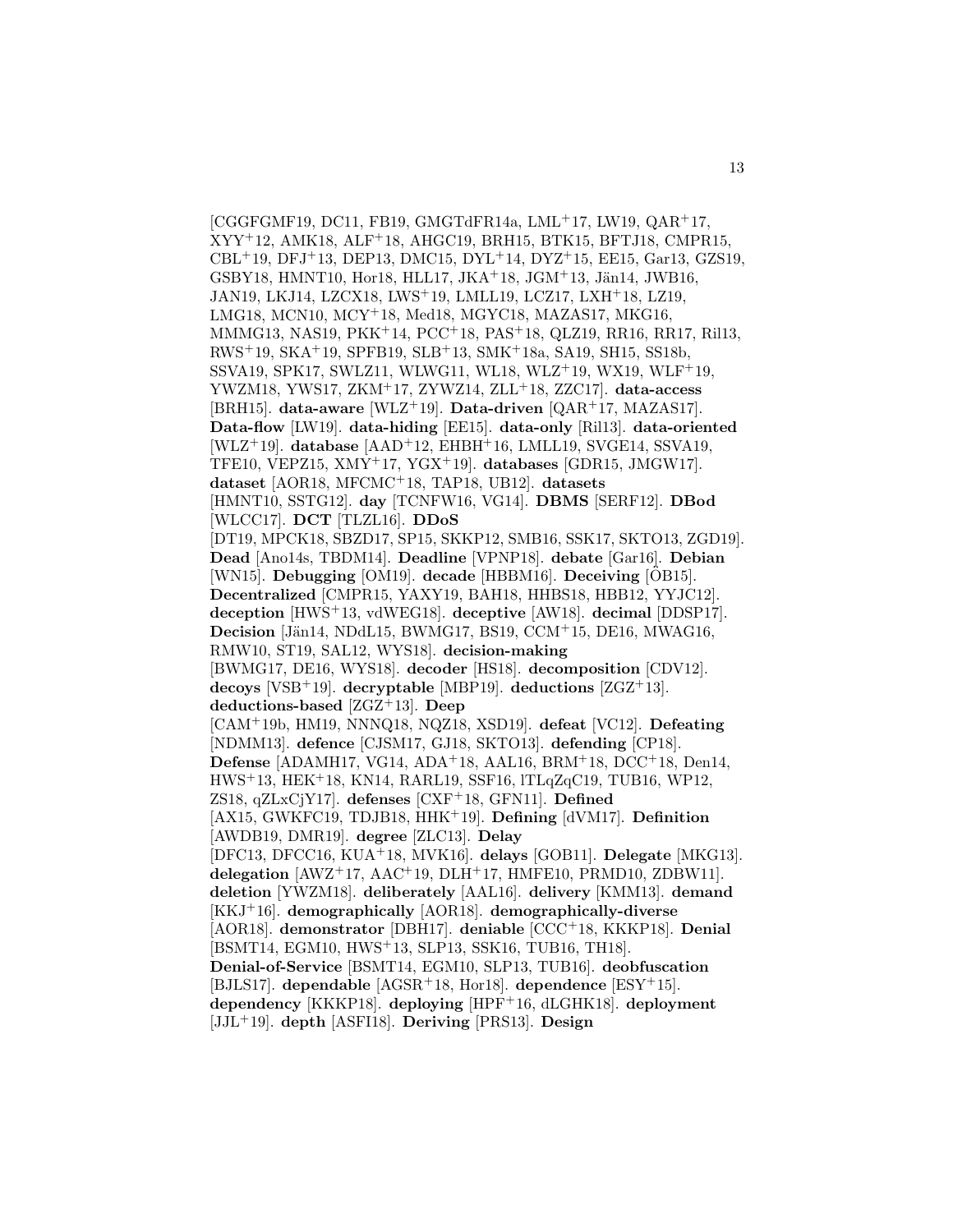[GMdF19, Hor18, JM13, JCD14, KPKS15, MSR19, THA<sup>+</sup>13, WRTA17, WJ15, Woo19, ZKM<sup>+</sup>17, ZJK<sup>+</sup>17, ZS15, BBDP16, BR17, BOZL13, DRN16, HCR10, HCRMBG17, JSWZ11, KFGL19, PMP<sup>+</sup>15, PAS<sup>+</sup>18, RDAS19, SVGE14, YHL<sup>+</sup>15]. **Designing** [KJKM11, PDM19, CM17, BBC17]. **desktop** [LLX<sup>+</sup>17, TMN<sup>+</sup>17]. **destruction** [GSBY18]. **desynchronisation** [LDC13]. **detect** [HR13, XXLZ18, YW11]. **Detecting** [AM13, HXW<sup>+</sup>19, HL18, JLGM19, JC14, JLK16, KPS16, KYZ15, LJS19, MJW<sup>+</sup>18, TTCB18, YYL<sup>+</sup>15, BM19, BVWM19, Cho13a, DLLS19, ESCAM17, GK14, HS18, HZH<sup>+</sup>18, LHI<sup>+</sup>19, MZJ<sup>+</sup>12, NTK<sup>+</sup>19, PDM19, SCLD19, WLCC17, ZYRZ16, ZjHtMhBs12]. **Detection** [CYLL17, FB19, FAS<sup>+</sup>17, LAVK19, MK19, NAS19, NVAJ19, NCGE15, XSD19, AR17, AHTS15, AQR<sup>+</sup>17, AYT<sup>+</sup>14, AH18, AG14, ATG11, AMS18, AP13, BK19, BMMP18, hBCK17, BHC15, BJJ<sup>+</sup>17, BEGW<sup>+</sup>19, BLS<sup>+</sup>16, BRA18, CGPP11, CGPP12, CGP17, CPVGTMF16, CGGFGMF19, COS19, CMPR15, CXF<sup>+</sup>18, CAM<sup>+</sup>18, CCST15, CH14, CWCC12, CFSF18, DT19, DC11, DF16, DYT<sup>+</sup>13, DDYZ14, DXCL18, DBH17, EMBH14, ESY<sup>+</sup>15, EM19, FNE19, FSSF15, FRRP17, GGSZ14, GOB11, GWWS19, GCD19, GWWW19, GZ10, GZP<sup>+</sup>13, HDK18, HX17, HS13, HSPX14, HXS<sup>+</sup>16, HDT<sup>+</sup>19, HB16, HS11, IRC<sup>+</sup>17, Kal19, KGSN17, KK10a, KK10b, KK17, KKM11, LWS<sup>+</sup>18, LDC13, LMLK16, LWS<sup>+</sup>19, LSA<sup>+</sup>19, LLHT13, LWZ<sup>+</sup>17, LGS14, MPCK18, MCT<sup>+</sup>17, MCY<sup>+</sup>18, MLK14, MMF19, MPORBR12, MLH<sup>+</sup>18, MSRF18, NADZ18,  $NDP18, NNNQ18, NRM19, NLC<sup>+</sup>19, ORLS14, OB15, PF10, PSK<sup>+</sup>17, PHP19].$ **detection** [PAP<sup>+</sup>17, PCCM16, RAA15, RW13, RP19, RAA<sup>+</sup>14, RWS<sup>+</sup>19, SD17, SE11, SS18a, SMM<sup>+</sup>19, SG10a, SLH14, STCM<sup>+</sup>14, SWZL14, SRU18, SCGM14, SMC<sup>+</sup>18, SKKP12, SSTG12, SHGH<sup>+</sup>15, SSK19, SK10, SBW10, SDM<sup>+</sup>18, SKG17, Su10, TXM<sup>+</sup>19, TC11, TH18, UPSGF<sup>+</sup>14, USB17, VMS18, VSO<sup>+</sup>18, VDK18, WB16, WW18, WWXZ18, XPS11, Yad19, YCJ12, YG18, YXD<sup>+</sup>11, ZY11, ZNAHK11, ZQY<sup>+</sup>19, ZTC19, ZZ19, ZTS<sup>+</sup>13, ZLK10, ZW19, ZW14, vdWEG18, VRRK17]. **detection/prevention** [YG18]. **detector** [CMV16, VMA16]. **deter** [ROW19]. **Determinants** [TMW17, DM19]. **Determining** [PMB<sup>+</sup>14]. **deterrence** [CLL<sup>+</sup>13]. **deterring** [ESCAM17]. **develop** [WA19]. **Developing** [GPGV16, HSL19, MT17, NTK<sup>+</sup>19, SSTG12]. **Development** [SWS16, AAD<sup>+</sup>12, BCCS18, EHBH<sup>+</sup>16, FT16]. **deviations** [STCM<sup>+</sup>14]. **device** [CRS13, LMS14, OSP<sup>+</sup>19, SSSC18, TMW17, WHSE15]. **Devices** [SG15b, BKK19, CCC<sup>+</sup>18, DC16, DMC15, HZMH18, HYLY19, KMW19, NSBM17, NRM19, SM19a, SSNS15, SPCCMMS18, SCR19, TZTC16, YWZM18]. **devour** [SP15]. **Dexteroid** [JLK16]. **DGA** [WLCC17]. **DGA-based** [WLCC17]. **DGAs** [XSD19]. **DHCP** [HT17]. **Diagrams** [NDdL15]. **dialogue** [AH10]. **Diary** [SG14b]. **dictionaries** [ABR15]. **dictionary** [SS13]. **difference** [dSFK16]. **differences** [KK16, LHM13]. **differencing** [SH15]. **different** [CZH<sup>+</sup>14, LK18]. **Differential** [WX19, CVS18, JXK18, LZ19, WS17]. **Differentially** [CSX<sup>+</sup>15, CSXL15, WLF<sup>+</sup>19]. **Digital** [EAML15, Gar13, GT13, LW12d, Wed12, ALZ<sup>+</sup>11, DM19, HAGTdFR13,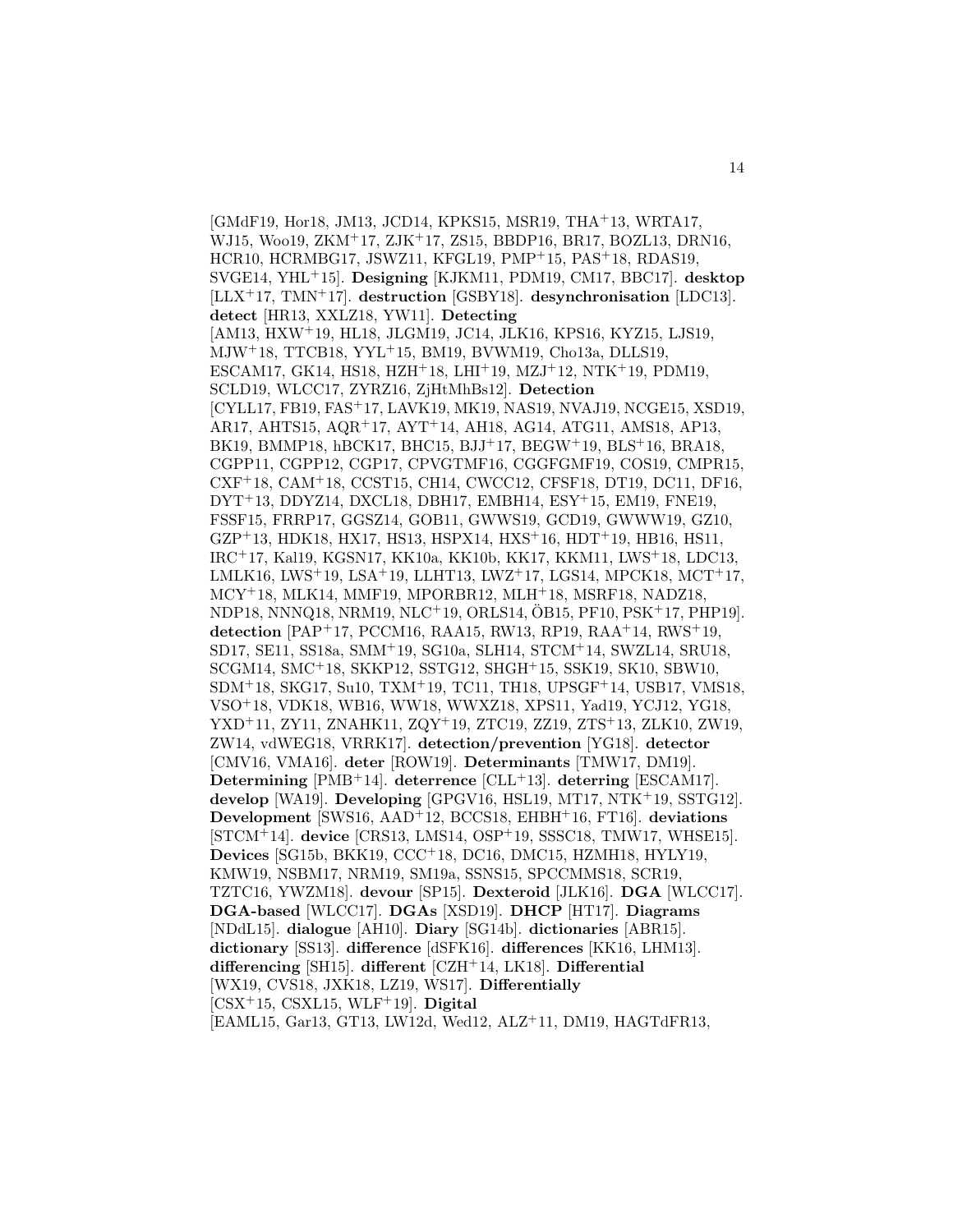Hor18, KEE13, MMMG13, RV13, RB11, RB12, SE11]. **Dilemma** [Sil13]. **dimensions** [SSF16]. **direct** [XdZMsC18, YLB<sup>+</sup>17]. **directional** [SVA10]. **directions**

[ArMS18, AMS18, Cho11, CJL<sup>+</sup>13, LCZ17, MK19, NCGE15, SH15, WMPA19]. **Dirichlet** [RW13]. **disambiguation** [PSMG18]. **disaster** [BMO18]. **discipline** [CDKR18]. **disclose** [PKWP19]. **disclosing** [PKP17]. **disclosure** [AF14, HLFZ16, MW11, ZZC17]. **disclosures** [JGLE16, Ven18]. **discounts** [PWL<sup>+</sup>19]. **Discouraging** [BWOD13]. **discourse** [KHG17]. **Discovering** [GZS19]. **Discovery** [LC15, MCG19, RW13, SLD12, WJAM11, XLT<sup>+</sup>17]. **discrete** [MMPC18]. **disinformation** [AWDB19]. **disk** [KJKM11]. **displays** [Rru16]. **disruption** [FKSK19]. **Dissecting** [MG12]. **dissemination** [TOZJ13]. **dissimilarity** [ATAAd18]. **distance** [KTCS19, MOV14, WN15]. **distinguish** [BLR17, GMMP18]. **distortion** [PYLL19]. **Distributed** [BSMT14, CZZ<sup>+</sup>19, FW10, MCL<sup>+</sup>13, ZY11, AKAuR19, BVWM19, DLDTGMMP15, JAAS19, KS14, Len12, NDSA17, PDB14, SLP13, TUB16, UFF12, UFF15, Uzu16, XHC<sup>+</sup>10]. **distribution** [KYZ15, MFBC11, ZYWZ14]. **diverse** [AOR18, DM19]. **diversity** [MC18]. **divided** [HYZ18]. **DMTP** [YtLpZD14]. **DNP3** [MCN10]. **DNS** [AKK<sup>+</sup>13, HBF13, NAS19, SSK19, SPD<sup>+</sup>15, WLCC17]. **DNS64** [LK18]. **Do** [SW19]. **document** [MKG16]. **documentation** [MGYC18]. **documents** [ALZ<sup>+</sup>11]. **Does** [KBM16, MOV14, ROW19]. **Domain** [HT12a, MJRK18, BPG<sup>+</sup>19, CAY<sup>+</sup>18, CWY<sup>+</sup>12, HBBM16, MPPS10, SLH14, XSD19, ZW19]. **DomainChroma** [CAY<sup>+</sup>18]. **dominant** [dVM17]. **domRBAC** [GM12]. **Don't** [BWOD13]. **DOPdefender** [WLZ<sup>+</sup>19]. **DoS-resistant** [TOZJ13]. **DoS/DDoS** [SKTO13]. **Double** [MCRB19, MB18]. **download** [GAA18]. **DP** [CSXL15]. **DP-Apriori** [CSXL15]. **draw** [MLKC17, NSBM17]. **DRAW-A-PIN** [NSBM17]. **drawn** [NSBM17]. **driven** [APMCR13, CDV12, LSQ15, MAZAS17, QAR<sup>+</sup>17, ZGZ<sup>+</sup>13]. **driver** [GBC19, OP11]. **DriverAuth** [GBC19]. **DRM** [DC16]. **Droid** [MPM15]. **DroidInjector** [FSZ<sup>+</sup>17]. **DroidNative** [AQR<sup>+</sup>17]. **Dual** [DLOP17, Sil13]. **Dual-use** [Sil13]. **Dumpsys** [wJKW<sup>+</sup>16]. **during** [QFG12]. **duty** [UPF17]. **Dynamic** [HEK<sup>+</sup>18, LWS<sup>+</sup>18, LLG18, SAL12, TZZG13, VMS18, BMMP18, BSBG19, BM17b, COS19, DT19, DFJ<sup>+</sup>13, FSZ<sup>+</sup>17, HXW<sup>+</sup>19, HBT<sup>+</sup>19, HPF<sup>+</sup>16, KTG<sup>+</sup>18, LDC13, LKPK18, LPL18, MRS12, SKA<sup>+</sup>19, SM10, SKG17, SPR18, SMK18b, TZMG15, ZZ12, ZLW<sup>+</sup>15, ZWNM19]. **dynamics** [GEAHR11, GDR15, ICRB14, MCRB19, PGdCL16, RMG11, SCGM14, SSY12, TZTC16, UB12]. **Dypermin** [LLG18]. **Dytaint** [ZLW<sup>+</sup>15].

**E-ADOPT** [MJBKZ15]. **e-auction** [SYCS11]. **e-commerce** [BGR11]. **e-gates** [dRMC<sup>+</sup>16]. **e-health** [OSP<sup>+</sup>19]. **e-mail** [BPA<sup>+</sup>11, PW13]. **e-voting** [Gar16]. **Early** [RBJ18]. **Early-stage** [RBJ18]. **ECC** [CBL10]. **ECG** [HW19]. **eclecticism** [ASO19]. **EclipseIoT** [AAR<sup>+</sup>18]. **ecommerce** [MT17]. **economic** [CGR18, KSW16, Rua17]. **Economy** [GT13]. **ecosystem** [AYY<sup>+</sup>17, KNX18, KBM16]. **ecosystems** [NNG<sup>+</sup>18, PAP<sup>+</sup>17, SM19a]. **edge**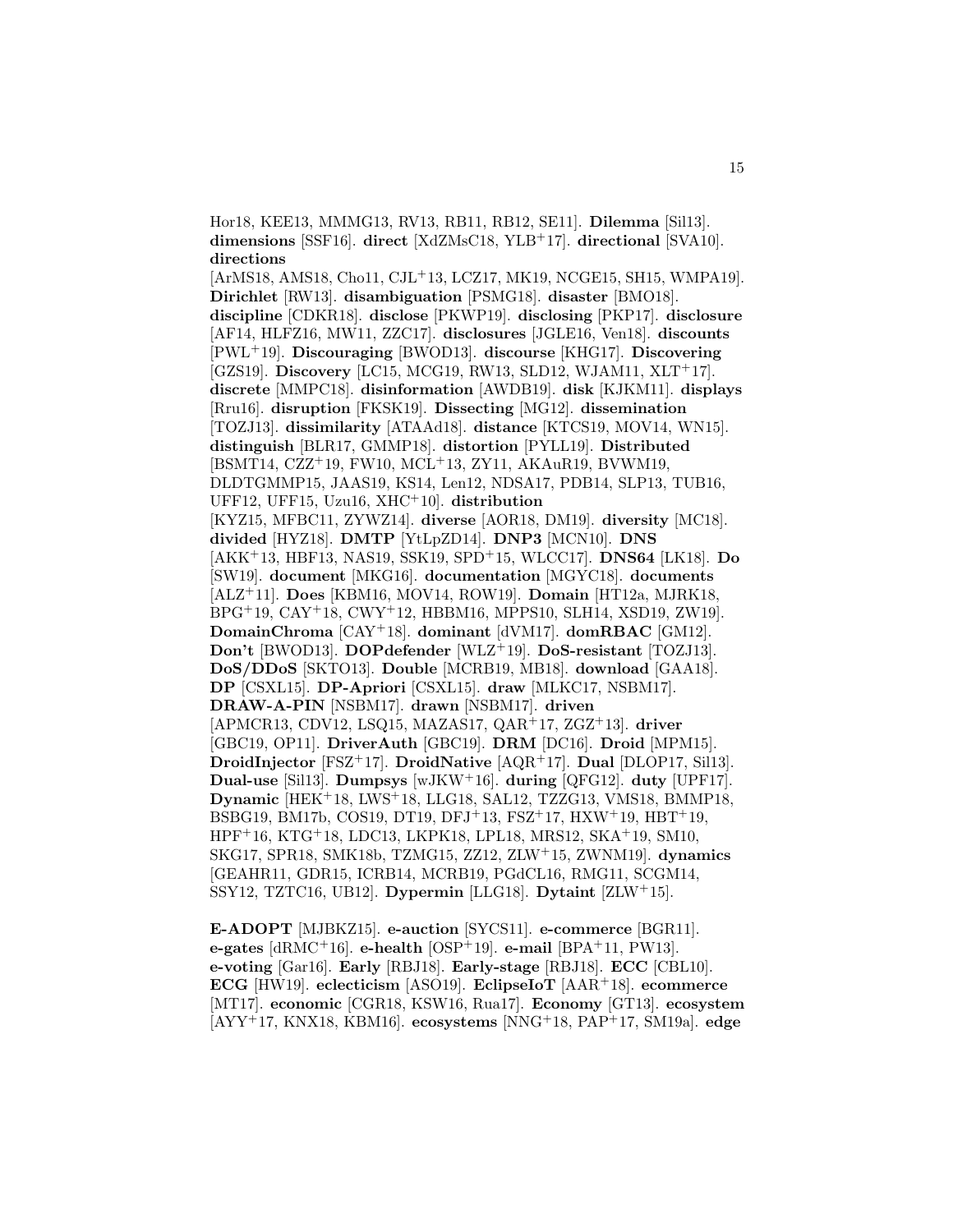[HZMH18, JWZX19, SSSC18, TXM<sup>+</sup>19]. **editing** [PSMG18]. **Editorial** [Ano10l, Ano10m, Ano10n, Ano10o, Ano10p, Ano10q, Ano10r, Ano10s, Ano11n, Ano11o, Ano11p, Ano11q, Ano11r, Ano11s, Ano12r, Ano12k, Ano12l, Ano12t, Ano12u, Ano12v, Ano13k, Ano13l, Ano13m, Ano13n, Ano13x, Ano14i, Ano14j, Ano15i, Ano15j, Ano15q, Ano15r, Ano16i, Ano16j, Ano16k, Ano16l, Ano16m, Ano16n, Ano16o, Ano16p, Ano17f, Ano17g, Ano17h, Ano17i, Ano17j, Ano17k, Ano17l, Ano17m, Ano17n, Ano18b, Ano18c, Ano18i, Ano19a, BCCS18, GE10, GD10, GS10, GL10, GT13, GJ11, HF17, HLL17, RCB<sup>+</sup>14, Spa10a, Spa10b, Spa11a, Spa11b, Spa11c, Spa11d, Spa12a, Spa12b, Spa12c, Spa12d, Spa12e, Spa13a, Spa13b, Spa14, Spa19, XHZ11, YWND14, Ano19i, Ano12m, Ano12n, Ano12o, Ano12p, Ano12q, Ano13o, Ano13p, Ano13q, Ano13r]. **Editorial** [Ano13s, Ano13t, Ano13u, Ano13v, Ano13w, Ano14k, Ano14l, Ano14m, Ano14n, Ano14o, Ano14p, Ano14q, Ano14r, Ano15k, Ano15l, Ano15m, Ano15n, Ano15o, Ano15p, Ano18d, Ano18e, Ano18f, Ano18g, Ano18h, Ano19h, Ano19b, Ano19c, Ano19d, Ano19e, Ano19f, Ano19g]. **eDocument** [LPR10]. **education** [Bon19, CDKR18, HSL19, RE19]. **Effect** [AAT16, CGW15, AM17b, AM18b, DLS14, FAE14, ROW19]. **Effective** [BEGW<sup>+</sup>19, SWZL14, Yad19, DYL<sup>+</sup>14, KH12, KKK17, LSA<sup>+</sup>19, TUB16, ZWNM19]. **effectively** [LMG18]. **Effectiveness** [BJLS17, FAS<sup>+</sup>17, ACS19, AHGC19, BWMG17, HEK<sup>+</sup>18, LW19, SMM<sup>+</sup>19, SGK<sup>+</sup>16]. **effects** [HOVB17, MAC<sup>+</sup>15]. **efficacious** [GK14]. **efficacy** [BWMG17]. **efficiency** [PAS<sup>+</sup>18]. **Efficient** [DA18, DT19, GZ10, GZP<sup>+</sup>13, LNNH13, LPL18, LXH<sup>+</sup>18, OSP<sup>+</sup>19, WZW16, XMY<sup>+</sup>17, YWS17, ZZC17, AuRMC<sup>+</sup>18, ABR15, BEGW<sup>+</sup>19, BRA18, CBL<sup>+</sup>19, CTH10, CDE<sup>+</sup>11, FZZ<sup>+</sup>12, GMLZ11, HDMKS10, HMFE10, HYLY19, KTCS19, KPD15, LML<sup>+</sup>16, MDHM18, MJBKZ15, MTT<sup>+</sup>16, MT19, NLC<sup>+</sup>19, NXS10, PDM19, SKA<sup>+</sup>19, SLD12, SMK18b, THA<sup>+</sup>13, VSO<sup>+</sup>18, XLT<sup>+</sup>17, ZLL<sup>+</sup>19]. **Efficiently** [MHL<sup>+</sup>17]. **EFM** [MLK14]. **eID** [ZS15]. **electrical** [BMH16]. **electroencephalograms** [BD16]. **electromagnetic** [UAK16]. **electronic** [AuRMC<sup>+</sup>18, FGHHR18, FGOPL10, HK13, JAH<sup>+</sup>11, LPR10, MPPCFG<sup>+</sup>12]. **Elephants** [SP15]. **Eliciting** [NFGL16]. **Elsevier** [SG15a, TG15]. **Email** [VRRK17, ATL<sup>+</sup>17, MB18, VVS12]. **embedded** [NZGH16, VSO<sup>+</sup>18, WHZ<sup>+</sup>19]. **embedding** [LHM13, SA19, ZQY<sup>+</sup>19]. **Emerging** [YST<sup>+</sup>19, AAMDGR18, DPPB17b]. **emini** [GSZX18]. **eMotion** [PPKK19]. **Empirical** [GSA18, GHDGRLM17, ZDW19, CMV16, DPPB17a, GGSZ14, HW18, HL18, KL18, RHL15, SBK12, SYX<sup>+</sup>16, SHB12, YGZG19]. **employee** [AM17b, HSL19, MMPC18, PMB<sup>+</sup>14]. **employing** [GCC18]. **employment** [SW19]. **emulation** [JJL<sup>+</sup>19]. **Enable** [ZDBW11]. **enabled** [CJA<sup>+</sup>19, DPP15, LGZ<sup>+</sup>19, NML19, YST<sup>+</sup>19]. **enclave** [CKJ<sup>+</sup>17]. **enclave-based** [CKJ<sup>+</sup>17]. **enclaves** [PPKK19]. **encoder** [HS18]. **encoder-decoder** [HS18]. **encoding** [DDSP17]. **encrypted** [BBDP16, BTK15, XMY<sup>+</sup>17, ZZC17]. **Encryption** [SERF12, BTK15, CJW<sup>+</sup>19, HHAW19, LK10, MBP19, OPHC16, OSNZ19, SVGE14, WLWG11, ZCZ<sup>+</sup>19]. **Encryption-based** [SERF12]. **end**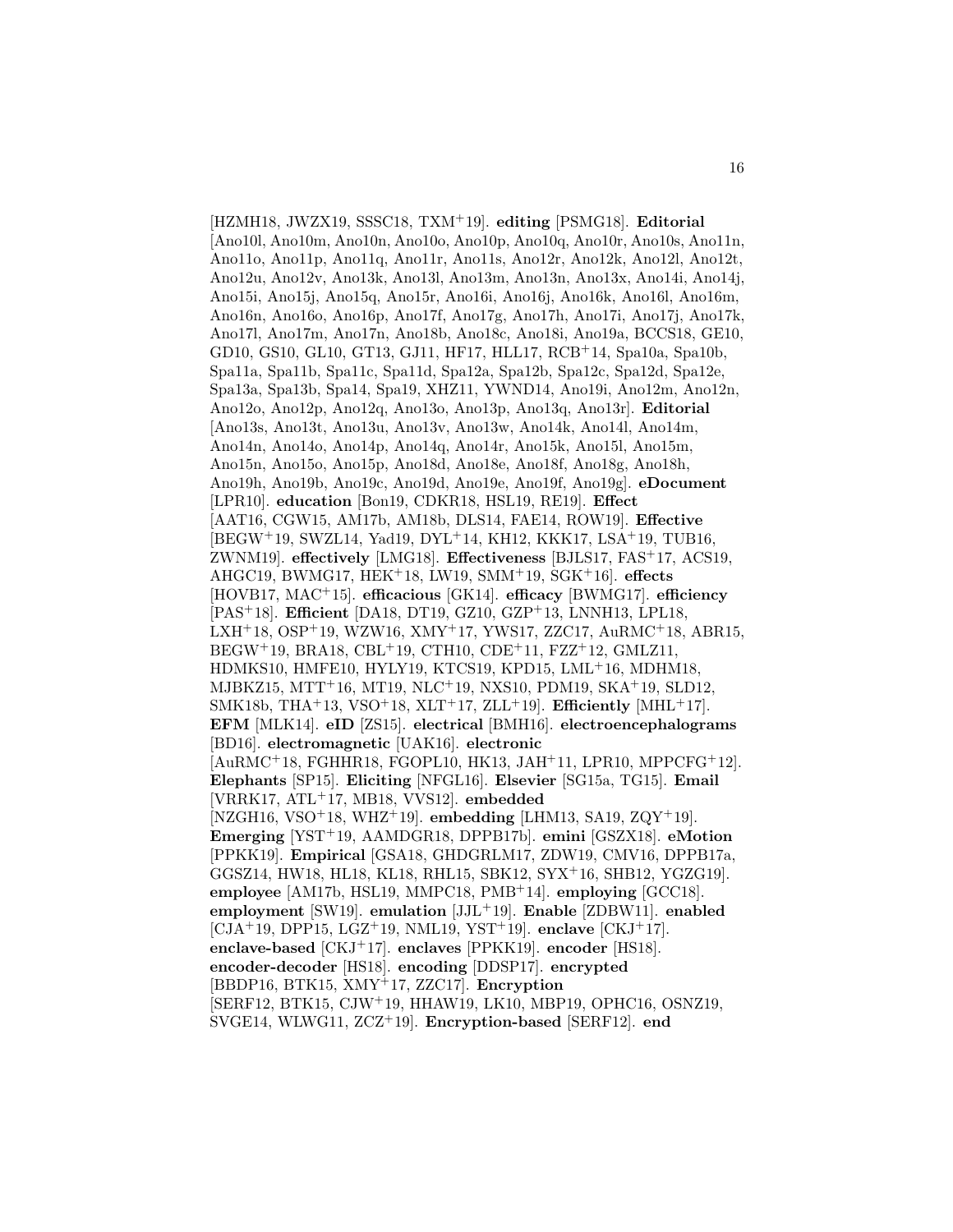[Bel18, CZZ<sup>+</sup>19, JFR13, RR14]. **end-to-end** [CZZ<sup>+</sup>19, JFR13]. **end-users** [RR14]. **endowment** [ROW19]. **enemy** [AS13]. **Energy** [CDE<sup>+</sup>11, BMMP18, CJA<sup>+</sup>19, SMK18b, VSO<sup>+</sup>18]. **energy-efficient** [VSO<sup>+</sup>18]. **Enforcement** [KV15, TDJB18, AHP18, BCD<sup>+</sup>10, BR18, CKT11, KvS10, LKJ14, MT19, PMDM10a]. **Enforcing** [AIRC13, BGR11, DFJ<sup>+</sup>13, NSGF16]. **engine** [BHC15, HDMKS10, RP19]. **engineered** [JLK16]. **Engineering** [AKP14, CCC<sup>+</sup>12, HW18, CWGD15, DF16, ELG<sup>+</sup>17, FE16, Hat18, Hat19, HL18, LM10, MLM17, MMKV15, MLV16, OP11, SNG<sup>+</sup>17, ZBBO15]. **Enhance** [KTG<sup>+</sup>18, Kar12]. **Enhanced** [PGdCL16, YI17, DEP13, MLK14, SD17, SMA<sup>+</sup>18]. **enhancement** [TZZG13, TZMG15]. **enhancements** [NCGE15]. **Enhancing** [EMBH14, FanE<sup>+</sup>18, MLK14, SK13, HZNF15, MLKC17]. **enigmatic** [KK16]. **ensemble** [AR17, BM19, GWWW19, HWX<sup>+</sup>19, IRC<sup>+</sup>17, LWZ<sup>+</sup>17, ZW19]. **ensure** [Hor18]. **Ensuring** [MSMK18]. **Enterprise** [WL12, KLN15, ODB18, PAS<sup>+</sup>18, SC19, BMO18]. **entity** [RW13]. **entropy** [CMV16,  $\ddot{\text{O}}B15$ ]. **entry** [LNK16, NKL<sup>+</sup>18, YHL<sup>+</sup>15]. **enumeration** [KPKS15]. **environment** [AAT16, AAMDGR18, CAM<sup>+</sup>19b, JK19a, KS19, LKJ14, PAJAP15, PSMG18, RG19, RR16, SYWX19, VPNP18]. **environments** [ANMN19, AZ17, AIRC13, BPA<sup>+</sup>11, BR17, DLDTGMMP15, Lop16, SVA10, SSSC18, VGL14, WHZ<sup>+</sup>18]. **EPC** [LC15]. **EPCglobal** [SLD12]. **epidemic** [WZW<sup>+</sup>10]. **episode** [RAA15]. **equilibria** [AAdM19]. **equipment** [PYLL19]. **error** [CJW<sup>+</sup>19, EHMJ19, KPD15, SKG17]. **error-related** [EHMJ19]. **ESPOON** [AIRC13]. **Establishing** [DFC13]. **establishment** [BEB<sup>+</sup>18, NM19]. **Estimating** [RMG11]. **estimation** [CLLK10, GZ18, GZ20, RDAS19, bORF<sup>+</sup>15]. **estimators** [SKKP12]. **ETGuard** [JLGM19]. **Ethereum** [WLW<sup>+</sup>19]. **Ethical** [RMW10]. **ethics** [Hat19, MMKV15, Spa10c, Spa11e]. **European** [RR14]. **evade** [KJKM11]. **evaluate** [DC16]. **Evaluating** [ACS19, AM17b, CZH<sup>+</sup>14, LDB18, Len12, MB18, NAMX14, RE19, EHMJ19]. **Evaluation** [NDdL15, NMX19, SMB16, TBSR14, AMK18, AAJ12, CHRI16, Cho13b, HL18, HT12b, KS19, MFCMC<sup>+</sup>18, MVK16, PTM<sup>+</sup>18, SLG19, SCGM14, SHB12, THA<sup>+</sup>13, WJ15, WLW<sup>+</sup>19, WYS18, Woo19, XPS11, XNP16, YHL<sup>+</sup>15, ZJK<sup>+</sup>17]. **evaluations** [AIB<sup>+</sup>14, CSBW18]. **evasion** [JHJ<sup>+</sup>16, KKP<sup>+</sup>18]. **event** [FSSF15]. **Events** [BSMT14, SJCM17, SA16, TS13, ZYRZ16]. **evidence** [GZS19, MMMG13, PHMN16]. **evidential** [SOG15]. **Evil** [BMO18, JLGM19, NADZ18]. **EVIV** [JFR13]. **Evolution** [CDKR18, Hat18, LWS<sup>+</sup>18]. **evolutionary** [BSL19]. **Evolvable** [YWL<sup>+</sup>17]. **evolving** [FFGL18, FC12, LSSK16]. **EvoPass** [YWL<sup>+</sup>17]. **examination** [MWL18, PBR11]. **Examining** [HKK17, LW12d, MT17]. **example** [KKP<sup>+</sup>18]. **examples** [MLV16]. **exams** [BGLR17]. **exchange** [CIS17, MVK16, SBL19]. **excuses** [BWOD13]. **executable** [UPSGF<sup>+</sup>14]. **execution** [JvOW11, JK19a, LLL<sup>+</sup>18, SMC<sup>+</sup>18, SS18b, ZWNM19].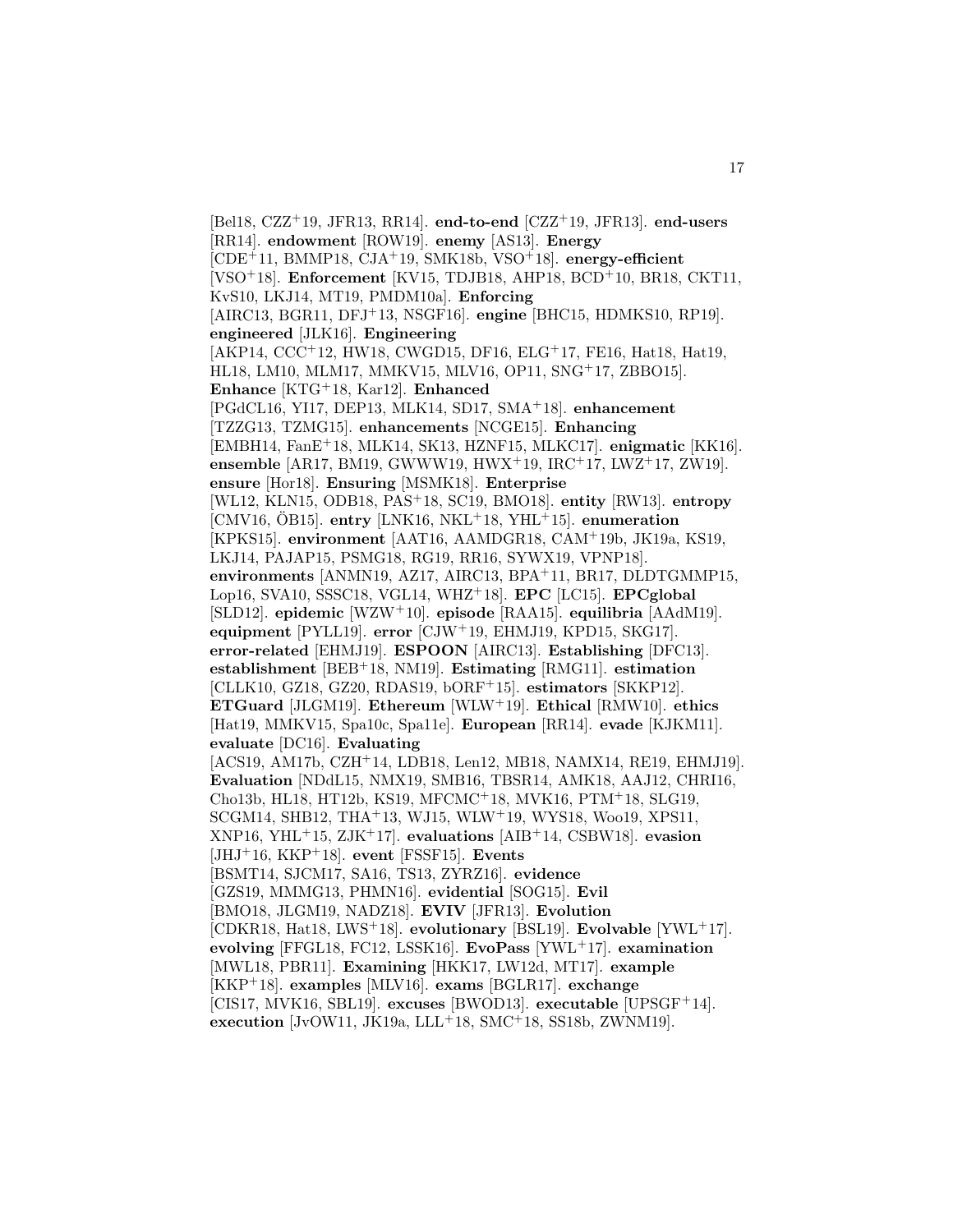**Executive** [WL12]. **exercises** [BM17a, dLGHK18]. **Exfiltrating** [DMC15]. **Exfiltration** [FB19, GB19, NAS19]. **exfiltration/infiltration** [GB19]. **existence** [VBC<sup>+</sup>15]. **Existing** [SG10b, CM17]. **experience** [PAS<sup>+</sup>18, SK18]. **experiences** [MPORBR12, VRRK17]. **experiment** [HWS<sup>+</sup>13, MMPC18]. **Experimental** [Hor18, SDM<sup>+</sup>18]. **experiments** [WN15]. **Expert** [EAML15, HA15, MWAG16]. **expert-based** [HA15]. **Expertise** [GPGV16]. **Explaining** [GGV18, HXW<sup>+</sup>19, Sil19]. **explanation** [KMW19]. **explanatory** [RE19]. **Exploiting** [HBF13, HL12, SMK<sup>+</sup>18a, GZS19, SH15, YWYZ12]. **exploits** [MTC<sup>+</sup>18]. **exploration** [LZBS13]. **Exploratory** [PCCM16, KDC<sup>+</sup>14, WYS18]. **Exploring** [AM18b, HPJ<sup>+</sup>19, KMG17, NGSV16, TMN<sup>+</sup>17, WZK13, CKJ<sup>+</sup>17]. **exposure** [RR14, SS11]. **expressive** [GMGTdFR14b]. **Extended** [YtLpZD14, BCD<sup>+</sup>17, Kam19, MAC<sup>+</sup>15]. **Extending** [AWZ<sup>+</sup>17, CKT11]. **extensible** [JAAS19, SLS<sup>+</sup>18, ZTC19]. **Extension** [WA19, PPKK19, SGLC16, Ver18, MM15a]. **Extensions** [HDMKS10, OBRK15, AF14, JAAS19, KTCS19, MJRK18, SWZL14]. **external** [BTLT16, LKPK18, WHZ<sup>+</sup>18]. **extraction** [MZJ<sup>+</sup>12, SPYG15].

**extreme** [ZJK<sup>+</sup>17]. **extrusion** [MKG16]. **face** [SWS16]. **face-recognition** [SWS16]. **Facebook** [PZ15, SCRA17, SBS<sup>+</sup>18]. **Facebook-style** [PZ15]. **faces** [DLS14]. **facial** [dRMC<sup>+</sup>16]. **factor** [BD18, DRN16, GMMJ11, MDHM18, NMX15, SNG<sup>+</sup>17]. **Factors** [PKWP19, ArMS18, CGW15, HK17, PKP17]. **fails** [MHS17]. **Fair** [ALZ<sup>+</sup>11, CTH10, DAR14, PW13]. **fake** [BLS<sup>+</sup>16, KYZ15]. **False** [LXDW16, LMLK16, LLHT13, SK10]. **Familiarity** [JvS17]. **families** [DWZ19]. **family** [DXCL18, LLL15, ZTC19]. **Fast** [LAHV17, ASO19, DYT<sup>+</sup>13, LNNH13]. **FATF** [Cho13b]. **fault** [AGL12, DEP13]. **fault-tolerant** [AGL12]. **FCMDT** [BSBG19]. **FDM** [BD18]. **Feature** [MZJ<sup>+</sup>12, YXD<sup>+</sup>11, ATAAd18, BK19, BFTJ18, DF16, GCD19, GWWW19, HDK18, KK17, VDK18, ZQY<sup>+</sup>19]. **feature-hybrid** [ZQY<sup>+</sup>19]. **features** [LGS14, NMX15, PMDM10b, VMA16, YCH18]. **February** [Ano10-33, Ano12w, Ano13-27, Ano14t, Ano15y, Ano16s]. **federated** [BSBG19, LC15]. **feedback** [HBB12]. **fi** [NADZ18]. **fidelity** [MAM15]. **field** [ABP16, RW13]. **Fields** [SLN<sup>+</sup>15]. **File** [XYY<sup>+</sup>12, CWGD15, Kha12, LWS<sup>+</sup>18, SFK15, VSB<sup>+</sup>19, WP10]. **files** [GSZX18, NCGE15]. **Filler** [Ano12s]. **filming** [MJW<sup>+</sup>18]. **Filter** [SLP13, MLK14, hRKRR13, SS17a]. **filtering** [TFPC10, TZMG15, UPSGF<sup>+</sup>14, YKH10]. **filters** [KP18, MT19, RB14, TZMG15]. **financial** [CKA<sup>+</sup>17, LSC14, WB16]. **Find** [ZTL<sup>+</sup>19]. **finding** [DEP13, KPKS15]. **Fine** [KJP<sup>+</sup>19, RLB<sup>+</sup>11, BHC18]. **Fine-grained** [KJP<sup>+</sup>19, RLB<sup>+</sup>11, BHC18]. **finger** [NSBM17]. **finger-drawn** [NSBM17]. **fingerprint** [BCRAA13, HW19, ZHL<sup>+</sup>11]. **fingerprinting** [BHDA14, CTH10, FXC18]. **fingerprints** [DSNH17]. **Firefly** [BK19].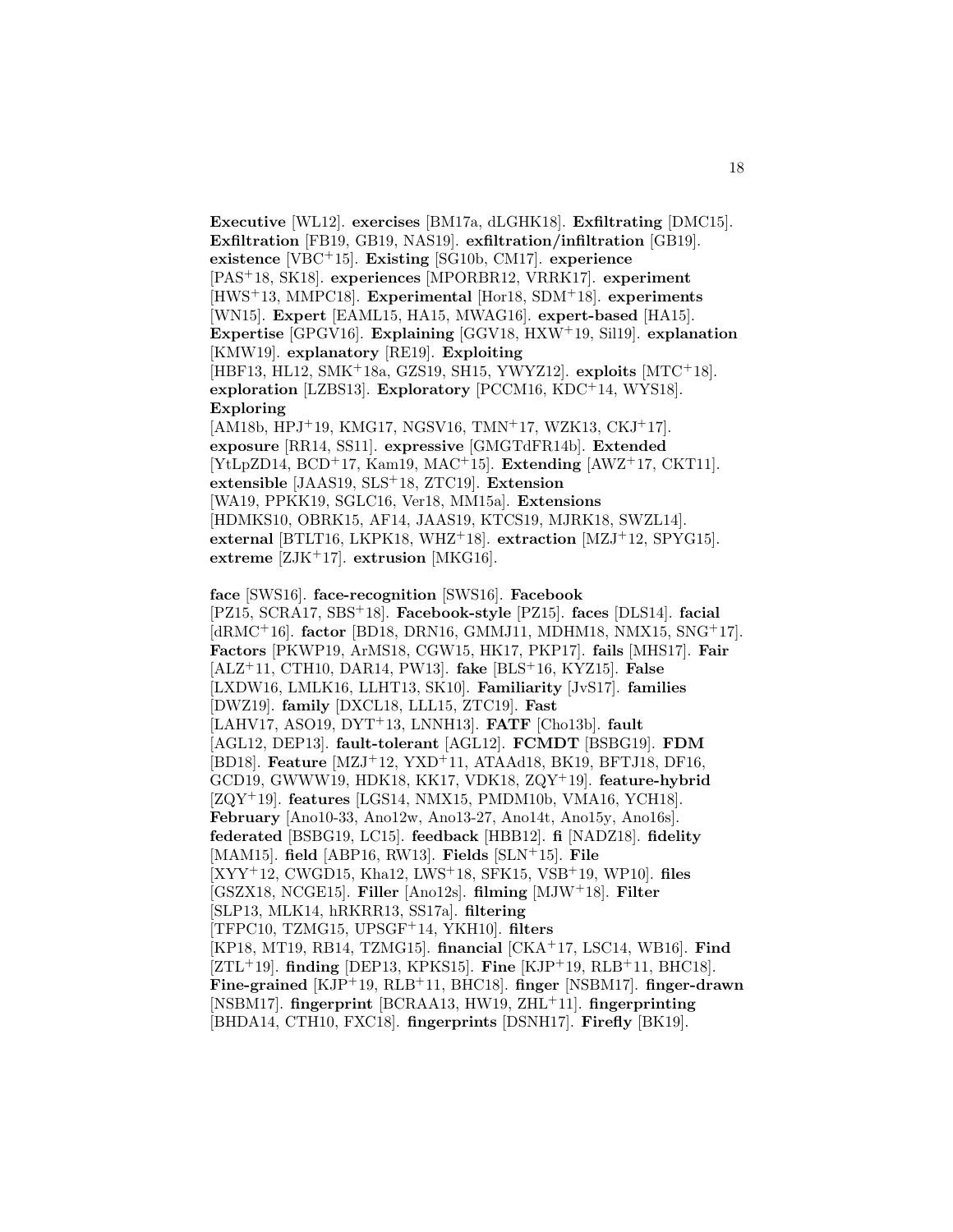**Firefox** [OBRK15]. **firewall**

[GACCB<sup>+</sup>13, HHK<sup>+</sup>19, LGZ<sup>+</sup>19, TZZG13, TZMG15]. **firewalls** [AGL12, MBE<sup>+</sup>12]. **firm** [BS19]. **firms** [KCJB12]. **firmware** [HYLY19]. **first** [PAS<sup>+</sup>18]. **Fishbone** [KS19]. **fixing** [AMMV13, SHB12]. **Flash** [BSMT14]. **flaw** [ACC<sup>+</sup>13]. **flaws** [HCRMBG17]. **flexible** [Gar16]. **flights** [Zin15]. **flood** [DT19, SSK17]. **flooding** [DSNH17, HK13, hRKRR13]. **Flow** [AMMV13, FXC18, RSLH19, USB17, BSTT16, BCD<sup>+</sup>17, BL15, DT19, DDYZ14, DBH17, DPP<sup>+</sup>19, GWWS19, HLB19, HT12b, LW19, NNNQ18,  $QHW^+19$ , STA18, WW15, YYJC12, ZTS<sup>+</sup>13,  $dCGU^+17$ . **Flow-based** [RSLH19, USB17, DT19, DDYZ14, GWWS19]. **Flow-net** [FXC18]. **flow-sensitive** [BCD<sup>+</sup>17, STA18]. **fly** [MRS12]. **FNF** [FXC18]. **Focusing** [LLK16]. **fog** [Gop19, SSSC18, ZGD19]. **following** [PBR11]. **forecasting** [GGBT16]. **Forensic** [BBD<sup>+</sup>19, Cho13a, Coh10, EAML15, KEE13, NAMX14, RV13, RB11, RB12, SS17b, SS18b, ZBB17]. **Forensics** [LW12d, Wed12, HBBM16, Hor18, KJKM11, LW12a, ZLW19]. **foresight** [GTGB16]. **forgeries** [SSY12]. **forgery** [Cho13a, HZH<sup>+</sup>18]. **Formal** [ABP16, DJP17, MBE<sup>+</sup>12, SHB12, TdHRZ17, GKB14, NZGH16, RDAS19, RB12, THA<sup>+</sup>13, WJ15, WCDY18]. **formal-analyzed** [WCDY18]. **formalization** [BR17]. **formalized** [NML19]. **Formally** [AW18, DPP<sup>+</sup>19, HLB19]. **format** [CWGD15, SS18b]. **formation** [DPPB17b, SSS<sup>+</sup>15, SMK18b]. **formats** [MP18]. **formed** [SLB<sup>+</sup>13]. **Foundations** [Mic12c, Nie17]. **four** [CKA<sup>+</sup>17]. **Fragmentation** [NVAJ19]. **frame** [HZH<sup>+</sup>18]. **frames** [UFF15]. **Framework** [Den14, Hor18, NF15, AHTS15, AAL16, ABR16, BPG<sup>+</sup>19, BJ13, BCRAA13, BTP<sup>+</sup>18, BSMT14, BS17, CCC<sup>+</sup>12, CFSF18, CRS13, CWGD15, DE10, EAML15, FNE19, HB18, HL18, HT12b, HAHZ<sup>+</sup>18, JAH<sup>+</sup>11, KBAL13, KS19, LZBS13, LLG18, MKP12, MB17, MAZAS17, NSGF16, PDM19, PMDM10b, PMDM10a, PMLK<sup>+</sup>11, Ril13, Rua17, SBZD17, SLG19, SLS<sup>+</sup>18, SSVA19, SSSC18, SKTO13, VEPZ15, ZBBO15, ZLLL12, ZTC19, ZLW<sup>+</sup>15, ZWNM19]. **frameworks** [RE19]. **framing** [CGLP18]. **fraud** [CCM<sup>+</sup>15, HX17, LMNM<sup>+</sup>19, WB16]. **FRED** [Hor18]. **free** [DJP17, JMGW17, MM17]. **freeware** [GAA18]. **Freeze** [HHAW19]. **frequent** [CSXL15, CSX<sup>+</sup>15, HB16, LMLL19]. **Friend** [KKP<sup>+</sup>18, JJA13]. **Friend-safe** [KKP<sup>+</sup>18]. **friendly** [CCC<sup>+</sup>18, KKP<sup>+</sup>18, ZS15]. **friends** [KPKS15]. **Front** [Ano17l, Ano17m, Ano17n, Ano18i]. **FT** [AGL12]. **FT-FW** [AGL12]. **FTC** [BB11]. **Full** [LLY17]. **fully** [BVWM19, MBP19]. **FunCAPTCHA** [HCRMBG17]. **function** [AHR12]. **functions** [HL12]. **Fundamentals** [Mic12a]. **further** [PCP<sup>+</sup>17]. **fusion** [CM19, HW19, HXW<sup>+</sup>19, HZH<sup>+</sup>18, WW18]. **fusion-based** [WW18]. **Future**  $[CJL+13, ANMN19, AMS18, BMH16, Chol1, FYL+17, LCZ17, MK19,$ ZKM<sup>+</sup>17]. **fuzz** [KCB13]. **fuzzer** [CSWX19]. **fuzzing** [CCM<sup>+</sup>18]. **fuzzy** [AAH<sup>+</sup>18, BSBG19, HK17, SKKP12]. **FW** [AGL12].

**GA** [CSS<sup>+</sup>19, KK17]. **GA-LR** [KK17]. **gained** [RR14]. **Gait**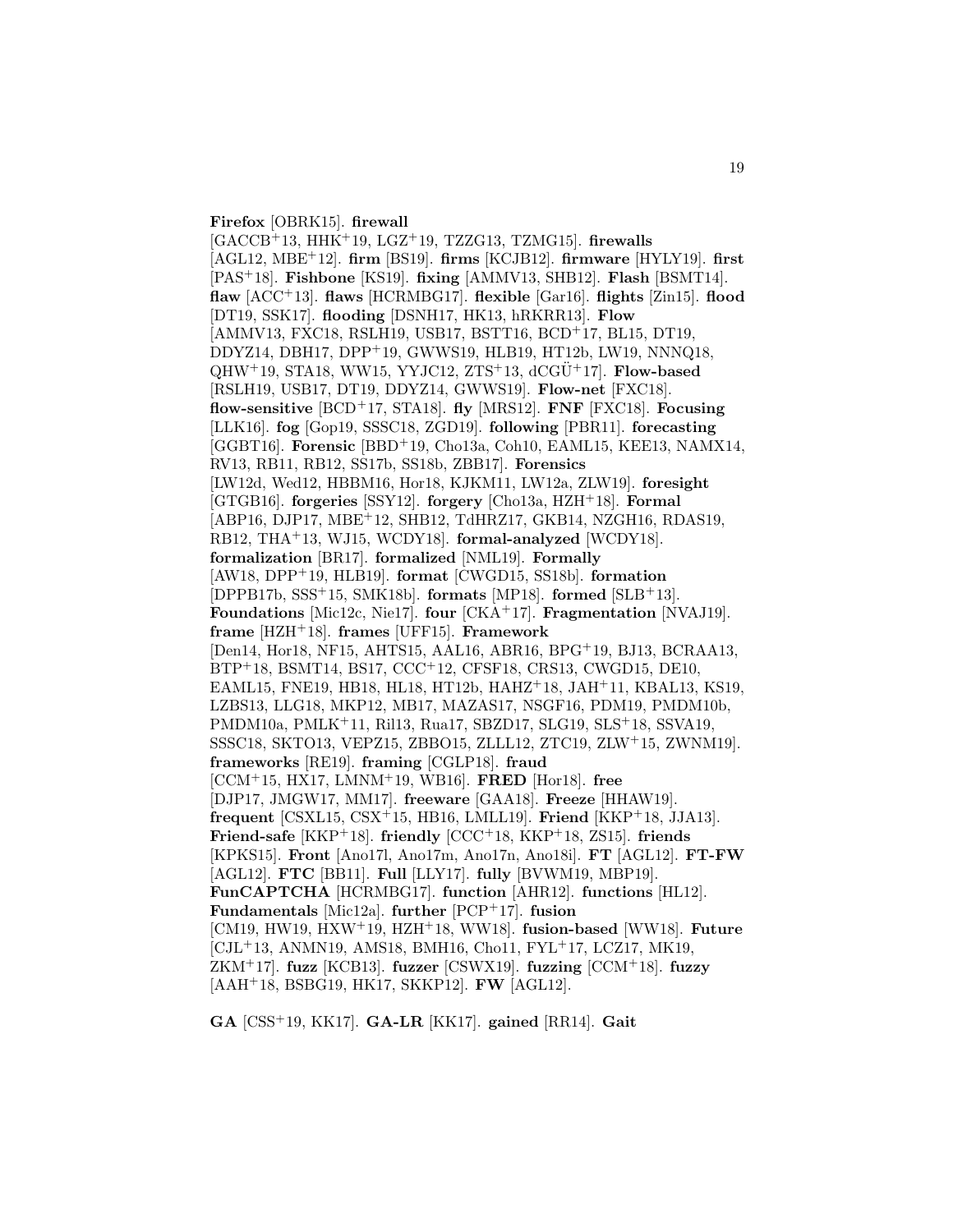[DB13, NMX15]. **Gaithashing** [NMX15]. **gambling** [HWX<sup>+</sup>19]. **game** [AAdM19, AW18, KK10a, LAVK19, MPM15, MBSR18, SYK14, SKTO13, lTLqZqC19]. **game-based** [AW18, KK10a]. **games** [AAdM19, DLB<sup>+</sup>19, GCC18, HBT<sup>+</sup>19]. **GAN** [HM19]. **gap** [GB19]. **GARS** [MMJ14]. **gate** [QHW<sup>+</sup>19]. **gates** [dRMC<sup>+</sup>16]. **Gateway** [NADZ18]. **Gaussian** [AH18]. **general** [WP12]. **generalised** [LML<sup>+</sup>17]. **generate** [SSTG12]. **generated** [CBL10, XSD19]. **generating** [BSMT14]. **Generation** [Mic12b, BD16, CM17, CMM<sup>+</sup>10, DBH17, DDSP17, GTDVTSH15, HM19, KCB13, RSLH19, SMC<sup>+</sup>18, SPK17, ZHL<sup>+</sup>11]. **Generative** [RSLH19]. **generator** [ZZZY13]. **generic** [HK13, NXS10]. **genetic** [CSS<sup>+</sup>19, VDK18]. **genetic-algorithm-based** [VDK18]. **genomic** [PCC<sup>+</sup>18]. **genuineness** [TS13]. **geometry** [MZZ<sup>+</sup>18]. **gesture** [SCR19]. **gesture-typing** [SCR19]. **GET** [SSK17]. **Global** [SYK14, SM19b]. **GM** [EM19]. **Goalkeeper** [BR18]. **Golbeck** [SG15a]. **gold** [ELG<sup>+</sup>17]. **governance** [FAE14, HSL19]. **GPGPU** [CBL10]. **grained** [BHC18, KJP<sup>+</sup>19, LLCT13, RLB<sup>+</sup>11]. **gram** [ORLS14, SS18a]. **grammar** [KCB13]. **Graph** [BM17b, DXCL18, DLB<sup>+</sup>19, KPS16, LDB18, NNNQ18, PRS13, PWWY14, WZK13, WL18]. **graph-based** [WL18]. **graphical** [MLKC17, YWL<sup>+</sup>17]. **graphs** [CPGA13, EMBH14, GSA18, KLN15]. **Gray** [SG14a]. **graylist** [YtLpZD14]. **great** [JL10]. **Greedy** [BSL19]. **Grid** [HX17, PAP<sup>+</sup>17, CRJ18, JK19b, KNX18, LSSK16, Les18, Sul19, WZW16, XXLZ18, XdZMsC18, ZH13]. **grids** [KKS13]. **grooming** [MMJ14]. **Ground** [Mic12e, SPD<sup>+</sup>15]. **group** [MK11]. **grouping** [KPD15, XXLZ18]. **grouping-based** [XXLZ18]. **growth** [RHL15]. **GTRBAC** [MSA11]. **Guest** [Ano19i, GSZX18]. **Guest-transparent** [GSZX18]. **Guide** [KG13, LW12d, MG12, TG14]. **guidelines** [JCD14].

**habitual** [KKK18]. **hacker** [GPGV16]. **Hacking** [LW12c, Mic12b, SG13, SG15b, Hat19, TG15]. **Hadoop** [VPNP18]. **HAIS** [PMB<sup>+</sup>14, PCP<sup>+</sup>17]. **HAIS-Q** [PMB<sup>+</sup>14, PCP<sup>+</sup>17]. **HAISA** [Ano11m]. **halved** [SSF16]. **hand** [JAN19]. **Handbook** [Mic12c]. **handling** [RC15]. **handoff** [RRK<sup>+</sup>17]. **handover** [FZZ<sup>+</sup>12, LNNH13]. **Hands** [MG12, BTP<sup>+</sup>18, SG15a, dLGHK18]. **Hands-On** [MG12, BTP<sup>+</sup>18, SG15a, dLGHK18]. **handshake** [SM10]. **Happy** [DLS14]. **harassment** [Wor10]. **Hardening** [DLB<sup>+</sup>19, WZK13]. **hardware** [DCC<sup>+</sup>18, GZ10, QHW<sup>+</sup>19, SMC<sup>+</sup>18]. **hash** [HL12, Par18]. **Hashed** [BCRAA13]. **hashing** [NMX19, TLZL16, YCJ12]. **haystack** [CGGFGMF19]. **health** [AuRMC<sup>+</sup>18, CIS17, OSP<sup>+</sup>19, PKP17, PKWP19, XHC<sup>+</sup>10, vDBD13]. **healthcare** [ADF<sup>+</sup>10, JAH<sup>+</sup>11, KCJB12]. **Hearing** [AHGC19]. **HEART** [EHMJ19]. **HEART-IS** [EHMJ19]. **heavy** [SMK18b]. **Help** [Sil13, TBDM14, dABM<sup>+</sup>18]. **heterogeneous** [WW18]. **Heuristic** [BCD<sup>+</sup>10, LZBS13]. **Heuristic-Systematic** [LZBS13]. **heuristics** [DRP<sup>+</sup>12]. **Hidden** [ATG11, hBCK17, VMS18, HS11, RFB17, SMK<sup>+</sup>18a, SKLD14]. **Hiding** [SKK<sup>+</sup>14, EE15, SH15]. **Hierarchical** [RB12, WLWG11, GMLZ11, LWS<sup>+</sup>19, dABM<sup>+</sup>18]. **hierarchies** [BCD<sup>+</sup>10].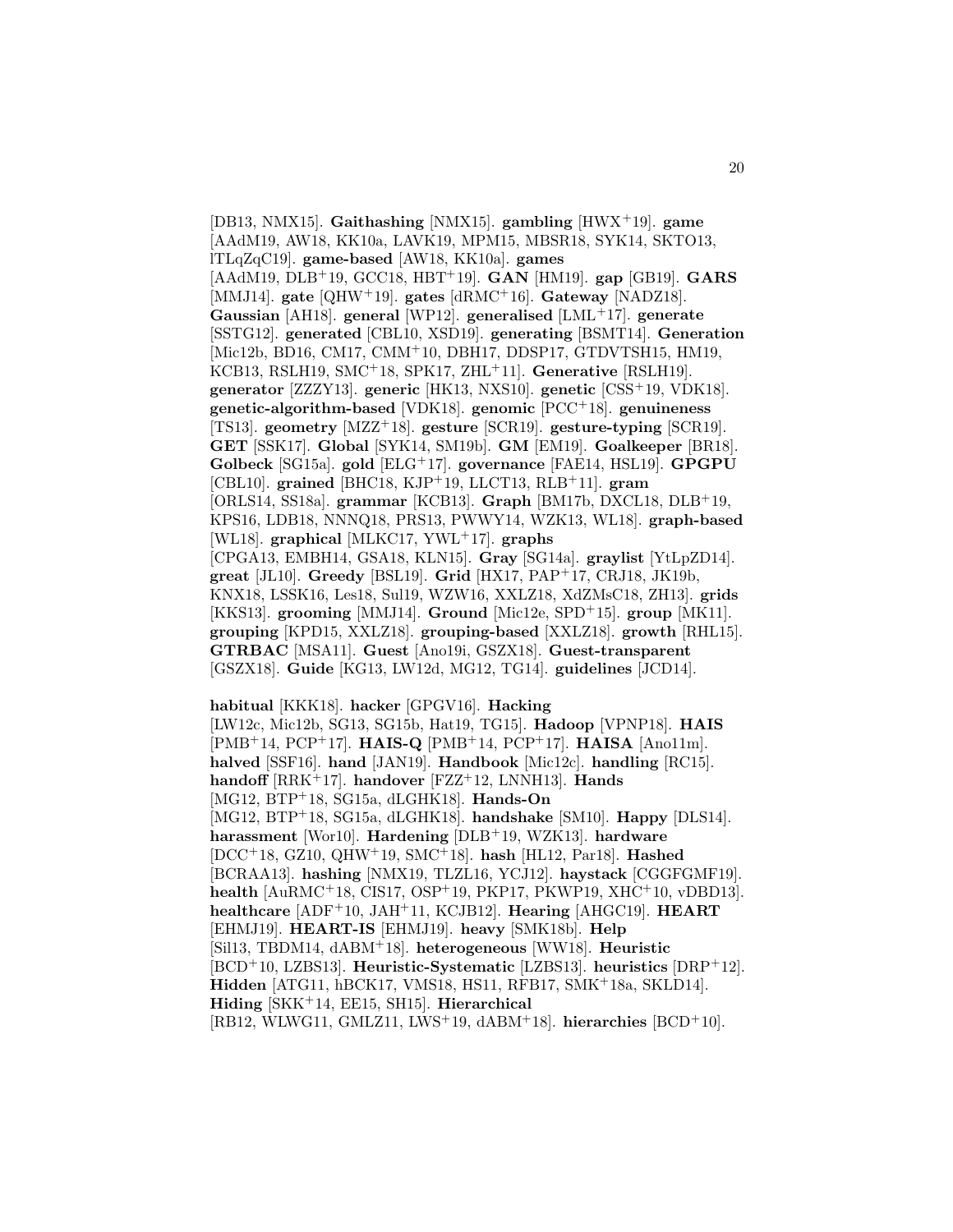**High** [MAM15, ABR18]. **High-fidelity** [MAM15]. **high-performance** [ABR18]. **higher** [Bon19, HSL19, RE19]. **highly** [ZJK<sup>+</sup>17]. **hinder** [Sil13]. **HIPAA** [KCJB12, LSKF12]. **history** [RD19]. **history-based** [RD19]. **HMM** [CMV16]. **HMMPayl** [ATG11]. **hoc** [BRA18, HZMH18, MJBKZ15, SRU18, Su10, XPS11, ZY11]. **Home** [BD18, HLB<sup>+</sup>18, HT12a, KMW19, KvS10, SYWX19, TTCB18, TMW17, XN14, TMW17]. **homology** [GL18]. **homomorphic** [MBP19]. **honey** [CJW<sup>+</sup>19, GSZX18]. **honeyfile** [GHAGGT18]. **honeyfile-based**  $[GHAGGT18]$ . **honeypot**  $[HBT^+19, TP18]$ . **honeypots**  $[AYY^+17]$ . **honeyword** [CM17]. **hooking** [WP12]. **hop** [TOZJ13]. **Host** [THA<sup>+</sup>13]. **Hot** [CWCC12]. **hotspots** [ABR16]. **HTML5** [GSL<sup>+</sup>19]. **HTTP** [DF16, GTDVTSH15, ORLS14, SSK17, TH18, WJAM11]. **HTTP-GET** [SSK17]. **HTTP/2** [TH18]. **HTTPS** [JCD<sup>+</sup>15]. **hub** [AAR<sup>+</sup>18]. **Human** [LLD<sup>+</sup>19, PMB<sup>+</sup>14, PCP<sup>+</sup>17, ACS<sup>+</sup>18, BLR17, EHMJ19, FC12, GBC<sup>+</sup>18, HW19, Hat19, HL18]. **human-as-a-security-sensor** [HL18]. **humans** [GMMP18]. **Hunter** [SG14b]. **Hybrid** [NG14, YKH10, AR17, AGSR<sup>+</sup>18, HSW17, STA18, SMK18b, TMP15, ZQY<sup>+</sup>19]. **Hypervisor** [FLBK15, AP13, BR18, GSZX18]. **Hypervisor-based** [FLBK15, AP13]. **hypervisor-level** [GSZX18].

**IaaS** [Kar12]. **ICISSP** [Ano19i]. **ICS** [CSWX19, RM17]. **ICT** [Ano15j]. **Identification** [dSFK16, Pal10, BOP14, CLF17, GTDVTSH15, LK18, MMJ14, NQZ18, PYLL19, SG10a, YLW<sup>+</sup>19]. **identifier** [FCSD10]. **identify** [HCRMBG17, SSSC18]. **Identifying** [ABR16, Bel18, GBCD19, LLCT13, MGYC18, SKLD14, CAM19a, dVM17]. **Identity** [THA<sup>+</sup>13, vdWEG18, BSBG19, HPJ<sup>+</sup>19, HFCR13, HWB10, NML19, VGL14, WHZ<sup>+</sup>19, ZMYB17]. **identity-authentication** [NML19]. **identity-based** [HWB10]. **IDS** [CAL15, CAM<sup>+</sup>19b, SK13]. **IDSs** [MFCMC<sup>+</sup>18]. **IEC** [MM15a, AM18a]. **IEEE** [FZZ<sup>+</sup>12]. **IEEE802.11s** [AG18]. **if** [Ano17l, Ano17m, Ano17n, Ano18i, STA18]. **If-transpiler** [STA18]. **IFC** [Ano10l, Ano10m, Ano10n, Ano10o, Ano10p, Ano10q, Ano10r, Ano10s, Ano11n, Ano11o, Ano11p, Ano11q, Ano11r, Ano11s, Ano12t, Ano12u, Ano12v, Ano13x, Ano15q, Ano15r, Ano16i, Ano16j, Ano16k, Ano16l, Ano16m, Ano16n, Ano16o, Ano16p, Ano17g, Ano17h, Ano17i, Ano17j, Ano17k]. **IFIP** [Ano15i, HF17, Ano10-32, Ano10t, Ano10u, Ano10v, Ano10w, Ano10x, Ano10y, Ano10z, Ano10-27, Ano10-28, Ano10-29, Ano10-30, Ano10-31, Ano11t, Ano11u, Ano11v, Ano11w, Ano11x, Ano12r, Ano12s, Ano17v]. **IFIP/SEC** [Ano12r]. **IFIPTM** [Ano11y]. **IFTTT** [BD18]. **II** [Spa11e]. **IIoT** [ZGD19]. **IIS** [WJAM11]. **illegal** [HWX<sup>+</sup>19]. **illustrated** [dVM15]. **image** [Ano17l, Ano17m, Ano17n, Ano18i, HM19, KMG17, TLZL16, WHZ<sup>+</sup>19, YYL<sup>+</sup>15]. **images** [NQZ18]. **imbalance** [LWZ<sup>+</sup>17]. **imminent** [NTK<sup>+</sup>19]. **Impact** [ACC<sup>+</sup>13, KCJB12, SW19, WX19, HLB<sup>+</sup>18, LSC14, LXDW16, MWL18, MT17, MM17, Sil19, SA16, TRB18, WLW<sup>+</sup>19, WHZ<sup>+</sup>18]. **imperfect** [WLW<sup>+</sup>19]. **impersonated** [RW13]. **impersonation** [FNE19].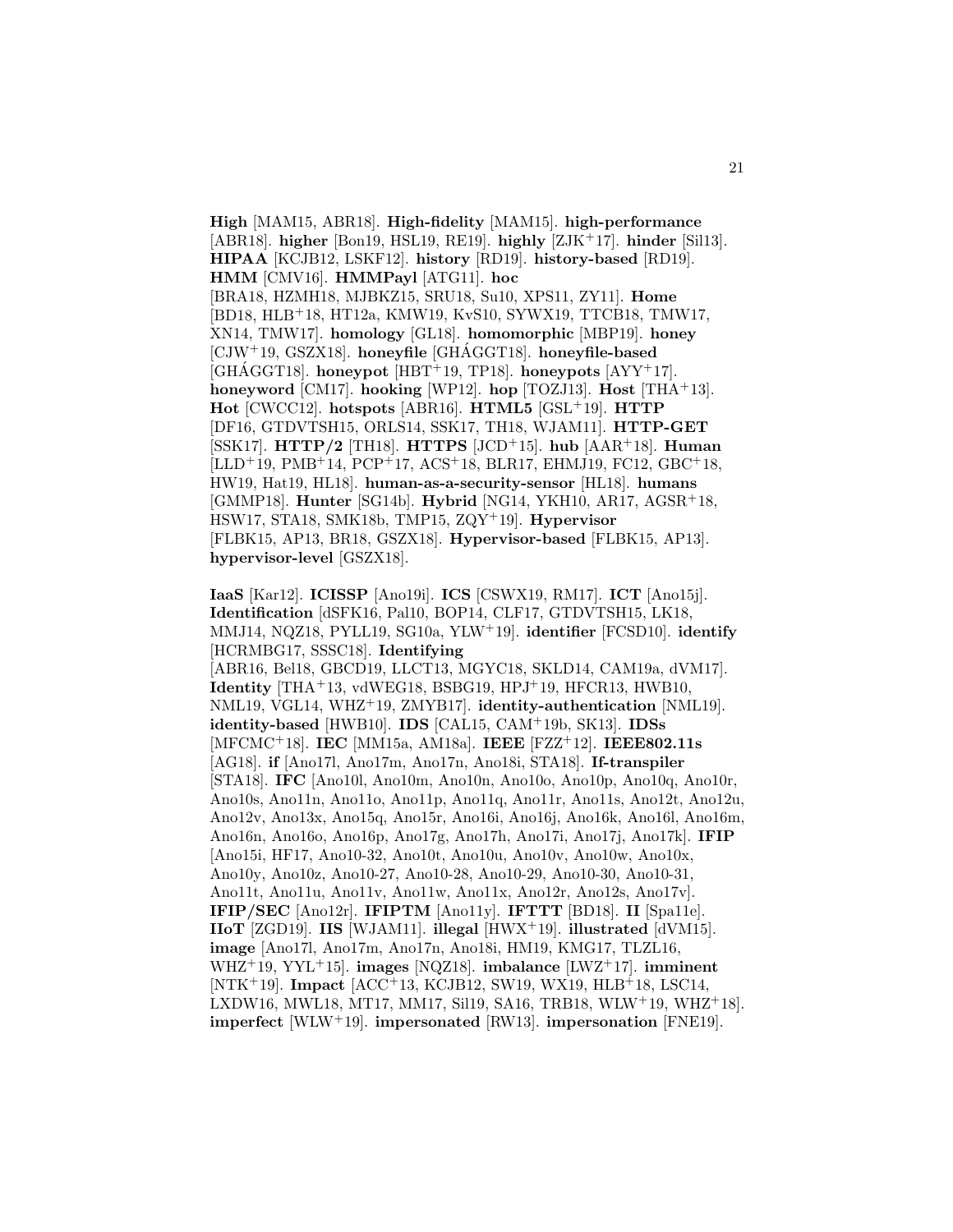**implantable** [BKK19]. **Implementation** [HL18, ZWNM19, BR17, FT16, HCR10, SVGE14, SG10b, WCDY18, ZLW<sup>+</sup>15, dVM15]. **implementations** [FK13, MBE<sup>+</sup>12, PS10]. **Implementing** [MM15a, SVGE14, ZYPL10]. **implication** [SBL19, SGLC16]. **implications** [BGR<sup>+</sup>17]. **implicit** [SSNS15]. **importance** [MCT<sup>+</sup>17]. **improve** [CSWX19, CWCC12]. **improved** [CBL10, RP19, YtLpZD14, CYLL17]. **Improved-MSPCA** [CYLL17]. **improvements** [SCRA17]. **Improving** [AAH<sup>+</sup>18, AH10, CGPP12, RMW10, WHSE15, dVM15, IHED15, PTM<sup>+</sup>18, SH15]. **IMS** [VGL14]. **In-depth** [ASFI18]. **in-game** [MBSR18]. **in-memory** [SSVA19]. **in-vehicle** [PDB14]. **inaccurate** [WX19]. **Inadvertent** [Ven18]. **incentive** [Sul19]. **incentive-based** [Sul19]. **Incident** [AHR12, BMH16, FSSF15, HDT<sup>+</sup>19, MP18, PWL<sup>+</sup>19, RC15, TLJ14, TVPV19]. **incidents** [EHMJ19, HLFZ16, LMNM<sup>+</sup>19]. **Incompetents** [MAC17]. **Incorporating** [ODB18, bORF<sup>+</sup>15]. **incremental** [CH14]. **independent** [LLD<sup>+</sup>19, NADZ18, SCR19]. **indeterministic** [PK17]. **individual** [MT17, PKP17, Sil19]. **individualized** [LLY17]. **individuals** [DWZ19, ICRB14]. **indoor** [DHZ19, GHDGRLM17]. **industrial** [AM18a, CJSM17, DPP<sup>+</sup>19, EMWE19, MSRF18, OSP<sup>+</sup>19, RARL19, YG18, ZZ19, AKFM18]. **inertia** [Sil19]. **infected** [GBCD19]. **infectious** [AAT16]. **Inference** [AF14, ZLC13, ASO19, AAH<sup>+</sup>18, TFE10, ZH13]. **Inferring** [HNSD18]. **infiltration** [GB19]. **Influence** [CGLP18, DPPB17b, TAP18]. **influences** [BTLT16]. **Information** [Ano15i, BTLT16, CM19, FAE14, FT16, GSL<sup>+</sup>19, HF17, KKK17, Mic12a, Mic12e, NF15, Nie17, PMB<sup>+</sup>14, PCP<sup>+</sup>17, SSS<sup>+</sup>15, SVF16, SGK<sup>+</sup>16, TLJ14, VV10, WYS18, ACS19, AF14, AH10, AFF14, AM17b, BMH16, BBC17, BCD<sup>+</sup>17, BHCTR12, Bon19, BCK19, CGP17, CIS17, CHRI16, CLS17, CGW15, CJL<sup>+</sup>13, DE10, DPPB17a, DPPB17b, DSP16, DBH17, DE16, EHMJ19, FE16, FPS11, Guo13, HPJ<sup>+</sup>19, HKK17, Ifi12, wJKW<sup>+</sup>16, KDC<sup>+</sup>14, KHG17, KK16, KCJB12, KAF17, KD13, LLK16, MMCA11, MM15a, MM15b, NM19, ÖTC16, Pad12, PKP17, PKWP19, QAR<sup>+</sup>17, QFG12, QHW<sup>+</sup>19, RC15, RE19, RS15, RRK12, SPFB19, SMM<sup>+</sup>19, SSABC16, SW19, SWS15, SSF16, SOG15, SA16, TBSR14, TRB18, TKK15, UAK16, WHZ<sup>+</sup>19, WAMS14, XHC<sup>+</sup>10, YYJC12, YLB<sup>+</sup>17, ZTL<sup>+</sup>19, dVM15, dVM17, dFGMTPL17, vDBD13, vSvN13, Ano19i]. **information-flow** [BCD<sup>+</sup>17]. **information-theoretic** [CGP17]. **InfoSec** [Mic12a]. **infrared** [GB19]. **Infrastructure** [HW12, Mic12c, CGW15, HNSD18, IH19, MSR19, NGSV16, PMP19, TAP18]. **infrastructures** [CAL15, FHM<sup>+</sup>10, ZH13]. **inherent** [PYLL19]. **initial** [DFC13, SWS15]. **initiated** [hBCK17]. **initiation** [TUB16]. **Injecting** [SWLZ11]. **injection** [AAL16, CWCC12, FSZ<sup>+</sup>17, JC14, JLPJ18, KPS16]. **injection-based** [FSZ<sup>+</sup>17]. **inlined** [BCD<sup>+</sup>17]. **Inlining** [STA18, MRS12]. **innovation** [RM17]. **innovations** [JKC<sup>+</sup>13]. **Input** [SPYG15, DEP13, SBK12]. **insecure** [AAL16]. **Insecurity** [LSQ15]. **Insider** [AH18, BJ13, CGMP18, PBR11]. **Insider-threat** [AH18]. **insidious** [ZJK<sup>+</sup>17]. **insight** [MAC<sup>+</sup>15, SS17b]. **insights** [HSL19]. **inspection**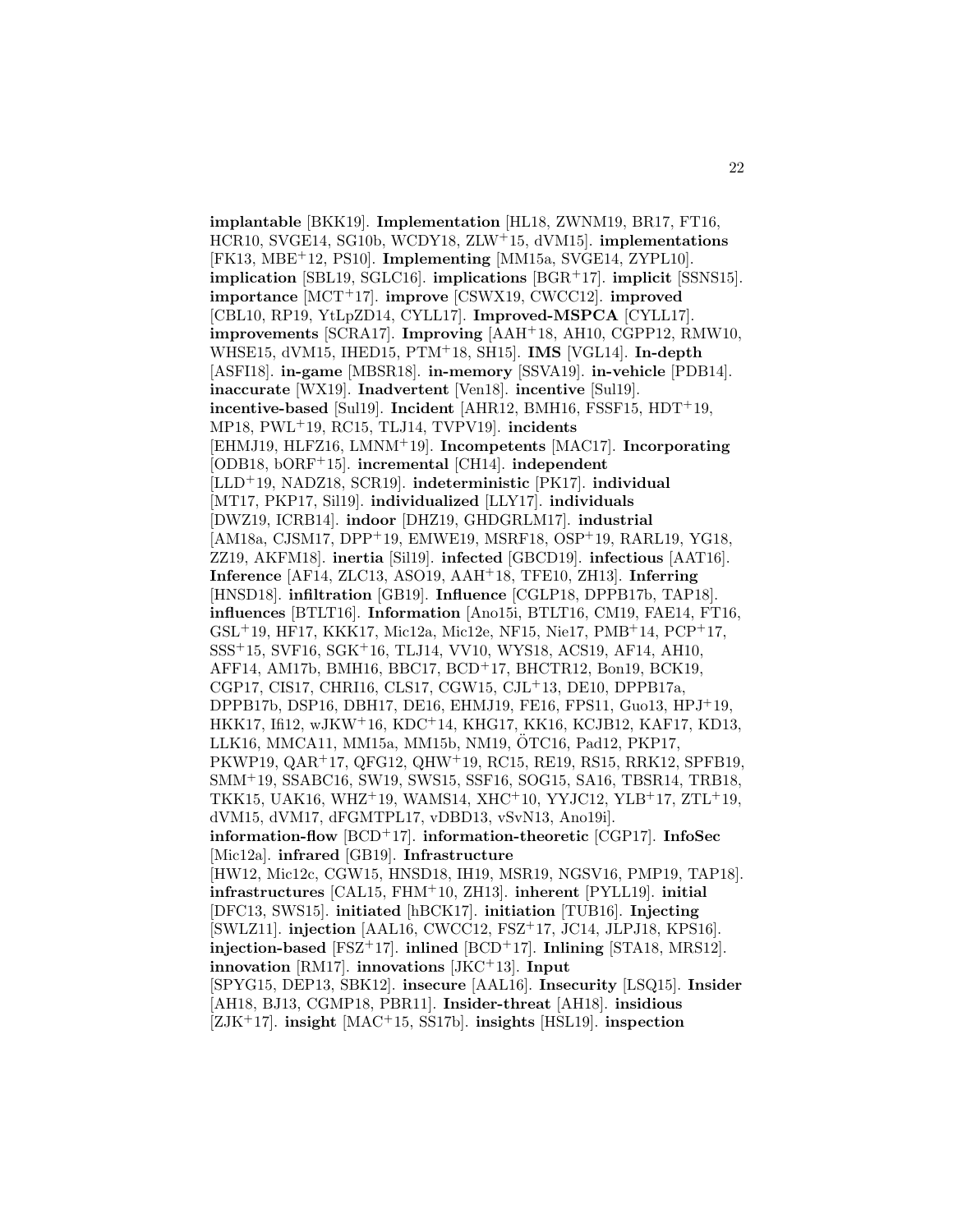[BKP10, XXLZ18]. **installers** [GAA18]. **instances** [GZP<sup>+</sup>13]. **instant** [ZWX<sup>+</sup>19]. **Insteon** [TTCB18]. **Institutional** [HSL19]. **institutions** [HSL19, KCJB12]. **instrument** [DE10]. **insurance** [Fra17, PWL<sup>+</sup>19]. **Integrally** [ST19]. **Integrated** [BTP<sup>+</sup>18, KEE13, BCRAA13, CLL<sup>+</sup>13, DM19]. **integrating** [AAD<sup>+</sup>12]. **integration** [Ifi12, RLB<sup>+</sup>11]. **integrative** [AAMDGR18, HKK17]. **Integrity** [VBC<sup>+</sup>15, ADA<sup>+</sup>18, AYT<sup>+</sup>14, AAMDGR18, HBFJ19, HLB19, JK19b, LKPK18, LW19, MSMK18, XLS<sup>+</sup>19, YWS17, ZKM<sup>+</sup>17, dCGU¨ <sup>+</sup>17]. **´Integro** [BLS<sup>+</sup>16]. **Intelligence** [TG15, CAY<sup>+</sup>18, KGSN17, KKM11, QAR<sup>+</sup>17, TR18, WMPA19, ZW19]. **Intelligent** [CAM<sup>+</sup>19b, CP18, WB16, CJA<sup>+</sup>19, RAA<sup>+</sup>14, SMS<sup>+</sup>16, ZCZ<sup>+</sup>19]. **intensify** [HL12]. **Intent** [FAS<sup>+</sup>17, AM17b]. **intention** [DPP15, FE16, KMW19, PKWP19, RE19]. **intentions** [GBC<sup>+</sup>18, SWS15]. **inter** [BJJ<sup>+</sup>17, DLH<sup>+</sup>17, HZH<sup>+</sup>18, LLD<sup>+</sup>19, MPPS10]. **inter-app** [BJJ<sup>+</sup>17]. **inter-component** [DLH<sup>+</sup>17]. **inter-domain** [MPPS10]. **inter-frame** [HZH<sup>+</sup>18]. **inter-keystroke** [LLD<sup>+</sup>19]. **interaction** [BBDP16, HK17, JJ12]. **interactions** [CC14]. **interactive** [AM17b, GMLZ11, JM13, LH11]. **interconnection** [ALC17]. **interdependencies** [TKG10]. **interdependent** [MHL<sup>+</sup>17]. **interests** [BWMG17]. **interfaces** [JvOW11]. **internal** [KK10a, PBR11, WHZ<sup>+</sup>18]. **internalization** [TKK15]. **International** [Ano15i, HF17]. **Internet** [AAC<sup>+</sup>19, AAR<sup>+</sup>18, ABHS18, Bel18, BOZL13, CZZ<sup>+</sup>19, CBGN18, GWEA18, HYLY19, JvS17, JFR13, MAZAS17, NSFB15, PCC<sup>+</sup>18, SP15, Tau11, VMS18]. **Internet-** [CBGN18]. **interpretation** [Hor18, ZLLL12]. **interpretation-based** [ZLLL12]. **Interpreting** [DSP16]. **interpretive** [LSKF12]. **interval** [CC14, HYZ18]. **intervals** [ZTS<sup>+</sup>13]. **intervention** [AH10]. **Introducing** [MB17, Rua17]. **Introduction** [Ano15s, SG14a, SG15a]. **introspection** [HNSD18]. **intruder** [BKP10]. **intruders** [YLB<sup>+</sup>17]. **Intrusion** [SHGH<sup>+</sup>15, VDK18, AR17, ATG11, BK19, BMMP18, BRA18, CGGFGMF19, CY16, CAM<sup>+</sup>18, CH14, DC11, GTDVTSH15, GOB11, GTGB16, GWWW19, GZ10, GZP<sup>+</sup>13, HDK18, HS13, HSPX14, HXS<sup>+</sup>16, KK10a, KK17, KKM11, LMLK16, LLHT13, MLK14, PHP19, PAP<sup>+</sup>17, RWS<sup>+</sup>19, SD17, SS18a, SSCHL14, SRU18, SSTG12, SK10, USB17, VSO<sup>+</sup>18, XPS11, YW11, ZY11, ZLK10, dABM<sup>+</sup>18]. **intrusions** [PDM19]. **invariant** [ZW14]. **invariants** [SKG17]. **inventions** [Ven18]. **Investigating** [FAE14, LZBS13, GGV18]. **Investigation** [DPPB17b, SG15a, CCM<sup>+</sup>15, HA15, KDC<sup>+</sup>14, KJKM11, RB11, RB12, SFK15]. **investment** [DE16]. **investments** [WYS18]. **Invi** [PNKK17]. **Invi-server** [PNKK17]. **Invisible** [GMMP18, PNKK17]. **Invitation** [Ano10-32]. **iOS** [DC16]. **IoT** [APMCR13, CP18, GWKFC19, GMMP18, HHBS18, LSQ15, TTJ19]. **IoT-based** [GWKFC19]. **IoTChecker** [MAZAS17]. **IP** [CDE<sup>+</sup>11, HDMKS10, MA17, NT18, SMK<sup>+</sup>18a, SSK16, YW11]. **IPv6** [LK18]. **IR** [GB19]. **iris** [DDSP17, RB14, ZZZY13]. **iris-codes** [RB14].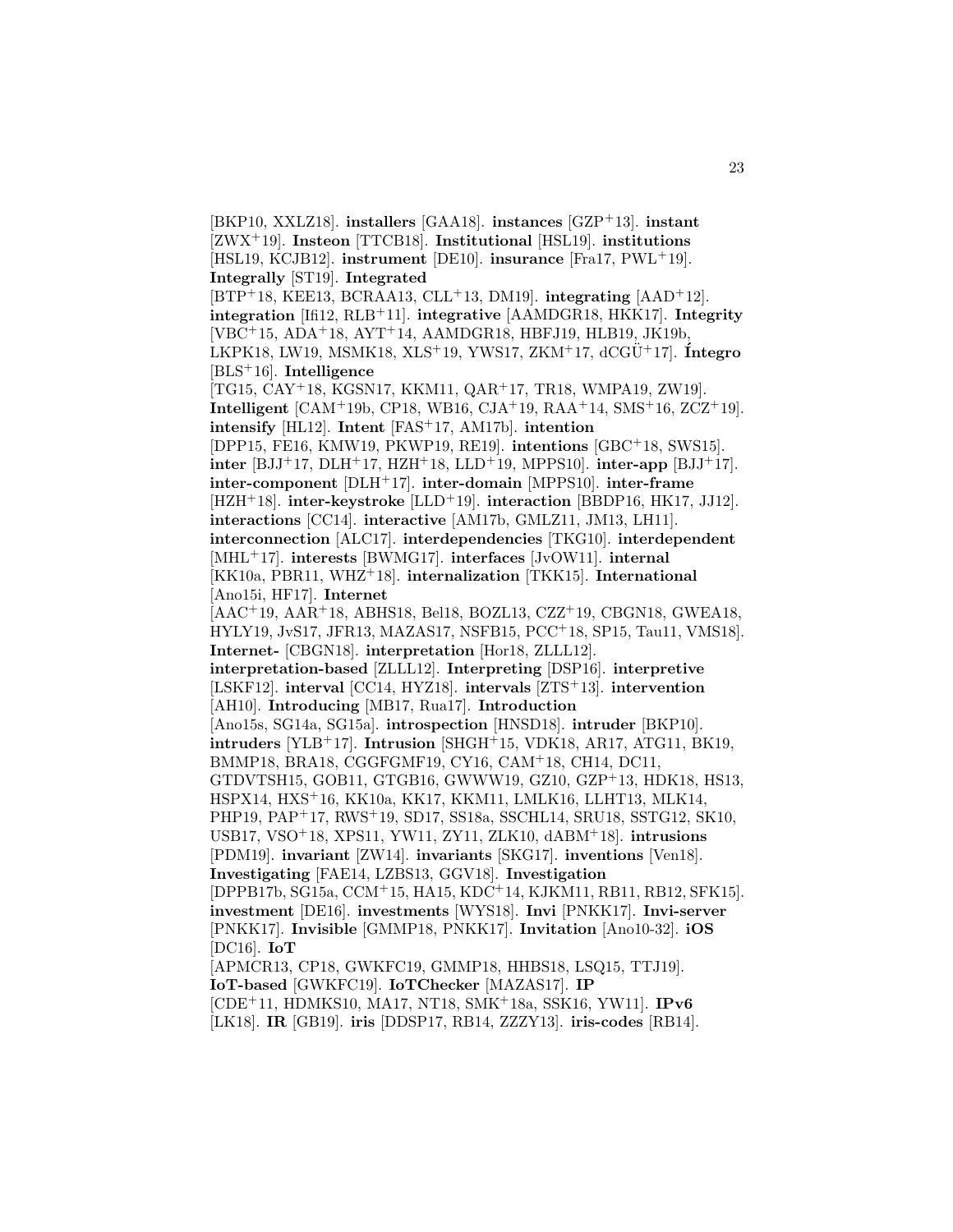**irrespective** [DLS14]. **Isabelle** [Kam19]. **ISBPF** [NF15]. **ISCP** [ASFI18]. **ISO** [MM15a]. **ISO/IEC** [MM15a]. **Isolated** [MJRK18, KKJ<sup>+</sup>16]. **isolation** [HDMKS10]. **ISRA** [SSABC16]. **Issue** [Ano12r, Ano19i, BJW19, Ano13-30, Ano15j, Ano17v, HLL17, LM10, YWND14]. **Issues** [FHL14, RJJ15, SSK19, Hol12, LK18, SVGE14]. **item** [SYCS11]. **items** [CC14, LGS14]. **itemset** [CSXL15, LMLL19].

**Jail** [RP19]. **Jail-Phish** [RP19]. **jammer** [IHED15]. **January** [Ano11z, Ano17p, Ano18l, Ano19m]. **Java** [BL15, CMM<sup>+</sup>10, MLM17, PS10, WA19]. **JavaScript** [STA18]. **Jennifer** [SG15a]. **JFCGuard** [MJW<sup>+</sup>18]. **Johnny** [WA19]. **judgments** [CGW15, MB18]. **judicious** [RFW<sup>+</sup>18]. **juice** [MJW<sup>+</sup>18]. **July** [Ano12-27, Ano13-28, Ano14u, Ano15x, Ano16u, Ano17q, Ano18m, Ano19n]. **Jumper** [GB19]. **June** [Ano10-35, Ano11-27, Ano12z, Ano14x, Ano15z, Ano16v, Ano17s, Ano18k, Ano19o]. **justifications** [VVS12].

**k-modes** [Ngu18]. **KakaoTalk** [KPKS15]. **KAMAS** [WRTA17]. **Kano** [YCH18]. **keeping** [JL10]. **Kerberos** [PMLK<sup>+</sup>11]. **Kernel** [MJRK18, HHAW19, JvOW11, LKPK18, LLL<sup>+</sup>18, LJS19, WP12]. **kernels** [JvOW11]. **key** [ALRC12, BD16, BCD<sup>+</sup>10, BEB<sup>+</sup>18, GMLZ11, HWB10, MFBC11, MK11, MVK16, RR16, ZHL<sup>+</sup>11, ZZC17, ZCZ<sup>+</sup>19]. **key-disclosure** [ZZC17]. **keyloggers** [DKG13]. **keys** [AAJ12, dSFK16]. **keystroke** [FNE19, GEAHR11, GDR15, ICRB14, LLD<sup>+</sup>19, MCRB19, PGdCL16, SSY12, UB12]. **keystroke-dynamics** [SSY12]. **keyword** [DLLS19, JMGW17]. **keyword-based** [DLLS19]. **Kid** [NRM19]. **kill** [BS17]. **kill-chain** [BS17]. **Kingdom** [Hor16]. **knowledge** [ABS14, DWZ19, FAE14, MDHM18, MCY<sup>+</sup>18, RAMR17, RM17, TBSR14, WRTA17, ZW19]. **knowledge-assisted** [WRTA17]. **knowledgeable** [XHC<sup>+</sup>10]. **Kumar** [TG15].

**LAAP** [Gop19]. **labels** [YYJC12]. **landscape** [Cho11, CW19, SSK17]. **language** [Ksi12]. **large**  $[BLS<sup>+</sup>16, CTH10, JJL<sup>+</sup>19, SJCM17, SDM<sup>+</sup>18, VSB<sup>+</sup>19, ZWX<sup>+</sup>19].$ **large-scale** [JJL<sup>+</sup>19, SJCM17, SDM<sup>+</sup>18, ZWX<sup>+</sup>19]. **laser** [UAK16]. **latency** [BMMP18, CPGA13, JK19b]. **Latent** [RW13]. **later** [HBBM16]. **lateral** [HBT<sup>+</sup>19]. **Launching** [AMMV13]. **layer** [IHED15, SSK17, TKG10, YLB<sup>+</sup>17]. **lazy** [NNNQ18]. **lazy-binding** [NNNQ18]. **LDA** [EM19]. **LDoS** [ZjHtMhBs12]. **leadership** [BRM<sup>+</sup>18, FE16]. **Leakage** [YHL<sup>+</sup>15, ABS14, BHCTR12, GSL<sup>+</sup>19, LLYD15, MOV14]. **Leakage-resilient** [YHL<sup>+</sup>15]. **leakages** [UAK16]. **leaks** [DBH17]. **learned** [OM19]. **learner** [ACS19]. **learning** [COS19, CXF<sup>+</sup>18, CAM<sup>+</sup>19b, HWX<sup>+</sup>19, HCRMBG17, IRC<sup>+</sup>17, KMG17, LWZ<sup>+</sup>17, MBSR18, NNG<sup>+</sup>18, NNNQ18, NQZ18, PKP17, RFB17, UAB19, WYS18, ZW19]. **least** [Bon19]. **Legacy**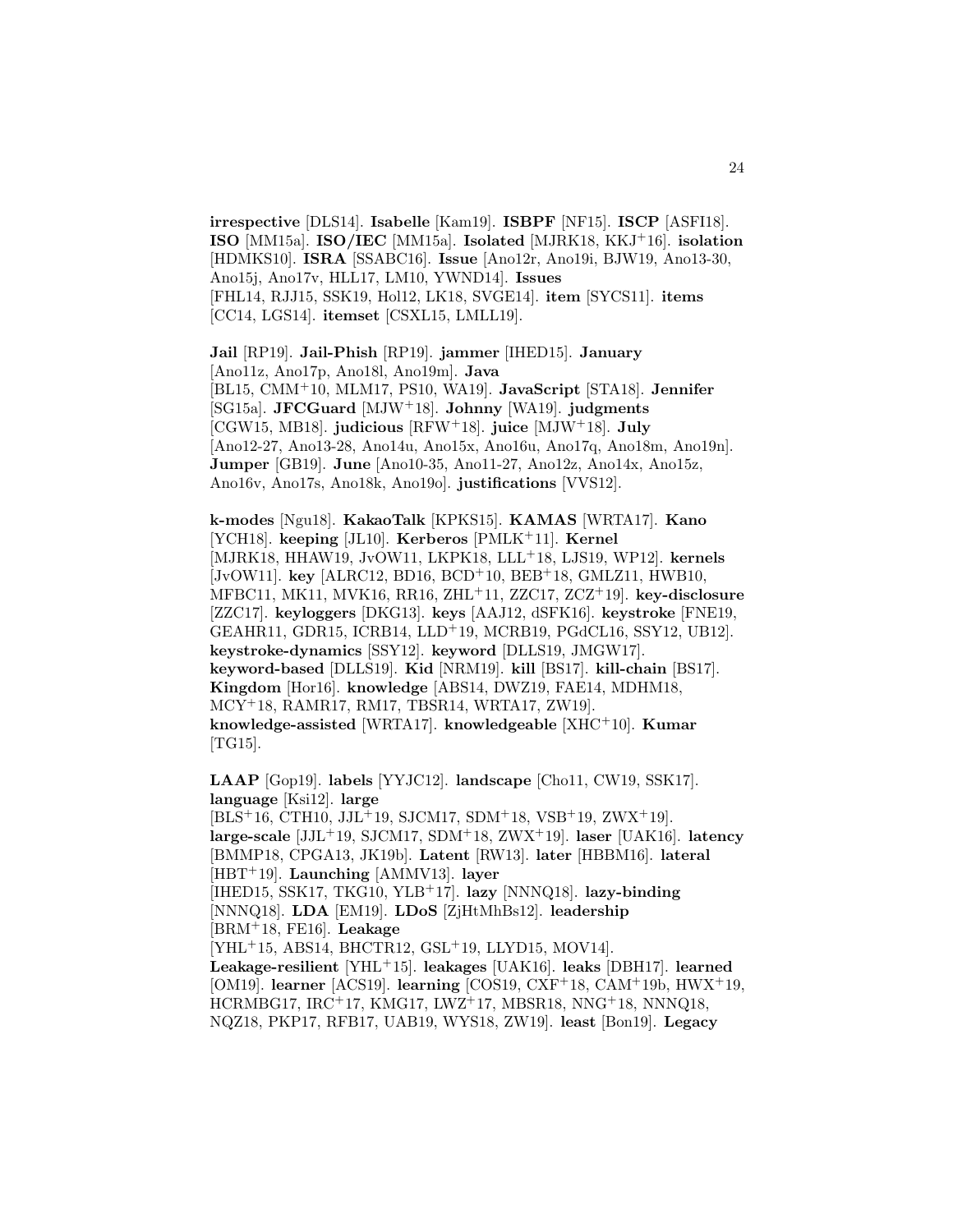[OBRK15]. **Legally** [BB11]. **legend** [Ano17l, Ano17m, Ano17n, Ano18i]. **LEGO** [KJP<sup>+</sup>19]. **lens** [MB18]. **less** [ATL<sup>+</sup>17]. **lessons** [OM19]. **level** [CKJ<sup>+</sup>17, GSZX18, KGSN17, Kar12, LSC14, QHW<sup>+</sup>19, SE11, SOG15, WHSE15]. **Leveraging** [BLS<sup>+</sup>16, NNG<sup>+</sup>18, PC12, DSNH17, DHZ19]. **L´evy** [Zin15]. **lexical** [LGS14, ZDW19]. **liabilities** [HZG19, HZG20]. **library** [TXM<sup>+</sup>19]. **life** [JLK16, SYX<sup>+</sup>16]. **lifecycle** [MM15a]. **Light** [KP18, NWD<sup>+</sup>12]. **Light-weight** [KP18]. **Lightweight** [Gop19, GZ18, GZ20, BR17, DA18, GH15, JK19b, KCB13, MJRK18, VMA16, XLS<sup>+</sup>19, ZLW<sup>+</sup>15, ZHB<sup>+</sup>13]. **likelihoods** [MHL<sup>+</sup>17]. **limitations** [CM17]. **limited** [LZCX18, ZZC17]. **limits** [BHC15]. **line** [CWGD15, NDMM13]. **line-noise** [NDMM13]. **lineage** [HCCJ18]. **linear** [LML<sup>+</sup>17]. **linearly** [MBP19]. **lines** [UAK16]. **Linings** [Ano12r]. **link** [HL18]. **Linking** [ALF<sup>+</sup>18]. **Linux** [HHAW19, SCB<sup>+</sup>13]. **list** [Ano18r]. **lists** [Lop16]. **literature** [Bon19, FB14, GGV18, IAA<sup>+</sup>19, IH19, SA16, TLJ14, XL19]. **live** [TBDM14]. **Living** [PCC<sup>+</sup>18]. **LLE** [TLZL16]. **load** [MKP12, SMK18b, XdZMsC18]. **load-balancing** [MKP12]. **local** [CLLK10, YYL<sup>+</sup>15]. **Localising** [PSS19]. **localization** [DEP13, DHZ19, GHDGRLM17]. **Location** [JLPJ18, MZZ<sup>+</sup>18, MOV14, BHC18, CVS18, JWZX19, SVA10]. **location-based** [BHC18]. **locations** [CC14]. **lock** [KN14]. **Locker** [GHAGGT18]. **locus** [HPJ+19]. **log** [BS17, HDMKS10, LWS+18]. **log-based** [HDMKS10]. **logging** [PMP19]. **Logic** [RB11, AAH<sup>+</sup>18, LXDW16]. **Logic-based** [RB11]. **logical** [SKG17]. **logo** [BWR12, CCST15]. **long** [TBDM14, VBC<sup>+</sup>15]. **long-term** [VBC<sup>+</sup>15]. **longitudinal** [AYY<sup>+</sup>17]. **look** [DDSP17, HT17, SM19a, UB12]. **look-up** [DDSP17]. **loss** [HX17]. **lossless** [K¨ul12]. **Low** [LW12c, SG15b, JK19b, NAS19]. **lower** [CKA<sup>+</sup>17]. **LPSE** [GZ18, GZ20]. **LR** [KK17]. **LSB** [LHM13]. **LSTM** [HS18]. **LTE** [hBCK17].

**M2M** [ABHS18]. **M2M-REP** [ABHS18]. **MAC** [HDT<sup>+</sup>19, JWB16, SMK18b]. **Machine** [MBSR18, ABC<sup>+</sup>19, BFTJ18, COS19, CXF<sup>+</sup>18, CAM<sup>+</sup>19b, HCRMBG17, KTG<sup>+</sup>18, NNG<sup>+</sup>18, SRU18, UAB19, VDK18]. **machine-learning** [NNG<sup>+</sup>18]. **machines** [ABHS18, RG19]. **Macroeconomic** [MAC17]. **mail** [BPA<sup>+</sup>11, FGOPL10, PW13, Tau11]. **main** [HHAW19]. **Maintaining** [TFE10]. **make** [BWOD13]. **making** [BWMG17, DE16, MWAG16, PNKK17, RMW10, WYS18]. **mal** [GFN11]. **mal-packets** [GFN11]. **maladaptive** [MVD19]. **Malboard** [FNE19]. **MalDAE** [HXW<sup>+</sup>19]. **Malicious** [KKK18, MG12, AYY<sup>+</sup>17, BM19,  $CAY<sup>+</sup>18$ , GPAD<sup>+</sup>14, JLK16, LHI<sup>+</sup>19, LLCT13, NAS19, NCGE15, OSNZ19, SWZL14, SSSC18, SPD<sup>+</sup>15, XXLZ18, YXD<sup>+</sup>11]. **Malware** [BFTJ18, DDYZ14, DRP<sup>+</sup>12, FAS<sup>+</sup>17, HCCJ18, MG12, NVAJ19, NQZ18, AAT16, AHTS15, AQR<sup>+</sup>17, AGSR<sup>+</sup>18, BGL18, CMV16, COS19, CXF<sup>+</sup>18, DPP15,  $DYT<sup>+</sup>13$ , DXCL18, DWZ19, EMBH14, ESY<sup>+</sup>15, FLBK15, GMMP18, HXW<sup>+</sup>19, HB16, HYLY19, IRC<sup>+</sup>17, wJKW<sup>+</sup>16, LLL15, LPL18, MPM15, MAC<sup>+</sup>15, MCT<sup>+</sup>17, MCY<sup>+</sup>18, MMF19, MAM15, NNG<sup>+</sup>18, NNNQ18,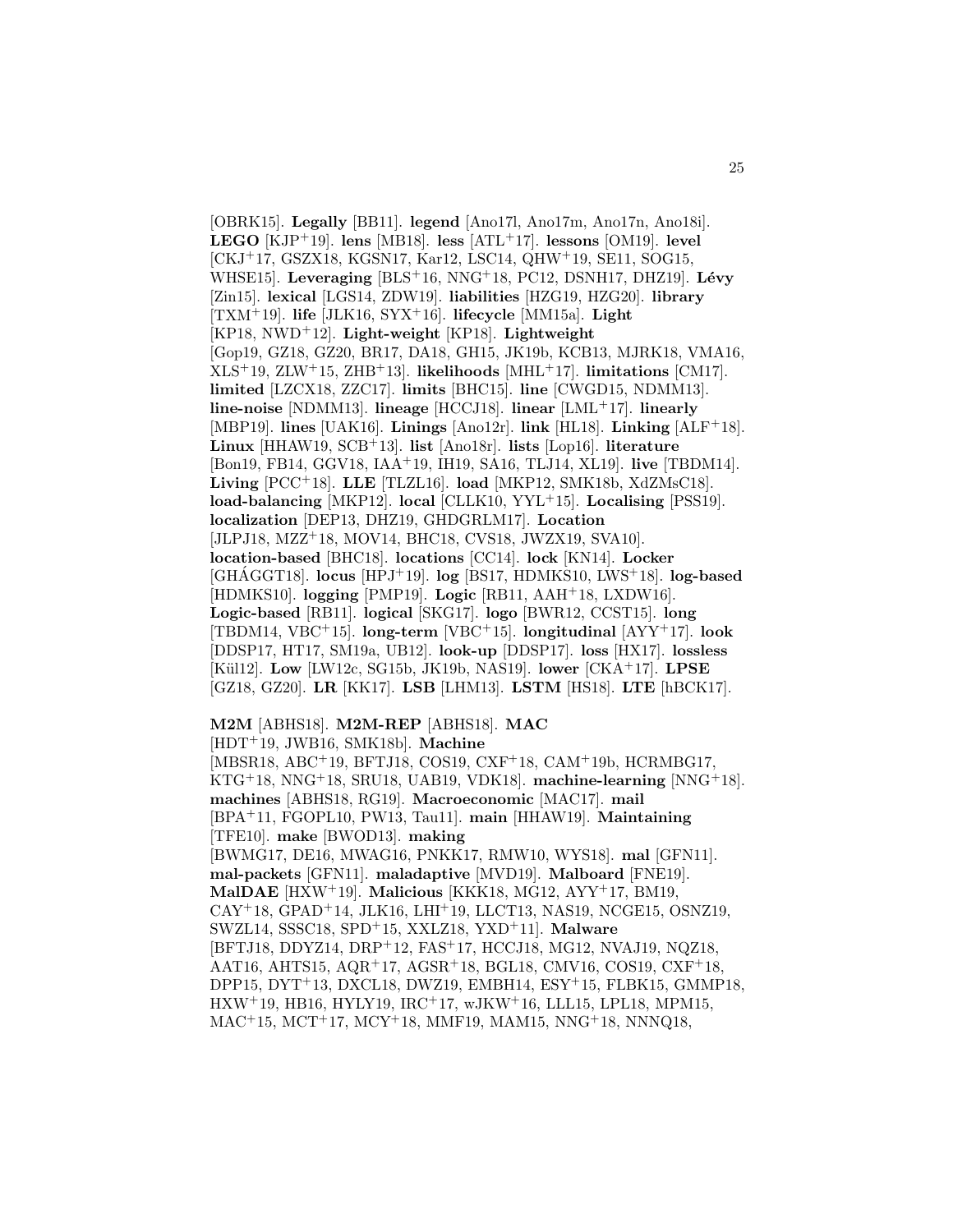NLC<sup>+</sup>19, PSK<sup>+</sup>17, PRS13, RBJ18, Rru16, SS11, STCM<sup>+</sup>14, SPCCMMS18, SPR18, TCNFW16, UAB19, WRTA17, Yad19, YSN<sup>+</sup>19, ZYRZ16, ZQY<sup>+</sup>19, ZTC19]. **malware-proof** [HYLY19]. **Man** [JCD<sup>+</sup>15]. **Man-in-the-browser-cache** [JCD<sup>+</sup>15]. **manage** [TBDM14]. **Management** [GACCB<sup>+</sup>13, Mic12e, NDdL15, SYK14, ALRC12, BJ13, BMH16, BTLT16, BCRAA13, BOZL13, BSBG19, Bon19, DVC18, DAR14, GTGB16, GMGTdFR14a, HB18, HLL17, KKP10, MLM17, MB17, MPPS10, MKG16, PKK<sup>+</sup>14, RV13, RRK12, SE11, SK18, THA<sup>+</sup>13, TLJ14, TMP15, VV10, VHBJ19, WAMS14]. **manager** [JMGW17, ZY14]. **manager-centric** [JMGW17]. **Managing** [BCD<sup>+</sup>10, DLDTGMMP15, QFG12, SSVA19, NM19]. **MANETs** [LMM<sup>+</sup>12, TP18]. **manual** [SCLD19, PTM<sup>+</sup>18]. **many** [MSVA16]. **many-valued** [MSVA16]. **Mapping** [TG12, DDSP17]. **Maps** [LMNM<sup>+</sup>19, BSBG19, BFTJ18]. **March** [Ano10-34, Ano12x, Ano15v, Ano16q, Ano17t, Ano18p, Ano19k]. **market** [Fra17, KCJB12, PCP<sup>+</sup>18, SA16]. **marketplaces** [MSMK18]. **markets** [HSR19]. **Markov** [ATG11, hBCK17, GCC18, HS11, PWWY14, RFB17, lTLqZqC19, VMS18]. **mashup** [PAJAP15]. **MASKER** [KNX18]. **Masking** [KNX18]. **Masquerade** [HS11, TC11]. **mass** [PCP<sup>+</sup>18]. **Masses** [PG19]. **massive** [YLW<sup>+</sup>19]. **master** [CDKR18]. **matching** [DA18, GZ10, LHM13, SM10]. **Math** [HCR10]. **mathematical** [MSR19, RMG11]. **matrix** [DLOP17]. **maximal** [CSX<sup>+</sup>15, TFE10]. **Maximizing** [LMLL19]. **May** [Ano12y, Ano13y, Ano14w, Ano15t, Ano16w, Ano17r, Ano18n, Ano19l]. **MDC** [BPG<sup>+</sup>19]. **MDC-Checker** [BPG<sup>+</sup>19]. **me** [ZTL<sup>+</sup>19, CMM<sup>+</sup>10]. **meaningful** [GOGG19]. **means** [CGPP12, MMPC18, TFPC10]. **Measure** [GPGV16, JGLE16]. **measurement** [QLZ19]. **measurements** [Sav13]. **measures** [RR14, SS17a]. **Measuring** [CKA<sup>+</sup>17, MM15b, ABR16, HEK<sup>+</sup>18, Rua17]. **mechanical** [dSFK16]. **mechanics** [LPL18]. **Mechanism** [DVC18, Pal10, ADA<sup>+</sup>18, AuRMC<sup>+</sup>18, CVS18, GSL<sup>+</sup>19, GMMP18, HMFE10, JXK18, KK10a, KKJ<sup>+</sup>16, LSA<sup>+</sup>19, MLK14, MCRB19, NXS10, SYCS11, YSN<sup>+</sup>19]. **mechanisms** [AAL16, DAR14, GJ18, JHJ<sup>+</sup>16, MBAE<sup>+</sup>11, Ngu18]. **Media** [SG15a, Gar13, UAK16, Ven18, WS17, vdWEG18]. **Median** [EM19]. **medical** [BKK19]. **meets** [CGMP18, LLD<sup>+</sup>19]. **membership** [Ano11a, Ano11b]. **memorable** [GZG19, GZG20]. **memory** [BBD<sup>+</sup>19, CSWX19, HHAW19, JAN19, LWS<sup>+</sup>19, MLM17, NLC<sup>+</sup>19, OP11, SSVA19]. **Merkle** [HZG20, HZG19]. **mesh** [HSPX14, HXS<sup>+</sup>16, LNNH13, VDK18]. **message** [BKP10, KDC<sup>+</sup>14]. **message-person** [KDC<sup>+</sup>14]. **messages** [HS18, ROL13]. **messaging** [BBD<sup>+</sup>19, CCC<sup>+</sup>12, FKSK19]. **Meta** [DLDTGMMP15, HBFJ19]. **meta-model** [HBFJ19]. **Meta-Policies** [DLDTGMMP15]. **metamorphic** [AHTS15, EMBH14]. **Metasploit** [KG13]. **metering** [Sul19, TAP18]. **meters** [GZ18, GZ20, XXLZ18]. **method** [ATAAd18, CGP17, Cho13a, Coh10, DXCL18, GWKFC19, GCD19, HYZ18, KPD15, LH11, LNK16, NZGH16, NLC<sup>+</sup>19, WW18, XSD19, ZZ19].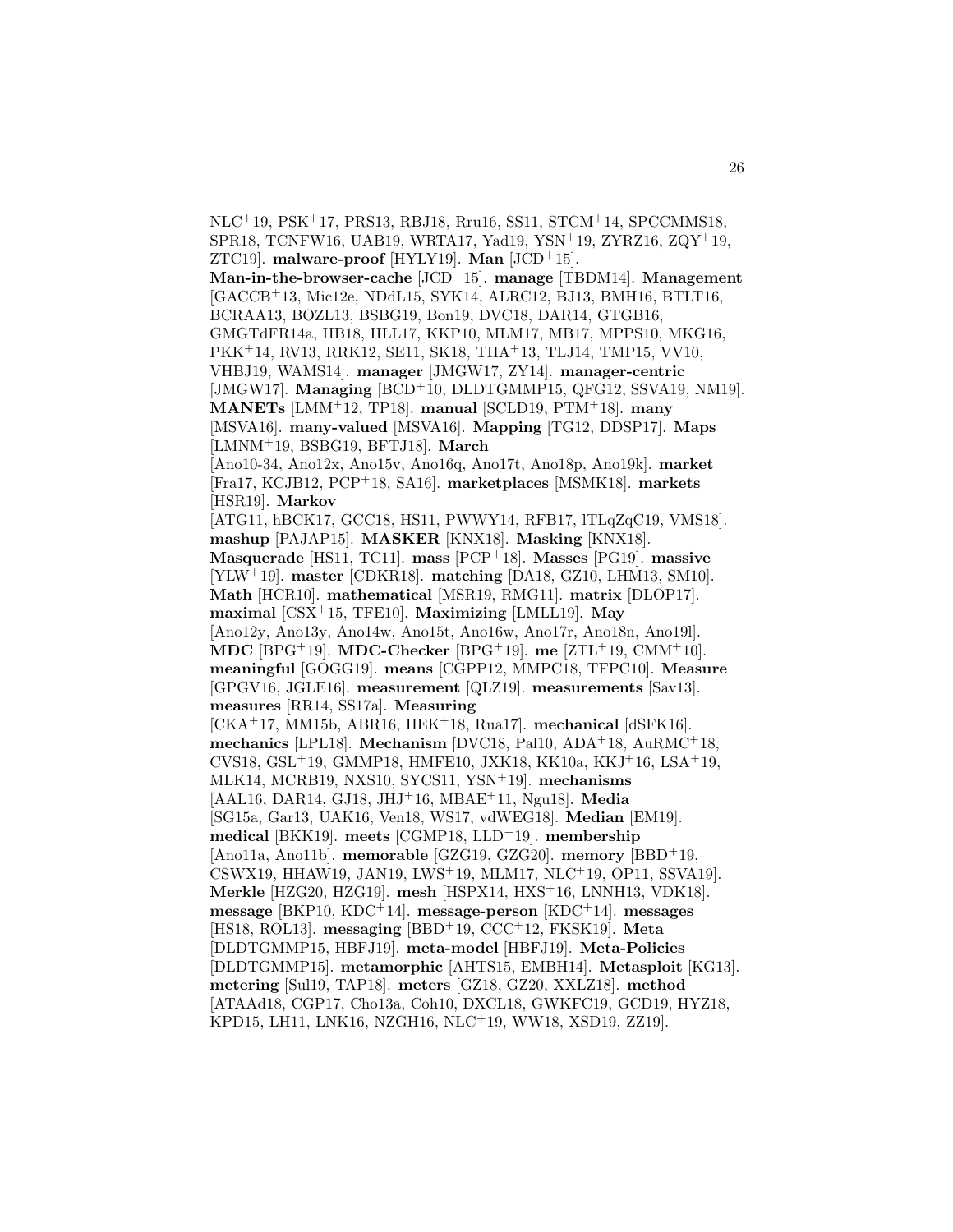#### **Methodology**

[LK18, AAD<sup>+</sup>12, CDV12, HSW17, LMG18, OP11, PAJAP15, SFK15, TKG10]. **methods** [AMS18, CBB<sup>+</sup>16, Cho13b, GGSZ14, HZMH18, IAA<sup>+</sup>19, IRC<sup>+</sup>17, RNdP17, SAL12, SS13, TAP18, YXD<sup>+</sup>11]. **metric** [ZH13]. **metrics** [AG14, BM17b, HEK<sup>+</sup>18, NFGL16, Sav13]. **mHealth** [HAHZ<sup>+</sup>18]. **Mice** [SP15]. **microaggregation** [ANAT15, MSV12]. **microblog** [YLW<sup>+</sup>19]. **microdata** [MSV12]. **Microsoft** [JKC<sup>+</sup>13, LW12e]. **middleware** [JGM<sup>+</sup>13]. **migrating** [PPKK19]. **migration** [Len12]. **migration-based** [Len12]. **mimicry** [TC11]. **Mind** [SNG<sup>+</sup>17]. **mindset** [PBR11]. **MinHash** [NLC<sup>+</sup>19]. **Minimal** [HB16]. **minimization** [SA19]. **Mining** [GOGG19, HSR19, MSVA16, BSL19, CSXL15, CSX<sup>+</sup>15, CDOV10, CDV12, DYT<sup>+</sup>13, DWF<sup>+</sup>19, HB16, LMLL19, LLG18, MSRF18, RNdP17, WLW<sup>+</sup>19, WLF<sup>+</sup>19, YYJC12, ZMYB17, dABM<sup>+</sup>18]. **minutiae** [BCRAA13]. **misbehaving** [KUA<sup>+</sup>18]. **misconfiguration** [GACCB<sup>+</sup>13]. **misinformation** [YLW<sup>+</sup>19]. **missing** [NTK<sup>+</sup>19]. **mission** [MM17]. **Misuse** [FRRP17, GZS19]. **Misuse-based** [FRRP17]. **mitigate** [BJ13, PC12]. **Mitigating** [SNG<sup>+</sup>17, GSA18, NB19]. **mitigation** [FW10, LAVK19, SBZD17, ZGD19, Zin15, bORF<sup>+</sup>15]. **mix** [FHF15, PK17]. **mix-based** [FHF15]. **mixed** [AAdM19]. **Mixing** [RB14]. **Mixture** [AH18]. **ML** [Ksi12]. **mnemonic** [YGZG19]. **Mobile** [GJ18, STCM<sup>+</sup>14, ABR18, BPA<sup>+</sup>11, BHC18, BFS<sup>+</sup>18, BRA18, CCC<sup>+</sup>12,  $CCC<sup>+</sup>18, CGLP18, CRS13, FCPA16, FHM<sup>+</sup>10, GFKS15, GMMP18, IAA<sup>+</sup>19,$ JWZX19, KKK17, KS19, LH11, MJBKZ15, MMF19, NF15, NRM19, NAMX14, RRK<sup>+</sup>17, SCRA17, SSNS15, SPCCMMS18, SCR19, Su10, SMA<sup>+</sup>18, TZTC16, TMW17, WWY<sup>+</sup>18, WHSE15, XPS11, XNP16, XLS<sup>+</sup>19, YWZM18, YCH18, YKH10, ZY11]. **mobile-cloud** [ABR18]. **Mobility** [CGMP18, KW14, THA<sup>+</sup>13, TG14]. **Mobility-as-a-Service** [CGMP18]. **modal** [BOP14, GBC19, SCFB15]. **Model** [AKP14, AP14, hBCK17, LZBS13, NSFB15, VMS18, AWDB19, ASFI18, AAH<sup>+</sup>18, ABP16, ABR18, ARG<sup>+</sup>17, BKP10, BPA<sup>+</sup>11, BLR17, BSBG19, CHK<sup>+</sup>19, CLL<sup>+</sup>13, CHRI16, DC16, DMC19, DM19, DWF<sup>+</sup>19, DE16, GTGB16, GMGTdFR14b, GM12, GKB14, HKK17, HBFJ19, JSVA14, JJ12, JJ14, Kar12, KKK17, KEE13, KFGL19, KS19, KKM19, KKS13, LLY17, LGZ<sup>+</sup>19, LC15, LZS<sup>+</sup>16, LLL<sup>+</sup>18, MSR19, MB18, MSA11, MKG16, NDSA17, NZGH16, PWWY14, RFB17, RR16, SVF16, SERF12, SA19, ST19, SK18, SSVA13, SC19, SOG15, SEJ10, TBSR14, TZZG13, TCNFW16, UPF17, WZW<sup>+</sup>10, WL18, WAMS14, WHZ<sup>+</sup>18, Wor10, WCDY18, XHC<sup>+</sup>10, YCH18, ZZ19]. **Model-based** [AKP14, NSFB15]. **Modeling** [AAD<sup>+</sup>18, MMCA11, MA17, MBAE<sup>+</sup>11, WP10, WJAM11, ZMYB17, AW18, CLS17, LLD<sup>+</sup>19, RNR15, VSB<sup>+</sup>19, XL19]. **Modelling** [MWAG16, RFGL18, SPCCMMS18, BS19, DJP17, FHF15, Ksi12]. **Models** [AH18, ATG11, HW18, ANMN19, ABR15, HS11, JLK16, LML<sup>+</sup>17, MCG19, PMDM10b, RMG11, SCLD19, SS18a, SVA10, UPF17, ZCZ<sup>+</sup>19]. **modern** [GM12, PDB14]. **modes** [Ngu18]. **modification** [JvOW11, SH15]. **modified**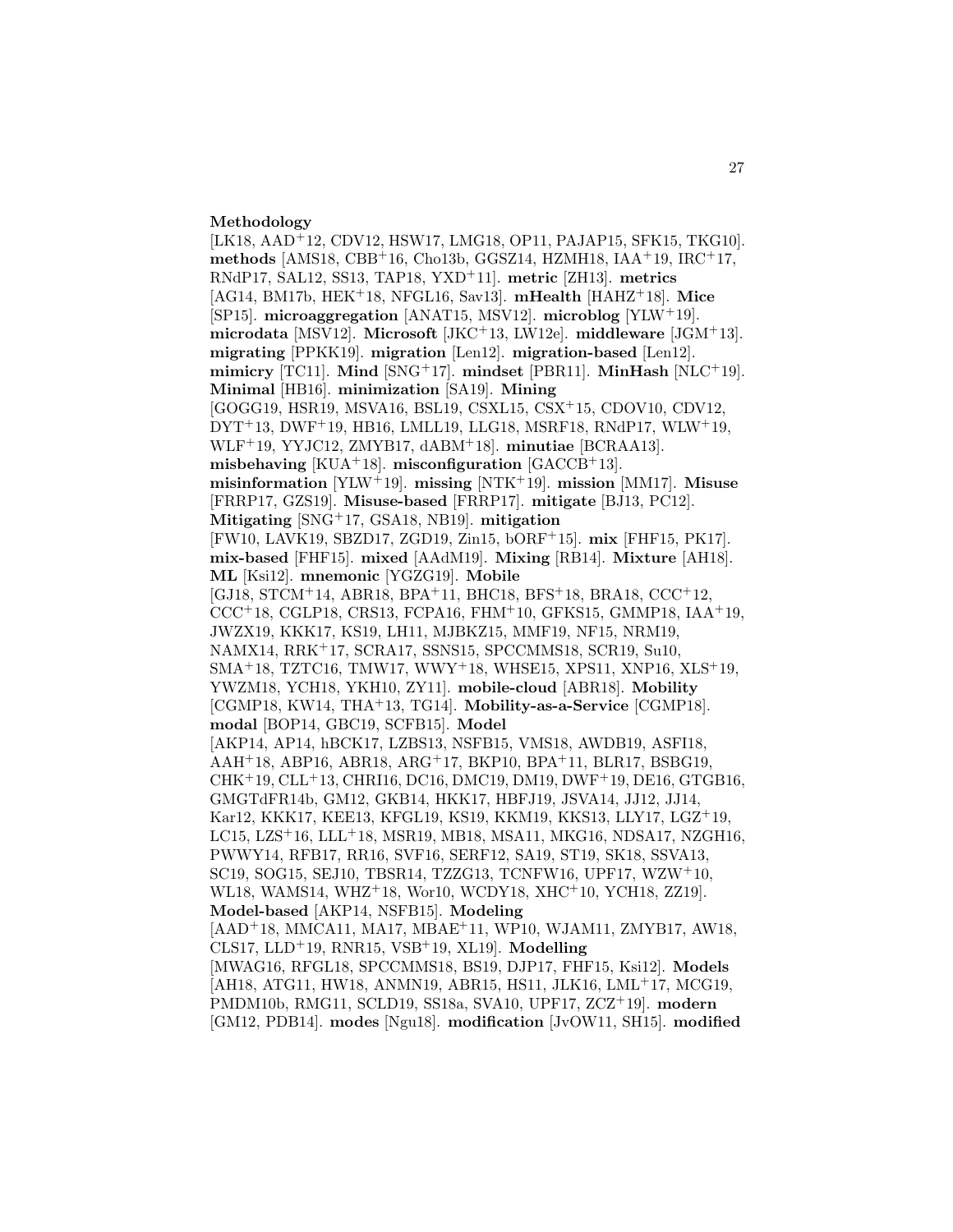[EE15, CM17]. **modified-UI** [CM17]. **modifying** [MKP11]. **Modular** [JM13, ADWM18]. **module** [KGSN17]. **monitor** [BCD<sup>+</sup>17, STA18]. **Monitoring** [vDBD13, CPVGTMF16, CMM<sup>+</sup>10, HPF<sup>+</sup>16, TS13, dVM15]. **monitors** [CKT11, LKPK18, MRS12]. **Montgomery** [SLN<sup>+</sup>15]. **mood** [DLS14]. **most** [Pal10]. **motion** [SPYG15]. **motion-sensor** [SPYG15]. **motivated** [AWDB19]. **Motivation** [DPP15, HSL19, Ifi12, MWL18, ySTJA<sup>+</sup>16, Ver18]. **motives** [Wor10]. **mounted** [Rru16]. **Mouse** [MPM15, SCGM14]. **move** [ZS18]. **movement** [HBT<sup>+</sup>19, PSS19]. **moving** [HEK<sup>+</sup>18, lTLqZqC19, ZS18, qZLxCjY17]. **MP3** [YWYZ12]. **MSABMS** [ZjHtMhBs12]. **MSABMS-based** [ZjHtMhBs12]. **MSPCA** [CYLL17]. **MTRA** [TTJ19]. **Multi** [TTJ19, WW18, BTM14, BOP14, BOZL13, CGPP11, DRN16, DLOP17, GBC19, HZH<sup>+</sup>18, JWB16, LSC14, LAVK19, LMLK16, LML<sup>+</sup>16, MPCK18, MLKC17, ML14, NDP18, RAA15, RB14, SE11, SCFB15, SYCS11, TOZJ13, TKG10, FYL<sup>+</sup>17]. **multi-authority** [JWB16, LML<sup>+</sup>16]. **multi-biometrics** [RB14]. **multi-channel** [HZH<sup>+</sup>18]. **multi-currency** [ML14]. **multi-factor** [DRN16]. **multi-hop** [TOZJ13]. **multi-item** [SYCS11]. **multi-layer** [TKG10]. **multi-level** [LSC14, SE11]. **multi-modal** [BOP14, GBC19, SCFB15]. **multi-party** [DLOP17]. **multi-RANs** [FYL<sup>+</sup>17]. **multi-service** [BOZL13]. **Multi-source** [WW18]. **multi-stage** [LAVK19]. **multi-stakeholder** [BTM14]. **multi-step** [NDP18, RAA15]. **multi-tenant** [MPCK18]. **Multi-Tier** [TTJ19]. **multi-touch** [MLKC17]. **multi-view** [LMLK16]. **multifaceted** [CHRI16]. **multifactor** [KS19]. **multifold** [WL18]. **multilayer** [LMM<sup>+</sup>12]. **multilevel** [SERF12, TZMG15]. **multimedia** [GJJ18, KMM13, RM17]. **multimodal** [SS16]. **multipath** [OPHC16]. **Multiple** [XYY<sup>+</sup>12, BPG<sup>+</sup>19, GJJ18, NDMM13, RVEK10, SLH14, VDK18, WL18, WYS18, ZGZ<sup>+</sup>13]. **Multiple-File** [XYY<sup>+</sup>12]. **multiplication** [DLOP17, SLN<sup>+</sup>15]. **multisourcing** [NM19]. **multitenant** [RMVC<sup>+</sup>12]. **Multivariate** [CGGFGMF19, CPVGTMF16, GCD19]. **mutation** [qZLxCjY17]. **Mutual** [JJA13, Cho13b]. **Mutual-friend** [JJA13]. **MVPSys** [LMLK16]. **my** [ROW19].

**name** [GWEA18]. **names** [CAY<sup>+</sup>18, XSD19]. **narrative** [BCK19]. **Nash** [GCC18]. **NAT64** [LK18]. **national** [FAE14, RM17]. **native** [AQR<sup>+</sup>17]. **Navigating** [SG14a]. **Near** [DM17, ABP16]. **Near-optimal** [DM17]. **Nearest** [EM19, XMY<sup>+</sup>17]. **Necessity** [MMKV15]. **need** [KBM16]. **needle** [CGGFGMF19]. **needs** [ANMN19, HBBM16]. **negatives** [LLHT13]. **negotiation** [MKP12]. **negotiations** [KFGL19, RFGL18]. **neighborhood** [XXLZ18]. **Neighbors** [EM19]. **neighbour** [XMY<sup>+</sup>17]. **NeMHIP** [WJ15, THA<sup>+</sup>13]. **net** [FXC18, FCPA16]. **Network** [AF14, CAM<sup>+</sup>19b, DPPB17b, HDK18, PF10, PKK<sup>+</sup>14, SFK15, SG14a, TDJB18, qZLxCjY17, ABR16, AHGC19, BK19, BPG<sup>+</sup>19, hBCK17, CGPP11, CGPP12, CGP17, CPVGTMF16, CFH<sup>+</sup>11, CMPR15, CY16, CYLL17, CAM<sup>+</sup>18, CH14, CLF17, CGW15, DPPB17a, DT19, DC11, EGM10, EM19,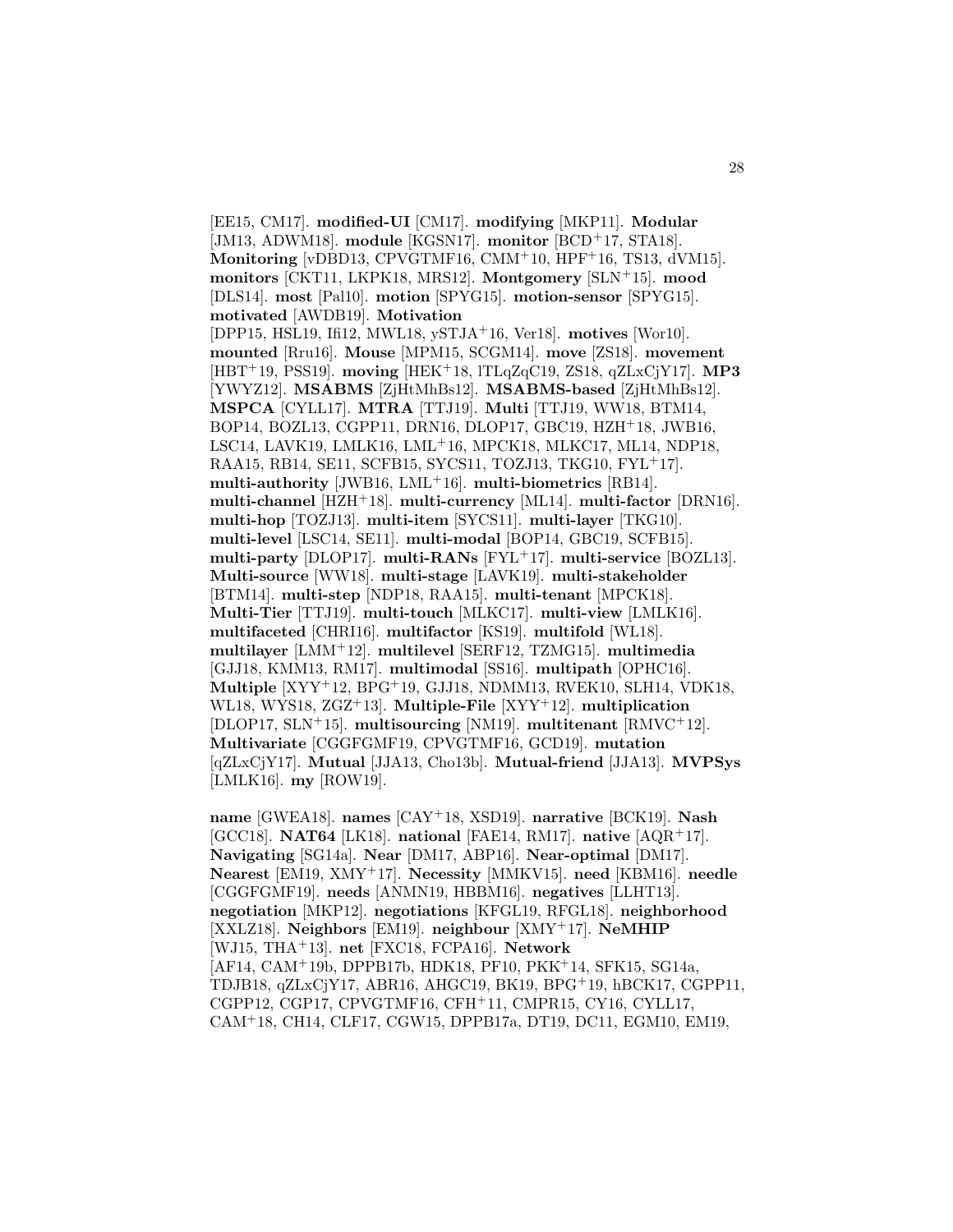FKSK19, FSSF15, FZZ<sup>+</sup>12, FRRP17, GL18, GOB11, GGBT16, GCD19, GBCD19, GZ10, HW19, Hol12, JKC<sup>+</sup>13, JJA13, KLN15, KK17, LMLK16, MBE<sup>+</sup>12, MFCMC<sup>+</sup>18, MPCK18, MSR19, MA17, Med18, MLK14, MKG16, MCG19, PDM19, PSS19, RSLH19, RWS<sup>+</sup>19, ROL13, SD17, SCLD19, SS11, SS18a, STCM<sup>+</sup>14, SLG19, SLD12, TFPC10, THA<sup>+</sup>13, VMS18, VDK18, WLW<sup>+</sup>19, XN14, XHZ11, XSD19, ZYRZ16, ZYPL10]. **network-based** [JKC<sup>+</sup>13, RWS<sup>+</sup>19]. **network-initiated** [hBCK17]. **networked** [SM19a]. **Networking** [GWKFC19]. **Networks** [AX15, DFC13, GMGTdFR14b, RD19, RB11, RSLH19, VG14, AG18, AWZ<sup>+</sup>17, AKAuR19, ASO19, ADAMH17, ACS<sup>+</sup>18, hBCK17, BM17b, BRA18, CVS18, CTH10, CAM<sup>+</sup>18, DFCC16, DLB<sup>+</sup>19, EE15, FYL<sup>+</sup>17, FFGL18, GFN11, HR13, HM19, HS13, HSPX14, HXS<sup>+</sup>16, HHK<sup>+</sup>19, HT17, IHED15, JJ14, KMG17, KUA<sup>+</sup>18, Kha12, LAVK19, LNNH13, LLYD15, MPCK18, MK19, MJBKZ15, MVK16, MPORBR12, NXS10, OPHC16, OAO17, PZ15, PNKK17, RR17, RBJ18, SJCM17, SRU18, SSAK12, SC19, Su10, SMK18b, TOZJ13, TTJ19, UB12, WW18, XPS11, XN14, XNP16, ZY11, ZNAHK11, ZHZ<sup>+</sup>15]. **Neural** [CAM<sup>+</sup>19b, YSN<sup>+</sup>19, CAM<sup>+</sup>18, EE15, HW19, HM19, KMG17, Kha12, MCG19, RBJ18, TFPC10, UB12, XSD19]. **Neurokey** [BD16]. **neutralization** [BWOD13]. **Next** [Mic12b, CMM<sup>+</sup>10]. **NFD** [HX17]. **NIC** [Rru16]. **nifty** [PAP<sup>+</sup>17]. **NN** [ZZC17]. **no** [LHS<sup>+</sup>18]. **nodes** [AAT16, KUA<sup>+</sup>18]. **noise** [NDMM13, QLZ19, ZYWZ14, HM19]. **Noise-GAN** [HM19]. **noisy** [YLW<sup>+</sup>19]. **Non** [HX17, BBC17, GMLZ11, JM13, PW13, Sil19, VBC<sup>+</sup>15]. **non-compliance** [BBC17]. **non-compliant** [Sil19]. **non-interactive** [GMLZ11, JM13]. **non-parallelizable** [JM13]. **non-repudiable** [PW13]. **non-repudiation** [VBC<sup>+</sup>15]. **Non-technical** [HX17]. **Noncespaces** [VC12]. **nonlinear** [PF10]. **normalization** [PPdCL17]. **Norman** [LSKF12]. **norms** [HOVB17]. **note** [FCSD10]. **Nothing** [RR14]. **Novel** [MTT<sup>+</sup>16, TUB16, BPG<sup>+</sup>19, BSBG19, BS17, CIS17, CAM<sup>+</sup>18, CFSF18, CLF17, EHMJ19, FNE19, GWWW19, HR13, IRC<sup>+</sup>17, LLY17, PAJAP15, SWS16, SCR19, ZZZY13, ZLW<sup>+</sup>15]. **November** [Ano10-38, Ano11-29, Ano12-29, Ano13-29, Ano15w, Ano16r, Ano17o, Ano18j, Ano19j]. **NTFS** [Cho13a]. **number** [ZZZY13]. **numbers** [KPKS15]. **Nutan** [TG15].

### **OAuth** [SMA<sup>+</sup>18]. **obfuscation**

[BSTT16, HT12b, KTG<sup>+</sup>18, MAC<sup>+</sup>15, MKP11, SKK<sup>+</sup>14, Zhu18]. **object** [DBH17, MCN10, OAO17]. **object-oriented** [DBH17]. **objective** [DYT<sup>+</sup>13]. **objective-oriented** [DYT<sup>+</sup>13]. **objectives** [FK13]. **objects** [Bel18, MCT<sup>+</sup>17, PYLL19]. **oblivious** [KTCS19]. **Obscuring** [VGL14]. **observable** [HBT<sup>+</sup>19]. **observation** [AYY<sup>+</sup>17]. **observational** [BRM<sup>+</sup>18]. **October** [Ano11-28, Ano10-37, Ano14v]. **off** [CWGD15]. **off-line** [CWGD15]. **Offline** [FKSK19, ZZC17]. **offs** [MMPC18]. **old** [LSSK16]. **On-demand** [KKJ<sup>+</sup>16]. **On-the-fly** [MRS12]. **One** [Par18, LHS<sup>+</sup>18, SPK17]. **One-time** [Par18, SPK17]. **Onion** [CPGA13, ZLC13]. **Online**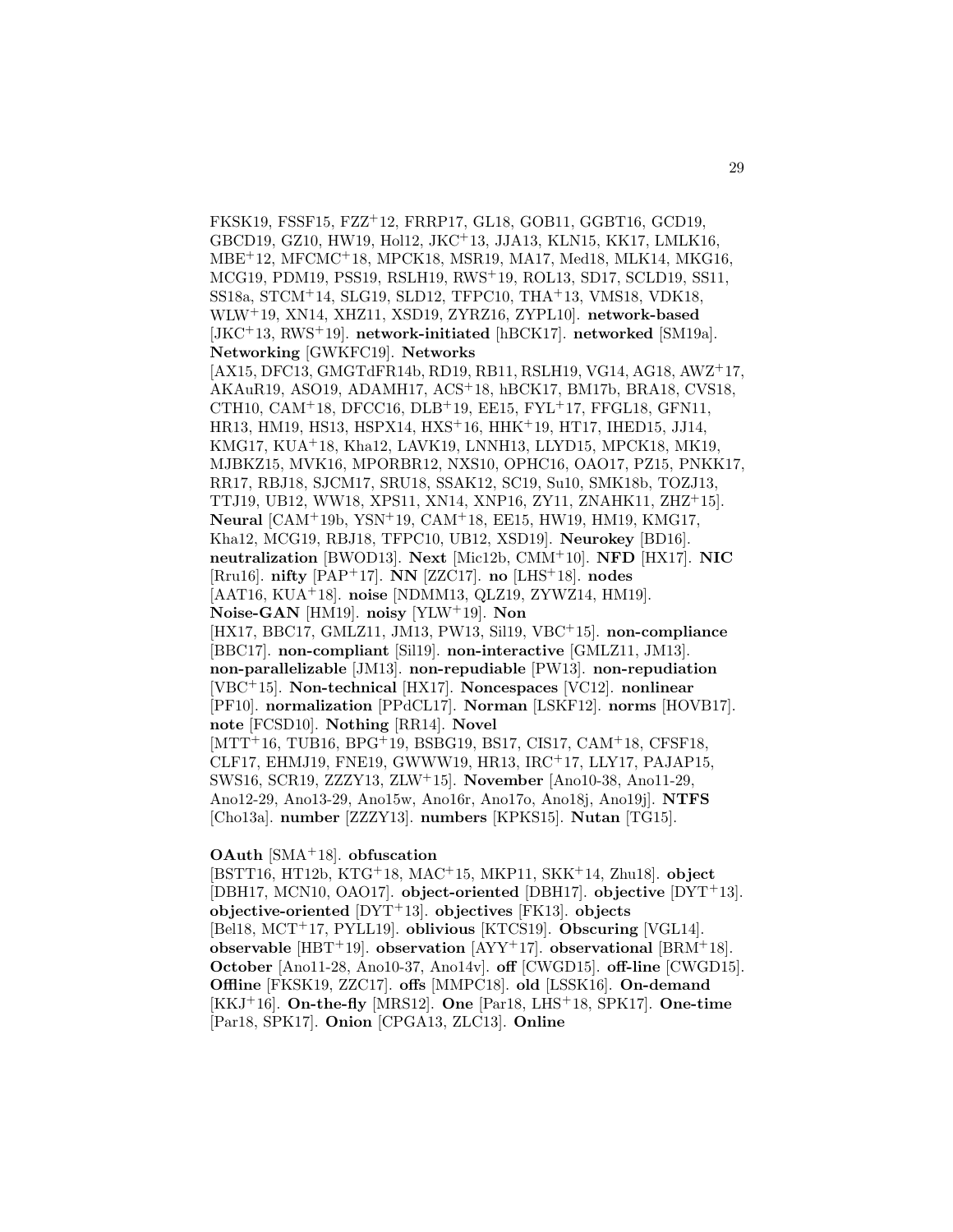[LWS<sup>+</sup>19, PKK<sup>+</sup>14, AAA19, ACS<sup>+</sup>18, CCM<sup>+</sup>15, CKA<sup>+</sup>17, ELG<sup>+</sup>17, FFGL18, GMdF19, HWX<sup>+</sup>19, JJ14, LLYD15, MB17, MSMK18, RFB17, RR14, SSAK12, ySTJA<sup>+</sup>16, Wor10]. **only** [Ril13]. **ontologies** [NNG<sup>+</sup>18]. **Ontology** [DWZ19, RAA<sup>+</sup>14, SOG15]. **Ontology-based** [DWZ19]. **opcode** [DDYZ14, ZQY<sup>+</sup>19]. **opcodes** [COS19]. **Open** [CB12, TG15, AM18a, CC14, GJ18, MGYC18, NMX19, Sil13]. **open-source** [MGYC18]. **OpenID** [NB19, SHB12]. **OpenPLC** [AM18a]. **OpenSGX** [CKJ<sup>+</sup>17]. **OpenSSL** [WN15]. **operating** [CZH<sup>+</sup>14, RHL15, WHSE15, ZW14]. **operation** [ZLL<sup>+</sup>18]. **Operational** [MPORBR12, AFF14, LAR13, Sul19]. **operations** [KKJ<sup>+</sup>16]. **operative** [HFCR13]. **operators** [MWAG16]. **opinion** [ANS13]. **opp** [DLH<sup>+</sup>17]. **OppNets** [ADA<sup>+</sup>18]. **Opportunistic** [RD19, ADAMH17]. **Optimal** [GJJ18, SLN<sup>+</sup>15, lTLqZqC19, YYJC12, CAM<sup>+</sup>18, DM17, PKK<sup>+</sup>14, SMK18b, ZYWZ14]. **optimality** [AAdM19, HS13]. **optimism** [RRK12]. **optimization** [EE15, MZZ<sup>+</sup>18, SD17, Zin15]. **optimized** [CSS<sup>+</sup>19]. **Optimizing** [HBT<sup>+</sup>19, AQR<sup>+</sup>17, ZNAHK11]. **Optiwords** [GZG19, GZG20]. **Order** [AKAuR19]. **organisation** [DPPB17b, KK16]. **organisational** [AHR12, AS13]. **organising** [BFTJ18]. **Organizational** [KD13, ABS14, DSP16, Sil19]. **organizations** [CLL<sup>+</sup>13, FAE14, SSS<sup>+</sup>15, SVF16, Sil13]. **Organizing** [LMNM<sup>+</sup>19]. **Oriented** [HW12, AGSR<sup>+</sup>18, BR17, DYT<sup>+</sup>13, DBH17, KKKP18, LCZ17, NML19, RRK<sup>+</sup>17, SMP13, SK18, WLZ<sup>+</sup>19]. **OSINT** [KGSN17]. **OSN** [PKK<sup>+</sup>14, BBDP16, KGSN17]. **OSNs** [BLS<sup>+</sup>16]. **OSSF** [MB17]. **other** [KCJB12]. **OTR** [FKSK19]. **outbreak** [CLLK10]. **outsourced** [AIRC13, LCZ17]. **Outsourcing** [OSNZ19, BTM14, DFJ<sup>+</sup>13, JGM<sup>+</sup>13, LXH<sup>+</sup>18, XMY<sup>+</sup>17]. **overcome** [BBC17]. **overcoming** [CM17]. **overlay** [MPCK18]. **OWL** [KSG17]. **own** [AS13]. **owned** [GMGTdFR14a]. **owner** [ZZC17]. **ownership** [MWL18, VHBJ19].

**P2P** [CMPR15, IGS17]. **PaaS** [RMVC<sup>+</sup>12]. **packed** [UPSGF<sup>+</sup>14]. **Packet** [ADA<sup>+</sup>18, YW11, ADAMH17, TZMG15]. **packets** [GFN11]. **packing** [BEGW<sup>+</sup>19]. **Page** [Ano17l, Ano17m, Ano17n, Ano18i]. **Page/Cover** [Ano17l, Ano17m, Ano17n, Ano18i]. **Pages** [Ano10-33, Ano10-35, Ano10-34, Ano10-38, Ano10-37, Ano10-36, Ano11z, Ano11-27, Ano11-29, Ano11-28, Ano12w, Ano12z, Ano12-27, Ano12x, Ano12y, Ano12-29, Ano12-28, Ano13-27, Ano13-28, Ano13y, Ano13-29, Ano13z, Ano14t, Ano14x, Ano14u, Ano14w, Ano14v, Ano14y, Ano15y, Ano15z, Ano15x, Ano15v, Ano15t, Ano15w, Ano15u, Ano16t, Ano16s, Ano16v, Ano16u, Ano16q, Ano16w, Ano16r, Ano16x, Ano17p, Ano17s, Ano17q, Ano17t, Ano17r, Ano17o,

Ano17u, Ano18q, Ano18l, Ano18k, Ano18m, Ano18p, Ano18n, Ano18j, Ano18o, Ano19p, Ano19m, Ano19o, Ano19n, Ano19k, Ano19l, Ano19q, GZ20, GZG20]. **pairings** [HWB10]. **palmprint** [QLZ19]. **Panda** [TG15]. **PANDDE** [FB19]. **Panning** [ELG<sup>+</sup>17]. **Papers**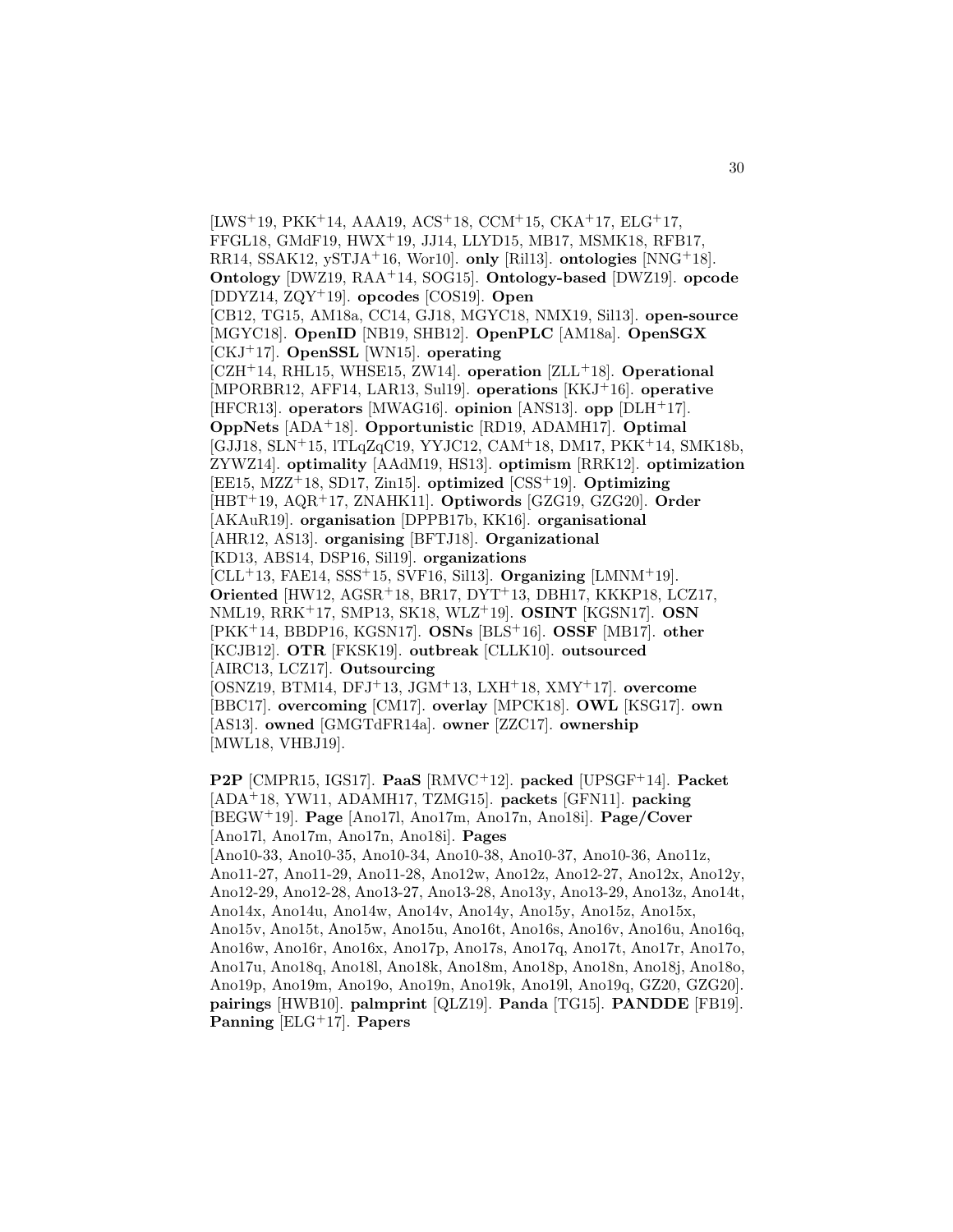[Ano11-30, Ano10a, Ano10b, Ano10c, Ano11m, Ano12b, Ano13-30]. **paradigm** [BD16, Gop19]. **paradox** [GGV18, Kok17]. **Parallel** [BTK15, HW19, HT12b, JCD14]. **parallelizable** [JM13]. **parameterized** [SYGR11]. **parameters** [CAM<sup>+</sup>18, SS11]. **parent** [FCSD10]. **Part** [Spa10c, Spa11e]. **partially** [HBT<sup>+</sup>19]. **participants** [BWMG17, HWX<sup>+</sup>19]. **participation** [AH10]. **particle** [EE15]. **parties** [BGLR17]. **party** [AF14, DLOP17, HWB10, PW13, SSAK12, SBS<sup>+</sup>18, TXM<sup>+</sup>19, VHBJ19]. **passing** [Ano14z]. **passive** [ZYPL10]. **Password** [CJW<sup>+</sup>19, AOR18, GZ18, GZG19, GZ20, GZG20, LHS<sup>+</sup>18, Lop16, MCRB19, NMX19, Par18, SYX<sup>+</sup>16, YHL<sup>+</sup>15, YGZG19, YWL<sup>+</sup>17, ZY14]. **password-strength** [GZ18, GZ20]. **passwords** [GZG19, ICRB14, MLKC17, ROW19, SYX<sup>+</sup>16, ZDW19]. **patches** [AW18]. **patent** [Ven18]. **path** [HDMKS10]. **paths** [GSA18, HMFE10]. **Patient** [JAH<sup>+</sup>11, PKP17, PKWP19]. **Patient-centric** [JAH<sup>+</sup>11]. **pattern** [DA18, GZ10, HB16, Kal19, KGSN17, KN14]. **patterns** [BRH15, GOGG19, HW18, HBF13, LHM13, NML19, SMC<sup>+</sup>18, SPK17, UFF12, UFF15, WLF<sup>+</sup>19, YYL<sup>+</sup>15]. **payment** [Cho13b, ZWX<sup>+</sup>19]. **PCA** [CPVGTMF16]. **PCA-based** [CPVGTMF16]. **PDF** [NCGE15]. **Peek** [HNSD18]. **Peek-a-boo** [HNSD18]. **Peer** [SFK15, DHZ19, JL10]. **peer-assisted** [DHZ19]. **Peer-to-Peer** [SFK15, JL10]. **Penetration** [CB12, KG13, LW12b, SG15b, Hat19, KBM16]. **penetration-testing** [Hat19]. **people** [FC12, ROW19]. **per-context** [LKPK18]. **Perceived** [SGK<sup>+</sup>16, HOVB17, KMW19]. **perceiver** [DLS14]. **perception** [HSR19]. **perceptions** [GMMJ11, MT17, MMPC18]. **perceptual** [KK16]. **Performance** [Hol12, Kha12, SCGM14, ABR18, CGPP12, CSWX19, CWCC12, DCC<sup>+</sup>18, MLK14, SK13, TZZG13, UB12, Zhu18]. **performances** [CBL10]. **permissible** [ZLW19]. **Permission** [FHL14, GFKS15, AAC<sup>+</sup>19, DLH<sup>+</sup>17, LLG18]. **permissioned** [PMP19]. **permissions** [NNG<sup>+</sup>18]. **perpetrators** [KSW16]. **persistent** [AWDB19, FSSF15, GL18, LCMF18, XN14]. **Persisting** [JCD<sup>+</sup>15]. **person** [KDC<sup>+</sup>14]. **Persona** [KAF17]. **Persona-centred** [KAF17]. **Personal** [GMGTdFR14a, Pal10, CLS17, OTC16, WS17, WHZ ¨ <sup>+</sup>19]. **Personality** [SWS15, MPM15]. **personalized** [BAH18]. **perspective** [ABS14, BTM14, Bay12b, CGMP18, CGR18, HKK17, SM19b, ySTJA<sup>+</sup>16, VV10, Wor10]. Perspectives [RS15, ALF<sup>+</sup>18, AAMDGR18, EAML15, YLB<sup>+</sup>17]. **Perturbation** [CSS<sup>+</sup>19]. **Pervasive** [FHM<sup>+</sup>10]. **phase** [WLF<sup>+</sup>19]. **phenomenon** [Kok17]. **phish** [VMA16, RP19]. **Phishing** [AZ17, KSW16, RW13, VRRK17, CCST15, DLLS19, GJ18, GK14, HA14, LSA<sup>+</sup>19, LZBS13, MB18, PMP<sup>+</sup>15, RP19, ZJK<sup>+</sup>17]. **phone** [KPKS15, NF15, NRM19]. **phones** [DB13]. **photo** [WWY<sup>+</sup>18, ZLW19]. **PHP** [LHI<sup>+</sup>19, WN15]. **PHP-based** [LHI<sup>+</sup>19]. **Physical** [BEB<sup>+</sup>18, Mic12c, NKL<sup>+</sup>18, ALC17, Ano13-30, AM17a, BBD<sup>+</sup>19, BJW19, CHK<sup>+</sup>19, CM19, HLB<sup>+</sup>18, HZMH18, IHED15, LXDW16, YWND14, YLB<sup>+</sup>17, ZH13]. **pi** [DJP17]. **PIN** [KH12, LNK16, NSBM17, NKL<sup>+</sup>18, SS13]. **PIN-entry**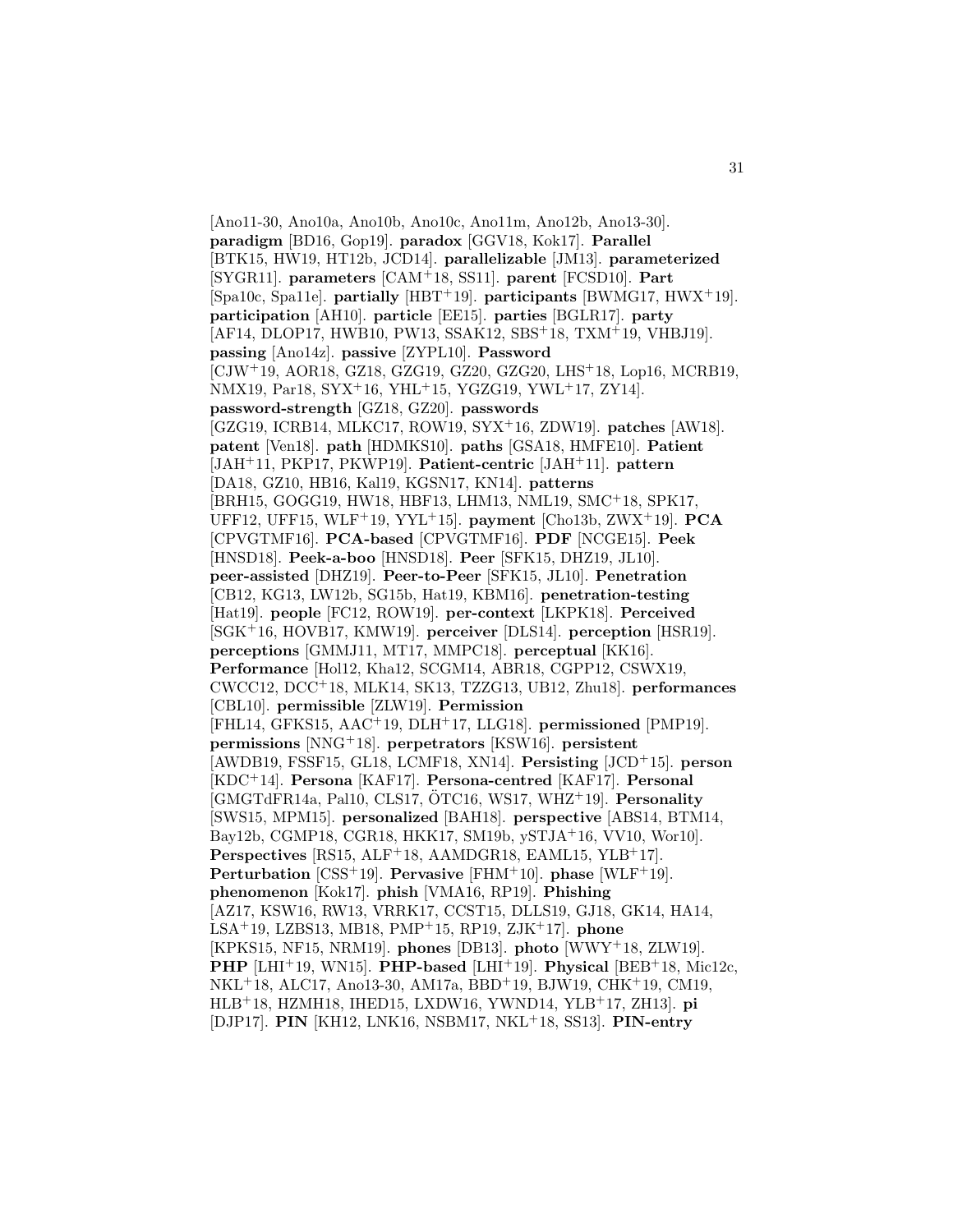[LNK16]. **PIndroid** [IRC<sup>+</sup>17]. **PINs** [LLD<sup>+</sup>19]. **pioneer** [Ano14z]. **pirate** [ZZ12]. **pitfall** [ZHL<sup>+</sup>11]. **Pitfalls** [HCR10]. **pixel** [LHM13, SH15]. **PKCS15** [BCRAA13]. **PKI** [DFC13, KKM19, MPPS10, YI17]. **PKI-based** [MPPS10]. **places** [Bon19]. **Plaintext** [MBP19]. **planned** [Ifi12]. **platform** [BRH15, CKJ<sup>+</sup>17, CMM<sup>+</sup>10, HT12a, HYLY19, HAHZ<sup>+</sup>18, LLG18]. **platforms** [GBC19, HLFZ16, MKG13, NGSV16, NMX19, RMVC<sup>+</sup>12, SLB<sup>+</sup>13, SLS<sup>+</sup>18, vdWEG18]. **POBA** [CSS<sup>+</sup>19]. **POBA-GA** [CSS<sup>+</sup>19].  $\mathbf{pod}$  [KK10b].  $\mathbf{points}$  [MZZ<sup>+</sup>18].  $\mathbf{poisoning}$  [CXF<sup>+</sup>18, IGS17, JCD<sup>+</sup>15]. **Policies** [DLDTGMMP15, AAD<sup>+</sup>12, AIRC13, BBC17, BSL19, CDS<sup>+</sup>19, HPF<sup>+</sup>16, Kar12, KHG17, KSG17, KH12, RE19, RLB<sup>+</sup>11, RMW10, SSVA19, SBE17, TKK15, TdHRZ17]. **Policy** [NDdL15, AHP18, ADF<sup>+</sup>10, BWOD13, CLL<sup>+</sup>13, FT16, GHL<sup>+</sup>17, GZG19, GZG20, HKK17, Ifi12, MBE<sup>+</sup>12, MCL<sup>+</sup>13, PAS<sup>+</sup>18, SVF16, SW19, TVPV19]. **Polite** [VVS12]. **poll** [JCPACRV12]. **poll-site** [JCPACRV12]. **polls** [ANS13]. **Polymorphic** [VG14]. **portals** [GAA18]. **positioning** [MZZ<sup>+</sup>18]. **positives** [LLHT13, SK10]. **possible** [FCPA16]. **Post** [PWL<sup>+</sup>19, MFBC11, SHGH<sup>+</sup>15, SK13, YGX<sup>+</sup>19]. **post-correlation** [SHGH<sup>+</sup>15]. **Post-incident** [PWL<sup>+</sup>19]. **post-processing** [MFBC11, SK13, YGX<sup>+</sup>19]. **postMessage** [GSL<sup>+</sup>19]. **posts** [YLW<sup>+</sup>19]. **potential** [LK18]. **potentially** [SDM<sup>+</sup>18]. **Power** [FC12, MCN10, NTK<sup>+</sup>19, SG15b, BMH16, CKT11, CRJ18, KD13, MMF19, RDAS19, RE19, UAK16]. **poweRed** [VRRK17]. **PRAC** [WZW16]. **PRACIS** [dFGMTPL17]. **Practical** [LCZ17, MG12, CWGD15, HXS<sup>+</sup>16, LMLK16, MFBC11, ML14, SHB12]. **Practical-oriented** [LCZ17]. **practically** [DPP<sup>+</sup>19, WCDY18]. **Practice** [KHG17, Mic12a, KL18, SPFB19, SYX<sup>+</sup>16, TLJ14]. **Practice-based** [KHG17]. **practices** [DM19, MM15a, MM15b]. **practitioner** [LDB18, TG14]. **Practitioners** [Cae12, RS15]. **pragmatic** [PSK<sup>+</sup>17]. **precise** [HDMKS10]. **predict** [BWMG17]. **Predicting** [SWS15]. **prediction** [BLS<sup>+</sup>16, KKK17, MCG19, RBJ18]. **predictors** [AAA19]. **Preface** [Ano17v, YRA15]. **preferences** [LDB18]. **preliminary** [TFPC10]. **PREON** [HMFE10]. **preparedness** [BM17a]. **preprocessing** [DC11]. **presence** [TFE10]. **preservation** [CVS18, FZZ<sup>+</sup>12, GL18, SS16]. **preserved** [AG18, JWZX19]. **Preserving** [HBB12, PMDM10b, ANS13, AMK18, AKAuR19, APMCR13, BBDP16, BHC18, CBL<sup>+</sup>19, CZZ<sup>+</sup>19, CRJ18, CLF17, DYL<sup>+</sup>14, DDSP17, GWKFC19, GH15, HDT<sup>+</sup>19, KNX18, LLY17, LML<sup>+</sup>17, LMLL19, LSQ15, LCZ17, Ngu18, OSP<sup>+</sup>19, QLZ19, RD19, RR16, SKA<sup>+</sup>19, SMS<sup>+</sup>16, Sul19, TMP15, TAP18, XLT<sup>+</sup>17, XLS<sup>+</sup>19, ZYWZ14, dFGMTPL17]. **pressed** [dSFK16]. **pressures** [AFF14]. **prevent** [HK13, JCD14, MKG16]. **preventing** [CAM19a, WP10]. **Prevention** [BBC17, CY16, DLH<sup>+</sup>17, PAP<sup>+</sup>17, SRU18, YG18]. **PRIDE** [HXS<sup>+</sup>16]. **Prime** [SLN<sup>+</sup>15]. **priming** [CGLP18]. **principles** [Den14]. **printed** [PYLL19]. **printer** [MGYC18, UAK16]. **printouts** [LPR10]. **prioritisation** [SHGH<sup>+</sup>15]. **Privacy** [ANS13, AMK18, Ano12r, Ano15i, Ano19i, BRH15,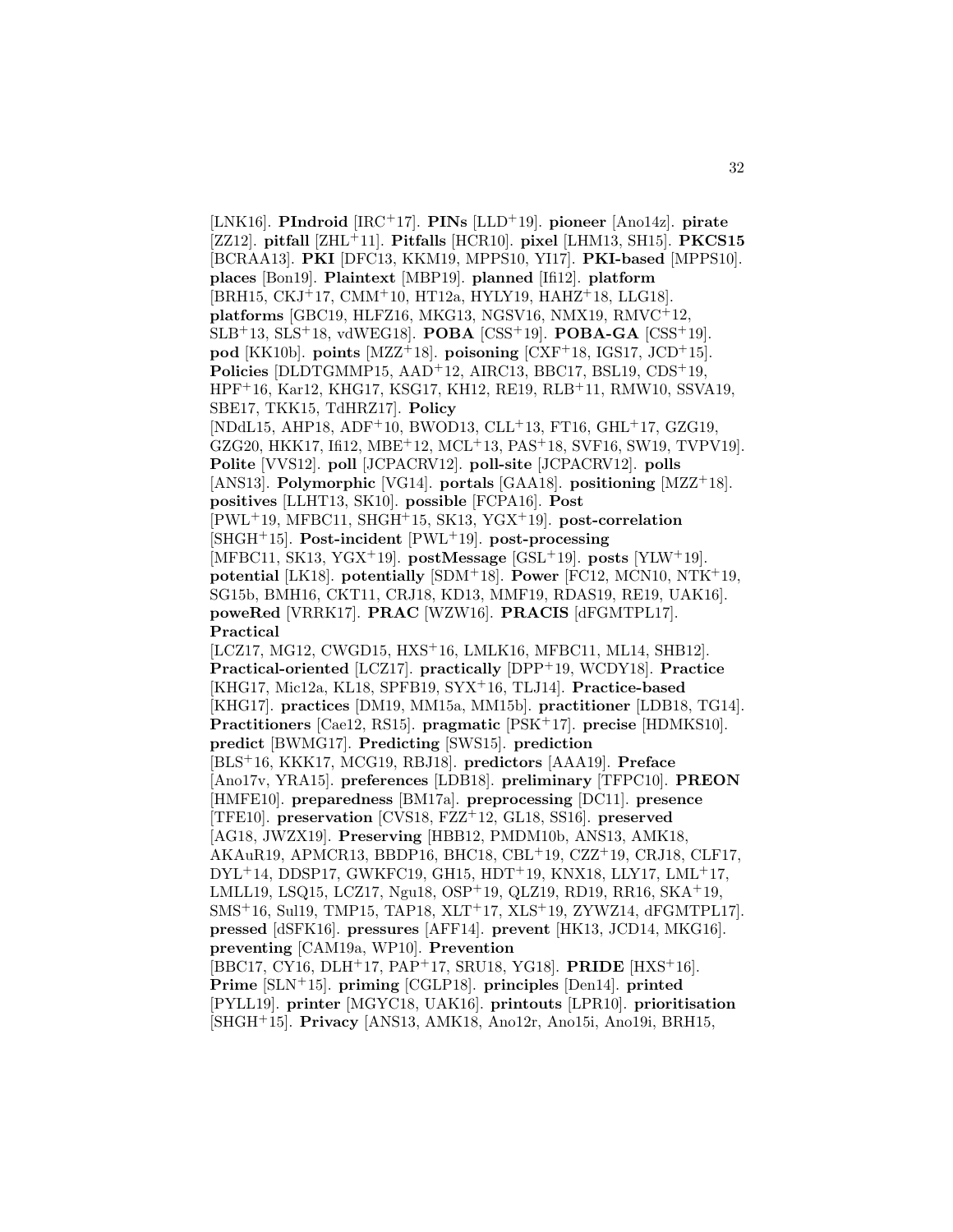BHC18, BJW19, CRJ18, HBFJ19, JWZX19, KSG17, Kok17, KKKP18, LLYD15, LMLL19, LSKF12, Ngu18, RD19, SS16, Sul19, WX19, ZBB17, dFGMTPL17, AG18, ARL13, APMCR13, ARG<sup>+</sup>17, AuRMC<sup>+</sup>18, Ano15j, BAH18, BBDP16, BGR11, BCCS18, CVS18, CBL<sup>+</sup>19, CDE<sup>+</sup>11, CLS17, CZZ<sup>+</sup>19, CGLP18, CLF17, DYL<sup>+</sup>14, DDSP17, FZZ<sup>+</sup>12, GGV18, GWKFC19, HBB12, HSR19, HZNF15, HYZ18, JXK18, JLPJ18, KNX18, KKK17, KKP10, KV15, Kül12, LLY17, LML+17, LSQ15, LCZ17, LZ19, MZZ+18, MOV14, MT17, NSGF16, NAMX14, OSP<sup>+</sup>19, PCP<sup>+</sup>18, PMLK<sup>+</sup>11, PAS<sup>+</sup>18, QLZ19, RR16, RFGL18, RVEK10, SGLC16, SKA<sup>+</sup>19, SA19, SSNS15, SYCS11, SKLD14, SMS<sup>+</sup>16, SMA<sup>+</sup>18, TMP15, TAP18, WZW16, WS17, WWY<sup>+</sup>18, XLT<sup>+</sup>17, XLS<sup>+</sup>19, ZYWZ14, ZS15]. **privacy-aware** [ARL13, BAH18, RFGL18]. **privacy-enhanced** [SMA<sup>+</sup>18]. **privacy-friendly** [ZS15]. **Privacy-oriented** [KKKP18]. **Privacy-preserving** [ANS13, AMK18, CRJ18, Ngu18, RD19, Sul19, dFGMTPL17, APMCR13, BBDP16, CZZ<sup>+</sup>19, DYL<sup>+</sup>14, DDSP17, GWKFC19, KNX18, LSQ15, LCZ17, QLZ19, RR16, SMS<sup>+</sup>16, TMP15, XLT<sup>+</sup>17]. **PrivaKERB** [PMLK<sup>+</sup>11]. **Private** [HW12, KKK17, CSXL15, CSX<sup>+</sup>15, DLOP17, KTCS19, NLC<sup>+</sup>19, ST19, TMN<sup>+</sup>17, WLF<sup>+</sup>19, YGX<sup>+</sup>19]. **Privilege** [AM17b]. **privileged** [SC19]. **privileges** [DFJ<sup>+</sup>13, ZZ12]. **PriviPK** [ATL<sup>+</sup>17]. **pro** [ZHZ<sup>+</sup>15]. **pro-active** [ZHZ<sup>+</sup>15]. **Proactively** [OPHC16]. **Probabilistic** [SLP13, SPR18, BPA<sup>+</sup>11, MM17, SEJ10, WZK13]. **probabilities** [Kam19]. **probability** [AAD<sup>+</sup>18, KPD15]. **probing** [BHDA14]. **problem** [LWZ<sup>+</sup>17, LJJL15, SSF16, SPD<sup>+</sup>15, TFE10]. **procedure** [AM17b, PSK<sup>+</sup>17]. **Process** [dABM<sup>+</sup>18, AWDB19, ALF<sup>+</sup>18, BR18, CJSM17, DE16, EMWE19, FSZ<sup>+</sup>17, KEE13, MSRF18, Nie17, PWWY14, PAS<sup>+</sup>18, RRK<sup>+</sup>17, WJAM11]. **processes** [AP14, LJS19, MM15a, MWAG16]. **processing** [MFBC11, SK13, YGX<sup>+</sup>19]. **processor** [MJW<sup>+</sup>18]. **product** [JGLE16, YI17]. **products** [PAS<sup>+</sup>18]. **professional** [TBSR14, TRB18]. **professionalisation** [RS15]. **profile** [HS11]. **Profiles** [AH18, RR14]. **Profiling** [BWMG17, ESY<sup>+</sup>15, ICRB14, NF15, HA14, PSS19]. **Program** [Mic12e, SS18b, SKG17, HNSD18, TL15]. **programmable** [CY16]. **programmer** [Bay12b]. **programming** [AGSR<sup>+</sup>18, WLZ<sup>+</sup>19]. **programs** [BBC17, CDKR18, DBH17, TKK15, ZLW<sup>+</sup>15, ZWNM19]. **progress** [BCD<sup>+</sup>17]. **progress-sensitive** [BCD<sup>+</sup>17]. **promoted** [GAA18]. **Proof** [YLN<sup>+</sup>19, HYLY19, QHW<sup>+</sup>19, VBC<sup>+</sup>15]. **Proof-of-QoS** [YLN<sup>+</sup>19]. **propagating** [GFN11]. **Propagation** [PWWY14, CSWX19, CAM<sup>+</sup>18, RMG11, SPCCMMS18]. **Properties** [FGOPL10, DPP<sup>+</sup>19]. **Property** [JJ14, FCSD10]. **Property-based** [JJ14]. **proposed** [HWB10]. **protect** [LMM<sup>+</sup>12]. **protected** [HMNT10, PNKK17]. **Protecting** [ABS14, DSNH17, WS17, ABR18, WW15]. **Protection** [DPP15, Ano15j, BCCS18, BHCTR12, DC16, FLBK15, GSBY18, HSL19, HYZ18, Ifi12, JK19b, KKK18, KvS10, Ksi12, LLL<sup>+</sup>18, MWL18, NKL<sup>+</sup>18, PK17, PCC+18, SS17a, ySTJA+16, TMN+17, Ver18, WZW16, WWY+18.

33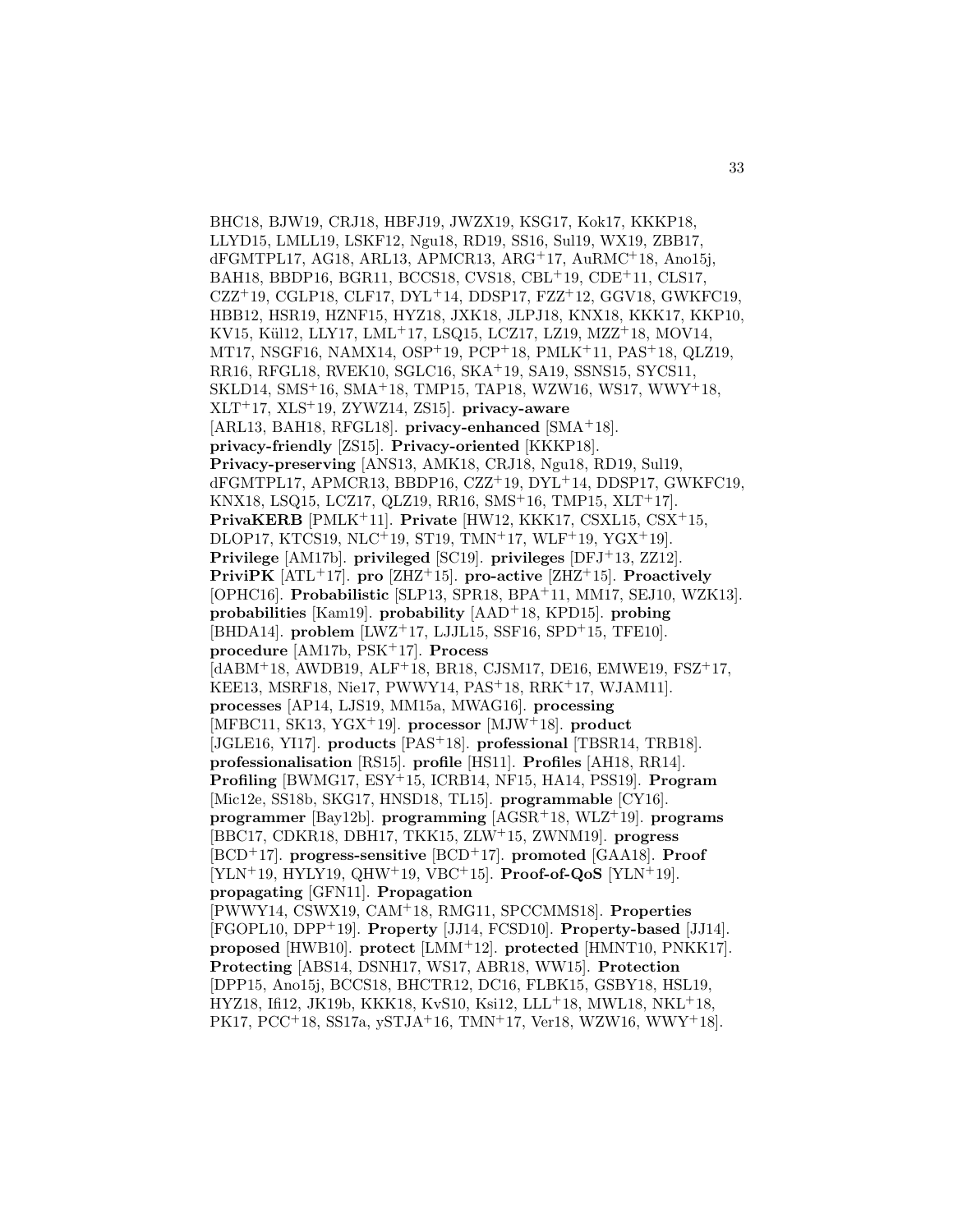# **protective** [AM18b]. **Protocol**

[TWNC18, VMS18, AG18, BGR<sup>+</sup>17, BPA<sup>+</sup>11, CIS17, CSWX19, FK13, GH15, Gop19, GMLZ11, KKKP18, MVK16, NAS19, NML19, RVEK10, SKA<sup>+</sup>19, Su10, SMA<sup>+</sup>18, SMK18b, TOZJ13, TUB16, THA<sup>+</sup>13, YtLpZD14, YLN<sup>+</sup>19]. **protocol-based** [TUB16]. **protocols** [ACC<sup>+</sup>13, BKP10, BJ10, DJP17, DLOP17, HWB10, JWZX19, JAAS19, JCD14, KP18, Ksi12, LDC13, LCZ17, MK11, PS10]. **prototyping** [Ril13]. **provable** [SYWX19]. **Provably** [PS10, SM10]. **prove** [HZG19, HZG20]. **Provenance** [FB19, AKAuR19, HK17, JKA<sup>+</sup>18, RG19]. **Provenance-based** [FB19]. **provide** [K¨ul12]. **provided** [Tau11]. **Provider** [OM13, ANMN19, JL10, TL15]. **providers** [HBB12, TBDM14]. **Providing** [SS17a]. **provision** [Hor16]. **provisioning** [MKP12]. **provisions** [KCJB12]. **proximity** [ARL13, GKB14]. **proximity-based** [ARL13]. **proxy** [CIS17, KNM<sup>+</sup>17]. **pseudo** [WN15]. **psychological** [HKK17, MWL18, Wor10]. **psychophysics** [BLR17]. **public** [GDR15, MZZ<sup>+</sup>18, SPFB19, ZS15]. **publication** [ARG<sup>+</sup>17, LZ19]. **Publications** [SG15a, TG15]. **publicly** [LCMF18, UB12]. **publish** [Uzu16]. **publish/subscribe** [Uzu16]. **publishing** [ANS13, AMK18, Spa10c, Spa11e]. **PUFs** [KPD15]. **purification** [AAdM19]. **purpose** [SWLZ11]. **puzzles** [JM13].

**Q** [PMB<sup>+</sup>14, PCP<sup>+</sup>17]. **QoP** [Ksi12]. **QoP-ML** [Ksi12]. **QoPI** [KKK17]. **QoS** [YLN<sup>+</sup>19]. **quadratic** [NDMM13]. **Quality** [KKK17, Ksi12, Sav13, CZH<sup>+</sup>14, RRK<sup>+</sup>17, RMW10]. **quality-of-service-supported** [RRK<sup>+</sup>17]. **Quantitative** [BPA<sup>+</sup>11, HT12b, MVD19]. **quantum** [Kam19, MFBC11, YGX<sup>+</sup>19]. **Quasi** [AAdM19]. **Quasi-purification** [AAdM19]. **queries** [YGX<sup>+</sup>19]. **Query** [CWCC12, LJJL15, JC14, XMY<sup>+</sup>17, XLS<sup>+</sup>19, ZZC17]. **querying** [AIB<sup>+</sup>14]. **Question** [TWNC18]. **Questionnaire** [PMB<sup>+</sup>14, PCP<sup>+</sup>17]. **queue** [WP12]. **quorum** [IGS17]. **quorum-based** [IGS17].

**R** [GHÁGGT18]. **R-Locker** [GHÁGGT18]. **R2D2** [GSBY18]. **radiation** [UAK16]. **rail** [NTK<sup>+</sup>19]. **Random** [RW13, LHM13, QLZ19, WN15, ZZZY13]. **randomised** [TC11]. **randomization** [VC12]. **randomized** [TTJ19]. **range** [XLS<sup>+</sup>19]. **ranging** [DHZ19]. **RANs** [FYL<sup>+</sup>17]. **Ransomware** [ArMS18, CW19, CGR18, GHAGGT18, SMM<sup>+</sup>19]. **rapid** [LMS14, WZW<sup>+</sup>10, HSPX14]. **rare** [GOGG19]. **rate** [TH18]. **rates** [SBL19]. **rating** [AIB<sup>+</sup>14]. **ratings** [MSMK18]. **RBAC** [CDOV10, GKB14, JSVA14, LZS<sup>+</sup>16, LJJL15, ZDBW11]. **RDF** [AAL16]. **RDF-based** [AAL16]. **re** [DLH<sup>+</sup>17, Par18]. **re-delegation** [DLH<sup>+</sup>17]. **re-registration** [Par18]. **reachability** [SYGR11]. **Reactive** [GSBY18]. **readiness** [EAML15, RV13]. **Real** [MMJ14, RAA15, SKKP12, AHTS15, GHDGRLM17, LSA<sup>+</sup>19, MTT<sup>+</sup>16, NZGH16, NTK<sup>+</sup>19, SYX<sup>+</sup>16]. **real-life**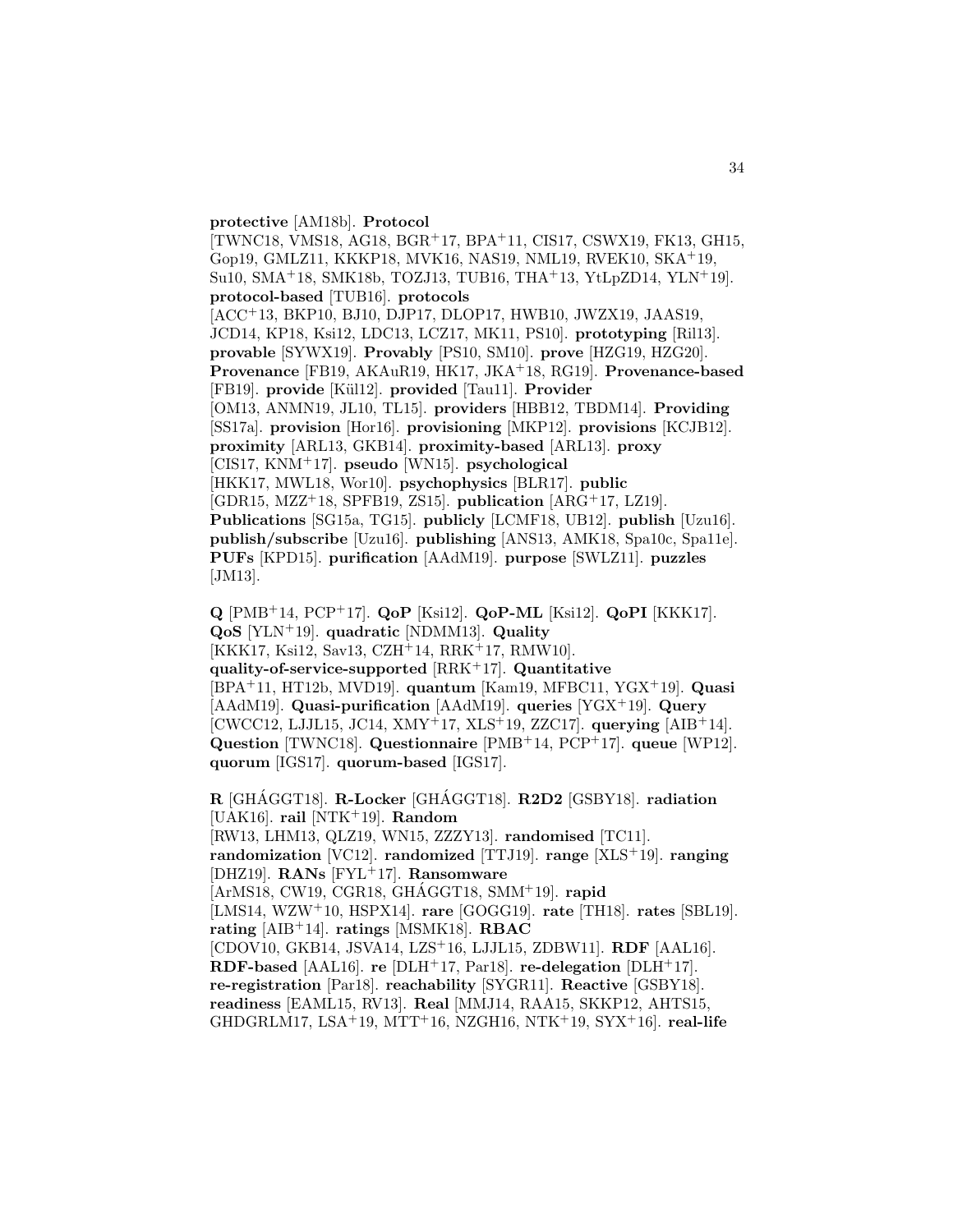[SYX<sup>+</sup>16]. **Real-time**

[MMJ14, AHTS15, LSA<sup>+</sup>19, MTT<sup>+</sup>16, NZGH16, NTK<sup>+</sup>19]. **realistic** [BSMT14, GH15]. **Really** [Ano14s, KH12, SW19]. **reasonable** [BB11, RFW<sup>+</sup>18]. **reasoned** [KMW19]. **reasoning** [PBR11, SOG15, ZYRZ16]. **rebroadcast** [ZZ12]. **receipt** [DJP17]. **receipt-free** [DJP17]. **receiver** [MW11]. **receiver-bound** [MW11]. **recipient** [VVS12]. **reciprocity** [ASO19]. **recognition** [BMMP18, DB13, DRP<sup>+</sup>12, FC12, Kal19, SS16, SWS16, dRMC<sup>+</sup>16]. **recognized** [KKP<sup>+</sup>18]. **Recognizing** [ACS<sup>+</sup>18, HWX<sup>+</sup>19]. **Recommendations** [TKK15, GMdF19]. **Reconciling** [SSNS15]. **Reconnaissance** [TG15]. **Reconstruction** [LPR10, LMLL19, UAK16]. **Record** [NT18, CC14]. **recording** [CAM19a, NKL<sup>+</sup>18]. **records** [AuRMC<sup>+</sup>18, BBD<sup>+</sup>19]. **recovery** [MBP19, TCNFW16]. **recruitment** [BWMG17]. **recurrent** [RBJ18]. **recursive** [HDK18]. **redirection** [AYY<sup>+</sup>17, GSZX18]. **reduce** [BWOD13]. **Reducing** [PNKK17, SK10, YGX<sup>+</sup>19, LLHT13]. **reduction** [LMLK16]. **redundancy** [GZS19, GSBY18]. **Reed** [FCSD10]. **reference** [CHRI16]. **refinement** [CDS<sup>+</sup>19]. **reflection** [AH10, WRTA17]. **registration** [CWY<sup>+</sup>12, Par18]. **regret** [Ver18]. **regulating** [HDT<sup>+</sup>19]. **regulation** [Hor16]. **related** [EHMJ19, Guo13, MMCA11, SMM<sup>+</sup>19]. **relational** [SEJ10]. **Relationship** [LC15, BSL19, PWWY14]. **Relationship-based** [LC15, BSL19]. **relaxed** [YGX<sup>+</sup>19]. **Relay** [IHED15]. **releasing** [Jän14]. **reliability** [ALZ<sup>+</sup>11, ODB18]. **Reliable** [Hor18, GZS19, HHK<sup>+</sup>19, OAO17, VSO<sup>+</sup>18]. **remaining** [JAN19]. **remediating** [Hol12]. **remediations** [ACC<sup>+</sup>13]. **Remote** [XYY<sup>+</sup>12, BS17, HL12, TTJ19]. **REP** [AM13, ABHS18]. **repackaged** [LLCT13]. **replay** [JCD14]. **replicated** [YWS17]. **report** [BS19]. **reported** [TLJ14]. **reporting** [MP18]. **reports** [Cho13b, LCMF18]. **Representation** [AIB<sup>+</sup>14, DWZ19, KKK17, RAMR17, XSD19, YXD<sup>+</sup>11]. **representative** [GZP<sup>+</sup>13]. **repudiable** [PW13]. **repudiation** [VBC<sup>+</sup>15]. **Reputation** [ABHS18, BAH18, HBB12, KKS13, LMM<sup>+</sup>12, TMP15, YAXY19]. **reputation-based** [LMM<sup>+</sup>12]. **requirements** [AP14, BB11, KV15, Les18]. **rescue** [ZLC13]. **Research** [SSK17, ArMS18, AM18a, ADWM18, BEB<sup>+</sup>18, CLS17, Cho11, CBGN18, CJL<sup>+</sup>13, DPPB17a, DMC19, FPS11, GJ18, Hor18, Kok17, LCZ17, MK19, MMKV15, SPFB19, WMPA19]. **researchers** [PMP<sup>+</sup>15]. **residual** [MGYC18]. **resilience** [CJW<sup>+</sup>19, TCNFW16]. **Resilient** [ALC17, CAM19a, JLPJ18, YHL<sup>+</sup>15]. **resist** [FE16]. **resistant** [HK13, KNM<sup>+</sup>17, MLH<sup>+</sup>18, TOZJ13]. **resizing** [YYL<sup>+</sup>15]. **resolution** [GWEA18]. **Resource** [PAS<sup>+</sup>18, BRA18, HS13, HSPX14, HXS<sup>+</sup>16, HDT<sup>+</sup>19, LZCX18, RFB17, VVS12]. **resource-constrained** [BRA18, HSPX14].

**resource-limited** [LZCX18]. **resource-preserving** [HDT<sup>+</sup>19]. **resource-saving** [VVS12]. **response** [AHR12, GTGB16, Len12, PCP<sup>+</sup>18, SSCHL14, TVPV19, ZNAHK11].

**responses** [MVD19]. **responsibilities** [VVS12]. **responsibilization**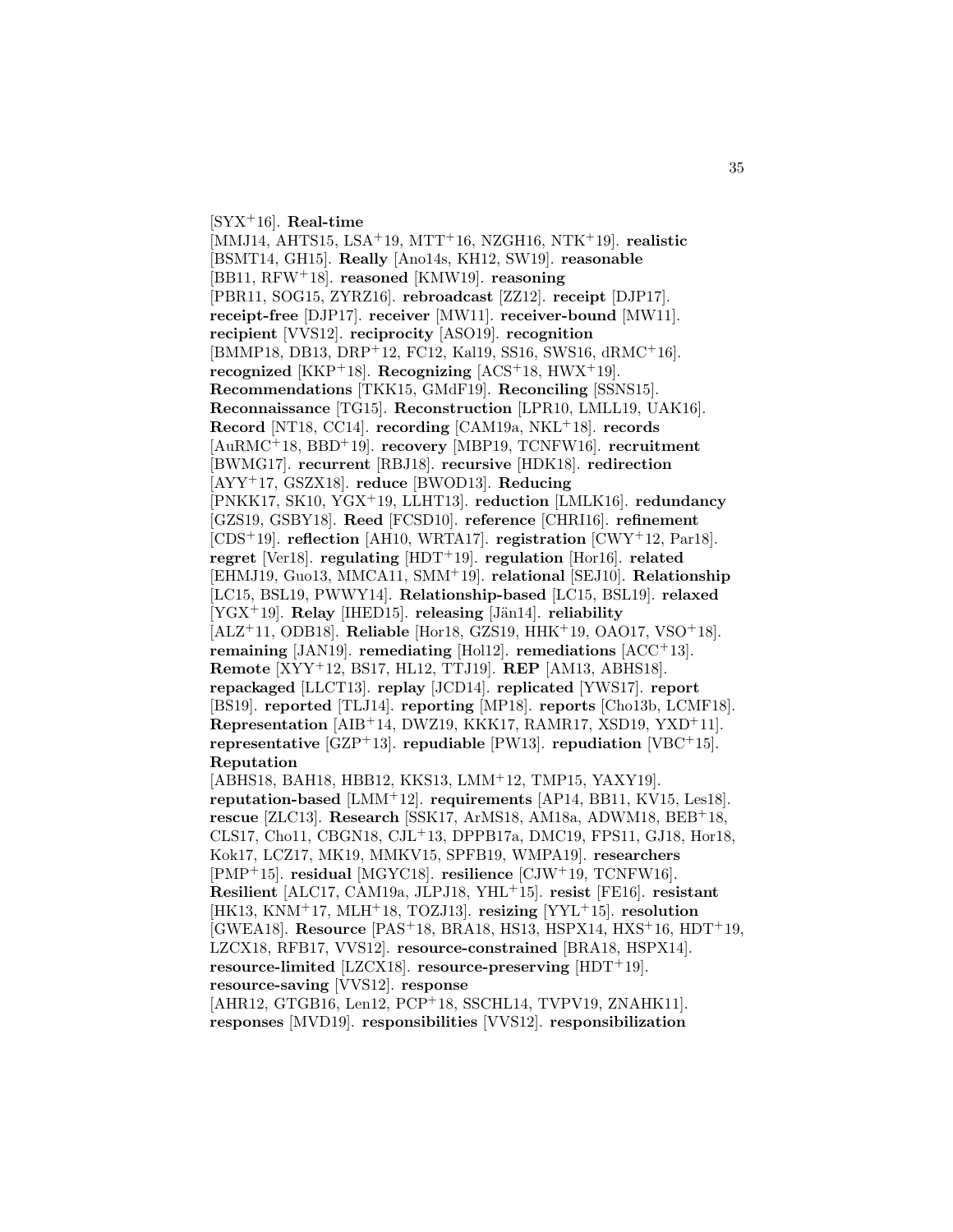[RFW<sup>+</sup>18]. **responsive** [ZH13]. **restrictions** [SMP13]. **result** [JC14]. **results** [VSB<sup>+</sup>19]. **Rethinking** [JJL<sup>+</sup>19]. **retrieval** [ZLL<sup>+</sup>18]. **retrospective** [BB11]. **return** [ABC<sup>+</sup>19]. **Revealing** [HSR19, MMPC18]. **Reverse** [MLM17, CWGD15, JLK16, OP11]. **reverse-engineered** [JLK16]. **Review** [SG15a, TG15, AAMDGR18, Bon19, CCM<sup>+</sup>18, CBB<sup>+</sup>16, Cho13b, CP18, DC11, ESCAM17, FB14, GGV18, GDR15, Guo13, IAA<sup>+</sup>19, IH19, Kok17, Les18, SSK16, SA16, SDM<sup>+</sup>18, WB16, XL19]. **Reviewer** [Ano18r, Ano19r]. **revisit** [RHL15]. **revisited** [AKK<sup>+</sup>13, FGOPL10]. **Revisiting** [HBBM16]. **revocable** [LML<sup>+</sup>16]. **Revocation** [DFCC16, HMFE10, LAHV17, LXH<sup>+</sup>18, WLWG11]. **revoking** [ZZ12]. **RFID** [GH15]. **ride** [GBC19]. **ride-sharing** [GBC19]. **Rights** [SE11, Ven18]. **RIPsec** [LMM<sup>+</sup>12]. **rise** [CW19]. **Risk** [Mic12e, TDJB18, AKFM18, ANMN19, AAH<sup>+</sup>18, ABR16, BPG<sup>+</sup>19, BRH15, BJ13, CBB<sup>+</sup>16, CGW15, GBC19, HBFJ19, HOVB17, KBAL13, KL18, KMW19, MB17, MHS17, MHL<sup>+</sup>17, NZGH16, NML19, PC12, RFB17, RFW<sup>+</sup>18, Rua17, SK18, SAL12, SSCHL14, SSABC16, SEJ10, SKG17, VHBJ19, WAMS14, bORF<sup>+</sup>15]. **risk-based** [GBC19, SK18, SAL12, SKG17]. **risk-oriented** [NML19]. **risks** [LSSK16, QFG12, vDBD13]. **RO** [KPD15]. **RO-PUFs** [KPD15]. **roaming** [XN14]. **robots** [GHDGRLM17]. **Robust** [DLH<sup>+</sup>17, TLZL16, ASO19, BWR12, BEGW<sup>+</sup>19, BLS<sup>+</sup>16, KMG17, SS17a, lTLqZqC19, WHZ<sup>+</sup>19, YCJ12]. **Robustness** [SSY12]. **rogue** [TTCB18, VMTG15]. **roid** [DLH<sup>+</sup>17]. **Role** [SRDD13, CDOV10, CDV12, DMC19, HPJ<sup>+</sup>19, JJ12, PKP17, SSVA13, SYGR11, TKK15, VHBJ19]. **role-based** [SSVA13, SYGR11]. **Roles** [FPS11, GOGG19, HWX<sup>+</sup>19, MSVA16]. **root** [JM13]. **rootkit** [Ril13]. **ROP** [DCC<sup>+</sup>18]. **ROPSentry** [DCC<sup>+</sup>18]. **rough** [DKG13]. **round** [MK11]. **route** [NT18]. **routing** [BGR<sup>+</sup>17, CPGA13, IGS17, MAC17, RD19, Su10, ZLC13]. **Roving** [FW10]. **RTECA** [RAA15]. **Rule** [LSKF12, GZS19, KD13, YWYZ12]. **rules** [LKJ14]. **Runtime** [BJ10, CMM<sup>+</sup>10, DCC<sup>+</sup>18, COS19, FSZ<sup>+</sup>17, TS13].

**S** [CKJ<sup>+</sup>17]. **S-OpenSGX** [CKJ<sup>+</sup>17]. **SaaS** [TL15]. **SADUS** [YWZM18]. **safe** [KKP<sup>+</sup>18, RMVC<sup>+</sup>12, ZTL<sup>+</sup>19]. **Safeguarding** [NML19]. **safety** [AKFM18, ARG<sup>+</sup>17, DM19, ySTJA<sup>+</sup>16]. **safety/security** [AKFM18]. **sandbox** [MJRK18]. **sandboxes** [SMP13]. **sanitization** [LMS14]. **sanitizing** [IGS17]. **satisfaction** [MM15b]. **Saving** [BMMP18, VVS12]. **SCADA** [AYT<sup>+</sup>14, ADWM18, CBB<sup>+</sup>16, Kal19, LXDW16, LGZ<sup>+</sup>19, NPP17, NWD<sup>+</sup>12, SD17]. **SCADAWall** [LGZ<sup>+</sup>19]. **Scalable** [ZLL<sup>+</sup>19, CBL<sup>+</sup>19, DYL<sup>+</sup>14, DYZ<sup>+</sup>15, WLWG11, ZTC19]. **scale** [BLS<sup>+</sup>16, CGPP11, CTH10, GPGV16, JJL<sup>+</sup>19, OS17, SJCM17, SDM<sup>+</sup>18, VSB<sup>+</sup>19, ZWX<sup>+</sup>19]. **scales** [JXK18]. **scanning** [Hol12]. **scenarios** [KKS13, MPPS10, MLV16, MHL<sup>+</sup>17, PHMN16, RAA15]. **schedule** [CC14]. **Scheduling** [SLP13, KTG<sup>+</sup>18, SP15, SMK18b, VPNP18]. **scheme** [ARL13, AKAuR19, BD18, BWR12, CTH10, DDSP17, FZZ<sup>+</sup>12, Gar16,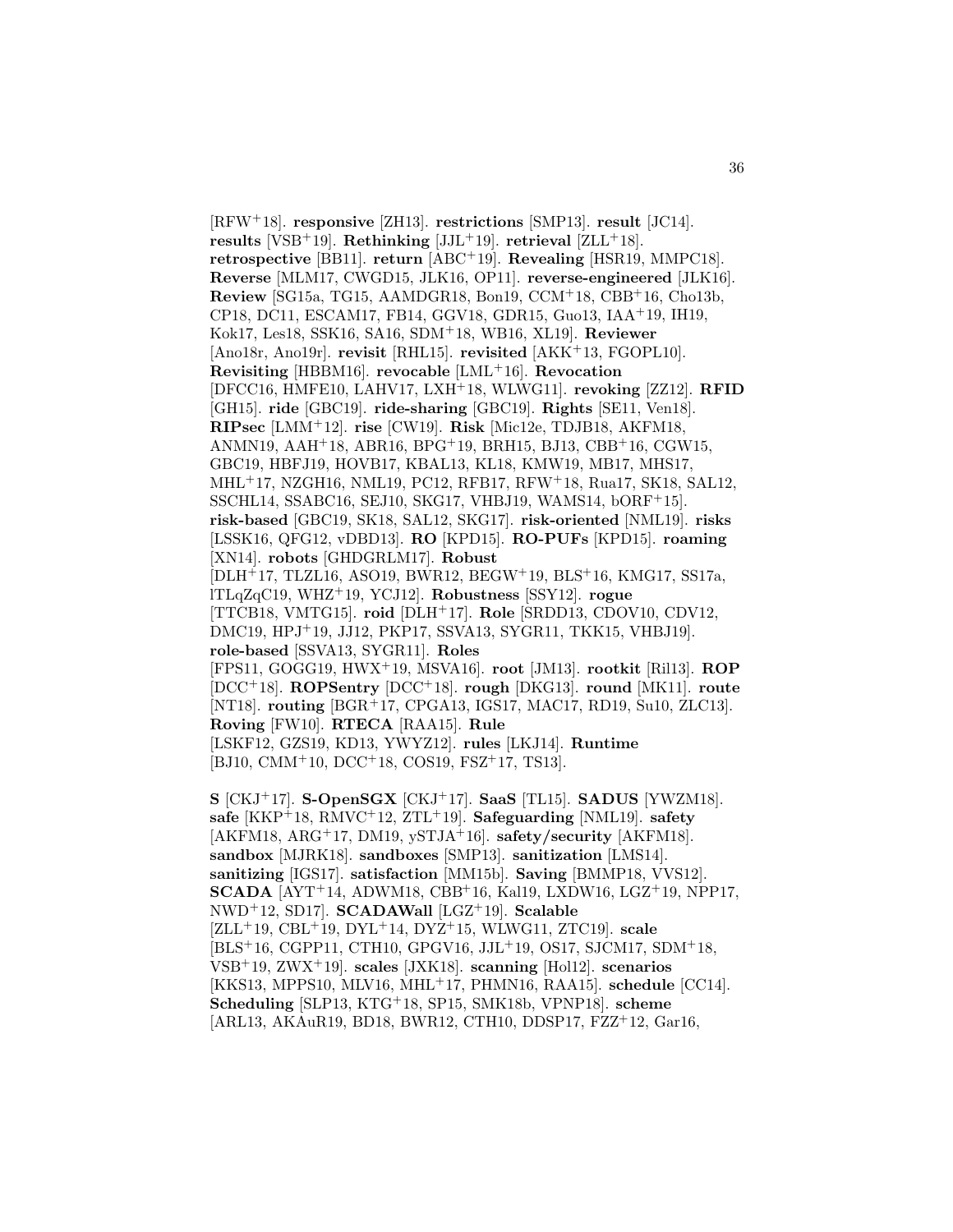GJJ18, GBC19, HL12, JWB16, JK19b, LML<sup>+</sup>17, NMX15, OSNZ19, PZ15, hRKRR13, SH15, SYWX19, SCR19, SMS<sup>+</sup>16, VSO<sup>+</sup>18, WHZ<sup>+</sup>19, XLS<sup>+</sup>19, ZLL<sup>+</sup>19, ZZ12]. **schemes** [ALRC12, HK13, IHED15, MBP19, NMX19, SS17a, SP15, SSK16, Sul19, ZKM<sup>+</sup>17]. **science** [HLL17, PC12]. **Scope** [Ano10t, Ano10u, Ano10v, Ano10w, Ano10x, Ano10y, Ano10z, Ano10-27, Ano11t, Ano11u, Ano11v, Ano11w, Ano11x]. **Score** [PPdCL17, HW19]. **Scoring** [HA15]. **scrambling** [Kül12]. **screen** [IAA+19]. **Screening** [LLL15, YST<sup>+</sup>19]. **scripting** [VC12]. **SDC** [RNdP17]. **SDN** [CJA<sup>+</sup>19, CY16, FYL<sup>+</sup>17, PG19, SBZD17]. **SDN-enabled** [CJA<sup>+</sup>19]. **SDSS** [JWB16]. **SDSS-MAC** [JWB16]. **sealed** [ML14]. **SEAM** [GPGV16, YYL<sup>+</sup>15]. **search** [BTK15, JMGW17, RP19, SS17b, VMA16, Zin15]. **SEC** [HF17, Ano10-32, Ano12r, Ano17v]. **SEC'14** [Ano15j]. **SecKit** [NSFB15]. **Secloud** [ZHB<sup>+</sup>13]. **SECO** [DYZ<sup>+</sup>15]. **second** [JAN19, SNG<sup>+</sup>17, UB12]. **secret** [BEB<sup>+</sup>18, GEAHR11, LH11, Par18, SM10]. **secrets** [BS19, LDC13]. **SECRYPT** [Ano19i]. **sector** [LSC14]. **Secure** [AP13, DYZ<sup>+</sup>15, HM19, JKA<sup>+</sup>18, JWB16, JMGW17, LNK16, LML<sup>+</sup>16, LZCX18, MDHM18, MMPC18, OM19, OAO17, RR17, RRK<sup>+</sup>17, YWZM18, ZDBW11, AG18, AKAuR19, ATL<sup>+</sup>17, AAR<sup>+</sup>18, BCRAA13, Bon19, CCC<sup>+</sup>12, CJA<sup>+</sup>19, CM19, DA18, FYL<sup>+</sup>17, GWEA18, HW18, HZMH18, JL10, JJ14, JAAS19, KP18, LMS14, LM10, LLX<sup>+</sup>17, LXH<sup>+</sup>18, NKL<sup>+</sup>18, OSNZ19, ODB18, PDB14, PMP19, RAMR17, SLS<sup>+</sup>18, SLD12, SYCS11, SM10, THA<sup>+</sup>13, WHZ<sup>+</sup>19, WA19, XMY<sup>+</sup>17, ZY14, ZWX<sup>+</sup>19]. **Secure-channel** [JMGW17]. **secured** [NLC<sup>+</sup>19]. **securely** [JGM<sup>+</sup>13]. **Securing** [BKK19, DHZ19, EMWE19, JK19a, KW14, Mic12c, Mic12d, OBRK15, TXM<sup>+</sup>19, TG14, UFF12, BCK19, GH15]. **Security** [AAJ12, AX15, AKP14, Ano12r, Ano15i, Ano18b, Ano18c, Ano19a, Ano19i, BTM14, Bay13, BJW19, BCCS18, Cae12, EHBH<sup>+</sup>16, GPGV16, Guo13, GZ20, GZG20, HBHA18, HF17, HZG20, HSW17, JSVA14, LW12e, MCT<sup>+</sup>17, Mic12a, Mic12d, Mic12e, MSA11, NSFB15, NF15, OM19, PMB<sup>+</sup>14, PCP<sup>+</sup>17, RDAS19, RAMR17, SCRA17, SLH14, Spa10c, Spa11e, SG14a, TDJB18, UFF15, VMTG15, WL12, ZCZ<sup>+</sup>19, AKFM18, ACS19, AHP18, AHR12, ASFI18, AAH<sup>+</sup>18, AH10, ABP16, AFF14, AAdM19, AM18a, AAMDGR18, Ano15j, AIRC13, AM17a, AM17b, AM18b, BGR<sup>+</sup>17, BMH16, BM17a, BMO18, BTLT16, BKP10, BBC17, BFS<sup>+</sup>18, Bon19, BB11, BS17, BRM<sup>+</sup>18, BCK19, CSBW18, CLL<sup>+</sup>13, CHRI16, CBB<sup>+</sup>16, CGLP18, CJL<sup>+</sup>13, DE10, DPPB17a, DPPB17b, DSP16, DMC19, DE16, EGM10, EHMJ19, FHL14, FAE14, FE16, FT16, FK13, FPS11]. **security** [FC12, FanE<sup>+</sup>18, GBC<sup>+</sup>18, GCC18, GMMJ11, GB19, HPJ<sup>+</sup>19, HKK17, HL18, HSL19, HT12a, Hol12, HEK<sup>+</sup>18, HPF<sup>+</sup>16, HZMH18, HLFZ16, HLL17, HAHZ<sup>+</sup>18, IHED15, IAA<sup>+</sup>19, Ifi12, JKC<sup>+</sup>13, JCD14, KDC<sup>+</sup>14, Kar12, KHG17, KK16, KCJB12, KAF17, KMW19, KBM16, KD13, KvS10, KTG<sup>+</sup>18, KKS13, LMM<sup>+</sup>12, LDB18, LDC13, LAVK19, LLK16, LK18, LGZ<sup>+</sup>19, LSA<sup>+</sup>19, LMNM<sup>+</sup>19, MBE<sup>+</sup>12, MRS12, MKP12, MCN10, MMCA11, MM15a,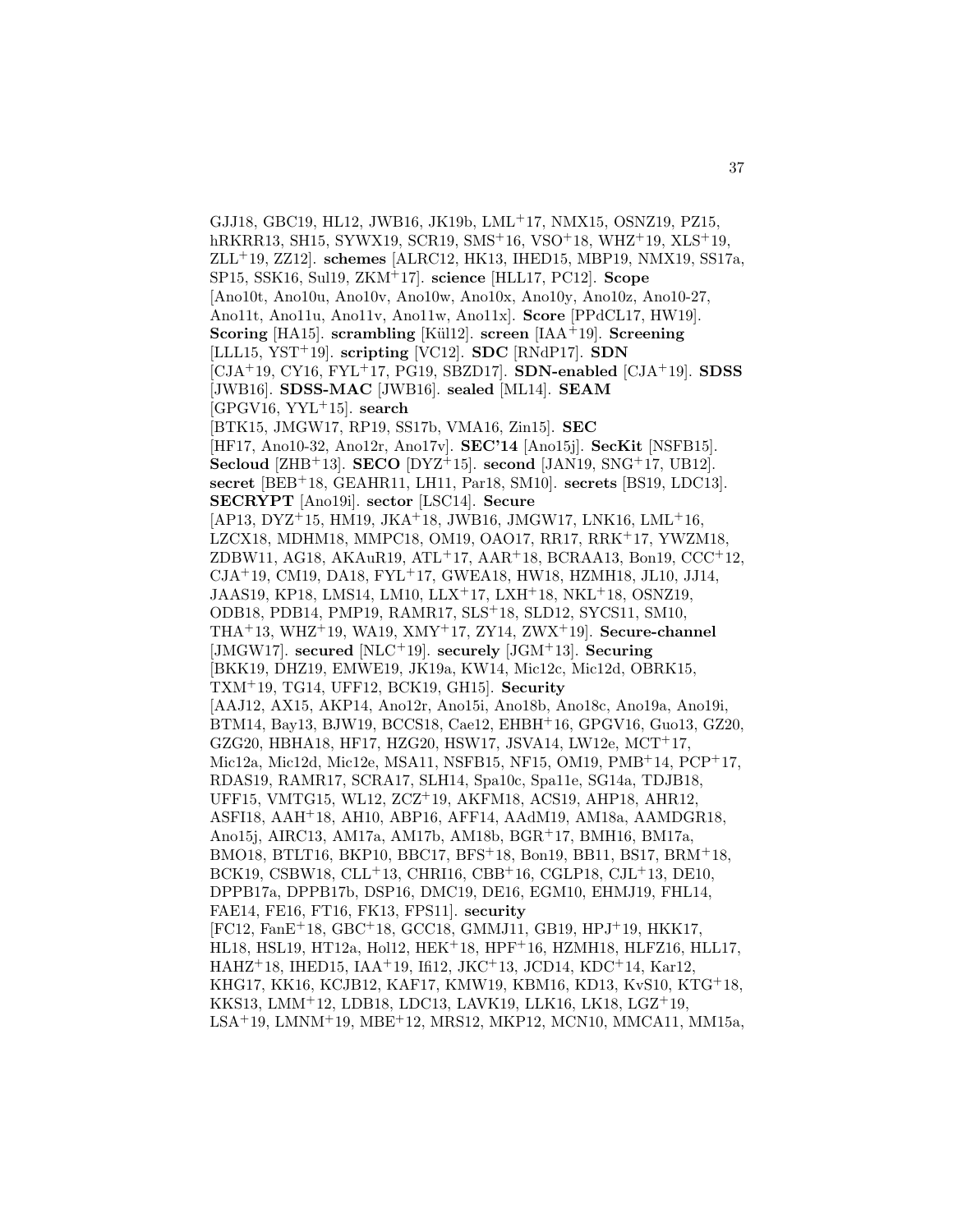MWAG16, MTT<sup>+</sup>16, MAZAS17, MBAE<sup>+</sup>11, MCL<sup>+</sup>13, MM15b, NM19, NPP17, NCS14, NZGH16, NWD<sup>+</sup>12, NML19, NTK<sup>+</sup>19, OTC16, OS17, ¨ Pad12, PKP17, PDM19, PMDM10a, PC12, PCCM16, PS10, PAS<sup>+</sup>18, PBR11, QFG12, QHW<sup>+</sup>19, QLZ19, RC15, RE19, RAA<sup>+</sup>14, RS15, RFW<sup>+</sup>18, RRK12, RMVC<sup>+</sup>12, RVEK10, RR14, RHL15, RM17, SS17a, SSS<sup>+</sup>15, SVF16, SBL19, SCB<sup>+</sup>13, SJCM17, SPFB19, Sav13, STA18, SWS16, SSABC16]. **security** [SLG19, SW19, SYX<sup>+</sup>16, SWS15, SYWX19, Sil13, Sil19, SSF16, SOG15, SEJ10, SA16, SHB12, TBSR14, TBDM14, TMW17, THA<sup>+</sup>13, TLJ14, TRB18, TKK15, Uzu16, VV10, Ver18, VHBJ19, WZK13, WJ15, WAMS14, WHZ<sup>+</sup>18, WYS18, WHSE15, WW18, XNP16, XHZ11, XHC<sup>+</sup>10, YYJC12, YCH18, ZBBO15, ZBB17, ZLL<sup>+</sup>18, ZH13, ZHB<sup>+</sup>13, dVM15, dVM17, vDBD13, vdWEG18, vSvN13, HB18, MKG13, TMW17]. **Security-by-construction** [EHBH<sup>+</sup>16]. **security-critical** [NZGH16]. **Security-related** [Guo13]. **Security-SLAs** [HB18]. **security-state** [WHZ<sup>+</sup>18]. **see** [LHS<sup>+</sup>18]. **seeders** [AKJR14]. **SEIQV** [WZW<sup>+</sup>10]. **Selecting** [ALRC12, OM13, TL15, ASFI18, Pal10]. **Selection** [CH14, BK19, CGLP18, DRN16, GCD19, IHED15, KK17, KH12, ST19, SS13, lTLqZqC19, VDK18, YXD<sup>+</sup>11, ZS18]. **selective** [GTDVTSH15]. **Self** [BWMG17, LMNM<sup>+</sup>19, ABR18, BFTJ18, GFN11, HDT<sup>+</sup>19, MKP11, ZNAHK11]. **Self-efficacy** [BWMG17]. **self-modifying** [MKP11]. **self-optimizing** [ZNAHK11]. **Self-Organizing** [LMNM<sup>+</sup>19]. **self-propagating** [GFN11]. **self-protecting** [ABR18]. **self-regulating** [HDT<sup>+</sup>19]. **Selfholding** [DWF<sup>+</sup>19]. **selfish** [DWF<sup>+</sup>19, WLW<sup>+</sup>19]. **seller** [CTH10]. **Semantic** [CFH<sup>+</sup>11, MSV12, HL18, MBSR18, XSD19, ZLLL12, AAL16]. **semi** [hBCK17, PWWY14, SHB12]. **semi-automated** [SHB12]. **semi-Markov** [hBCK17, PWWY14]. **sender** [VVS12]. **senior** [BTLT16]. **sensing** [XLT<sup>+</sup>17]. **sensitive** [BCD<sup>+</sup>17, STA18, ZS18, ZNAHK11]. **Sensitivity** [AH18, BMMP18]. **sensor** [hBCK17, CVS18, GFN11, HR13, HL18, JWZX19, MMMG13, OAO17, RR17, SPYG15, SMK18b, TOZJ13]. **sensors** [BVWM19]. **sentiment** [ZDW19]. **SENTINEL** [OBRK15]. **separation** [PMDM10b, UPF17]. **September** [Ano10-36, Ano11-28, Ano12-28, Ano13z, Ano14y, Ano15u, Ano16x, Ano17u, Ano18o, Ano19q]. **sequence** [CSX<sup>+</sup>15, YLB<sup>+</sup>17]. **sequences** [LLCT13, WN15]. **sequential** [ARG<sup>+</sup>17, LXDW16, LWS<sup>+</sup>19]. **serial** [MCRB19]. **series** [RNR15]. **server** [BBDP16, BR17, PNKK17, PNKK17]. **servers** [PAS<sup>+</sup>18, SM19a, WLWG11, WJAM11]. **Service** [BSMT14, CGMP18, HW12, LC15, OM13, AAD<sup>+</sup>18, BOZL13, DYL<sup>+</sup>14, EGM10, HK17, IH19, JL10, Kar12, MKP12, MB17, RRK<sup>+</sup>17, SFK15, SLP13, SLD12, SVA10, SSK16, TL15, TUB16, TBDM14, TH18]. **Service-Oriented** [HW12, RRK<sup>+</sup>17]. **services** [Bel18, CAM19a, DYZ<sup>+</sup>15, FHF15, JAH<sup>+</sup>11, KSG17, NDSA17, NGSV16, PKK<sup>+</sup>14, RVEK10]. **session** [JCD14, TUB16]. **sets** [MCN10, RWS<sup>+</sup>19, SPK17]. **SGX** [CKJ<sup>+</sup>17, KJP<sup>+</sup>19, PPKK19]. **SGX-LEGO** [KJP<sup>+</sup>19]. **Shades** [SG14a]. **Shadow** [SB14, Sil19].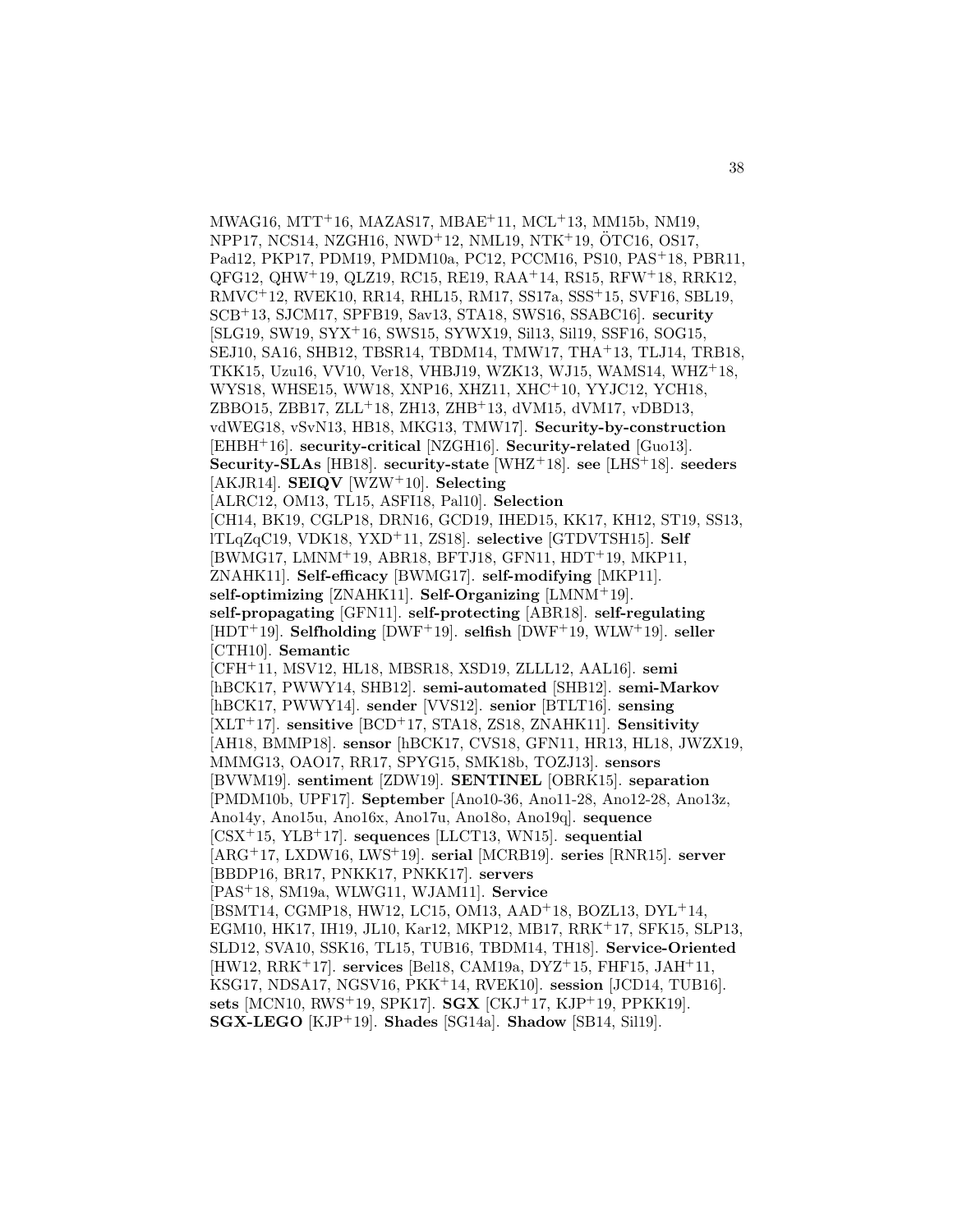**SHADuDT** [AP13]. **Shaping** [FE16, HSL19, MT17]. **share** [GJJ18]. **shared** [GEAHR11, LDC13, LXH<sup>+</sup>18, Par18, SSF16]. **sharing** [DYL<sup>+</sup>14, FAE14, GBC19, JWB16, LKJ14, LH11, LZCX18, QAR<sup>+</sup>17, SSF16, TBSR14, WMPA19, WLWG11, WHZ<sup>+</sup>19, dFGMTPL17, dLGHK18]. **ShellBreaker** [LHI<sup>+</sup>19]. **shells** [LHI<sup>+</sup>19]. **shortfalls** [SMP13]. **shoulder** [YWL<sup>+</sup>17]. **shoulder-surfing** [YWL<sup>+</sup>17]. **side** [CAM19a, FNE19, NADZ18]. **side-channel** [FNE19]. **SIEM** [BS17]. **SIGMA** [KKKP18]. **sigmoidal** [RHL15]. **Sign** [ACC<sup>+</sup>13, SCRA17]. **Sign-On** [ACC<sup>+</sup>13, SCRA17]. **signal** [UAK16]. **signaling** [hBCK17]. **signals** [LNK16]. **signature** [GOB11, MLK14]. **signature-based** [GOB11, MLK14]. **signatures** [CIS17, GTDVTSH15, HAGTdFR13, LLL15, LPR10]. **signed** [ASO19, ALZ<sup>+</sup>11]. **significance** [BCK19, CGR18]. **Significantly** [CBL10]. **signing** [ALZ<sup>+</sup>11]. **silence** [SMK<sup>+</sup>18a]. **Silver** [Ano12r]. **similarities** [BGL18]. **Similarity** [DVC18, BM17b, wJKW<sup>+</sup>16]. **SimMonitor** [XNP16]. **simple** [UPF17]. **simulated** [KBM16]. **Single** [ACC<sup>+</sup>13, GMMJ11, MCRB19, RVEK10, SCRA17]. **single-factor** [GMMJ11]. **sinkhole** [HR13]. **SIP** [DSNH17, EGM10, KMM13, hRKRR13]. **SIP-based** [EGM10, KMM13]. **site** [JCPACRV12, VC12]. **sites** [VMTG15]. **situation** [WAMS14]. **situational** [FB14]. **size** [JC14, SP15]. **size-based** [SP15]. **sketches** [CGPP11, CYLL17]. **skip** [SS18a]. **skip-gram** [SS18a]. **SLAs** [HB18]. **Slow** [TH18]. **SlowBot** [FCPA16]. **slurping** [KK10b]. **small** [OS17]. **small-scale** [OS17]. **Smart** [BD18, BJW19, HX17, LAR13, PAP<sup>+</sup>17, SMA<sup>+</sup>18, VHBJ19, Bel18, BL15, CRJ18, GWKFC19, HLB<sup>+</sup>18, HLB19, JK19b, KNX18, KMW19, LSSK16, Les18, RVEK10, SYWX19, Sul19, WZW16, XXLZ18, XdZMsC18, ZH13]. **smarter** [ADF<sup>+</sup>10]. **smartphone** [BRH15, HSR19, KN14, LLL15, MKG13, PWWY14, Ver18, AFF14, MMMG13]. **smartphones** [MLKC17, MJW<sup>+</sup>18, SPYG15, ZHB<sup>+</sup>13]. **smartwatches** [NM18]. **smooth** [DKG13]. **SMS** [LH11]. **SMSes** [SNG<sup>+</sup>17]. **SMT** [TdHRZ17]. **smudge** [KN14]. **Snake** [BBDP16]. **snakes** [NDMM13]. **SNAPS** [RG19]. **snapshot** [RG19]. **Snatched** [BS19]. **SNMP** [CMPR15]. **Snowden** [PCP<sup>+</sup>18]. **Social** [AF14, GMGTdFR14b, Hat18, MLV16, PKK<sup>+</sup>14, SG15a, AWZ<sup>+</sup>17, ASO19, AIB<sup>+</sup>14, ACS<sup>+</sup>18, Ano13-30, AM13, CFH<sup>+</sup>11, CLL<sup>+</sup>13, DPPB17a, ELG<sup>+</sup>17, FE16, FFGL18, GL18, Hat19, HL18, JHJ<sup>+</sup>16, JJA13, JJ14, LLYD15, Med18, MMKV15, Nie17, PZ15, PSS19, PWWY14, SS11, SSAK12, SNG<sup>+</sup>17, SKLD14, Ven18, WS17, WWY<sup>+</sup>18, YWND14, vdWEG18]. **Socialized** [GHL<sup>+</sup>17]. **socially** [AM17b]. **socioeconomic** [DM19]. **Sociometrics**  $[BRM<sup>+</sup>18]$ . **Socket** [WA19]. **SOFIA**  $[dCGÜ<sup>+</sup>17]$ . **Soft** [ICRB14, SS16]. **Software** [AX15, KL18, MG12, TDJB18, dCGU<sup>+</sup>17, AAT16, ABC<sup>+</sup>19, BS17, EMWE19, HLB19, HHK<sup>+</sup>19, JJL<sup>+</sup>19, JGLE16, KYZ15, LM10, MM15a, RMVC<sup>+</sup>12, SA19, Sil13, TBDM14, ZLLL12, Zhu18, GWKFC19]. **software-defined** [HHK<sup>+</sup>19]. **Solomon** [FCSD10]. **solution** [MDHM18, ML14, SCRA17, SVGE14, UFF15, ZHB<sup>+</sup>13]. **solutions** [AM17a, SG10b, Uzu16]. **Solving** [GCC18]. **SOM** [TFPC10]. **SoNeUCON**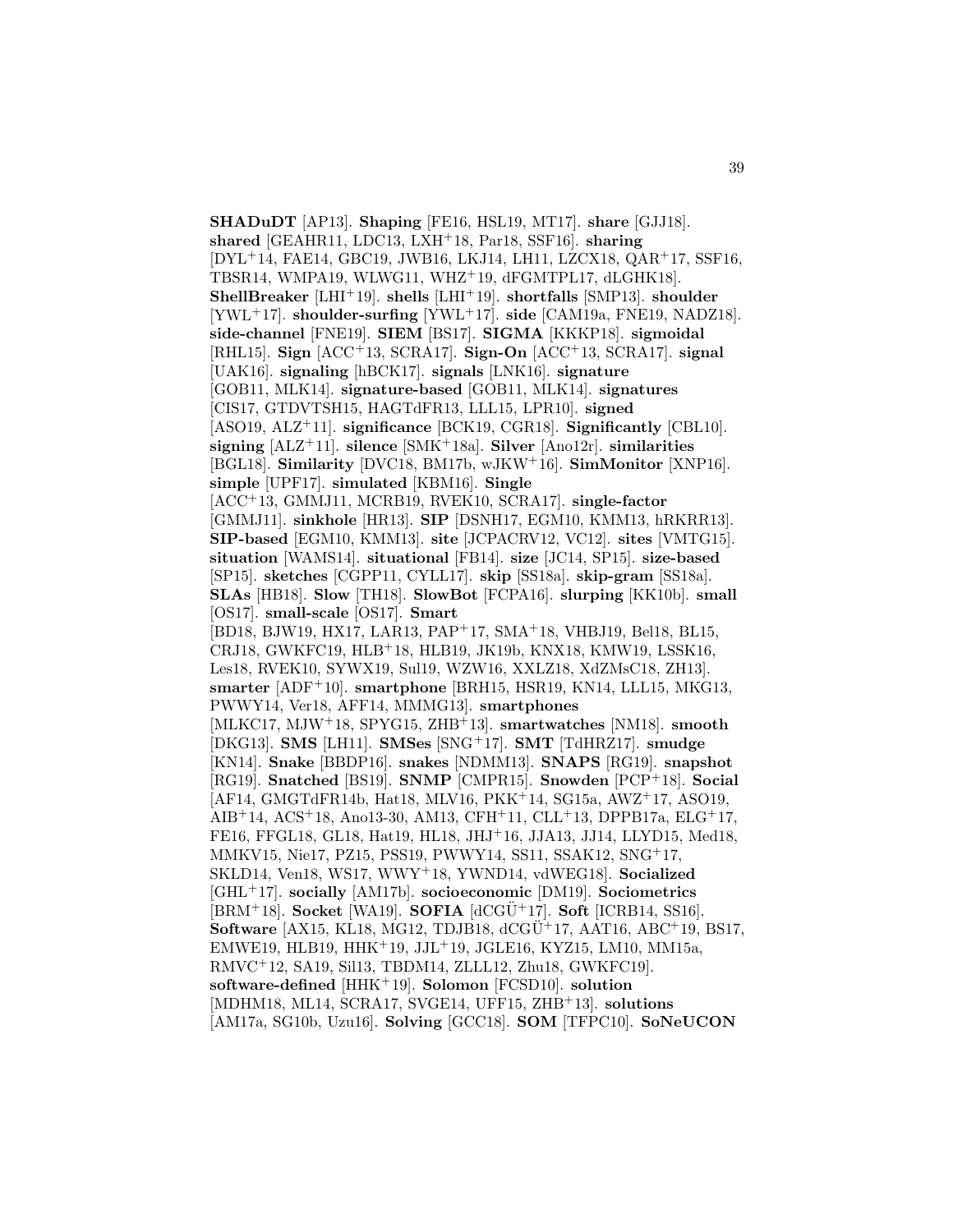[GMGTdFR14b]. **sophisticated** [NNNQ18, TR18]. **Source** [CB12, PYLL19, TG15, AM18a, HDMKS10, MGYC18, NMX19, RM17, Sil13, WW18]. **sources** [SPFB19, SS18b]. **space** [CC14, YWZM18]. **spaces** [ANAT15, ADF<sup>+</sup>10, CHK<sup>+</sup>19, CC14]. **spam** [LWZ<sup>+</sup>17, LGS14, VVS12, WWXZ18, YKH10]. **spammers** [FFGL18, VMS18]. **SPARQL** [AAL16]. **SPARQL/SPARUL** [AAL16]. **sparse** [ANAT15]. **SPARUL** [AAL16]. **Spatial** [JXK18]. **spatio** [MCY<sup>+</sup>18]. **spatio-temporal** [MCY<sup>+</sup>18]. **Special** [Ano12r, Ano13-30, Ano19i, BJW19, HLL17, LM10, YWND14, Ano15j, Ano17v]. **Specification** [CHK<sup>+</sup>19, KFGL19, SBW10]. **specification-based** [SBW10]. **specifications** [PS10]. **specifiers** [ODB18]. **Specifying** [dLGHK18]. **spectrum** [YLB<sup>+</sup>17]. **Spherical** [ANAT15]. **Spi** [PS10]. **spies** [MAC17]. **SPIT** [AMS18]. **splay** [TZMG15]. **split** [MPM15]. **split-personality** [MPM15]. **splitting** [CSXL15]. **spoofing** [MA17]. **spread** [YLB<sup>+</sup>17]. **spreading** [WZW<sup>+</sup>10]. **SQL** [CWCC12, JC14, KPS16]. **SQLiGoT** [KPS16]. **square** [JM13]. **squaring** [SLN<sup>+</sup>15]. **Stability** [WZW<sup>+</sup>10]. **Stable** [LGS14]. **stack** [LLL<sup>+</sup>18]. **Stackelberg** [GCC18]. **stage** [CAL15, LAVK19, RBJ18, TFPC10]. **Staircase** [CVS18]. **stakeholder** [BTM14]. **stakeholders** [MR11, RR16]. **stalkers** [ESCAM17]. **Stalking** [ESCAM17]. **standardisation** [KBM16]. **standardization** [HB18]. **standards** [Les18, VHBJ19]. **starvation** [HT17]. **State** [GJ18, NCGE15, RDAS19, SMP13, WHZ<sup>+</sup>18, ZTL<sup>+</sup>19, ZLW<sup>+</sup>15]. **state-of-the** [NCGE15]. **stateful** [AGL12, GACCB<sup>+</sup>13, LK18]. **stateless** [BBDP16]. **Static** [ZW14, CKT11, DRP<sup>+</sup>12, GDR15, HXW<sup>+</sup>19, YXD<sup>+</sup>11]. **stationary** [CC14]. **Statistical** [TZMG15, CPVGTMF16, HMNT10, MW11, TZZG13, WN15]. **status** [AM17b, MJBKZ15, SW19]. **Stealing** [AKJR14]. **Stealth** [MAC<sup>+</sup>15]. **stealthy** [RDAS19, ZYRZ16]. **steganalysis** [LHM13]. **Steganography** [YWYZ12]. **step** [NDP18, RAA15]. **stepping** [YW11]. **stepping-stone** [YW11]. **steps** [CGGFGMF19]. **Sticky** [SBE17]. **stochastic** [HBT<sup>+</sup>19]. **stock** [KCJB12, SA16]. **stone** [YW11]. **storage** [CCC<sup>+</sup>18, JWB16, LML<sup>+</sup>16, PAS<sup>+</sup>18, XYY<sup>+</sup>12]. **stories** [ZMYB17]. **storm** [AH13]. **strategic** [DLB<sup>+</sup>19, RM17]. **Strategically** [AWDB19]. **Strategically-motivated** [AWDB19]. **strategies** [AAdM19, AAMDGR18, DRN16, HBT<sup>+</sup>19, TUB16, ZS15]. **strategy** [MHS17, PTM<sup>+</sup>18, lTLqZqC19, ZS18]. **stream** [RNdP17]. **streams** [CBL<sup>+</sup>19, WLF<sup>+</sup>19]. **strength** [AM13, GZ18, GZ20]. **Stress** [KGSN17, LLK16]. **strong** [GH15, GZG19, GZG20]. **structural** [ALZ<sup>+</sup>11, CMV16, DSNH17]. **structure** [JKA<sup>+</sup>18]. **stubborn** [WLW<sup>+</sup>19]. **student** [NF15]. **studies** [PMP<sup>+</sup>15, PCP<sup>+</sup>17]. **Study** [JCPACRV12, AH10, AHGC19, BMH16, BM17a, BTLT16, CMV16, CKA<sup>+</sup>17, DSP16, GFN11, HCR10, HLFZ16, KPKS15, KL18, LSKF12, MK11, Nie17, OS17, SBK12, SWS16, SYX<sup>+</sup>16, SS18b, SBS<sup>+</sup>18, VHBJ19, VSB<sup>+</sup>19, WYS18, WWXZ18, YGZG19, ZDW19, ZGZ<sup>+</sup>13, dVM15]. **Studying** [GL18]. **Stuxnet** [MSR19]. **style** [PZ15, WP10]. **Styx** [BRH15]. **Sub** [AAdM19].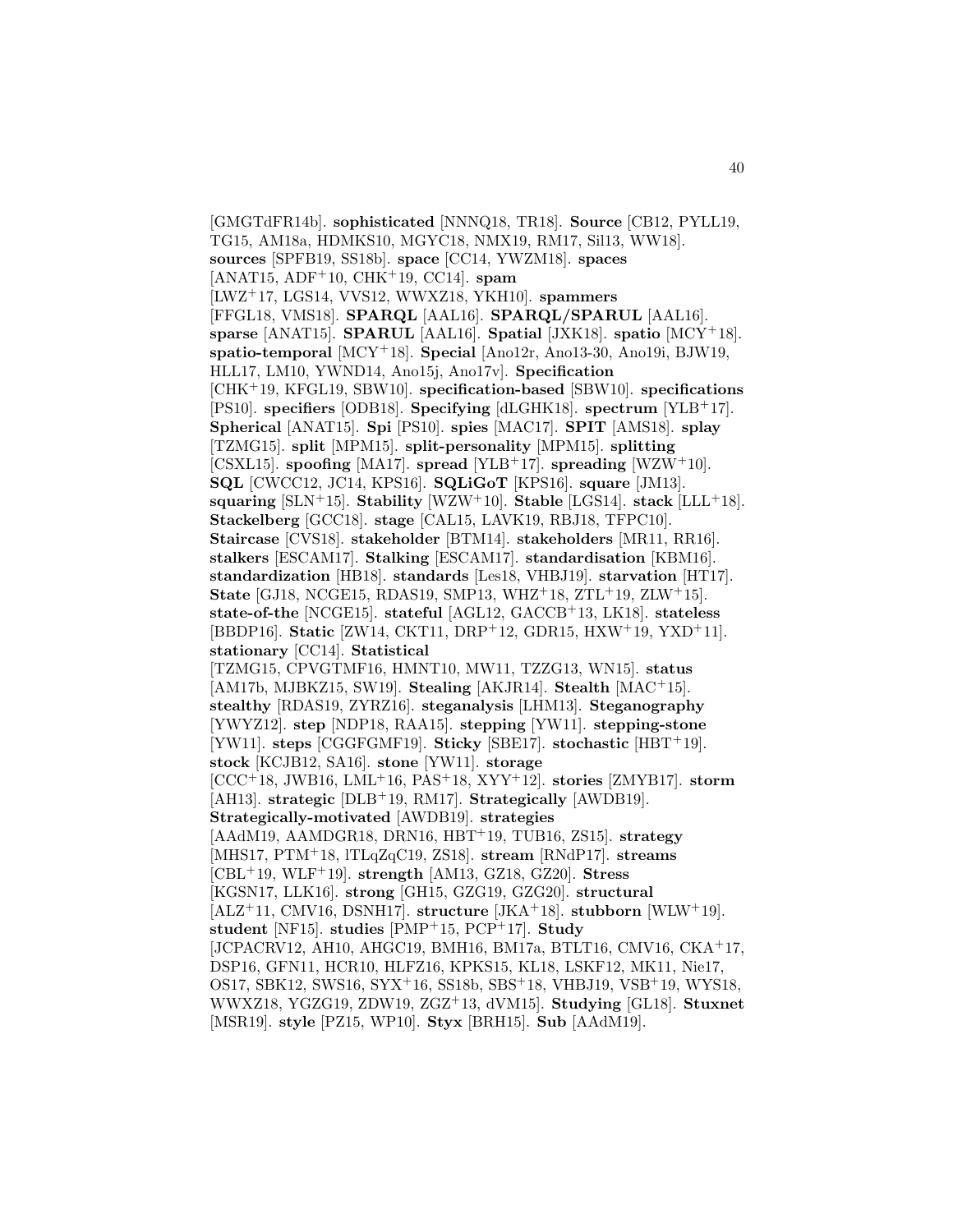**Sub-optimality** [AAdM19]. **subcultures** [dVM17]. **subfields** [RM17]. **subjective** [HOVB17]. **subscribe** [Uzu16]. **subsequent** [MVD19]. **substations** [LAR13]. **subtle** [YGX<sup>+</sup>19]. **success** [ArMS18]. **Successive** [XdZMsC18]. **Sudhanshu** [TG15]. **suggestion** [WWY<sup>+</sup>18]. **suitable** [Pal10]. **supervision** [JL10]. **supply** [CRJ18]. **Support** [CH14, MC18, CCM+15, GZ10, HHAW19, Jän14, NGSV16, SRU18, VDK18]. **supported** [RRK<sup>+</sup>17]. **supporting** [AHR12, FanE<sup>+</sup>18, HZMH18]. **suppression** [SMK<sup>+</sup>18a]. **SURF** [YCJ12]. **surface** [BM17b]. **surfaces** [ELG<sup>+</sup>17, PNKK17]. **surfing** [YWL<sup>+</sup>17]. **surrounding** [Hor16]. **surveillance** [FW10, PCP<sup>+</sup>18]. **Survey** [AMS18, EGM10, HZMH18, IH19, JAN19, KS14, LCMF18, STSB17, UAB19, WMPA19, WWXZ18, AR17, ArMS18, AZ17, AX15, BGL18, BEB<sup>+</sup>18, FGHHR18, FPS11, HBBM16, HAGTdFR13, JvOW11, KKM11, LK10, MTC<sup>+</sup>18, MPPCFG<sup>+</sup>12, NDP18, NPP17, NCGE15, RC15, RWS<sup>+</sup>19, RMVC<sup>+</sup>12, SMP13, SSK19, SSF16, Sul19, Tau11, TZTC16, TR18, UFF12, Uzu16, VBC<sup>+</sup>15, ZKM<sup>+</sup>17, ZLK10]. **sustainability** [LMG18]. **sustainable** [BCCS18, VPNP18]. **SVM** [CH14, GWWW19, KPS16]. **Swarm** [KKM11, EE15]. **Sweden** [Fra17]. **switching** [YWYZ12]. **symbiosis** [SBW10]. **Symbolic** [SMC<sup>+</sup>18, SYGR11]. **symmetric** [ZCZ<sup>+</sup>19]. **Sync** [SFK15]. **synchronisation** [SFK15]. **synthesis** [BJLS17, Guo13]. **synthetic** [SSY12]. **System** [BD18, HA15, ZY11, AAH<sup>+</sup>18, ATG11, ABHS18, BAH18, BTLT16, BOZL13, CCM<sup>+</sup>15, CJA<sup>+</sup>19, CKJ<sup>+</sup>17, CJSM17, CGW15, FSZ<sup>+</sup>17, FKSK19, GH15, GHDGRLM17, HDK18, HHBS18, HXS<sup>+</sup>16, IRC<sup>+</sup>17, wJKW<sup>+</sup>16, JFR13, Kha12, LMS14, Len12, LXDW16, LMLK16, LML<sup>+</sup>16, LLX<sup>+</sup>17, LLCT13, MCN10, MK19, MCT<sup>+</sup>17, MMJ14, MB18, MLH<sup>+</sup>18, NTK<sup>+</sup>19, ODB18, OS17, PW13, RDAS19, RG19, RP19, RV13, RHL15, SE11, SS16, SJCM17, SMM<sup>+</sup>19, SSCHL14, SRU18, SLD12, SC19, SOG15, TFPC10, VDK18, VSB<sup>+</sup>19, WRTA17, WHSE15, XHZ11, YWS17, YG18, YXD<sup>+</sup>11, ZZ19, ZLL<sup>+</sup>18, ZWX<sup>+</sup>19, ZH13, ZS15]. **system-level** [CKJ<sup>+</sup>17, WHSE15]. **Systematic** [DEP13, LZBS13, Bon19, CSBW18, CCM<sup>+</sup>18, FB14, GGV18, IAA<sup>+</sup>19, IH19, NDP18, SSTG12, SSK16, SA16, XL19]. **Systematically** [SHB12]. **Systems** [AF14, Ano19i, AMS18, BJW19, AR17, AHP18, ALC17, AIB<sup>+</sup>14, AYT<sup>+</sup>14, Ano15j, AM17a, CM19, CXF<sup>+</sup>18, CZH<sup>+</sup>14, CBB<sup>+</sup>16,  $CZZ^{+}19$ , DMR19, DLDTGMMP15, DPP<sup>+</sup>19, EGM10, GOB11, GM12, Guo13, GKB14, HW18, HBB12, Ifi12, JCPACRV12, JWB16, JJA13, Kal19, KBAL13, KL18, KN14, LM10, MDHM18, MLK14, MMF19, MSRF18, NZGH16, Nie17, NFGL16, PHP19, PK17, PPdCL17, RARL19, RAMR17, SA19, SAL12, SK10, SMS<sup>+</sup>16, TTCB18, Tau11, TS13, UFF12, UFF15, Uzu16, VEPZ15, VSO<sup>+</sup>18, WP10, XHC<sup>+</sup>10, XLT<sup>+</sup>17, YG18, YLB<sup>+</sup>17, ZHZ<sup>+</sup>15, ZGD19, ZW14, dRMC<sup>+</sup>16, AKFM18].

**table** [DDSP17, IGS17]. **tabular** [AMK18]. **Tactics** [Cae12, Mic12d, AWDB19]. **tagging** [WWY<sup>+</sup>18]. **taint** [CWGD15, ZLW<sup>+</sup>15]. **Take** [DKG13]. **taking** [AM18b]. **Tallinn** [PTM<sup>+</sup>18]. **Taming** [CDOV10].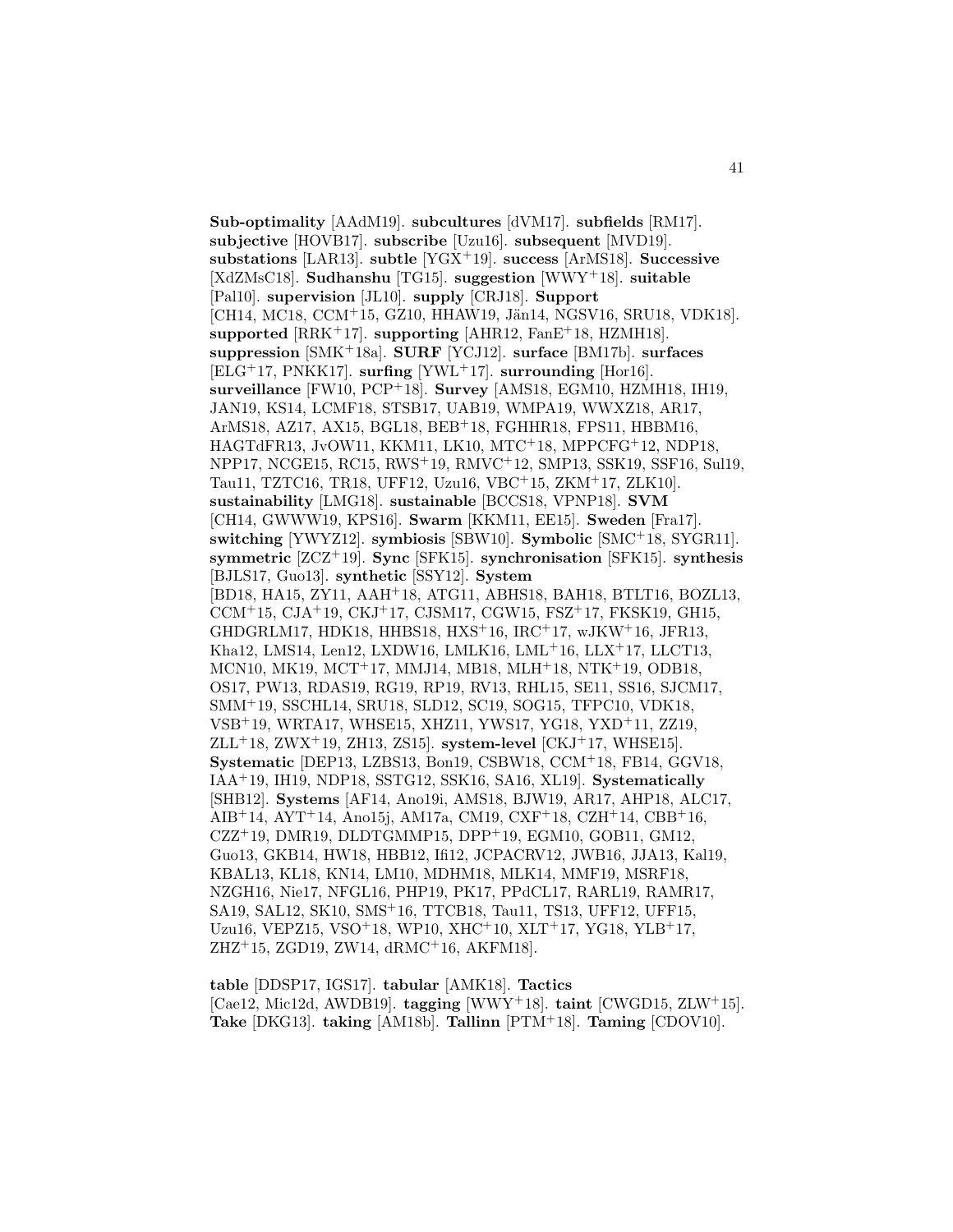**Tangible** [HZMH18]. **Tap** [NM18]. **Tap-based** [NM18]. **target** [APMCR13, DRP<sup>+</sup>12, HEK<sup>+</sup>18, LSQ15, lTLqZqC19, ZS18, qZLxCjY17]. **target-driven** [APMCR13, LSQ15]. **Taxonomising** [CW19]. **Taxonomy** [BFS<sup>+</sup>18, Pad12, SSCHL14, SSABC16, ArMS18, HLB<sup>+</sup>18, HAGTdFR13, HZNF15, KUA<sup>+</sup>18, MKP11, PRMD10, ZKM<sup>+</sup>17]. **TC** [Ano15i]. **TC-11** [Ano15i]. **TC11** [Ano10t, Ano10u, Ano10v, Ano10w, Ano10x, Ano10y, Ano10z, Ano10-27, Ano11t, Ano11u, Ano11v, Ano11w, Ano11x]. **TCP** [AH13, YW11]. **TCP/IP** [YW11]. **TDL4** [CKA<sup>+</sup>17]. **TDSS** [CKA<sup>+</sup>17]. **TDSS/TDL4** [CKA<sup>+</sup>17]. **teaching** [AAL16]. **teaming** [BRM<sup>+</sup>18]. **teams** [AHR12]. **Tech** [LW12c]. **Technical** [Ano10x, Ano10y, Ano10z, Ano10-27, Ano10-28, Ano10-29, Ano10-30, Ano10-31, Ano11t, Ano11u, Ano11v, Ano11w, Ano11x, HX17, TR18]. **technique** [EHMJ19, HDK18, LH11, qZLxCjY17]. **Techniques** [Cae12, Mic12d, USB17, AZ17, BJJ<sup>+</sup>17, CCM<sup>+</sup>18, GCD19, HEK<sup>+</sup>18, JJL<sup>+</sup>19, Kal19, MTT<sup>+</sup>16, NNG<sup>+</sup>18, NPP17, SCLD19, SGK<sup>+</sup>16, UAB19, Zin15, TG15]. **technologies** [HZNF15, LK18, YST<sup>+</sup>19]. **technology** [ESCAM17, HBHA18, HOVB17, KCJB12, MT17, QFG12, Spa10c, Spa11e, TRB18]. **telephone** [GMMJ11]. **telephony** [SMK<sup>+</sup>18a, SG10b]. **template** [BCRAA13, DDSP17, PGdCL16, SS17a]. **templates** [BCRAA13, MLV16, QLZ19]. **temporal** [ABR16, BM17b, DSNH17, JSVA14, Kal19, LWS<sup>+</sup>19, MCY<sup>+</sup>18, MSVA16, SSVA13]. **tenant** [MPCK18]. **term** [VBC<sup>+</sup>15]. **terrorist** [STSB17]. **test** [SMC<sup>+</sup>18]. **test-patterns** [SMC<sup>+</sup>18]. **testbeds** [ADWM18]. **Tester** [CB12, KG13]. **Testers** [LW12b]. **Testing** [SG15b, CSWX19, EMWE19, Hat19, KCB13, KBM16, Ril13, WN15]. **text** [JKC<sup>+</sup>13, NCS14, ZMYB17]. **text-based** [NCS14]. **textual** [MVD19]. **TFTP** [SMB16]. **thanks** [CBL10]. **theft** [BS19, ZMYB17]. **Their** [AS13, PSS19, ROW19, SMP13, SS18b]. **Theorem** [QHW<sup>+</sup>19]. **theoretic** [CGP17, SKTO13, YLB<sup>+</sup>17]. **Theoretical** [HSL19, Bay13, EAML15, LZBS13, RE19, Wor10]. **Theory** [DPP15, Mic12a, AP13, CLL<sup>+</sup>13, Ifi12, LSKF12, RB12, SYK14, ySTJA<sup>+</sup>16, Ver18]. **there** [VHBJ19]. **Things** [CGMP18, PCC<sup>+</sup>18, CBGN18, SBK12, SSSC18, AAC<sup>+</sup>19, AAR<sup>+</sup>18, ABHS18, Bel18, BOZL13, HYLY19, MAZAS17, NSFB15]. **thinking** [Bay12c]. **third** [AF14, PW13, SSAK12, SBS<sup>+</sup>18, TXM<sup>+</sup>19, VHBJ19].  $\boldsymbol{\text{third-party}}$  [AF14, SBS<sup>+</sup>18, TXM<sup>+</sup>19]. **Thor** [LW12e]. **thread** [LLCT13]. **thread-grained** [LLCT13]. **Threat** [LK18, XL19, AWDB19, ArMS18, AH18, CGMP18, CAY<sup>+</sup>18, Cho11, FCPA16, FW10, HLL17, KGSN17, KKS13, LCMF18, MPM15, MVD19, NTK<sup>+</sup>19, QAR<sup>+</sup>17, SCLD19, TR18, WMPA19, XN14, ZMYB17, ZW19]. **threats** [AM17b, BJ13, BJJ<sup>+</sup>17, FSSF15, HBHA18, HLB<sup>+</sup>18, JvS17, LAR13, NB19]. **three** [CAL15, HWB10, MVD19, WLF<sup>+</sup>19]. **three-party** [HWB10]. **three-phase** [WLF<sup>+</sup>19]. **three-stage** [CAL15]. **thresholding** [DT19]. **throughput** [NAS19]. **Thumbs** [NKL<sup>+</sup>18]. **thwart** [Rru16]. **Thwarting**

[GHAGGT18, WLZ ´ <sup>+</sup>19]. **ticketing** [MPPCFG<sup>+</sup>12]. **Tier** [TTJ19]. **Time**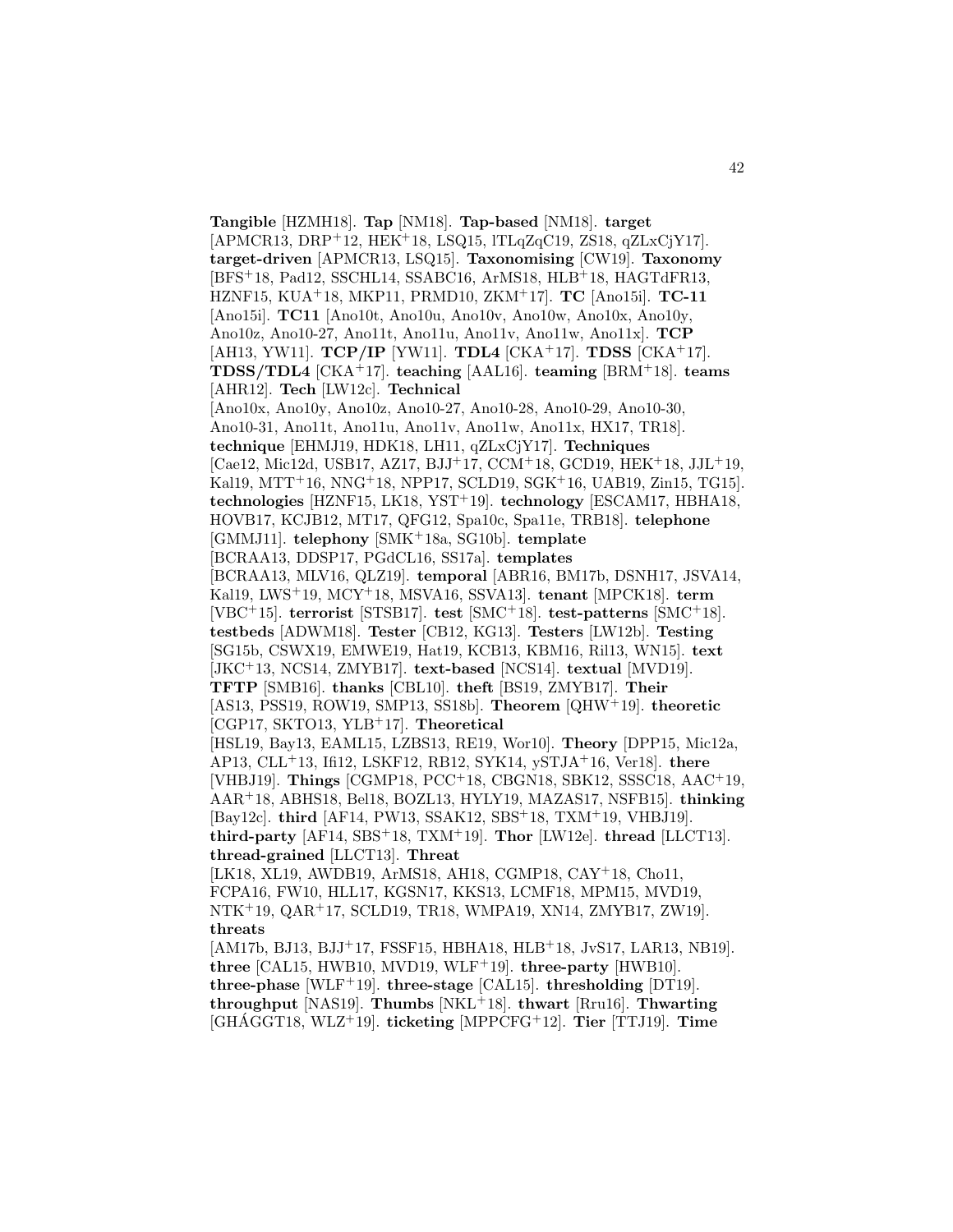[CC14, JGLE16, MMF19, RNR15, AHTS15, AAD<sup>+</sup>18, CGPP11, dSFK16, GHDGRLM17, HYZ18, LSA<sup>+</sup>19, LPL18, MMJ14, MTT<sup>+</sup>16, NZGH16, NTK<sup>+</sup>19, Par18, RAA15, SKK<sup>+</sup>14, SKKP12, SPK17]. **time-scale** [CGPP11]. **timestamp** [Cho13a]. **timing** [AG14, LLD<sup>+</sup>19, MZJ<sup>+</sup>12, ZYPL10]. **TinyLock** [KN14]. **TinyVisor** [SLS<sup>+</sup>18]. **tips** [YGZG19]. **TLS** [SM19a]. **TOCTTOU** [WP10]. **tokens** [KPS16]. **Tolerant** [DFC13, AGL12, DFCC16, KUA<sup>+</sup>18, MVK16]. **toning** [Zin15]. **tool** [BWMG17]. **Toolkit** [CB12, NSFB15]. **Tools** [Cae12, Gar16]. **TOoltip** [VRRK17]. **TOoltip-poweRed** [VRRK17]. **topic** [CLS17]. **topology** [CHK<sup>+</sup>19]. **topology-aware** [CHK<sup>+</sup>19]. **TORPEDO** [VRRK17]. **touch** [IAA<sup>+</sup>19, MLKC17, NSBM17, TZTC16]. **touchloggers** [DKG13]. **TR** [FKSK19]. **trace** [ZGZ<sup>+</sup>13]. **traceback** [AR14, HDMKS10, NT18, SSK16]. **traces** [SPR18]. **Tracing** [ZZ12]. **tracking** [DEP13, FSZ<sup>+</sup>17, HBF13, OAO17, QHW<sup>+</sup>19, SM19b]. **trade** [BS19, MMPC18]. **trade-offs** [MMPC18]. **tradeoff** [MMF19]. **trading** [CJA<sup>+</sup>19]. **Traffic** [HSPX14, hBCK17, BSMT14, CGP17, CLF17, DT19, GPAD<sup>+</sup>14, GBCD19, HBF13, RSLH19, SYK14, SPD<sup>+</sup>15, SMK18b, TZZG13, WLCC17, ZTS<sup>+</sup>13]. **Traffic-agnostic** [HSPX14]. **training** [ACS19, BMH16, BTP<sup>+</sup>18, HM19, MLH<sup>+</sup>18]. **training-resistant** [MLH<sup>+</sup>18]. **traits** [GBC<sup>+</sup>18]. **trajectories** [WS17]. **Trajectory** [HYZ18]. **Transaction** [MMLN15, CSXL15]. **transactional** [SPK17]. **transactions** [CGR18]. **transfer** [BL15, KTCS19]. **transfers** [SMK<sup>+</sup>18a]. **transform** [K¨ul12]. **transformation** [DSP16, LZS<sup>+</sup>16]. **transformational** [FE16]. **transformations** [ZLW19]. **transition** [Kar12, LK18]. **Transparency** [KKM19]. **transparent** [CRS13, GSZX18]. **transpiler** [STA18]. **transport** [MPPCFG<sup>+</sup>12]. **transportation** [CJA<sup>+</sup>19, LAVK19, SMS<sup>+</sup>16]. **transversal** [MPCK18]. **Tree** [SLB<sup>+</sup>13, AKFM18, CSWX19, TZMG15]. **Tree-formed** [SLB<sup>+</sup>13]. **trees** [Kam19, ST19]. **trends** [CLS17, JKC<sup>+</sup>13, RARL19, ZKM<sup>+</sup>17]. **triage** [CJSM17, Gar13, ZLL<sup>+</sup>18]. **Triangular** [RR16]. **trick** [SCLD19]. **Trickbot** [GWWS19]. **trigger** [ESY<sup>+</sup>15]. **triggered** [PAS<sup>+</sup>18]. **Triple** [DVC18]. **Triple-Similarity** [DVC18]. **Trojan** [GWWS19, SMC<sup>+</sup>18]. **truncation** [CKT11]. **Trust** [BOZL13, HHBS18, HOVB17, SRU18, SYK14, ASO19, Ano13-30, BGR11, BSBG19, DFC13, DFCC16, DLOP17, KFGL19, MKP12, MPPS10, RFGL18, SWLZ11, YWND14, ZLC13]. **trust-based** [ZLC13]. **Trusted** [HT12a, IH19, PKK<sup>+</sup>14, BGLR17, BHCTR12, FNE19, JK19a, PAJAP15, PW13, SLB<sup>+</sup>13, TL15, YI17]. **Trustee** [JLPJ18]. **Trustworthy** [BGLR17, DLS14]. **truth** [SPD<sup>+</sup>15, XLT<sup>+</sup>17]. **Ts** [LZS<sup>+</sup>16]. **Ts-RBAC** [LZS<sup>+</sup>16]. **tunnel** [DF16]. **tweet** [LSA<sup>+</sup>19]. **Twin** [NADZ18]. **Twins** [JLGM19, BMO18]. **Twitter** [LSA<sup>+</sup>19, LWZ<sup>+</sup>17, WWXZ18]. **Two** [HWB10, PCP<sup>+</sup>17, BD18, GMMJ11, IHED15, MDHM18, NMX15, SWS16, TFPC10, NKL<sup>+</sup>18]. **two-factor** [BD18, GMMJ11, MDHM18, NMX15]. **two-stage** [TFPC10]. **Two-Thumbs-Up** [NKL<sup>+</sup>18]. **two-way** [IHED15].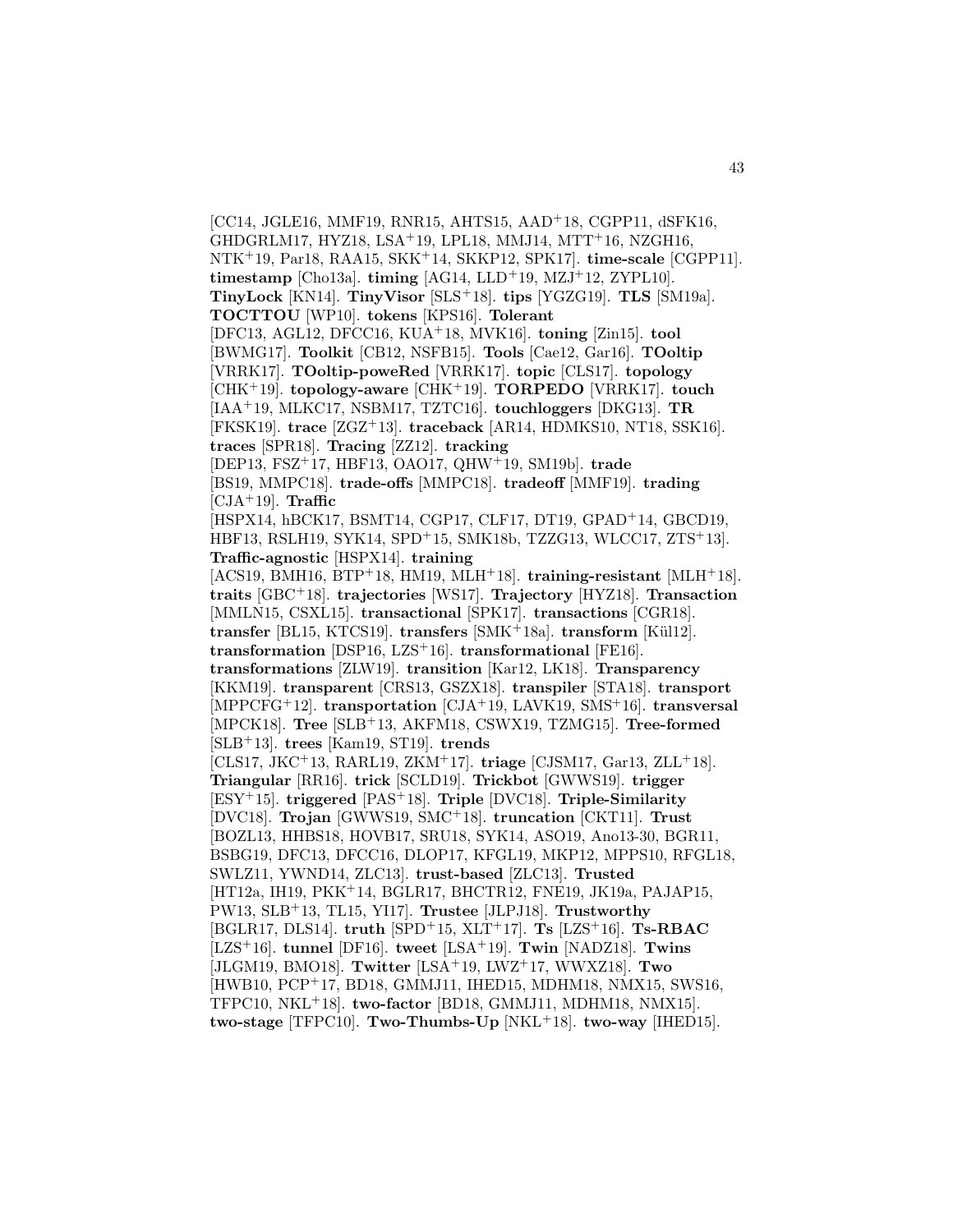**type** [LLK16]. **types** [MVD19, WL18]. **typing** [ICRB14, SCR19]. **typographical** [CJW<sup>+</sup>19].

**U** [XNP16]. **ubiquitous** [LJS19]. **UFace** [LHS<sup>+</sup>18]. **UGR'16** [MFCMC<sup>+</sup>18]. **UI** [CM17]. **UK** [JAN19, OS17, RS15]. **ultimate** [BL15]. **unaided** [CAM19a]. **unauthorized** [JvOW11]. **uncertainty** [AM18b]. **uncle** [WLW<sup>+</sup>19]. **Unconstrained** [GEAHR11]. **Uncoupled** [HDT<sup>+</sup>19]. **Uncovering** [AAA19]. **Understanding** [CLL<sup>+</sup>13, CWY<sup>+</sup>12, Ifi12, LLK16, MR11, Mic12a, NB19, PBR11, ySTJA<sup>+</sup>16, Ver18, AAMDGR18, LSC14]. **Underworld** [TG12]. **unfair** [AIB<sup>+</sup>14]. **Unified** [HK17, SSVA19]. **Uniform** [AR14]. **unifying** [Rua17]. **Unintended** [AF14]. **Union** [RR14]. **United** [Hor16]. **units** [LLL<sup>+</sup>18]. **universal** [KS19, LHS<sup>+</sup>18, PW13]. **Universally** [MFBC11]. **universe** [Bon19]. **university** [DPP15]. **Unix** [WP10]. **Unix-style** [WP10]. **unmanned** [MK19]. **Unrealistic** [RRK12]. **unrevealed** [HSR19]. **unsafe** [AAA19]. **Unsupervised** [SS18a, AYT<sup>+</sup>14, LWS<sup>+</sup>18]. **untrusted** [MJRK18]. **unwanted** [AM13, SYK14, SDM<sup>+</sup>18]. **update** [DFCC16, GOB11, HYLY19, PGdCL16]. **updates** [ARG<sup>+</sup>17, TFE10]. **URL** [AYY<sup>+</sup>17, KKK18]. **USA** [SG15a, TG15]. **usability** [GMMJ11, SS11, SWS16, WA19]. **usable** [GMMP18, MMPC18, ZY14]. **Usage** [KMM13, CRJ18, GOGG19, GMGTdFR14b, KGSN17, KS14, MJW<sup>+</sup>18, RFB17]. **USB** [NYE17]. **USB-based** [NYE17]. **use** [KMW19, LDC13, RMW10, Sil13]. **used** [RVEK10, SPFB19]. **User** [BOP14, CCC<sup>+</sup>18, GMMJ11, LLD<sup>+</sup>19, LJJL15,  $SYX^{+16}$ , VRRK17, BBC17, BFS<sup>+</sup>18, CLF17, ESY<sup>+</sup>15, FNE19, FanE<sup>+</sup>18, HFCR13, HL12, KLN15, LMNM<sup>+</sup>19, LXH<sup>+</sup>18, MM15b, MKG13, NADZ18, NM18, OS17, PMLK<sup>+</sup>11, SCFB15, SGLC16, SK18, SSNS15, SPK17, VSB<sup>+</sup>19, VGL14, WLWG11, YWZM18]. **User-friendly** [CCC<sup>+</sup>18]. **User-independent** [LLD<sup>+</sup>19]. **user-side** [NADZ18]. **user-trigger** [ESY<sup>+</sup>15]. **users** [BLR17, Bel18, FHM<sup>+</sup>10, GBCD19, HSR19, KvS10, LZCX18, LAHV17, MBAE<sup>+</sup>11, NF15, PSS19, RR14, WS17]. **Using** [BLR17, CSWX19, HS18, HCRMBG17, JKC<sup>+</sup>13, LMM<sup>+</sup>12, SS11, VC12, ASO19, AAH<sup>+</sup>18, ABP16, AGSR<sup>+</sup>18, AH18, ADF<sup>+</sup>10, AW18, AP13, BOP14, BD16, BFTJ18, COS19, CKT11, CIS17, CSBW18, CYLL17, CAM<sup>+</sup>19b, CLS17, DA18, DCC<sup>+</sup>18, DT19, DB13, DWF<sup>+</sup>19, DLB<sup>+</sup>19, DDSP17, EMBH14, ESCAM17, GWKFC19, GWWW19, GZP<sup>+</sup>13, Guo13, HK17, HM19, HFCR13, HBT<sup>+</sup>19, HS11, IRC<sup>+</sup>17, JLGM19, JKA<sup>+</sup>18, JC14, JLK16, Kal19, KPS16, KSG17, LH11, LLL15, LNK16, LML<sup>+</sup>17, LSKF12, LPL18, LWZ<sup>+</sup>17, LMNM<sup>+</sup>19, LGS14, MMLN15, MCN10, MLK14, MLKC17, MWAG16, MSVA16, MSA11, MSRF18, NADZ18, NSBM17, NNNQ18, NQZ18, NLC<sup>+</sup>19, ORLS14, PMB<sup>+</sup>14, PHMN16, RW13, RFB17, RR17, RBJ18, RSLH19, hRKRR13, SCFB15, SH15, SKKP12, SHGH<sup>+</sup>15, SSVA19, SPK17, TP18, TFPC10, TdHRZ17, UB12, UFF12, VMA16, VMS18, VDK18, VSB<sup>+</sup>19, WLCC17, YYL<sup>+</sup>15, ZQY<sup>+</sup>19, Zin15]. **Utilisation** [CCST15]. **utility** [GL18, KKS13, LMLL19]. **utility-based** [KKS13].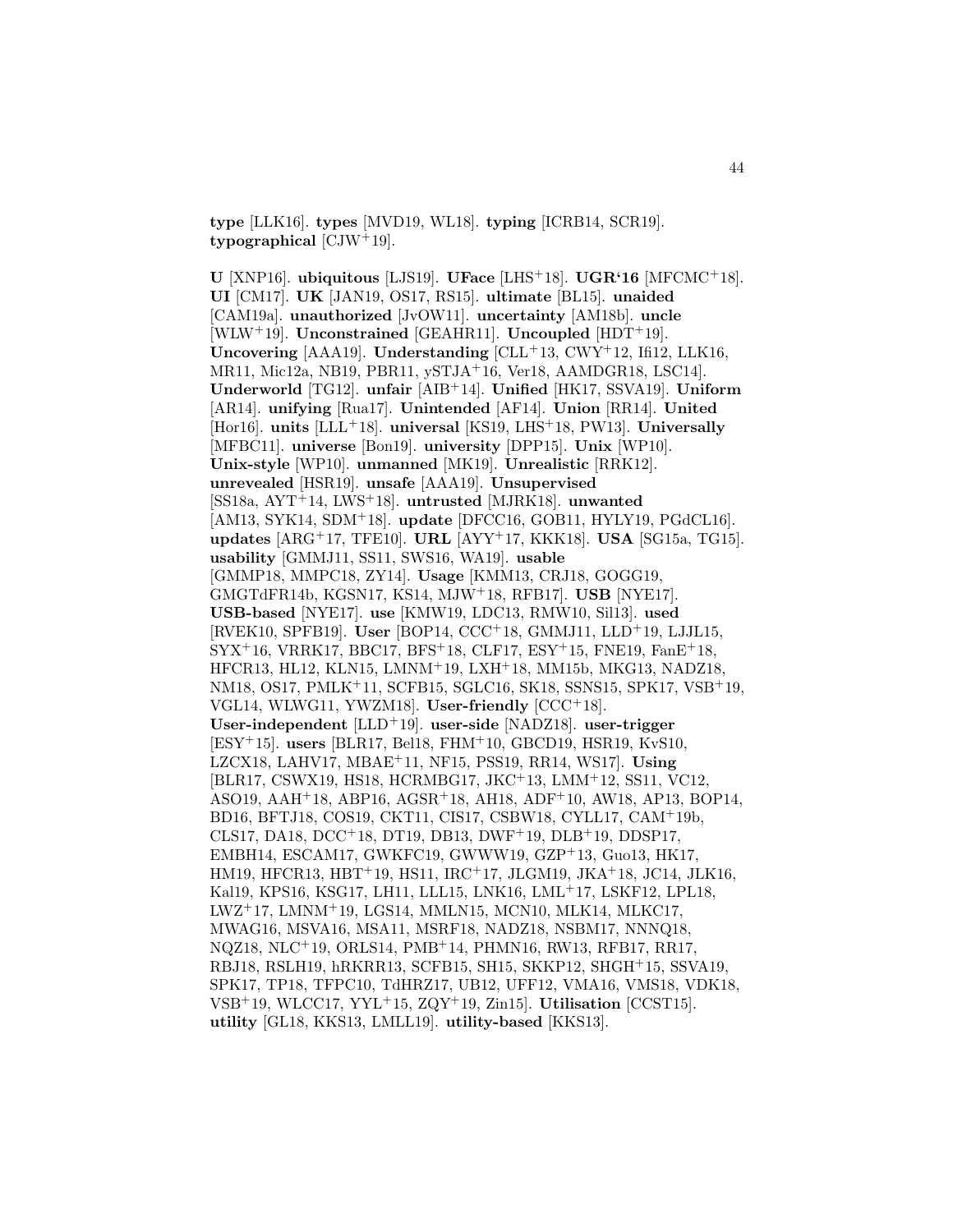**Validation** [FK13, Wor10, HW18, PCP<sup>+</sup>17, SBK12, WRTA17]. **validations** [MJBKZ15]. **value** [KCJB12, SH15]. **valued** [MSVA16]. **variance** [ABR16]. **variants** [AQR<sup>+</sup>17, MSA11, NT18, ZQY<sup>+</sup>19]. **vault** [ZBB17]. **vector** [ANAT15, MC18, SRU18, VDK18]. **Vectors** [CH14]. **vehicle** [PDB14, WZW16]. **vehicle-to-grid** [WZW16]. **vehicles** [PDB14]. **vehicular** [SRU18]. **ventured** [RR14]. **verifiable** [CZZ<sup>+</sup>19, JFR13]. **verification** [BJ10, CHK<sup>+</sup>19, CDS<sup>+</sup>19, GFKS15, HFCR13, HYLY19, JCPACRV12, KSG17, LKPK18, QHW<sup>+</sup>19, SLB<sup>+</sup>13, YWS17]. **verified** [HLB19]. **verifiers** [LAHV17]. **verifying** [DPP<sup>+</sup>19]. **version** [AKFM18, BCD<sup>+</sup>17]. **very** [ASO19]. **via** [CPGA13, CSS<sup>+</sup>19, DRP<sup>+</sup>12, EHBH<sup>+</sup>16, GL18, GBCD19, GSZX18, GSL<sup>+</sup>19, GB19, JCD<sup>+</sup>15, KGSN17, KKKP18, MJW<sup>+</sup>18, MGYC18, SPYG15, TLZL16, TXM<sup>+</sup>19]. **vibrations** [dSFK16]. **victim** [AFF14, BLS<sup>+</sup>16]. **victimization** [LZBS13]. **video** [DC16, HZH<sup>+</sup>18, LK10, YCJ12]. **view** [LMLK16, SB14]. **violation** [BWOD13, CLL<sup>+</sup>13, SE11]. **virtual** [KTG<sup>+</sup>18, LPL18, NADZ18, PDM19, RG19, TBSR14]. **virtual-machine-based** [KTG<sup>+</sup>18]. **Virtualization** [ADWM18, HW12, LLX<sup>+</sup>17, WHSE15]. **virtualization-based** [LLX<sup>+</sup>17]. **virtualized** [BR17, HNSD18]. **Virtuous** [Hat19]. **virulence** [CLLK10, RMG11]. **virus** [Ano14s, KYZ15, MSR19]. **Visibility** [RB12]. **Visual** [TWNC18, BLR17, GJJ18, WRTA17]. **Visualization** [SLH14, ATAAd18, NQZ18, dABM<sup>+</sup>18]. **visualizations** [SLG19]. **vmOS** [LLX<sup>+</sup>17]. **voice** [CDE<sup>+</sup>11, VMS18]. **VoIP** [CDE<sup>+</sup>11, AMS18, SG10b, SG13, VGL14]. **VoIP/IMS** [VGL14]. **Volatile** [NLC<sup>+</sup>19]. **Volume** [GZ20, GZG20, HZG20]. **voluntary** [AM18b]. **voting** [ABC<sup>+</sup>19, CZZ<sup>+</sup>19, Gar16, HK13, JCPACRV12, JFR13, KNM<sup>+</sup>17, LLHT13]. **VQAP** [TWNC18]. **vs** [BCCS18, SM19a, VMTG15]. **Vulnerabilities** [Zin15, ABC<sup>+</sup>19, GSA18, KL18, RNR15, RHL15, SBK12, WP10]. **Vulnerability** [HA15, MCG19, Hol12, HLFZ16, JGLE16, WJAM11]. **vulnerable** [SWZL14].

**warehousing** [SSVA19]. **Warfare** [Cae12, NWD<sup>+</sup>12, TG12, RJJ15]. **wargame** [HWS<sup>+</sup>13]. **WARP** [Su10]. **watchlist** [YST<sup>+</sup>19]. **watermarking** [BWR12, KMG17]. **WAVE** [CGPP12, BGR<sup>+</sup>17, FRRP17]. **WAVE-CUSUM** [CGPP12]. **wavelet** [CGPP11, CGPP12]. **way** [IHED15, KvS10, ROW19]. **WBANs** [OSP<sup>+</sup>19]. **weakest** [HL18]. **Web** [TG15, AMK18, CFH<sup>+</sup>11, EHBH<sup>+</sup>16, GOGG19, LHI<sup>+</sup>19, LGS14, NMX19, PAJAP15, RAA<sup>+</sup>14, SGLC16, SM19b, SBK12, ZY14, AAL16, GMGTdFR14b, GPAD<sup>+</sup>14, HLFZ16, NDSA17, SM19a, VMTG15]. **web-based** [CFH<sup>+</sup>11, GMGTdFR14b]. **webpages** [DLLS19, GK14, KYZ15]. **website** [CCST15]. **websites** [ZDW19]. **weight** [KP18]. **weighted** [ASO19, LLHT13]. Wheeler [Kül12]. while [ICRB14, JL10]. whitelist [hRKRR13]. **whitelist-based** [hRKRR13]. **WhiteScript** [SS11]. **who** [FT16, MBAE<sup>+</sup>11]. **wi** [NADZ18]. **wi-fi** [NADZ18]. **wild**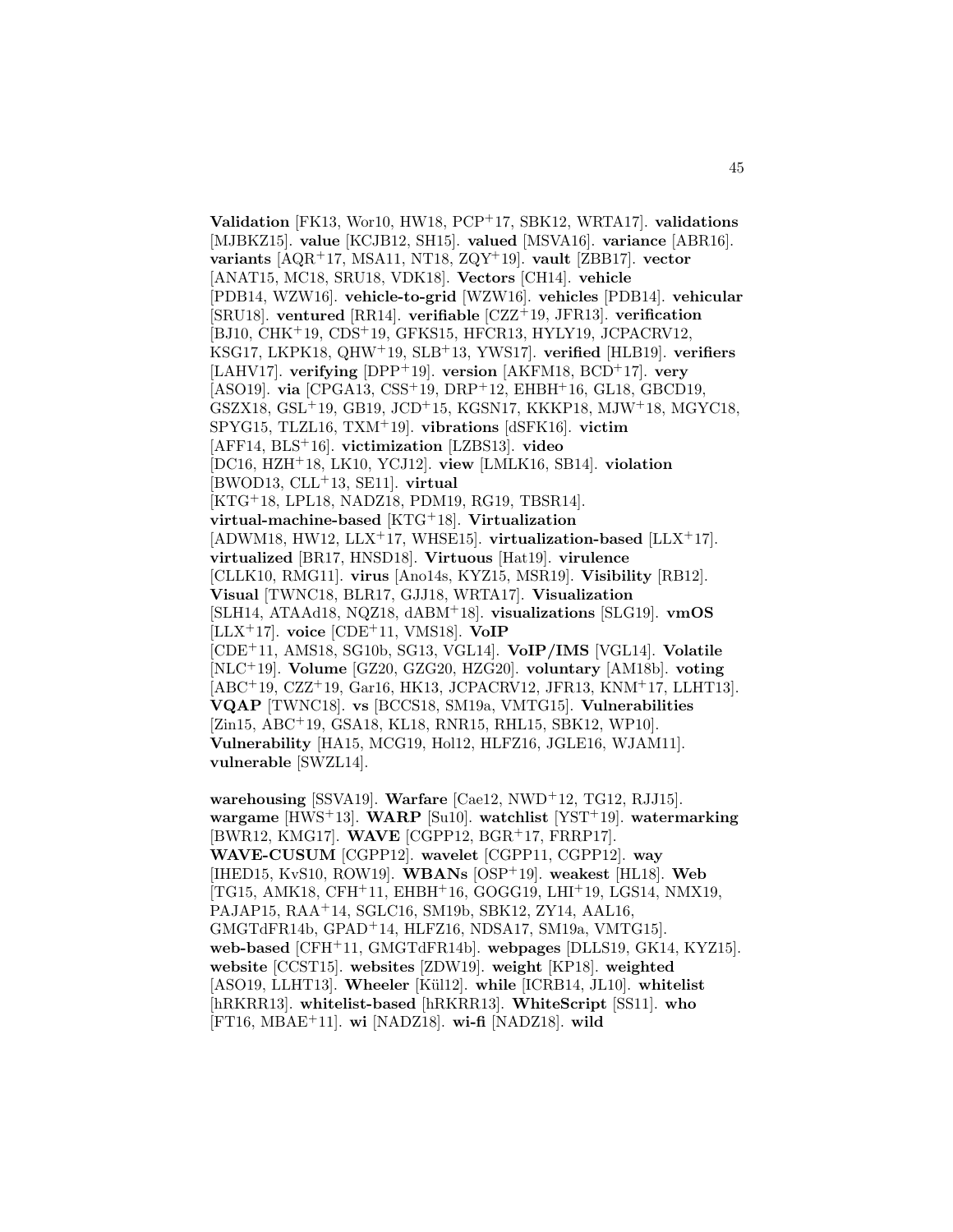[HCCJ18, MTC<sup>+</sup>18, SYX<sup>+</sup>16]. **wildcards** [DA18]. **window** [YWYZ12]. **Windows** [OP11, SCB<sup>+</sup>13, SS17b, SS18b]. **wireless** [hBCK17, BEB<sup>+</sup>18, CVS18, HR13, HS13, HSPX14, HXS<sup>+</sup>16, HT17, JLGM19, JWZX19, LNNH13, NADZ18, OAO17, RR17, SMK18b, TTCB18, TOZJ13, VDK18]. **WISA** [YRA15]. **WISE** [Ano11-30]. **Wishful** [Bay12c]. **withholding** [DWF<sup>+</sup>19]. **within** [AAD<sup>+</sup>12, KLN15, RMG11, Rru16, SBE17, vDBD13]. **without** [BGLR17, CC14, DFC13, HNSD18, Par18, PW13]. **word** [SCR19]. **word-independent** [SCR19]. **work** [HPJ<sup>+</sup>19, MOV14]. **Workbench** [AKP14]. **Workload** [FHF15]. **workplace** [Guo13]. **world** [CP18, HSL19]. **Worm** [CLLK10]. **wormhole** [Su10, TP18]. **wormhole-avoidance** [Su10]. **Worms** [VG14, PWWY14, WZW<sup>+</sup>10]. **WorSE** [AKP14]. **worst** [AS13]. **WPA2** [BMO18]. **wrapper** [KK17]. **write** [DFJ<sup>+</sup>13]. **WSN** [ALRC12].

**X.509** [DAR14]. **X.509-based** [DAR14]. **x86** [ZLW<sup>+</sup>15]. **XACML** [DLDTGMMP15, NDdL15, TdHRZ17]. **XBOX** [LW12d]. **XSS** [ZW19].

**year** [BB11, CKA<sup>+</sup>17].

**Z** [BGR<sup>+</sup>17, FRRP17, ZLL<sup>+</sup>19]. **Z-Channel** [ZLL<sup>+</sup>19]. **Z-Wave** [BGR<sup>+</sup>17, FRRP17]. **Zero** [VG14, MDHM18, TCNFW16]. **Zero-day** [VG14, TCNFW16]. **zero-knowledge** [MDHM18]. **Zerocash** [ZLL<sup>+</sup>19]. **zone** [ZTL<sup>+</sup>19].

# **References**

# **Alomar:2019:UPU**

[AAA19] Noura Alomar, Mansour Alsaleh, and Abdulrahman Alarifi. Uncovering the predictors of unsafe computing behaviors in online crowdsourcing contexts. Computers  $\mathcal{C}$  Security, 85(??):300–312, August 2019. CODEN CPSEDU. ISSN 0167-4048 (print), 1872-6208 (electronic). URL https://www.sciencedirect.com/science/article/pii/ S0167404818302165.

# **Ali:2019:BBP**

[AAC<sup>+</sup>19] Gauhar Ali, Naveed Ahmad, Yue Cao, Muhammad Asif, Haitham Cruickshank, and Qazi Ejaz Ali. Blockchain based permission delegation and access control in Internet of Things (BACI). Computers & Security,  $86(??):318-334$ , September 2019. CODEN CPSEDU. ISSN 0167-4048 (print), 1872-6208 (electronic). URL https://www.sciencedirect. com/science/article/pii/S0167404819301208.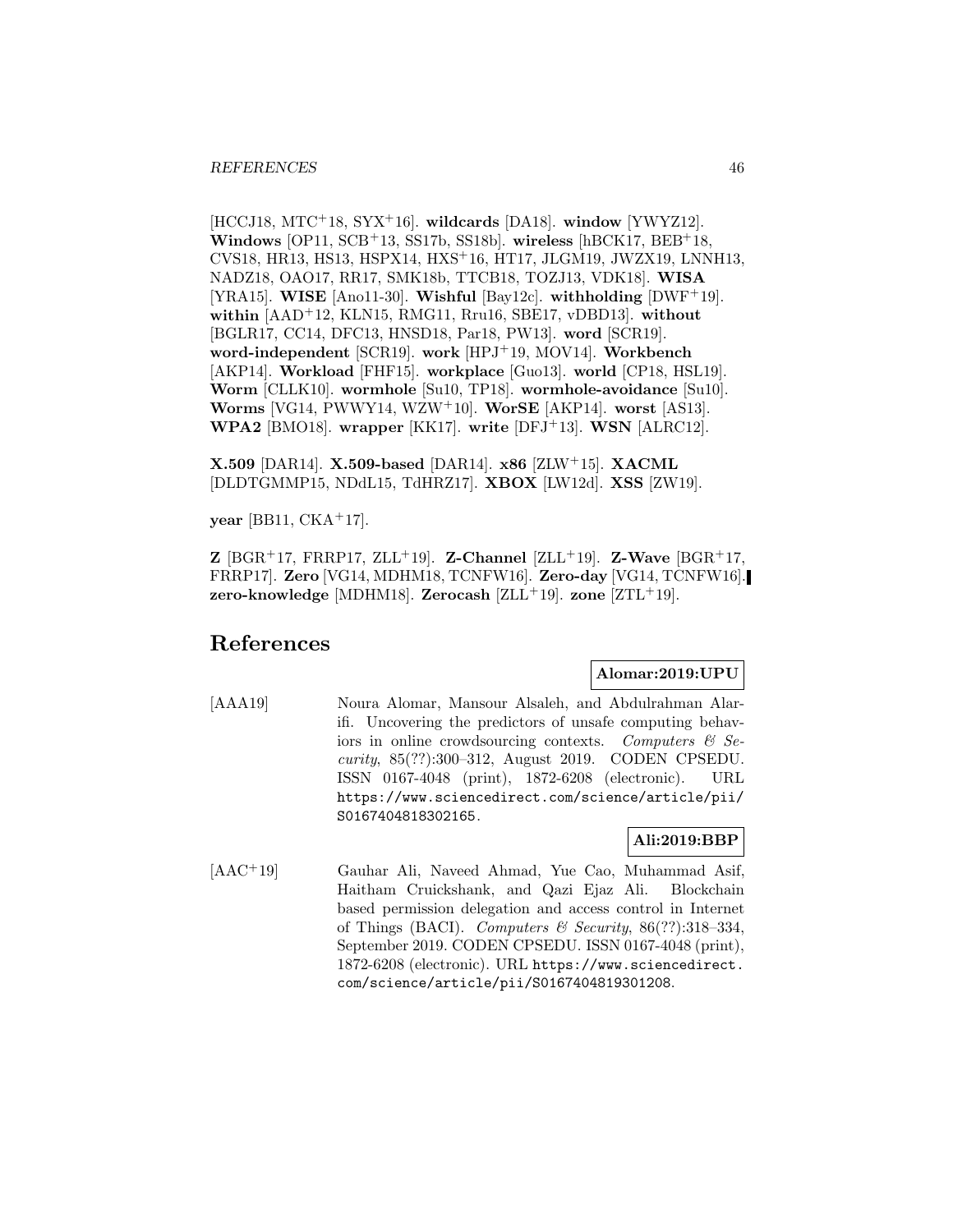#### **Abramov:2012:MIA**

[AAD<sup>+</sup>12] Jenny Abramov, Omer Anson, Michal Dahan, Peretz Shoval, and Arnon Sturm. A methodology for integrating access control policies within database development. Computers & Security, 31(3):299–314, May 2012. CO-DEN CPSEDU. ISSN 0167-4048 (print), 1872-6208 (electronic). URL https://www.sciencedirect.com/science/ article/pii/S0167404812000089.

#### **Anisetti:2018:MTP**

[AAD<sup>+</sup>18] M. Anisetti, C. A. Ardagna, E. Damiani, N. El Ioini, and F. Gaudenzi. Modeling time, probability, and configuration constraints for continuous cloud service certification. Computers & Security,  $72(??):234-254$ , January 2018. CO-DEN CPSEDU. ISSN 0167-4048 (print), 1872-6208 (electronic). URL https://www.sciencedirect.com/science/ article/pii/S0167404817302018.

# **Alshawish:2019:QPM**

[AAdM19] Ali Alshawish, Mohamed Amine Abid, and Hermann de Meer. Quasi-purification of mixed game strategies: Sub-optimality of equilibria in security games. Computers & Security, 87(??):Article 101575, November 2019. CO-DEN CPSEDU. ISSN 0167-4048 (print), 1872-6208 (electronic). URL https://www.sciencedirect.com/science/ article/pii/S0167404819300458.

# **Alali:2018:IRA**

[AAH<sup>+</sup>18] Mansour Alali, Ahmad Almogren, Mohammad Mehedi Hassan, Iehab A. L. Rassan, and Md Zakirul Alam Bhuiyan. Improving risk assessment model of cyber security using fuzzy logic inference system. Computers & Security, 74(??):323– 339, May 2018. CODEN CPSEDU. ISSN 0167-4048 (print), 1872-6208 (electronic). URL https://www.sciencedirect. com/science/article/pii/S0167404817302006.

#### **Al-Assam:2012:SEB**

[AAJ12] Hisham Al-Assam and Sabah Jassim. Security evaluation of biometric keys. Computers & Security,  $31(2):151-163$ , March 2012. CODEN CPSEDU. ISSN 0167-4048 (print), 1872- 6208 (electronic). URL https://www.sciencedirect.com/ science/article/pii/S0167404812000065.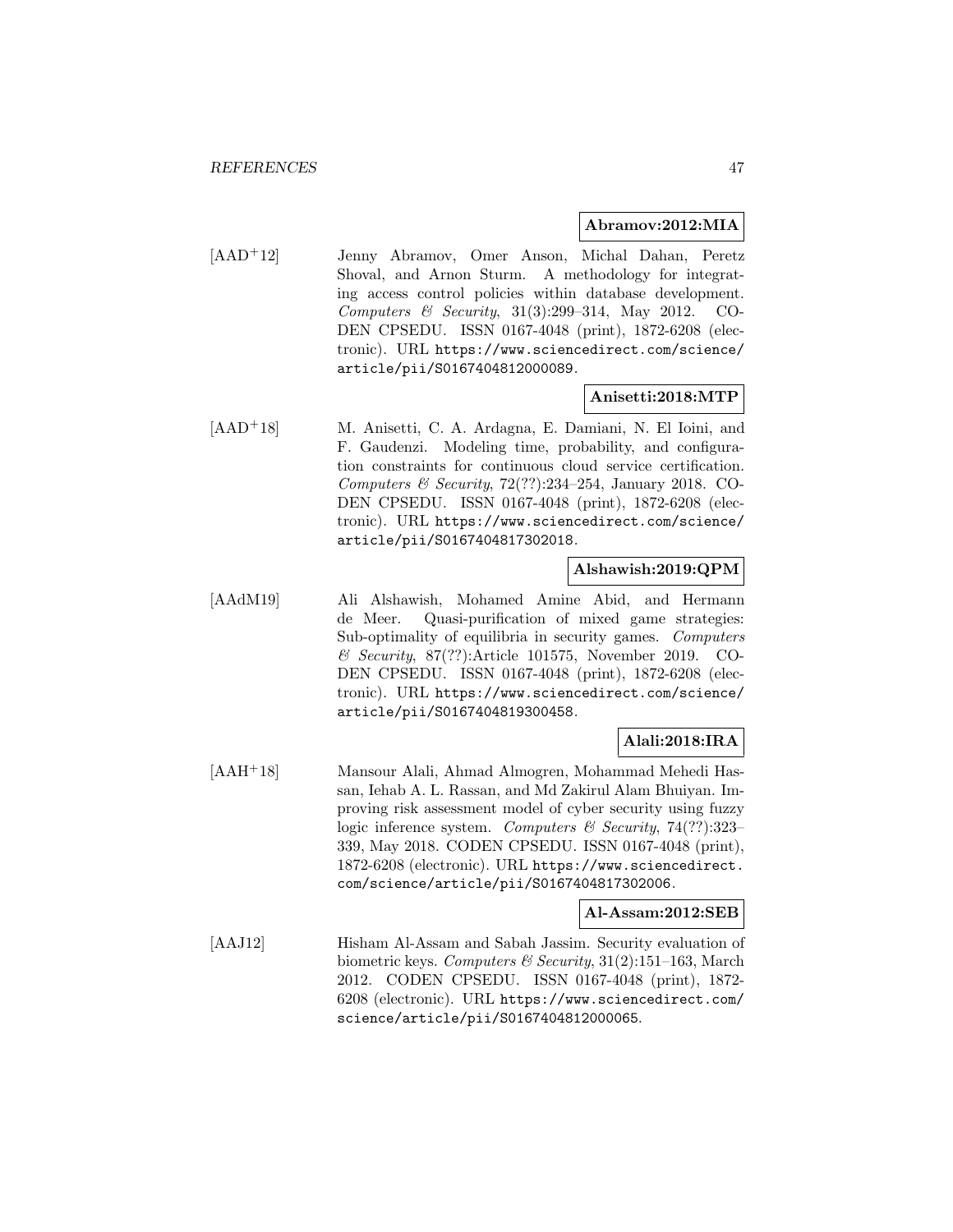#### **Asghar:2016:DIR**

[AAL16] Hira Asghar, Zahid Anwar, and Khalid Latif. A deliberately insecure RDF-based Semantic Web application framework for teaching SPARQL/SPARUL injection attacks and defense mechanisms. Computers & Security,  $58(??)$ :63-82. May 2016. CODEN CPSEDU. ISSN 0167-4048 (print), 1872- 6208 (electronic). URL https://www.sciencedirect.com/ science/article/pii/S0167404815001807.

## **Amigud:2018:IRS**

[AAMDGR18] Alexander Amigud, Joan Arnedo-Moreno, Thanasis Daradoumis, and Ana-Elena Guerrero-Roldan. An integrative review of security and integrity strategies in an academic environment: Current understanding and emerging perspectives. Computers & Security, 76(??):50-70, July 2018. CO-DEN CPSEDU. ISSN 0167-4048 (print), 1872-6208 (electronic). URL https://www.sciencedirect.com/science/ article/pii/S0167404818301792.

## **Anthi:2018:ESA**

[AAR<sup>+</sup>18] Eirini Anthi, Shazaib Ahmad, Omer Rana, George Theodorakopoulos, and Pete Burnap. EclipseIoT: a secure and adaptive hub for the Internet of Things. Computers  $\mathcal{C}$  Security, 78(??):477–490, September 2018. CODEN CPSEDU. ISSN 0167-4048 (print), 1872-6208 (electronic). URL https://www.sciencedirect.com/science/article/pii/ S0167404818309052.

## **Abazari:2016:EAM**

[AAT16] Farzaneh Abazari, Morteza Analoui, and Hassan Takabi. Effect of anti-malware software on infectious nodes in cloud environment. Computers & Security,  $58(??):139-148$ , May 2016. CODEN CPSEDU. ISSN 0167-4048 (print), 1872- 6208 (electronic). URL https://www.sciencedirect.com/ science/article/pii/S0167404815001959.

### **Aranha:2019:RSV**

[ABC<sup>+</sup>19] Diego F. Aranha, Pedro Y. S. Barbosa, Thiago N. C. Cardoso, Caio Lüders Araújo, and Paulo Matias. The return of software vulnerabilities in the Brazilian voting machine. Computers & Security, 86(??):335–349, September 2019. CO-DEN CPSEDU. ISSN 0167-4048 (print), 1872-6208 (elec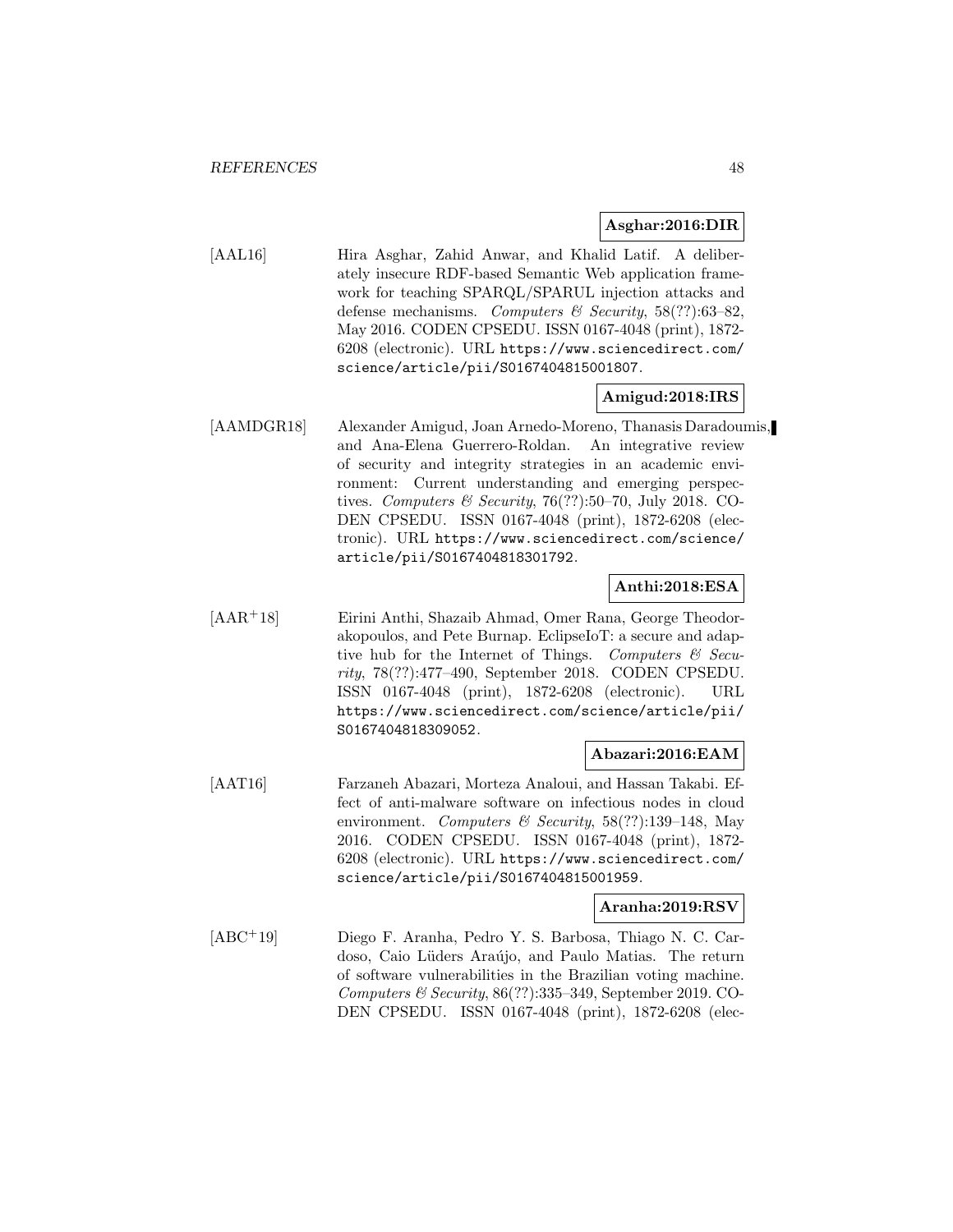tronic). URL https://www.sciencedirect.com/science/ article/pii/S0167404819301191.

# **Azad:2018:MRR**

[ABHS18] Muhammad Ajmal Azad, Samiran Bag, Feng Hao, and Khaled Salah. M2M-REP: Reputation system for machines in the Internet of Things. Computers  $\mathcal{C}$  Security, 79(??):1–16, November 2018. CODEN CPSEDU. ISSN 0167-4048 (print), 1872-6208 (electronic). URL https://www.sciencedirect.com/science/article/pii/ S0167404818308666.

# **Alexiou:2016:FSA**

[ABP16] Nikolaos Alexiou, Stylianos Basagiannis, and Sophia Petridou. Formal security analysis of near field communication using model checking. Computers & Security,  $60(??):1-14$ , July 2016. CODEN CPSEDU. ISSN 0167-4048 (print), 1872- 6208 (electronic). URL https://www.sciencedirect.com/ science/article/pii/S0167404816300244.

# **Atighehchi:2015:NME**

[ABR15] Kevin Atighehchi, Alexis Bonnecaze, and Gabriel Risterucci. New models for efficient authenticated dictionaries. Computers & Security, 53(??):203–214, September 2015. CO-DEN CPSEDU. ISSN 0167-4048 (print), 1872-6208 (electronic). URL https://www.sciencedirect.com/science/ article/pii/S0167404815000607.

# **Awan:2016:ICR**

[ABR16] Malik Shahzad Kaleem Awan, Pete Burnap, and Omer Rana. Identifying cyber risk hotspots: a framework for measuring temporal variance in computer network risk. Computers & Security, 57(??):31–46, March 2016. CO-DEN CPSEDU. ISSN 0167-4048 (print), 1872-6208 (electronic). URL https://www.sciencedirect.com/science/ article/pii/S0167404815001674.

# **Angin:2018:SPA**

[ABR18] Pelin Angin, Bharat Bhargava, and Rohit Ranchal. A selfprotecting agents based model for high-performance mobilecloud computing. Computers & Security,  $77(??)$ :380-396, August 2018. CODEN CPSEDU. ISSN 0167-4048 (print), 1872-6208 (electronic). URL https://www.sciencedirect. com/science/article/pii/S0167404818303948.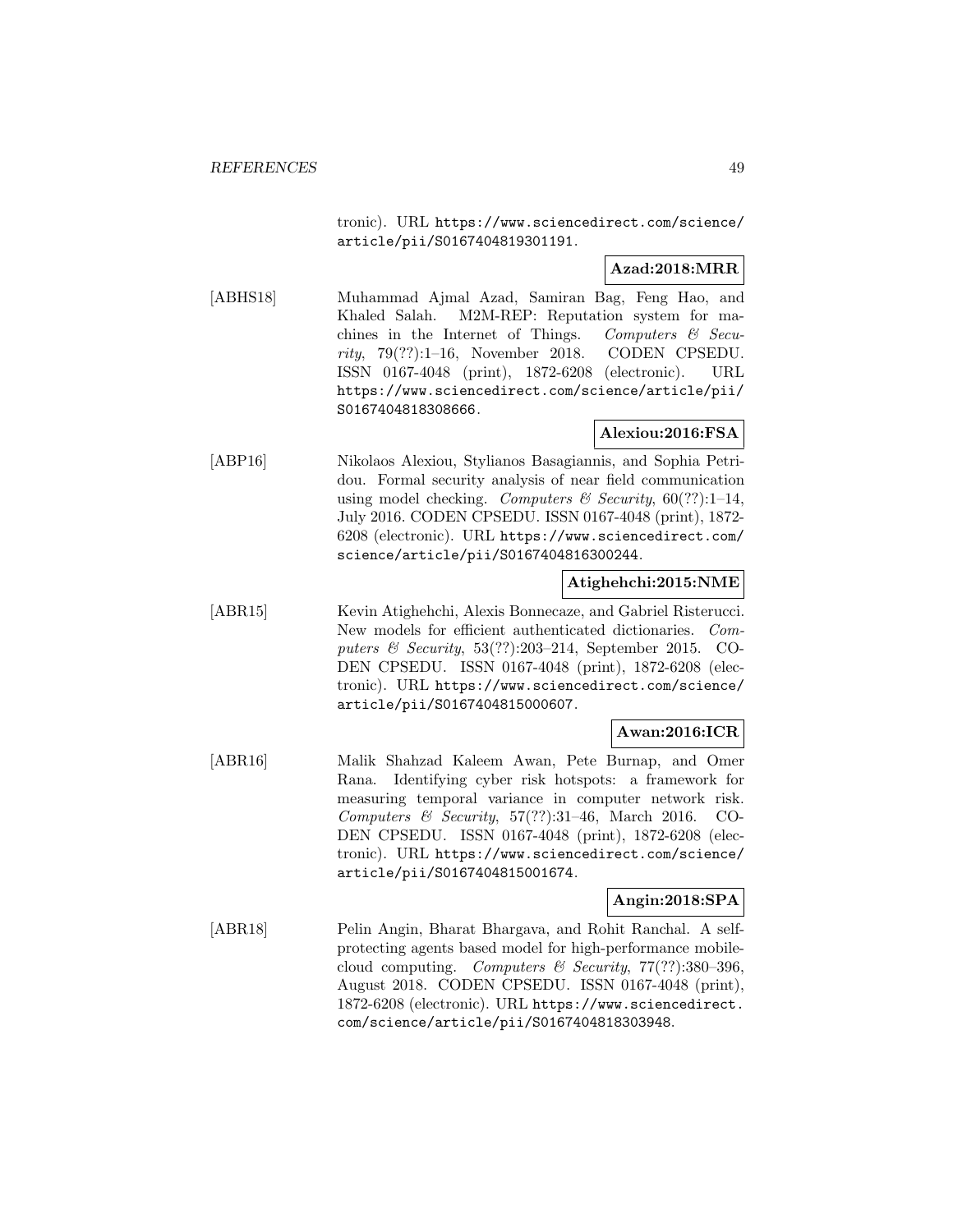#### **Ahmad:2014:POC**

[ABS14] Atif Ahmad, Rachelle Bosua, and Rens Scheepers. Protecting organizational competitive advantage: a knowledge leakage perspective. Computers  $\mathcal B$  Security, 42(??):27–39, May 2014. CODEN CPSEDU. ISSN 0167-4048 (print), 1872-6208 (electronic). URL https://www.sciencedirect.com/science/ article/pii/S0167404814000054.

## **Armando:2013:AFB**

[ACC<sup>+</sup>13] Alessandro Armando, Roberto Carbone, Luca Compagna, Jorge Cuéllar, Giancarlo Pellegrino, and Alessandro Sorniotti. An authentication flaw in browser-based single sign-on protocols: Impact and remediations. Computers  $\mathcal{C}$  Security, 33(??):41–58, March 2013. CODEN CPSEDU. ISSN 0167-4048 (print), 1872-6208 (electronic). URL https://www.sciencedirect.com/science/article/pii/ S0167404812001356.

# **Amato:2018:RHB**

[ACS<sup>+</sup>18] Flora Amato, Aniello Castiglione, Aniello De Santo, Vincenzo Moscato, Antonio Picariello, Fabio Persia, and Giancarlo Sperl´ı. Recognizing human behaviours in online social networks. Computers & Security,  $74(??)$ :355-370, May 2018. CODEN CPSEDU. ISSN 0167-4048 (print), 1872-6208 (electronic). URL https://www.sciencedirect.com/science/ article/pii/S0167404817301219.

## **Abraham:2019:EEL**

[ACS19] Sherly Abraham and InduShobha Chengalur-Smith. Evaluating the effectiveness of learner controlled information security training. Computers & Security, 87(??):Article 101586, November 2019. CODEN CPSEDU. ISSN 0167-4048 (print), 1872-6208 (electronic). URL https://www.sciencedirect. com/science/article/pii/S0167404818308873.

# **Ahmad:2018:PID**

[ADA<sup>+</sup>18] Asma'a Ahmad, Robin Doss, Majeed Alajeely, Sarab F. Al Rubeaai, and Dua'a Ahmad. Packet integrity defense mechanism in OppNets. Computers & Security, 74(??):71–93, May 2018. CODEN CPSEDU. ISSN 0167-4048 (print), 1872- 6208 (electronic). URL https://www.sciencedirect.com/ science/article/pii/S0167404818300269.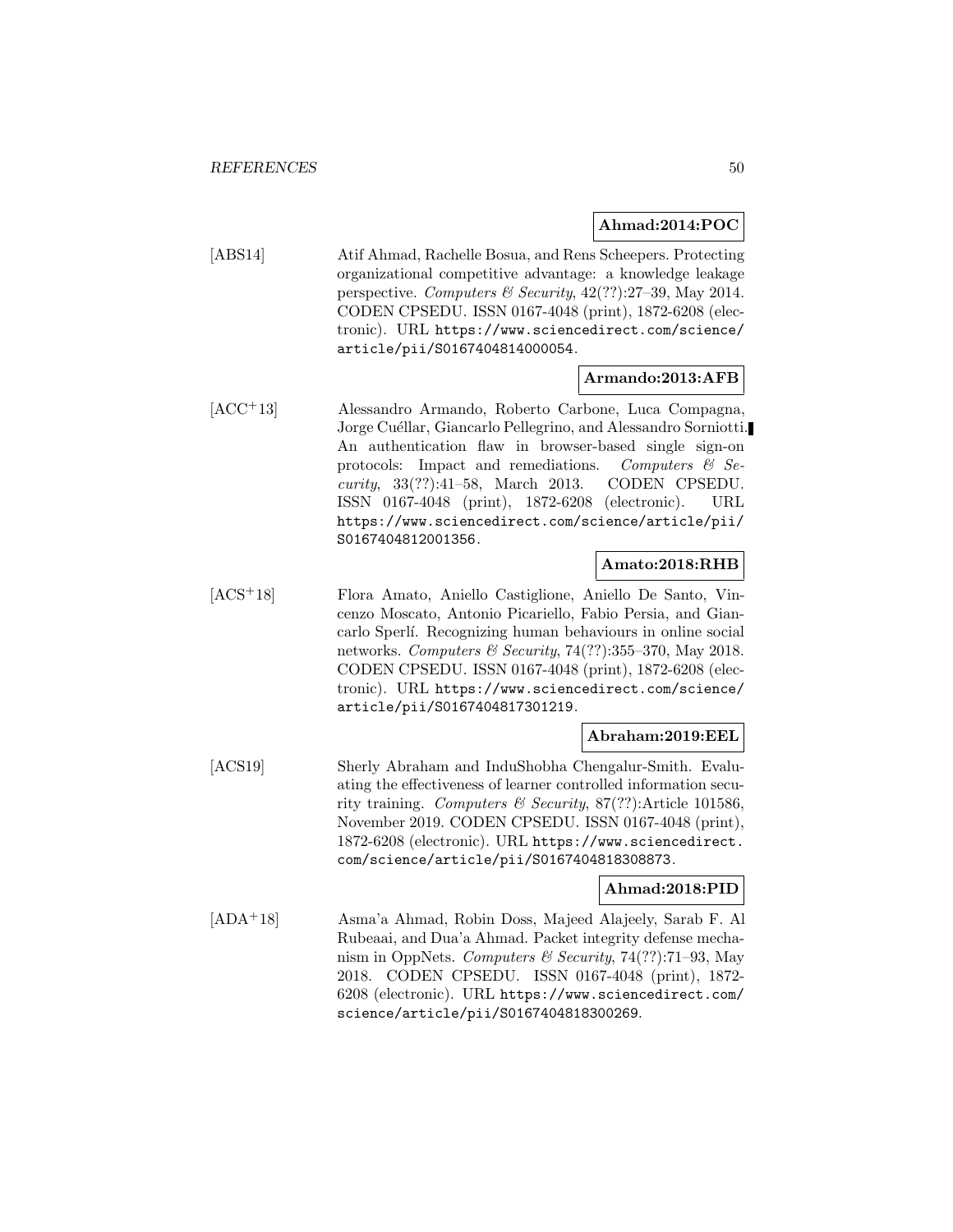# **Alajeely:2017:DAP**

[ADAMH17] Majeed Alajeely, Robin Doss, Asma'a Ahmad, and Vicky Mak-Hau. Defense against packet collusion attacks in opportunistic networks. Computers & Security,  $65(??):269-282$ , March 2017. CODEN CPSEDU. ISSN 0167-4048 (print), 1872-6208 (electronic). URL https://www.sciencedirect. com/science/article/pii/S0167404816301717.

# **Ardagna:2010:ACS**

[ADF<sup>+</sup>10] Claudio A. Ardagna, Sabrina De Capitani di Vimercati, Sara Foresti, Tyrone W. Grandison, Sushil Jajodia, and Pierangela Samarati. Access control for smarter healthcare using policy spaces. Computers & Security,  $29(8):848-858$ , November 2010. CODEN CPSEDU. ISSN 0167-4048 (print), 1872-6208 (electronic). URL https://www.sciencedirect. com/science/article/pii/S0167404810000623.

## **Alves:2018:VST**

[ADWM18] Thiago Alves, Rishabh Das, Aaron Werth, and Thomas Morris. Virtualization of SCADA testbeds for cybersecurity research: a modular approach. Computers  $\mathcal{C}$  Security, 77(??):531–546, August 2018. CODEN CPSEDU. ISSN 0167-4048 (print), 1872-6208 (electronic). URL https://www.sciencedirect.com/science/article/pii/ S0167404818304905.

# **Ahmadinejad:2014:UDI**

[AF14] Seyed Hossein Ahmadinejad and Philip W. L. Fong. Unintended disclosure of information: Inference attacks by third-party extensions to social network systems. Computers & Security, 44(??):75–91, July 2014. CODEN CPSEDU. ISSN 0167-4048 (print), 1872-6208 (electronic). URL https://www.sciencedirect.com/science/article/pii/ S016740481400056X.

## **Allam:2014:SIS**

[AFF14] Sean Allam, Stephen V. Flowerday, and Ethan Flowerday. Smartphone information security awareness: a victim of operational pressures. Computers & Security,  $42(??)$ :56-65, May 2014. CODEN CPSEDU. ISSN 0167-4048 (print), 1872- 6208 (electronic). URL https://www.sciencedirect.com/ science/article/pii/S0167404814000169.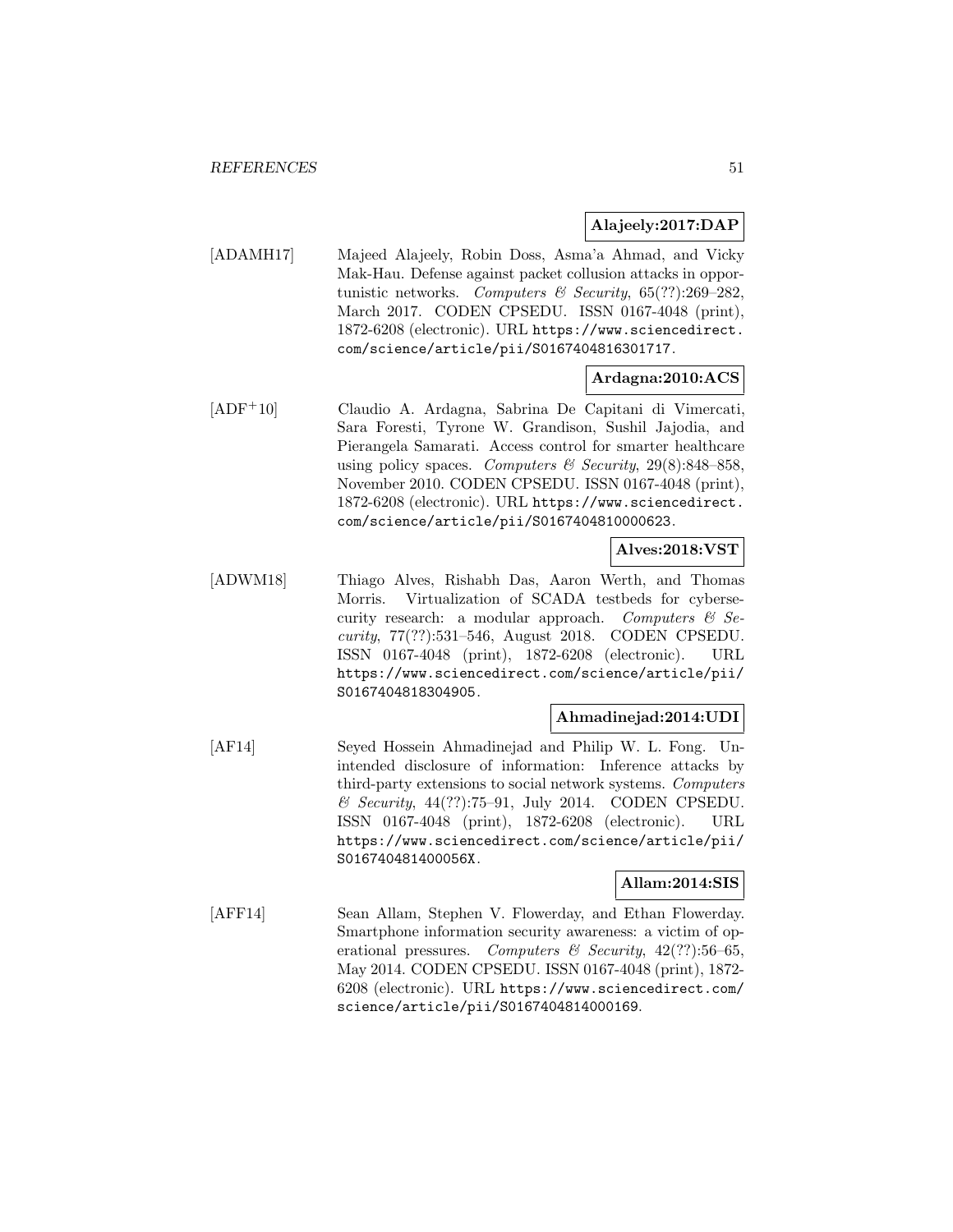## **Archibald:2014:CAD**

[AG14] Rennie Archibald and Dipak Ghosal. A comparative analysis of detection metrics for covert timing channels. Computers & Security, 45(??):284–292, September 2014. CO-DEN CPSEDU. ISSN 0167-4048 (print), 1872-6208 (electronic). URL https://www.sciencedirect.com/science/ article/pii/S0167404814000467.

# **Abouhogail:2018:NSP**

[AG18] Reham Abdellatif Abouhogail and Mohammed S. Gadelrab. A new secure and privacy preserved protocol for IEEE802.11s networks. Computers & Security, 77(??):745–755, August 2018. CODEN CPSEDU. ISSN 0167-4048 (print), 1872- 6208 (electronic). URL https://www.sciencedirect.com/ science/article/pii/S0167404817301992.

# **Ayuso:2012:FFC**

[AGL12] Pablo Neira Ayuso, Rafael M. Gasca, and Laurent Lefevre. FT-FW: a cluster-based fault-tolerant architecture for stateful firewalls. Computers  $\mathcal B$  Security, 31(4):524-539, June 2012. CODEN CPSEDU. ISSN 0167-4048 (print), 1872- 6208 (electronic). URL https://www.sciencedirect.com/ science/article/pii/S0167404812000156.

## **Ali-Gombe:2018:TMD**

[AGSR<sup>+</sup>18] Aisha I. Ali-Gombe, Brendan Saltaformaggio, J. "Ram" Ramanujam, Dongyan Xu, and Golden G. Richard. Toward a more dependable hybrid analysis of Android malware using aspect-oriented programming. Computers  $\mathcal{C}$  Security, 73(??):235–248, March 2018. CODEN CPSEDU. ISSN 0167-4048 (print), 1872-6208 (electronic). URL https://www.sciencedirect.com/science/article/pii/ S0167404817302377.

## **Albrechtsen:2010:IIS**

[AH10] Eirik Albrechtsen and Jan Hovden. Improving information security awareness and behaviour through dialogue, participation and collective reflection. An intervention study. Computers  $\&$  Security, 29(4):432-445, June 2010. CO-DEN CPSEDU. ISSN 0167-4048 (print), 1872-6208 (electronic). URL https://www.sciencedirect.com/science/ article/pii/S0167404809001436.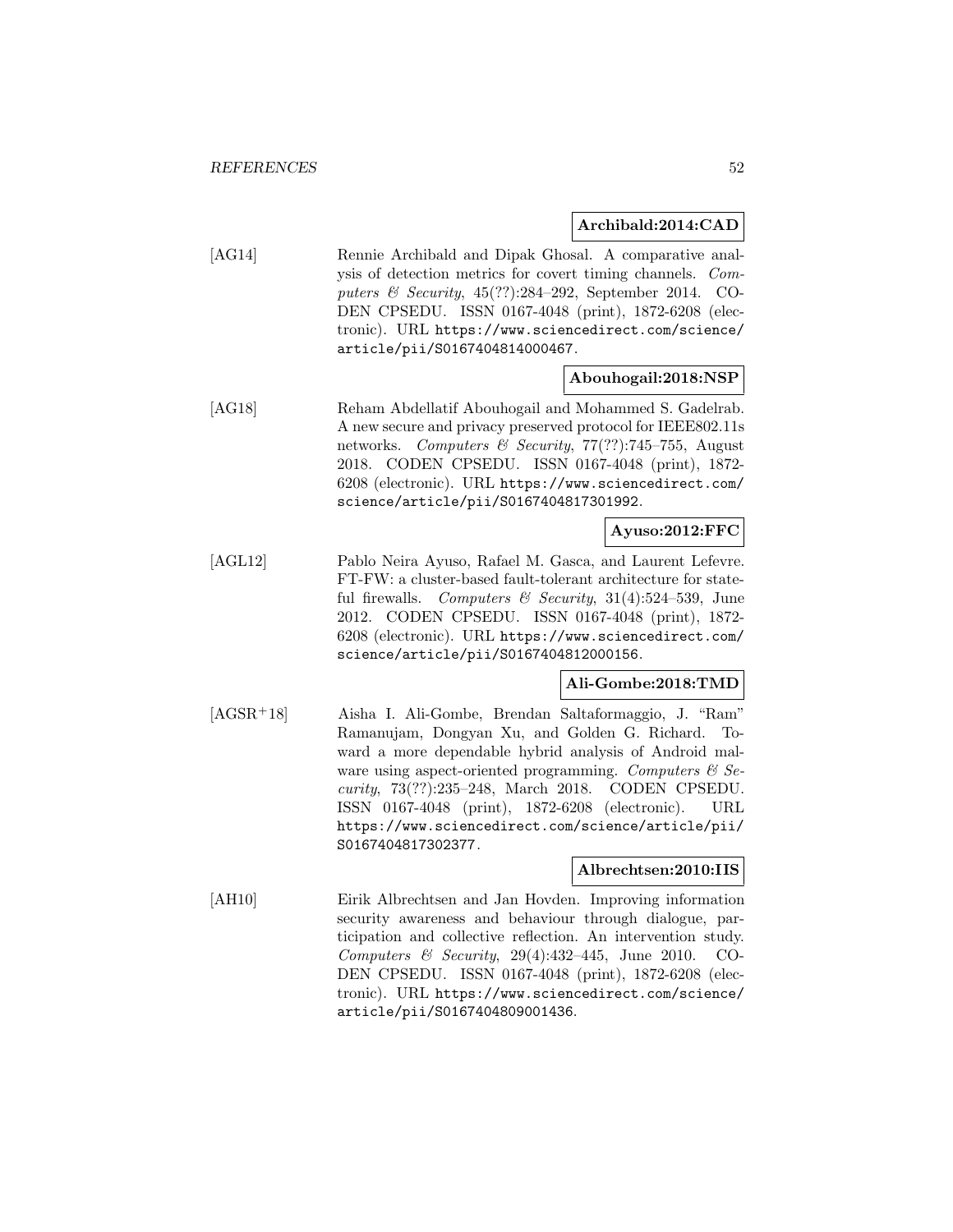#### **Abramov:2013:TAS**

[AH13] Raz Abramov and Amir Herzberg. TCP Ack storm DoS attacks. Computers & Security,  $33(??):12-27$ , March 2013. CODEN CPSEDU. ISSN 0167-4048 (print), 1872-6208 (electronic). URL https://www.sciencedirect.com/science/ article/pii/S0167404812001411.

# **Altabash:2018:ITD**

[AH18] Kholood Al tabash and Jassim Happa. Insider-threat detection using Gaussian mixture models and sensitivity profiles. Computers & Security, 77(??):838–859, August 2018. CO-DEN CPSEDU. ISSN 0167-4048 (print), 1872-6208 (electronic). URL https://www.sciencedirect.com/science/ article/pii/S0167404818302487.

# **Axon:2019:HAN**

[AHGC19] Louise Axon, Jassim Happa, Michael Goldsmith, and Sadie Creese. Hearing attacks in network data: an effectiveness study. Computers & Security,  $83(??):367-388$ , June 2019. CODEN CPSEDU. ISSN 0167-4048 (print), 1872-6208 (electronic). URL https://www.sciencedirect.com/science/ article/pii/S0167404818303377.

# **Adi:2018:ASP**

[AHP18] Kamel Adi, Lamia Hamza, and Liviu Pene. Automatic security policy enforcement in computer systems. Computers & Security, 73(??):156–171, March 2018. CO-DEN CPSEDU. ISSN 0167-4048 (print), 1872-6208 (electronic). URL https://www.sciencedirect.com/science/ article/pii/S0167404817302286.

## **Ahmad:2012:IRT**

[AHR12] Atif Ahmad, Justin Hadgkiss, and A. B. Ruighaver. Incident response teams — challenges in supporting the organisational security function. Computers  $\mathcal C$  Security, 31(5):643–652, July 2012. CODEN CPSEDU. ISSN 0167-4048 (print), 1872- 6208 (electronic). URL https://www.sciencedirect.com/ science/article/pii/S0167404812000624.

#### **Alam:2015:FMM**

[AHTS15] Shahid Alam, R. Nigel Horspool, Issa Traore, and Ibrahim Sogukpinar. A framework for metamorphic malware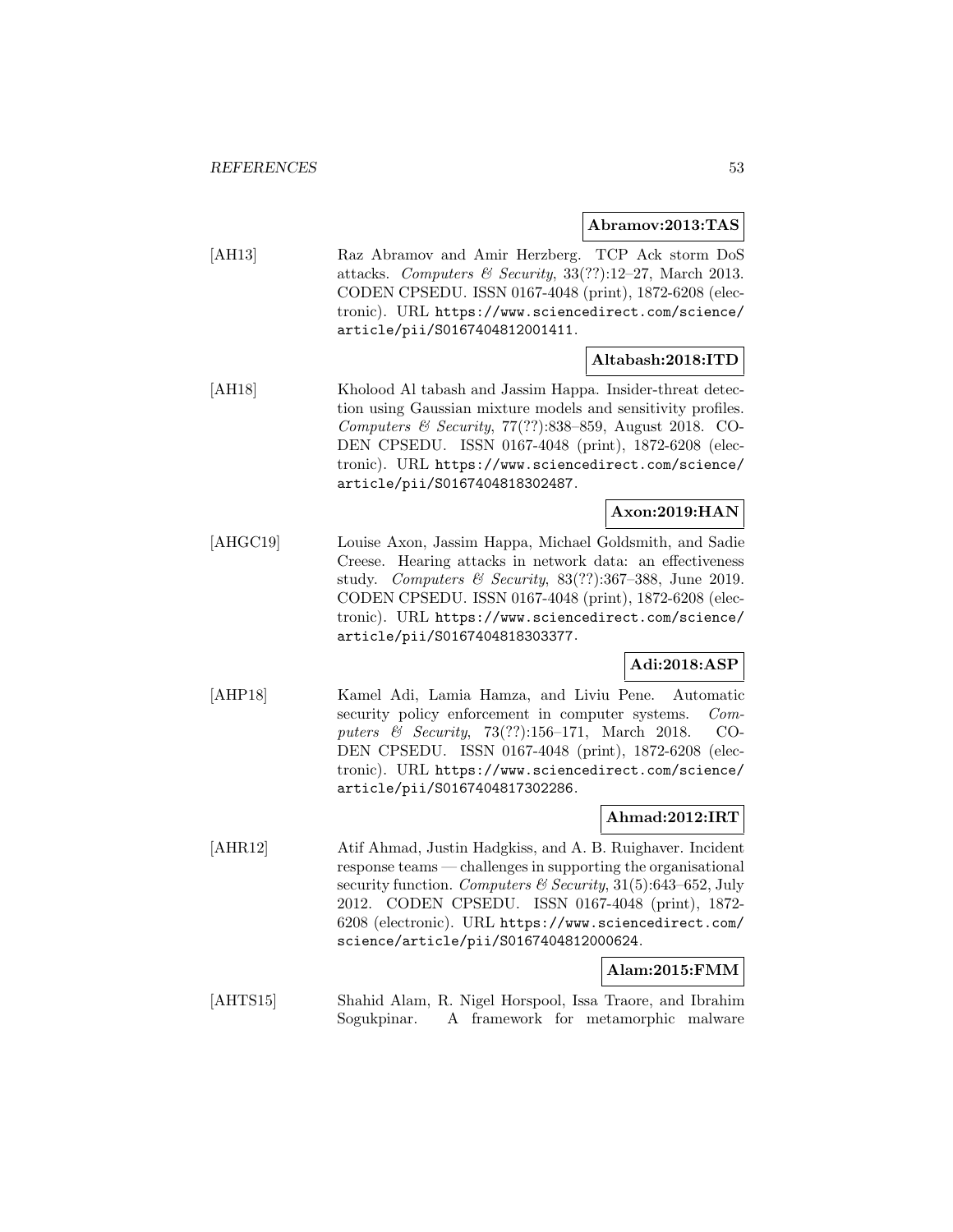analysis and real-time detection. Computers  $\mathcal{C}$  Security, 48(??):212–233, February 2015. CODEN CPSEDU. ISSN 0167-4048 (print), 1872-6208 (electronic). URL https://www.sciencedirect.com/science/article/pii/ S0167404814001576.

# **Allahbakhsh:2014:RQU**

[AIB<sup>+</sup>14] Mohammad Allahbakhsh, Aleksandar Ignjatovic, Boualem Benatallah, Seyed-Mehdi-Reza Beheshti, Norman Foo, and Elisa Bertino. Representation and querying of unfair evaluations in social rating systems. Computers & Security, 41(??):68–88, March 2014. CODEN CPSEDU. ISSN 0167-4048 (print), 1872-6208 (electronic). URL https://www.sciencedirect.com/science/article/pii/ S0167404813001375.

# **Asghar:2013:EES**

[AIRC13] Muhammad Rizwan Asghar, Mihaela Ion, Giovanni Russello, and Bruno Crispo.  $ESPOON_{ERBAC}$ : Enforcing security policies in outsourced environments. Computers  $\&$  Security, 35(??):2-24, June 2013. CODEN CPSEDU. ISSN 0167-4048 (print), 1872-6208 (electronic). URL https://www.sciencedirect.com/science/article/pii/ S0167404812001824.

# **Ahmed:2019:OPS**

[AKAuR19] Idrees Ahmed, Abid Khan, Mansoor Ahmed, and Saif ur Rehman. Order preserving secure provenance scheme for distributed networks. Computers & Security,  $82$ (??):99-117, May 2019. CODEN CPSEDU. ISSN 0167-4048 (print), 1872- 6208 (electronic). URL https://www.sciencedirect.com/ science/article/pii/S0167404818306667.

# **Abdo:2018:SSR**

[AKFM18] H. Abdo, M. Kaouk, J.-M. Flaus, and F. Masse. A safety/ security risk analysis approach of Industrial Control Systems: a cyber bowtie — combining new version of attack tree with bowtie analysis. Computers & Security,  $72(??):175-195$ , January 2018. CODEN CPSEDU. ISSN 0167-4048 (print), 1872- 6208 (electronic). URL https://www.sciencedirect.com/ science/article/pii/S0167404817301931.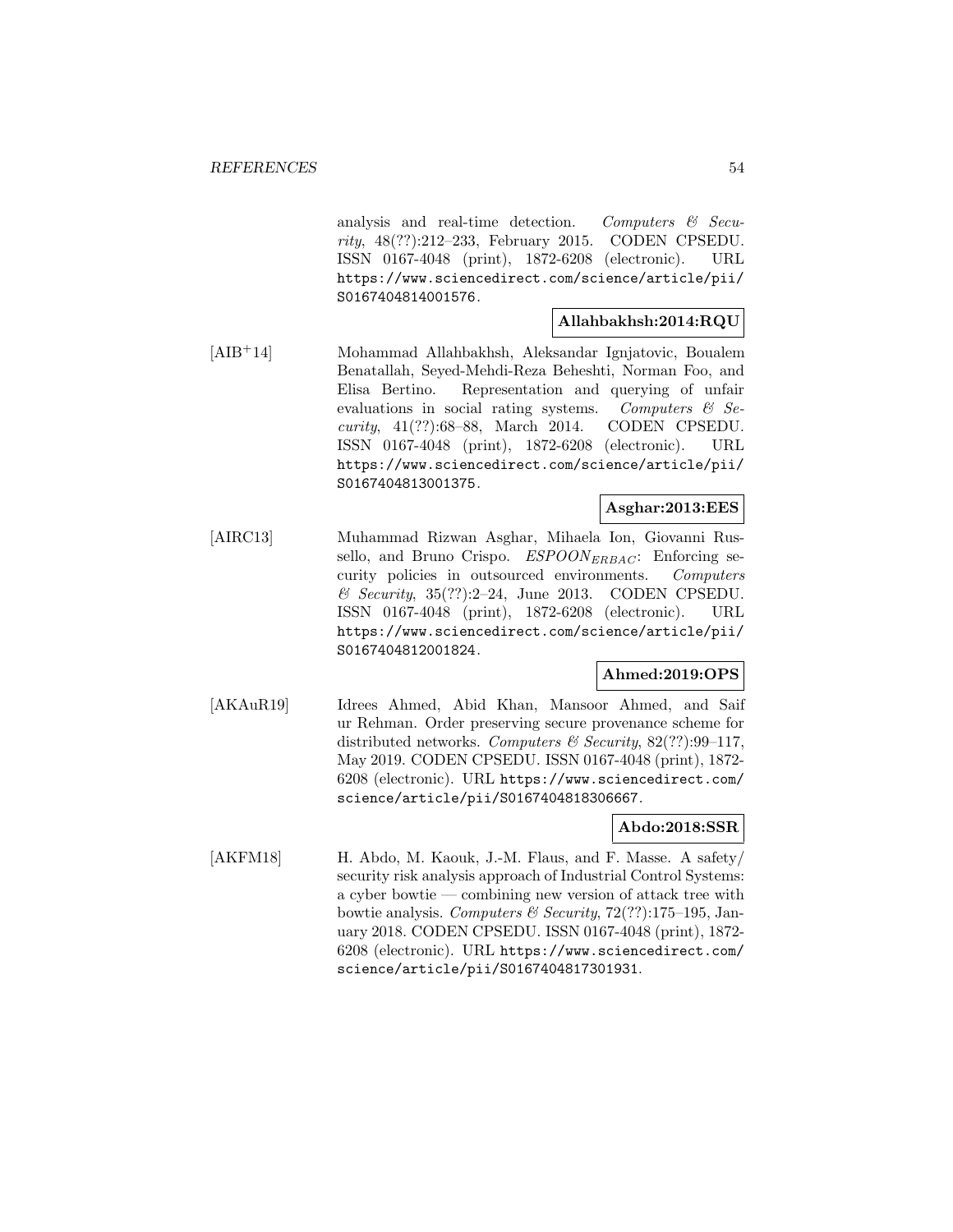#### **Adamsky:2014:SBB**

[AKJR14] Florian Adamsky, Syed Ali Khayam, Rudolf Jäger, and Muttukrishnan Rajarajan. Stealing bandwidth from BitTorrent seeders. Computers & Security, 46(??):126-140, October 2014. CODEN CPSEDU. ISSN 0167-4048 (print), 1872- 6208 (electronic). URL https://www.sciencedirect.com/ science/article/pii/S0167404814001205.

#### **Anagnostopoulos:2013:DAA**

[AKK<sup>+</sup>13] Marios Anagnostopoulos, Georgios Kambourakis, Panagiotis Kopanos, Georgios Louloudakis, and Stefanos Gritzalis. DNS amplification attack revisited. Computers  $\mathcal{C}$ Security, 39 (part B)(??):475–485, November 2013. CO-DEN CPSEDU. ISSN 0167-4048 (print), 1872-6208 (electronic). URL https://www.sciencedirect.com/science/ article/pii/S0167404813001405.

### **Amthor:2014:WWM**

[AKP14] Peter Amthor, Winfried E. Kühnhauser, and Anja Pölck. WorSE: a workbench for model-based security engineering. Computers & Security, 42(??):40–55, May 2014. CO-DEN CPSEDU. ISSN 0167-4048 (print), 1872-6208 (electronic). URL https://www.sciencedirect.com/science/ article/pii/S0167404814000066.

## **Alcaraz:2017:RIC**

[ALC17] Cristina Alcaraz, Javier Lopez, and Kim-Kwang Raymond Choo. Resilient interconnection in cyber-physical control systems. Computers & Security, 71(??):2-14, November 2017. CODEN CPSEDU. ISSN 0167-4048 (print), 1872-6208 (electronic). URL https://www.sciencedirect.com/science/ article/pii/S0167404817300573.

#### **Alizadeh:2018:LDP**

[ALF<sup>+</sup>18] Mahdi Alizadeh, Xixi Lu, Dirk Fahland, Nicola Zannone, and Wil M. P. van der Aalst. Linking data and process perspectives for conformance analysis. Computers & Security, 73(??):172–193, March 2018. CO-DEN CPSEDU. ISSN 0167-4048 (print), 1872-6208 (electronic). URL https://www.sciencedirect.com/science/ article/pii/S0167404817302262.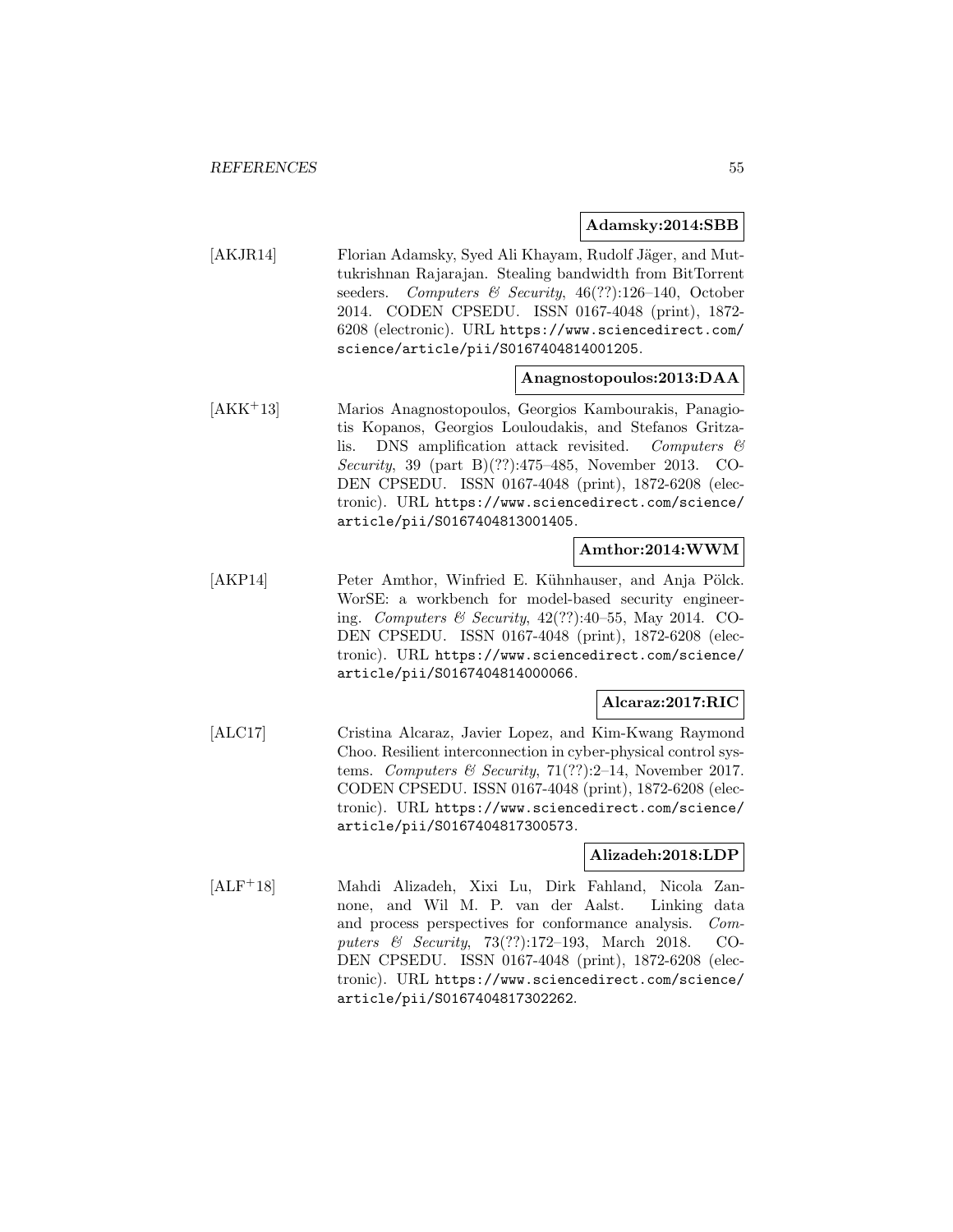#### **Alcaraz:2012:SKM**

[ALRC12] Cristina Alcaraz, Javier Lopez, Rodrigo Roman, and Hsiao-Hwa Chen. Selecting key management schemes for WSN applications. Computers & Security,  $31(8):956-966$ , November 2012. CODEN CPSEDU. ISSN 0167-4048 (print), 1872- 6208 (electronic). URL https://www.sciencedirect.com/ science/article/pii/S0167404812001034.

#### **Arnellos:2011:FDS**

[ALZ<sup>+</sup>11] Argyris Arnellos, Dimitrios Lekkas, Dimitrios Zissis, Thomas Spyrou, and John Darzentas. Fair digital signing: the structural reliability of signed documents. Computers  $\mathcal{C}$  Security, 30(8):580–596, November 2011. CODEN CPSEDU. ISSN 0167-4048 (print), 1872-6208 (electronic). URL https://www.sciencedirect.com/science/article/pii/ S016740481100112X.

# **Azad:2013:CRD**

[AM13] Muhammad Ajmal Azad and Ricardo Morla. Caller-REP: Detecting unwanted calls with caller social strength. Computers & Security, 39 (part B)(??):219–236, November 2013. CODEN CPSEDU. ISSN 0167-4048 (print), 1872-6208 (electronic). URL https://www.sciencedirect.com/science/ article/pii/S0167404813001090.

# **Ashibani:2017:CPS**

[AM17a] Yosef Ashibani and Qusay H. Mahmoud. Cyber physical systems security: Analysis, challenges and solutions. Computers & Security,  $68(??):81-97$ , July 2017. CO-DEN CPSEDU. ISSN 0167-4048 (print), 1872-6208 (electronic). URL https://www.sciencedirect.com/science/ article/pii/S0167404817300809.

## **Aurigemma:2017:PPE**

[AM17b] Salvatore Aurigemma and Thomas Mattson. Privilege or procedure: Evaluating the effect of employee status on intent to comply with socially interactive information security threats and controls. Computers & Security,  $66(??):218-234$ , May 2017. CODEN CPSEDU. ISSN 0167-4048 (print), 1872- 6208 (electronic). URL https://www.sciencedirect.com/ science/article/pii/S0167404817300329.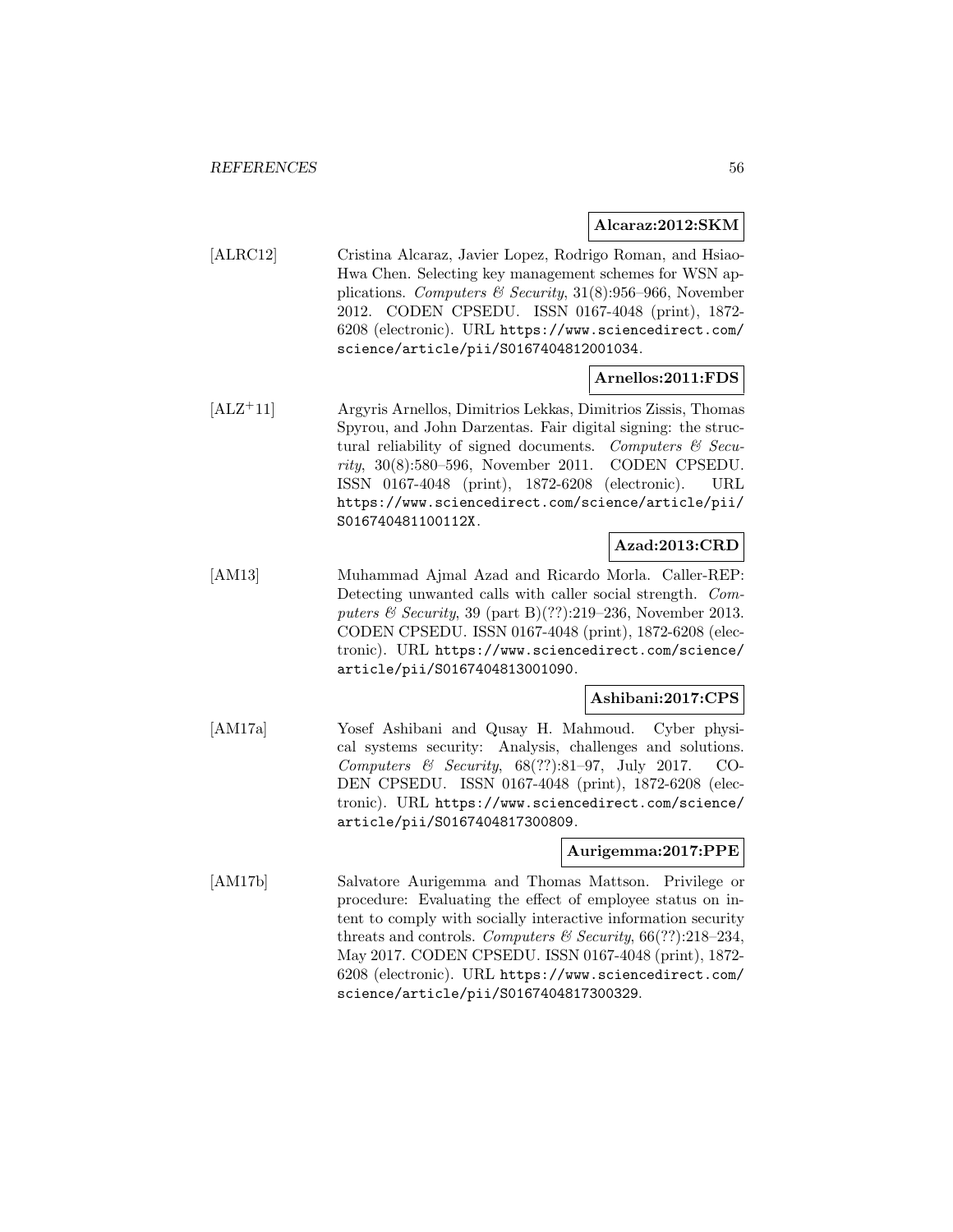# **Alves:2018:OIC**

[AM18a] Thiago Alves and Thomas Morris. OpenPLC: an IEC 61,131-3 compliant open source industrial controller for cyber security research. Computers  $\mathcal{B}$  Security, 78(??):364-379, September 2018. CODEN CPSEDU. ISSN 0167-4048 (print), 1872-6208 (electronic). URL https://www.sciencedirect. com/science/article/pii/S0167404818305388.

# **Aurigemma:2018:EEU**

[AM18b] Salvatore Aurigemma and Thomas Mattson. Exploring the effect of uncertainty avoidance on taking voluntary protective security actions. Computers & Security,  $73(??):219-234$ , March 2018. CODEN CPSEDU. ISSN 0167-4048 (print), 1872-6208 (electronic). URL https://www.sciencedirect. com/science/article/pii/S0167404817302328.

# **Abdelhameed:2018:PPT**

[AMK18] Saad A. Abdelhameed, Sherin M. Moussa, and Mohamed E. Khalifa. Privacy-preserving tabular data publishing: a comprehensive evaluation from web to cloud. Computers  $\mathcal{C}$ Security, 72(??):74–95, January 2018. CODEN CPSEDU. ISSN 0167-4048 (print), 1872-6208 (electronic). URL https://www.sciencedirect.com/science/article/pii/ S0167404817301840.

## **Armando:2013:BFA**

[AMMV13] Alessandro Armando, Alessio Merlo, Mauro Migliardi, and Luca Verderame. Breaking and fixing the Android launching flow. Computers & Security, 39 (Part A)(??):104-115, November 2013. CODEN CPSEDU. ISSN 0167-4048 (print), 1872-6208 (electronic). URL https://www.sciencedirect. com/science/article/pii/S0167404813000540.

# **Azad:2018:SMS**

[AMS18] Muhammad Ajmal Azad, Ricardo Morla, and Khaled Salah. Systems and methods for SPIT detection in VoIP: Survey and future directions. Computers & Security,  $77(??):1-20$ , August 2018. CODEN CPSEDU. ISSN 0167-4048 (print), 1872-6208 (electronic). URL https://www.sciencedirect. com/science/article/pii/S0167404818302414.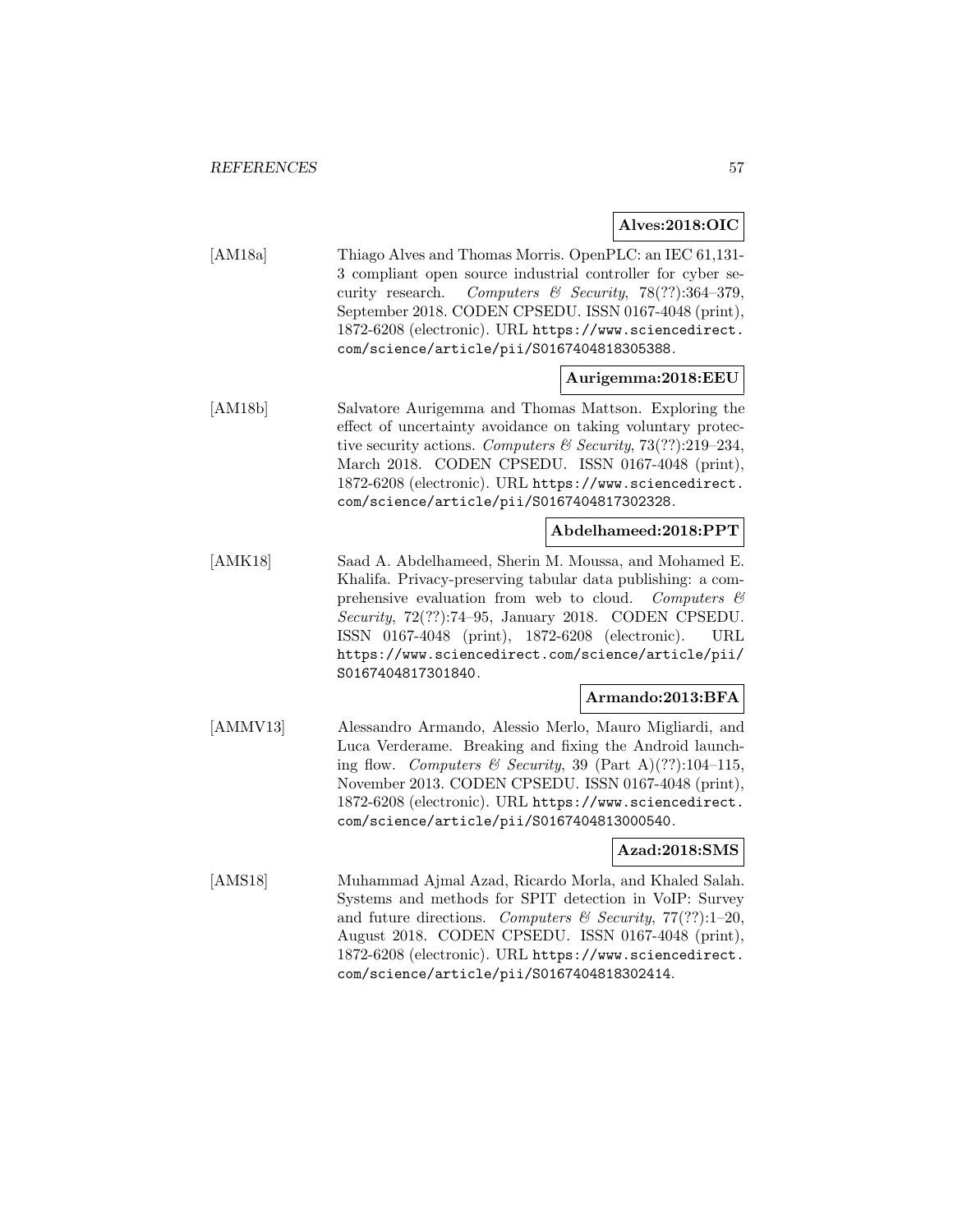# **Abril:2015:SMA**

[ANAT15] Daniel Abril, Guillermo Navarro-Arribas, and Vicenç Torra. Spherical microaggregation: Anonymizing sparse vector spaces. Computers & Security,  $49(??):28-44$ , March 2015. CODEN CPSEDU. ISSN 0167-4048 (print), 1872-6208 (electronic). URL https://www.sciencedirect.com/science/ article/pii/S0167404814001679.

# **Akinrolabu:2019:CRA**

[ANMN19] Olusola Akinrolabu, Jason R. C. Nurse, Andrew Martin, and Steve New. Cyber risk assessment in cloud provider environments: Current models and future needs. Computers & Security, 87(??):Article 101600, November 2019. CO-DEN CPSEDU. ISSN 0167-4048 (print), 1872-6208 (electronic). URL https://www.sciencedirect.com/science/ article/pii/S0167404819301543.

#### **Anonymous:2010:CPa**

[Ano10a] Anonymous. Call for papers. Computers & Security, 29(1):163–164, February 2010. CODEN CPSEDU. ISSN 0167-4048 (print), 1872-6208 (electronic). URL https://www.sciencedirect.com/science/article/pii/ S0167404809001369.

## **Anonymous:2010:CPb**

[Ano10b] Anonymous. Call for papers. Computers & Security, 29 (2):296, March 2010. CODEN CPSEDU. ISSN 0167- 4048 (print), 1872-6208 (electronic). URL https://www. sciencedirect.com/science/article/pii/S0167404809001618.

## **Anonymous:2010:CPc**

[Ano10c] Anonymous. Call for papers. Computers & Security, 29 (2):297, March 2010. CODEN CPSEDU. ISSN 0167- 4048 (print), 1872-6208 (electronic). URL https://www. sciencedirect.com/science/article/pii/S0167404810000039.

#### **Anonymous:2010:Ca**

[Ano10d] Anonymous. Contents. Computers & Security, 29(1):iii, February 2010. CODEN CPSEDU. ISSN 0167-4048 (print), 1872-6208 (electronic). URL https://www.sciencedirect. com/science/article/pii/S016740480900131X.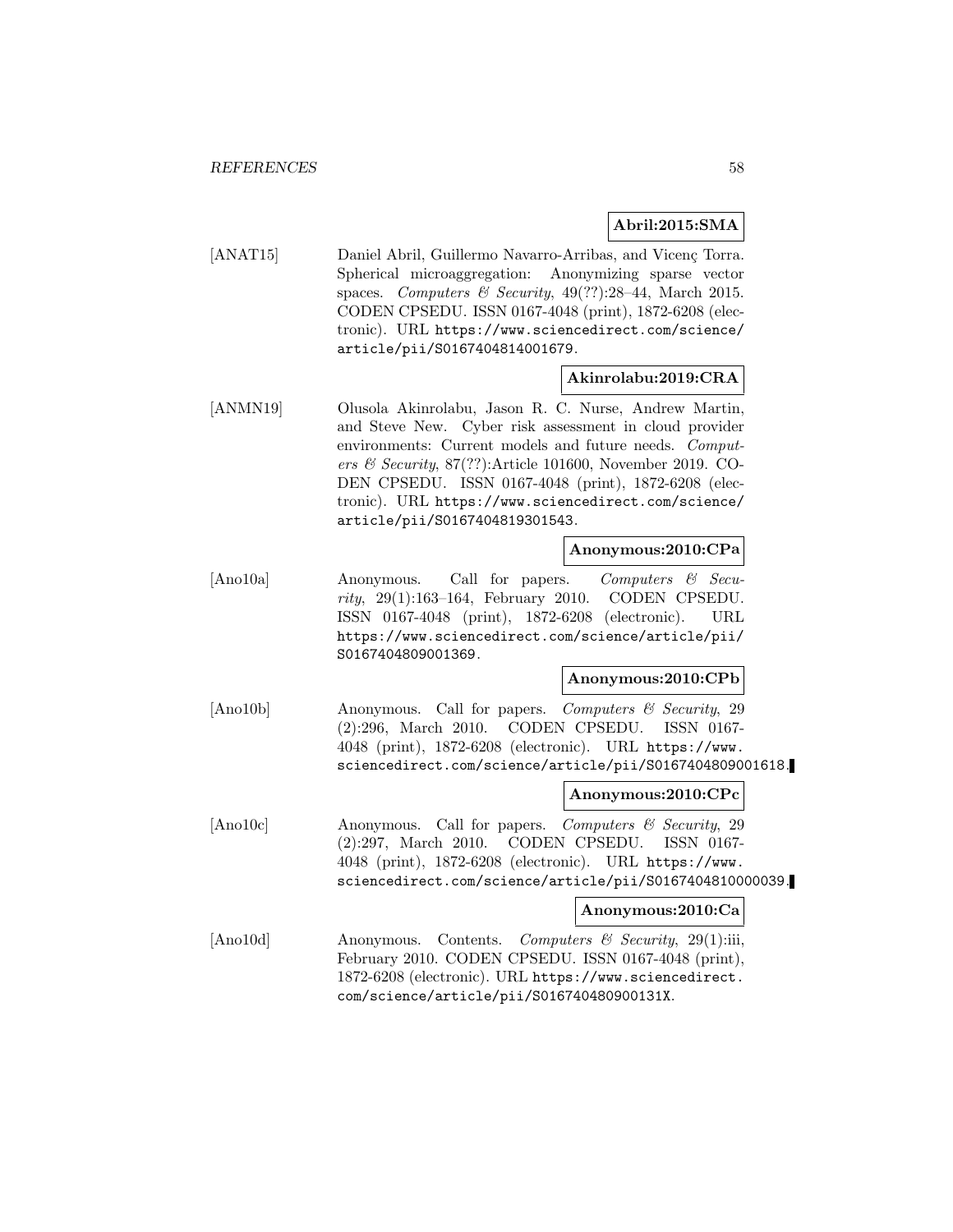#### **Anonymous:2010:Cb**

[Ano10e] Anonymous. Contents. Computers & Security, 29(2):iii, March 2010. CODEN CPSEDU. ISSN 0167-4048 (print), 1872-6208 (electronic). URL https://www.sciencedirect. com/science/article/pii/S0167404809001552.

## **Anonymous:2010:Cc**

[Ano10f] Anonymous. Contents. Computers & Security, 29(3):iv, May 2010. CODEN CPSEDU. ISSN 0167-4048 (print), 1872- 6208 (electronic). URL https://www.sciencedirect.com/ science/article/pii/S016740481000012X.

#### **Anonymous:2010:Cd**

[Ano10g] Anonymous. Contents. Computers & Security, 29(4):iii, June 2010. CODEN CPSEDU. ISSN 0167-4048 (print), 1872- 6208 (electronic). URL https://www.sciencedirect.com/ science/article/pii/S0167404810000271.

## **Anonymous:2010:Ce**

[Ano10h] Anonymous. Contents. Computers & Security, 29(5):iv, July 2010. CODEN CPSEDU. ISSN 0167-4048 (print), 1872- 6208 (electronic). URL https://www.sciencedirect.com/ science/article/pii/S016740481000043X.

#### **Anonymous:2010:Cf**

[Ano10i] Anonymous. Contents. Computers & Security, 29(6):iii, September 2010. CODEN CPSEDU. ISSN 0167-4048 (print), 1872-6208 (electronic). URL https://www.sciencedirect. com/science/article/pii/S0167404810000568.

#### **Anonymous:2010:Cg**

[Ano10j] Anonymous. Contents. Computers  $\mathcal{C}$  Security, 29(7):iii, October 2010. CODEN CPSEDU. ISSN 0167-4048 (print), 1872-6208 (electronic). URL https://www.sciencedirect. com/science/article/pii/S0167404810000672.

#### **Anonymous:2010:Ch**

[Ano10k] Anonymous. Contents. Computers & Security, 29(8):iii, November 2010. CODEN CPSEDU. ISSN 0167-4048 (print), 1872-6208 (electronic). URL https://www.sciencedirect. com/science/article/pii/S0167404810000969.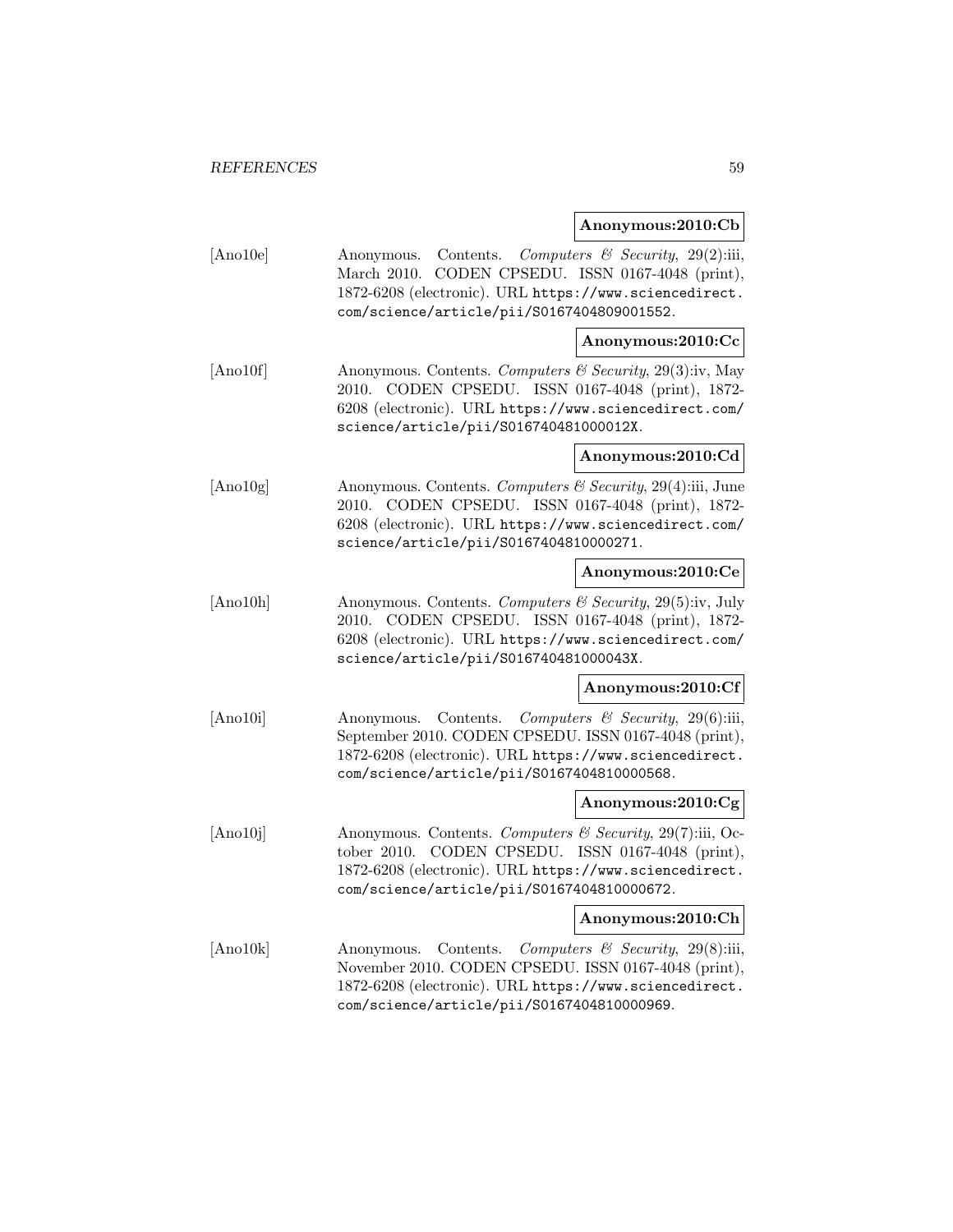#### **Anonymous:2010:IEBa**

[Ano10l] Anonymous. IFC — editorial board. Computers & Security, 29(1):ifc, February 2010. CODEN CPSEDU. ISSN 0167-4048 (print), 1872-6208 (electronic). URL https://www.sciencedirect.com/science/article/pii/ S016740480900128X.

#### **Anonymous:2010:IEBb**

[Ano10m] Anonymous. IFC — editorial board. Computers & Security, 29(2):ifc, March 2010. CODEN CPSEDU. ISSN 0167-4048 (print), 1872-6208 (electronic). URL https://www.sciencedirect.com/science/article/pii/ S0167404809001527.

#### **Anonymous:2010:IEBc**

[Ano10n] Anonymous. IFC — editorial board. Computers & Security, 29(3):ifc, May 2010. CODEN CPSEDU. ISSN 0167- 4048 (print), 1872-6208 (electronic). URL https://www. sciencedirect.com/science/article/pii/S016740481000009X.

## **Anonymous:2010:IEBd**

 $[Ano10o]$  Anonymous. IFC — editorial board. Computers & Security, 29(4):ifc, June 2010. CODEN CPSEDU. ISSN 0167- 4048 (print), 1872-6208 (electronic). URL https://www. sciencedirect.com/science/article/pii/S0167404810000246.

## **Anonymous:2010:IEBe**

 $[Ano10p]$  Anonymous. IFC — editorial board. Computers & Security, 29(5):ifc, July 2010. CODEN CPSEDU. ISSN 0167- 4048 (print), 1872-6208 (electronic). URL https://www. sciencedirect.com/science/article/pii/S0167404810000404.

## **Anonymous:2010:IEBf**

 $[Ano10q]$  Anonymous. IFC — editorial board. Computers & Security, 29(6):ifc, September 2010. CODEN CPSEDU. ISSN 0167-4048 (print), 1872-6208 (electronic). URL https://www.sciencedirect.com/science/article/pii/ S0167404810000532.

## **Anonymous:2010:IEBg**

[Ano10r] Anonymous. IFC — editorial board. Computers & Security, 29(7):ifc, October 2010. CODEN CPSEDU. ISSN 0167-4048 (print), 1872-6208 (electronic). URL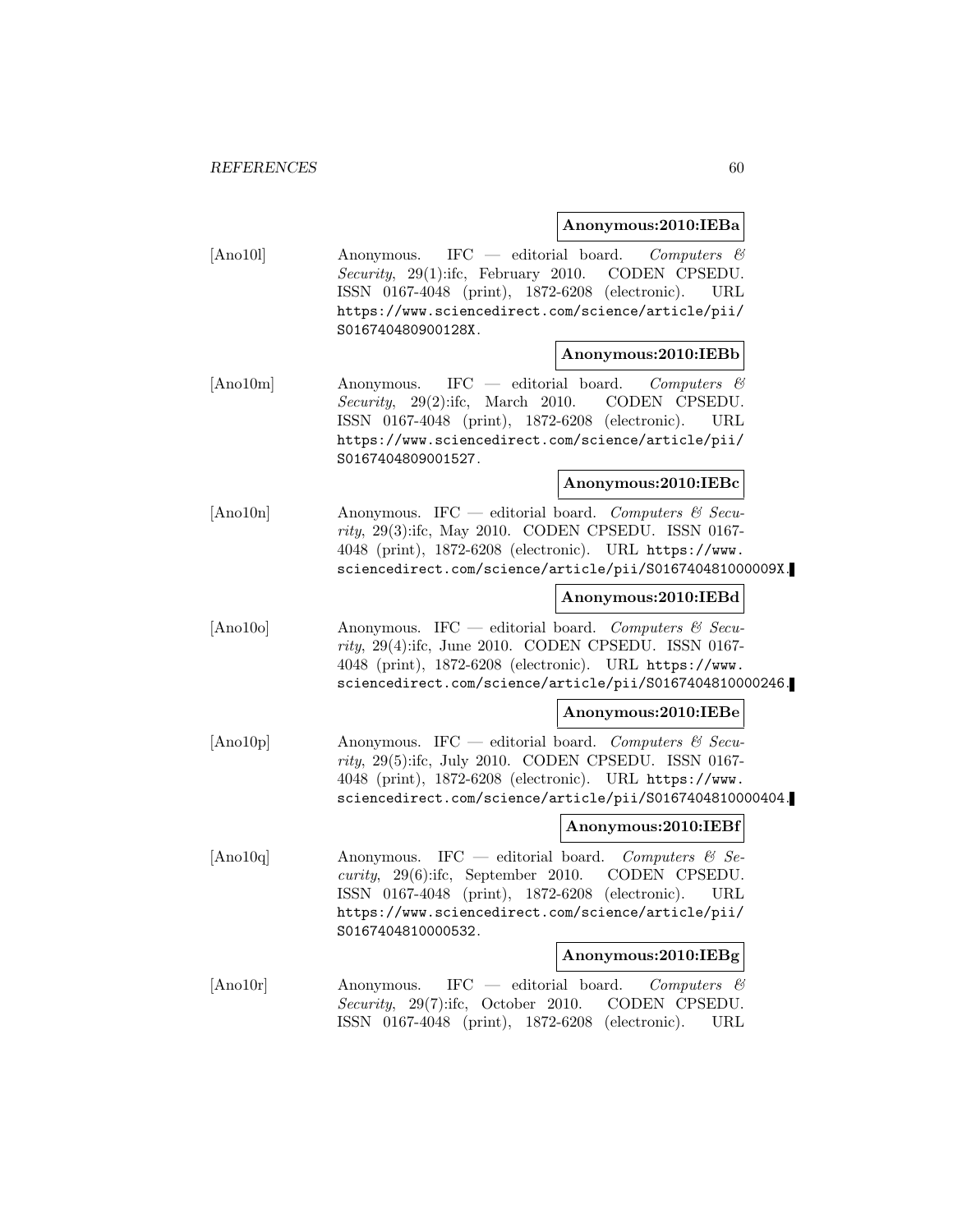https://www.sciencedirect.com/science/article/pii/ S0167404810000647.

#### **Anonymous:2010:IEBh**

[Ano10s] Anonymous. IFC — editorial board. Computers & Security, 29(8):ifc, November 2010. CODEN CPSEDU. ISSN 0167-4048 (print), 1872-6208 (electronic). URL https://www.sciencedirect.com/science/article/pii/ S0167404810000933.

### **Anonymous:2010:ITAa**

[Ano10t] Anonymous. IFIP TC11 — aims and scope. Computers  $\&$  Security, 29(1):158, February 2010. CODEN CPSEDU. ISSN 0167-4048 (print), 1872-6208 (electronic). URL https://www.sciencedirect.com/science/article/pii/ S0167404809001357.

#### **Anonymous:2010:ITAb**

[Ano10u] Anonymous. IFIP TC11 — aims and scope. Computers  $\&$  Security, 29(2):291, March 2010. CODEN CPSEDU. ISSN 0167-4048 (print), 1872-6208 (electronic). URL https://www.sciencedirect.com/science/article/pii/ S0167404809001606.

## **Anonymous:2010:ITAc**

[Ano10v] Anonymous. IFIP TC11 — aims and scope. Computers & Security, 29(3):380, May 2010. CODEN CPSEDU. ISSN 0167-4048 (print), 1872-6208 (electronic). URL https://www.sciencedirect.com/science/article/pii/ S0167404810000131.

#### **Anonymous:2010:ITAd**

[Ano10w] Anonymous. IFIP TC11 — aims and scope. Computers & Security, 29(4):515, June 2010. CODEN CPSEDU. ISSN 0167-4048 (print), 1872-6208 (electronic). URL https://www.sciencedirect.com/science/article/pii/ S0167404810000283.

#### **Anonymous:2010:ITAe**

[Ano10x] Anonymous. IFIP TC11 — aims, scope and technical committee. Computers & Security,  $29(5):636-640$ , July 2010. CODEN CPSEDU. ISSN 0167-4048 (print), 1872-6208 (electronic). URL https://www.sciencedirect.com/science/ article/pii/S0167404810000441.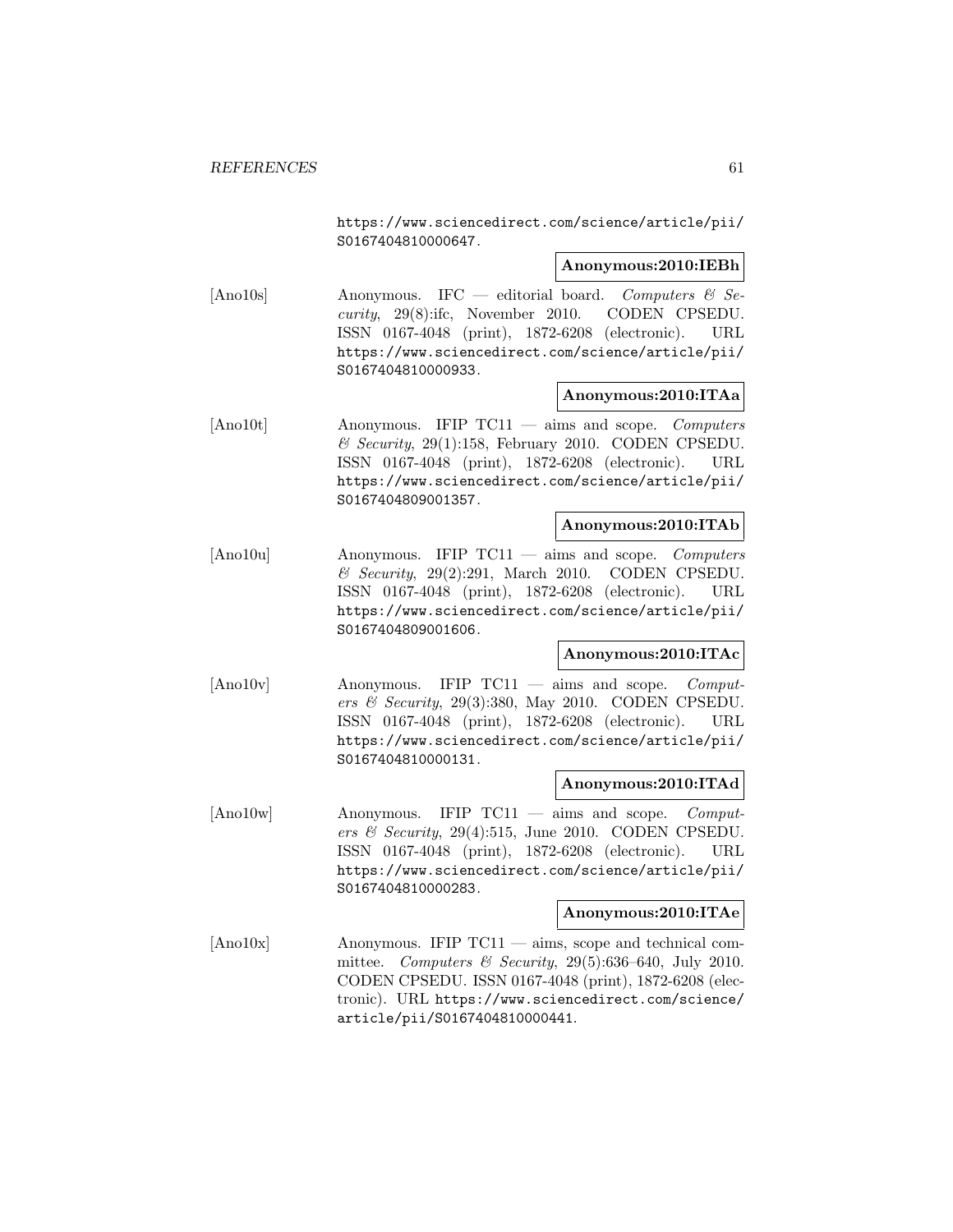#### **Anonymous:2010:ITAf**

[Ano10y] Anonymous. IFIP TC11 — aims, scope and technical committee. Computers & Security, 29(6):724–728, September 2010. CODEN CPSEDU. ISSN 0167-4048 (print), 1872- 6208 (electronic). URL https://www.sciencedirect.com/ science/article/pii/S016740481000057X.

# **Anonymous:2010:ITAg**

[Ano10z] Anonymous. IFIP TC11 — aims, scope and technical committee. Computers & Security, 29(7):807–811, October 2010. CODEN CPSEDU. ISSN 0167-4048 (print), 1872-6208 (electronic). URL https://www.sciencedirect.com/science/ article/pii/S0167404810000726.

# **Anonymous:2010:ITAh**

[Ano10-27] Anonymous. IFIP TC11 — aims, scope and technical committee. Computers & Security, 29(8):903–907, November 2010. CODEN CPSEDU. ISSN 0167-4048 (print), 1872- 6208 (electronic). URL https://www.sciencedirect.com/ science/article/pii/S0167404810000970.

## **Anonymous:2010:ITCa**

[Ano10-28] Anonymous. IFIP technical committee. Computers  $\mathcal{C}$  Security, 29(1):159–162, February 2010. CODEN CPSEDU. ISSN 0167-4048 (print), 1872-6208 (electronic). URL https://www.sciencedirect.com/science/article/pii/ S0167404809001321.

#### **Anonymous:2010:ITCb**

[Ano10-29] Anonymous. IFIP technical committee. Computers & Security, 29(2):292–295, March 2010. CODEN CPSEDU. ISSN 0167-4048 (print), 1872-6208 (electronic). URL https://www.sciencedirect.com/science/article/pii/ S0167404809001564.

#### **Anonymous:2010:ITCc**

[Ano10-30] Anonymous. IFIP technical committee. Computers  $\&$  Security, 29(3):i–iv, May 2010. CODEN CPSEDU. ISSN 0167-4048 (print), 1872-6208 (electronic). URL https://www.sciencedirect.com/science/article/pii/ S0167404810000143.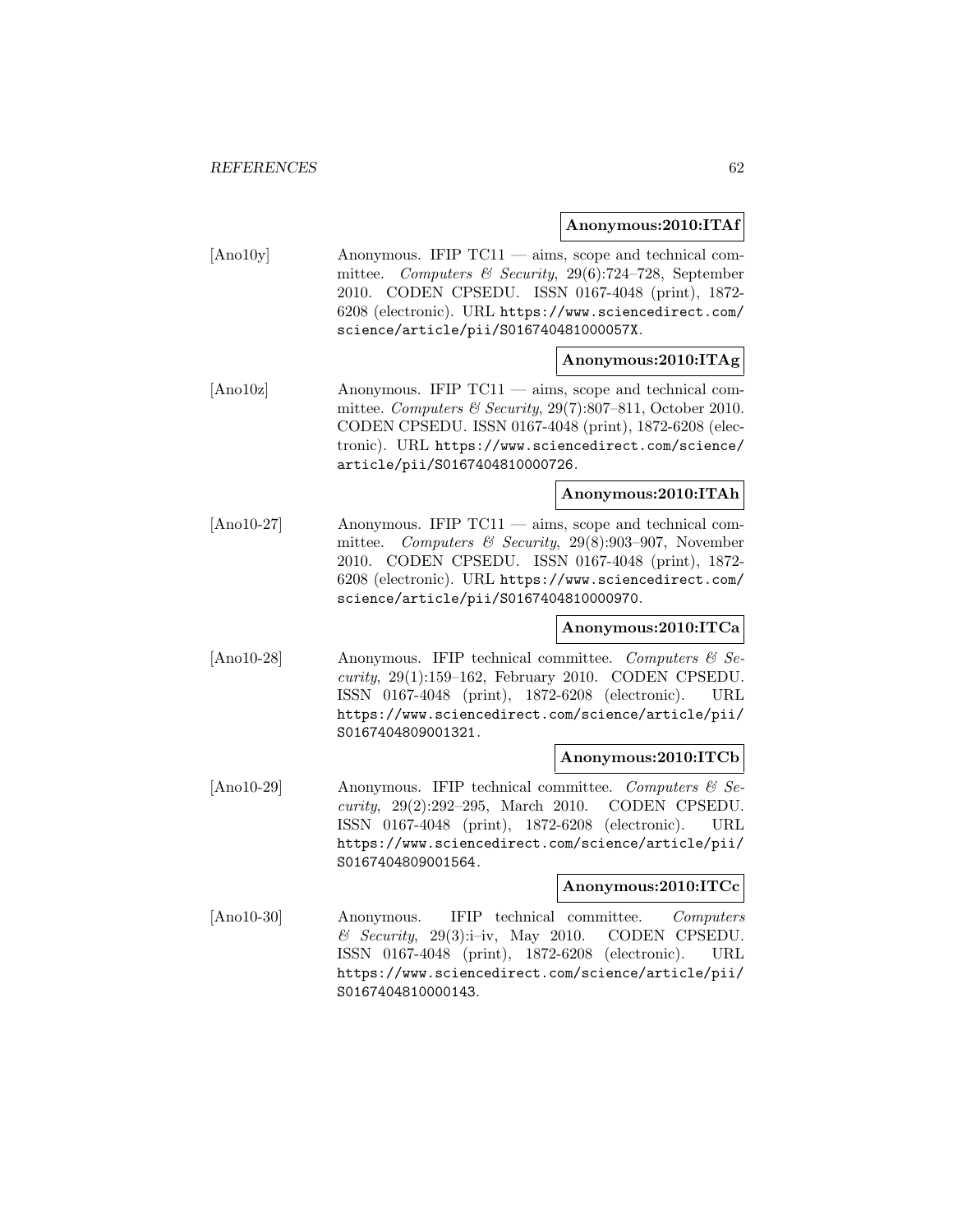#### **Anonymous:2010:ITCd**

[Ano10-31] Anonymous. IFIP technical committee. Computers & Security, 29(4):516–519, June 2010. CODEN CPSEDU. ISSN 0167-4048 (print), 1872-6208 (electronic). URL https://www.sciencedirect.com/science/article/pii/ S0167404810000295.

#### **Anonymous:2010:IIS**

[Ano10-32] Anonymous. Invitation to IFIP sec 2011. Computers & Security, 29(8):908, November 2010. CODEN CPSEDU. ISSN 0167-4048 (print), 1872-6208 (electronic). URL https://www.sciencedirect.com/science/article/pii/ S016740481000101X.

#### **Anonymous:2010:PF**

[Ano10-33] Anonymous. Pages 1–164 (February 2010). Computers & Security, 29(1):??, February 2010. CODEN CPSEDU. ISSN 0167-4048 (print), 1872-6208 (electronic).

## **Anonymous:2010:PM**

[Ano10-34] Anonymous. Pages 165–298 (March 2010). Computers & Security, 29(2):??, March 2010. CODEN CPSEDU. ISSN 0167-4048 (print), 1872-6208 (electronic).

## **Anonymous:2010:PJ**

[Ano10-35] Anonymous. Pages  $381-520$  (June 2010). Computers  $\&$  Security, 29(4):??, June 2010. CODEN CPSEDU. ISSN 0167- 4048 (print), 1872-6208 (electronic).

#### **Anonymous:2010:PS**

[Ano10-36] Anonymous. Pages 641–728 (September 2010). Computers & Security, 29(6):??, September 2010. CODEN CPSEDU. ISSN 0167-4048 (print), 1872-6208 (electronic).

#### **Anonymous:2010:PO**

[Ano10-37] Anonymous. Pages 729–812 (October 2010). Computers & Security, 29(7):??, October 2010. CODEN CPSEDU. ISSN 0167-4048 (print), 1872-6208 (electronic).

#### **Anonymous:2010:PN**

[Ano10-38] Anonymous. Pages 813–908 (November 2010). Computers  $\mathcal{C}$ Security, 29(8):??, November 2010. CODEN CPSEDU. ISSN 0167-4048 (print), 1872-6208 (electronic).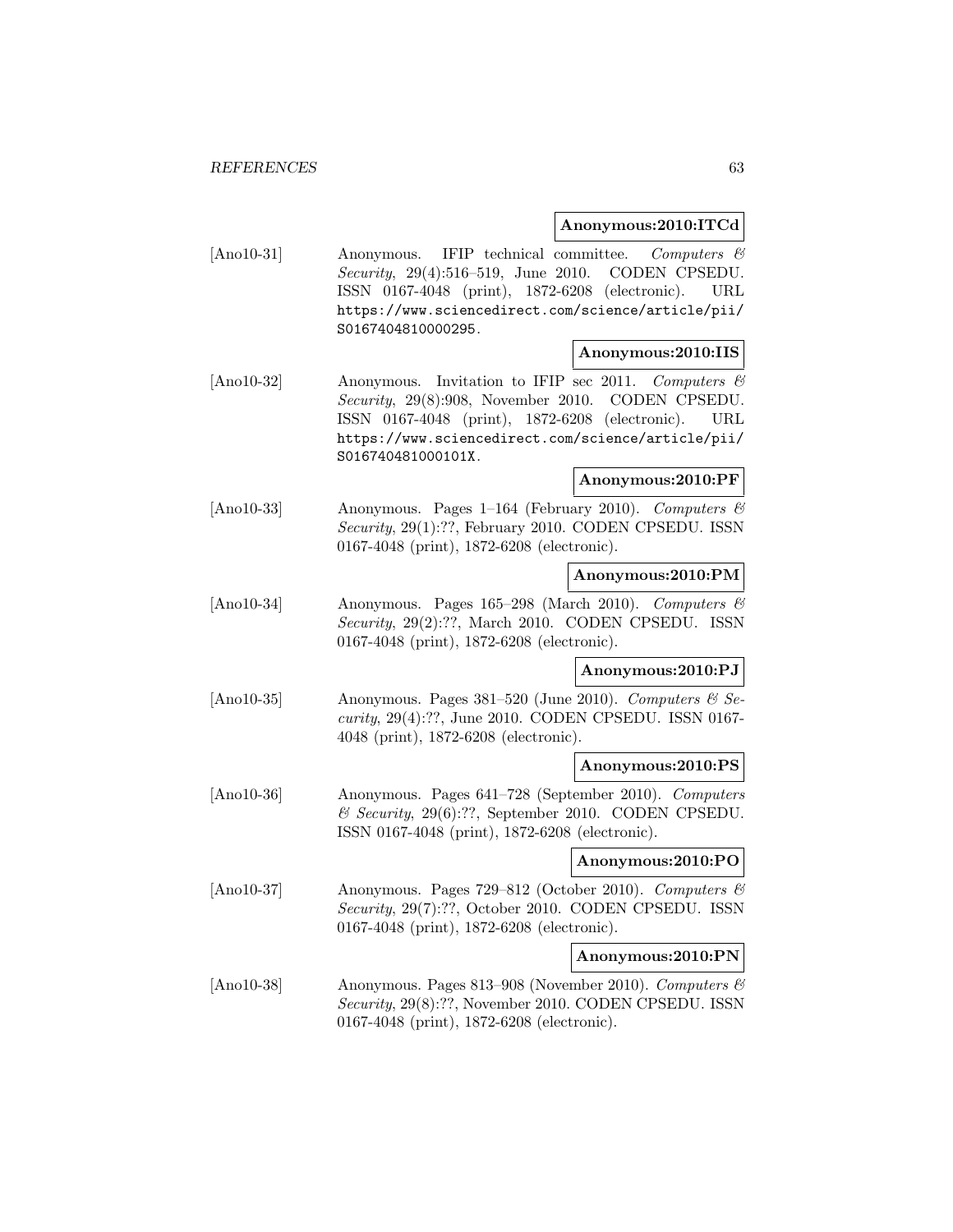# **Anonymous:2011:CMa**

|          |                                                                                                                                                                                                                                                  | Allonymous.2011.UNId                                                     |
|----------|--------------------------------------------------------------------------------------------------------------------------------------------------------------------------------------------------------------------------------------------------|--------------------------------------------------------------------------|
| [And1a]  | Anonymous.<br>January 2011.<br>30(1):87,<br>curity,<br>ISSN 0167-4048 (print), 1872-6208 (electronic).<br>https://www.sciencedirect.com/science/article/pii/<br>S0167404811000113.                                                               | Call for membership. Computers $\mathcal{C}$ Se-<br>CODEN CPSEDU.<br>URL |
|          |                                                                                                                                                                                                                                                  | Anonymous:2011:CMb                                                       |
| [Ano11b] | Call for membership. Computers $\mathcal C$ Secu-<br>Anonymous.<br>$rity$ , 30(4):293, June 2011. CODEN CPSEDU. ISSN 0167-<br>4048 (print), 1872-6208 (electronic). URL https://www.<br>sciencedirect.com/science/article/pii/S0167404811000605. |                                                                          |
|          |                                                                                                                                                                                                                                                  | Anonymous:2011:Ca                                                        |
| [And1c]  | Anonymous. Contents. Computers & Security, 30(1):iii, Jan-<br>uary 2011. CODEN CPSEDU. ISSN 0167-4048 (print), 1872-<br>6208 (electronic). URL https://www.sciencedirect.com/<br>science/article/pii/S0167404811000216.                          |                                                                          |
|          |                                                                                                                                                                                                                                                  | Anonymous:2011:Cb                                                        |
| [And1d]  | Anonymous. Contents. Computers & Security, 30(2-3):iii,<br>March 2011. CODEN CPSEDU. ISSN 0167-4048 (print),<br>1872-6208 (electronic). URL https://www.sciencedirect.<br>com/science/article/pii/S0167404811000344.                             |                                                                          |
|          |                                                                                                                                                                                                                                                  | Anonymous:2011:Cc                                                        |
| [And1e]  | Anonymous. Contents. Computers & Security, 30(2-3):iii,<br>March 2011. CODEN CPSEDU. ISSN 0167-4048 (print),<br>1872-6208 (electronic). URL https://www.sciencedirect.<br>com/science/article/pii/S0167404811000344.                             |                                                                          |

## **Anonymous:2011:Cd**

[Ano11f] Anonymous. Contents. Computers & Security, 30(2–3):iii, March 2011. CODEN CPSEDU. ISSN 0167-4048 (print), 1872-6208 (electronic). URL https://www.sciencedirect. com/science/article/pii/S0167404811000344.

# **Anonymous:2011:Ce**

[Ano11g] Anonymous. Contents. Computers & Security, 30(4):iii, June 2011. CODEN CPSEDU. ISSN 0167-4048 (print), 1872- 6208 (electronic). URL https://www.sciencedirect.com/ science/article/pii/S0167404811000563.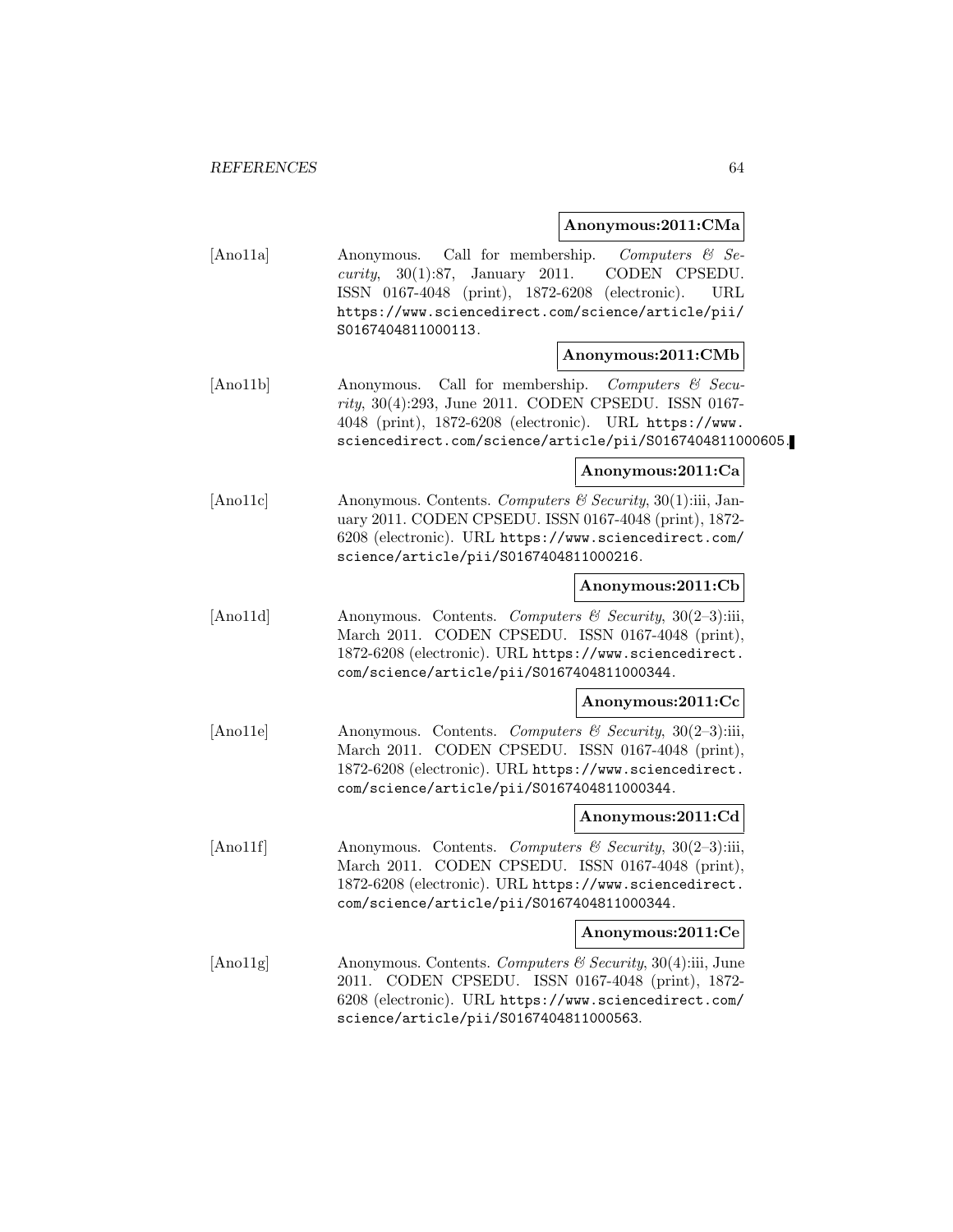#### **Anonymous:2011:Cf**

[Ano11h] Anonymous. Contents. Computers & Security, 30(5):iii, July 2011. CODEN CPSEDU. ISSN 0167-4048 (print), 1872- 6208 (electronic). URL https://www.sciencedirect.com/ science/article/pii/S0167404811000782.

## **Anonymous:2011:Cg**

[Ano11i] Anonymous. Contents. Computers & Security, 30 (6–7):iii, September/October 2011. CODEN CPSEDU. ISSN 0167-4048 (print), 1872-6208 (electronic). URL https://www.sciencedirect.com/science/article/pii/ S0167404811000903.

## **Anonymous:2011:Ch**

[Ano11j] Anonymous. Contents. Computers & Security, 30 (6–7):iii, September/October 2011. CODEN CPSEDU. ISSN 0167-4048 (print), 1872-6208 (electronic). URL https://www.sciencedirect.com/science/article/pii/ S0167404811000903.

## **Anonymous:2011:Ci**

[Ano11k] Anonymous. Contents. Computers & Security, 30 (6–7):iii, September/October 2011. CODEN CPSEDU. ISSN 0167-4048 (print), 1872-6208 (electronic). URL https://www.sciencedirect.com/science/article/pii/ S0167404811000903.

#### **Anonymous:2011:Cj**

[Ano11l] Anonymous. Contents. Computers & Security, 30(8):iii–iv, November 2011. CODEN CPSEDU. ISSN 0167-4048 (print), 1872-6208 (electronic). URL https://www.sciencedirect. com/science/article/pii/S0167404811001271.

## **Anonymous:2011:HCP**

[Ano11m] Anonymous. HAISA — call for papers. Computers  $\mathcal{C}$ Security, 30(2–3):170, March 2011. CODEN CPSEDU. ISSN 0167-4048 (print), 1872-6208 (electronic). URL https://www.sciencedirect.com/science/article/pii/ S0167404811000393.

#### **Anonymous:2011:IEBa**

 $[$ Ano11n $]$  Anonymous. IFC — editorial board. Computers  $\mathcal{C}$ Security, 30(1):ifc, January 2011. CODEN CPSEDU.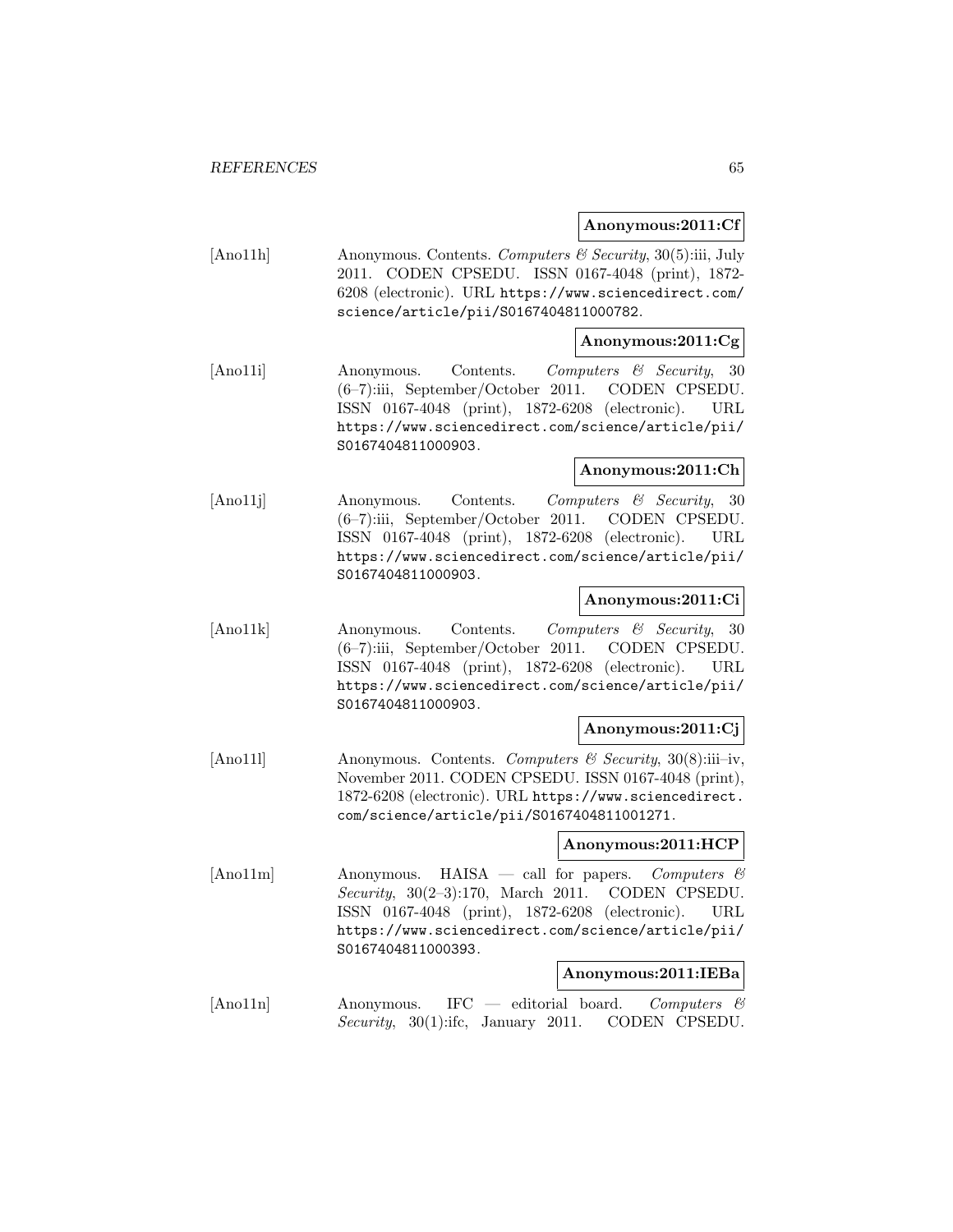ISSN 0167-4048 (print), 1872-6208 (electronic). URL https://www.sciencedirect.com/science/article/pii/ S0167404811000186.

# **Anonymous:2011:IEBb**

[Ano11o] Anonymous. IFC — editorial board. Computers & Security, 30(2–3):ifc, March 2011. CODEN CPSEDU. ISSN 0167-4048 (print), 1872-6208 (electronic). URL https://www.sciencedirect.com/science/article/pii/ S0167404811000319.

# **Anonymous:2011:IEBc**

[Ano11p] Anonymous. IFC — editorial board. Computers & Security, 30(4):ifc, June 2011. CODEN CPSEDU. ISSN 0167- 4048 (print), 1872-6208 (electronic). URL https://www. sciencedirect.com/science/article/pii/S0167404811000538.

#### **Anonymous:2011:IEBd**

[Ano11q] Anonymous. IFC — editorial board. Computers  $\mathcal{C}$  Security, 30(5):ifc, July 2011. CODEN CPSEDU. ISSN 0167- 4048 (print), 1872-6208 (electronic). URL https://www. sciencedirect.com/science/article/pii/S0167404811000757.

# **Anonymous:2011:IEBe**

[Ano11r] Anonymous. IFC — editorial board. Computers  $\mathcal{C}$  Security, 30(6–7):ifc, September/October 2011. CODEN CPSEDU. ISSN 0167-4048 (print), 1872-6208 (electronic). URL https://www.sciencedirect.com/science/article/pii/ S0167404811000873.

## **Anonymous:2011:IEBf**

[Ano11s] Anonymous. IFC — editorial board. Computers & Security, 30(8):ifc, November 2011. CODEN CPSEDU. ISSN 0167-4048 (print), 1872-6208 (electronic). URL https://www.sciencedirect.com/science/article/pii/ S0167404811001246.

### **Anonymous:2011:ITAa**

[Ano11t] Anonymous. IFIP TC11 — aims, scope and technical committee. Computers & Security,  $30(1):81-85$ , January 2011. CODEN CPSEDU. ISSN 0167-4048 (print), 1872-6208 (electronic). URL https://www.sciencedirect.com/science/ article/pii/S0167404811000071.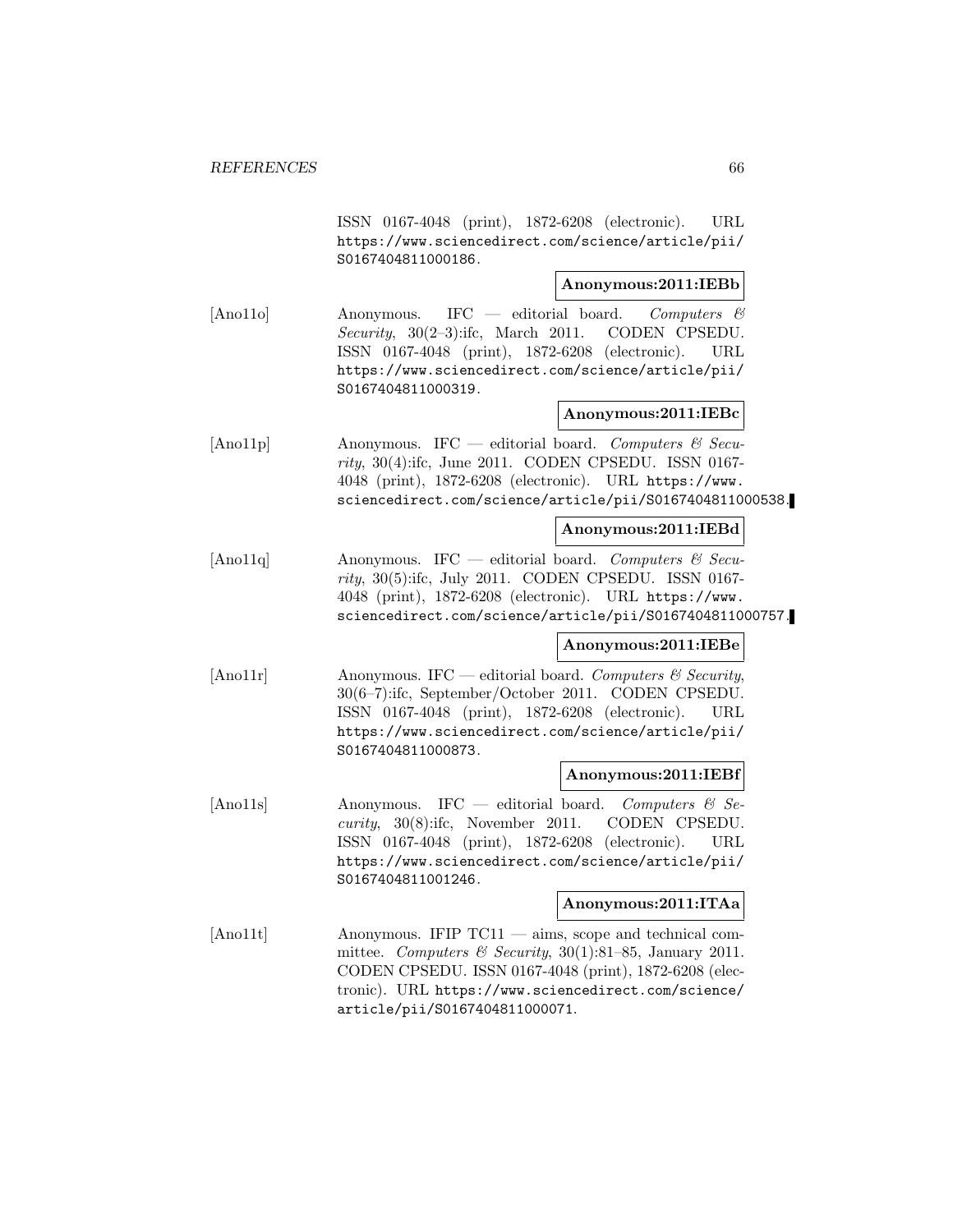#### **Anonymous:2011:ITAb**

[Ano11u] Anonymous. IFIP TC11 — aims, scope and technical committee. Computers & Security,  $30(2-3):165-169$ , March 2011. CODEN CPSEDU. ISSN 0167-4048 (print), 1872-6208 (electronic). URL https://www.sciencedirect.com/science/ article/pii/S0167404811000356.

## **Anonymous:2011:ITAc**

[Ano11v] Anonymous. IFIP TC11 — aims, scope and technical committee. Computers & Security,  $30(4):288-292$ , June 2011. CODEN CPSEDU. ISSN 0167-4048 (print), 1872-6208 (electronic). URL https://www.sciencedirect.com/science/ article/pii/S0167404811000575.

# **Anonymous:2011:ITAd**

[Ano11w] Anonymous. IFIP TC11 — aims, scope and technical committee. Computers & Security,  $30(5):346-350$ , July 2011. CODEN CPSEDU. ISSN 0167-4048 (print), 1872-6208 (electronic). URL https://www.sciencedirect.com/science/ article/pii/S0167404811000794.

## **Anonymous:2011:ITAe**

[Ano11x] Anonymous. IFIP TC11 — aims, scope and technical committee. Computers & Security,  $30(6-7)$ :547-551, September/ October 2011. CODEN CPSEDU. ISSN 0167-4048 (print), 1872-6208 (electronic). URL https://www.sciencedirect. com/science/article/pii/S0167404811000915.

#### **Anonymous:2011:ICC**

[Ano11y] Anonymous. IFIPTM 2011 — call for contributions. Computers  $\&$  Security, 30(1):86, January 2011. CO-DEN CPSEDU. ISSN 0167-4048 (print), 1872-6208 (electronic). URL https://www.sciencedirect.com/science/ article/pii/S0167404811000101.

# **Anonymous:2011:PJa**

[Ano11z] Anonymous. Pages 1–88 (January 2011). Computers  $\mathcal{B}$  Se $curity, 30(1):??, January 2011. CODEN CPSEDU. ISSN$ 0167-4048 (print), 1872-6208 (electronic).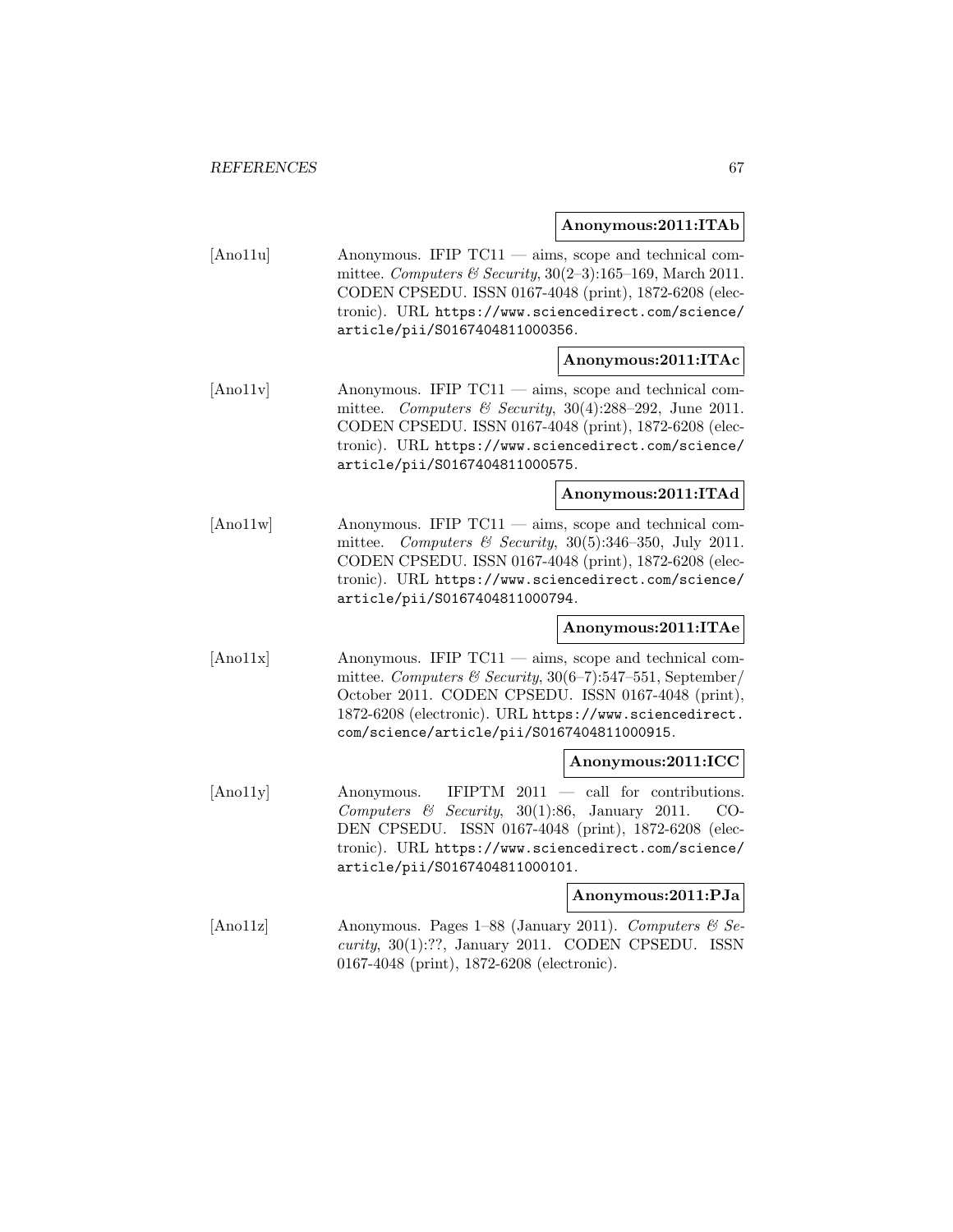#### **Anonymous:2011:PJb**

[Ano11-27] Anonymous. Pages 171–294 (June 2011). Computers  $\mathcal{B}$  Security, 30(4):??, June 2011. CODEN CPSEDU. ISSN 0167- 4048 (print), 1872-6208 (electronic).

#### **Anonymous:2011:PSO**

[Ano11-28] Anonymous. Pages 351–552 (September–October 2011). Computers & Security, 30(6–7):??, September/October 2011. CODEN CPSEDU. ISSN 0167-4048 (print), 1872-6208 (electronic).

#### **Anonymous:2011:PN**

[Ano11-29] Anonymous. Pages 553–840 (November 2011). Computers & Security, 30(8):??, November 2011. CODEN CPSEDU. ISSN 0167-4048 (print), 1872-6208 (electronic).

# **Anonymous:2011:WCP**

[Ano11-30] Anonymous. WISE 7 — call for papers. Computers  $\mathcal C$  Security, 30(1):88, January 2011. CODEN CPSEDU. ISSN 0167-4048 (print), 1872-6208 (electronic). URL https://www.sciencedirect.com/science/article/pii/ S0167404811000125.

# **Anonymous:2012:A**

[Ano12a] Anonymous. Announcement. Computers & Security, 31(8):ii, November 2012. CODEN CPSEDU. ISSN 0167-4048 (print), 1872-6208 (electronic). URL https://www.sciencedirect. com/science/article/pii/S0167404812001575.

#### **Anonymous:2012:CP**

[Ano12b] Anonymous. Call for papers. Computers & Security, 31(8):iii–iv, November 2012. CODEN CPSEDU. ISSN 0167-4048 (print), 1872-6208 (electronic). URL https://www.sciencedirect.com/science/article/pii/ S0167404812001587.

#### **Anonymous:2012:Ca**

[Ano12c] Anonymous. Contents. Computers & Security, 31(1):iii, February 2012. CODEN CPSEDU. ISSN 0167-4048 (print), 1872-6208 (electronic). URL https://www.sciencedirect. com/science/article/pii/S016740481100157X.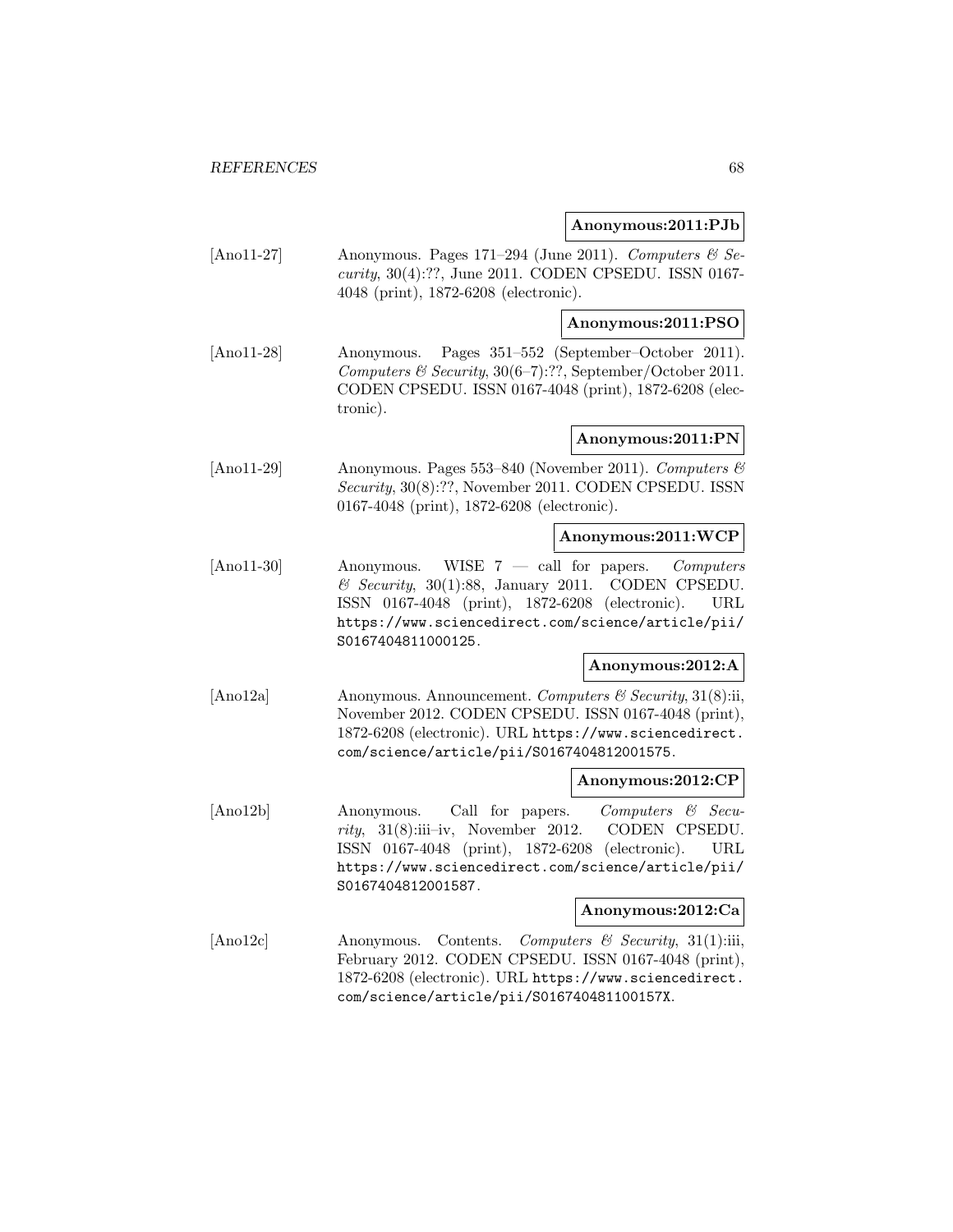#### **Anonymous:2012:Cb**

[Ano12d] Anonymous. Contents. Computers & Security, 31(2):iii, March 2012. CODEN CPSEDU. ISSN 0167-4048 (print), 1872-6208 (electronic). URL https://www.sciencedirect. com/science/article/pii/S0167404812000302.

## **Anonymous:2012:Cc**

[Ano12e] Anonymous. Contents. Computers & Security, 31(3):iii, May 2012. CODEN CPSEDU. ISSN 0167-4048 (print), 1872- 6208 (electronic). URL https://www.sciencedirect.com/ science/article/pii/S016740481200048X.

## **Anonymous:2012:Cd**

[Ano12f] Anonymous. Contents. Computers & Security, 31(4):iii–iv, June 2012. CODEN CPSEDU. ISSN 0167-4048 (print), 1872- 6208 (electronic). URL https://www.sciencedirect.com/ science/article/pii/S0167404812000739.

## **Anonymous:2012:Ce**

[Ano12g] Anonymous. Contents. Computers & Security, 31(5):iii, July 2012. CODEN CPSEDU. ISSN 0167-4048 (print), 1872- 6208 (electronic). URL https://www.sciencedirect.com/ science/article/pii/S0167404812000880.

#### **Anonymous:2012:Cf**

[Ano12h] Anonymous. Contents. Computers & Security, 31(6):iii, September 2012. CODEN CPSEDU. ISSN 0167-4048 (print), 1872-6208 (electronic). URL https://www.sciencedirect. com/science/article/pii/S0167404812001113.

#### **Anonymous:2012:Cg**

[Ano12i] Anonymous. Contents. Computers  $\mathcal{C}$  Security, 31(7):iii, October 2012. CODEN CPSEDU. ISSN 0167-4048 (print), 1872-6208 (electronic). URL https://www.sciencedirect. com/science/article/pii/S0167404812001290.

#### **Anonymous:2012:Ch**

[Ano12j] Anonymous. Contents. Computers & Security, 31(8):iii, November 2012. CODEN CPSEDU. ISSN 0167-4048 (print), 1872-6208 (electronic). URL https://www.sciencedirect. com/science/article/pii/S016740481200154X.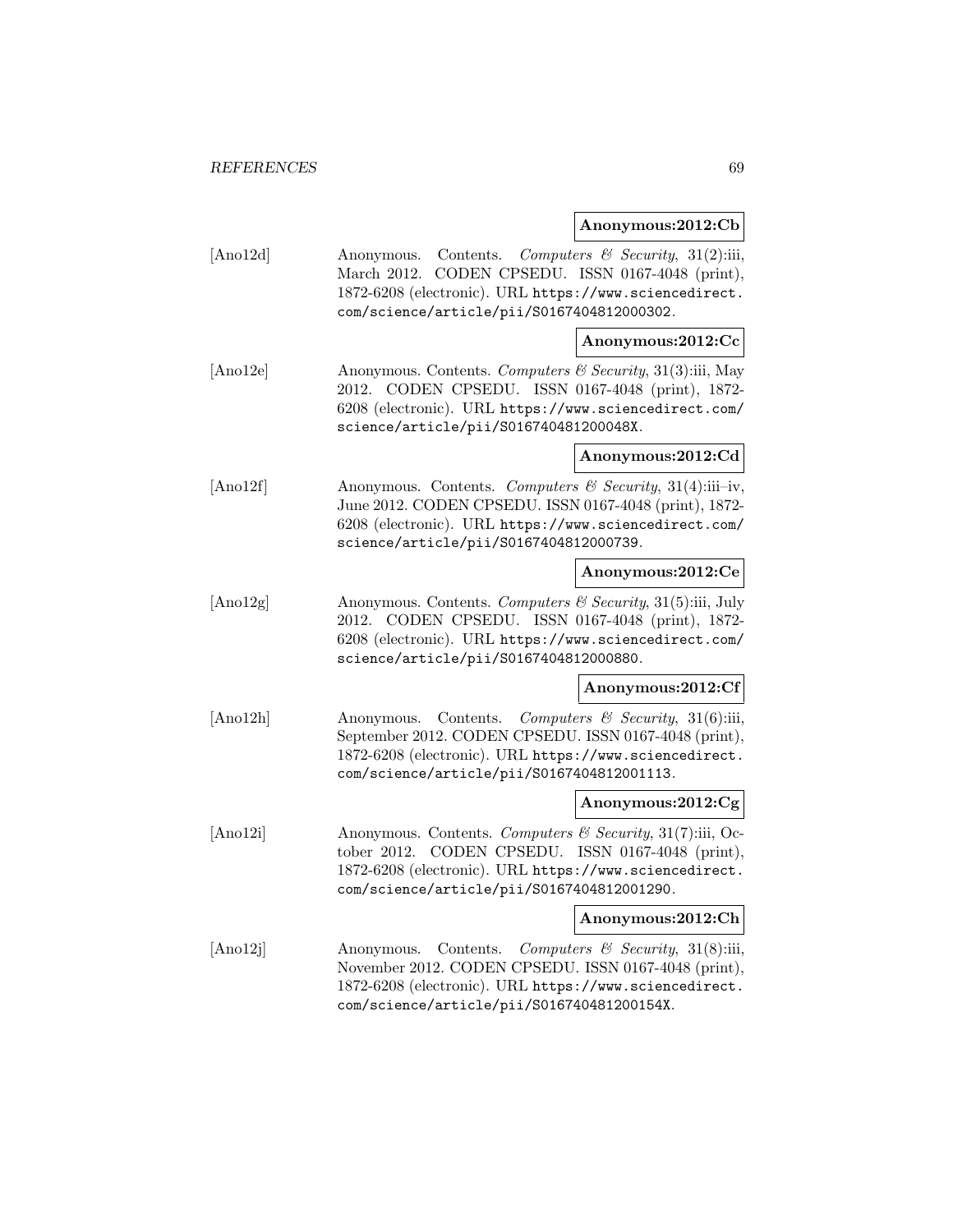**Anonymous:2012:Ea**

[Ano12k] Anonymous. Editorial. Computers & Security, 31(3):271– 272, May 2012. CODEN CPSEDU. ISSN 0167-4048 (print), 1872-6208 (electronic). URL https://www.sciencedirect. com/science/article/pii/S0167404812000570.

## **Anonymous:2012:Eb**

[Ano12l] Anonymous. Editorial. Computers & Security, 31(4):375– 376, June 2012. CODEN CPSEDU. ISSN 0167-4048 (print), 1872-6208 (electronic). URL https://www.sciencedirect. com/science/article/pii/S0167404812000685.

#### **Anonymous:2012:EBa**

[Ano12m] Anonymous. Editorial Board. Computers & Security, 31(4): ifc, June 2012. CODEN CPSEDU. ISSN 0167-4048 (print), 1872-6208 (electronic). URL https://www.sciencedirect. com/science/article/pii/S0167404812000703.

## **Anonymous:2012:EBb**

 $[Ano12n]$  Anonymous. Editorial Board. Computers & Security, 31(5): ifc, July 2012. CODEN CPSEDU. ISSN 0167-4048 (print), 1872-6208 (electronic). URL https://www.sciencedirect. com/science/article/pii/S0167404812000855.

#### **Anonymous:2012:EBc**

[Ano12o] Anonymous. Editorial Board. Computers & Security, 31(6):ifc, September 2012. CODEN CPSEDU. ISSN 0167-4048 (print), 1872-6208 (electronic). URL https://www.sciencedirect.com/science/article/pii/ S0167404812001083.

#### **Anonymous:2012:EBd**

[Ano12p] Anonymous. Editorial Board. Computers & Security, 31 (7):ifc, October 2012. CODEN CPSEDU. ISSN 0167- 4048 (print), 1872-6208 (electronic). URL https://www. sciencedirect.com/science/article/pii/S0167404812001265.

#### **Anonymous:2012:EBe**

[Ano12q] Anonymous. Editorial Board. Computers & Security, 31(8):ifc, November 2012. CODEN CPSEDU. ISSN 0167-4048 (print), 1872-6208 (electronic). URL https://www.sciencedirect.com/science/article/pii/ S0167404812001514.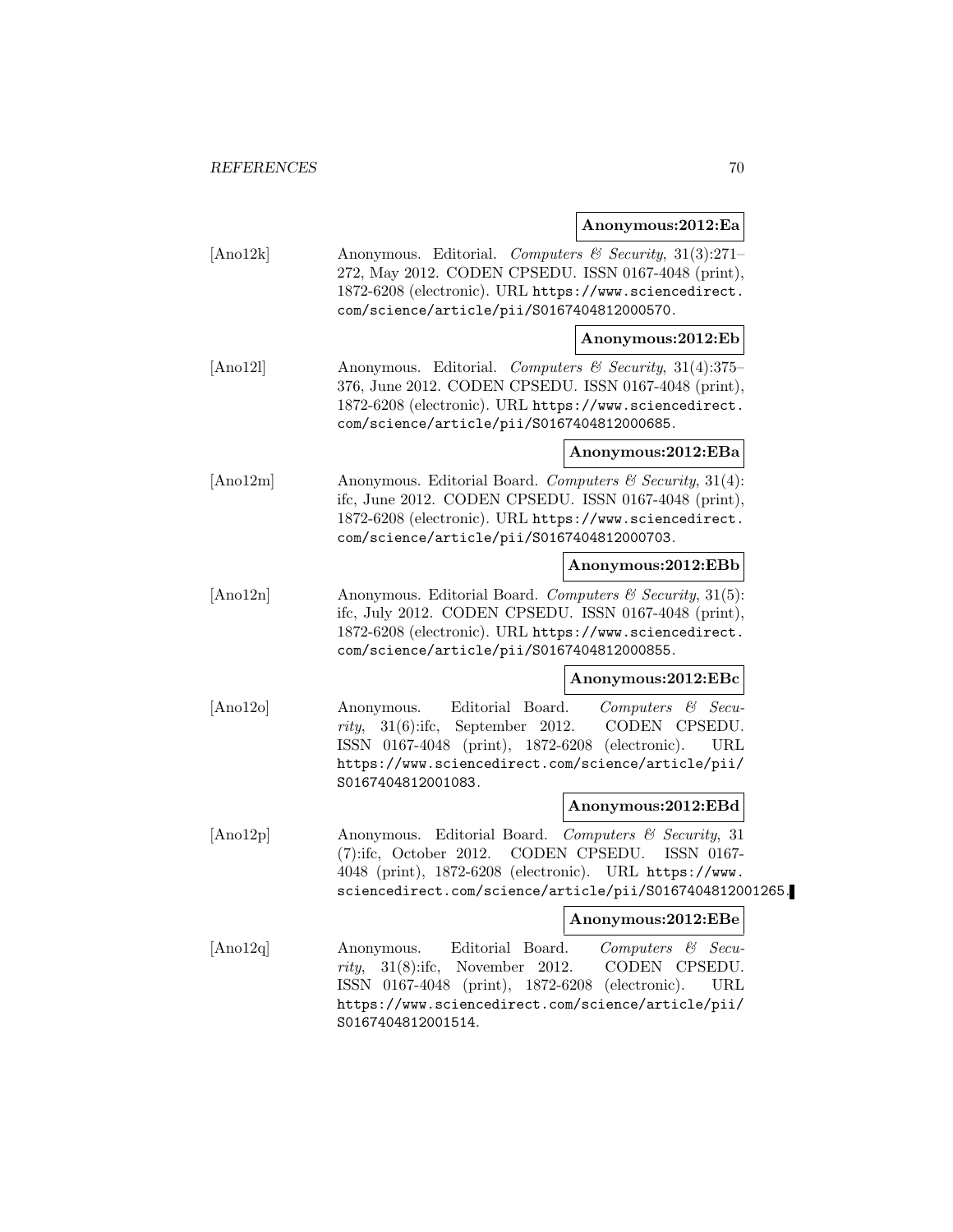#### **Anonymous:2012:ECS**

[Ano12r] Anonymous. Editorial computers and security special issue IFIP/SEC 2010 "Security and Privacy — Silver Linings in the Cloud". Computers & Security, 31(7):805, October 2012. CODEN CPSEDU. ISSN 0167-4048 (print), 1872-6208 (electronic). URL https://www.sciencedirect.com/science/ article/pii/S016740481200137X.

# **Anonymous:2012:FAI**

[Ano12s] Anonymous. Filler AD:IFIP. Computers & Security, 31(4): i, June 2012. CODEN CPSEDU. ISSN 0167-4048 (print), 1872-6208 (electronic). URL https://www.sciencedirect. com/science/article/pii/S0167404812000764.

#### **Anonymous:2012:IEBa**

[Ano12t] Anonymous. IFC — editorial board. Computers & Security, 31(1):ifc, February 2012. CODEN CPSEDU. ISSN 0167-4048 (print), 1872-6208 (electronic). URL https://www.sciencedirect.com/science/article/pii/ S0167404811001544.

# **Anonymous:2012:IEBb**

[Ano12u] Anonymous. IFC — editorial board. Computers & Security, 31(2):ifc, March 2012. CODEN CPSEDU. ISSN 0167-4048 (print), 1872-6208 (electronic). URL https://www.sciencedirect.com/science/article/pii/ S0167404812000272.

## **Anonymous:2012:IEBc**

 $[$ Ano12v $]$  Anonymous. IFC — editorial board. Computers & Security, 31(3):ifc, May 2012. CODEN CPSEDU. ISSN 0167- 4048 (print), 1872-6208 (electronic). URL https://www. sciencedirect.com/science/article/pii/S0167404812000454.

#### **Anonymous:2012:PF**

[Ano12w] Anonymous. Pages 1–148 (February 2012). Computers & Security, 31(1):??, February 2012. CODEN CPSEDU. ISSN 0167-4048 (print), 1872-6208 (electronic).

#### **Anonymous:2012:PMa**

[Ano12x] Anonymous. Pages 149–270 (March 2012). Computers  $\mathcal{B}$ Security, 31(2):??, March 2012. CODEN CPSEDU. ISSN 0167-4048 (print), 1872-6208 (electronic).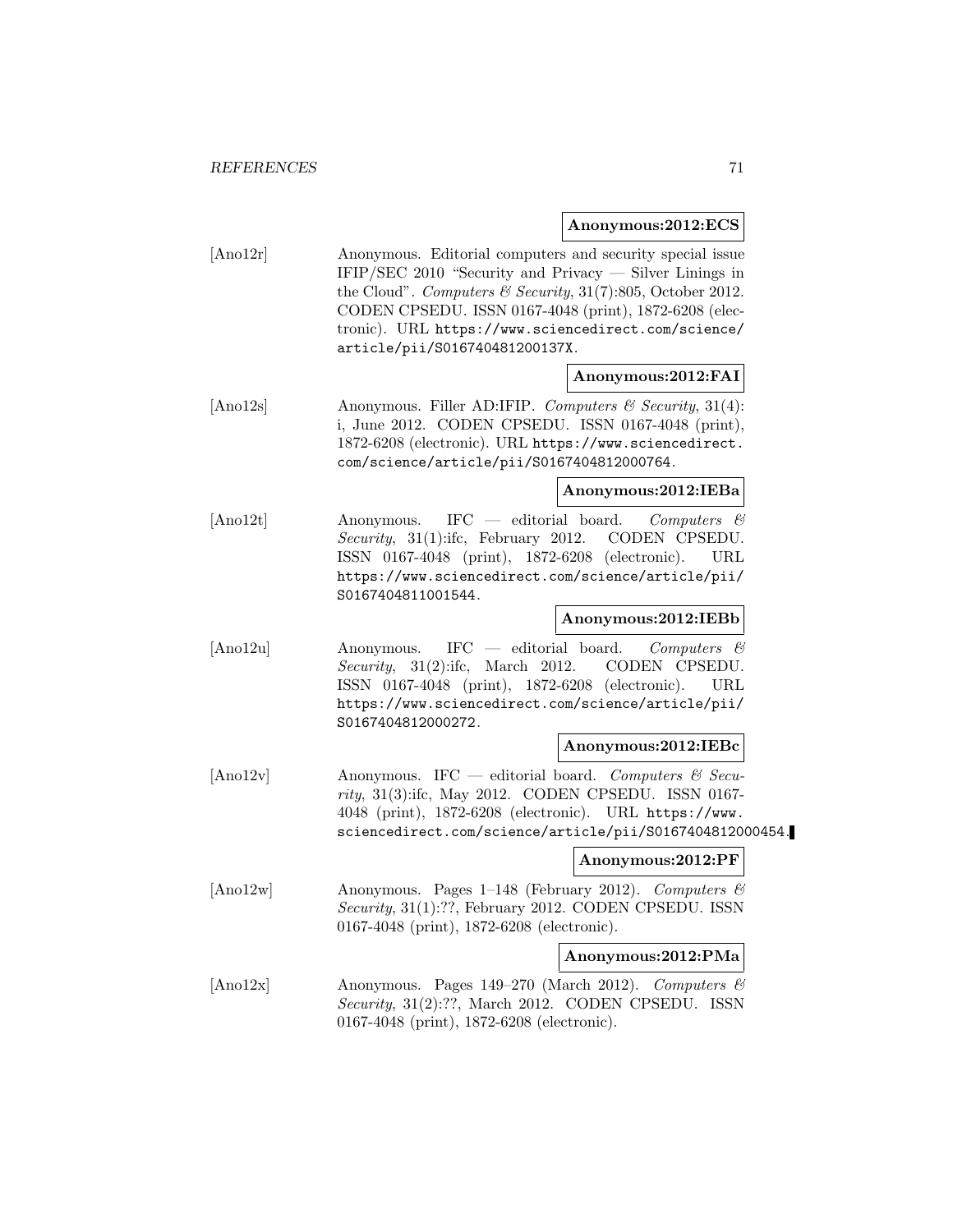# **Anonymous:2012:PMb**

| [Ano12y]     | Anonymous. Pages 271-374 (May 2012). Computers & Secu-<br>rity, 31(3):??, May 2012. CODEN CPSEDU. ISSN 0167-4048<br>(print), 1872-6208 (electronic).                                                                      |                                                                                      |
|--------------|---------------------------------------------------------------------------------------------------------------------------------------------------------------------------------------------------------------------------|--------------------------------------------------------------------------------------|
|              |                                                                                                                                                                                                                           | Anonymous:2012:PJa                                                                   |
| [And2z]      | Anonymous. Pages 375-640 (June 2012). Computers & Se-<br>curity, 31(4):??, June 2012. CODEN CPSEDU. ISSN 0167-<br>4048 (print), 1872-6208 (electronic).                                                                   |                                                                                      |
|              |                                                                                                                                                                                                                           | Anonymous:2012:PJb                                                                   |
| $[And2-27]$  | Anonymous. Pages 641-738 (July 2012). Computers & Secu-<br>rity, 31(5):??, July 2012. CODEN CPSEDU. ISSN 0167-4048<br>(print), 1872-6208 (electronic).                                                                    |                                                                                      |
|              |                                                                                                                                                                                                                           | Anonymous:2012:PS                                                                    |
| $[And2-28]$  | Anonymous. Pages 739-804 (September 2012). Computers<br>$\&$ Security, 31(6):??, September 2012. CODEN CPSEDU.<br>ISSN 0167-4048 (print), 1872-6208 (electronic).                                                         |                                                                                      |
|              |                                                                                                                                                                                                                           | Anonymous:2012:PN                                                                    |
| $[And2-29]$  | Anonymous. Pages 857-1014 (November 2012). Computers<br>$\&$ Security, 31(8):??, November 2012. CODEN CPSEDU.<br>ISSN 0167-4048 (print), 1872-6208 (electronic).                                                          |                                                                                      |
|              |                                                                                                                                                                                                                           | Anonymous:2013:Ca                                                                    |
| [Ano $13a$ ] | Anonymous. Contents. Computers & Security, 32(??):iii-iv,<br>February 2013. CODEN CPSEDU. ISSN 0167-4048 (print),<br>1872-6208 (electronic). URL https://www.sciencedirect.<br>com/science/article/pii/S0167404812001873. |                                                                                      |
|              |                                                                                                                                                                                                                           | Anonymous:2013:Cb                                                                    |
| [Ano13b]     | Anonymous.<br>March 2013.<br>1872-6208 (electronic). URL https://www.sciencedirect.<br>com/science/article/pii/S0167404813000114.                                                                                         | Contents. Computers & Security, 33(??):iii,<br>CODEN CPSEDU. ISSN 0167-4048 (print), |
|              |                                                                                                                                                                                                                           | Anonymous:2013:Cc                                                                    |
| [And3c]      | Anonymous. Contents. Computers & Security, 34(??):iii,<br>May 2013. CODEN CPSEDU. ISSN 0167-4048 (print), 1872-<br>6208 (electronic). URL https://www.sciencedirect.com/<br>science/article/pii/S0167404813000412.        |                                                                                      |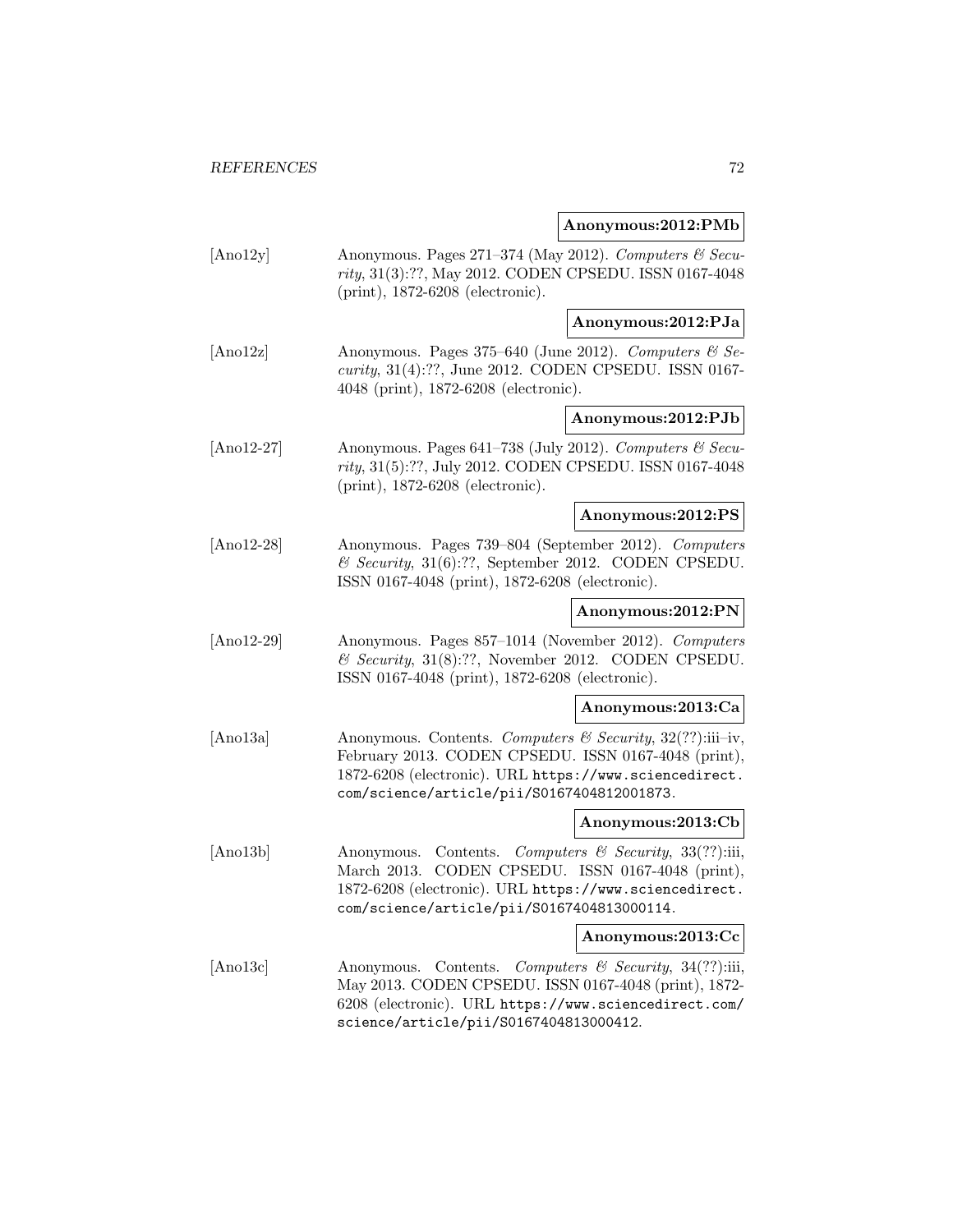### **Anonymous:2013:Cd**

[Ano13d] Anonymous. Contents. Computers & Security, 35(??):iii, June 2013. CODEN CPSEDU. ISSN 0167-4048 (print), 1872- 6208 (electronic). URL https://www.sciencedirect.com/ science/article/pii/S0167404813000643.

# **Anonymous:2013:Ce**

[Ano13e] Anonymous. Contents. Computers & Security, 36(??):iii, July 2013. CODEN CPSEDU. ISSN 0167-4048 (print), 1872- 6208 (electronic). URL https://www.sciencedirect.com/ science/article/pii/S0167404813000734.

### **Anonymous:2013:Cf**

[Ano13f] Anonymous. Contents. Computers & Security, 37(??):iii, September 2013. CODEN CPSEDU. ISSN 0167-4048 (print), 1872-6208 (electronic). URL https://www.sciencedirect. com/science/article/pii/S0167404813001041.

### **Anonymous:2013:Cg**

[Ano13g] Anonymous. Contents. Computers & Security, 38(??):iii, October 2013. CODEN CPSEDU. ISSN 0167-4048 (print), 1872-6208 (electronic). URL https://www.sciencedirect. com/science/article/pii/S016740481300117X.

#### **Anonymous:2013:Ch**

[Ano13h] Anonymous. Contents. Computers & Security, 39 (Part A)(??):iii, November 2013. CODEN CPSEDU. ISSN 0167-4048 (print), 1872-6208 (electronic). URL https://www.sciencedirect.com/science/article/pii/ S0167404813001508.

#### **Anonymous:2013:Ci**

[Ano13i] Anonymous. Contents. Computers & Security, 39 (part B)(??):iii–iv, November 2013. CODEN CPSEDU. ISSN 0167-4048 (print), 1872-6208 (electronic). URL https://www.sciencedirect.com/science/article/pii/ S0167404813001582.

#### **Anonymous:2013:Cj**

[Ano13j] Anonymous. Contents. Computers & Security, 39 (part B)(??):iii–iv, November 2013. CODEN CPSEDU. ISSN 0167-4048 (print), 1872-6208 (electronic). URL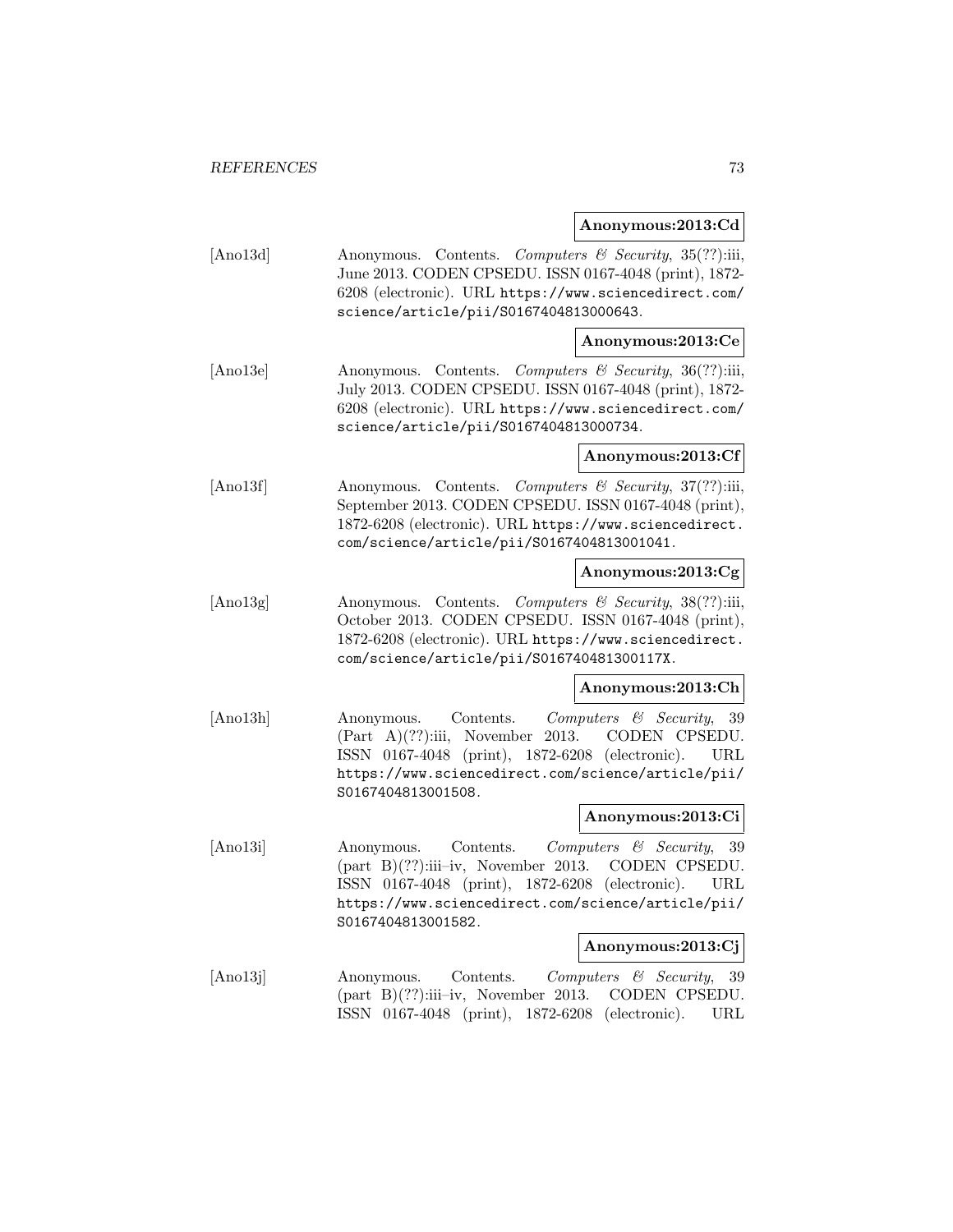https://www.sciencedirect.com/science/article/pii/ S0167404813001582.

### **Anonymous:2013:Ea**

[Ano13k] Anonymous. Editorial. Computers & Security,  $33(??)$ :1-2, March 2013. CODEN CPSEDU. ISSN 0167-4048 (print), 1872-6208 (electronic). URL https://www.sciencedirect. com/science/article/pii/S0167404813000072.

### **Anonymous:2013:Ec**

[Ano131] Anonymous. Editorial. Computers & Security, 35(??):1, June 2013. CODEN CPSEDU. ISSN 0167-4048 (print), 1872- 6208 (electronic). URL https://www.sciencedirect.com/ science/article/pii/S0167404813000369.

### **Anonymous:2013:Ed**

[Ano13m] Anonymous. Editorial. Computers & Security, 37(??):iv–v, September 2013. CODEN CPSEDU. ISSN 0167-4048 (print), 1872-6208 (electronic). URL https://www.sciencedirect. com/science/article/pii/S0167404813001053.

### **Anonymous:2013:Ee**

[Ano13n] Anonymous. Editorial. Computers & Security, 39 (Part A)(??):1, November 2013. CODEN CPSEDU. ISSN 0167-4048 (print), 1872-6208 (electronic). URL https://www.sciencedirect.com/science/article/pii/ S0167404813001454.

### **Anonymous:2013:EBa**

[Ano13o] Anonymous. Editorial Board. Computers & Security, 32(??):ifc, February 2013. CODEN CPSEDU. ISSN 0167-4048 (print), 1872-6208 (electronic). URL https://www.sciencedirect.com/science/article/pii/ S0167404812001848.

#### **Anonymous:2013:EBb**

[Ano13p] Anonymous. Editorial Board. Computers & Security, 33(??): ifc, March 2013. CODEN CPSEDU. ISSN 0167-4048 (print), 1872-6208 (electronic). URL https://www.sciencedirect. com/science/article/pii/S0167404813000308.

### **Anonymous:2013:EBc**

[Ano13q] Anonymous. Editorial Board. Computers & Security, 34(??): ifc, May 2013. CODEN CPSEDU. ISSN 0167-4048 (print),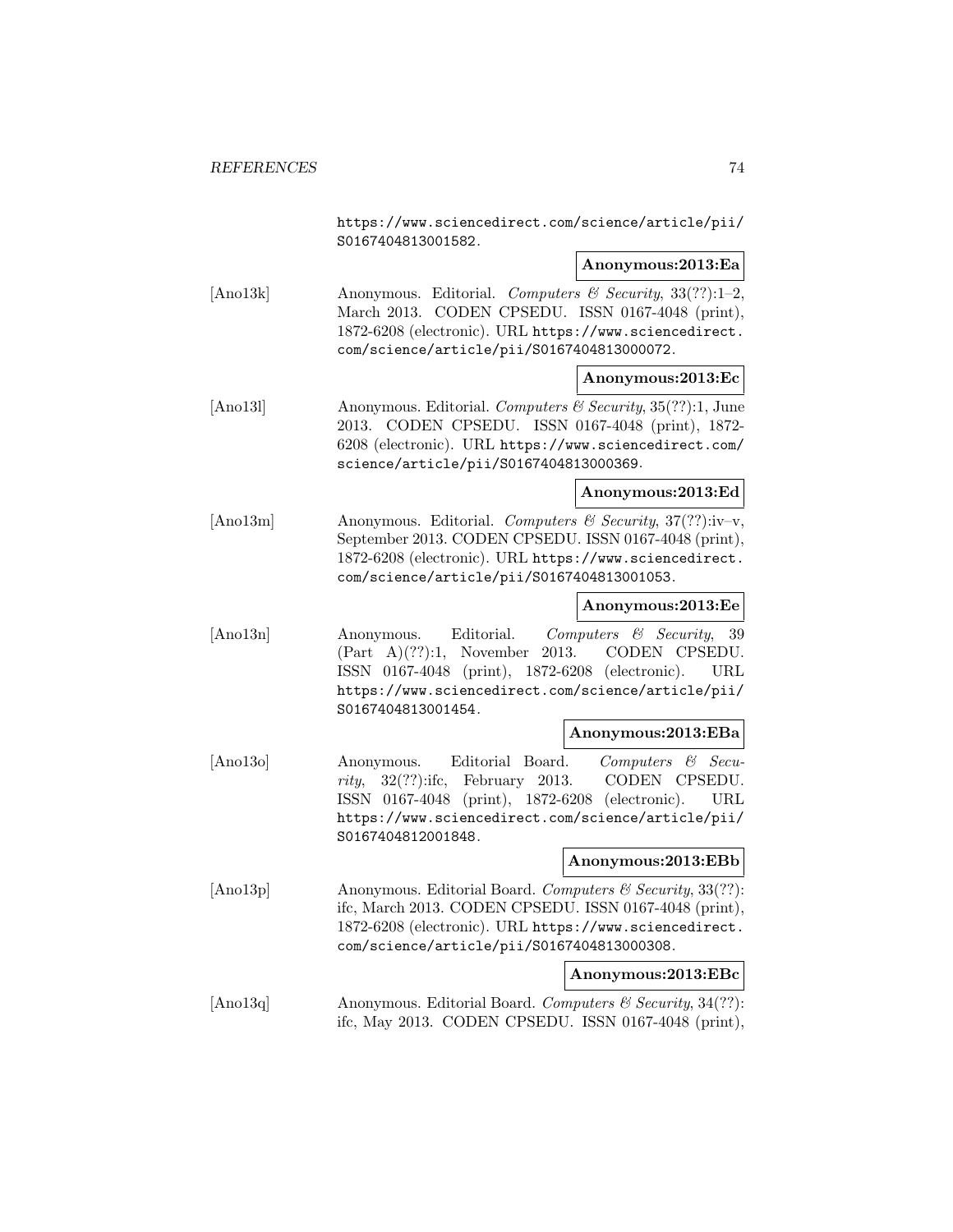1872-6208 (electronic). URL https://www.sciencedirect. com/science/article/pii/S0167404813000382.

**Anonymous:2013:EBd**

[Ano13r] Anonymous. Editorial Board. Computers & Security, 35(??): ifc, June 2013. CODEN CPSEDU. ISSN 0167-4048 (print), 1872-6208 (electronic). URL https://www.sciencedirect. com/science/article/pii/S0167404813000618.

### **Anonymous:2013:EBe**

[Ano13s] Anonymous. Editorial Board. Computers & Security, 37(??):ifc, September 2013. CODEN CPSEDU. ISSN 0167-4048 (print), 1872-6208 (electronic). URL https://www.sciencedirect.com/science/article/pii/ S0167404813000989.

### **Anonymous:2013:EBf**

[Ano13t] Anonymous. Editorial Board. Computers & Security, 38 (??):ifc, October 2013. CODEN CPSEDU. ISSN 0167- 4048 (print), 1872-6208 (electronic). URL https://www. sciencedirect.com/science/article/pii/S0167404813001144.

### **Anonymous:2013:EBg**

[Ano13u] Anonymous. Editorial Board. Computers & Security, 39 (Part A)(??):ifc, November 2013. CODEN CPSEDU. ISSN 0167-4048 (print), 1872-6208 (electronic). URL https://www.sciencedirect.com/science/article/pii/ S0167404813001478.

#### **Anonymous:2013:EBh**

[Ano13v] Anonymous. Editorial Board. Computers & Security, 39 (part B)(??):ifc, November 2013. CODEN CPSEDU. ISSN 0167-4048 (print), 1872-6208 (electronic). URL https://www.sciencedirect.com/science/article/pii/ S0167404813001557.

### **Anonymous:2013:EBi**

[Ano13w] Anonymous. Editorial Board. Computers & Security, 39 (part B)(??):ifc, November 2013. CODEN CPSEDU. ISSN 0167-4048 (print), 1872-6208 (electronic). URL https://www.sciencedirect.com/science/article/pii/ S0167404813001557.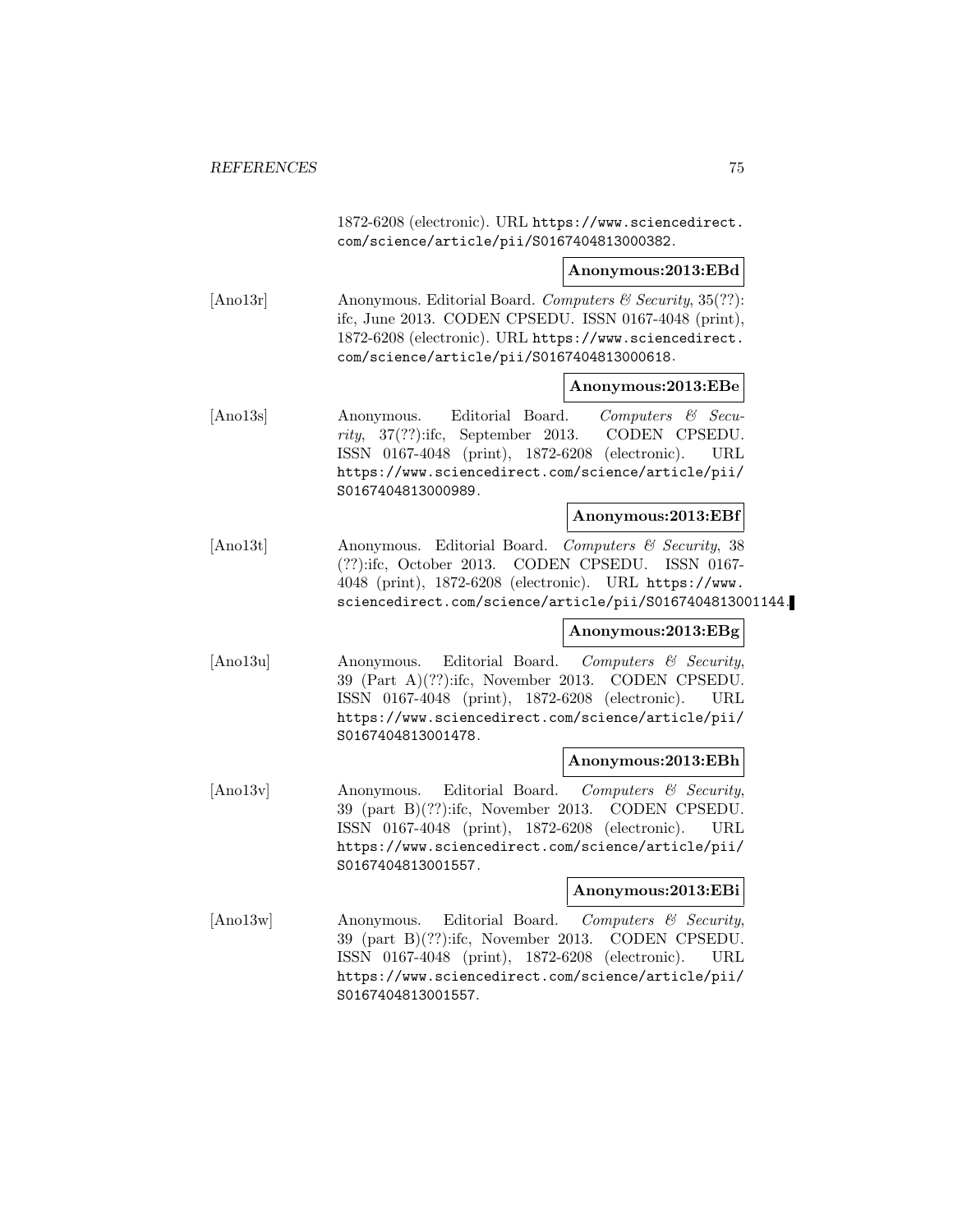### **Anonymous:2013:IEB**

| [And3x] | Anonymous. IFC $-$ editorial board. Computers $\mathcal{C}$ |
|---------|-------------------------------------------------------------|
|         | <i>Security</i> , $36(??)$ :ifc, July 2013. CODEN CPSEDU.   |
|         | ISSN 0167-4048 (print), 1872-6208 (electronic). URL         |
|         | https://www.sciencedirect.com/science/article/pii/          |
|         | S0167404813000709.                                          |
|         | Anonymous:2013:PM                                           |

[Ano13y] Anonymous. Pages 1–140 (May 2013). Computers  $\mathcal{C}$  Security, 34(??):1–140, May 2013. CODEN CPSEDU. ISSN 0167-4048 (print), 1872-6208 (electronic).

**Anonymous:2013:PS**

[Ano13z] Anonymous. Pages 1–228 (September 2013). Computers & Security, 37(??):1–228, September 2013. CODEN CPSEDU. ISSN 0167-4048 (print), 1872-6208 (electronic).

### **Anonymous:2013:PF**

[Ano13-27] Anonymous. Pages 1–270 (February 2013). Computers & Security, 32(??):1–270, February 2013. CODEN CPSEDU. ISSN 0167-4048 (print), 1872-6208 (electronic).

#### **Anonymous:2013:PJ**

[Ano13-28] Anonymous. Pages 1–68 (July 2013). Computers & Security, 36(??):1–68, July 2013. CODEN CPSEDU. ISSN 0167-4048 (print), 1872-6208 (electronic).

#### **Anonymous:2013:PN**

[Ano13-29] Anonymous. Pages 117–502 (November 2013). Computers & Security, 39 (part B)(??):117–502, November 2013. CODEN CPSEDU. ISSN 0167-4048 (print), 1872-6208 (electronic).

### **Anonymous:2013:SIT**

[Ano13-30] Anonymous. Special issue on trust in cyber, physical and social computing: Call for papers. Computers & Security, 34(??):iii, May 2013. CODEN CPSEDU. ISSN 0167-4048 (print), 1872-6208 (electronic). URL https://www.sciencedirect.com/science/article/pii/ S0167404813000448.

### **Anonymous:2014:Ca**

[Ano14a] Anonymous. Contents. Computers & Security, 40(??):iii, February 2014. CODEN CPSEDU. ISSN 0167-4048 (print),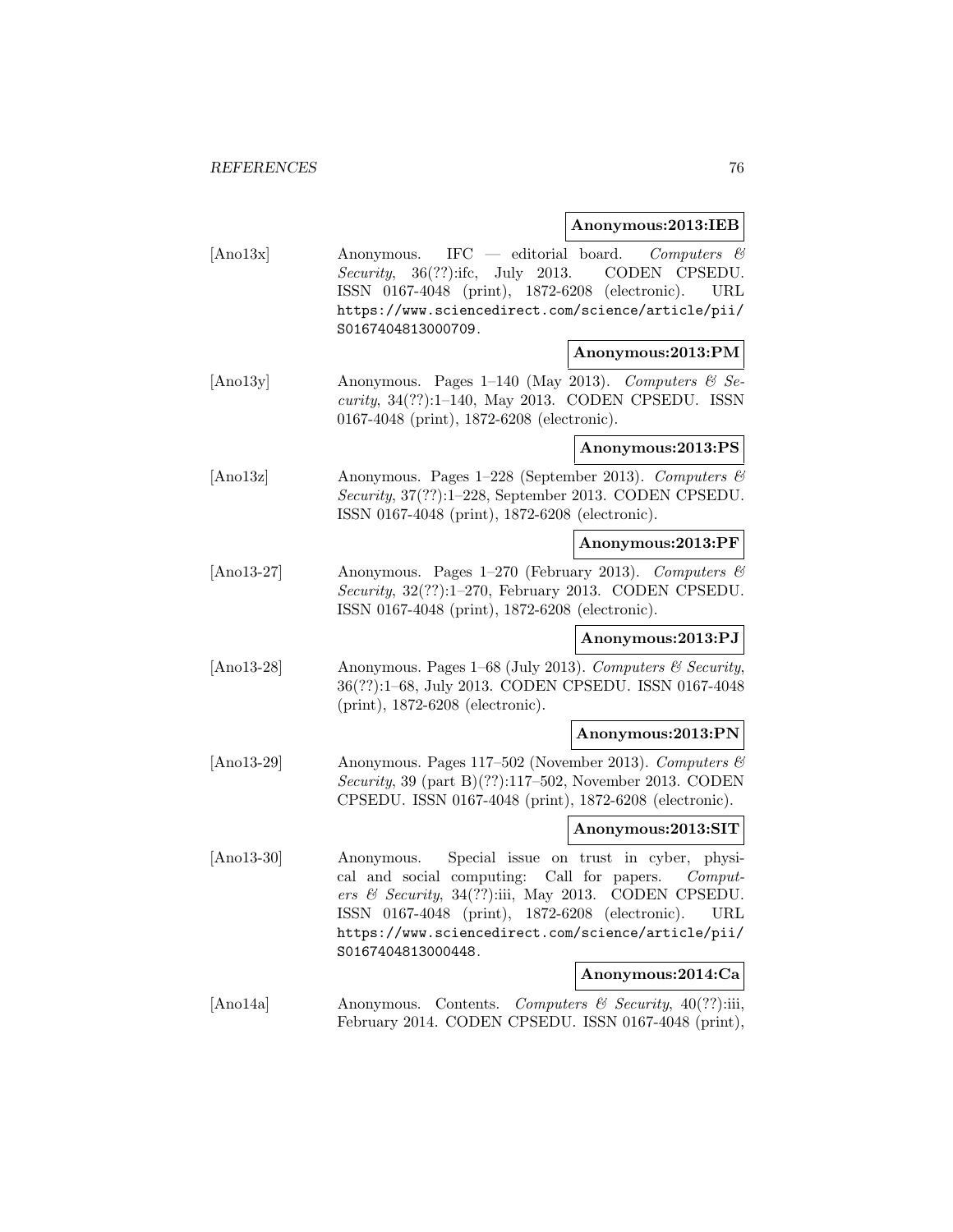1872-6208 (electronic). URL https://www.sciencedirect. com/science/article/pii/S0167404813001752.

### **Anonymous:2014:Cb**

[Ano14b] Anonymous. Contents. Computers & Security, 41(??):iii, March 2014. CODEN CPSEDU. ISSN 0167-4048 (print), 1872-6208 (electronic). URL https://www.sciencedirect. com/science/article/pii/S0167404814000121.

### **Anonymous:2014:Cc**

[Ano14c] Anonymous. Contents. Computers & Security, 42(??):iii, May 2014. CODEN CPSEDU. ISSN 0167-4048 (print), 1872- 6208 (electronic). URL https://www.sciencedirect.com/ science/article/pii/S016740481400039X.

### **Anonymous:2014:Cd**

[Ano14d] Anonymous. Contents. Computers & Security, 43(??):iii, June 2014. CODEN CPSEDU. ISSN 0167-4048 (print), 1872- 6208 (electronic). URL https://www.sciencedirect.com/ science/article/pii/S0167404814000674.

# **Anonymous:2014:Ce**

[Ano14e] Anonymous. Contents. Computers & Security, 44(??):iii, July 2014. CODEN CPSEDU. ISSN 0167-4048 (print), 1872- 6208 (electronic). URL https://www.sciencedirect.com/ science/article/pii/S0167404814000777.

### **Anonymous:2014:Cf**

[Ano14f] Anonymous. Contents. Computers & Security, 45(??):iii–iv, September 2014. CODEN CPSEDU. ISSN 0167-4048 (print), 1872-6208 (electronic). URL https://www.sciencedirect. com/science/article/pii/S0167404814001126.

#### **Anonymous:2014:Cg**

[Ano14g] Anonymous. Contents. Computers  $\mathcal{B}$  Security, 46(??):iii, October 2014. CODEN CPSEDU. ISSN 0167-4048 (print), 1872-6208 (electronic). URL https://www.sciencedirect. com/science/article/pii/S0167404814001278.

#### **Anonymous:2014:Ch**

[Ano14h] Anonymous. Contents. Computers & Security, 47(??):iii, November 2014. CODEN CPSEDU. ISSN 0167-4048 (print),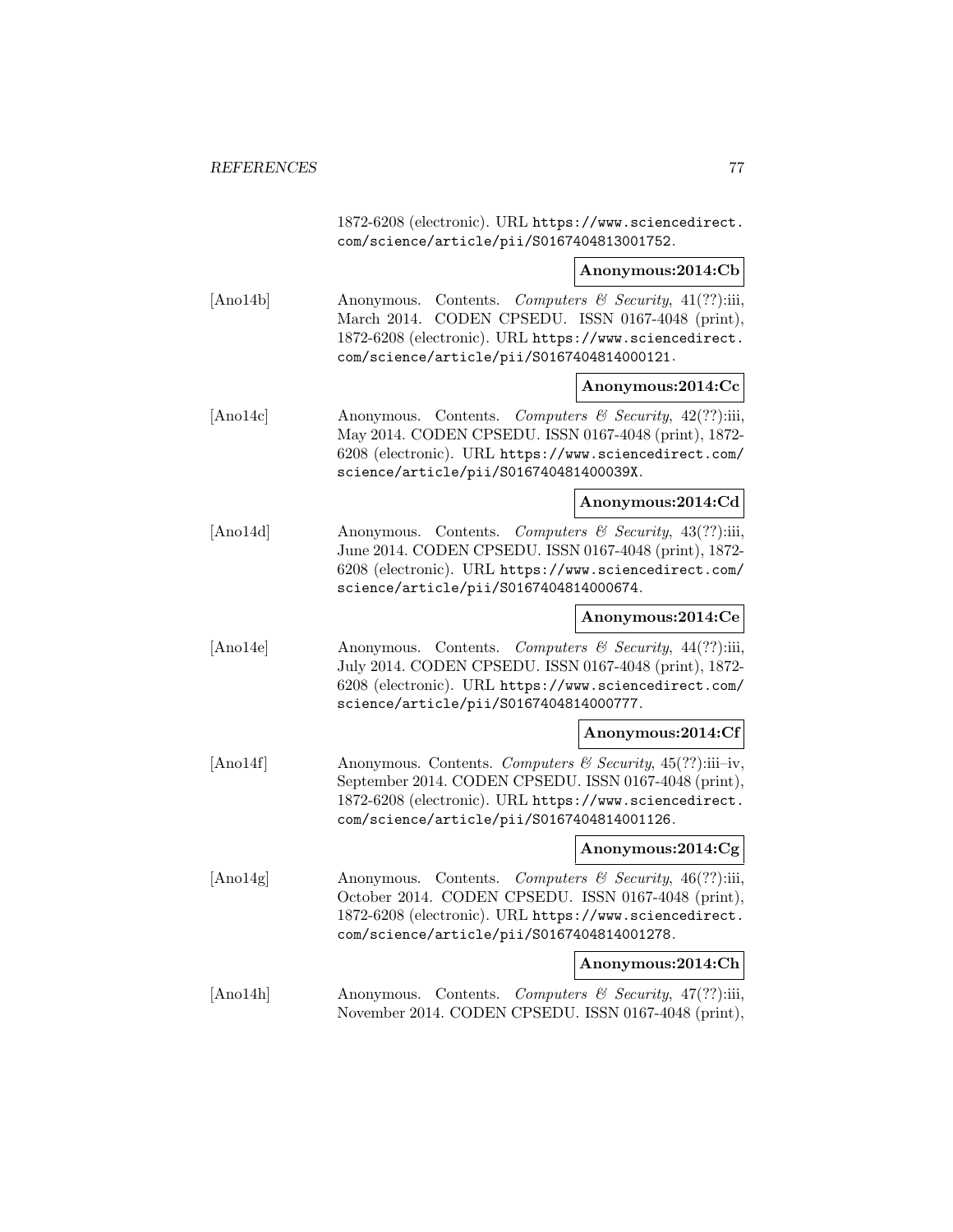1872-6208 (electronic). URL https://www.sciencedirect. com/science/article/pii/S0167404814001412.

### **Anonymous:2014:Ea**

[Ano14i] Anonymous. Editorial. Computers & Security, 40(??):iv, February 2014. CODEN CPSEDU. ISSN 0167-4048 (print), 1872-6208 (electronic). URL https://www.sciencedirect. com/science/article/pii/S0167404814000042.

### **Anonymous:2014:Ec**

 $[Ano14j]$  Anonymous. Editorial. Computers & Security,  $42(??):iv$ v, May 2014. CODEN CPSEDU. ISSN 0167-4048 (print), 1872-6208 (electronic). URL https://www.sciencedirect. com/science/article/pii/S016740481400042X.

#### **Anonymous:2014:EBa**

[Ano14k] Anonymous. Editorial Board. Computers & Security, 40(??):ifc, February 2014. CODEN CPSEDU. ISSN 0167-4048 (print), 1872-6208 (electronic). URL https://www.sciencedirect.com/science/article/pii/ S0167404813001727.

### **Anonymous:2014:EBb**

[Ano141] Anonymous. Editorial Board. Computers & Security, 41(??): ifc, March 2014. CODEN CPSEDU. ISSN 0167-4048 (print), 1872-6208 (electronic). URL https://www.sciencedirect. com/science/article/pii/S0167404814000091.

#### **Anonymous:2014:EBc**

 $[Ano14m]$  Anonymous. Editorial Board. Computers & Security,  $42(??)$ : ifc, May 2014. CODEN CPSEDU. ISSN 0167-4048 (print), 1872-6208 (electronic). URL https://www.sciencedirect. com/science/article/pii/S0167404814000364.

# **Anonymous:2014:EBd**

[Ano14n] Anonymous. Editorial Board. Computers  $\mathcal C$  Security, 43(??): ifc, June 2014. CODEN CPSEDU. ISSN 0167-4048 (print), 1872-6208 (electronic). URL https://www.sciencedirect. com/science/article/pii/S0167404814000649.

# **Anonymous:2014:EBe**

 $[Ano14o]$  Anonymous. Editorial Board. Computers & Security, 44(??): ifc, July 2014. CODEN CPSEDU. ISSN 0167-4048 (print),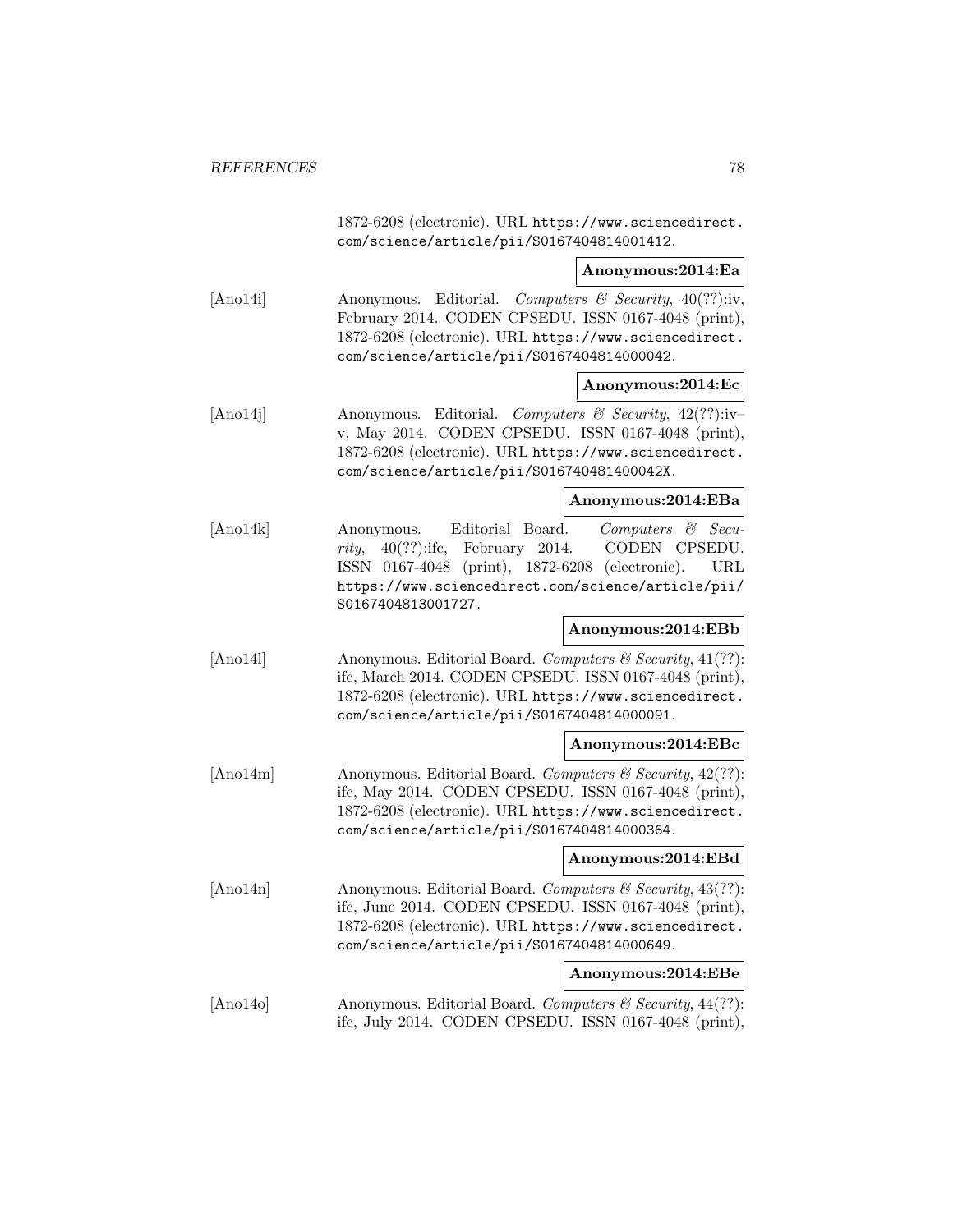1872-6208 (electronic). URL https://www.sciencedirect. com/science/article/pii/S0167404814000741.

**Anonymous:2014:EBf**

[Ano14p] Anonymous. Editorial Board. Computers & Security, 45(??):ifc, September 2014. CODEN CPSEDU. ISSN 0167-4048 (print), 1872-6208 (electronic). URL https://www.sciencedirect.com/science/article/pii/ S0167404814001096.

### **Anonymous:2014:EBg**

[Ano14q] Anonymous. Editorial Board. Computers & Security, 46 (??):ifc, October 2014. CODEN CPSEDU. ISSN 0167- 4048 (print), 1872-6208 (electronic). URL https://www. sciencedirect.com/science/article/pii/S0167404814001242.

### **Anonymous:2014:EBh**

[Ano14r] Anonymous. Editorial Board. Computers & Security, 47(??):ifc, November 2014. CODEN CPSEDU. ISSN 0167-4048 (print), 1872-6208 (electronic). URL https://www.sciencedirect.com/science/article/pii/ S0167404814001382.

#### **Anonymous:2014:AVR**

[Ano14s] Anonymous. Is anti-virus really dead? Computers  $\&$  Security, 44(??):iv, July 2014. CODEN CPSEDU. ISSN 0167-4048 (print), 1872-6208 (electronic). URL https://www.sciencedirect.com/science/article/pii/ S0167404814000820.

#### **Anonymous:2014:PF**

[Ano14t] Anonymous. Pages 1–114 (February 2014). Computers & Security, 40(??):1–114, February 2014. CODEN CPSEDU. ISSN 0167-4048 (print), 1872-6208 (electronic).

**Anonymous:2014:PJb**

[Ano14u] Anonymous. Pages 1–118 (July 2014). Computers  $\mathcal{B}$  Security, 44(??):1–118, July 2014. CODEN CPSEDU. ISSN 0167-4048 (print), 1872-6208 (electronic).

### **Anonymous:2014:PO**

[Ano14v] Anonymous. Pages 1–174 (October 2014). Computers  $\mathcal{B}$ Security, 46(??):1–174, October 2014. CODEN CPSEDU. ISSN 0167-4048 (print), 1872-6208 (electronic).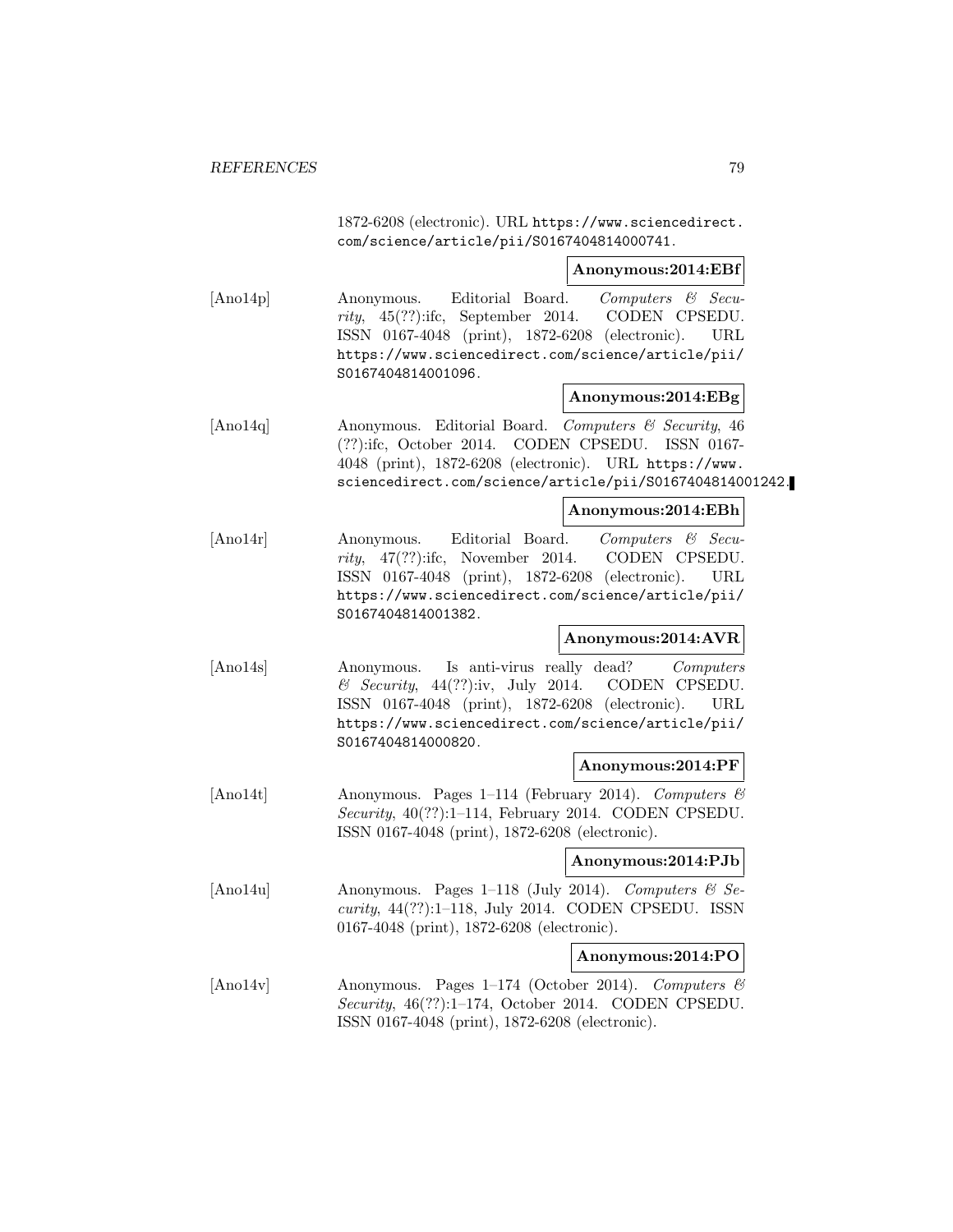### **Anonymous:2014:PM**

- [Ano14w] Anonymous. Pages 1–192 (May 2014). Computers  $\mathcal{B}$  Security, 42(??):1–192, May 2014. CODEN CPSEDU. ISSN 0167-4048 (print), 1872-6208 (electronic). **Anonymous:2014:PJa** [Ano14x] Anonymous. Pages 1–218 (June 2014). Computers  $\mathcal{B}$  Security, 43(??):1–218, June 2014. CODEN CPSEDU. ISSN 0167-4048 (print), 1872-6208 (electronic). **Anonymous:2014:PS** [Ano14y] Anonymous. Pages 1–306 (September 2014). Computers & Security, 45(??):1–306, September 2014. CODEN CPSEDU. ISSN 0167-4048 (print), 1872-6208 (electronic). **Anonymous:2014:PP** [Ano14z] Anonymous. The passing of a pioneer. Computers  $\mathcal{C}$  Se*curity*,  $40(??):v-vi$ , February 2014. CODEN CPSEDU. ISSN 0167-4048 (print), 1872-6208 (electronic). URL https://www.sciencedirect.com/science/article/pii/ S0167404813001788.
- [Ano15a] Anonymous. Contents. Computers & Security, 48(??):iii–iv, February 2015. CODEN CPSEDU. ISSN 0167-4048 (print), 1872-6208 (electronic). URL https://www.sciencedirect. com/science/article/pii/S0167404814001758.

#### **Anonymous:2015:Cb**

**Anonymous:2015:Ca**

[Ano15b] Anonymous. Contents. Computers & Security, 49(??):iii, March 2015. CODEN CPSEDU. ISSN 0167-4048 (print), 1872-6208 (electronic). URL https://www.sciencedirect. com/science/article/pii/S0167404815000103.

### **Anonymous:2015:Cc**

[Ano15c] Anonymous. Contents. Computers & Security, 50(??):iii, May 2015. CODEN CPSEDU. ISSN 0167-4048 (print), 1872- 6208 (electronic). URL https://www.sciencedirect.com/ science/article/pii/S0167404815000280.

#### **Anonymous:2015:Cd**

[Ano15d] Anonymous. Contents. Computers & Security, 51(??):iii, June 2015. CODEN CPSEDU. ISSN 0167-4048 (print), 1872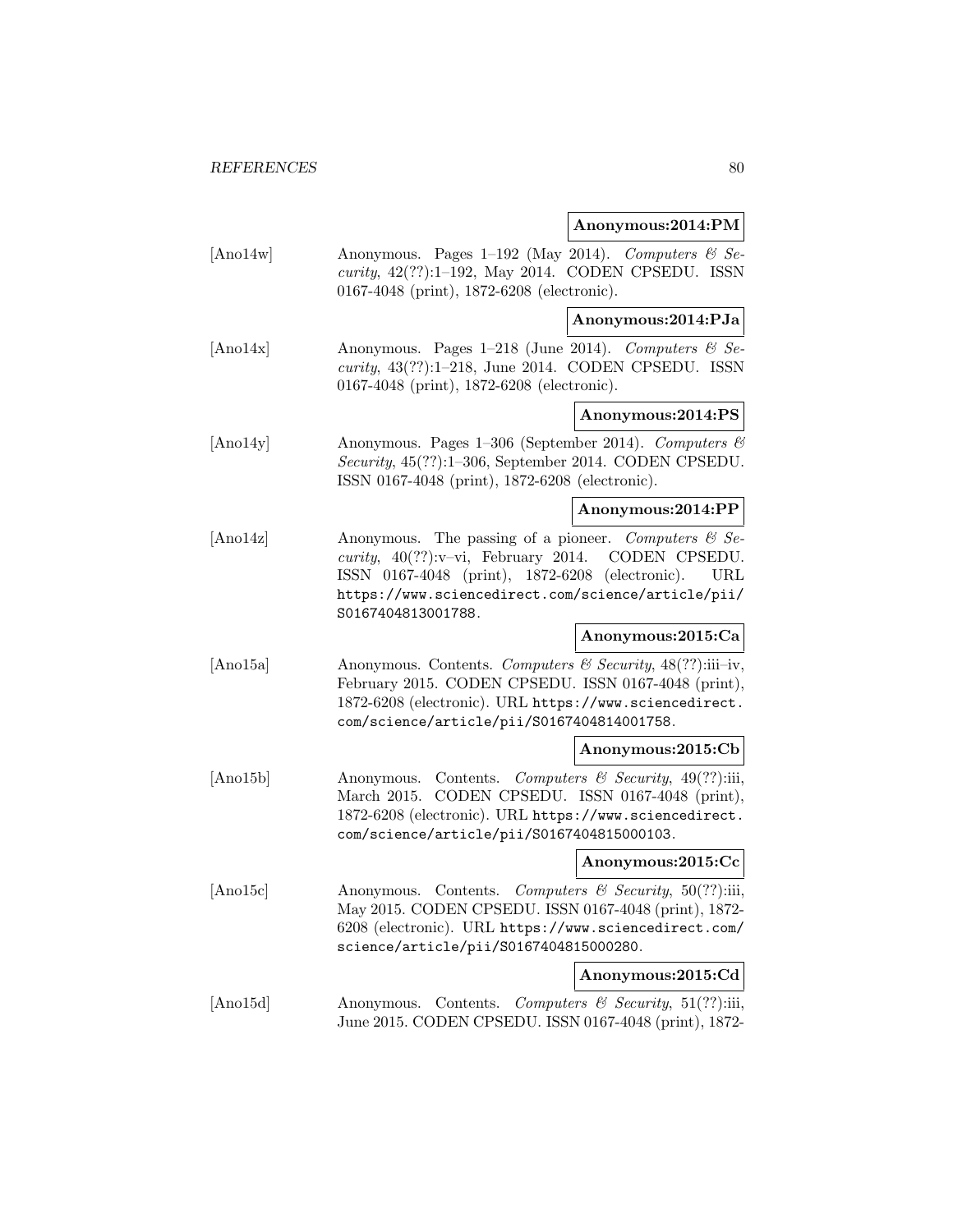6208 (electronic). URL https://www.sciencedirect.com/ science/article/pii/S0167404815000498.

**Anonymous:2015:Ce**

- [Ano15e] Anonymous. Contents. Computers & Security, 52(??):iii– iv, July 2015. CODEN CPSEDU. ISSN 0167-4048 (print), 1872-6208 (electronic). URL https://www.sciencedirect. com/science/article/pii/S0167404815000772.
	- **Anonymous:2015:Cf**
- [Ano15f] Anonymous. Contents. Computers & Security, 53(??):iii–iv, September 2015. CODEN CPSEDU. ISSN 0167-4048 (print), 1872-6208 (electronic). URL https://www.sciencedirect. com/science/article/pii/S0167404815001066.

### **Anonymous:2015:Cg**

[Ano15g] Anonymous. Contents. Computers & Security, 54(??):iii, October 2015. CODEN CPSEDU. ISSN 0167-4048 (print), 1872-6208 (electronic). URL https://www.sciencedirect. com/science/article/pii/S0167404815001352.

### **Anonymous:2015:Ch**

[Ano15h] Anonymous. Contents. Computers & Security, 55(??):iii, November 2015. CODEN CPSEDU. ISSN 0167-4048 (print), 1872-6208 (electronic). URL https://www.sciencedirect. com/science/article/pii/S0167404815001455.

### **Anonymous:2015:EIT**

[Ano15i] Anonymous. Editorial — 28th IFIP TC-11 International Information Security and Privacy Conference. Computers & Security, 52(??):162–163, July 2015. CODEN CPSEDU. ISSN 0167-4048 (print), 1872-6208 (electronic). URL https://www.sciencedirect.com/science/article/pii/ S0167404815000711.

### **Anonymous:2015:ESS**

[Ano15j] Anonymous. Editorial — SEC'14 special issue on ICT systems security and privacy protection. Computers  $\mathcal{C}$  Security, 53(??):174, September 2015. CODEN CPSEDU. ISSN 0167-4048 (print), 1872-6208 (electronic). URL https://www.sciencedirect.com/science/article/pii/ S0167404815001157.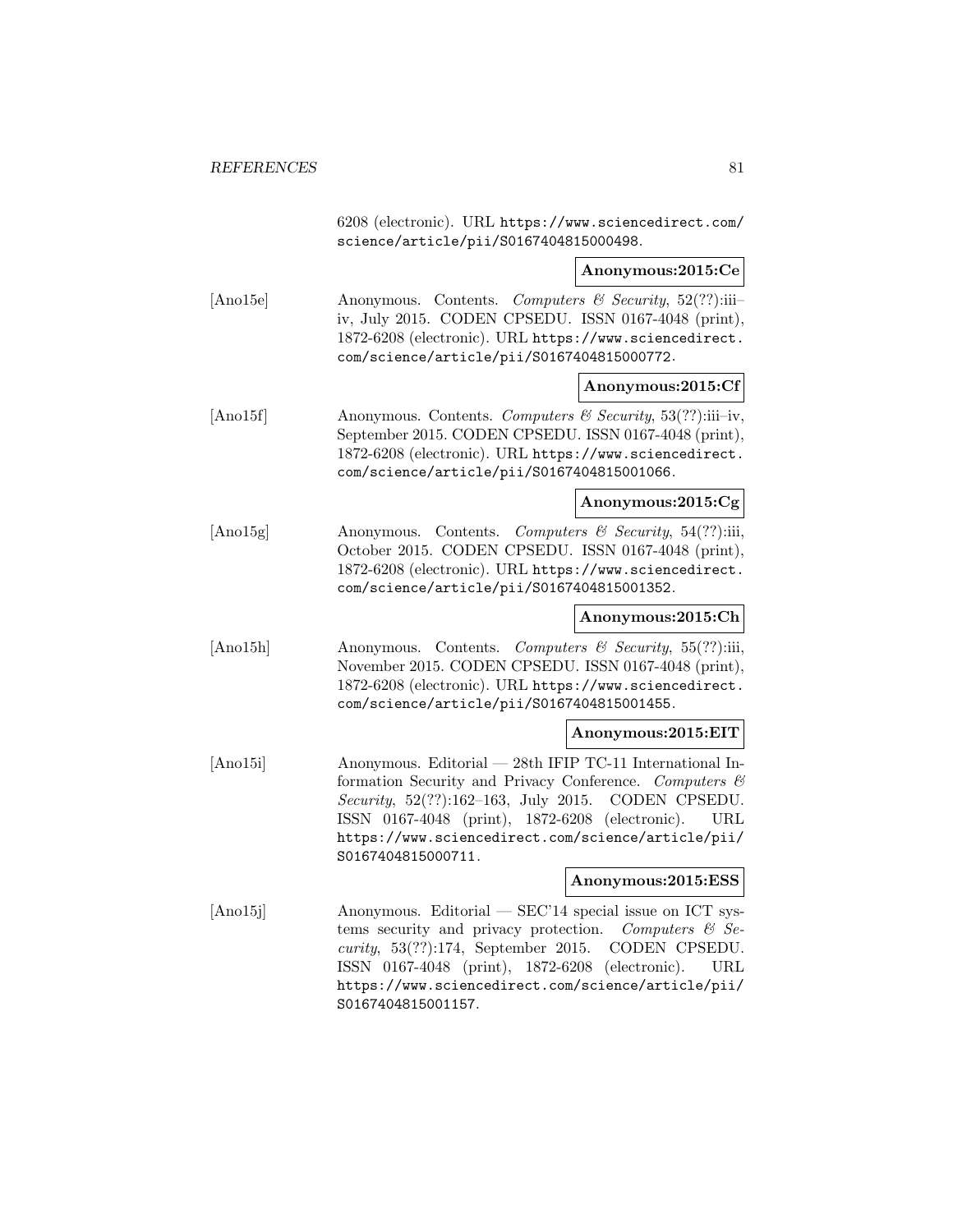# **Anonymous:2015:EBa**

| [Ano15k] | Editorial Board.<br>$Computers$ & Secu-<br>Anonymous.<br>CODEN CPSEDU.<br>$48(??)$ :ifc,<br>February<br>2015.<br>rity,<br>ISSN 0167-4048 (print),<br>1872-6208 (electronic).<br>URL<br>https://www.sciencedirect.com/science/article/pii/<br>S0167404814001722. |  |
|----------|-----------------------------------------------------------------------------------------------------------------------------------------------------------------------------------------------------------------------------------------------------------------|--|
|          | Anonymous:2015:EBb                                                                                                                                                                                                                                              |  |
| [Ano15]  | Anonymous. Editorial Board. Computers & Security, 49(??):<br>ifc, March 2015. CODEN CPSEDU. ISSN 0167-4048 (print),<br>1872-6208 (electronic). URL https://www.sciencedirect.<br>com/science/article/pii/S0167404815000073.                                     |  |
|          | Anonymous:2015:EBc                                                                                                                                                                                                                                              |  |
| [Ano15m] | Anonymous. Editorial Board. Computers & Security, 50(??):<br>ifc, May 2015. CODEN CPSEDU. ISSN 0167-4048 (print),<br>1872-6208 (electronic). URL https://www.sciencedirect.<br>com/science/article/pii/S0167404815000255.                                       |  |
|          | Anonymous:2015:EBd                                                                                                                                                                                                                                              |  |
| [Ano15n] | Anonymous. Editorial Board. Computers & Security, 51(??):<br>ifc, June 2015. CODEN CPSEDU. ISSN 0167-4048 (print),<br>1872-6208 (electronic). URL https://www.sciencedirect.<br>com/science/article/pii/S0167404815000462.                                      |  |
|          | Anonymous:2015:EBe                                                                                                                                                                                                                                              |  |
| [Ano150] | Anonymous. Editorial Board. Computers & Security, 52(??):<br>ifc, July 2015. CODEN CPSEDU. ISSN 0167-4048 (print),<br>1872-6208 (electronic). URL https://www.sciencedirect.<br>com/science/article/pii/S0167404815000747.                                      |  |
|          | Anonymous:2015:EBf                                                                                                                                                                                                                                              |  |
| [Ano15p] | Editorial Board.<br>Computers & Secu-<br>Anonymous.<br>$53(??)$ :ifc, September 2015.<br>CODEN CPSEDU.<br>rity,<br>ISSN $0167-4048$ (print),<br>1872-6208 (electronic).<br>URL<br>https://www.sciencedirect.com/science/article/pii/<br>S0167404815001030.      |  |
|          | Anonymous:2015:IEBa                                                                                                                                                                                                                                             |  |
| [And15q] | $IFC$ — editorial board.<br>Anonymous.<br>$Computers$ &<br>Security, 54(??):ifc, October 2015. CODEN CPSEDU.<br>ISSN 0167-4048 (print), 1872-6208 (electronic).<br>URL                                                                                          |  |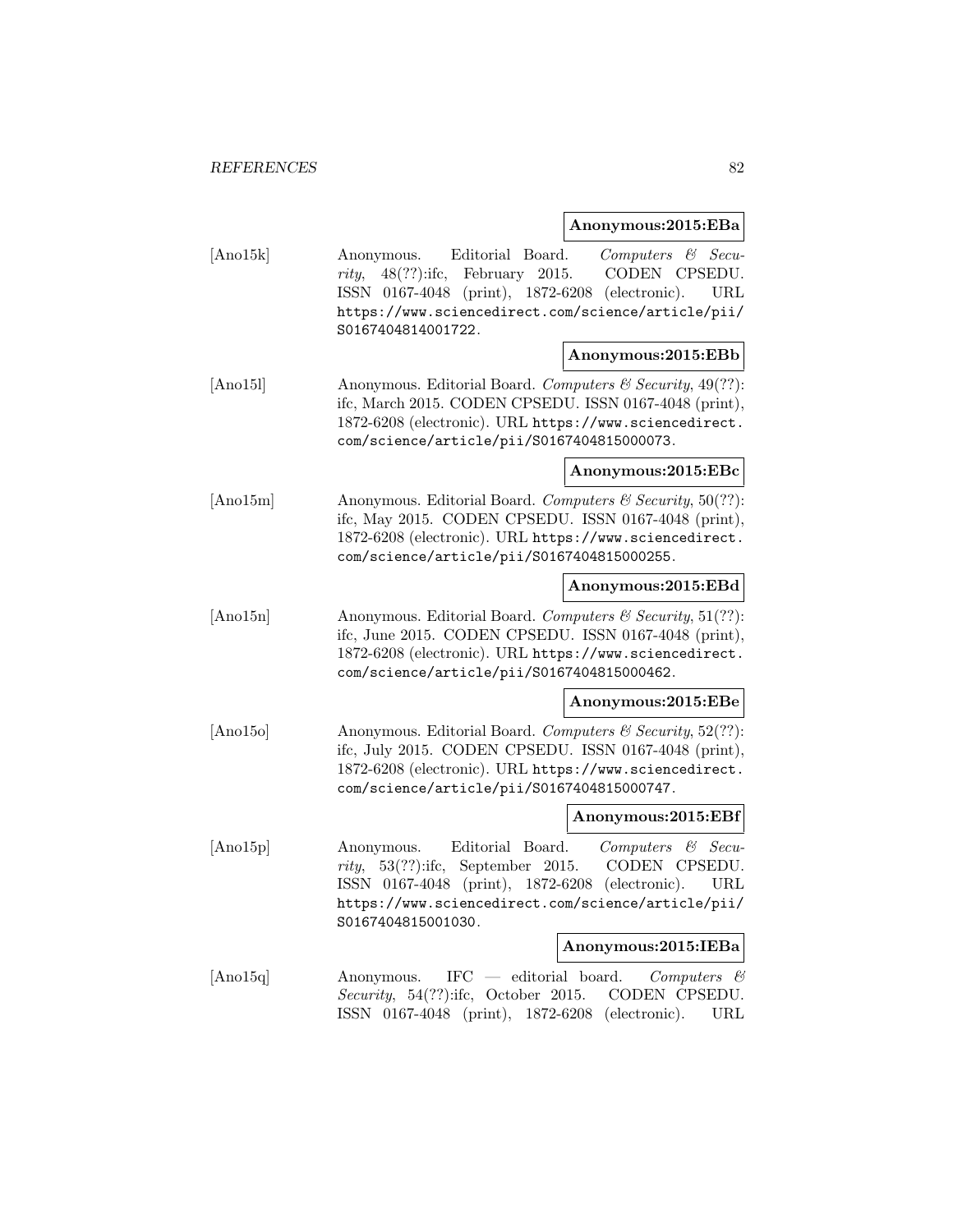https://www.sciencedirect.com/science/article/pii/ S0167404815001327.

**Anonymous:2015:IEBb**

 $[Ano15r]$  Anonymous. IFC — editorial board. Computers & Security, 55(??):CO2, November 2015. CODEN CPSEDU. ISSN 0167-4048 (print), 1872-6208 (electronic). URL https://www.sciencedirect.com/science/article/pii/ S016740481500142X.

### **Anonymous:2015:IA**

[Ano15s] Anonymous. Introduction — ARES 2014. Computers  $\&$  Security, 54(??):1, October 2015. CODEN CPSEDU. ISSN 0167-4048 (print), 1872-6208 (electronic). URL https://www.sciencedirect.com/science/article/pii/ S0167404815001558.

#### **Anonymous:2015:PMb**

[Ano15t] Anonymous. Pages 1–106 (May 2015). Computers  $\mathcal{C}$  Security, 50(??):1–106, May 2015. CODEN CPSEDU. ISSN 0167-4048 (print), 1872-6208 (electronic).

### **Anonymous:2015:PS**

[Ano15u] Anonymous. Pages 1–246 (September 2015). Computers & Security, 53(??):1–246, September 2015. CODEN CPSEDU. ISSN 0167-4048 (print), 1872-6208 (electronic).

### **Anonymous:2015:PMa**

 $[Ano15v]$  Anonymous. Pages 1–276 (March 2015). Computers & Security, 49(??):1–276, March 2015. CODEN CPSEDU. ISSN 0167-4048 (print), 1872-6208 (electronic).

#### **Anonymous:2015:PN**

[Ano15w] Anonymous. Pages 1–280 (November 2015). Computers & Security, 55(??):1–280, November 2015. CODEN CPSEDU. ISSN 0167-4048 (print), 1872-6208 (electronic).

#### **Anonymous:2015:PJb**

[Ano15x] Anonymous. Pages 1–292 (July 2015). Computers  $\&$  Security, 52(??):1–292, July 2015. CODEN CPSEDU. ISSN 0167-4048 (print), 1872-6208 (electronic).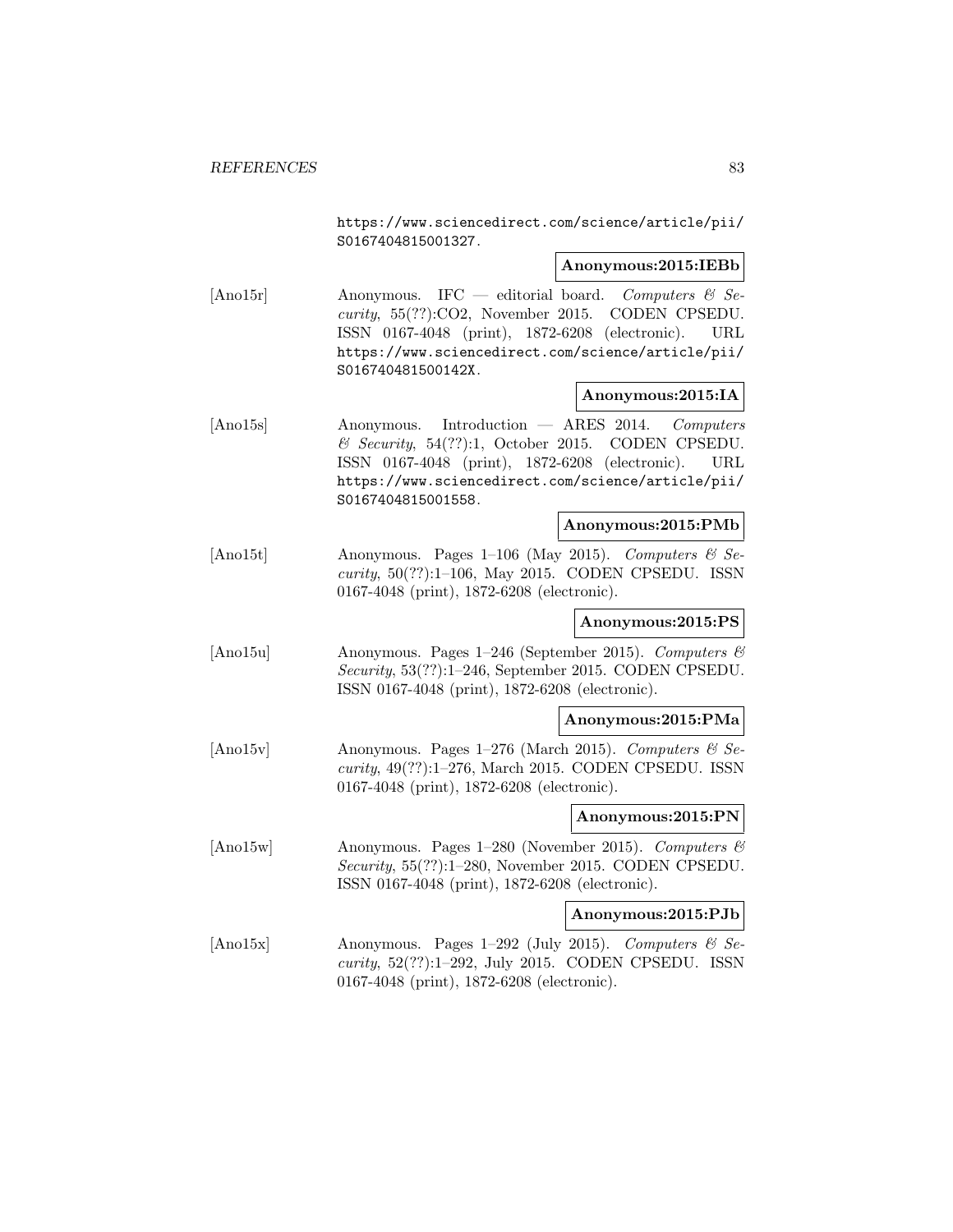### **Anonymous:2015:PF**

[Ano15y] Anonymous. Pages 1–298 (February 2015). Computers & Security, 48(??):1–298, February 2015. CODEN CPSEDU. ISSN 0167-4048 (print), 1872-6208 (electronic).

**Anonymous:2015:PJa**

[Ano15z] Anonymous. Pages 1–62 (June 2015). Computers & Security, 51(??):1–62, June 2015. CODEN CPSEDU. ISSN 0167-4048 (print), 1872-6208 (electronic).

# **Anonymous:2016:Ca**

[Ano16a] Anonymous. Contents. Computers & Security, 56(??):iii, February 2016. CODEN CPSEDU. ISSN 0167-4048 (print), 1872-6208 (electronic). URL https://www.sciencedirect. com/science/article/pii/S0167404815001728.

### **Anonymous:2016:Cb**

[Ano16b] Anonymous. Contents. Computers & Security, 57(??):iii, March 2016. CODEN CPSEDU. ISSN 0167-4048 (print), 1872-6208 (electronic). URL https://www.sciencedirect. com/science/article/pii/S016740481500190X.

#### **Anonymous:2016:Cc**

[Ano16c] Anonymous. Contents. Computers & Security, 58(??):iii– iv, May 2016. CODEN CPSEDU. ISSN 0167-4048 (print), 1872-6208 (electronic). URL https://www.sciencedirect. com/science/article/pii/S0167404816300165.

#### **Anonymous:2016:Cd**

[Ano16d] Anonymous. Contents. Computers & Security, 59(??):iii, June 2016. CODEN CPSEDU. ISSN 0167-4048 (print), 1872- 6208 (electronic). URL https://www.sciencedirect.com/ science/article/pii/S0167404816300396.

### **Anonymous:2016:Ce**

[Ano16e] Anonymous. Contents. Computers & Security, 60(??):iii, July 2016. CODEN CPSEDU. ISSN 0167-4048 (print), 1872- 6208 (electronic). URL https://www.sciencedirect.com/ science/article/pii/S016740481630058X.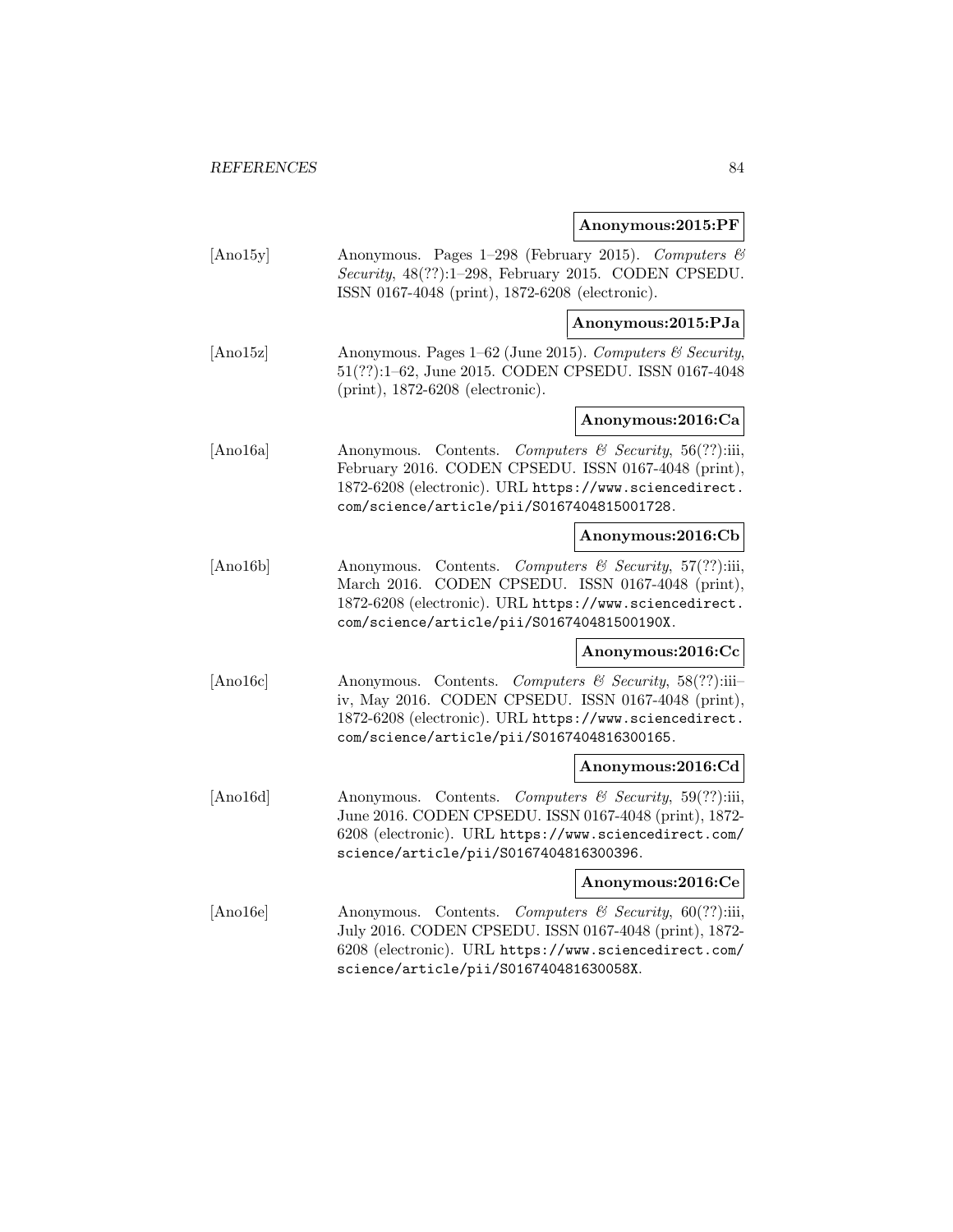#### **Anonymous:2016:Cf**

[Ano16f] Anonymous. Contents. Computers & Security, 61(??):iii, August 2016. CODEN CPSEDU. ISSN 0167-4048 (print), 1872-6208 (electronic). URL https://www.sciencedirect. com/science/article/pii/S0167404816300815.

### **Anonymous:2016:Cg**

[Ano16g] Anonymous. Contents. Computers & Security, 62(??):iii, September 2016. CODEN CPSEDU. ISSN 0167-4048 (print), 1872-6208 (electronic). URL https://www.sciencedirect. com/science/article/pii/S0167404816301092.

### **Anonymous:2016:Ch**

[Ano16h] Anonymous. Contents. Computers & Security, 63(??):iii, November 2016. CODEN CPSEDU. ISSN 0167-4048 (print), 1872-6208 (electronic). URL https://www.sciencedirect. com/science/article/pii/S0167404816301316.

### **Anonymous:2016:IEBa**

[Ano16i] Anonymous. IFC — editorial board. Computers & Se*curity*,  $56(??)$ :CO2, February 2016. CODEN CPSEDU. ISSN 0167-4048 (print), 1872-6208 (electronic). URL https://www.sciencedirect.com/science/article/pii/ S0167404815001698.

### **Anonymous:2016:IEBb**

[Ano16j] Anonymous. IFC — editorial board. Computers  $\mathcal{C}$  Security, 57(??):CO2, March 2016. CODEN CPSEDU. ISSN 0167-4048 (print), 1872-6208 (electronic). URL https://www.sciencedirect.com/science/article/pii/ S016740481500187X.

### **Anonymous:2016:IEBc**

 $[Ano16k]$  Anonymous. IFC — editorial board. Computers  $\mathcal{C}$ Security, 58(??):CO2, May 2016. CODEN CPSEDU. ISSN 0167-4048 (print), 1872-6208 (electronic). URL https://www.sciencedirect.com/science/article/pii/ S016740481630013X.

#### **Anonymous:2016:IEBd**

[Ano16l] Anonymous. IFC — editorial board. Computers & Security, 59(??):CO2, June 2016. CODEN CPSEDU. ISSN 0167-4048 (print), 1872-6208 (electronic). URL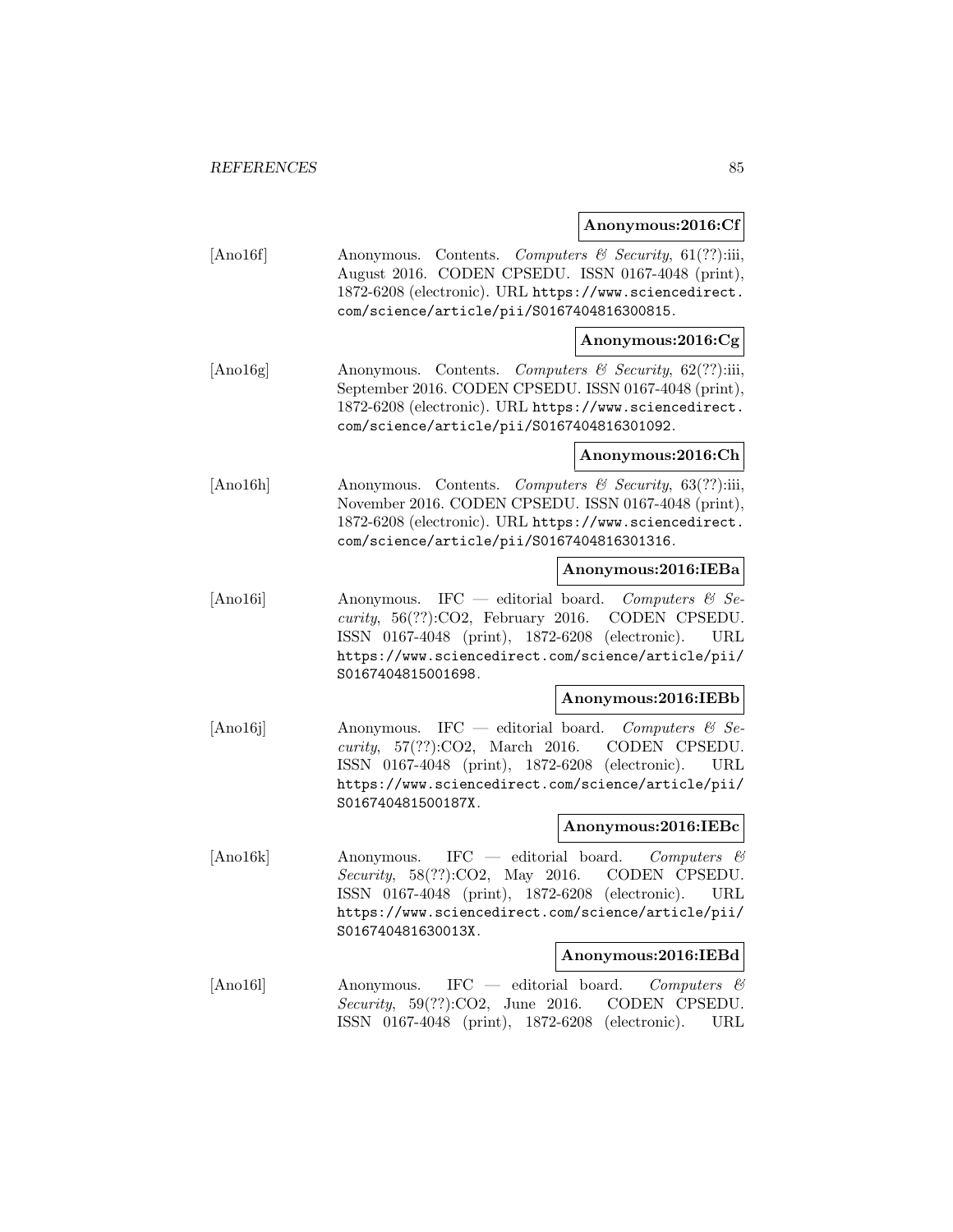https://www.sciencedirect.com/science/article/pii/ S0167404816300360.

**Anonymous:2016:IEBe**

[Ano16m] Anonymous. IFC — editorial board. Computers & Security, 60(??):CO2, July 2016. CODEN CPSEDU. ISSN 0167-4048 (print), 1872-6208 (electronic). URL https://www.sciencedirect.com/science/article/pii/ S0167404816300554.

# **Anonymous:2016:IEBf**

[Ano16n] Anonymous. IFC — editorial board. Computers  $\mathcal{C}$  Security, 61(??):CO2, August 2016. CODEN CPSEDU. ISSN 0167-4048 (print), 1872-6208 (electronic). URL https://www.sciencedirect.com/science/article/pii/ S0167404816300785.

#### **Anonymous:2016:IEBg**

[Ano16o] Anonymous. IFC — editorial board. Computers & Security, 62(??):CO2, September 2016. CODEN CPSEDU. ISSN 0167-4048 (print), 1872-6208 (electronic). URL https://www.sciencedirect.com/science/article/pii/ S0167404816301067.

### **Anonymous:2016:IEBh**

[Ano16p] Anonymous. IFC — editorial board. Computers  $\mathcal{C}$  Security, 63(??):CO2, November 2016. CODEN CPSEDU. ISSN 0167-4048 (print), 1872-6208 (electronic). URL https://www.sciencedirect.com/science/article/pii/ S0167404816301286.

#### **Anonymous:2016:PMa**

[Ano16q] Anonymous. Pages 1–106 (March 2016). Computers  $\mathcal{C}$  Se $curity, 57(??):1-106$ , March 2016. CODEN CPSEDU. ISSN 0167-4048 (print), 1872-6208 (electronic).

#### **Anonymous:2016:PN**

[Ano16r] Anonymous. Pages 1–116 (November 2016). Computers  $\mathcal{B}$ Security, 63(??):1–116, November 2016. CODEN CPSEDU. ISSN 0167-4048 (print), 1872-6208 (electronic).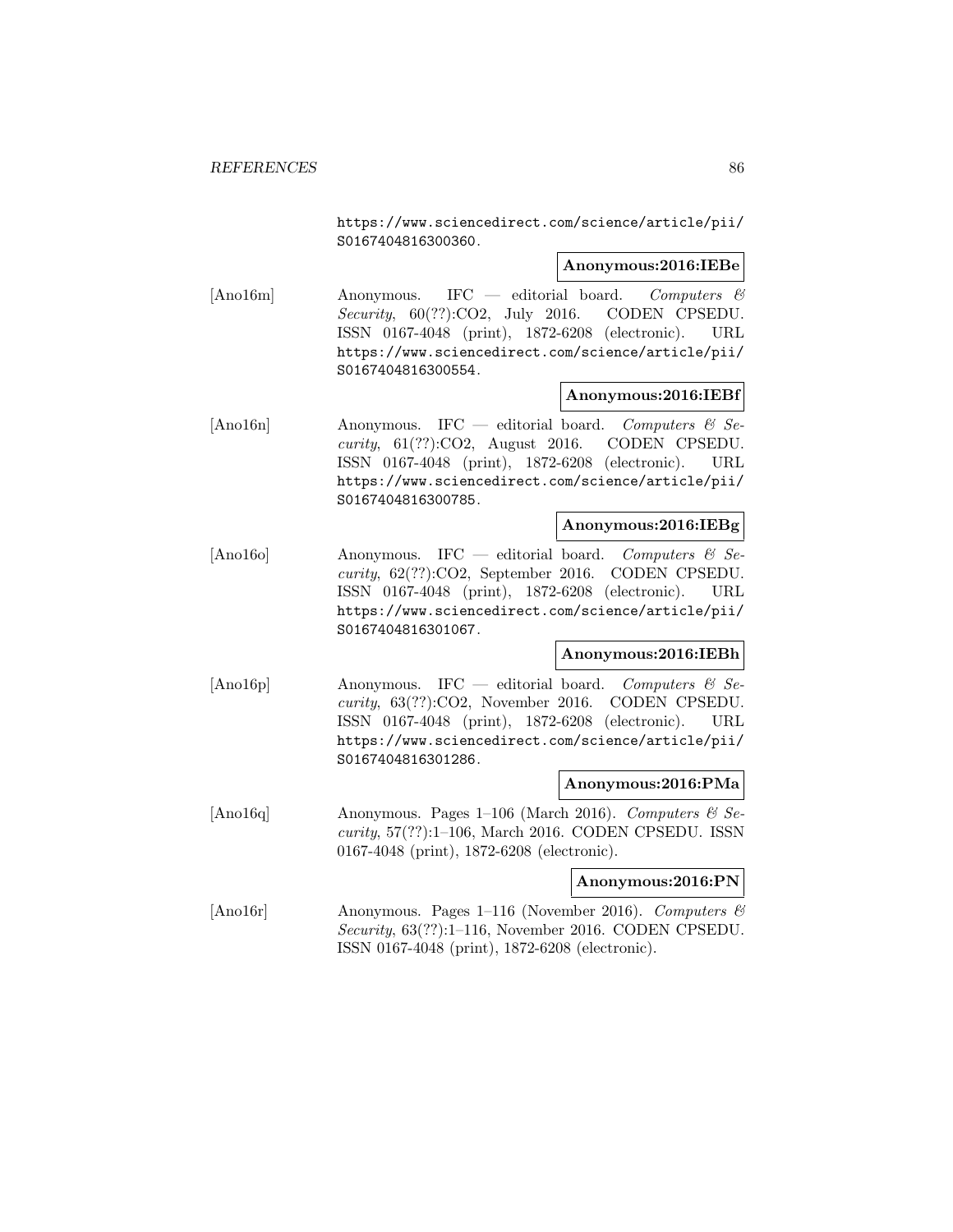**Anonymous:2016:PF**

[Ano16s] Anonymous. Pages 1–162 (February 2016). Computers & Security, 56(??):1–162, February 2016. CODEN CPSEDU. ISSN 0167-4048 (print), 1872-6208 (electronic).

**Anonymous:2016:PA**

[Ano16t] Anonymous. Pages 1–184 (August 2016). Computers  $\mathcal{C}$  Security, 61(??):1–184, August 2016. CODEN CPSEDU. ISSN 0167-4048 (print), 1872-6208 (electronic).

**Anonymous:2016:PJb**

[Ano16u] Anonymous. Pages 1–226 (July 2016). Computers & Security, 60(??):1–226, July 2016. CODEN CPSEDU. ISSN 0167-4048 (print), 1872-6208 (electronic).

**Anonymous:2016:PJa**

[Ano16v] Anonymous. Pages 1–254 (June 2016). Computers  $\&$  Se $curity, 59(??):1-254, June 2016. CODEN CPSEDU. ISSN$ 0167-4048 (print), 1872-6208 (electronic).

**Anonymous:2016:PMb**

[Ano16w] Anonymous. Pages 1–284 (May 2016). Computers & Security, 58(??):1–284, May 2016. CODEN CPSEDU. ISSN 0167-4048 (print), 1872-6208 (electronic).

**Anonymous:2016:PS**

[Ano16x] Anonymous. Pages 1–348 (September 2016). Computers & Security, 62(??):1–348, September 2016. CODEN CPSEDU. ISSN 0167-4048 (print), 1872-6208 (electronic).

**Anonymous:2017:Ca**

[Ano17a] Anonymous. Contents. Computers & Security, 64(??):iii, January 2017. CODEN CPSEDU. ISSN 0167-4048 (print), 1872-6208 (electronic). URL https://www.sciencedirect. com/science/article/pii/S0167404816301493.

**Anonymous:2017:Cb**

[Ano17b] Anonymous. Contents. Computers & Security, 65(??):iii–iv, March 2017. CODEN CPSEDU. ISSN 0167-4048 (print), 1872-6208 (electronic). URL https://www.sciencedirect. com/science/article/pii/S0167404817300184.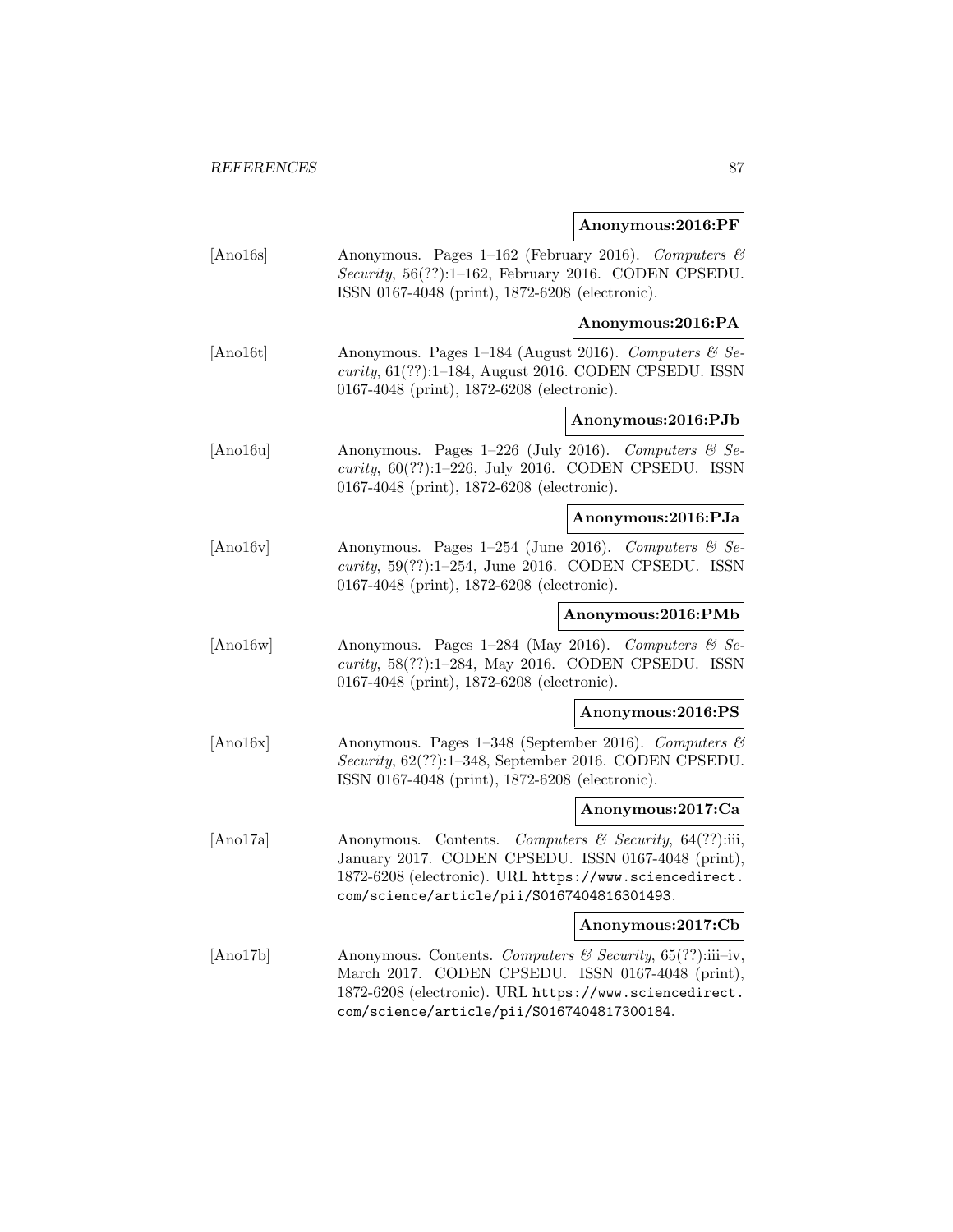#### **Anonymous:2017:Cc**

[Ano17c] Anonymous. Contents. Computers & Security, 66(??):iii, May 2017. CODEN CPSEDU. ISSN 0167-4048 (print), 1872- 6208 (electronic). URL https://www.sciencedirect.com/ science/article/pii/S0167404817300457.

### **Anonymous:2017:Cd**

[Ano17d] Anonymous. Contents. Computers & Security, 67(??):iii– iv, June 2017. CODEN CPSEDU. ISSN 0167-4048 (print), 1872-6208 (electronic). URL https://www.sciencedirect. com/science/article/pii/S0167404817300767.

### **Anonymous:2017:Ce**

[Ano17e] Anonymous. Contents. Computers & Security, 68(??):iii, July 2017. CODEN CPSEDU. ISSN 0167-4048 (print), 1872- 6208 (electronic). URL https://www.sciencedirect.com/ science/article/pii/S0167404817301013.

### **Anonymous:2017:E**

 $[Ano17f]$  Anonymous. Editorial. Computers & Security, 71(??):1, November 2017. CODEN CPSEDU. ISSN 0167-4048 (print), 1872-6208 (electronic). URL https://www.sciencedirect. com/science/article/pii/S0167404817301645.

#### **Anonymous:2017:IEBa**

[Ano17g] Anonymous. IFC — editorial board. Computers  $\mathcal{C}$  Security, 64(??):CO2, January 2017. CODEN CPSEDU. ISSN 0167-4048 (print), 1872-6208 (electronic). URL https://www.sciencedirect.com/science/article/pii/ S0167404816301468.

#### **Anonymous:2017:IEBb**

[Ano17h] Anonymous. IFC — editorial board. Computers  $\mathcal{C}$  Security, 65(??):CO2, March 2017. CODEN CPSEDU. ISSN 0167-4048 (print), 1872-6208 (electronic). URL https://www.sciencedirect.com/science/article/pii/ S0167404817300159.

#### **Anonymous:2017:IEBc**

[Ano17i] Anonymous. IFC — editorial board. Computers & Security, 66(??):CO2, May 2017. CODEN CPSEDU. ISSN 0167-4048 (print), 1872-6208 (electronic). URL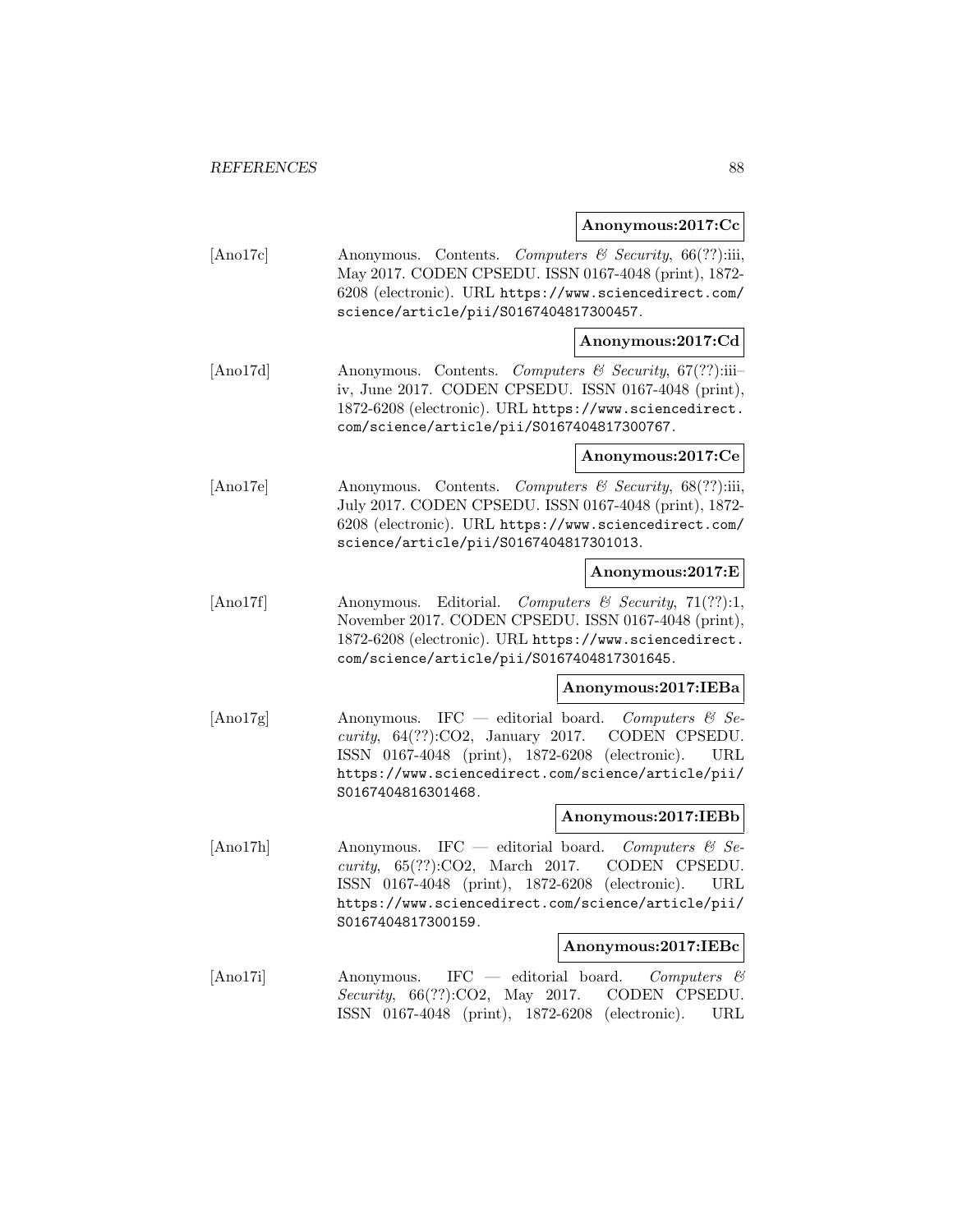https://www.sciencedirect.com/science/article/pii/ S0167404817300421.

### **Anonymous:2017:IEBd**

 $[Ano17j]$  Anonymous. IFC — editorial board. Computers  $\mathcal{C}$ Security, 67(??):CO2, June 2017. CODEN CPSEDU. ISSN 0167-4048 (print), 1872-6208 (electronic). URL https://www.sciencedirect.com/science/article/pii/ S0167404817300731.

### **Anonymous:2017:IEBe**

[Ano17k] Anonymous. IFC — editorial board. Computers & Security, 68(??):CO2, July 2017. CODEN CPSEDU. ISSN 0167-4048 (print), 1872-6208 (electronic). URL https://www.sciencedirect.com/science/article/pii/ S0167404817300986.

### **Anonymous:2017:IFCa**

[Ano17l] Anonymous. Inside front cover — editorial board page/ cover image legend if applicable. Computers  $\mathcal{C}$  Se*curity*,  $69(??)$ :CO2, August 2017. CODEN CPSEDU. ISSN 0167-4048 (print), 1872-6208 (electronic). URL https://www.sciencedirect.com/science/article/pii/ S0167404817301311.

# **Anonymous:2017:IFCb**

[Ano17m] Anonymous. Inside front cover — editorial board page/ cover image legend if applicable. Computers  $\mathcal{C}$  Security, 70(??):CO2, September 2017. CODEN CPSEDU. ISSN 0167-4048 (print), 1872-6208 (electronic). URL https://www.sciencedirect.com/science/article/pii/ S0167404817301864.

#### **Anonymous:2017:IFCc**

[Ano17n] Anonymous. Inside front cover — editorial board page/ cover image legend if applicable. Computers  $\mathcal{C}$  Security, 71(??):CO2, November 2017. CODEN CPSEDU. ISSN 0167-4048 (print), 1872-6208 (electronic). URL https://www.sciencedirect.com/science/article/pii/ S0167404817301712.

### **Anonymous:2017:PN**

[Ano17o] Anonymous. Pages 1–132 (November 2017). Computers  $\mathcal{C}$ Security, 71(??):1–132, November 2017. CODEN CPSEDU. ISSN 0167-4048 (print), 1872-6208 (electronic).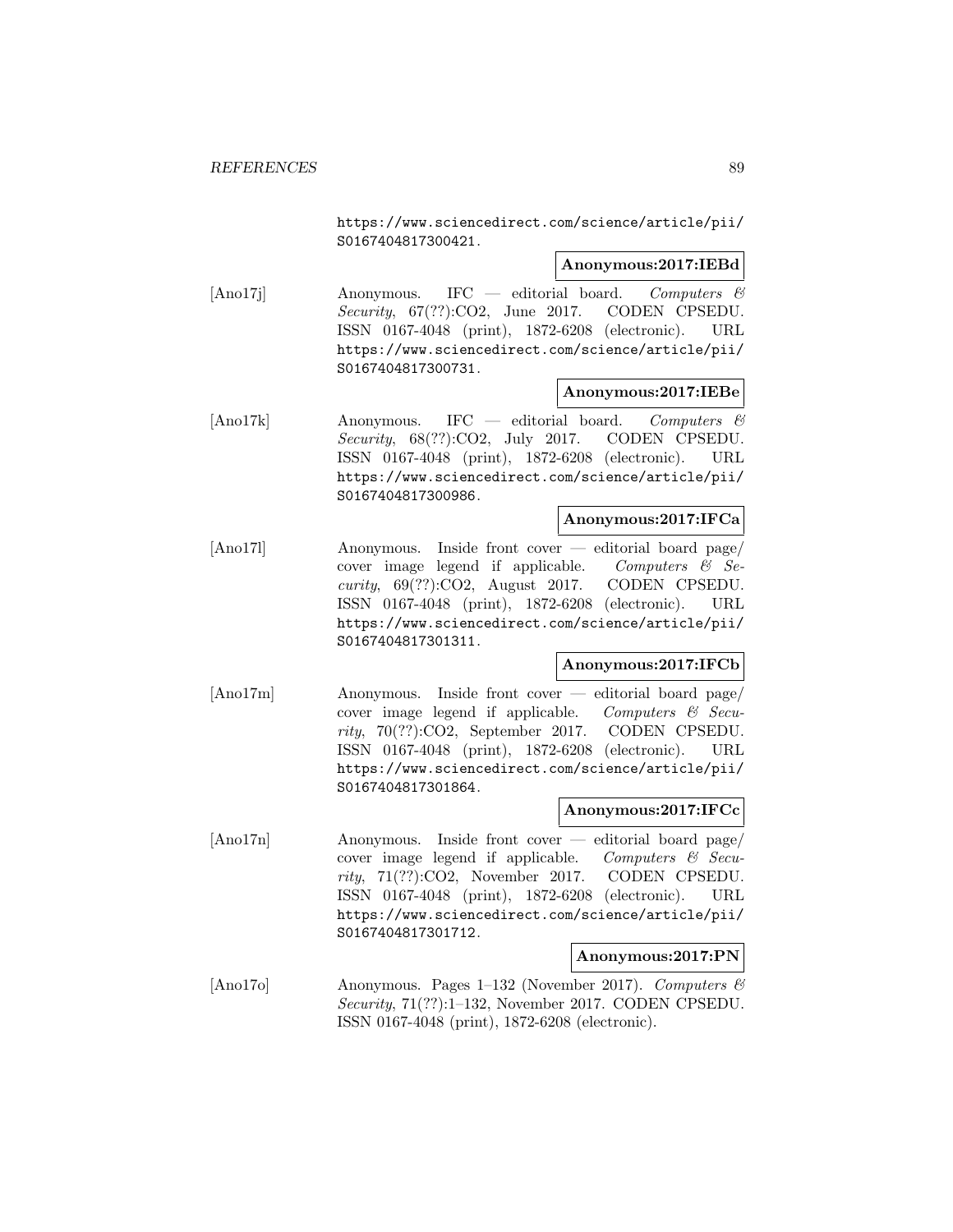### **Anonymous:2017:PJa**

[Ano17p] Anonymous. Pages 1–134 (January 2017). Computers & Security, 64(??):1–134, January 2017. CODEN CPSEDU. ISSN 0167-4048 (print), 1872-6208 (electronic).

**Anonymous:2017:PJc**

[Ano17q] Anonymous. Pages 1–196 (July 2017). Computers  $\mathcal{C}$  Security, 68(??):1–196, July 2017. CODEN CPSEDU. ISSN 0167-4048 (print), 1872-6208 (electronic).

### **Anonymous:2017:PMb**

[Ano17r] Anonymous. Pages 1–234 (May 2017). Computers  $\mathcal{C}$  Security, 66(??):1–234, May 2017. CODEN CPSEDU. ISSN 0167-4048 (print), 1872-6208 (electronic).

# **Anonymous:2017:PJb**

[Ano17s] Anonymous. Pages 1–368 (June 2017). Computers & Security, 67(??):1–368, June 2017. CODEN CPSEDU. ISSN 0167-4048 (print), 1872-6208 (electronic).

### **Anonymous:2017:PMa**

[Ano17t] Anonymous. Pages 1–432 (March 2017). Computers & Security, 65(??):1–432, March 2017. CODEN CPSEDU. ISSN 0167-4048 (print), 1872-6208 (electronic).

#### **Anonymous:2017:PS**

[Ano17u] Anonymous. Pages 1–756 (September 2017). Computers & Security, 70(??):1–756, September 2017. CODEN CPSEDU. ISSN 0167-4048 (print), 1872-6208 (electronic).

#### **Anonymous:2017:PIS**

[Ano17v] Anonymous. Preface for the IFIP SEC special issue. Computers & Security, 71(??):87, November 2017. CO-DEN CPSEDU. ISSN 0167-4048 (print), 1872-6208 (electronic). URL https://www.sciencedirect.com/science/ article/pii/S0167404817301657.

# **Anonymous:2018:A**

[Ano18a] Anonymous. Announcement. Computers & Security, 79 (??):iv, November 2018. CODEN CPSEDU. ISSN 0167- 4048 (print), 1872-6208 (electronic). URL https://www. sciencedirect.com/science/article/pii/S0167404818310848.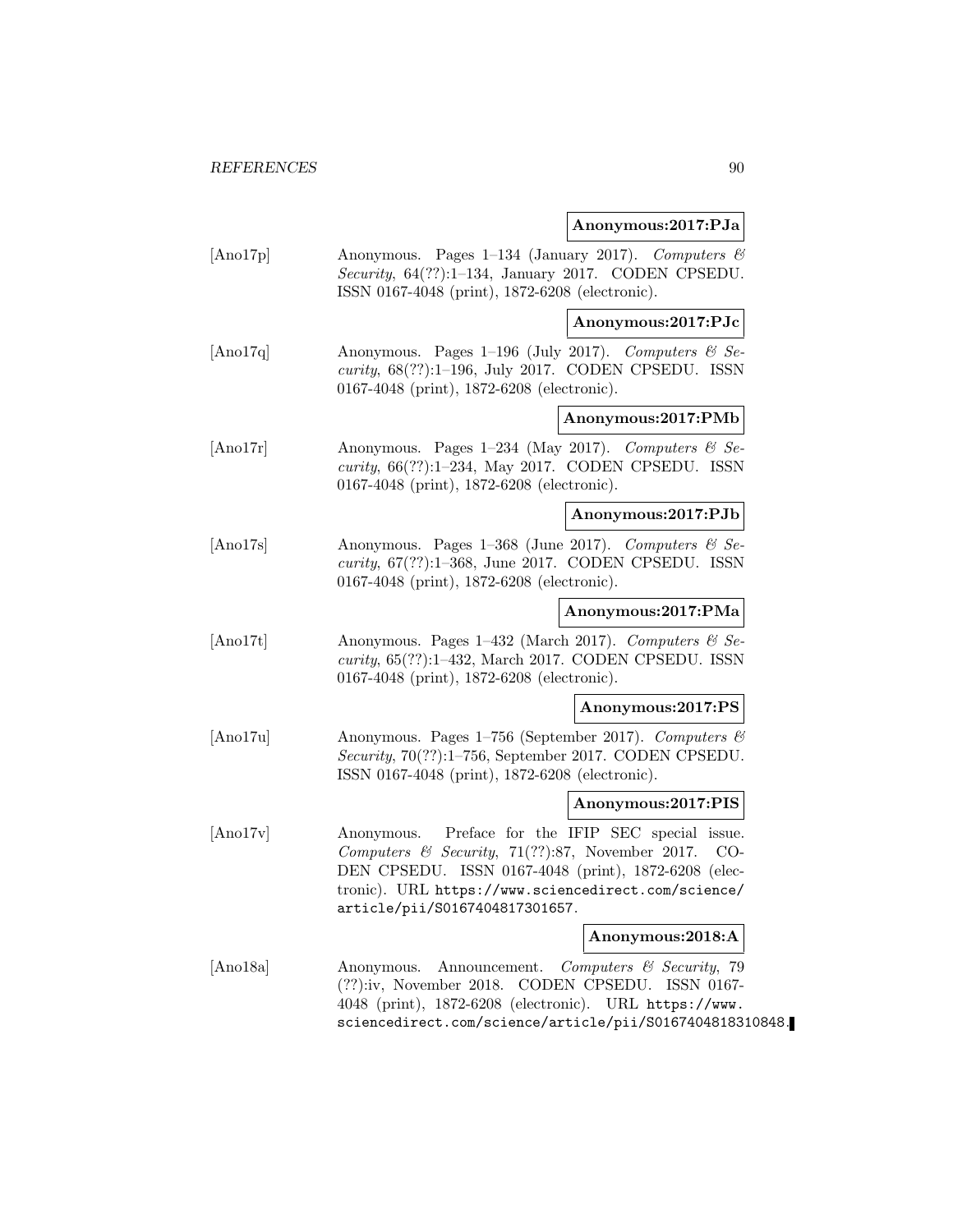**Anonymous:2018:CSEa**

| [Ano18b]       | Anonymous. Computers and security editorial board. Com-<br>puters & Security, 78(??):ii-iii, September 2018.<br>DEN CPSEDU. ISSN 0167-4048 (print), 1872-6208 (elec-<br>tronic). URL https://www.sciencedirect.com/science/<br>article/pii/S0167404818310071. | CO-                                        |
|----------------|---------------------------------------------------------------------------------------------------------------------------------------------------------------------------------------------------------------------------------------------------------------|--------------------------------------------|
|                | Anonymous:2018:CSEb                                                                                                                                                                                                                                           |                                            |
| [And8c]        | Anonymous. Computers and security editorial board. Com-<br>puters & Security, 79(??):ii-iii, November 2018.<br>DEN CPSEDU. ISSN 0167-4048 (print), 1872-6208 (elec-<br>tronic). URL https://www.sciencedirect.com/science/<br>article/pii/S0167404818310812.  | CO-                                        |
|                | Anonymous:2018:EBa                                                                                                                                                                                                                                            |                                            |
| [And8d]        | Anonymous. Editorial Board. Computers & Security, 73(??):<br>ii, March 2018. CODEN CPSEDU. ISSN 0167-4048 (print),<br>1872-6208 (electronic). URL https://www.sciencedirect.<br>com/science/article/pii/S0167404818300440.                                    |                                            |
|                | Anonymous:2018:EBb                                                                                                                                                                                                                                            |                                            |
| [And8e]        | Anonymous. Editorial Board. Computers & Security, 74(??):<br>ii, May 2018. CODEN CPSEDU. ISSN 0167-4048 (print),<br>1872-6208 (electronic). URL https://www.sciencedirect.<br>com/science/article/pii/S0167404818301032.                                      |                                            |
|                | Anonymous:2018:EBc                                                                                                                                                                                                                                            |                                            |
| $[$ Ano $18f]$ | Anonymous. Editorial Board. Computers & Security, 75(??):<br>ii, June 2018. CODEN CPSEDU. ISSN 0167-4048 (print),<br>1872-6208 (electronic). URL https://www.sciencedirect.<br>com/science/article/pii/S016740481830316X.                                     |                                            |
|                | Anonymous:2018:EBd                                                                                                                                                                                                                                            |                                            |
| [And8g]        | Anonymous. Editorial Board. Computers & Security, 76(??):<br>ii, July 2018. CODEN CPSEDU. ISSN 0167-4048 (print),<br>1872-6208 (electronic). URL https://www.sciencedirect.<br>com/science/article/pii/S0167404818305455.                                     |                                            |
|                | Anonymous:2018:EBe                                                                                                                                                                                                                                            |                                            |
| [Ano18h]       | Editorial<br>Board.<br>Computers<br>Anonymous.<br>$77(?)$ :ii-iii,<br>August 2018.<br>rity,<br>ISSN 0167-4048 (print), 1872-6208<br>(electronic).                                                                                                             | $\mathcal C$ Secu-<br>CODEN CPSEDU.<br>URL |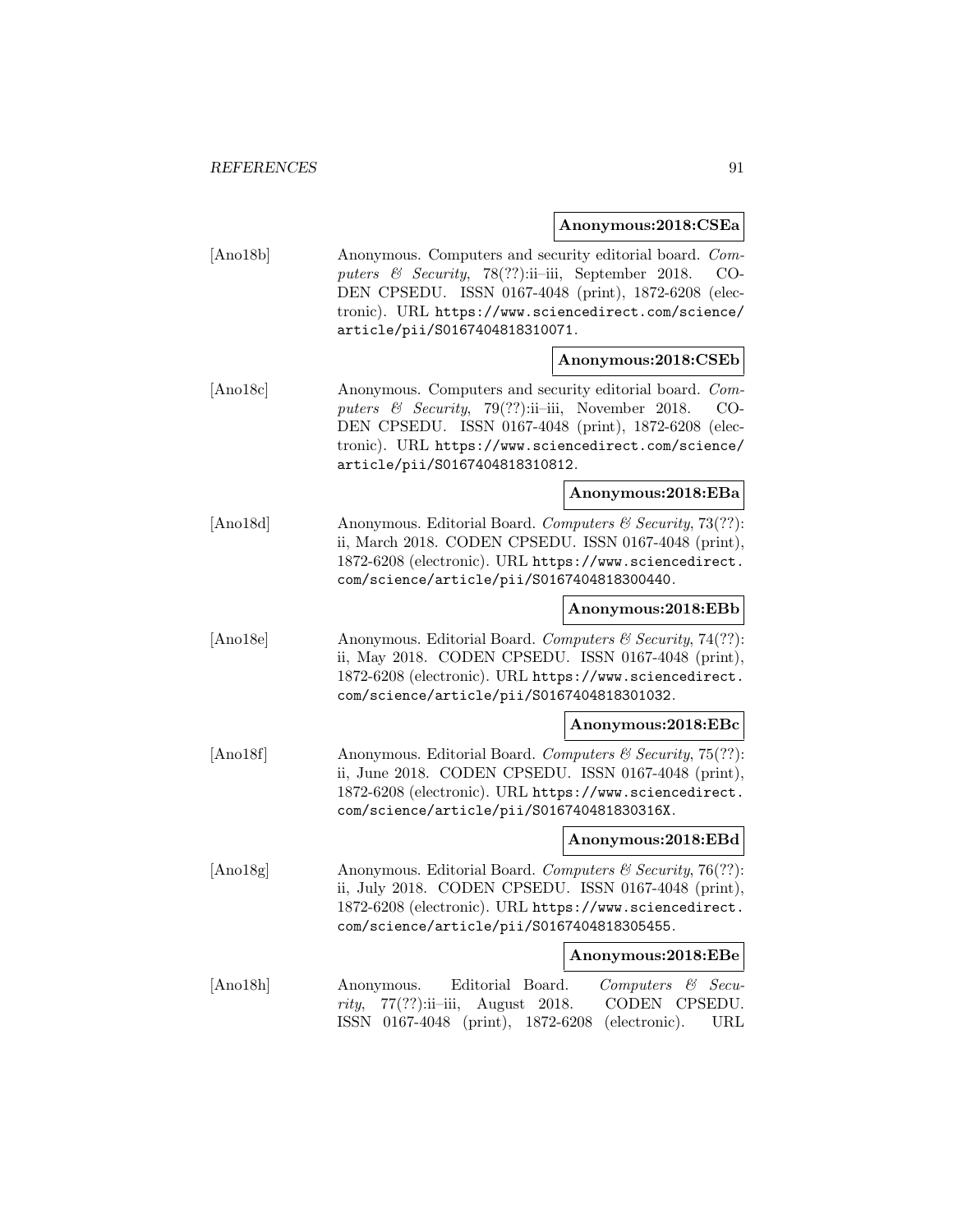https://www.sciencedirect.com/science/article/pii/ S0167404818308034.

### **Anonymous:2018:IFC**

[Ano18i] Anonymous. Inside front cover — editorial board page/ cover image legend if applicable. Computers  $\mathcal{C}$  Security, 72(??):CO2, January 2018. CODEN CPSEDU. ISSN 0167-4048 (print), 1872-6208 (electronic). URL https://www.sciencedirect.com/science/article/pii/ S016740481730216X.

# **Anonymous:2018:PN**

[Ano18j] Anonymous. Pages 1–208 (November 2018). Computers & Security, 79(??):1–208, November 2018. CODEN CPSEDU. ISSN 0167-4048 (print), 1872-6208 (electronic).

# **Anonymous:2018:PJb**

[Ano18k] Anonymous. Pages 1–218 (June 2018). Computers & Security, 75(??):1–218, June 2018. CODEN CPSEDU. ISSN 0167-4048 (print), 1872-6208 (electronic).

### **Anonymous:2018:PJa**

[Ano18l] Anonymous. Pages 1–272 (January 2018). Computers & Security, 72(??):1–272, January 2018. CODEN CPSEDU. ISSN 0167-4048 (print), 1872-6208 (electronic).

#### **Anonymous:2018:PJc**

[Ano18m] Anonymous. Pages 1–366 (July 2018). Computers & Security, 76(??):1–366, July 2018. CODEN CPSEDU. ISSN 0167-4048 (print), 1872-6208 (electronic).

#### **Anonymous:2018:PMb**

[Ano18n] Anonymous. Pages 1–400 (May 2018). Computers & Security, 74(??):1–400, May 2018. CODEN CPSEDU. ISSN 0167-4048 (print), 1872-6208 (electronic).

### **Anonymous:2018:PS**

[Ano18o] Anonymous. Pages 1–490 (September 2018). Computers & Security, 78(??):1–490, September 2018. CODEN CPSEDU. ISSN 0167-4048 (print), 1872-6208 (electronic).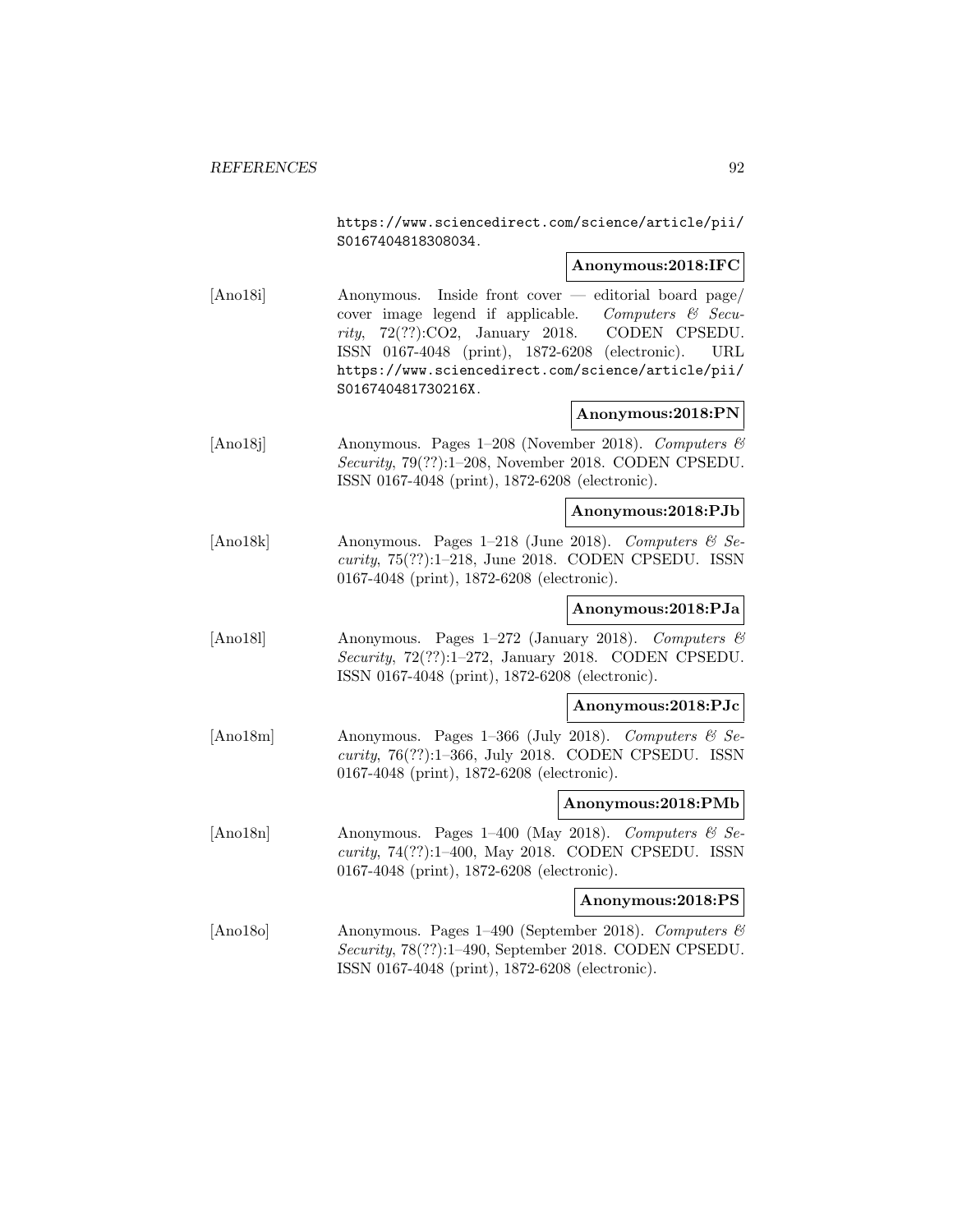**Anonymous:2018:PMa**

[Ano18p] Anonymous. Pages 1–544 (March 2018). Computers  $\mathcal{B}$  Security, 73(??):1–544, March 2018. CODEN CPSEDU. ISSN 0167-4048 (print), 1872-6208 (electronic).

### **Anonymous:2018:PA**

[Ano18q] Anonymous. Pages 1–886 (August 2018). Computers  $\mathcal{C}$  Security, 77(??):1–886, August 2018. CODEN CPSEDU. ISSN 0167-4048 (print), 1872-6208 (electronic).

# **Anonymous:2018:RAL**

[Ano18r] Anonymous. Reviewer acknowledgement list — 2017. Computers & Security, 72(??):i–v, January 2018. CO-DEN CPSEDU. ISSN 0167-4048 (print), 1872-6208 (electronic). URL https://www.sciencedirect.com/science/ article/pii/S0167404817302195.

### **Anonymous:2019:CSE**

[Ano19a] Anonymous. Computers and security editorial board. Computers  $\mathcal C$  Security, 80(??):ii–iii, January 2019. CO-DEN CPSEDU. ISSN 0167-4048 (print), 1872-6208 (electronic). URL https://www.sciencedirect.com/science/ article/pii/S0167404818312434.

#### **Anonymous:2019:EBa**

[Ano19b] Anonymous. Editorial Board. Computers & Security, 81 (??):ii–iii, March 2019. CODEN CPSEDU. ISSN 0167- 4048 (print), 1872-6208 (electronic). URL https://www. sciencedirect.com/science/article/pii/S0167404818314585.

#### **Anonymous:2019:EBb**

[Ano19c] Anonymous. Editorial Board. Computers & Security, 82(??): ii–iii, May 2019. CODEN CPSEDU. ISSN 0167-4048 (print), 1872-6208 (electronic). URL https://www.sciencedirect. com/science/article/pii/S0167404819300379.

#### **Anonymous:2019:EBc**

[Ano19d] Anonymous. Editorial Board. Computers & Security, 83(??): ii–iii, June 2019. CODEN CPSEDU. ISSN 0167-4048 (print), 1872-6208 (electronic). URL https://www.sciencedirect. com/science/article/pii/S0167404819300793.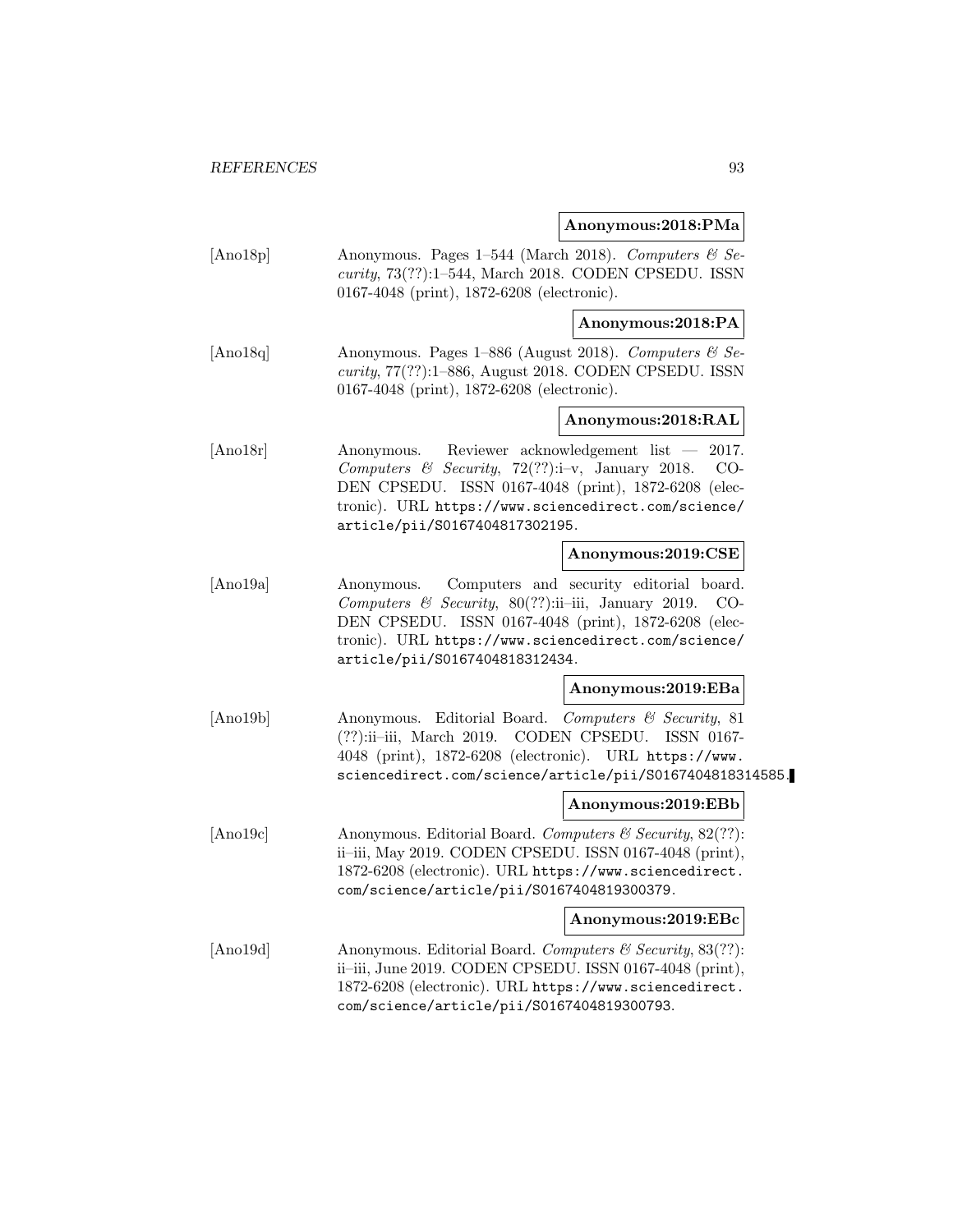#### **Anonymous:2019:EBd**

[Ano19e] Anonymous. Editorial Board. Computers & Security, 84(??): ii–iii, July 2019. CODEN CPSEDU. ISSN 0167-4048 (print), 1872-6208 (electronic). URL https://www.sciencedirect. com/science/article/pii/S0167404819301014.

### **Anonymous:2019:EBe**

[Ano19f] Anonymous. Editorial Board. Computers & Security,  $85(??)$ :ii–iii, August 2019. CODEN CPSEDU. ISSN 0167-4048 (print), 1872-6208 (electronic). URL https://www.sciencedirect.com/science/article/pii/ S0167404819301282.

### **Anonymous:2019:EBf**

[Ano19g] Anonymous. Editorial Board. Computers & Security, 86(??):ii–iii, September 2019. CODEN CPSEDU. ISSN 0167-4048 (print), 1872-6208 (electronic). URL https://www.sciencedirect.com/science/article/pii/ S0167404819301452.

### **Anonymous:2019:EB**

[Ano19h] Anonymous. Editorial Board. Computers & Security, 87 (??):Article 101624, November 2019. CODEN CPSEDU. ISSN 0167-4048 (print), 1872-6208 (electronic). URL https://www.sciencedirect.com/science/article/pii/ S0167404819301713.

#### **Anonymous:2019:GES**

[Ano19i] Anonymous. Guest editorial: Special issue on Information Systems Security, Privacy, Security and Cryptography (ICISSP 2017 and SECRYPT 2017). Computers & Security, 86(??):419, September 2019. CO-DEN CPSEDU. ISSN 0167-4048 (print), 1872-6208 (electronic). URL https://www.sciencedirect.com/science/ article/pii/S0167404819301233.

#### **Anonymous:2019:N**

[Ano19j] Anonymous. November 2019. Computers & Security, 87(??): ??, November 2019. CODEN CPSEDU. ISSN 0167-4048 (print), 1872-6208 (electronic).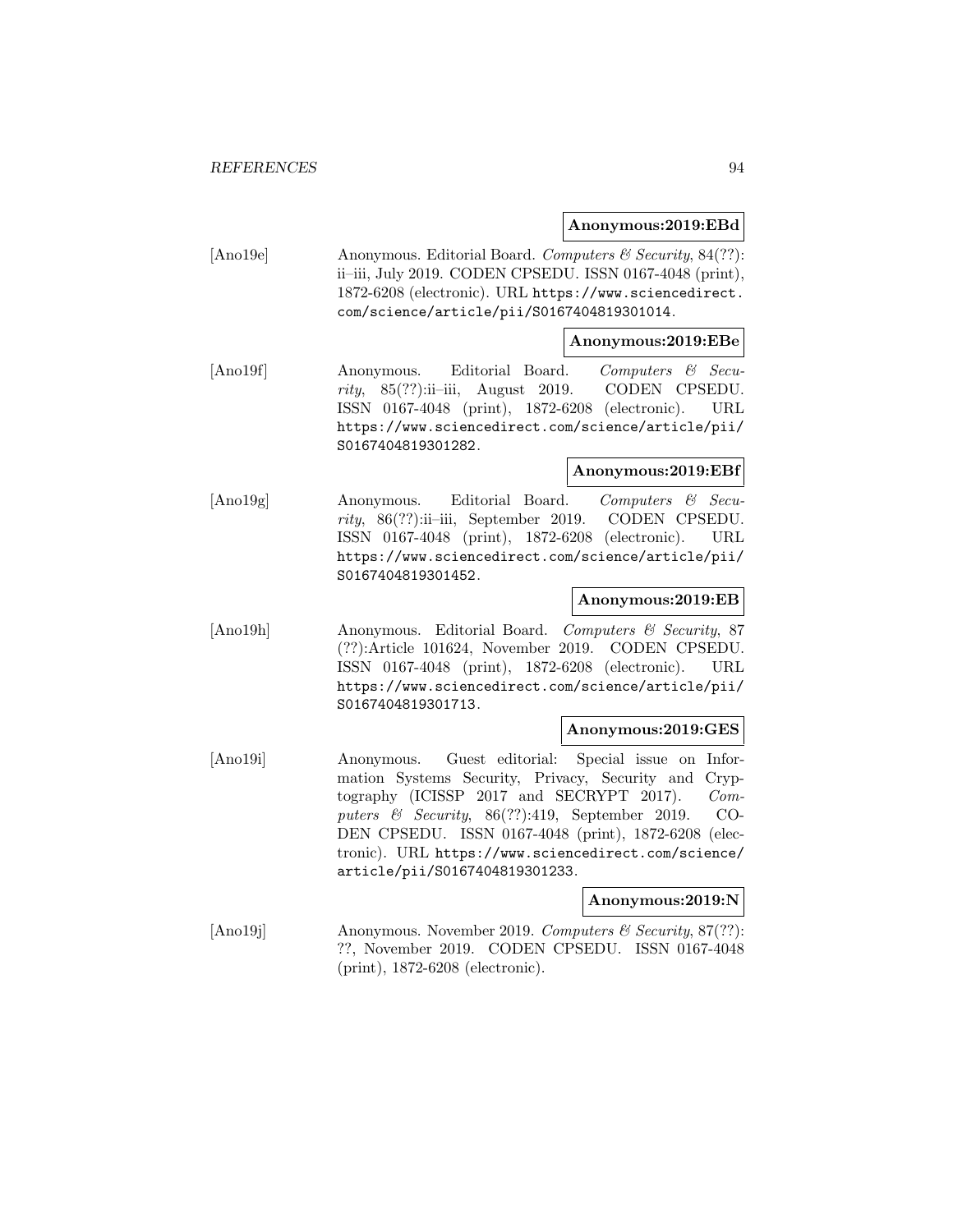**Anonymous:2019:PMa**

[Ano19k] Anonymous. Pages 1–184 (March 2019). Computers  $\mathcal{B}$  Security, 81(??):1–184, March 2019. CODEN CPSEDU. ISSN 0167-4048 (print), 1872-6208 (electronic).

**Anonymous:2019:PMb**

[Ano191] Anonymous. Pages 1–328 (May 2019). Computers  $\mathcal{C}$  Security, 82(??):1–328, May 2019. CODEN CPSEDU. ISSN 0167-4048 (print), 1872-6208 (electronic).

### **Anonymous:2019:PJa**

 $[$ Ano19m $]$  Anonymous. Pages 1–334 (January 2019). Computers  $\mathcal{B}$ Security, 80(??):1–334, January 2019. CODEN CPSEDU. ISSN 0167-4048 (print), 1872-6208 (electronic).

### **Anonymous:2019:PJc**

[Ano19n] Anonymous. Pages 1–402 (July 2019). Computers  $\mathcal{C}$  Security, 84(??):1–402, July 2019. CODEN CPSEDU. ISSN 0167-4048 (print), 1872-6208 (electronic).

**Anonymous:2019:PJb**

[Ano19o] Anonymous. Pages 1–406 (June 2019). Computers & Security, 83(??):1–406, June 2019. CODEN CPSEDU. ISSN 0167-4048 (print), 1872-6208 (electronic).

### **Anonymous:2019:PA**

[Ano19p] Anonymous. Pages 1–452 (August 2019). Computers  $\mathcal{B}$  Security, 85(??):1–452, August 2019. CODEN CPSEDU. ISSN 0167-4048 (print), 1872-6208 (electronic).

# **Anonymous:2019:PS**

[Ano19q] Anonymous. Pages 1–512 (September 2019). Computers & Security, 86(??):1–512, September 2019. CODEN CPSEDU. ISSN 0167-4048 (print), 1872-6208 (electronic).

### **Anonymous:2019:RA**

[Ano19r] Anonymous. Reviewer acknowledgment. Computers & Security, 81(??):i–v, March 2019. CODEN CPSEDU. ISSN 0167-4048 (print), 1872-6208 (electronic). URL https://www.sciencedirect.com/science/article/pii/ S0167404818314639.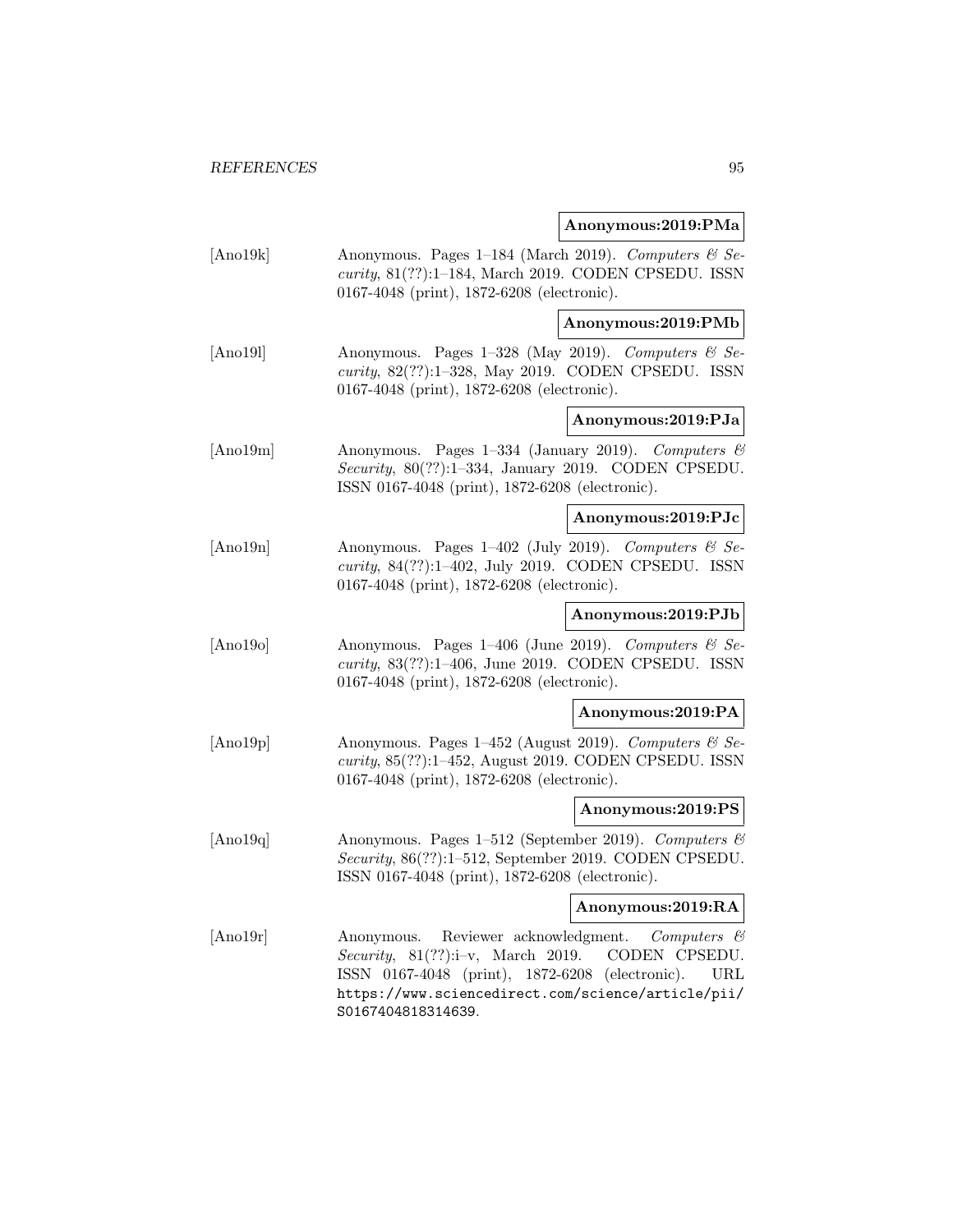### **Abdalaal:2013:PPP**

[ANS13] Ahmed Abdalaal, Mehmet Ercan Nergiz, and Yucel Saygin. Privacy-preserving publishing of opinion polls. Computers & Security, 37(??):143–154, September 2013. CO-DEN CPSEDU. ISSN 0167-4048 (print), 1872-6208 (electronic). URL https://www.sciencedirect.com/science/ article/pii/S0167404813000539.

### **AlSabah:2018:YCY**

[AOR18] Mashael AlSabah, Gabriele Oligeri, and Ryan Riley. Your culture is in your password: an analysis of a demographically-diverse password dataset. Computers  $\mathcal{C}$  Security, 77(??):427–441, August 2018. CODEN CPSEDU. ISSN 0167-4048 (print), 1872-6208 (electronic). URL https://www.sciencedirect.com/science/article/pii/ S0167404818302979.

# **Azmi:2013:SSH**

[AP13] Reza Azmi and Boshra Pishgoo. SHADuDT: Secure hypervisor-based anomaly detection using danger theory. Computers & Security, 39 (part B)(??):268-288, November 2013. CODEN CPSEDU. ISSN 0167-4048 (print), 1872- 6208 (electronic). URL https://www.sciencedirect.com/ science/article/pii/S0167404813001223.

### **Armando:2014:MCA**

[AP14] Alessandro Armando and Serena Elisa Ponta. Model checking authorization requirements in business processes. Computers & Security,  $40(??):1-22$ , February 2014. CO-DEN CPSEDU. ISSN 0167-4048 (print), 1872-6208 (electronic). URL https://www.sciencedirect.com/science/ article/pii/S0167404813001429.

### **Alcaide:2013:AAP**

[APMCR13] Almudena Alcaide, Esther Palomar, José Montero-Castillo, and Arturo Ribagorda. Anonymous authentication for privacy-preserving IoT target-driven applications. Computers & Security, 37(??):111–123, September 2013. CO-DEN CPSEDU. ISSN 0167-4048 (print), 1872-6208 (electronic). URL https://www.sciencedirect.com/science/ article/pii/S0167404813000904.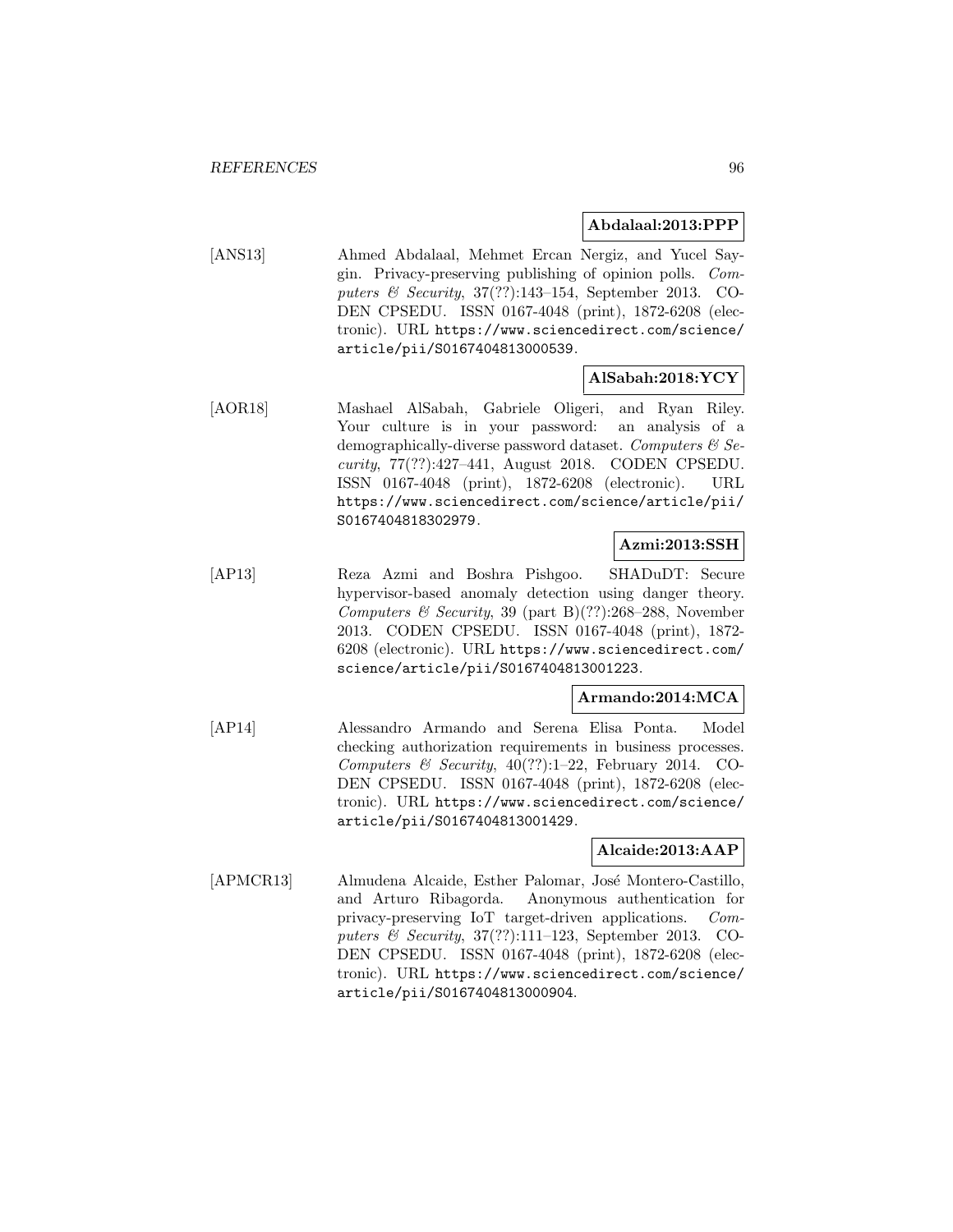## **Alam:2017:DAO**

[AQR<sup>+</sup>17] Shahid Alam, Zhengyang Qu, Ryan Riley, Yan Chen, and Vaibhav Rastogi. DroidNative: Automating and optimizing detection of Android native code malware variants. Computers & Security, 65(??):230–246, March 2017. CO-DEN CPSEDU. ISSN 0167-4048 (print), 1872-6208 (electronic). URL https://www.sciencedirect.com/science/ article/pii/S016740481630164X.

# **Alenezi:2014:UT**

[AR14] Mohammed N. Alenezi and Martin J. Reed. Uniform DoS traceback. Computers & Security, 45(??):17–26, September 2014. CODEN CPSEDU. ISSN 0167-4048 (print), 1872- 6208 (electronic). URL https://www.sciencedirect.com/ science/article/pii/S0167404814000601.

### **Aburomman:2017:SID**

[AR17] Abdulla Amin Aburomman and Mamun Bin Ibne Reaz. A survey of intrusion detection systems based on ensemble and hybrid classifiers. Computers & Security, 65(??):135-152, March 2017. CODEN CPSEDU. ISSN 0167-4048 (print), 1872-6208 (electronic). URL https://www.sciencedirect. com/science/article/pii/S0167404816301572.

# **Anjum:2017:SPM**

[ARG<sup>+</sup>17] Adeel Anjum, Guillaume Raschia, Marc Gelgon, Abid Khan, Saif ur Rehman Malik, Naveed Ahmad, Mansoor Ahmed, Sabah Suhail, and M. Masoom Alam. τ-safety: a privacy model for sequential publication with arbitrary updates. Computers & Security, 66(??):20–39, May 2017. CO-DEN CPSEDU. ISSN 0167-4048 (print), 1872-6208 (electronic). URL https://www.sciencedirect.com/science/ article/pii/S0167404817300019.

# **Agudo:2013:PAC**

[ARL13] Isaac Agudo, Ruben Rios, and Javier Lopez. A privacy-aware continuous authentication scheme for proximity-based access control. Computers & Security, 39 (part B)(??):117-126, November 2013. CODEN CPSEDU. ISSN 0167-4048 (print), 1872-6208 (electronic). URL https://www.sciencedirect. com/science/article/pii/S0167404813000874.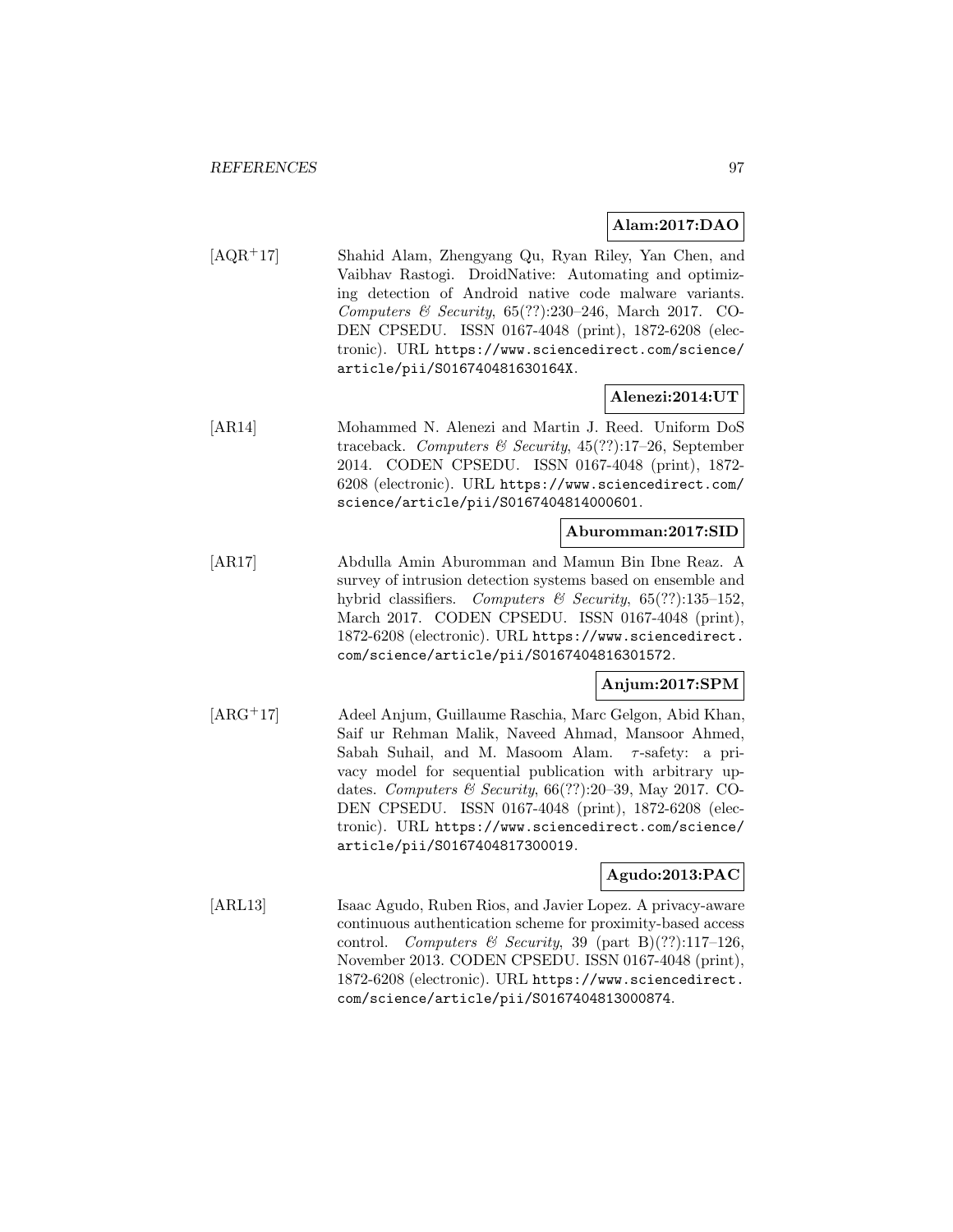### **Al-rimy:2018:RTS**

[ArMS18] Bander Ali Saleh Al-rimy, Mohd Aizaini Maarof, and Syed Zainudeen Mohd Shaid. Ransomware threat success factors, taxonomy, and countermeasures: a survey and research directions. Computers & Security, 74(??):144-166, May 2018. CODEN CPSEDU. ISSN 0167-4048 (print), 1872-6208 (electronic). URL https://www.sciencedirect.com/science/ article/pii/S016740481830004X.

# **Ashenden:2013:COC**

[AS13] Debi Ashenden and Angela Sasse. CISOs and organisational culture: Their own worst enemy? Computers  $\mathcal C$ Security, 39 (part B)(??):396–405, November 2013. CO-DEN CPSEDU. ISSN 0167-4048 (print), 1872-6208 (electronic). URL https://www.sciencedirect.com/science/ article/pii/S0167404813001338.

# **Al-Safwani:2018:IDM**

[ASFI18] Nadher Al-Safwani, Yousef Fazea, and Huda Ibrahim. ISCP: In-depth model for selecting critical security controls. Computers & Security, 77(??):565–577, August 2018. CO-DEN CPSEDU. ISSN 0167-4048 (print), 1872-6208 (electronic). URL https://www.sciencedirect.com/science/ article/pii/S0167404818305534.

# **Akilal:2019:VFR**

[ASO19] Karim Akilal, Hachem Slimani, and Mawloud Omar. A very fast and robust trust inference algorithm in weighted signed social networks using controversy, eclecticism, and reciprocity. Computers & Security,  $83(??)$ :68–78, June 2019. CODEN CPSEDU. ISSN 0167-4048 (print), 1872-6208 (electronic). URL https://www.sciencedirect.com/science/ article/pii/S0167404818308708.

### **AlShboul:2018:VCM**

[ATAAd18] Rabah AlShboul, Fadi Thabtah, Neda Abdelhamid, and Mofleh Al-diabat. A visualization cybersecurity method based on features' dissimilarity. Computers  $\mathcal{C}$  Security, 77(??):289–303, August 2018. CODEN CPSEDU. ISSN 0167-4048 (print), 1872-6208 (electronic). URL https://www.sciencedirect.com/science/article/pii/ S0167404818303572.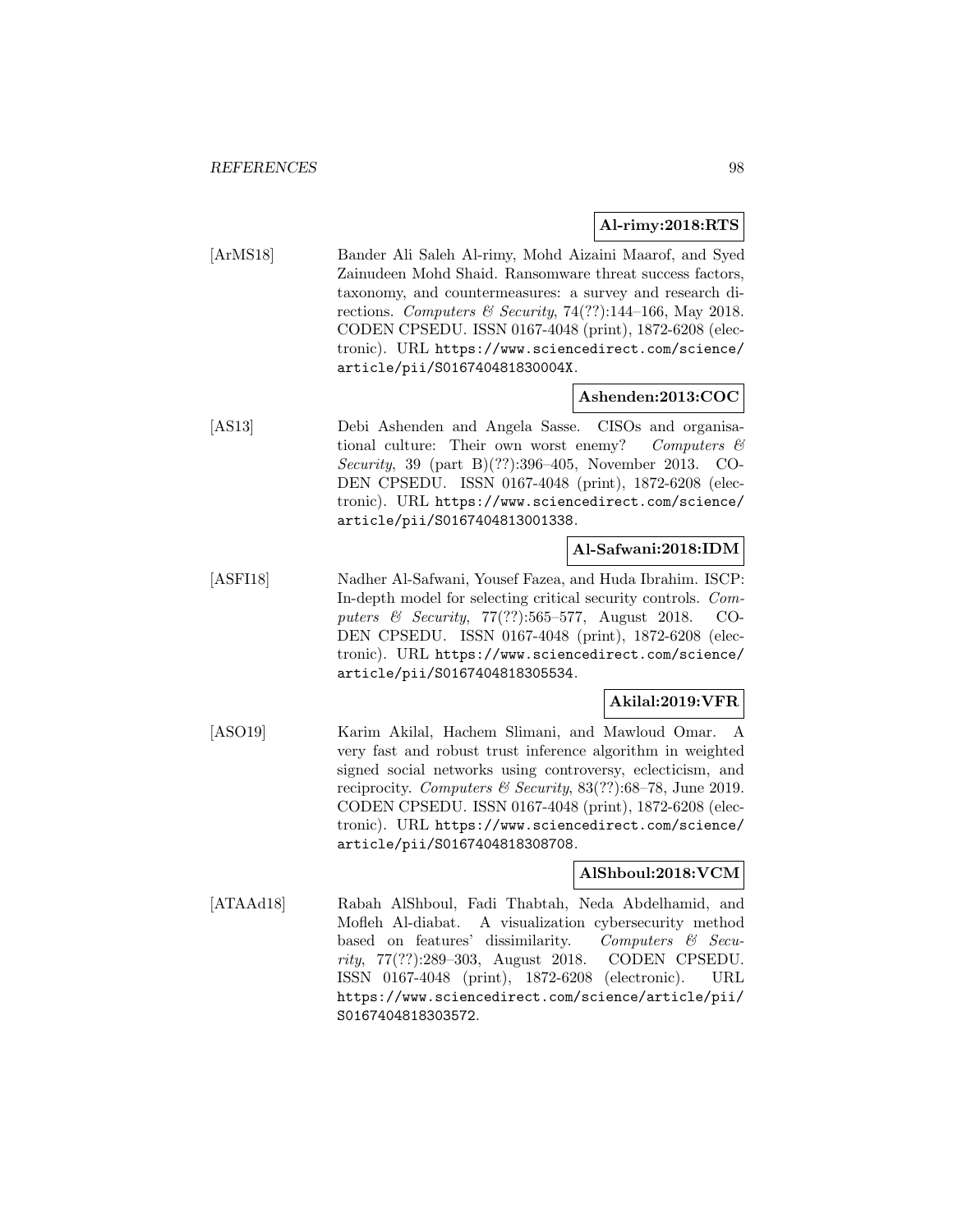# **Ariu:2011:HID**

[ATG11] Davide Ariu, Roberto Tronci, and Giorgio Giacinto. HMM-Payl: an intrusion detection system based on hidden Markov models. Computers & Security,  $30(4):221-241$ , June 2011. CODEN CPSEDU. ISSN 0167-4048 (print), 1872-6208 (electronic). URL https://www.sciencedirect.com/science/ article/pii/S0167404811000022.

# **AlSabah:2017:PCL**

[ATL<sup>+</sup>17] Mashael AlSabah, Alin Tomescu, Ilia Lebedev, Dimitrios Serpanos, and Srini Devadas. PriviPK: Certificate-less and secure email communication. Computers  $\mathcal{C}$  Security, 70(??):1–15, September 2017. CODEN CPSEDU. ISSN 0167-4048 (print), 1872-6208 (electronic). URL https://www.sciencedirect.com/science/article/pii/ S0167404817300834.

# **Anjum:2018:EPM**

[AuRMC<sup>+</sup>18] Adeel Anjum, Saif ur Rehman Malik, Kim-Kwang Raymond Choo, Abid Khan, Asma Haroon, Sangeen Khan, Samee U. Khan, Naveed Ahmad, and Basit Raza. An efficient privacy mechanism for electronic health records. Computers & Security,  $72(??):196-211$ , January 2018. CO-DEN CPSEDU. ISSN 0167-4048 (print), 1872-6208 (electronic). URL https://www.sciencedirect.com/science/ article/pii/S0167404817302031.

# **Avery:2018:FMD**

[AW18] Jeffrey Avery and John Ross Wallrabenstein. Formally modeling deceptive patches using a game-based approach. Computers & Security, 75(??):182–190, June 2018. CO-DEN CPSEDU. ISSN 0167-4048 (print), 1872-6208 (electronic). URL https://www.sciencedirect.com/science/ article/pii/S0167404818301330.

### **Ahmad:2019:SMA**

[AWDB19] Atif Ahmad, Jeb Webb, Kevin C. Desouza, and James Boorman. Strategically-motivated advanced persistent threat: Definition, process, tactics and a disinformation model of counterattack. Computers & Security,  $86(??):402-418$ , September 2019. CODEN CPSEDU. ISSN 0167-4048 (print), 1872-6208 (electronic). URL https://www.sciencedirect. com/science/article/pii/S0167404818310988.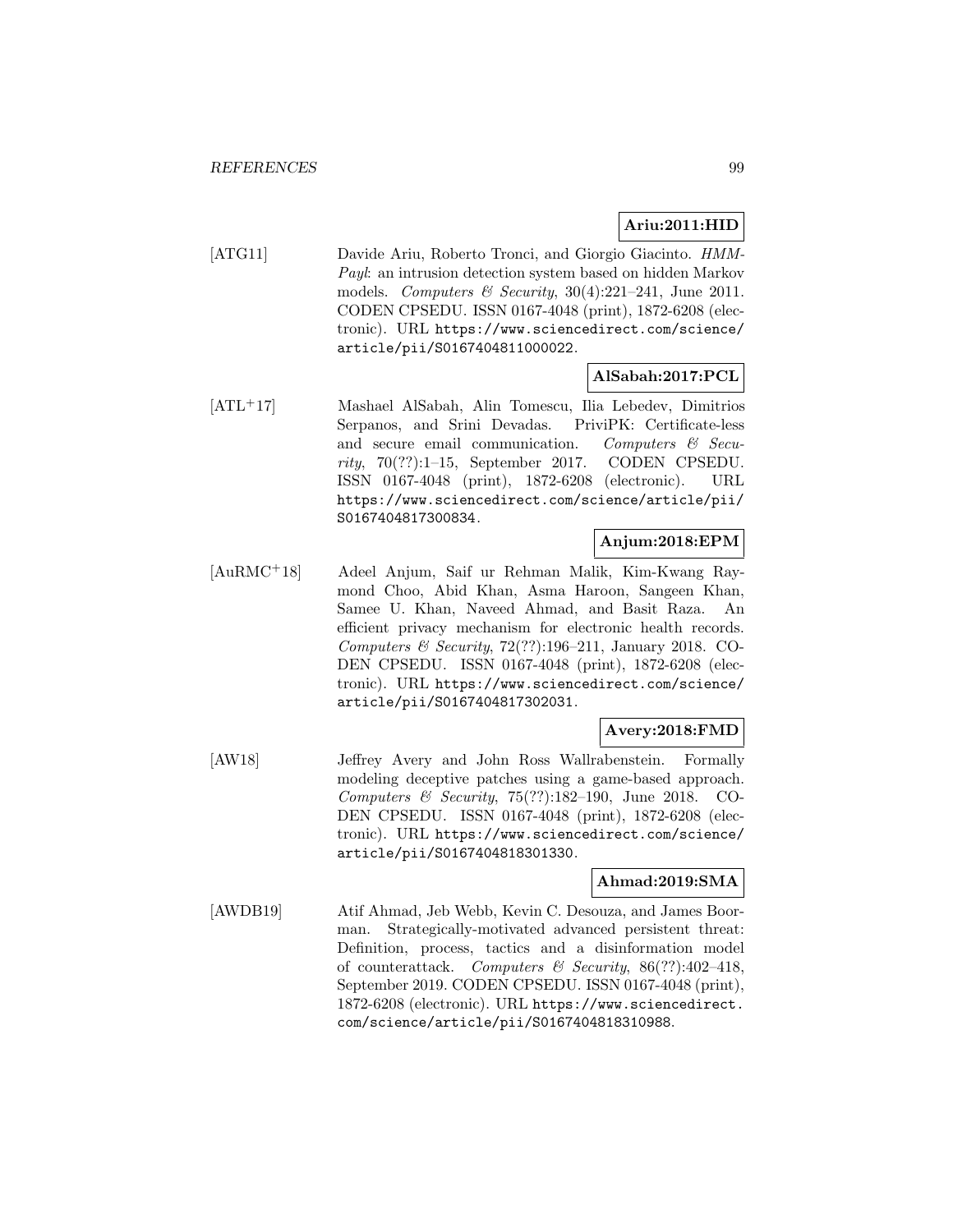### **Ahmad:2017:ESN**

[AWZ<sup>+</sup>17] Adnan Ahmad, Brian Whitworth, Furkh Zeshan, Elisa Bertino, and Robert Friedman. Extending social networks with delegation. Computers & Security, 70(??):546-564, September 2017. CODEN CPSEDU. ISSN 0167-4048 (print), 1872-6208 (electronic). URL https://www.sciencedirect. com/science/article/pii/S0167404817301517.

# **Alsmadi:2015:SSD**

[AX15] Izzat Alsmadi and Dianxiang Xu. Security of software defined networks: a survey. Computers & Security,  $53(??)$ :79-108, September 2015. CODEN CPSEDU. ISSN 0167-4048 (print), 1872-6208 (electronic). URL https://www.sciencedirect. com/science/article/pii/S016740481500070X.

# **Almalawi:2014:UAB**

[AYT<sup>+</sup>14] Abdulmohsen Almalawi, Xinghuo Yu, Zahir Tari, Adil Fahad, and Ibrahim Khalil. An unsupervised anomaly-based detection approach for integrity attacks on SCADA systems. Computers & Security,  $46(??):94-110$ , October 2014. CO-DEN CPSEDU. ISSN 0167-4048 (print), 1872-6208 (electronic). URL https://www.sciencedirect.com/science/ article/pii/S0167404814001072.

# **Akiyama:2017:AEM**

[AYY<sup>+</sup>17] Mitsuaki Akiyama, Takeshi Yagi, Takeshi Yada, Tatsuya Mori, and Youki Kadobayashi. Analyzing the ecosystem of malicious URL redirection through longitudinal observation from honeypots. Computers & Security,  $69(??)$ :155-173, August 2017. CODEN CPSEDU. ISSN 0167-4048 (print), 1872- 6208 (electronic). URL https://www.sciencedirect.com/ science/article/pii/S016740481730007X.

### **Aleroud:2017:PET**

[AZ17] Ahmed Aleroud and Lina Zhou. Phishing environments, techniques, and countermeasures: a survey. Computers  $\mathcal{C}$ Security, 68(??):160–196, July 2017. CODEN CPSEDU. ISSN 0167-4048 (print), 1872-6208 (electronic). URL https://www.sciencedirect.com/science/article/pii/ S0167404817300810.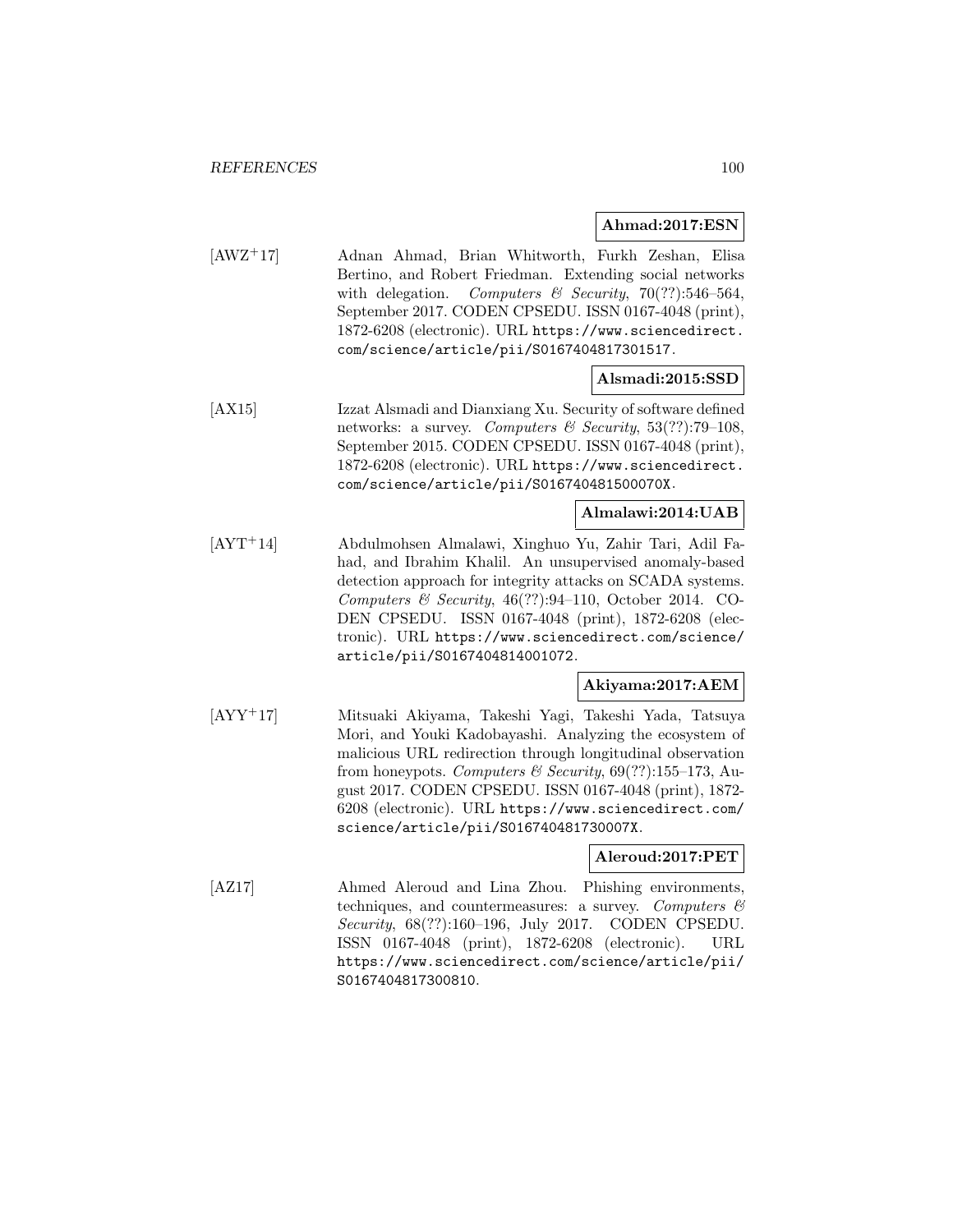# **Bag:2018:PAD**

[BAH18] Samiran Bag, Muhammad Ajmal Azad, and Feng Hao. A privacy-aware decentralized and personalized reputation system. Computers & Security, 77(??):514-530, August 2018. CODEN CPSEDU. ISSN 0167-4048 (print), 1872-6208 (electronic). URL https://www.sciencedirect.com/science/ article/pii/S0167404818304930.

# **Bayuk:2012:CA**

[Bay12a] Jennifer L. Bayuk. Cyber attacks. Computers & Security, 31(2):251, March 2012. CODEN CPSEDU. ISSN 0167-4048 (print), 1872-6208 (electronic). URL https://www.sciencedirect.com/science/article/pii/ S0167404811001519.

# **Bayuk:2012:PP**

[Bay12b] Jennifer L. Bayuk. A programmer's perspective. Computers & Security, 31(5):736–737, July 2012. CODEN CPSEDU. ISSN 0167-4048 (print), 1872-6208 (electronic). URL https://www.sciencedirect.com/science/article/pii/ S016740481200079X.

### **Bayuk:2012:WT**

[Bay12c] Jennifer L. Bayuk. Wishful thinking. Computers & Security, 31(8):1011–1012, November 2012. CODEN CPSEDU. ISSN 0167-4048 (print), 1872-6208 (electronic). URL https://www.sciencedirect.com/science/article/pii/ S0167404812001241.

# **Bayuk:2013:STA**

[Bay13] Jennifer L. Bayuk. Security as a theoretical attribute construct. Computers & Security, 37(??):155–175, September 2013. CODEN CPSEDU. ISSN 0167-4048 (print), 1872- 6208 (electronic). URL https://www.sciencedirect.com/ science/article/pii/S0167404813000515.

### **Breaux:2011:LRS**

[BB11] Travis D. Breaux and David L. Baumer. Legally "reasonable" security requirements: a 10-year FTC retrospective. Computers & Security,  $30(4):178-193$ , June 2011. CO-DEN CPSEDU. ISSN 0167-4048 (print), 1872-6208 (electronic). URL https://www.sciencedirect.com/science/ article/pii/S0167404810001124.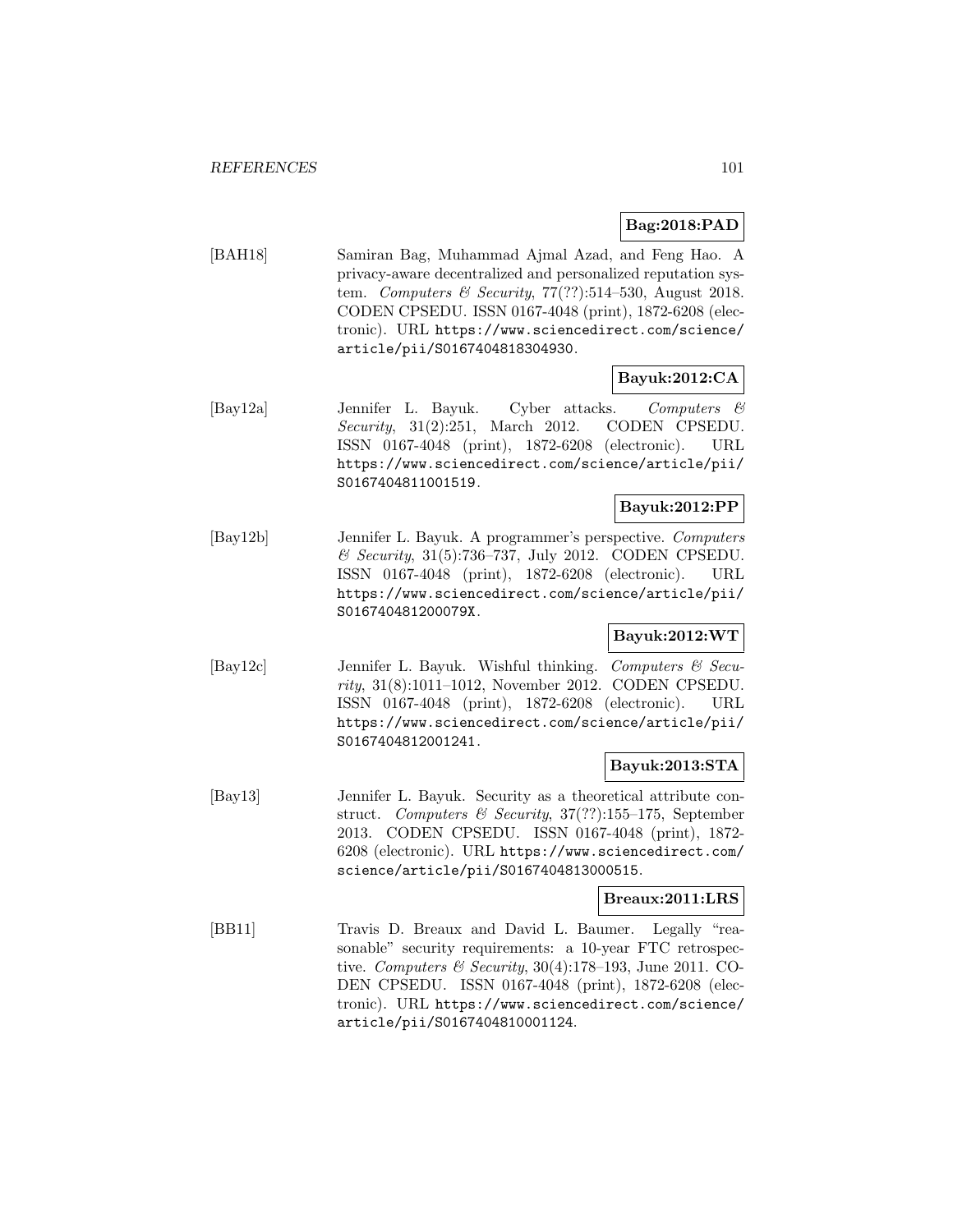### **Bauer:2017:PBT**

[BBC17] Stefan Bauer, Edward W. N. Bernroider, and Katharina Chudzikowski. Prevention is better than cure! Designing information security awareness programs to overcome users' non-compliance with information security policies in banks. Computers & Security, 68(??):145–159, July 2017. CODEN CPSEDU. ISSN 0167-4048 (print), 1872-6208 (electronic). URL https://www.sciencedirect.com/science/ article/pii/S0167404817300871.

# **Barradas:2019:FAC**

[BBD<sup>+</sup>19] Diogo Barradas, Tiago Brito, David Duarte, Nuno Santos, and Luís Rodrigues. Forensic analysis of communication records of messaging applications from physical memory. Computers & Security, 86(??):484–497, September 2019. CODEN CPSEDU. ISSN 0167-4048 (print), 1872-6208 (electronic). URL https://www.sciencedirect.com/science/ article/pii/S0167404818311313.

### **Barenghi:2016:PPE**

[BBDP16] Alessandro Barenghi, Michele Beretta, Alessandro Di Federico, and Gerardo Pelosi. A privacy-preserving encrypted OSN with stateless server interaction: the Snake design. Computers & Security,  $63(??):67-84$ , November 2016. CO-DEN CPSEDU. ISSN 0167-4048 (print), 1872-6208 (electronic). URL https://www.sciencedirect.com/science/ article/pii/S0167404816301031.

#### **Bertino:2018:ESP**

[BCCS18] Elisa Bertino, Valentina Casola, Aniello Castiglione, and Willy Susilo. Editorial: Security and privacy protection vs sustainable development. Computers & Security, 76(??):250– 251, July 2018. CODEN CPSEDU. ISSN 0167-4048 (print), 1872-6208 (electronic). URL https://www.sciencedirect. com/science/article/pii/S016740481830539X.

# **Blundo:2010:MKH**

[BCD<sup>+</sup>10] Carlo Blundo, Stelvio Cimato, Sabrina De Capitani di Vimercati, Alfredo De Santis, Sara Foresti, Stefano Paraboschi, and Pierangela Samarati. Managing key hierarchies for access control enforcement: Heuristic approaches.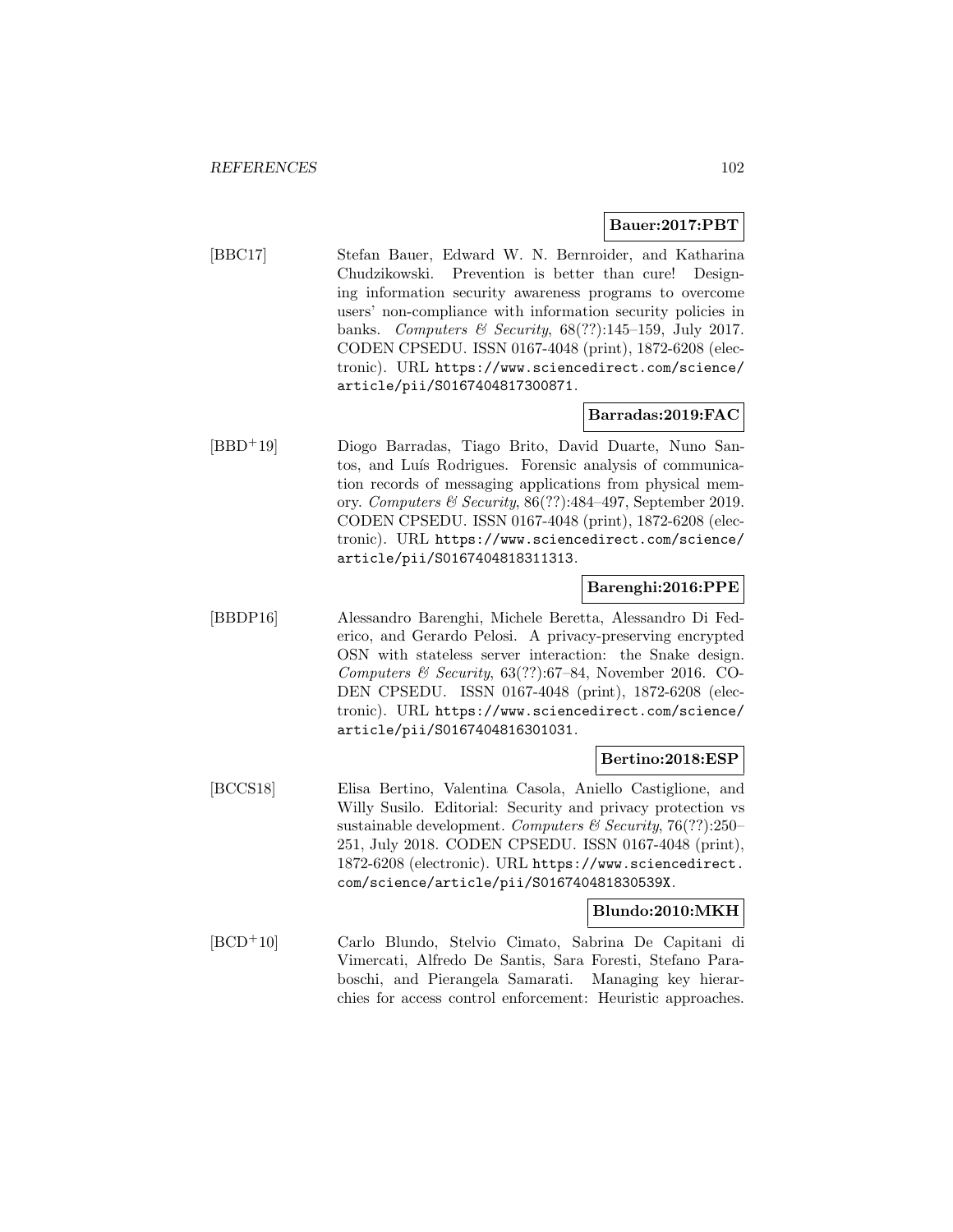Computers & Security, 29(5):533–547, July 2010. CO-DEN CPSEDU. ISSN 0167-4048 (print), 1872-6208 (electronic). URL https://www.sciencedirect.com/science/ article/pii/S0167404809001448.

# **Bedford:2017:PSF**

[BCD<sup>+</sup>17] Andrew Bedford, Stephen Chong, Josée Desharnais, Elisavet Kozyri, and Nadia Tawbi. A progress-sensitive flow-sensitive inlined information-flow control monitor (extended version). Computers & Security,  $71(??):114-131$ , November 2017. CO-DEN CPSEDU. ISSN 0167-4048 (print), 1872-6208 (electronic). URL https://www.sciencedirect.com/science/ article/pii/S0167404817300676.

# **Burdon:2019:SSC**

[BCK19] Mark Burdon and Lizzie Coles-Kemp. The significance of securing as a critical component of information security: an Australian narrative. Computers & Security, 87 (??):Article 101601, November 2019. CODEN CPSEDU. ISSN 0167-4048 (print), 1872-6208 (electronic). URL https://www.sciencedirect.com/science/article/pii/ S0167404819301555.

# **Belguechi:2013:IFC**

[BCRAA13] Rima Belguechi, Estelle Cherrier, Christophe Rosenberger, and Samy Ait-Aoudia. An integrated framework combining bio-hashed minutiae template and PKCS15 compliant card for a better secure management of fingerprint cancelable templates. Computers & Security, 39 (part B)(??):325–339, November 2013. CODEN CPSEDU. ISSN 0167-4048 (print), 1872-6208 (electronic). URL https://www.sciencedirect. com/science/article/pii/S0167404813001260.

# **Bajwa:2016:NTN**

[BD16] Garima Bajwa and Ram Dantu. Neurokey: Towards a new paradigm of cancelable biometrics-based key generation using electroencephalograms. Computers  $\mathcal{C}$  Security, 62(??):95–113, September 2016. CODEN CPSEDU. ISSN 0167-4048 (print), 1872-6208 (electronic). URL https://www.sciencedirect.com/science/article/pii/ S0167404816300669.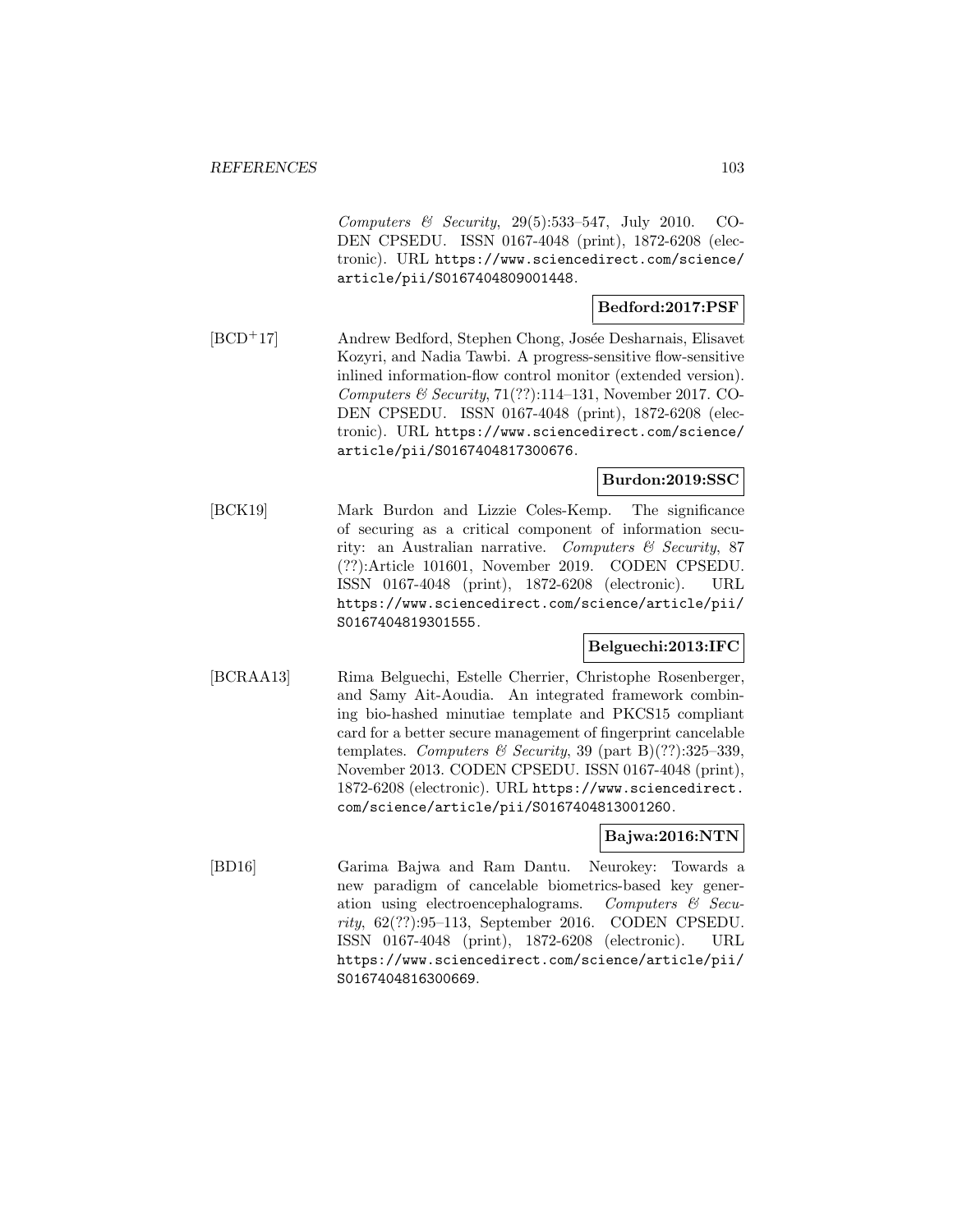### **Baruah:2018:TFA**

[BD18] Barnana Baruah and Subhasish Dhal. A two-factor authentication scheme against FDM attack in IFTTT based smart home system. Computers  $\mathcal B$  Security, 77(??):21–35, August 2018. CODEN CPSEDU. ISSN 0167-4048 (print), 1872- 6208 (electronic). URL https://www.sciencedirect.com/ science/article/pii/S0167404818302402.

### **Bottarelli:2018:PCW**

[BEB<sup>+</sup>18] Mirko Bottarelli, Gregory Epiphaniou, Dhouha Kbaier Ben Ismail, Petros Karadimas, and Haider Al-Khateeb. Physical characteristics of wireless communication channels for secret key establishment: a survey of the research. Computers & Security,  $78(??):454-476$ , September 2018. CO-DEN CPSEDU. ISSN 0167-4048 (print), 1872-6208 (electronic). URL https://www.sciencedirect.com/science/ article/pii/S0167404818300841.

# **Biondi:2019:EER**

[BEGW<sup>+</sup>19] Fabrizio Biondi, Michael A. Enescu, Thomas Given-Wilson, Axel Legay, Lamine Noureddine, and Vivek Verma. Effective, efficient, and robust packing detection and classification. Computers & Security,  $85(??)$ :436-451, August 2019. CODEN CPSEDU. ISSN 0167-4048 (print), 1872-6208 (electronic). URL https://www.sciencedirect.com/science/ article/pii/S0167404818311040.

# **Beltran:2018:IAA**

[Bel18] Marta Beltrán. Identifying, authenticating and authorizing smart objects and end users to cloud services in Internet of Things. Computers & Security, 77(??):595–611, August 2018. CODEN CPSEDU. ISSN 0167-4048 (print), 1872- 6208 (electronic). URL https://www.sciencedirect.com/ science/article/pii/S0167404818301366.

#### **Bitton:2018:TMU**

[BFS<sup>+</sup>18] Ron Bitton, Andrey Finkelshtein, Lior Sidi, Rami Puzis, Lior Rokach, and Asaf Shabtai. Taxonomy of mobile users' security awareness. Computers & Security, 73(??):266-293, March 2018. CODEN CPSEDU. ISSN 0167-4048 (print), 1872-6208 (electronic). URL https://www.sciencedirect. com/science/article/pii/S0167404817302316.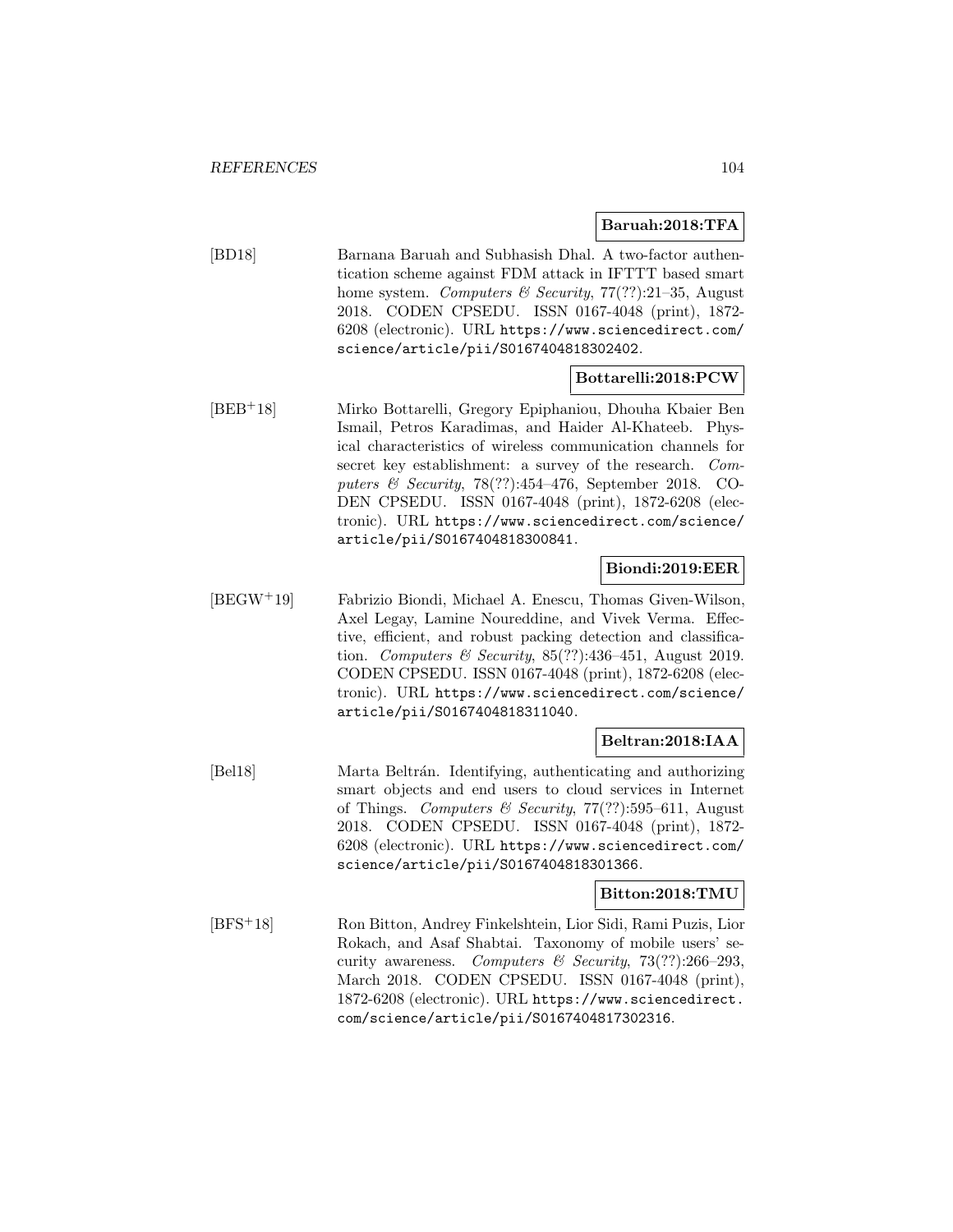### **Burnap:2018:MCU**

[BFTJ18] Pete Burnap, Richard French, Frederick Turner, and Kevin Jones. Malware classification using self organising feature maps and machine activity data. Computers  $\mathcal{C}$  Security, 73(??):399–410, March 2018. CODEN CPSEDU. ISSN 0167-4048 (print), 1872-6208 (electronic). URL https://www.sciencedirect.com/science/article/pii/ S0167404817302535.

### **Black:2018:SSB**

[BGL18] Paul Black, Iqbal Gondal, and Robert Layton. A survey of similarities in banking malware behaviours. Computers & Security, 77(??):756–772, August 2018. CO-DEN CPSEDU. ISSN 0167-4048 (print), 1872-6208 (electronic). URL https://www.sciencedirect.com/science/ article/pii/S016740481730202X.

# **Bella:2017:TET**

[BGLR17] Giampaolo Bella, Rosario Giustolisi, Gabriele Lenzini, and Peter Y. A. Ryan. Trustworthy exams without trusted parties. Computers & Security, 67(??):291-307, June 2017. CO-DEN CPSEDU. ISSN 0167-4048 (print), 1872-6208 (electronic). URL https://www.sciencedirect.com/science/ article/pii/S0167404816301766.

### **Bella:2011:EPC**

[BGR11] Giampaolo Bella, Rosario Giustolisi, and Salvatore Riccobene. Enforcing privacy in e-commerce by balancing anonymity and trust. Computers & Security,  $30(8)$ :705–718, November 2011. CODEN CPSEDU. ISSN 0167-4048 (print), 1872-6208 (electronic). URL https://www.sciencedirect. com/science/article/pii/S0167404811001052.

# **Badenhop:2017:ZWR**

[BGR<sup>+</sup>17] Christopher W. Badenhop, Scott R. Graham, Benjamin W. Ramsey, Barry E. Mullins, and Logan O. Mailloux. The Z-Wave routing protocol and its security implications. Computers & Security, 68(??):112–129, July 2017. CO-DEN CPSEDU. ISSN 0167-4048 (print), 1872-6208 (electronic). URL https://www.sciencedirect.com/science/ article/pii/S0167404817300792.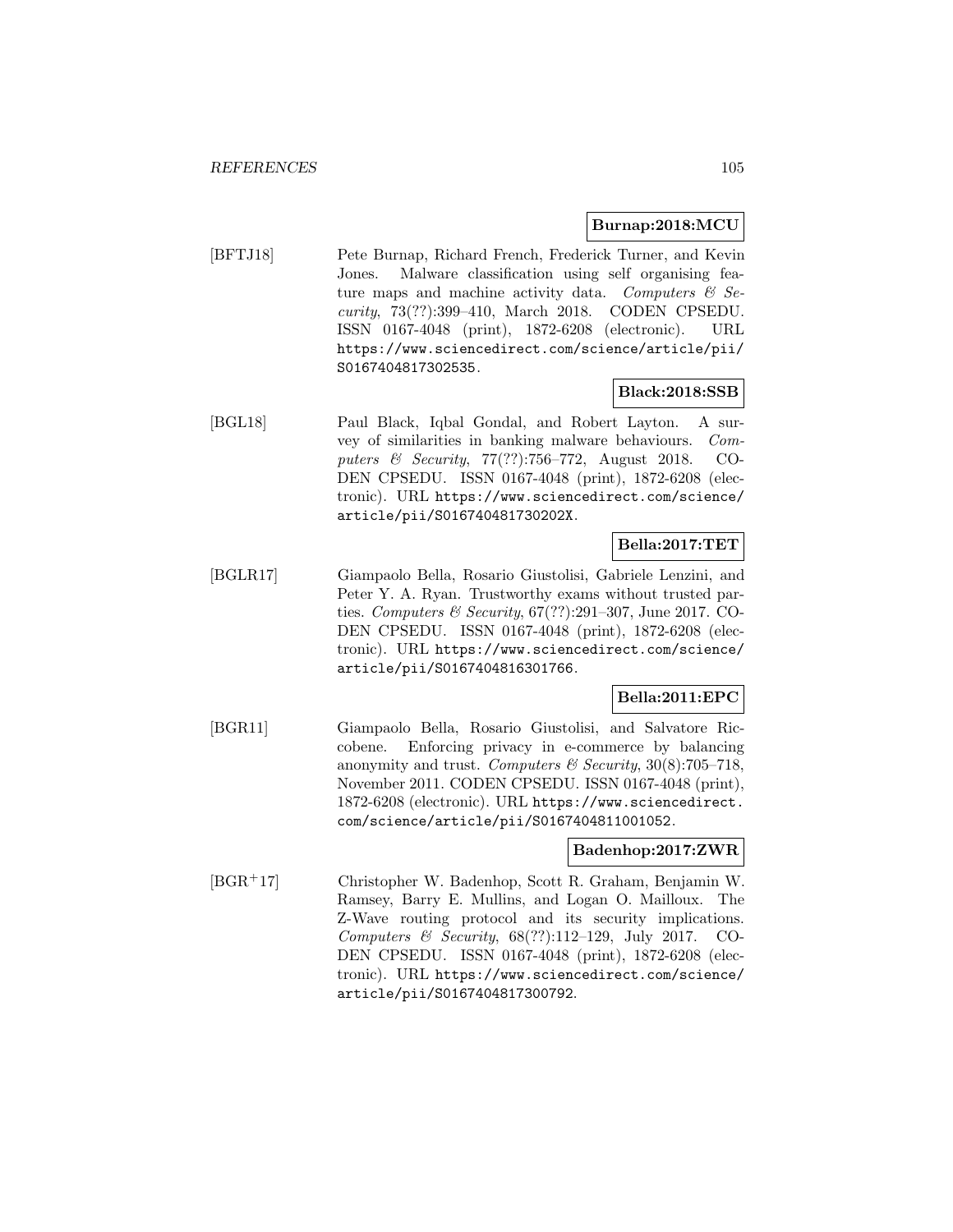#### **Barnes:2015:LEA**

[BHC15] David J. Barnes and Julio Hernandez-Castro. On the limits of engine analysis for cheating detection in chess. Computers & Security,  $48(??):58-73$ , February 2015. CO-DEN CPSEDU. ISSN 0167-4048 (print), 1872-6208 (electronic). URL https://www.sciencedirect.com/science/ article/pii/S0167404814001485.

### **Baseri:2018:PPF**

[BHC18] Yaser Baseri, Abdelhakim Hafid, and Soumaya Cherkaoui. Privacy preserving fine-grained location-based access control for mobile cloud. Computers & Security,  $73(??):249-265$ , March 2018. CODEN CPSEDU. ISSN 0167-4048 (print), 1872-6208 (electronic). URL https://www.sciencedirect. com/science/article/pii/S0167404817302304.

### **Blasco:2012:BIL**

[BHCTR12] Jorge Blasco, Julio Cesar Hernandez-Castro, Juan E. Tapiador, and Arturo Ribagorda. Bypassing information leakage protection with trusted applications. Computers  $\mathcal{C}$ Security, 31(4):557–568, June 2012. CODEN CPSEDU. ISSN 0167-4048 (print), 1872-6208 (electronic). URL https://www.sciencedirect.com/science/article/pii/ S0167404812000120.

# **Bou-Harb:2014:FPA**

[BHDA14] Elias Bou-Harb, Mourad Debbabi, and Chadi Assi. On fingerprinting probing activities. Computers  $\mathcal C$  Security, 43 (??):35–48, June 2014. CODEN CPSEDU. ISSN 0167- 4048 (print), 1872-6208 (electronic). URL https://www. sciencedirect.com/science/article/pii/S0167404814000248.

### **Bauer:2010:RVC**

[BJ10] Andreas Bauer and Jan Jürjens. Runtime verification of cryptographic protocols. Computers & Security, 29(3):315– 330, May 2010. CODEN CPSEDU. ISSN 0167-4048 (print), 1872-6208 (electronic). URL https://www.sciencedirect. com/science/article/pii/S0167404809001047.

### **Baracaldo:2013:ARM**

[BJ13] Nathalie Baracaldo and James Joshi. An adaptive risk management and access control framework to mitigate insider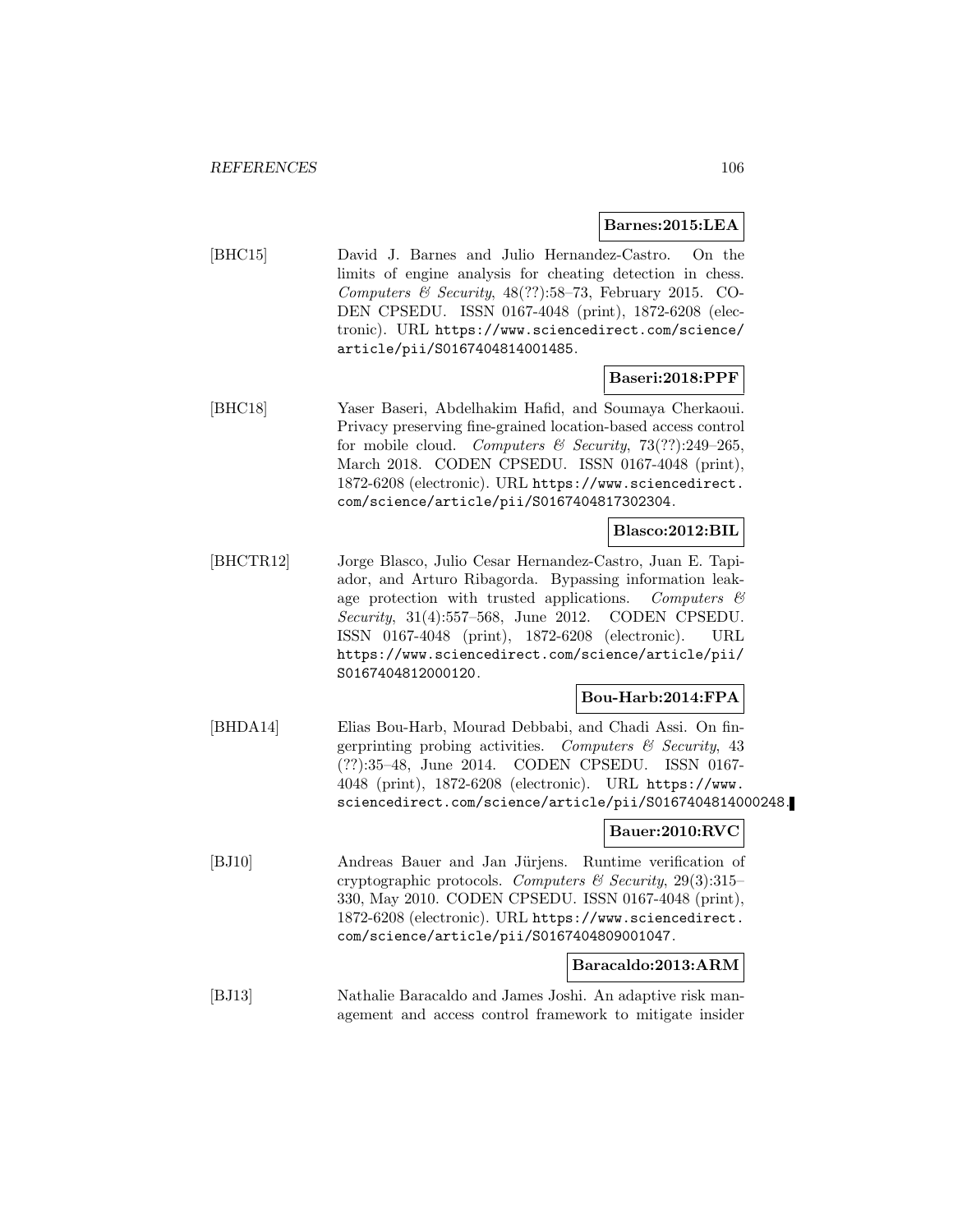threats. Computers & Security, 39 (part B)(??):237-254, November 2013. CODEN CPSEDU. ISSN 0167-4048 (print), 1872-6208 (electronic). URL https://www.sciencedirect. com/science/article/pii/S0167404813001119.

# **Bhandari:2017:AIA**

[BJJ<sup>+</sup>17] Shweta Bhandari, Wafa Ben Jaballah, Vineeta Jain, Vijay Laxmi, Akka Zemmari, Manoj Singh Gaur, Mohamed Mosbah, and Mauro Conti. Android inter-app communication threats and detection techniques. Computers & Security, 70(??):392–421, September 2017. CO-DEN CPSEDU. ISSN 0167-4048 (print), 1872-6208 (electronic). URL https://www.sciencedirect.com/science/ article/pii/S0167404817301414.

# **Biondi:2017:ESC**

[BJLS17] Fabrizio Biondi, Sébastien Josse, Axel Legay, and Thomas Sirvent. Effectiveness of synthesis in concolic deobfuscation. Computers  $\mathcal B$  Security, 70(??):500–515, September 2017. CO-DEN CPSEDU. ISSN 0167-4048 (print), 1872-6208 (electronic). URL https://www.sciencedirect.com/science/ article/pii/S0167404817301475.

# **BenOthmane:2019:SIS**

[BJW19] Lotfi Ben Othmane, Doug Jacobson, and Edgar Weippl. Special issue on security and privacy in smart cyber-physical systems. Computers & Security, 87(??):Article 101611, November 2019. CODEN CPSEDU. ISSN 0167-4048 (print), 1872- 6208 (electronic). URL https://www.sciencedirect.com/ science/article/pii/S0167404819301609.

# **B:2019:FAB**

[BK19] Selvakumar B. and Muneeswaran K. Firefly algorithm based feature selection for network intrusion detection. Computers & Security,  $81(??):148-155$ , March 2019. CO-DEN CPSEDU. ISSN 0167-4048 (print), 1872-6208 (electronic). URL https://www.sciencedirect.com/science/ article/pii/S0167404818303936.

### **Bu:2019:BSI**

[BKK19] Lake Bu, Mark G. Karpovsky, and Michel A. Kinsy. Bulwark: Securing implantable medical devices communication channels. Computers & Security,  $86(??):498-511$ , September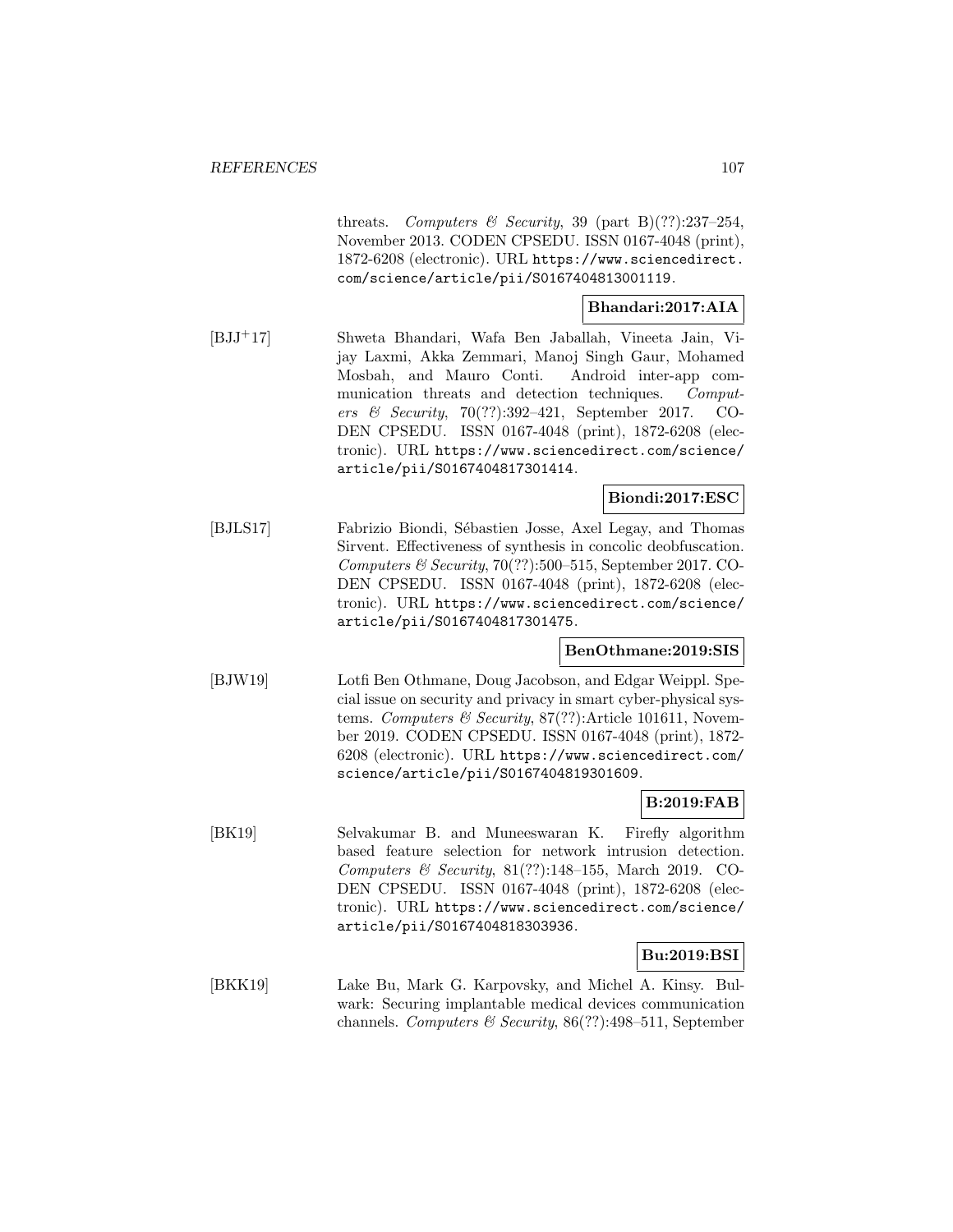2019. CODEN CPSEDU. ISSN 0167-4048 (print), 1872- 6208 (electronic). URL https://www.sciencedirect.com/ science/article/pii/S0167404818312525.

# **Basagiannis:2010:IMM**

[BKP10] Stylianos Basagiannis, Panagiotis Katsaros, and Andrew Pombortsis. An intruder model with message inspection for model checking security protocols. Computers  $\mathcal{C}$  Security, 29(1):16–34, February 2010. CODEN CPSEDU. ISSN 0167-4048 (print), 1872-6208 (electronic). URL https://www.sciencedirect.com/science/article/pii/ S0167404809000856.

# **Bouffard:2015:UCF**

[BL15] Guillaume Bouffard and Jean-Louis Lanet. The ultimate control flow transfer in a Java based smart card. Computers & Security,  $50(??):33-46$ , May 2015. CO-DEN CPSEDU. ISSN 0167-4048 (print), 1872-6208 (electronic). URL https://www.sciencedirect.com/science/ article/pii/S016740481500005X.

### **Beheshti:2017:CMB**

[BLR17] Seyed Mohammad Reza Saadat Beheshti, Panos Liatsis, and Muttukrishnan Rajarajan. A CAPTCHA model based on visual psychophysics: Using the brain to distinguish between human users and automated computer bots. Computers & Security, 70(??):596–617, September 2017. CO-DEN CPSEDU. ISSN 0167-4048 (print), 1872-6208 (electronic). URL https://www.sciencedirect.com/science/ article/pii/S016740481730161X.

#### **Boshmaf:2016:ILV**

[BLS<sup>+</sup>16] Yazan Boshmaf, Dionysios Logothetis, Georgos Siganos, Jorge Lería, Jose Lorenzo, Matei Ripeanu, Konstantin Beznosov, and Hassan Halawa. Integro: Leveraging victim prediction for robust fake account detection in large scale OSNs. Computers & Security, 61(??):142–168, August 2016. CODEN CPSEDU. ISSN 0167-4048 (print), 1872-6208 (electronic). URL https://www.sciencedirect.com/science/ article/pii/S0167404816300633.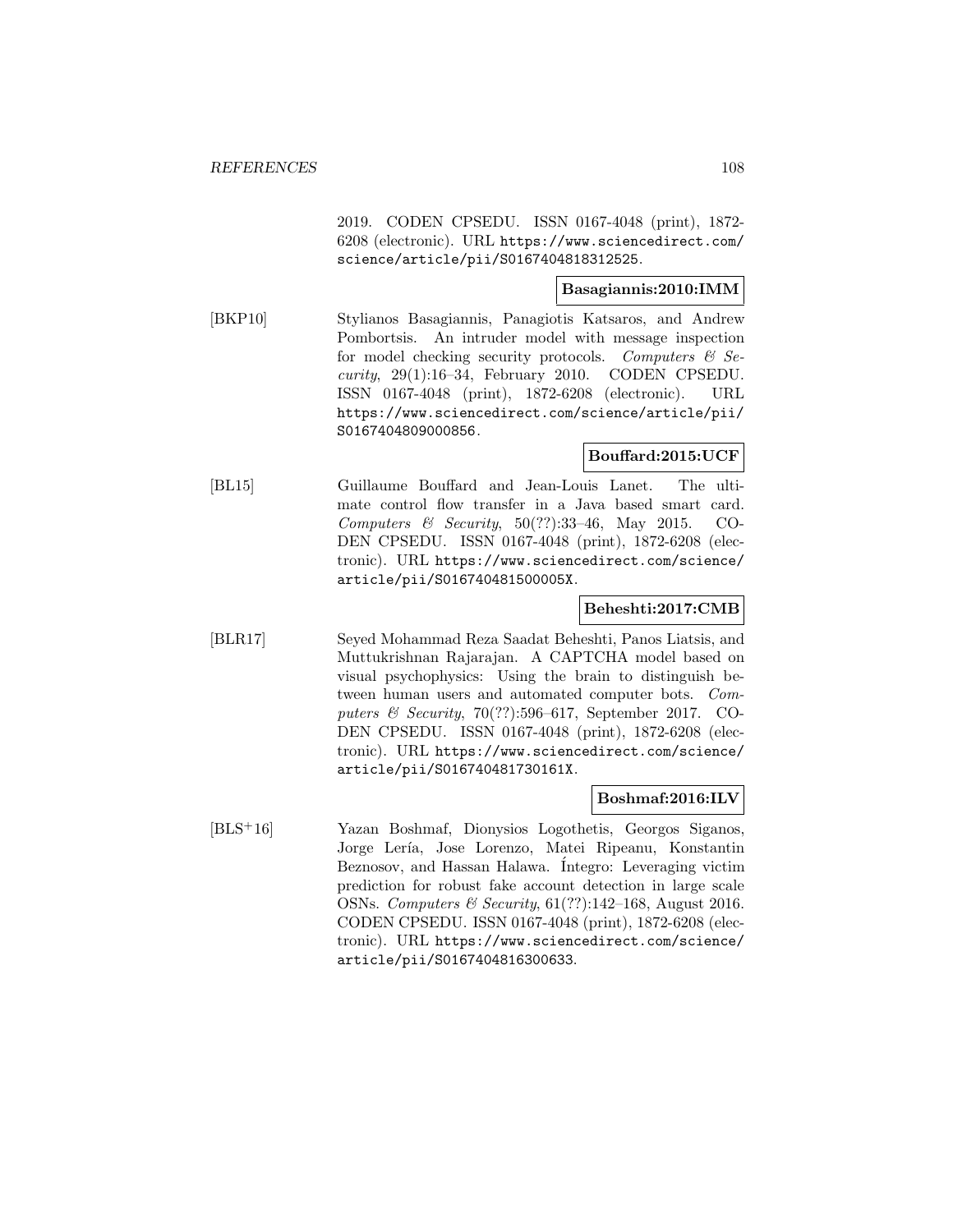#### **Bartnes:2017:CIS**

[BM17a] Maria Bartnes and Nils Brede Moe. Challenges in IT security preparedness exercises: a case study. Computers  $\mathcal{C}$ Security, 67(??):280–290, June 2017. CODEN CPSEDU. ISSN 0167-4048 (print), 1872-6208 (electronic). URL https://www.sciencedirect.com/science/article/pii/ S0167404816301705.

### **Bopche:2017:GSM**

[BM17b] Ghanshyam S. Bopche and Babu M. Mehtre. Graph similarity metrics for assessing temporal changes in attack surface of dynamic networks. Computers & Security,  $64(??):16-43$ , January 2017. CODEN CPSEDU. ISSN 0167-4048 (print), 1872-6208 (electronic). URL https://www.sciencedirect. com/science/article/pii/S0167404816301171.

## **Badhani:2019:CCE**

[BM19] Shikha Badhani and Sunil K. Muttoo. CENDroid — a cluster-ensemble classifier for detecting malicious Android applications. Computers & Security, 85(??):25–40, August 2019. CODEN CPSEDU. ISSN 0167-4048 (print), 1872- 6208 (electronic). URL https://www.sciencedirect.com/ science/article/pii/S0167404819300872.

### **Bartnes:2016:FIS**

[BMH16] Maria Bartnes, Nils Brede Moe, and Poul E. Heegaard. The future of information security incident management training: a case study of electrical power companies. Computers & Security,  $61(??):32-45$ , August 2016. CO-DEN CPSEDU. ISSN 0167-4048 (print), 1872-6208 (electronic). URL https://www.sciencedirect.com/science/ article/pii/S0167404816300530.

### **Baddar:2018:SEA**

[BMMP18] Sherenaz Al-Haj Baddar, Alessio Merlo, Mauro Migliardi, and Francesco Palmieri. Saving energy in aggressive intrusion detection through dynamic latency sensitivity recognition. Computers & Security, 76(??):311–326, July 2018. CO-DEN CPSEDU. ISSN 0167-4048 (print), 1872-6208 (electronic). URL https://www.sciencedirect.com/science/ article/pii/S0167404817302638.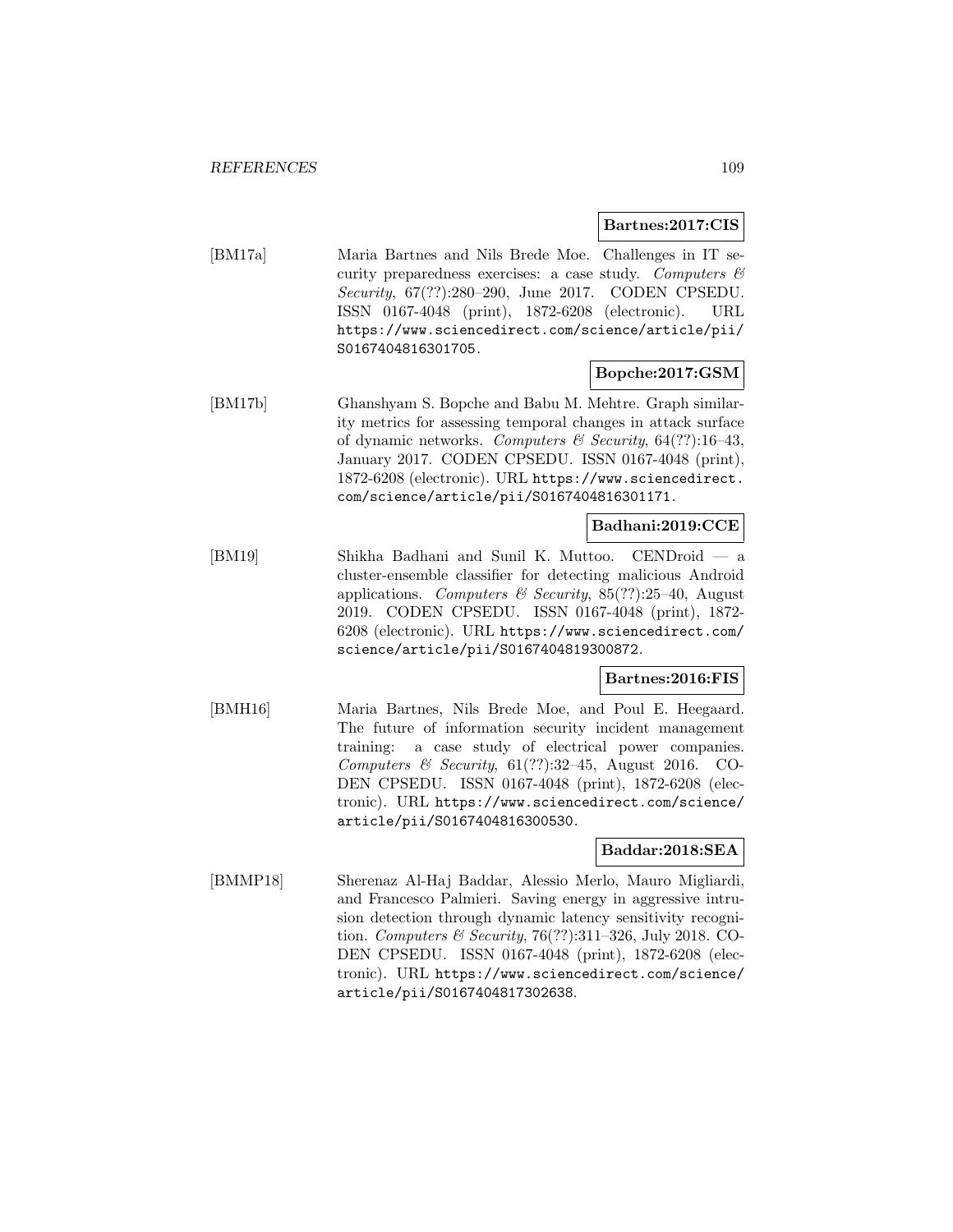#### **Bartoli:2018:ETW**

[BMO18] Alberto Bartoli, Eric Medvet, and Filippo Onesti. Evil twins and WPA2 Enterprise: a coming security disaster? Computers & Security,  $74(??):1-11$ , May 2018. CO-DEN CPSEDU. ISSN 0167-4048 (print), 1872-6208 (electronic). URL https://www.sciencedirect.com/science/ article/pii/S0167404817302808.

#### **Bongiovanni:2019:LSP**

[Bon19] Ivano Bongiovanni. The least secure places in the universe? A systematic literature review on information security management in higher education. Computers  $\mathcal{C}$  Security, 86(??):350–357, September 2019. CODEN CPSEDU. ISSN 0167-4048 (print), 1872-6208 (electronic). URL https://www.sciencedirect.com/science/article/pii/ S0167404819301324.

## **Bailey:2014:UIA**

[BOP14] Kyle O. Bailey, James S. Okolica, and Gilbert L. Peterson. User identification and authentication using multi-modal behavioral biometrics. Computers & Security,  $43(??)$ :77–89, June 2014. CODEN CPSEDU. ISSN 0167-4048 (print), 1872-6208 (electronic). URL https://www.sciencedirect. com/science/article/pii/S0167404814000340.

#### **benOthmane:2015:IAC**

[bORF<sup>+</sup>15] Lotfi ben Othmane, Rohit Ranchal, Ruchith Fernando, Bharat Bhargava, and Eric Bodden. Incorporating attacker capabilities in risk estimation and mitigation. Computers  $\&$  Security, 51(??):41–61, June 2015. CODEN CPSEDU. ISSN 0167-4048 (print), 1872-6208 (electronic). URL https://www.sciencedirect.com/science/article/pii/ S0167404815000334.

#### **BenSaied:2013:TMS**

[BOZL13] Yosra Ben Saied, Alexis Olivereau, Djamal Zeghlache, and Maryline Laurent. Trust management system design for the Internet of Things: a context-aware and multi-service approach. Computers & Security, 39 (part B)(??):351-365, November 2013. CODEN CPSEDU. ISSN 0167-4048 (print), 1872-6208 (electronic). URL https://www.sciencedirect. com/science/article/pii/S0167404813001302.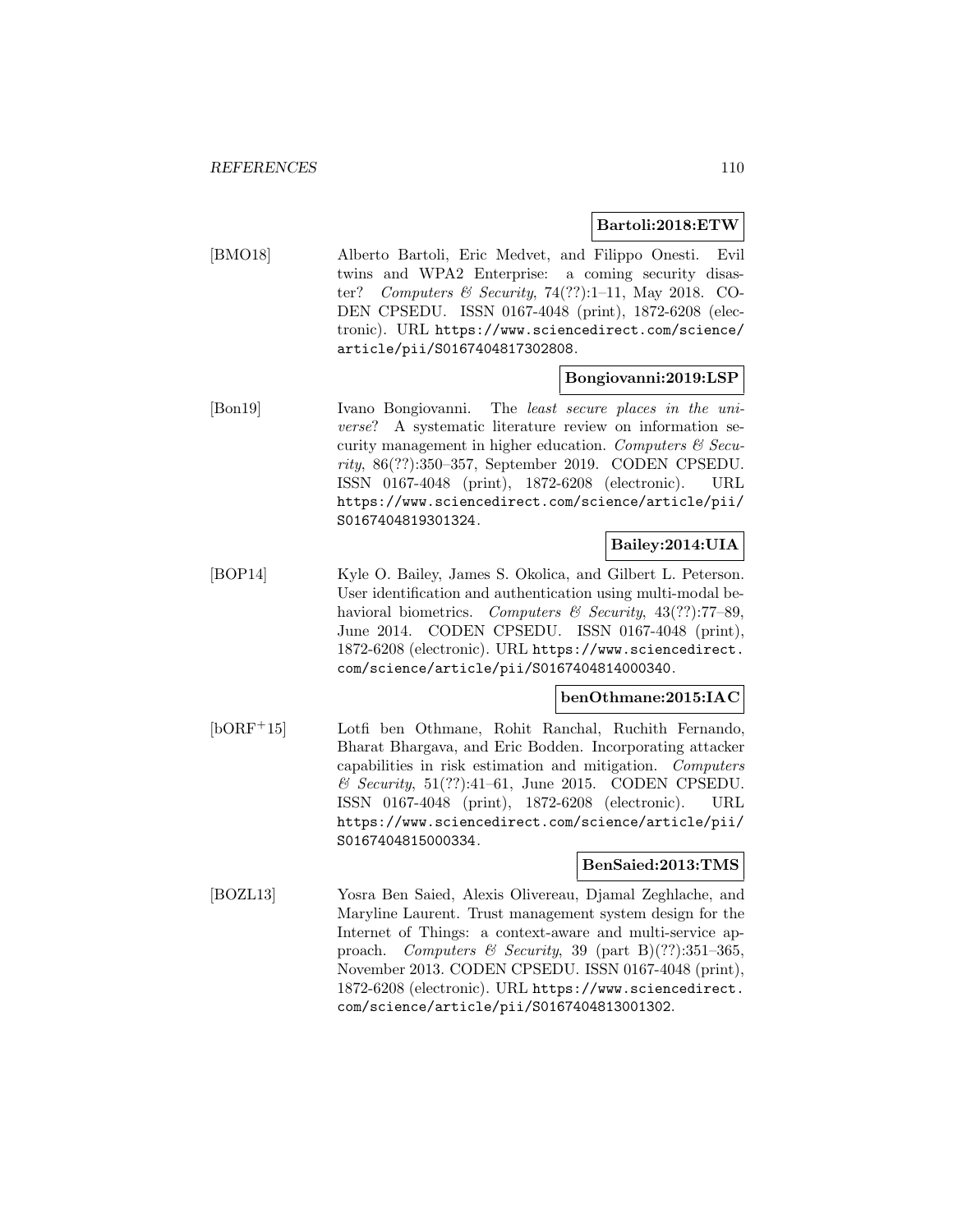#### **Basagiannis:2011:QAC**

[BPA<sup>+</sup>11] S. Basagiannis, S. Petridou, N. Alexiou, G. Papadimitriou, and P. Katsaros. Quantitative analysis of a certified email protocol in mobile environments: a probabilistic model checking approach. Computers  $\mathcal C$  Security, 30(4):257-272, June 2011. CODEN CPSEDU. ISSN 0167-4048 (print), 1872-6208 (electronic). URL https://www.sciencedirect. com/science/article/pii/S0167404811000435.

### **Bai:2019:MCN**

[BPG<sup>+</sup>19] Wei Bai, Zhisong Pan, Shize Guo, Zhe Chen, and Shiming Xia. MDC-Checker: a novel network risk assessment framework for multiple domain configurations. Computers & Security, 86(??):388–401, September 2019. CO-DEN CPSEDU. ISSN 0167-4048 (print), 1872-6208 (electronic). URL https://www.sciencedirect.com/science/ article/pii/S0167404818307582.

### **Belyaev:2017:FDI**

[BR17] Kirill Belyaev and Indrakshi Ray. On the formalization, design, and implementation of component-oriented access control in lightweight virtualized server environments. Computers  $\&$  Security, 71(??):15–35, November 2017. CO-DEN CPSEDU. ISSN 0167-4048 (print), 1872-6208 (electronic). URL https://www.sciencedirect.com/science/ article/pii/S0167404817301232.

### **Bushouse:2018:GCP**

[BR18] Micah Bushouse and Douglas Reeves. Goalkeeper: Comprehensive process enforcement from the hypervisor. Computers & Security, 73(??):459–473, March 2018. CO-DEN CPSEDU. ISSN 0167-4048 (print), 1872-6208 (electronic). URL https://www.sciencedirect.com/science/ article/pii/S0167404817302572.

### **Bouhaddi:2018:EID**

[BRA18] Myria Bouhaddi, Mohammed Saïd Radjef, and Kamel Adi. An efficient intrusion detection in resource-constrained mobile ad-hoc networks. Computers  $\mathcal B$  Security, 76(??):156–177, July 2018. CODEN CPSEDU. ISSN 0167-4048 (print), 1872- 6208 (electronic). URL https://www.sciencedirect.com/ science/article/pii/S0167404818301652.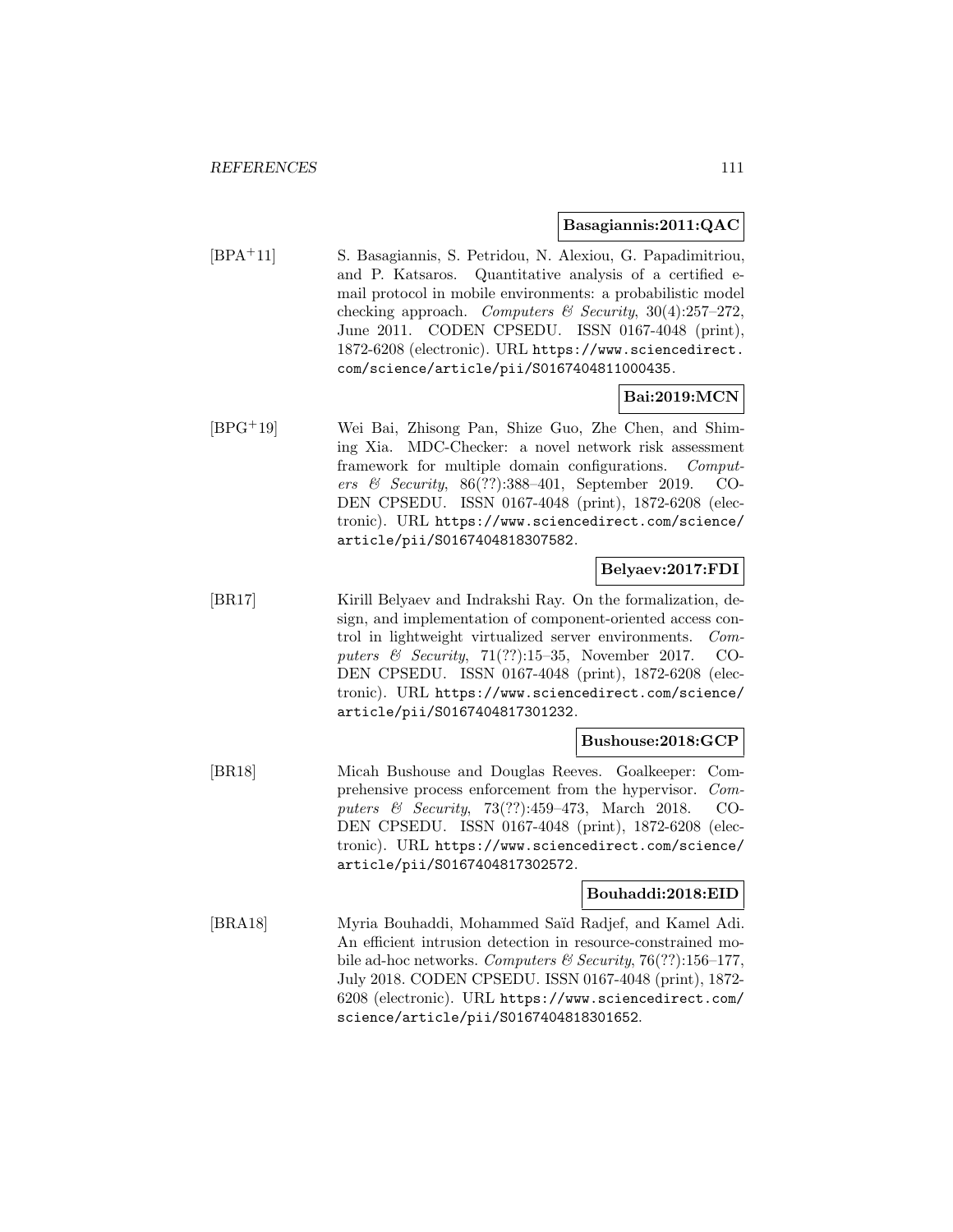# **Bal:2015:SPR**

[BRH15] Gökhan Bal, Kai Rannenberg, and Jason I. Hong. Styx: Privacy risk communication for the Android smartphone platform based on apps' data-access behavior patterns. Computers & Security, 53(??):187–202, September 2015. CO-DEN CPSEDU. ISSN 0167-4048 (print), 1872-6208 (electronic). URL https://www.sciencedirect.com/science/ article/pii/S0167404815000541.

### **Buchler:2018:SOA**

[BRM<sup>+</sup>18] Norbou Buchler, Prashanth Rajivan, Laura R. Marusich, Lewis Lightner, and Cleotilde Gonzalez. Sociometrics and observational assessment of teaming and leadership in a cyber security defense competition. Computers & Security, 73(??):114–136, March 2018. CO-DEN CPSEDU. ISSN 0167-4048 (print), 1872-6208 (electronic). URL https://www.sciencedirect.com/science/ article/pii/S0167404817302298.

### **Bryant:2017:NKC**

[BS17] Blake D. Bryant and Hossein Saiedian. A novel kill-chain framework for remote security log analysis with SIEM software. Computers & Security,  $67(??):198-210$ , June 2017. CODEN CPSEDU. ISSN 0167-4048 (print), 1872-6208 (electronic). URL https://www.sciencedirect.com/science/ article/pii/S0167404817300561.

### **Basuchoudhary:2019:SSC**

[BS19] Atin Basuchoudhary and Nicola Searle. Snatched secrets: Cybercrime and trade secrets modelling a firm's decision to report a theft of trade secrets. Computers & Security, 87(??):Article 101591, November 2019. CO-DEN CPSEDU. ISSN 0167-4048 (print), 1872-6208 (electronic). URL https://www.sciencedirect.com/science/ article/pii/S0167404819300616.

### **Bendiab:2019:FNF**

[BSBG19] Keltoum Bendiab, Stavros Shiaeles, Samia Boucherkha, and Bogdan Ghita. FCMDT: a novel fuzzy cognitive maps dynamic trust model for cloud federated identity management. Computers & Security, 86(??):270–290, September 2019. CO-DEN CPSEDU. ISSN 0167-4048 (print), 1872-6208 (elec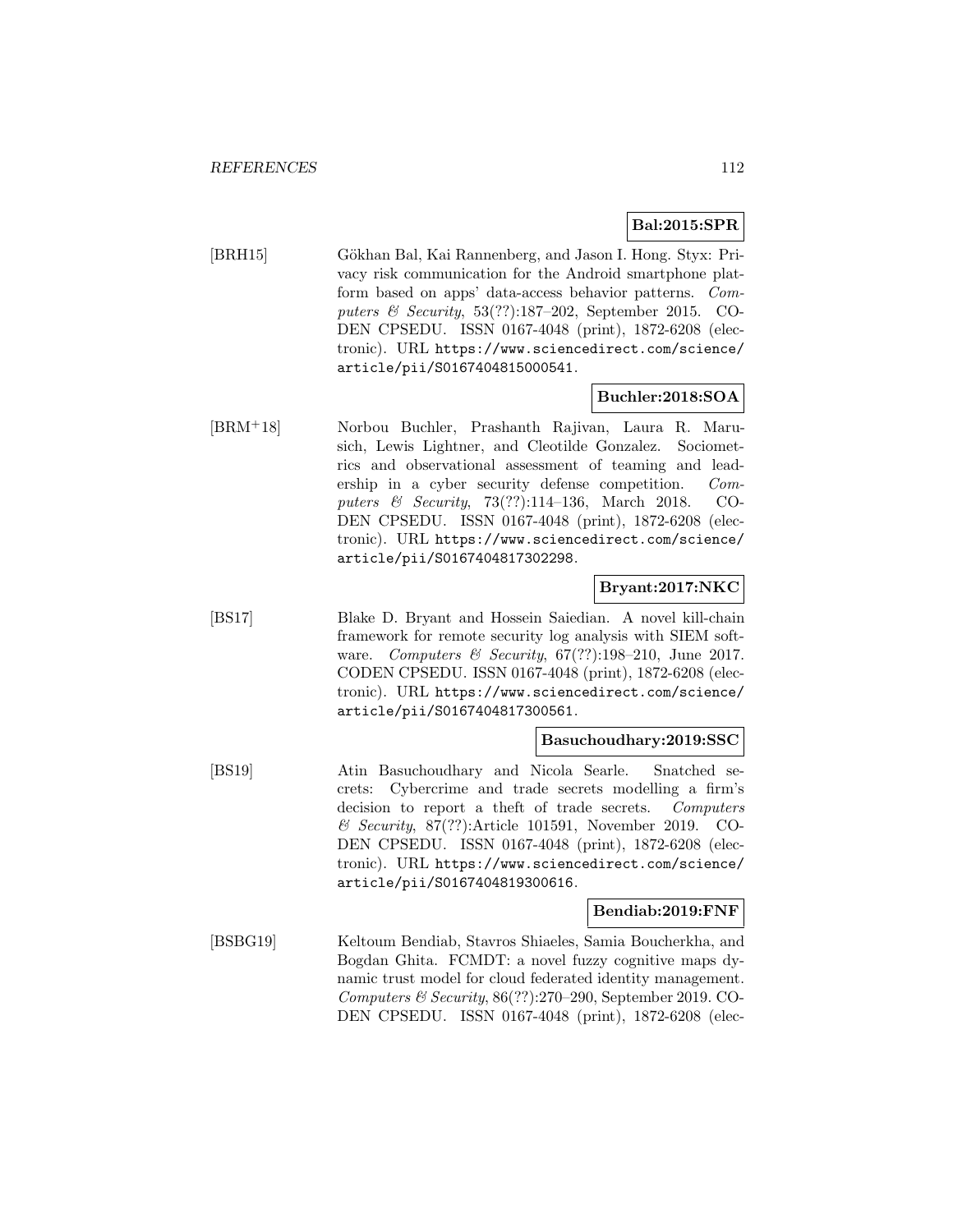tronic). URL https://www.sciencedirect.com/science/ article/pii/S0167404818312252.

# **Bui:2019:GEA**

[BSL19] Thang Bui, Scott D. Stoller, and Jiajie Li. Greedy and evolutionary algorithms for mining relationship-based access control policies. Computers & Security,  $80(??):317-333$ , January 2019. CODEN CPSEDU. ISSN 0167-4048 (print), 1872- 6208 (electronic). URL https://www.sciencedirect.com/ science/article/pii/S0167404818304565.

# **Bhatia:2014:FGR**

[BSMT14] Sajal Bhatia, Desmond Schmidt, George Mohay, and Alan Tickle. A framework for generating realistic traffic for distributed denial-of-service attacks and flash events. Computers & Security,  $40(??):95-107$ , February 2014. CO-DEN CPSEDU. ISSN 0167-4048 (print), 1872-6208 (electronic). URL https://www.sciencedirect.com/science/ article/pii/S0167404813001673.

## **Balachandran:2016:CFO**

[BSTT16] Vivek Balachandran, Sufatrio, Darell J. J. Tan, and Vrizlynn L. L. Thing. Control flow obfuscation for Android applications. Computers & Security,  $61(??)$ :72-93, August 2016. CODEN CPSEDU. ISSN 0167-4048 (print), 1872-6208 (electronic). URL https://www.sciencedirect.com/science/ article/pii/S0167404816300529.

### **Bouabana-Tebibel:2015:PSE**

[BTK15] Thouraya Bouabana-Tebibel and Abdellah Kaci. Parallel search over encrypted data under attribute based encryption on the cloud computing. Computers  $\mathcal{C}$  Security, 54(??):77–91, October 2015. CODEN CPSEDU. ISSN 0167-4048 (print), 1872-6208 (electronic). URL https://www.sciencedirect.com/science/article/pii/ S0167404815000577.

### **Barton:2016:ISS**

[BTLT16] Kevin A. Barton, Gurvirender Tejay, Michael Lane, and Steve Terrell. Information system security commitment: a study of external influences on senior management. Computers  $\&$  Security, 59(??):9-25, June 2016. CO-DEN CPSEDU. ISSN 0167-4048 (print), 1872-6208 (elec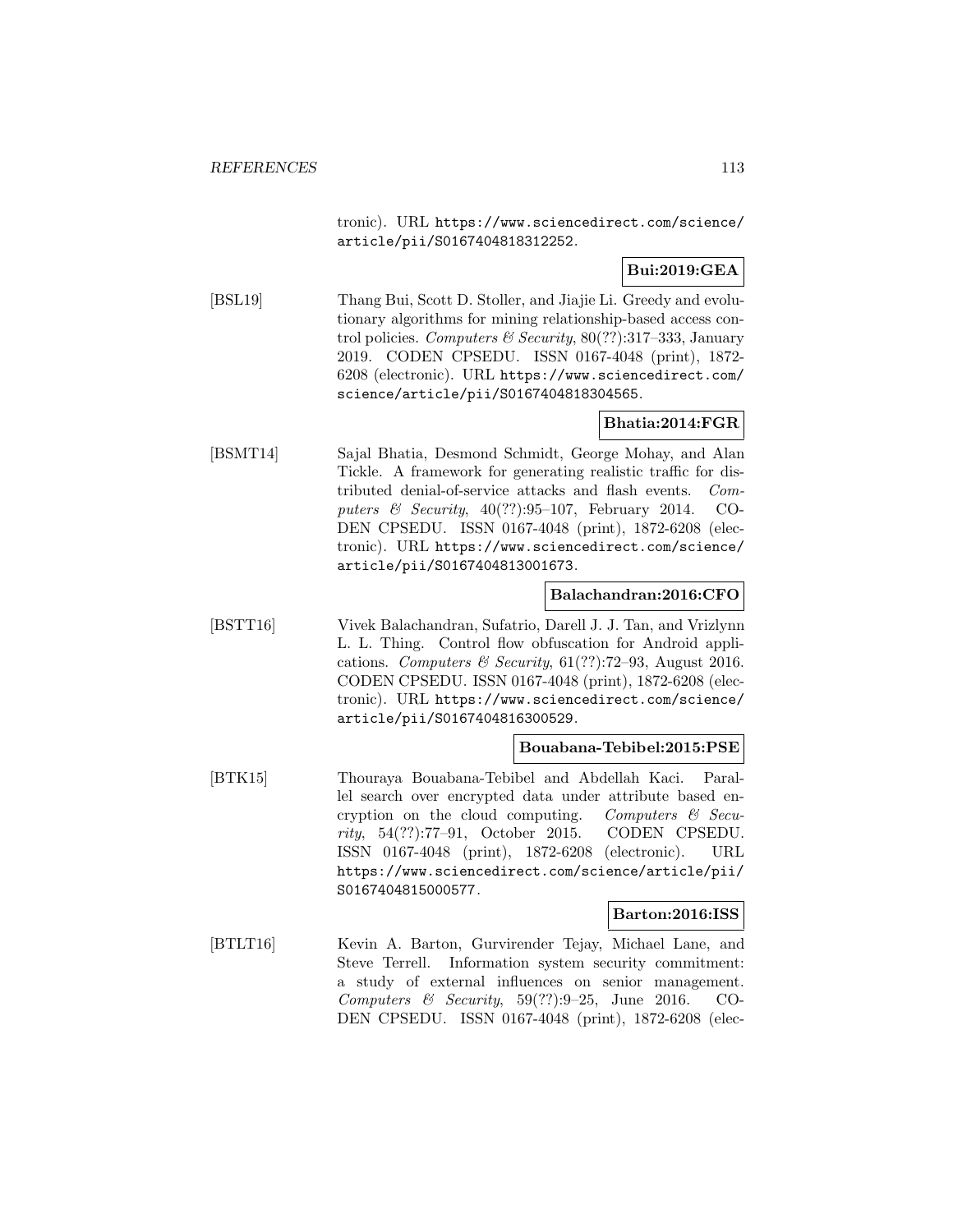tronic). URL https://www.sciencedirect.com/science/ article/pii/S0167404816300104.

#### **Bachlechner:2014:SCC**

[BTM14] Daniel Bachlechner, Stefan Thalmann, and Ronald Maier. Security and compliance challenges in complex IT outsourcing arrangements: a multi-stakeholder perspective. Computers & Security, 40(??):38–59, February 2014. CO-DEN CPSEDU. ISSN 0167-4048 (print), 1872-6208 (electronic). URL https://www.sciencedirect.com/science/ article/pii/S0167404813001533.

### **Beuran:2018:IFH**

[BTP<sup>+</sup>18] Razvan Beuran, Dat Tang, Cuong Pham, Ken ichi Chinen, Yasuo Tan, and Yoichi Shinoda. Integrated framework for hands-on cybersecurity training: CyTrONE. Computers & Security, 78(??):43–59, September 2018. CO-DEN CPSEDU. ISSN 0167-4048 (print), 1872-6208 (electronic). URL https://www.sciencedirect.com/science/ article/pii/S0167404818306527.

# **Bock:2019:ADS**

[BVWM19] Leon Böck, Emmanouil Vasilomanolakis, Jan Helge Wolf, and Max Mühlhäuser. Autonomously detecting sensors in fully distributed botnets. Computers & Security,  $83(??)$ :1-13, June 2019. CODEN CPSEDU. ISSN 0167-4048 (print), 1872-6208 (electronic). URL https://www.sciencedirect. com/science/article/pii/S0167404818312094.

#### **Bashir:2017:PCC**

[BWMG17] Masooda Bashir, Colin Wee, Nasir Memon, and Boyi Guo. Profiling cybersecurity competition participants: Self-efficacy, decision-making and interests predict effectiveness of competitions as a recruitment tool. Computers & Security, 65(??):153–165, March 2017. CO-DEN CPSEDU. ISSN 0167-4048 (print), 1872-6208 (electronic). URL https://www.sciencedirect.com/science/ article/pii/S0167404816301389.

#### **Barlow:2013:DME**

[BWOD13] Jordan B. Barlow, Merrill Warkentin, Dustin Ormond, and Alan R. Dennis. Don't make excuses! Discouraging neutralization to reduce IT policy violation. Computers  $\mathcal C$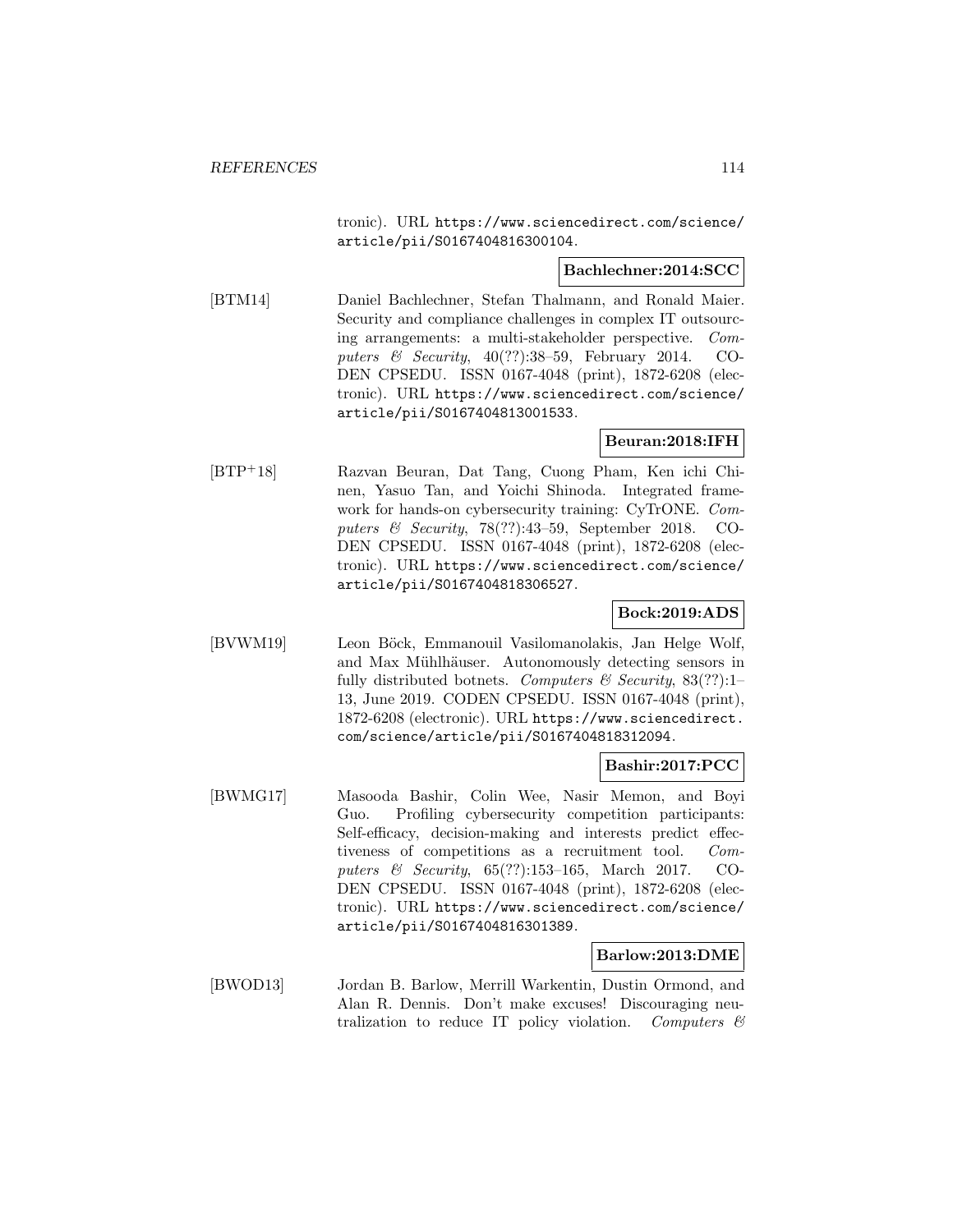Security, 39 (part B)(??):145–159, November 2013. CO-DEN CPSEDU. ISSN 0167-4048 (print), 1872-6208 (electronic). URL https://www.sciencedirect.com/science/ article/pii/S0167404813000898.

### **Bhatnagar:2012:NRA**

[BWR12] Gaurav Bhatnagar, Q. M. Jonathan Wu, and Balasubramanian Raman. A new robust adjustable logo watermarking scheme. Computers & Security,  $31(1):40-58$ , February 2012. CODEN CPSEDU. ISSN 0167-4048 (print), 1872-6208 (electronic). URL https://www.sciencedirect.com/science/ article/pii/S0167404811001398.

# **Caelli:2012:CWT**

[Cae12] William J. (Bill) Caelli. Cyber warfare — techniques, tactics and tools for security practitioners. Computers & Security, 31(4):637, June 2012. CODEN CPSEDU. ISSN 0167-4048 (print), 1872-6208 (electronic). URL https://www.sciencedirect.com/science/article/pii/ S0167404812000430.

## **Cazorla:2015:TSA**

[CAL15] Lorena Cazorla, Cristina Alcaraz, and Javier Lopez. A three-stage analysis of IDS for critical infrastructures. Computers & Security, 55(??):235–250, November 2015. CO-DEN CPSEDU. ISSN 0167-4048 (print), 1872-6208 (electronic). URL https://www.sciencedirect.com/science/ article/pii/S0167404815001133.

#### **Chiba:2018:NAC**

[CAM<sup>+</sup>18] Zouhair Chiba, Noureddine Abghour, Khalid Moussaid, Amina El Omri, and Mohamed Rida. A novel architecture combined with optimal parameters for back propagation neural networks applied to anomaly network intrusion detection. Computers & Security, 75(??):36–58, June 2018. CO-DEN CPSEDU. ISSN 0167-4048 (print), 1872-6208 (electronic). URL https://www.sciencedirect.com/science/ article/pii/S0167404818300543.

#### **Chakraborty:2019:TIP**

[CAM19a] Nilesh Chakraborty, Vijay S. Anand, and Samrat Mondal. Towards identifying and preventing behavioral side channel attack on recording attack resilient unaided authentication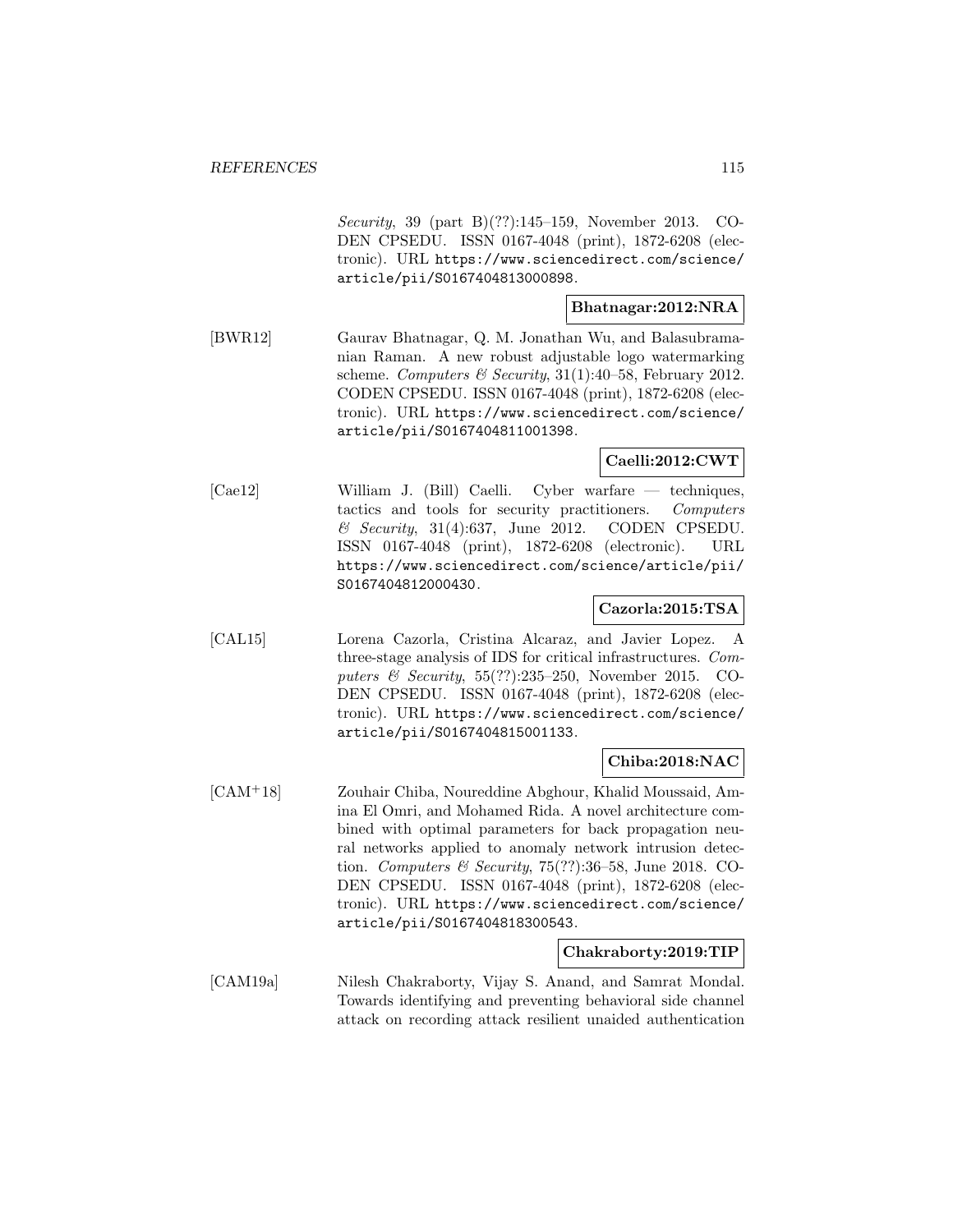services. Computers & Security,  $84(??):193-205$ , July 2019. CODEN CPSEDU. ISSN 0167-4048 (print), 1872-6208 (electronic). URL https://www.sciencedirect.com/science/ article/pii/S0167404818302062.

# **Chiba:2019:IAB**

[CAM<sup>+</sup>19b] Zouhair Chiba, Noreddine Abghour, Khalid Moussaid, Amina El omri, and Mohamed Rida. Intelligent approach to build a deep neural network based IDS for cloud environment using combination of machine learning algorithms. Computers & Security, 86(??):291–317, September 2019. CO-DEN CPSEDU. ISSN 0167-4048 (print), 1872-6208 (electronic). URL https://www.sciencedirect.com/science/ article/pii/S0167404819301221.

## **Chiba:2018:DBA**

[CAY<sup>+</sup>18] Daiki Chiba, Mitsuaki Akiyama, Takeshi Yagi, Kunio Hato, Tatsuya Mori, and Shigeki Goto. DomainChroma: Building actionable threat intelligence from malicious domain names. Computers & Security, 77(??):138–161, August 2018. CO-DEN CPSEDU. ISSN 0167-4048 (print), 1872-6208 (electronic). URL https://www.sciencedirect.com/science/ article/pii/S0167404818302967.

# **Cuppens-Boulahia:2012:PTO**

[CB12] Nora Cuppens-Boulahia. Penetration tester's open source toolkit. Computers & Security,  $31(4):630-632$ , June 2012. CODEN CPSEDU. ISSN 0167-4048 (print), 1872-6208 (electronic). URL https://www.sciencedirect.com/science/ article/pii/S0167404812000600.

### **Cherdantseva:2016:RCS**

[CBB<sup>+</sup>16] Yulia Cherdantseva, Pete Burnap, Andrew Blyth, Peter Eden, Kevin Jones, Hugh Soulsby, and Kristan Stoddart. A review of cyber security risk assessment methods for SCADA systems. Computers & Security,  $56(??):1-27$ , February 2016. CODEN CPSEDU. ISSN 0167-4048 (print), 1872-6208 (electronic). URL https://www.sciencedirect.com/science/ article/pii/S0167404815001388.

# **Choo:2018:ICT**

[CBGN18] Kim-Kwang Raymond Choo, Matt Bishop, William Glisson, and Kara Nance. Internet- and cloud-of-things cyber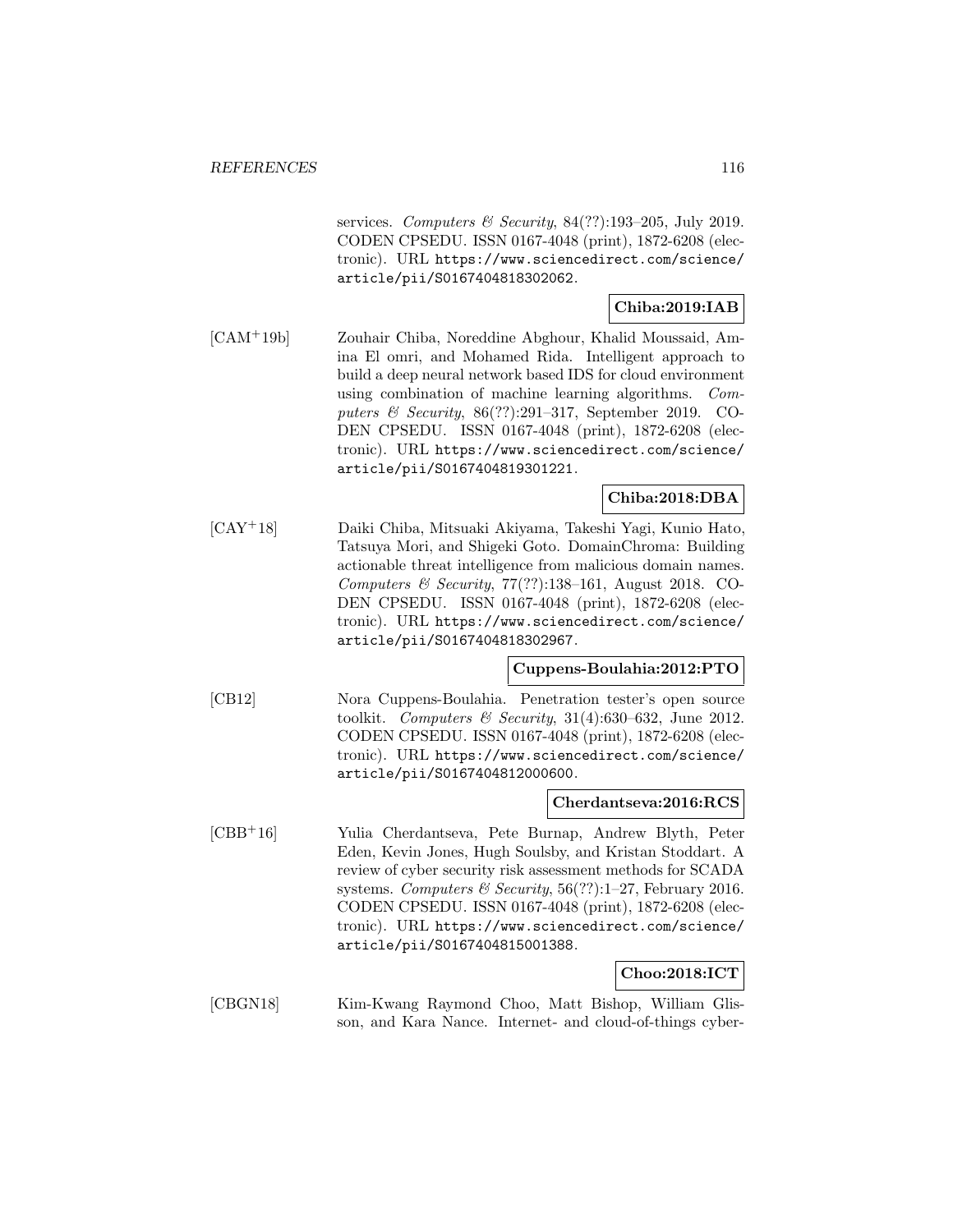security research challenges and advances. Computers & Security, 74(??):275–276, May 2018. CODEN CPSEDU. ISSN 0167-4048 (print), 1872-6208 (electronic). URL https://www.sciencedirect.com/science/article/pii/ S016740481830097X.

### **Cheneau:2010:SIP**

[CBL10] Tony Cheneau, Aymen Boudguiga, and Maryline Laurent. Significantly improved performances of the cryptographically generated addresses thanks to ECC and GPGPU. Computers & Security, 29(4):419–431, June 2010. CO-DEN CPSEDU. ISSN 0167-4048 (print), 1872-6208 (electronic). URL https://www.sciencedirect.com/science/ article/pii/S0167404809001461.

### **Chamikara:2019:ESP**

[CBL<sup>+</sup>19] M. A. P. Chamikara, P. Bertok, D. Liu, S. Camtepe, and I. Khalil. An efficient and scalable privacy preserving algorithm for big data and data streams. Computers & Security, 87(??):Article 101570, November 2019. CO-DEN CPSEDU. ISSN 0167-4048 (print), 1872-6208 (electronic). URL https://www.sciencedirect.com/science/ article/pii/S0167404818313683.

## **Cohen:2014:TSI**

[CC14] Fred Cohen and Don Cohen. Time and space interval record schedule consistency analysis for atomic items without interactions in open spaces with stationary locations. Computers & Security, 45(??):293–304, September 2014. CO-DEN CPSEDU. ISSN 0167-4048 (print), 1872-6208 (electronic). URL https://www.sciencedirect.com/science/ article/pii/S0167404814000315.

### **Castiglione:2012:ESM**

[CCC<sup>+</sup>12] Aniello Castiglione, Giuseppe Cattaneo, Maurizio Cembalo, Alfredo De Santis, Pompeo Faruolo, Fabio Petagna, and Umberto Ferraro Petrillo. Engineering a secure mobile messaging framework. Computers & Security,  $31(6)$ :771–781, September 2012. CODEN CPSEDU. ISSN 0167-4048 (print), 1872- 6208 (electronic). URL https://www.sciencedirect.com/ science/article/pii/S016740481200096X.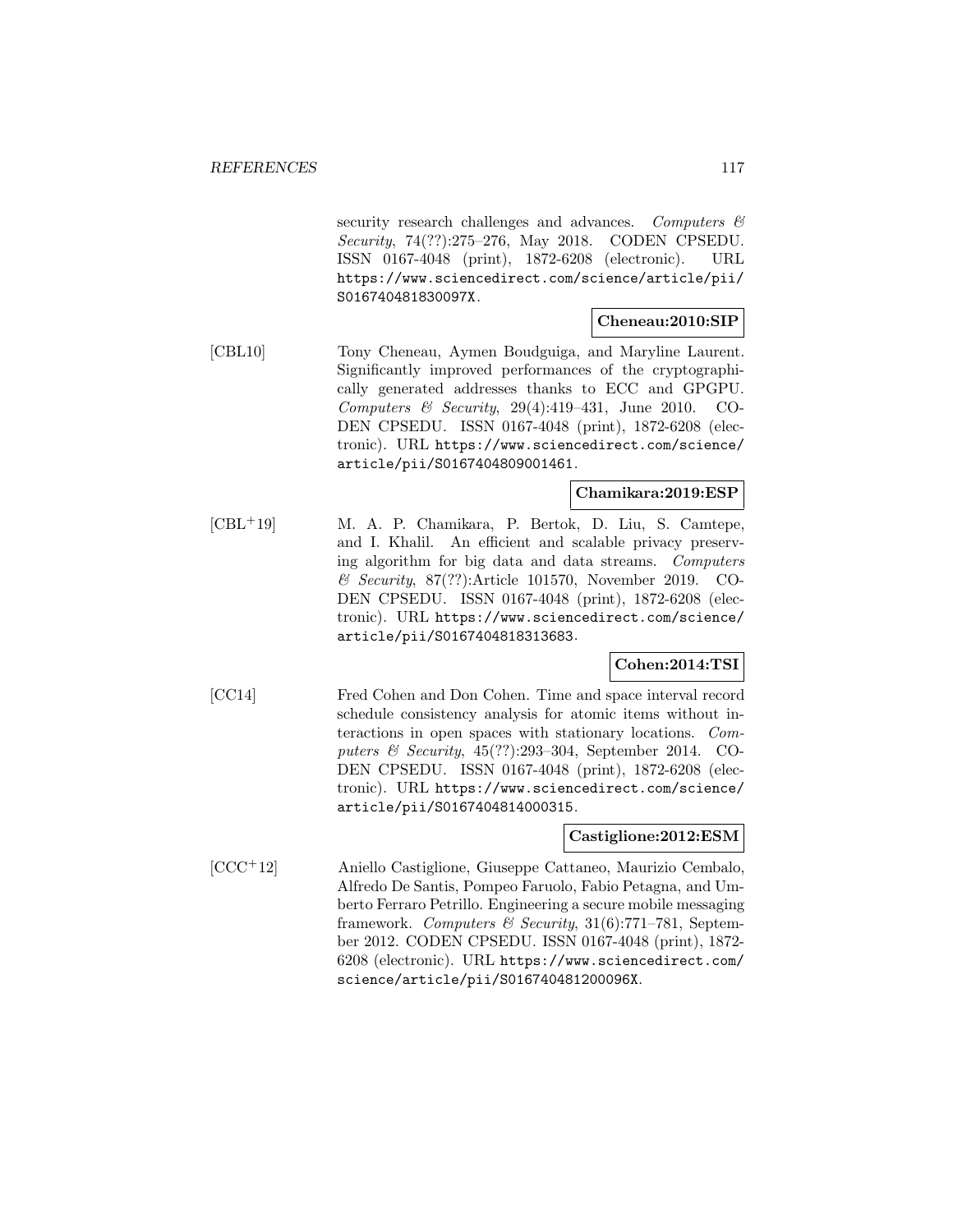#### **Chang:2018:UFD**

[CCC<sup>+</sup>18] Bing Chang, Yao Cheng, Bo Chen, Fengwei Zhang, Wen-Tao Zhu, Yingjiu Li, and Zhan Wang. User-friendly deniable storage for mobile devices. Computers  $\mathcal{B}$  Security, 72(??):163–174, January 2018. CODEN CPSEDU. ISSN 0167-4048 (print), 1872-6208 (electronic). URL https://www.sciencedirect.com/science/article/pii/ S0167404817301943.

### **Carminati:2015:BDS**

[CCM<sup>+</sup>15] Michele Carminati, Roberto Caron, Federico Maggi, Ilenia Epifani, and Stefano Zanero. BankSealer: a decision support system for online banking fraud analysis and investigation. Computers & Security,  $53(??):175-186$ , September 2015. CODEN CPSEDU. ISSN 0167-4048 (print), 1872- 6208 (electronic). URL https://www.sciencedirect.com/ science/article/pii/S0167404815000437.

## **Chen:2018:SRF**

[CCM<sup>+</sup>18] Chen Chen, Baojiang Cui, Jinxin Ma, Runpu Wu, Jianchao Guo, and Wenqian Liu. A systematic review of fuzzing techniques. Computers & Security, 75(??):118–137, June 2018. CODEN CPSEDU. ISSN 0167-4048 (print), 1872-6208 (electronic). URL https://www.sciencedirect.com/science/ article/pii/S0167404818300658.

## **Chiew:2015:UWL**

[CCST15] Kang Leng Chiew, Ee Hung Chang, San Nah Sze, and Wei King Tiong. Utilisation of website logo for phishing detection. Computers & Security, 54(??):16–26, October 2015. CODEN CPSEDU. ISSN 0167-4048 (print), 1872-6208 (electronic). URL https://www.sciencedirect.com/science/ article/pii/S0167404815001145.

## **Charanek:2011:VEE**

[CDE<sup>+</sup>11] Elias Abou Charanek, Hoseb Dermanilian, Imad Elhajj, Ayman Kayssi, and Ali Chehab.  $E^2$  VoIP<sup>2</sup>: Energy efficient voice over IP privacy. Computers & Security,  $30(8):815-829$ , November 2011. CODEN CPSEDU. ISSN 0167-4048 (print), 1872-6208 (electronic). URL https://www.sciencedirect. com/science/article/pii/S0167404811000848.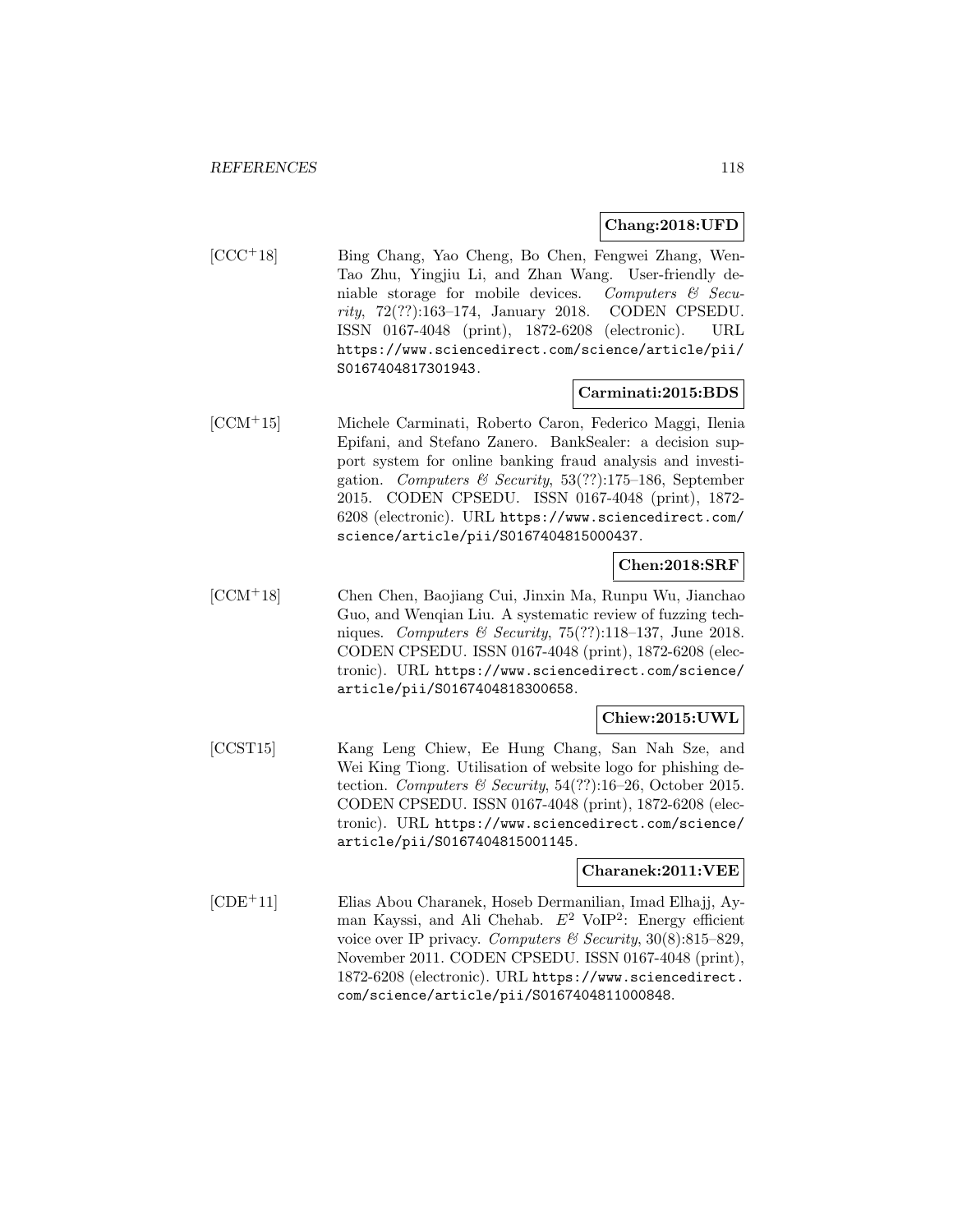## **Cabaj:2018:CEE**

[CDKR18] Krzysztof Cabaj, Dulce Domingos, Zbigniew Kotulski, and Ana Respício. Cybersecurity education: Evolution of the discipline and analysis of master programs. Computers & Security, 75(??):24–35, June 2018. CODEN CPSEDU. ISSN 0167-4048 (print), 1872-6208 (electronic). URL https://www.sciencedirect.com/science/article/pii/ S0167404818300373.

### **Colantonio:2010:TRM**

[CDOV10] Alessandro Colantonio, Roberto Di Pietro, Alberto Ocello, and Nino Vincenzo Verde. Taming role mining complexity in RBAC. Computers & Security, 29(5):548–564, July 2010. CODEN CPSEDU. ISSN 0167-4048 (print), 1872-6208 (electronic). URL https://www.sciencedirect.com/science/ article/pii/S0167404810000027.

### **Cheminod:2019:CAA**

[CDS<sup>+</sup>19] Manuel Cheminod, Luca Durante, Lucia Seno, Fulvio Valenza, and Adriano Valenzano. A comprehensive approach to the automatic refinement and verification of access control policies. Computers & Security,  $80(??)$ :186-199, January 2019. CODEN CPSEDU. ISSN 0167-4048 (print), 1872- 6208 (electronic). URL https://www.sciencedirect.com/ science/article/pii/S0167404818303870.

### **Colantonio:2012:BDD**

[CDV12] Alessandro Colantonio, Roberto Di Pietro, and Nino Vincenzo Verde. A business-driven decomposition methodology for role mining. Computers & Security,  $31(7):844-855$ , October 2012. CODEN CPSEDU. ISSN 0167-4048 (print), 1872-6208 (electronic). URL https://www.sciencedirect. com/science/article/pii/S0167404812000090.

#### **Carminati:2011:SWB**

[CFH<sup>+</sup>11] Barbara Carminati, Elena Ferrari, Raymond Heatherly, Murat Kantarcioglu, and Bhavani Thuraisingham. Semantic web-based social network access control. Computers & Security, 30(2–3):108–115, March 2011. CO-DEN CPSEDU. ISSN 0167-4048 (print), 1872-6208 (electronic). URL https://www.sciencedirect.com/science/ article/pii/S0167404810000799.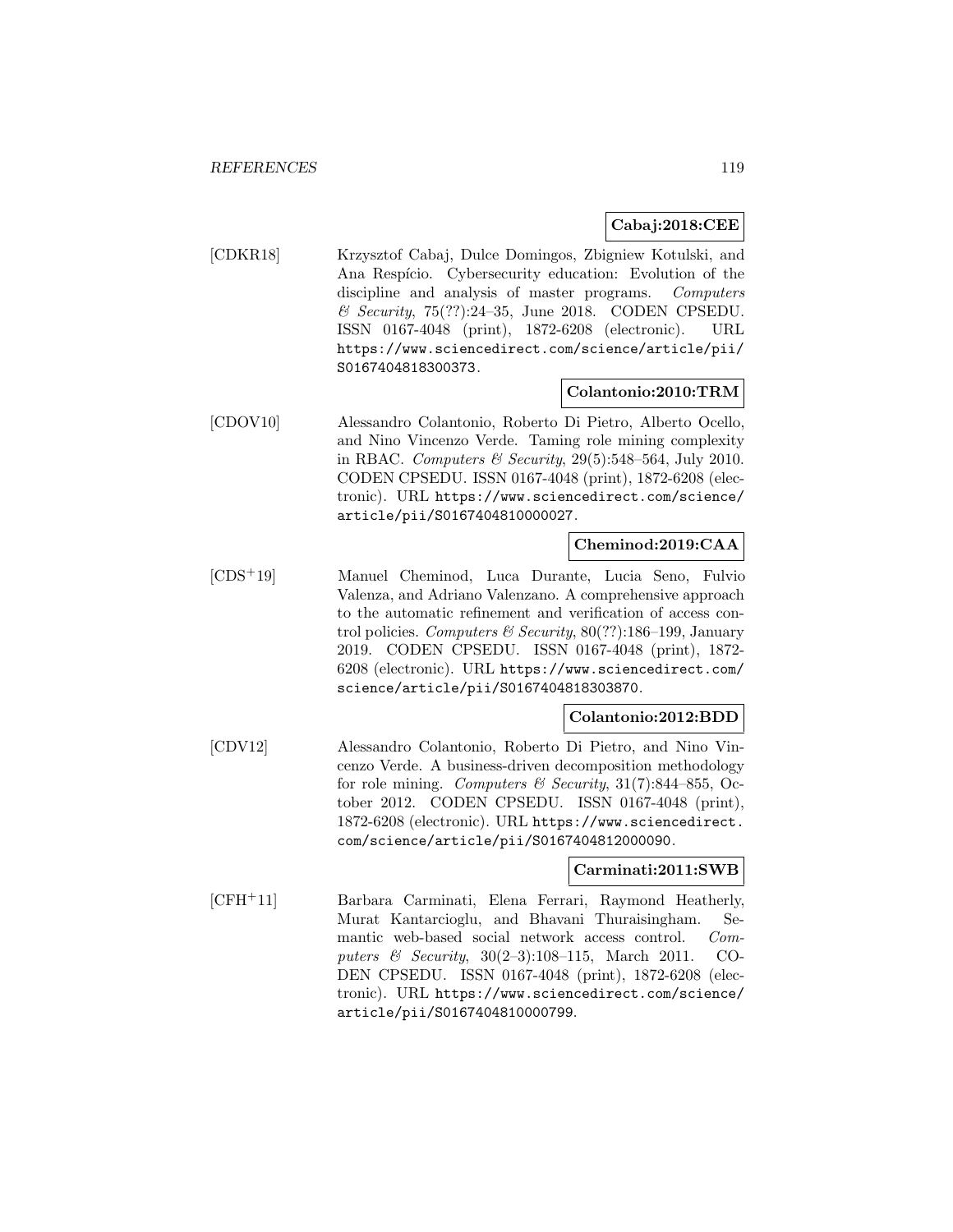#### **Cid-Fuentes:2018:AFD**

[CFSF18] Javier Alvarez Cid-Fuentes, Claudia Szabo, and Katrina ´ Falkner. An adaptive framework for the detection of novel botnets. Computers & Security, 79(??):148-161, November 2018. CODEN CPSEDU. ISSN 0167-4048 (print), 1872- 6208 (electronic). URL https://www.sciencedirect.com/ science/article/pii/S0167404818309805.

### **Camacho:2019:MBD**

[CGGFGMF19] José Camacho, Jose Manuel García-Giménez, Noemí Marta Fuentes-García, and Gabriel Maciá-Fernández. Multivariate big data analysis for intrusion detection: 5 steps from the haystack to the needle. Computers  $\mathcal C$  Security, 87 (??):Article 101603, November 2019. CODEN CPSEDU. ISSN 0167-4048 (print), 1872-6208 (electronic). URL https://www.sciencedirect.com/science/article/pii/ S0167404818307909.

# **Chong:2018:IPP**

[CGLP18] Isis Chong, Huangyi Ge, Ninghui Li, and Robert W. Proctor. Influence of privacy priming and security framing on mobile app selection. Computers & Security,  $78(??)$ :143-154, September 2018. CODEN CPSEDU. ISSN 0167-4048 (print), 1872-6208 (electronic). URL https://www.sciencedirect. com/science/article/pii/S0167404818305856.

### **Callegati:2018:CTM**

[CGMP18] Franco Callegati, Saverio Giallorenzo, Andrea Melis, and Marco Prandini. Cloud-of-things meets mobility-as-aservice: an insider threat perspective. Computers  $\mathcal{C}$  Security, 74(??):277–295, May 2018. CODEN CPSEDU. ISSN 0167-4048 (print), 1872-6208 (electronic). URL https://www.sciencedirect.com/science/article/pii/ S0167404817302134.

### **Callegari:2017:ITM**

[CGP17] Christian Callegari, Stefano Giordano, and Michele Pagano. An information-theoretic method for the detection of anomalies in network traffic. Computers  $\mathcal{C}$  Security, 70(??):351–365, September 2017. CODEN CPSEDU. ISSN 0167-4048 (print), 1872-6208 (electronic). URL https://www.sciencedirect.com/science/article/pii/ S0167404817301438.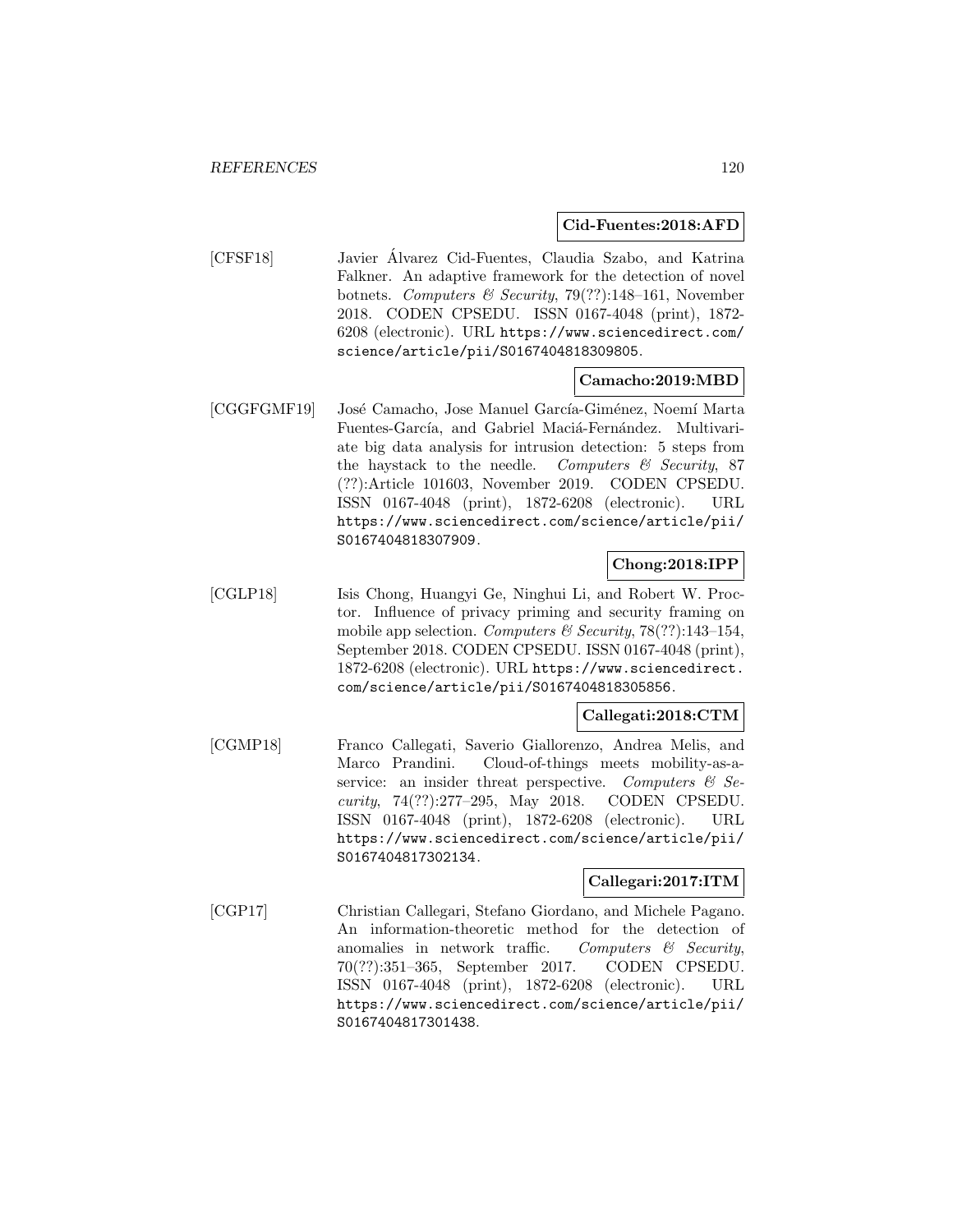### **Callegari:2011:CSW**

[CGPP11] C. Callegari, S. Giordano, M. Pagano, and T. Pepe. Combining sketches and wavelet analysis for multi time-scale network anomaly detection. Computers & Security,  $30(8):692-704$ , November 2011. CODEN CPSEDU. ISSN 0167-4048 (print), 1872-6208 (electronic). URL https://www.sciencedirect. com/science/article/pii/S0167404811001064.

### **Callegari:2012:WCI**

[CGPP12] C. Callegari, S. Giordano, M. Pagano, and T. Pepe. WAVE-CUSUM: Improving CUSUM performance in network anomaly detection by means of wavelet analysis. Computers & Security, 31(5):727–735, July 2012. CO-DEN CPSEDU. ISSN 0167-4048 (print), 1872-6208 (electronic). URL https://www.sciencedirect.com/science/ article/pii/S0167404812000788.

### **Conti:2018:ESR**

[CGR18] Mauro Conti, Ankit Gangwal, and Sushmita Ruj. On the economic significance of ransomware campaigns: a Bitcoin transactions perspective. Computers & Security, 79(??):162–189, November 2018. CODEN CPSEDU. ISSN 0167-4048 (print), 1872-6208 (electronic). URL https://www.sciencedirect.com/science/article/pii/ S0167404818304334.

## **Cowley:2015:ENI**

[CGW15] Jennifer A. Cowley, Frank L. Greitzer, and Bronwyn Woods. Effect of network infrastructure factors on information system risk judgments. Computers & Security,  $52(??)$ :142-158, July 2015. CODEN CPSEDU. ISSN 0167-4048 (print), 1872- 6208 (electronic). URL https://www.sciencedirect.com/ science/article/pii/S0167404815000619.

#### **Chitrakar:2014:SCS**

[CH14] Roshan Chitrakar and Chuanhe Huang. Selection of candidate support vectors in incremental SVM for network intrusion detection. Computers & Security,  $45(??):231-241$ , September 2014. CODEN CPSEDU. ISSN 0167-4048 (print), 1872-6208 (electronic). URL https://www.sciencedirect. com/science/article/pii/S0167404814000996.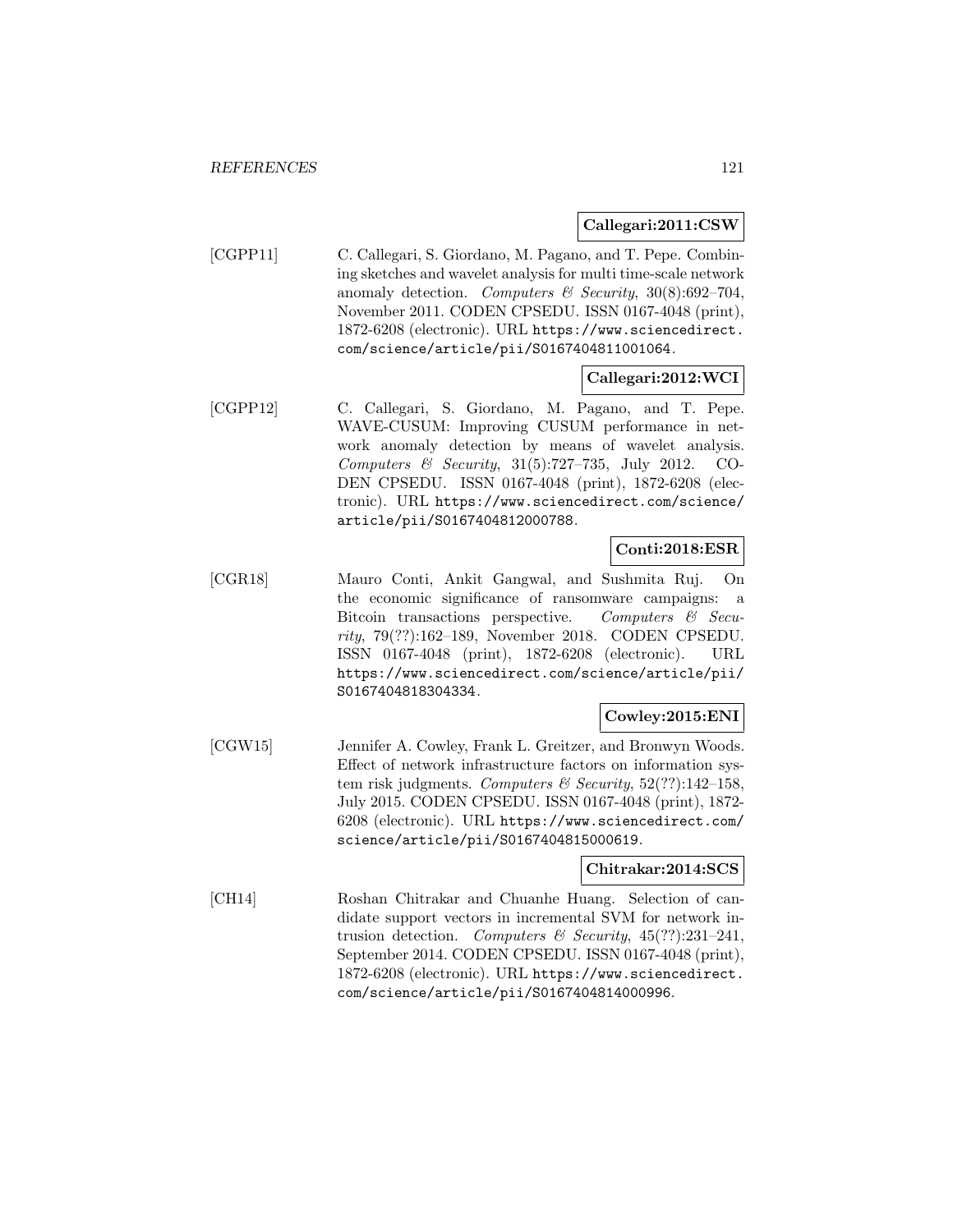### **Cao:2019:TAA**

[CHK<sup>+</sup>19] Yan Cao, Zhiqiu Huang, Changbo Ke, Jian Xie, and Jinyong Wang. A topology-aware access control model for collaborative cyber-physical spaces: Specification and verification. Computers & Security,  $87(??)$ :Article 101478, November 2019. CODEN CPSEDU. ISSN 0167-4048 (print), 1872- 6208 (electronic). URL https://www.sciencedirect.com/ science/article/pii/S0167404818310861.

# **Choo:2011:CTL**

[Cho11] Kim-Kwang Raymond Choo. The cyber threat landscape: Challenges and future research directions. Computers & Security, 30(8):719–731, November 2011. CO-DEN CPSEDU. ISSN 0167-4048 (print), 1872-6208 (electronic). URL https://www.sciencedirect.com/science/ article/pii/S0167404811001040.

## **Cho:2013:CFM**

[Cho13a] Gyu-Sang Cho. A computer forensic method for detecting timestamp forgery in NTFS. Computers  $\mathcal{C}$  Security, 34(??):36–46, May 2013. CODEN CPSEDU. ISSN 0167-4048 (print), 1872-6208 (electronic). URL https://www.sciencedirect.com/science/article/pii/ S0167404812001721.

## **Choo:2013:NPM**

[Cho13b] Kim-Kwang Raymond Choo. New payment methods: a review of 2010-2012 FATF mutual evaluation reports. Computers  $\&$  Security, 36(??):12–26, July 2013. CO-DEN CPSEDU. ISSN 0167-4048 (print), 1872-6208 (electronic). URL https://www.sciencedirect.com/science/ article/pii/S0167404813000278.

### **Cherdantseva:2016:MER**

[CHRI16] Yulia Cherdantseva, Jeremy Hilton, Omer Rana, and Wendy Ivins. A multifaceted evaluation of the reference model of information assurance and security. Computers  $\&$  Security, 63(??):45–66, November 2016. CO-DEN CPSEDU. ISSN 0167-4048 (print), 1872-6208 (electronic). URL https://www.sciencedirect.com/science/ article/pii/S0167404816301146.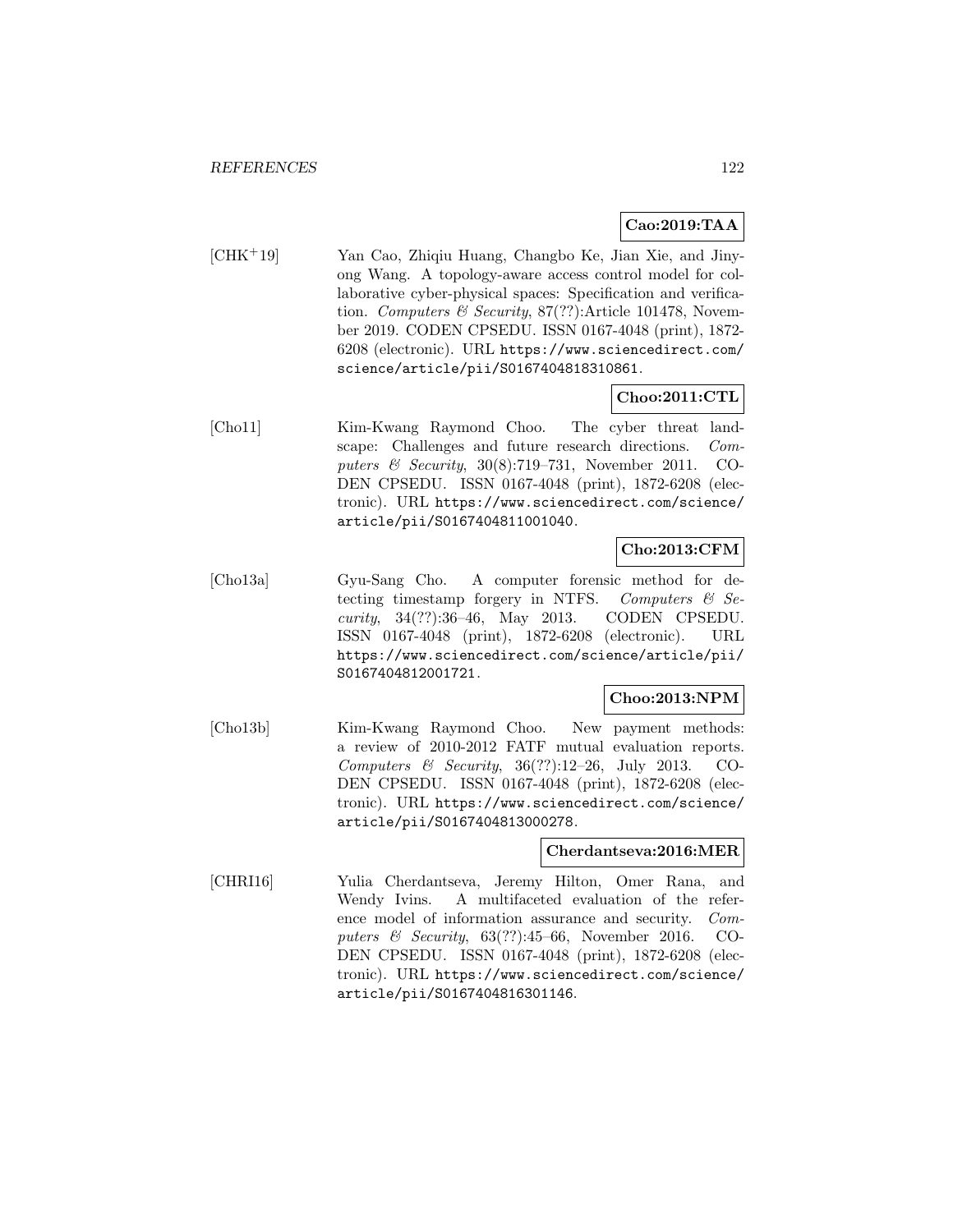#### **Chandrasekhar:2017:NAC**

[CIS17] Santosh Chandrasekhar, Ahmed Ibrahim, and Mukesh Singhal. A novel access control protocol using proxy signatures for cloud-based health information exchange. Computers  $\&$  Security, 67(??):73–88, June 2017. CO-DEN CPSEDU. ISSN 0167-4048 (print), 1872-6208 (electronic). URL https://www.sciencedirect.com/science/ article/pii/S0167404817300342.

#### **Chaudhary:2019:BBB**

[CJA<sup>+</sup>19] Rajat Chaudhary, Anish Jindal, Gagangeet Singh Aujla, Shubhani Aggarwal, Neeraj Kumar, and Kim-Kwang Raymond Choo. BEST: Blockchain-based secure energy trading in SDN-enabled intelligent transportation system. Computers & Security, 85(??):288–299, August 2019. CO-DEN CPSEDU. ISSN 0167-4048 (print), 1872-6208 (electronic). URL https://www.sciencedirect.com/science/ article/pii/S016740481831201X.

### **Crossler:2013:FDB**

[CJL<sup>+</sup>13] Robert E. Crossler, Allen C. Johnston, Paul Benjamin Lowry, Qing Hu, Merrill Warkentin, and Richard Baskerville. Future directions for behavioral information security research. Computers & Security,  $32(??):90-101$ , February 2013. CO-DEN CPSEDU. ISSN 0167-4048 (print), 1872-6208 (electronic). URL https://www.sciencedirect.com/science/ article/pii/S0167404812001460.

### **Cook:2017:ICS**

[CJSM17] Allan Cook, Helge Janicke, Richard Smith, and Leandros Maglaras. The industrial control system cyber defence triage process. Computers & Security, 70(??):467-481, September 2017. CODEN CPSEDU. ISSN 0167-4048 (print), 1872- 6208 (electronic). URL https://www.sciencedirect.com/ science/article/pii/S0167404817301505.

### **Choi:2019:PTE**

[CJW<sup>+</sup>19] Hoyul Choi, Jongmin Jeong, Simon S. Woo, Kyungtae Kang, and Junbeom Hur. Password typographical error resilience in honey encryption. Computers  $\mathcal{C}$ Security, 87(??):Article 101411, November 2019. CO-DEN CPSEDU. ISSN 0167-4048 (print), 1872-6208 (elec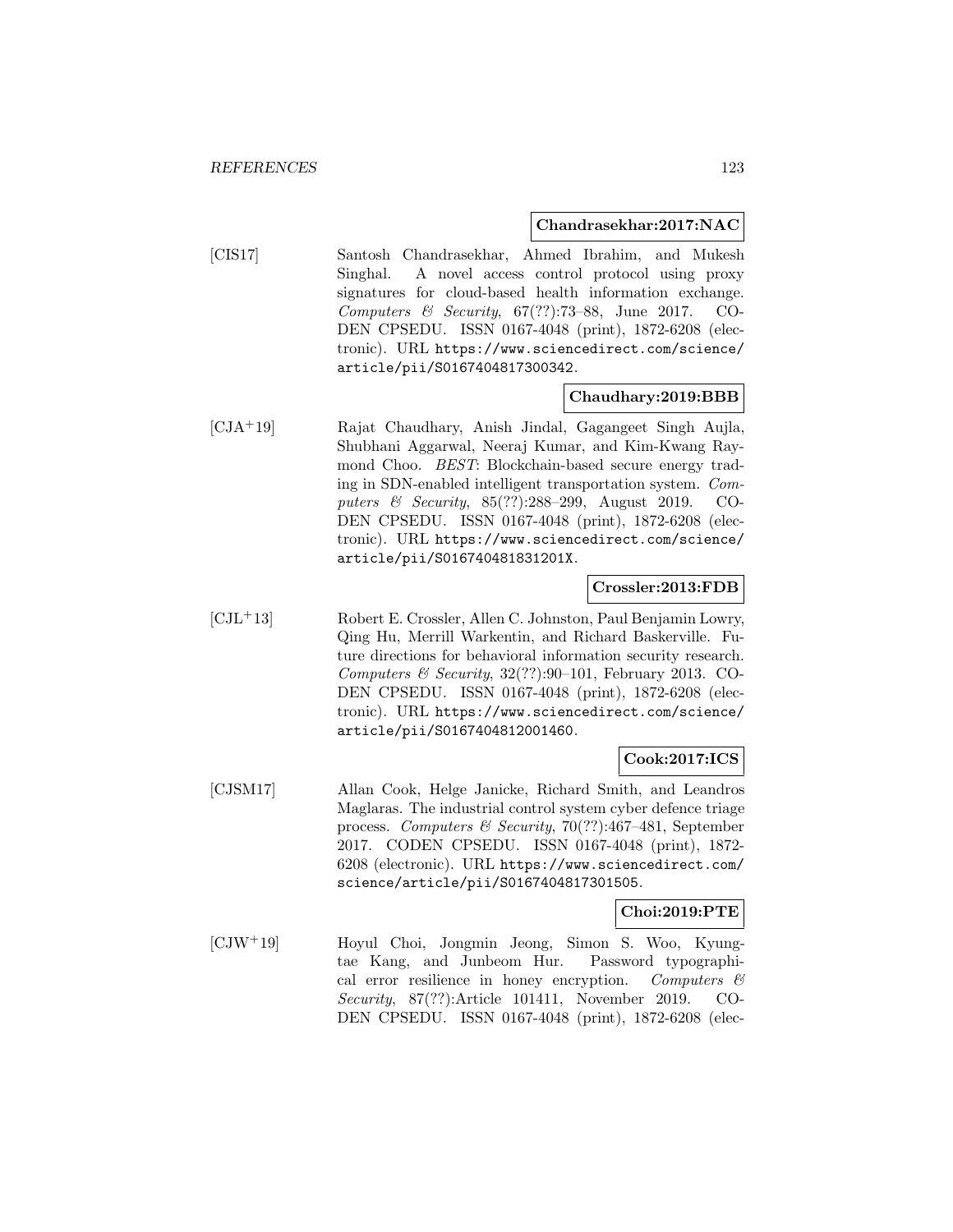tronic). URL https://www.sciencedirect.com/science/ article/pii/S0167404818311246.

# **Chen:2017:MLB**

[CKA<sup>+</sup>17] Yizheng Chen, Panagiotis Kintis, Manos Antonakakis, Yacin Nadji, David Dagon, and Michael Farrell. Measuring lower bounds of the financial abuse to online advertisers: a four year case study of the TDSS/TDL4 Botnet. Computers  $\mathcal B$  Security, 67(??):164-180, June 2017. CO-DEN CPSEDU. ISSN 0167-4048 (print), 1872-6208 (electronic). URL https://www.sciencedirect.com/science/ article/pii/S0167404817300366.

# **Choi:2017:OSL**

[CKJ<sup>+</sup>17] Changho Choi, Nohyun Kwak, Jinsoo Jang, Daehee Jang, Kuenwhee Oh, Kyungsoo Kwag, and Brent Byunghoon Kang. S-OpenSGX: a system-level platform for exploring SGX enclave-based computing. Computers  $\mathcal{C}$  Security, 70(??):290–306, September 2017. CODEN CPSEDU. ISSN 0167-4048 (print), 1872-6208 (electronic). URL https://www.sciencedirect.com/science/article/pii/ S0167404817301256.

## **Chabot:2011:EEP**

[CKT11] Hugues Chabot, Raphaël Khoury, and Nadia Tawbi. Extending the enforcement power of truncation monitors using static analysis. Computers & Security,  $30(4):194-207$ , June 2011. CODEN CPSEDU. ISSN 0167-4048 (print), 1872-6208 (electronic). URL https://www.sciencedirect.com/science/ article/pii/S0167404810001136.

### **Clarke:2017:NPP**

[CLF17] N. Clarke, F. Li, and S. Furnell. A novel privacy preserving user identification approach for network traffic. Computers & Security, 70(??):335–350, September 2017. CO-DEN CPSEDU. ISSN 0167-4048 (print), 1872-6208 (electronic). URL https://www.sciencedirect.com/science/ article/pii/S0167404817301384.

### **Cheng:2013:UVS**

[CLL<sup>+</sup>13] Lijiao Cheng, Ying Li, Wenli Li, Eric Holm, and Qingguo Zhai. Understanding the violation of IS security policy in organizations: an integrated model based on so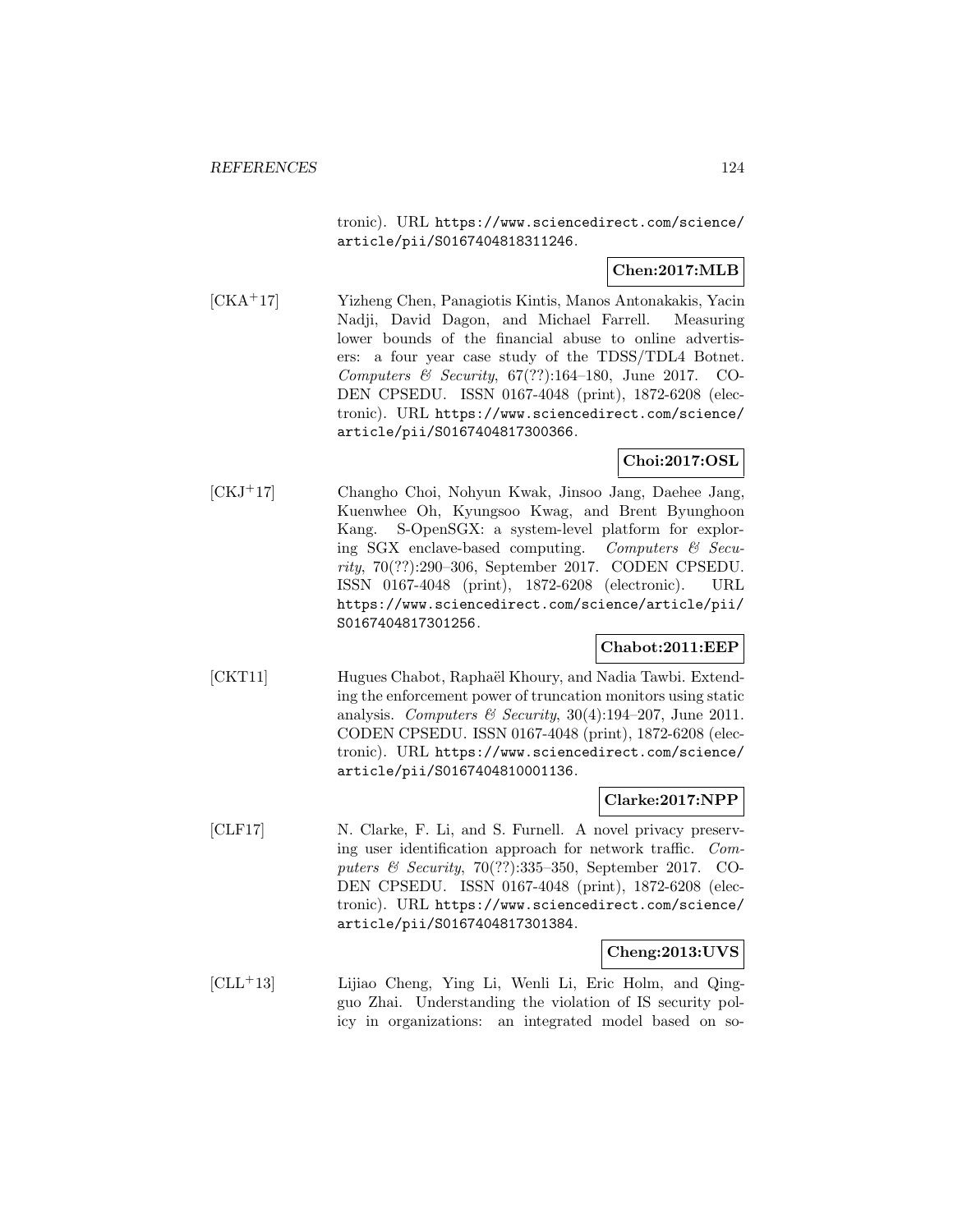cial control and deterrence theory. Computers & Security, 39 (part B)(??):447–459, November 2013. CO-DEN CPSEDU. ISSN 0167-4048 (print), 1872-6208 (electronic). URL https://www.sciencedirect.com/science/ article/pii/S0167404813001387.

# **Choi:2010:WVE**

[CLLK10] Y.-H. Choi, L. Li, P. Liu, and G. Kesidis. Worm virulence estimation for the containment of local worm outbreak. Computers & Security,  $29(1):104-123$ , February 2010. CO-DEN CPSEDU. ISSN 0167-4048 (print), 1872-6208 (electronic). URL https://www.sciencedirect.com/science/ article/pii/S0167404809000753.

### **Choi:2017:ART**

[CLS17] Hyo Shin Choi, Won Sang Lee, and So Young Sohn. Analyzing research trends in personal information privacy using topic modeling. Computers  $\mathcal C$  Security, 67(??):244–253, June 2017. CODEN CPSEDU. ISSN 0167-4048 (print), 1872- 6208 (electronic). URL https://www.sciencedirect.com/ science/article/pii/S0167404817300603.

### **Chakraborty:2017:DMU**

[CM17] Nilesh Chakraborty and Samrat Mondal. On designing a modified-UI based honeyword generation approach for overcoming the existing limitations. Computers  $\mathcal{C}$  Security, 66(??):155–168, May 2017. CODEN CPSEDU. ISSN 0167-4048 (print), 1872-6208 (electronic). URL https://www.sciencedirect.com/science/article/pii/ S0167404817300226.

### **Chejerla:2019:IFA**

[CM19] Brijesh Kashyap Chejerla and Sanjay. K. Madria. Information fusion architecture for secure cyber physical systems. Computers & Security,  $85(??):122-137$ , August 2019. CO-DEN CPSEDU. ISSN 0167-4048 (print), 1872-6208 (electronic). URL https://www.sciencedirect.com/science/ article/pii/S0167404818314391.

#### **Costa:2010:RMN**

[CMM<sup>+</sup>10] Gabriele Costa, Fabio Martinelli, Paolo Mori, Christian Schaefer, and Thomas Walter. Runtime monitoring for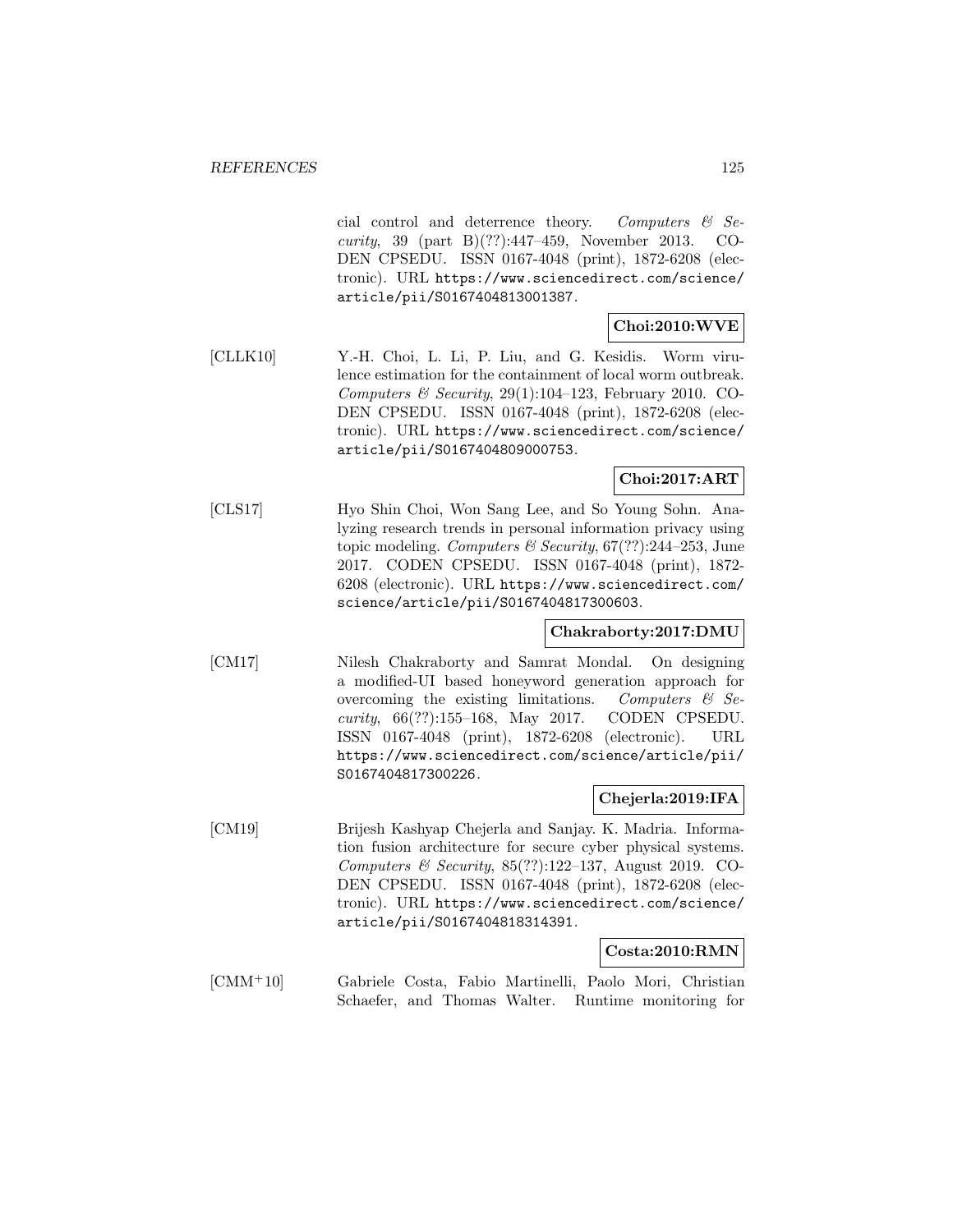next generation Java ME platform. Computers  $\mathcal{C}$  Se*curity*,  $29(1):74-87$ , February 2010. CODEN CPSEDU. ISSN 0167-4048 (print), 1872-6208 (electronic). URL https://www.sciencedirect.com/science/article/pii/ S0167404809000790.

### **Cerroni:2015:DDN**

[CMPR15] Walter Cerroni, Gianluca Moro, Roberto Pasolini, and Marco Ramilli. Decentralized detection of network attacks through P2P data clustering of SNMP data. Computers  $\&$  Security, 52(??):1-16, July 2015. CODEN CPSEDU. ISSN 0167-4048 (print), 1872-6208 (electronic). URL https://www.sciencedirect.com/science/article/pii/ S0167404815000383.

### **Canfora:2016:HSE**

[CMV16] Gerardo Canfora, Francesco Mercaldo, and Corrado Aaron Visaggio. An HMM and structural entropy based detector for Android malware: an empirical study. Computers  $\&$  Security, 61(??):1–18, August 2016. CODEN CPSEDU. ISSN 0167-4048 (print), 1872-6208 (electronic). URL https://www.sciencedirect.com/science/article/pii/ S0167404816300499.

### **Cohen:2010:MFA**

[Coh10] Fred Cohen. A method for forensic analysis of control. Computers  $\mathcal B$  Security, 29(8):891–902, November 2010. CO-DEN CPSEDU. ISSN 0167-4048 (print), 1872-6208 (electronic). URL https://www.sciencedirect.com/science/ article/pii/S0167404810000374.

### **Carlin:2019:CAM**

[COS19] Domhnall Carlin, Philip O'Kane, and Sakir Sezer. A cost analysis of machine learning using dynamic runtime opcodes for malware detection. Computers  $\mathcal{C}$  Security, 85(??):138–155, August 2019. CODEN CPSEDU. ISSN 0167-4048 (print), 1872-6208 (electronic). URL https://www.sciencedirect.com/science/article/pii/ S0167404819300082.

### **Coulter:2018:IAD**

[CP18] Rory Coulter and Lei Pan. Intelligent agents defending for an IoT world: a review. Computers & Security,  $73(??)$ :439-458, March 2018. CODEN CPSEDU. ISSN 0167-4048 (print),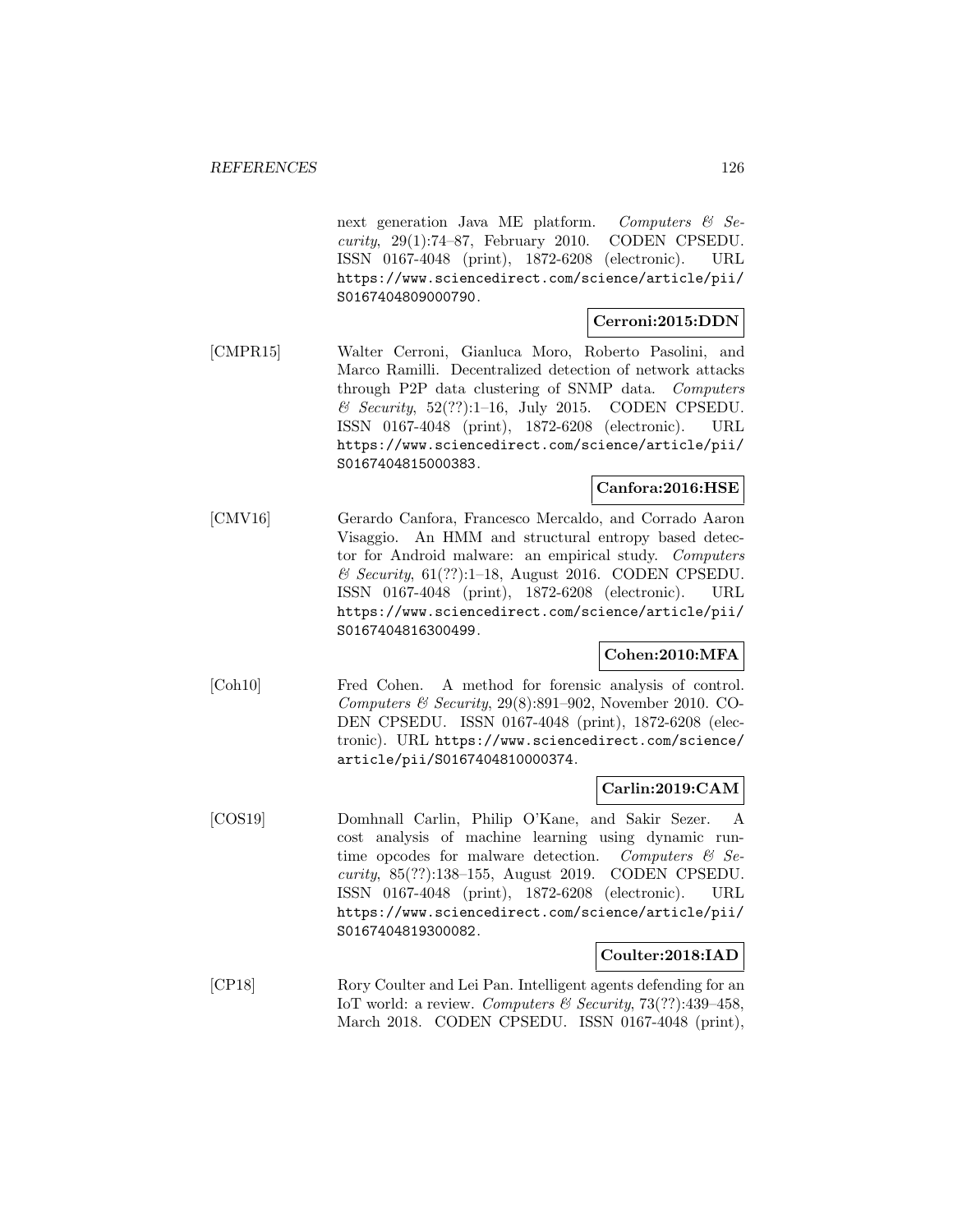1872-6208 (electronic). URL https://www.sciencedirect. com/science/article/pii/S0167404817302511.

#### **Castillo-Perez:2013:ORC**

[CPGA13] Sergio Castillo-Pérez and Joaquin Garcia-Alfaro. Onion routing circuit construction via latency graphs. Computers & Security, 37(??):197–214, September 2013. CO-DEN CPSEDU. ISSN 0167-4048 (print), 1872-6208 (electronic). URL https://www.sciencedirect.com/science/ article/pii/S0167404813000485.

### **Camacho:2016:PBM**

[CPVGTMF16] José Camacho, Alejandro Pérez-Villegas, Pedro García-Teodoro, and Gabriel Maciá-Fernández. PCA-based multivariate statistical network monitoring for anomaly detection. Computers & Security, 59(??):118–137, June 2016. CO-DEN CPSEDU. ISSN 0167-4048 (print), 1872-6208 (electronic). URL https://www.sciencedirect.com/science/ article/pii/S0167404816300116.

## **Chun:2018:PPP**

[CRJ18] Hu Chun, Kui Ren, and Wei Jiang. Privacy-preserving power usage and supply control in smart grid. Computers & Security, 77(??):709–719, August 2018. CO-DEN CPSEDU. ISSN 0167-4048 (print), 1872-6208 (electronic). URL https://www.sciencedirect.com/science/ article/pii/S016740481830049X.

### **Crawford:2013:FCT**

[CRS13] Heather Crawford, Karen Renaud, and Tim Storer. A framework for continuous, transparent mobile device authentication. Computers & Security, 39 (part B)(??):127-136, November 2013. CODEN CPSEDU. ISSN 0167-4048 (print), 1872-6208 (electronic). URL https://www.sciencedirect. com/science/article/pii/S0167404813000886.

# **Cheah:2018:BAS**

[CSBW18] Madeline Cheah, Siraj A. Shaikh, Jeremy Bryans, and Paul Wooderson. Building an automotive security assurance case using systematic security evaluations. Computers & Security, 77(??):360–379, August 2018. CO-DEN CPSEDU. ISSN 0167-4048 (print), 1872-6208 (elec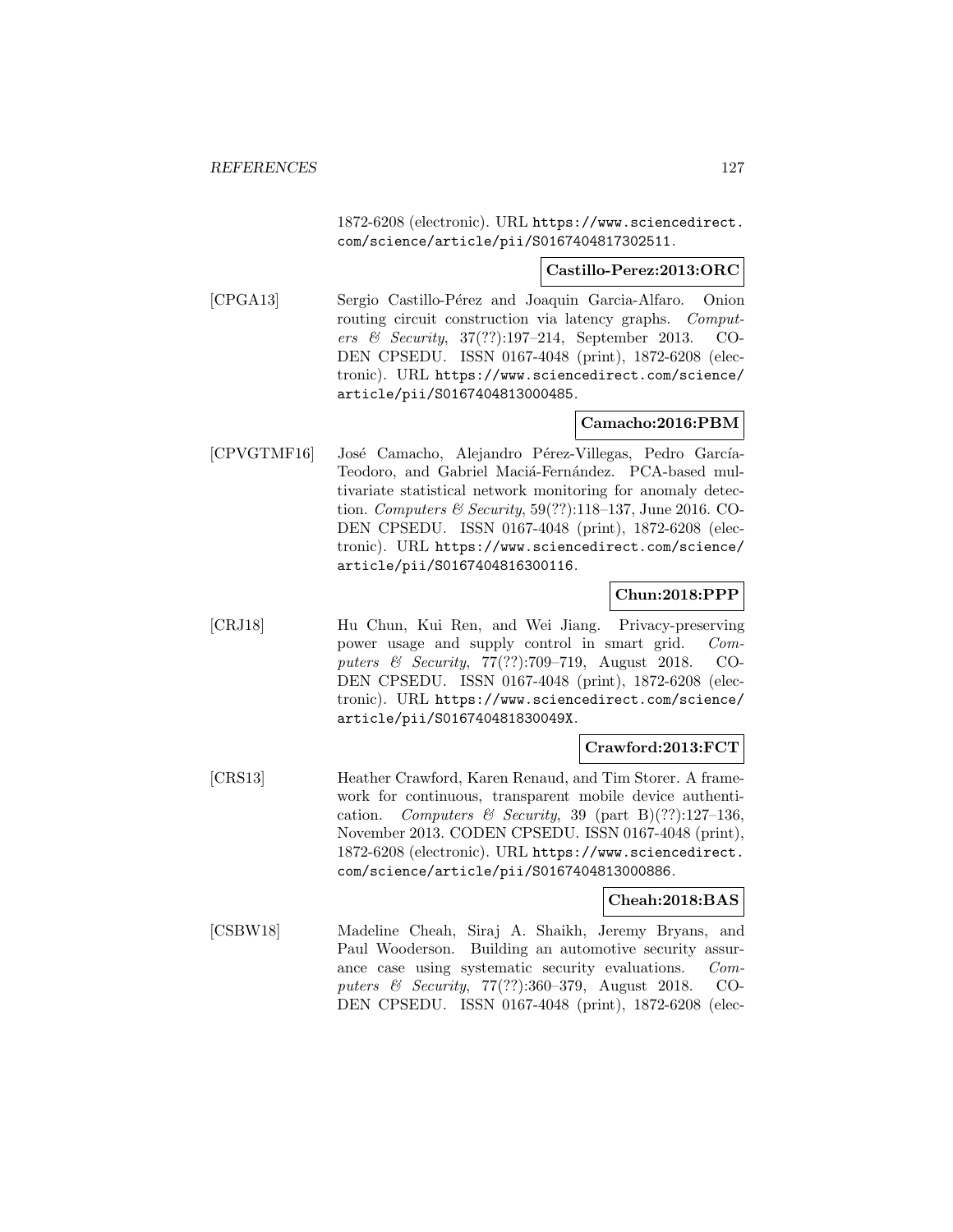tronic). URL https://www.sciencedirect.com/science/ article/pii/S0167404818303584.

## **Chen:2019:PGP**

[CSS<sup>+</sup>19] Jinyin Chen, Mengmeng Su, Shijing Shen, Hui Xiong, and Haibin Zheng. POBA-GA: Perturbation optimized black-box adversarial attacks via genetic algorithm. Computers & Security, 85(??):89–106, August 2019. CO-DEN CPSEDU. ISSN 0167-4048 (print), 1872-6208 (electronic). URL https://www.sciencedirect.com/science/ article/pii/S0167404818314378.

## **Chen:2019:UMP**

[CSWX19] Kai Chen, Chen Song, Liming Wang, and Zhen Xu. Using memory propagation tree to improve performance of protocol fuzzer when testing ICS. Computers  $\mathcal C$  Security, 87 (??):Article 101582, November 2019. CODEN CPSEDU. ISSN 0167-4048 (print), 1872-6208 (electronic). URL https://www.sciencedirect.com/science/article/pii/ S0167404819301385.

### **Cheng:2015:DPM**

[CSX<sup>+</sup>15] Xiang Cheng, Sen Su, Shengzhi Xu, Peng Tang, and Zhengyi Li. Differentially private maximal frequent sequence mining. Computers & Security, 55(??):175–192, November 2015. CODEN CPSEDU. ISSN 0167-4048 (print), 1872-6208 (electronic). URL https://www.sciencedirect.com/science/ article/pii/S0167404815001273.

#### **Cheng:2015:DAD**

[CSXL15] Xiang Cheng, Sen Su, Shengzhi Xu, and Zhengyi Li. DP-Apriori: a differentially private frequent itemset mining algorithm based on transaction splitting. Computers  $\mathcal{C}$ Security, 50(??):74–90, May 2015. CODEN CPSEDU. ISSN 0167-4048 (print), 1872-6208 (electronic). URL https://www.sciencedirect.com/science/article/pii/ S0167404814001850.

### **Chang:2010:EFB**

[CTH10] Chin-Chen Chang, Hao-Chuan Tsai, and Yi-Pei Hsieh. An efficient and fair buyer-seller fingerprinting scheme for large scale networks. Computers & Security,  $29(2):269-277$ , March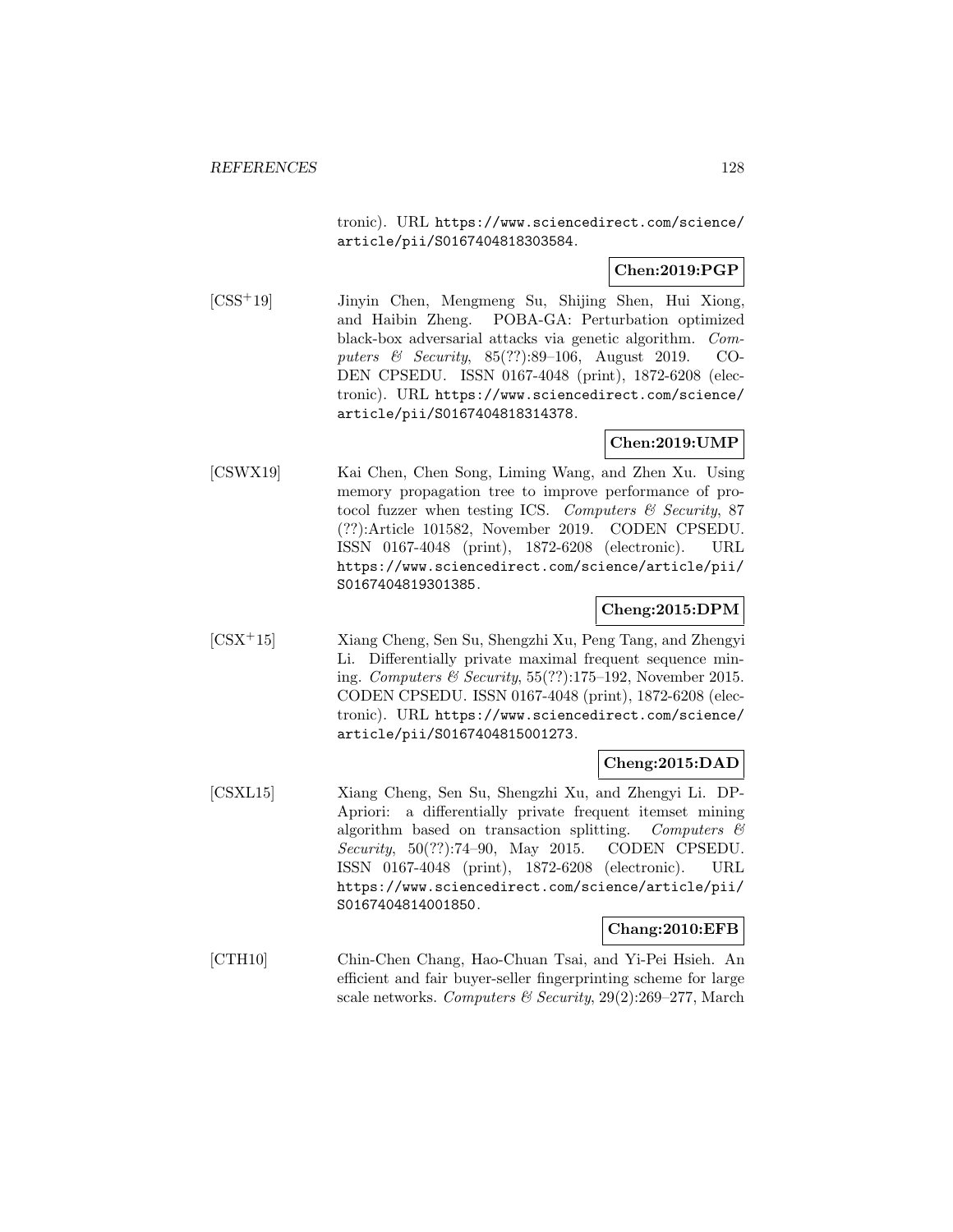2010. CODEN CPSEDU. ISSN 0167-4048 (print), 1872- 6208 (electronic). URL https://www.sciencedirect.com/ science/article/pii/S0167404809000881.

### **Chakraborty:2018:SBD**

[CVS18] Bodhi Chakraborty, Shekhar Verma, and Krishna Pratap Singh. Staircase based differential privacy with branching mechanism for location privacy preservation in wireless sensor networks. Computers & Security, 77(??):36-48, August 2018. CODEN CPSEDU. ISSN 0167-4048 (print), 1872- 6208 (electronic). URL https://www.sciencedirect.com/ science/article/pii/S016740481830227X.

# **Connolly:2019:RCR**

[CW19] Lena Y. Connolly and David S. Wall. The rise of cryptoransomware in a changing cybercrime landscape: Taxonomising countermeasures. Computers & Security, 87 (??):Article 101568, November 2019. CODEN CPSEDU. ISSN 0167-4048 (print), 1872-6208 (electronic). URL https://www.sciencedirect.com/science/article/pii/ S0167404819301336.

## **Chung:2012:HQB**

[CWCC12] Yu-Chi Chung, Ming-Chuan Wu, Yih-Chang Chen, and Wen-Kui Chang. A hot query bank approach to improve detection performance against SQL injection attacks. Computers & Security,  $31(2):233-248$ , March 2012. CO-DEN CPSEDU. ISSN 0167-4048 (print), 1872-6208 (electronic). URL https://www.sciencedirect.com/science/ article/pii/S016740481100143X.

### **Cui:2015:PLT**

[CWGD15] Baojiang Cui, Fuwei Wang, Tao Guo, and Guowei Dong. A practical off-line taint analysis framework and its application in reverse engineering of file format. Computers  $\&$  Security, 51(??):1-15, June 2015. CODEN CPSEDU. ISSN 0167-4048 (print), 1872-6208 (electronic). URL https://www.sciencedirect.com/science/article/pii/ S0167404815000218.

### **Coull:2012:UDR**

[CWY<sup>+</sup>12] Scott E. Coull, Andrew M. White, Ting-Fang Yen, Fabian Monrose, and Michael K. Reiter. Understanding domain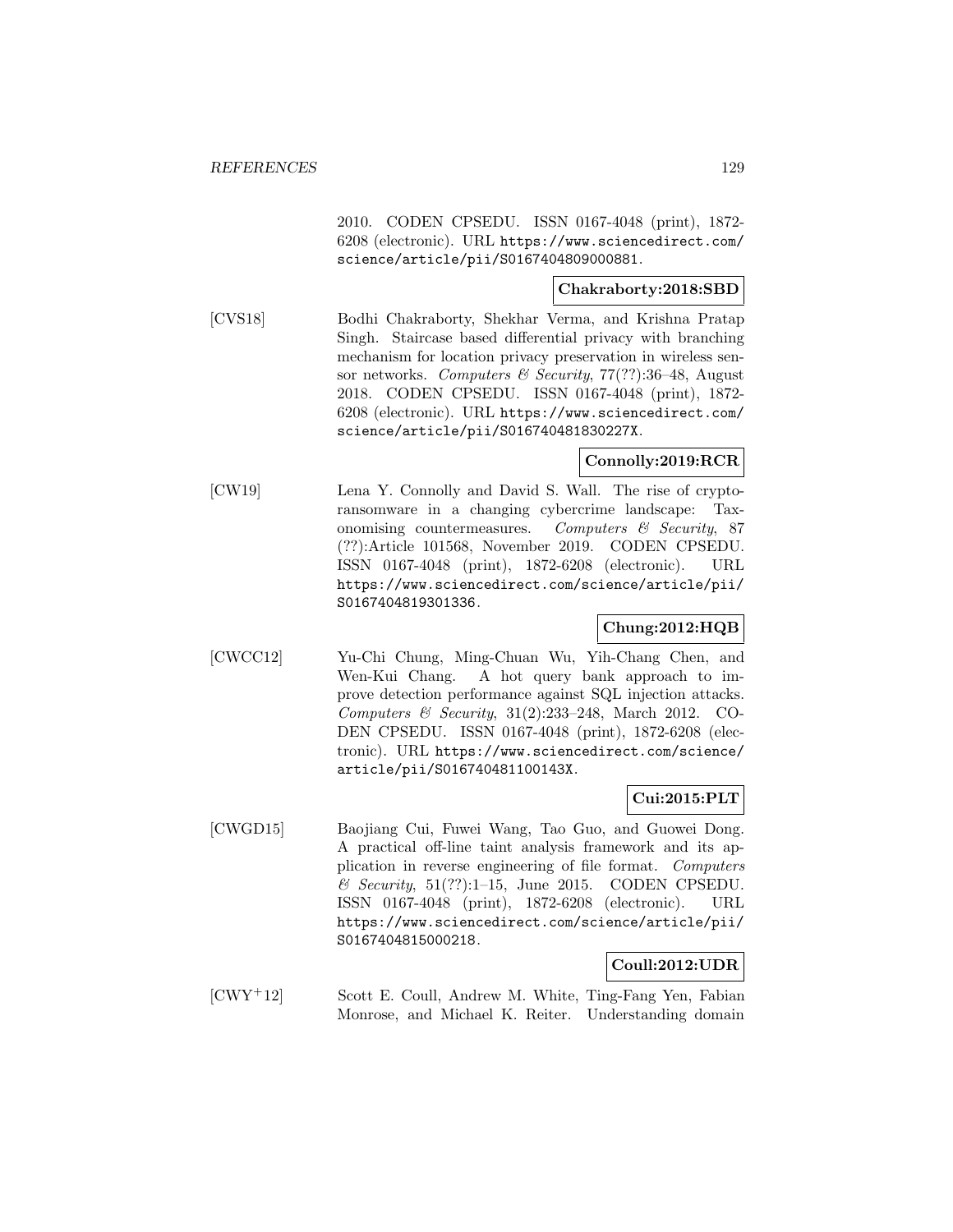registration abuses. Computers & Security, 31(7):806-815, October 2012. CODEN CPSEDU. ISSN 0167-4048 (print), 1872-6208 (electronic). URL https://www.sciencedirect. com/science/article/pii/S016740481200082X.

# **Chen:2018:APA**

[CXF<sup>+</sup>18] Sen Chen, Minhui Xue, Lingling Fan, Shuang Hao, Lihua Xu, Haojin Zhu, and Bo Li. Automated poisoning attacks and defenses in malware detection systems: an adversarial machine learning approach. Computers & Security, 73(??):326-344, March 2018. CODEN CPSEDU. ISSN 0167-4048 (print), 1872-6208 (electronic). URL https://www.sciencedirect. com/science/article/pii/S0167404817302444.

### **Chen:2016:CCI**

[CY16] Xiao-Fan Chen and Shun-Zheng Yu. CIPA: a collaborative intrusion prevention architecture for programmable network and SDN. Computers & Security,  $58(??):1-19$ , May 2016. CODEN CPSEDU. ISSN 0167-4048 (print), 1872-6208 (electronic). URL https://www.sciencedirect.com/science/ article/pii/S0167404815001856.

# **Chen:2017:DNA**

[CYLL17] Zhaomin Chen, Chai Kiat Yeo, Bu Sung Lee, and Chiew Tong Lau. Detection of network anomalies using Improved-MSPCA with sketches. Computers  $\mathcal{C}$  Security, 65(??):314–328, March 2017. CODEN CPSEDU. ISSN 0167-4048 (print), 1872-6208 (electronic). URL https://www.sciencedirect.com/science/article/pii/ S0167404816301419.

### **Cheng:2014:ECQ**

[CZH<sup>+</sup>14] Liang Cheng, Yang Zhang, Zhihui Han, Yi Deng, Xiaoshan Sun, and Dengguo Feng. Evaluating and comparing the quality of access control in different operating systems. Computers & Security, 47(??):26–40, November 2014. CO-DEN CPSEDU. ISSN 0167-4048 (print), 1872-6208 (electronic). URL https://www.sciencedirect.com/science/ article/pii/S0167404814000716.

### **Chondros:2019:DEE**

[CZZ<sup>+</sup>19] Nikos Chondros, Bingsheng Zhang, Thomas Zacharias, Panos Diamantopoulos, Stathis Maneas, Christos Patson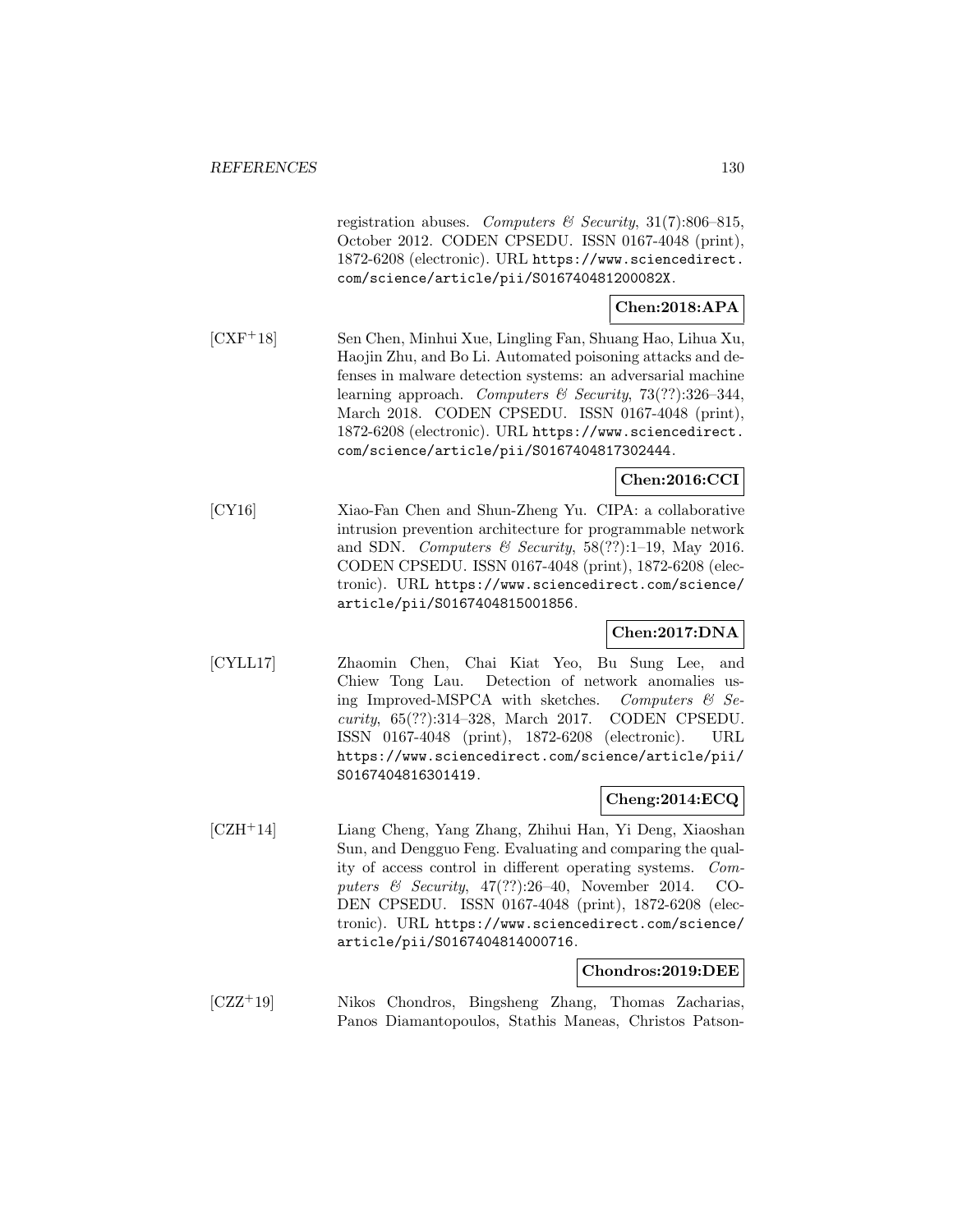akis, Alex Delis, Aggelos Kiayias, and Mema Roussopoulos. Distributed, end-to-end verifiable, and privacy-preserving Internet voting systems. Computers  $\mathcal C$  Security, 83(??):268– 299, June 2019. CODEN CPSEDU. ISSN 0167-4048 (print), 1872-6208 (electronic). URL https://www.sciencedirect. com/science/article/pii/S0167404818310290.

### **Darivandpour:2018:ESP**

[DA18] Javad Darivandpour and Mikhail J. Atallah. Efficient and secure pattern matching with wildcards using lightweight cryptography. Computers & Security, 77(??):666–674, August 2018. CODEN CPSEDU. ISSN 0167-4048 (print), 1872- 6208 (electronic). URL https://www.sciencedirect.com/ science/article/pii/S016740481830021X.

## **deAlvarenga:2018:PMH**

[dABM<sup>+</sup>18] Sean Carlisto de Alvarenga, Sylvio Barbon, Rodrigo Sanches Miani, Michel Cukier, and Bruno Bogaz Zarpelão. Process mining and hierarchical clustering to help intrusion alert visualization. Computers & Security, 73(??):474-491, March 2018. CODEN CPSEDU. ISSN 0167-4048 (print), 1872- 6208 (electronic). URL https://www.sciencedirect.com/ science/article/pii/S0167404817302584.

### **Diaz:2014:NXB**

[DAR14] Jesus Diaz, David Arroyo, and Francisco B. Rodriguez. New x.509-based mechanisms for fair anonymity management. Computers & Security, 46(??):111–125, October 2014. CO-DEN CPSEDU. ISSN 0167-4048 (print), 1872-6208 (electronic). URL https://www.sciencedirect.com/science/ article/pii/S0167404814001023.

### **Derawi:2013:GAR**

[DB13] Mohammad Derawi and Patrick Bours. Gait and activity recognition using commercial phones. Computers  $\mathcal{C}$ Security, 39 (part B)(??):137–144, November 2013. CO-DEN CPSEDU. ISSN 0167-4048 (print), 1872-6208 (electronic). URL https://www.sciencedirect.com/science/ article/pii/S0167404813000953.

# **Do:2017:ADD**

[DBH17] Quoc Huy Do, Richard Bubel, and Reiner Hähnle. Automatic detection and demonstrator generation for informa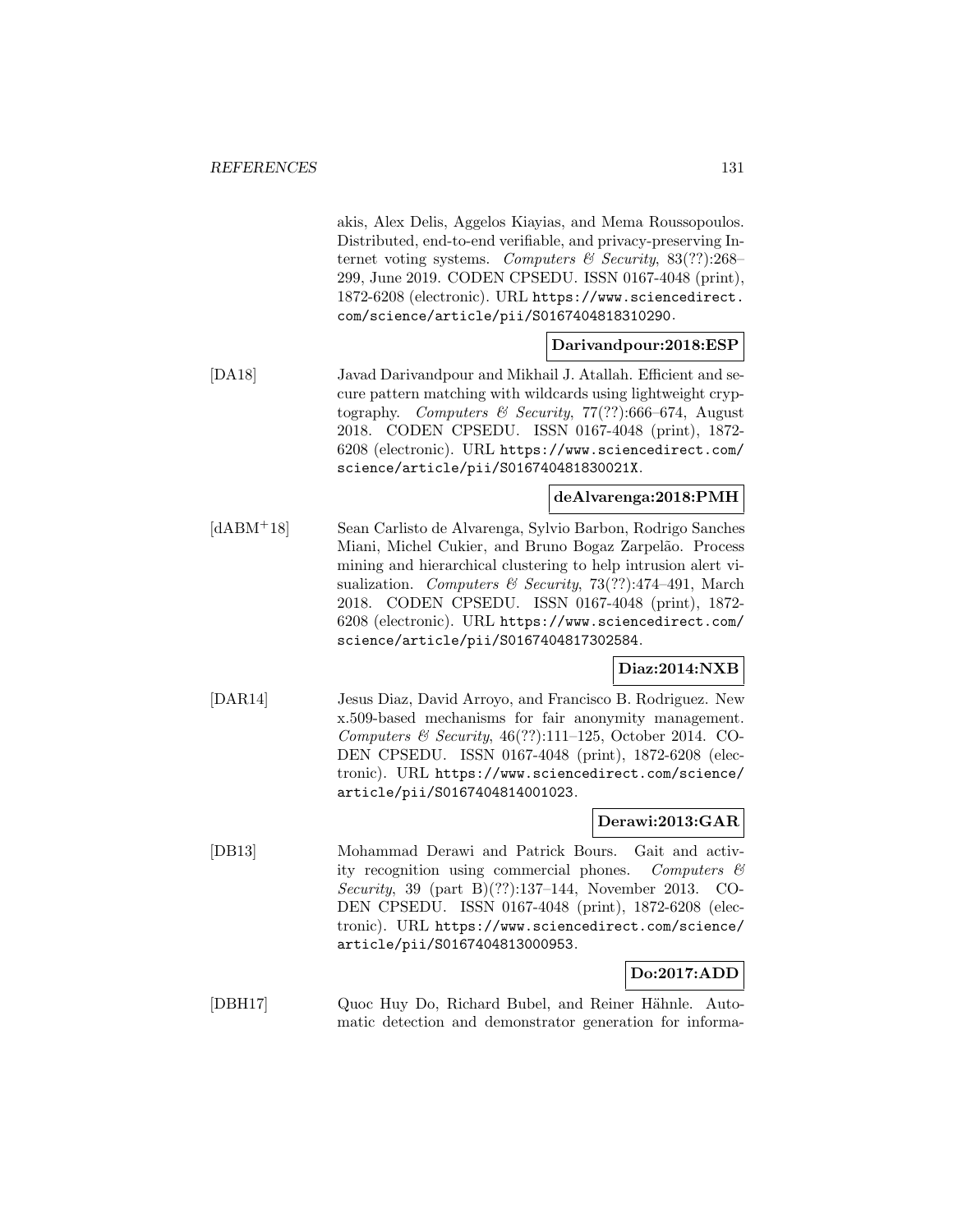tion flow leaks in object-oriented programs. Computers  $\mathcal{C}$ Security, 67(??):335–349, June 2017. CODEN CPSEDU. ISSN 0167-4048 (print), 1872-6208 (electronic). URL https://www.sciencedirect.com/science/article/pii/ S0167404816301730.

# **Davis:2011:DPA**

[DC11] Jonathan J. Davis and Andrew J. Clark. Data preprocessing for anomaly based network intrusion detection: a review. Computers & Security, 30(6–7):353–375, September/October 2011. CODEN CPSEDU. ISSN 0167-4048 (print), 1872- 6208 (electronic). URL https://www.sciencedirect.com/ science/article/pii/S0167404811000691.

### **DOrazio:2016:AME**

[DC16] Christian D'Orazio and Kim-Kwang Raymond Choo. An adversary model to evaluate DRM protection of video contents on iOS devices. Computers & Security,  $56(??)$ :94-110, February 2016. CODEN CPSEDU. ISSN 0167-4048 (print), 1872-6208 (electronic). URL https://www.sciencedirect. com/science/article/pii/S0167404815000954.

## **Das:2018:RRD**

[DCC<sup>+</sup>18] Sanjeev Das, Bihuan Chen, Mahintham Chandramohan, Yang Liu, and Wei Zhang. ROPSentry: Runtime defense against ROP attacks using hardware performance counters. Computers & Security, 73(??):374–388, March 2018. CO-DEN CPSEDU. ISSN 0167-4048 (print), 1872-6208 (electronic). URL https://www.sciencedirect.com/science/ article/pii/S0167404817302481.

### **deClercq:2017:SSC**

 $[dCG\ddot{U}^+17]$  Ruan de Clercq, Johannes Götzfried, David Übler, Pieter Maene, and Ingrid Verbauwhede. SOFIA: Software and control flow integrity architecture. Computers  $\mathcal{C}$  Security, 68(??):16–35, July 2017. CODEN CPSEDU. ISSN 0167-4048 (print), 1872-6208 (electronic). URL https://www.sciencedirect.com/science/article/pii/ S0167404817300664.

### **Dwivedi:2017:PPC**

[DDSP17] Rudresh Dwivedi, Somnath Dey, Ramveer Singh, and Aditya Prasad. A privacy-preserving cancelable iris template genera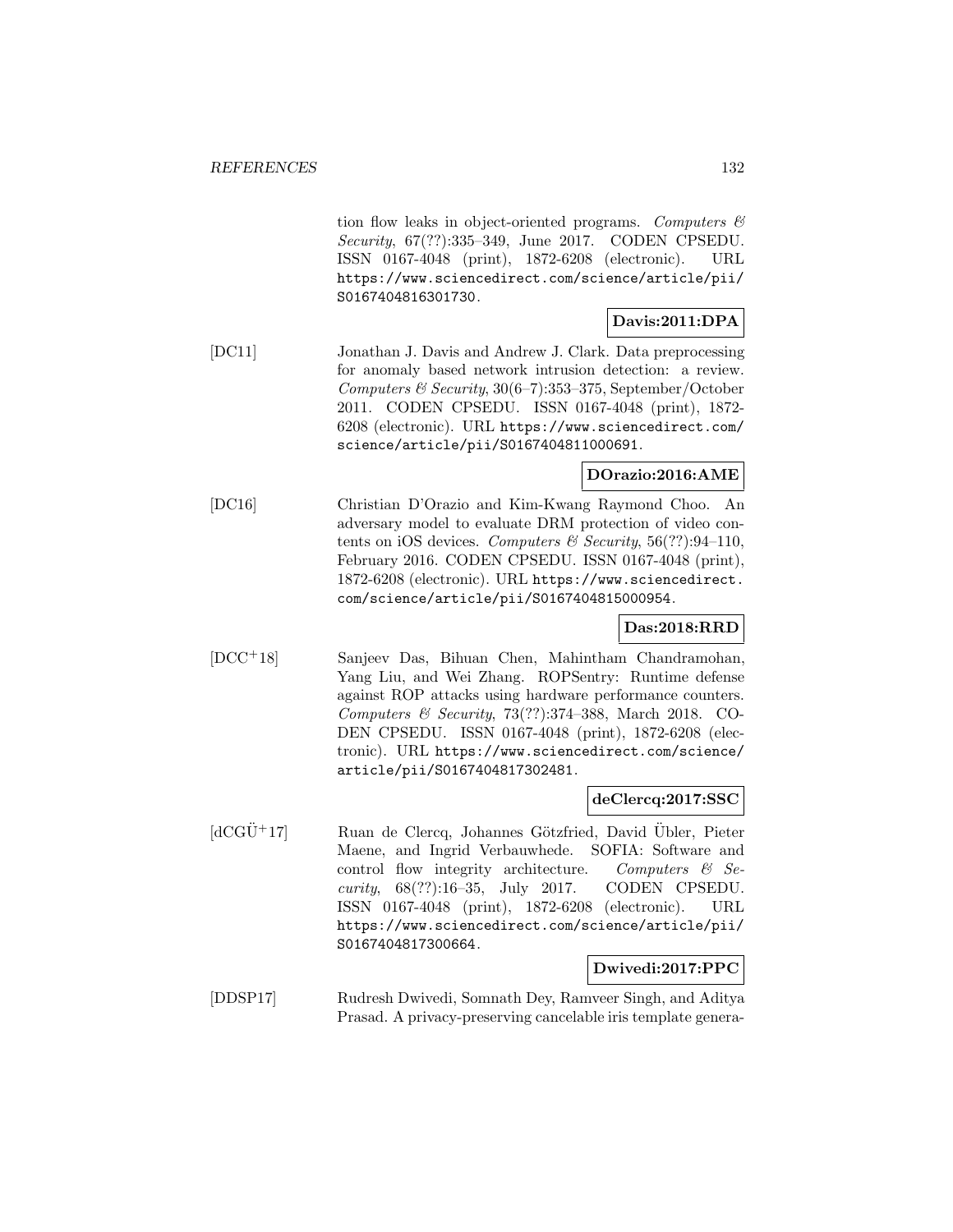tion scheme using decimal encoding and look-up table mapping. Computers & Security,  $65(??)$ :373-386, March 2017. CODEN CPSEDU. ISSN 0167-4048 (print), 1872-6208 (electronic). URL https://www.sciencedirect.com/science/ article/pii/S0167404816301353.

# **Ding:2014:CFB**

[DDYZ14] Yuxin Ding, Wei Dai, Shengli Yan, and Yumei Zhang. Control flow-based opcode behavior analysis for malware detection. Computers & Security, 44(??):65–74, July 2014. CO-DEN CPSEDU. ISSN 0167-4048 (print), 1872-6208 (electronic). URL https://www.sciencedirect.com/science/ article/pii/S0167404814000558.

### **DaVeiga:2010:FAI**

[DE10] A. Da Veiga and J. H. P. Eloff. A framework and assessment instrument for information security culture. Computers & Security, 29(2):196–207, March 2010. CO-DEN CPSEDU. ISSN 0167-4048 (print), 1872-6208 (electronic). URL https://www.sciencedirect.com/science/ article/pii/S0167404809000923.

# **Dor:2016:MIS**

[DE16] Daniel Dor and Yuval Elovici. A model of the information security investment decision-making process. Computers & Security,  $63(??):1-13$ , November 2016. CO-DEN CPSEDU. ISSN 0167-4048 (print), 1872-6208 (electronic). URL https://www.sciencedirect.com/science/ article/pii/S0167404816301043.

## **Denning:2014:FPA**

[Den14] Dorothy E. Denning. Framework and principles for active cyber defense. Computers & Security, 40(??):108–113, February 2014. CODEN CPSEDU. ISSN 0167-4048 (print), 1872- 6208 (electronic). URL https://www.sciencedirect.com/ science/article/pii/S0167404813001661.

### **DeMott:2013:SBF**

[DEP13] Jared D. DeMott, Richard J. Enbody, and William F. Punch. Systematic bug finding and fault localization enhanced with input data tracking. Computers & Security,  $32(??)$ :130-157, February 2013. CODEN CPSEDU. ISSN 0167-4048 (print),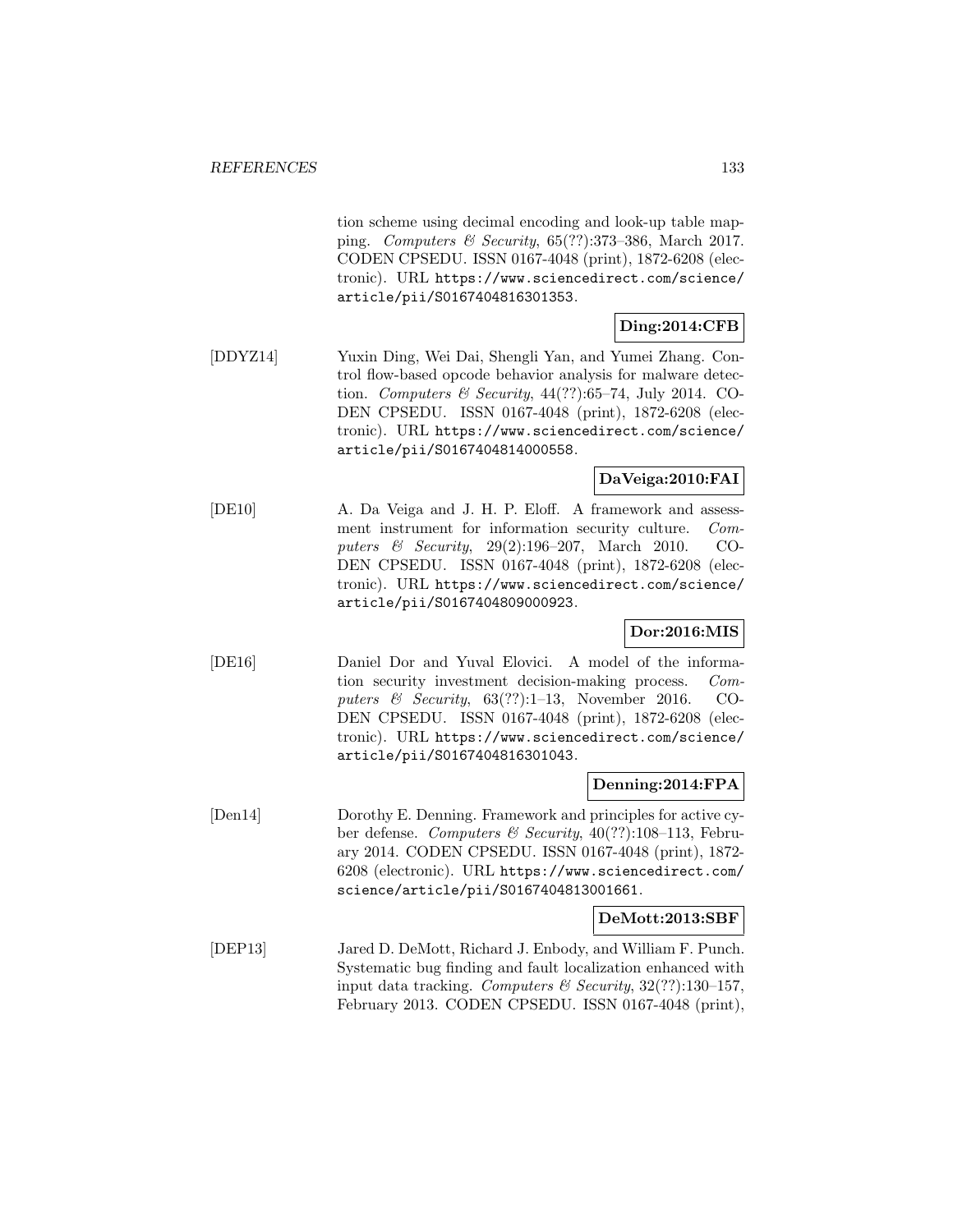1872-6208 (electronic). URL https://www.sciencedirect. com/science/article/pii/S016740481200168X.

### **Davis:2016:AFE**

[DF16] Jonathan J. Davis and Ernest Foo. Automated feature engineering for HTTP tunnel detection. Computers  $\mathcal{C}$  Security, 59(??):166–185, June 2016. CODEN CPSEDU. ISSN 0167-4048 (print), 1872-6208 (electronic). URL https://www.sciencedirect.com/science/article/pii/ S0167404816000080.

# **Djamaludin:2013:EIT**

[DFC13] C. I. Djamaludin, E. Foo, and P. Corke. Establishing initial trust in autonomous delay tolerant networks without centralised PKI. Computers  $\mathcal{C}$  Security, 39 (part B)(??):299–314, November 2013. CODEN CPSEDU. ISSN 0167-4048 (print), 1872-6208 (electronic). URL https://www.sciencedirect.com/science/article/pii/ S0167404813001247.

### **Djamaludin:2016:RUT**

[DFCC16] C. I. Djamaludin, E. Foo, S. Camtepe, and P. Corke. Revocation and update of trust in autonomous delay tolerant networks. Computers & Security,  $60(??):15-36$ , July 2016. CODEN CPSEDU. ISSN 0167-4048 (print), 1872-6208 (electronic). URL https://www.sciencedirect.com/science/ article/pii/S016740481630030X.

### **deFuentes:2017:PPP**

[dFGMTPL17] José M. de Fuentes, Lorena González-Manzano, Juan Tapiador, and Pedro Peris-Lopez. PRACIS: Privacy-preserving and aggregatable cybersecurity information sharing. Computers & Security, 69(??):127–141, August 2017. CO-DEN CPSEDU. ISSN 0167-4048 (print), 1872-6208 (electronic). URL https://www.sciencedirect.com/science/ article/pii/S0167404816301821.

### **DeCapitanidiVimercati:2013:EDW**

[DFJ<sup>+</sup>13] Sabrina De Capitani di Vimercati, Sara Foresti, Sushil Jajodia, Giovanni Livraga, Stefano Paraboschi, and Pierangela Samarati. Enforcing dynamic write privileges in data outsourcing. Computers & Security, 39 (Part A)(??):47-63, November 2013. CODEN CPSEDU. ISSN 0167-4048 (print),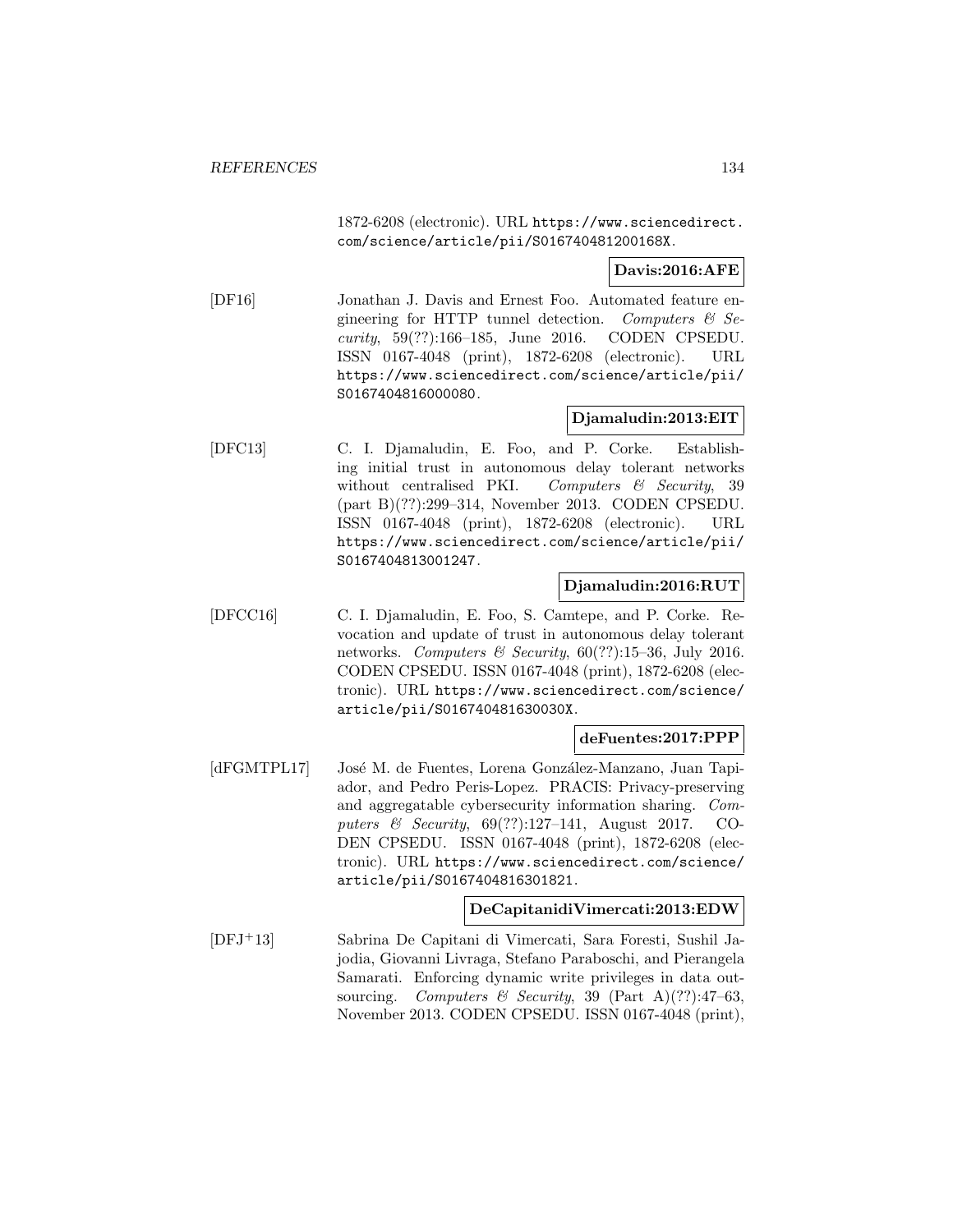1872-6208 (electronic). URL https://www.sciencedirect. com/science/article/pii/S0167404813000266.

# **Du:2019:SPA**

[DHZ19] Shaoyong Du, Jingyu Hua, and Sheng Zhong. Securing peer-assisted indoor localization leveraging acoustic ranging. Computers & Security, 81(??):58–77, March 2019. CO-DEN CPSEDU. ISSN 0167-4048 (print), 1872-6208 (electronic). URL https://www.sciencedirect.com/science/ article/pii/S0167404818312392.

# **Dong:2017:FMA**

[DJP17] Naipeng Dong, Hugo Jonker, and Jun Pang. Formal modelling and analysis of receipt-free auction protocols in applied pi calculus. Computers & Security,  $65(??):405-432$ , March 2017. CODEN CPSEDU. ISSN 0167-4048 (print), 1872-6208 (electronic). URL https://www.sciencedirect. com/science/article/pii/S0167404816301006.

## **Damopoulos:2013:KTT**

[DKG13] D. Damopoulos, G. Kambourakis, and S. Gritzalis. From keyloggers to touchloggers: Take the rough with the smooth. Computers & Security,  $32(??):102-114$ , February 2013. CO-DEN CPSEDU. ISSN 0167-4048 (print), 1872-6208 (electronic). URL https://www.sciencedirect.com/science/ article/pii/S0167404812001654.

## **Durkota:2019:HNA**

[DLB+19] Karel Durkota, Viliam Lisý, Branislav Bosanský, Christopher Kiekintveld, and Michal Pechoucek. Hardening networks against strategic attackers using attack graph games. Computers & Security, 87(??):Article 101578, November 2019. CODEN CPSEDU. ISSN 0167-4048 (print), 1872- 6208 (electronic). URL https://www.sciencedirect.com/ science/article/pii/S0167404819300689.

### **Diaz-Lopez:2015:MXS**

[DLDTGMMP15] Daniel Díaz-López, Ginés Dólera-Tormo, Félix Gómez-Mármol, and Gregorio Martínez-Pérez. Managing XACML systems in distributed environments through meta-policies. Computers & Security,  $48(??):92-115$ , February 2015. CO-DEN CPSEDU. ISSN 0167-4048 (print), 1872-6208 (elec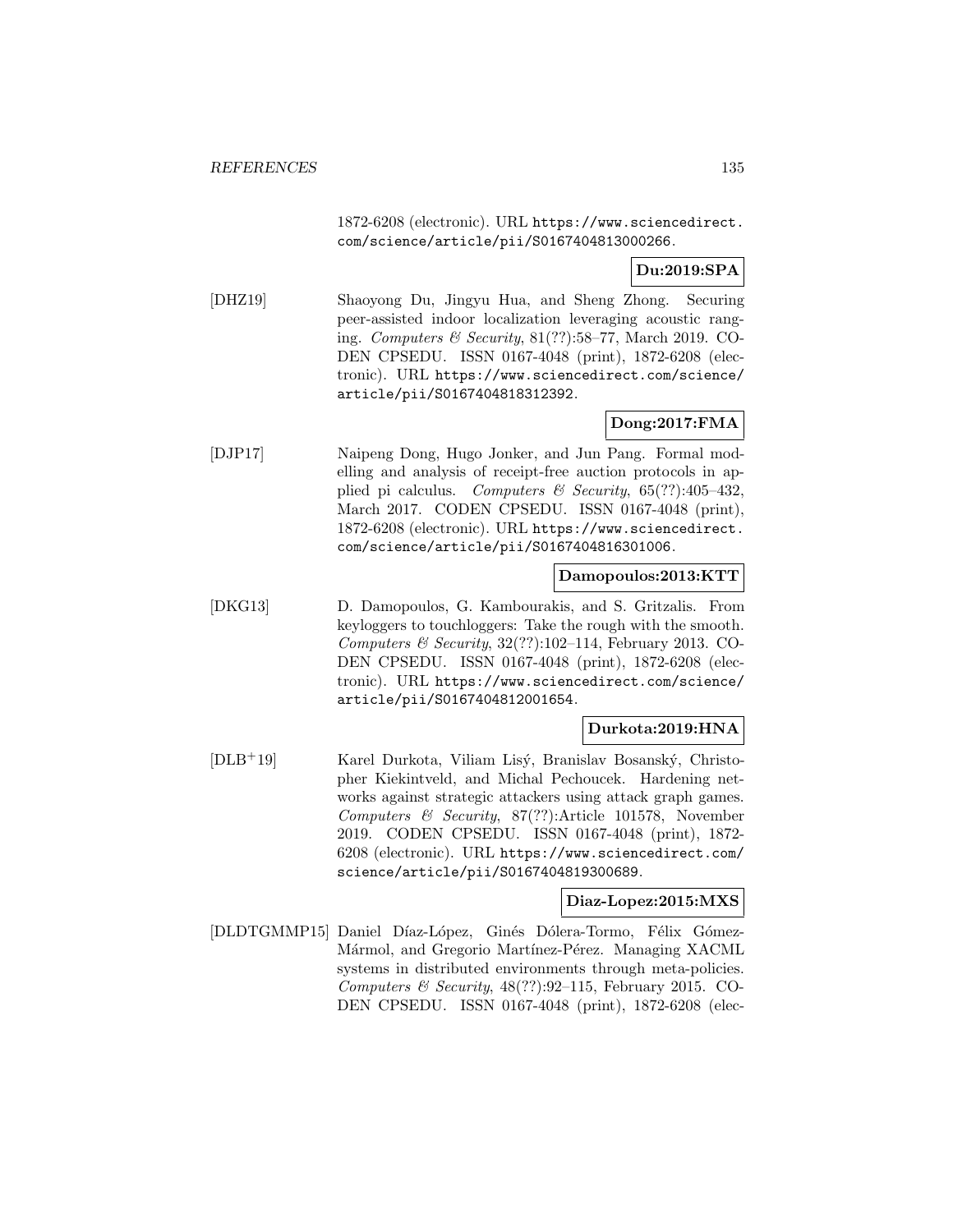tronic). URL https://www.sciencedirect.com/science/ article/pii/S0167404814001503.

### **deLeon:2018:ASD**

[dLGHK18] Daniel Conte de Leon, Christopher E. Goes, Michael A. Haney, and Axel W. Krings. ADLES: Specifying, deploying, and sharing hands-on cyber-exercises. Computers & Security, 74(??):12–40, May 2018. CODEN CPSEDU. ISSN 0167-4048 (print), 1872-6208 (electronic). URL https://www.sciencedirect.com/science/article/pii/ S0167404817302742.

# **Dai:2017:ORR**

[DLH<sup>+</sup>17] Ting Dai, Xiaolei Li, Behnaz Hassanshahi, Roland H. C. Yap, and Zhenkai Liang. R opp D roid: Robust permission redelegation prevention in Android inter-component communication. Computers  $\mathcal B$  Security, 68(??):98-111, July 2017. CODEN CPSEDU. ISSN 0167-4048 (print), 1872-6208 (electronic). URL https://www.sciencedirect.com/science/ article/pii/S0167404817300688.

### **Ding:2019:KBC**

[DLLS19] Yan Ding, Nurbol Luktarhan, Keqin Li, and Wushour Slamu. A keyword-based combination approach for detecting phishing webpages. Computers & Security,  $84(??):256-275$ , July 2019. CODEN CPSEDU. ISSN 0167-4048 (print), 1872- 6208 (electronic). URL https://www.sciencedirect.com/ science/article/pii/S0167404819300707.

### **Dumas:2017:DPP**

[DLOP17] Jean-Guillaume Dumas, Pascal Lafourcade, Jean-Baptiste Orfila, and Maxime Puys. Dual protocols for private multiparty matrix multiplication and trust computations. Computers & Security, 71(??):51-70, November 2017. CO-DEN CPSEDU. ISSN 0167-4048 (print), 1872-6208 (electronic). URL https://www.sciencedirect.com/science/ article/pii/S0167404817300913.

### **Dong:2014:HFC**

[DLS14] Yan Dong, Yongna Li, and Tingting Sun. Happy faces considered trustworthy irrespective of perceiver's mood: Challenges to the mood congruency effect. Computers  $\mathcal{C}$  Security, 47(??):85–93, November 2014. CODEN CPSEDU.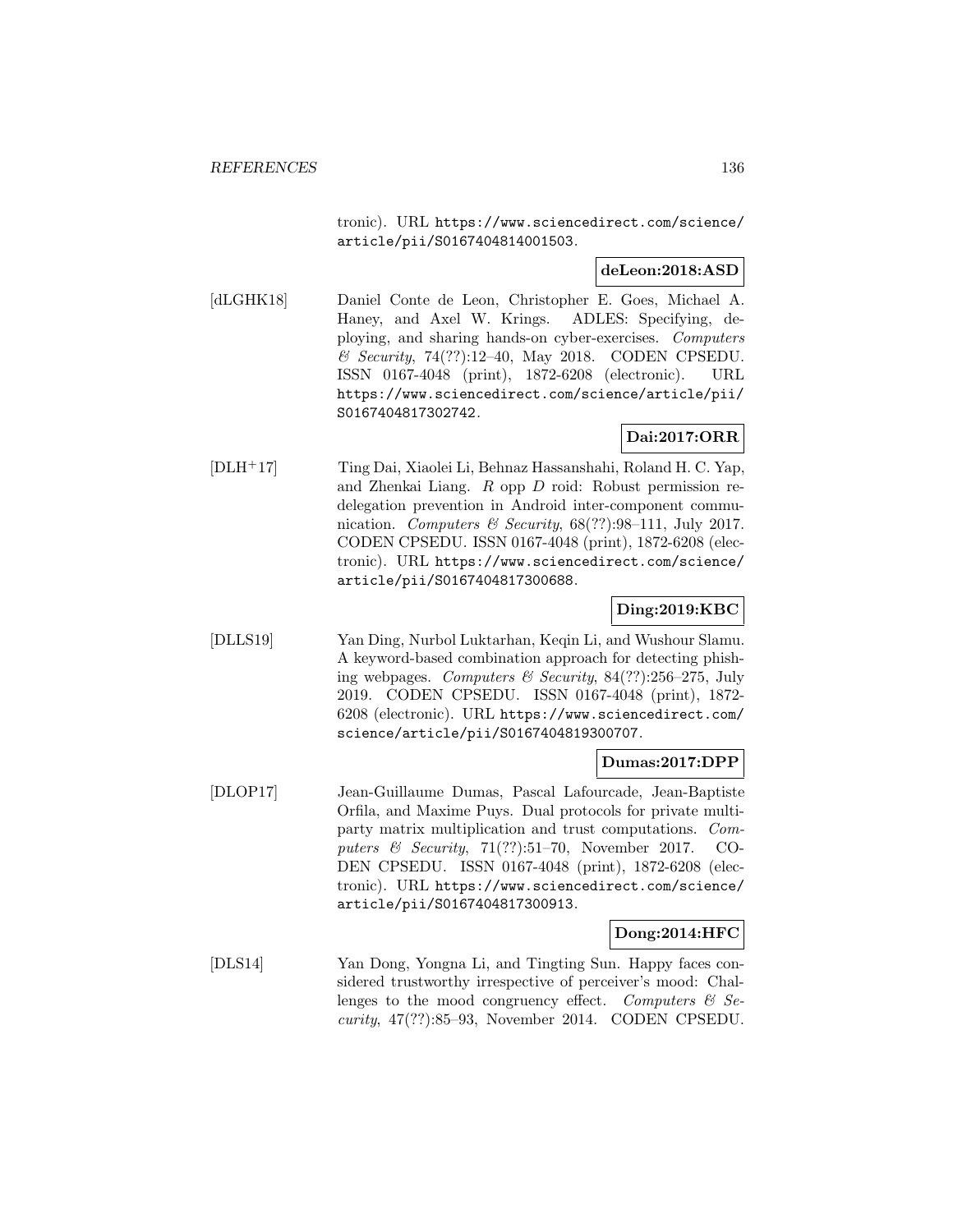ISSN 0167-4048 (print), 1872-6208 (electronic). URL https://www.sciencedirect.com/science/article/pii/ S0167404814000625.

## **Dimitrakakis:2017:NOB**

[DM17] Christos Dimitrakakis and Aikaterini Mitrokotsa. Nearoptimal blacklisting. Computers & Security,  $64(??):110-121$ , January 2017. CODEN CPSEDU. ISSN 0167-4048 (print), 1872-6208 (electronic). URL https://www.sciencedirect. com/science/article/pii/S0167404815000966.

# **Dodel:2019:IMA**

[DM19] Matias Dodel and Gustavo Mesch. An integrated model for assessing cyber-safety behaviors: How cognitive, socioeconomic and digital determinants affect diverse safety practices. Computers & Security, 86(??):75–91, September 2019. CODEN CPSEDU. ISSN 0167-4048 (print), 1872-6208 (electronic). URL https://www.sciencedirect.com/science/ article/pii/S0167404818303080.

# **Do:2015:EDA**

[DMC15] Quang Do, Ben Martini, and Kim-Kwang Raymond Choo. Exfiltrating data from Android devices. Computers  $\mathcal{C}$  Security, 48(??):74–91, February 2015. CODEN CPSEDU. ISSN 0167-4048 (print), 1872-6208 (electronic). URL https://www.sciencedirect.com/science/article/pii/ S016740481400162X.

## **Do:2019:RAM**

[DMC19] Quang Do, Ben Martini, and Kim-Kwang Raymond Choo. The role of the adversary model in applied security research. Computers & Security, 81(??):156–181, March 2019. CO-DEN CPSEDU. ISSN 0167-4048 (print), 1872-6208 (electronic). URL https://www.sciencedirect.com/science/ article/pii/S0167404818306369.

### **DiFrancescoMaesa:2019:BBA**

[DMR19] Damiano Di Francesco Maesa, Paolo Mori, and Laura Ricci. A blockchain based approach for the definition of auditable access control systems. Computers & Security, 84 $(??)$ :93– 119, July 2019. CODEN CPSEDU. ISSN 0167-4048 (print), 1872-6208 (electronic). URL https://www.sciencedirect. com/science/article/pii/S0167404818309398.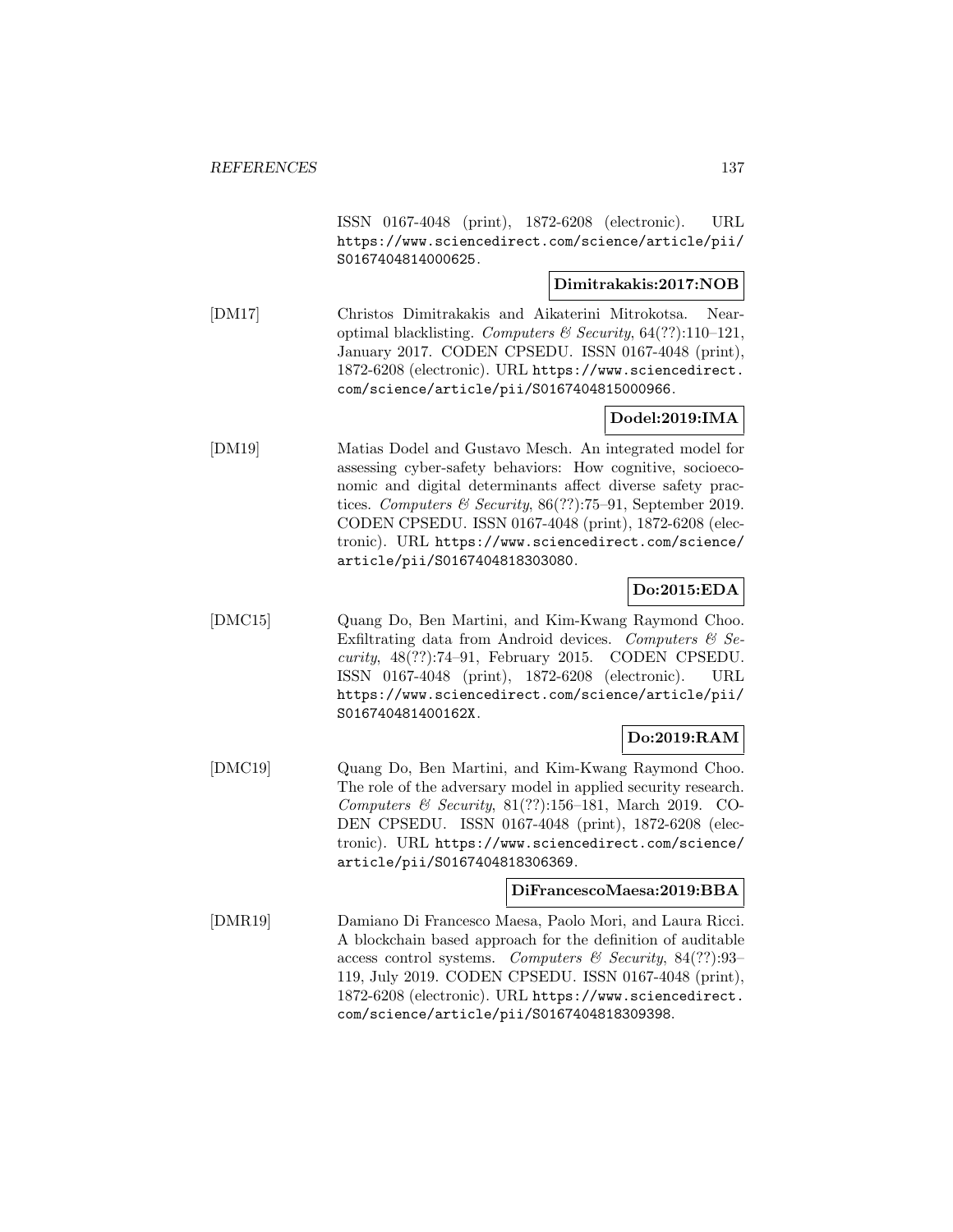### **Dang-Pham:2015:CIA**

[DPP15] Duy Dang-Pham and Siddhi Pittayachawan. Comparing intention to avoid malware across contexts in a BYOD-enabled Australian university: a protection motivation theory approach. Computers & Security, 48(??):281–297, February 2015. CODEN CPSEDU. ISSN 0167-4048 (print), 1872- 6208 (electronic). URL https://www.sciencedirect.com/ science/article/pii/S0167404814001643.

## **Dreier:2019:FPV**

[DPP<sup>+</sup>19] Jannik Dreier, Maxime Puys, Marie-Laure Potet, Pascal Lafourcade, and Jean-Louis Roch. Formally and practically verifying flow properties in industrial systems. Computers & Security, 86(??):453–470, September 2019. CO-DEN CPSEDU. ISSN 0167-4048 (print), 1872-6208 (electronic). URL https://www.sciencedirect.com/science/ article/pii/S016740481831441X.

## **Dang-Pham:2017:ASN**

[DPPB17a] Duy Dang-Pham, Siddhi Pittayachawan, and Vince Bruno. Applications of social network analysis in behavioural information security research: Concepts and empirical analysis. Computers & Security,  $68(??):1-15$ , July 2017. CO-DEN CPSEDU. ISSN 0167-4048 (print), 1872-6208 (electronic). URL https://www.sciencedirect.com/science/ article/pii/S0167404817300639.

### **Dang-Pham:2017:IFI**

[DPPB17b] Duy Dang-Pham, Siddhi Pittayachawan, and Vince Bruno. Investigation into the formation of information security influence: Network analysis of an emerging organisation. Computers & Security,  $70(?):111-123$ , September 2017. CO-DEN CPSEDU. ISSN 0167-4048 (print), 1872-6208 (electronic). URL https://www.sciencedirect.com/science/ article/pii/S0167404817301177.

### **delRio:2016:ABC**

[dRMC<sup>+</sup>16] Jose Sanchez del Rio, Daniela Moctezuma, Cristina Conde, Isaac Martin de Diego, and Enrique Cabello. Automated border control e-gates and facial recognition systems. Computers & Security,  $62$ (??):49-72, September 2016. CO-DEN CPSEDU. ISSN 0167-4048 (print), 1872-6208 (elec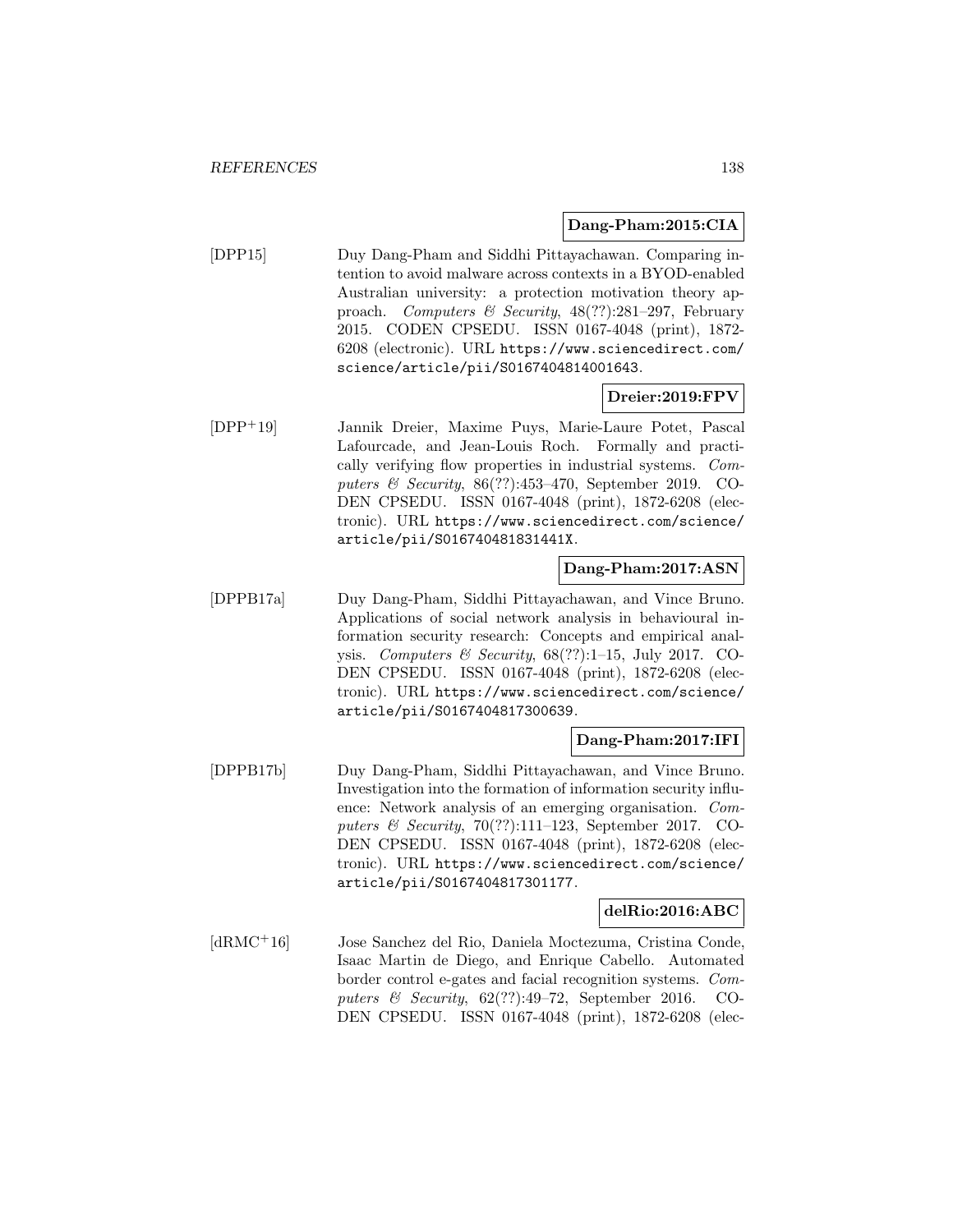tronic). URL https://www.sciencedirect.com/science/ article/pii/S0167404816300736.

### **Dasgupta:2016:TDA**

[DRN16] Dipankar Dasgupta, Arunava Roy, and Abhijit Nag. Toward the design of adaptive selection strategies for multifactor authentication. Computers & Security,  $63(??)$ :85-116, November 2016. CODEN CPSEDU. ISSN 0167-4048 (print), 1872-6208 (electronic). URL https://www.sciencedirect. com/science/article/pii/S016740481630102X.

## **Dube:2012:MTR**

[DRP<sup>+</sup>12] T. Dube, R. Raines, G. Peterson, K. Bauer, M. Grimaila, and S. Rogers. Malware target recognition via static heuristics. Computers & Security,  $31(1):137-147$ , February 2012. CODEN CPSEDU. ISSN 0167-4048 (print), 1872-6208 (electronic). URL https://www.sciencedirect.com/science/ article/pii/S0167404811001131.

## **Faria:2016:IPK**

[dSFK16] Gerson de Souza Faria and Hae Yong Kim. Identification of pressed keys by time difference of arrivals of mechanical vibrations. Computers & Security,  $57(??)$ :93-105, March 2016. CODEN CPSEDU. ISSN 0167-4048 (print), 1872-6208 (electronic). URL https://www.sciencedirect.com/science/ article/pii/S0167404815001662.

### **Dassouki:2017:PCB**

[DSNH17] Khaled Dassouki, Haidar Safa, Mohamed Nassar, and Abbas Hijazi. Protecting from cloud-based SIP flooding attacks by leveraging temporal and structural fingerprints. Computers & Security, 70(??):618–633, September 2017. CO-DEN CPSEDU. ISSN 0167-4048 (print), 1872-6208 (electronic). URL https://www.sciencedirect.com/science/ article/pii/S016740481730158X.

### **Dhillon:2016:IIS**

[DSP16] Gurpreet Dhillon, Romilla Syed, and Cristiane Pedron. Interpreting information security culture: an organizational transformation case study. Computers & Security,  $56(??)$ :63-69, February 2016. CODEN CPSEDU. ISSN 0167-4048 (print), 1872-6208 (electronic). URL https://www.sciencedirect. com/science/article/pii/S016740481500139X.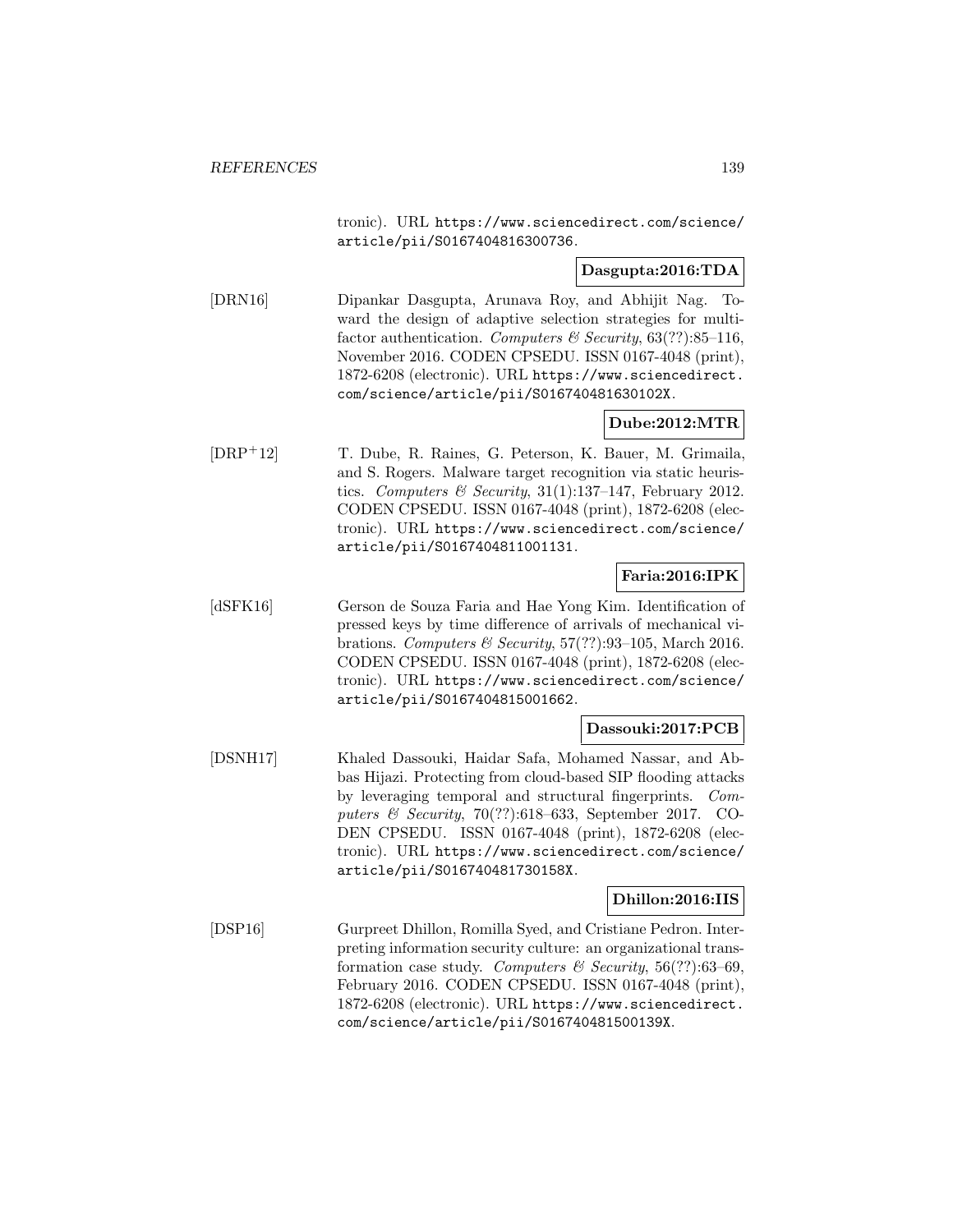### **David:2019:EDF**

[DT19] Jisa David and Ciza Thomas. Efficient DDoS flood attack detection using dynamic thresholding on flow-based network traffic. Computers & Security, 82(??):284–295, May 2019. CODEN CPSEDU. ISSN 0167-4048 (print), 1872-6208 (electronic). URL https://www.sciencedirect.com/science/ article/pii/S0167404818307624.

### **Dalmazo:2018:TSM**

[DVC18] Bruno L. Dalmazo, João P. Vilela, and Marilia Curado. Triple-similarity mechanism for alarm management in the cloud. Computers & Security, 78(??):33–42, September 2018. CODEN CPSEDU. ISSN 0167-4048 (print), 1872-6208 (electronic). URL https://www.sciencedirect.com/science/ article/pii/S0167404818306515.

### **daVeiga:2015:IIS**

[dVM15] Adéle da Veiga and Nico Martins. Improving the information security culture through monitoring and implementation actions illustrated through a case study. Computers & Security, 49(??):162–176, March 2015. CO-DEN CPSEDU. ISSN 0167-4048 (print), 1872-6208 (electronic). URL https://www.sciencedirect.com/science/ article/pii/S0167404814001862.

### **daVeiga:2017:DID**

[dVM17] Adéle da Veiga and Nico Martins. Defining and identifying dominant information security cultures and subcultures. Computers & Security, 70(??):72–94, September 2017. CO-DEN CPSEDU. ISSN 0167-4048 (print), 1872-6208 (electronic). URL https://www.sciencedirect.com/science/ article/pii/S0167404817300937.

## **Dong:2019:SCA**

[DWF<sup>+</sup>19] Xuewen Dong, Feng Wu, Anter Faree, Deke Guo, Yulong Shen, and Jianfeng Ma. Selfholding: a combined attack model using selfish mining with block withholding attack. Computers & Security, 87(??):Article 101584, November 2019. CODEN CPSEDU. ISSN 0167-4048 (print), 1872- 6208 (electronic). URL https://www.sciencedirect.com/ science/article/pii/S0167404818313038.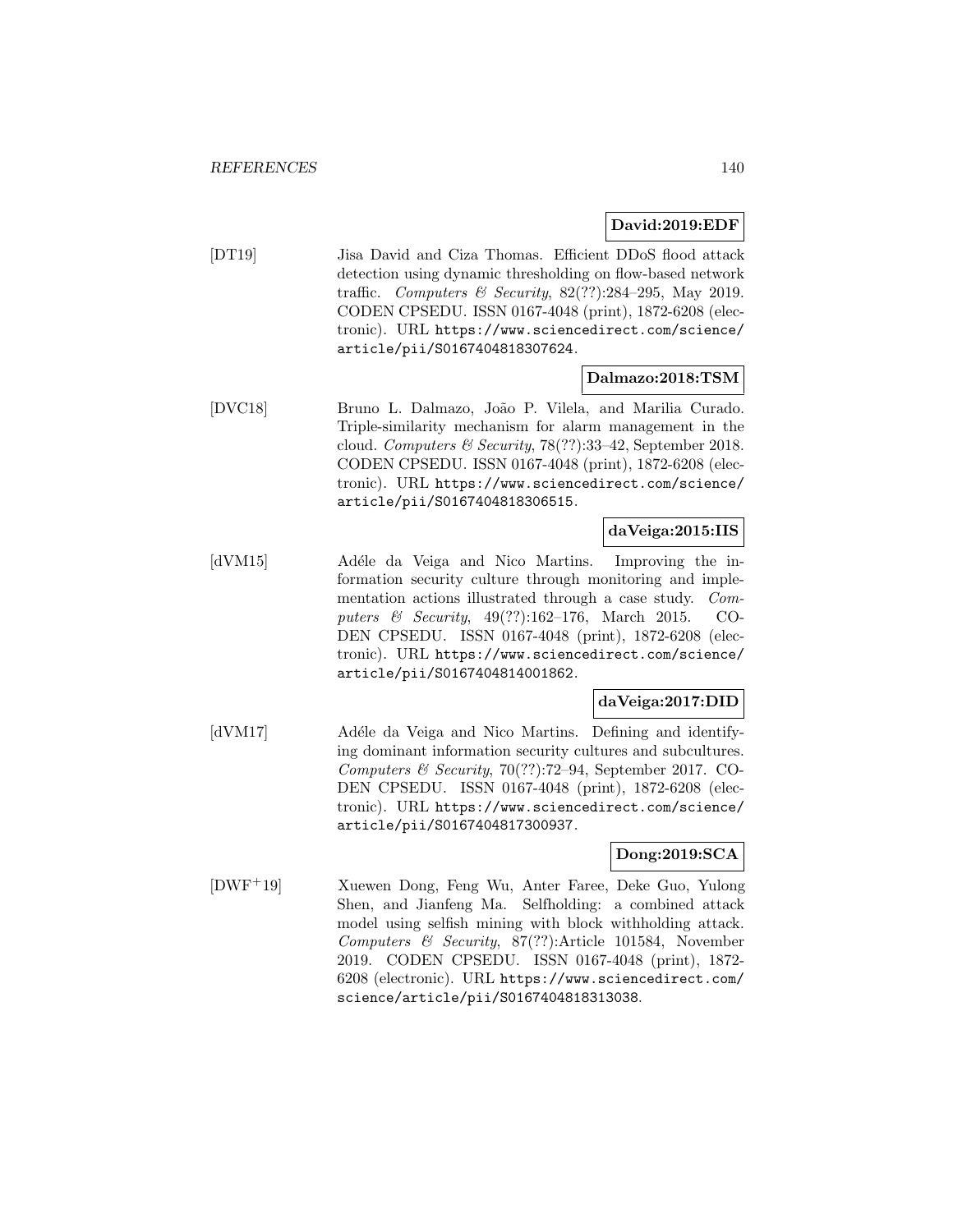#### **Ding:2019:OBK**

[DWZ19] Yuxin Ding, Rui Wu, and Xiao Zhang. Ontology-based knowledge representation for malware individuals and families. Computers & Security, 87(??):Article 101574, November 2019. CODEN CPSEDU. ISSN 0167-4048 (print), 1872- 6208 (electronic). URL https://www.sciencedirect.com/ science/article/pii/S0167404819301373.

### **Ding:2018:MDM**

[DXCL18] Yuxin Ding, Xiaoling Xia, Sheng Chen, and Ye Li. A malware detection method based on family behavior graph. Computers & Security, 73(??):73–86, March 2018. CO-DEN CPSEDU. ISSN 0167-4048 (print), 1872-6208 (electronic). URL https://www.sciencedirect.com/science/ article/pii/S0167404817302146.

# **Dong:2014:AES**

[DYL<sup>+</sup>14] Xin Dong, Jiadi Yu, Yuan Luo, Yingying Chen, Guangtao Xue, and Minglu Li. Achieving an effective, scalable and privacy-preserving data sharing service in cloud computing. Computers & Security,  $42(??):151-164$ , May 2014. CODEN CPSEDU. ISSN 0167-4048 (print), 1872-6208 (electronic). URL https://www.sciencedirect.com/science/ article/pii/S0167404813001703.

### **Ding:2013:FMD**

[DYT<sup>+</sup>13] Yuxin Ding, Xuebing Yuan, Ke Tang, Xiao Xiao, and Yibin Zhang. A fast malware detection algorithm based on objective-oriented association mining. Computers & Security, 39 (part B)(??):315–324, November 2013. CO-DEN CPSEDU. ISSN 0167-4048 (print), 1872-6208 (electronic). URL https://www.sciencedirect.com/science/ article/pii/S0167404813001259.

### **Dong:2015:SSS**

[DYZ<sup>+</sup>15] Xin Dong, Jiadi Yu, Yanmin Zhu, Yingying Chen, Yuan Luo, and Minglu Li. SECO: Secure and scalable data collaboration services in cloud computing. Computers  $\mathcal{C}$ Security, 50(??):91–105, May 2015. CODEN CPSEDU. ISSN 0167-4048 (print), 1872-6208 (electronic). URL https://www.sciencedirect.com/science/article/pii/ S0167404815000048.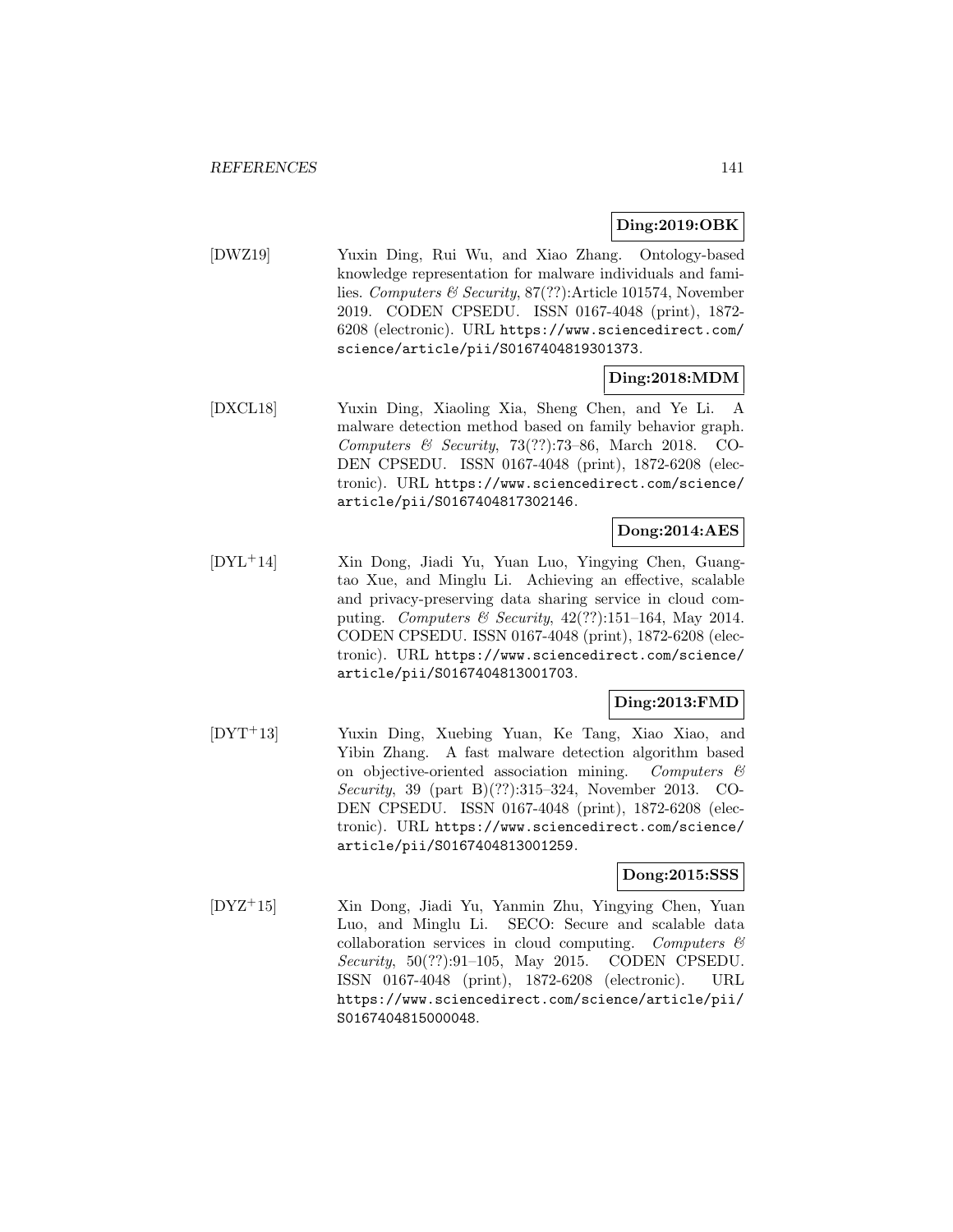### **Elyas:2015:DFR**

[EAML15] Mohamed Elyas, Atif Ahmad, Sean B. Maynard, and Andrew Lonie. Digital forensic readiness: Expert perspectives on a theoretical framework. Computers  $\mathcal B$  Security, 52(??):70–89, July 2015. CODEN CPSEDU. ISSN 0167-4048 (print), 1872- 6208 (electronic). URL https://www.sciencedirect.com/ science/article/pii/S0167404815000449.

### **El-Emam:2015:NDH**

[EE15] Nameer N. El-Emam. New data-hiding algorithm based on adaptive neural networks with modified particle swarm optimization. Computers & Security,  $55(??):21-45$ , November 2015. CODEN CPSEDU. ISSN 0167-4048 (print), 1872- 6208 (electronic). URL https://www.sciencedirect.com/ science/article/pii/S016740481500098X.

### **Ehlert:2010:SNS**

[EGM10] Sven Ehlert, Dimitris Geneiatakis, and Thomas Magedanz. Survey of network security systems to counter SIPbased denial-of-service attacks. Computers & Security, 29(2):225–243, March 2010. CODEN CPSEDU. ISSN 0167-4048 (print), 1872-6208 (electronic). URL https://www.sciencedirect.com/science/article/pii/ S0167404809001060.

## **El-Hajj:2016:SCW**

[EHBH<sup>+</sup>16] Wassim El-Hajj, Ghassen Ben Brahim, Hazem Hajj, Haidar Safa, and Ralph Adaimy. Security-by-construction in web applications development via database annotations. Computers  $\mathcal C$  Security, 59(??):151–165, June 2016. CO-DEN CPSEDU. ISSN 0167-4048 (print), 1872-6208 (electronic). URL https://www.sciencedirect.com/science/ article/pii/S0167404815001972.

### **Evans:2019:HNT**

[EHMJ19] Mark Evans, Ying He, Leandros Maglaras, and Helge Janicke. HEART-IS: a novel technique for evaluating human error-related information security incidents. Computers & Security, 80(??):74–89, January 2019. CO-DEN CPSEDU. ISSN 0167-4048 (print), 1872-6208 (electronic). URL https://www.sciencedirect.com/science/ article/pii/S0167404818301615.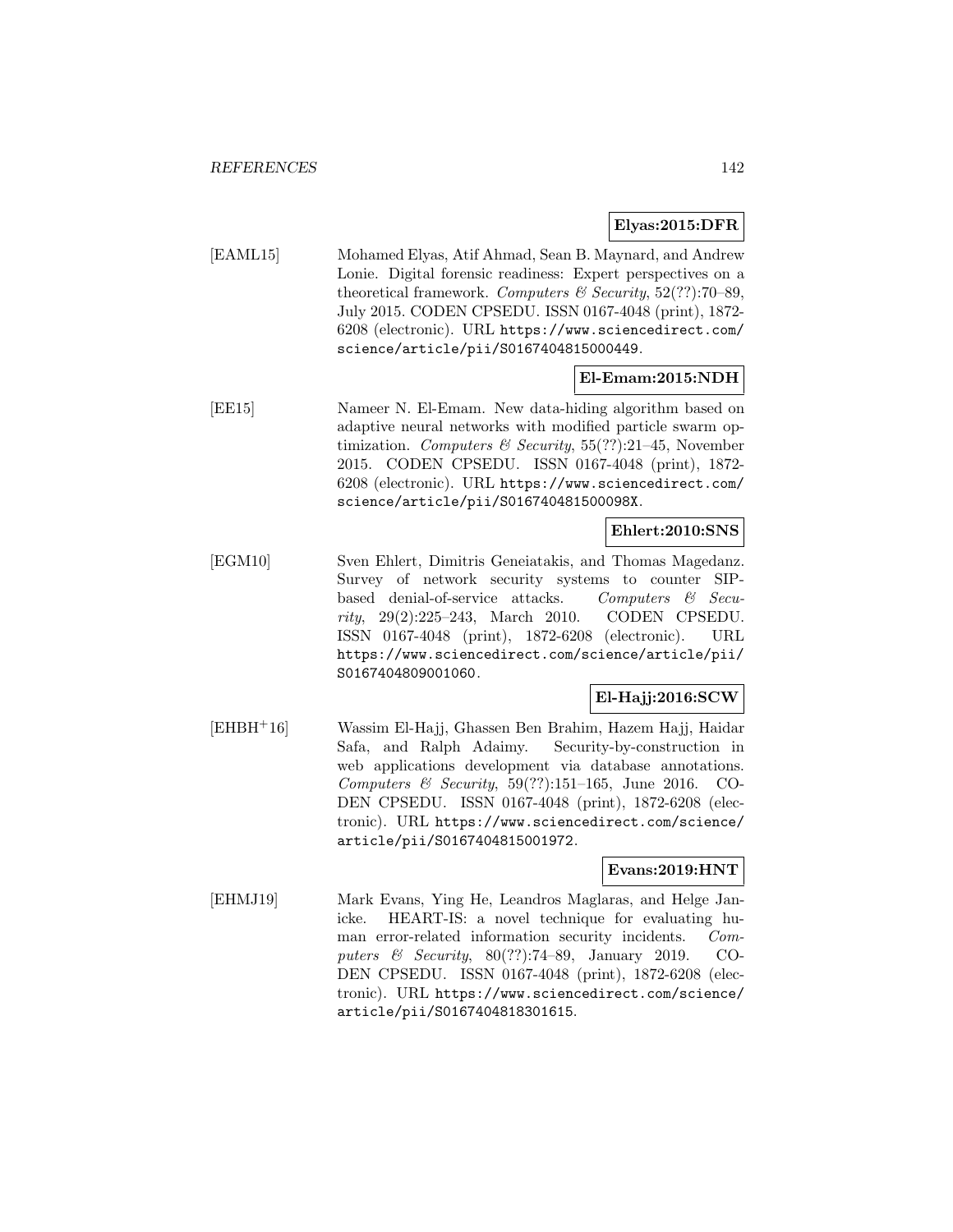#### **Edwards:2017:PGA**

[ELG<sup>+</sup>17] Matthew Edwards, Robert Larson, Benjamin Green, Awais Rashid, and Alistair Baron. Panning for gold: Automatically analysing online social engineering attack surfaces. Computers & Security,  $69(??):18-34$ , August 2017. CO-DEN CPSEDU. ISSN 0167-4048 (print), 1872-6208 (electronic). URL https://www.sciencedirect.com/science/ article/pii/S0167404816301845.

### **Elkhadir:2019:CNA**

[EM19] Zyad Elkhadir and Benattou Mohammed. A cyber network attack detection based on GM median nearest neighbors LDA. Computers & Security, 86(??):63–74, September 2019. CODEN CPSEDU. ISSN 0167-4048 (print), 1872-6208 (electronic). URL https://www.sciencedirect.com/science/ article/pii/S0167404819301142.

## **Elhadi:2014:EDM**

[EMBH14] Ammar Ahmed E. Elhadi, Mohd Aizaini Maarof, Bazara I. A. Barry, and Hentabli Hamza. Enhancing the detection of metamorphic malware using call graphs. Computers & Security, 46(??):62–78, October 2014. CO-DEN CPSEDU. ISSN 0167-4048 (print), 1872-6208 (electronic). URL https://www.sciencedirect.com/science/ article/pii/S0167404814001060.

### **Eckhart:2019:STP**

[EMWE19] Matthias Eckhart, Kristof Meixner, Dietmar Winkler, and Andreas Ekelhart. Securing the testing process for industrial automation software. Computers & Security, 85(??):156-180, August 2019. CODEN CPSEDU. ISSN 0167-4048 (print), 1872-6208 (electronic). URL https://www.sciencedirect. com/science/article/pii/S0167404818314482.

### **Eterovic-Soric:2017:SSD**

[ESCAM17] Brett Eterovic-Soric, Kim-Kwang Raymond Choo, Helen Ashman, and Sameera Mubarak. Stalking the stalkers — detecting and deterring stalking behaviours using technology: a review. Computers & Security,  $70(??):278-289$ , September 2017. CODEN CPSEDU. ISSN 0167-4048 (print), 1872- 6208 (electronic). URL https://www.sciencedirect.com/ science/article/pii/S016740481730127X.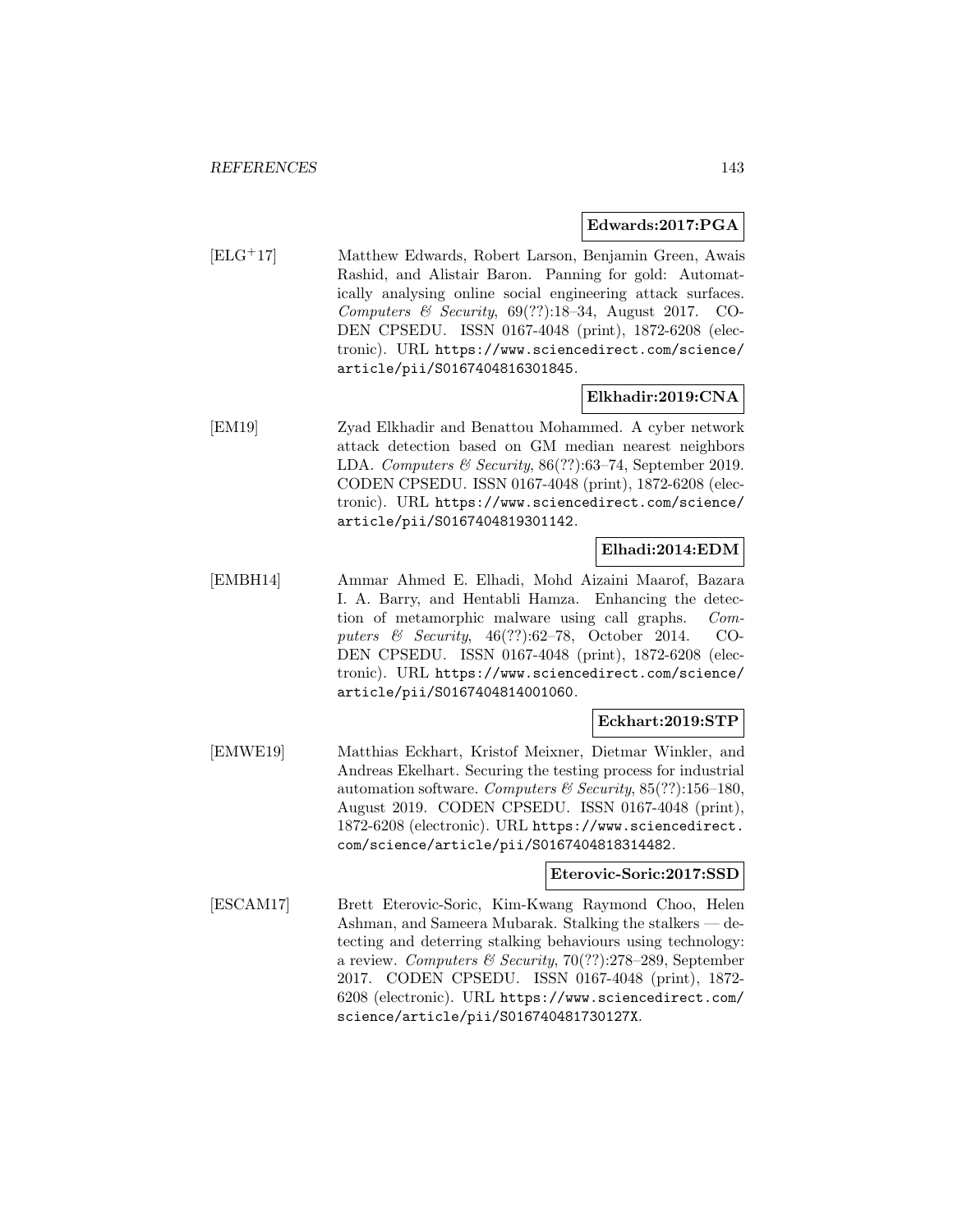### **Elish:2015:PUT**

[ESY<sup>+</sup>15] Karim O. Elish, Xiaokui Shu, Danfeng (Daphne) Yao, Barbara G. Ryder, and Xuxian Jiang. Profiling usertrigger dependence for Android malware detection. Computers & Security, 49(??):255–273, March 2015. CO-DEN CPSEDU. ISSN 0167-4048 (print), 1872-6208 (electronic). URL https://www.sciencedirect.com/science/ article/pii/S0167404814001631.

### **Flores:2014:ISK**

[FAE14] Waldo Rocha Flores, Egil Antonsen, and Mathias Ekstedt. Information security knowledge sharing in organizations: Investigating the effect of behavioral information security governance and national culture. Computers & Security, 43(??):90–110, June 2014. CODEN CPSEDU. ISSN 0167-4048 (print), 1872-6208 (electronic). URL https://www.sciencedirect.com/science/article/pii/ S0167404814000339.

### **Furnell:2018:ESB**

[FanE<sup>+</sup>18] Steven Furnell, Warut Khern am nuai, Rawan Esmael, Weining Yang, and Ninghui Li. Enhancing security behaviour by supporting the user. Computers & Security, 75(??):1– 9, June 2018. CODEN CPSEDU. ISSN 0167-4048 (print), 1872-6208 (electronic). URL https://www.sciencedirect. com/science/article/pii/S0167404818300385.

### **Feizollah:2017:AAA**

[FAS<sup>+</sup>17] Ali Feizollah, Nor Badrul Anuar, Rosli Salleh, Guillermo Suarez-Tangil, and Steven Furnell. AndroDialysis: Analysis of Android intent effectiveness in malware detection. Computers & Security,  $65(??):121-134$ , March 2017. CO-DEN CPSEDU. ISSN 0167-4048 (print), 1872-6208 (electronic). URL https://www.sciencedirect.com/science/ article/pii/S0167404816301602.

### **Franke:2014:CSA**

[FB14] Ulrik Franke and Joel Brynielsson. Cyber situational awareness — a systematic review of the literature.  $Com$ puters & Security, 46(??):18–31, October 2014. CO-DEN CPSEDU. ISSN 0167-4048 (print), 1872-6208 (electronic). URL https://www.sciencedirect.com/science/ article/pii/S0167404814001011.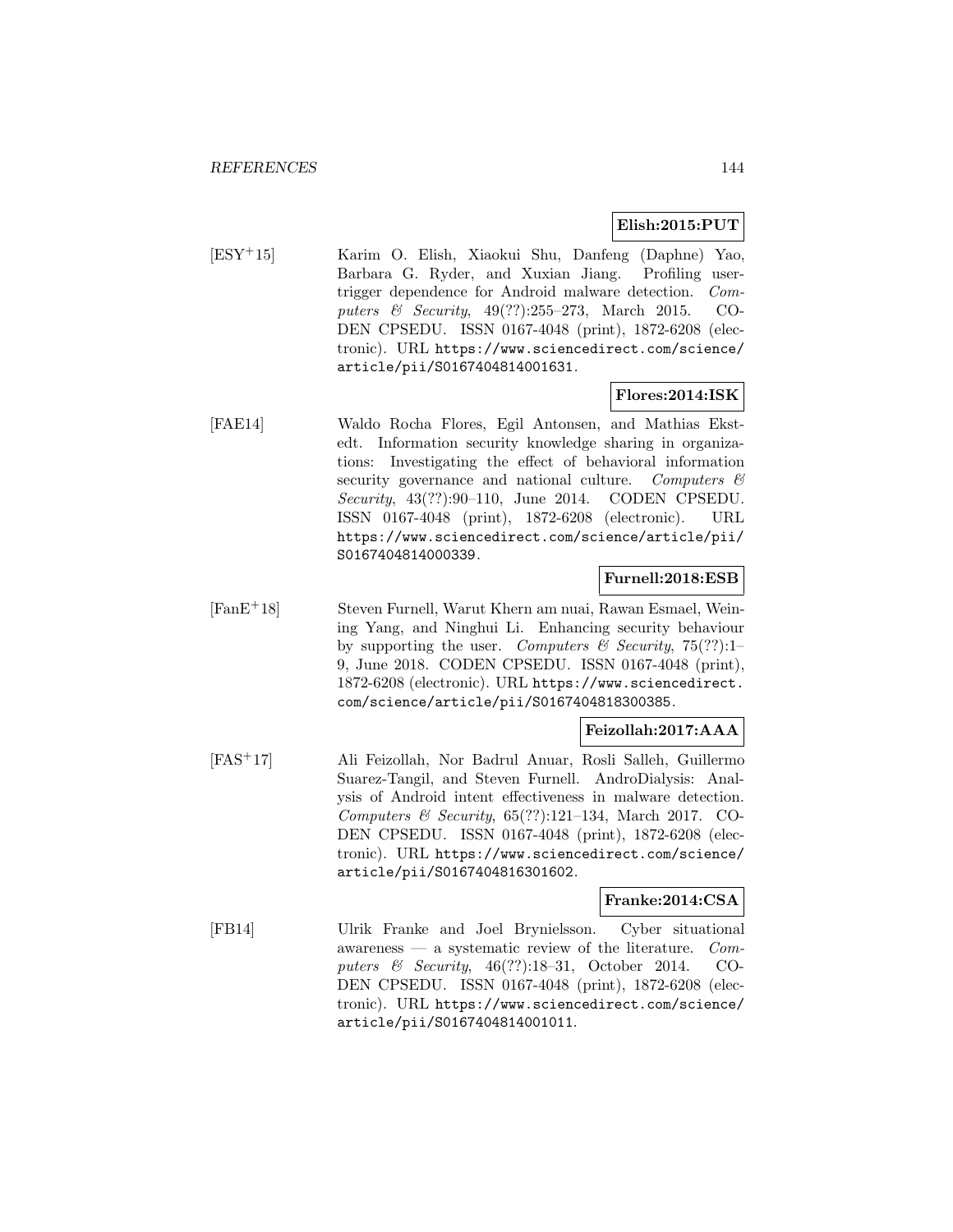#### **Fadolalkarim:2019:PAP**

[FB19] Daren Fadolalkarim and Elisa Bertino. A-PANDDE: Advanced provenance-based ANomaly detection of data exfiltration. Computers & Security,  $84(??):276-287$ , July 2019. CODEN CPSEDU. ISSN 0167-4048 (print), 1872-6208 (electronic). URL https://www.sciencedirect.com/science/ article/pii/S0167404819300823.

### **Furnell:2012:PPE**

[FC12] Steven Furnell and Nathan Clarke. Power to the people? The evolving recognition of human aspects of security. Computers & Security, 31(8):983–988, November 2012. CO-DEN CPSEDU. ISSN 0167-4048 (print), 1872-6208 (electronic). URL https://www.sciencedirect.com/science/ article/pii/S0167404812001228.

### **Farina:2016:MBP**

[FCPA16] Paolo Farina, Enrico Cambiaso, Gianluca Papaleo, and Maurizio Aiello. Are mobile botnets a possible threat? The case of SlowBot Net. Computers & Security, 58(??):268–283, May 2016. CODEN CPSEDU. ISSN 0167-4048 (print), 1872- 6208 (electronic). URL https://www.sciencedirect.com/ science/article/pii/S0167404816300086.

### **Fernandez:2010:NAI**

[FCSD10] Marcel Fernandez, Josep Cotrina, Miguel Soriano, and Neus Domingo. A note about the identifier parent property in Reed–Solomon codes. Computers & Security, 29(5):628–635, July 2010. CODEN CPSEDU. ISSN 0167-4048 (print), 1872- 6208 (electronic). URL https://www.sciencedirect.com/ science/article/pii/S0167404809001503.

#### **Flores:2016:SIR**

[FE16] Waldo Rocha Flores and Mathias Ekstedt. Shaping intention to resist social engineering through transformational leadership, information security culture and awareness. Computers & Security, 59(??):26–44, June 2016. CO-DEN CPSEDU. ISSN 0167-4048 (print), 1872-6208 (electronic). URL https://www.sciencedirect.com/science/ article/pii/S0167404816000067.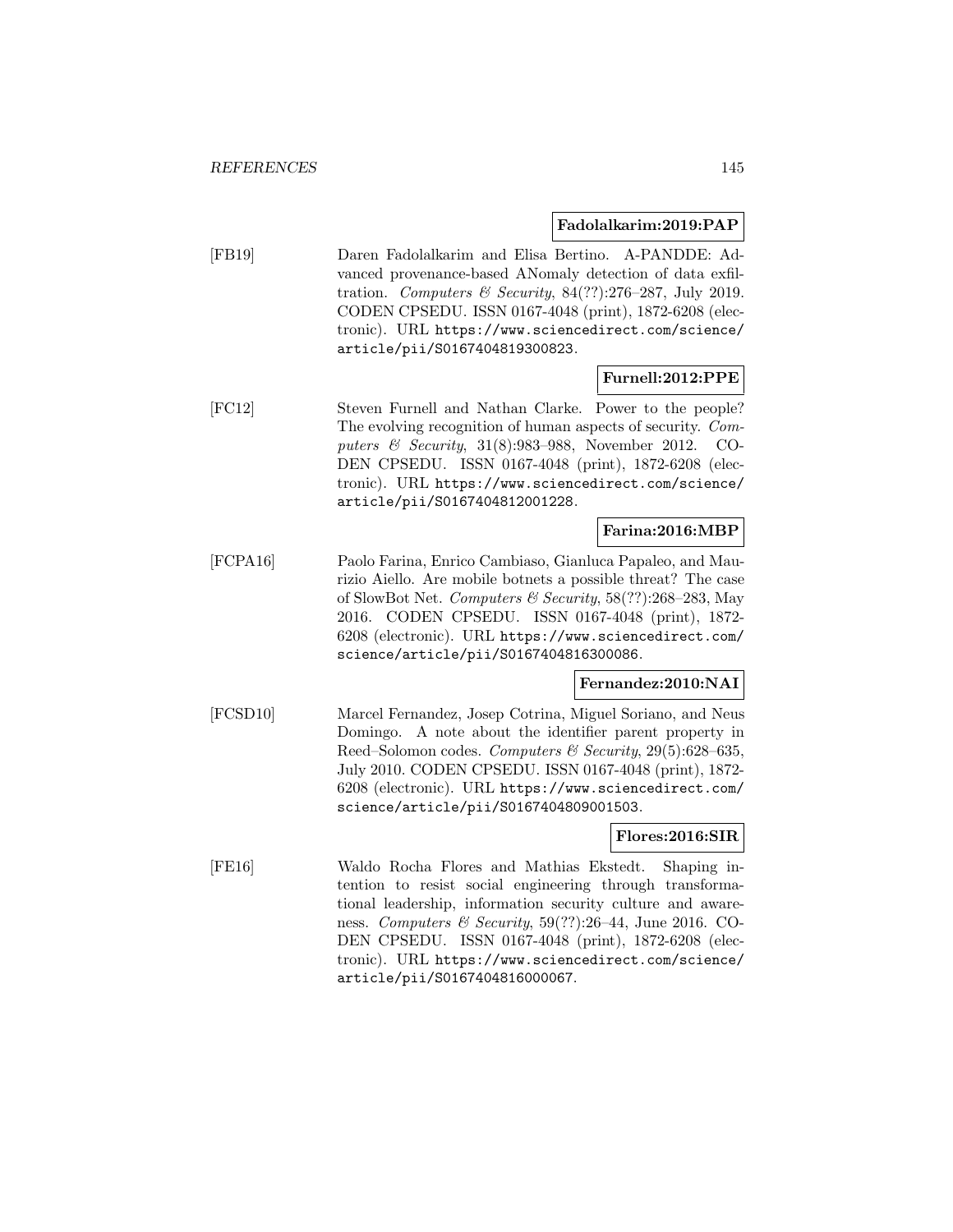### **Fu:2018:CES**

[FFGL18] Qiang Fu, Bo Feng, Dong Guo, and Qiang Li. Combating the evolving spammers in online social networks. Computers & Security,  $72(??):60-73$ , January 2018. CO-DEN CPSEDU. ISSN 0167-4048 (print), 1872-6208 (electronic). URL https://www.sciencedirect.com/science/ article/pii/S0167404817301797.

### **Ferrer-Gomila:2018:SEC**

[FGHHR18] Josep-Llu´ıs Ferrer-Gomila, M. Francisca Hinarejos, and Llorenc Huguet-Rotger. A survey on electronic coupons. Computers & Security, 77(??):106–127, August 2018. CO-DEN CPSEDU. ISSN 0167-4048 (print), 1872-6208 (electronic). URL https://www.sciencedirect.com/science/ article/pii/S0167404818302499.

### **Ferrer-Gomilla:2010:CEM**

[FGOPL10] Josep Lluis Ferrer-Gomilla, Jose A. Onieva, Magdalena Payeras, and Javier Lopez. Certified electronic mail: Properties revisited. Computers & Security,  $29(2):167-179$ , March 2010. CODEN CPSEDU. ISSN 0167-4048 (print), 1872-6208 (electronic). URL https://www.sciencedirect.com/science/ article/pii/S0167404809000704.

### **Fuchs:2015:WMM**

[FHF15] Karl-Peter Fuchs, Dominik Herrmann, and Hannes Federrath. Workload modelling for mix-based anonymity services. Computers & Security,  $52(??):221-233$ , July 2015. CODEN CPSEDU. ISSN 0167-4048 (print), 1872-6208 (electronic). URL https://www.sciencedirect.com/science/ article/pii/S016740481500019X.

# **Fang:2014:PBA**

[FHL14] Zheran Fang, Weili Han, and Yingjiu Li. Permission based Android security: Issues and countermeasures. Computers & Security, 43(??):205–218, June 2014. CODEN CPSEDU. ISSN 0167-4048 (print), 1872-6208 (electronic). URL https://www.sciencedirect.com/science/article/pii/ S0167404814000261.

# **Forne:2010:PAA**

[FHM<sup>+</sup>10] Jordi Forné, Francisca Hinarejos, Andrés Marín, Florina Almenárez, Javier Lopez, Jose A. Montenegro, Marc La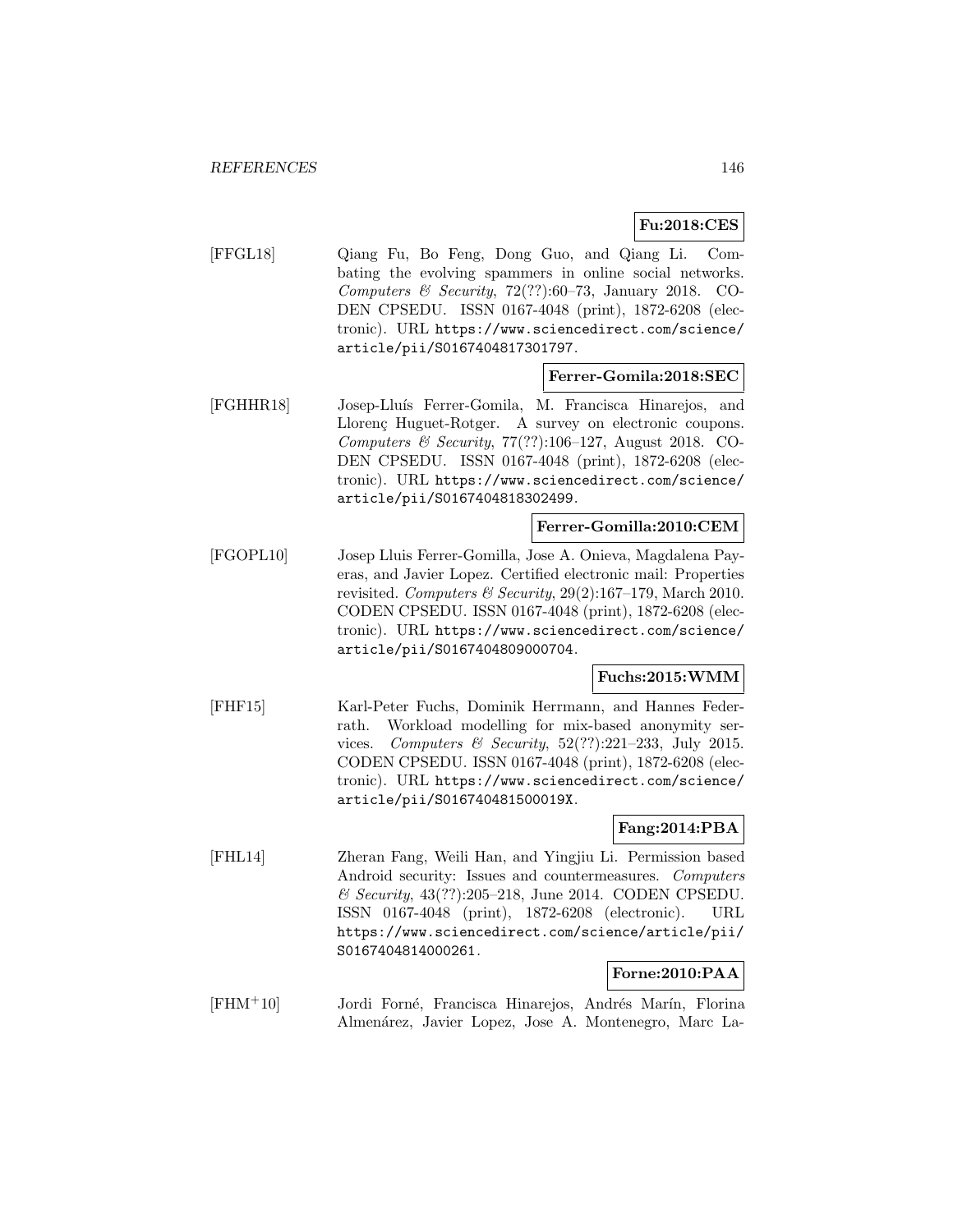coste, and Daniel Díaz. Pervasive authentication and authorization infrastructures for mobile users. Computers  $\mathcal{C}$ Security, 29(4):501–514, June 2010. CODEN CPSEDU. ISSN 0167-4048 (print), 1872-6208 (electronic). URL https://www.sciencedirect.com/science/article/pii/ S0167404809000911.

# **Fu:2013:VSP**

[FK13] Yulong Fu and Ousmane Koné. Validation of security protocol implementations from security objectives. Computers & Security,  $36(??):27-39$ , July 2013. CO-DEN CPSEDU. ISSN 0167-4048 (print), 1872-6208 (electronic). URL https://www.sciencedirect.com/science/ article/pii/S0167404813000229.

## **Firoozjaei:2019:TOO**

[FKSK19] Mahdi Daghmehchi Firoozjaei, MinChang Kim, JaeSeung Song, and Hyoungshick Kim.  $O^2$  TR: Offline OTR messaging system under network disruption. Computers  $\mathcal{C}$ Security, 82(??):227–240, May 2019. CODEN CPSEDU. ISSN 0167-4048 (print), 1872-6208 (electronic). URL https://www.sciencedirect.com/science/article/pii/ S0167404818309076.

# **Fattori:2015:HBM**

[FLBK15] Aristide Fattori, Andrea Lanzi, Davide Balzarotti, and Engin Kirda. Hypervisor-based malware protection with AccessMiner. Computers & Security,  $52(??)$ :33-50, July 2015. CODEN CPSEDU. ISSN 0167-4048 (print), 1872-6208 (electronic). URL https://www.sciencedirect.com/science/ article/pii/S0167404815000395.

### **Farhi:2019:MNU**

[FNE19] Nitzan Farhi, Nir Nissim, and Yuval Elovici. Malboard: a novel user keystroke impersonation attack and trusted detection framework based on side-channel analysis. Computers & Security, 85(??):240–269, August 2019. CO-DEN CPSEDU. ISSN 0167-4048 (print), 1872-6208 (electronic). URL https://www.sciencedirect.com/science/ article/pii/S0167404818309957.

# **Fuchs:2011:RIS**

[FPS11] L. Fuchs, G. Pernul, and R. Sandhu. Roles in information security — a survey and classification of the research area.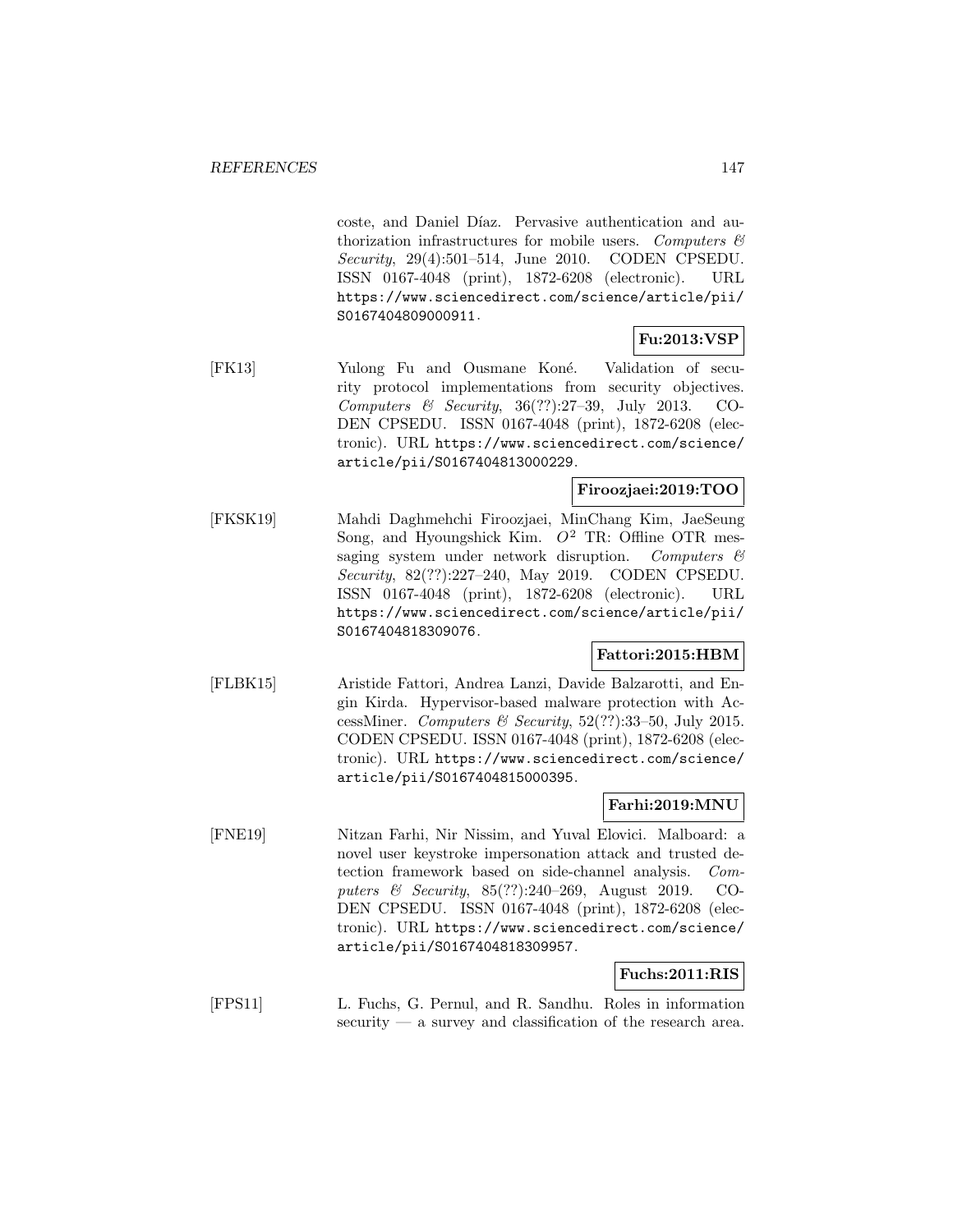Computers & Security,  $30(8)$ :748–769, November 2011. CO-DEN CPSEDU. ISSN 0167-4048 (print), 1872-6208 (electronic). URL https://www.sciencedirect.com/science/ article/pii/S016740481100099X.

# **Franke:2017:CIM**

[Fra17] Ulrik Franke. The cyber insurance market in Sweden. Computers & Security, 68(??):130–144, July 2017. CO-DEN CPSEDU. ISSN 0167-4048 (print), 1872-6208 (electronic). URL https://www.sciencedirect.com/science/ article/pii/S0167404817300883.

### **Fuller:2017:MBD**

[FRRP17] Jonathan D. Fuller, Benjamin W. Ramsey, Mason J. Rice, and John M. Pecarina. Misuse-based detection of Z-Wave network attacks. Computers & Security,  $64$ (??):44-58, January 2017. CODEN CPSEDU. ISSN 0167-4048 (print), 1872- 6208 (electronic). URL https://www.sciencedirect.com/ science/article/pii/S0167404816301341.

### **Friedberg:2015:CAP**

[FSSF15] Ivo Friedberg, Florian Skopik, Giuseppe Settanni, and Roman Fiedler. Combating advanced persistent threats: From network event correlation to incident detection. Computers & Security, 48(??):35–57, February 2015. CO-DEN CPSEDU. ISSN 0167-4048 (print), 1872-6208 (electronic). URL https://www.sciencedirect.com/science/ article/pii/S0167404814001461.

# **Fan:2017:DPI**

[FSZ<sup>+</sup>17] Wenhao Fan, Yaohui Sang, Daishuai Zhang, Ran Sun, and Yuan'an Liu. DroidInjector: a process injection-based dynamic tracking system for runtime behaviors of Android applications. Computers & Security, 70(??):224–237, September 2017. CODEN CPSEDU. ISSN 0167-4048 (print), 1872- 6208 (electronic). URL https://www.sciencedirect.com/ science/article/pii/S0167404817301207.

### **Flowerday:2016:ISP**

[FT16] Stephen V. Flowerday and Tite Tuyikeze. Information security policy development and implementation: the what, how and who. Computers & Security,  $61(??):169-183$ , August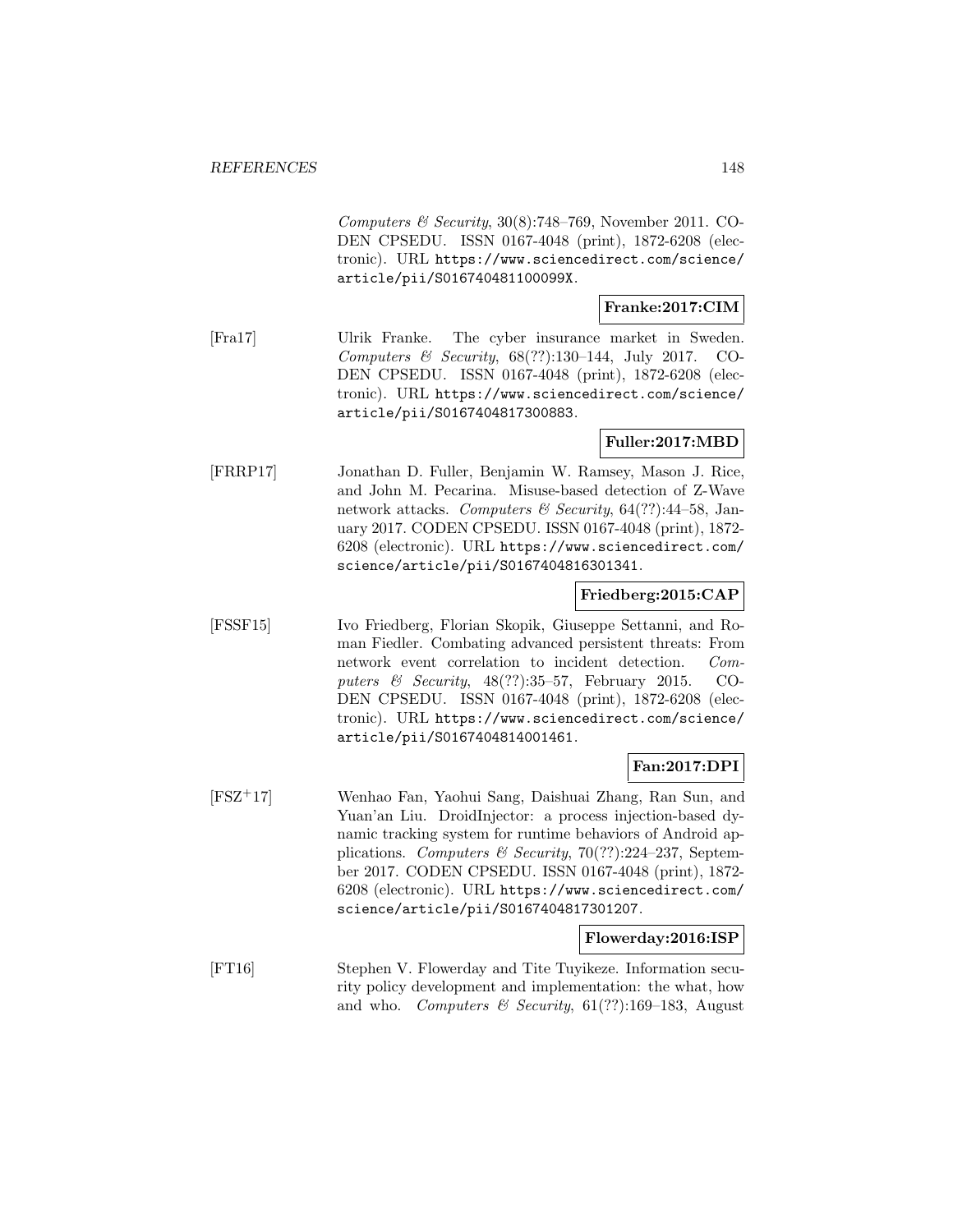2016. CODEN CPSEDU. ISSN 0167-4048 (print), 1872- 6208 (electronic). URL https://www.sciencedirect.com/ science/article/pii/S0167404816300670.

## **Farley:2010:RBD**

[FW10] Ryan Farley and Xinyuan Wang. Roving bugnet: Distributed surveillance threat and mitigation. Computers  $\mathcal{C}$ Security, 29(5):592–602, July 2010. CODEN CPSEDU. ISSN 0167-4048 (print), 1872-6208 (electronic). URL https://www.sciencedirect.com/science/article/pii/ S0167404809001400.

# **Fu:2018:FFN**

[FXC18] Bo Fu, Yang Xiao, and Hui Chen. FNF: Flow-net based fingerprinting and its applications. Computers  $\mathcal{C}$  Security, 75(??):167–181, June 2018. CODEN CPSEDU. ISSN 0167-4048 (print), 1872-6208 (electronic). URL https://www.sciencedirect.com/science/article/pii/ S0167404818300877.

### **Fu:2017:SSB**

[FYL<sup>+</sup>17] Yulong Fu, Zheng Yan, Hui Li, Xiao Long Xin, and Jin Cao. A secure SDN based multi-RANs architecture for future 5G networks. Computers & Security, 70(??):648–662, September 2017. CODEN CPSEDU. ISSN 0167-4048 (print), 1872- 6208 (electronic). URL https://www.sciencedirect.com/ science/article/pii/S0167404817301785.

# **Fu:2012:EHA**

[FZZ<sup>+</sup>12] Anmin Fu, Yuqing Zhang, Zhenchao Zhu, Qi Jing, and Jingyu Feng. An efficient handover authentication scheme with privacy preservation for IEEE 802.16m network. *Com*puters  $\mathscr B$  Security, 31(6):741-749, September 2012. CO-DEN CPSEDU. ISSN 0167-4048 (print), 1872-6208 (electronic). URL https://www.sciencedirect.com/science/ article/pii/S0167404812001009.

# **Geniola:2018:AAF**

[GAA18] Alberto Geniola, Markku Antikainen, and Tuomas Aura. Automated analysis of freeware installers promoted by download portals. Computers & Security, 77(??):209–225, August 2018. CODEN CPSEDU. ISSN 0167-4048 (print), 1872- 6208 (electronic). URL https://www.sciencedirect.com/ science/article/pii/S0167404818302797.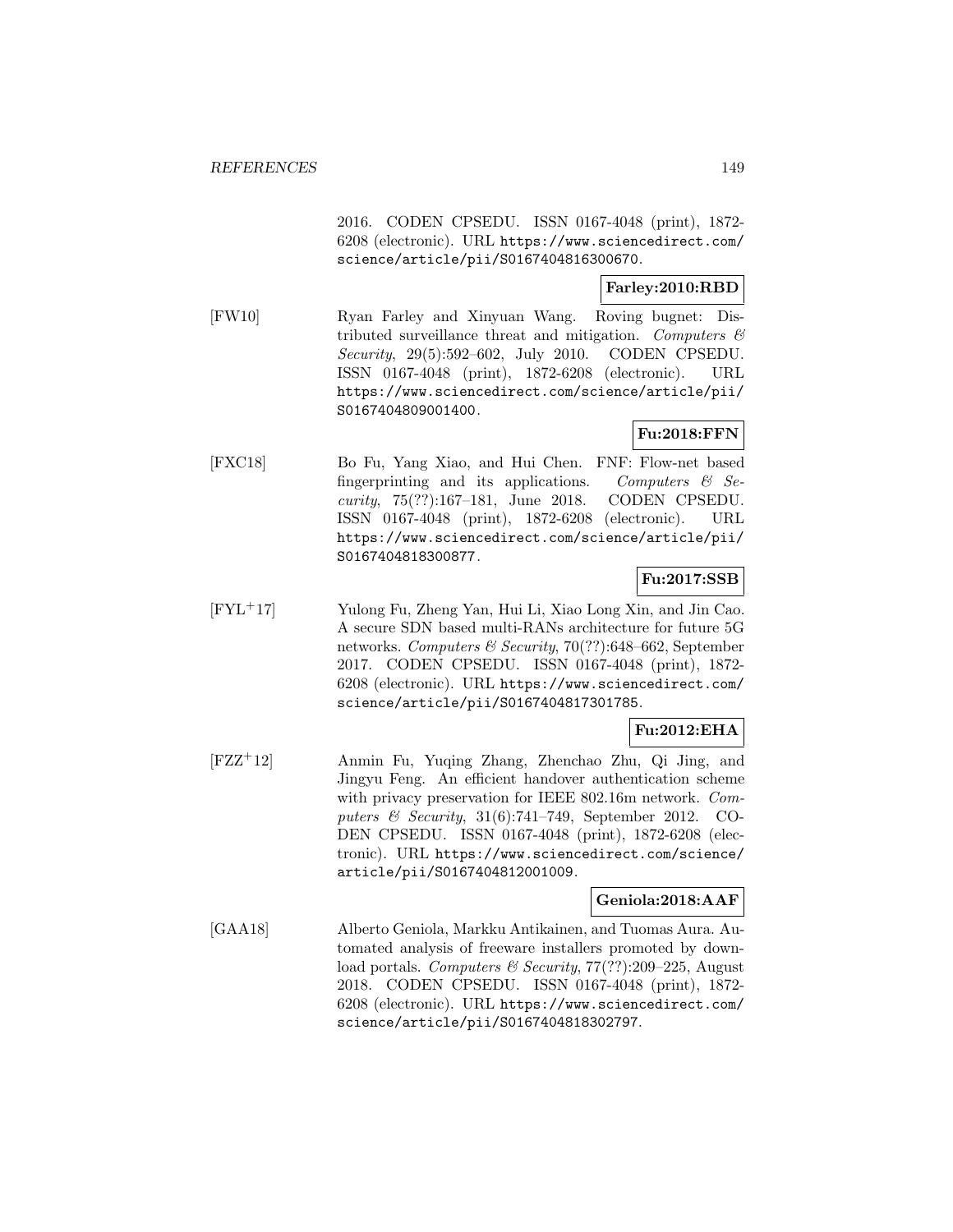#### **Garcia-Alfaro:2013:MSF**

[GACCB<sup>+</sup>13] Joaquin Garcia-Alfaro, Frédéric Cuppens, Nora Cuppens-Boulahia, Salvador Martinez, and Jordi Cabot. Management of stateful firewall misconfiguration. Computers  $\mathcal{C}$ Security, 39 (Part A)(??):64–85, November 2013. CO-DEN CPSEDU. ISSN 0167-4048 (print), 1872-6208 (electronic). URL https://www.sciencedirect.com/science/ article/pii/S0167404813000217.

### **Garfinkel:2013:DMT**

[Gar13] Simson L. Garfinkel. Digital media triage with bulk data analysis and *bulk\_extractor.* Computers  $\mathcal{C}$  Security, 32(??):56–72, February 2013. CODEN CPSEDU. ISSN 0167-4048 (print), 1872-6208 (electronic). URL https://www.sciencedirect.com/science/article/pii/ S0167404812001472.

# **Garcia:2016:FVS**

[Gar16] D. A. López García. A flexible e-voting scheme for debate tools. Computers & Security,  $56(??)$ :50–62, February 2016. CODEN CPSEDU. ISSN 0167-4048 (print), 1872-6208 (electronic). URL https://www.sciencedirect.com/science/ article/pii/S0167404815001546.

# **Guri:2019:AJC**

[GB19] Mordechai Guri and Dima Bykhovsky. aIR-Jumper: Covert air-gap exfiltration/infiltration via security cameras and infrared (IR). Computers & Security,  $82(??):15-29$ , May 2019. CODEN CPSEDU. ISSN 0167-4048 (print), 1872-6208 (electronic). URL https://www.sciencedirect.com/science/ article/pii/S0167404818307193.

### **Gratian:2018:CHT**

[GBC<sup>+</sup>18] Margaret Gratian, Sruthi Bandi, Michel Cukier, Josiah Dykstra, and Amy Ginther. Correlating human traits and cyber security behavior intentions. Computers  $\mathcal{B}$  Security, 73(??):345–358, March 2018. CODEN CPSEDU. ISSN 0167-4048 (print), 1872-6208 (electronic). URL https://www.sciencedirect.com/science/article/pii/ S0167404817302523.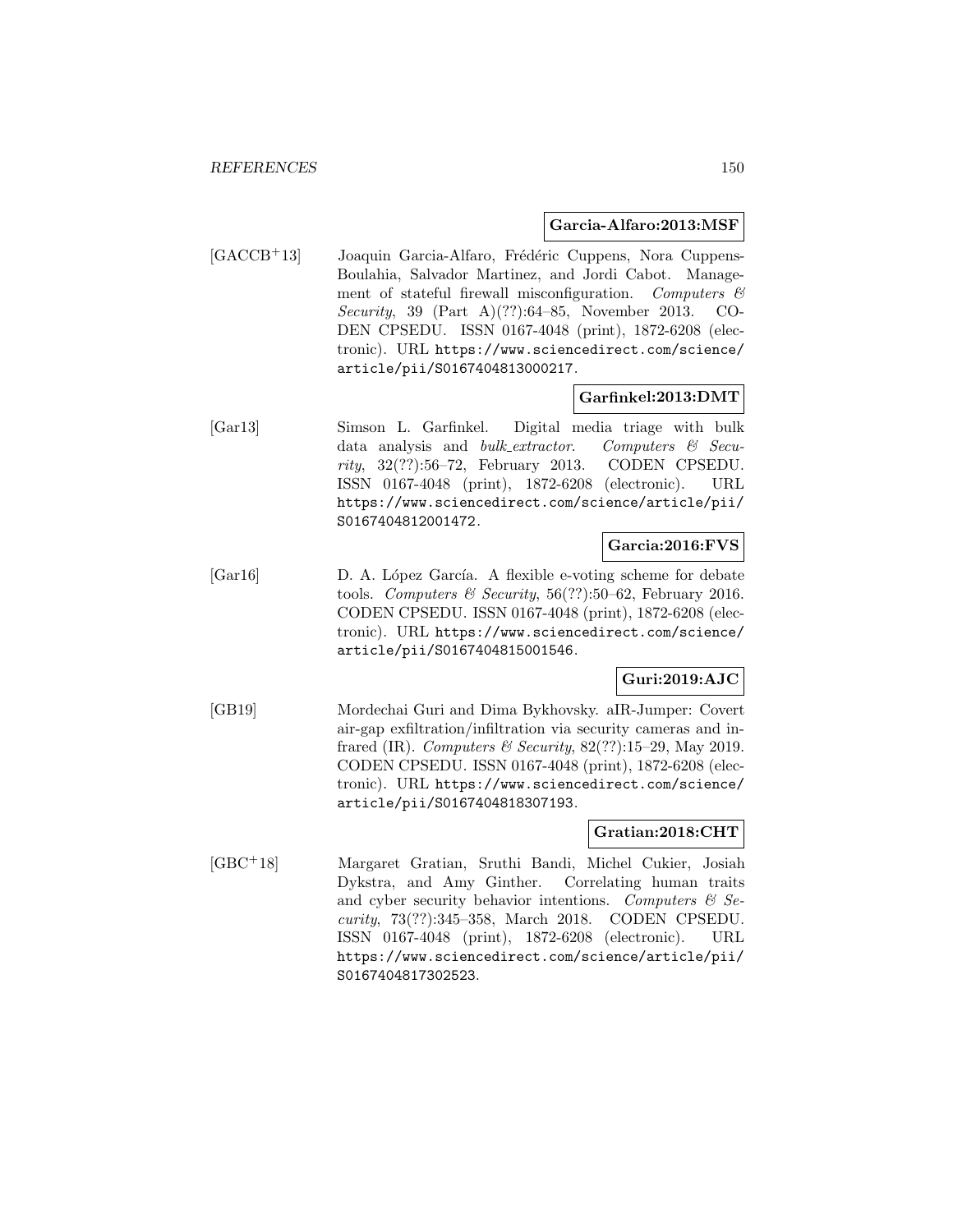### **Gupta:2019:DRB**

[GBC19] Sandeep Gupta, Attaullah Buriro, and Bruno Crispo. Driver-Auth: a risk-based multi-modal biometric-based driver authentication scheme for ride-sharing platforms. Computers & Security, 83(??):122–139, June 2019. CODEN CPSEDU. ISSN 0167-4048 (print), 1872-6208 (electronic). URL https://www.sciencedirect.com/science/article/pii/ S0167404818310113.

## **Gratian:2019:IIU**

[GBCD19] Margaret Gratian, Darshan Bhansali, Michel Cukier, and Josiah Dykstra. Identifying infected users via network traffic. Computers  $\mathcal B$  Security, 80(??):306-316, January 2019. CODEN CPSEDU. ISSN 0167-4048 (print), 1872-6208 (electronic). URL https://www.sciencedirect.com/science/ article/pii/S0167404818306680.

### **Guerrero:2018:SSS**

[GCC18] Daniel Guerrero, Alin A. Carsteanu, and Julio B. Clempner. Solving Stackelberg security Markov games employing the bargaining Nash approach: Convergence analysis. Computers & Security, 74(??):240–257, May 2018. CO-DEN CPSEDU. ISSN 0167-4048 (print), 1872-6208 (electronic). URL https://www.sciencedirect.com/science/ article/pii/S0167404818300221.

### **Gottwalt:2019:CFS**

[GCD19] Florian Gottwalt, Elizabeth Chang, and Tharam Dillon. CorrCorr: a feature selection method for multivariate correlation network anomaly detection techniques. Computers & Security, 83(??):234–245, June 2019. CO-DEN CPSEDU. ISSN 0167-4048 (print), 1872-6208 (electronic). URL https://www.sciencedirect.com/science/ article/pii/S0167404818306485.

#### **Gritzalis:2010:Eb**

[GD10] Dimitris Gritzalis and Sabrina De Capitani di Vimercati. Editorial. Computers & Security, 29(2):165-166, March 2010. CODEN CPSEDU. ISSN 0167-4048 (print), 1872-6208 (electronic). URL https://www.sciencedirect.com/science/ article/pii/S0167404809001424.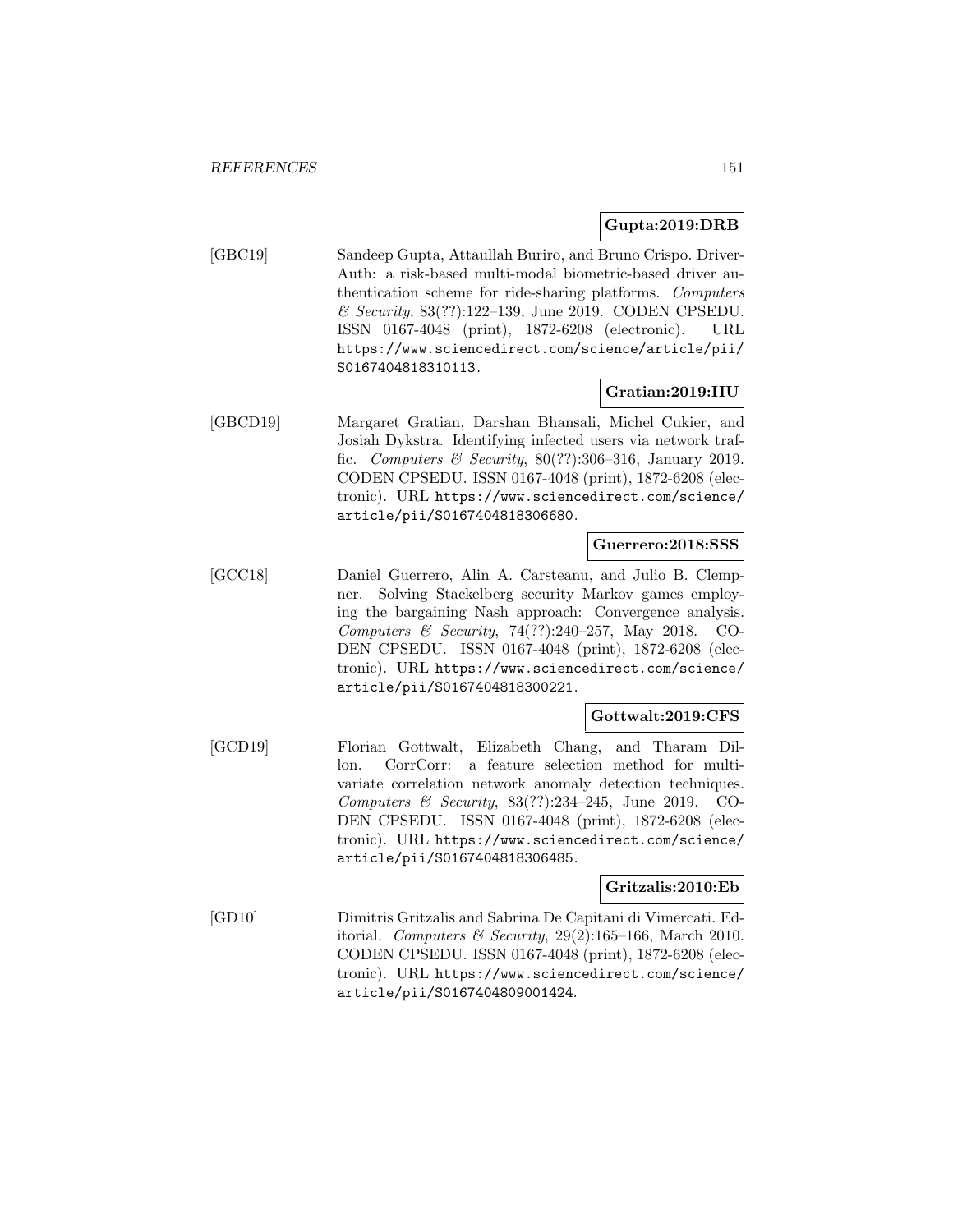# **Giot:2015:RPB**

[GDR15] Romain Giot, Bernadette Dorizzi, and Christophe Rosenberger. A review on the public benchmark databases for static keystroke dynamics. Computers & Security, 55(??):46–61, November 2015. CODEN CPSEDU. ISSN 0167-4048 (print), 1872-6208 (electronic). URL https://www.sciencedirect.com/science/article/pii/ S0167404815000942.

## **Gritzalis:2010:Ea**

[GE10] Dimitris Gritzalis and Jan Eloff. Editorial. Computers  $\&$  Security, 29(1):1-2, February 2010. CODEN CPSEDU. ISSN 0167-4048 (print), 1872-6208 (electronic). URL https://www.sciencedirect.com/science/article/pii/ S0167404809001138.

### **Giot:2011:UKD**

[GEAHR11] Romain Giot, Mohamad El-Abed, Baptiste Hemery, and Christophe Rosenberger. Unconstrained keystroke dynamics authentication with shared secret. Computers  $\mathcal{C}$  Security, 30(6–7):427–445, September/October 2011. CO-DEN CPSEDU. ISSN 0167-4048 (print), 1872-6208 (electronic). URL https://www.sciencedirect.com/science/ article/pii/S0167404811000502.

## **Geneiatakis:2015:PVA**

[GFKS15] Dimitris Geneiatakis, Igor Nai Fovino, Ioannis Kounelis, and Paquale Stirparo. A permission verification approach for Android mobile applications. Computers  $\mathcal{C}$  Security, 49(??):192–205, March 2015. CODEN CPSEDU. ISSN 0167-4048 (print), 1872-6208 (electronic). URL https://www.sciencedirect.com/science/article/pii/ S0167404814001515.

### **Gu:2011:SSP**

[GFN11] Qijun Gu, Christopher Ferguson, and Rizwan Noorani. A study of self-propagating mal-packets in sensor networks: Attacks and defenses. Computers & Security,  $30(1):13-27$ , January 2011. CODEN CPSEDU. ISSN 0167-4048 (print), 1872-6208 (electronic). URL https://www.sciencedirect. com/science/article/pii/S0167404810000854.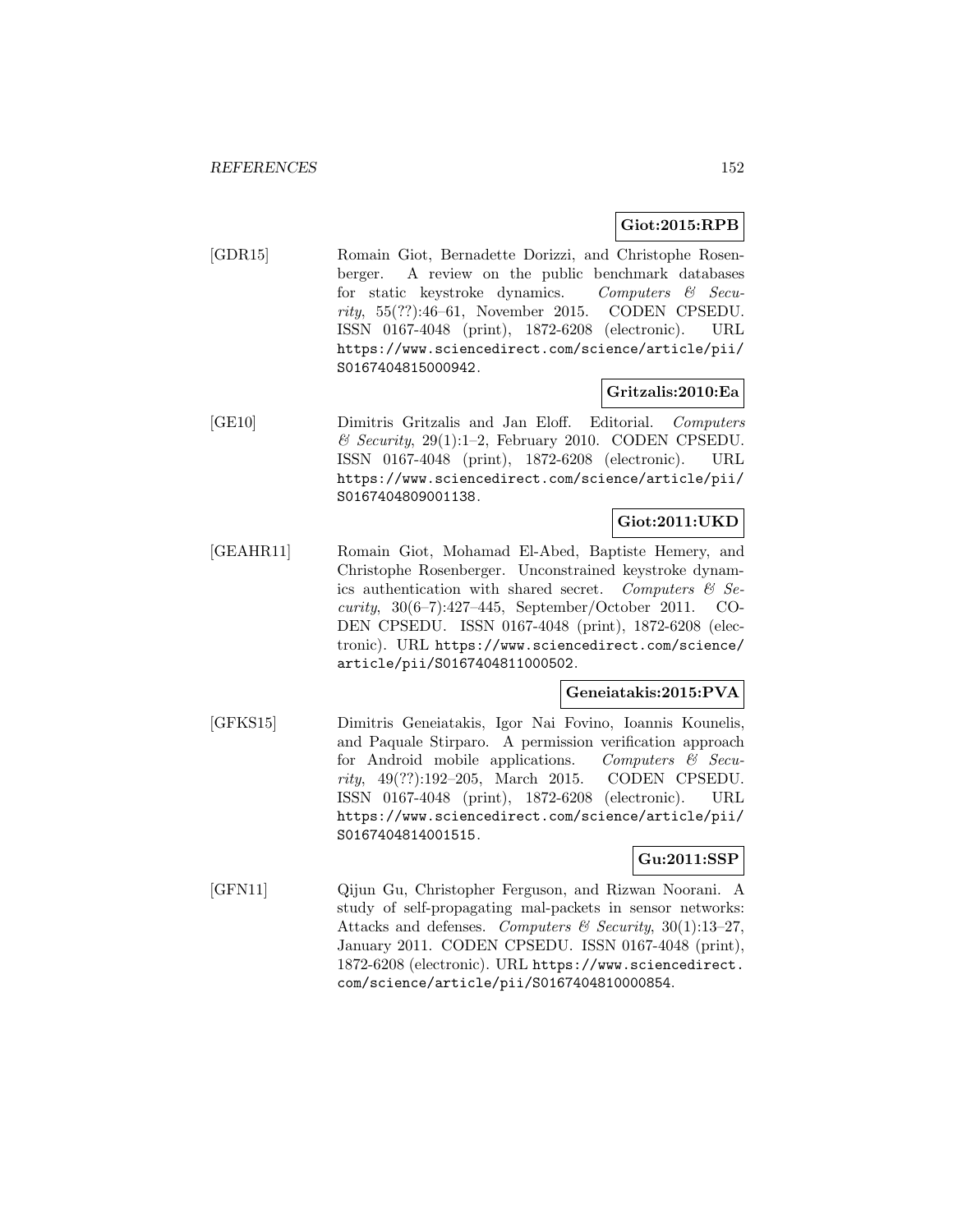#### **GhasemiGol:2016:CAN**

[GGBT16] Mohammad GhasemiGol, Abbas Ghaemi-Bafghi, and Hassan Takabi. A comprehensive approach for network attack forecasting. Computers & Security,  $58(??)$ :83-105, May 2016. CODEN CPSEDU. ISSN 0167-4048 (print), 1872-6208 (electronic). URL https://www.sciencedirect.com/science/ article/pii/S0167404815001819.

### **Garcia:2014:ECB**

[GGSZ14] S. García, M. Grill, J. Stiborek, and A. Zunino. An empirical comparison of botnet detection methods. Computers & Security, 45(??):100–123, September 2014. CO-DEN CPSEDU. ISSN 0167-4048 (print), 1872-6208 (electronic). URL https://www.sciencedirect.com/science/ article/pii/S0167404814000923.

### **Gerber:2018:EPP**

[GGV18] Nina Gerber, Paul Gerber, and Melanie Volkamer. Explaining the privacy paradox: a systematic review of literature investigating privacy attitude and behavior. Computers & Security, 77(??):226–261, August 2018. CO-DEN CPSEDU. ISSN 0167-4048 (print), 1872-6208 (electronic). URL https://www.sciencedirect.com/science/ article/pii/S0167404818303031.

# **Gope:2015:RLA**

[GH15] Prosanta Gope and Tzonelih Hwang. A realistic lightweight authentication protocol preserving strong anonymity for securing RFID system. Computers & Security,  $55(??):271-280$ , November 2015. CODEN CPSEDU. ISSN 0167-4048 (print), 1872-6208 (electronic). URL https://www.sciencedirect. com/science/article/pii/S0167404815000681.

# **Gomez-Hernandez:2018:RLT**

[GHÁGGT18] J. A. Gómez-Hernández, L. Álvarez-González, and P. García-Teodoro. R-Locker: Thwarting ransomware action through a honeyfile-based approach. Computers  $\mathcal B$  Security, 73(??): 389–398, March 2018. CODEN CPSEDU. ISSN 0167- 4048 (print), 1872-6208 (electronic). URL https://www. sciencedirect.com/science/article/pii/S0167404817302560.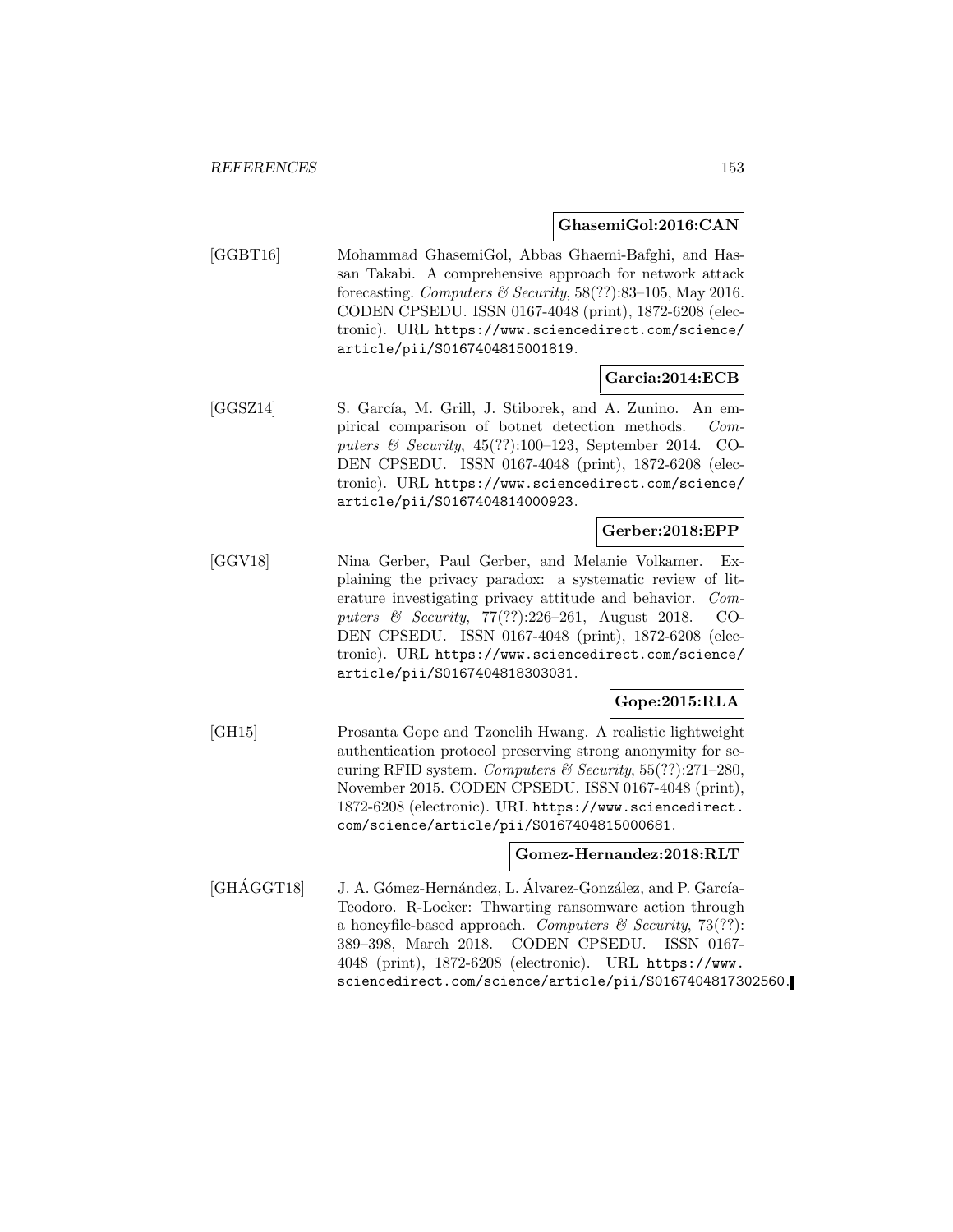#### **Guerrero-Higueras:2017:EAC**

[GHDGRLM17] Angel Manuel Guerrero-Higueras, Noemí DeCastro-García, Francisco Javier Rodríguez-Lera, and Vicente Matellán. Empirical analysis of cyber-attacks to an indoor real time localization system for autonomous robots. Computers  $\mathcal C$  Security, 70(??):422–435, September 2017. CODEN CPSEDU. ISSN 0167-4048 (print), 1872-6208 (electronic). URL https://www.sciencedirect.com/science/article/pii/ S0167404817301396.

# **Guo:2017:SPA**

[GHL<sup>+</sup>17] Zeqing Guo, Weili Han, Liangxing Liu, Wenyuan Xu, Minyue Ni, Yunlei Zhao, and Xiaoyang Sean Wang. Socialized policy administration. Computers & Security,  $67(??)$ :232-243, June 2017. CODEN CPSEDU. ISSN 0167-4048 (print), 1872- 6208 (electronic). URL https://www.sciencedirect.com/ science/article/pii/S0167404817300585.

### **Gritzaliz:2011:E**

[GJ11] Dimitris Gritzaliz and James Joshi. Editorial. Computers & Security, 30(2–3):89–90, March 2011. CO-DEN CPSEDU. ISSN 0167-4048 (print), 1872-6208 (electronic). URL https://www.sciencedirect.com/science/ article/pii/S0167404810001094.

### **Goel:2018:MPA**

[GJ18] Diksha Goel and Ankit Kumar Jain. Mobile phishing attacks and defence mechanisms: State of art and open research challenges. Computers & Security, 73(??):519–544, March 2018. CODEN CPSEDU. ISSN 0167-4048 (print), 1872-6208 (electronic). URL https://www.sciencedirect.com/science/ article/pii/S0167404817302717.

#### **Geetha:2018:OVC**

[GJJ18] P. Geetha, V. S. Jayanthi, and A. N. Jayanthi. Optimal visual cryptographic scheme with multiple share creation for multimedia applications. Computers  $\mathcal{C}$  Security, 78(??):301–320, September 2018. CODEN CPSEDU. ISSN 0167-4048 (print), 1872-6208 (electronic). URL https://www.sciencedirect.com/science/article/pii/ S0167404818308241.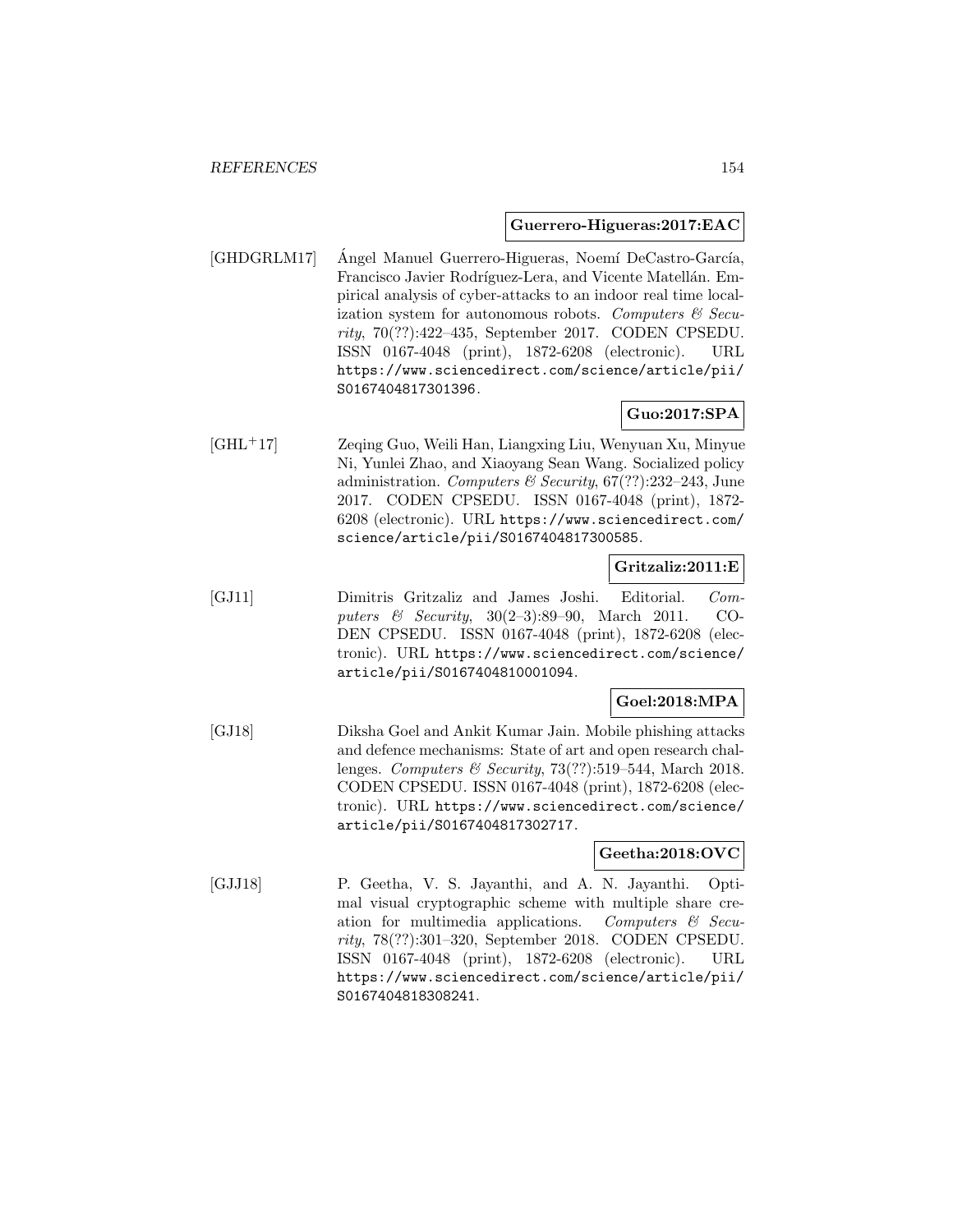#### **Gowtham:2014:CEA**

[GK14] R. Gowtham and Ilango Krishnamurthi. A comprehensive and efficacious architecture for detecting phishing webpages. Computers & Security,  $40(??):23-37$ , February 2014. CO-DEN CPSEDU. ISSN 0167-4048 (print), 1872-6208 (electronic). URL https://www.sciencedirect.com/science/ article/pii/S0167404813001442.

### **Gupta:2014:FPM**

[GKB14] Aditi Gupta, Michael S. Kirkpatrick, and Elisa Bertino. A formal proximity model for RBAC systems. Computers  $\mathcal C$ Security, 41(??):52–67, March 2014. CODEN CPSEDU. ISSN 0167-4048 (print), 1872-6208 (electronic). URL https://www.sciencedirect.com/science/article/pii/ S0167404813001296.

#### **Gritzalis:2010:Ed**

[GL10] Dimitris Gritzalis and Javier Lopez. Editorial. Computers & Security, 29(5):521–522, July 2010. CODEN CPSEDU. ISSN 0167-4048 (print), 1872-6208 (electronic). URL https://www.sciencedirect.com/science/article/pii/ S0167404810000337.

### **Gao:2018:SUP**

[GL18] Tianchong Gao and Feng Li. Studying the utility preservation in social network anonymization via persistent homology. Computers & Security, 77(??):49–64, August 2018. CO-DEN CPSEDU. ISSN 0167-4048 (print), 1872-6208 (electronic). URL https://www.sciencedirect.com/science/ article/pii/S0167404818303122.

#### **Gouglidis:2012:DAC**

[GM12] Antonios Gouglidis and Ioannis Mavridis. domRBAC: an access control model for modern collaborative systems. Computers & Security, 31(4):540–556, June 2012. CO-DEN CPSEDU. ISSN 0167-4048 (print), 1872-6208 (electronic). URL https://www.sciencedirect.com/science/ article/pii/S0167404812000144.

# **Gonzalez-Manzano:2019:DRO**

[GMdF19] Lorena González-Manzano and Jose M. de Fuentes. Design recommendations for online cybersecurity courses. Computers & Security, 80(??):238-256, January 2019. CO-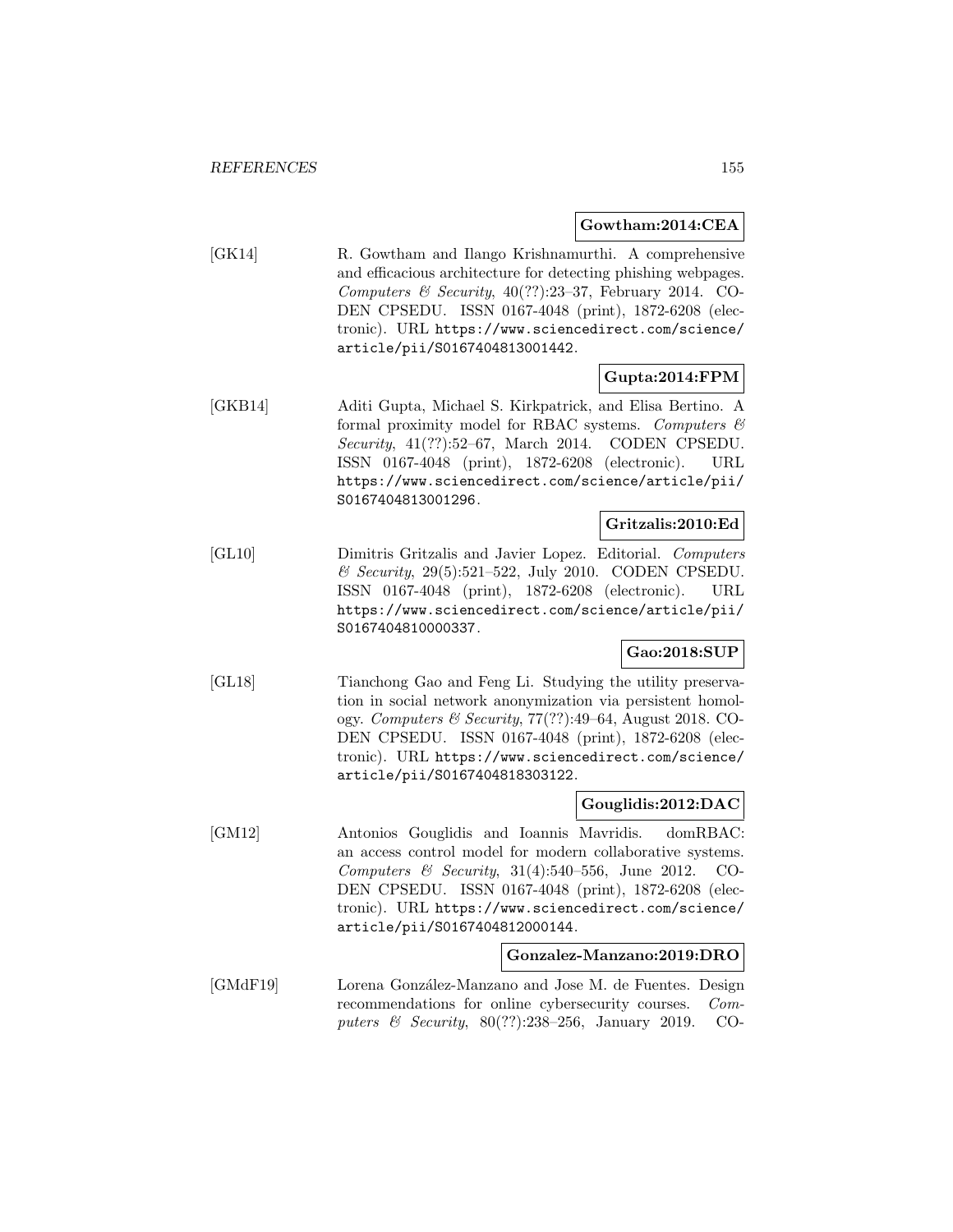DEN CPSEDU. ISSN 0167-4048 (print), 1872-6208 (electronic). URL https://www.sciencedirect.com/science/ article/pii/S0167404818302050.

## **Gonzalez-Manzano:2014:CCO**

[GMGTdFR14a] Lorena González-Manzano, Ana I. González-Tablas, José M. de Fuentes, and Arturo Ribagorda. CooPeD: Co-owned personal data management. Computers  $\mathcal C$  Security, 47(??): 41–65, November 2014. CODEN CPSEDU. ISSN 0167- 4048 (print), 1872-6208 (electronic). URL https://www. sciencedirect.com/science/article/pii/S0167404814000960.

### **Gonzalez-Manzano:2014:SEU**

[GMGTdFR14b] Lorena González-Manzano, Ana I. González-Tablas, José M. de Fuentes, and Arturo Ribagorda. SoNeUCONABC, an expressive usage control model for Web-based social networks. Computers & Security, 43(??):159–187, June 2014. CO-DEN CPSEDU. ISSN 0167-4048 (print), 1872-6208 (electronic). URL https://www.sciencedirect.com/science/ article/pii/S0167404814000480.

# **Guo:2011:ENI**

[GMLZ11] Hua Guo, Yi Mu, Zhoujun Li, and Xiyong Zhang. An efficient and non-interactive hierarchical key agreement protocol. Computers & Security,  $30(1):28-34$ , January 2011. CODEN CPSEDU. ISSN 0167-4048 (print), 1872-6208 (electronic). URL https://www.sciencedirect.com/science/ article/pii/S0167404810000866.

#### **Gunson:2011:UPS**

[GMMJ11] Nancie Gunson, Diarmid Marshall, Hazel Morton, and Mervyn Jack. User perceptions of security and usability of single-factor and two-factor authentication in automated telephone banking. Computers & Security,  $30(4):208-220$ , June 2011. CODEN CPSEDU. ISSN 0167-4048 (print), 1872-6208 (electronic). URL https://www.sciencedirect. com/science/article/pii/S0167404810001148.

### **Guerar:2018:ICU**

[GMMP18] Meriem Guerar, Alessio Merlo, Mauro Migliardi, and Francesco Palmieri. Invisible CAPPCHA: a usable mechanism to distinguish between malware and humans on the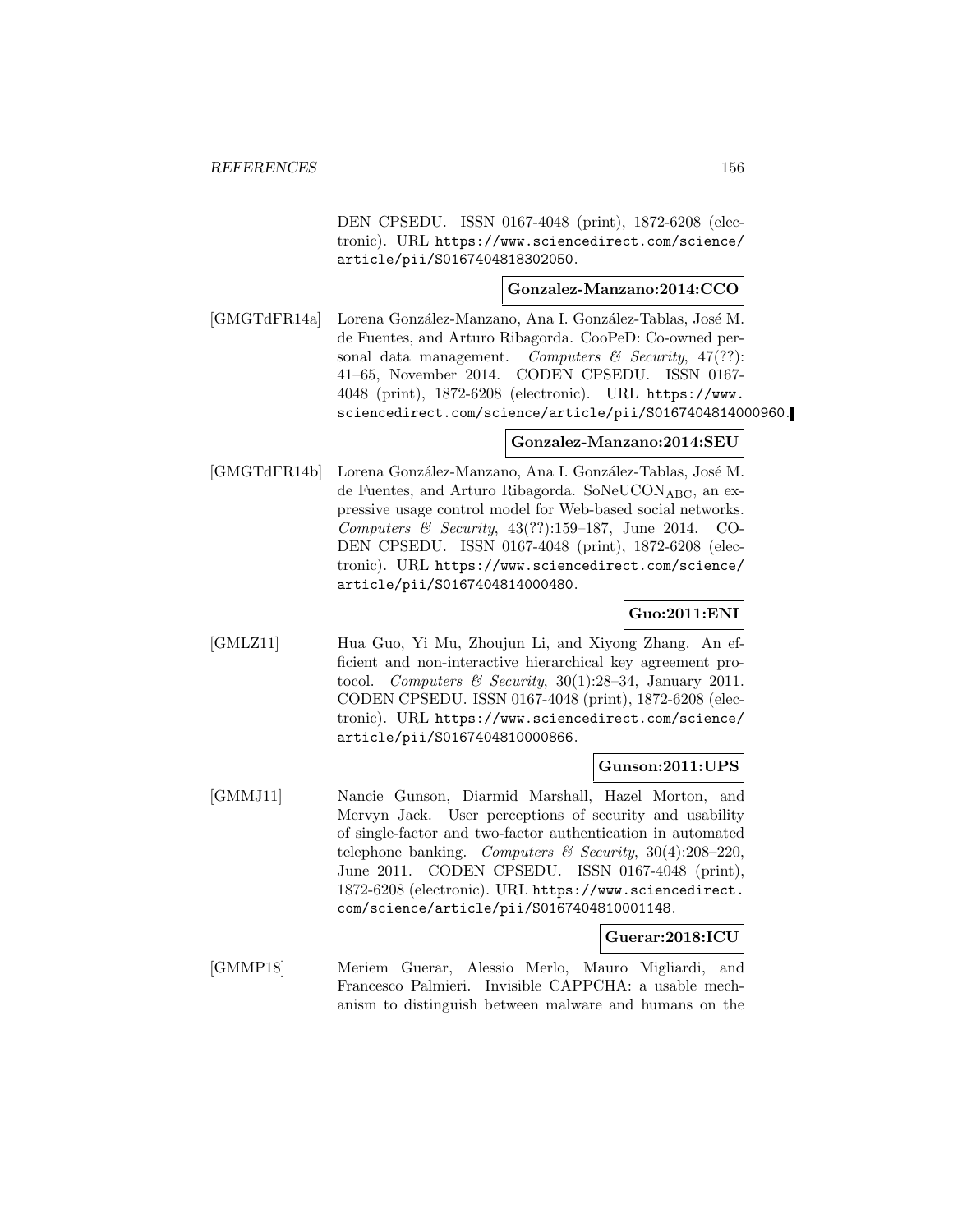mobile IoT. Computers & Security,  $78(??):255-266$ , September 2018. CODEN CPSEDU. ISSN 0167-4048 (print), 1872- 6208 (electronic). URL https://www.sciencedirect.com/ science/article/pii/S0167404818307557.

# **Gascon:2011:AUD**

[GOB11] Hugo Gascon, Agustin Orfila, and Jorge Blasco. Analysis of update delays in signature-based network intrusion detection systems. Computers & Security, 30(8):613-624, November 2011. CODEN CPSEDU. ISSN 0167-4048 (print), 1872- 6208 (electronic). URL https://www.sciencedirect.com/ science/article/pii/S0167404811001106.

# **Gal-Oz:2019:MMR**

[GOGG19] Nurit Gal-Oz, Yaron Gonen, and Ehud Gudes. Mining meaningful and rare roles from web application usage patterns. Computers & Security, 82(??):296–313, May 2019. CO-DEN CPSEDU. ISSN 0167-4048 (print), 1872-6208 (electronic). URL https://www.sciencedirect.com/science/ article/pii/S0167404818301202.

# **Gope:2019:LLA**

[Gop19] Prosanta Gope. LAAP: Lightweight anonymous authentication protocol for D2D-aided fog computing paradigm. Computers & Security, 86(??):223–237, September 2019. CO-DEN CPSEDU. ISSN 0167-4048 (print), 1872-6208 (electronic). URL https://www.sciencedirect.com/science/ article/pii/S016740481831160X.

### **Goseva-Popstojanova:2014:CCM**

[GPAD<sup>+</sup>14] Katerina Goseva-Popstojanova, Goce Anastasovski, Ana Dimitrijevikj, Risto Pantev, and Brandon Miller. Characterization and classification of malicious Web traffic. Computers & Security, 42(??):92–115, May 2014. CO-DEN CPSEDU. ISSN 0167-4048 (print), 1872-6208 (electronic). URL https://www.sciencedirect.com/science/ article/pii/S0167404814000170.

### **Giboney:2016:SEA**

[GPGV16] Justin Scott Giboney, Jeffrey Gainer Proudfoot, Sanjay Goel, and Joseph S. Valacich. The security expertise assessment measure (SEAM): Developing a scale for hacker expertise. Computers & Security,  $60(??):37-51$ , July 2016. CO-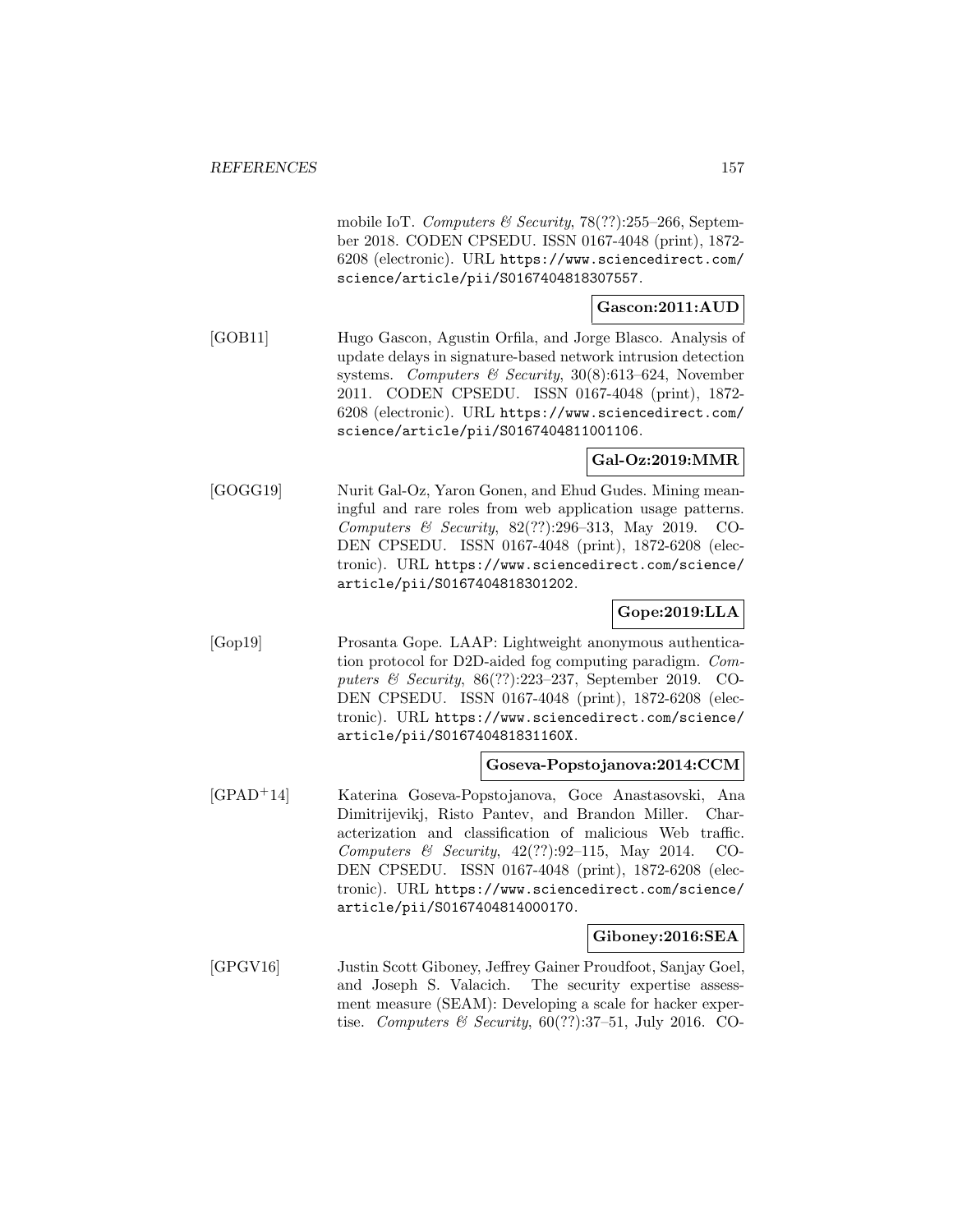DEN CPSEDU. ISSN 0167-4048 (print), 1872-6208 (electronic). URL https://www.sciencedirect.com/science/ article/pii/S0167404816300323.

# **Gritzalis:2010:Ec**

[GS10] Dimitris Gritzalis and Pierangela Samarati. Editorial. Computers & Security, 29(4):381–382, June 2010. CO-DEN CPSEDU. ISSN 0167-4048 (print), 1872-6208 (electronic). URL https://www.sciencedirect.com/science/ article/pii/S0167404810000076.

# **Garg:2018:EAA**

[GSA18] Urvashi Garg, Geeta Sikka, and Lalit K. Awasthi. Empirical analysis of attack graphs for mitigating critical paths and vulnerabilities. Computers & Security,  $77(??)$ :349-359, August 2018. CODEN CPSEDU. ISSN 0167-4048 (print), 1872-6208 (electronic). URL https://www.sciencedirect. com/science/article/pii/S0167404818303493.

### **Gutierrez:2018:RRD**

[GSBY18] Christopher N. Gutierrez, Eugene H. Spafford, Saurabh Bagchi, and Thomas Yurek. Reactive redundancy for data destruction protection  $(R2D2)$ . Computers & Security, 74(??):184–201, May 2018. CODEN CPSEDU. ISSN 0167-4048 (print), 1872-6208 (electronic). URL https://www.sciencedirect.com/science/article/pii/ S016740481730281X.

# **Guan:2019:DAI**

[GSL<sup>+</sup>19] Chong Guan, Kun Sun, Lingguang Lei, Pingjian Wang, Yuewu Wang, and Wei Chen. DangerNeighbor attack: Information leakage via postMessage mechanism in HTML5. Computers & Security,  $80(??):291-305$ , January 2019. CO-DEN CPSEDU. ISSN 0167-4048 (print), 1872-6208 (electronic). URL https://www.sciencedirect.com/science/ article/pii/S0167404818308484.

# **Gu:2018:GTH**

[GSZX18] Zhongshu Gu, Brendan Saltaformaggio, Xiangyu Zhang, and Dongyan Xu. G emini: Guest-transparent honey files via hypervisor-level access redirection. Computers  $\mathcal{C}$  Security, 77(??):737–744, August 2018. CODEN CPSEDU. ISSN 0167-4048 (print), 1872-6208 (electronic). URL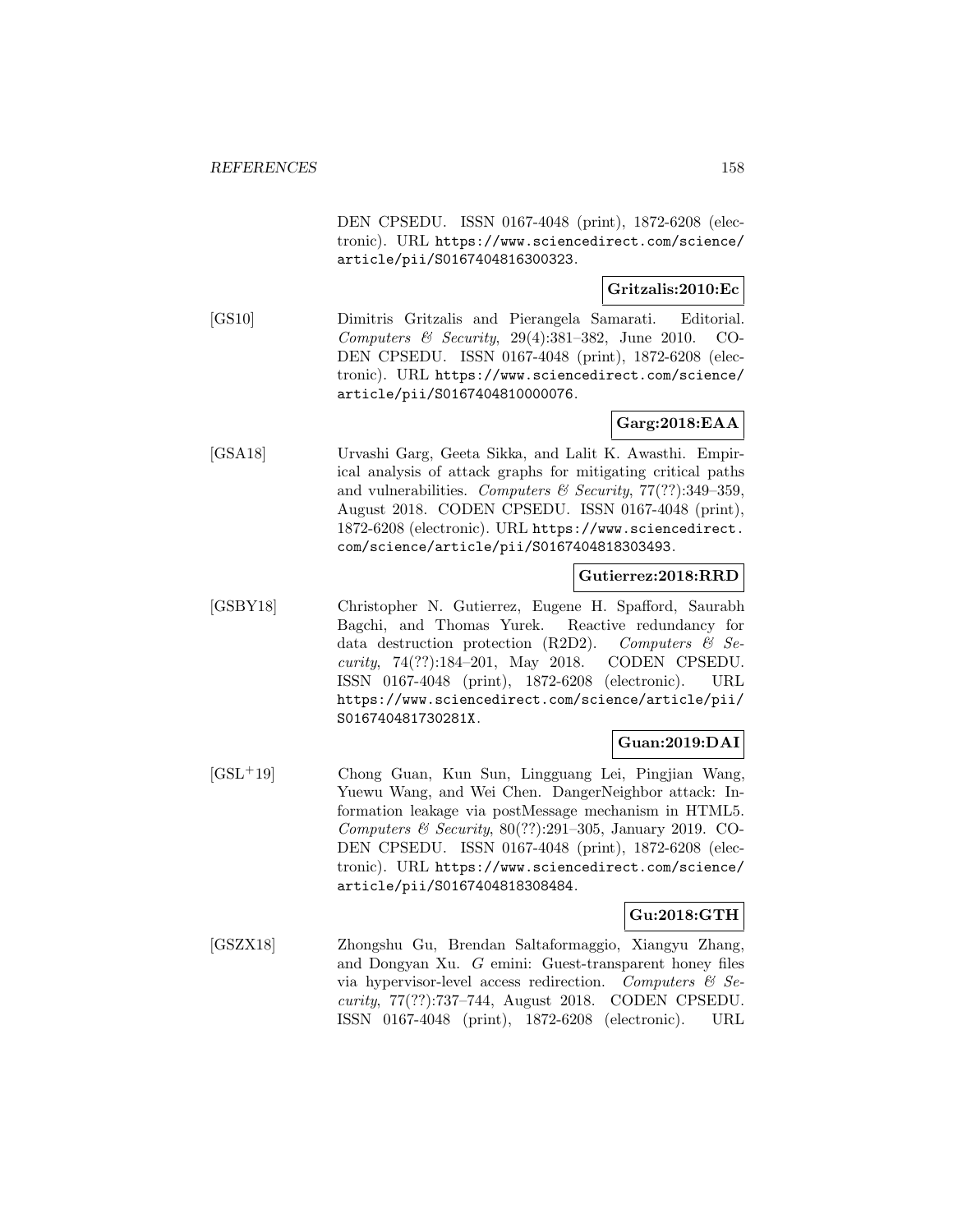https://www.sciencedirect.com/science/article/pii/ S0167404818301433.

### **Gritzalis:2013:CDE**

[GT13] Dimitris Gritzalis and Gurvirender Tejay. Cybercrime in the digital economy — editorial. Computers  $\mathcal{C}$  Security, 38(??):1–2, October 2013. CODEN CPSEDU. ISSN 0167-4048 (print), 1872-6208 (electronic). URL https://www.sciencedirect.com/science/article/pii/ S0167404813001120.

### **Garcia-Teodoro:2015:AGH**

[GTDVTSH15] P. Garcia-Teodoro, J. E. Diaz-Verdejo, J. E. Tapiador, and R. Salazar-Hernandez. Automatic generation of HTTP intrusion signatures by selective identification of anomalies. Computers & Security,  $55(??):159-174$ , November 2015. CO-DEN CPSEDU. ISSN 0167-4048 (print), 1872-6208 (electronic). URL https://www.sciencedirect.com/science/ article/pii/S0167404815001297.

### **GhasemiGol:2016:FMI**

[GTGB16] Mohammad GhasemiGol, Hassan Takabi, and Abbas Ghaemi-Bafghi. A foresight model for intrusion response management. Computers  $\mathcal B$  Security, 62(??):73-94, September 2016. CODEN CPSEDU. ISSN 0167-4048 (print), 1872- 6208 (electronic). URL https://www.sciencedirect.com/ science/article/pii/S0167404816300700.

# **Guo:2013:SRB**

[Guo13] Ken H. Guo. Security-related behavior in using information systems in the workplace: a review and synthesis. Computers & Security, 32(??):242–251, February 2013. CO-DEN CPSEDU. ISSN 0167-4048 (print), 1872-6208 (electronic). URL https://www.sciencedirect.com/science/ article/pii/S0167404812001666.

#### **Grothoff:2018:TSN**

[GWEA18] Christian Grothoff, Matthias Wachs, Monika Ermert, and Jacob Appelbaum. Toward secure name resolution on the Internet. Computers & Security,  $77(??)$ :694-708, August 2018. CODEN CPSEDU. ISSN 0167-4048 (print), 1872-6208 (electronic). URL https://www.sciencedirect.com/science/ article/pii/S0167404818300403.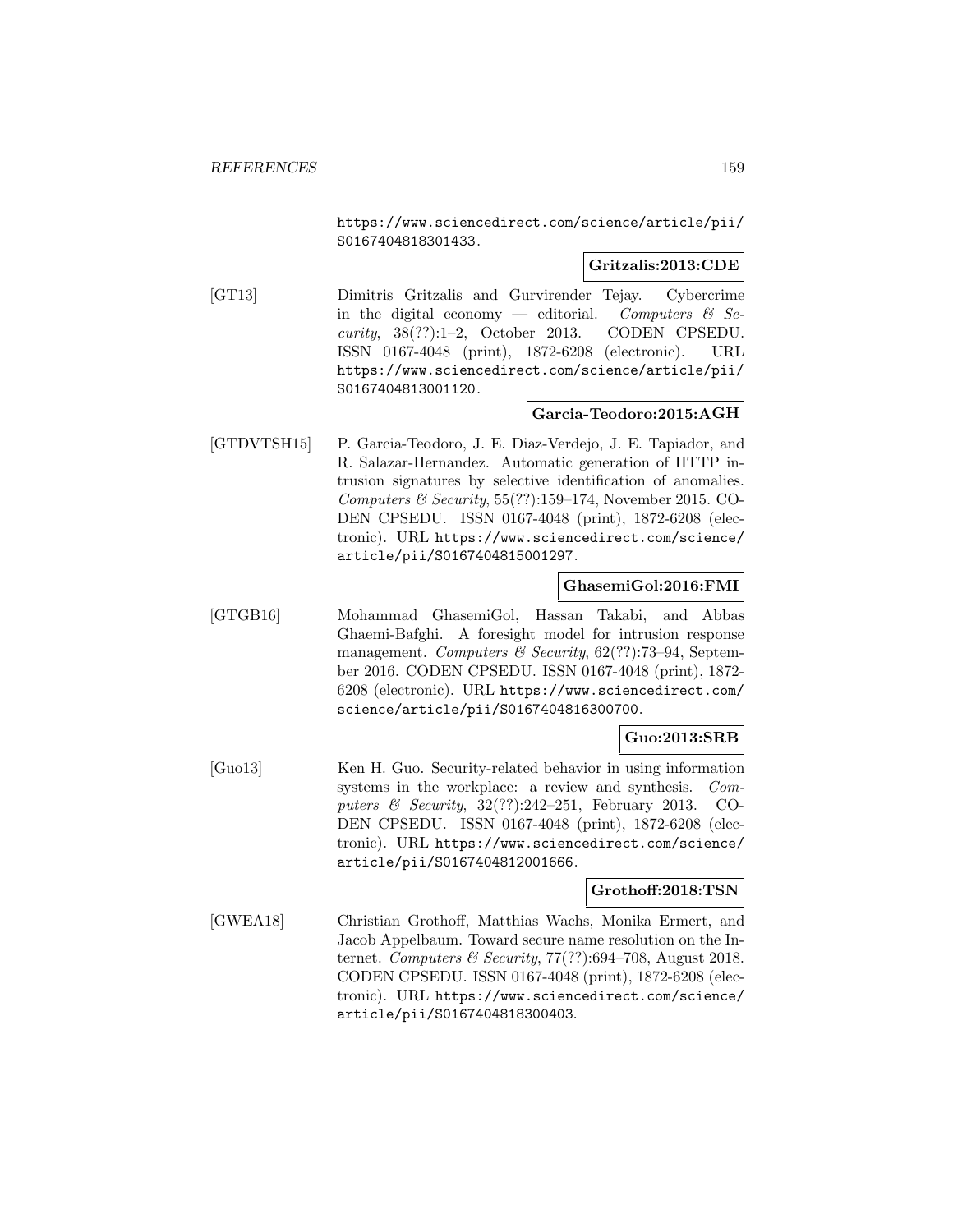### **Gheisari:2019:CAP**

[GWKFC19] Mehdi Gheisari, Guojun Wang, Wazir Zada Khan, and Christian Fernández-Campusano. A context-aware privacypreserving method for IoT-based smart city using Software Defined Networking. Computers & Security, 87 (??):Article 101470, November 2019. CODEN CPSEDU. ISSN 0167-4048 (print), 1872-6208 (electronic). URL https://www.sciencedirect.com/science/article/pii/ S0167404818313336.

# **Gezer:2019:FBA**

[GWWS19] Ali Gezer, Gary Warner, Clifford Wilson, and Prakash Shrestha. A flow-based approach for Trickbot banking Trojan detection. Computers & Security, 84(??):179–192, July 2019. CODEN CPSEDU. ISSN 0167-4048 (print), 1872- 6208 (electronic). URL https://www.sciencedirect.com/ science/article/pii/S0167404818309568.

# **Gu:2019:NAI**

[GWWW19] Jie Gu, Lihong Wang, Huiwen Wang, and Shanshan Wang. A novel approach to intrusion detection using SVM ensemble with feature augmentation. Computers & Security,  $86(??):53-62$ , September 2019. CO-DEN CPSEDU. ISSN 0167-4048 (print), 1872-6208 (electronic). URL https://www.sciencedirect.com/science/ article/pii/S0167404819301154.

# **Guinde:2010:EHS**

[GZ10] Nitesh B. Guinde and Sotirios G. Ziavras. Efficient hardware support for pattern matching in network intrusion detection. Computers & Security, 29(7):756–769, October 2010. CO-DEN CPSEDU. ISSN 0167-4048 (print), 1872-6208 (electronic). URL https://www.sciencedirect.com/science/ article/pii/S0167404810000350.

# **Guo:2018:LLP**

[GZ18] Yimin Guo and Zhenfeng Zhang. LPSE: Lightweight password-strength estimation for password meters. Computers & Security, 73(??):507–518, March 2018. CO-DEN CPSEDU. ISSN 0167-4048 (print), 1872-6208 (electronic). URL https://www.sciencedirect.com/ science/article/pii/S0167404817301530. See corrigendum [GZ20].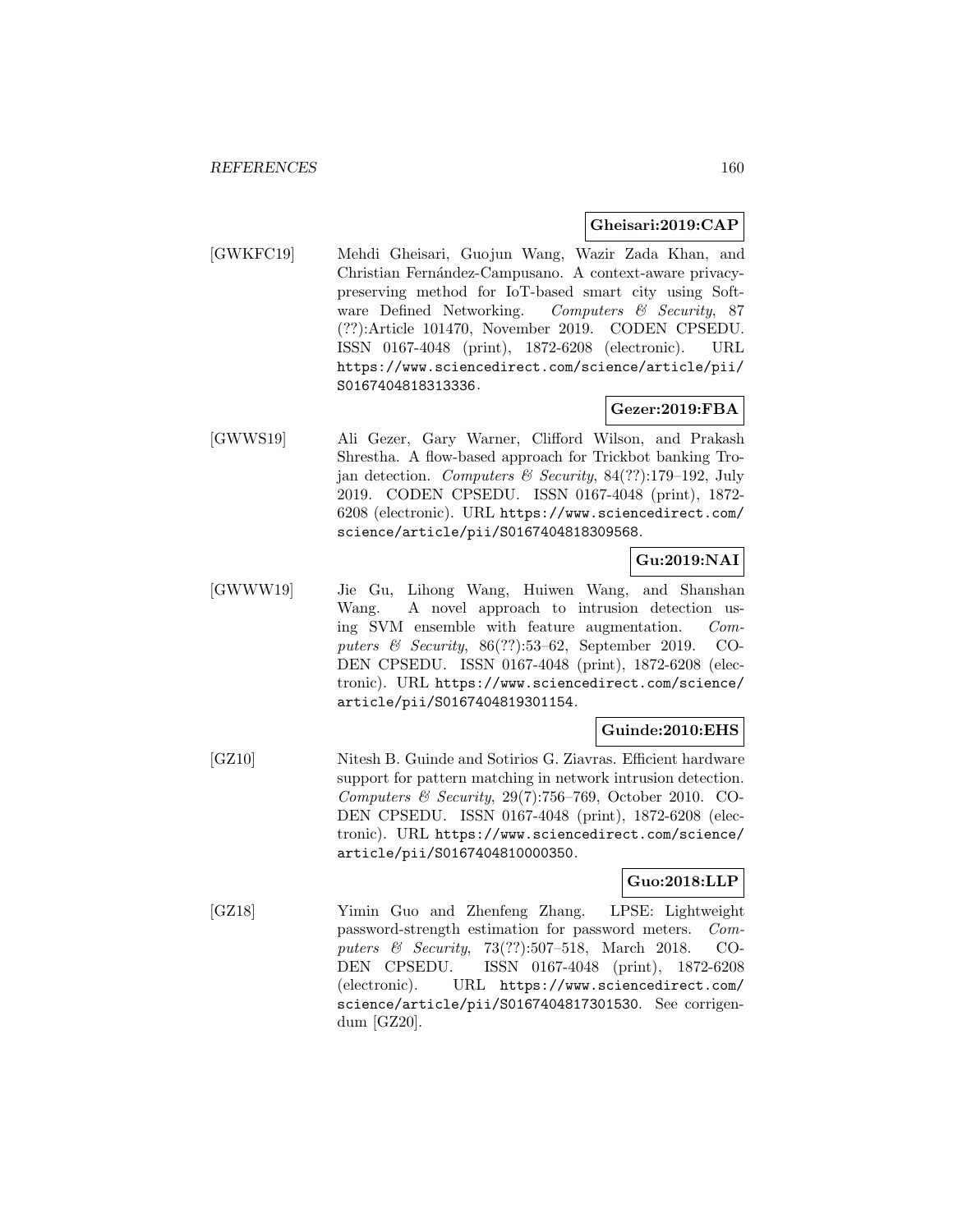# **Guo:2020:CLL**

[GZ20] Yimin Guo and Zhenfeng Zhang. Corrigendum to "LPSE: Lightweight password-strength estimation for password meters" [Computers and Security, Volume 73, 2018, Pages 507– 518]. Computers & Security, 94(??):Article 101879, July 2020. CODEN CPSEDU. ISSN 0167-4048 (print), 1872- 6208 (electronic). URL http://www.sciencedirect.com/ science/article/pii/S0167404820301528. See [GZ18].

# **Guo:2019:ONP**

[GZG19] Yimin Guo, Zhenfeng Zhang, and Yajun Guo. Optiwords: a new password policy for creating memorable and strong passwords. Computers & Security, 85(??):423–435, August 2019. CODEN CPSEDU. ISSN 0167-4048 (print), 1872- 6208 (electronic). URL https://www.sciencedirect.com/ science/article/pii/S0167404819301105. See [GZG20].

### **Guo:2020:CON**

[GZG20] Yimin Guo, Zhenfeng Zhang, and Yajun Guo. Corrigendum to "Optiwords: a new password policy for creating memorable and strong password" [Computers and Security, Volume 85, 2019, Pages 423–435]. Computers & Security, 94(??):Article 101880, July 2020. CODEN CPSEDU. ISSN 0167-4048 (print), 1872-6208 (electronic). URL http://www.sciencedirect.com/science/article/ pii/S016740482030153X. See [GZG19].

# **Guo:2013:EID**

[GZP<sup>+</sup>13] Chun Guo, Ya-Jian Zhou, Yuan Ping, Shou-Shan Luo, Yu-Ping Lai, and Zhong-Kun Zhang. Efficient intrusion detection using representative instances. Computers  $\mathcal{C}$  Security, 39 (part B) $(??):255-267$ , November 2013. CO-DEN CPSEDU. ISSN 0167-4048 (print), 1872-6208 (electronic). URL https://www.sciencedirect.com/science/ article/pii/S016740481300120X.

### **Genga:2019:DRE**

[GZS19] Laura Genga, Nicola Zannone, and Anna Squicciarini. Discovering reliable evidence of data misuse by exploiting rule redundancy. Computers & Security, 87(??):Article 101577, November 2019. CODEN CPSEDU. ISSN 0167-4048 (print), 1872-6208 (electronic). URL https://www.sciencedirect. com/science/article/pii/S0167404818302025.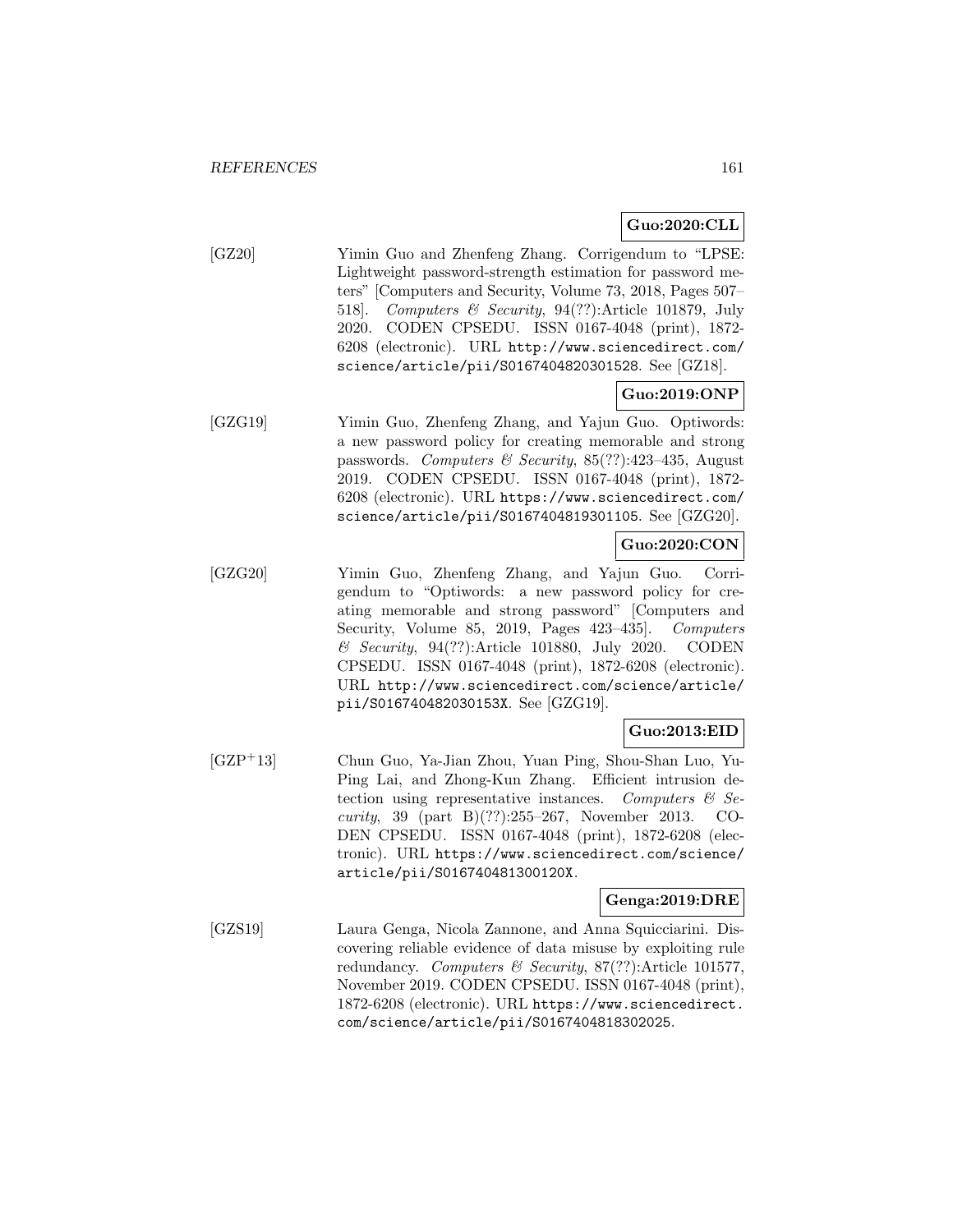### **Hamid:2014:APP**

[HA14] Isredza Rahmi A. Hamid and Jemal H. Abawajy. An approach for profiling phishing activities. Computers  $\mathcal{C}$  Security, 45(??):27–41, September 2014. CODEN CPSEDU. ISSN 0167-4048 (print), 1872-6208 (electronic). URL https://www.sciencedirect.com/science/article/pii/ S0167404814000546.

### **Holm:2015:EBI**

[HA15] Hannes Holm and Khalid Khan Afridi. An expert-based investigation of the common vulnerability scoring system. Computers & Security,  $53(??):18-30$ , September 2015. CO-DEN CPSEDU. ISSN 0167-4048 (print), 1872-6208 (electronic). URL https://www.sciencedirect.com/science/ article/pii/S0167404815000620.

#### **Hernandez-Ardieta:2013:TSA**

[HAGTdFR13] Jorge L. Hernandez-Ardieta, Ana I. Gonzalez-Tablas, Jose M. de Fuentes, and Benjamin Ramos. A taxonomy and survey of attacks on digital signatures. Computers & Security, 34(??):67–112, May 2013. CODEN CPSEDU. ISSN 0167-4048 (print), 1872-6208 (electronic). URL https://www.sciencedirect.com/science/article/pii/ S0167404812001794.

## **Hussain:2018:SFM**

[HAHZ<sup>+</sup>18] Muzammil Hussain, Ahmed Al-Haiqi, A. A. Zaidan, B. B. Zaidan, M. Kiah, Salman Iqbal, S. Iqbal, and Mohamed Abdulnabi. A security framework for mHealth apps on Android platform. Computers & Security,  $75(??):191-217$ , June 2018. CODEN CPSEDU. ISSN 0167-4048 (print), 1872-6208 (electronic). URL https://www.sciencedirect.com/science/ article/pii/S0167404818300798.

### **Hatfield:2018:SEC**

[Hat18] Joseph M. Hatfield. Social engineering in cybersecurity: the evolution of a concept. Computers  $\mathcal{C}$  Security, 73(??):102–113, March 2018. CODEN CPSEDU. ISSN 0167-4048 (print), 1872-6208 (electronic). URL https://www.sciencedirect.com/science/article/pii/ S0167404817302249.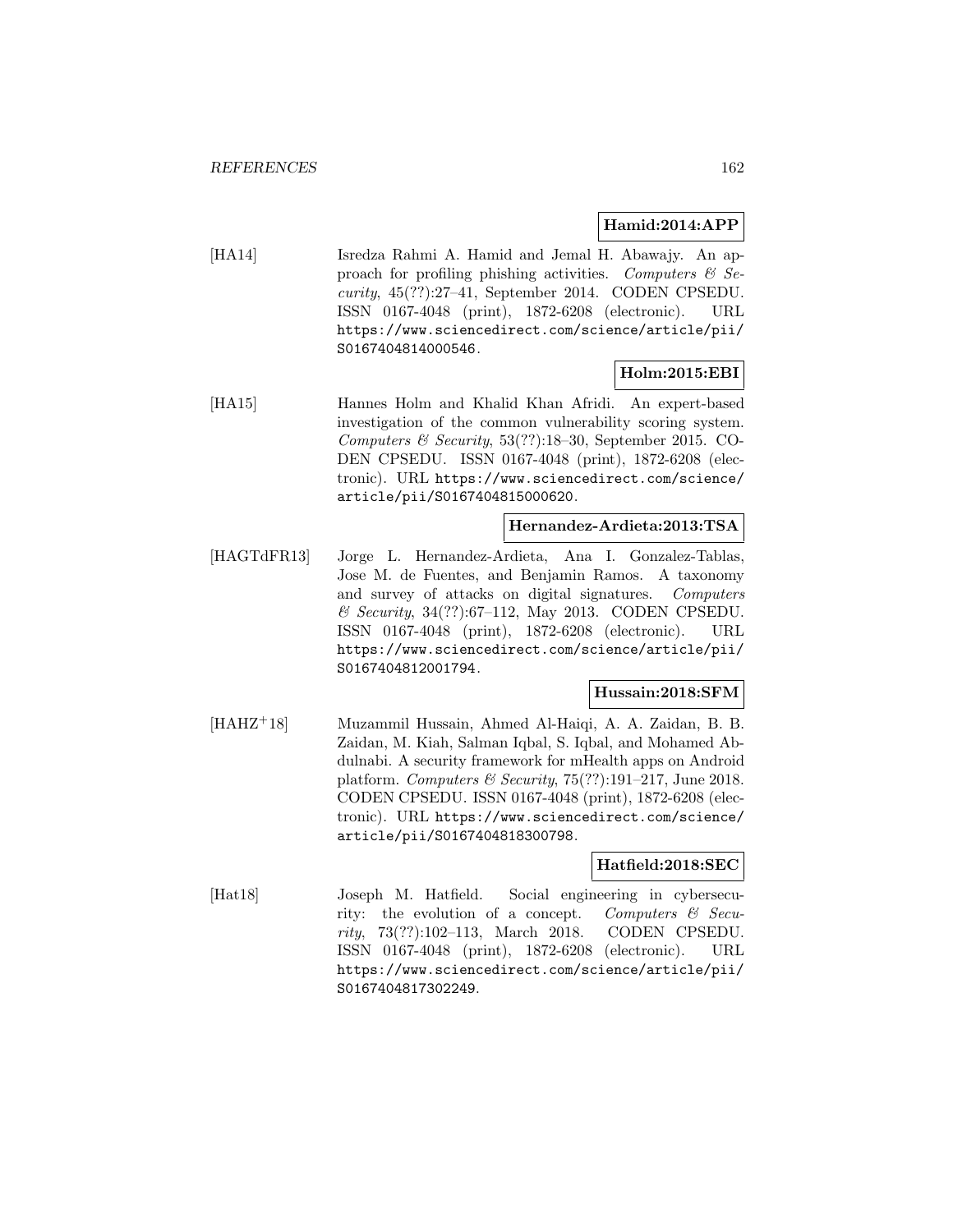### **Hatfield:2019:VHH**

[Hat19] Joseph M. Hatfield. Virtuous human hacking: the ethics of social engineering in penetration-testing. Computers  $\mathcal{C}$ Security, 83(??):354–366, June 2019. CODEN CPSEDU. ISSN 0167-4048 (print), 1872-6208 (electronic). URL https://www.sciencedirect.com/science/article/pii/ S016740481831174X.

# **Hellal:2016:MCF**

[HB16] Aya Hellal and Lotfi Ben Romdhane. Minimal contrast frequent pattern mining for malware detection. Computers & Security,  $62$ (??):19-32, September 2016. CO-DEN CPSEDU. ISSN 0167-4048 (print), 1872-6208 (electronic). URL https://www.sciencedirect.com/science/ article/pii/S0167404816300694.

# **Halabi:2018:BBF**

[HB18] Talal Halabi and Martine Bellaiche. A broker-based framework for standardization and management of cloud Security-SLAs. Computers & Security, 75(??):59–71, June 2018. CO-DEN CPSEDU. ISSN 0167-4048 (print), 1872-6208 (electronic). URL https://www.sciencedirect.com/science/ article/pii/S0167404818300476.

# **Hasan:2012:PPF**

[HBB12] Omar Hasan, Lionel Brunie, and Elisa Bertino. Preserving privacy of feedback providers in decentralized reputation systems. Computers & Security,  $31(7):816-826$ , October 2012. CODEN CPSEDU. ISSN 0167-4048 (print), 1872-6208 (electronic). URL https://www.sciencedirect.com/science/ article/pii/S0167404811001465.

# **Harichandran:2016:CFN**

[HBBM16] Vikram S. Harichandran, Frank Breitinger, Ibrahim Baggili, and Andrew Marrington. A cyber forensics needs analysis survey: Revisiting the domain's needs a decade later. Computers & Security, 57(??):1–13, March 2016. CO-DEN CPSEDU. ISSN 0167-4048 (print), 1872-6208 (electronic). URL https://www.sciencedirect.com/science/ article/pii/S0167404815001595.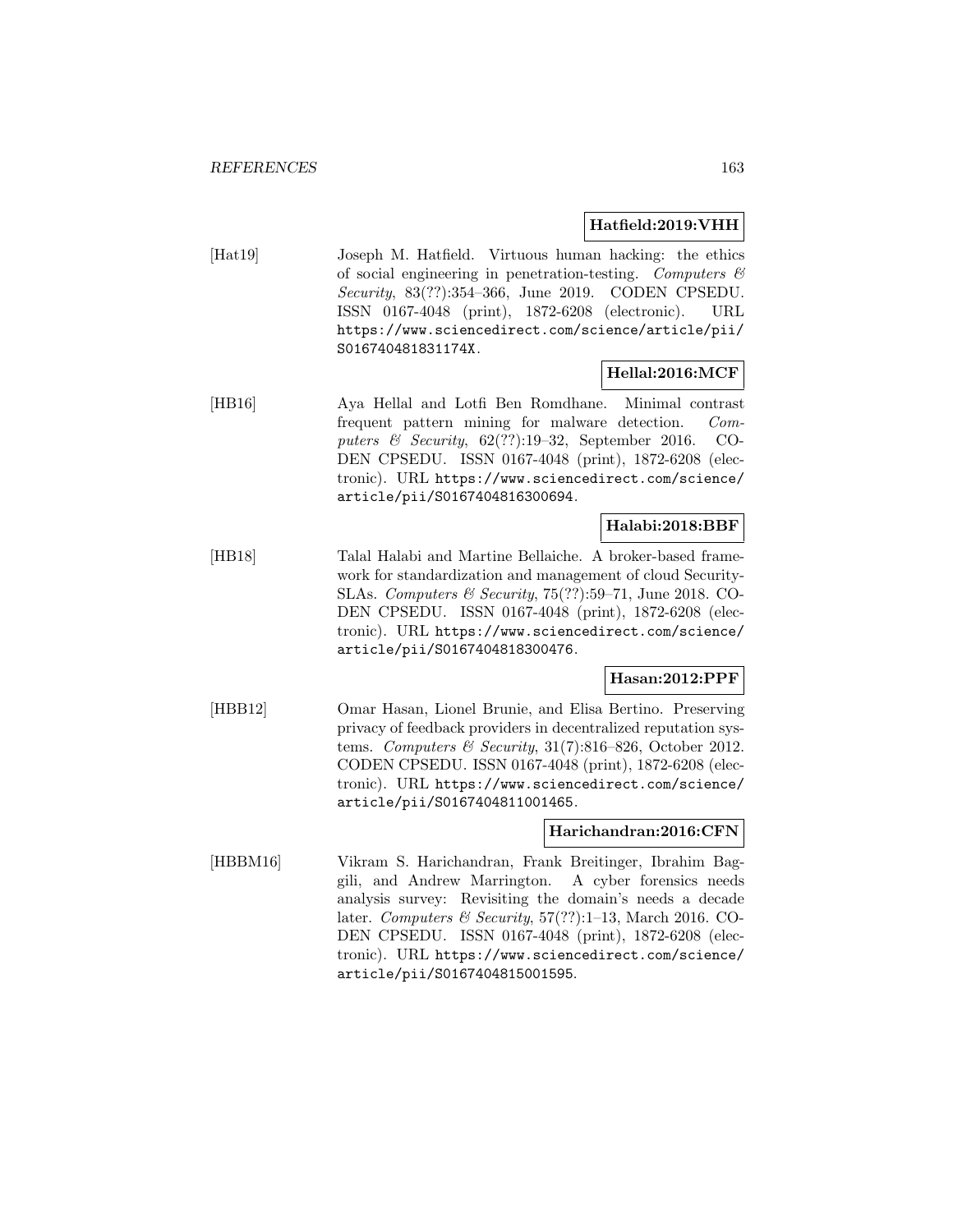### **Bang:2017:ADN**

[hBCK17] June ho Bang, Young-Jong Cho, and Kyungran Kang. Anomaly detection of network-initiated LTE signaling traffic in wireless sensor and actuator networks based on a hidden semi-Markov model. Computers & Security,  $65(??):108-120$ , March 2017. CODEN CPSEDU. ISSN 0167-4048 (print), 1872-6208 (electronic). URL https://www.sciencedirect. com/science/article/pii/S0167404816301614.

#### **Herrmann:2013:BBT**

[HBF13] Dominik Herrmann, Christian Banse, and Hannes Federrath. Behavior-based tracking: Exploiting characteristic patterns in DNS traffic. Computers & Security, 39 (Part A)(??):17-33, November 2013. CODEN CPSEDU. ISSN 0167-4048 (print), 1872-6208 (electronic). URL https://www.sciencedirect. com/science/article/pii/S0167404813000576.

#### **Henriksen-Bulmer:2019:PRA**

[HBFJ19] Jane Henriksen-Bulmer, Shamal Faily, and Sheridan Jeary. Privacy risk assessment in context: a meta-model based on contextual integrity. Computers & Security,  $82$ (??):270–283, May 2019. CODEN CPSEDU. ISSN 0167-4048 (print), 1872- 6208 (electronic). URL https://www.sciencedirect.com/ science/article/pii/S0167404818301998.

#### **Hassan:2018:STB**

[HBHA18] Shaikh Shahriar Hassan, Soumik Das Bibon, Md Shohrab Hossain, and Mohammed Atiquzzaman. Security threats in Bluetooth technology. Computers & Security, 74(??):308– 322, May 2018. CODEN CPSEDU. ISSN 0167-4048 (print), 1872-6208 (electronic). URL https://www.sciencedirect. com/science/article/pii/S0167404817300615.

### **Horak:2019:OHS**

[HBT<sup>+</sup>19] Karel Horák, Branislav Bosanský, Petr Tomásek, Christopher Kiekintveld, and Charles Kamhoua. Optimizing honeypot strategies against dynamic lateral movement using partially observable stochastic games. Computers  $\mathcal{C}$ Security, 87(??):Article 101579, November 2019. CO-DEN CPSEDU. ISSN 0167-4048 (print), 1872-6208 (electronic). URL https://www.sciencedirect.com/science/ article/pii/S0167404819300665.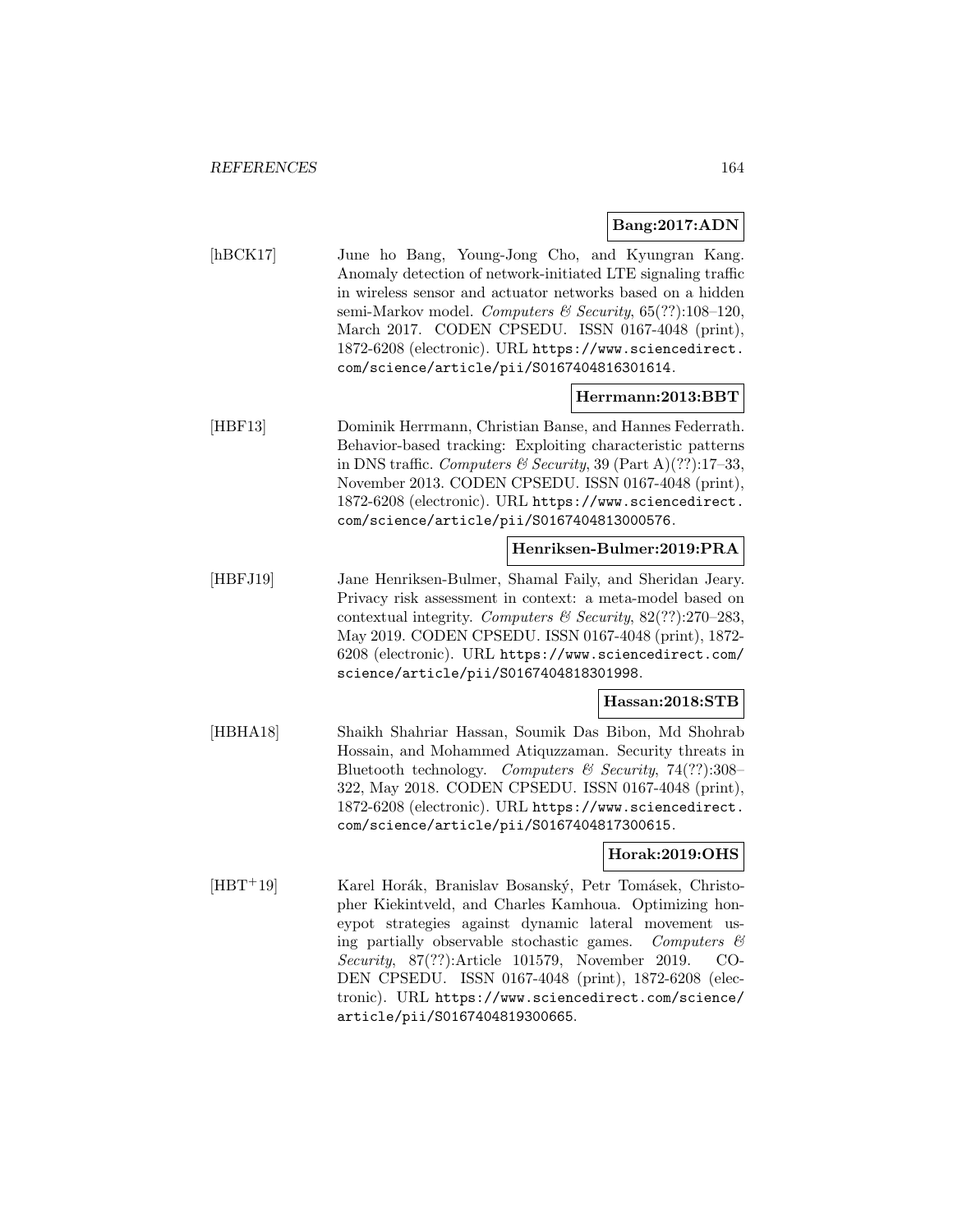### **Haq:2018:MLW**

[HCCJ18] Irfan Ul Haq, Sergio Chica, Juan Caballero, and Somesh Jha. Malware lineage in the wild. Computers  $\mathcal{C}$  Security, 78(??):347–363, September 2018. CODEN CPSEDU. ISSN 0167-4048 (print), 1872-6208 (electronic). URL https://www.sciencedirect.com/science/article/pii/ S0167404818308605.

#### **Hernandez-Castro:2010:PCD**

[HCR10] Carlos Javier Hernandez-Castro and Arturo Ribagorda. Pitfalls in CAPTCHA design and implementation: the math CAPTCHA, a case study. Computers  $\mathcal{C}$  Security, 29(1):141–157, February 2010. CODEN CPSEDU. ISSN 0167-4048 (print), 1872-6208 (electronic). URL https://www.sciencedirect.com/science/article/pii/ S0167404809000728.

#### **Hernandez-Castro:2017:UML**

[HCRMBG17] Carlos Javier Hernández-Castro, María D. R-Moreno, David F. Barrero, and Stuart Gibson. Using machine learning to identify common flaws in CAPTCHA design: FunCAPTCHA case analysis. Computers  $\mathcal{C}$  Security, 70(??):744–756, September 2017. CODEN CPSEDU. ISSN 0167-4048 (print), 1872-6208 (electronic). URL https://www.sciencedirect.com/science/article/pii/ S0167404817301128.

# **Hamed:2018:NID**

[HDK18] Tarfa Hamed, Rozita Dara, and Stefan C. Kremer. Network intrusion detection system based on recursive feature addition and bigram technique. Computers  $\mathcal{C}$  Security, 73(??):137–155, March 2018. CODEN CPSEDU. ISSN 0167-4048 (print), 1872-6208 (electronic). URL https://www.sciencedirect.com/science/article/pii/ S0167404817302274.

#### **Hilgenstieler:2010:ESP**

[HDMKS10] Egon Hilgenstieler, Elias P. Duarte, Glenn Mansfield-Keeni, and Norio Shiratori. Extensions to the source path isolation engine for precise and efficient log-based IP traceback. Computers & Security, 29(4):383–392, June 2010. CO-DEN CPSEDU. ISSN 0167-4048 (print), 1872-6208 (electronic). URL https://www.sciencedirect.com/science/ article/pii/S0167404809001497.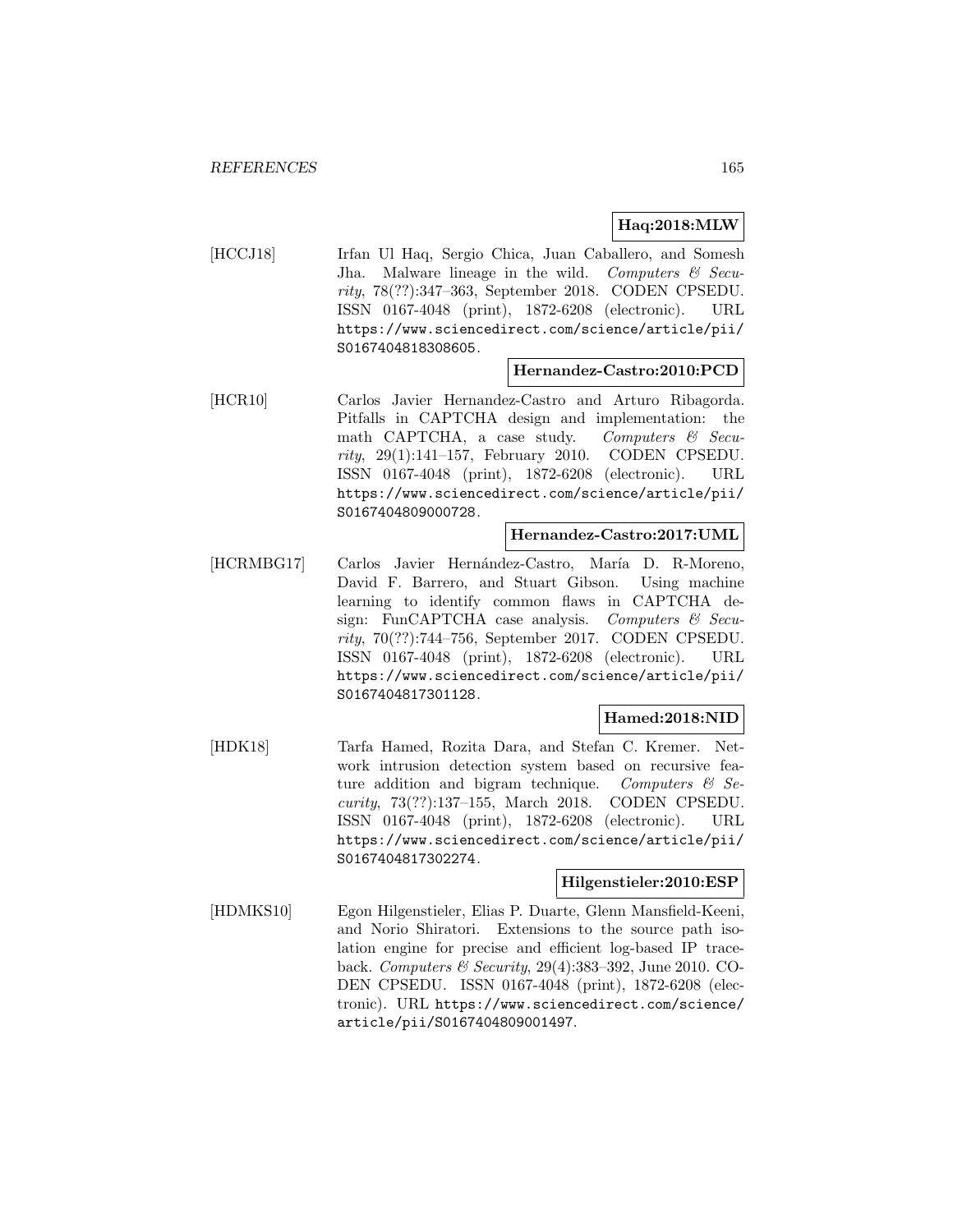### **Heigl:2019:RPS**

[HDT<sup>+</sup>19] Michael Heigl, Laurin Doerr, Nicolas Tiefnig, Dalibor Fiala, and Martin Schramm. A resource-preserving self-regulating uncoupled MAC algorithm to be applied in incident detection. Computers & Security, 85(??):270–287, August 2019. CODEN CPSEDU. ISSN 0167-4048 (print), 1872-6208 (electronic). URL https://www.sciencedirect.com/science/ article/pii/S0167404819301099.

# **Hong:2018:DSM**

[HEK<sup>+</sup>18] Jin B. Hong, Simon Yusuf Enoch, Dong Seong Kim, Armstrong Nhlabatsi, Noora Fetais, and Khaled M. Khan. Dynamic security metrics for measuring the effectiveness of moving target defense techniques. Computers  $\mathcal{C}$  Security, 79(??):33–52, November 2018. CODEN CPSEDU. ISSN 0167-4048 (print), 1872-6208 (electronic). URL https://www.sciencedirect.com/science/article/pii/ S0167404818304449.

### **Herrmann:2017:EII**

[HF17] Dominik Herrmann and Hannes Federrath. Editorial: 30th IFIP International Information Security Conference (IFIP SEC 2015). Computers & Security, 67(??):266, June 2017. CODEN CPSEDU. ISSN 0167-4048 (print), 1872-6208 (electronic). URL https://www.sciencedirect.com/science/ article/pii/S016740481730069X.

### **Hocking:2013:COU**

[HFCR13] C. G. Hocking, S. M. Furnell, N. L. Clarke, and P. L. Reynolds. Co-operative user identity verification using an authentication aura. Computers  $\mathcal{C}$  Security, 39 (part B)(??):486–502, November 2013. CODEN CPSEDU. ISSN 0167-4048 (print), 1872-6208 (electronic). URL https://www.sciencedirect.com/science/article/pii/ S0167404813001417.

# **Huber:2019:FCL**

[HHAW19] Manuel Huber, Julian Horsch, Junaid Ali, and Sascha Wessel. Freeze and crypt: Linux kernel support for main memory encryption. Computers & Security, 86(??):420-436, September 2019. CODEN CPSEDU. ISSN 0167-4048 (print), 1872- 6208 (electronic). URL https://www.sciencedirect.com/ science/article/pii/S0167404818310435.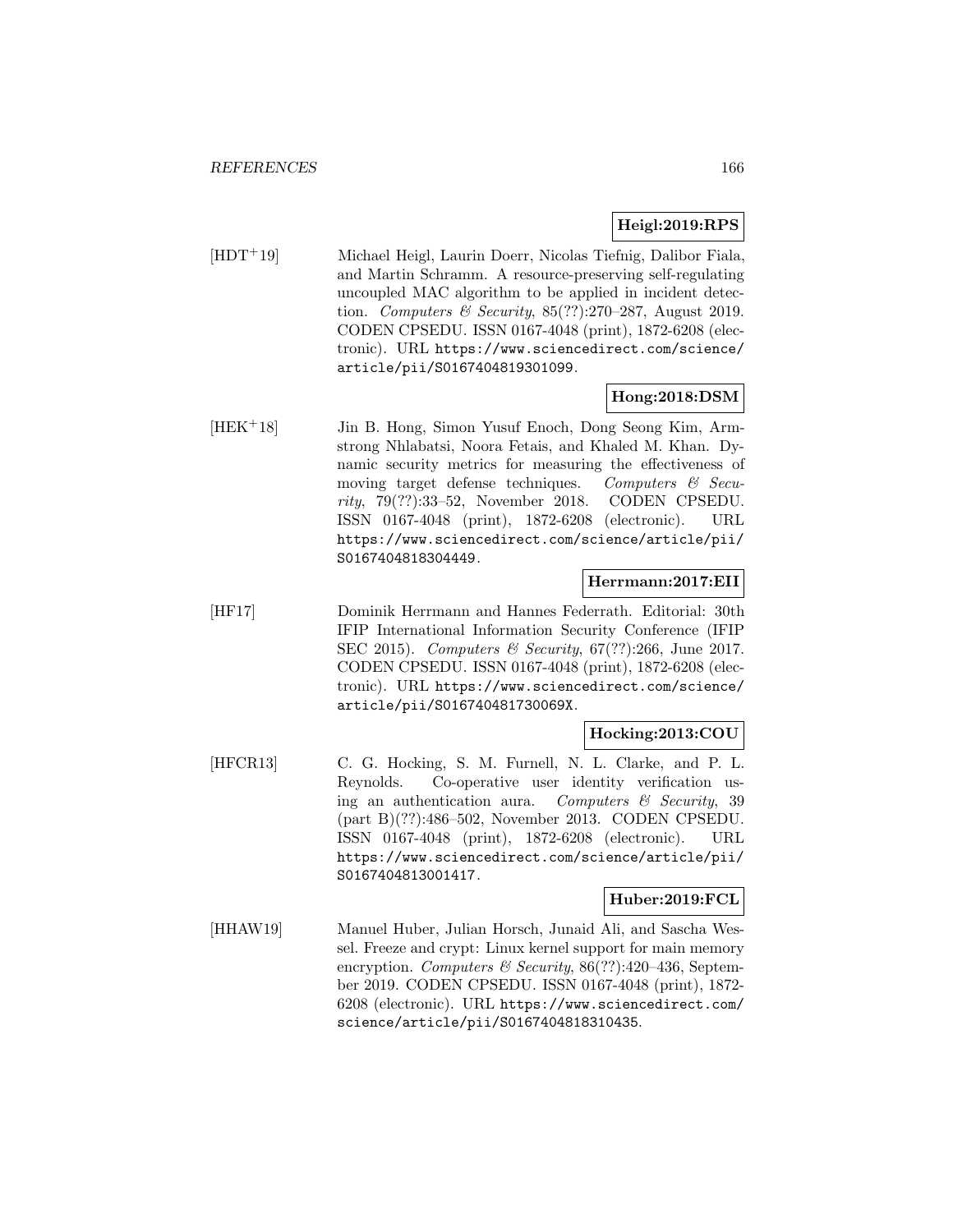#### **Hammi:2018:BTD**

[HHBS18] Mohamed Tahar Hammi, Badis Hammi, Patrick Bellot, and Ahmed Serhrouchni. Bubbles of trust: a decentralized blockchain-based authentication system for IoT. Computers & Security, 78(??):126–142, September 2018. CO-DEN CPSEDU. ISSN 0167-4048 (print), 1872-6208 (electronic). URL https://www.sciencedirect.com/science/ article/pii/S0167404818300890.

## **Hu:2019:TRF**

[HHK<sup>+</sup>19] Hongxin Hu, Wonkyu Han, Sukwha Kyung, Juan Wang, Gail-Joon Ahn, Ziming Zhao, and Hongda Li. Towards a reliable firewall for software-defined networks. Computers & Security, 87(??):Article 101597, November 2019. CO-DEN CPSEDU. ISSN 0167-4048 (print), 1872-6208 (electronic). URL https://www.sciencedirect.com/science/ article/pii/S016740481930152X.

# **Haenni:2013:GAP**

[HK13] Rolf Haenni and Reto E. Koenig. A generic approach to prevent board flooding attacks in coercion-resistant electronic voting schemes. Computers  $\mathcal B$  Security, 33(??):59–69, March 2013. CODEN CPSEDU. ISSN 0167-4048 (print), 1872- 6208 (electronic). URL https://www.sciencedirect.com/ science/article/pii/S0167404812001381.

### **Hasan:2017:UAF**

[HK17] Ragib Hasan and Rasib Khan. Unified authentication factors and fuzzy service access using interaction provenance. Computers & Security, 67(??):211–231, June 2017. CO-DEN CPSEDU. ISSN 0167-4048 (print), 1872-6208 (electronic). URL https://www.sciencedirect.com/science/ article/pii/S0167404817300408.

# **Han:2017:IMI**

[HKK17] JinYoung Han, Yoo Jung Kim, and Hyungjin Kim. An integrative model of information security policy compliance with psychological contract: Examining a bilateral perspective. Computers & Security,  $66(??):52-65$ , May 2017. CO-DEN CPSEDU. ISSN 0167-4048 (print), 1872-6208 (electronic). URL https://www.sciencedirect.com/science/ article/pii/S0167404817300032.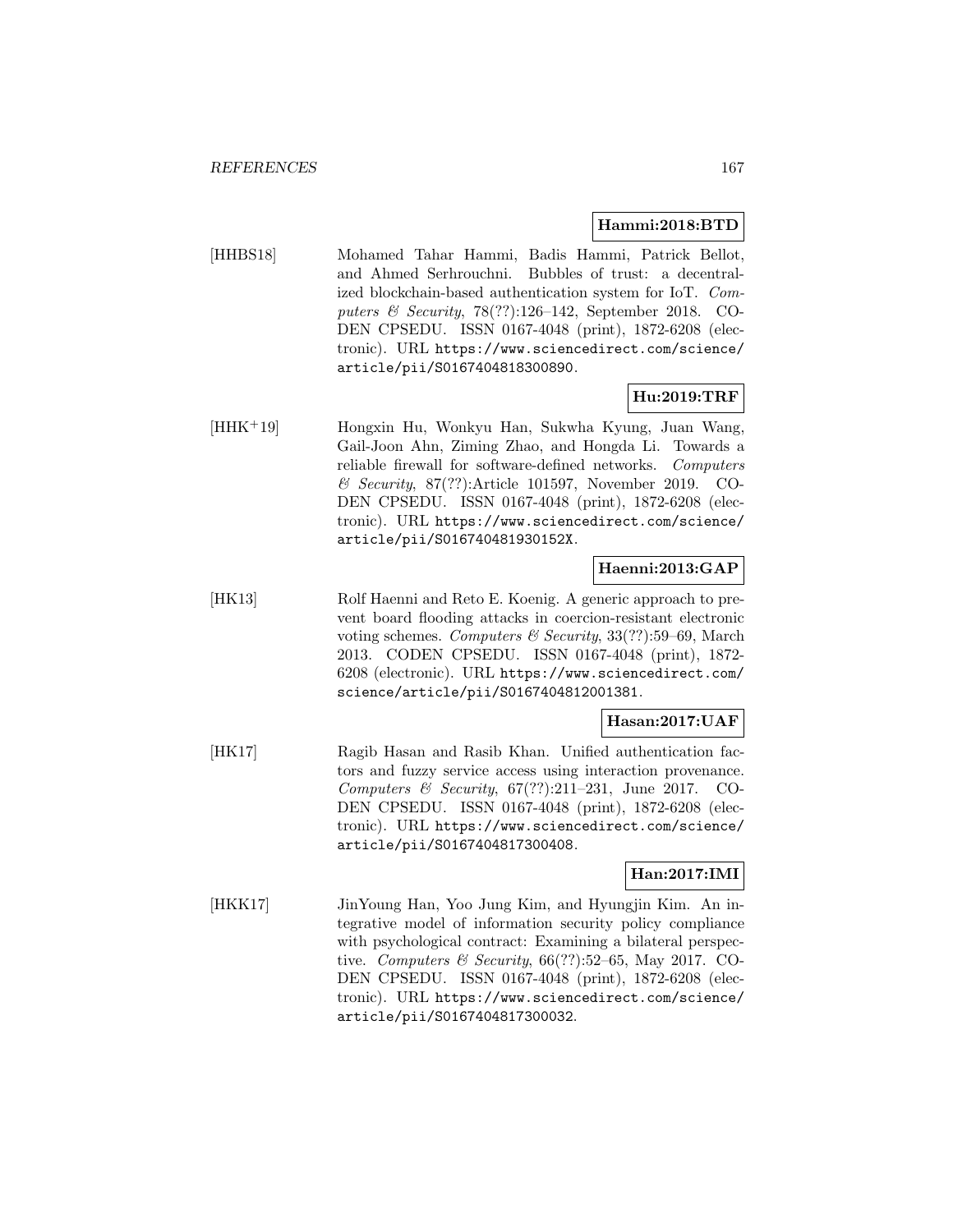### **Hsieh:2012:EHF**

[HL12] Wen-Bin Hsieh and Jenq-Shiou Leu. Exploiting hash functions to intensify the remote user authentication scheme. Computers & Security,  $31(6)$ :791–798, September 2012. CO-DEN CPSEDU. ISSN 0167-4048 (print), 1872-6208 (electronic). URL https://www.sciencedirect.com/science/ article/pii/S0167404812000910.

### **Heartfield:2018:DSS**

[HL18] Ryan Heartfield and George Loukas. Detecting semantic social engineering attacks with the weakest link: Implementation and empirical evaluation of a human-as-a-securitysensor framework. Computers & Security, 76(??):101-127, July 2018. CODEN CPSEDU. ISSN 0167-4048 (print), 1872- 6208 (electronic). URL https://www.sciencedirect.com/ science/article/pii/S0167404818301780.

### **Heartfield:2018:TCP**

[HLB<sup>+</sup>18] Ryan Heartfield, George Loukas, Sanja Budimir, Anatolij Bezemskij, Johnny R. J. Fontaine, Avgoustinos Filippoupolitis, and Etienne Roesch. A taxonomy of cyberphysical threats and impact in the smart home. Computers & Security, 78(??):398–428, September 2018. CO-DEN CPSEDU. ISSN 0167-4048 (print), 1872-6208 (electronic). URL https://www.sciencedirect.com/science/ article/pii/S0167404818304875.

# **Heydemann:2019:FVS**

[HLB19] Karine Heydemann, Jean-François Lalande, and Pascal Berthomé. Formally verified software countermeasures for control-flow integrity of smart card C code. Computers & Security, 85(??):202–224, August 2019. CO-DEN CPSEDU. ISSN 0167-4048 (print), 1872-6208 (electronic). URL https://www.sciencedirect.com/science/ article/pii/S0167404818302037.

#### **Huang:2016:SWS**

[HLFZ16] Cheng Huang, JiaYong Liu, Yong Fang, and Zheng Zuo. A study on Web security incidents in China by analyzing vulnerability disclosure platforms. Computers & Security, 58(??):47–62, May 2016. CODEN CPSEDU. ISSN 0167-4048 (print), 1872-6208 (electronic). URL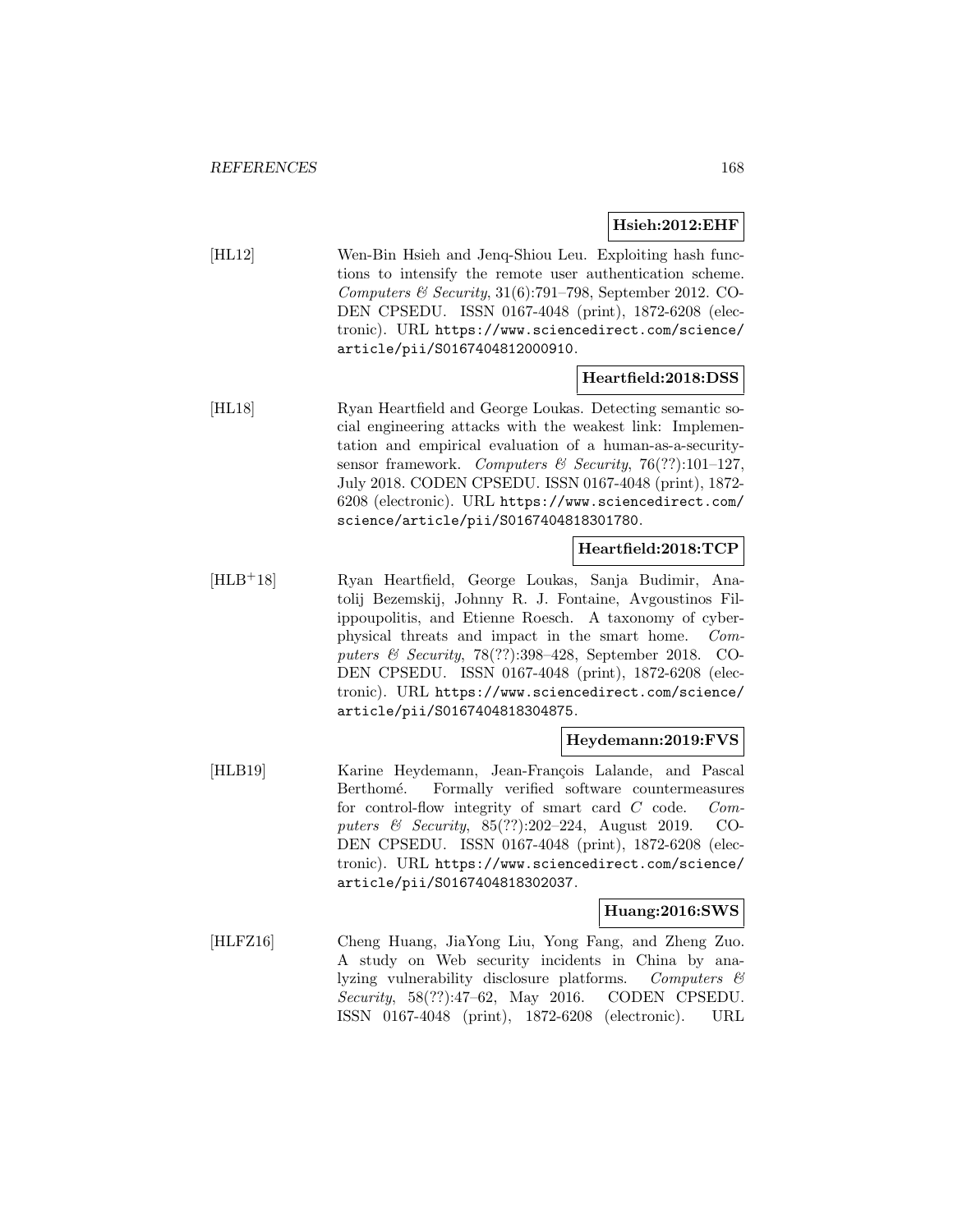https://www.sciencedirect.com/science/article/pii/ S0167404815001820.

# **Huang:2017:ESI**

[HLL17] Xinyi Huang, Joseph Liu, and Javier Lopez. Editorial: Special issue on security data science and cyber threat management. Computers & Security,  $69(??):1-2$ , August 2017. CODEN CPSEDU. ISSN 0167-4048 (print), 1872-6208 (electronic). URL https://www.sciencedirect.com/science/ article/pii/S0167404817300949.

# **Hashemi:2019:SDN**

[HM19] Atiye Sadat Hashemi and Saeed Mozaffari. Secure deep neural networks using adversarial image generation and training with Noise-GAN. Computers & Security, 86(??):372–387, September 2019. CODEN CPSEDU. ISSN 0167-4048 (print), 1872-6208 (electronic). URL https://www.sciencedirect. com/science/article/pii/S016740481930121X.

# **Hinarejos:2010:PEC**

[HMFE10] M. Francisca Hinarejos, Jose L. Muñoz, Jordi Forné, and Oscar Esparza. PREON: an efficient cascade revocation mechanism for delegation paths. Computers  $\mathcal{C}$  Security, 29(6):697–711, September 2010. CODEN CPSEDU. ISSN 0167-4048 (print), 1872-6208 (electronic). URL https://www.sciencedirect.com/science/article/pii/ S0167404810000222.

# **Herranz:2010:CDP**

[HMNT10] Javier Herranz, Stan Matwin, Jordi Nin, and Vicenç Torra. Classifying data from protected statistical datasets. Computers & Security, 29(8):875–890, November 2010. CO-DEN CPSEDU. ISSN 0167-4048 (print), 1872-6208 (electronic). URL https://www.sciencedirect.com/science/ article/pii/S0167404810000507.

# **Hong:2018:PBI**

[HNSD18] Sanghyun Hong, Alina Nicolae, Abhinav Srivastava, and Tudor Dumitras. Peek-a-boo: Inferring program behaviors in a virtualized infrastructure without introspection. Computers & Security, 79(??):190–207, November 2018. CO-DEN CPSEDU. ISSN 0167-4048 (print), 1872-6208 (electronic). URL https://www.sciencedirect.com/science/ article/pii/S016740481830244X.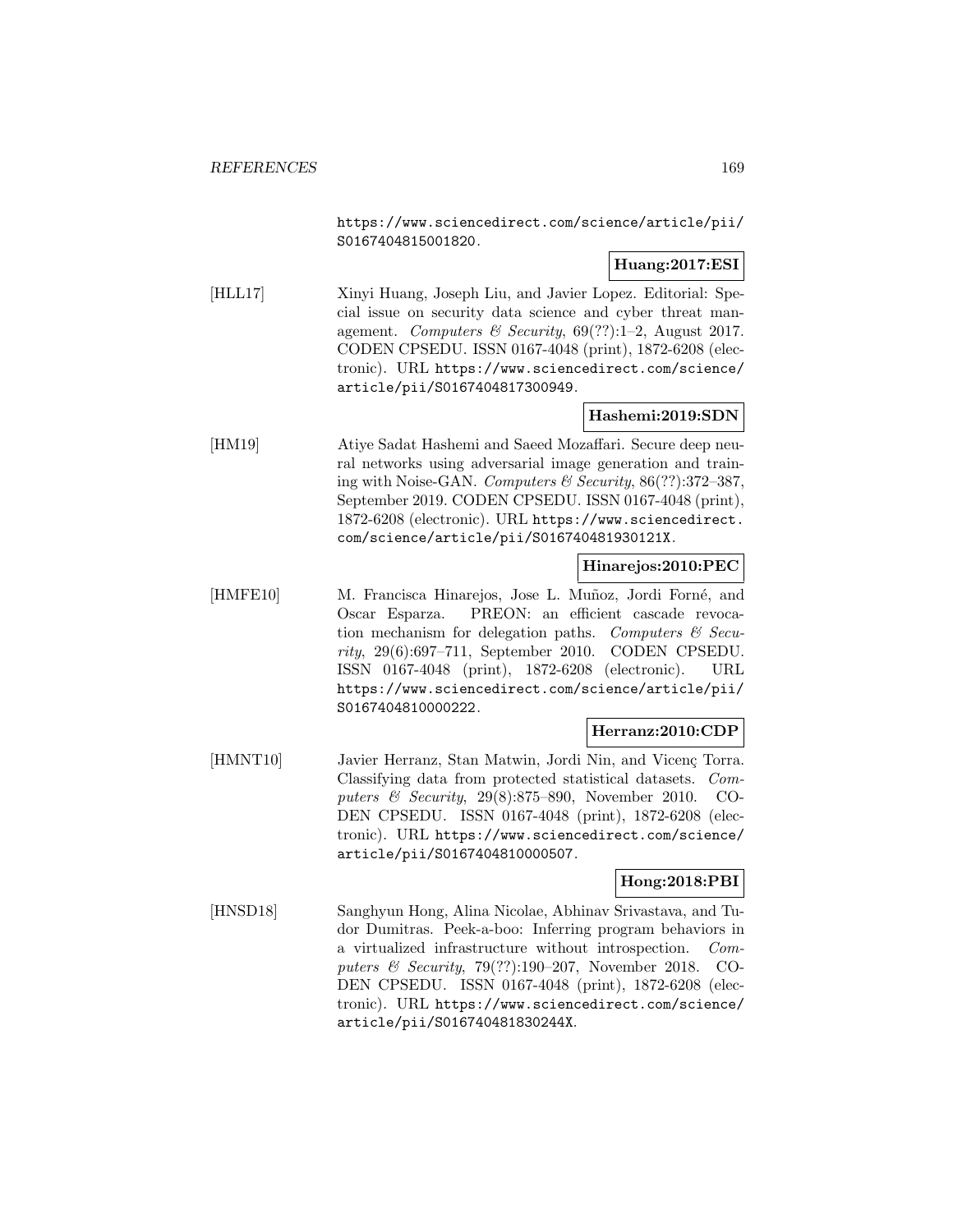## **Holm:2012:PAN**

[Hol12] Hannes Holm. Performance of automated network vulnerability scanning at remediating security issues. Computers & Security, 31(2):164–175, March 2012. CO-DEN CPSEDU. ISSN 0167-4048 (print), 1872-6208 (electronic). URL https://www.sciencedirect.com/science/ article/pii/S0167404811001696.

### **Horsman:2016:CSR**

[Hor16] Graeme Horsman. The challenges surrounding the regulation of anonymous communication provision in the United Kingdom. Computers & Security, 56(??):151–162, February 2016. CODEN CPSEDU. ISSN 0167-4048 (print), 1872-6208 (electronic). URL https://www.sciencedirect.com/science/ article/pii/S0167404815000917.

### **Horsman:2018:FRE**

[Hor18] Graeme Horsman. Framework for reliable experimental design (FRED): a research framework to ensure the dependable interpretation of digital data for digital forensics. Computers & Security, 73(??):294–306, March 2018. CO-DEN CPSEDU. ISSN 0167-4048 (print), 1872-6208 (electronic). URL https://www.sciencedirect.com/science/ article/pii/S0167404817302468.

# **Ho:2017:TCC**

[HOVB17] Shuyuan Mary Ho, Mónica Ocasio-Velázquez, and Cheryl Booth. Trust or consequences? Causal effects of perceived risk and subjective norms on cloud technology adoption. Computers  $\mathcal C$  Security, 70(??):581–595, September 2017. CO-DEN CPSEDU. ISSN 0167-4048 (print), 1872-6208 (electronic). URL https://www.sciencedirect.com/science/ article/pii/S0167404817301591.

### **Horcas:2016:ADM**

[HPF<sup>+</sup>16] Jose-Miguel Horcas, M´onica Pinto, Lidia Fuentes, Wissam Mallouli, and Edgardo Montes de Oca. An approach for deploying and monitoring dynamic security policies. Computers & Security,  $58(??):20-38$ , May 2016. CO-DEN CPSEDU. ISSN 0167-4048 (print), 1872-6208 (electronic). URL https://www.sciencedirect.com/science/ article/pii/S0167404815001832.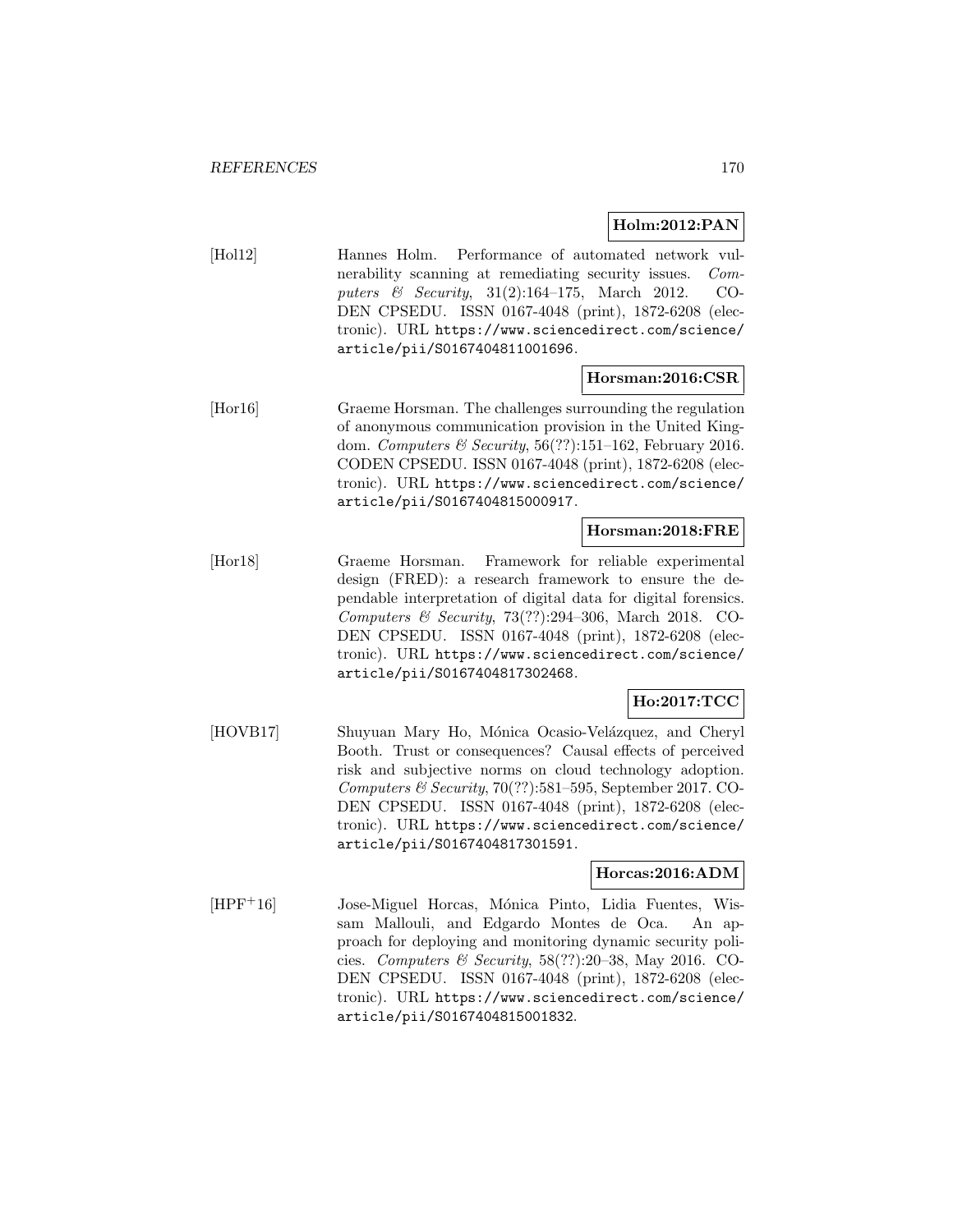#### **Hadlington:2019:ERW**

[HPJ<sup>+</sup>19] Lee Hadlington, Masa Popovac, Helge Janicke, Iryna Yevseyeva, and Kevin Jones. Exploring the role of work identity and work locus of control in information security awareness. Computers & Security,  $81(??):41-48$ , March 2019. CODEN CPSEDU. ISSN 0167-4048 (print), 1872-6208 (electronic). URL https://www.sciencedirect.com/science/ article/pii/S0167404818308897.

### **Hamedheidari:2013:NAB**

[HR13] Sina Hamedheidari and Reza Rafeh. A novel agent-based approach to detect sinkhole attacks in wireless sensor networks. Computers & Security,  $37(??):1-14$ , September 2013. CODEN CPSEDU. ISSN 0167-4048 (print), 1872-6208 (electronic). URL https://www.sciencedirect.com/science/ article/pii/S0167404813000783.

# **Roh:2013:WBC**

[hRKRR13] Byeong hee Roh, Ju Wan Kim, Ki-Yeol Ryu, and Jea-Tek Ryu. A whitelist-based countermeasure scheme using a Bloom filter against SIP flooding attacks. Computers & Security, 37(??):46–61, September 2013. CO-DEN CPSEDU. ISSN 0167-4048 (print), 1872-6208 (electronic). URL https://www.sciencedirect.com/science/ article/pii/S0167404813000771.

### **Huang:2011:MDU**

[HS11] Lin Huang and Mark Stamp. Masquerade detection using profile hidden Markov models. Computers  $\mathcal{C}$  Security, 30(8):732–747, November 2011. CODEN CPSEDU. ISSN 0167-4048 (print), 1872-6208 (electronic). URL https://www.sciencedirect.com/science/article/pii/ S0167404811001003.

#### **Hassanzadeh:2013:OCI**

[HS13] Amin Hassanzadeh and Radu Stoleru. On the optimality of cooperative intrusion detection for resource constrained wireless networks. Computers  $\mathcal C$  Security, 34(??):16–35, May 2013. CODEN CPSEDU. ISSN 0167-4048 (print), 1872- 6208 (electronic). URL https://www.sciencedirect.com/ science/article/pii/S0167404813000060.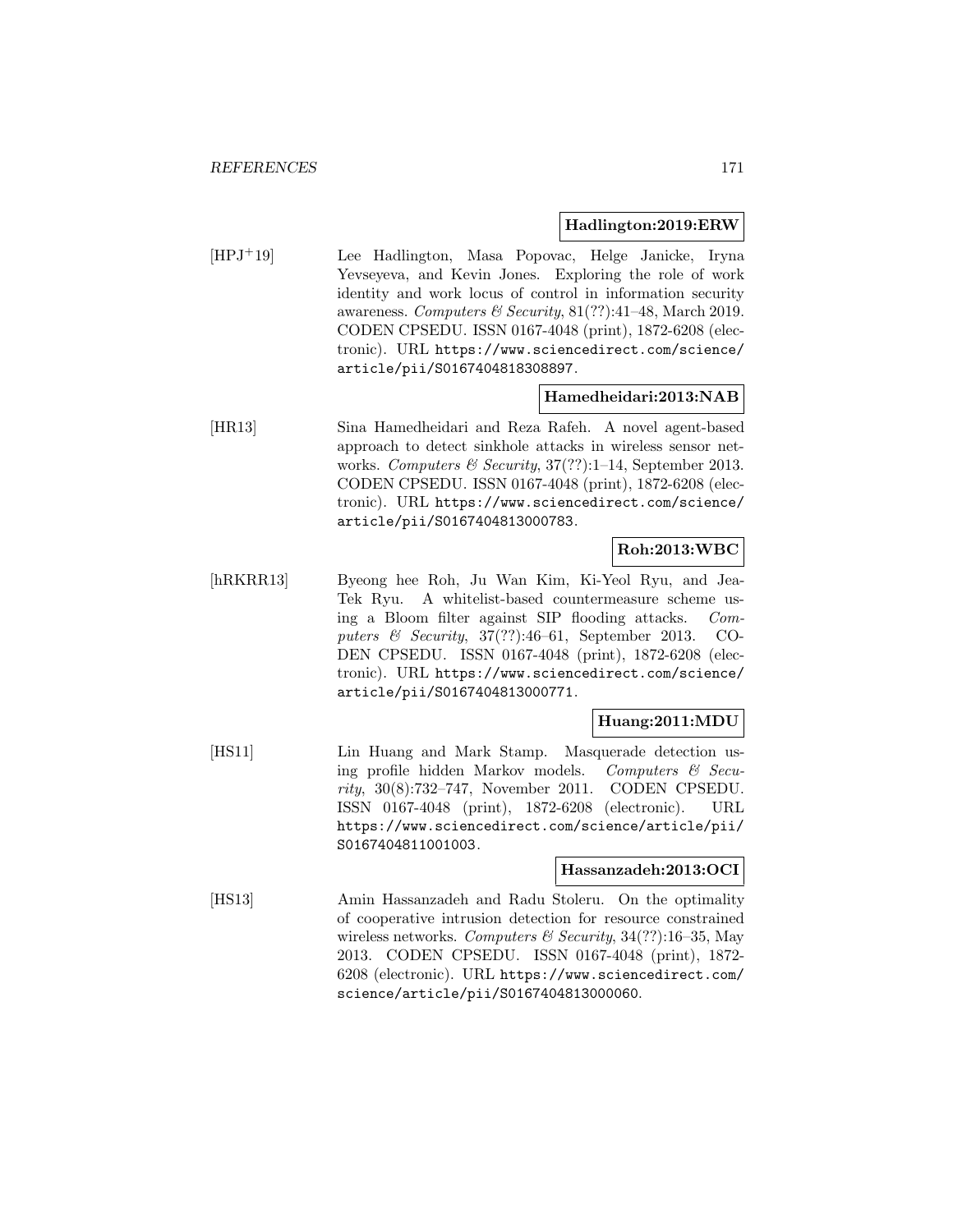### **Habler:2018:ULE**

[HS18] Edan Habler and Asaf Shabtai. Using LSTM encoderdecoder algorithm for detecting anomalous ADS-B messages. Computers  $\mathcal B$  Security, 78(??):155–173, September 2018. CO-DEN CPSEDU. ISSN 0167-4048 (print), 1872-6208 (electronic). URL https://www.sciencedirect.com/science/ article/pii/S0167404818303729.

# **Hina:2019:IGP**

[HSL19] Sadaf Hina, Dhanapal Durai Dominic Panneer Selvam, and Paul Benjamin Lowry. Institutional governance and protection motivation: Theoretical insights into shaping employees' security compliance behavior in higher education institutions in the developing world. Computers & Security, 87(??):Article 101594, November 2019. CO-DEN CPSEDU. ISSN 0167-4048 (print), 1872-6208 (electronic). URL https://www.sciencedirect.com/science/ article/pii/S0167404818308320.

### **Hassanzadeh:2014:RTA**

[HSPX14] Amin Hassanzadeh, Radu Stoleru, Michalis Polychronakis, and Geoffrey Xie. RAPID: Traffic-agnostic intrusion detection for resource-constrained wireless mesh networks. Computers & Security,  $46(??):1-17$ , October 2014. CO-DEN CPSEDU. ISSN 0167-4048 (print), 1872-6208 (electronic). URL https://www.sciencedirect.com/science/ article/pii/S0167404814001047.

### **Hatamian:2019:RUM**

[HSR19] Majid Hatamian, Jetzabel Serna, and Kai Rannenberg. Revealing the unrevealed: Mining smartphone users privacy perception on app markets. Computers  $\mathcal{C}$  Security, 83(??):332–353, June 2019. CODEN CPSEDU. ISSN 0167-4048 (print), 1872-6208 (electronic). URL https://www.sciencedirect.com/science/article/pii/ S0167404818313051.

### **Hudic:2017:SAA**

[HSW17] Aleksandar Hudic, Paul Smith, and Edgar R. Weippl. Security assurance assessment methodology for hybrid clouds. Computers  $\mathcal C$  Security, 70(??):723-743, September 2017. CO-DEN CPSEDU. ISSN 0167-4048 (print), 1872-6208 (elec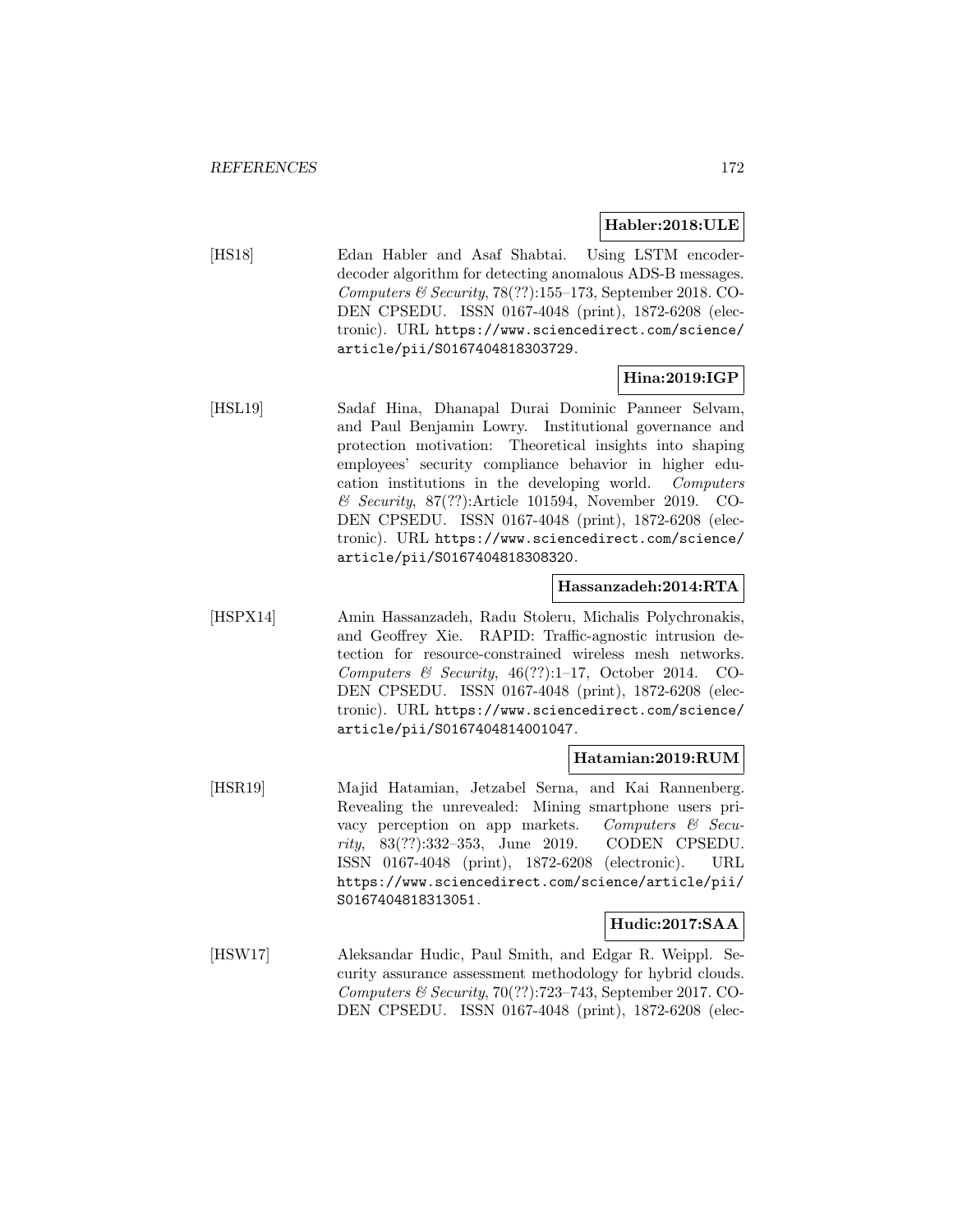tronic). URL https://www.sciencedirect.com/science/ article/pii/S0167404817300627.

# **Hjorth:2012:TDS**

[HT12a] Theis Solberg Hjorth and Rune Torbensen. Trusted domain: a security platform for home automation. Computers & Security, 31(8):940–955, November 2012. CO-DEN CPSEDU. ISSN 0167-4048 (print), 1872-6208 (electronic). URL https://www.sciencedirect.com/science/ article/pii/S0167404812001046.

# **Huang:2012:FQE**

[HT12b] Yu-Lun Huang and Hsin-Yi Tsai. A framework for quantitative evaluation of parallel control-flow obfuscation. Computers & Security, 31(8):886–896, November 2012. CO-DEN CPSEDU. ISSN 0167-4048 (print), 1872-6208 (electronic). URL https://www.sciencedirect.com/science/ article/pii/S0167404812001198.

# **Hubballi:2017:CLD**

[HT17] Neminath Hubballi and Nikhil Tripathi. A closer look into DHCP starvation attack in wireless networks. Computers & Security, 65(??):387–404, March 2017. CO-DEN CPSEDU. ISSN 0167-4048 (print), 1872-6208 (electronic). URL https://www.sciencedirect.com/science/ article/pii/S0167404816301262.

# **Hudic:2012:PCC**

[HW12] Aleksandar Hudic and Edgar Weippl. Private cloud computing: Consolidation, virtualization, and service-oriented infrastructure. Computers & Security, 31(4):629, June 2012. CODEN CPSEDU. ISSN 0167-4048 (print), 1872-6208 (electronic). URL https://www.sciencedirect.com/science/ article/pii/S0167404812000612.

### **Hamid:2018:ESS**

[HW18] Brahim Hamid and Donatus Weber. Engineering secure systems: Models, patterns and empirical validation. Computers & Security, 77(??):315–348, August 2018. CO-DEN CPSEDU. ISSN 0167-4048 (print), 1872-6208 (electronic). URL https://www.sciencedirect.com/science/ article/pii/S0167404818303043.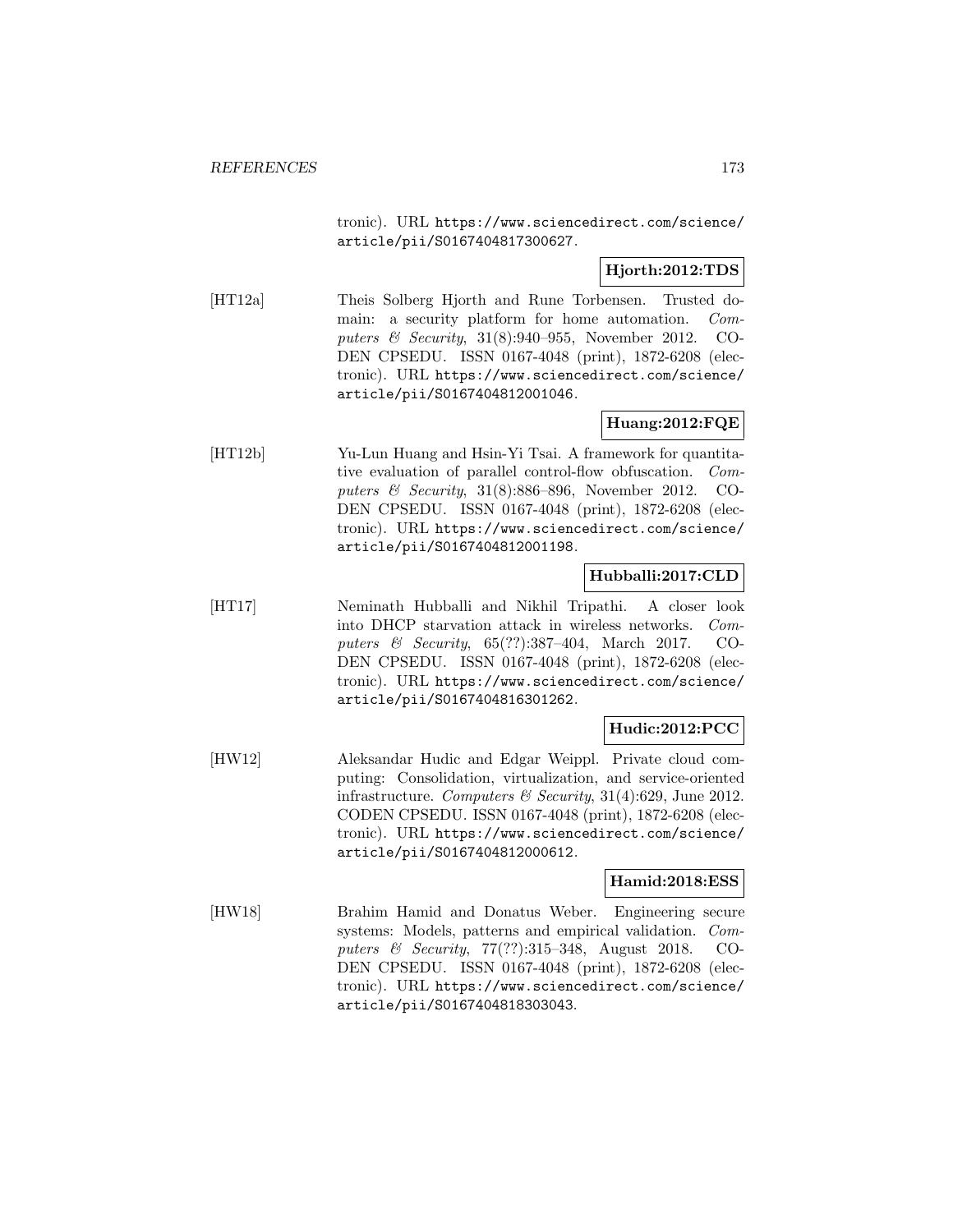#### **Hammad:2019:PSF**

[HW19] Mohamed Hammad and Kuanquan Wang. Parallel score fusion of ECG and fingerprint for human authentication based on convolution neural network. Computers  $\mathcal{C}$  Security, 81(??):107–122, March 2019. CODEN CPSEDU. ISSN 0167-4048 (print), 1872-6208 (electronic). URL https://www.sciencedirect.com/science/article/pii/ S0167404818308411.

### **Holbl:2010:TPI**

[HWB10] Marko Hölbl, Tatjana Welzer, and Bostjan Brumen. Two proposed identity-based three-party authenticated key agreement protocols from pairings. Computers  $\mathcal{C}$  Security, 29(2):244–252, March 2010. CODEN CPSEDU. ISSN 0167-4048 (print), 1872-6208 (electronic). URL https://www.sciencedirect.com/science/article/pii/ S016740480900090X.

#### **Heckman:2013:ACD**

[HWS<sup>+</sup>13] Kristin E. Heckman, Michael J. Walsh, Frank J. Stech, Todd A. O'Boyle, Stephen R. DiCato, and Audra F. Herber. Active cyber defense with denial and deception: a cyberwargame experiment. Computers  $\mathcal C$  Security, 37(??):72–77, September 2013. CODEN CPSEDU. ISSN 0167-4048 (print), 1872-6208 (electronic). URL https://www.sciencedirect. com/science/article/pii/S016740481300076X.

### **Han:2019:RRO**

[HWX<sup>+</sup>19] Xiaohui Han, Lianhai Wang, Shujiang Xu, Dawei Zhao, and Guangqi Liu. Recognizing roles of online illegal gambling participants: an ensemble learning approach. Computers & Security, 87(??):Article 101588, November 2019. CO-DEN CPSEDU. ISSN 0167-4048 (print), 1872-6208 (electronic). URL https://www.sciencedirect.com/science/ article/pii/S0167404819301415.

### **Han:2017:NNT**

[HX17] Wenlin Han and Yang Xiao. NFD: Non-technical loss fraud detection in smart grid. Computers & Security, 65(??):187–201, March 2017. CODEN CPSEDU. ISSN 0167-4048 (print), 1872-6208 (electronic). URL https://www.sciencedirect.com/science/article/pii/ S0167404816301626.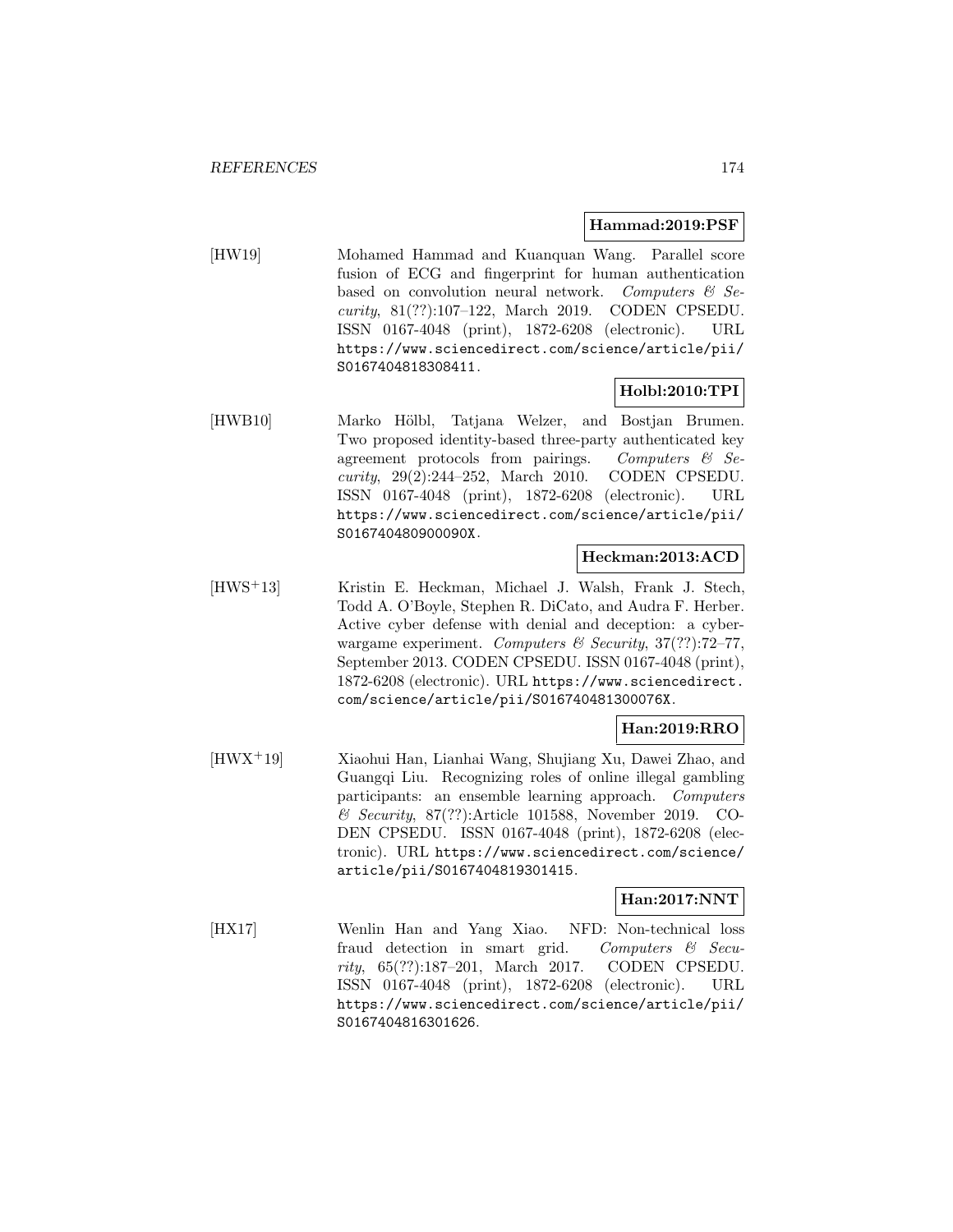#### **Hassanzadeh:2016:PPI**

[HXS<sup>+</sup>16] Amin Hassanzadeh, Zhaoyan Xu, Radu Stoleru, Guofei Gu, and Michalis Polychronakis. PRIDE: a practical intrusion detection system for resource constrained wireless mesh networks. Computers & Security,  $62(??):114-132$ , September 2016. CODEN CPSEDU. ISSN 0167-4048 (print), 1872- 6208 (electronic). URL https://www.sciencedirect.com/ science/article/pii/S0167404816300724.

### **Han:2019:MDE**

[HXW<sup>+</sup>19] Weijie Han, Jingfeng Xue, Yong Wang, Lu Huang, Zixiao Kong, and Limin Mao. MalDAE: Detecting and explaining malware based on correlation and fusion of static and dynamic characteristics. Computers  $\mathcal{B}$  Security, 83(??):208– 233, June 2019. CODEN CPSEDU. ISSN 0167-4048 (print), 1872-6208 (electronic). URL https://www.sciencedirect. com/science/article/pii/S016740481831246X.

# **Hu:2019:AMP**

[HYLY19] Jen-Wei Hu, Lo-Yao Yeh, Shih-Wei Liao, and Chu-Sing Yang. Autonomous and malware-proof blockchain-based firmware update platform with efficient batch verification for Internet of Things devices. Computers  $\mathcal{C}$  Security, 86(??):238–252, September 2019. CODEN CPSEDU. ISSN 0167-4048 (print), 1872-6208 (electronic). URL https://www.sciencedirect.com/science/article/pii/ S016740481831438X.

# **Hu:2018:TPP**

[HYZ18] Zhaowei Hu, Jing Yang, and Jianpei Zhang. Trajectory privacy protection method based on the time interval divided. Computers & Security, 77(??):488–499, August 2018. CO-DEN CPSEDU. ISSN 0167-4048 (print), 1872-6208 (electronic). URL https://www.sciencedirect.com/science/ article/pii/S0167404818304899.

## **Hu:2019:BBA**

[HZG19] Kexin Hu, Zhenfeng Zhang, and Kaiwen Guo. Breaking the binding: Attacks on the Merkle approach to prove liabilities and its applications. Computers  $\mathcal C$  Security, 87 (??):Article 101585, November 2019. CODEN CPSEDU. ISSN 0167-4048 (print), 1872-6208 (electronic). URL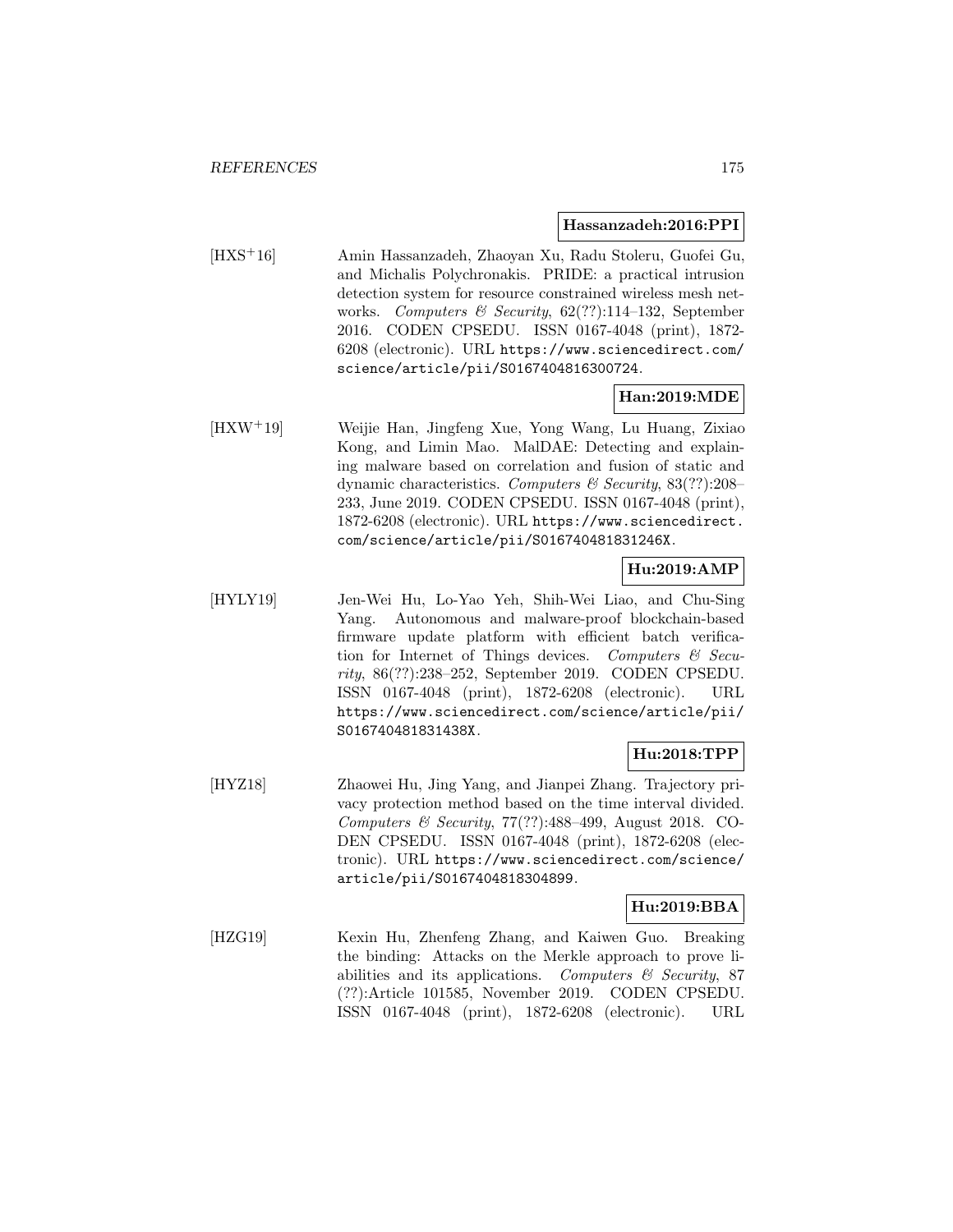https://www.sciencedirect.com/science/article/pii/ S0167404818314093. See corrigendum [HZG20].

# **Hu:2020:CBB**

[HZG20] Kexin Hu, Zhenfeng Zhang, and Kaiwen Guo. Corrigendum to "Breaking the binding: Attacks on the Merkle approach to prove liabilities and its applications" [Computers and Security, Volume 87, 2019, 101585]. Computers & Security, 94(??):Article 101878, July 2020. CODEN CPSEDU. ISSN 0167-4048 (print), 1872-6208 (electronic). URL http://www.sciencedirect.com/science/article/ pii/S0167404820301516. See [HZG19].

# **Huang:2018:MCA**

[HZH<sup>+</sup>18] Tianqiang Huang, Xueli Zhang, Wei Huang, Lingpeng Lin, and Weifeng Su. A multi-channel approach through fusion of audio for detecting video inter-frame forgery. Computers & Security, 77(??):412–426, August 2018. CO-DEN CPSEDU. ISSN 0167-4048 (print), 1872-6208 (electronic). URL https://www.sciencedirect.com/science/ article/pii/S0167404818304243.

# **Hu:2018:TSS**

[HZMH18] Qiao Hu, Jingyi Zhang, Aikaterini Mitrokotsa, and Gerhard Hancke. Tangible security: Survey of methods supporting secure ad-hoc connects of edge devices with physical context. Computers & Security, 78(??):281–300, September 2018. CO-DEN CPSEDU. ISSN 0167-4048 (print), 1872-6208 (electronic). URL https://www.sciencedirect.com/science/ article/pii/S0167404818307739.

### **Heurix:2015:TPE**

[HZNF15] Johannes Heurix, Peter Zimmermann, Thomas Neubauer, and Stefan Fenz. A taxonomy for privacy enhancing technologies. Computers & Security,  $53(??):1-17$ , September 2015. CODEN CPSEDU. ISSN 0167-4048 (print), 1872-6208 (electronic). URL https://www.sciencedirect.com/science/ article/pii/S0167404815000668.

# **Ibrahim:2019:RAM**

[IAA<sup>+</sup>19] Tahir Musa Ibrahim, Shafi'i Muhammad Abdulhamid, Ala Abdusalam Alarood, Haruna Chiroma, Mohammed Ali Al-garadi, Nadim Rana, Amina Nuhu Muhammad, Adamu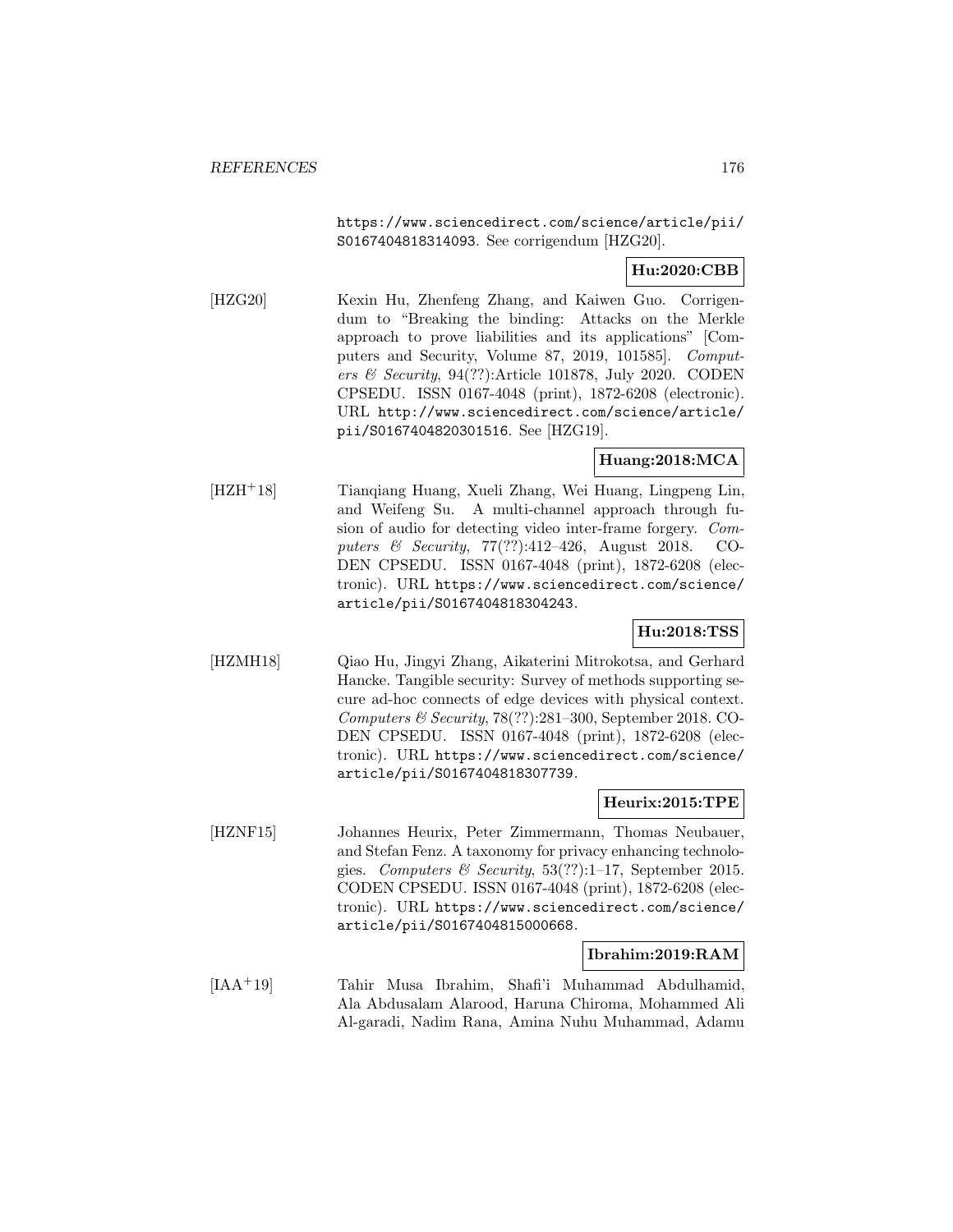Abubakar, Khalid Haruna, and Lubna A. Gabralla. Recent advances in mobile touch screen security authentication methods: a systematic literature review. Computers  $\mathcal C$  Security, 85(??):1–24, August 2019. CODEN CPSEDU. ISSN 0167-4048 (print), 1872-6208 (electronic). URL https://www.sciencedirect.com/science/article/pii/ S0167404818305030.

# **Idrus:2014:SBK**

[ICRB14] Syed Zulkarnain Syed Idrus, Estelle Cherrier, Christophe Rosenberger, and Patrick Bours. Soft biometrics for keystroke dynamics: Profiling individuals while typing passwords. Computers & Security, 45(??):147–155, September 2014. CODEN CPSEDU. ISSN 0167-4048 (print), 1872- 6208 (electronic). URL https://www.sciencedirect.com/ science/article/pii/S0167404814000893.

# **Ifinedo:2012:UIS**

[Ifi12] Princely Ifinedo. Understanding information systems security policy compliance: an integration of the theory of planned behavior and the protection motivation theory. Computers & Security,  $31(1):83-95$ , February 2012. CO-DEN CPSEDU. ISSN 0167-4048 (print), 1872-6208 (electronic). URL https://www.sciencedirect.com/science/ article/pii/S0167404811001337.

# **Ismail:2017:PRT**

[IGS17] Hatem Ismail, Daniel Germanus, and Neeraj Suri. P2P routing table poisoning: a quorum-based sanitizing approach. Computers & Security, 65(??):283–299, March 2017. CO-DEN CPSEDU. ISSN 0167-4048 (print), 1872-6208 (electronic). URL https://www.sciencedirect.com/science/ article/pii/S016740481630178X.

# **Ibrahim:2019:TCC**

[IH19] Fady A. M. Ibrahim and Elsayed E. Hemayed. Trusted cloud computing architectures for infrastructure as a service: Survey and systematic literature review. Computers & Security, 82(??):196–226, May 2019. CODEN CPSEDU. ISSN 0167-4048 (print), 1872-6208 (electronic). URL https://www.sciencedirect.com/science/article/pii/ S0167404818302712.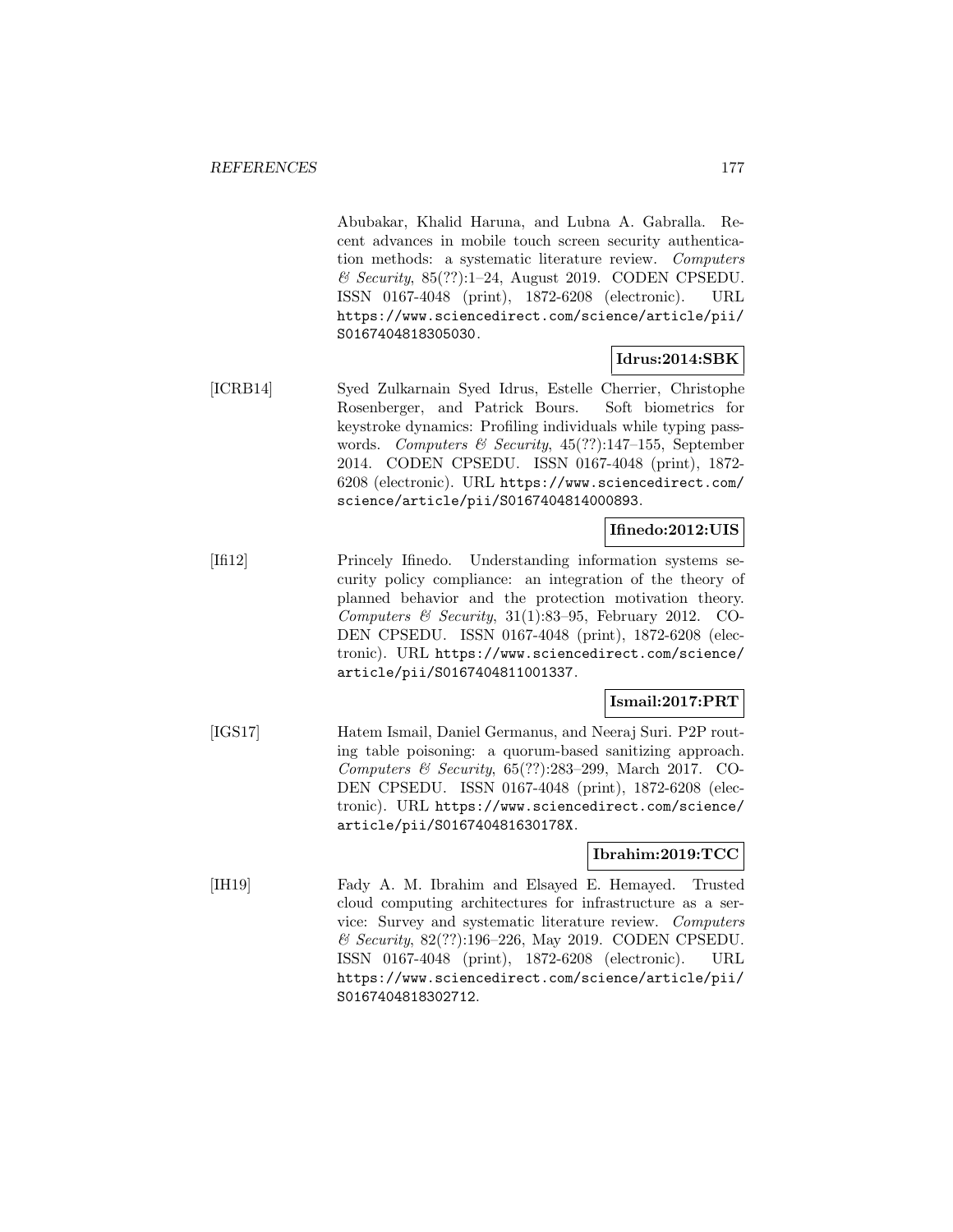#### **Ibrahim:2015:RJS**

[IHED15] Doaa H. Ibrahim, Emad S. Hassan, and Sami A. El-Dolil. Relay and jammer selection schemes for improving physical layer security in two-way cooperative networks. Computers & Security,  $50(??)$ :47-59, May 2015. CO-DEN CPSEDU. ISSN 0167-4048 (print), 1872-6208 (electronic). URL https://www.sciencedirect.com/science/ article/pii/S0167404815000140.

### **Idrees:2017:PNA**

[IRC<sup>+</sup>17] Fauzia Idrees, Muttukrishnan Rajarajan, Mauro Conti, Thomas M. Chen, and Yogachandran Rahulamathavan. PIndroid: a novel Android malware detection system using ensemble learning methods. Computers & Security,  $68(??)$ :36– 46, July 2017. CODEN CPSEDU. ISSN 0167-4048 (print), 1872-6208 (electronic). URL https://www.sciencedirect. com/science/article/pii/S0167404817300640.

### **Junior:2019:BSP**

[JAAS19] Edson Floriano S. Junior, Eduardo Alchieri, Diego F. Aranha, and Priscila Solis. Building secure protocols for extensible distributed coordination through secure extensions. Computers & Security, 87(??):Article 101583, November 2019. CODEN CPSEDU. ISSN 0167-4048 (print), 1872- 6208 (electronic). URL https://www.sciencedirect.com/ science/article/pii/S0167404819301397.

# **Jin:2011:PCA**

[JAH<sup>+</sup>11] Jing Jin, Gail-Joon Ahn, Hongxin Hu, Michael J. Covington, and Xinwen Zhang. Patient-centric authorization framework for electronic healthcare services. Computers & Security, 30(2–3):116–127, March 2011. CO-DEN CPSEDU. ISSN 0167-4048 (print), 1872-6208 (electronic). URL https://www.sciencedirect.com/science/ article/pii/S0167404810000805.

# **Jandel:2014:DSR**

[Jän14] Magnus Jändel. Decision support for releasing anonymised data. Computers & Security,  $46(??):48-61$ , October 2014. CODEN CPSEDU. ISSN 0167-4048 (print), 1872-6208 (electronic). URL https://www.sciencedirect.com/science/ article/pii/S0167404814001035.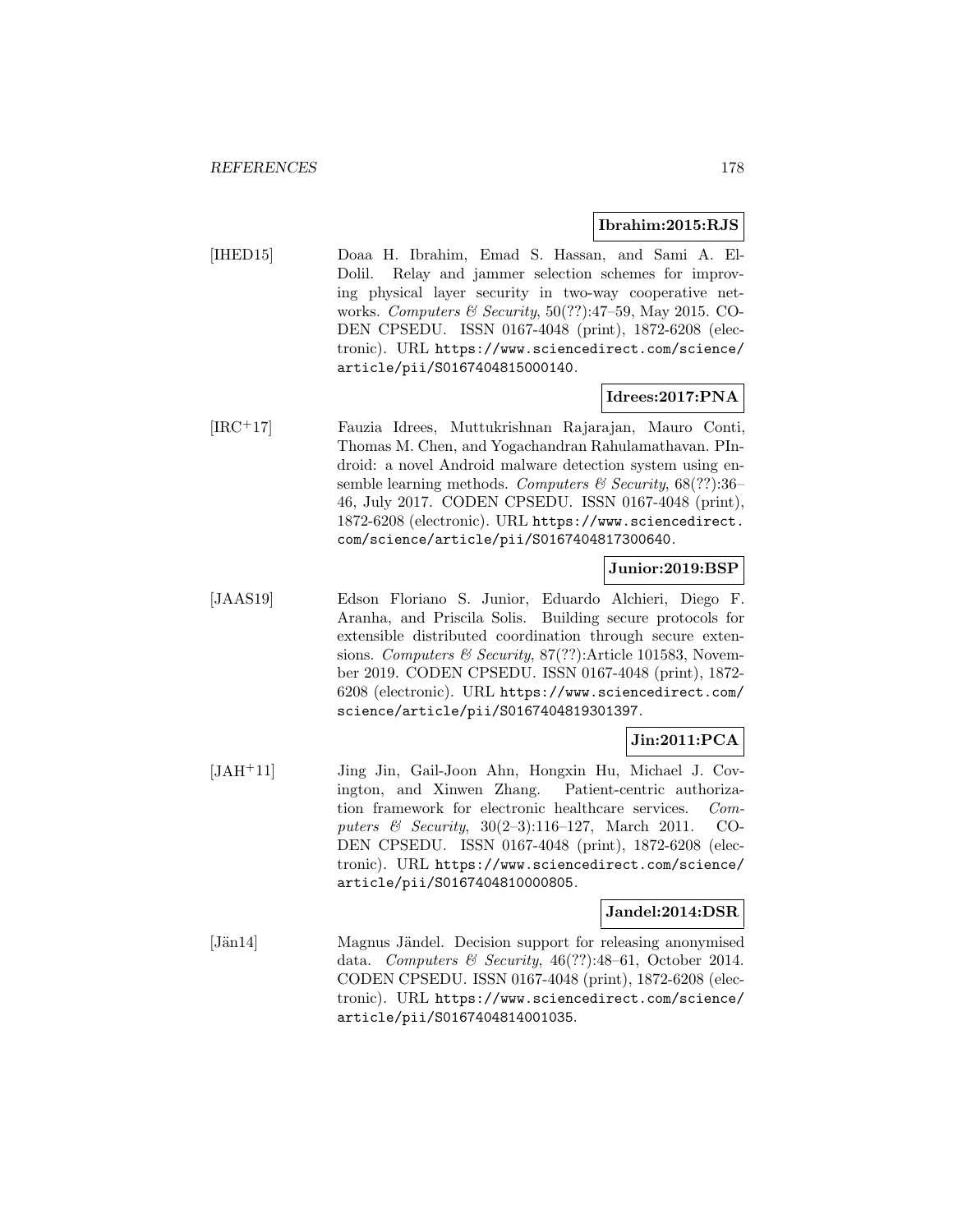#### **Jones:2019:SDR**

[JAN19] A. Jones, O. Angelopoulou, and L. Noriega. Survey of data remaining on second hand memory cards in the UK. Computers & Security, 84(??):239–243, July 2019. CO-DEN CPSEDU. ISSN 0167-4048 (print), 1872-6208 (electronic). URL https://www.sciencedirect.com/science/ article/pii/S0167404818307077.

# **Jang:2014:DSI**

[JC14] Young-Su Jang and Jin-Young Choi. Detecting SQL injection attacks using query result size. Computers  $\mathcal{C}$  Security, 44(??):104–118, July 2014. CODEN CPSEDU. ISSN 0167-4048 (print), 1872-6208 (electronic). URL https://www.sciencedirect.com/science/article/pii/ S0167404814000595.

### **Jurcut:2014:DGS**

[JCD14] Anca D. Jurcut, Tom Coffey, and Reiner Dojen. Design guidelines for security protocols to prevent replay and parallel session attacks. Computers & Security,  $45(??):255-273$ , September 2014. CODEN CPSEDU. ISSN 0167-4048 (print), 1872-6208 (electronic). URL https://www.sciencedirect. com/science/article/pii/S0167404814000911.

### **Jia:2015:MBC**

[JCD<sup>+</sup>15] Yaoqi Jia, Yue Chen, Xinshu Dong, Prateek Saxena, Jian Mao, and Zhenkai Liang. Man-in-the-browser-cache: Persisting HTTPS attacks via browser cache poisoning. Computers  $\&$  Security, 55(??):62–80, November 2015. CO-DEN CPSEDU. ISSN 0167-4048 (print), 1872-6208 (electronic). URL https://www.sciencedirect.com/science/ article/pii/S0167404815001121.

### **Jardi-Cedo:2012:SPS**

[JCPACRV12] Roger Jardí-Cedó, Jordi Pujol-Ahulló, Jordi Castellà-Roca, and Alexandre Viejo. Study on poll-site voting and verification systems. Computers & Security,  $31(8):989-1010$ , November 2012. CODEN CPSEDU. ISSN 0167-4048 (print), 1872-6208 (electronic). URL https://www.sciencedirect. com/science/article/pii/S0167404812001162.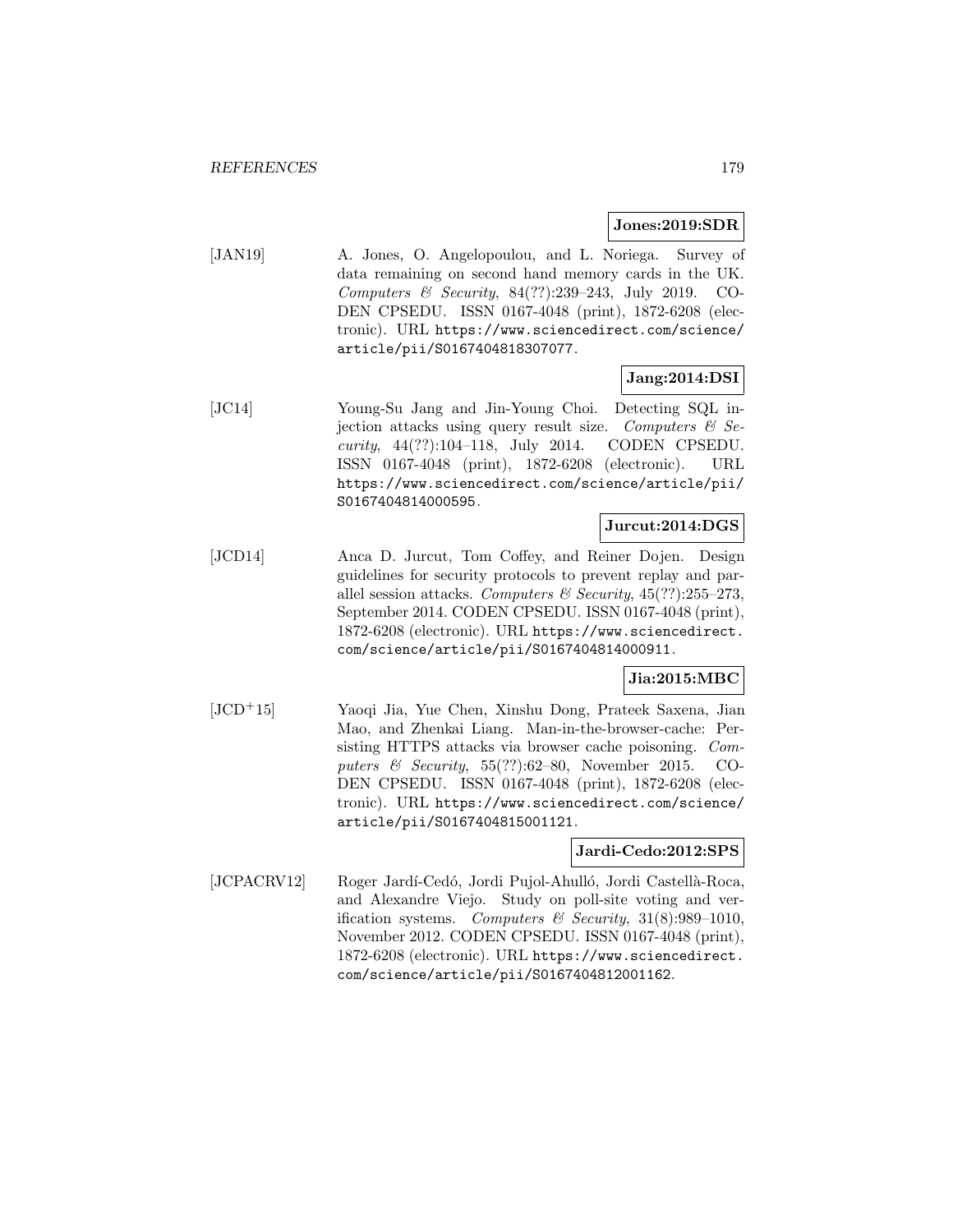#### **Joaquim:2013:EEE**

[JFR13] Rui Joaquim, Paulo Ferreira, and Carlos Ribeiro. EVIV: an end-to-end verifiable Internet voting system. Computers & Security, 32(??):170–191, February 2013. CO-DEN CPSEDU. ISSN 0167-4048 (print), 1872-6208 (electronic). URL https://www.sciencedirect.com/science/ article/pii/S0167404812001642.

### **Johnson:2016:TBV**

[JGLE16] Pontus Johnson, Dan Gorton, Robert Lagerström, and Mathias Ekstedt. Time between vulnerability disclosures: a measure of software product vulnerability. Computers & Security, 62(??):278–295, September 2016. CO-DEN CPSEDU. ISSN 0167-4048 (print), 1872-6208 (electronic). URL https://www.sciencedirect.com/science/ article/pii/S0167404816300955.

### **Jammalamadaka:2013:MAO**

[JGM<sup>+</sup>13] Ravi Chandra Jammalamadaka, Roberto Gamboni, Sharad Mehrotra, Kent Seamons, and Nalini Venkatasubramanian. A middleware approach for outsourcing data securely. Computers & Security, 32(??):252–266, February 2013. CO-DEN CPSEDU. ISSN 0167-4048 (print), 1872-6208 (electronic). URL https://www.sciencedirect.com/science/ article/pii/S016740481200106X.

### **Ji:2016:CEM**

[JHJ<sup>+</sup>16] Yuede Ji, Yukun He, Xinyang Jiang, Jian Cao, and Qiang Li. Combating the evasion mechanisms of social bots. Computers & Security, 58(??):230–249, May 2016. CO-DEN CPSEDU. ISSN 0167-4048 (print), 1872-6208 (electronic). URL https://www.sciencedirect.com/science/ article/pii/S0167404816300025.

# **Jung:2012:CCC**

[JJ12] Youna Jung and James B. D. Joshi. CRiBAC: Communitycentric role interaction based access control model. Computers  $\&$  Security, 31(4):497-523, June 2012. CODEN CPSEDU. ISSN 0167-4048 (print), 1872-6208 (electronic). URL https://www.sciencedirect.com/science/ article/pii/S0167404812000351.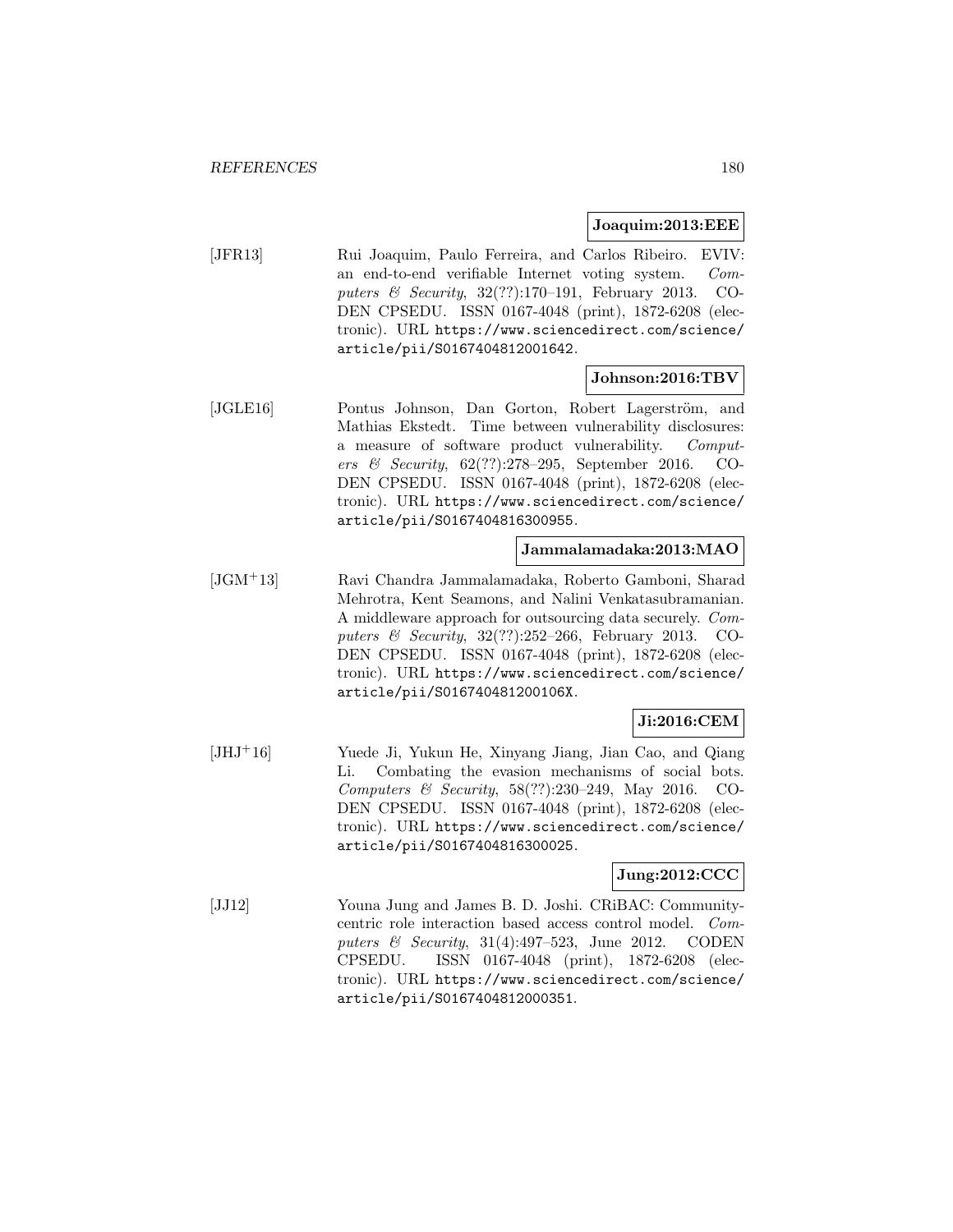### **Jung:2014:CPB**

[JJ14] Youna Jung and James B. D. Joshi. CPBAC: Property-based access control model for secure cooperation in online social networks. Computers & Security,  $41(??):19-39$ , March 2014. CODEN CPSEDU. ISSN 0167-4048 (print), 1872-6208 (electronic). URL https://www.sciencedirect.com/science/ article/pii/S0167404813001211.

## **Jin:2013:MFB**

[JJA13] Lei Jin, James B. D. Joshi, and Mohd Anwar. Mutualfriend based attacks in social network systems. Computers & Security, 37(??):15–30, September 2013. CO-DEN CPSEDU. ISSN 0167-4048 (print), 1872-6208 (electronic). URL https://www.sciencedirect.com/science/ article/pii/S0167404813000795.

## **Jang:2019:RAE**

[JJL<sup>+</sup>19] Daehee Jang, Yunjong Jeong, Sungman Lee, Minjoon Park, Kuenhwan Kwak, Donguk Kim, and Brent Byunghoon Kang. Rethinking anti-emulation techniques for large-scale software deployment. Computers & Security, 83(??):182–200, June 2019. CODEN CPSEDU. ISSN 0167-4048 (print), 1872- 6208 (electronic). URL https://www.sciencedirect.com/ science/article/pii/S0167404818310216.

#### **Jang:2019:SCC**

[JK19a] Jinsoo Jang and Brent Byunghoon Kang. Securing a communication channel for the trusted execution environment. Computers & Security, 83(??):79–92, June 2019. CO-DEN CPSEDU. ISSN 0167-4048 (print), 1872-6208 (electronic). URL https://www.sciencedirect.com/science/ article/pii/S0167404818306060.

#### **Jolfaei:2019:LIP**

[JK19b] Alireza Jolfaei and Krishna Kant. A lightweight integrity protection scheme for low latency smart grid applications. Computers & Security, 86(??):471–483, September 2019. CO-DEN CPSEDU. ISSN 0167-4048 (print), 1872-6208 (electronic). URL https://www.sciencedirect.com/science/ article/pii/S016740481831126X.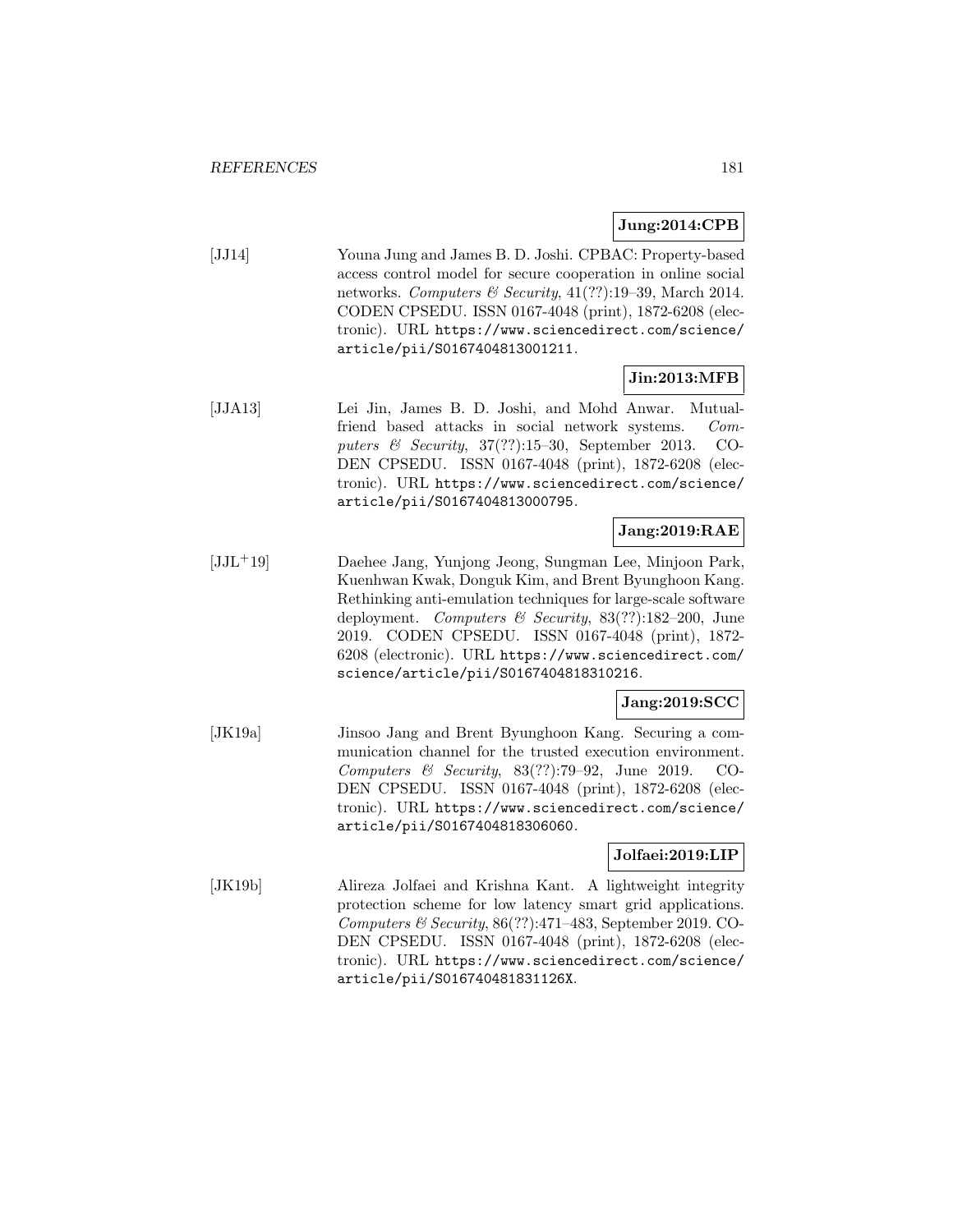#### **Jamil:2018:SPU**

[JKA<sup>+</sup>18] Fuzel Jamil, Abid Khan, Adeel Anjum, Mansoor Ahmed, Farhana Jabeen, and Nadeem Javaid. Secure provenance using an authenticated data structure approach. Computers & Security, 73(??):34-56, March 2018. CO-DEN CPSEDU. ISSN 0167-4048 (print), 1872-6208 (electronic). URL https://www.sciencedirect.com/science/ article/pii/S0167404817302122.

## **James:2013:UNB**

[JKC<sup>+</sup>13] Tabitha L. James, Lara Khansa, Deborah F. Cook, Olga Bruyaka, and Kellie B. Keeling. Using network-based text analysis to analyze trends in Microsoft's security innovations. Computers & Security, 36(??):49–67, July 2013. CO-DEN CPSEDU. ISSN 0167-4048 (print), 1872-6208 (electronic). URL https://www.sciencedirect.com/science/ article/pii/S0167404813000333.

# **Jarraya:2010:SPP**

[JL10] Houssem Jarraya and Maryline Laurent. A secure peerto-peer backup service keeping great autonomy while under the supervision of a provider. Computers  $\mathcal{C}$  Security, 29(2):180–195, March 2010. CODEN CPSEDU. ISSN 0167-4048 (print), 1872-6208 (electronic). URL https://www.sciencedirect.com/science/article/pii/ S0167404809001102.

# **Jain:2019:EDD**

[JLGM19] Vineeta Jain, Vijay Laxmi, Manoj Singh Gaur, and Mohamed Mosbah. ETGuard: Detecting D2D attacks using wireless Evil Twins. Computers & Security,  $83(??)$ :389-405, June 2019. CODEN CPSEDU. ISSN 0167-4048 (print), 1872- 6208 (electronic). URL https://www.sciencedirect.com/ science/article/pii/S0167404818310708.

### **Junaid:2016:DDM**

[JLK16] Mohsin Junaid, Donggang Liu, and David Kung. Dexteroid: Detecting malicious behaviors in Android apps using reverse-engineered life cycle models. Computers  $\mathcal{C}$ Security, 59(??):92–117, June 2016. CODEN CPSEDU. ISSN 0167-4048 (print), 1872-6208 (electronic). URL https://www.sciencedirect.com/science/article/pii/ S0167404816300037.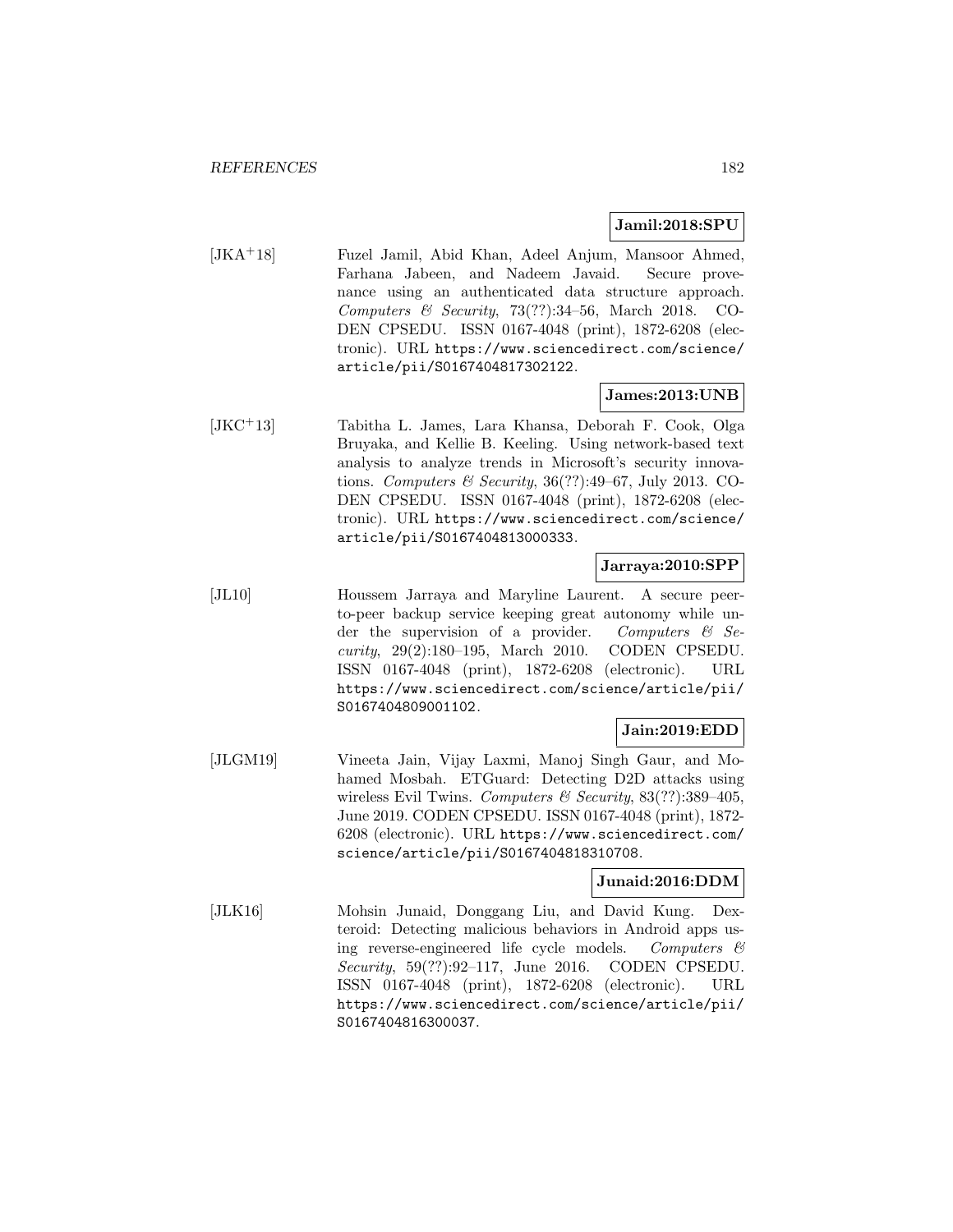### **Jin:2018:TLI**

[JLPJ18] Lei Jin, Chao Li, Balaji Palanisamy, and James Joshi. k-Trustee: Location injection attack-resilient anonymization for location privacy. Computers & Security,  $78(??):212-230$ , September 2018. CODEN CPSEDU. ISSN 0167-4048 (print), 1872-6208 (electronic). URL https://www.sciencedirect. com/science/article/pii/S0167404818305200.

#### **Jerschow:2013:MSR**

[JM13] Yves Igor Jerschow and Martin Mauve. Modular square root puzzles: Design of non-parallelizable and non-interactive client puzzles. Computers & Security,  $35(??):25-36$ , June 2013. CODEN CPSEDU. ISSN 0167-4048 (print), 1872- 6208 (electronic). URL https://www.sciencedirect.com/ science/article/pii/S0167404812001782.

# **Jiang:2017:SCF**

[JMGW17] Peng Jiang, Yi Mu, Fuchun Guo, and Qiaoyan Wen. Securechannel free keyword search with authorization in managercentric databases. Computers & Security,  $69(??)$ :50-64, August 2017. CODEN CPSEDU. ISSN 0167-4048 (print), 1872- 6208 (electronic). URL https://www.sciencedirect.com/ science/article/pii/S0167404816301687.

# **Jha:2014:SAT**

[JSVA14] Sadhana Jha, Shamik Sural, Jaideep Vaidya, and Vijayalakshmi Atluri. Security analysis of temporal RBAC under an administrative model. Computers  $\mathcal{C}$  Security, 46(??):154–172, October 2014. CODEN CPSEDU. ISSN 0167-4048 (print), 1872-6208 (electronic). URL https://www.sciencedirect.com/science/article/pii/ S0167404814001217.

# **Julisch:2011:CDB**

[JSWZ11] Klaus Julisch, Christophe Suter, Thomas Woitalla, and Olaf Zimmermann. Compliance by design — bridging the chasm between auditors and IT architects. Computers  $\mathcal{C}$ Security, 30(6–7):410–426, September/October 2011. CO-DEN CPSEDU. ISSN 0167-4048 (print), 1872-6208 (electronic). URL https://www.sciencedirect.com/science/ article/pii/S0167404811000514.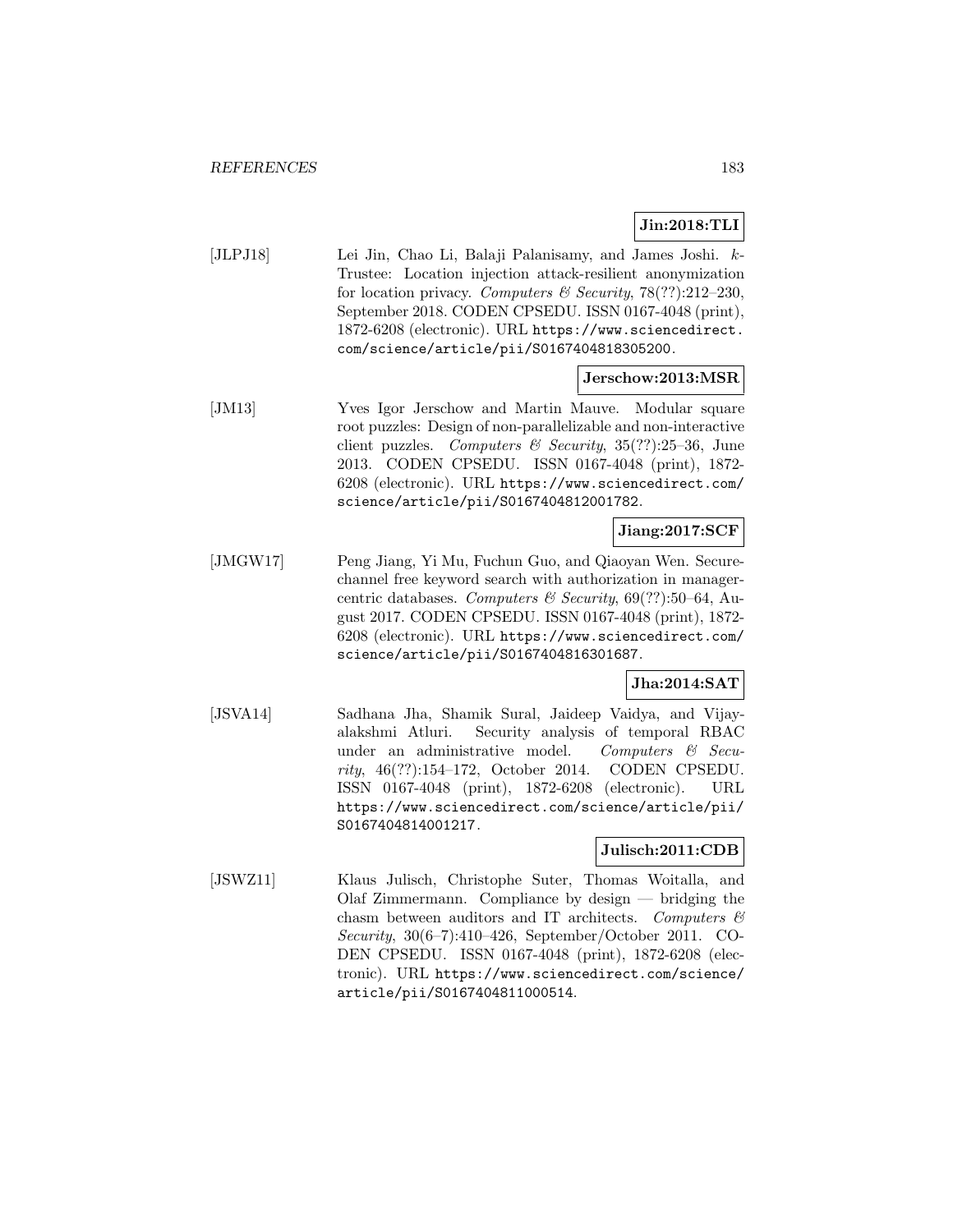#### **Jaeger:2011:CUC**

[JvOW11] Trent Jaeger, Paul C. van Oorschot, and Glenn Wurster. Countering unauthorized code execution on commodity kernels: a survey of common interfaces allowing kernel code modification. Computers & Security,  $30(8):571-579$ , November 2011. CODEN CPSEDU. ISSN 0167-4048 (print), 1872- 6208 (electronic). URL https://www.sciencedirect.com/ science/article/pii/S0167404811001143.

#### **Jeske:2017:FIT**

[JvS17] Debora Jeske and Paul van Schaik. Familiarity with Internet threats: Beyond awareness. Computers & Security, 66(??):129–141, May 2017. CODEN CPSEDU. ISSN 0167-4048 (print), 1872-6208 (electronic). URL https://www.sciencedirect.com/science/article/pii/ S0167404817300214.

# **Jiang:2016:SMS**

[JWB16] Rui Jiang, Xianglong Wu, and Bharat Bhargava. SDSS-MAC: Secure data sharing scheme in multi-authority cloud storage systems. Computers  $\mathcal{B}$  Security, 62(??):193-212, September 2016. CODEN CPSEDU. ISSN 0167-4048 (print), 1872-6208 (electronic). URL https://www.sciencedirect. com/science/article/pii/S0167404816300864.

## **Jiang:2019:PPW**

[JWZX19] Han Jiang, Hao Wang, Zhihua Zheng, and Qiuliang Xu. Privacy preserved wireless sensor location protocols based on mobile edge computing. Computers & Security,  $84(??)$ :393-401, July 2019. CODEN CPSEDU. ISSN 0167-4048 (print), 1872-6208 (electronic). URL https://www.sciencedirect. com/science/article/pii/S0167404818311295.

#### **Jiang:2018:SCU**

[JXK18] Jun Jiang, Bowei Xi, and Murat Kantarcioglu. Spatial counts under differential privacy mechanism on changing spatial scales. Computers & Security,  $77(??)$ :642–652, August 2018. CODEN CPSEDU. ISSN 0167-4048 (print), 1872-6208 (electronic). URL https://www.sciencedirect.com/science/ article/pii/S0167404817302559.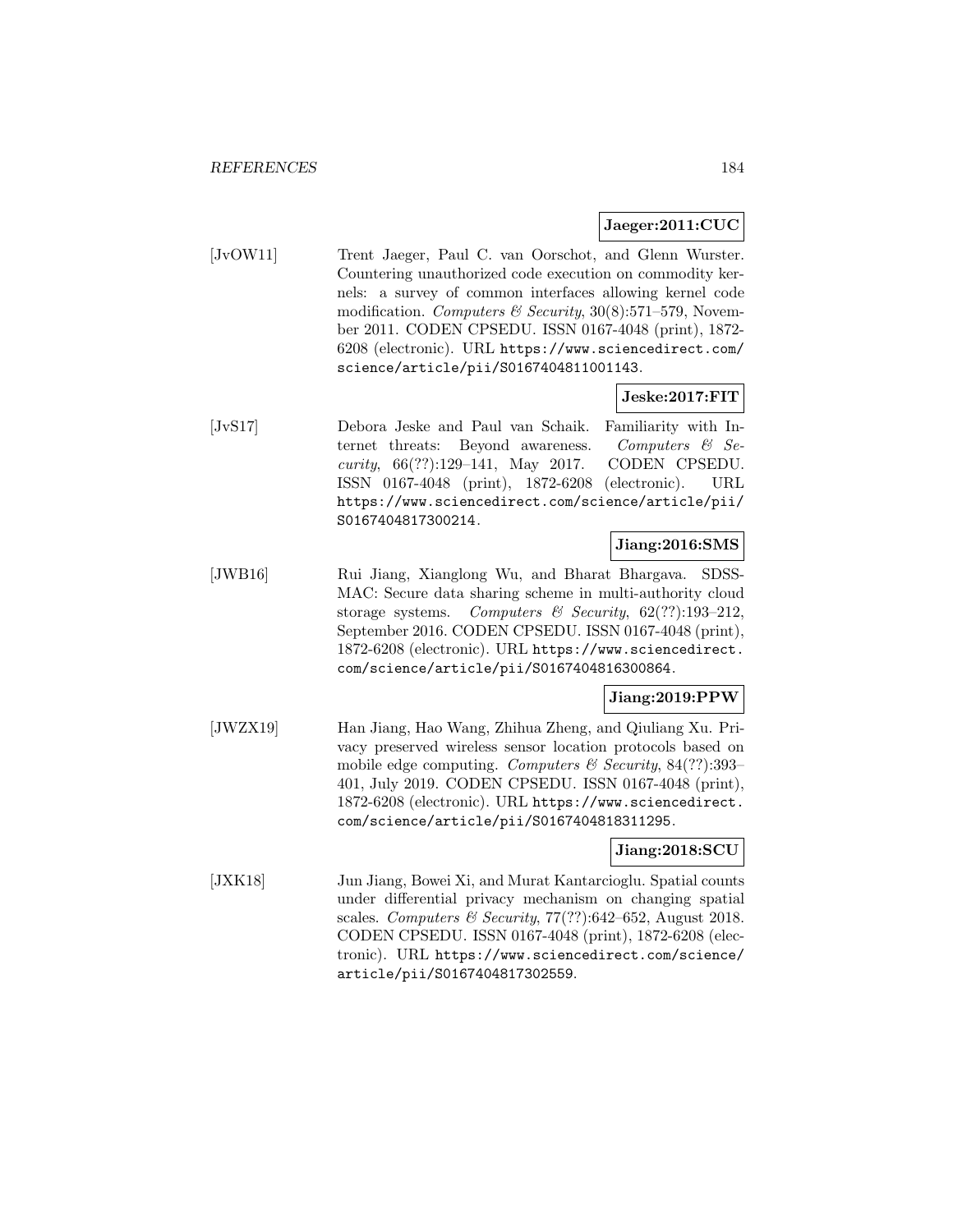#### **Ki-Aries:2017:PCI**

[KAF17] Duncan Ki-Aries and Shamal Faily. Persona-centred information security awareness. Computers & Security, 70(??):663–674, September 2017. CODEN CPSEDU. ISSN 0167-4048 (print), 1872-6208 (electronic). URL https://www.sciencedirect.com/science/article/pii/ S0167404817301566.

# **Kalech:2019:CAD**

[Kal19] Meir Kalech. Cyber-attack detection in SCADA systems using temporal pattern recognition techniques. Computers & Security, 84(??):225–238, July 2019. CODEN CPSEDU. ISSN 0167-4048 (print), 1872-6208 (electronic). URL https://www.sciencedirect.com/science/article/pii/ S0167404818307594.

### **Kammuller:2019:ATI**

[Kam19] Florian Kammüller. Attack trees in Isabelle extended with probabilities for quantum cryptography. Computers & Security, 87(??):Article 101572, November 2019. CO-DEN CPSEDU. ISSN 0167-4048 (print), 1872-6208 (electronic). URL https://www.sciencedirect.com/science/ article/pii/S016740481930135X.

# **Karadsheh:2012:ASP**

[Kar12] Louay Karadsheh. Applying security policies and service level agreement to IaaS service model to enhance security and transition. Computers & Security,  $31(3):315-326$ , May 2012. CODEN CPSEDU. ISSN 0167-4048 (print), 1872- 6208 (electronic). URL https://www.sciencedirect.com/ science/article/pii/S0167404812000077.

#### **Khambhammettu:2013:FRA**

[KBAL13] Hemanth Khambhammettu, Sofiene Boulares, Kamel Adi, and Luigi Logrippo. A framework for risk assessment in access control systems. Computers & Security, 39 (Part A)(??):86–103, November 2013. CODEN CPSEDU. ISSN 0167-4048 (print), 1872-6208 (electronic). URL https://www.sciencedirect.com/science/article/pii/ S0167404813000552.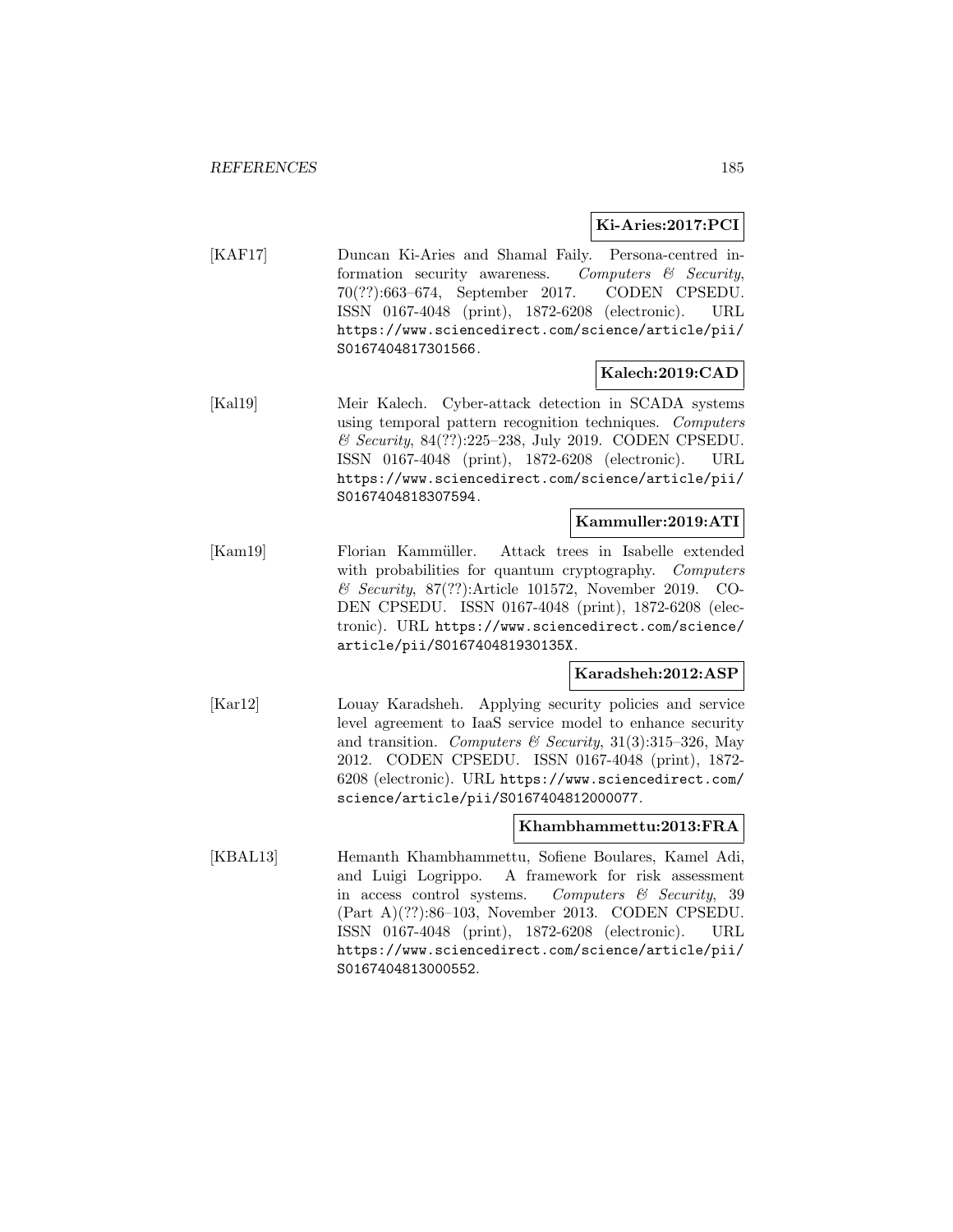#### **Knowles:2016:SSA**

[KBM16] William Knowles, Alistair Baron, and Tim McGarr. The simulated security assessment ecosystem: Does penetration testing need standardisation? Computers  $\mathcal{B}$  Security, 62(??):296–316, September 2016. CODEN CPSEDU. ISSN 0167-4048 (print), 1872-6208 (electronic). URL https://www.sciencedirect.com/science/article/pii/ S0167404816300906.

# **Kim:2013:ALG**

[KCB13] Su Yong Kim, Sungdeok Cha, and Doo-Hwan Bae. Automatic and lightweight grammar generation for fuzz testing. Computers & Security,  $36(??):1-11$ , July 2013. CO-DEN CPSEDU. ISSN 0167-4048 (print), 1872-6208 (electronic). URL https://www.sciencedirect.com/science/ article/pii/S0167404813000254.

# **Khansa:2012:IHP**

[KCJB12] Lara Khansa, Deborah F. Cook, Tabitha James, and Olga Bruyaka. Impact of HIPAA provisions on the stock market value of healthcare institutions, and information security and other information technology firms. Computers & Security, 31(6):750–770, September 2012. CO-DEN CPSEDU. ISSN 0167-4048 (print), 1872-6208 (electronic). URL https://www.sciencedirect.com/science/ article/pii/S0167404812000995.

## **Kolkowska:2013:OPI**

[KD13] Ella Kolkowska and Gurpreet Dhillon. Organizational power and information security rule compliance. Computers  $\mathcal{C}$ Security, 33(??):3–11, March 2013. CODEN CPSEDU. ISSN 0167-4048 (print), 1872-6208 (electronic). URL https://www.sciencedirect.com/science/article/pii/ S0167404812001010.

### **Kajzer:2014:EIM**

[KDC<sup>+</sup>14] Mitchell Kajzer, John D'Arcy, Charles R. Crowell, Aaron Striegel, and Dirk Van Bruggen. An exploratory investigation of message-person congruence in information security awareness campaigns. Computers & Security,  $43(??)$ :64-76, June 2014. CODEN CPSEDU. ISSN 0167-4048 (print), 1872- 6208 (electronic). URL https://www.sciencedirect.com/ science/article/pii/S0167404814000327.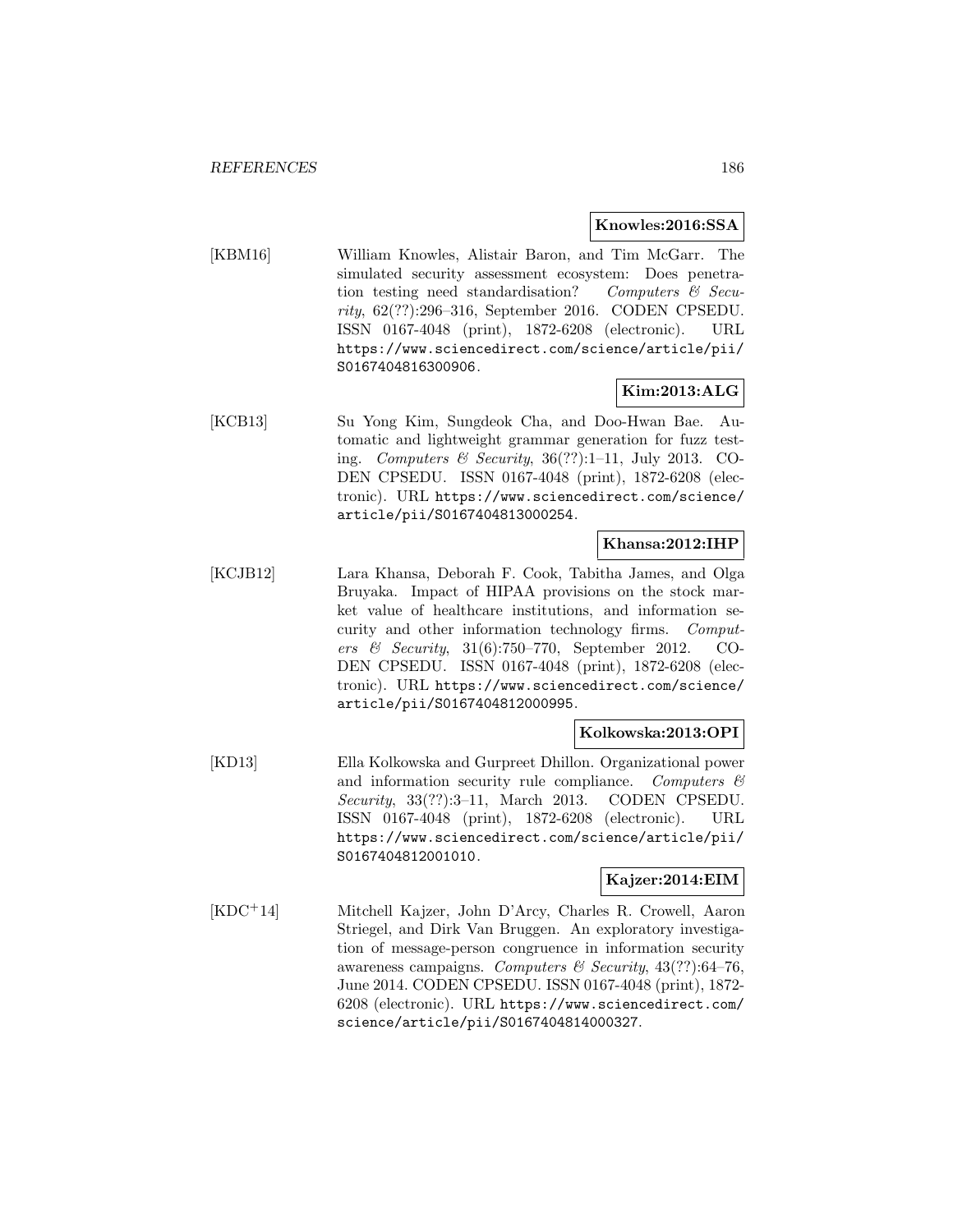#### **Kohn:2013:IDF**

[KEE13] M. D. Kohn, M. M. Eloff, and J. H. P. Eloff. Integrated digital forensic process model. Computers  $\mathcal{C}$  Security, 38(??):103–115, October 2013. CODEN CPSEDU. ISSN 0167-4048 (print), 1872-6208 (electronic). URL https://www.sciencedirect.com/science/article/pii/ S0167404813000849.

# **Kolar:2019:MSD**

[KFGL19] Martin Kolar, Carmen Fernandez-Gago, and Javier Lopez. A model specification for the design of trust negotiations. Computers & Security, 84(??):288–300, July 2019. CO-DEN CPSEDU. ISSN 0167-4048 (print), 1872-6208 (electronic). URL https://www.sciencedirect.com/science/ article/pii/S0167404818310484.

#### **Kandias:2013:MPT**

[KG13] Miltiadis Kandias and Dimitris Gritzalis. Metasploit: the penetration tester's guide. Computers & Security, 32(??):268–269, February 2013. CODEN CPSEDU. ISSN 0167-4048 (print), 1872-6208 (electronic). URL https://www.sciencedirect.com/science/article/pii/ S0167404812001459.

### **Kandias:2017:SLD**

[KGSN17] Miltiadis Kandias, Dimitris Gritzalis, Vasilis Stavrou, and Kostas Nikoloulis. Stress level detection via OSN usage pattern and chronicity analysis: an OSINT threat intelligence module. Computers & Security,  $69(??):3-17$ , August 2017. CODEN CPSEDU. ISSN 0167-4048 (print), 1872-6208 (electronic). URL https://www.sciencedirect.com/science/ article/pii/S0167404816301742.

### **Kim:2012:PSP**

[KH12] Hyoungshick Kim and Jun Ho Huh. PIN selection policies: Are they really effective? Computers  $\mathcal C$  Security, 31(4):484– 496, June 2012. CODEN CPSEDU. ISSN 0167-4048 (print), 1872-6208 (electronic). URL https://www.sciencedirect. com/science/article/pii/S0167404812000363.

## **Khan:2012:PAB**

[Kha12] Muhammad Naeem Ahmed Khan. Performance analysis of Bayesian networks and neural networks in classification of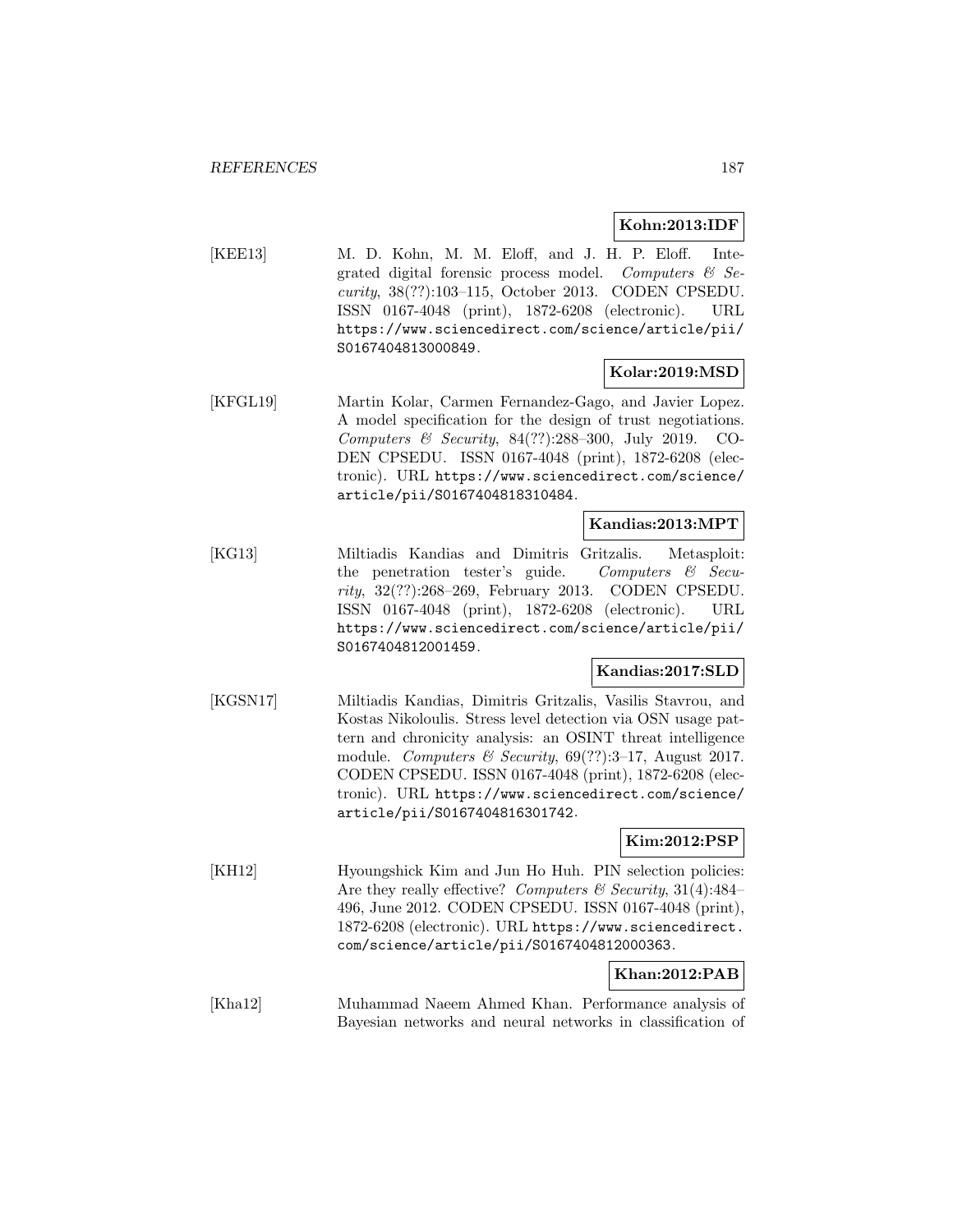file system activities. Computers & Security, 31(4):391-401, June 2012. CODEN CPSEDU. ISSN 0167-4048 (print), 1872- 6208 (electronic). URL https://www.sciencedirect.com/ science/article/pii/S0167404812000533.

## **Karlsson:2017:PBD**

[KHG17] Fredrik Karlsson, Karin Hedström, and Göran Goldkuhl. Practice-based discourse analysis of information security policies. Computers & Security,  $67(??):267-279$ , June 2017. CODEN CPSEDU. ISSN 0167-4048 (print), 1872-6208 (electronic). URL https://www.sciencedirect.com/science/ article/pii/S0167404816301833.

# **Khan:2011:DCB**

[KJKM11] Hassan Khan, Mobin Javed, Syed Ali Khayam, and Fauzan Mirza. Designing a cluster-based covert channel to evade disk investigation and forensics. Computers  $\mathcal C$ Security, 30(1):35–49, January 2011. CODEN CPSEDU. ISSN 0167-4048 (print), 1872-6208 (electronic). URL https://www.sciencedirect.com/science/article/pii/ S016740481000088X.

# **Kim:2019:SLF**

[KJP<sup>+</sup>19] Deokjin Kim, Daehee Jang, Minjoon Park, Yunjong Jeong, Jonghwan Kim, Seokjin Choi, and Brent Byunghoon Kang. SGX-LEGO: Fine-grained SGX controlled-channel attack and its countermeasure. Computers & Security,  $82(??)$ :118– 139, May 2019. CODEN CPSEDU. ISSN 0167-4048 (print), 1872-6208 (electronic). URL https://www.sciencedirect. com/science/article/pii/S0167404818302347.

#### **Kantzavelou:2010:GBI**

[KK10a] Ioanna Kantzavelou and Sokratis Katsikas. A game-based intrusion detection mechanism to confront internal attackers. Computers & Security,  $29(8):859-874$ , November 2010. CODEN CPSEDU. ISSN 0167-4048 (print), 1872-6208 (electronic). URL https://www.sciencedirect.com/science/ article/pii/S0167404810000611.

#### **Kavallaris:2010:DPS**

[KK10b] Theodoros Kavallaris and Vasilios Katos. On the detection of pod slurping attacks. Computers & Security, 29(6):680–685, September 2010. CODEN CPSEDU. ISSN 0167-4048 (print),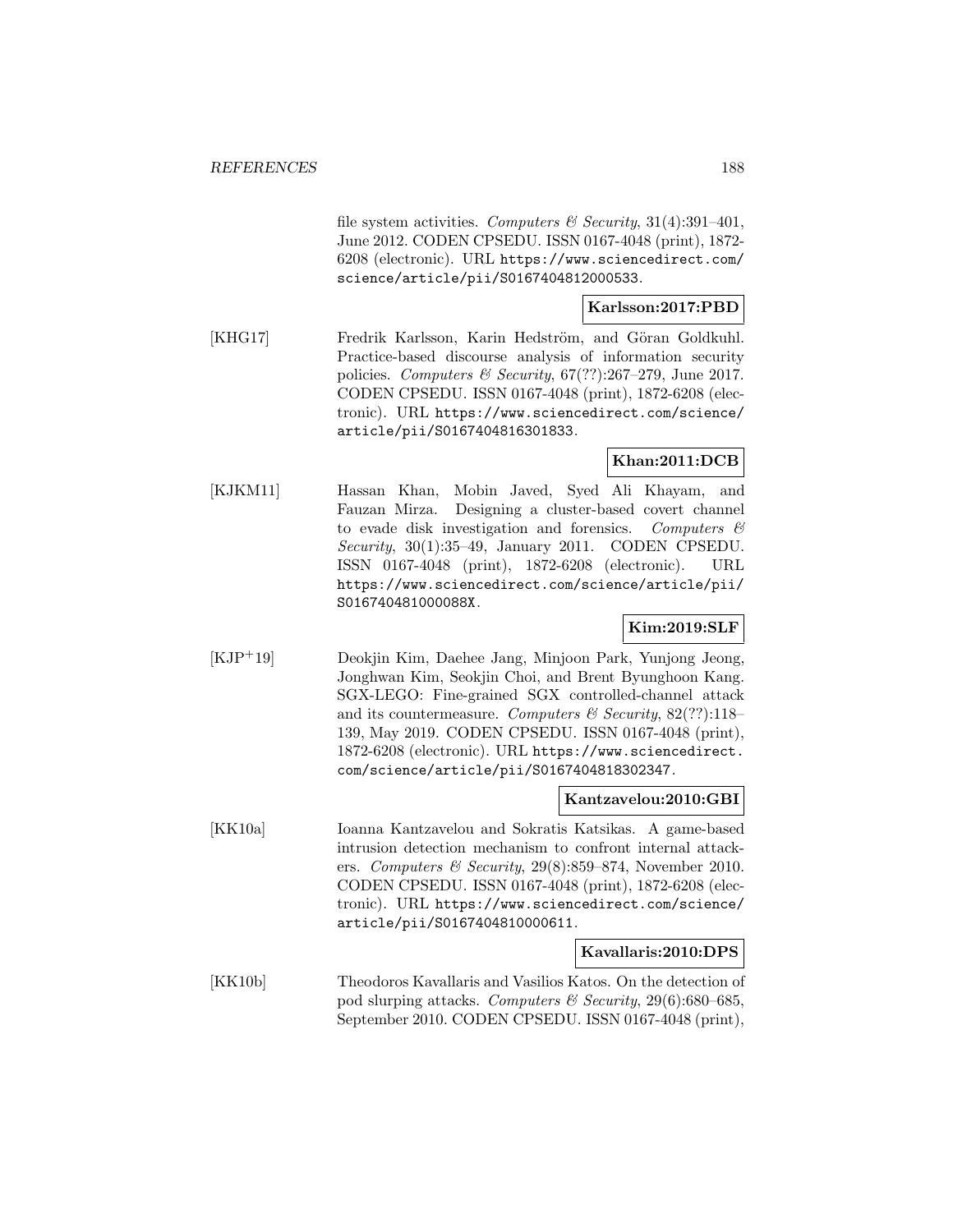1872-6208 (electronic). URL https://www.sciencedirect. com/science/article/pii/S0167404810000052.

**Kearney:2016:CPD**

[KK16] W. D. Kearney and H. A. Kruger. Can perceptual differences account for enigmatic information security behaviour in an organisation? Computers & Security,  $61(??):46-58$ , August 2016. CODEN CPSEDU. ISSN 0167-4048 (print), 1872- 6208 (electronic). URL https://www.sciencedirect.com/ science/article/pii/S0167404816300645.

## **Khammassi:2017:GLW**

[KK17] Chaouki Khammassi and Saoussen Krichen. A GA-LR wrapper approach for feature selection in network intrusion detection. Computers & Security,  $70(?)$ :255-277, September 2017. CODEN CPSEDU. ISSN 0167-4048 (print), 1872- 6208 (electronic). URL https://www.sciencedirect.com/ science/article/pii/S0167404817301244.

## **Kim:2016:DBM**

[KKJ<sup>+</sup>16] Yonggon Kim, Ohmin Kwon, Jinsoo Jang, Seongwook Jin, Hyeongboo Baek, Brent Byunghoon Kang, and Hyunsoo Yoon. On-demand bootstrapping mechanism for isolated cryptographic operations on commodity accelerators. Computers & Security,  $62(??):33-48$ , September 2016. CO-DEN CPSEDU. ISSN 0167-4048 (print), 1872-6208 (electronic). URL https://www.sciencedirect.com/science/ article/pii/S0167404816300712.

#### **Kim:2017:QPI**

[KKK17] Seung-Hyun Kim, In-Young Ko, and Soo-Hyung Kim. Quality of private information (QoPI) model for effective representation and prediction of privacy controls in mobile computing. Computers & Security,  $66(??)!$ :1-19, May 2017. CO-DEN CPSEDU. ISSN 0167-4048 (print), 1872-6208 (electronic). URL https://www.sciencedirect.com/science/ article/pii/S0167404817300056.

#### **Kim:2018:MUP**

[KKK18] Sungjin Kim, Jinkook Kim, and Brent ByungHoon Kang. Malicious URL protection based on attackers' habitual behavioral analysis. Computers & Security,  $77(??)$ :790-806, August 2018. CODEN CPSEDU. ISSN 0167-4048 (print),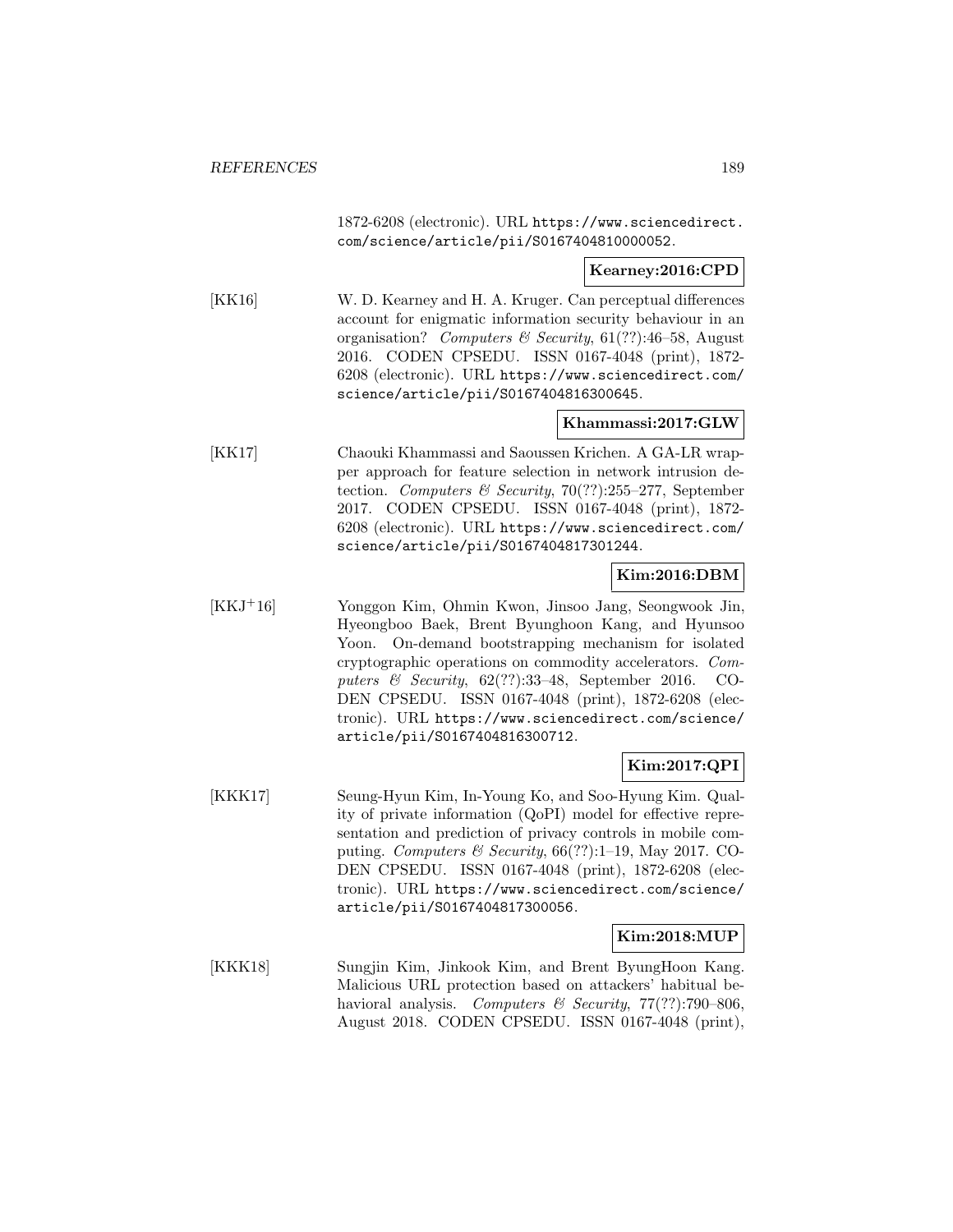1872-6208 (electronic). URL https://www.sciencedirect. com/science/article/pii/S0167404818300348.

**Krzywiecki:2018:POD**

[KKKP18] Lukasz Krzywiecki, Kamil Kluczniak, Patryk Kozieł, and Nisha Panwar. Privacy-oriented dependency via deniable SIGMA protocol. Computers  $\mathcal B$  Security, 79(??):53-67, November 2018. CODEN CPSEDU. ISSN 0167-4048 (print), 1872-6208 (electronic). URL https://www.sciencedirect. com/science/article/pii/S0167404818301962.

## **Kolias:2011:SII**

[KKM11] C. Kolias, G. Kambourakis, and M. Maragoudakis. Swarm intelligence in intrusion detection: a survey. Computers & Security, 30(8):625–642, November 2011. CO-DEN CPSEDU. ISSN 0167-4048 (print), 1872-6208 (electronic). URL https://www.sciencedirect.com/science/ article/pii/S016740481100109X.

## **Kubilay:2019:CNP**

[KKM19] Murat Yasin Kubilay, Mehmet Sabir Kiraz, and Haci Ali Mantar. CertLedger: a new PKI model with certificate transparency based on blockchain. Computers  $\mathcal{B}$  Security, 85(??):333–352, August 2019. CODEN CPSEDU. ISSN 0167-4048 (print), 1872-6208 (electronic). URL https://www.sciencedirect.com/science/article/pii/ S0167404818313014.

#### **Kolter:2010:CPM**

[KKP10] Jan Kolter, Thomas Kernchen, and Günther Pernul. Collaborative privacy management. Computers  $\mathcal{C}$  Security, 29(5):580–591, July 2010. CODEN CPSEDU. ISSN 0167-4048 (print), 1872-6208 (electronic). URL https://www.sciencedirect.com/science/article/pii/ S016740480900145X.

#### **Kwon:2018:FSE**

[KKP<sup>+</sup>18] Hyun Kwon, Yongchul Kim, Ki-Woong Park, Hyunsoo Yoon, and Daeseon Choi. Friend-safe evasion attack: an adversarial example that is correctly recognized by a friendly classifier. Computers & Security, 78(??):380–397, September 2018. CODEN CPSEDU. ISSN 0167-4048 (print), 1872-6208 (electronic). URL https://www.sciencedirect.com/science/ article/pii/S0167404818308770.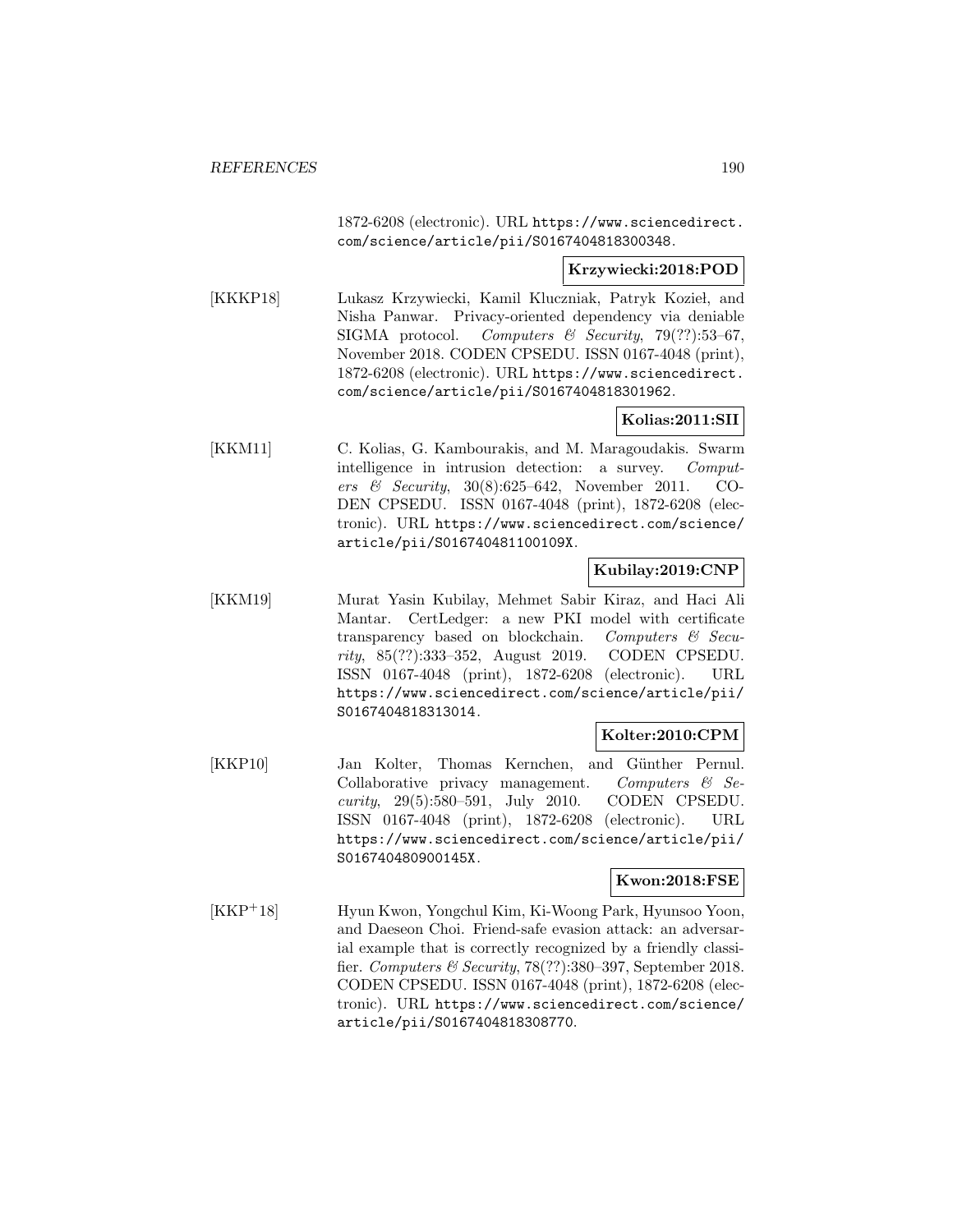#### **Kussul:2013:AST**

[KKS13] Olga Kussul, Nataliia Kussul, and Sergii Skakun. Assessing security threat scenarios for utility-based reputation model in grids. Computers  $\mathcal B$  Security, 34(??):1–15, May 2013. CO-DEN CPSEDU. ISSN 0167-4048 (print), 1872-6208 (electronic). URL https://www.sciencedirect.com/science/ article/pii/S0167404813000230.

## **Kim:2018:SSR**

[KL18] Seulbae Kim and Heejo Lee. Software systems at risk: an empirical study of cloned vulnerabilities in practice. Computers & Security, 77(??):720–736, August 2018. CO-DEN CPSEDU. ISSN 0167-4048 (print), 1872-6208 (electronic). URL https://www.sciencedirect.com/science/ article/pii/S0167404818300944.

# **Kent:2015:AGA**

[KLN15] Alexander D. Kent, Lorie M. Liebrock, and Joshua C. Neil. Authentication graphs: Analyzing user behavior within an enterprise network. Computers & Security,  $48(??):150-166$ , February 2015. CODEN CPSEDU. ISSN 0167-4048 (print), 1872-6208 (electronic). URL https://www.sciencedirect. com/science/article/pii/S0167404814001321.

# **Kandi:2017:ELC**

[KMG17] Haribabu Kandi, Deepak Mishra, and Subrahmanyam R. K. Sai Gorthi. Exploring the learning capabilities of convolutional neural networks for robust image watermarking. Computers & Security, 65(??):247–268, March 2017. CO-DEN CPSEDU. ISSN 0167-4048 (print), 1872-6208 (electronic). URL https://www.sciencedirect.com/science/ article/pii/S0167404816301699.

#### **Karopoulos:2013:UCS**

[KMM13] Georgios Karopoulos, Paolo Mori, and Fabio Martinelli. Usage control in SIP-based multimedia delivery. Computers & Security, 39 (part B)(??):406–418, November 2013. CO-DEN CPSEDU. ISSN 0167-4048 (print), 1872-6208 (electronic). URL https://www.sciencedirect.com/science/ article/pii/S016740481300134X.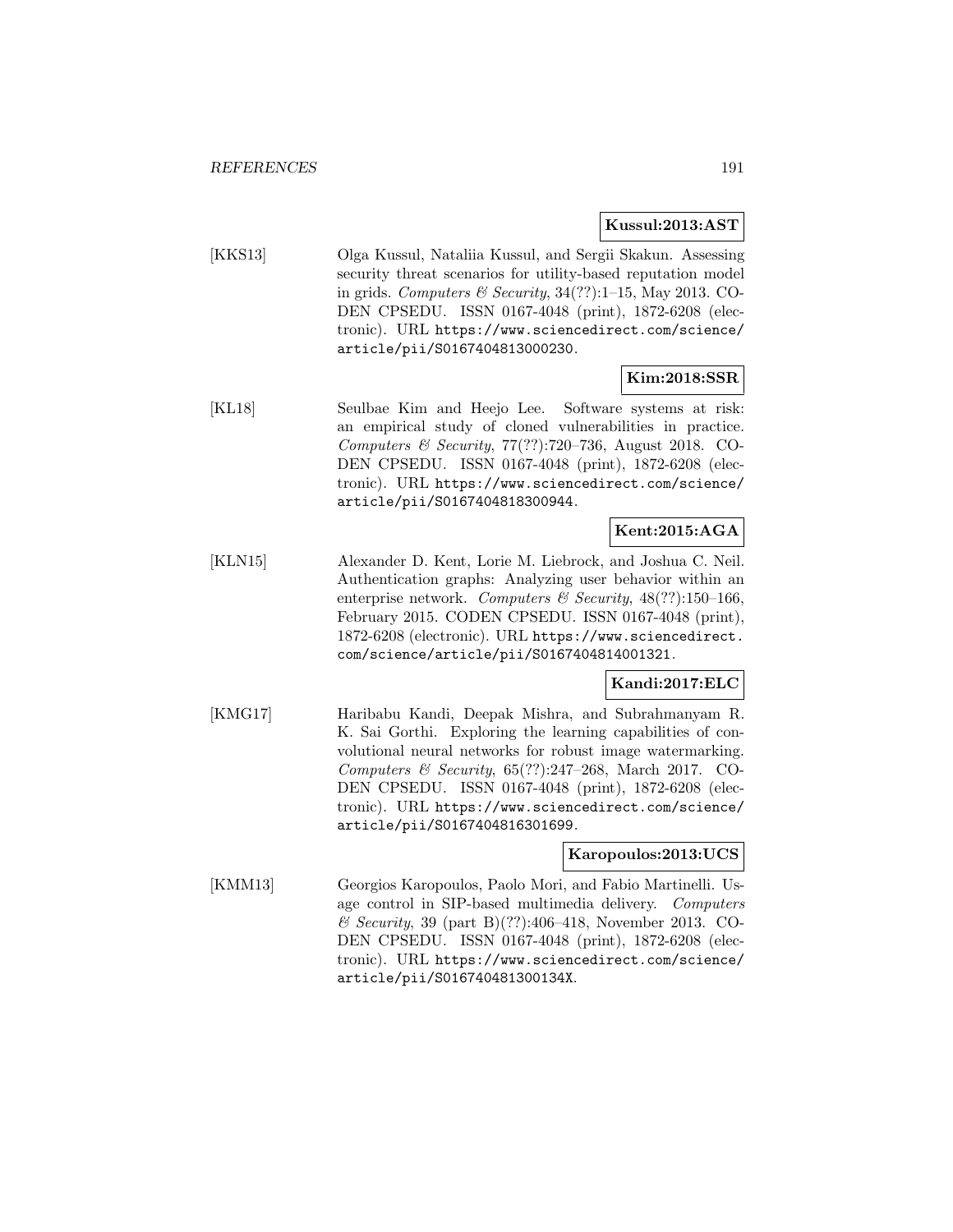#### **Klobas:2019:HPS**

[KMW19] Jane E. Klobas, Tanya McGill, and Xuequn Wang. How perceived security risk affects intention to use smart home devices: a reasoned action explanation. Computers  $\mathcal{C}$ Security, 87(??):Article 101571, November 2019. CO-DEN CPSEDU. ISSN 0167-4048 (print), 1872-6208 (electronic). URL https://www.sciencedirect.com/science/ article/pii/S0167404819301348.

## **Kwon:2014:TAD**

[KN14] Taekyoung Kwon and Sarang Na. TinyLock: Affordable defense against smudge attacks on smartphone pattern lock systems. Computers & Security,  $42(??):137-150$ , May 2014. CODEN CPSEDU. ISSN 0167-4048 (print), 1872-6208 (electronic). URL https://www.sciencedirect.com/science/ article/pii/S0167404813001697.

# **Kulyk:2017:CRP**

[KNM<sup>+</sup>17] Oksana Kulyk, Stephan Neumann, Karola Marky, Jurlind Budurushi, and Melanie Volkamer. Coercion-resistant proxy voting. Computers & Security, 71(??):88–99, November 2017. CODEN CPSEDU. ISSN 0167-4048 (print), 1872-6208 (electronic). URL https://www.sciencedirect.com/science/ article/pii/S0167404817301268.

## **Karopoulos:2018:MMP**

[KNX18] Georgios Karopoulos, Christoforos Ntantogian, and Christos Xenakis. MASKER: Masking for privacy-preserving aggregation in the smart grid ecosystem. Computers  $\mathcal{C}$  Security, 73(??):307–325, March 2018. CODEN CPSEDU. ISSN 0167-4048 (print), 1872-6208 (electronic). URL https://www.sciencedirect.com/science/article/pii/ S0167404817302456.

#### **Kokolakis:2017:PAP**

[Kok17] Spyros Kokolakis. Privacy attitudes and privacy behaviour: a review of current research on the privacy paradox phenomenon. Computers & Security,  $64(??):122-134$ , January 2017. CODEN CPSEDU. ISSN 0167-4048 (print), 1872- 6208 (electronic). URL https://www.sciencedirect.com/ science/article/pii/S0167404815001017.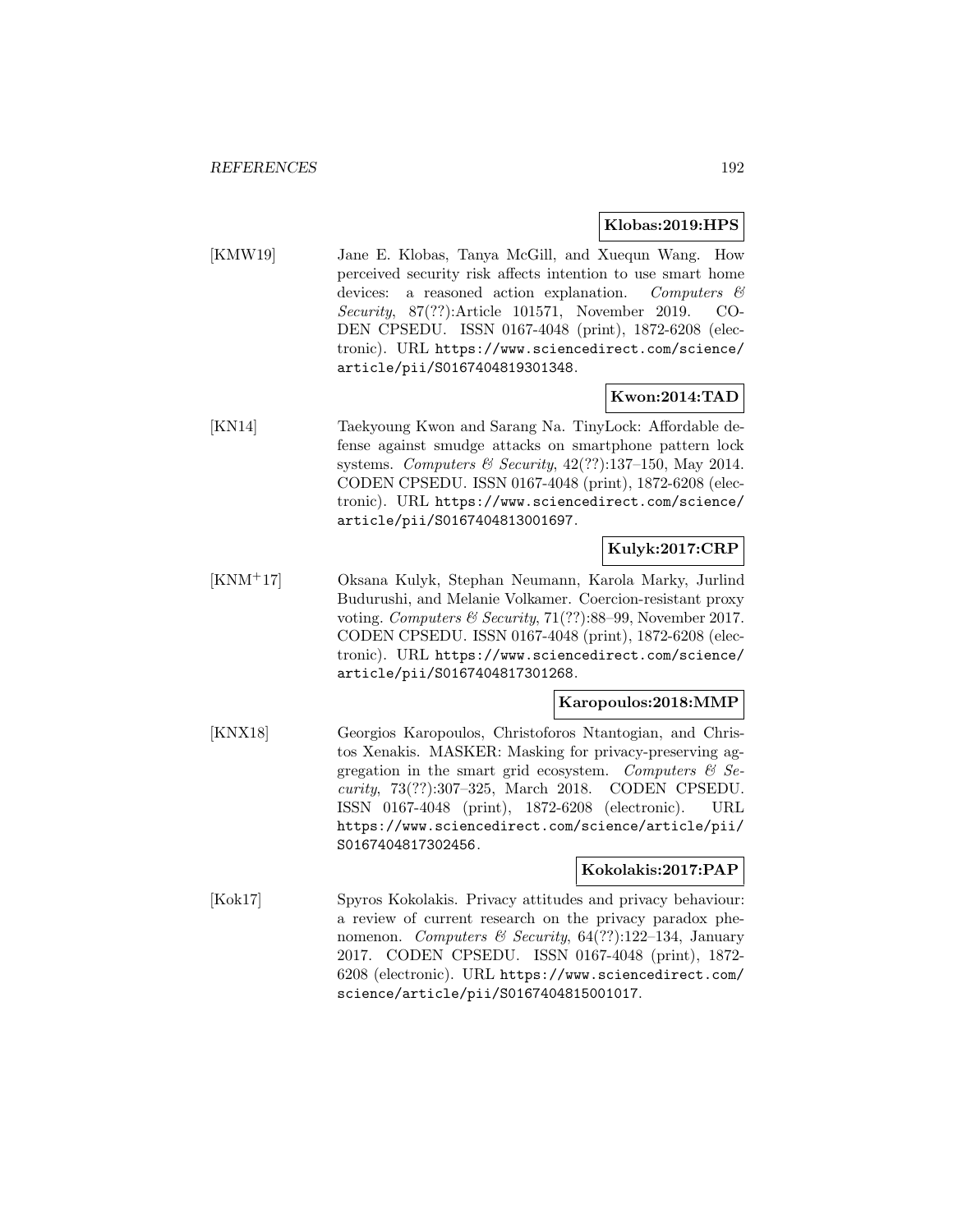#### **Klonowski:2018:LWS**

[KP18] Marek Klonowski and Ania M. Piotrowska. Light-weight and secure aggregation protocols based on Bloom filters. Computers & Security,  $72(??):107-121$ , January 2018. CO-DEN CPSEDU. ISSN 0167-4048 (print), 1872-6208 (electronic). URL https://www.sciencedirect.com/science/ article/pii/S0167404817301815.

#### **Komurcu:2015:EGM**

[KPD15] Giray Kömürcü, Ali Emre Pusane, and Günhan Dündar. An efficient grouping method and error probability analysis for RO-PUFs. Computers & Security, 49(??):123–131, March 2015. CODEN CPSEDU. ISSN 0167-4048 (print), 1872- 6208 (electronic). URL https://www.sciencedirect.com/ science/article/pii/S0167404814001801.

# **Kim:2015:DAE**

[KPKS15] Eunhyun Kim, Kyungwon Park, Hyoungshick Kim, and Jaeseung Song. Design and analysis of enumeration attacks on finding friends with phone numbers: a case study with KakaoTalk. Computers & Security, 52(??):267–275, July 2015. CODEN CPSEDU. ISSN 0167-4048 (print), 1872- 6208 (electronic). URL https://www.sciencedirect.com/ science/article/pii/S0167404815000589.

# **Kar:2016:SDS**

[KPS16] Debabrata Kar, Suvasini Panigrahi, and Srikanth Sundararajan. SQLiGoT: Detecting SQL injection attacks using graph of tokens and SVM. Computers & Security,  $60(??):206-225$ , July 2016. CODEN CPSEDU. ISSN 0167-4048 (print), 1872- 6208 (electronic). URL https://www.sciencedirect.com/ science/article/pii/S0167404816300451.

#### **Kortesniemi:2014:SCU**

[KS14] Yki Kortesniemi and Mikko Särelä. Survey of certificate usage in distributed access control. Computers  $\mathcal{C}$ Security, 44(??):16–32, July 2014. CODEN CPSEDU. ISSN 0167-4048 (print), 1872-6208 (electronic). URL https://www.sciencedirect.com/science/article/pii/ S0167404814000534.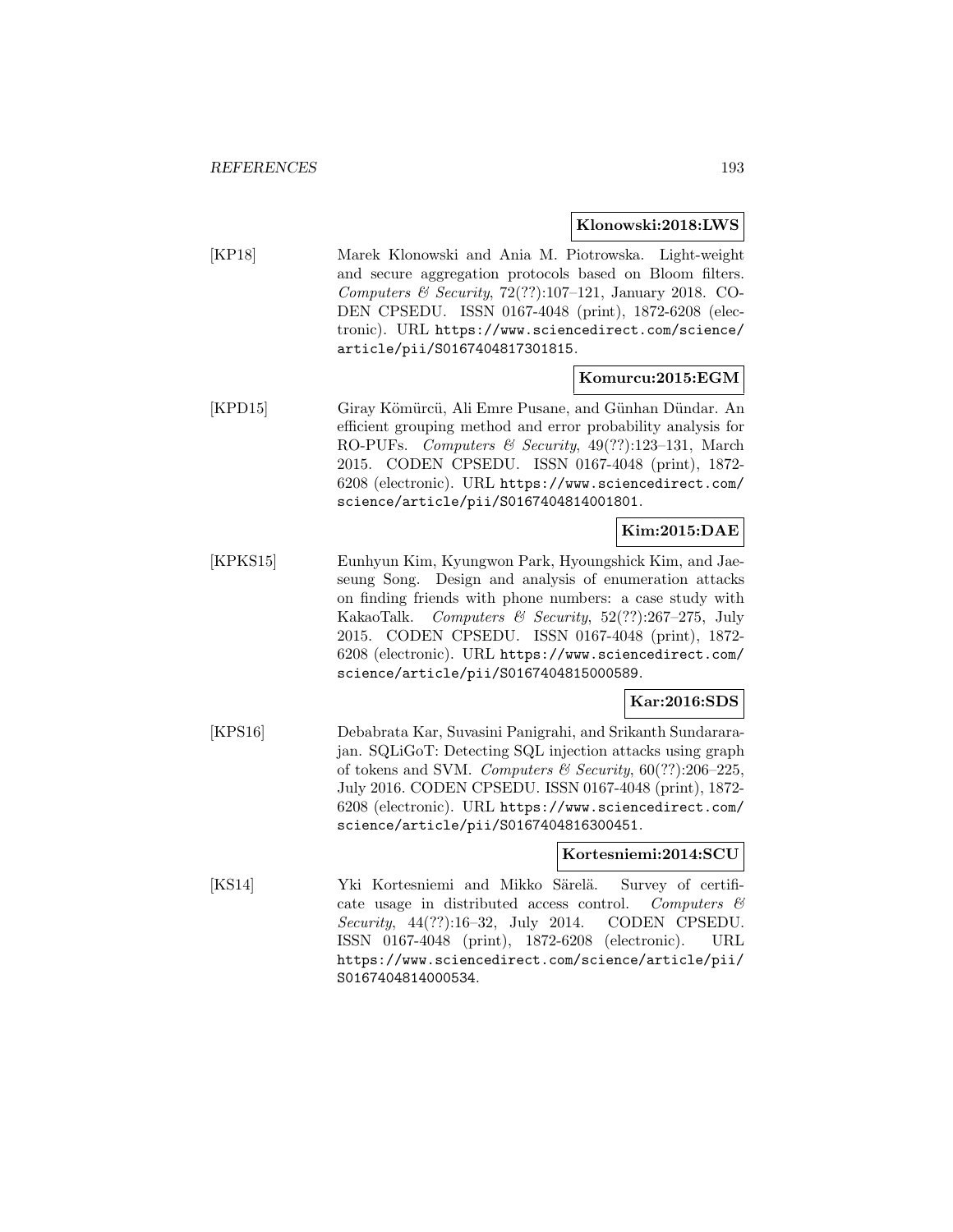#### **Korac:2019:FMU**

[KS19] Dragan Korać and Dejan Simić. Fishbone model and universal authentication framework for evaluation of multifactor authentication in mobile environment. Computers  $\mathcal{B}$  Security, 85(??):313–332, August 2019. CODEN CPSEDU. ISSN 0167-4048 (print), 1872-6208 (electronic). URL https://www.sciencedirect.com/science/article/pii/ S0167404818307375.

## **Khurat:2017:PPV**

[KSG17] Assadarat Khurat, Boontawee Suntisrivaraporn, and Dieter Gollmann. Privacy policies verification in composite services using OWL. Computers & Security,  $67(??):122-141$ , June 2017. CODEN CPSEDU. ISSN 0167-4048 (print), 1872- 6208 (electronic). URL https://www.sciencedirect.com/ science/article/pii/S0167404817300512.

## **Ksiezopolski:2012:QMQ**

[Ksi12] Bogdan Ksiezopolski. QoP-ML: Quality of protection modelling language for cryptographic protocols. Computers  $\mathcal{C}$ Security, 31(4):569–596, June 2012. CODEN CPSEDU. ISSN 0167-4048 (print), 1872-6208 (electronic). URL https://www.sciencedirect.com/science/article/pii/ S0167404812000107.

## **Konradt:2016:PEA**

[KSW16] Christian Konradt, Andreas Schilling, and Brigitte Werners. Phishing: an economic analysis of cybercrime perpetrators. Computers & Security, 58(??):39–46, May 2016. CO-DEN CPSEDU. ISSN 0167-4048 (print), 1872-6208 (electronic). URL https://www.sciencedirect.com/science/ article/pii/S0167404815001844.

#### **Kaghazgaran:2019:CEP**

[KTCS19] Parisa Kaghazgaran, Hassan Takabi, Flannery Hope Currin, and Armando Soriano. Communication-efficient private distance calculation based on oblivious transfer extensions. Computers & Security, 83(??):93–105, June 2019. CO-DEN CPSEDU. ISSN 0167-4048 (print), 1872-6208 (electronic). URL https://www.sciencedirect.com/science/ article/pii/S0167404818307053.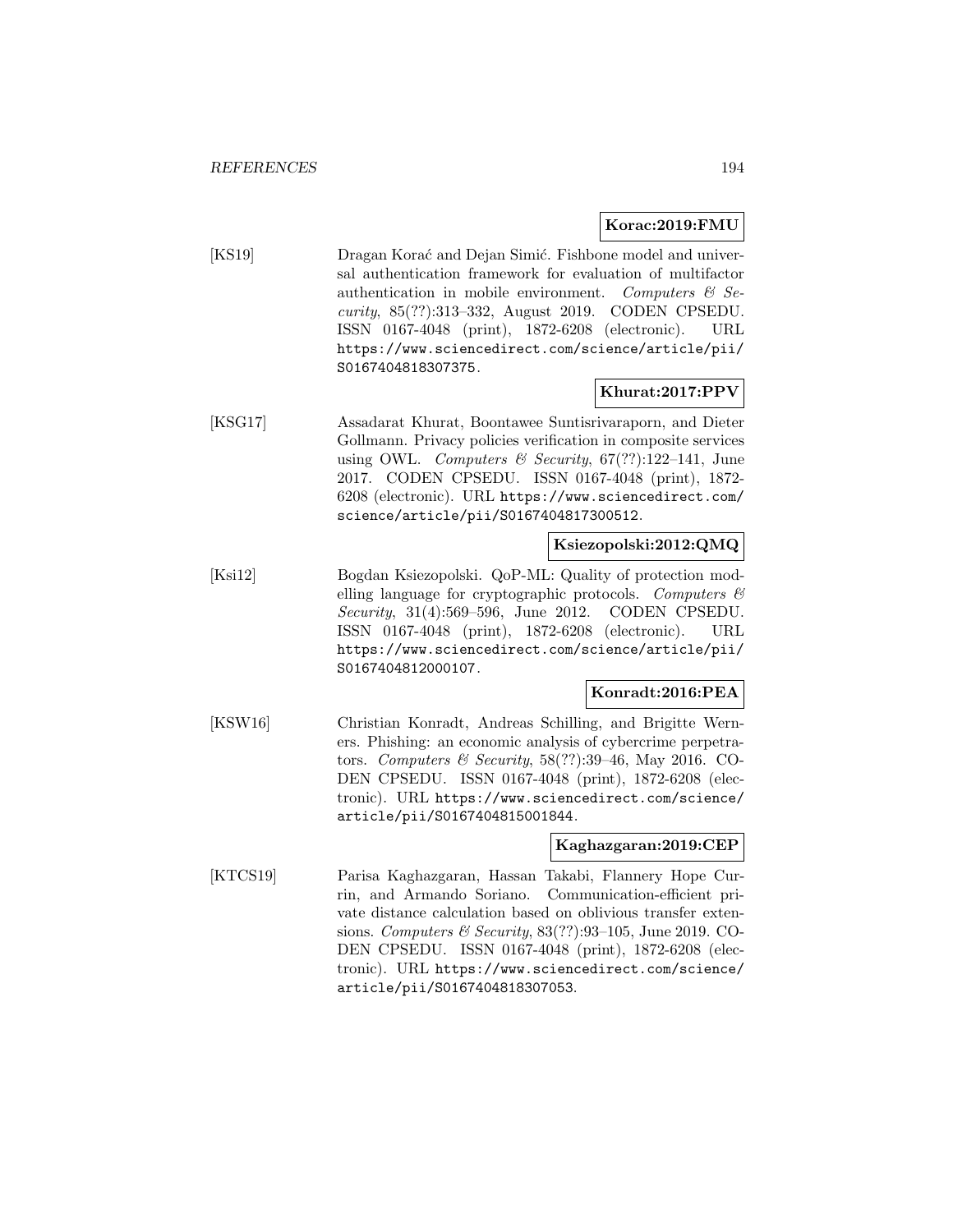#### **Kuang:2018:EVM**

[KTG<sup>+</sup>18] Kaiyuan Kuang, Zhanyong Tang, Xiaoqing Gong, Dingyi Fang, Xiaojiang Chen, and Zheng Wang. Enhance virtualmachine-based code obfuscation security through dynamic bytecode scheduling. Computers & Security,  $74(??):202-220$ , May 2018. CODEN CPSEDU. ISSN 0167-4048 (print), 1872- 6208 (electronic). URL https://www.sciencedirect.com/ science/article/pii/S0167404818300270.

#### **Khalid:2018:TMN**

[KUA<sup>+</sup>18] Waqar Khalid, Zahid Ullah, Naveed Ahmed, Yue Cao, Muhammad Khalid, Muhammad Arshad, Farhan Ahmad, and Haitham Cruickshank. A taxonomy on misbehaving nodes in delay tolerant networks. Computers  $\mathcal{C}$  Security, 77(??):442–471, August 2018. CODEN CPSEDU. ISSN 0167-4048 (print), 1872-6208 (electronic). URL https://www.sciencedirect.com/science/article/pii/ S0167404818304681.

#### **Kulekci:2012:SBW**

[Kül12] M. Oguzhan Külekci. On scrambling the Burrows–Wheeler transform to provide privacy in lossless compression. Computers  $\&$  Security, 31(1):26–32, February 2012. CO-DEN CPSEDU. ISSN 0167-4048 (print), 1872-6208 (electronic). URL https://www.sciencedirect.com/science/ article/pii/S0167404811001416.

#### **Krishnan:2015:EPR**

[KV15] Padmanabhan Krishnan and Kostyantyn Vorobyov. Enforcement of privacy requirements. Computers  $\mathcal{C}$  Security, 52(??):164–177, July 2015. CODEN CPSEDU. ISSN 0167-4048 (print), 1872-6208 (electronic). URL https://www.sciencedirect.com/science/article/pii/ S016740481500036X.

#### **Kritzinger:2010:CSH**

[KvS10] E. Kritzinger and S. H. von Solms. Cyber security for home users: a new way of protection through awareness enforcement. Computers & Security,  $29(8):840-847$ , November 2010. CODEN CPSEDU. ISSN 0167-4048 (print), 1872-6208 (electronic). URL https://www.sciencedirect.com/science/ article/pii/S0167404810000775.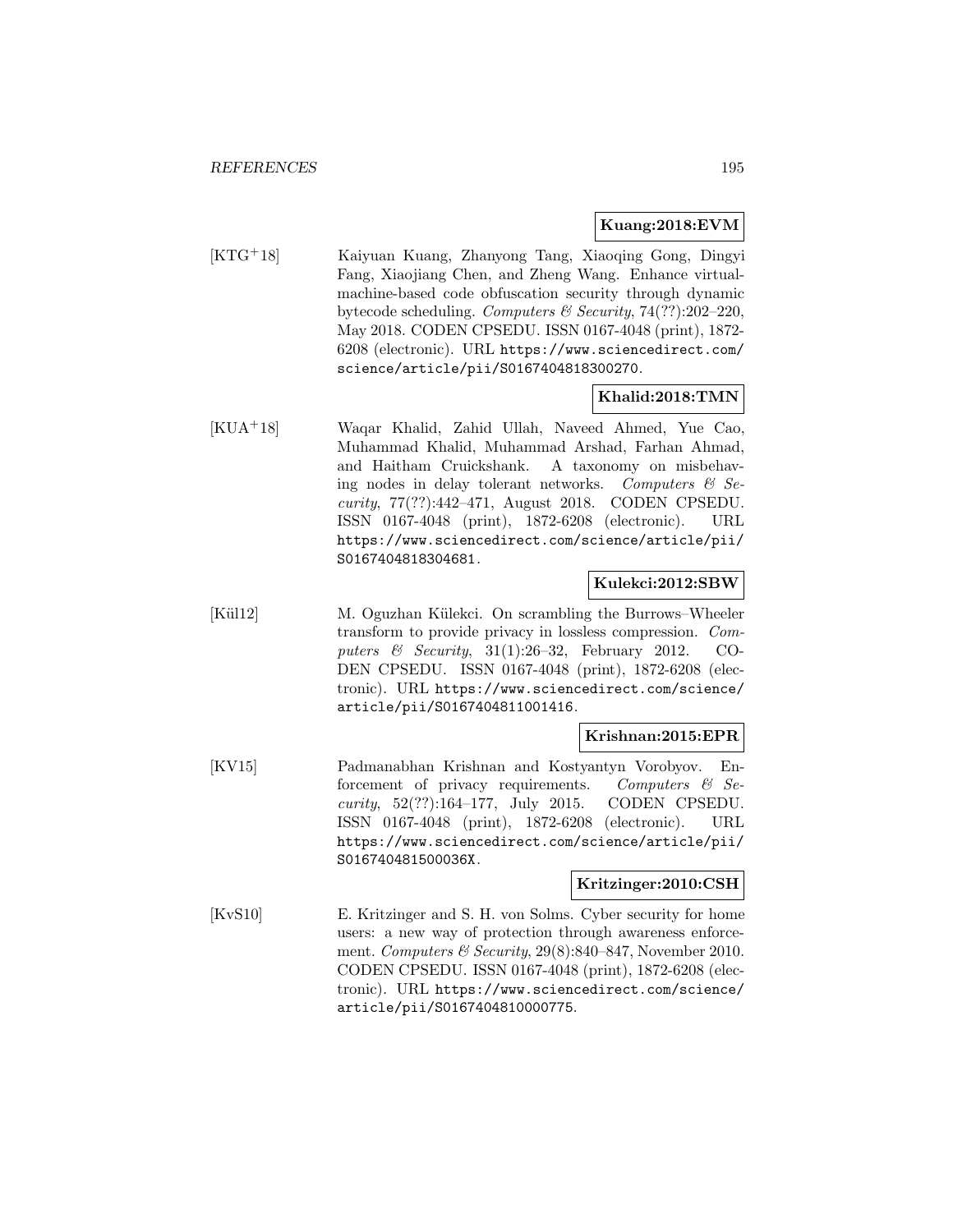### **Kirchner:2014:SCM**

[KW14] Martin Kirchner and Edgar Weippl. Securing cloud and mobility. Computers & Security,  $44(??):64$ , July 2014. CO-DEN CPSEDU. ISSN 0167-4048 (print), 1872-6208 (electronic). URL https://www.sciencedirect.com/science/ article/pii/S0167404814000224.

# **Kim:2015:DFA**

[KYZ15] Dae Wook Kim, Peiying Yan, and Junjie Zhang. Detecting fake anti-virus software distribution webpages. Computers & Security, 49(??):95–106, March 2015. CO-DEN CPSEDU. ISSN 0167-4048 (print), 1872-6208 (electronic). URL https://www.sciencedirect.com/science/ article/pii/S0167404814001709.

# **Lueks:2017:FRA**

[LAHV17] Wouter Lueks, Gergely Alpár, Jaap-Henk Hoepman, and Pim Vullers. Fast revocation of attribute-based credentials for both users and verifiers. Computers  $\mathcal{C}$  Security, 67(??):308–323, June 2017. CODEN CPSEDU. ISSN 0167-4048 (print), 1872-6208 (electronic). URL https://www.sciencedirect.com/science/article/pii/ S0167404816301729.

# **Lopez:2013:SCO**

[LAR13] Javier Lopez, Cristina Alcaraz, and Rodrigo Roman. Smart control of operational threats in control substations. Computers & Security, 38(??):14–27, October 2013. CO-DEN CPSEDU. ISSN 0167-4048 (print), 1872-6208 (electronic). URL https://www.sciencedirect.com/science/ article/pii/S0167404813000588.

# **Laszka:2019:DMA**

[LAVK19] Aron Laszka, Waseem Abbas, Yevgeniy Vorobeychik, and Xenofon Koutsoukos. Detection and mitigation of attacks on transportation networks as a multi-stage security game. Computers & Security, 87(??):Article 101576, November 2019. CODEN CPSEDU. ISSN 0167-4048 (print), 1872- 6208 (electronic). URL https://www.sciencedirect.com/ science/article/pii/S0167404819300628.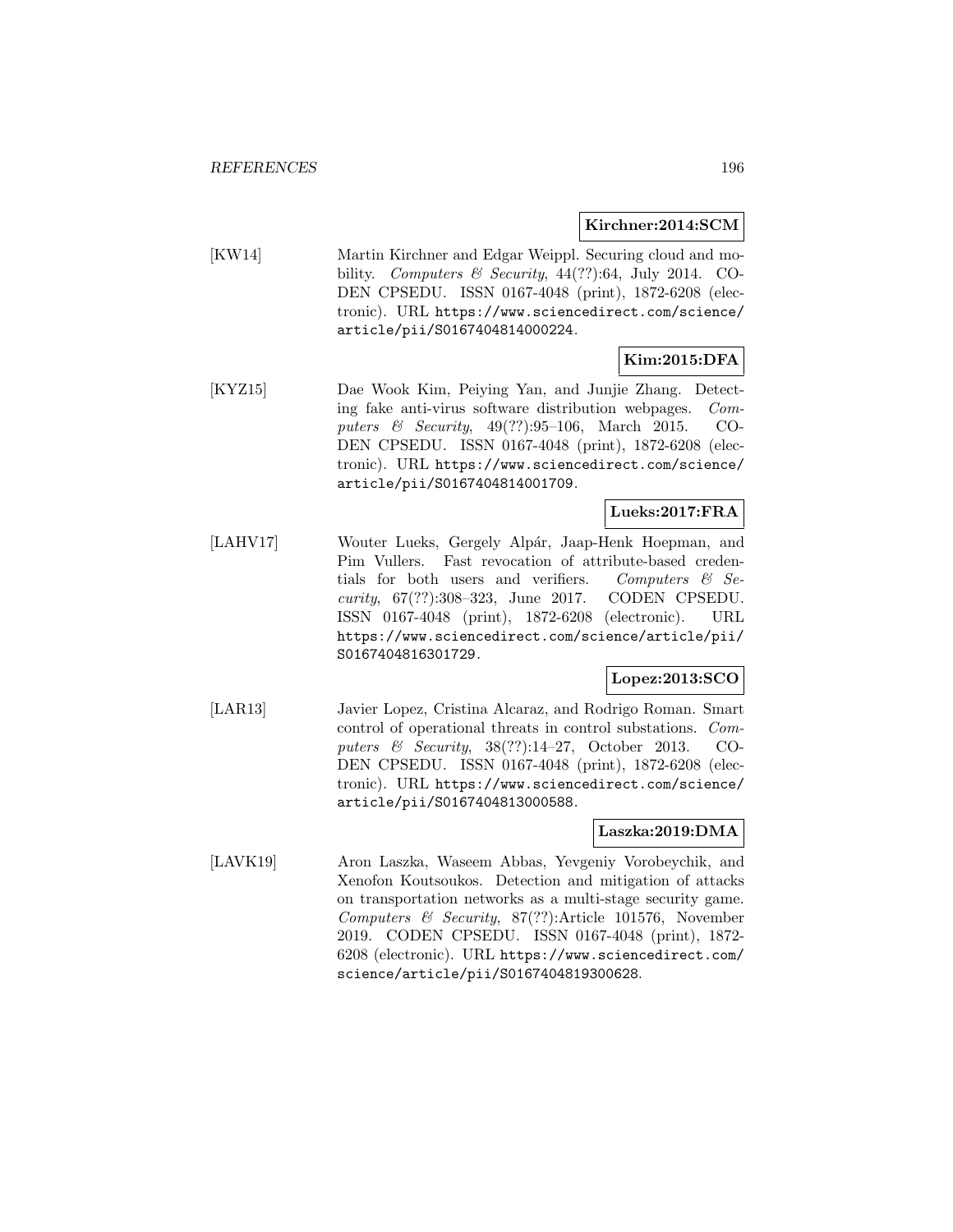# **Liu:2015:RBF**

[LC15] Bing Liu and Chao-Hsien Chu. Relationship-based federated access control model for EPC discovery service. Computers & Security, 55(??):251–270, November 2015. CO-DEN CPSEDU. ISSN 0167-4048 (print), 1872-6208 (electronic). URL https://www.sciencedirect.com/science/ article/pii/S0167404815000899.

# **Lemay:2018:SPA**

[LCMF18] Antoine Lemay, Joan Calvet, François Menet, and José M. Fernandez. Survey of publicly available reports on advanced persistent threat actors. Computers & Security, 72(??):26–59, January 2018. CODEN CPSEDU. ISSN 0167-4048 (print), 1872-6208 (electronic). URL https://www.sciencedirect.com/science/article/pii/ S0167404817301608.

# **Liu:2017:POP**

[LCZ17] Zhe Liu, Kim-Kwang Raymond Choo, and Minghao Zhao. Practical-oriented protocols for privacy-preserving outsourced big data analysis: Challenges and future research directions. Computers & Security,  $69(??):97-113$ , August 2017. CODEN CPSEDU. ISSN 0167-4048 (print), 1872- 6208 (electronic). URL https://www.sciencedirect.com/ science/article/pii/S0167404816301778.

# **Lallie:2018:EPC**

[LDB18] Harjinder Singh Lallie, Kurt Debattista, and Jay Bal. Evaluating practitioner cyber-security attack graph configuration preferences. Computers & Security,  $79(??):117-131$ , November 2018. CODEN CPSEDU. ISSN 0167-4048 (print), 1872- 6208 (electronic). URL https://www.sciencedirect.com/ science/article/pii/S0167404818306163.

# **Lasc:2013:DDA**

[LDC13] Ioana Lasc, Reiner Dojen, and Tom Coffey. On the detection of desynchronisation attacks against security protocols that use dynamic shared secrets. Computers  $\mathcal{C}$  Security, 32(??):115–129, February 2013. CODEN CPSEDU. ISSN 0167-4048 (print), 1872-6208 (electronic). URL https://www.sciencedirect.com/science/article/pii/ S0167404812001678.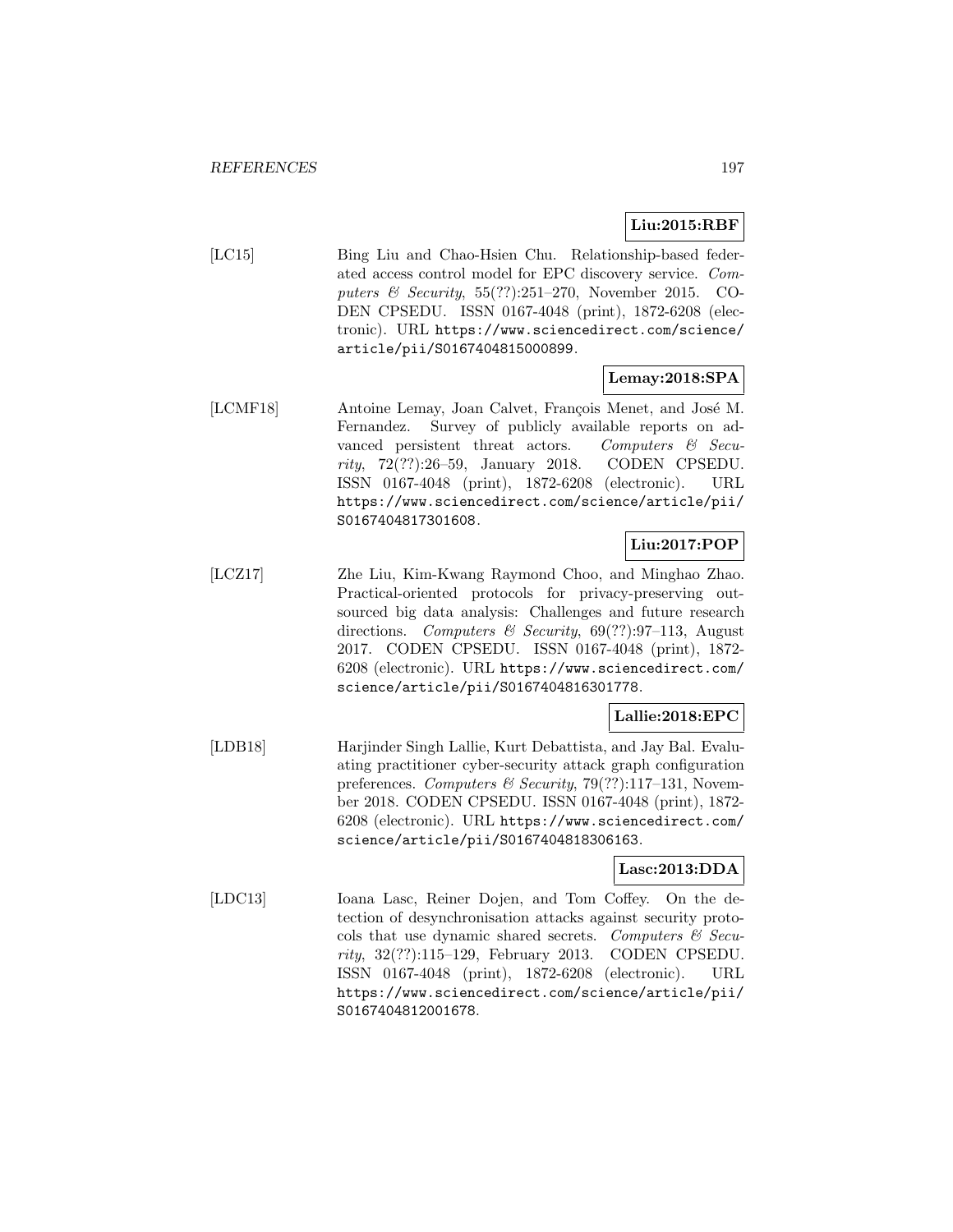## **Lent:2012:EMB**

[Len12] Ricardo Lent. Evaluating a migration-based response to DoS attacks in a system of distributed auctions. Computers & Security, 31(3):327–343, May 2012. CODEN CPSEDU. ISSN 0167-4048 (print), 1872-6208 (electronic). URL https://www.sciencedirect.com/science/article/pii/ S0167404812000053.

#### **Leszczyna:2018:RSC**

[Les18] Rafał Leszczyna. A review of standards with cybersecurity requirements for smart grid. Computers  $\mathcal{C}$  Security, 77(??):262–276, August 2018. CODEN CPSEDU. ISSN 0167-4048 (print), 1872-6208 (electronic). URL https://www.sciencedirect.com/science/article/pii/ S0167404818302803.

### **Luckner:2014:SWS**

[LGS14] Marcin Luckner, Michał Gad, and Paweł Sobkowiak. Stable web spam detection using features based on lexical items. Computers & Security, 46(??):79–93, October 2014. CO-DEN CPSEDU. ISSN 0167-4048 (print), 1872-6208 (electronic). URL https://www.sciencedirect.com/science/ article/pii/S0167404814001151.

### **Li:2019:SCE**

[LGZ<sup>+</sup>19] Dong Li, Huaqun Guo, Jianying Zhou, Luying Zhou, and Jun Wen Wong. SCADAWall: a CPI-enabled firewall model for SCADA security. Computers & Security,  $80(??):134-154$ , January 2019. CODEN CPSEDU. ISSN 0167-4048 (print), 1872-6208 (electronic). URL https://www.sciencedirect. com/science/article/pii/S0167404818308071.

# **Lee:2011:IMS**

[LH11] Jung-San Lee and Ming-Huang Hsieh. An interactive mobile SMS confirmation method using secret sharing technique. Computers  $\mathcal C$  Security, 30(8):830–839, November 2011. CO-DEN CPSEDU. ISSN 0167-4048 (print), 1872-6208 (electronic). URL https://www.sciencedirect.com/science/ article/pii/S0167404811000836.

# **Li:2019:SAD**

[LHI<sup>+</sup>19] Yu Li, Jin Huang, Ademola Ikusan, Milliken Mitchell, Junjie Zhang, and Rui Dai. ShellBreaker: Automati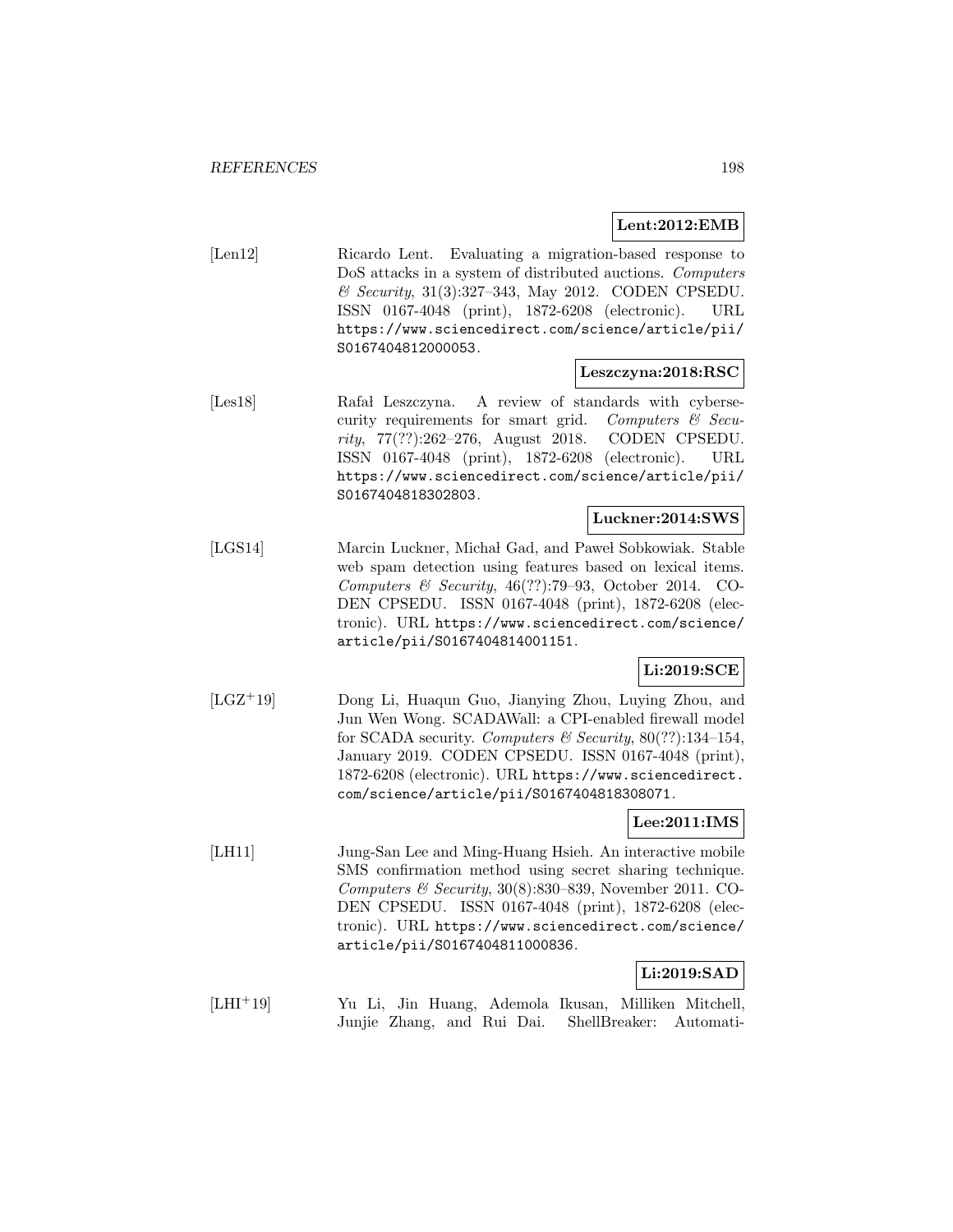cally detecting PHP-based malicious web shells. Computers  $\mathcal B$  Security, 87(??): Article 101595, November 2019. CO-DEN CPSEDU. ISSN 0167-4048 (print), 1872-6208 (electronic). URL https://www.sciencedirect.com/science/ article/pii/S0167404819301506.

#### **Lerch-Hostalot:2013:LMS**

[LHM13] Daniel Lerch-Hostalot and David Megías. LSB matching steganalysis based on patterns of pixel differences and random embedding. Computers & Security,  $32(??):192-206$ , February 2013. CODEN CPSEDU. ISSN 0167-4048 (print), 1872- 6208 (electronic). URL https://www.sciencedirect.com/ science/article/pii/S0167404812001745.

# **Lin:2018:UYU**

[LHS<sup>+</sup>18] Dan Lin, Nicholas Hilbert, Christian Storer, Wei Jiang, and Jianping Fan. UFace: Your universal password that no one can see. Computers & Security,  $77(??)$ :627-641, August 2018. CODEN CPSEDU. ISSN 0167-4048 (print), 1872-6208 (electronic). URL https://www.sciencedirect.com/science/ article/pii/S0167404817302067.

# **Lu:2015:TCA**

[LJJL15] Jianfeng Lu, James B. D. Joshi, Lei Jin, and Yiding Liu. Towards complexity analysis of user authorization query problem in RBAC. Computers & Security, 48(??):116–130, February 2015. CODEN CPSEDU. ISSN 0167-4048 (print), 1872- 6208 (electronic). URL https://www.sciencedirect.com/ science/article/pii/S0167404814001497.

# **Luh:2019:ADC**

[LJS19] Robert Luh, Helge Janicke, and Sebastian Schrittwieser. AIDIS: Detecting and classifying anomalous behavior in ubiquitous kernel processes. Computers & Security, 84(??):120–147, July 2019. CODEN CPSEDU. ISSN 0167-4048 (print), 1872-6208 (electronic). URL https://www.sciencedirect.com/science/article/pii/ S0167404818314457.

# **Liu:2010:SVE**

[LK10] Fuwen Liu and Hartmut Koenig. A survey of video encryption algorithms. Computers & Security, 29(1):3-15, February 2010. CODEN CPSEDU. ISSN 0167-4048 (print), 1872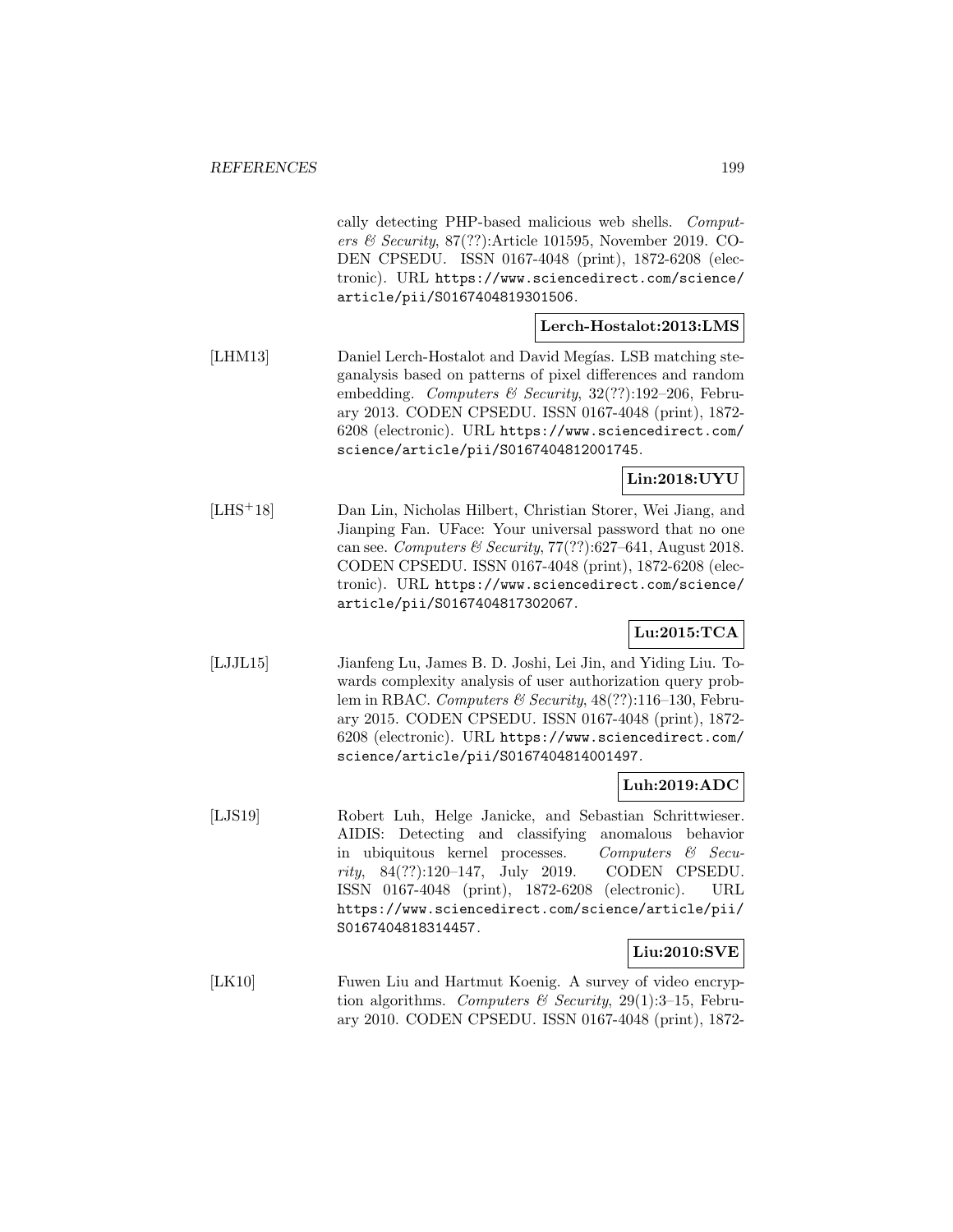6208 (electronic). URL https://www.sciencedirect.com/ science/article/pii/S0167404809000698.

## **Lencse:2018:MIP**

[LK18] Gábor Lencse and Youki Kadobayashi. Methodology for the identification of potential security issues of different IPv6 transition technologies: Threat analysis of DNS64 and stateful NAT64. Computers & Security,  $77(??)$ :397-411, August 2018. CODEN CPSEDU. ISSN 0167-4048 (print), 1872- 6208 (electronic). URL https://www.sciencedirect.com/ science/article/pii/S0167404818303663.

# **Le:2014:CEA**

[LKJ14] Meixing Le, Krishna Kant, and Sushil Jajodia. Consistency and enforcement of access rules in cooperative data sharing environment. Computers & Security, 41(??):3–18, March 2014. CODEN CPSEDU. ISSN 0167-4048 (print), 1872- 6208 (electronic). URL https://www.sciencedirect.com/ science/article/pii/S0167404813001284.

# **Lee:2018:DPC**

[LKPK18] Hojoon Lee, Minsu Kim, Yunheung Paek, and Brent Byunghoon Kang. A dynamic per-context verification of kernel address integrity from external monitors. Computers  $\mathcal{B}$  Security, 77(??):824–837, August 2018. CODEN CPSEDU. ISSN 0167-4048 (print), 1872-6208 (electronic). URL https://www.sciencedirect.com/science/article/pii/ S0167404818301421.

# **Lin:2013:IAM**

[LLCT13] Ying-Dar Lin, Yuan-Cheng Lai, Chien-Hung Chen, and Hao-Chuan Tsai. Identifying Android malicious repackaged applications by thread-grained system call sequences. Computers & Security, 39 (part B)(??):340–350, November 2013. CO-DEN CPSEDU. ISSN 0167-4048 (print), 1872-6208 (electronic). URL https://www.sciencedirect.com/science/ article/pii/S0167404813001272.

#### **Liu:2019:WHC**

[LLD<sup>+</sup>19] Ximing Liu, Yingjiu Li, Robert H. Deng, Bing Chang, and Shujun Li. When human cognitive modeling meets PINs: User-independent inter-keystroke timing attacks. Computers & Security, 80(??):90–107, January 2019. CO-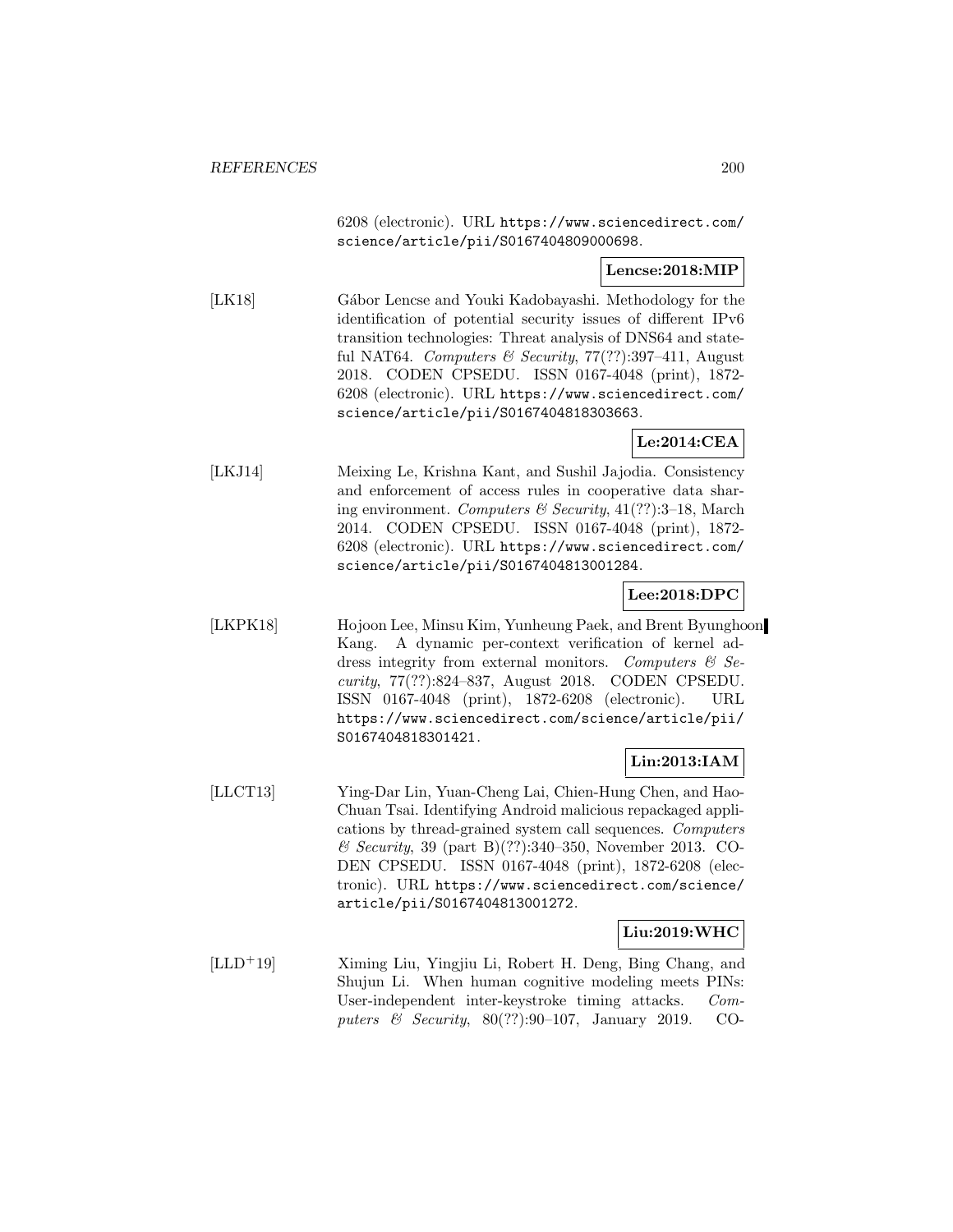DEN CPSEDU. ISSN 0167-4048 (print), 1872-6208 (electronic). URL https://www.sciencedirect.com/science/ article/pii/S0167404818302736.

# **Lyvas:2018:DDP**

[LLG18] Christos Lyvas, Costas Lambrinoudakis, and Dimitris Geneiatakis. Dypermin: Dynamic permission mining framework for Android platform. Computers & Security, 77(??):472–487, August 2018. CODEN CPSEDU. ISSN 0167-4048 (print), 1872-6208 (electronic). URL https://www.sciencedirect.com/science/article/pii/ S0167404818304954.

# **Lin:2013:CBW**

[LLHT13] Ying-Dar Lin, Yuan-Cheng Lai, Cheng-Yuan Ho, and Wei-Hsuan Tai. Creditability-based weighted voting for reducing false positives and negatives in intrusion detection. Computers & Security, 39 (part B)(??):460–474, November 2013. CODEN CPSEDU. ISSN 0167-4048 (print), 1872-6208 (electronic). URL https://www.sciencedirect.com/science/ article/pii/S0167404813001399.

# **Lee:2016:UIS**

[LLK16] Chunghun Lee, Choong C. Lee, and Suhyun Kim. Understanding information security stress: Focusing on the type of information security compliance activity. Computers & Security, 59(??):60–70, June 2016. CODEN CPSEDU. ISSN 0167-4048 (print), 1872-6208 (electronic). URL https://www.sciencedirect.com/science/article/pii/ S0167404816300074.

#### **Lee:2015:SSA**

[LLL15] Jehyun Lee, Suyeon Lee, and Heejo Lee. Screening smartphone applications using malware family signatures. Computers & Security, 52(??):234–249, July 2015. CO-DEN CPSEDU. ISSN 0167-4048 (print), 1872-6208 (electronic). URL https://www.sciencedirect.com/science/ article/pii/S0167404815000188.

# **Liu:2018:KSP**

[LLL<sup>+</sup>18] Wangtong Liu, Senlin Luo, Yu Liu, Limin Pan, and Qamas Gul Khan Safi. A kernel stack protection model against attacks from kernel execution units. Computers  $\mathcal{B}$  Security, 72(??):96–106, January 2018. CODEN CPSEDU.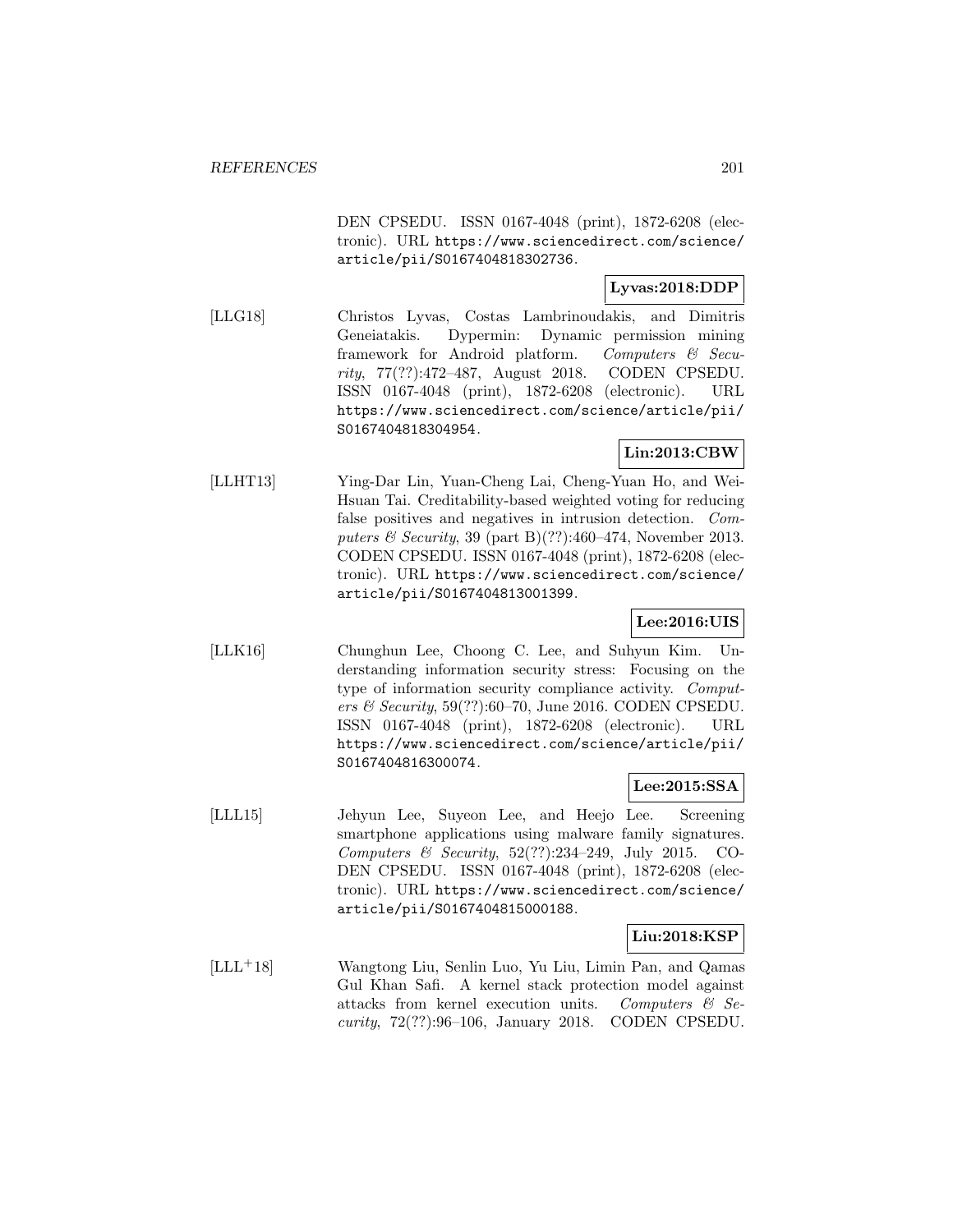ISSN 0167-4048 (print), 1872-6208 (electronic). URL https://www.sciencedirect.com/science/article/pii/ S0167404817301979.

# **Liang:2017:VVB**

[LLX<sup>+</sup>17] Hongliang Liang, Mingyu Li, Jian Xu, Wenying Hu, Xiaoxiao Pei, Xiaodong Jia, and Yan Song. vmOS: a virtualization-based, secure desktop system. Computers & Security, 65(??):329–343, March 2017. CODEN CPSEDU. ISSN 0167-4048 (print), 1872-6208 (electronic). URL https://www.sciencedirect.com/science/article/pii/ S0167404816301390.

# **Le:2017:FAN**

[LLY17] Junqing Le, Xiaofeng Liao, and Bo Yang. Full autonomy: a novel individualized anonymity model for privacy preserving. Computers & Security, 66(??):204–217, May 2017. CO-DEN CPSEDU. ISSN 0167-4048 (print), 1872-6208 (electronic). URL https://www.sciencedirect.com/science/ article/pii/S016740481630181X.

# **Li:2015:PLA**

[LLYD15] Yan Li, Yingjiu Li, Qiang Yan, and Robert H. Deng. Privacy leakage analysis in online social networks. Computers & Security, 49(??):239–254, March 2015. CO-DEN CPSEDU. ISSN 0167-4048 (print), 1872-6208 (electronic). URL https://www.sciencedirect.com/science/ article/pii/S0167404814001588.

# **Lee:2010:SIS**

[LM10] Seok-Won Lee and Mattia Monga. Special issue on software engineering for secure systems. Computers  $\mathcal{C}$  Security, 29(3):299–301, May 2010. CODEN CPSEDU. ISSN 0167-4048 (print), 1872-6208 (electronic). URL https://www.sciencedirect.com/science/article/pii/ S0167404810000064.

# **Lykou:2018:NMT**

[LMG18] Georgia Lykou, Despina Mentzelioti, and Dimitris Gritzalis. A new methodology toward effectively assessing data center sustainability. Computers & Security, 76(??):327-340, July 2018. CODEN CPSEDU. ISSN 0167-4048 (print), 1872- 6208 (electronic). URL https://www.sciencedirect.com/ science/article/pii/S0167404817302754.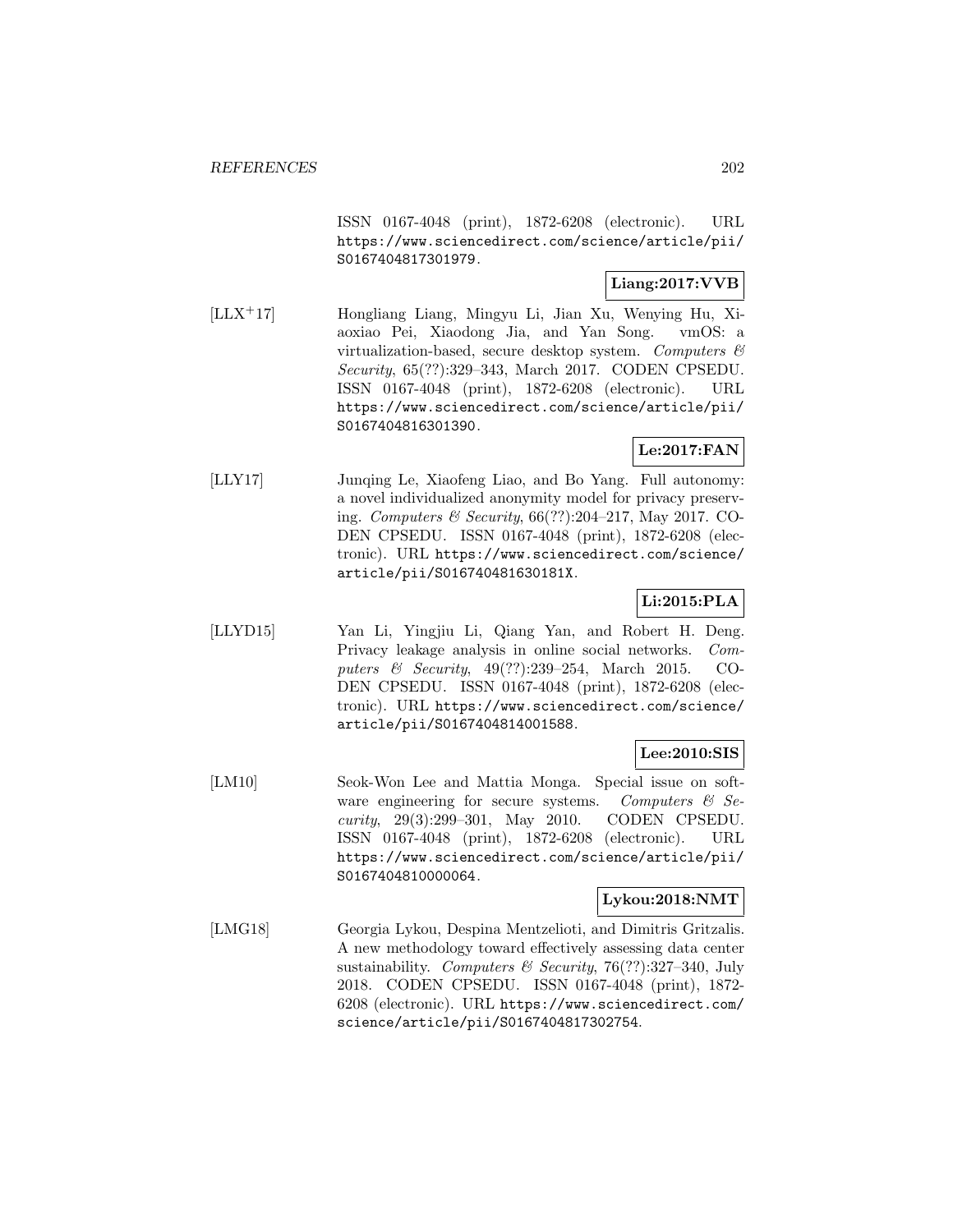# **Li:2016:SER**

[LML<sup>+</sup>16] Qi Li, Jianfeng Ma, Rui Li, Ximeng Liu, Jinbo Xiong, and Danwei Chen. Secure, efficient and revocable multiauthority access control system in cloud storage. Computers & Security, 59(??):45–59, June 2016. CODEN CPSEDU. ISSN 0167-4048 (print), 1872-6208 (electronic). URL https://www.sciencedirect.com/science/article/pii/ S0167404816300050.

# **Lee:2017:DPP**

[LML<sup>+</sup>17] Min Cherng Lee, Robin Mitra, Emmanuel Lazaridis, An-Chow Lai, Yong Kheng Goh, and Wun-She Yap. Data privacy preserving scheme using generalised linear models. Computers & Security,  $69(??):142-154$ , August 2017. CO-DEN CPSEDU. ISSN 0167-4048 (print), 1872-6208 (electronic). URL https://www.sciencedirect.com/science/ article/pii/S0167404816301808.

# **Li:2016:MTP**

[LMLK16] Wenjuan Li, Weizhi Meng, Xiapu Luo, and Lam For Kwok. MVPSys: Toward practical multi-view based false alarm reduction system in network intrusion detection. Computers & Security, 60(??):177–192, July 2016. CO-DEN CPSEDU. ISSN 0167-4048 (print), 1872-6208 (electronic). URL https://www.sciencedirect.com/science/ article/pii/S0167404816300475.

# **Li:2019:PPF**

[LMLL19] Shaoxin Li, Nankun Mu, Junqing Le, and Xiaofeng Liao. Privacy preserving frequent itemset mining: Maximizing data utility based on database reconstruction. Computers & Security, 84(??):17–34, July 2019. CODEN CPSEDU. ISSN 0167-4048 (print), 1872-6208 (electronic). URL https://www.sciencedirect.com/science/article/pii/ S0167404818302748.

# **Lacey:2012:RUR**

[LMM<sup>+</sup>12] T. H. Lacey, R. F. Mills, B. E. Mullins, R. A. Raines, M. E. Oxley, and S. K. Rogers. RIPsec — using reputationbased multilayer security to protect MANETs. Computers & Security, 31(1):122–136, February 2012. CO-DEN CPSEDU. ISSN 0167-4048 (print), 1872-6208 (elec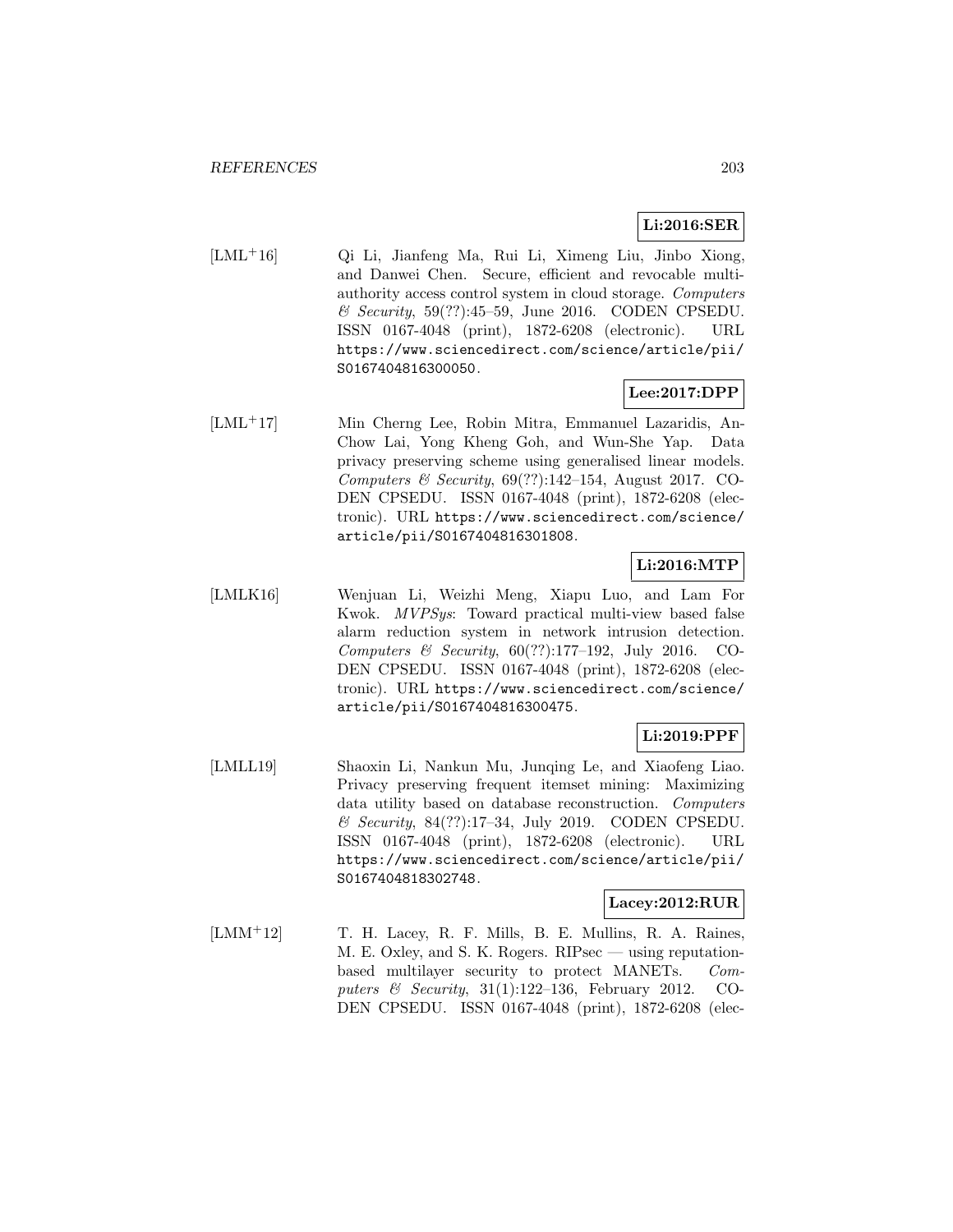tronic). URL https://www.sciencedirect.com/science/ article/pii/S0167404811001167.

## **Lopez:2019:ACU**

[LMNM+19] Alberto Urueña López, Fernando Mateo, Julio Navío-Marco, José María Martínez-Martínez, Juan Gómez-Sanchís, Joan Vila-Francés, and Antonio José Serrano-López. Analysis of computer user behavior, security incidents and fraud using self-organizing maps. Computers & Security,  $83(??):38-51$ , June 2019. CODEN CPSEDU. ISSN 0167-4048 (print), 1872- 6208 (electronic). URL https://www.sciencedirect.com/ science/article/pii/S0167404818300828.

# **LaBarge:2014:ASR**

[LMS14] Ralph LaBarge, Thomas A. Mazzuchi, and Shahram Sarkani. An automated system for rapid and secure device sanitization. Computers & Security, 42(??):77–91, May 2014. CO-DEN CPSEDU. ISSN 0167-4048 (print), 1872-6208 (electronic). URL https://www.sciencedirect.com/science/ article/pii/S0167404814000194.

# **Lee:2016:SBP**

[LNK16] Mun-Kyu Lee, Hyeonjin Nam, and Dong Kyue Kim. Secure bimodal PIN-entry method using audio signals. Computers  $\mathcal C$  Security, 56(??):140–150, February 2016. CO-DEN CPSEDU. ISSN 0167-4048 (print), 1872-6208 (electronic). URL https://www.sciencedirect.com/science/ article/pii/S0167404815000929.

# **Li:2013:EAF**

[LNNH13] Celia Li, Uyen Trang Nguyen, Hoang Lan Nguyen, and Nurul Huda. Efficient authentication for fast handover in wireless mesh networks. Computers & Security,  $37(??)$ :124-142, September 2013. CODEN CPSEDU. ISSN 0167-4048 (print), 1872-6208 (electronic). URL https://www.sciencedirect. com/science/article/pii/S0167404813000916.

#### **Lopriore:2016:ACL**

[Lop16] Lanfranco Lopriore. Access control lists in password capability environments. Computers & Security,  $62$ (??):317-327, September 2016. CODEN CPSEDU. ISSN 0167-4048 (print), 1872-6208 (electronic). URL https://www.sciencedirect. com/science/article/pii/S0167404816300967.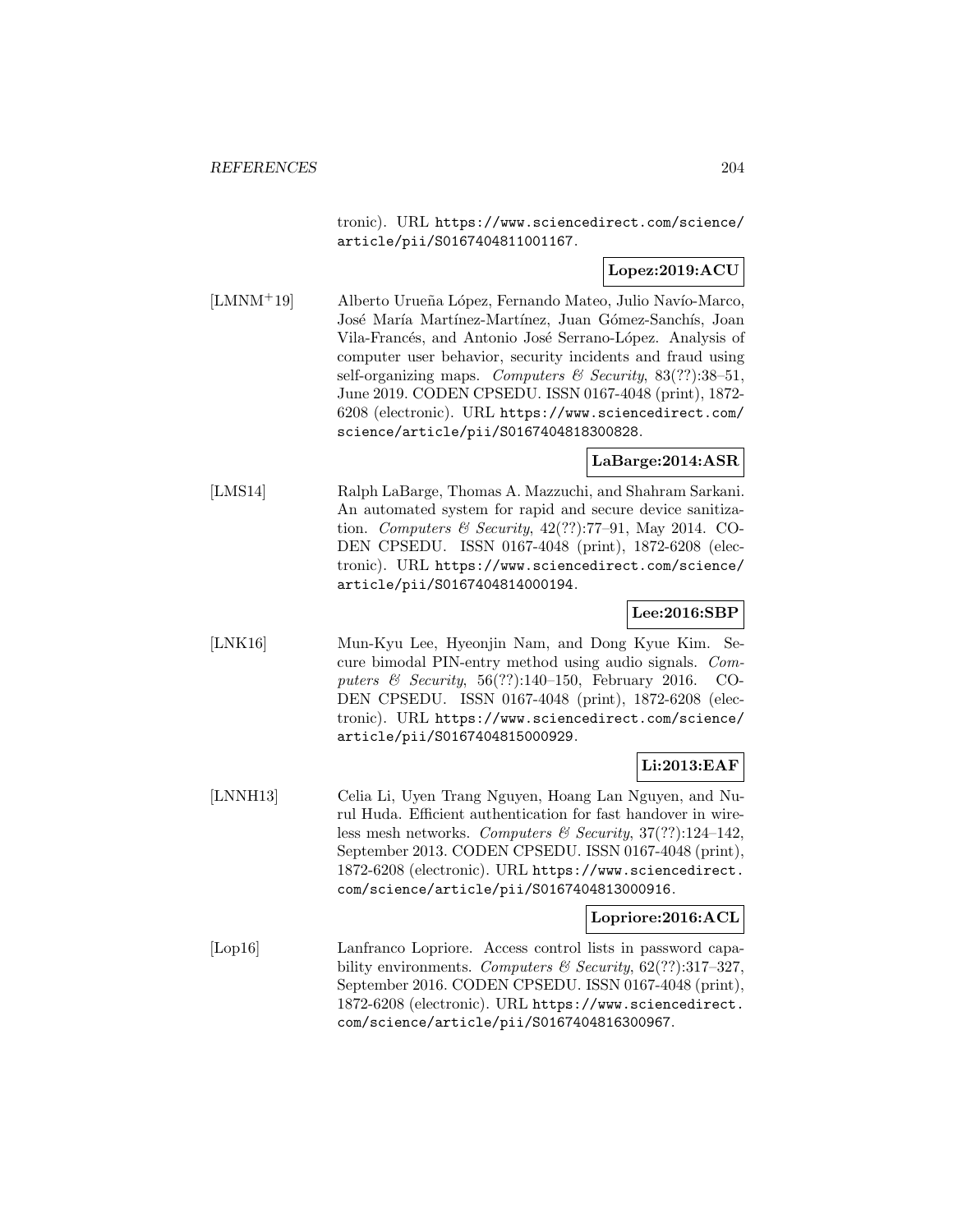# **Lin:2018:EDM**

[LPL18] Chih-Hung Lin, Hsing-Kuo Pao, and Jian-Wei Liao. Efficient dynamic malware analysis using virtual time control mechanics. Computers & Security, 73(??):359–373, March 2018. CODEN CPSEDU. ISSN 0167-4048 (print), 1872- 6208 (electronic). URL https://www.sciencedirect.com/ science/article/pii/S016740481730247X.

## **Leitold:2010:RES**

[LPR10] Herbert Leitold, Reinhard Posch, and Thomas Rössler. Reconstruction of electronic signatures from eDocument printouts. Computers & Security, 29(5):523–532, July 2010. CO-DEN CPSEDU. ISSN 0167-4048 (print), 1872-6208 (electronic). URL https://www.sciencedirect.com/science/ article/pii/S0167404809001254.

# **Liew:2019:ESA**

[LSA<sup>+</sup>19] Seow Wooi Liew, Nor Fazlida Mohd Sani, Mohd. Taufik Abdullah, Razali Yaakob, and Mohd Yunus Sharum. An effective security alert mechanism for real-time phishing tweet detection on Twitter. Computers & Security,  $83(??):201-$ 207, June 2019. CODEN CPSEDU. ISSN 0167-4048 (print), 1872-6208 (electronic). URL https://www.sciencedirect. com/science/article/pii/S0167404818309040.

### **Lagazio:2014:MLA**

[LSC14] Monica Lagazio, Nazneen Sherif, and Mike Cushman. A multi-level approach to understanding the impact of cyber crime on the financial sector. Computers & Security, 45(??):58–74, September 2014. CODEN CPSEDU. ISSN 0167-4048 (print), 1872-6208 (electronic). URL https://www.sciencedirect.com/science/article/pii/ S016740481400087X.

## **Liginlal:2012:HPR**

[LSKF12] Divakaran Liginlal, Inkook Sim, Lara Khansa, and Paul Fearn. HIPAA privacy rule compliance: an interpretive study using Norman's action theory. Computers  $\mathcal{C}$  Security, 31(2):206–220, March 2012. CODEN CPSEDU. ISSN 0167-4048 (print), 1872-6208 (electronic). URL https://www.sciencedirect.com/science/article/pii/ S0167404811001453.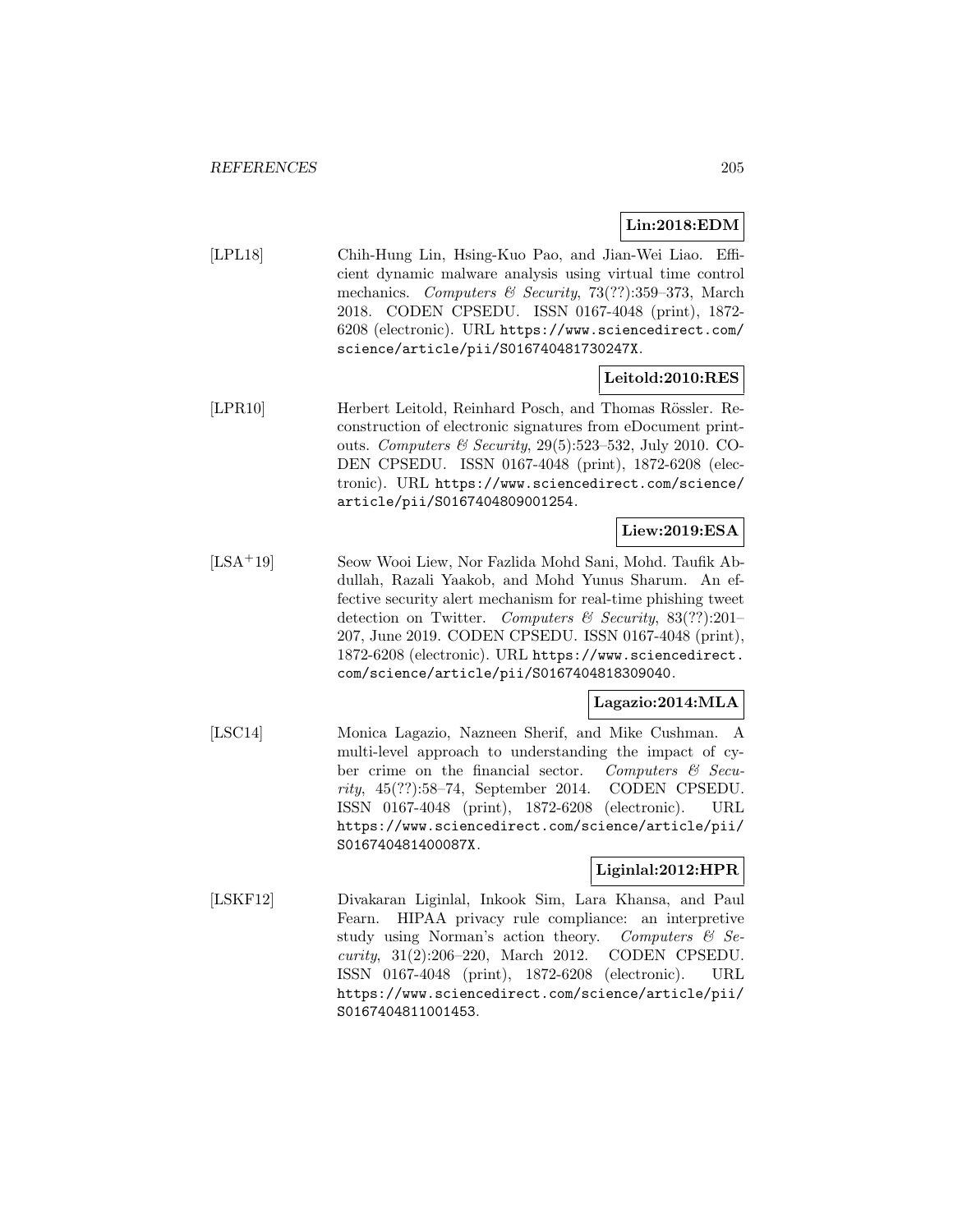# **Lin:2015:IAA**

[LSQ15] Xi-Jun Lin, Lin Sun, and Haipeng Qu. Insecurity of an anonymous authentication for privacy-preserving IoT targetdriven applications. Computers & Security,  $48(??):142-149$ , February 2015. CODEN CPSEDU. ISSN 0167-4048 (print), 1872-6208 (electronic). URL https://www.sciencedirect. com/science/article/pii/S0167404814001229.

# **Langer:2016:ONA**

[LSSK16] Lucie Langer, Florian Skopik, Paul Smith, and Markus Kammerstetter. From old to new: Assessing cybersecurity risks for an evolving smart grid. Computers  $\mathcal C$  Security, 62(??):165–176, September 2016. CODEN CPSEDU. ISSN 0167-4048 (print), 1872-6208 (electronic). URL https://www.sciencedirect.com/science/article/pii/ S0167404816300876.

## **Tan:2019:OSS**

[lTLqZqC19] Jing lei Tan, Cheng Lei, Hong qi Zhang, and Yu qiao Cheng. Optimal strategy selection approach to moving target defense based on Markov robust game. Computers & Security, 85(??):63–76, August 2019. CODEN CPSEDU. ISSN 0167-4048 (print), 1872-6208 (electronic). URL https://www.sciencedirect.com/science/article/pii/ S0167404818313919.

#### **Leithner:2012:AF**

[LW12a] Manuel Leithner and Edgar Weippl. Android forensics. Computers & Security, 31(1):3, February 2012. CO-DEN CPSEDU. ISSN 0167-4048 (print), 1872-6208 (electronic). URL https://www.sciencedirect.com/science/ article/pii/S0167404811001301.

#### **Leithner:2012:CPT**

[LW12b] Manuel Leithner and Edgar Weippl. Coding for penetration testers. Computers & Security, 31(2):252, March 2012. CODEN CPSEDU. ISSN 0167-4048 (print), 1872-6208 (electronic). URL https://www.sciencedirect.com/science/ article/pii/S0167404811001490.

## **Leithner:2012:LTH**

[LW12c] Manuel Leithner and Edgar Weippl. Low tech hacking. Computers & Security,  $31(5):738$ , July 2012. CO-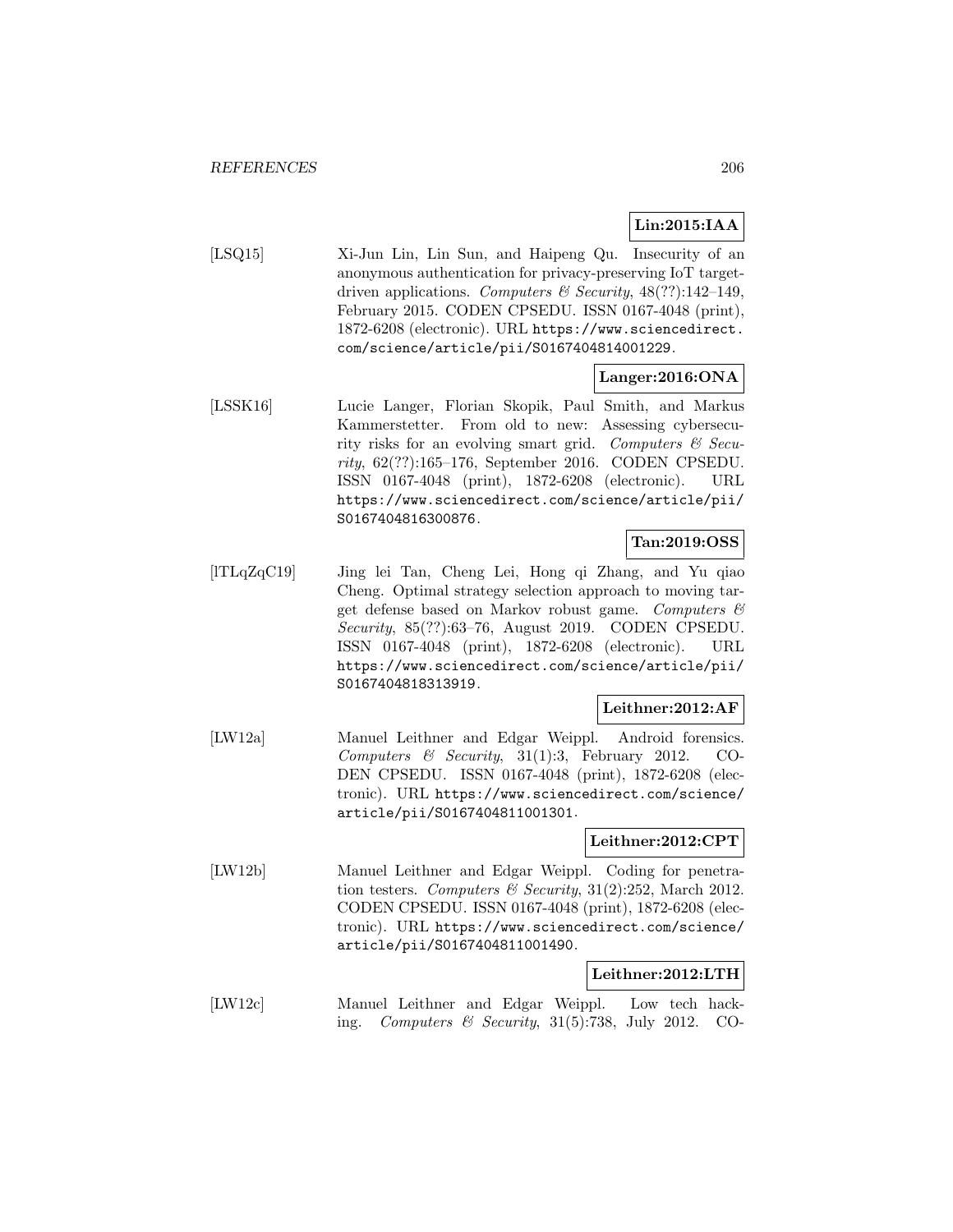DEN CPSEDU. ISSN 0167-4048 (print), 1872-6208 (electronic). URL https://www.sciencedirect.com/science/ article/pii/S0167404812000806.

# **Leithner:2012:XFD**

[LW12d] Manuel Leithner and Edgar Weippl. XBOX 360 forensics: a digital forensics guide to examining artifacts. Computers  $\mathcal B$  Security, 31(4):639, June 2012. CODEN CPSEDU. ISSN 0167-4048 (print), 1872-6208 (electronic). URL https://www.sciencedirect.com/science/article/pii/ S0167404812000375.

## **Leithner:2012:TMS**

[LW12e] Manuel Leithner and Edgar R. Weippl. Thor's Microsoft security Bible. Computers & Security, 31(4):638, June 2012. CODEN CPSEDU. ISSN 0167-4048 (print), 1872-6208 (electronic). URL https://www.sciencedirect.com/science/ article/pii/S0167404812000405.

# **Lu:2019:DFB**

[LW19] Tingting Lu and Junfeng Wang. Data-flow bending: On the effectiveness of data-flow integrity. Computers  $\mathcal{B}$  Security, 84(??):365–375, July 2019. CODEN CPSEDU. ISSN 0167-4048 (print), 1872-6208 (electronic). URL https://www.sciencedirect.com/science/article/pii/ S0167404818312604.

#### **Landauer:2018:DLF**

[LWS<sup>+</sup>18] Max Landauer, Markus Wurzenberger, Florian Skopik, Giuseppe Settanni, and Peter Filzmoser. Dynamic log file analysis: an unsupervised cluster evolution approach for anomaly detection. Computers & Security, 79(??):94-116, November 2018. CODEN CPSEDU. ISSN 0167-4048 (print), 1872-6208 (electronic). URL https://www.sciencedirect. com/science/article/pii/S0167404818306333.

### **Li:2019:OSA**

[LWS<sup>+</sup>19] Tengyao Li, Buhong Wang, Fute Shang, Jiwei Tian, and Kunrui Cao. Online sequential attack detection for ADS-B data based on hierarchical temporal memory. Computers & Security,  $87(??)$ : Article 101599, November 2019. CO-DEN CPSEDU. ISSN 0167-4048 (print), 1872-6208 (electronic). URL https://www.sciencedirect.com/science/ article/pii/S0167404819301531.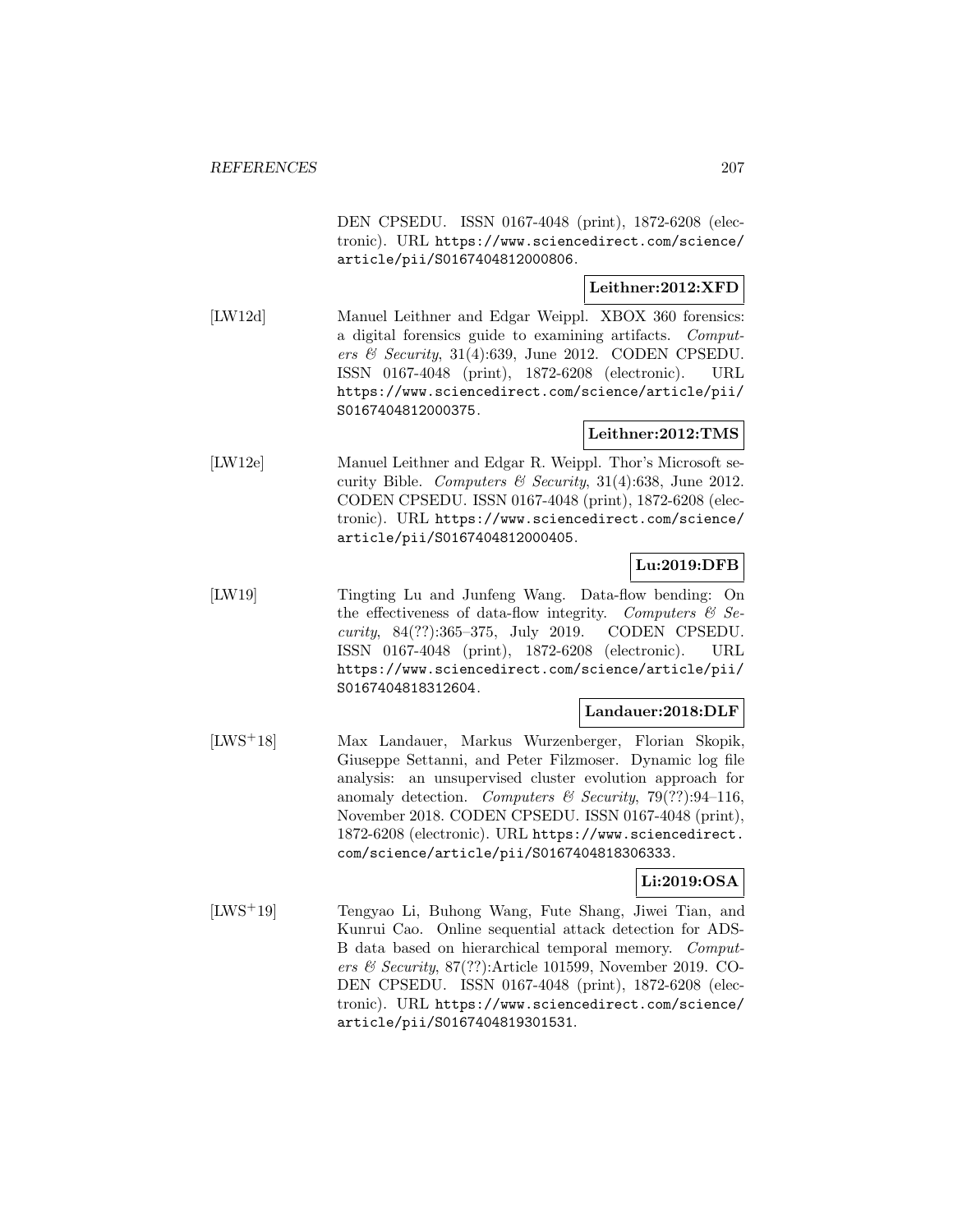# **Liu:2017:ACI**

[LWZ<sup>+</sup>17] Shigang Liu, Yu Wang, Jun Zhang, Chao Chen, and Yang Xiang. Addressing the class imbalance problem in Twitter spam detection using ensemble learning. Computers  $\mathcal{C}$ Security, 69(??):35–49, August 2017. CODEN CPSEDU. ISSN 0167-4048 (print), 1872-6208 (electronic). URL https://www.sciencedirect.com/science/article/pii/ S0167404816301754.

# **Li:2016:FSL**

[LXDW16] Weize Li, Lun Xie, Zulan Deng, and Zhiliang Wang. False sequential logic attack on SCADA system and its physical impact analysis. Computers & Security,  $58(??):149-159$ , May 2016. CODEN CPSEDU. ISSN 0167-4048 (print), 1872- 6208 (electronic). URL https://www.sciencedirect.com/ science/article/pii/S0167404816000031.

## **Luo:2018:EAS**

[LXH<sup>+</sup>18] Yuchuan Luo, Ming Xu, Kai Huang, Dongsheng Wang, and Shaojing Fu. Efficient auditing for shared data in the cloud with secure user revocation and computations outsourcing. Computers & Security, 73(??):492–506, March 2018. CO-DEN CPSEDU. ISSN 0167-4048 (print), 1872-6208 (electronic). URL https://www.sciencedirect.com/science/ article/pii/S0167404817302663.

# **Lv:2019:ACD**

[LZ19] Denglong Lv and Shibing Zhu. Achieving correlated differential privacy of big data publication. Computers  $\mathcal{C}$ Security, 82(??):184–195, May 2019. CODEN CPSEDU. ISSN 0167-4048 (print), 1872-6208 (electronic). URL https://www.sciencedirect.com/science/article/pii/ S016740481830289X.

# **Luo:2013:IPV**

[LZBS13] Xin (Robert) Luo, Wei Zhang, Stephen Burd, and Alessandro Seazzu. Investigating phishing victimization with the heuristic-systematic model: a theoretical framework and an exploration. Computers & Security, 38(??):28–38, October 2013. CODEN CPSEDU. ISSN 0167-4048 (print), 1872- 6208 (electronic). URL https://www.sciencedirect.com/ science/article/pii/S0167404812001927.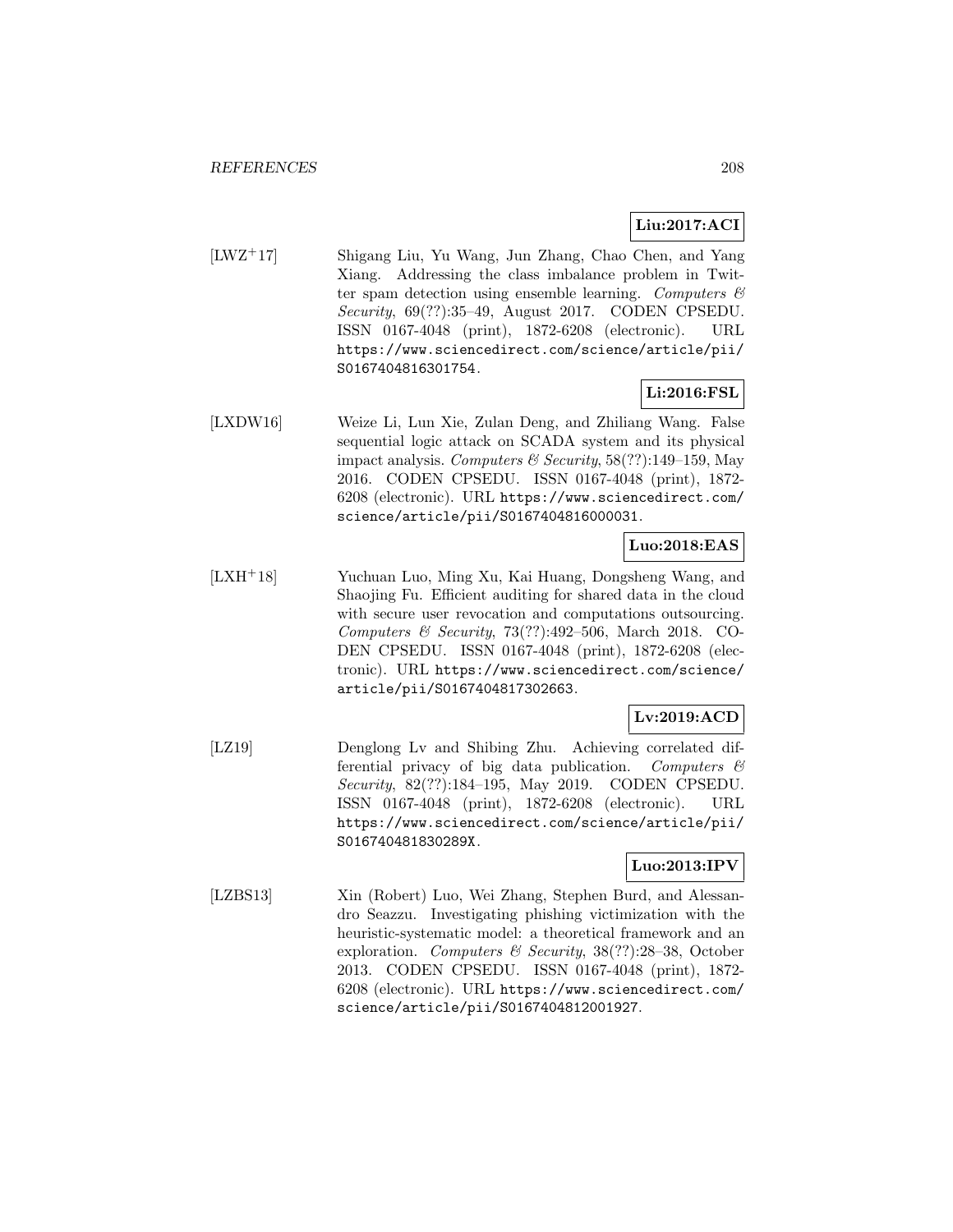# **Li:2018:SAB**

[LZCX18] Jin Li, Yinghui Zhang, Xiaofeng Chen, and Yang Xiang. Secure attribute-based data sharing for resource-limited users in cloud computing. Computers & Security,  $72(??)$ :1-12, January 2018. CODEN CPSEDU. ISSN 0167-4048 (print), 1872- 6208 (electronic). URL https://www.sciencedirect.com/ science/article/pii/S0167404817301621.

# **Liu:2016:TRR**

[LZS<sup>+</sup>16] Gang Liu, Runnan Zhang, Huimin Song, Can Wang, Jinhui Liu, and Aijun Liu. Ts-RBAC: a RBAC model with transformation. Computers & Security,  $60(??)$ :52–61, July 2016. CODEN CPSEDU. ISSN 0167-4048 (print), 1872-6208 (electronic). URL https://www.sciencedirect.com/science/ article/pii/S0167404816300281.

## **Mavani:2017:MAI**

[MA17] Monali Mavani and Krishna Asawa. Modeling and analyses of IP spoofing attack in 6LoWPAN network. Computers & Security, 70(??):95–110, September 2017. CO-DEN CPSEDU. ISSN 0167-4048 (print), 1872-6208 (electronic). URL https://www.sciencedirect.com/science/ article/pii/S0167404817301116.

# **Maiorca:2015:SAE**

[MAC<sup>+</sup>15] Davide Maiorca, Davide Ariu, Igino Corona, Marco Aresu, and Giorgio Giacinto. Stealth attacks: an extended insight into the obfuscation effects on Android malware. Computers & Security,  $51(??):16-31$ , June 2015. CO-DEN CPSEDU. ISSN 0167-4048 (print), 1872-6208 (electronic). URL https://www.sciencedirect.com/science/ article/pii/S016740481500022X.

### **Moriano:2017:ICS**

[MAC17] Pablo Moriano, Soumya Achar, and L. Jean Camp. Incompetents, criminals, or spies: Macroeconomic analysis of routing anomalies. Computers & Security, 70(??):319-334, September 2017. CODEN CPSEDU. ISSN 0167-4048 (print), 1872- 6208 (electronic). URL https://www.sciencedirect.com/ science/article/pii/S0167404817301372.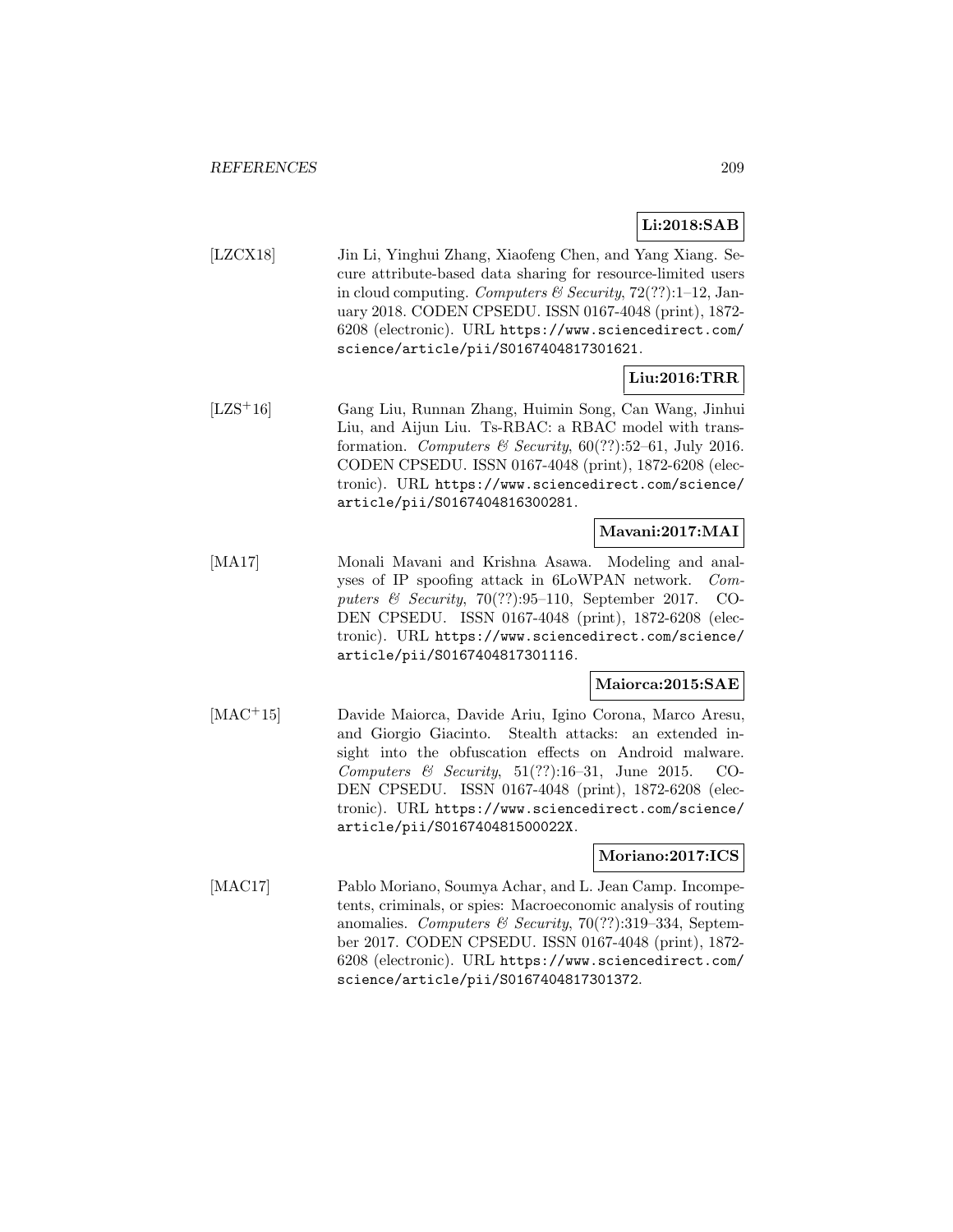#### **Mohaisen:2015:AHF**

[MAM15] Aziz Mohaisen, Omar Alrawi, and Manar Mohaisen. AMAL: High-fidelity, behavior-based automated malware analysis and classification. Computers & Security,  $52(??)$ :251-266, July 2015. CODEN CPSEDU. ISSN 0167-4048 (print), 1872- 6208 (electronic). URL https://www.sciencedirect.com/ science/article/pii/S0167404815000425.

#### **Mohsin:2017:IDD**

[MAZAS17] Mujahid Mohsin, Zahid Anwar, Farhat Zaman, and Ehab Al-Shaer. IoTChecker: a data-driven framework for security analytics of Internet of Things configurations. Computers & Security, 70(??):199–223, September 2017. CO-DEN CPSEDU. ISSN 0167-4048 (print), 1872-6208 (electronic). URL https://www.sciencedirect.com/science/ article/pii/S0167404817301190.

#### **Meszaros:2017:IOF**

[MB17] Jan Meszaros and Alena Buchalcevova. Introducing OSSF: a framework for online service cybersecurity risk management. Computers & Security,  $65(??):300-313$ , March 2017. CODEN CPSEDU. ISSN 0167-4048 (print), 1872-6208 (electronic). URL https://www.sciencedirect.com/science/ article/pii/S0167404816301791.

### **Molinaro:2018:EAD**

[MB18] Kylie A. Molinaro and Matthew L. Bolton. Evaluating the applicability of the double system lens model to the analysis of phishing email judgments. Computers  $\mathcal{C}$  Security, 77(??):128–137, August 2018. CODEN CPSEDU. ISSN 0167-4048 (print), 1872-6208 (electronic). URL https://www.sciencedirect.com/science/article/pii/ S0167404818302955.

#### **Moller:2011:MBU**

[MBAE<sup>+</sup>11] Sebastian Möller, Noam Ben-Asher, Klaus-Peter Engelbrecht, Roman Englert, and Joachim Meyer. Modeling the behavior of users who are confronted with security mechanisms. Computers & Security,  $30(4):242-256$ , June 2011. CODEN CPSEDU. ISSN 0167-4048 (print), 1872-6208 (electronic). URL https://www.sciencedirect.com/science/ article/pii/S0167404811000423.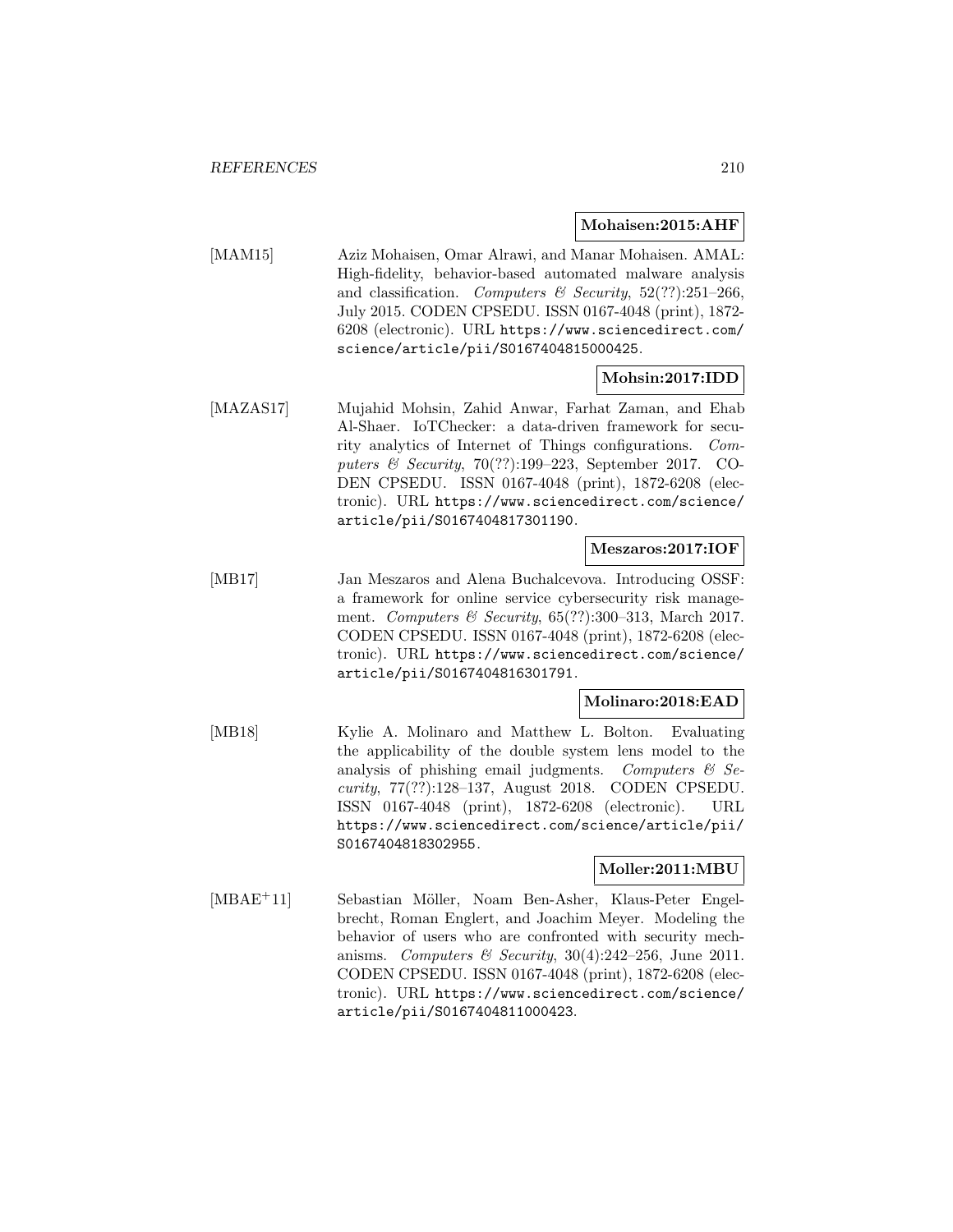#### **Macfarlane:2012:FSP**

[MBE<sup>+</sup>12] Richard Macfarlane, William Buchanan, Elias Ekonomou, Omair Uthmani, Lu Fan, and Owen Lo. Formal security policy implementations in network firewalls. Computers & Security, 31(2):253–270, March 2012. CO-DEN CPSEDU. ISSN 0167-4048 (print), 1872-6208 (electronic). URL https://www.sciencedirect.com/science/ article/pii/S0167404811001192.

## **Mainardi:2019:PRA**

[MBP19] Nicholas Mainardi, Alessandro Barenghi, and Gerardo Pelosi. Plaintext recovery attacks against linearly decryptable fully homomorphic encryption schemes. Computers & Security, 87(??):Article 101587, November 2019. CO-DEN CPSEDU. ISSN 0167-4048 (print), 1872-6208 (electronic). URL https://www.sciencedirect.com/science/ article/pii/S0167404819301403.

# **Murnion:2018:MLS**

[MBSR18] Shane Murnion, William J. Buchanan, Adrian Smales, and Gordon Russell. Machine learning and semantic analysis of in-game chat for cyberbullying. Computers  $\mathcal{C}$  Security, 76(??):197–213, July 2018. CODEN CPSEDU. ISSN 0167-4048 (print), 1872-6208 (electronic). URL https://www.sciencedirect.com/science/article/pii/ S0167404818301597.

#### **Mancuhan:2018:SVC**

[MC18] Koray Mancuhan and Chris Clifton. Support vector classification with *l*-diversity. Computers  $\mathcal{C}$  Security, 77(??):653–665, August 2018. CODEN CPSEDU. ISSN 0167-4048 (print), 1872-6208 (electronic). URL https://www.sciencedirect.com/science/article/pii/ S0167404817302791.

#### **Movahedi:2019:VPC**

[MCG19] Yazdan Movahedi, Michel Cukier, and Ilir Gashi. Vulnerability prediction capability: a comparison between vulnerability discovery models and neural network models. Computers & Security,  $87(??)$ : Article 101596, November 2019. CO-DEN CPSEDU. ISSN 0167-4048 (print), 1872-6208 (electronic). URL https://www.sciencedirect.com/science/ article/pii/S0167404819301518.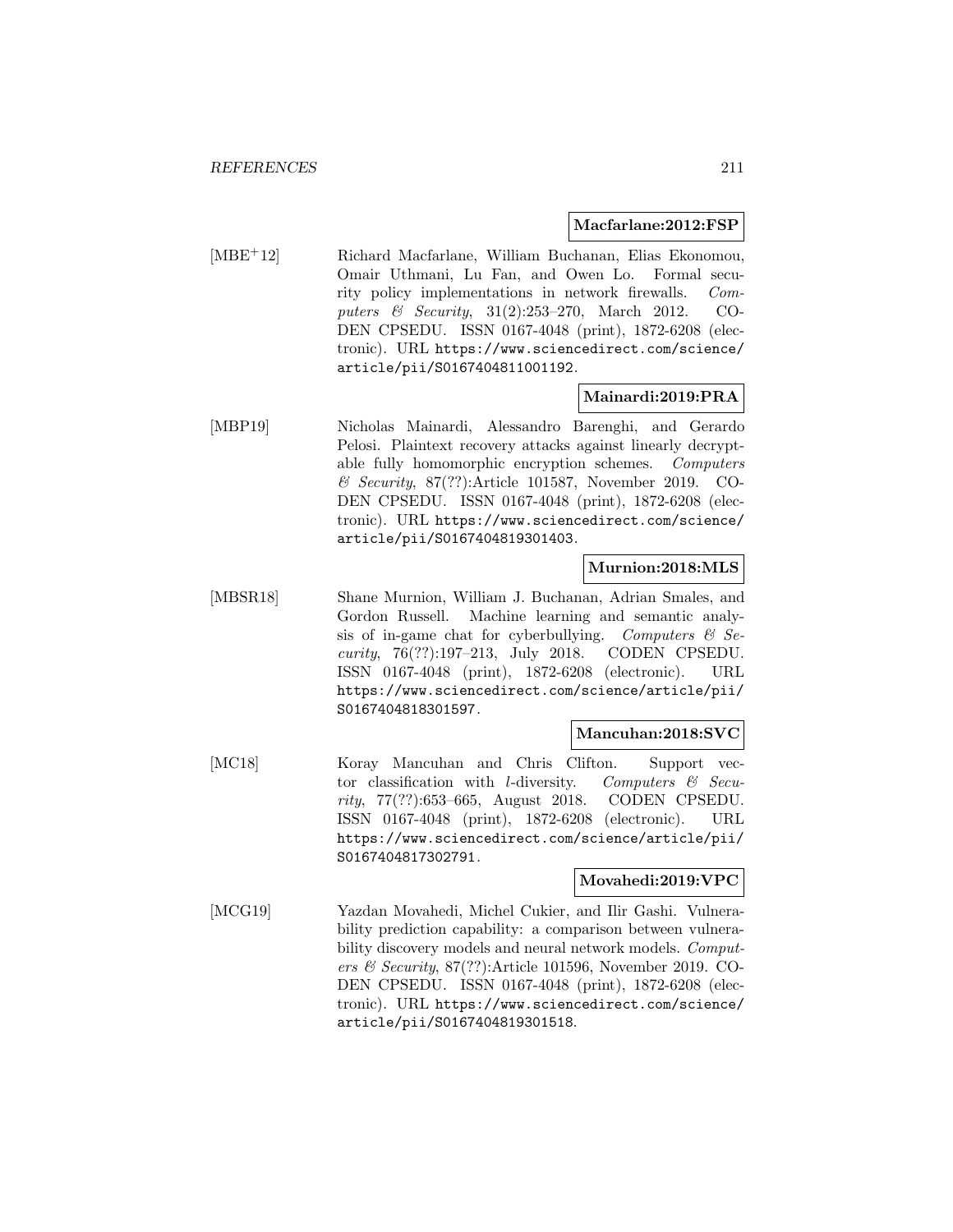#### **Montanari:2013:DSP**

[MCL<sup>+</sup>13] Mirko Montanari, Ellick Chan, Kevin Larson, Wucherl Yoo, and Roy H. Campbell. Distributed security policy conformance. Computers & Security,  $33(??):28-40$ , March 2013. CODEN CPSEDU. ISSN 0167-4048 (print), 1872-6208 (electronic). URL https://www.sciencedirect.com/science/ article/pii/S0167404812001770.

## **Mander:2010:PSD**

[MCN10] Todd Mander, Richard Cheung, and Farhad Nabhani. Power system DNP3 data object security using data sets. Computers & Security, 29(4):487–500, June 2010. CO-DEN CPSEDU. ISSN 0167-4048 (print), 1872-6208 (electronic). URL https://www.sciencedirect.com/science/ article/pii/S0167404809001084.

## **Mhenni:2019:DSA**

[MCRB19] Abir Mhenni, Estelle Cherrier, Christophe Rosenberger, and Najoua Essoukri Ben Amara. Double serial adaptation mechanism for keystroke dynamics authentication based on a single password. Computers & Security,  $83(??):151-166$ , June 2019. CODEN CPSEDU. ISSN 0167-4048 (print), 1872- 6208 (electronic). URL https://www.sciencedirect.com/ science/article/pii/S0167404818306059.

#### **Mao:2017:SIA**

[MCT<sup>+</sup>17] Weixuan Mao, Zhongmin Cai, Don Towsley, Qian Feng, and Xiaohong Guan. Security importance assessment for system objects and malware detection. Computers & Security, 68(??):47–68, July 2017. CODEN CPSEDU. ISSN 0167-4048 (print), 1872-6208 (electronic). URL https://www.sciencedirect.com/science/article/pii/ S0167404817300354.

## **Mao:2018:BDK**

[MCY<sup>+</sup>18] Weixuan Mao, Zhongmin Cai, Yuan Yang, Xiaohong Shi, and Xiaohong Guan. From big data to knowledge: a spatiotemporal approach to malware detection. Computers  $\mathcal{C}$ Security, 74(??):167–183, May 2018. CODEN CPSEDU. ISSN 0167-4048 (print), 1872-6208 (electronic). URL https://www.sciencedirect.com/science/article/pii/ S0167404817302705.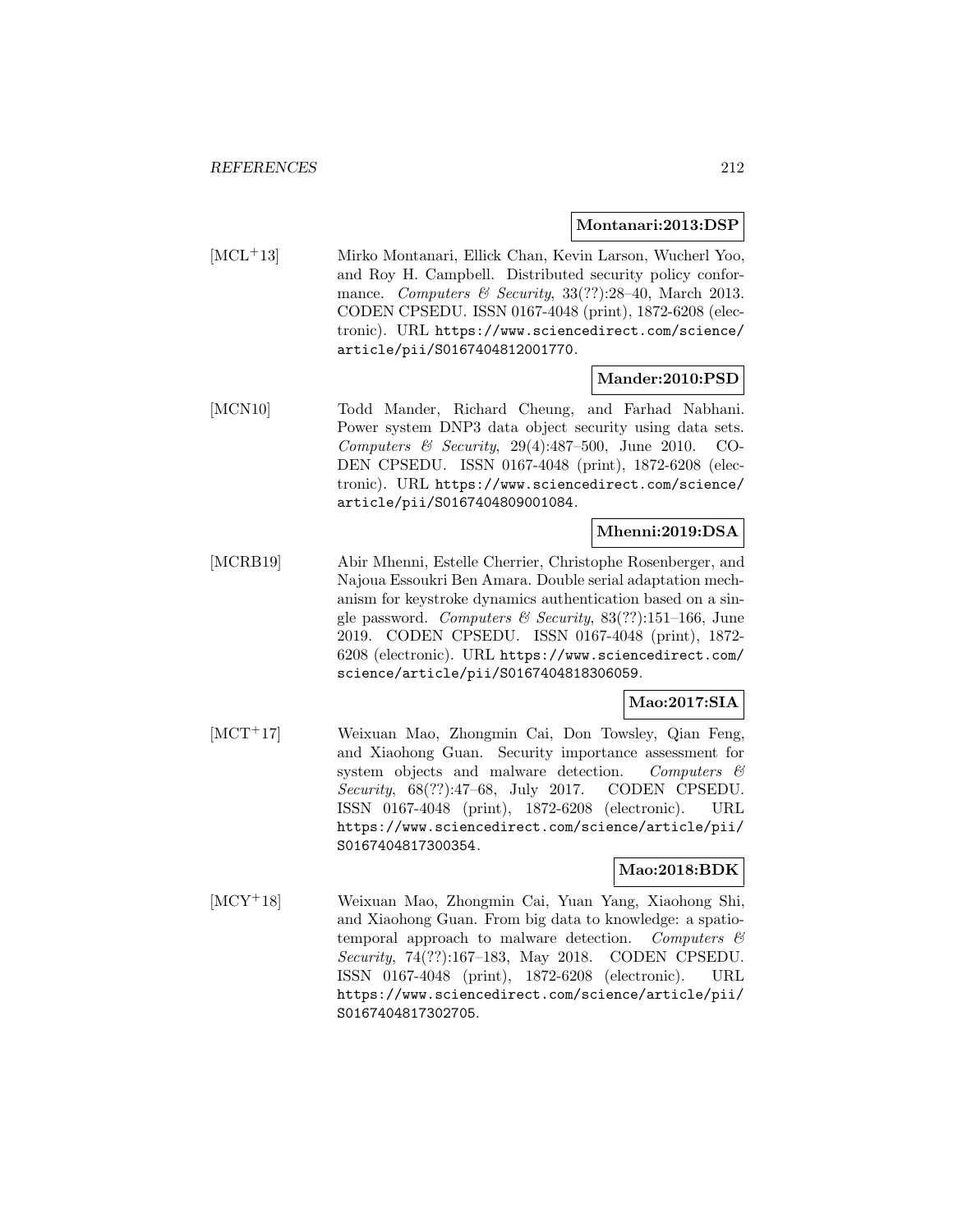#### **Malina:2018:SET**

[MDHM18] Lukas Malina, Petr Dzurenda, Jan Hajny, and Zdenek Martinasek. Secure and efficient two-factor zero-knowledge authentication solution for access control systems. Computers & Security, 77(??):500–513, August 2018. CO-DEN CPSEDU. ISSN 0167-4048 (print), 1872-6208 (electronic). URL https://www.sciencedirect.com/science/ article/pii/S0167404818304942.

## **Medkova:2018:CAA**

[Med18] Jana Medková. Composition attack against social network data. Computers & Security, 74(??):115–129, May 2018. CO-DEN CPSEDU. ISSN 0167-4048 (print), 1872-6208 (electronic). URL https://www.sciencedirect.com/science/ article/pii/S0167404818300051.

# **Ma:2011:UCC**

[MFBC11] Xiongfeng Ma, Chi-Hang Fred Fung, Jean-Christian Boileau, and H. F. Chau. Universally composable and customizable post-processing for practical quantum key distribution. Computers & Security,  $30(4):172-177$ , June 2011. CO-DEN CPSEDU. ISSN 0167-4048 (print), 1872-6208 (electronic). URL https://www.sciencedirect.com/science/ article/pii/S0167404810001021.

#### **Macia-Fernandez:2018:UND**

[MFCMC<sup>+</sup>18] Gabriel Maciá-Fernández, José Camacho, Roberto Magán-Carrión, Pedro García-Teodoro, and Roberto Therón. UGR'16: a new dataset for the evaluation of cyclostationaritybased network IDSs. Computers & Security,  $73(??):411-424$ , March 2018. CODEN CPSEDU. ISSN 0167-4048 (print), 1872-6208 (electronic). URL https://www.sciencedirect. com/science/article/pii/S0167404817302353.

#### **Mylonas:2012:PMA**

[MG12] Alexis Mylonas and Dimitris Gritzalis. Practical malware analysis: the hands-on guide to dissecting malicious software. Computers  $\mathcal C$  Security, 31(6):802–803, September 2012. CO-DEN CPSEDU. ISSN 0167-4048 (print), 1872-6208 (electronic). URL https://www.sciencedirect.com/science/ article/pii/S0167404812000818.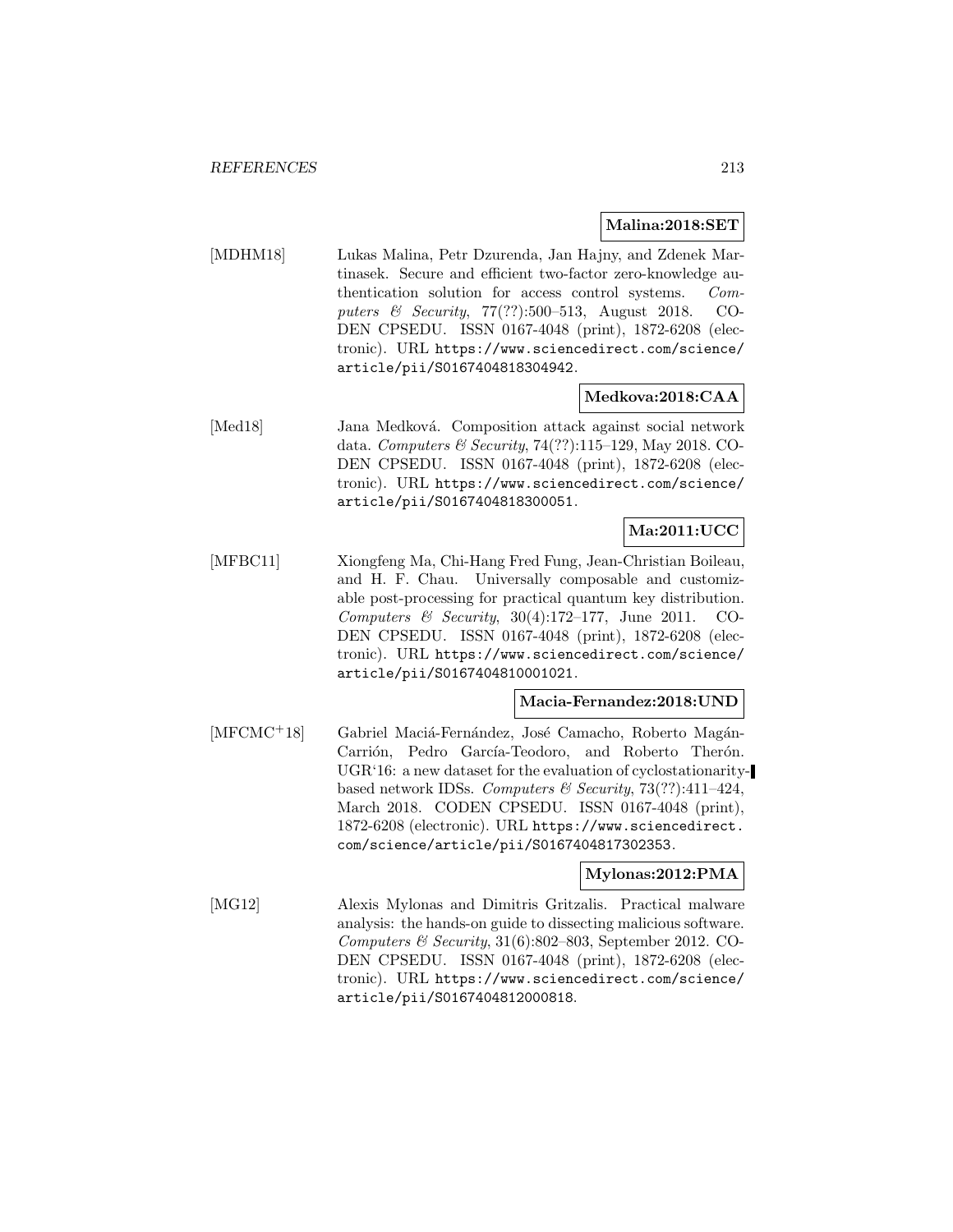#### **Miller:2018:IPR**

[MGYC18] Daniel Bradford Miller, William Bradley Glisson, Mark Yampolskiy, and Kim-Kwang Raymond Choo. Identifying 3D printer residual data via open-source documentation. Computers & Security,  $75(??):10-23$ , June 2018. CO-DEN CPSEDU. ISSN 0167-4048 (print), 1872-6208 (electronic). URL https://www.sciencedirect.com/science/ article/pii/S0167404818300324.

## **Muller:2017:ECL**

[MHL<sup>+</sup>17] Steve Muller, Carlo Harpes, Yves Le Traon, Sylvain Gombault, and Jean-Marie Bonnin. Efficiently computing the likelihoods of cyclically interdependent risk scenarios. Computers & Security,  $64(??):59-68$ , January 2017. CO-DEN CPSEDU. ISSN 0167-4048 (print), 1872-6208 (electronic). URL https://www.sciencedirect.com/science/ article/pii/S0167404816301158.

# **Miyamoto:2017:WCR**

[MHS17] Inez Miyamoto, Thomas H. Holzer, and Shahryar Sarkani. Why a counterfeit risk avoidance strategy fails. Computers & Security, 66(??):81–96, May 2017. CODEN CPSEDU. ISSN 0167-4048 (print), 1872-6208 (electronic). URL https://www.sciencedirect.com/science/article/pii/ S0167404817300020.

## **Michael:2012:BIS**

[Mic12a] Katina Michael. The basics of information security: Understanding the fundamentals of InfoSec in theory and practice. Computers & Security, 31(4):634–635, June 2012. CO-DEN CPSEDU. ISSN 0167-4048 (print), 1872-6208 (electronic). URL https://www.sciencedirect.com/science/ article/pii/S0167404812000557.

#### **Michael:2012:HNG**

[Mic12b] Katina Michael. Hacking: the next generation. Computers  $\mathcal C$  Security, 31(6):799, September 2012. CODEN CPSEDU. ISSN 0167-4048 (print), 1872-6208 (electronic). URL https://www.sciencedirect.com/science/article/pii/ S0167404812000971.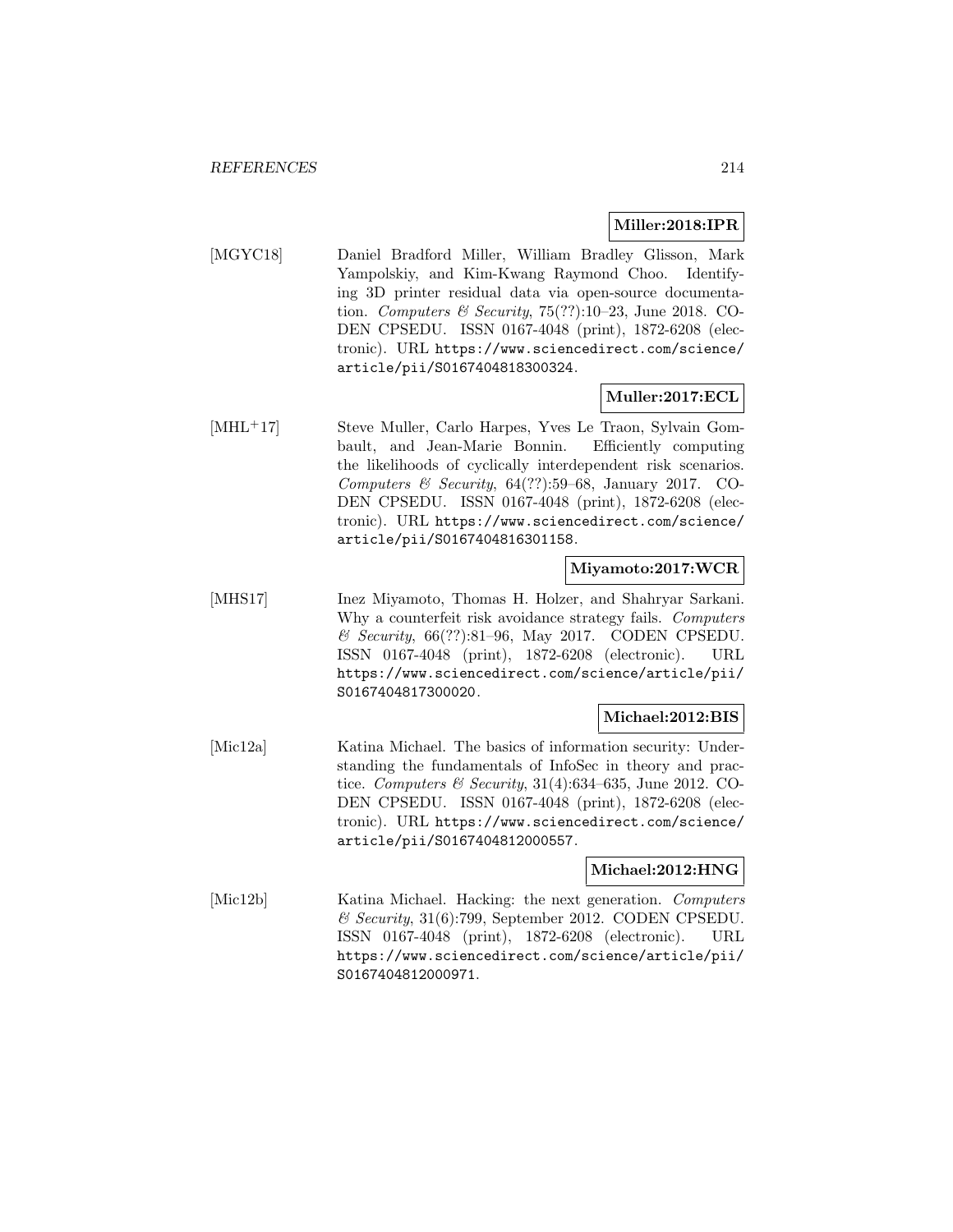#### **Michael:2012:HSC**

[Mic12c] Katina Michael. Handbook on securing cyber-physical critical infrastructure: Foundations and challenges. Computers & Security, 31(8):1013, November 2012. CO-DEN CPSEDU. ISSN 0167-4048 (print), 1872-6208 (electronic). URL https://www.sciencedirect.com/science/ article/pii/S0167404812001150.

#### **Michael:2012:SCC**

[Mic12d] Katina Michael. Securing the cloud: Cloud computer security techniques and tactics. Computers  $\mathcal B$  Security, 31(4): 633, June 2012. CODEN CPSEDU. ISSN 0167-4048 (print), 1872-6208 (electronic). URL https://www.sciencedirect. com/science/article/pii/S0167404812000569.

### **Michael:2012:SRM**

[Mic12e] Katina Michael. Security risk management: Building an information security risk management program from the ground up. Computers & Security,  $31(2):249-250$ , March 2012. CODEN CPSEDU. ISSN 0167-4048 (print), 1872- 6208 (electronic). URL https://www.sciencedirect.com/ science/article/pii/S0167404811001660.

### **Masdari:2015:TEC**

[MJBKZ15] Mohammad Masdari, Sam Jabbehdari, Jamshid Bagherzadeh, and Ahmad Khadem-Zadeh. Towards efficient certificate status validations with E-ADOPT in mobile ad hoc networks. Computers & Security,  $49(??):17-27$ , March 2015. CODEN CPSEDU. ISSN 0167-4048 (print), 1872-6208 (electronic). URL https://www.sciencedirect.com/science/ article/pii/S0167404814001667.

#### **Manes:2018:DIK**

[MJRK18] Valentin J. M. Manès, Daehee Jang, Chanho Ryu, and Brent Byunghoon Kang. Domain isolated kernel: a lightweight sandbox for untrusted kernel extensions. Computers & Security, 74(??):130–143, May 2018. CO-DEN CPSEDU. ISSN 0167-4048 (print), 1872-6208 (electronic). URL https://www.sciencedirect.com/science/ article/pii/S0167404818300282.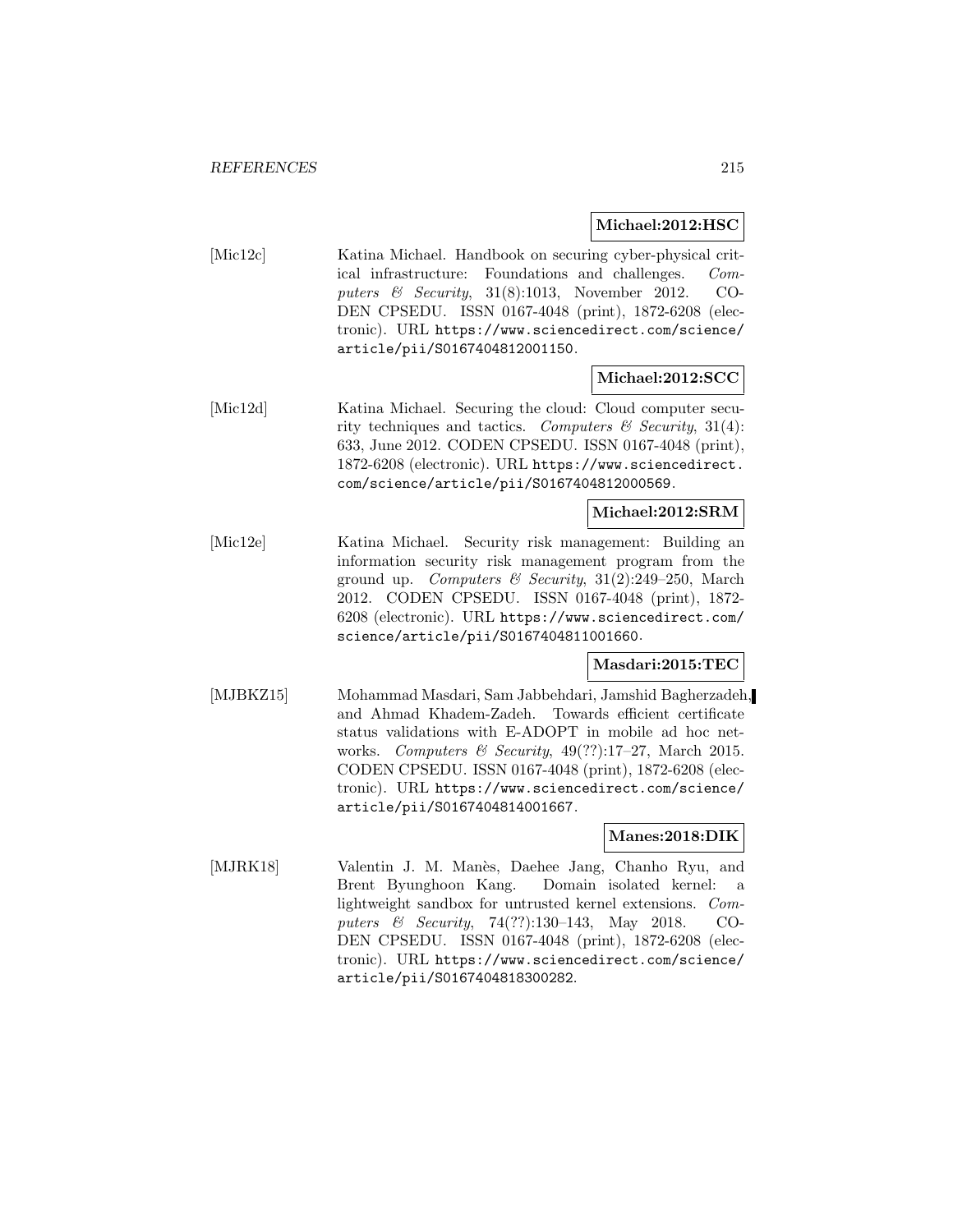### **Meng:2018:JDJ**

[MJW<sup>+</sup>18] Weizhi Meng, Lijun Jiang, Yu Wang, Jin Li, Jun Zhang, and Yang Xiang. JFCGuard: Detecting juice filming charging attack via processor usage analysis on smartphones. Computers & Security, 76(??):252–264, July 2018. CO-DEN CPSEDU. ISSN 0167-4048 (print), 1872-6208 (electronic). URL https://www.sciencedirect.com/science/ article/pii/S0167404817302493.

# **Makri:2011:CRG**

[MK11] Eleftheria Makri and Elisavet Konstantinou. Constant round group key agreement protocols: a comparative study. Computers & Security, 30(8):643–678, November 2011. CO-DEN CPSEDU. ISSN 0167-4048 (print), 1872-6208 (electronic). URL https://www.sciencedirect.com/science/ article/pii/S0167404811001088.

## **Manesh:2019:CAU**

[MK19] Mohsen Riahi Manesh and Naima Kaabouch. Cyberattacks on unmanned aerial system networks: Detection, countermeasure, and future research directions. Computers & Security, 85(??):386–401, August 2019. CO-DEN CPSEDU. ISSN 0167-4048 (print), 1872-6208 (electronic). URL https://www.sciencedirect.com/science/ article/pii/S0167404819300963.

#### **Mylonas:2013:DSU**

[MKG13] Alexios Mylonas, Anastasia Kastania, and Dimitris Gritzalis. Delegate the smartphone user? Security awareness in smartphone platforms. Computers  $\mathcal C$  Security, 34(??):47-66, May 2013. CODEN CPSEDU. ISSN 0167-4048 (print), 1872-6208 (electronic). URL https://www.sciencedirect. com/science/article/pii/S0167404812001733.

# **Morovati:2016:NBD**

[MKG16] Kamran Morovati, Sanjay Kadam, and Ali Ghorbani. A network based document management model to prevent data extrusion. Computers & Security,  $59(??):71-91$ , June 2016. CODEN CPSEDU. ISSN 0167-4048 (print), 1872-6208 (electronic). URL https://www.sciencedirect.com/science/ article/pii/S0167404816300062.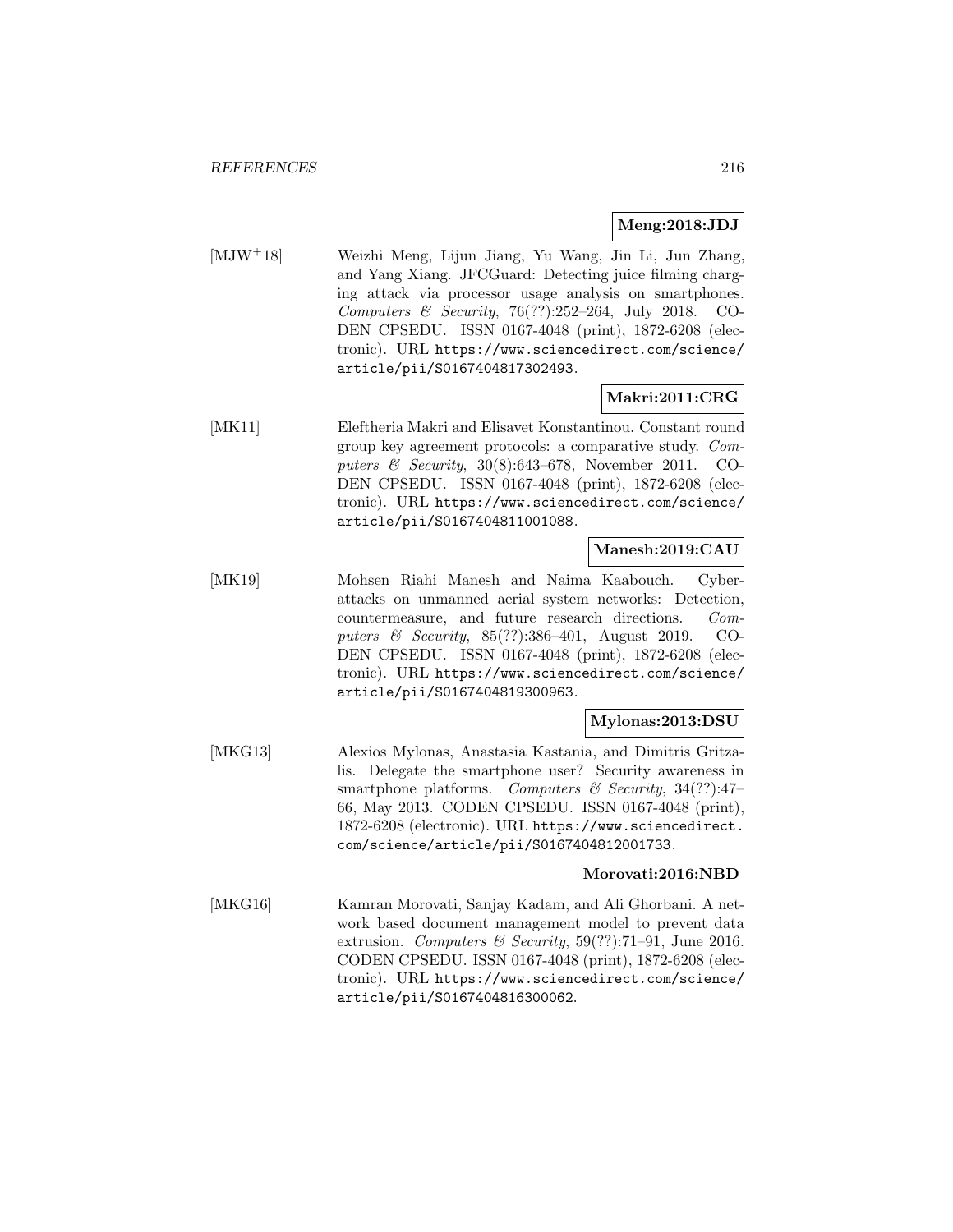#### **Mavrogiannopoulos:2011:TSM**

[MKP11] Nikos Mavrogiannopoulos, Nessim Kisserli, and Bart Preneel. A taxonomy of self-modifying code for obfuscation. Computers & Security,  $30(8):679-691$ , November 2011. CO-DEN CPSEDU. ISSN 0167-4048 (print), 1872-6208 (electronic). URL https://www.sciencedirect.com/science/ article/pii/S0167404811001076.

### **Mana:2012:TNB**

[MKP12] Antonio Maña, Hristo Koshutanski, and Ernesto J. Pérez. A trust negotiation based security framework for service provisioning in load-balancing clusters. Computers  $\mathcal{B}$  Se $curity, 31(1):4-25,$  February 2012. CODEN CPSEDU. ISSN 0167-4048 (print), 1872-6208 (electronic). URL https://www.sciencedirect.com/science/article/pii/ S0167404811001428.

#### **Montenegro:2014:PSS**

[ML14] Jose A. Montenegro and Javier Lopez. A practical solution for sealed bid and multi-currency auctions. Computers & Security, 45(??):186–198, September 2014. CO-DEN CPSEDU. ISSN 0167-4048 (print), 1872-6208 (electronic). URL https://www.sciencedirect.com/science/ article/pii/S0167404814000972.

### **Muller:2018:TRA**

[MLH<sup>+</sup>18] Steve Muller, Jean Lancrenon, Carlo Harpes, Yves Le Traon, Sylvain Gombault, and Jean-Marie Bonnin. A training-resistant anomaly detection system. Computers  $\&$  Security, 76(??):1–11, July 2018. CODEN CPSEDU. ISSN 0167-4048 (print), 1872-6208 (electronic). URL https://www.sciencedirect.com/science/article/pii/ S016740481830155X.

#### **Meng:2014:EEP**

[MLK14] Weizhi Meng, Wenjuan Li, and Lam-For Kwok. EFM: Enhancing the performance of signature-based network intrusion detection systems using enhanced filter mechanism. Computers & Security, 43(??):189–204, June 2014. CO-DEN CPSEDU. ISSN 0167-4048 (print), 1872-6208 (electronic). URL https://www.sciencedirect.com/science/ article/pii/S016740481400025X.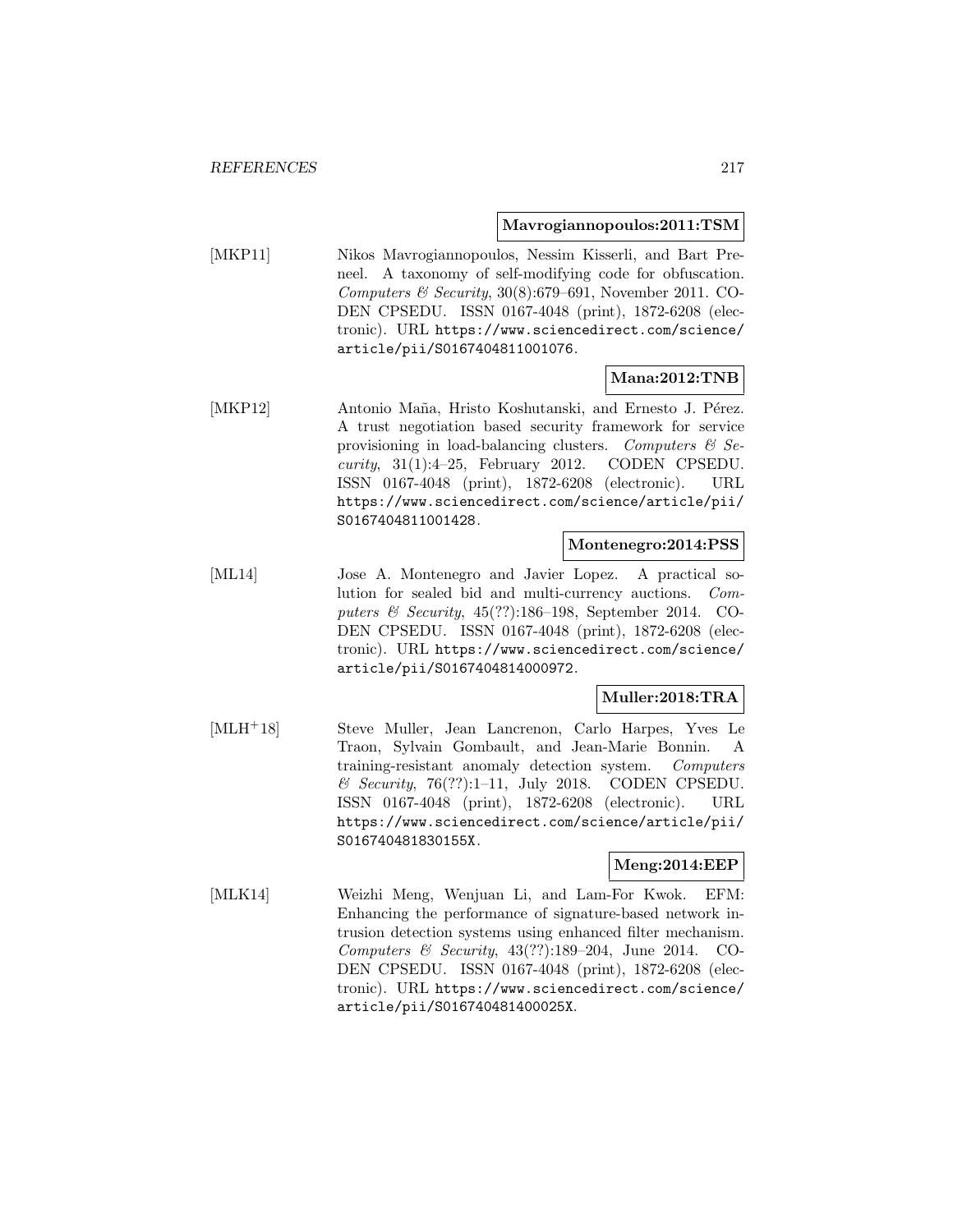### **Meng:2017:TEC**

[MLKC17] Weizhi Meng, Wenjuan Li, Lam-For Kwok, and Kim-Kwang Raymond Choo. Towards enhancing click-draw based graphical passwords using multi-touch behaviours on smartphones. Computers & Security,  $65(??):213-229$ , March 2017. CODEN CPSEDU. ISSN 0167-4048 (print), 1872-6208 (electronic). URL https://www.sciencedirect.com/science/ article/pii/S0167404816301638.

## **Mesbah:2017:REJ**

[MLM17] Abdelhak Mesbah, Jean-Louis Lanet, and Mohamed Mezghiche. Reverse engineering a Java Card memory management algorithm. Computers & Security,  $66(??):97-114$ , May 2017. CODEN CPSEDU. ISSN 0167-4048 (print), 1872-6208 (electronic). URL https://www.sciencedirect.com/science/ article/pii/S0167404817300093.

## **Mouton:2016:SEA**

[MLV16] Francois Mouton, Louise Leenen, and H. S. Venter. Social engineering attack examples, templates and scenarios. Computers & Security, 59(??):186–209, June 2016. CO-DEN CPSEDU. ISSN 0167-4048 (print), 1872-6208 (electronic). URL https://www.sciencedirect.com/science/ article/pii/S0167404816300268.

## **Mesquida:2015:IIS**

[MM15a] Antoni Lluís Mesquida and Antonia Mas. Implementing information security best practices on software lifecycle processes: the ISO/IEC 15504 Security Extension. Computers & Security,  $48(??):19-34$ , February 2015. CO-DEN CPSEDU. ISSN 0167-4048 (print), 1872-6208 (electronic). URL https://www.sciencedirect.com/science/ article/pii/S0167404814001345.

## **Montesdioca:2015:MUS**

[MM15b] Gustavo Percio Zimmermann Montesdioca and Antônio Carlos Gastaud Maçada. Measuring user satisfaction with information security practices. Computers  $\mathcal{C}$  Security, 48(??):267–280, February 2015. CODEN CPSEDU. ISSN 0167-4048 (print), 1872-6208 (electronic). URL https://www.sciencedirect.com/science/article/pii/ S0167404814001618.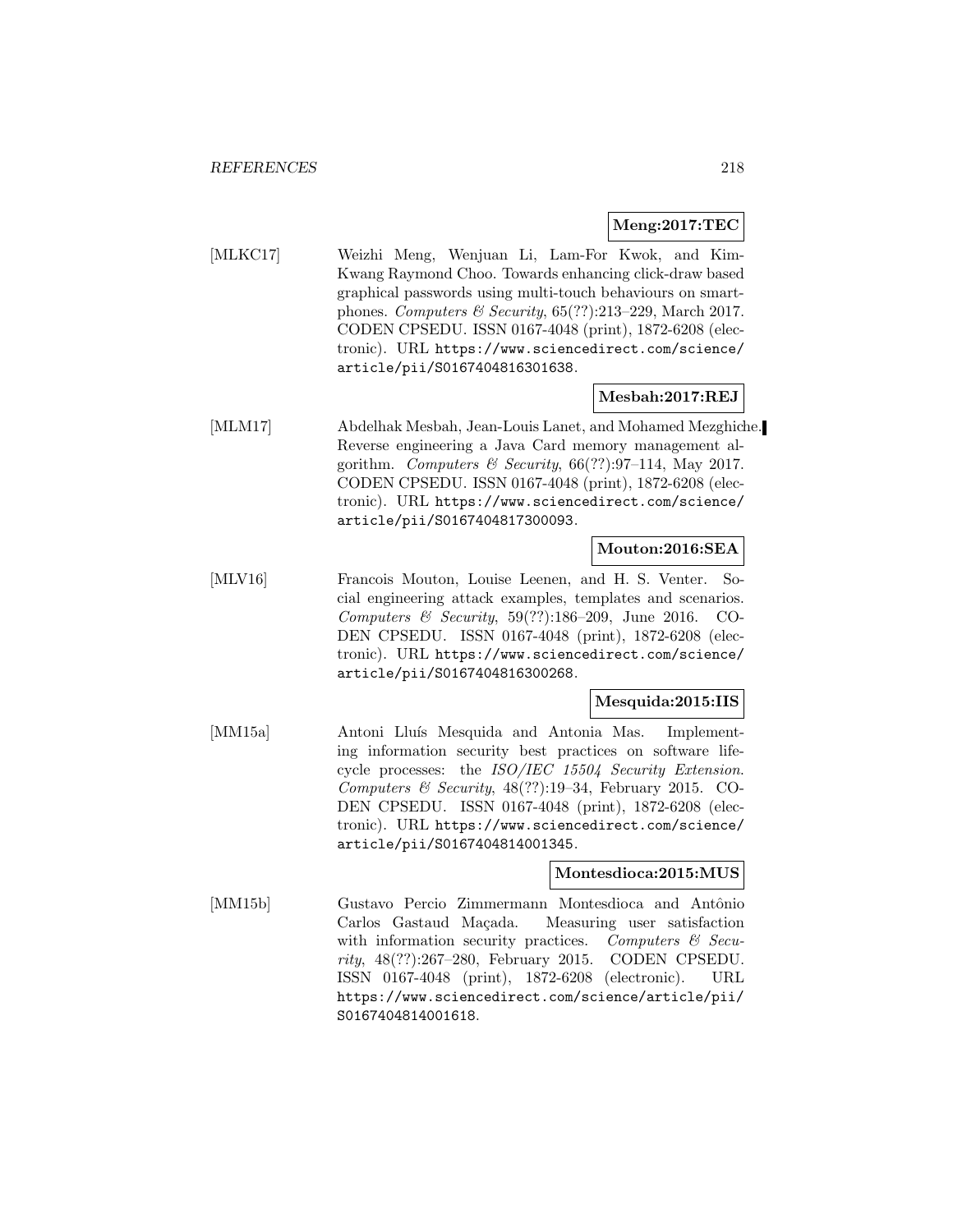#### **Motzek:2017:CBF**

[MM17] Alexander Motzek and Ralf Möller. Context- and bias-free probabilistic mission impact assessment. Computers  $\mathcal{C}$  Security, 65(??):166–186, March 2017. CODEN CPSEDU. ISSN 0167-4048 (print), 1872-6208 (electronic). URL https://www.sciencedirect.com/science/article/pii/ S0167404816301584.

#### **Martinez-Moyano:2011:MBC**

[MMCA11] Ignacio J. Martinez-Moyano, Stephen H. Conrad, and David F. Andersen. Modeling behavioral considerations related to information security. Computers  $\mathcal C$  Security, 30(6– 7):397–409, September/October 2011. CODEN CPSEDU. ISSN 0167-4048 (print), 1872-6208 (electronic). URL https://www.sciencedirect.com/science/article/pii/ S0167404811000472.

# **Milosevic:2019:TAP**

[MMF19] Jelena Milosevic, Miroslaw Malek, and Alberto Ferrante. Time, accuracy and power consumption tradeoff in mobile malware detection systems. Computers & Security, 82(??):314–328, May 2019. CODEN CPSEDU. ISSN 0167-4048 (print), 1872-6208 (electronic). URL https://www.sciencedirect.com/science/article/pii/ S0167404818307880.

#### **Michalopoulos:2014:GRT**

[MMJ14] Dimitrios Michalopoulos, Ioannis Mavridis, and Marija Jankovic. GARS: Real-time system for identification, assessment and control of cyber grooming attacks. Computers & Security, 42(??):177–190, May 2014. CODEN CPSEDU. ISSN 0167-4048 (print), 1872-6208 (electronic). URL https://www.sciencedirect.com/science/article/pii/ S0167404813001806.

### **Mouton:2015:NES**

[MMKV15] Francois Mouton, Mercia M. Malan, Kai K. Kimppa, and H. S. Venter. Necessity for ethics in social engineering research. Computers & Security,  $55(??):114-127$ , November 2015. CODEN CPSEDU. ISSN 0167-4048 (print), 1872- 6208 (electronic). URL https://www.sciencedirect.com/ science/article/pii/S0167404815001224.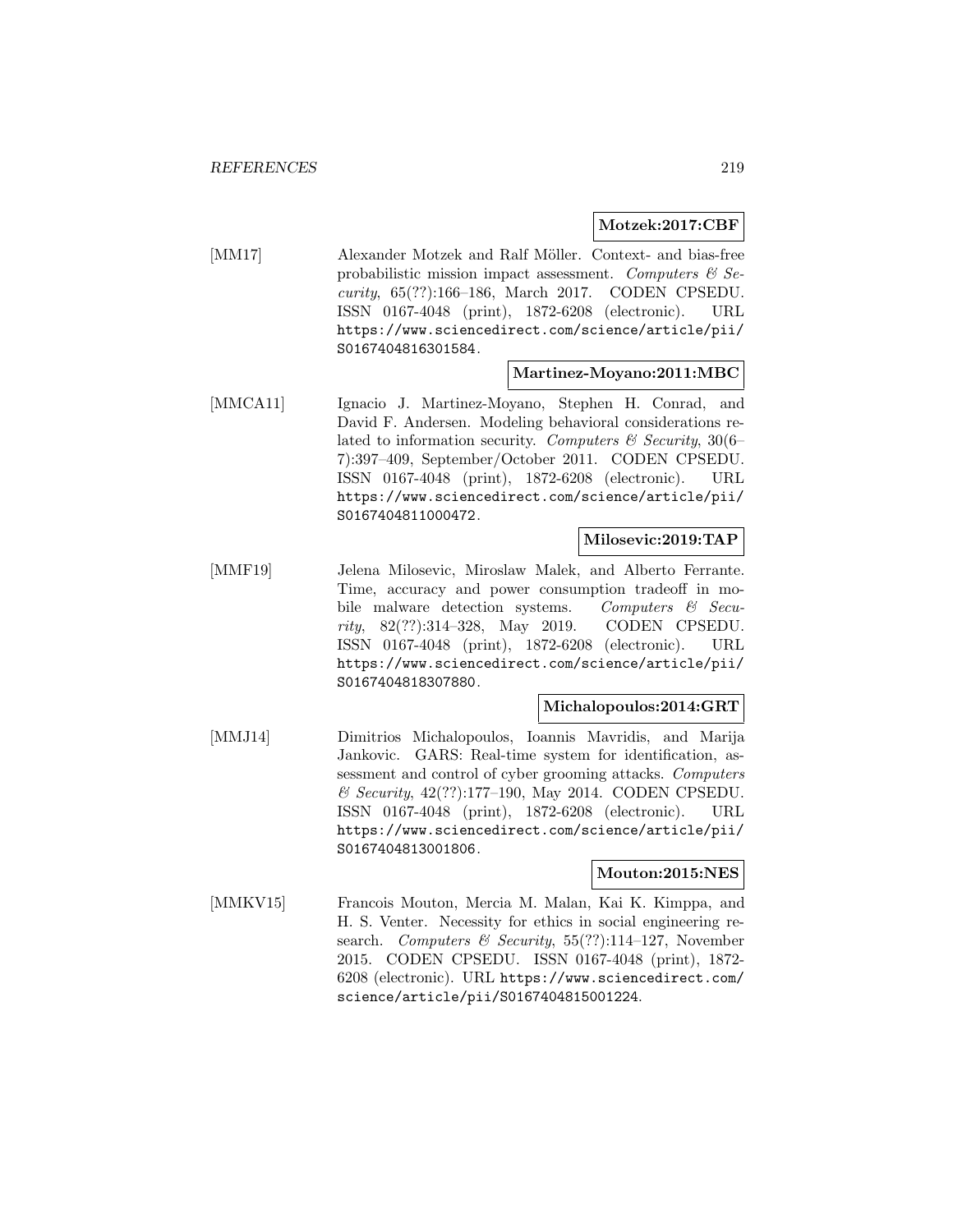### **Maeng:2015:TAU**

[MMLN15] YoungJae Maeng, Aziz Mohaisen, Mun-Kyu Lee, and Dae-Hun Nyang. Transaction authentication using complementary colors. Computers & Security,  $48(??):167-181$ , February 2015. CODEN CPSEDU. ISSN 0167-4048 (print), 1872- 6208 (electronic). URL https://www.sciencedirect.com/ science/article/pii/S0167404814001473.

## **Mylonas:2013:SSD**

[MMMG13] Alexios Mylonas, Vasilis Meletiadis, Lilian Mitrou, and Dimitris Gritzalis. Smartphone sensor data as digital evidence. Computers & Security, 38(??):51–75, October 2013. CO-DEN CPSEDU. ISSN 0167-4048 (print), 1872-6208 (electronic). URL https://www.sciencedirect.com/science/ article/pii/S0167404813000527.

# **Molin:2018:SUC**

[MMPC18] Eric Molin, Kirsten Meeuwisse, Wolter Pieters, and Caspar Chorus. Secure or usable computers? Revealing employees' perceptions and trade-offs by means of a discrete choice experiment. Computers & Security, 77(??):65–78, August 2018. CODEN CPSEDU. ISSN 0167-4048 (print), 1872-6208 (electronic). URL https://www.sciencedirect.com/science/ article/pii/S0167404818302396.

### **Mitrokotsa:2014:LLD**

[MOV14] Aikaterini Mitrokotsa, Cristina Onete, and Serge Vaudenay. Location leakage in distance bounding: Why location privacy does not work. Computers & Security,  $45(??):199-209$ , September 2014. CODEN CPSEDU. ISSN 0167-4048 (print), 1872-6208 (electronic). URL https://www.sciencedirect. com/science/article/pii/S0167404814000947.

### **Menges:2018:CAI**

[MP18] Florian Menges and Günther Pernul. A comparative analysis of incident reporting formats. Computers  $\mathcal{C}$  Security, 73(??):87–101, March 2018. CODEN CPSEDU. ISSN 0167-4048 (print), 1872-6208 (electronic). URL https://www.sciencedirect.com/science/article/pii/ S0167404817302250.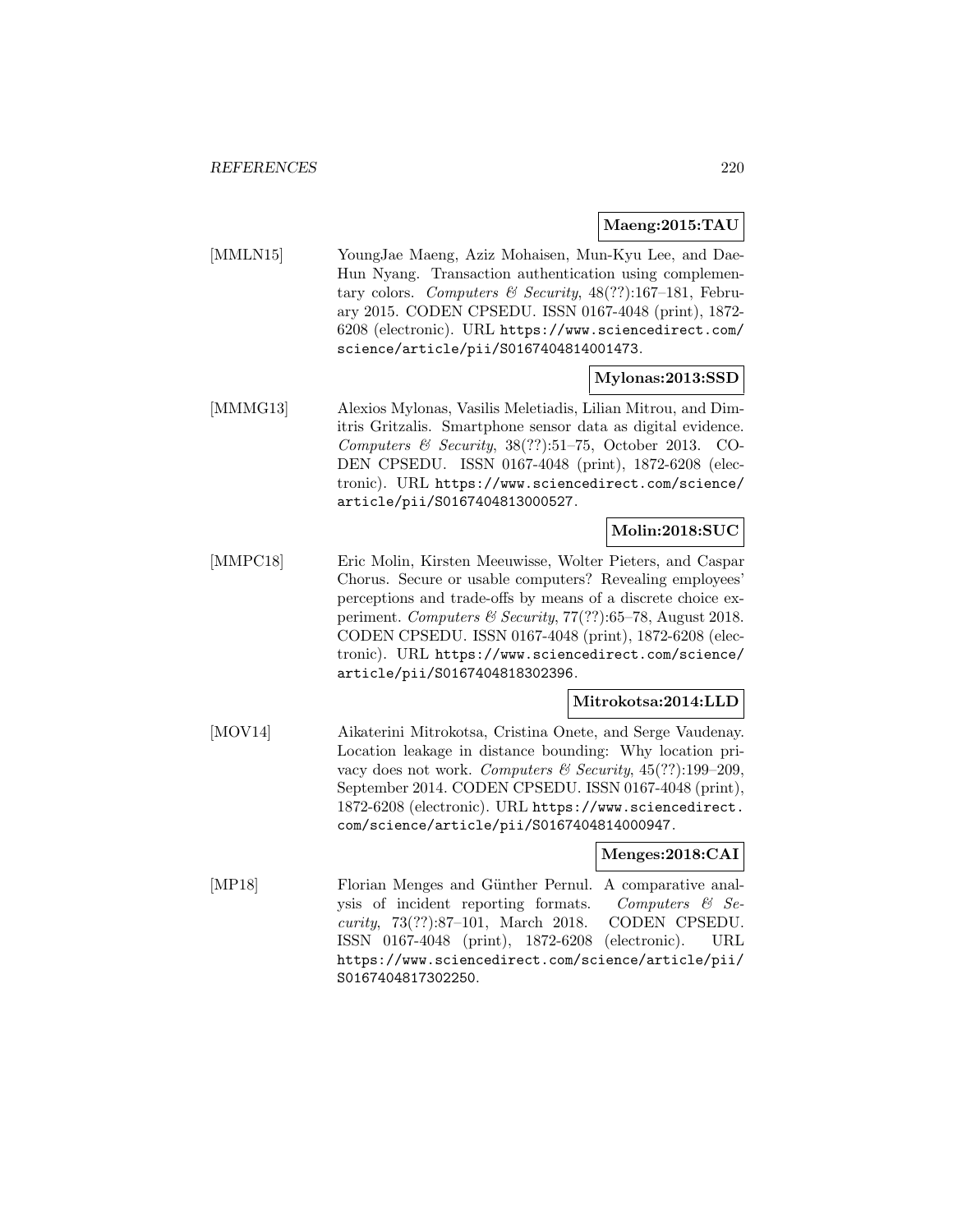#### **Mamolar:2018:TTD**

[MPCK18] Ana Serrano Mamolar, Zeeshan Pervez, Jose M. Alcaraz Calero, and Asad Masood Khattak. Towards the transversal detection of DDoS network attacks in 5G multi-tenant overlay networks. Computers & Security, 79(??):132–147, November 2018. CODEN CPSEDU. ISSN 0167-4048 (print), 1872-6208 (electronic). URL https://www.sciencedirect. com/science/article/pii/S0167404818309313.

## **Maier:2015:GDM**

[MPM15] Dominik Maier, Mykola Protsenko, and Tilo Müller. A game of droid and mouse: the threat of split-personality malware on Android. Computers & Security, 54(??):2–15, October 2015. CODEN CPSEDU. ISSN 0167-4048 (print), 1872- 6208 (electronic). URL https://www.sciencedirect.com/ science/article/pii/S0167404815000656.

# **Molina:2012:OEA**

[MPORBR12] Maurizio Molina, Ignasi Paredes-Oliva, Wayne Routly, and Pere Barlet-Ros. Operational experiences with anomaly detection in backbone networks. Computers & Security, 31(3):273–285, May 2012. CODEN CPSEDU. ISSN 0167-4048 (print), 1872-6208 (electronic). URL https://www.sciencedirect.com/science/article/pii/ S0167404812000132.

#### **Mut-Puigserver:2012:SET**

[MPPCFG+12] Macià Mut-Puigserver, M. Magdalena Payeras-Capellà, Josep-Lluís Ferrer-Gomila, Arnau Vives-Guasch, and Jordi Castellà-Roca. A survey of electronic ticketing applied to transport. Computers & Security,  $31(8):925-939$ , November 2012. CODEN CPSEDU. ISSN 0167-4048 (print), 1872- 6208 (electronic). URL https://www.sciencedirect.com/ science/article/pii/S0167404812001058.

### **Millan:2010:PBT**

[MPPS10] Gabriel López Millán, Manuel Gil Pérez, Gregorio Martínez Pérez, and Antonio F. Gómez Skarmeta. PKI-based trust management in inter-domain scenarios. Computers  $\mathcal{C}$  Security, 29(2):278–290, March 2010. CODEN CPSEDU. ISSN 0167-4048 (print), 1872-6208 (electronic). URL https://www.sciencedirect.com/science/article/pii/ S0167404809000868.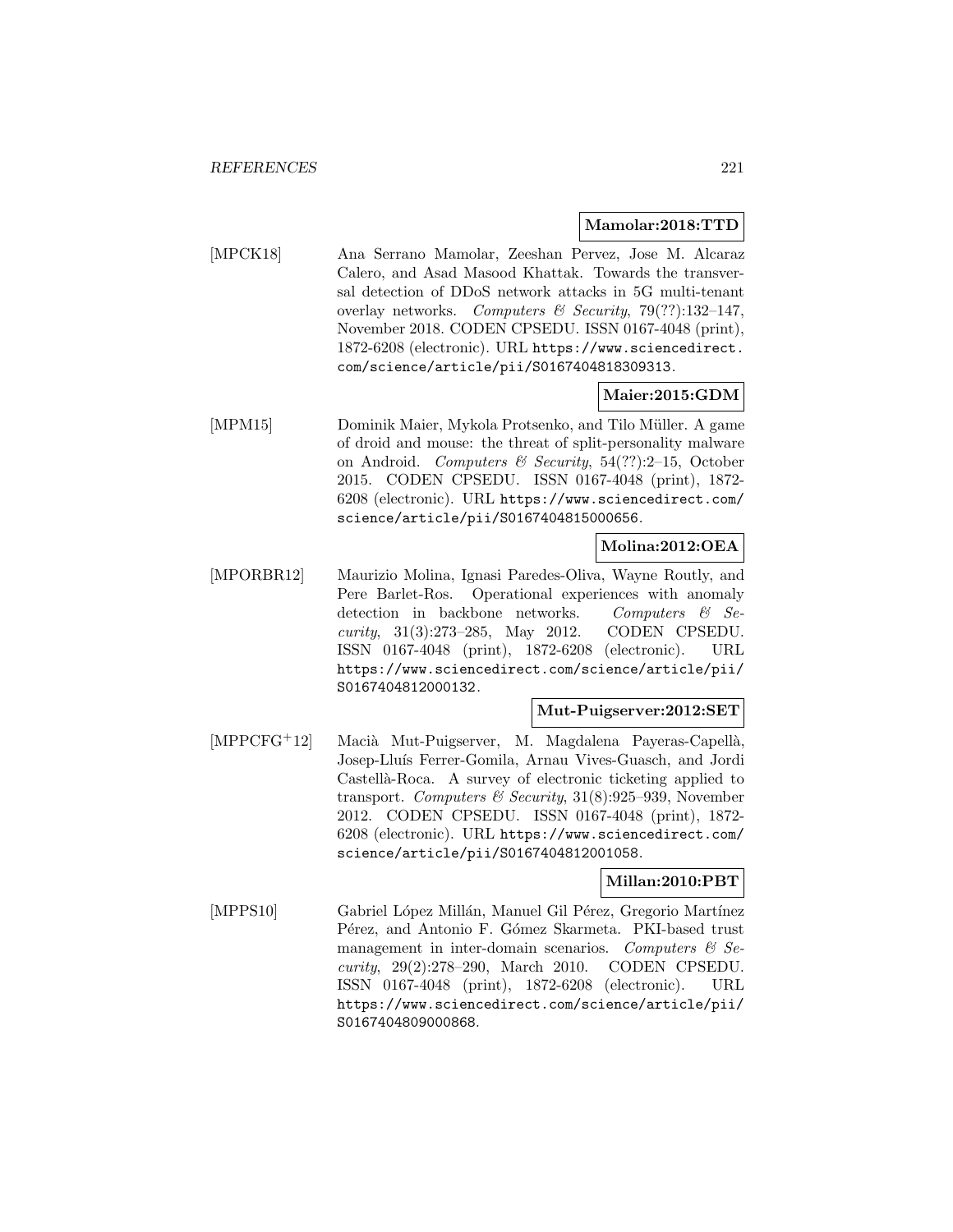### **Martin:2011:CUA**

[MR11] Nigel Martin and John Rice. Cybercrime: Understanding and addressing the concerns of stakeholders. Computers & Security, 30(8):803–814, November 2011. CO-DEN CPSEDU. ISSN 0167-4048 (print), 1872-6208 (electronic). URL https://www.sciencedirect.com/science/ article/pii/S016740481100085X.

### **Magazinius:2012:FID**

[MRS12] Jonas Magazinius, Alejandro Russo, and Andrei Sabelfeld. On-the-fly inlining of dynamic security monitors. Computers & Security, 31(7):827–843, October 2012. CO-DEN CPSEDU. ISSN 0167-4048 (print), 1872-6208 (electronic). URL https://www.sciencedirect.com/science/ article/pii/S0167404811001180.

## **Mondal:2011:SAG**

[MSA11] Samrat Mondal, Shamik Sural, and Vijayalakshmi Atluri. Security analysis of GTRBAC and its variants using model checking. Computers & Security,  $30(2-3):128-147$ , March 2011. CODEN CPSEDU. ISSN 0167-4048 (print), 1872- 6208 (electronic). URL https://www.sciencedirect.com/ science/article/pii/S0167404810000817.

### **Moreno-Sanchez:2018:CEI**

[MSMK18] Pedro Moreno-Sanchez, Uzair Mahmood, and Aniket Kate. ClearChart: Ensuring integrity of consumer ratings in online marketplaces. Computers & Security, 78(??):90-102, September 2018. CODEN CPSEDU. ISSN 0167-4048 (print), 1872-6208 (electronic). URL https://www.sciencedirect. com/science/article/pii/S0167404818304401.

### **Masood:2019:DMM**

[MSR19] Zaheer Masood, Raza Samar, and Muhammad Asif Zahoor Raja. Design of a mathematical model for the Stuxnet virus in a network of critical control infrastructure. Computers & Security, 87(??):Article 101565, November 2019. CO-DEN CPSEDU. ISSN 0167-4048 (print), 1872-6208 (electronic). URL https://www.sciencedirect.com/science/ article/pii/S016740481831229X.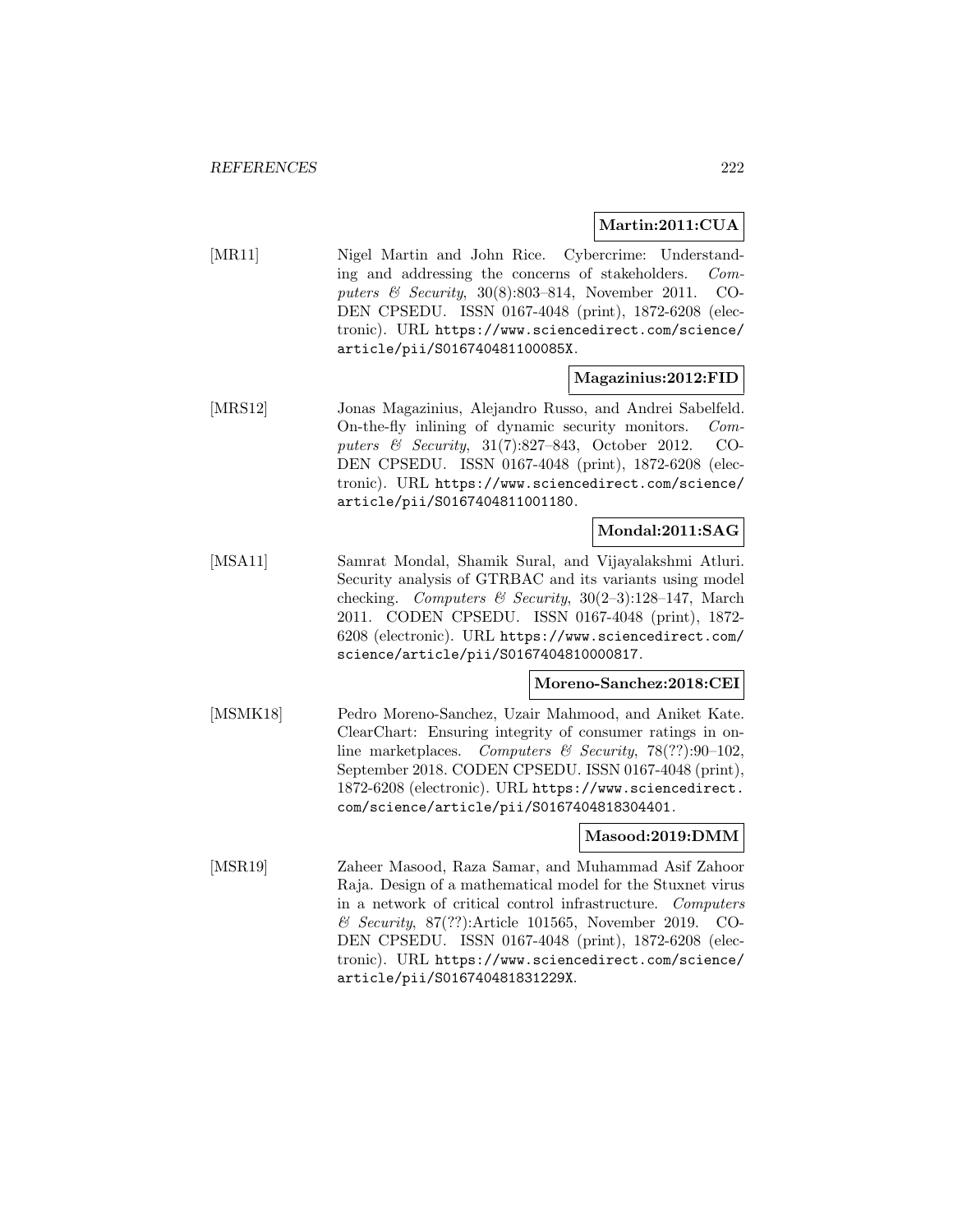## **Myers:2018:ADI**

[MSRF18] David Myers, Suriadi Suriadi, Kenneth Radke, and Ernest Foo. Anomaly detection for industrial control systems using process mining. Computers & Security,  $78(??):103-125$ , September 2018. CODEN CPSEDU. ISSN 0167-4048 (print), 1872-6208 (electronic). URL https://www.sciencedirect. com/science/article/pii/S0167404818306795.

# **Martinez:2012:SAM**

[MSV12] Sergio Martínez, David Sánchez, and Aida Valls. Semantic adaptive microaggregation of categorical microdata. Computers & Security, 31(5):653–672, July 2012. CO-DEN CPSEDU. ISSN 0167-4048 (print), 1872-6208 (electronic). URL https://www.sciencedirect.com/science/ article/pii/S0167404812000648.

## **Mitra:2016:MTR**

[MSVA16] Barsha Mitra, Shamik Sural, Jaideep Vaidya, and Vijayalakshmi Atluri. Mining temporal roles using many-valued concepts. Computers & Security,  $60(??):79-94$ , July 2016. CO-DEN CPSEDU. ISSN 0167-4048 (print), 1872-6208 (electronic). URL https://www.sciencedirect.com/science/ article/pii/S0167404816300335.

### **Mohammed:2017:EPC**

[MT17] Zareef A. Mohammed and Gurvirender P. Tejay. Examining privacy concerns and ecommerce adoption in developing countries: the impact of culture in shaping individuals' perceptions toward technology. Computers  $\mathcal{C}$  Security, 67(??):254–265, June 2017. CODEN CPSEDU. ISSN 0167-4048 (print), 1872-6208 (electronic). URL https://www.sciencedirect.com/science/article/pii/ S0167404817300548.

### **Mousavi:2019:CCB**

[MT19] Nima Mousavi and Mahesh Tripunitara. Constructing cascade Bloom filters for efficient access enforcement. Computers & Security, 81(??):1–14, March 2019. CODEN CPSEDU. ISSN 0167-4048 (print), 1872-6208 (electronic). URL https://www.sciencedirect.com/science/article/pii/ S0167404818311271.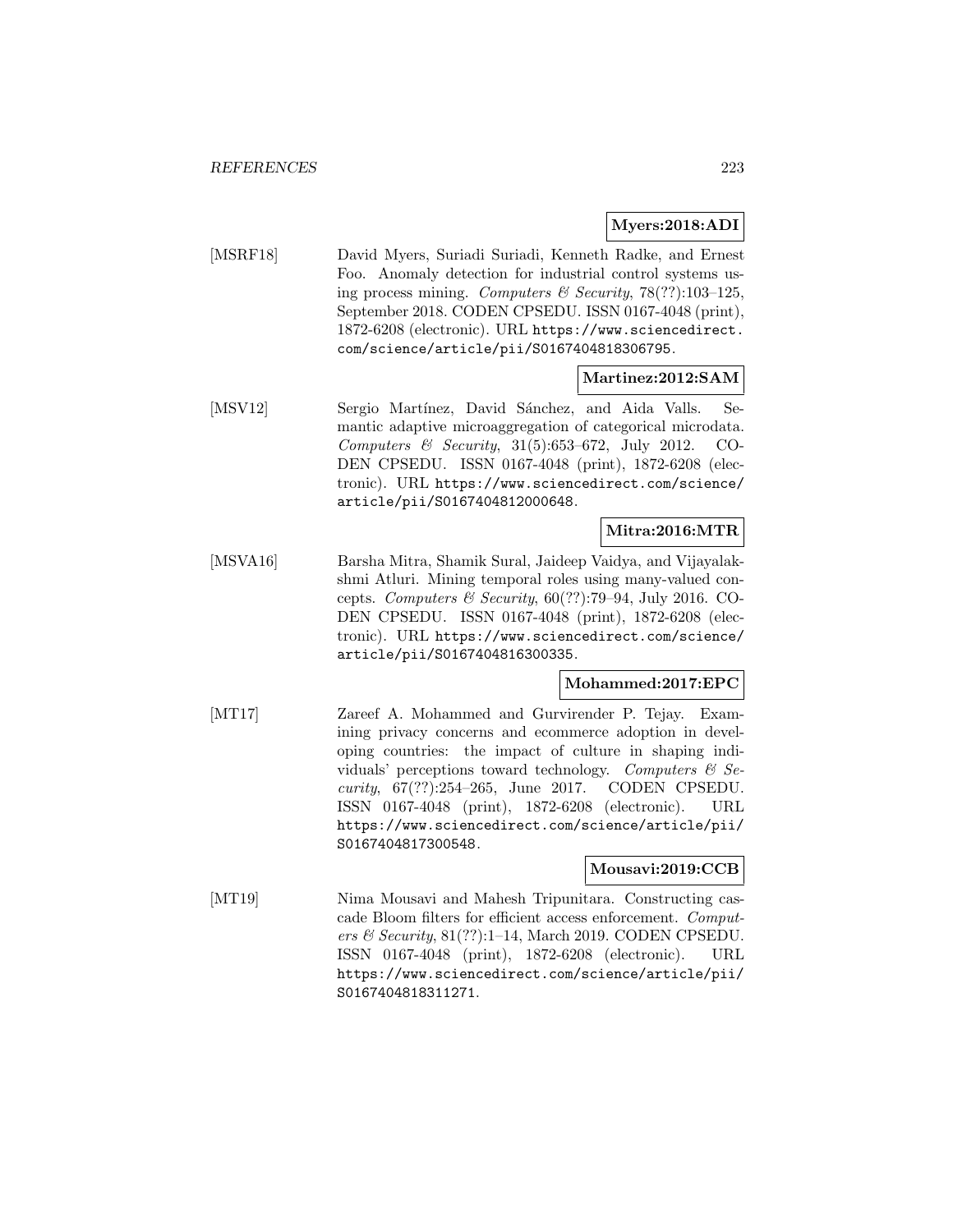## **Meng:2018:SAE**

[MTC<sup>+</sup>18] Huasong Meng, Vrizlynn L. L. Thing, Yao Cheng, Zhongmin Dai, and Li Zhang. A survey of Android exploits in the wild. Computers & Security,  $76(??):71-91$ , July 2018. CO-DEN CPSEDU. ISSN 0167-4048 (print), 1872-6208 (electronic). URL https://www.sciencedirect.com/science/ article/pii/S0167404818301664.

## **Modic:2016:NET**

[MTT<sup>+</sup>16] Jolanda Modic, Ruben Trapero, Ahmed Taha, Jesus Luna, Miha Stopar, and Neeraj Suri. Novel efficient techniques for real-time cloud security assessment. Computers & Security,  $62$ (??):1–18, September 2016. CO-DEN CPSEDU. ISSN 0167-4048 (print), 1872-6208 (electronic). URL https://www.sciencedirect.com/science/ article/pii/S0167404816300682.

# **Marett:2019:QTA**

[MVD19] Kent Marett, Ali Vedadi, and Alexandra Durcikova. A quantitative textual analysis of three types of threat communication and subsequent maladaptive responses. Computers & Security, 80(??):25–35, January 2019. CO-DEN CPSEDU. ISSN 0167-4048 (print), 1872-6208 (electronic). URL https://www.sciencedirect.com/science/ article/pii/S0167404818308629.

### **Menesidou:2016:AKE**

[MVK16] Sofia Anna Menesidou, Dimitrios Vardalis, and Vasilios Katos. Automated key exchange protocol evaluation in delay tolerant networks. Computers  $\mathcal C$  Security, 59(??):1–8, June 2016. CODEN CPSEDU. ISSN 0167-4048 (print), 1872- 6208 (electronic). URL https://www.sciencedirect.com/ science/article/pii/S0167404816300098.

### **Mallesh:2011:ASD**

[MW11] Nayantara Mallesh and Matthew Wright. An analysis of the statistical disclosure attack and receiver-bound cover. Computers  $\mathcal B$  Security, 30(8):597–612, November 2011. CO-DEN CPSEDU. ISSN 0167-4048 (print), 1872-6208 (electronic). URL https://www.sciencedirect.com/science/ article/pii/S0167404811001118.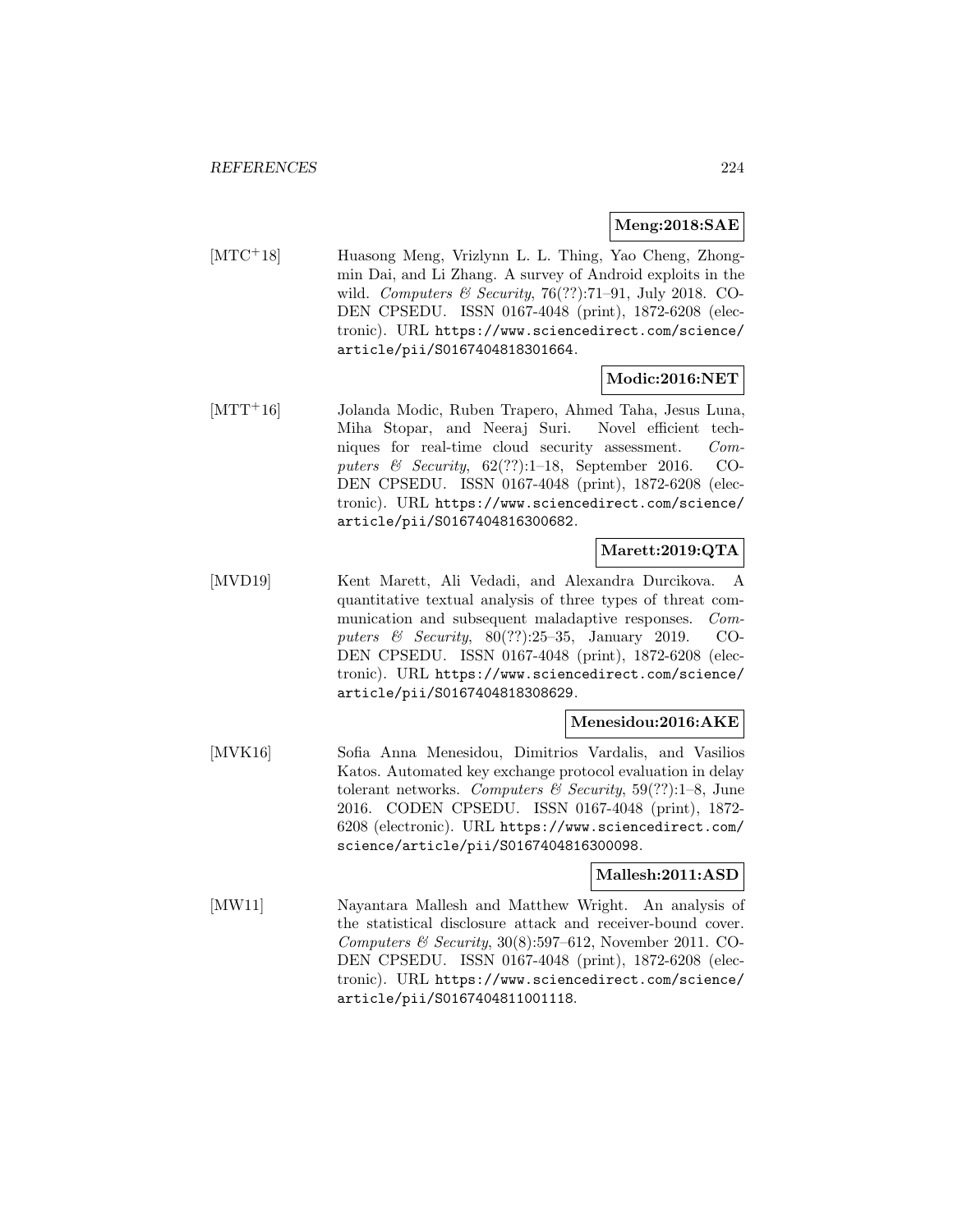#### **Miller:2016:MCS**

[MWAG16] Simon Miller, Christian Wagner, Uwe Aickelin, and Jonathan M. Garibaldi. Modelling cyber-security experts' decision making processes using aggregation operators. Computers & Security, 62(??):229–245, September 2016. CO-DEN CPSEDU. ISSN 0167-4048 (print), 1872-6208 (electronic). URL https://www.sciencedirect.com/science/ article/pii/S016740481630089X.

## **Menard:2018:ICP**

[MWL18] Philip Menard, Merrill Warkentin, and Paul Benjamin Lowry. The impact of collectivism and psychological ownership on protection motivation: a cross-cultural examination. Computers & Security,  $75(??)$ :147-166, June 2018. CO-DEN CPSEDU. ISSN 0167-4048 (print), 1872-6208 (electronic). URL https://www.sciencedirect.com/science/ article/pii/S0167404818300488.

## **Mou:2012:FEC**

[MZJ<sup>+</sup>12] Sheng Mou, Zhiwen Zhao, Sisi Jiang, Zushun Wu, and Jiaojiao Zhu. Feature extraction and classification algorithm for detecting complex covert timing channel. Computers & Security, 31(1):70–82, February 2012. CO-DEN CPSEDU. ISSN 0167-4048 (print), 1872-6208 (electronic). URL https://www.sciencedirect.com/science/ article/pii/S0167404811001349.

# **Mao:2018:LPP**

[MZZ<sup>+</sup>18] Yunlong Mao, Yuan Zhang, Xiaoyan Zhang, Fengyuan Xu, and Sheng Zhong. Location privacy in public access points positioning: an optimization and geometry approach. Computers & Security, 73(??):425–438, March 2018. CO-DEN CPSEDU. ISSN 0167-4048 (print), 1872-6208 (electronic). URL https://www.sciencedirect.com/science/ article/pii/S0167404817302365.

### **Nakhila:2018:GIU**

[NADZ18] Omar Nakhila, Muhammad Faisal Amjad, Erich Dondyk, and Cliff Zou. Gateway independent user-side wi-fi Evil Twin attack detection using virtual wireless clients. Computers & Security, 74(??):41–54, May 2018. CODEN CPSEDU. ISSN 0167-4048 (print), 1872-6208 (electronic). URL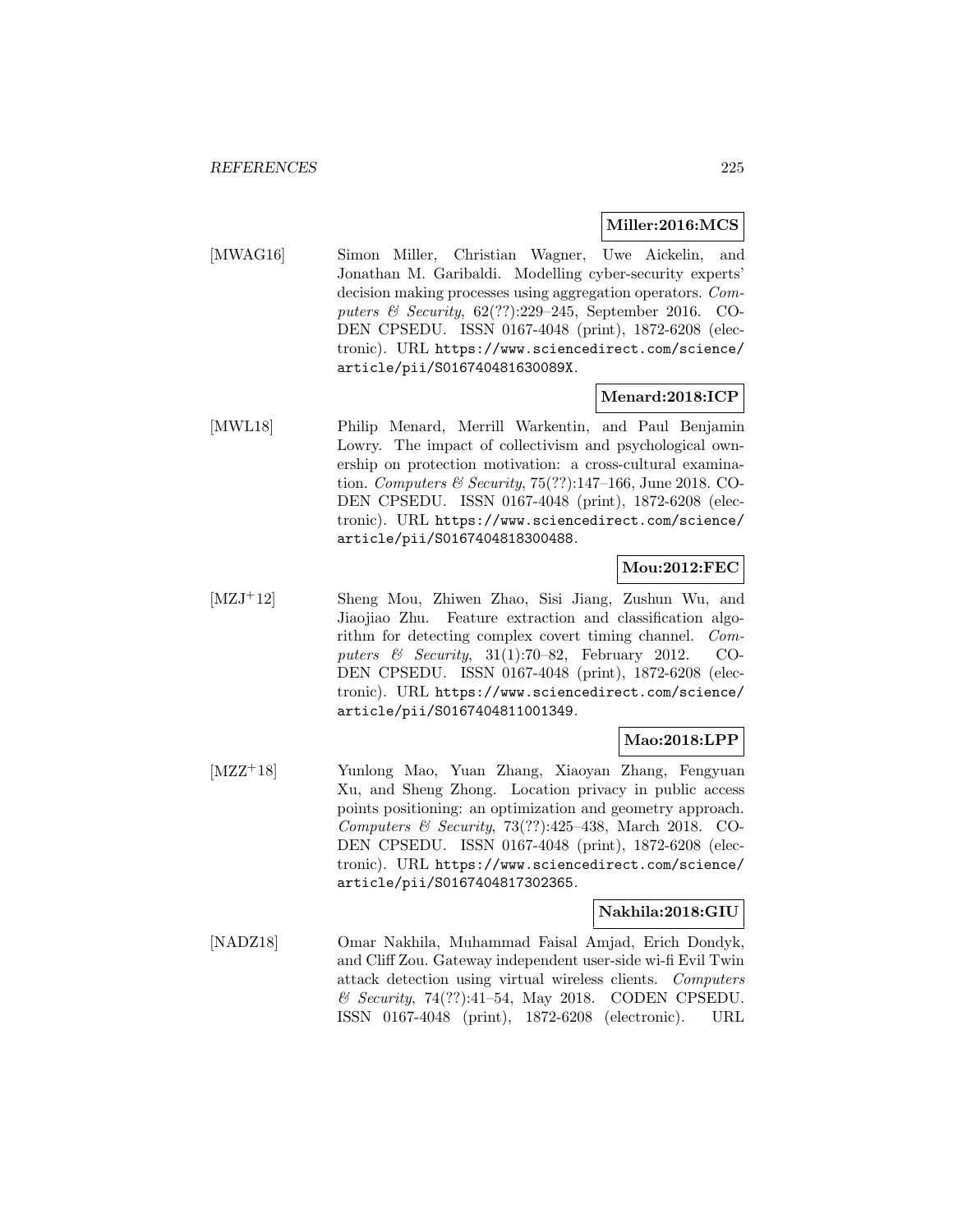https://www.sciencedirect.com/science/article/pii/ S0167404817302766.

# **Ntantogian:2014:EPA**

[NAMX14] Christoforos Ntantogian, Dimitris Apostolopoulos, Giannis Marinakis, and Christos Xenakis. Evaluating the privacy of Android mobile applications under forensic analysis. Computers & Security, 42(??):66–76, May 2014. CO-DEN CPSEDU. ISSN 0167-4048 (print), 1872-6208 (electronic). URL https://www.sciencedirect.com/science/ article/pii/S0167404814000157.

## **Nadler:2019:DML**

[NAS19] Asaf Nadler, Avi Aminov, and Asaf Shabtai. Detection of malicious and low throughput data exfiltration over the DNS protocol. Computers & Security, 80(??):36–53, January 2019. CODEN CPSEDU. ISSN 0167-4048 (print), 1872-6208 (electronic). URL https://www.sciencedirect.com/science/ article/pii/S0167404818304000.

## **Navas:2019:UMO**

[NB19] Jorge Navas and Marta Beltrán. Understanding and mitigating OpenID connect threats. Computers  $\mathcal C$  Security, 84(??): 1–16, July 2019. CODEN CPSEDU. ISSN 0167-4048 (print), 1872-6208 (electronic). URL https://www.sciencedirect. com/science/article/pii/S0167404818312781.

# **Nissim:2015:DMP**

[NCGE15] Nir Nissim, Aviad Cohen, Chanan Glezer, and Yuval Elovici. Detection of malicious PDF files and directions for enhancements: a state-of-the art survey. Computers & Security, 48(??):246–266, February 2015. CO-DEN CPSEDU. ISSN 0167-4048 (print), 1872-6208 (electronic). URL https://www.sciencedirect.com/science/ article/pii/S0167404814001606.

### **Nguyen:2014:STB**

[NCS14] Vu Duc Nguyen, Yang-Wai Chow, and Willy Susilo. On the security of text-based 3D CAPTCHAs. Computers & Security, 45(??):84–99, September 2014. CO-DEN CPSEDU. ISSN 0167-4048 (print), 1872-6208 (electronic). URL https://www.sciencedirect.com/science/ article/pii/S0167404814000856.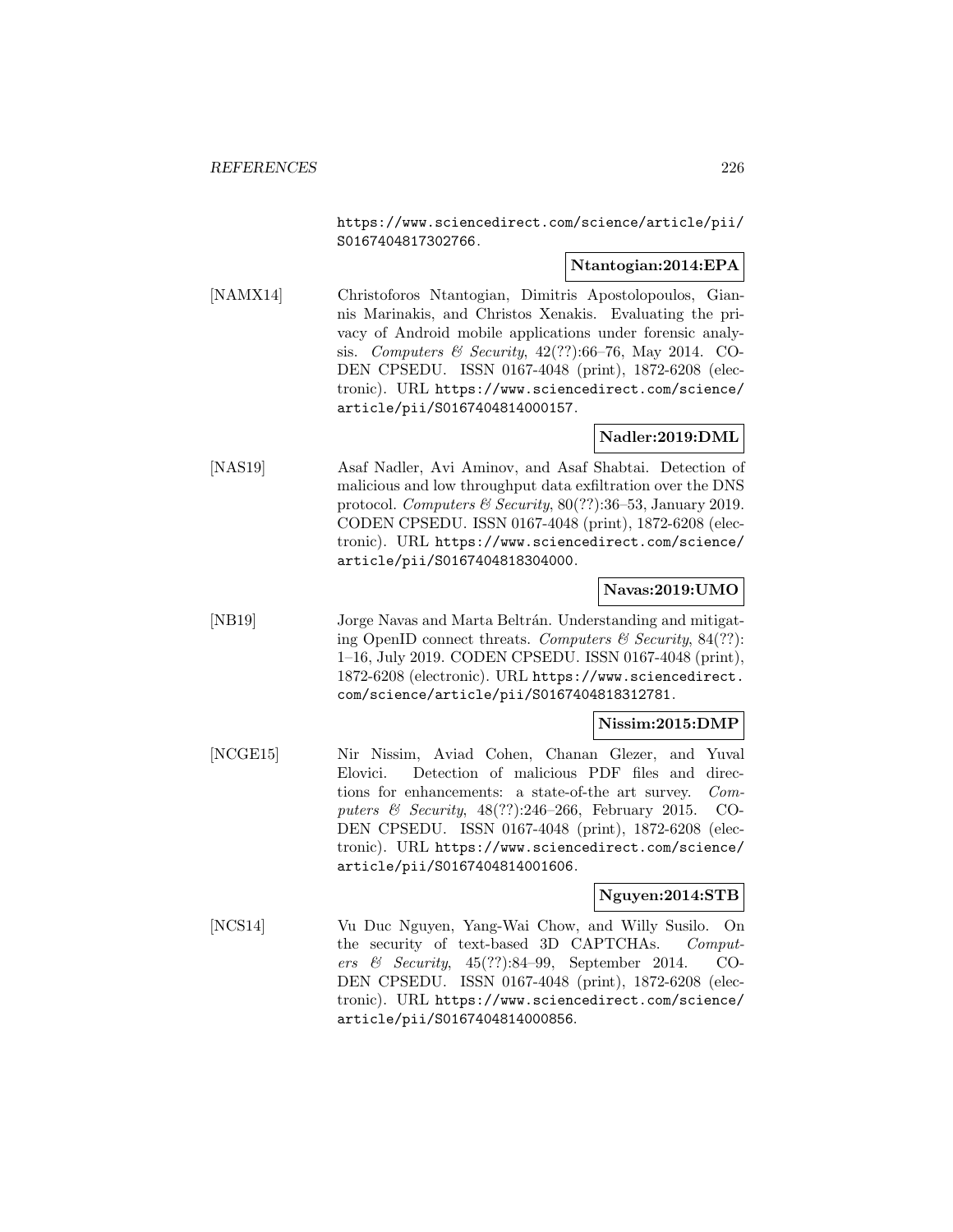# **Ngo:2015:DDX**

[NDdL15] Canh Ngo, Yuri Demchenko, and Cees de Laat. Decision diagrams for XACML policy evaluation and management. Computers & Security,  $49(??):1-16$ , March 2015. CO-DEN CPSEDU. ISSN 0167-4048 (print), 1872-6208 (electronic). URL https://www.sciencedirect.com/science/ article/pii/S0167404814001655.

### **Nakaguro:2013:DLN**

[NDMM13] Yoichi Nakaguro, Matthew N. Dailey, Sanparith Marukatat, and Stanislav S. Makhanov. Defeating line-noise CAPTCHAs with multiple quadratic snakes. Computers  $\mathcal{C}$  Security, 37(??):91–110, September 2013. CODEN CPSEDU. ISSN 0167-4048 (print), 1872-6208 (electronic). URL https://www.sciencedirect.com/science/article/pii/ S0167404813000862.

## **Navarro:2018:SSM**

[NDP18] Julio Navarro, Aline Deruyver, and Pierre Parrend. A systematic survey on multi-step attack detection. Computers & Security, 76(??):214–249, July 2018. CODEN CPSEDU. ISSN 0167-4048 (print), 1872-6208 (electronic). URL https://www.sciencedirect.com/science/article/pii/ S0167404818302141.

# **Nacer:2017:DAM**

[NDSA17] Hassina Nacer, Nabil Djebari, Hachem Slimani, and Djamil Aissani. A distributed authentication model for composite Web services. Computers & Security,  $70(??)$ :144-178, September 2017. CODEN CPSEDU. ISSN 0167-4048 (print), 1872-6208 (electronic). URL https://www.sciencedirect. com/science/article/pii/S0167404817301153.

### **Ngoqo:2015:ISB**

[NF15] Bukelwa Ngoqo and Stephen V. Flowerday. Information security behaviour profiling framework (ISBPF) for student mobile phone users. Computers & Security,  $53(??):132-142$ , September 2015. CODEN CPSEDU. ISSN 0167-4048 (print), 1872-6208 (electronic). URL https://www.sciencedirect. com/science/article/pii/S0167404815000851.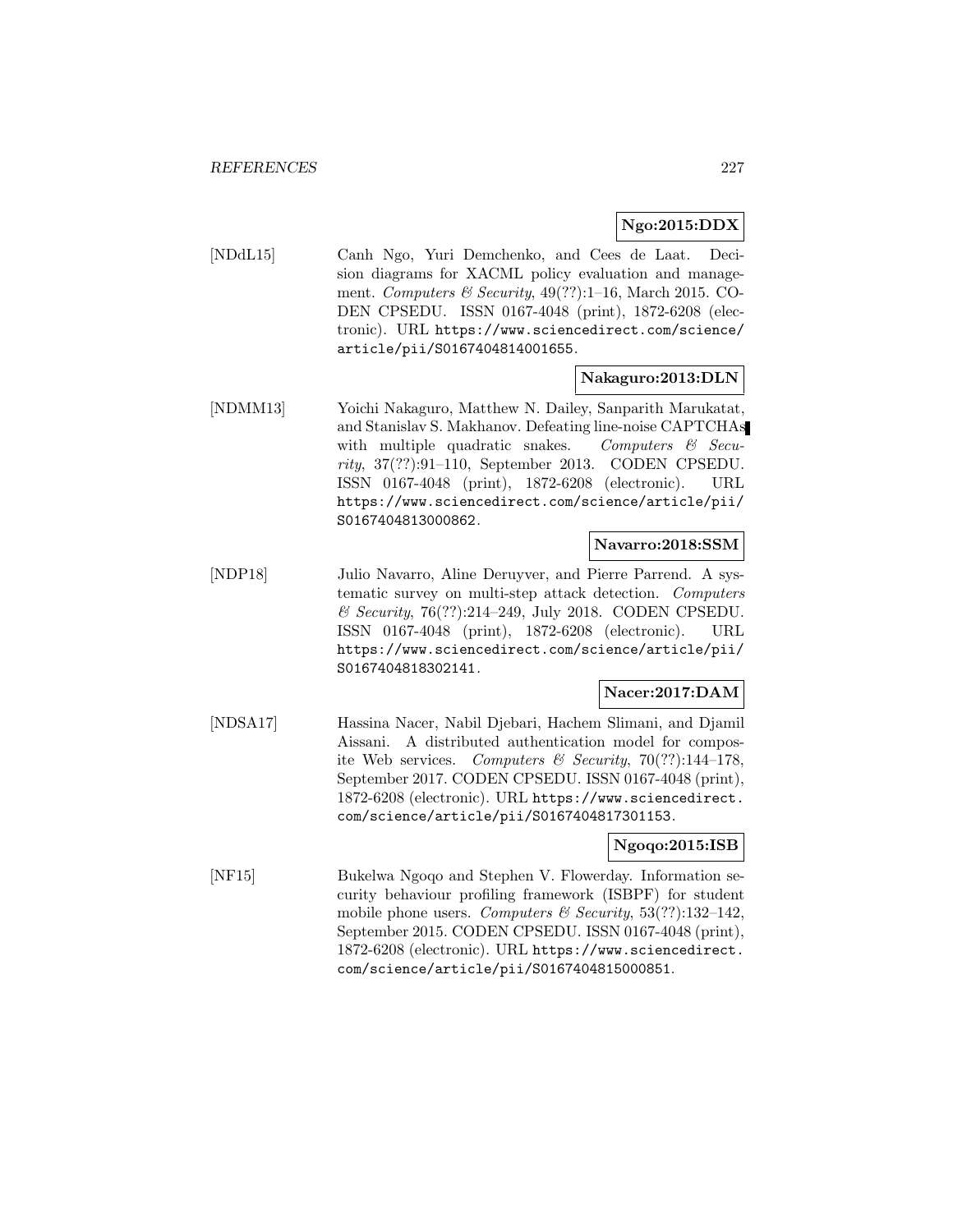#### **Nunez:2016:EMA**

[NFGL16] David Nuñez, Carmen Fernández-Gago, and Jesús Luna. Eliciting metrics for accountability of cloud systems. Computers & Security, 62(??):149–164, September 2016. CO-DEN CPSEDU. ISSN 0167-4048 (print), 1872-6208 (electronic). URL https://www.sciencedirect.com/science/ article/pii/S016740481630075X.

# **Nergiz:2014:HA**

[NG14] Mehmet Ercan Nergiz and Muhammed Zahit Gök. Hybrid kanonymity. Computers & Security,  $44(??):51-63$ , July 2014. CODEN CPSEDU. ISSN 0167-4048 (print), 1872-6208 (electronic). URL https://www.sciencedirect.com/science/ article/pii/S0167404814000455.

# **Nguyen:2016:EIS**

[NGSV16] Hai Nguyen, Vinod Ganapathy, Abhinav Srivastava, and Shivaramakrishnan Vaidyanathan. Exploring infrastructure support for app-based services on cloud platforms. Computers & Security, 62(??):177–192, September 2016. CO-DEN CPSEDU. ISSN 0167-4048 (print), 1872-6208 (electronic). URL https://www.sciencedirect.com/science/ article/pii/S0167404816300888.

### **Nguyen:2018:PPM**

[Ngu18] Huu Hiep Nguyen. Privacy-preserving mechanisms for kmodes clustering. Computers & Security, 78(??):60-75, September 2018. CODEN CPSEDU. ISSN 0167-4048 (print), 1872-6208 (electronic). URL https://www.sciencedirect. com/science/article/pii/S0167404818304218.

## **Niemimaa:2017:ISC**

[Nie17] Marko Niemimaa. Information systems continuity process: Conceptual foundations for the study of the "social". Computers & Security,  $65(??)!$ :1-13, March 2017. CO-DEN CPSEDU. ISSN 0167-4048 (print), 1872-6208 (electronic). URL https://www.sciencedirect.com/science/ article/pii/S0167404816301547.

### **Nyang:2018:TTP**

[NKL<sup>+</sup>18] DaeHun Nyang, Hyoungshick Kim, Woojoo Lee, Sung bae Kang, Geumhwan Cho, Mun-Kyu Lee, and Aziz Mo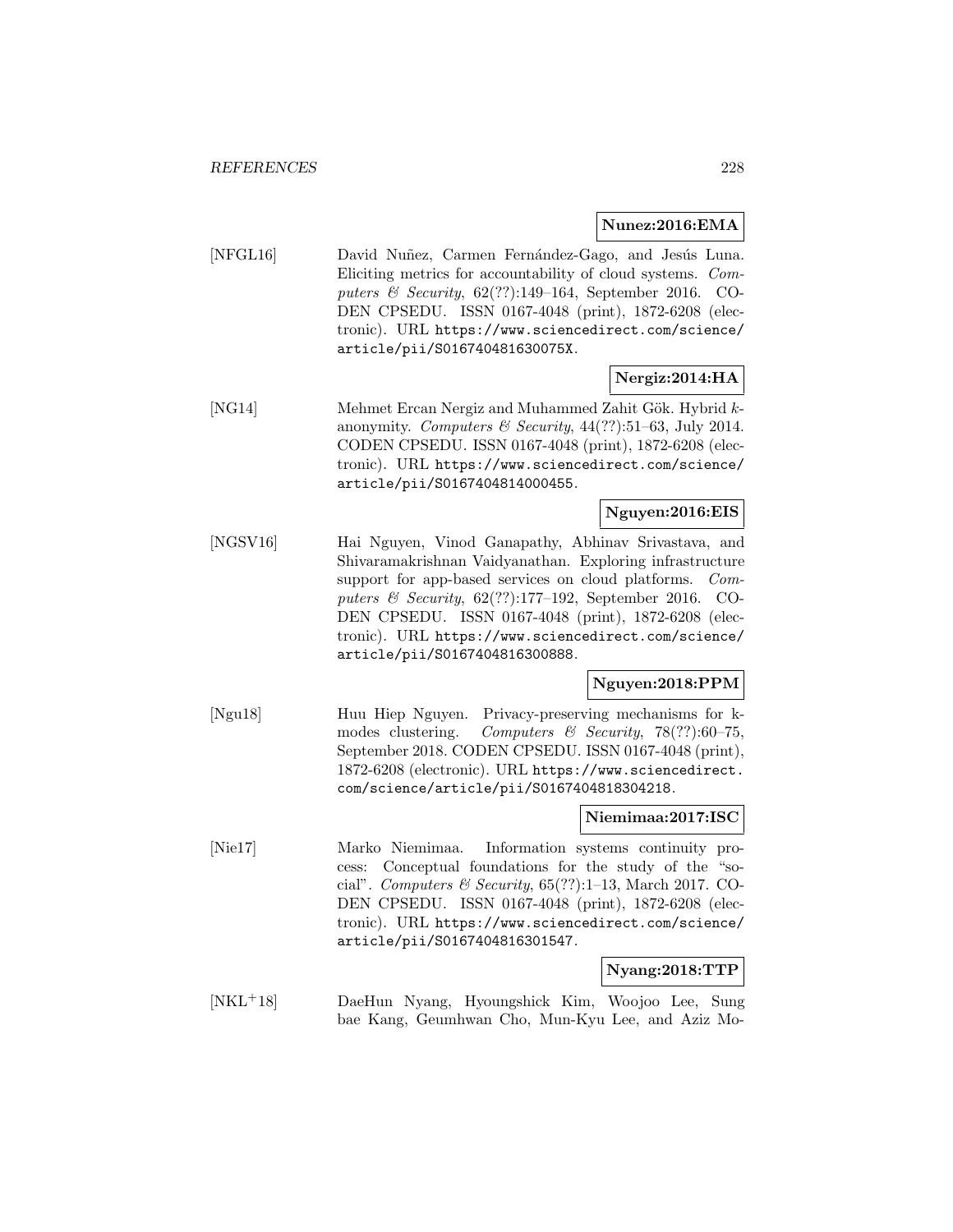haisen. Two-Thumbs-Up: Physical protection for PIN entry secure against recording attacks. Computers  $\mathcal{C}$  Se $curity$ , 78 $(?):1-15$ , September 2018. CODEN CPSEDU. ISSN 0167-4048 (print), 1872-6208 (electronic). URL https://www.sciencedirect.com/science/article/pii/ S0167404818305789.

## **Nissim:2019:VMA**

[NLC<sup>+</sup>19] Nir Nissim, Omri Lahav, Aviad Cohen, Yuval Elovici, and Lior Rokach. Volatile memory analysis using the MinHash method for efficient and secured detection of malware in private cloud. Computers & Security, 87(??):Article 101590, November 2019. CODEN CPSEDU. ISSN 0167-4048 (print), 1872-6208 (electronic). URL https://www.sciencedirect. com/science/article/pii/S016740481831188X.

### **Nguyen:2018:TBU**

[NM18] Toan Nguyen and Nasir Memon. Tap-based user authentication for smartwatches. Computers  $\&$  Security, 78(??):174–186, September 2018. CODEN CPSEDU. ISSN 0167-4048 (print), 1872-6208 (electronic). URL https://www.sciencedirect.com/science/article/pii/ S0167404818303778.

### **Naicker:2019:ECM**

[NM19] V. Naicker and M. Mafaiti. The establishment of collaboration in managing information security through multisourcing. Computers & Security, 80(??):224–237, January 2019. CODEN CPSEDU. ISSN 0167-4048 (print), 1872-6208 (electronic). URL https://www.sciencedirect.com/science/ article/pii/S0167404818303067.

### **Norta:2019:SFB**

[NML19] Alex Norta, Raimundas Matulevicius, and Benjamin Leiding. Safeguarding a formalized blockchain-enabled identityauthentication protocol by applying security risk-oriented patterns. Computers & Security,  $86(??):253-269$ , September 2019. CODEN CPSEDU. ISSN 0167-4048 (print), 1872- 6208 (electronic). URL https://www.sciencedirect.com/ science/article/pii/S0167404818302670.

#### **Ntantogian:2015:GTF**

[NMX15] Christoforos Ntantogian, Stefanos Malliaros, and Christos Xenakis. Gaithashing: a two-factor authentication scheme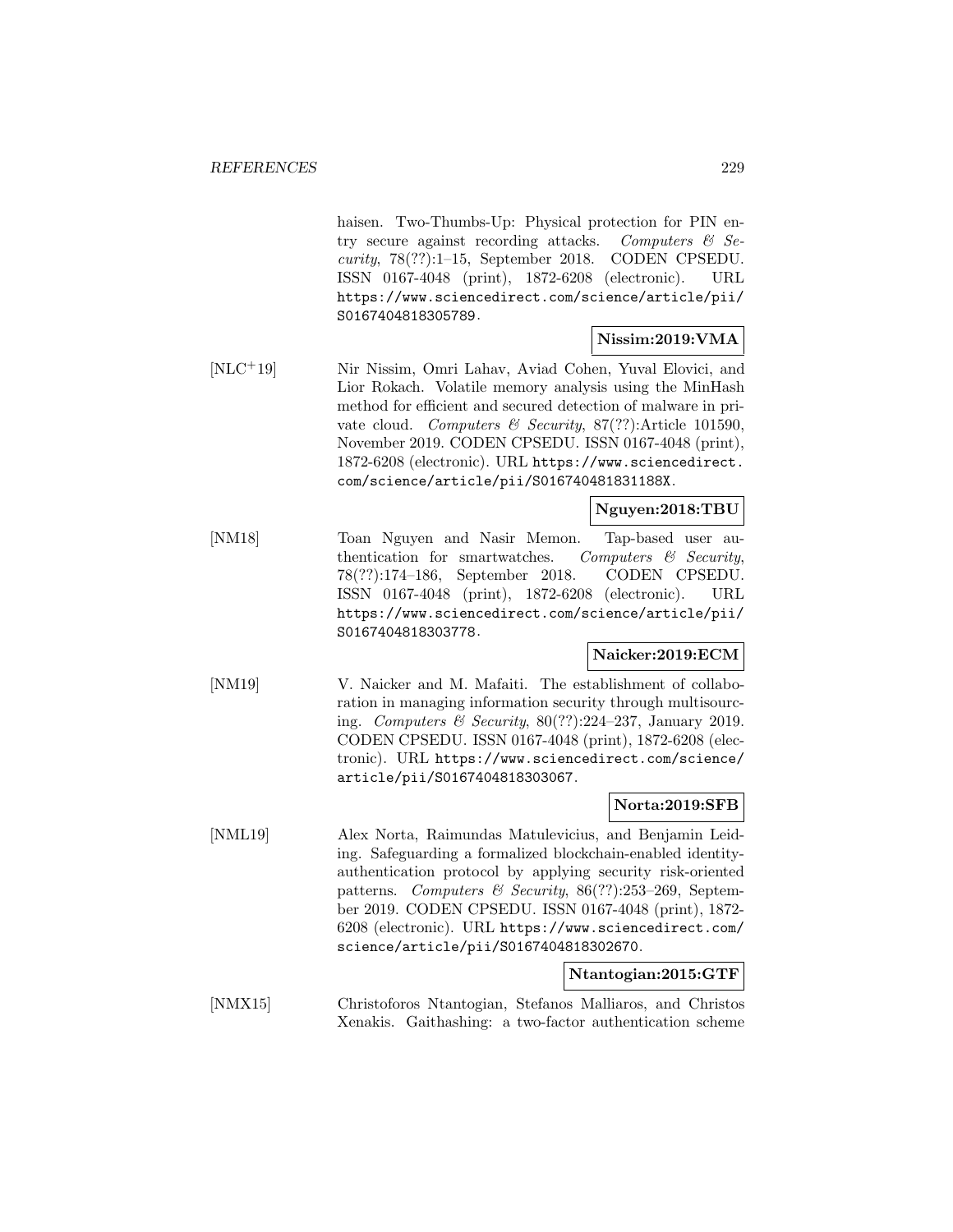based on gait features. Computers & Security,  $52(??)$ :17-32, July 2015. CODEN CPSEDU. ISSN 0167-4048 (print), 1872-6208 (electronic). URL https://www.sciencedirect. com/science/article/pii/S0167404815000413.

# **Ntantogian:2019:EPH**

[NMX19] Christoforos Ntantogian, Stefanos Malliaros, and Christos Xenakis. Evaluation of password hashing schemes in open source web platforms. Computers & Security,  $84(??):206-$ 224, July 2019. CODEN CPSEDU. ISSN 0167-4048 (print), 1872-6208 (electronic). URL https://www.sciencedirect. com/science/article/pii/S0167404818308332.

# **Navarro:2018:LOM**

[NNG<sup>+</sup>18] Luiz C. Navarro, Alexandre K. W. Navarro, André Grégio, Anderson Rocha, and Ricardo Dahab. Leveraging ontologies and machine-learning techniques for malware analysis into Android permissions ecosystems. Computers & Security, 78(??):429–453, September 2018. CODEN CPSEDU. ISSN 0167-4048 (print), 1872-6208 (electronic). URL https://www.sciencedirect.com/science/article/pii/ S0167404818302311.

# **Nguyen:2018:ADS**

[NNNQ18] Minh Hai Nguyen, Dung Le Nguyen, Xuan Mao Nguyen, and Tho Thanh Quan. Auto-detection of sophisticated malware using lazy-binding control flow graph and deep learning. Computers & Security, 76(??):128–155, July 2018. CO-DEN CPSEDU. ISSN 0167-4048 (print), 1872-6208 (electronic). URL https://www.sciencedirect.com/science/ article/pii/S0167404818300889.

### **Nazir:2017:AAS**

[NPP17] Sajid Nazir, Shushma Patel, and Dilip Patel. Assessing and augmenting SCADA cyber security: a survey of techniques. Computers & Security,  $70(?)$ :436-454, September 2017. CO-DEN CPSEDU. ISSN 0167-4048 (print), 1872-6208 (electronic). URL https://www.sciencedirect.com/science/ article/pii/S0167404817301293.

### **Ni:2018:MIU**

[NQZ18] Sang Ni, Quan Qian, and Rui Zhang. Malware identification using visualization images and deep learning. Com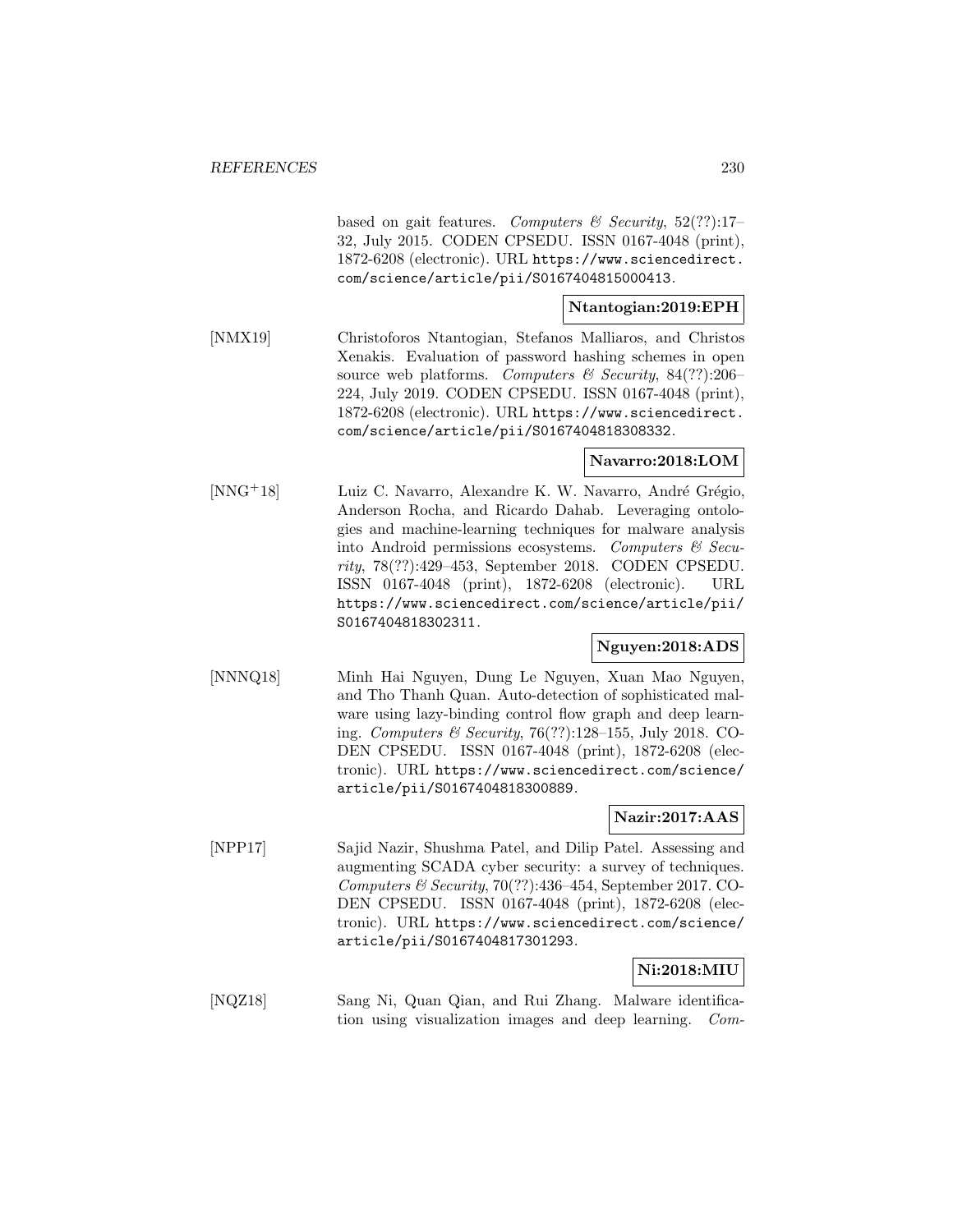puters & Security, 77(??):871–885, August 2018. CO-DEN CPSEDU. ISSN 0167-4048 (print), 1872-6208 (electronic). URL https://www.sciencedirect.com/science/ article/pii/S0167404818303481.

# **Nguyen:2019:KPT**

[NRM19] Toan Nguyen, Aditi Roy, and Nasir Memon. Kid on the phone! Toward automatic detection of children on mobile devices. Computers & Security, 84(??):334–348, July 2019. CODEN CPSEDU. ISSN 0167-4048 (print), 1872-6208 (electronic). URL https://www.sciencedirect.com/science/ article/pii/S0167404818303407.

# **Nguyen:2017:DPA**

[NSBM17] Toan Van Nguyen, Napa Sae-Bae, and Nasir Memon. DRAW-a-PIN: Authentication using finger-drawn PIN on touch devices. Computers & Security,  $66(??)!115-128$ , May 2017. CODEN CPSEDU. ISSN 0167-4048 (print), 1872- 6208 (electronic). URL https://www.sciencedirect.com/ science/article/pii/S0167404817300123.

# **Neisse:2015:SMB**

[NSFB15] Ricardo Neisse, Gary Steri, Igor Nai Fovino, and Gianmarco Baldini. SecKit: a model-based security toolkit for the Internet of Things. Computers & Security,  $54(??)$ :60–76, October 2015. CODEN CPSEDU. ISSN 0167-4048 (print), 1872-6208 (electronic). URL https://www.sciencedirect. com/science/article/pii/S0167404815000887.

### **Neisse:2016:PEF**

[NSGF16] Ricardo Neisse, Gary Steri, Dimitris Geneiatakis, and Igor Nai Fovino. A privacy enforcing framework for Android applications. Computers & Security,  $62(??):257-277$ , September 2016. CODEN CPSEDU. ISSN 0167-4048 (print), 1872-6208 (electronic). URL https://www.sciencedirect. com/science/article/pii/S0167404816300840.

### **Nur:2018:RRI**

[NT18] Abdullah Yasin Nur and Mehmet Engin Tozal. Record route IP traceback: Combating DoS attacks and the variants. Computers & Security,  $72(??):13-25$ , January 2018. CO-DEN CPSEDU. ISSN 0167-4048 (print), 1872-6208 (elec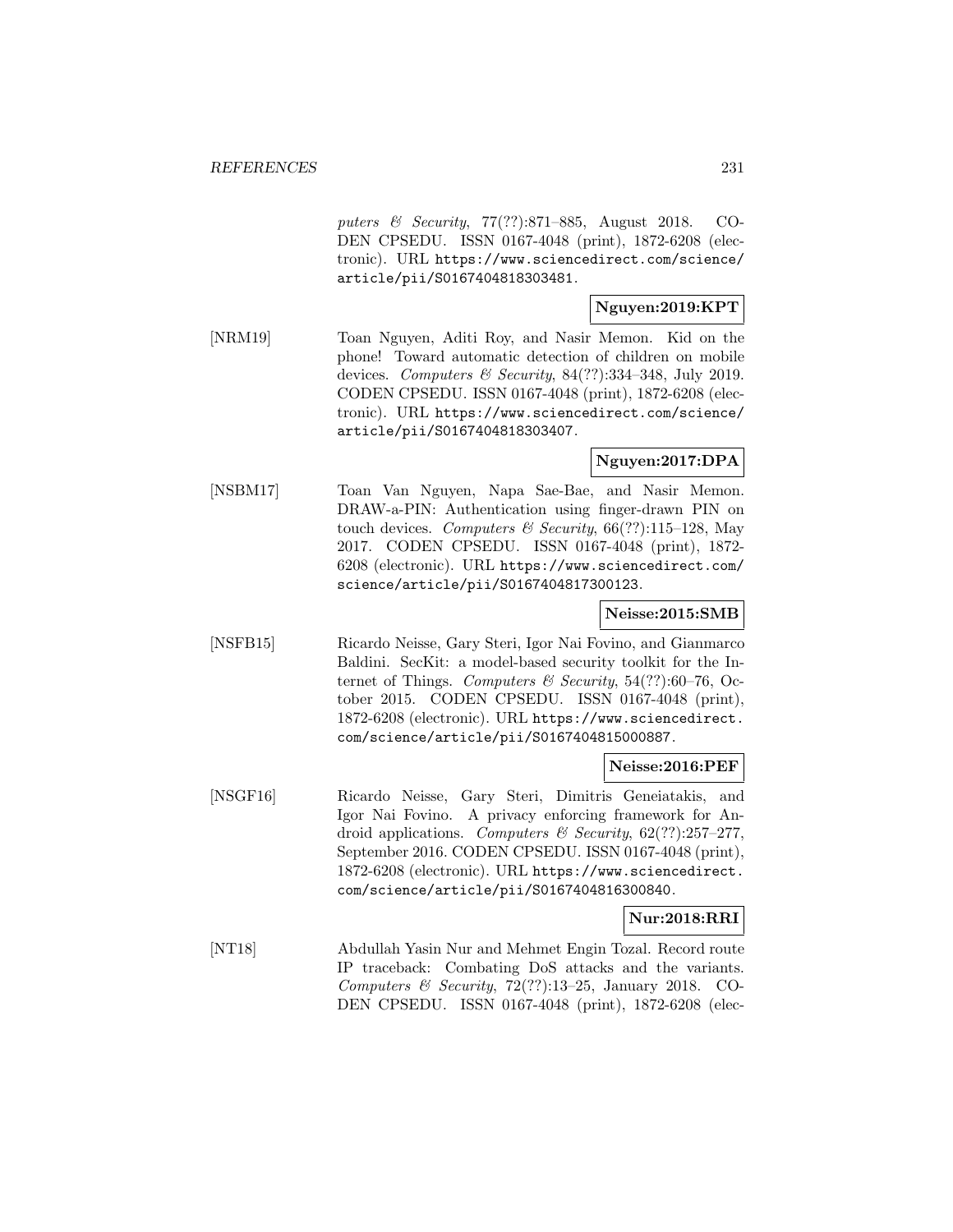tronic). URL https://www.sciencedirect.com/science/ article/pii/S0167404817301773.

# **Nurain:2019:PAI**

[NTK<sup>+</sup>19] Novia Nurain, Suraiya Tairin, Taslim Arefin Khan, Shahad Ishraq, and A. B. M. Alim Al Islam. Power attack: an imminent security threat in real-time system for detecting missing rail blocks in developing countries. Computers & Security, 84(??):35–52, July 2019. CO-DEN CPSEDU. ISSN 0167-4048 (print), 1872-6208 (electronic). URL https://www.sciencedirect.com/science/ article/pii/S0167404818308794.

### **Nguyen-Vu:2019:AFM**

[NVAJ19] Long Nguyen-Vu, Jinung Ahn, and Souhwan Jung. Android fragmentation in malware detection. Computers & Security, 87(??):Article 101573, November 2019. CO-DEN CPSEDU. ISSN 0167-4048 (print), 1872-6208 (electronic). URL https://www.sciencedirect.com/science/ article/pii/S0167404819301361.

### **Nicholson:2012:SSL**

[NWD<sup>+</sup>12] A. Nicholson, S. Webber, S. Dyer, T. Patel, and H. Janicke. SCADA security in the light of cyber-warfare. Computers & Security,  $31(4):418-436$ , June 2012. CO-DEN CPSEDU. ISSN 0167-4048 (print), 1872-6208 (electronic). URL https://www.sciencedirect.com/science/ article/pii/S0167404812000429.

### **Ntantogian:2010:GME**

[NXS10] Christoforos Ntantogian, Christos Xenakis, and Ioannis Stavrakakis. A generic mechanism for efficient authentication in b3g networks. Computers & Security,  $29(4)$ :460-475, June 2010. CODEN CPSEDU. ISSN 0167-4048 (print), 1872- 6208 (electronic). URL https://www.sciencedirect.com/ science/article/pii/S0167404809001242.

### **Nissim:2017:UBA**

[NYE17] Nir Nissim, Ran Yahalom, and Yuval Elovici. USB-based attacks. Computers & Security, 70(??):675–688, September 2017. CODEN CPSEDU. ISSN 0167-4048 (print), 1872- 6208 (electronic). URL https://www.sciencedirect.com/ science/article/pii/S0167404817301578.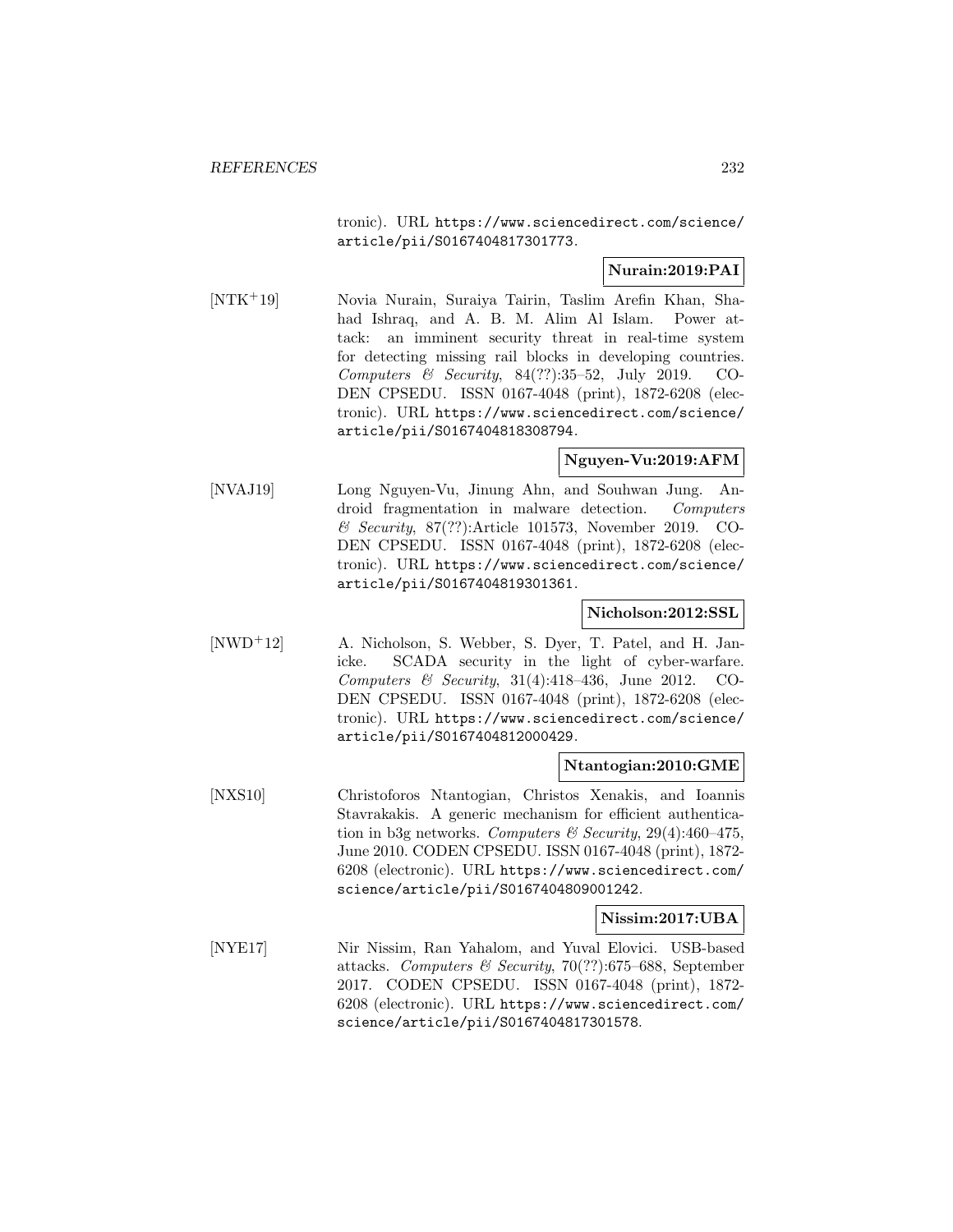# **Ni:2016:FMR**

[NZGH16] Siru Ni, Yi Zhuang, Jingjing Gu, and Ying Huo. A formal model and risk assessment method for security-critical realtime embedded systems. Computers & Security,  $58(??)$ :199– 215, May 2016. CODEN CPSEDU. ISSN 0167-4048 (print), 1872-6208 (electronic). URL https://www.sciencedirect. com/science/article/pii/S0167404816000079.

### **Oracevic:2017:SRO**

[OAO17] Alma Oracevic, Serkan Akbas, and Suat Ozdemir. Secure and reliable object tracking in wireless sensor networks. Computers & Security,  $70(?)$ :307-318, September 2017. CO-DEN CPSEDU. ISSN 0167-4048 (print), 1872-6208 (electronic). URL https://www.sciencedirect.com/science/ article/pii/S0167404817301281.

### **Ozcelik:2015:DEB**

[ÖB15] Ilker Özçelik and Richard R. Brooks. Deceiving entropy based DoS detection. Computers & Security, 48(??):234–245, February 2015. CODEN CPSEDU. ISSN 0167-4048 (print), 1872-6208 (electronic). URL https://www.sciencedirect. com/science/article/pii/S016740481400159X.

### **Onarlioglu:2015:SSL**

[OBRK15] Kaan Onarlioglu, Ahmet Salih Buyukkayhan, William Robertson, and Engin Kirda. SENTINEL: Securing legacy Firefox extensions. Computers & Security,  $49(??):147-161$ , March 2015. CODEN CPSEDU. ISSN 0167-4048 (print), 1872-6208 (electronic). URL https://www.sciencedirect. com/science/article/pii/S0167404814001825.

### **Oluwatimi:2018:CAS**

[ODB18] Oyindamola Oluwatimi, Maria Luisa Damiani, and Elisa Bertino. A context-aware system to secure enterprise content: Incorporating reliability specifiers. Computers  $\mathcal{B}$  Security, 77(??):162–178, August 2018. CODEN CPSEDU. ISSN 0167-4048 (print), 1872-6208 (electronic). URL https://www.sciencedirect.com/science/article/pii/ S0167404818303018.

### **Ouedraogo:2013:SCS**

[OM13] Moussa Ouedraogo and Haralambos Mouratidis. Selecting a cloud service provider in the age of cybercrime.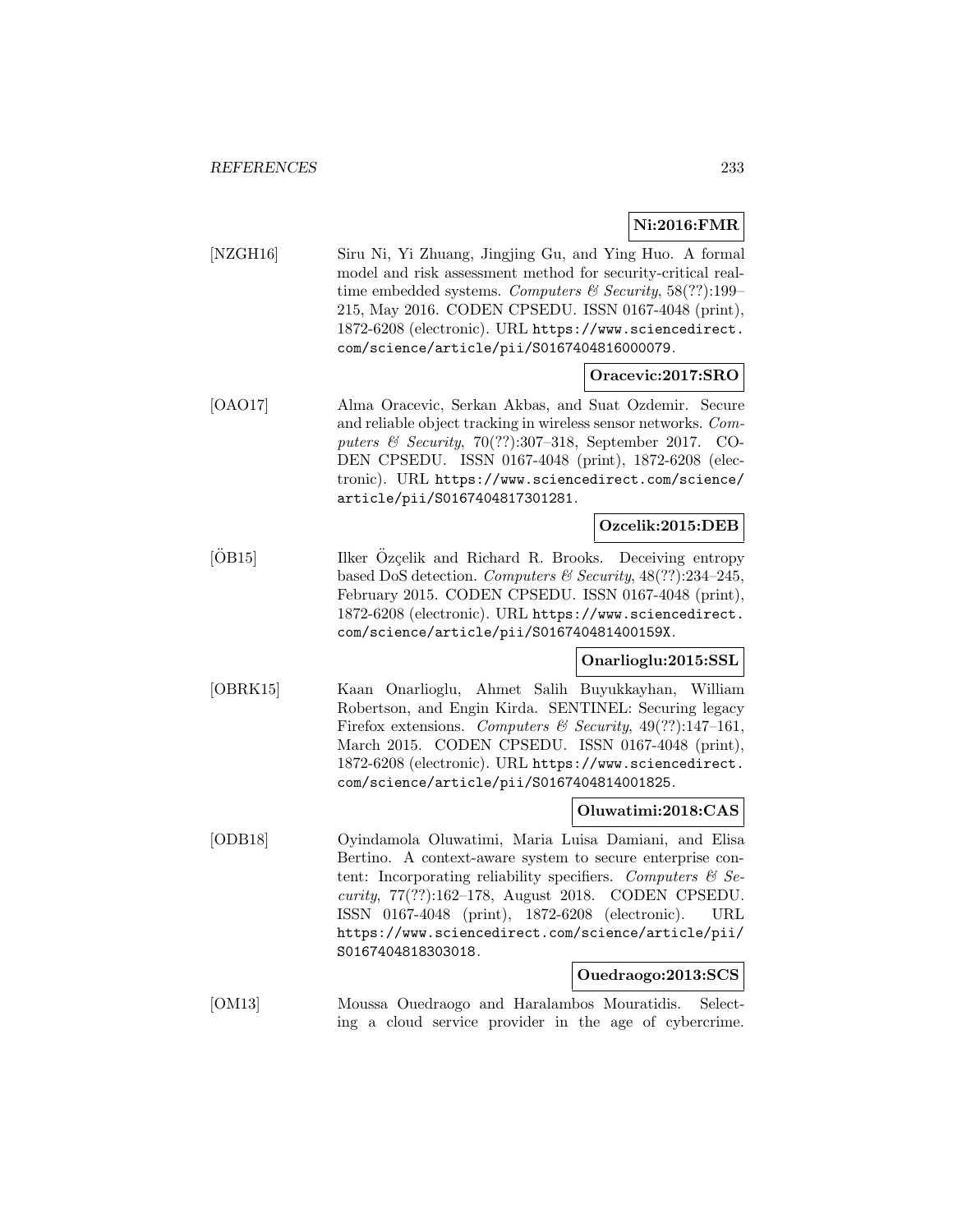Computers & Security, 38(??):3–13, October 2013. CO-DEN CPSEDU. ISSN 0167-4048 (print), 1872-6208 (electronic). URL https://www.sciencedirect.com/science/ article/pii/S0167404813000242.

# **Opasiak:2019:SAD**

[OM19] Krzysztof Opasiak and Wojciech Mazurczyk. (in)secure Android debugging: Security analysis and lessons learned. Computers & Security, 82(??):80–98, May 2019. CO-DEN CPSEDU. ISSN 0167-4048 (print), 1872-6208 (electronic). URL https://www.sciencedirect.com/science/ article/pii/S016740481831023X.

# **Okolica:2011:WDM**

[OP11] James S. Okolica and Gilbert L. Peterson. Windows driver memory analysis: a reverse engineering methodology. Computers & Security, 30(8):770–779, November 2011. CO-DEN CPSEDU. ISSN 0167-4048 (print), 1872-6208 (electronic). URL https://www.sciencedirect.com/science/ article/pii/S0167404811000988.

# **Obert:2016:PAE**

[OPHC16] James Obert, Inna Pivkina, Hong Huang, and Huiping Cao. Proactively applied encryption in multipath networks. Computers & Security, 58(??):106–124, May 2016. CO-DEN CPSEDU. ISSN 0167-4048 (print), 1872-6208 (electronic). URL https://www.sciencedirect.com/science/ article/pii/S0167404815001960.

# **Oza:2014:HAD**

[ORLS14] Aditya Oza, Kevin Ross, Richard M. Low, and Mark Stamp. HTTP attack detection using n-gram analysis. Computers & Security, 45(??):242–254, September 2014. CO-DEN CPSEDU. ISSN 0167-4048 (print), 1872-6208 (electronic). URL https://www.sciencedirect.com/science/ article/pii/S0167404814000959.

### **Osborn:2017:SSI**

[OS17] Emma Osborn and Andrew Simpson. On small-scale IT users' system architectures and cyber security: a UK case study. Computers & Security, 70(??):27–50, September 2017. CODEN CPSEDU. ISSN 0167-4048 (print), 1872-6208 (elec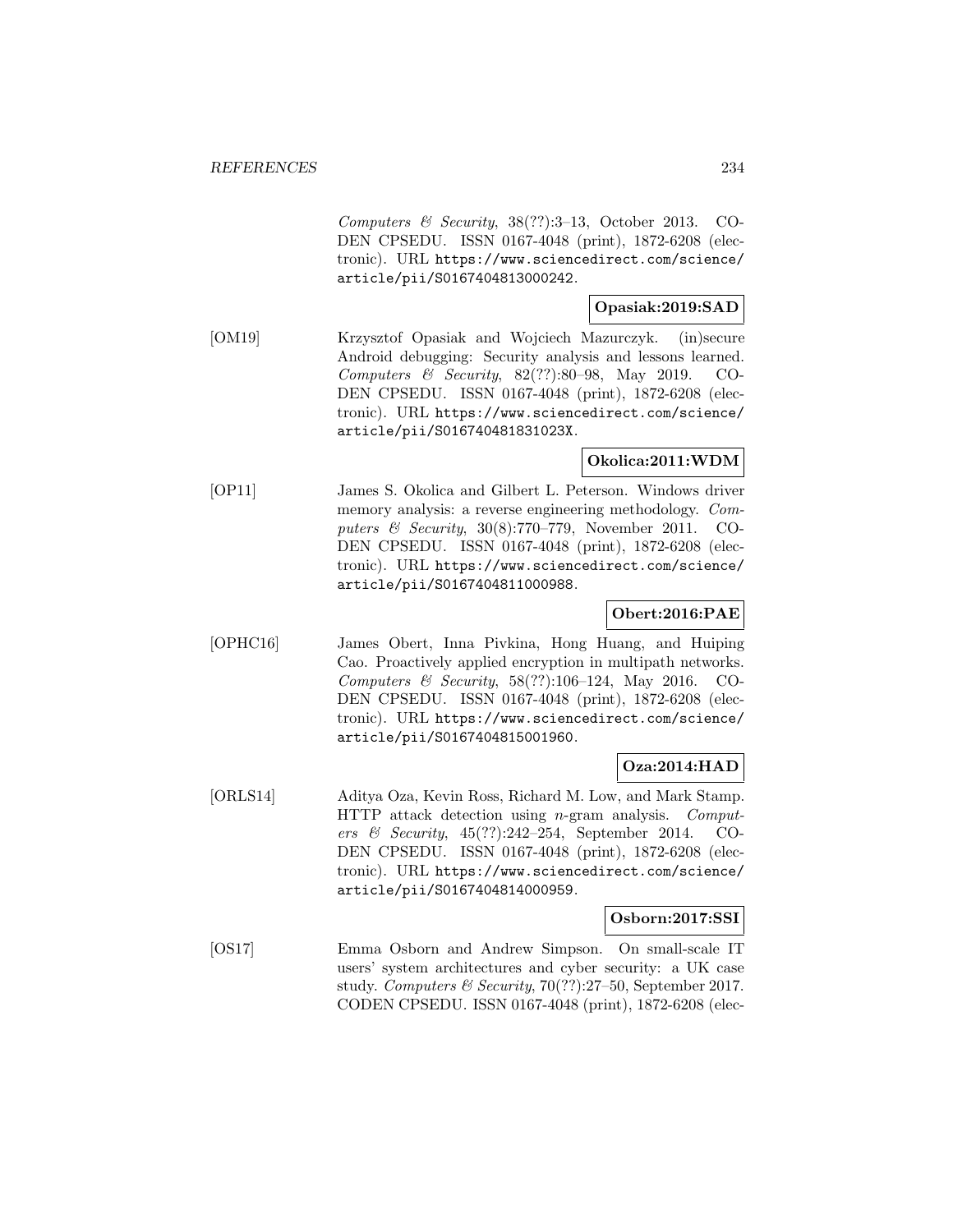tronic). URL https://www.sciencedirect.com/science/ article/pii/S0167404817300925.

## **Ohtake:2019:OSA**

[OSNZ19] Go Ohtake, Reihaneh Safavi-Naini, and Liang Feng Zhang. Outsourcing scheme of ABE encryption secure against malicious adversary. Computers & Security, 86(??):437–452, September 2019. CODEN CPSEDU. ISSN 0167-4048 (print), 1872-6208 (electronic). URL https://www.sciencedirect. com/science/article/pii/S0167404819300525.

# **Odelu:2019:EPP**

[OSP<sup>+</sup>19] Vanga Odelu, Sourav Saha, Rajendra Prasath, Lakshminarayana Sadineni, Mauro Conti, and Minho Jo. Efficient privacy preserving device authentication in WBANs for industrial e-health applications. Computers  $\mathcal{C}$  Security, 83(??):300–312, June 2019. CODEN CPSEDU. ISSN 0167-4048 (print), 1872-6208 (electronic). URL https://www.sciencedirect.com/science/article/pii/ S0167404818308204.

## **Ogutcu:2016:API**

[ÖTC16] Gizem Ögütçü, Özlem Müge Testik, and Oumout Chouseinoglou. Analysis of personal information security behavior and awareness. Computers & Security,  $56(??):83-93$ , February 2016. CODEN CPSEDU. ISSN 0167-4048 (print), 1872- 6208 (electronic). URL https://www.sciencedirect.com/ science/article/pii/S0167404815001406.

### **Padayachee:2012:TCI**

[Pad12] Keshnee Padayachee. Taxonomy of compliant information security behavior. Computers  $\mathcal B$  Security, 31(5):673–680, July 2012. CODEN CPSEDU. ISSN 0167-4048 (print), 1872- 6208 (electronic). URL https://www.sciencedirect.com/ science/article/pii/S016740481200065X.

### **Patel:2015:NMT**

[PAJAP15] Ahmed Patel, Samaher Al-Janabi, Ibrahim AlShourbaji, and Jens Pedersen. A novel methodology towards a trusted environment in mashup web applications. Computers & Security, 49(??):107–122, March 2015. CO-DEN CPSEDU. ISSN 0167-4048 (print), 1872-6208 (elec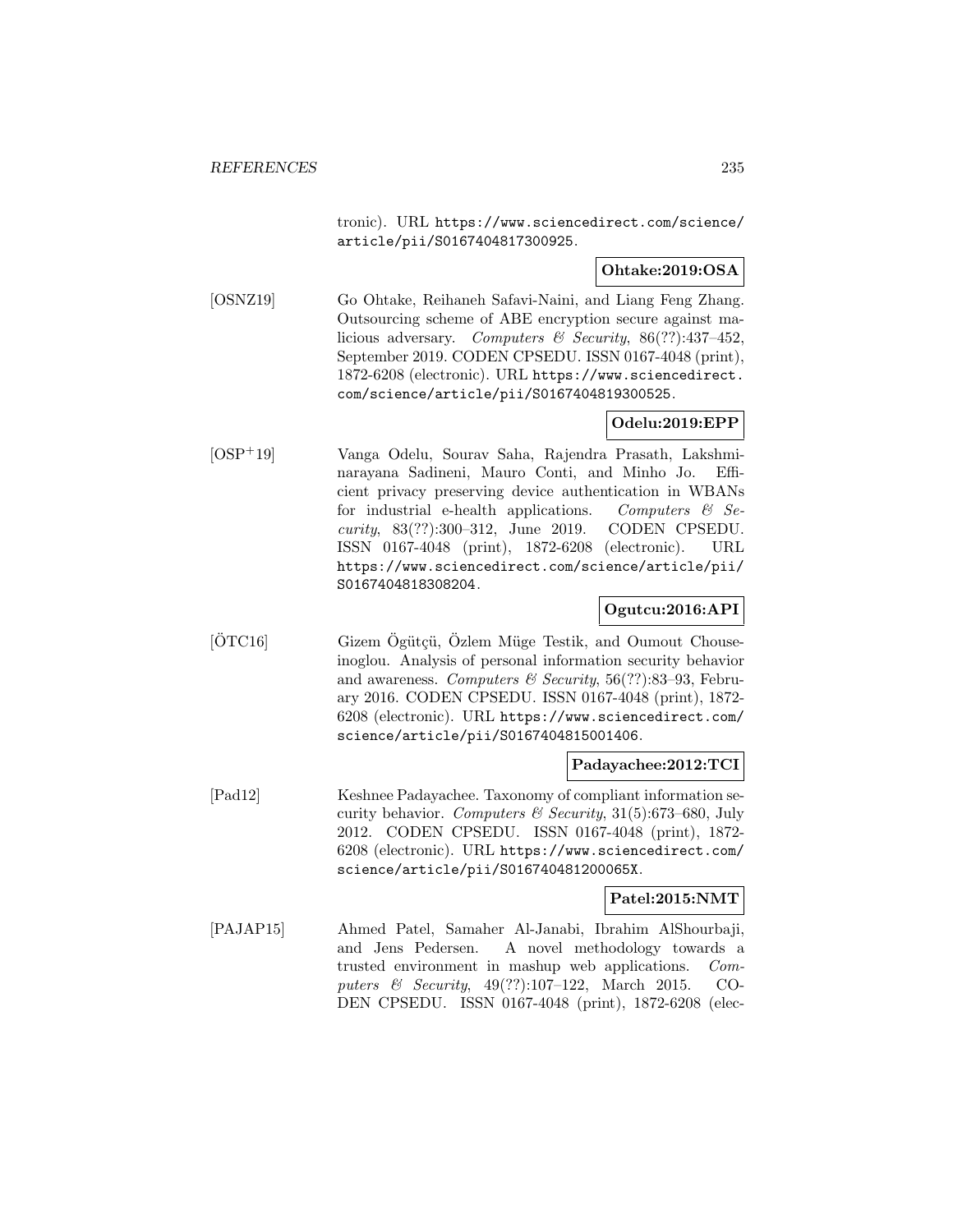tronic). URL https://www.sciencedirect.com/science/ article/pii/S0167404814001552.

## **Palmer:2010:ASM**

[Pal10] Anthony J. Palmer. Approach for selecting the most suitable automated personal identification mechanism (ASMSA). Computers & Security, 29(7):785–806, October 2010. CO-DEN CPSEDU. ISSN 0167-4048 (print), 1872-6208 (electronic). URL https://www.sciencedirect.com/science/ article/pii/S0167404810000325.

# **Patel:2017:NCI**

[PAP<sup>+</sup>17] Ahmed Patel, Hitham Alhussian, Jens Myrup Pedersen, Bouchaib Bounabat, Joaquim Celestino Júnior, and Sokratis Katsikas. A nifty collaborative intrusion detection and prevention architecture for smart grid ecosystems. Computers & Security, 64(??):92–109, January 2017. CO-DEN CPSEDU. ISSN 0167-4048 (print), 1872-6208 (electronic). URL https://www.sciencedirect.com/science/ article/pii/S0167404816300748.

# **Park:2018:OTP**

[Par18] Chang-Seop Park. One-time password based on hash chain without shared secret and re-registration. Computers  $\mathcal{C}$ Security, 75(??):138–146, June 2018. CODEN CPSEDU. ISSN 0167-4048 (print), 1872-6208 (electronic). URL https://www.sciencedirect.com/science/article/pii/ S0167404818301391.

### **Polverini:2018:REP**

[PAS<sup>+</sup>18] D. Polverini, F. Ardente, I. Sanchez, F. Mathieux, P. Tecchio, and L. Beslay. Resource efficiency, privacy and security by design: a first experience on enterprise servers and data storage products triggered by a policy process. Computers & Security, 76(??):295–310, July 2018. CO-DEN CPSEDU. ISSN 0167-4048 (print), 1872-6208 (electronic). URL https://www.sciencedirect.com/science/ article/pii/S0167404817302614.

### **Posey:2011:UMA**

[PBR11] Clay Posey, Rebecca J. Bennett, and Tom L. Roberts. Understanding the mindset of the abusive insider: an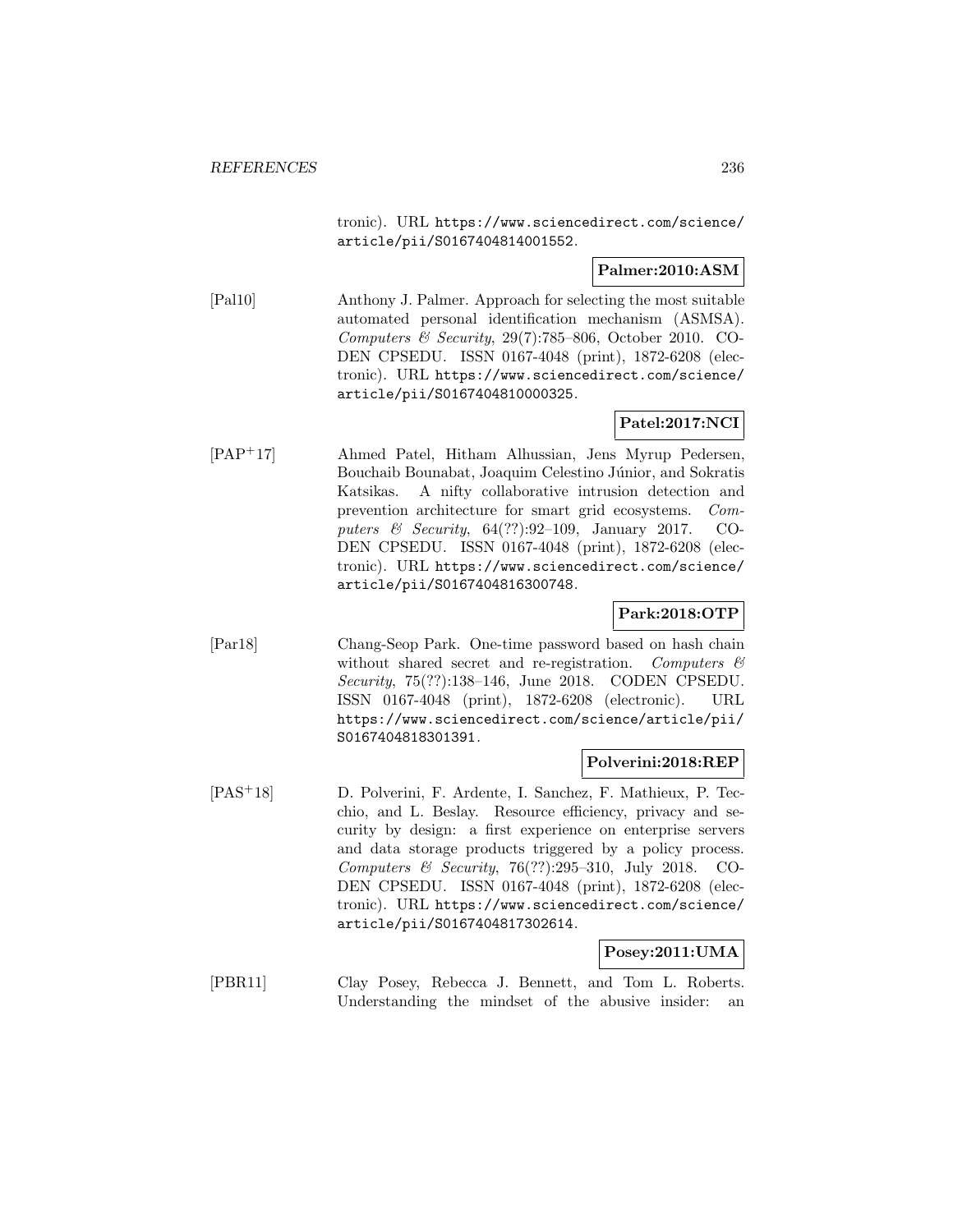examination of insiders' causal reasoning following internal security changes. Computers  $\mathscr$  Security, 30(6–7): 486–497, September/October 2011. CODEN CPSEDU. ISSN 0167-4048 (print), 1872-6208 (electronic). URL https://www.sciencedirect.com/science/article/pii/ S0167404811000630.

### **Pfleeger:2012:LBS**

[PC12] Shari Lawrence Pfleeger and Deanna D. Caputo. Leveraging behavioral science to mitigate cyber security risk. Computers & Security,  $31(4):597-611$ , June 2012. CO-DEN CPSEDU. ISSN 0167-4048 (print), 1872-6208 (electronic). URL https://www.sciencedirect.com/science/ article/pii/S0167404811001659.

# **Pizzolante:2018:PCG**

[PCC<sup>+</sup>18] Raffaele Pizzolante, Arcangelo Castiglione, Bruno Carpentieri, Alfredo De Santis, Francesco Palmieri, and Aniello Castiglione. On the protection of consumer genomic data in the Internet of living things. Computers  $\mathcal C$  Security, 74(??):384– 400, May 2018. CODEN CPSEDU. ISSN 0167-4048 (print), 1872-6208 (electronic). URL https://www.sciencedirect. com/science/article/pii/S0167404817301220.

### **Pierazzi:2016:ESA**

[PCCM16] Fabio Pierazzi, Sara Casolari, Michele Colajanni, and Mirco Marchetti. Exploratory security analytics for anomaly detection. Computers & Security, 56(??):28–49, February 2016. CODEN CPSEDU. ISSN 0167-4048 (print), 1872-6208 (electronic). URL https://www.sciencedirect.com/science/ article/pii/S0167404815001480.

## **Parsons:2017:HAI**

[PCP<sup>+</sup>17] Kathryn Parsons, Dragana Calic, Malcolm Pattinson, Marcus Butavicius, Agata McCormac, and Tara Zwaans. The human aspects of information security questionnaire (HAIS-Q): Two further validation studies. Computers  $\mathcal{C}$ Security, 66(??):40–51, May 2017. CODEN CPSEDU. ISSN 0167-4048 (print), 1872-6208 (electronic). URL https://www.sciencedirect.com/science/article/pii/ S0167404817300081.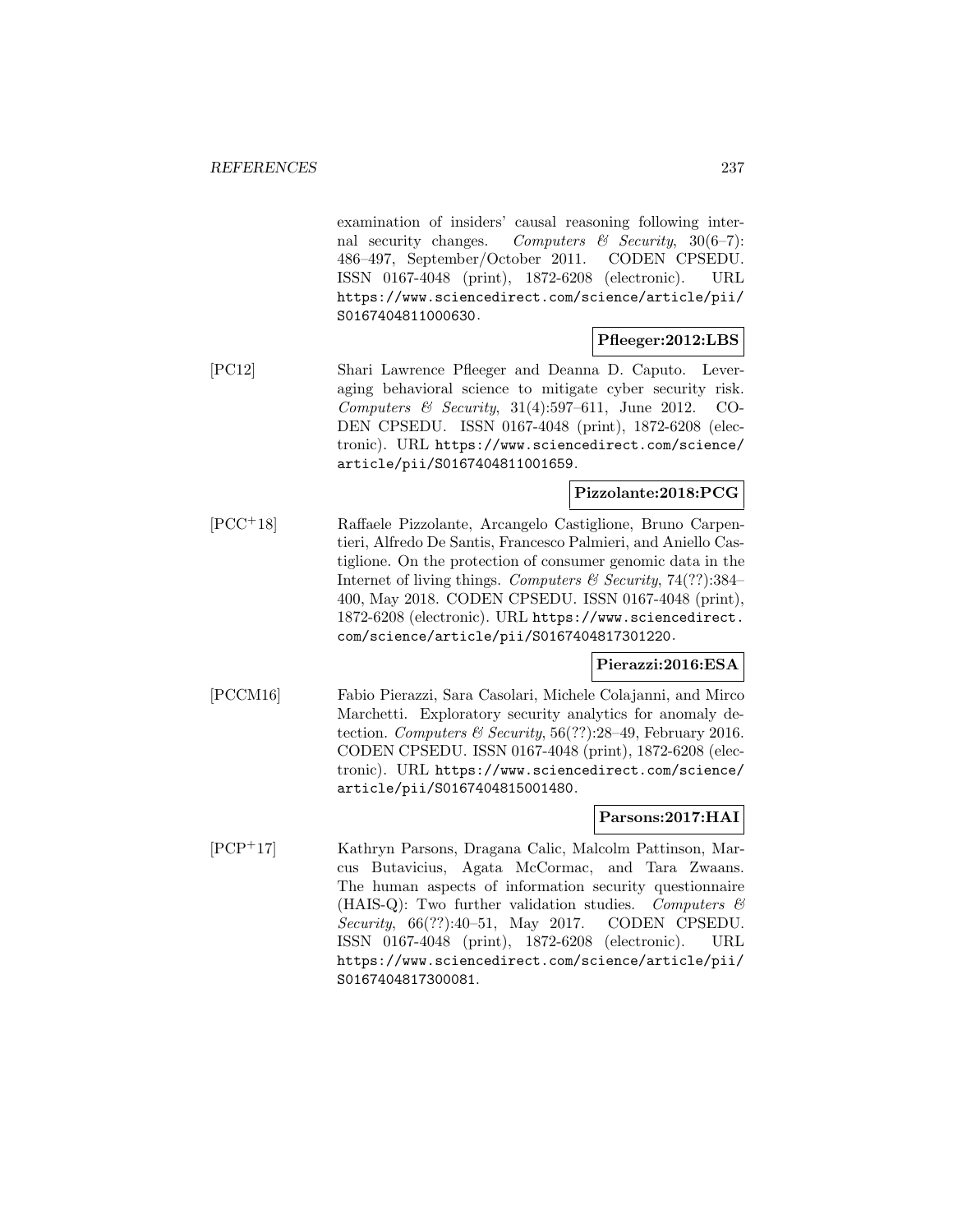#### **Patsakis:2018:MRT**

[PCP<sup>+</sup>18] Constantinos Patsakis, Athanasios Charemis, Achilleas Papageorgiou, Dimitrios Mermigas, and Sotirios Pirounias. The market's response toward privacy and mass surveillance: the Snowden aftermath. Computers & Security,  $73(??)$ :194-206, March 2018. CODEN CPSEDU. ISSN 0167-4048 (print), 1872-6208 (electronic). URL https://www.sciencedirect. com/science/article/pii/S016740481730233X.

### **Patsakis:2014:TDS**

[PDB14] Constantinos Patsakis, Kleanthis Dellios, and Mélanie Bouroche. Towards a distributed secure in-vehicle communication architecture for modern vehicles. Computers  $\mathcal{C}$  Security,  $40(?)$ :60–74, February 2014. CODEN CPSEDU. ISSN 0167-4048 (print), 1872-6208 (electronic). URL https://www.sciencedirect.com/science/article/pii/ S016740481300165X.

# **Patil:2019:DES**

[PDM19] Rajendra Patil, Harsha Dudeja, and Chirag Modi. Designing an efficient security framework for detecting intrusions in virtual network of cloud computing. Computers & Security, 85(??):402–422, August 2019. CO-DEN CPSEDU. ISSN 0167-4048 (print), 1872-6208 (electronic). URL https://www.sciencedirect.com/science/ article/pii/S0167404818310629.

### **Palmieri:2010:NAD**

[PF10] Francesco Palmieri and Ugo Fiore. Network anomaly detection through nonlinear analysis. Computers  $\mathcal{B}$  Security, 29(7):737–755, October 2010. CODEN CPSEDU. ISSN 0167-4048 (print), 1872-6208 (electronic). URL https://www.sciencedirect.com/science/article/pii/ S0167404810000362.

#### **Paladi:2019:SAC**

[PG19] Nicolae Paladi and Christian Gehrmann. SDN access control for the masses. Computers & Security,  $80(??)$ :155-172, January 2019. CODEN CPSEDU. ISSN 0167-4048 (print), 1872-6208 (electronic). URL https://www.sciencedirect. com/science/article/pii/S0167404818306047.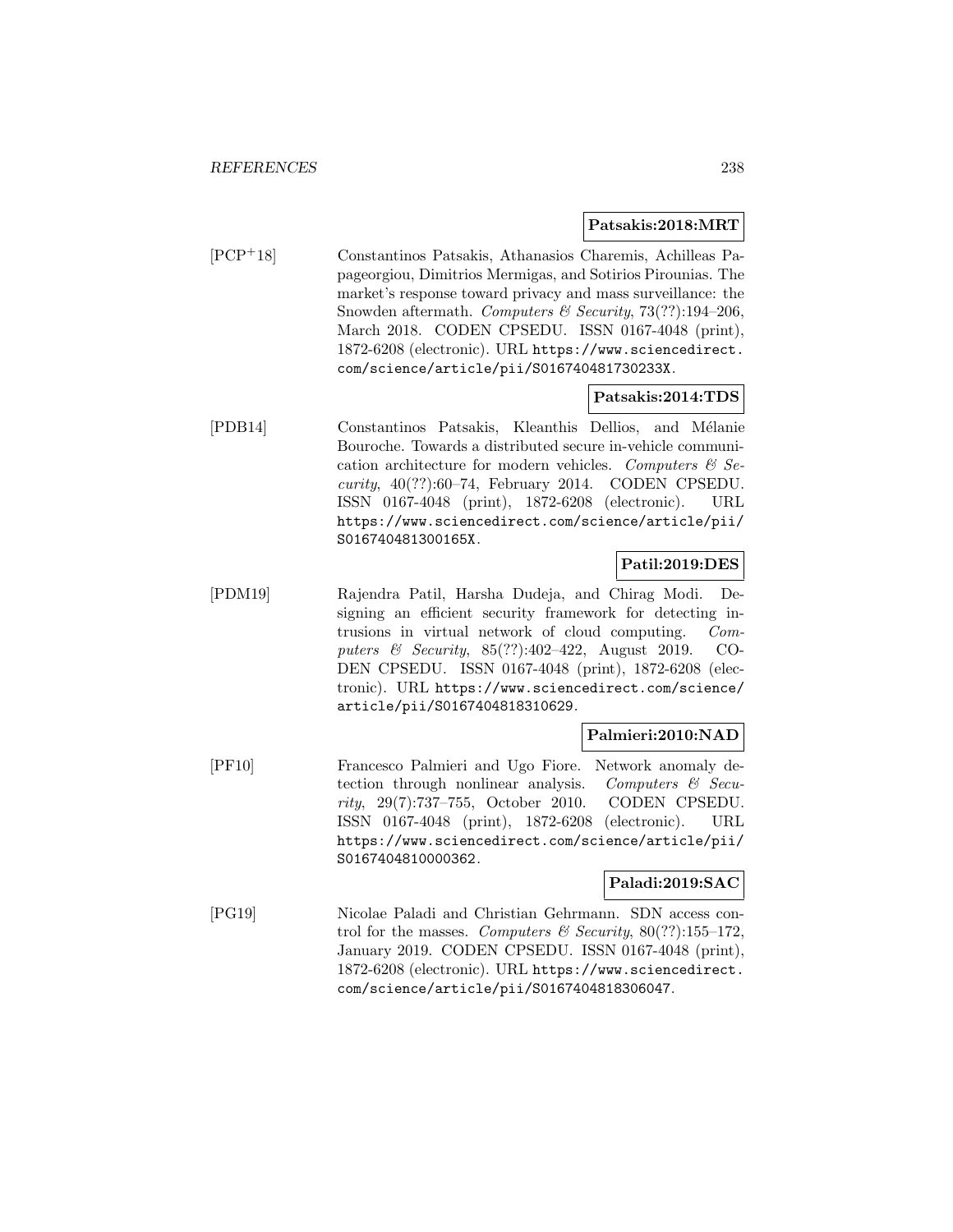### **Pisani:2016:ETU**

[PGdCL16] Paulo Henrique Pisani, Romain Giot, André C. P. L. F. de Carvalho, and Ana Carolina Lorena. Enhanced template update: Application to keystroke dynamics. Computers  $\mathcal{C}$ Security, 60(??):134–153, July 2016. CODEN CPSEDU. ISSN 0167-4048 (print), 1872-6208 (electronic). URL https://www.sciencedirect.com/science/article/pii/ S016740481630044X.

# **Pasquale:2016:AEC**

[PHMN16] Liliana Pasquale, Sorren Hanvey, Mark Mcgloin, and Bashar Nuseibeh. Adaptive evidence collection in the cloud using attack scenarios. Computers & Security,  $59(??):236-254$ , June 2016. CODEN CPSEDU. ISSN 0167-4048 (print), 1872- 6208 (electronic). URL https://www.sciencedirect.com/ science/article/pii/S0167404816300232.

# **Pan:2019:CAI**

[PHP19] Zhiwen Pan, Salim Hariri, and Jesus Pacheco. Context aware intrusion detection for building automation systems. Computers & Security, 85(??):181–201, August 2019. CO-DEN CPSEDU. ISSN 0167-4048 (print), 1872-6208 (electronic). URL https://www.sciencedirect.com/science/ article/pii/S0167404819300926.

# **Pham:2017:TCB**

[PK17] Dang Vinh Pham and Dogan Kesdogan. Towards a causality based analysis of anonymity protection in indeterministic mix systems. Computers & Security,  $67(??)$ :350-368, June 2017. CODEN CPSEDU. ISSN 0167-4048 (print), 1872- 6208 (electronic). URL https://www.sciencedirect.com/ science/article/pii/S0167404817300378.

### **Park:2014:TOS**

[PKK<sup>+</sup>14] Joon S. Park, Kevin A. Kwiat, Charles A. Kamhoua, Jonathan White, and Sookyung Kim. Trusted online social network (OSN) services with optimal data management. Computers & Security, 42(??):116–136, May 2014. CO-DEN CPSEDU. ISSN 0167-4048 (print), 1872-6208 (electronic). URL https://www.sciencedirect.com/science/ article/pii/S0167404814000236.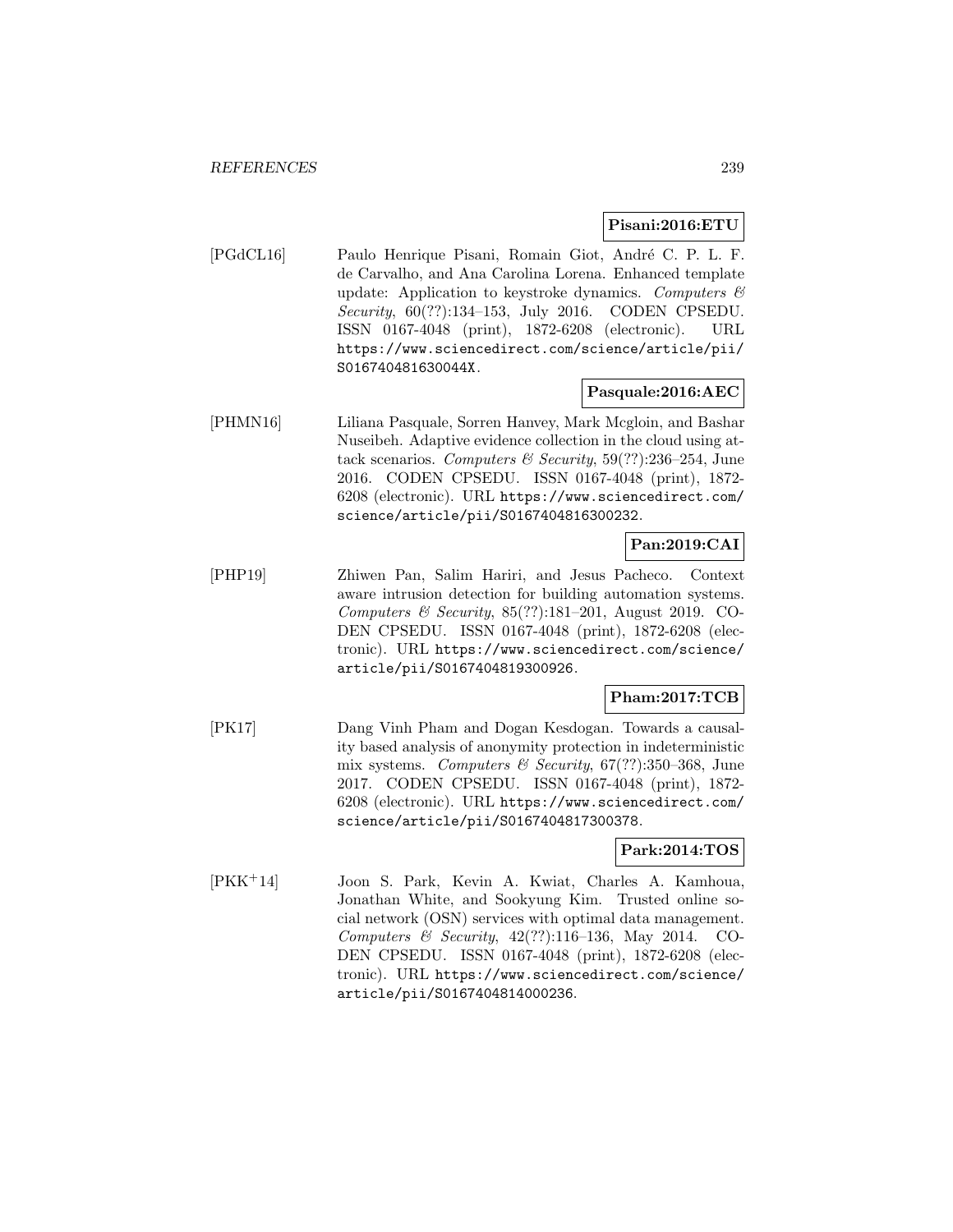# **Park:2017:RIS**

[PKP17] Eun Hee Park, Jongwoo Kim, and Young Soon Park. The role of information security learning and individual factors in disclosing patients' health information. Computers  $\mathcal{C}$ Security, 65(??):64–76, March 2017. CODEN CPSEDU. ISSN 0167-4048 (print), 1872-6208 (electronic). URL https://www.sciencedirect.com/science/article/pii/ S0167404816301444.

# **Park:2019:FAI**

[PKWP19] Eun Hee Park, Jongwoo Kim, Lynn L. Wiles, and Young Soon Park. Factors affecting intention to disclose patients' health information. Computers & Security, 87 (??):Article 101340, November 2019. CODEN CPSEDU. ISSN 0167-4048 (print), 1872-6208 (electronic). URL https://www.sciencedirect.com/science/article/pii/ S0167404818304917.

### **Parsons:2014:DEA**

[PMB<sup>+</sup>14] Kathryn Parsons, Agata McCormac, Marcus Butavicius, Malcolm Pattinson, and Cate Jerram. Determining employee awareness using the human aspects of information security questionnaire (HAIS-Q). Computers & Security,  $42(??)$ :165– 176, May 2014. CODEN CPSEDU. ISSN 0167-4048 (print), 1872-6208 (electronic). URL https://www.sciencedirect. com/science/article/pii/S016740481300179X.

# **Pavlich-Mariscal:2010:FSA**

[PMDM10a] Jaime A. Pavlich-Mariscal, Steven A. Demurjian, and Laurent D. Michel. A framework for security assurance of access control enforcement code. Computers & Security, 29(7):770–784, October 2010. CODEN CPSEDU. ISSN 0167-4048 (print), 1872-6208 (electronic). URL https://www.sciencedirect.com/science/article/pii/ S0167404810000349.

### **Pavlich-Mariscal:2010:FCA**

[PMDM10b] Jaime A. Pavlich-Mariscal, Steven A. Demurjian, and Laurent D. Michel. A framework of composable access control features: Preserving separation of access control concerns from models to code. Computers & Security,  $29(3):350-379$ , May 2010. CODEN CPSEDU. ISSN 0167-4048 (print), 1872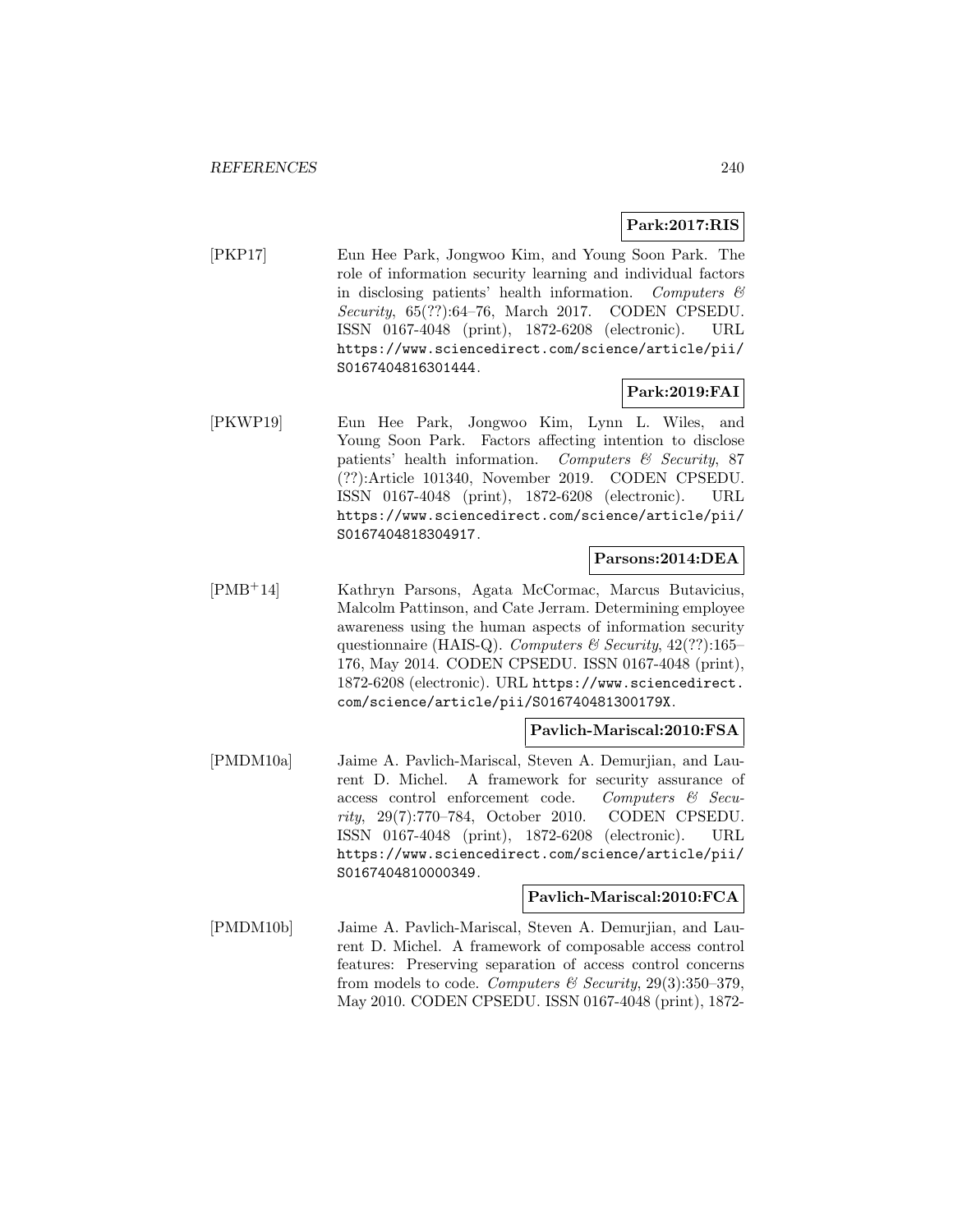6208 (electronic). URL https://www.sciencedirect.com/ science/article/pii/S0167404809001382.

### **Pereniguez:2011:PUP**

[PMLK<sup>+</sup>11] F. Pereniguez, R. Marin-Lopez, G. Kambourakis, S. Gritzalis, and A. F. Gomez. PrivaKERB: a user privacy framework for Kerberos. Computers & Security, 30(6– 7):446–463, September/October 2011. CODEN CPSEDU. ISSN 0167-4048 (print), 1872-6208 (electronic). URL https://www.sciencedirect.com/science/article/pii/ S0167404811000617.

### **Parsons:2015:DPS**

[PMP<sup>+</sup>15] Kathryn Parsons, Agata McCormac, Malcolm Pattinson, Marcus Butavicius, and Cate Jerram. The design of phishing studies: Challenges for researchers. Computers  $\mathcal{B}$  Security, 52(??):194–206, July 2015. CODEN CPSEDU. ISSN 0167-4048 (print), 1872-6208 (electronic). URL https://www.sciencedirect.com/science/article/pii/ S0167404815000231.

## **Putz:2019:SAL**

[PMP19] Benedikt Putz, Florian Menges, and Günther Pernul. A secure and auditable logging infrastructure based on a permissioned blockchain. Computers  $\mathcal{C}$  Security, 87 (??):Article 101602, November 2019. CODEN CPSEDU. ISSN 0167-4048 (print), 1872-6208 (electronic). URL https://www.sciencedirect.com/science/article/pii/ S0167404818313907.

### **Park:2017:ISR**

[PNKK17] Jaehyun Park, Jiseong Noh, Myungchul Kim, and Brent Byunghoon Kang. Invi-server: Reducing the attack surfaces by making protected server invisible on networks. Computers  $\mathcal{C}$ Security, 67(??):89–106, June 2017. CODEN CPSEDU. ISSN 0167-4048 (print), 1872-6208 (electronic). URL https://www.sciencedirect.com/science/article/pii/ S016740481730038X.

### **Pieterse:2014:BCC**

[PO14] Heloise Pieterse and Martin S. Olivier. Bluetooth command and control channel. Computers & Security,  $45(??)$ :75–83, September 2014. CODEN CPSEDU. ISSN 0167-4048 (print),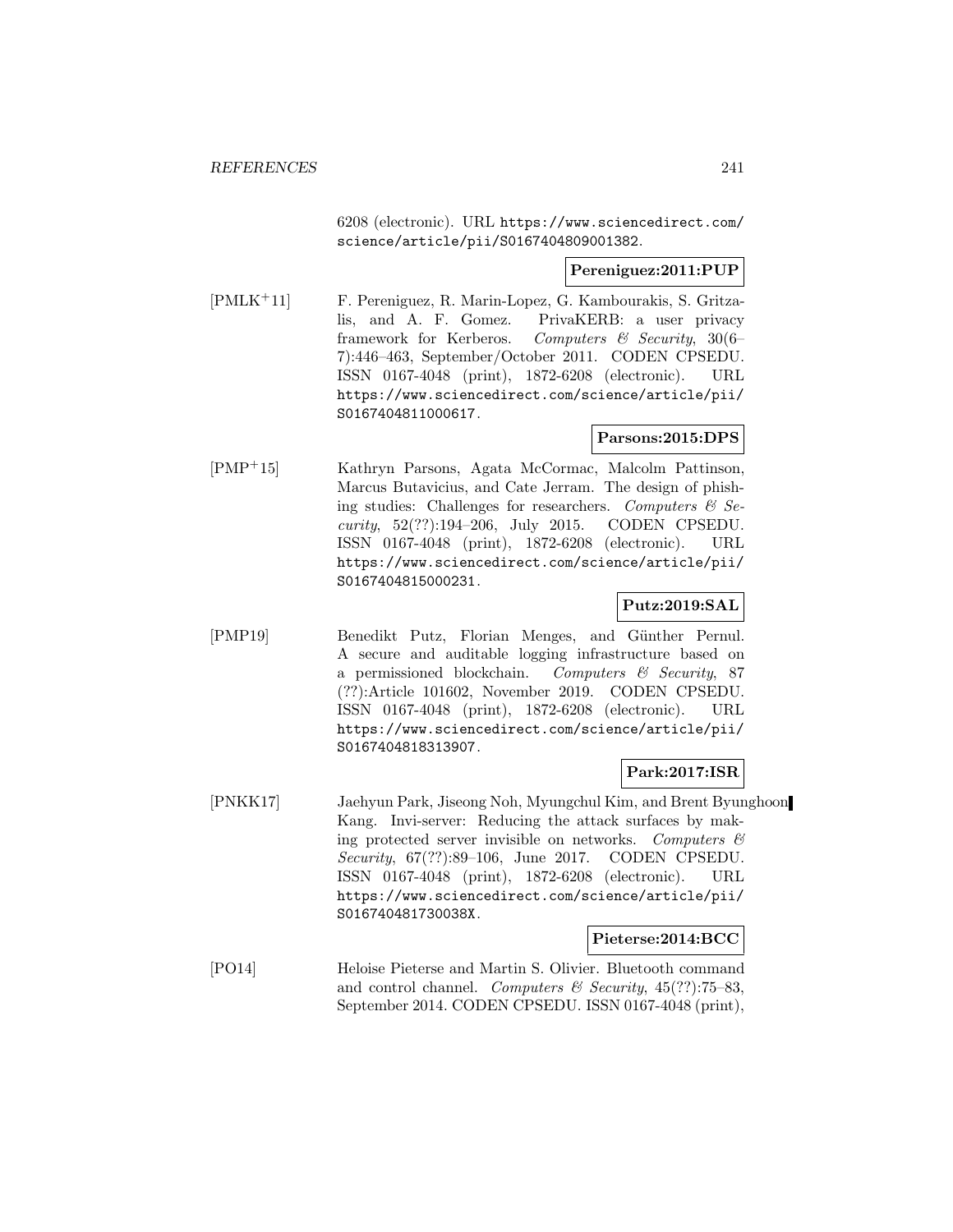1872-6208 (electronic). URL https://www.sciencedirect. com/science/article/pii/S0167404814000881.

## **Pisani:2017:SNA**

[PPdCL17] Paulo Henrique Pisani, Norman Poh, André C. P. L. F. de Carvalho, and Ana Carolina Lorena. Score normalization applied to adaptive biometric systems. Computers & Security, 70(??):565–580, September 2017. CO-DEN CPSEDU. ISSN 0167-4048 (print), 1872-6208 (electronic). URL https://www.sciencedirect.com/science/ article/pii/S0167404817301554.

## **Park:2019:ESE**

[PPKK19] Jaemin Park, Sungjin Park, Brent Byunghoon Kang, and Kwangjo Kim. eMotion: an SGX extension for migrating enclaves. Computers & Security,  $80(??):173-185$ , January 2019. CODEN CPSEDU. ISSN 0167-4048 (print), 1872- 6208 (electronic). URL https://www.sciencedirect.com/ science/article/pii/S0167404818304279.

### **Pham:2010:TD**

[PRMD10] Quan Pham, Jason Reid, Adrian McCullagh, and Edward Dawson. On a taxonomy of delegation. Computers  $\mathcal{C}$ Security, 29(5):565–579, July 2010. CODEN CPSEDU. ISSN 0167-4048 (print), 1872-6208 (electronic). URL https://www.sciencedirect.com/science/article/pii/ S0167404809001473.

# **Park:2013:DCM**

[PRS13] Younghee Park, Douglas S. Reeves, and Mark Stamp. Deriving common malware behavior through graph clustering. Computers & Security, 39 (part B)(??):419-430, November 2013. CODEN CPSEDU. ISSN 0167-4048 (print), 1872- 6208 (electronic). URL https://www.sciencedirect.com/ science/article/pii/S0167404813001351.

## **Pironti:2010:PCJ**

[PS10] Alfredo Pironti and Riccardo Sisto. Provably correct Java implementations of Spi Calculus security protocols specifications. Computers & Security,  $29(3):302-314$ , May 2010. CODEN CPSEDU. ISSN 0167-4048 (print), 1872-6208 (electronic). URL https://www.sciencedirect.com/science/ article/pii/S0167404809000832.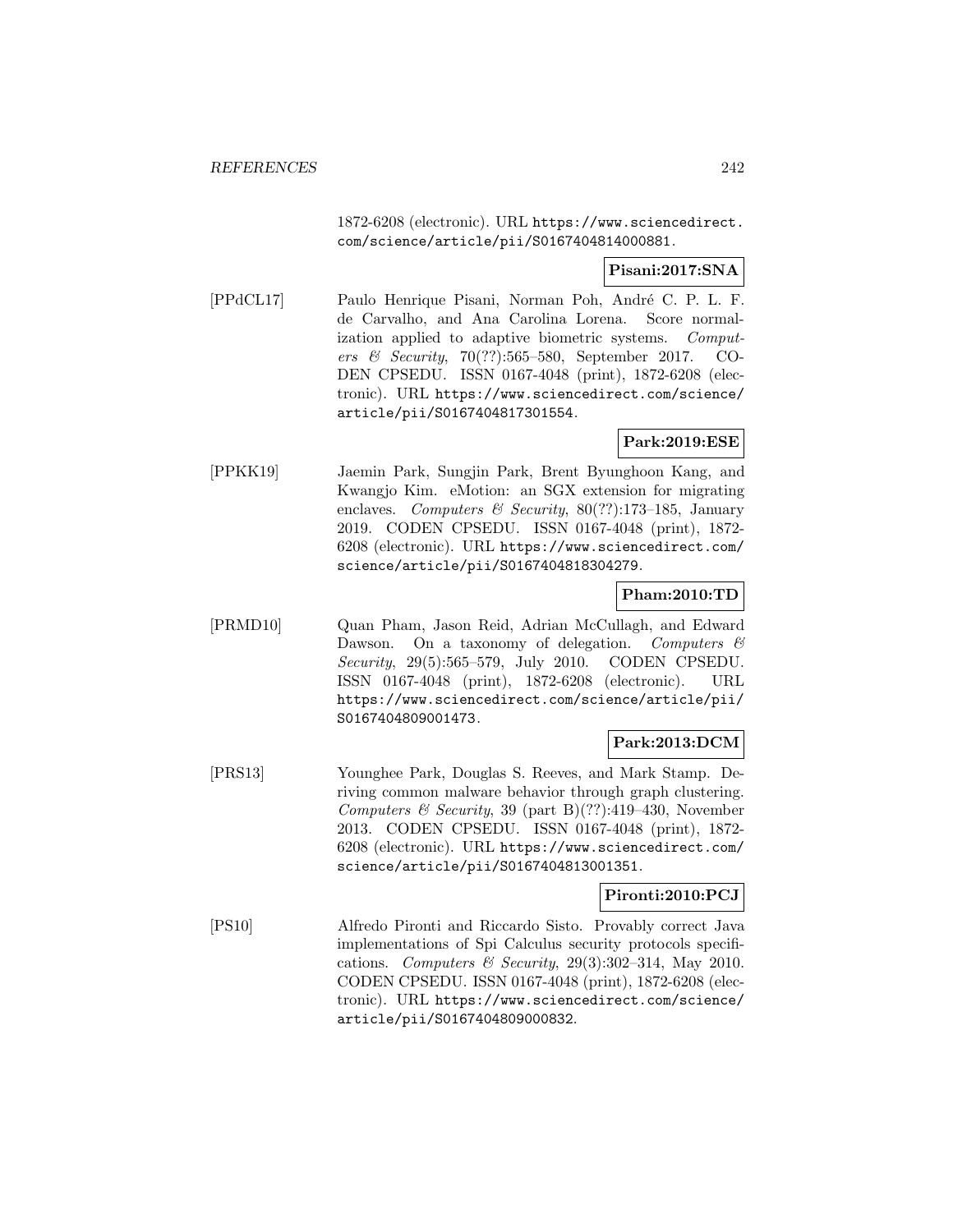#### **Palumbo:2017:PAM**

[PSK<sup>+</sup>17] Paolo Palumbo, Luiza Sayfullina, Dmitriy Komashinskiy, Emil Eirola, and Juha Karhunen. A pragmatic Android malware detection procedure. Computers & Security, 70(??):689–701, September 2017. CODEN CPSEDU. ISSN 0167-4048 (print), 1872-6208 (electronic). URL https://www.sciencedirect.com/science/article/pii/ S0167404817301542.

# **Paul:2018:ADC**

[PSMG18] Padma Polash Paul, Madeena Sultana, Sorin Adam Matei, and Marina Gavrilova. Authorship disambiguation in a collaborative editing environment. Computers & Security, 77(??):675–693, August 2018. CODEN CPSEDU. ISSN 0167-4048 (print), 1872-6208 (electronic). URL https://www.sciencedirect.com/science/article/pii/ S0167404818300294.

### **Pellet:2019:LSN**

[PSS19] Hector Pellet, Stavros Shiaeles, and Stavros Stavrou. Localising social network users and profiling their movement. Computers  $\&$  Security, 81(??):49–57, March 2019. CO-DEN CPSEDU. ISSN 0167-4048 (print), 1872-6208 (electronic). URL https://www.sciencedirect.com/science/ article/pii/S0167404818301524.

### **Pipyros:2018:NSI**

[PTM<sup>+</sup>18] Kosmas Pipyros, Christos Thraskias, Lilian Mitrou, Dimitris Gritzalis, and Theodoros Apostolopoulos. A new strategy for improving cyber-attacks evaluation in the context of Tallinn Manual. Computers & Security, 74(??):371-383, May 2018. CODEN CPSEDU. ISSN 0167-4048 (print), 1872-6208 (electronic). URL https://www.sciencedirect.com/science/ article/pii/S0167404817300822.

### **Paulin:2013:USF**

[PW13] Alois Paulin and Tatjana Welzer. A universal system for fair non-repudiable certified e-mail without a trusted third party. Computers & Security,  $32(??):207-218$ , February 2013. CO-DEN CPSEDU. ISSN 0167-4048 (print), 1872-6208 (electronic). URL https://www.sciencedirect.com/science/ article/pii/S0167404812001757.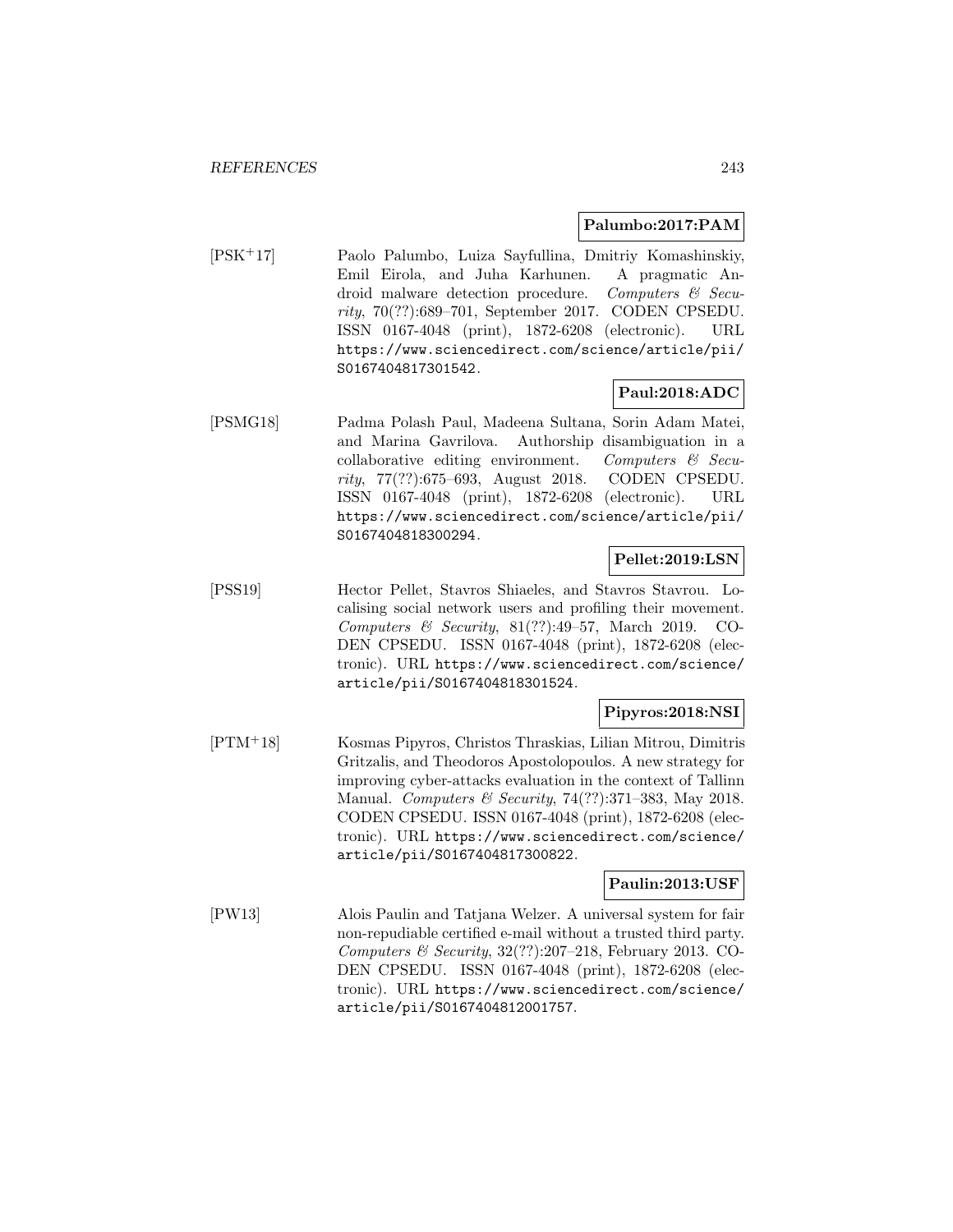## **Panda:2019:PIA**

[PWL<sup>+</sup>19] Sakshyam Panda, Daniel W. Woods, Aron Laszka, Andrew Fielder, and Emmanouil Panaousis. Post-incident audits on cyber insurance discounts. Computers  $\mathcal C$  Security, 87 (??):Article 101593, November 2019. CODEN CPSEDU. ISSN 0167-4048 (print), 1872-6208 (electronic). URL https://www.sciencedirect.com/science/article/pii/ S0167404819300641.

## **Peng:2014:PMS**

[PWWY14] Sancheng Peng, Min Wu, Guojun Wang, and Shui Yu. Propagation model of smartphone worms based on semi-Markov process and social relationship graph. Computers & Security, 44(??):92–103, July 2014. CODEN CPSEDU. ISSN 0167-4048 (print), 1872-6208 (electronic). URL https://www.sciencedirect.com/science/article/pii/ S0167404814000583.

## **Peng:2019:SIP**

[PYLL19] Fei Peng, Jing Yang, Zi-Xing Lin, and Min Long. Source identification of 3D printed objects based on inherent equipment distortion. Computers & Security,  $82(??):173-183$ , May 2019. CODEN CPSEDU. ISSN 0167-4048 (print), 1872- 6208 (electronic). URL https://www.sciencedirect.com/ science/article/pii/S0167404818309404.

### **Pang:2015:NAC**

[PZ15] Jun Pang and Yang Zhang. A new access control scheme for Facebook-style social networks. Computers  $\mathcal{C}$  Security, 54(??):44–59, October 2015. CODEN CPSEDU. ISSN 0167-4048 (print), 1872-6208 (electronic). URL https://www.sciencedirect.com/science/article/pii/ S0167404815000632.

### **Qamar:2017:DDA**

[QAR<sup>+</sup>17] Sara Qamar, Zahid Anwar, Mohammad Ashiqur Rahman, Ehab Al-Shaer, and Bei-Tseng Chu. Data-driven analytics for cyber-threat intelligence and information sharing. Computers & Security,  $67(??)$ :35–58, June 2017. CO-DEN CPSEDU. ISSN 0167-4048 (print), 1872-6208 (electronic). URL https://www.sciencedirect.com/science/ article/pii/S0167404817300287.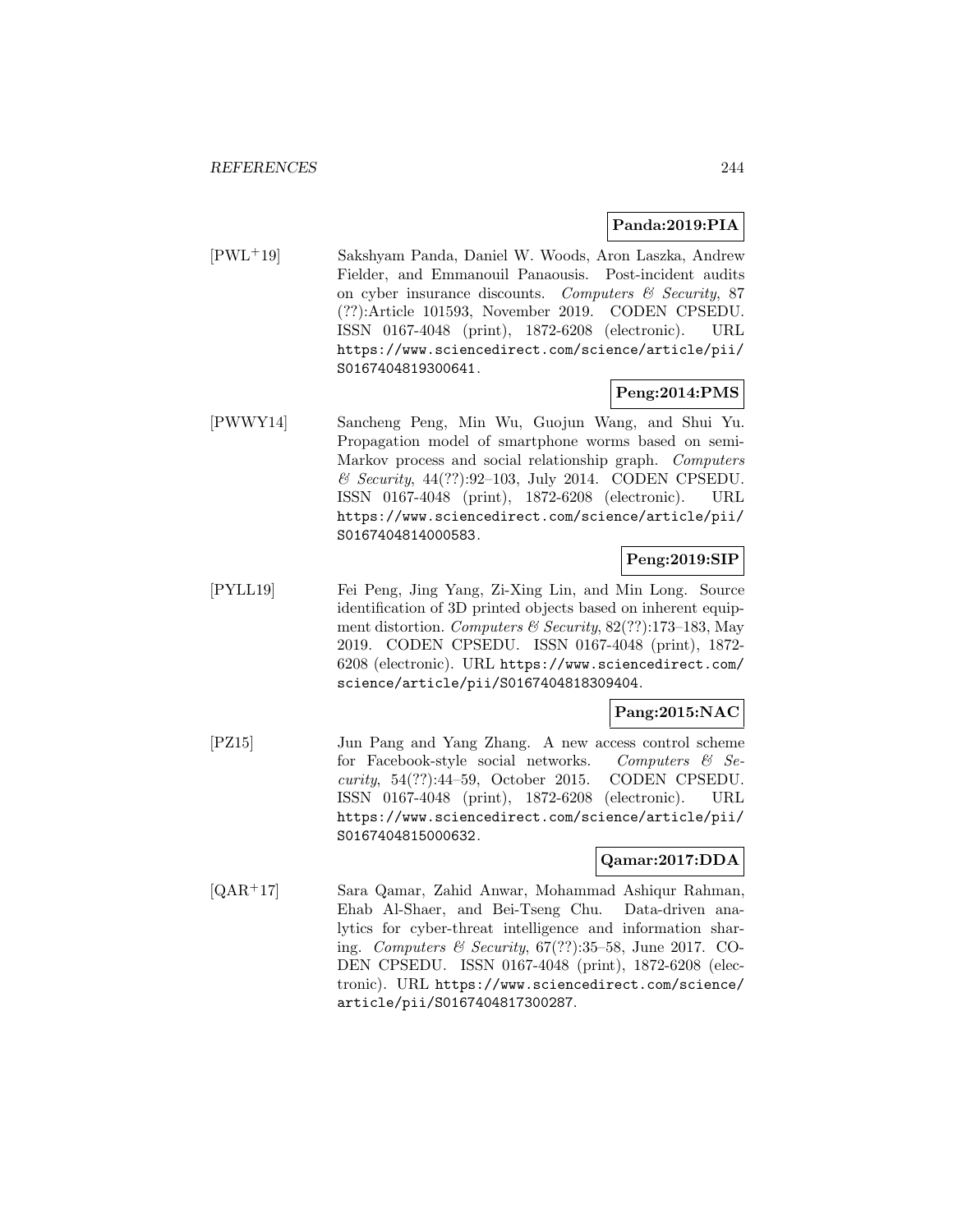# **Qian:2012:MIS**

[QFG12] Ying Qian, Yulin Fang, and Jose J. Gonzalez. Managing information security risks during new technology adoption. Computers & Security,  $31(8):359-869$ , November 2012. CO-DEN CPSEDU. ISSN 0167-4048 (print), 1872-6208 (electronic). URL https://www.sciencedirect.com/science/ article/pii/S0167404812001368.

# **Qin:2019:TPB**

[QHW<sup>+</sup>19] Maoyuan Qin, Wei Hu, Xinmu Wang, Dejun Mu, and Baolei Mao. Theorem proof based gate level information flow tracking for hardware security verification. Computers & Security, 85(??):225–239, August 2019. CO-DEN CPSEDU. ISSN 0167-4048 (print), 1872-6208 (electronic). URL https://www.sciencedirect.com/science/ article/pii/S0167404819300975.

# **Qiu:2019:CPT**

[QLZ19] Jian Qiu, Hengjian Li, and Chuan Zhao. Cancelable palmprint templates based on random measurement and noise data for security and privacy-preserving authentication. Computers & Security,  $82(??):1-14$ , May 2019. CO-DEN CPSEDU. ISSN 0167-4048 (print), 1872-6208 (electronic). URL https://www.sciencedirect.com/science/ article/pii/S0167404818306618.

### **Zhang:2017:NMT**

[qZLxCjY17] Hong qi Zhang, Cheng Lei, De xian Chang, and Ying jie Yang. Network moving target defense technique based on collaborative mutation. Computers & Security, 70(??):51-71, September 2017. CODEN CPSEDU. ISSN 0167-4048 (print), 1872-6208 (electronic). URL https://www.sciencedirect. com/science/article/pii/S0167404817301141.

## **Razzaq:2014:OAD**

[RAA<sup>+</sup>14] Abdul Razzaq, Zahid Anwar, H. Farooq Ahmad, Khalid Latif, and Faisal Munir. Ontology for attack detection: an intelligent approach to web application security. Computers  $\mathcal C$  Security, 45(??):124–146, September 2014. CO-DEN CPSEDU. ISSN 0167-4048 (print), 1872-6208 (electronic). URL https://www.sciencedirect.com/science/ article/pii/S0167404814000868.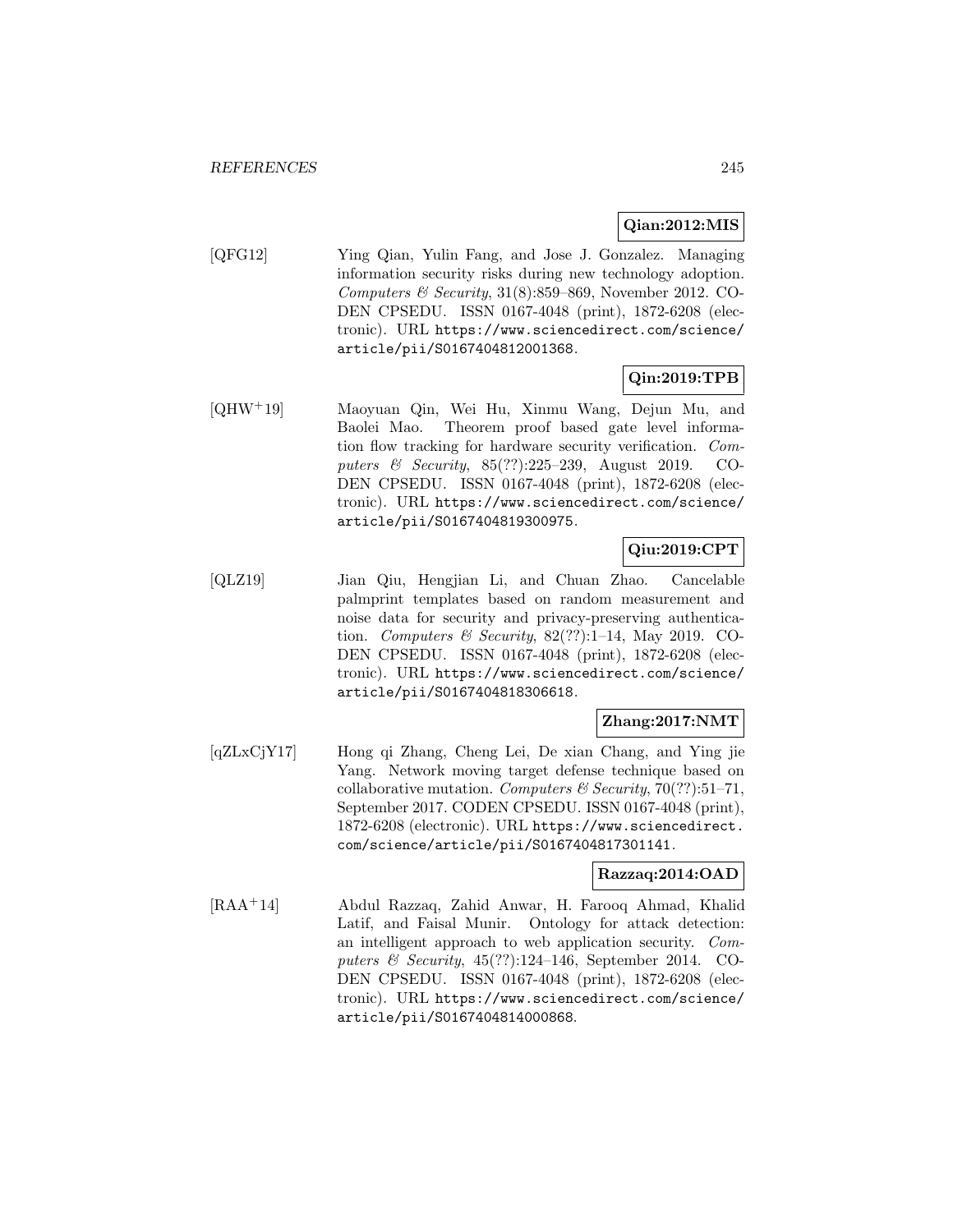#### **Ramaki:2015:RRT**

[RAA15] Ali Ahmadian Ramaki, Morteza Amini, and Reza Ebrahimi Atani. RTECA: Real time episode correlation algorithm for multi-step attack scenarios detection. Computers  $\mathcal{C}$  Security, 49(??):206–219, March 2015. CODEN CPSEDU. ISSN 0167-4048 (print), 1872-6208 (electronic). URL https://www.sciencedirect.com/science/article/pii/ S0167404814001527.

## **Ruiz:2017:SKR**

[RAMR17] Jose Fran. Ruiz, Marcos Arjona, Antonio Maña, and Carsten Rudolph. Security knowledge representation artifacts for creating secure IT systems. Computers  $\mathcal{C}$  Security, 64(??):69–91, January 2017. CODEN CPSEDU. ISSN 0167-4048 (print), 1872-6208 (electronic). URL https://www.sciencedirect.com/science/article/pii/ S0167404816300992.

## **Rubio:2019:CCD**

[RARL19] Juan Enrique Rubio, Cristina Alcaraz, Rodrigo Roman, and Javier Lopez. Current cyber-defense trends in industrial control systems. Computers  $\mathcal B$  Security, 87(??):Article 101561, November 2019. CODEN CPSEDU. ISSN 0167-4048 (print), 1872-6208 (electronic). URL https://www.sciencedirect. com/science/article/pii/S0167404819301245.

#### **Rekhis:2011:LBA**

[RB11] Slim Rekhis and Noureddine Boudriga. Logic-based approach for digital forensic investigation in communication networks. Computers  $\mathcal C$  Security, 30(6–7):376–396, September/October 2011. CODEN CPSEDU. ISSN 0167-4048 (print), 1872- 6208 (electronic). URL https://www.sciencedirect.com/ science/article/pii/S0167404811000447.

### **Rekhis:2012:HVT**

[RB12] Slim Rekhis and Noureddine Boudriga. A hierarchical visibility theory for formal digital investigation of anti-forensic attacks. Computers & Security, 31(8):967–982, November 2012. CODEN CPSEDU. ISSN 0167-4048 (print), 1872- 6208 (electronic). URL https://www.sciencedirect.com/ science/article/pii/S0167404812001022.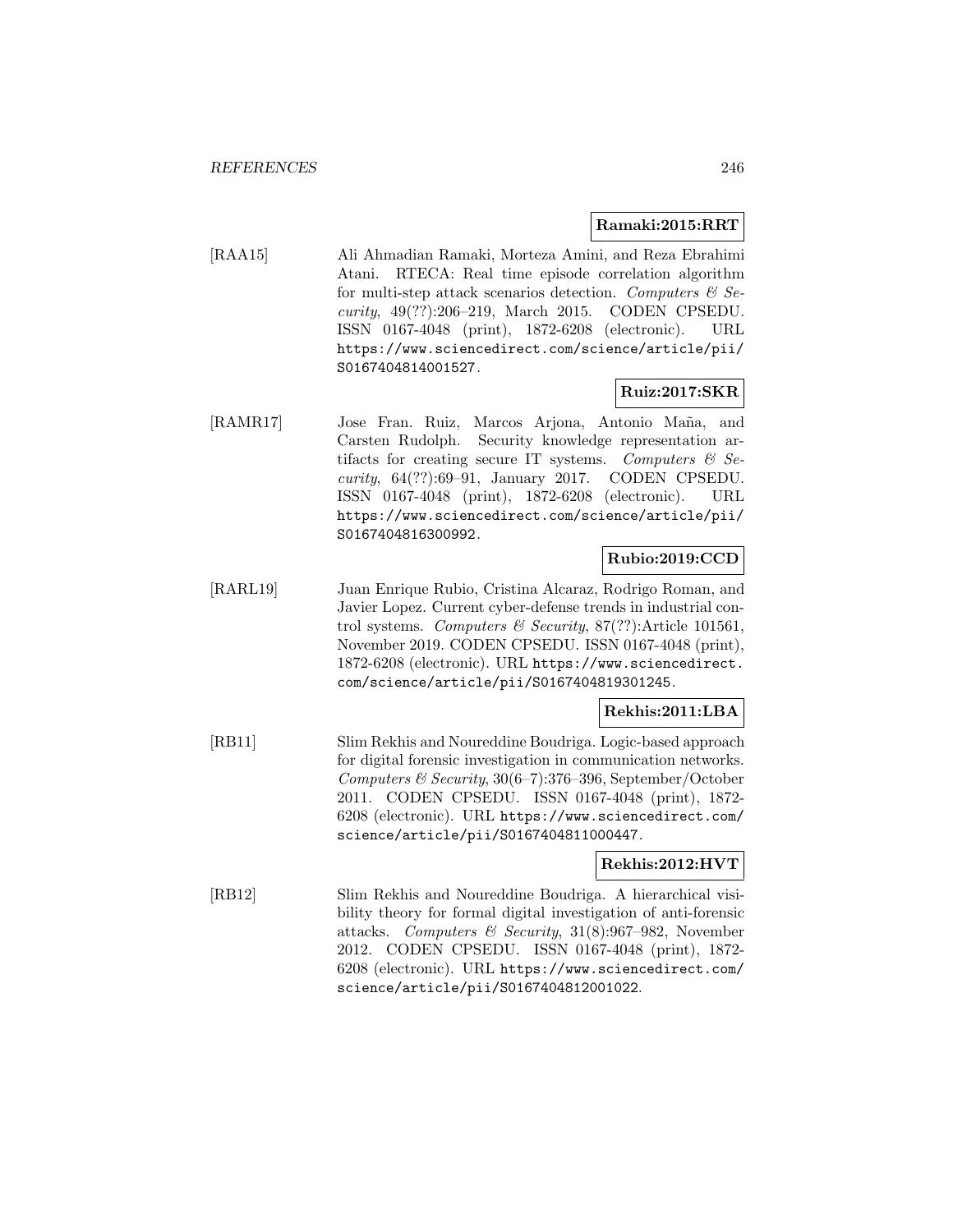### **Rathgeb:2014:CMB**

[RB14] C. Rathgeb and C. Busch. Cancelable multi-biometrics: Mixing iris-codes based on adaptive Bloom filters. Computers  $\&$  Security, 42(??):1-12, May 2014. CODEN CPSEDU. ISSN 0167-4048 (print), 1872-6208 (electronic). URL https://www.sciencedirect.com/science/article/pii/ S0167404814000029.

# **Rhode:2018:ESM**

[RBJ18] Matilda Rhode, Pete Burnap, and Kevin Jones. Earlystage malware prediction using recurrent neural networks. Computers & Security, 77(??):578–594, August 2018. CO-DEN CPSEDU. ISSN 0167-4048 (print), 1872-6208 (electronic). URL https://www.sciencedirect.com/science/ article/pii/S0167404818305546.

### **Rahman:2015:SIS**

[RC15] Nurul Hidayah Ab Rahman and Kim-Kwang Raymond Choo. A survey of information security incident handling in the cloud. Computers & Security,  $49(??)$ :45–69, March 2015. CODEN CPSEDU. ISSN 0167-4048 (print), 1872-6208 (electronic). URL https://www.sciencedirect.com/science/ article/pii/S0167404814001680.

### **Ramaswamy:2014:E**

[RCB<sup>+</sup>14] Lakshmish Ramaswamy, Barbara Carminati, Lujo Bauer, Dongwan Shin, James Joshi, Calton Pu, and Dimitris Gritzalis. Editorial. Computers & Security,  $41(??):1-2$ , March 2014. CODEN CPSEDU. ISSN 0167-4048 (print), 1872-6208 (electronic). URL https://www.sciencedirect.com/science/ article/pii/S0167404814000078.

### **Rashidibajgan:2019:PPH**

[RD19] Samaneh Rashidibajgan and Robin Doss. Privacy-preserving history-based routing in opportunistic networks. Computers & Security, 84(??):244–255, July 2019. CODEN CPSEDU. ISSN 0167-4048 (print), 1872-6208 (electronic). URL https://www.sciencedirect.com/science/article/pii/ S0167404818312148.

## **Rahman:2019:SDA**

[RDAS19] Mohammad Ashiqur Rahman, Amarjit Datta, and Ehab Al-Shaer. Security design against stealthy attacks on power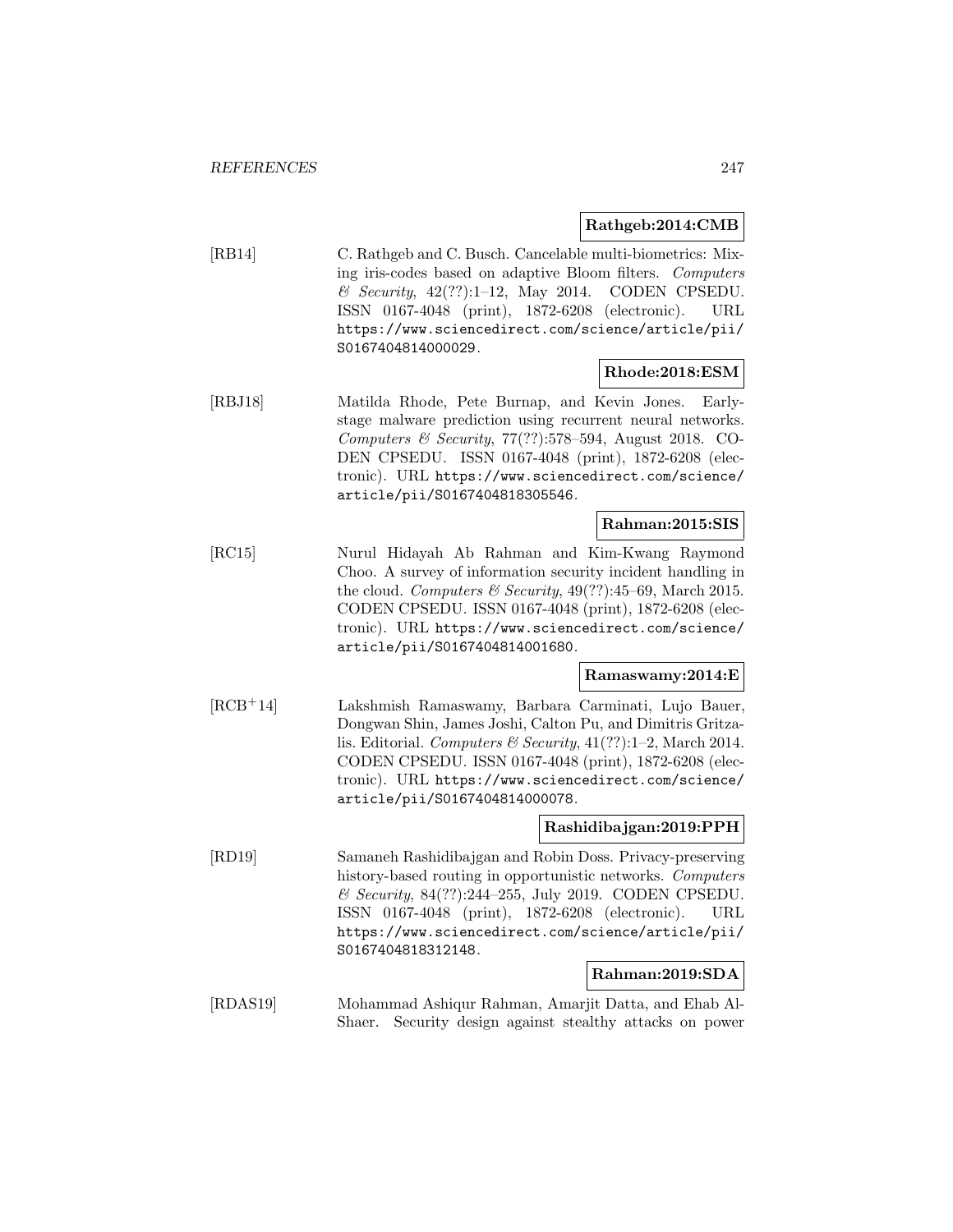system state estimation: a formal approach. Computers  $\mathcal{C}$ Security, 84(??):301–317, July 2019. CODEN CPSEDU. ISSN 0167-4048 (print), 1872-6208 (electronic). URL https://www.sciencedirect.com/science/article/pii/ S0167404818300725.

# **Rajab:2019:EEP**

[RE19] Majed Rajab and Ali Eydgahi. Evaluating the explanatory power of theoretical frameworks on intention to comply with information security policies in higher education. Computers & Security,  $80(??):211-223$ , January 2019. CO-DEN CPSEDU. ISSN 0167-4048 (print), 1872-6208 (electronic). URL https://www.sciencedirect.com/science/ article/pii/S0167404818311325.

# **Rashidi:2017:ARU**

[RFB17] Bahman Rashidi, Carol Fung, and Elisa Bertino. Android resource usage risk assessment using hidden Markov model and online learning. Computers & Security,  $65(??):90-107$ , March 2017. CODEN CPSEDU. ISSN 0167-4048 (print), 1872-6208 (electronic). URL https://www.sciencedirect. com/science/article/pii/S0167404816301596.

### **Rios:2018:MPA**

[RFGL18] Ruben Rios, Carmen Fernandez-Gago, and Javier Lopez. Modelling privacy-aware trust negotiations. Computers  $\mathcal C$ Security, 77(??):773–789, August 2018. CODEN CPSEDU. ISSN 0167-4048 (print), 1872-6208 (electronic). URL https://www.sciencedirect.com/science/article/pii/ S0167404817302043.

# **Renaud:2018:RCS**

[RFW<sup>+</sup>18] Karen Renaud, Stephen Flowerday, Merrill Warkentin, Paul Cockshott, and Craig Orgeron. Is the responsibilization of the cyber security risk reasonable and judicious? Computers & Security, 78(??):198–211, September 2018. CO-DEN CPSEDU. ISSN 0167-4048 (print), 1872-6208 (electronic). URL https://www.sciencedirect.com/science/ article/pii/S0167404818303262.

# **Raju:2019:STB**

[RG19] BKSP Kumar Raju and G. Geethakumari. SNAPS: Towards building snapshot based provenance system for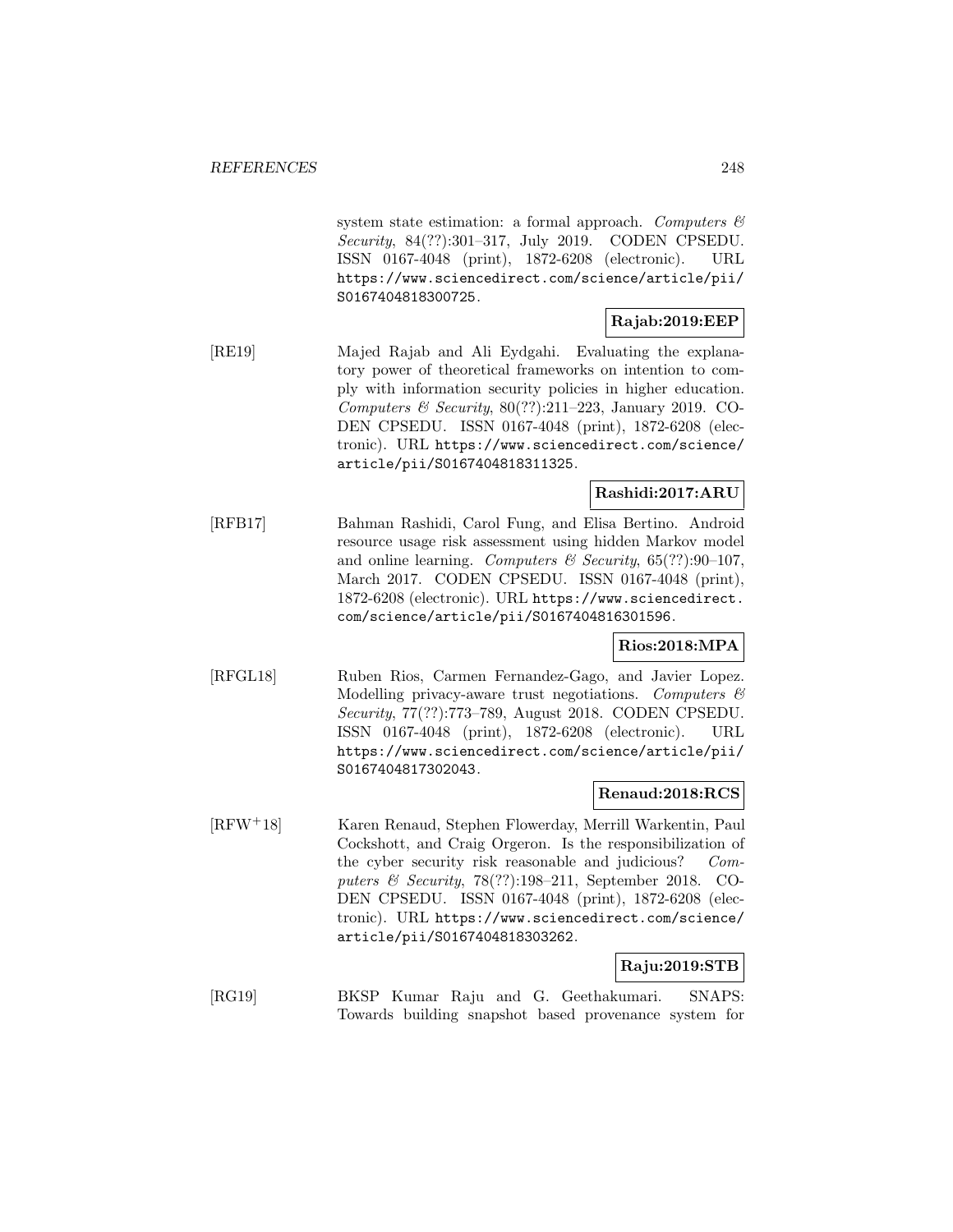virtual machines in the cloud environment. Computers & Security, 86(??):92–111, September 2019. CO-DEN CPSEDU. ISSN 0167-4048 (print), 1872-6208 (electronic). URL https://www.sciencedirect.com/science/ article/pii/S0167404818301895.

## **Ruohonen:2015:SGO**

[RHL15] Jukka Ruohonen, Sami Hyrynsalmi, and Ville Leppänen. The sigmoidal growth of operating system security vulnerabilities: an empirical revisit. Computers & Security,  $55(??)$ :1-20, November 2015. CODEN CPSEDU. ISSN 0167-4048 (print), 1872-6208 (electronic). URL https://www.sciencedirect. com/science/article/pii/S0167404815001005.

## **Riley:2013:FPT**

[Ril13] Ryan Riley. A framework for prototyping and testing dataonly rootkit attacks. Computers & Security,  $37(??)$ :62-71, September 2013. CODEN CPSEDU. ISSN 0167-4048 (print), 1872-6208 (electronic). URL https://www.sciencedirect. com/science/article/pii/S0167404813000825.

# **Robinson:2015:CWI**

[RJJ15] Michael Robinson, Kevin Jones, and Helge Janicke. Cyber warfare: Issues and challenges. Computers & Security, 49(??):70–94, March 2015. CODEN CPSEDU. ISSN 0167-4048 (print), 1872-6208 (electronic). URL https://www.sciencedirect.com/science/article/pii/ S0167404814001692.

# **Rao:2011:FGI**

[RLB<sup>+</sup>11] Prathima Rao, Dan Lin, Elisa Bertino, Ninghui Li, and Jorge Lobo. Fine-grained integration of access control policies. Computers & Security,  $30(2-3):91-107$ , March 2011. CO-DEN CPSEDU. ISSN 0167-4048 (print), 1872-6208 (electronic). URL https://www.sciencedirect.com/science/ article/pii/S0167404810000891.

### **Ruzicic:2017:CSN**

[RM17] Vesna S. Ruzicić and Zivadin M. Micić. Creating a strategic national knowledge architecture: a comparative analysis of knowledge source innovation in the ICS subfields of multimedia and IT security. Computers & Security, 70(??):455-466, September 2017. CODEN CPSEDU. ISSN 0167-4048 (print),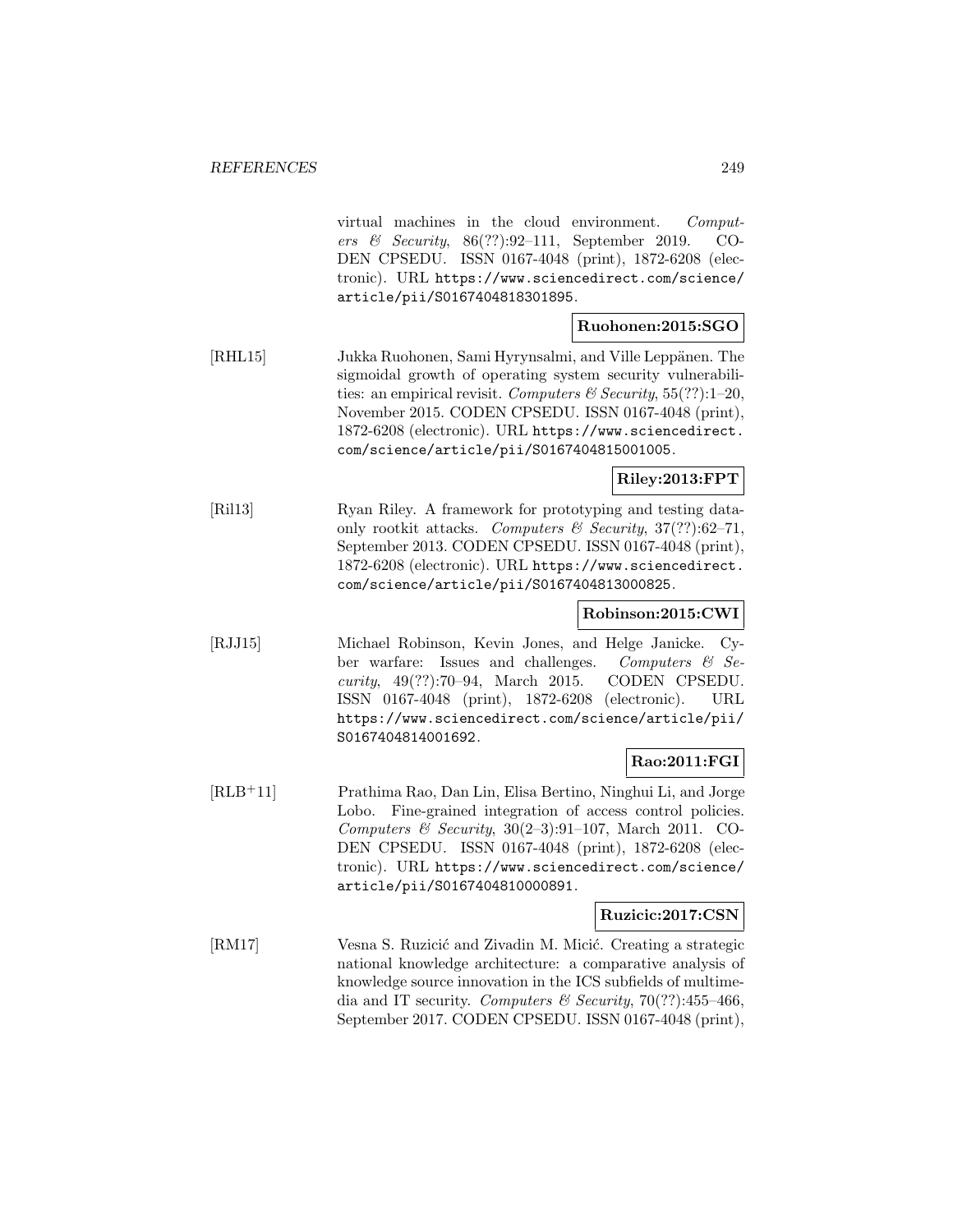1872-6208 (electronic). URL https://www.sciencedirect. com/science/article/pii/S0167404817301487.

### **Rrushi:2011:EBV**

[RMG11] Julian Rrushi, Ehsan Mokhtari, and Ali A. Ghorbani. Estimating botnet virulence within mathematical models of botnet propagation dynamics. Computers  $\mathcal{C}$  Security, 30(8):791–802, November 2011. CODEN CPSEDU. ISSN 0167-4048 (print), 1872-6208 (electronic). URL https://www.sciencedirect.com/science/article/pii/ S0167404811000964.

### **Rodero-Merino:2012:BSP**

[RMVC<sup>+</sup>12] Luis Rodero-Merino, Luis M. Vaquero, Eddy Caron, Adrian Muresan, and Frédéric Desprez. Building safe PaaS clouds: a survey on security in multitenant software platforms. Computers  $\mathcal C$  Security, 31(1):96-108, February 2012. CO-DEN CPSEDU. ISSN 0167-4048 (print), 1872-6208 (electronic). URL https://www.sciencedirect.com/science/ article/pii/S0167404811001313.

#### **Ruighaver:2010:EDM**

[RMW10] A. B. Ruighaver, S. B. Maynard, and M. Warren. Ethical decision making: Improving the quality of acceptable use policies. Computers & Security,  $29(7)$ :731–736, October 2010. CODEN CPSEDU. ISSN 0167-4048 (print), 1872-6208 (electronic). URL https://www.sciencedirect.com/science/ article/pii/S0167404810000386.

#### **Rodriguez:2017:TAS**

[RNdP17] David Martínez Rodríguez, Jordi Nin, and Miguel Nuñez del Prado. Towards the adaptation of SDC methods to stream mining. Computers & Security, 70(??):702–722, September 2017. CODEN CPSEDU. ISSN 0167-4048 (print), 1872- 6208 (electronic). URL https://www.sciencedirect.com/ science/article/pii/S0167404817301761.

#### **Roumani:2015:TSM**

[RNR15] Yaman Roumani, Joseph K. Nwankpa, and Yazan F. Roumani. Time series modeling of vulnerabilities. Computers & Security, 51(??):32–40, June 2015. CODEN CPSEDU. ISSN 0167-4048 (print), 1872-6208 (electronic). URL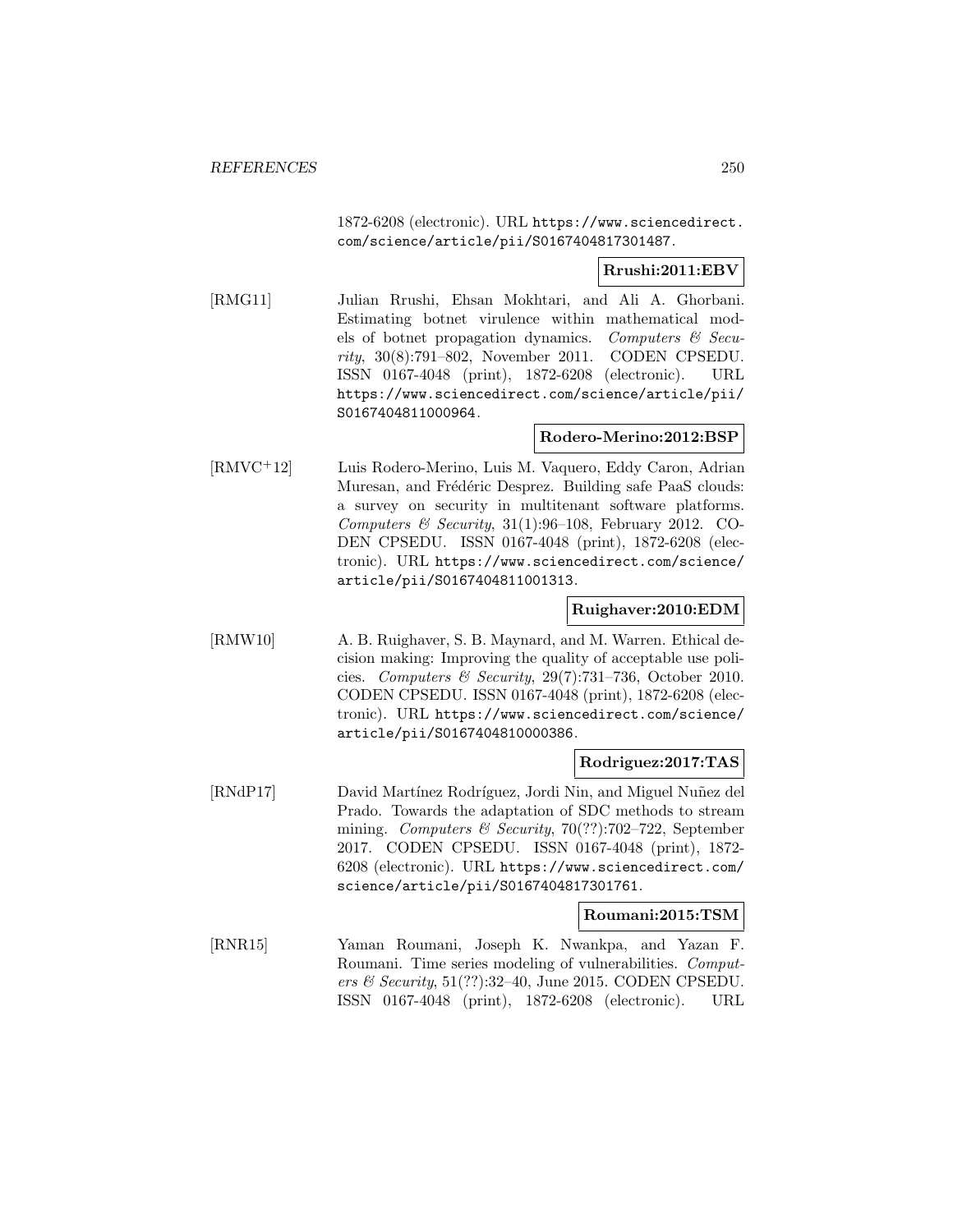https://www.sciencedirect.com/science/article/pii/ S0167404815000358.

# **Rios:2013:CCT**

[ROL13] Ruben Rios, Jose A. Onieva, and Javier Lopez. Covert communications through network configuration messages. Computers & Security, 39 (Part A)(??):34-46, November 2013. CODEN CPSEDU. ISSN 0167-4048 (print), 1872-6208 (electronic). URL https://www.sciencedirect.com/science/ article/pii/S0167404813000497.

# **Renaud:2019:WCM**

[ROW19] Karen Renaud, Robert Otondo, and Merrill Warkentin. "This is the way 'I' create my passwords" ... does the endowment effect deter people from changing the way they create their passwords? Computers & Security,  $82(??):241-260$ , May 2019. CODEN CPSEDU. ISSN 0167-4048 (print), 1872- 6208 (electronic). URL https://www.sciencedirect.com/ science/article/pii/S016740481830909X.

# **Rao:2019:JPI**

[RP19] Routhu Srinivasa Rao and Alwyn Roshan Pais. Jail-Phish: an improved search engine based phishing detection system. Computers & Security, 83(??):246–267, June 2019. CO-DEN CPSEDU. ISSN 0167-4048 (print), 1872-6208 (electronic). URL https://www.sciencedirect.com/science/ article/pii/S0167404818304280.

### **Rughinis:2014:NVN**

[RR14] Cosima Rughinis and Razvan Rughinis. Nothing ventured, nothing gained. Profiles of online activity, cyber-crime exposure, and security measures of end-users in European Union. Computers & Security,  $43(??):111-125$ , June 2014. CO-DEN CPSEDU. ISSN 0167-4048 (print), 1872-6208 (electronic). URL https://www.sciencedirect.com/science/ article/pii/S0167404814000479.

### **Razaque:2016:TDP**

[RR16] Abdul Razaque and Syed S. Rizvi. Triangular data privacypreserving model for authenticating all key stakeholders in a cloud environment. Computers & Security,  $62$ (??):328-347, September 2016. CODEN CPSEDU. ISSN 0167-4048 (print), 1872-6208 (electronic). URL https://www.sciencedirect. com/science/article/pii/S0167404816300979.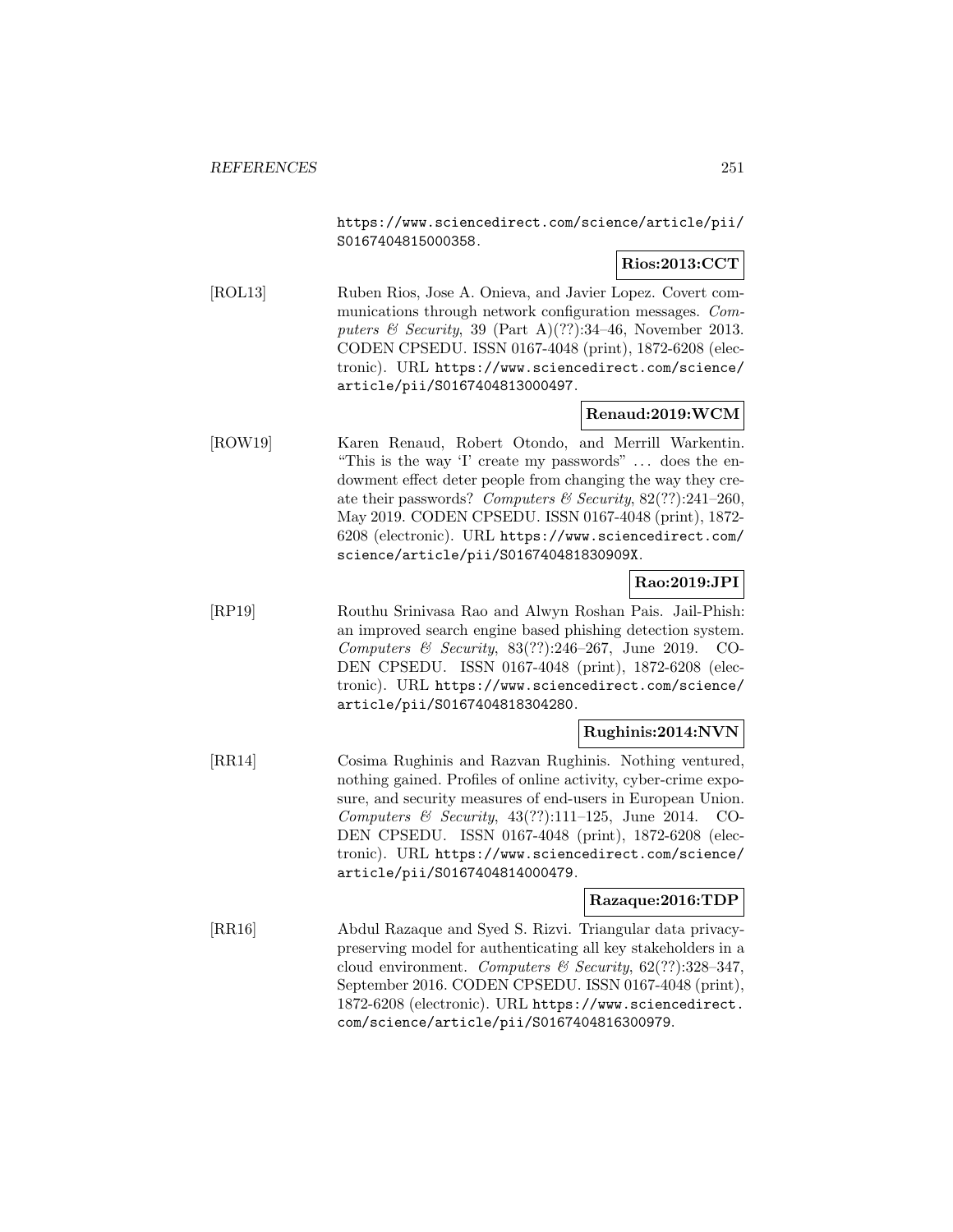### **Razaque:2017:SDA**

[RR17] Abdul Razaque and Syed S. Rizvi. Secure data aggregation using access control and authentication for wireless sensor networks. Computers & Security, 70(??):532–545, September 2017. CODEN CPSEDU. ISSN 0167-4048 (print), 1872- 6208 (electronic). URL https://www.sciencedirect.com/ science/article/pii/S0167404817301402.

# **Rhee:2012:UOI**

[RRK12] Hyeun-Suk Rhee, Young U. Ryu, and Cheong-Tag Kim. Unrealistic optimism on information security management. Computers & Security, 31(2):221–232, March 2012. CO-DEN CPSEDU. ISSN 0167-4048 (print), 1872-6208 (electronic). URL https://www.sciencedirect.com/science/ article/pii/S0167404811001441.

## **Razaque:2017:SQS**

[RRK<sup>+</sup>17] Abdul Razaque, Syed S. Rizvi, Meer J. Khan, Qassim B. Hani, Julius P. Dichter, and Reza M. Parizi. Secure and quality-of-service-supported service-oriented architecture for mobile cloud handoff process. Computers  $\mathcal{C}$  Security, 66(??):169–184, May 2017. CODEN CPSEDU. ISSN 0167-4048 (print), 1872-6208 (electronic). URL https://www.sciencedirect.com/science/article/pii/ S016740481730010X.

# **Rrushi:2016:NDT**

[Rru16] Julian L. Rrushi. NIC displays to thwart malware attacks mounted from within the OS. Computers  $\mathcal{C}$  Security, 61(??):59–71, August 2016. CODEN CPSEDU. ISSN 0167-4048 (print), 1872-6208 (electronic). URL https://www.sciencedirect.com/science/article/pii/ S0167404816300517.

### **Reece:2015:PIS**

[RS15] R. P. Reece and B. C. Stahl. The professionalisation of information security: Perspectives of UK practitioners. Computers & Security, 48(??):182–195, February 2015. CO-DEN CPSEDU. ISSN 0167-4048 (print), 1872-6208 (electronic). URL https://www.sciencedirect.com/science/ article/pii/S0167404814001539.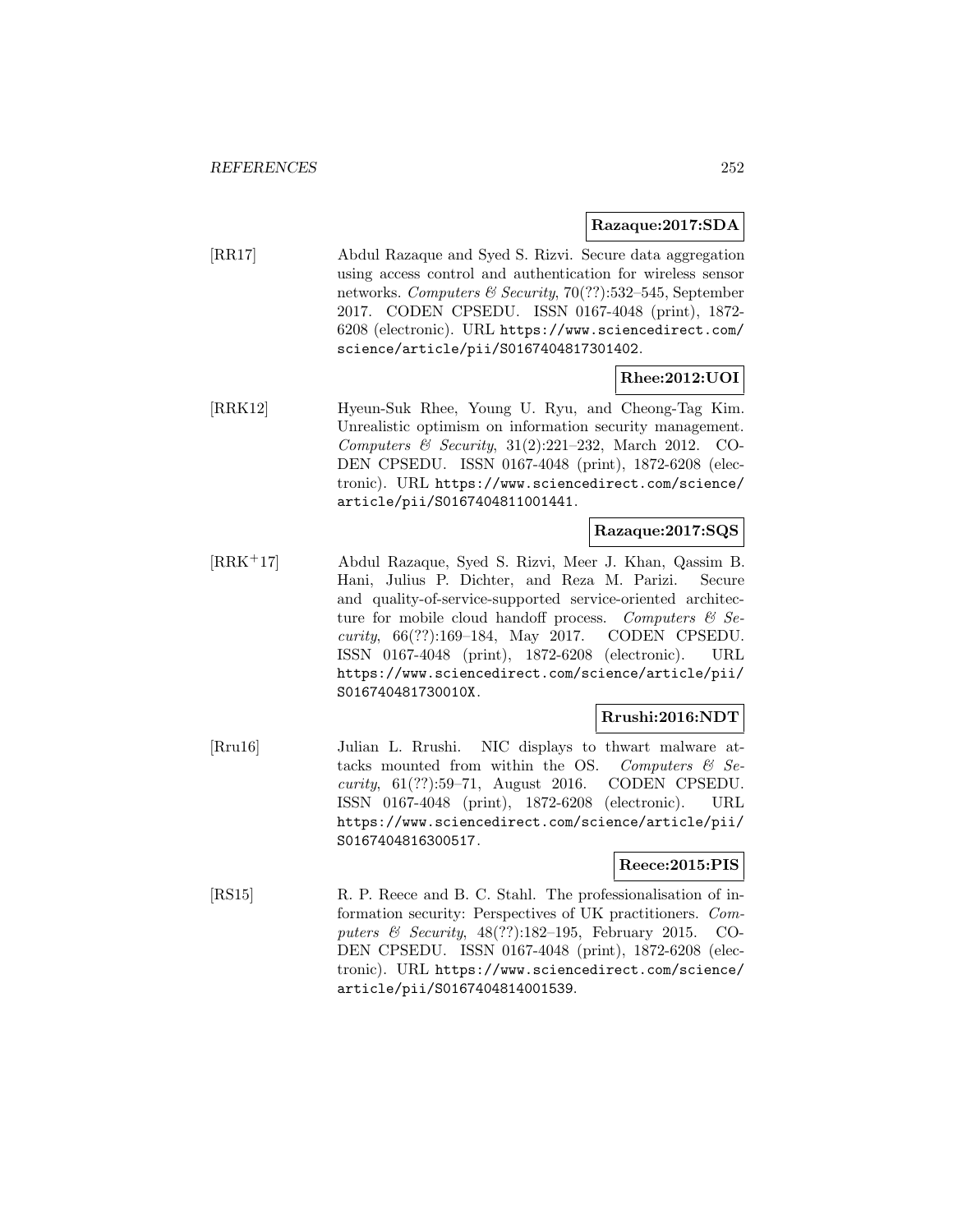### **Ring:2019:FBN**

[RSLH19] Markus Ring, Daniel Schlör, Dieter Landes, and Andreas Hotho. Flow-based network traffic generation using generative adversarial networks. Computers & Security,  $82(??)$ :156– 172, May 2019. CODEN CPSEDU. ISSN 0167-4048 (print), 1872-6208 (electronic). URL https://www.sciencedirect. com/science/article/pii/S0167404818308393.

### **Ruan:2017:ICU**

[Rua17] Keyun Ruan. Introducing cybernomics: a unifying economic framework for measuring cyber risk. Computers  $\mathcal{C}$ Security, 65(??):77–89, March 2017. CODEN CPSEDU. ISSN 0167-4048 (print), 1872-6208 (electronic). URL https://www.sciencedirect.com/science/article/pii/ S0167404816301407.

### **Reddy:2013:ADF**

[RV13] K. Reddy and H. S. Venter. The architecture of a digital forensic readiness management system. Computers  $\mathcal{C}$  Security, 32(??):73–89, February 2013. CODEN CPSEDU. ISSN 0167-4048 (print), 1872-6208 (electronic). URL https://www.sciencedirect.com/science/article/pii/ S0167404812001447.

### **Rossudowski:2010:SPA**

[RVEK10] A. M. Rossudowski, H. S. Venter, J. H. P. Eloff, and D. G. Kourie. A security privacy aware architecture and protocol for a single smart card used for multiple services. Computers & Security, 29(4):393–409, June 2010. CO-DEN CPSEDU. ISSN 0167-4048 (print), 1872-6208 (electronic). URL https://www.sciencedirect.com/science/ article/pii/S0167404809001394.

### **Ramanathan:2013:PDI**

[RW13] Venkatesh Ramanathan and Harry Wechsler. Phishing detection and impersonated entity discovery using Conditional Random Field and Latent Dirichlet Allocation. Computers & Security, 34(??):123–139, May 2013. CO-DEN CPSEDU. ISSN 0167-4048 (print), 1872-6208 (electronic). URL https://www.sciencedirect.com/science/ article/pii/S0167404812001812.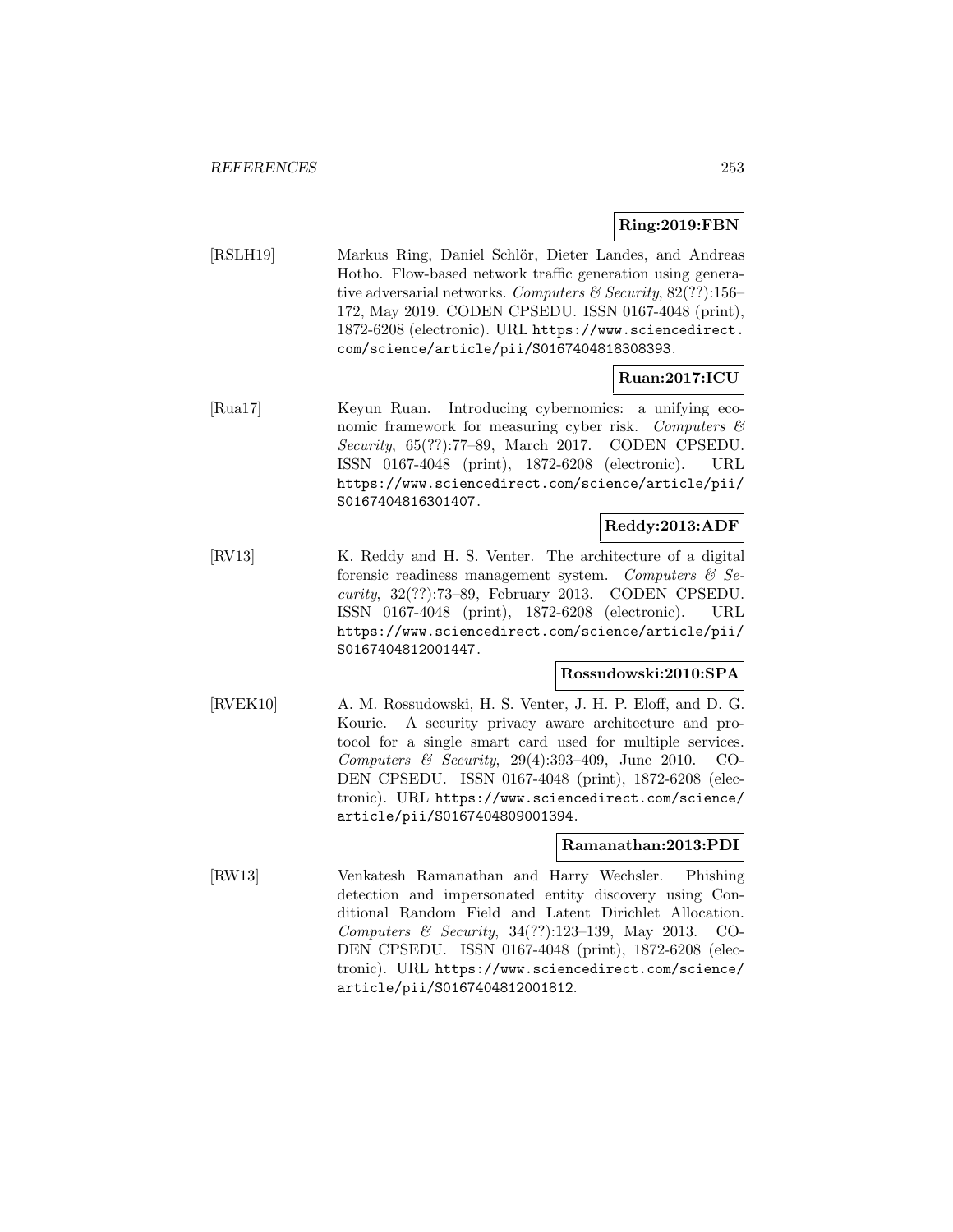#### **Ring:2019:SNB**

[RWS<sup>+</sup>19] Markus Ring, Sarah Wunderlich, Deniz Scheuring, Dieter Landes, and Andreas Hotho. A survey of networkbased intrusion detection data sets. Computers  $\mathcal{C}$  Security, 86(??):147–167, September 2019. CODEN CPSEDU. ISSN 0167-4048 (print), 1872-6208 (electronic). URL https://www.sciencedirect.com/science/article/pii/ S016740481930118X.

### **Spanos:2016:IIS**

[SA16] Georgios Spanos and Lefteris Angelis. The impact of information security events to the stock market: a systematic literature review. Computers & Security,  $58(??):216-229$ , May 2016. CODEN CPSEDU. ISSN 0167-4048 (print), 1872- 6208 (electronic). URL https://www.sciencedirect.com/ science/article/pii/S0167404816300013.

### **Senarath:2019:DMM**

[SA19] Awanthika Senarath and Nalin Asanka Gamagedara Arachchilage. A data minimization model for embedding privacy into software systems. Computers & Security, 87 (??):Article 101605, November 2019. CODEN CPSEDU. ISSN 0167-4048 (print), 1872-6208 (electronic). URL https://www.sciencedirect.com/science/article/pii/ S0167404818309106.

#### **Shaikh:2012:DRB**

[SAL12] Riaz Ahmed Shaikh, Kamel Adi, and Luigi Logrippo. Dynamic risk-based decision methods for access control systems. Computers & Security, 31(4):447–464, June 2012. CO-DEN CPSEDU. ISSN 0167-4048 (print), 1872-6208 (electronic). URL https://www.sciencedirect.com/science/ article/pii/S0167404812000399.

#### **Savola:2013:QSM**

[Sav13] Reijo M. Savola. Quality of security metrics and measurements. Computers & Security, 37(??):78-90, September 2013. CODEN CPSEDU. ISSN 0167-4048 (print), 1872- 6208 (electronic). URL https://www.sciencedirect.com/ science/article/pii/S0167404813000850.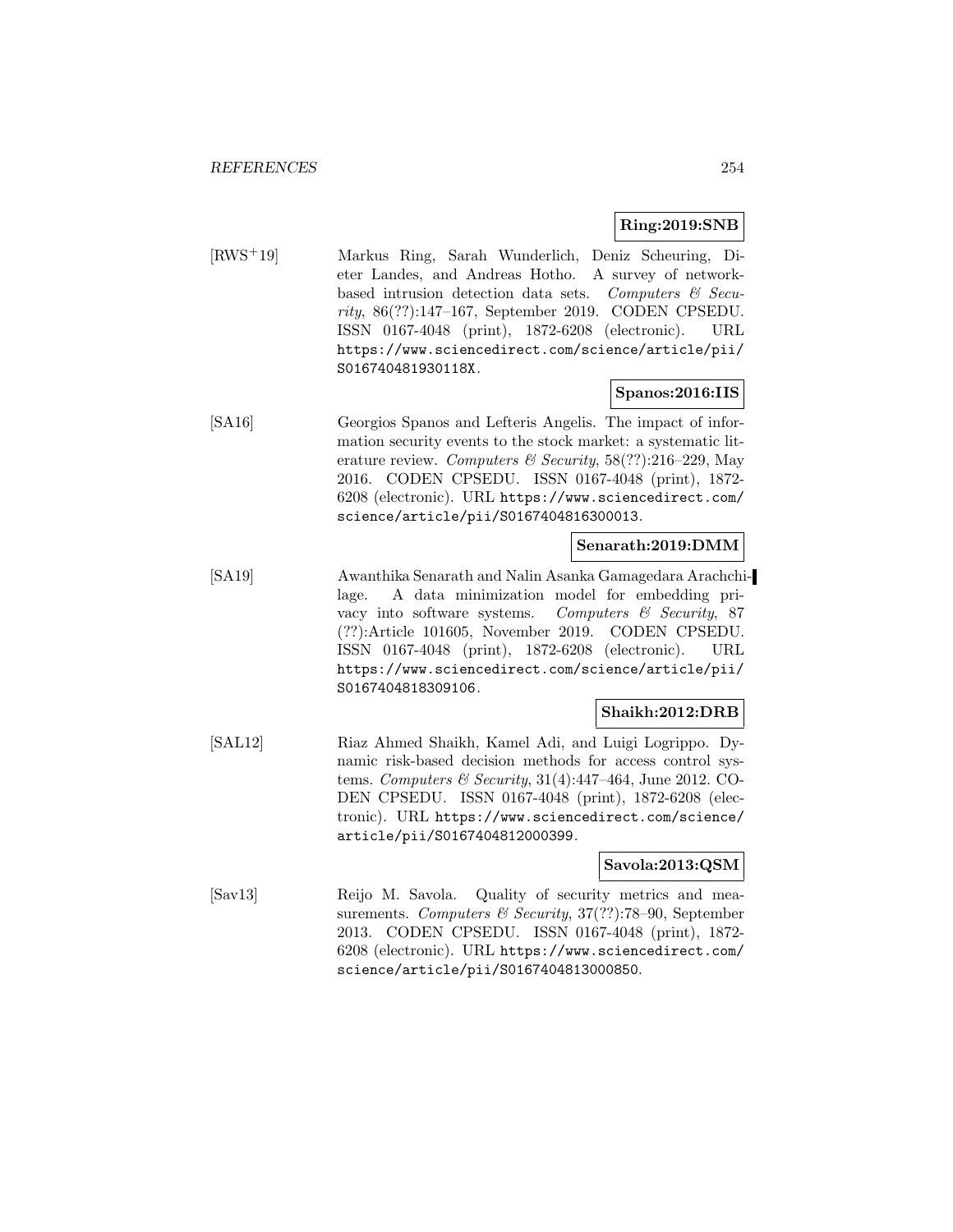**Silic:2014:SIV**

[SB14] Mario Silic and Andrea Back. Shadow IT — a view from behind the curtain. Computers & Security,  $45(??):274-283$ , September 2014. CODEN CPSEDU. ISSN 0167-4048 (print), 1872-6208 (electronic). URL https://www.sciencedirect. com/science/article/pii/S016740481400100X.

# **Spyra:2017:SPA**

[SBE17] Grzegorz Spyra, William J. Buchanan, and Elias Ekonomou. Sticky policies approach within cloud computing. Computers & Security, 70(??):366–375, September 2017. CO-DEN CPSEDU. ISSN 0167-4048 (print), 1872-6208 (electronic). URL https://www.sciencedirect.com/science/ article/pii/S016740481730144X.

# **Scholte:2012:TCN**

[SBK12] Theodoor Scholte, Davide Balzarotti, and Engin Kirda. Have things changed now? An empirical study on input validation vulnerabilities in web applications. Computers  $\mathcal{C}$ Security, 31(3):344–356, May 2012. CODEN CPSEDU. ISSN 0167-4048 (print), 1872-6208 (electronic). URL https://www.sciencedirect.com/science/article/pii/ S0167404811001684.

# **Sai:2019:ASI**

[SBL19] Ashish Rajendra Sai, Jim Buckley, and Andrew Le Gear. Assessing the security implication of Bitcoin exchange rates. Computers & Security,  $86(??):206-222$ , September 2019. CO-DEN CPSEDU. ISSN 0167-4048 (print), 1872-6208 (electronic). URL https://www.sciencedirect.com/science/ article/pii/S0167404818312112.

# **Symeonidis:2018:CDF**

[SBS<sup>+</sup>18] Iraklis Symeonidis, Gergely Biczók, Fatemeh Shirazi, Cristina Pérez-Solà, Jessica Schroers, and Bart Preneel. Collateral damage of Facebook third-party applications: a comprehensive study. Computers & Security,  $77(??):179-208$ , August 2018. CODEN CPSEDU. ISSN 0167-4048 (print), 1872-6208 (electronic). URL https://www.sciencedirect. com/science/article/pii/S016740481830302X.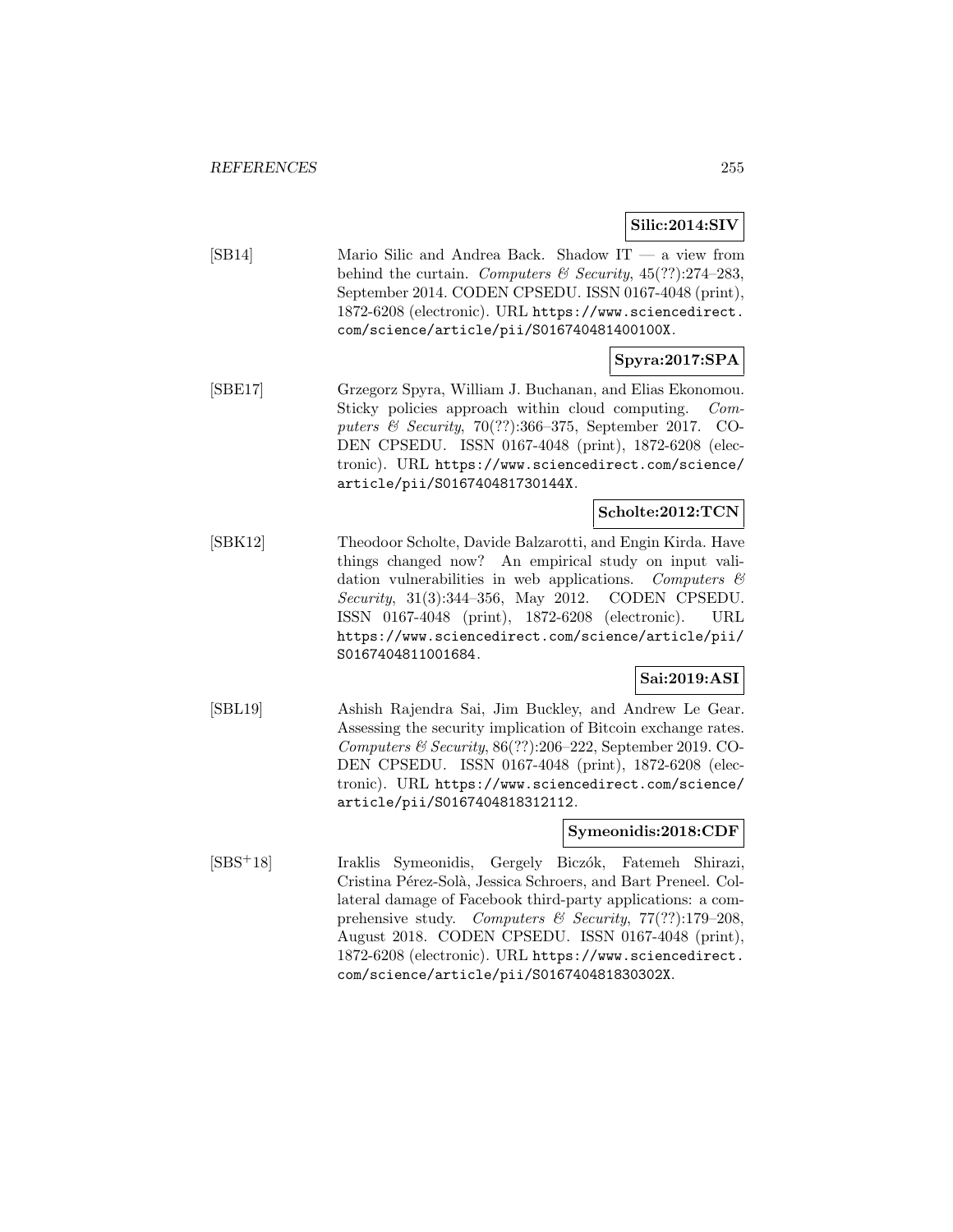#### **Stakhanova:2010:SSB**

[SBW10] Natalia Stakhanova, Samik Basu, and Johnny Wong. On the symbiosis of specification-based and anomaly-based detection. Computers & Security,  $29(2):253-268$ , March 2010. CODEN CPSEDU. ISSN 0167-4048 (print), 1872-6208 (electronic). URL https://www.sciencedirect.com/science/ article/pii/S0167404809000893.

# **Sahay:2017:ASB**

[SBZD17] Rishikesh Sahay, Gregory Blanc, Zonghua Zhang, and Hervé Debar. ArOMA: an SDN based autonomic DDoS mitigation framework. Computers & Security, 70(??):482–499, September 2017. CODEN CPSEDU. ISSN 0167-4048 (print), 1872- 6208 (electronic). URL https://www.sciencedirect.com/ science/article/pii/S0167404817301499.

### **Sindiren:2019:AMP**

[SC19] Erhan Sindiren and Bünyamin Ciylan. Application model for privileged account access control system in enterprise networks. Computers & Security,  $83(??):52-67$ , June 2019. CO-DEN CPSEDU. ISSN 0167-4048 (print), 1872-6208 (electronic). URL https://www.sciencedirect.com/science/ article/pii/S0167404818304395.

### **Salah:2013:ASW**

[SCB<sup>+</sup>13] Khaled Salah, Jose M. Alcaraz Calero, Jorge Bernal Bernabé, Juan M. Marín Perez, and Sherali Zeadally. Analyzing the security of Windows 7 and Linux for cloud computing. Computers & Security, 34(??):113–122, May 2013. CO-DEN CPSEDU. ISSN 0167-4048 (print), 1872-6208 (electronic). URL https://www.sciencedirect.com/science/ article/pii/S0167404812001800.

### **Saevanee:2015:CUA**

[SCFB15] Hataichanok Saevanee, Nathan Clarke, Steven Furnell, and Valerio Biscione. Continuous user authentication using multi-modal biometrics. Computers  $\mathcal{C}$  Security, 53(??):234–246, September 2015. CODEN CPSEDU. ISSN 0167-4048 (print), 1872-6208 (electronic). URL https://www.sciencedirect.com/science/article/pii/ S0167404815000875.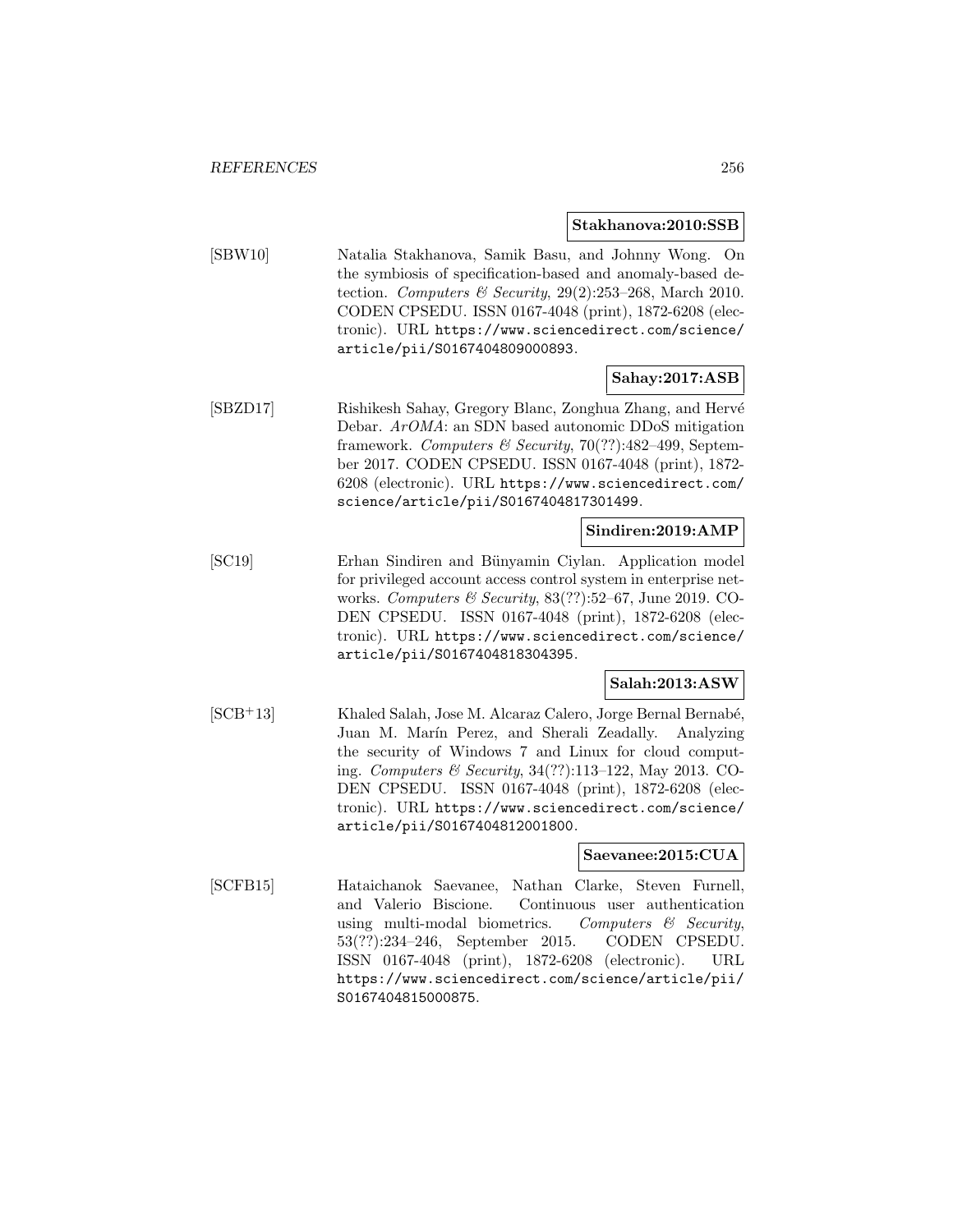### **Shen:2014:PEA**

[SCGM14] Chao Shen, Zhongmin Cai, Xiaohong Guan, and Roy Maxion. Performance evaluation of anomaly-detection algorithms for mouse dynamics. Computers & Security,  $45(??):156-171$ , September 2014. CODEN CPSEDU. ISSN 0167-4048 (print), 1872-6208 (electronic). URL https://www.sciencedirect. com/science/article/pii/S0167404814000807.

### **Sabottke:2019:HTB**

[SCLD19] Carl Sabottke, Daniel Chen, Lucas Layman, and Tudor Dumitras. How to trick the Borg: threat models against manual and automated techniques for detecting network attacks. Computers & Security,  $81(??):25-40$ , March 2019. CODEN CPSEDU. ISSN 0167-4048 (print), 1872-6208 (electronic). URL https://www.sciencedirect.com/science/ article/pii/S0167404818311283.

### **Smith-Creasey:2019:NWI**

[SCR19] Max Smith-Creasey and Muttukrishnan Rajarajan. A novel word-independent gesture-typing continuous authentication scheme for mobile devices. Computers & Security, 83(??):140–150, June 2019. CODEN CPSEDU. ISSN 0167-4048 (print), 1872-6208 (electronic). URL https://www.sciencedirect.com/science/article/pii/ S0167404818306552.

### **Sciarretta:2017:AFS**

[SCRA17] Giada Sciarretta, Roberto Carbone, Silvio Ranise, and Alessandro Armando. Anatomy of the Facebook solution for mobile single sign-on: Security assessment and improvements. Computers & Security,  $71(??):71-86$ , November 2017. CODEN CPSEDU. ISSN 0167-4048 (print), 1872-6208 (electronic). URL https://www.sciencedirect.com/science/ article/pii/S0167404817300895.

### **S:2017:EOB**

[SD17] Shitharth S. and Prince Winston D. An enhanced optimization based algorithm for intrusion detection in SCADA network. Computers & Security,  $70(??)$ :16-26, September 2017. CODEN CPSEDU. ISSN 0167-4048 (print), 1872-6208 (electronic). URL https://www.sciencedirect.com/science/ article/pii/S0167404817300901.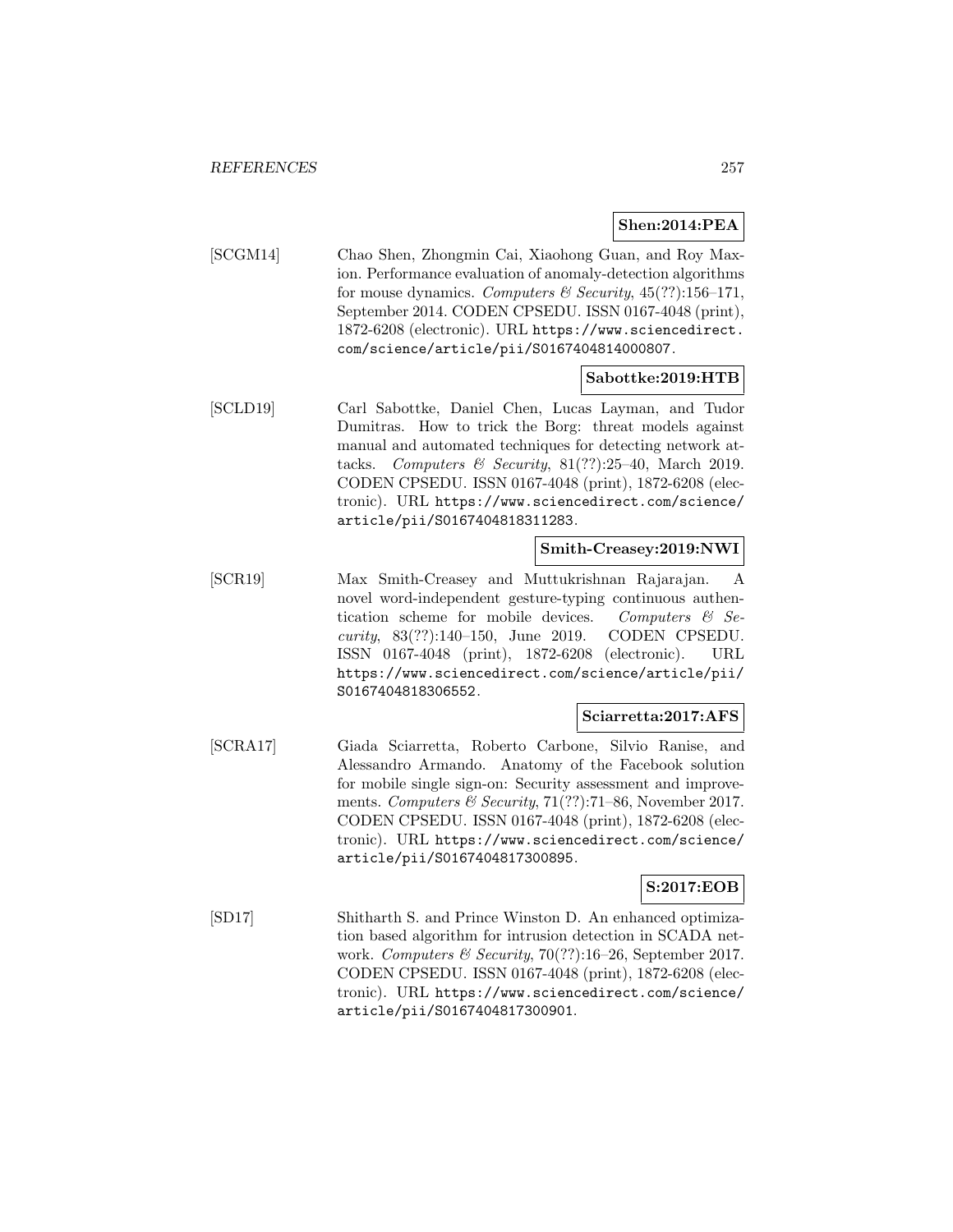#### **Stavova:2018:ELS**

[SDM<sup>+</sup>18] Vlasta Stavova, Lenka Dedkova, Vashek Matyas, Mike Just, David Smahel, and Martin Ukrop. Experimental large-scale review of attractors for detection of potentially unwanted applications. Computers & Security, 76(??):92-100, July 2018. CODEN CPSEDU. ISSN 0167-4048 (print), 1872-6208 (electronic). URL https://www.sciencedirect.com/science/ article/pii/S0167404818301640.

### **Sachan:2011:RVD**

[SE11] Amit Sachan and Sabu Emmanuel. Rights violation detection in multi-level digital rights management system. Computers & Security, 30(6–7):498–513, September/October 2011. CO-DEN CPSEDU. ISSN 0167-4048 (print), 1872-6208 (electronic). URL https://www.sciencedirect.com/science/ article/pii/S0167404811000642.

#### **Sommestad:2010:PRM**

[SEJ10] Teodor Sommestad, Mathias Ekstedt, and Pontus Johnson. A probabilistic relational model for security risk analysis. Computers & Security,  $29(6)$ :659–679, September 2010. CO-DEN CPSEDU. ISSN 0167-4048 (print), 1872-6208 (electronic). URL https://www.sciencedirect.com/science/ article/pii/S0167404810000209.

### **Sallam:2012:EBM**

[SERF12] Ahmed I. Sallam, El-Sayed El-Rabaie, and Osama S. Faragallah. Encryption-based multilevel model for DBMS. Computers & Security, 31(4):437–446, June 2012. CO-DEN CPSEDU. ISSN 0167-4048 (print), 1872-6208 (electronic). URL https://www.sciencedirect.com/science/ article/pii/S0167404812000417.

#### **Scanlon:2015:NIM**

[SFK15] Mark Scanlon, Jason Farina, and M-Tahar Kechadi. Network investigation methodology for BitTorrent sync: a peer-to-peer based file synchronisation service. Computers & Security, 54(??):27–43, October 2015. CO-DEN CPSEDU. ISSN 0167-4048 (print), 1872-6208 (electronic). URL https://www.sciencedirect.com/science/ article/pii/S016740481500067X.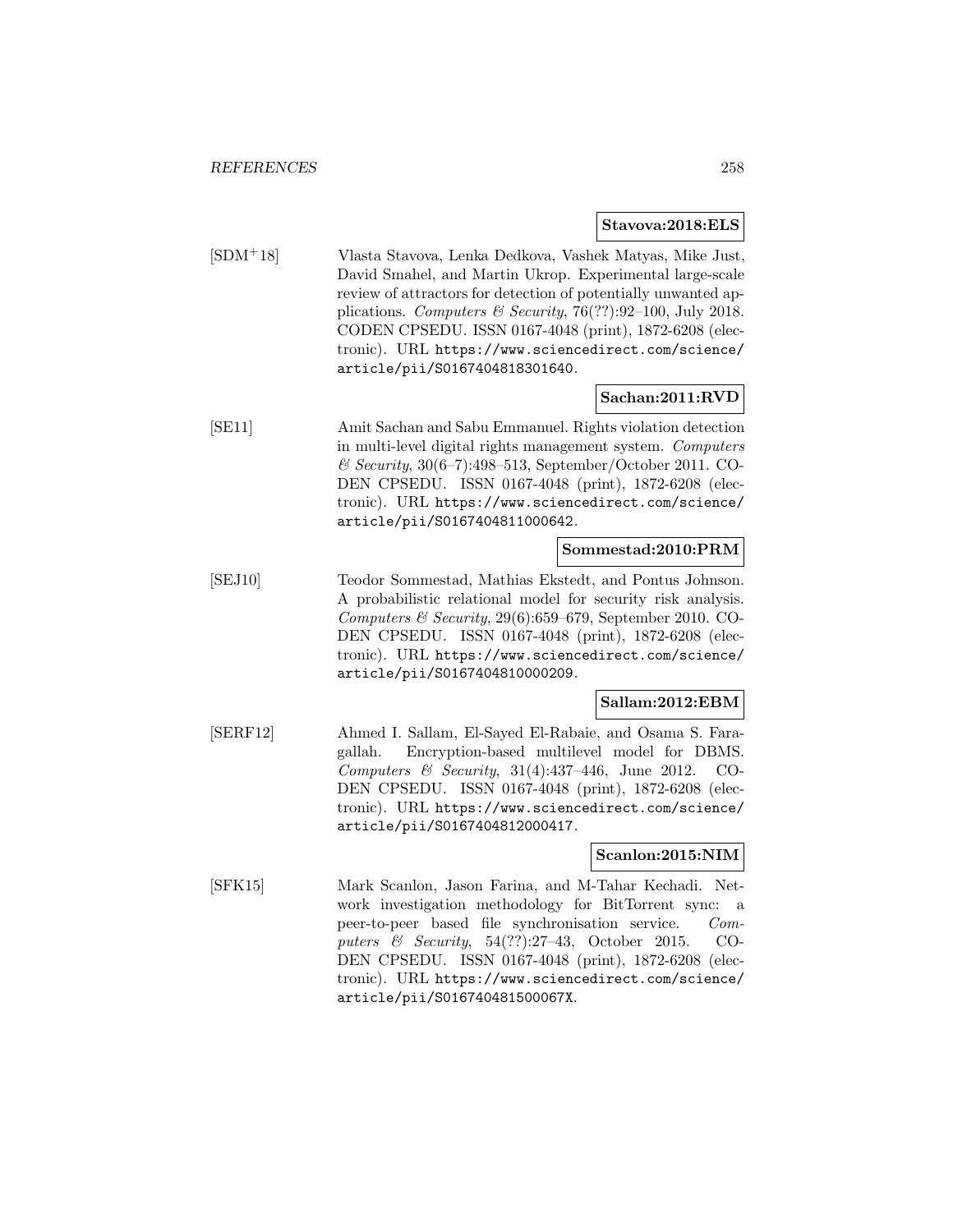#### **Seewald:2010:DIB**

[SG10a] Alexander K. Seewald and Wilfried N. Gansterer. On the detection and identification of botnets. Computers  $\mathcal{C}$  Security, 29(1):45–58, February 2010. CODEN CPSEDU. ISSN 0167-4048 (print), 1872-6208 (electronic). URL https://www.sciencedirect.com/science/article/pii/ S0167404809000820.

### **Soupionis:2010:ACE**

[SG10b] Yannis Soupionis and Dimitris Gritzalis. Audio CAPTCHA: Existing solutions assessment and a new implementation for VoIP telephony. Computers & Security, 29(5):603–618, July 2010. CODEN CPSEDU. ISSN 0167-4048 (print), 1872- 6208 (electronic). URL https://www.sciencedirect.com/ science/article/pii/S0167404809001412.

### **Soupionis:2013:HV**

[SG13] Yannis Soupionis and Dimitris Gritzalis. Hacking VoIP. Computers & Security,  $32(??):267$ , February 2013. CO-DEN CPSEDU. ISSN 0167-4048 (print), 1872-6208 (electronic). URL https://www.sciencedirect.com/science/ article/pii/S0167404812001423.

#### **Stavrou:2014:ICN**

[SG14a] Vasilis Stavrou and Dimitris Gritzalis. Introduction to computer and network security: Navigating shades of Gray. Computers & Security,  $46(??):173$ , October 2014. CO-DEN CPSEDU. ISSN 0167-4048 (print), 1872-6208 (electronic). URL https://www.sciencedirect.com/science/ article/pii/S0167404814000303.

#### **Stergiopoulos:2014:BHD**

[SG14b] George Stergiopoulos and Dimitris Gritzalis. A bug Hunter's diary. Computers & Security,  $43(??):188$ , June 2014. CO-DEN CPSEDU. ISSN 0167-4048 (print), 1872-6208 (electronic). URL https://www.sciencedirect.com/science/ article/pii/S0167404814000200.

#### **Stavrou:2015:BRI**

[SG15a] Vasilis Stavrou and Dimitris Gritzalis. Book review: Introduction to Social Media Investigation  $-$  a hands-on Approach, Jennifer Golbeck, Elsevier Publications, USA (2015).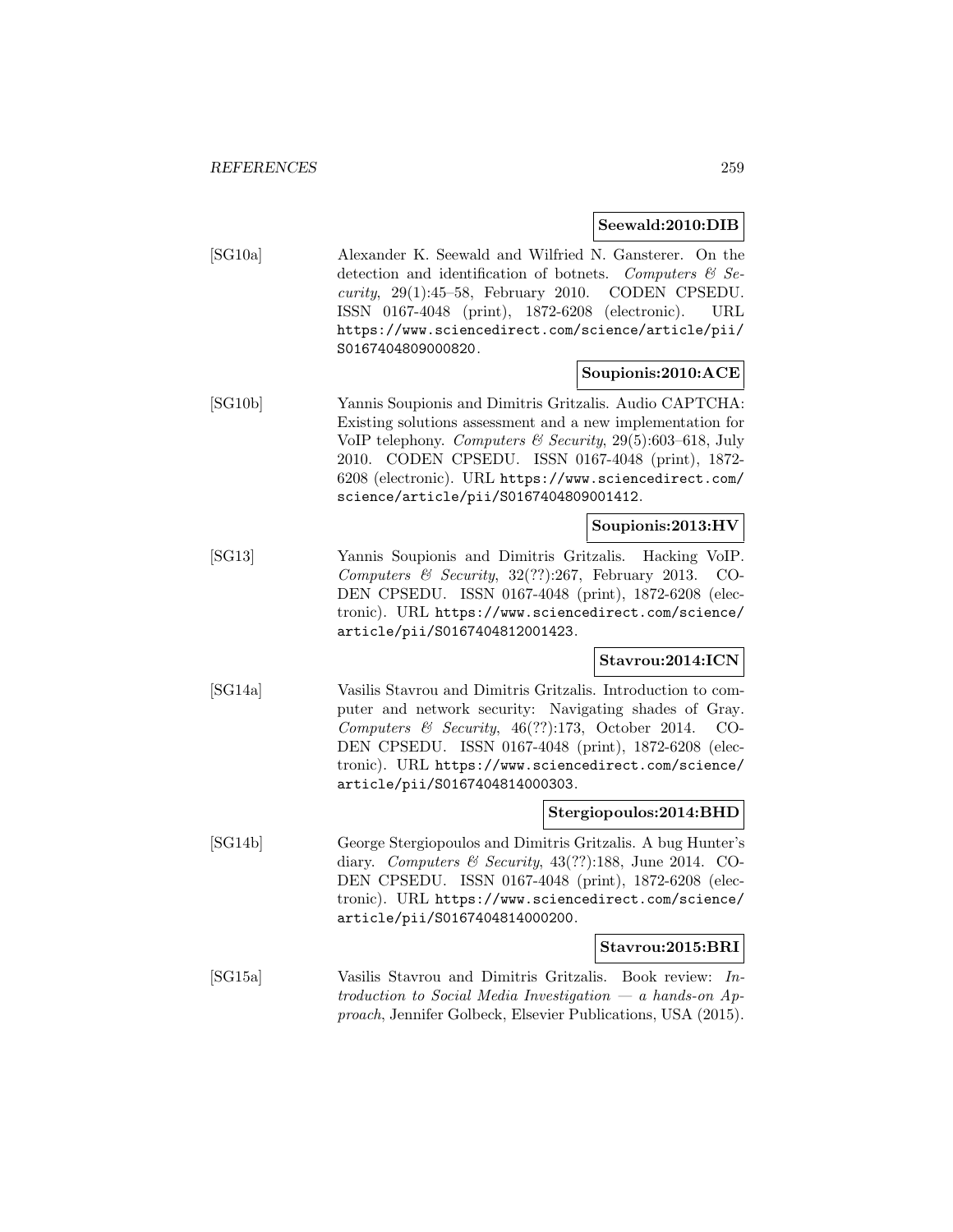Computers & Security,  $55(??):128-129$ , November 2015. CO-DEN CPSEDU. ISSN 0167-4048 (print), 1872-6208 (electronic). URL https://www.sciencedirect.com/science/ article/pii/S0167404815001194.

# **Stergiopoulos:2015:HPT**

[SG15b] George Stergiopoulos and Dimitris Gritzalis. Hacking and penetration testing with low power devices. Computers & Security, 49(??):274–275, March 2015. CO-DEN CPSEDU. ISSN 0167-4048 (print), 1872-6208 (electronic). URL https://www.sciencedirect.com/science/ article/pii/S0167404815000024.

### **Such:2016:IAT**

[SGK<sup>+</sup>16] Jose M. Such, Antonios Gouglidis, William Knowles, Gaurav Misra, and Awais Rashid. Information assurance techniques: Perceived cost effectiveness. Computers & Security, 60(??):117–133, July 2016. CODEN CPSEDU. ISSN 0167-4048 (print), 1872-6208 (electronic). URL https://www.sciencedirect.com/science/article/pii/ S0167404816300311.

## **Saini:2016:CBE**

[SGLC16] Anil Saini, Manoj Singh Gaur, Vijay Laxmi, and Mauro Conti. Colluding browser extension attack on user privacy and its implication for web browsers. Computers  $\mathcal{C}$  Security, 63(??):14–28, November 2016. CODEN CPSEDU. ISSN 0167-4048 (print), 1872-6208 (electronic). URL https://www.sciencedirect.com/science/article/pii/ S0167404816301018.

### **Shen:2015:DHS**

[SH15] Shu-Yuan Shen and Li-Hong Huang. A data hiding scheme using pixel value differencing and improving exploiting modification directions. Computers & Security,  $48(??):131-141$ , February 2015. CODEN CPSEDU. ISSN 0167-4048 (print), 1872-6208 (electronic). URL https://www.sciencedirect. com/science/article/pii/S0167404814001199.

### **Sun:2012:SBF**

[SHB12] San-Tsai Sun, Kirstie Hawkey, and Konstantin Beznosov. Systematically breaking and fixing OpenID security: Formal analysis, semi-automated empirical evaluation, and practical countermeasures. Computers & Security, 31(4):465-483,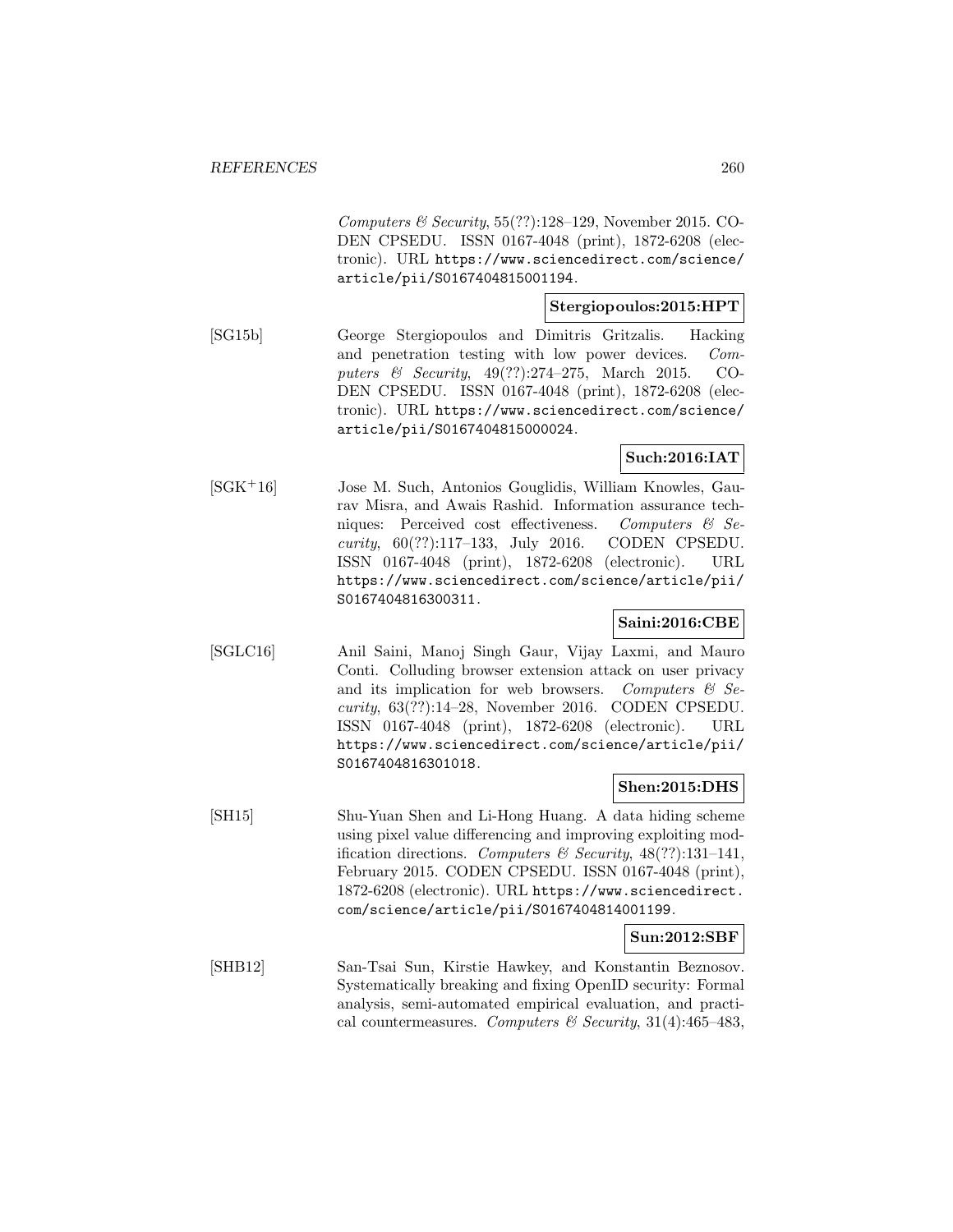June 2012. CODEN CPSEDU. ISSN 0167-4048 (print), 1872- 6208 (electronic). URL https://www.sciencedirect.com/ science/article/pii/S0167404812000387.

# **Shittu:2015:IAP**

[SHGH<sup>+</sup>15] Riyanat Shittu, Alex Healing, Robert Ghanea-Hercock, Robin Bloomfield, and Muttukrishnan Rajarajan. Intrusion alert prioritisation and attack detection using postcorrelation analysis. Computers & Security,  $50(??):1-15$ , May 2015. CODEN CPSEDU. ISSN 0167-4048 (print), 1872- 6208 (electronic). URL https://www.sciencedirect.com/ science/article/pii/S0167404814001837.

# **Silic:2013:DUO**

[Sil13] Mario Silic. Dual-use open source security software in organizations — dilemma: Help or hinder? Computers  $\mathcal{C}$ Security, 39 (part B)(??):386–395, November 2013. CO-DEN CPSEDU. ISSN 0167-4048 (print), 1872-6208 (electronic). URL https://www.sciencedirect.com/science/ article/pii/S0167404813001326.

# **Sillic:2019:CIO**

[Sil19] Mario Sillic. Critical impact of organizational and individual inertia in explaining non-compliant security behavior in the shadow IT context. Computers & Security,  $80(??):108-119$ , January 2019. CODEN CPSEDU. ISSN 0167-4048 (print), 1872-6208 (electronic). URL https://www.sciencedirect. com/science/article/pii/S0167404818306114.

### **Sapegin:2017:TSC**

[SJCM17] Andrey Sapegin, David Jaeger, Feng Cheng, and Christoph Meinel. Towards a system for complex analysis of security events in large-scale networks. Computers  $\mathcal{C}$  Security, 67(??):16–34, June 2017. CODEN CPSEDU. ISSN 0167-4048 (print), 1872-6208 (electronic). URL https://www.sciencedirect.com/science/article/pii/ S016740481730024X.

# **Spathoulas:2010:RFP**

[SK10] Georgios P. Spathoulas and Sokratis K. Katsikas. Reducing false positives in intrusion detection systems. Computers  $\&$  Security, 29(1):35–44, February 2010. CO-DEN CPSEDU. ISSN 0167-4048 (print), 1872-6208 (elec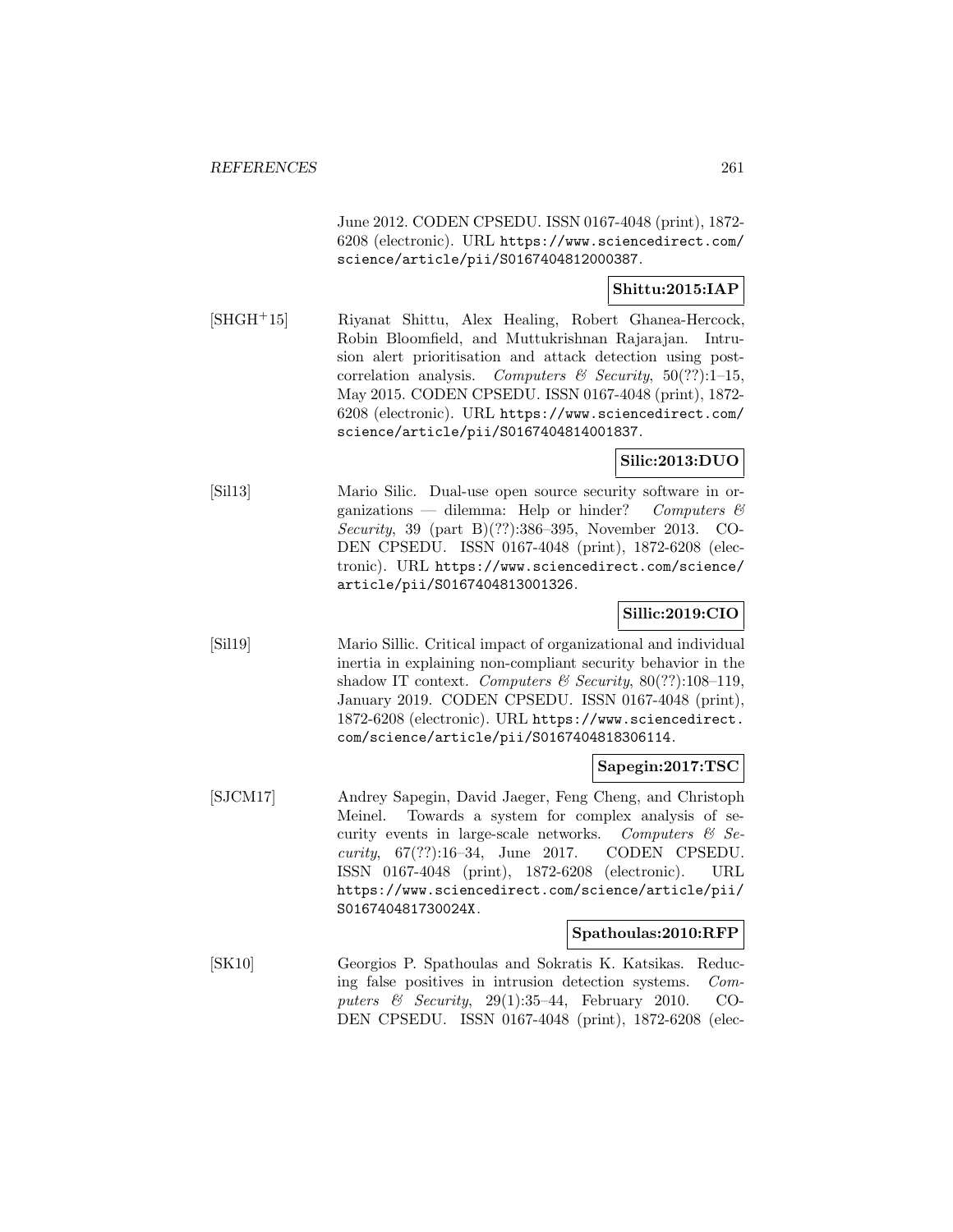tronic). URL https://www.sciencedirect.com/science/ article/pii/S0167404809000844.

#### **Spathoulas:2013:EIP**

[SK13] Georgios P. Spathoulas and Sokratis K. Katsikas. Enhancing IDS performance through comprehensive alert postprocessing. Computers & Security,  $37(??)$ :176-196, September 2013. CODEN CPSEDU. ISSN 0167-4048 (print), 1872- 6208 (electronic). URL https://www.sciencedirect.com/ science/article/pii/S0167404813000503.

### **Sepczuk:2018:NRB**

[SK18] Mariusz Sepczuk and Zbigniew Kotulski. A new risk-based authentication management model oriented on user's experience. Computers & Security, 73(??):17-33, March 2018. CODEN CPSEDU. ISSN 0167-4048 (print), 1872-6208 (electronic). URL https://www.sciencedirect.com/science/ article/pii/S0167404817302079.

## **Sajjad:2019:EPP**

[SKA<sup>+</sup>19] Haider Sajjad, Tehsin Kanwal, Adeel Anjum, Saif ur Rehman Malik, Ahmed Khan, Abid Khan, and Umar Manzoor. An efficient privacy preserving protocol for dynamic continuous data collection. Computers & Security, 86(??):358–371, September 2019. CODEN CPSEDU. ISSN 0167-4048 (print), 1872-6208 (electronic). URL https://www.sciencedirect. com/science/article/pii/S0167404819301312.

### **Stergiopoulos:2017:PAR**

[SKG17] George Stergiopoulos, Panayiotis Katsaros, and Dimitris Gritzalis. Program analysis with risk-based classification of dynamic invariants for logical error detection. Computers  $\&$  Security, 71(??):36–50, November 2017. CO-DEN CPSEDU. ISSN 0167-4048 (print), 1872-6208 (electronic). URL https://www.sciencedirect.com/science/ article/pii/S0167404817300330.

#### **Schrittwieser:2014:CCH**

[SKK<sup>+</sup>14] Sebastian Schrittwieser, Stefan Katzenbeisser, Peter Kieseberg, Markus Huber, Manuel Leithner, Martin Mulazzani, and Edgar Weippl. Covert computation — hiding code in code through compile-time obfuscation. Computers  $\mathcal{C}$ Security, 42(??):13–26, May 2014. CODEN CPSEDU.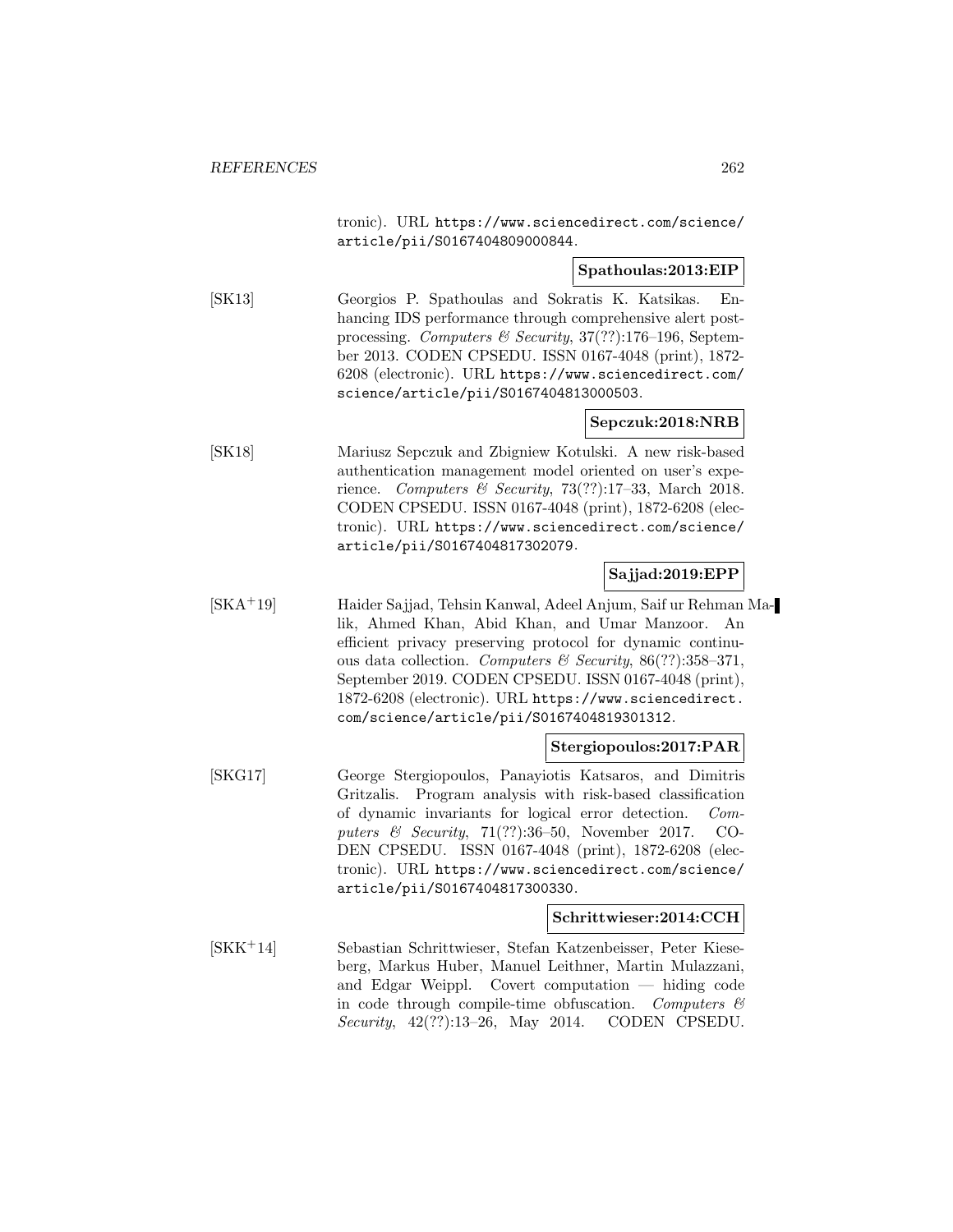ISSN 0167-4048 (print), 1872-6208 (electronic). URL https://www.sciencedirect.com/science/article/pii/ S0167404814000030.

# **Shiaeles:2012:RTD**

[SKKP12] Stavros N. Shiaeles, Vasilios Katos, Alexandros S. Karakos, and Basil K. Papadopoulos. Real time DDoS detection using fuzzy estimators. Computers & Security,  $31(6)$ :782–790, September 2012. CODEN CPSEDU. ISSN 0167-4048 (print), 1872-6208 (electronic). URL https://www.sciencedirect. com/science/article/pii/S0167404812000922.

### **Squicciarini:2014:IHS**

[SKLD14] Anna Squicciarini, Sushama Karumanchi, Dan Lin, and Nicole DeSisto. Identifying hidden social circles for advanced privacy configuration. Computers & Security,  $41(??):40-51$ , March 2014. CODEN CPSEDU. ISSN 0167-4048 (print), 1872-6208 (electronic). URL https://www.sciencedirect. com/science/article/pii/S0167404813001107.

### **Spyridopoulos:2013:GTD**

[SKTO13] T. Spyridopoulos, G. Karanikas, T. Tryfonas, and G. Oikonomou. A game theoretic defence framework against DoS/DDoS cyber attacks. Computers & Security, 38(??):39–50, October 2013. CODEN CPSEDU. ISSN 0167-4048 (print), 1872- 6208 (electronic). URL https://www.sciencedirect.com/ science/article/pii/S016740481300059X.

### **Schmidt:2013:TFV**

[SLB<sup>+</sup>13] Andreas U. Schmidt, Andreas Leicher, Andreas Brett, Yogendra Shah, and Inhyok Cha. Tree-formed verification data for trusted platforms. Computers & Security,  $32(??)$ :19-35, February 2013. CODEN CPSEDU. ISSN 0167-4048 (print), 1872-6208 (electronic). URL https://www.sciencedirect. com/science/article/pii/S016740481200140X.

### **Shi:2012:SED**

[SLD12] Jie Shi, Yingjiu Li, and Robert H. Deng. A secure and efficient discovery service system in EPCglobal network. Computers & Security, 31(8):870–885, November 2012. CO-DEN CPSEDU. ISSN 0167-4048 (print), 1872-6208 (electronic). URL https://www.sciencedirect.com/science/ article/pii/S016740481200123X.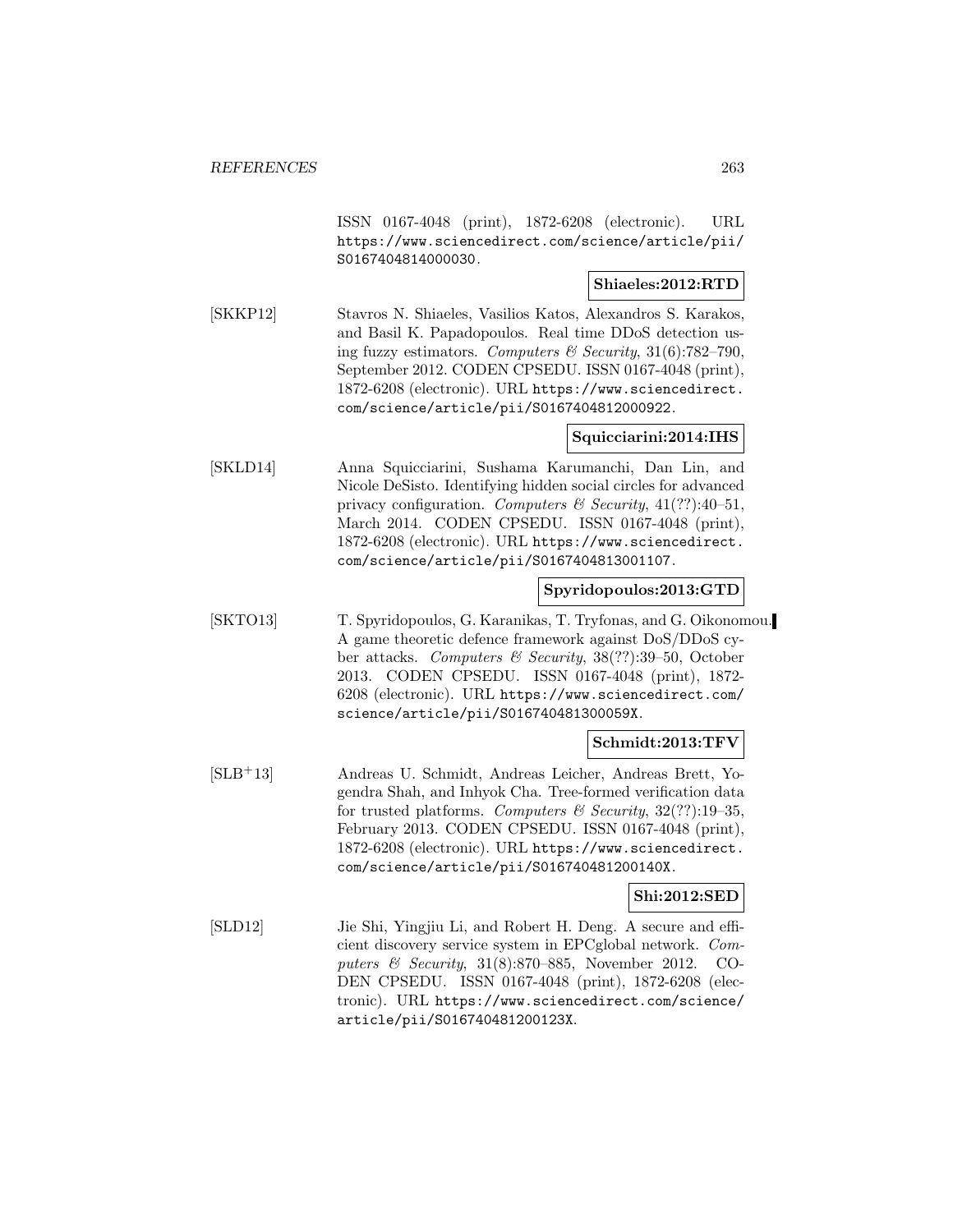#### **Sharafaldin:2019:EFN**

[SLG19] Iman Sharafaldin, Arash Habibi Lashkari, and Ali A. Ghorbani. An evaluation framework for network security visualizations. Computers  $\mathcal B$  Security, 84(??):70–92, July 2019. CODEN CPSEDU. ISSN 0167-4048 (print), 1872-6208 (electronic). URL https://www.sciencedirect.com/science/ article/pii/S0167404818308952.

# **Seo:2014:CCS**

[SLH14] Ilju Seo, Heejo Lee, and Seung Chul Han. Cylindrical coordinates security visualization for multiple domain command and control botnet detection. Computers  $\mathcal{C}$  Security, 46(??):141–153, October 2014. CODEN CPSEDU. ISSN 0167-4048 (print), 1872-6208 (electronic). URL https://www.sciencedirect.com/science/article/pii/ S0167404814001187.

### **Seo:2015:MMS**

[SLN<sup>+</sup>15] Hwajeong Seo, Zhe Liu, Yasuyuki Nogami, Jongseok Choi, and Howon Kim. Montgomery multiplication and squaring for optimal prime fields. Computers  $\mathcal C$  Security, 52(??):276– 291, July 2015. CODEN CPSEDU. ISSN 0167-4048 (print), 1872-6208 (electronic). URL https://www.sciencedirect. com/science/article/pii/S0167404815000371.

### **Seo:2013:AAP**

[SLP13] Dongwon Seo, Heejo Lee, and Adrian Perrig. APFS: Adaptive probabilistic filter scheduling against distributed denial-of-service attacks. Computers & Security, 39 (part B)(??):366–385, November 2013. CODEN CPSEDU. ISSN 0167-4048 (print), 1872-6208 (electronic). URL https://www.sciencedirect.com/science/article/pii/ S0167404813001314.

### **Shen:2018:TES**

[SLS<sup>+</sup>18] Dong Shen, Zhoujun Li, Xiaojing Su, Jinxin Ma, and Robert Deng. TinyVisor: an extensible secure framework on Android platforms. Computers & Security,  $72(??):145-162$ , January 2018. CODEN CPSEDU. ISSN 0167-4048 (print), 1872- 6208 (electronic). URL https://www.sciencedirect.com/ science/article/pii/S0167404817301955.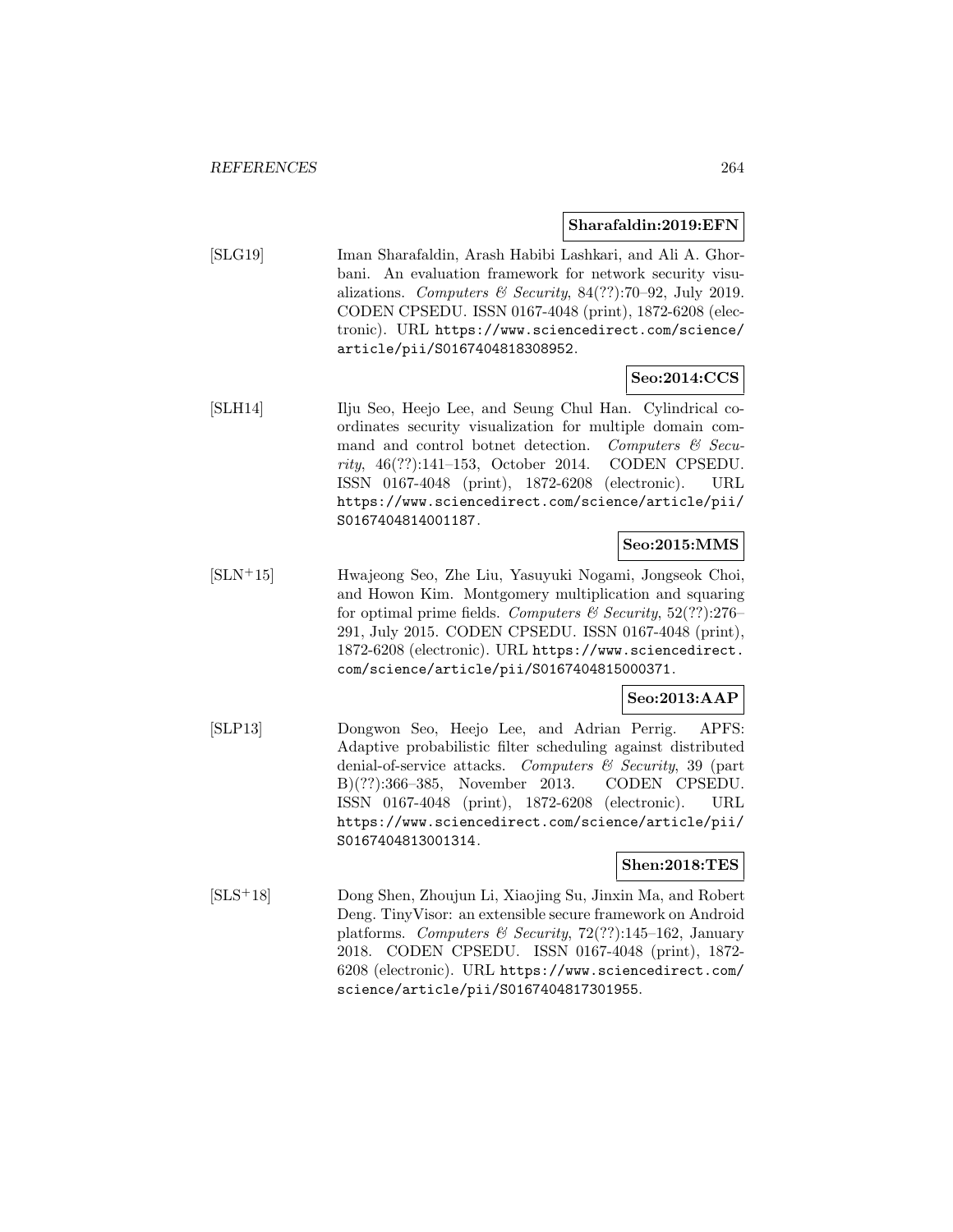#### **Sorniotti:2010:PSS**

[SM10] Alessandro Sorniotti and Refik Molva. A provably secure secret handshake with dynamic controlled matching. Computers & Security, 29(5):619–627, July 2010. CO-DEN CPSEDU. ISSN 0167-4048 (print), 1872-6208 (electronic). URL https://www.sciencedirect.com/science/ article/pii/S0167404809001370.

### **Samarasinghe:2019:ALT**

[SM19a] Nayanamana Samarasinghe and Mohammad Mannan. Another look at TLS ecosystems in networked devices vs. Web servers. Computers & Security,  $80(??):1-13$ , January 2019. CODEN CPSEDU. ISSN 0167-4048 (print), 1872-6208 (electronic). URL https://www.sciencedirect.com/science/ article/pii/S0167404818306916.

### **Samarasinghe:2019:TGP**

[SM19b] Nayanamana Samarasinghe and Mohammad Mannan. Towards a global perspective on web tracking. Computers & Security, 87(??):Article 101569, November 2019. CO-DEN CPSEDU. ISSN 0167-4048 (print), 1872-6208 (electronic). URL https://www.sciencedirect.com/science/ article/pii/S0167404818314007.

### **Sucasas:2018:PEO**

[SMA<sup>+</sup>18] Victor Sucasas, Georgios Mantas, Saud Althunibat, Leonardo Oliveira, Angelos Antonopoulos, Ifiok Otung, and Jonathan Rodriguez. A privacy-enhanced OAuth 2.0 based protocol for smart city mobile applications. Computers  $\mathcal{C}$  Security, 74(??):258–274, May 2018. CODEN CPSEDU. ISSN 0167-4048 (print), 1872-6208 (electronic). URL https://www.sciencedirect.com/science/article/pii/ S0167404818300361.

### **Sieklik:2016:ETD**

[SMB16] Boris Sieklik, Richard Macfarlane, and William J. Buchanan. Evaluation of TFTP DDoS amplification attack. Computers & Security, 57(??):67–92, March 2016. CODEN CPSEDU. ISSN 0167-4048 (print), 1872-6208 (electronic). URL https://www.sciencedirect.com/science/article/pii/ S0167404815001285.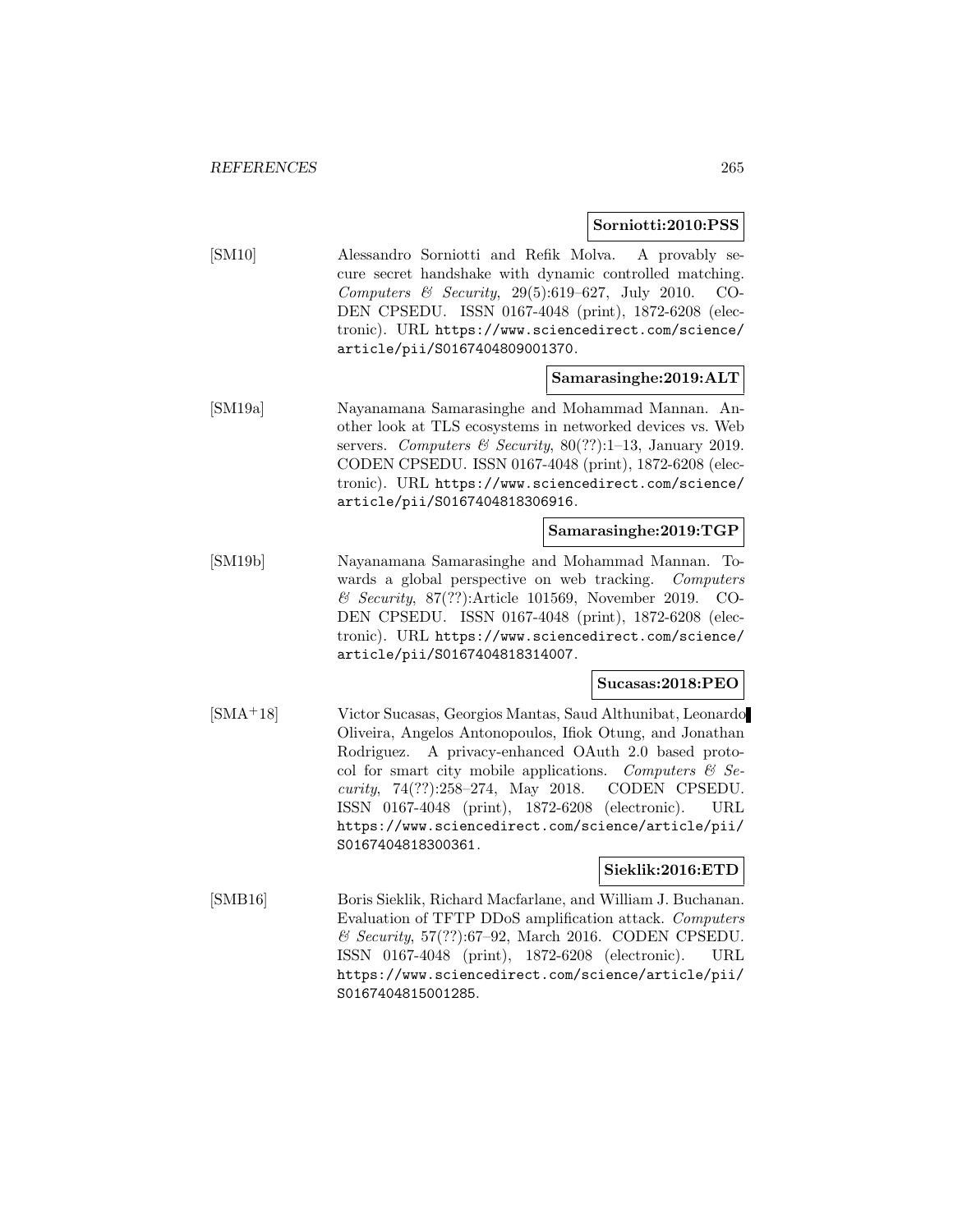#### **Shen:2018:SEB**

[SMC<sup>+</sup>18] Lixiang Shen, Dejun Mu, Guo Cao, Maoyuan Qin, Jeremy Blackstone, and Ryan Kastner. Symbolic execution based test-patterns generation algorithm for hardware Trojan detection. Computers & Security, 78(??):267–280, September 2018. CODEN CPSEDU. ISSN 0167-4048 (print), 1872- 6208 (electronic). URL https://www.sciencedirect.com/ science/article/pii/S0167404818305352.

### **Schmidt:2018:EIT**

[SMK<sup>+</sup>18a] Sabine Schmidt, Wojciech Mazurczyk, Radoslaw Kulesza, Jörg Keller, and Luca Caviglione. Exploiting IP telephony with silence suppression for hidden data transfers. *Com*puters & Security, 79(??):17–32, November 2018. CO-DEN CPSEDU. ISSN 0167-4048 (print), 1872-6208 (electronic). URL https://www.sciencedirect.com/science/ article/pii/S0167404818305777.

### **Sundararaj:2018:OCF**

[SMK18b] Vinu Sundararaj, Selvi Muthukumar, and R. S. Kumar. An optimal cluster formation based energy efficient dynamic scheduling hybrid MAC protocol for heavy traffic load in wireless sensor networks. Computers  $\mathcal{C}$  Security, 77(??):277–288, August 2018. CODEN CPSEDU. ISSN 0167-4048 (print), 1872-6208 (electronic). URL https://www.sciencedirect.com/science/article/pii/ S0167404818303754.

### **Scalas:2019:ESA**

[SMM<sup>+</sup>19] Michele Scalas, Davide Maiorca, Francesco Mercaldo, Corrado Aaron Visaggio, Fabio Martinelli, and Giorgio Giacinto. On the effectiveness of system API-related information for Android ransomware detection. Computers & Security, 86(??):168–182, September 2019. CO-DEN CPSEDU. ISSN 0167-4048 (print), 1872-6208 (electronic). URL https://www.sciencedirect.com/science/ article/pii/S0167404819301178.

### **Schreuders:2013:SAA**

[SMP13] Z. Cliffe Schreuders, Tanya McGill, and Christian Payne. The state of the art of application restrictions and sandboxes: a survey of application-oriented access controls and their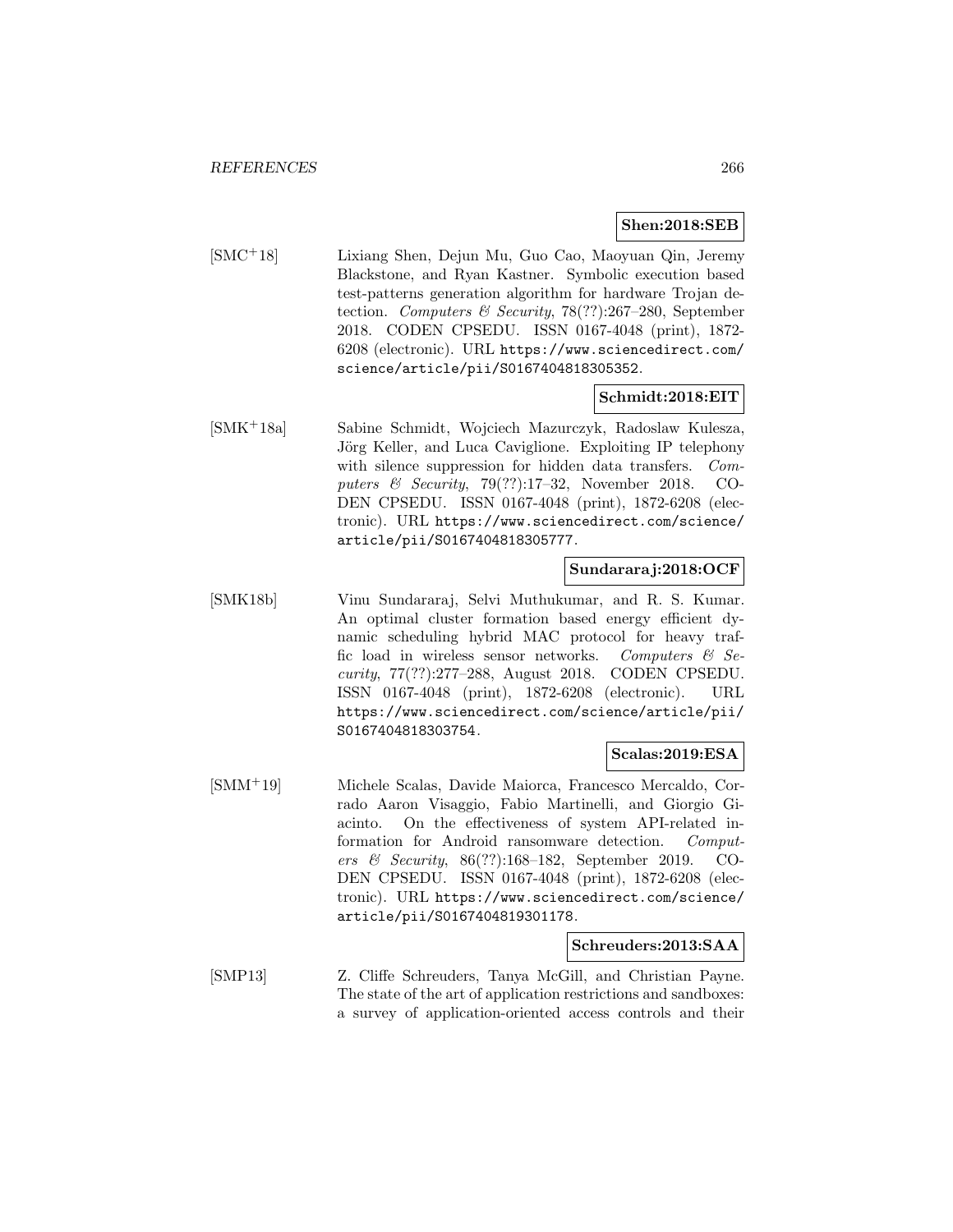shortfalls. Computers & Security,  $32(??):219-241$ , February 2013. CODEN CPSEDU. ISSN 0167-4048 (print), 1872- 6208 (electronic). URL https://www.sciencedirect.com/ science/article/pii/S0167404812001435.

### **Sucasas:2016:APP**

[SMS<sup>+</sup>16] Victor Sucasas, Georgios Mantas, Firooz B. Saghezchi, Ayman Radwan, and Jonathan Rodriguez. An autonomous privacy-preserving authentication scheme for intelligent transportation systems. Computers & Security,  $60(??)$ :193– 205, July 2016. CODEN CPSEDU. ISSN 0167-4048 (print), 1872-6208 (electronic). URL https://www.sciencedirect. com/science/article/pii/S0167404816300463.

#### **Siadati:2017:MYS**

[SNG<sup>+</sup>17] Hossein Siadati, Toan Nguyen, Payas Gupta, Markus Jakobsson, and Nasir Memon. Mind your SMSes: Mitigating social engineering in second factor authentication. Computers & Security,  $65(??):14-28$ , March 2017. CO-DEN CPSEDU. ISSN 0167-4048 (print), 1872-6208 (electronic). URL https://www.sciencedirect.com/science/ article/pii/S016740481630116X.

### **Solic:2015:ISS**

[SOG15] Kresimir Solic, Hrvoje Ocevcic, and Marin Golub. The information systems' security level assessment model based on an ontology and evidential reasoning approach. Computers & Security, 55(??):100–112, November 2015. CO-DEN CPSEDU. ISSN 0167-4048 (print), 1872-6208 (electronic). URL https://www.sciencedirect.com/science/ article/pii/S0167404815001212.

### **Serwadda:2015:WMD**

[SP15] Abdul Serwadda and Vir V. Phoha. When mice devour the elephants: a DDoS attack against size-based scheduling schemes in the Internet. Computers & Security,  $53(??)$ : 31-43, September 2015. CODEN CPSEDU. ISSN 0167-4048 (print), 1872-6208 (electronic). URL https://www.sciencedirect. com/science/article/pii/S0167404815000644.

#### **Spafford:2010:Ea**

[Spa10a] Eugene H. Spafford. Editorial. Computers & Security, 29(6):641–642, September 2010. CODEN CPSEDU.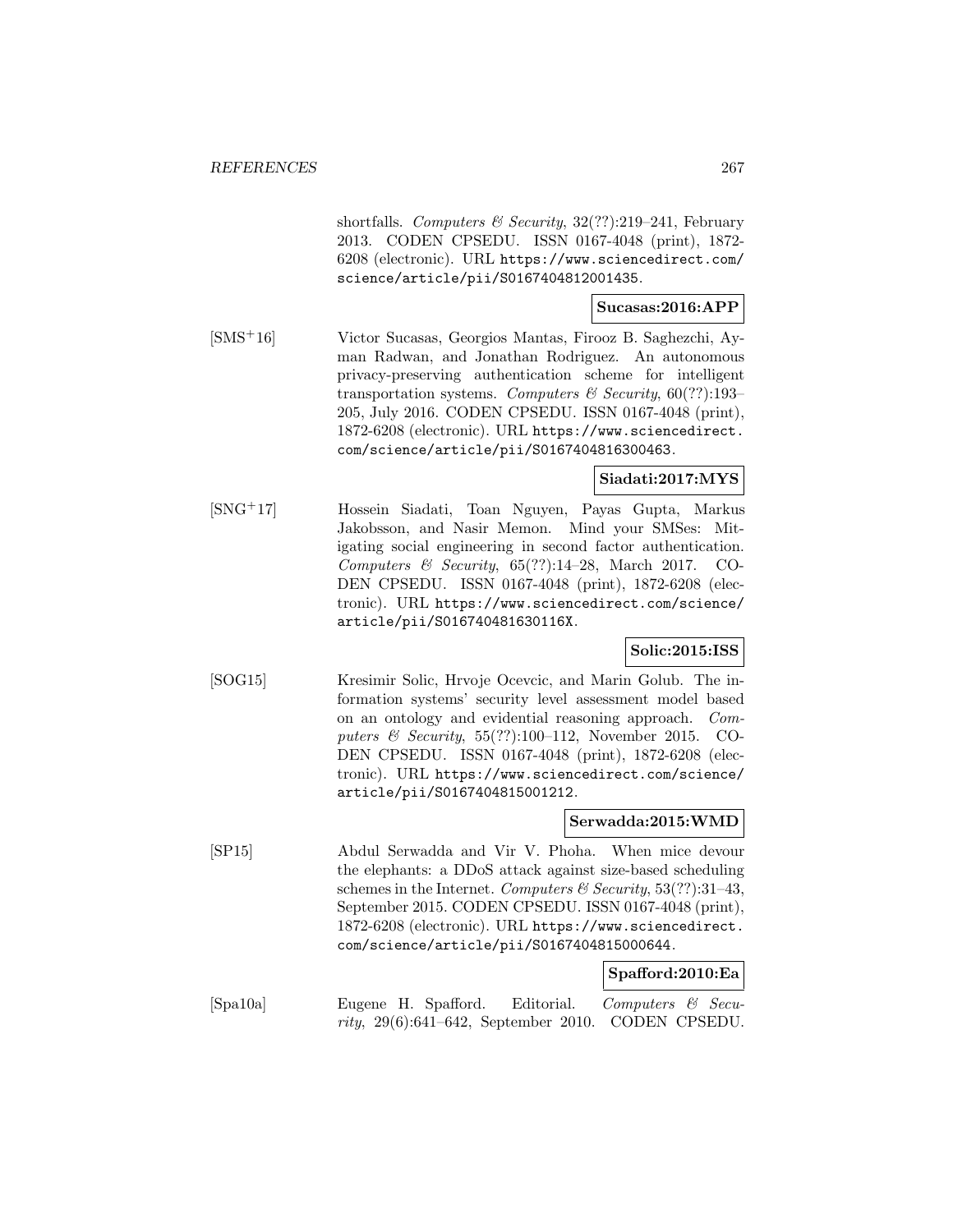ISSN 0167-4048 (print), 1872-6208 (electronic). URL https://www.sciencedirect.com/science/article/pii/ S0167404810000519.

# **Spafford:2010:Eb**

[Spa10b] Eugene H. Spafford. Editorial. Computers & Security, 29(7):729–730, October 2010. CODEN CPSEDU. ISSN 0167-4048 (print), 1872-6208 (electronic). URL https://www.sciencedirect.com/science/article/pii/ S0167404810000714.

### **Spafford:2010:STP**

[Spa10c] Eugene H. Spafford. Security, technology, publishing, and ethics (part i). Computers & Security,  $29(8):813-814$ , November 2010. CODEN CPSEDU. ISSN 0167-4048 (print), 1872-6208 (electronic). URL https://www.sciencedirect. com/science/article/pii/S0167404810000878.

# **Spafford:2011:Ea**

[Spa11a] Eugene H. Spafford. Editorial. Computers & Security,  $30(1)$ : 1, January 2011. CODEN CPSEDU. ISSN 0167-4048 (print), 1872-6208 (electronic). URL https://www.sciencedirect. com/science/article/pii/S016740481000115X.

### **Spafford:2011:Eb**

[Spa11b] Eugene H. Spafford. Editorial. Computers  $\mathcal C$  Security, 30(4): 171, June 2011. CODEN CPSEDU. ISSN 0167-4048 (print), 1872-6208 (electronic). URL https://www.sciencedirect. com/science/article/pii/S0167404811000496.

### **Spafford:2011:Ec**

[Spa11c] Eugene H. Spafford. Editorial. Computers & Security, 30(6–7):351–352, September/October 2011. CO-DEN CPSEDU. ISSN 0167-4048 (print), 1872-6208 (electronic). URL https://www.sciencedirect.com/science/ article/pii/S0167404811000733.

### **Spafford:2011:Ef**

[Spa11d] Eugene H. Spafford. Editorial for  $30/8$ . Computers & Security, 30(8):553–554, November 2011. CODEN CPSEDU. ISSN 0167-4048 (print), 1872-6208 (electronic). URL https://www.sciencedirect.com/science/article/pii/ S0167404811001209.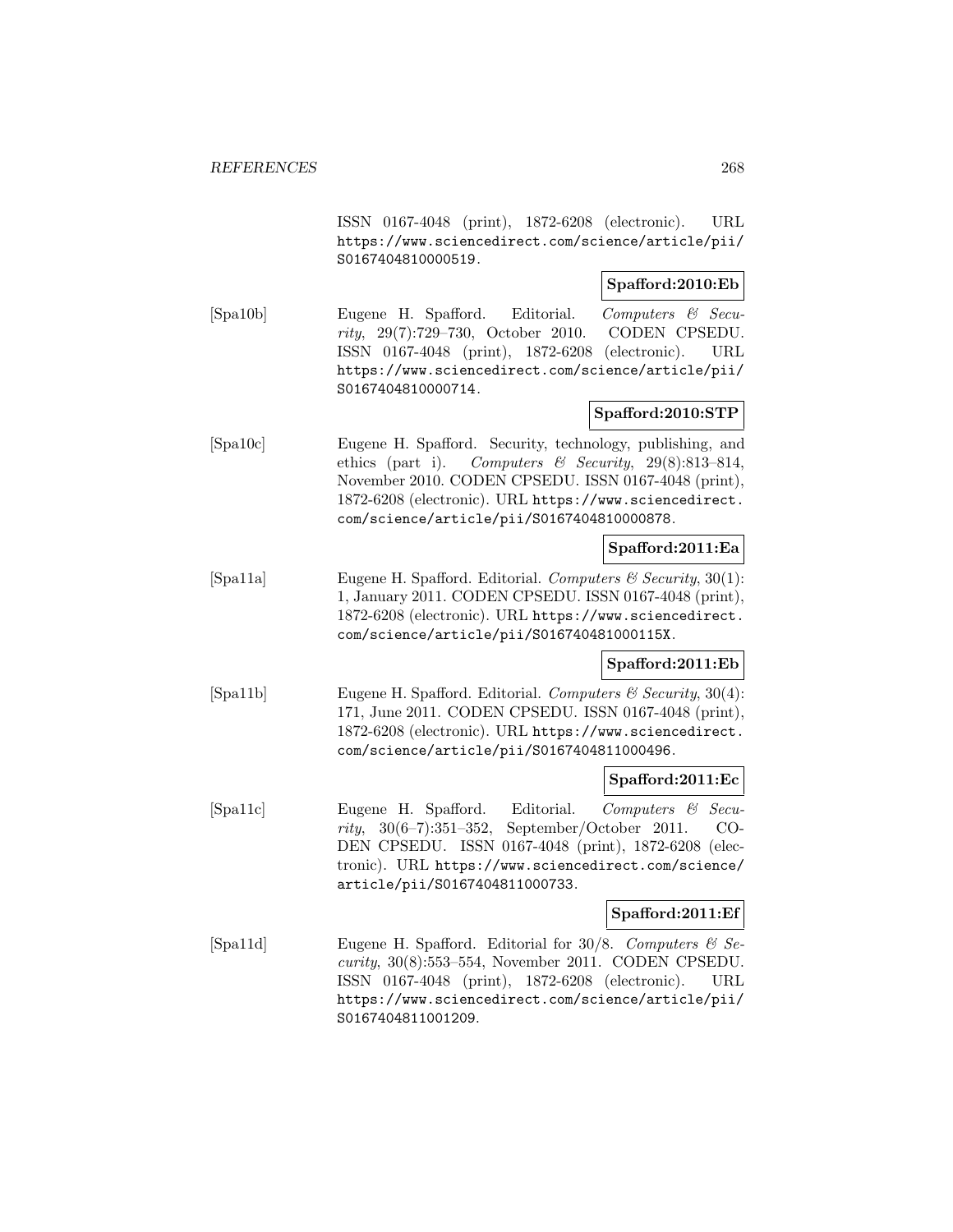### **Spafford:2011:STP**

[Spa11e] Eugene H. Spafford. Security, technology, publishing, and ethics (part II). Computers & Security, 30(1):2-3, January 2011. CODEN CPSEDU. ISSN 0167-4048 (print), 1872- 6208 (electronic). URL https://www.sciencedirect.com/ science/article/pii/S0167404810001161.

### **Spafford:2012:Ea**

[Spa12a] Eugene H. Spafford. Editorial. Computers & Se $curity, 31(1):1-2, February 2012. CODEN CPSEDU.$ ISSN 0167-4048 (print), 1872-6208 (electronic). URL https://www.sciencedirect.com/science/article/pii/ S0167404811001520.

### **Spafford:2012:Eb**

[Spa12b] Eugene H. Spafford. Editorial. Computers & Security, 31(2):149–150, March 2012. CODEN CPSEDU. ISSN 0167-4048 (print), 1872-6208 (electronic). URL https://www.sciencedirect.com/science/article/pii/ S0167404812000168.

#### **Spafford:2012:Ec**

[Spa12c] Eugene H. Spafford. Editorial. Computers & Security, 31(5):641–642, July 2012. CODEN CPSEDU. ISSN 0167-4048 (print), 1872-6208 (electronic). URL https://www.sciencedirect.com/science/article/pii/ S0167404812000934.

### **Spafford:2012:Ed**

[Spa12d] Eugene H. Spafford. Editorial. Computers & Security, 31(6):739–740, September 2012. CODEN CPSEDU. ISSN 0167-4048 (print), 1872-6208 (electronic). URL https://www.sciencedirect.com/science/article/pii/ S0167404812001149.

### **Spafford:2012:Ee**

[Spa12e] Gene Spafford. Editorial. Computers & Security, 31(8): 857–858, November 2012. CODEN CPSEDU. ISSN 0167- 4048 (print), 1872-6208 (electronic). URL https://www. sciencedirect.com/science/article/pii/S0167404812001691.

### **Spafford:2013:Ea**

[Spa13a] Eugene H. Spafford. Editorial. Computers & Security, 32(??):v, February 2013. CODEN CPSEDU.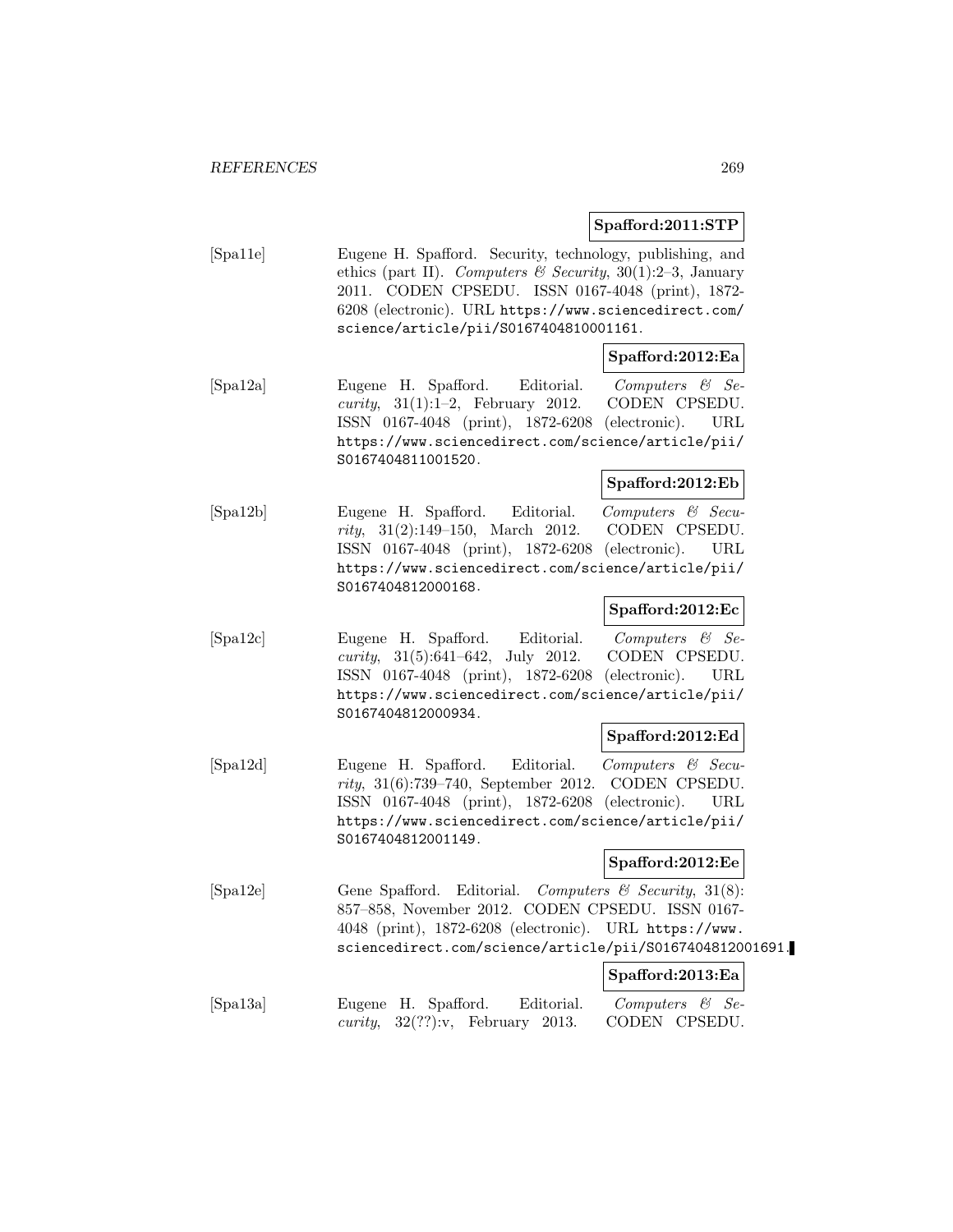ISSN 0167-4048 (print), 1872-6208 (electronic). URL https://www.sciencedirect.com/science/article/pii/ S0167404813000035.

# **Spafford:2013:Eb**

[Spa13b] Eugene H. Spafford. Editorial. Computers & Security, 34(??): iv, May 2013. CODEN CPSEDU. ISSN 0167-4048 (print), 1872-6208 (electronic). URL https://www.sciencedirect. com/science/article/pii/S0167404813000473.

### **Spafford:2014:E**

[Spa14] Eugene H. Spafford. Editorial. Computers & Security, 43(??): iv, June 2014. CODEN CPSEDU. ISSN 0167-4048 (print), 1872-6208 (electronic). URL https://www.sciencedirect. com/science/article/pii/S0167404814000704.

### **Spafford:2019:E**

[Spa19] Eugene H. Spafford. Editorial. Computers & Security, 81(??):182–183, March 2019. CODEN CPSEDU. ISSN 0167-4048 (print), 1872-6208 (electronic). URL https://www.sciencedirect.com/science/article/pii/ S0167404818314548.

#### **Signes-Pont:2018:MMP**

[SPCCMMS18] María Teresa Signes-Pont, Antonio Cortés-Castillo, Higinio Mora-Mora, and Julian Szymanski. Modelling the malware propagation in mobile computer devices. Computers & Security, 79(??):80–93, November 2018. CO-DEN CPSEDU. ISSN 0167-4048 (print), 1872-6208 (electronic). URL https://www.sciencedirect.com/science/ article/pii/S0167404818302773.

#### **Stevanovic:2015:GTP**

[SPD<sup>+</sup>15] Matija Stevanovic, Jens Myrup Pedersen, Alessandro D'Alconzo, Stefan Ruehrup, and Andreas Berger. On the ground truth problem of malicious DNS traffic analysis. Computers & Security,  $55(??):142-158$ , November 2015. CO-DEN CPSEDU. ISSN 0167-4048 (print), 1872-6208 (electronic). URL https://www.sciencedirect.com/science/ article/pii/S016740481500125X.

### **Sauerwein:2019:ACP**

[SPFB19] Clemens Sauerwein, Irdin Pekaric, Michael Felderer, and Ruth Breu. An analysis and classification of public in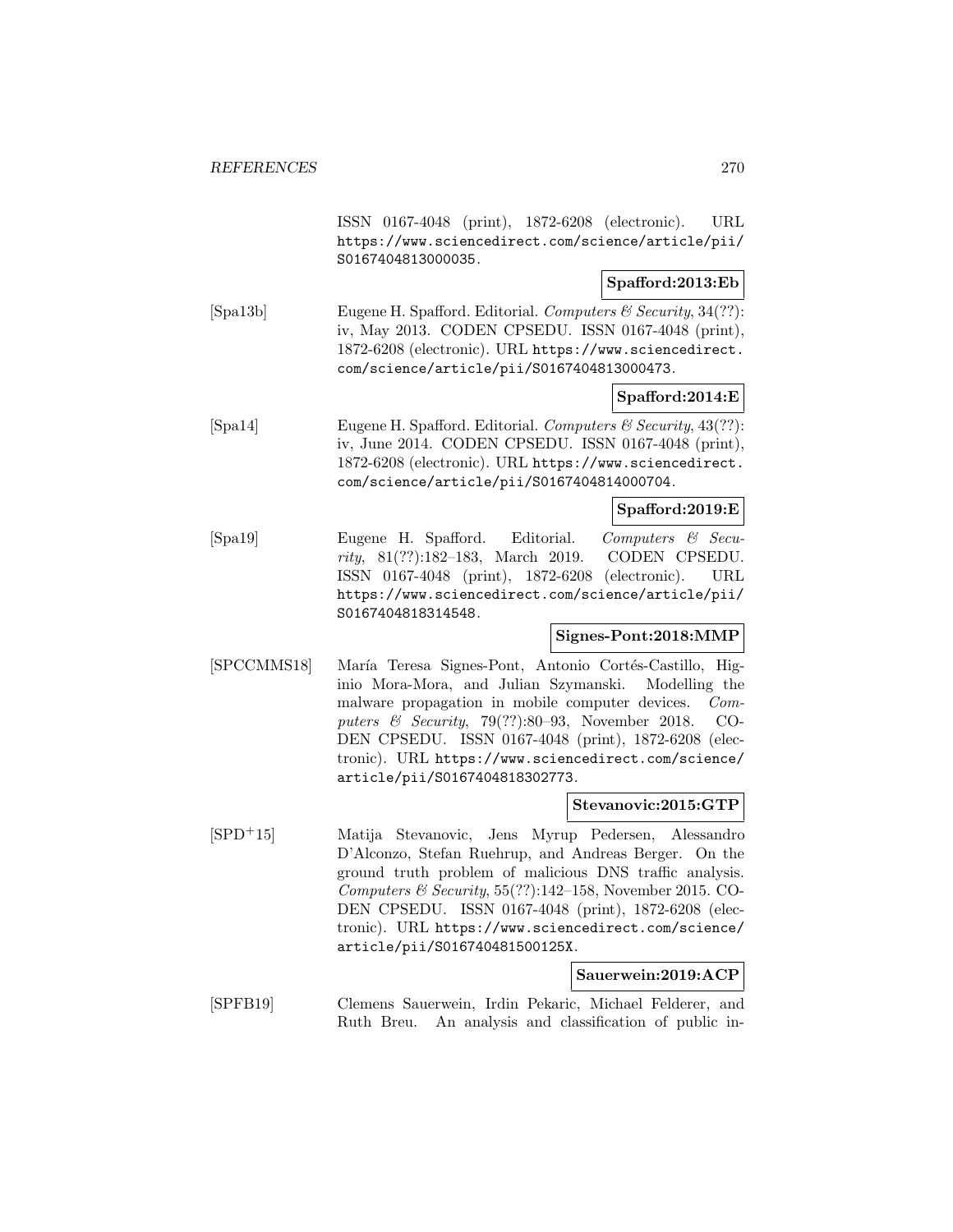formation security data sources used in research and practice. Computers & Security,  $82(??)$ :140-155, May 2019. CO-DEN CPSEDU. ISSN 0167-4048 (print), 1872-6208 (electronic). URL https://www.sciencedirect.com/science/ article/pii/S0167404818304978.

# **Skracic:2017:AAU**

[SPK17] Kristian Skracić, Predrag Pale, and Zvonko Kostanjcar. Authentication approach using one-time challenge generation based on user behavior patterns captured in transactional data sets. Computers & Security,  $67(??):107-121$ , June 2017. CODEN CPSEDU. ISSN 0167-4048 (print), 1872-6208 (electronic). URL https://www.sciencedirect.com/science/ article/pii/S016740481730055X.

### **Stiborek:2018:PAD**

[SPR18] Jan Stiborek, Tomás Pevný, and Martin Rehák. Probabilistic analysis of dynamic malware traces. Computers  $\mathcal{C}$ Security, 74(??):221–239, May 2018. CODEN CPSEDU. ISSN 0167-4048 (print), 1872-6208 (electronic). URL https://www.sciencedirect.com/science/article/pii/ S0167404818300336.

### **Shen:2015:IEM**

[SPYG15] Chao Shen, Shichao Pei, Zhenyu Yang, and Xiaohong Guan. Input extraction via motion-sensor behavior analysis on smartphones. Computers & Security,  $53(??):143-155$ , September 2015. CODEN CPSEDU. ISSN 0167-4048 (print), 1872-6208 (electronic). URL https://www.sciencedirect. com/science/article/pii/S0167404815000991.

### **Salim:2013:BAR**

[SRDD13] Farzad Salim, Jason Reid, Uwe Dulleck, and Ed Dawson. Budget-aware role based access control. Computers & Security, 35(??):37–50, June 2013. CODEN CPSEDU. ISSN 0167-4048 (print), 1872-6208 (electronic). URL https://www.sciencedirect.com/science/article/pii/ S016740481200171X.

#### **Shams:2018:TAS**

[SRU18] Erfan A. Shams, Ahmet Rizaner, and Ali Hakan Ulusoy. Trust aware support vector machine intrusion detection and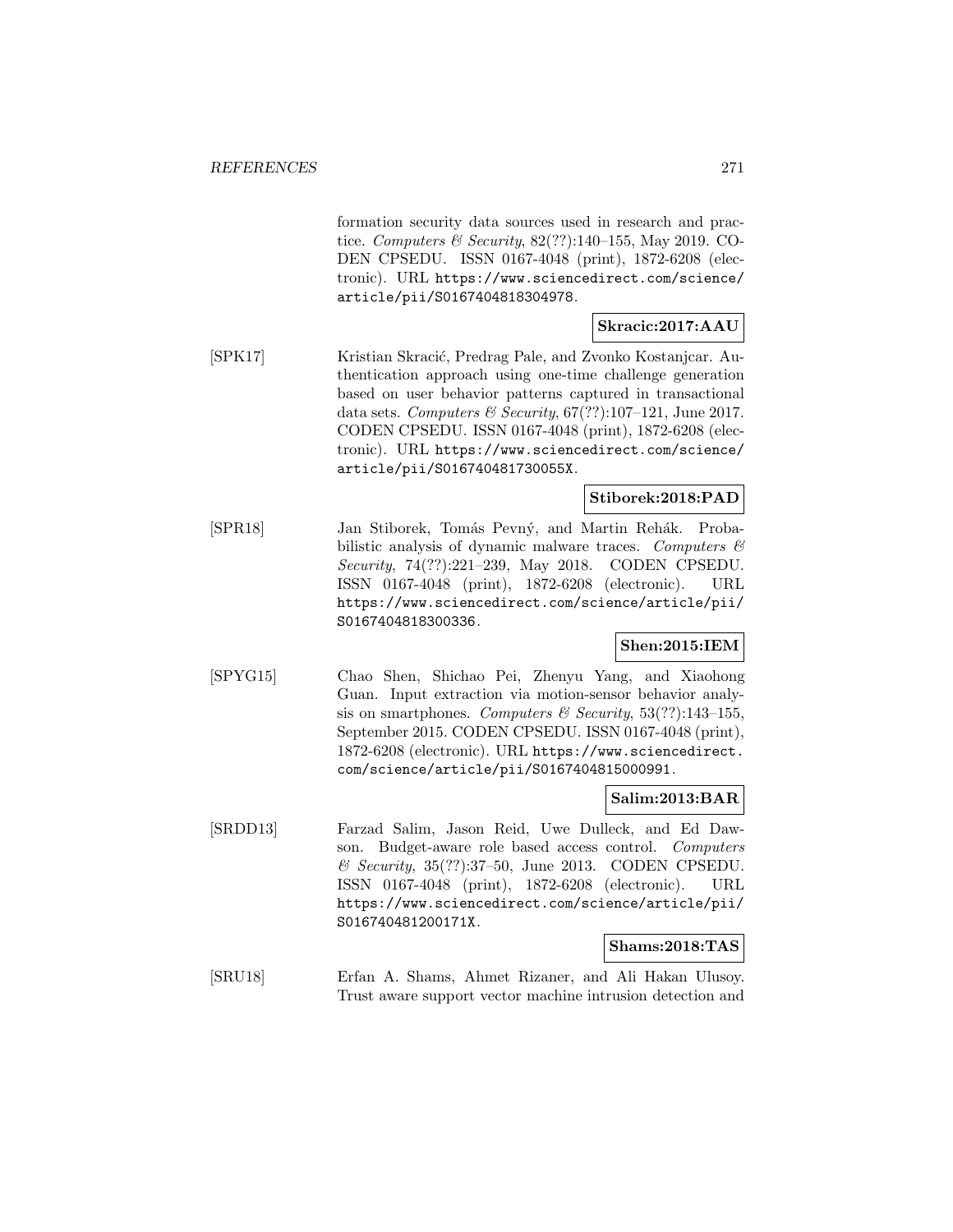prevention system in vehicular ad hoc networks. Computers & Security,  $78(??):245-254$ , September 2018. CO-DEN CPSEDU. ISSN 0167-4048 (print), 1872-6208 (electronic). URL https://www.sciencedirect.com/science/ article/pii/S0167404818307569.

### **Sadan:2011:WUS**

[SS11] Zac Sadan and David Schwartz. WhiteScript: Using social network analysis parameters to balance between browser usability and malware exposure. Computers & Security,  $30(1):4-12$ , January 2011. CODEN CPSEDU. ISSN 0167-4048 (print), 1872-6208 (electronic). URL https://www.sciencedirect.com/science/article/pii/ S0167404810000842.

## **Stanekova:2013:ADM**

[SS13] L'ubica Staneková and Martin Stanek. Analysis of dictionary methods for PIN selection. Computers  $\mathcal{C}$  Security, 39 (part B)(??):289–298, November 2013. CO-DEN CPSEDU. ISSN 0167-4048 (print), 1872-6208 (electronic). URL https://www.sciencedirect.com/science/ article/pii/S0167404813001235.

### **Sadhya:2016:PPS**

[SS16] Debanjan Sadhya and Sanjay Kumar Singh. Privacy preservation for soft biometrics based multimodal recognition system. Computers & Security, 58(??):160–179, May 2016. CO-DEN CPSEDU. ISSN 0167-4048 (print), 1872-6208 (electronic). URL https://www.sciencedirect.com/science/ article/pii/S0167404816000055.

#### **Sadhya:2017:PRS**

[SS17a] Debanjan Sadhya and Sanjay Kumar Singh. Providing robust security measures to Bloom filter based biometric template protection schemes. Computers & Security,  $67(??)$ :59– 72, June 2017. CODEN CPSEDU. ISSN 0167-4048 (print), 1872-6208 (electronic). URL https://www.sciencedirect. com/science/article/pii/S0167404817300391.

#### **Singh:2017:FIW**

[SS17b] Bhupendra Singh and Upasna Singh. A forensic insight into Windows 10 cortana search. Computers  $\mathcal{C}$  Security, 66(??):142–154, May 2017. CODEN CPSEDU.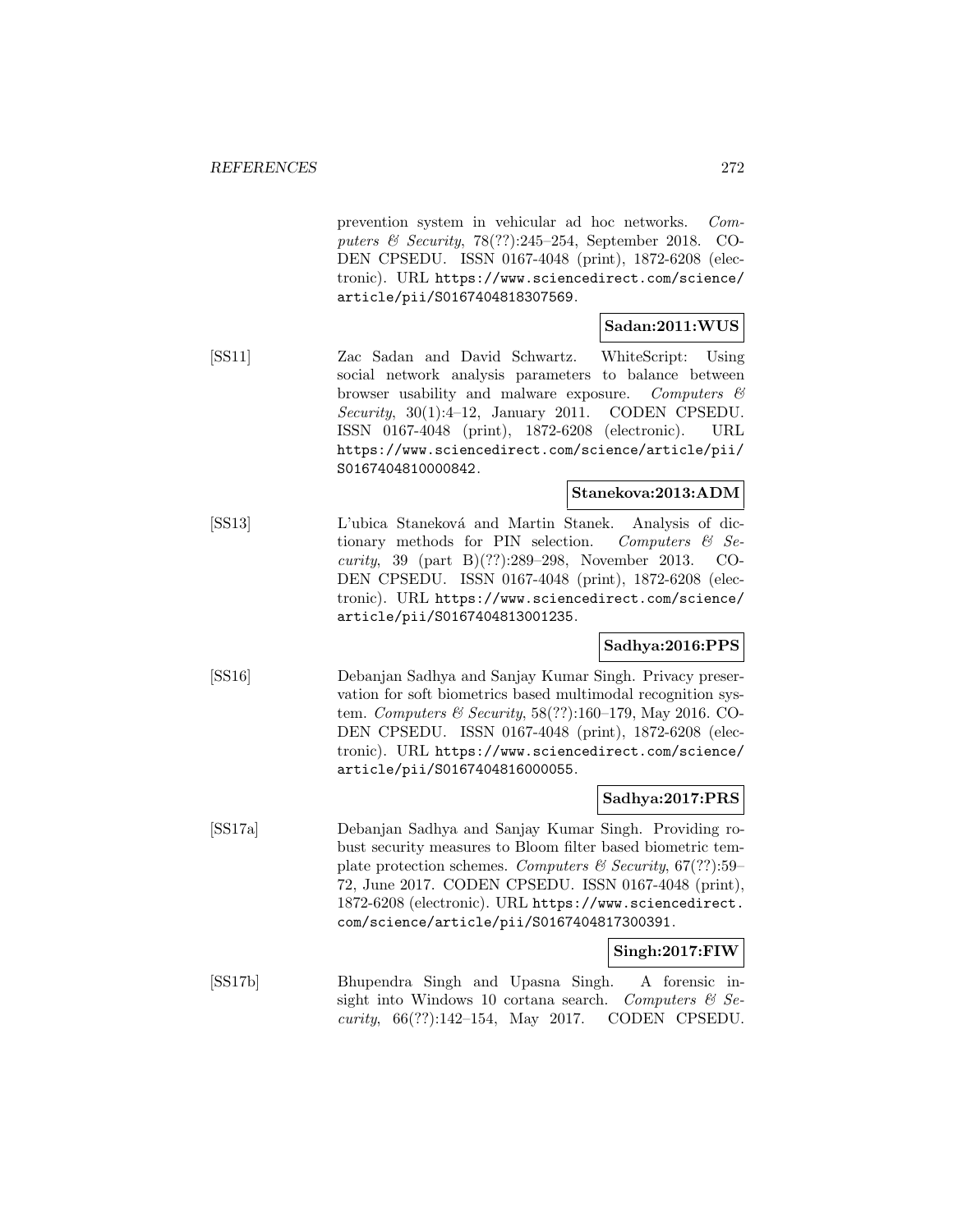ISSN 0167-4048 (print), 1872-6208 (electronic). URL https://www.sciencedirect.com/science/article/pii/ S0167404817300111.

# **SanMiguelCarrasco:2018:UID**

[SS18a] Rafael San Miguel Carrasco and Miguel-Angel Sicilia. Unsupervised intrusion detection through skip-gram models of network behavior. Computers & Security, 78(??):187-197, September 2018. CODEN CPSEDU. ISSN 0167-4048 (print), 1872-6208 (electronic). URL https://www.sciencedirect. com/science/article/pii/S0167404818302700.

### **Singh:2018:PEA**

[SS18b] Bhupendra Singh and Upasna Singh. Program execution analysis in Windows: a study of data sources, their format and comparison of forensic capability. Computers  $\mathcal{C}$ Security, 74(??):94–114, May 2018. CODEN CPSEDU. ISSN 0167-4048 (print), 1872-6208 (electronic). URL https://www.sciencedirect.com/science/article/pii/ S0167404818300257.

### **Shameli-Sendi:2016:TIS**

[SSABC16] Alireza Shameli-Sendi, Rouzbeh Aghababaei-Barzegar, and Mohamed Cheriet. Taxonomy of information security risk assessment (ISRA). Computers & Security,  $57(??):14-30$ , March 2016. CODEN CPSEDU. ISSN 0167-4048 (print), 1872-6208 (electronic). URL https://www.sciencedirect. com/science/article/pii/S0167404815001650.

#### **Shehab:2012:ACO**

[SSAK12] Mohamed Shehab, Anna Squicciarini, Gail-Joon Ahn, and Irini Kokkinou. Access control for online social networks third party applications. Computers  $\mathcal{C}$  Security, 31(8):897–911, November 2012. CODEN CPSEDU. ISSN 0167-4048 (print), 1872-6208 (electronic). URL https://www.sciencedirect.com/science/article/pii/ S0167404812001186.

### **Shameli-Sendi:2014:TIR**

[SSCHL14] Alireza Shameli-Sendi, Mohamed Cheriet, and Abdelwahab Hamou-Lhadj. Taxonomy of intrusion risk assessment and response system. Computers & Security,  $45(??)!$ :1-16, September 2014. CODEN CPSEDU. ISSN 0167-4048 (print), 1872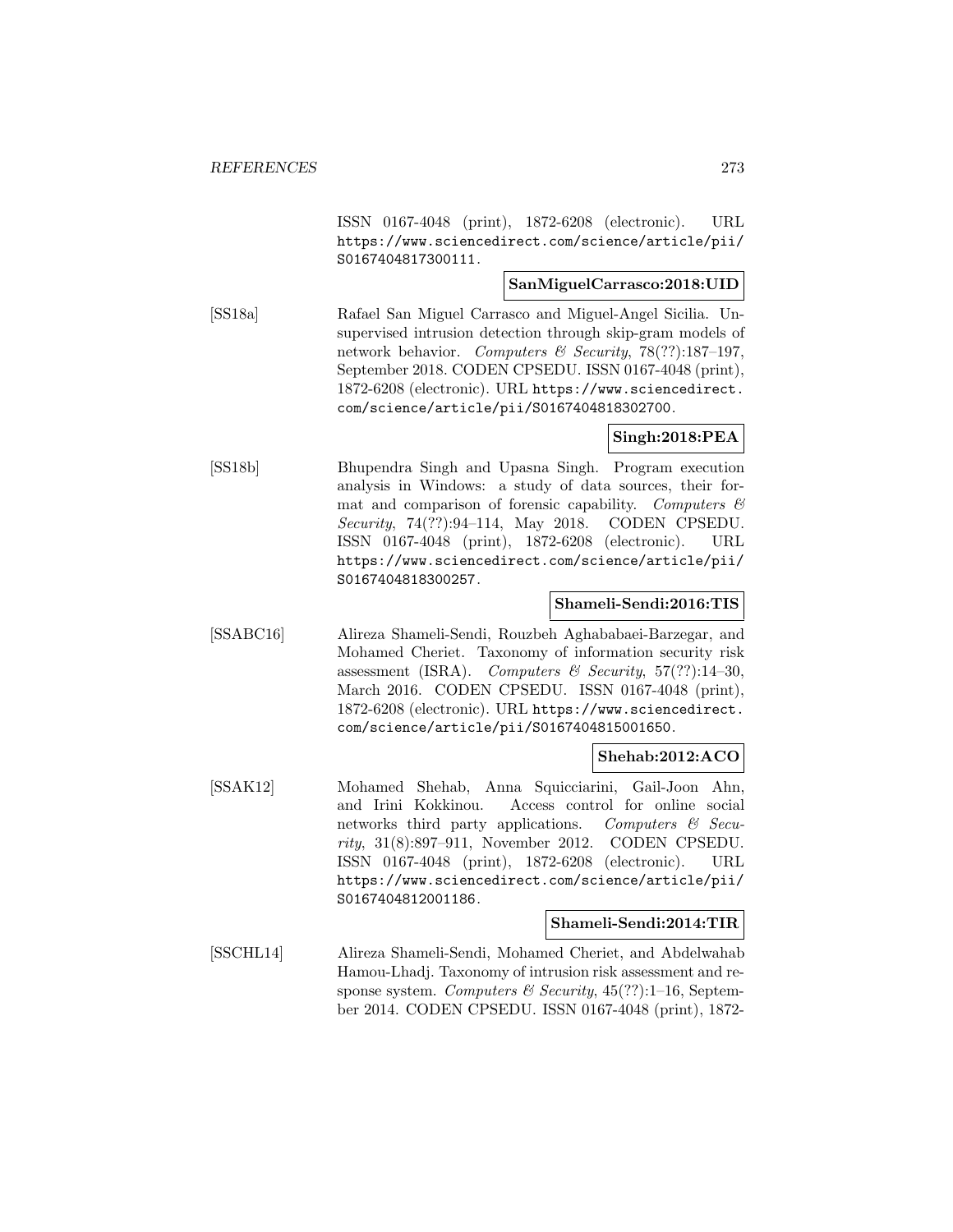6208 (electronic). URL https://www.sciencedirect.com/ science/article/pii/S0167404814000613.

# **Skopik:2016:PSP**

[SSF16] Florian Skopik, Giuseppe Settanni, and Roman Fiedler. A problem shared is a problem halved: a survey on the dimensions of collective cyber defense through security information sharing. Computers & Security,  $60(??):154-176$ , July 2016. CODEN CPSEDU. ISSN 0167-4048 (print), 1872-6208 (electronic). URL https://www.sciencedirect.com/science/ article/pii/S0167404816300347.

### **Singh:2016:SRI**

[SSK16] Karanpreet Singh, Paramvir Singh, and Krishan Kumar. A systematic review of IP traceback schemes for denial of service attacks. Computers & Security,  $56(??):111-139$ , February 2016. CODEN CPSEDU. ISSN 0167-4048 (print), 1872- 6208 (electronic). URL https://www.sciencedirect.com/ science/article/pii/S0167404815000930.

# **Singh:2017:ALH**

[SSK17] Karanpreet Singh, Paramvir Singh, and Krishan Kumar. Application layer HTTP-GET flood DDoS attacks: Research landscape and challenges. Computers & Security, 65(??):344–372, March 2017. CODEN CPSEDU. ISSN 0167-4048 (print), 1872-6208 (electronic). URL https://www.sciencedirect.com/science/article/pii/ S0167404816301365.

### **Singh:2019:ICD**

[SSK19] Manmeet Singh, Maninder Singh, and Sanmeet Kaur. Issues and challenges in DNS based botnet detection: a survey. Computers & Security, 86(??):28–52, September 2019. CODEN CPSEDU. ISSN 0167-4048 (print), 1872-6208 (electronic). URL https://www.sciencedirect.com/science/ article/pii/S0167404819301117.

### **Shahandashti:2015:RUP**

[SSNS15] Siamak F. Shahandashti, Reihaneh Safavi-Naini, and Nashad Ahmed Safa. Reconciling user privacy and implicit authentication for mobile devices. Computers  $\mathcal{C}$  Security, 53(??):215–233, September 2015. CODEN CPSEDU. ISSN 0167-4048 (print), 1872-6208 (electronic). URL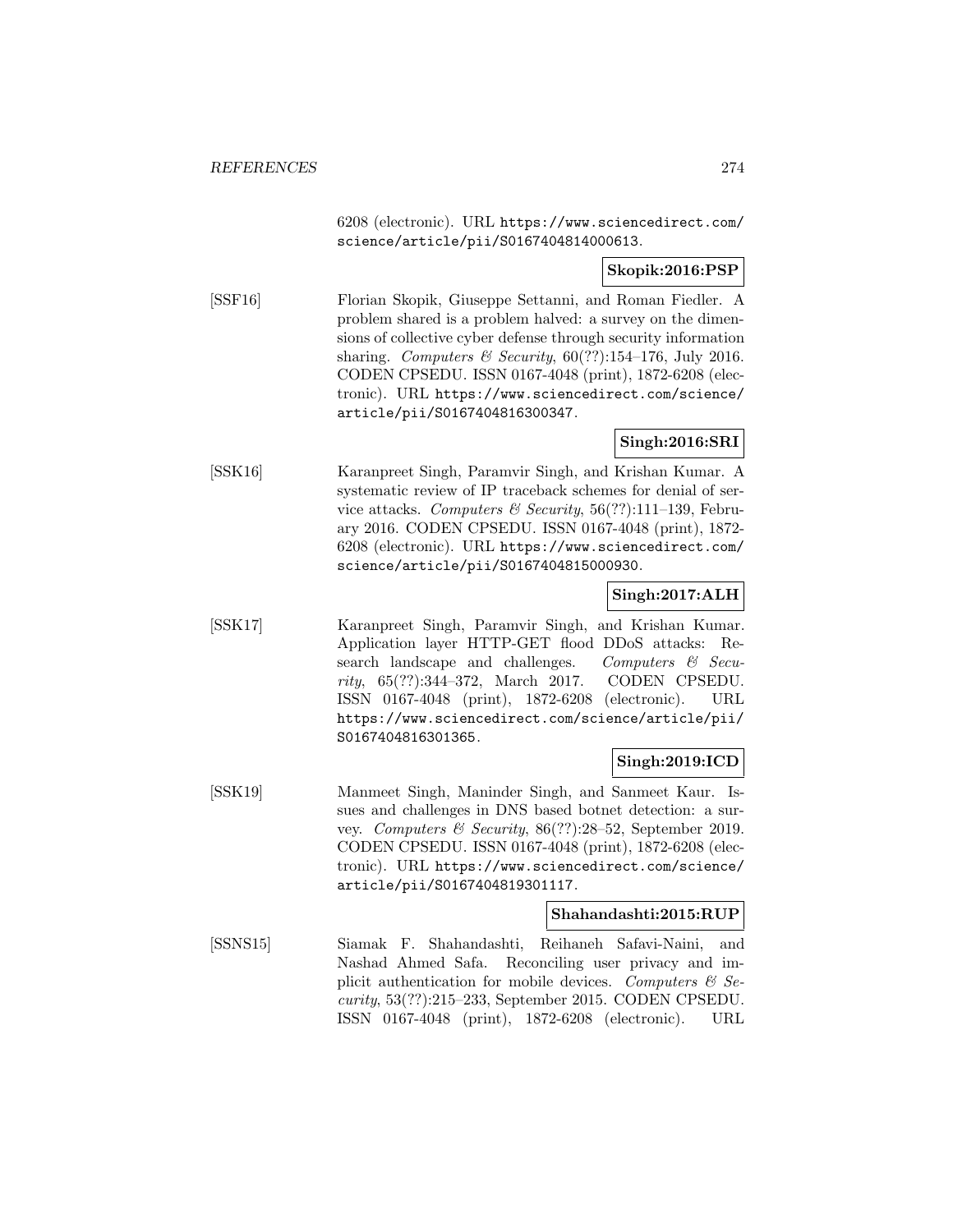https://www.sciencedirect.com/science/article/pii/ S0167404815000838.

# **Safa:2015:ISC**

[SSS<sup>+</sup>15] Nader Sohrabi Safa, Mehdi Sookhak, Rossouw Von Solms, Steven Furnell, Norjihan Abdul Ghani, and Tutut Herawan. Information security conscious care behaviour formation in organizations. Computers & Security,  $53(??)$ :65-78, September 2015. CODEN CPSEDU. ISSN 0167-4048 (print), 1872- 6208 (electronic). URL https://www.sciencedirect.com/ science/article/pii/S0167404815000863.

# **Sohal:2018:CFI**

[SSSC18] Amandeep Singh Sohal, Rajinder Sandhu, Sandeep K. Sood, and Victor Chang. A cybersecurity framework to identify malicious edge device in fog computing and cloud-of-things environments. Computers & Security, 74(??):340–354, May 2018. CODEN CPSEDU. ISSN 0167-4048 (print), 1872- 6208 (electronic). URL https://www.sciencedirect.com/ science/article/pii/S0167404817301827.

# **Shiravi:2012:TDS**

[SSTG12] Ali Shiravi, Hadi Shiravi, Mahbod Tavallaee, and Ali A. Ghorbani. Toward developing a systematic approach to generate benchmark datasets for intrusion detection. Computers & Security, 31(3):357–374, May 2012. CODEN CPSEDU. ISSN 0167-4048 (print), 1872-6208 (electronic). URL https://www.sciencedirect.com/science/article/pii/ S0167404811001672.

# **Sharma:2013:AAM**

[SSVA13] Manisha Sharma, Shamik Sural, Jaideep Vaidya, and Vijayalakshmi Atluri. AMTRAC: an administrative model for temporal role-based access control. Computers  $\mathcal{C}$  Security, 39 (part B)(??):201–218, November 2013. CO-DEN CPSEDU. ISSN 0167-4048 (print), 1872-6208 (electronic). URL https://www.sciencedirect.com/science/ article/pii/S0167404813000965.

### **Singh:2019:MAB**

[SSVA19] Mahendra Pratap Singh, Shamik Sural, Jaideep Vaidya, and Vijayalakshmi Atluri. Managing attribute-based access control policies in a unified framework using data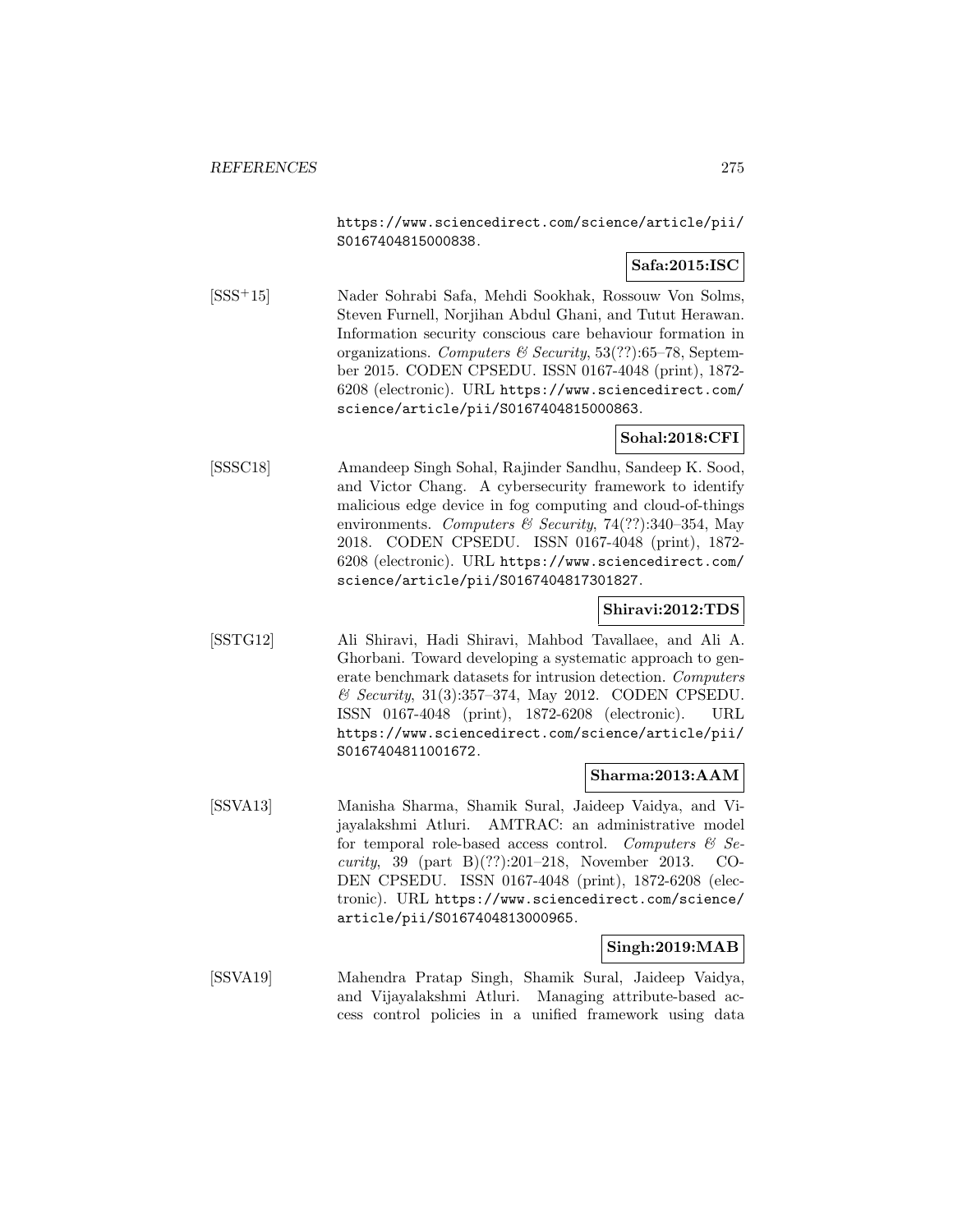warehousing and in-memory database. Computers  $\mathcal C$  Security, 86(??):183–205, September 2019. CODEN CPSEDU. ISSN 0167-4048 (print), 1872-6208 (electronic). URL https://www.sciencedirect.com/science/article/pii/ S0167404819301166.

# **Stefan:2012:RKD**

[SSY12] Deian Stefan, Xiaokui Shu, and Danfeng (Daphne) Yao. Robustness of keystroke-dynamics based biometrics against synthetic forgeries. Computers  $\mathcal C$  Security, 31(1):109-121, February 2012. CODEN CPSEDU. ISSN 0167-4048 (print), 1872-6208 (electronic). URL https://www.sciencedirect. com/science/article/pii/S0167404811001179.

### **Senavirathne:2019:IPM**

[ST19] Navoda Senavirathne and Vicenç Torra. Integrally private model selection for decision trees. Computers  $\mathcal{C}$  Security, 83(??):167–181, June 2019. CODEN CPSEDU. ISSN 0167-4048 (print), 1872-6208 (electronic). URL https://www.sciencedirect.com/science/article/pii/ S0167404818302268.

## **Sayed:2018:ITI**

[STA18] Bassam Sayed, Issa Traoré, and Amany Abdelhalim. Iftranspiler: Inlining of hybrid flow-sensitive security monitor for JavaScript. Computers & Security, 75(??):92–117, June 2018. CODEN CPSEDU. ISSN 0167-4048 (print), 1872- 6208 (electronic). URL https://www.sciencedirect.com/ science/article/pii/S0167404818300397.

### **Shabtai:2014:MMD**

[STCM<sup>+</sup>14] A. Shabtai, L. Tenenboim-Chekina, D. Mimran, L. Rokach, B. Shapira, and Y. Elovici. Mobile malware detection through analysis of deviations in application network behavior. Computers & Security,  $43(??):1-18$ , June 2014. CO-DEN CPSEDU. ISSN 0167-4048 (print), 1872-6208 (electronic). URL https://www.sciencedirect.com/science/ article/pii/S0167404814000285.

### **Saidi:2017:AAC**

[STSB17] Firas Saidi, Zouheir Trabelsi, Khaled Salah, and Henda Ben Ghezala. Approaches to analyze cyber terrorist communities: Survey and challenges. Computers & Security,  $66(??)$ :66–80,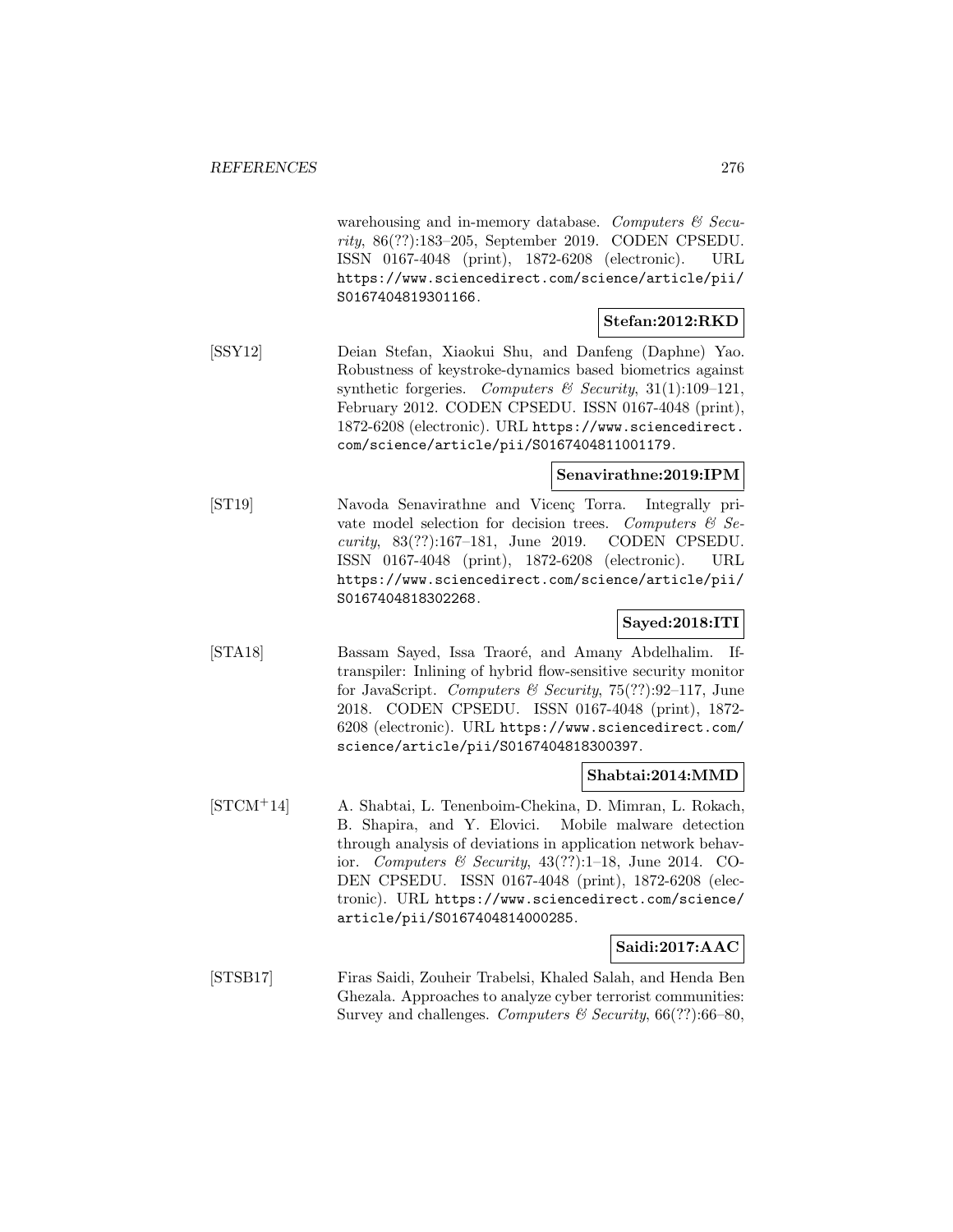May 2017. CODEN CPSEDU. ISSN 0167-4048 (print), 1872- 6208 (electronic). URL https://www.sciencedirect.com/ science/article/pii/S0167404817300068.

# **Su:2010:WWA**

[Su10] Ming-Yang Su. WARP: a wormhole-avoidance routing protocol by anomaly detection in mobile ad hoc networks. Computers & Security, 29(2):208–224, March 2010. CO-DEN CPSEDU. ISSN 0167-4048 (print), 1872-6208 (electronic). URL https://www.sciencedirect.com/science/ article/pii/S0167404809001072.

# **Sultan:2019:PPM**

[Sul19] Sari Sultan. Privacy-preserving metering in smart grid for billing, operational metering, and incentive-based schemes: a survey. Computers & Security, 84(??):148–165, July 2019. CODEN CPSEDU. ISSN 0167-4048 (print), 1872-6208 (electronic). URL https://www.sciencedirect.com/science/ article/pii/S0167404818303675.

# **Shin:2010:AMD**

[SVA10] Heechang Shin, Jaideep Vaidya, and Vijayalakshmi Atluri. Anonymization models for directional location based service environments. Computers & Security, 29(1):59–73, February 2010. CODEN CPSEDU. ISSN 0167-4048 (print), 1872- 6208 (electronic). URL https://www.sciencedirect.com/ science/article/pii/S0167404809000807.

### **Safa:2016:ISP**

[SVF16] Nader Sohrabi Safa, Rossouw Von Solms, and Steven Furnell. Information security policy compliance model in organizations. Computers & Security,  $56(??)$ :70–82, February 2016. CODEN CPSEDU. ISSN 0167-4048 (print), 1872-6208 (electronic). URL https://www.sciencedirect.com/science/ article/pii/S0167404815001583.

### **Shmueli:2014:IDE**

[SVGE14] Erez Shmueli, Ronen Vaisenberg, Ehud Gudes, and Yuval Elovici. Implementing a database encryption solution, design and implementation issues. Computers  $\mathcal{C}$ Security, 44(??):33–50, July 2014. CODEN CPSEDU. ISSN 0167-4048 (print), 1872-6208 (electronic). URL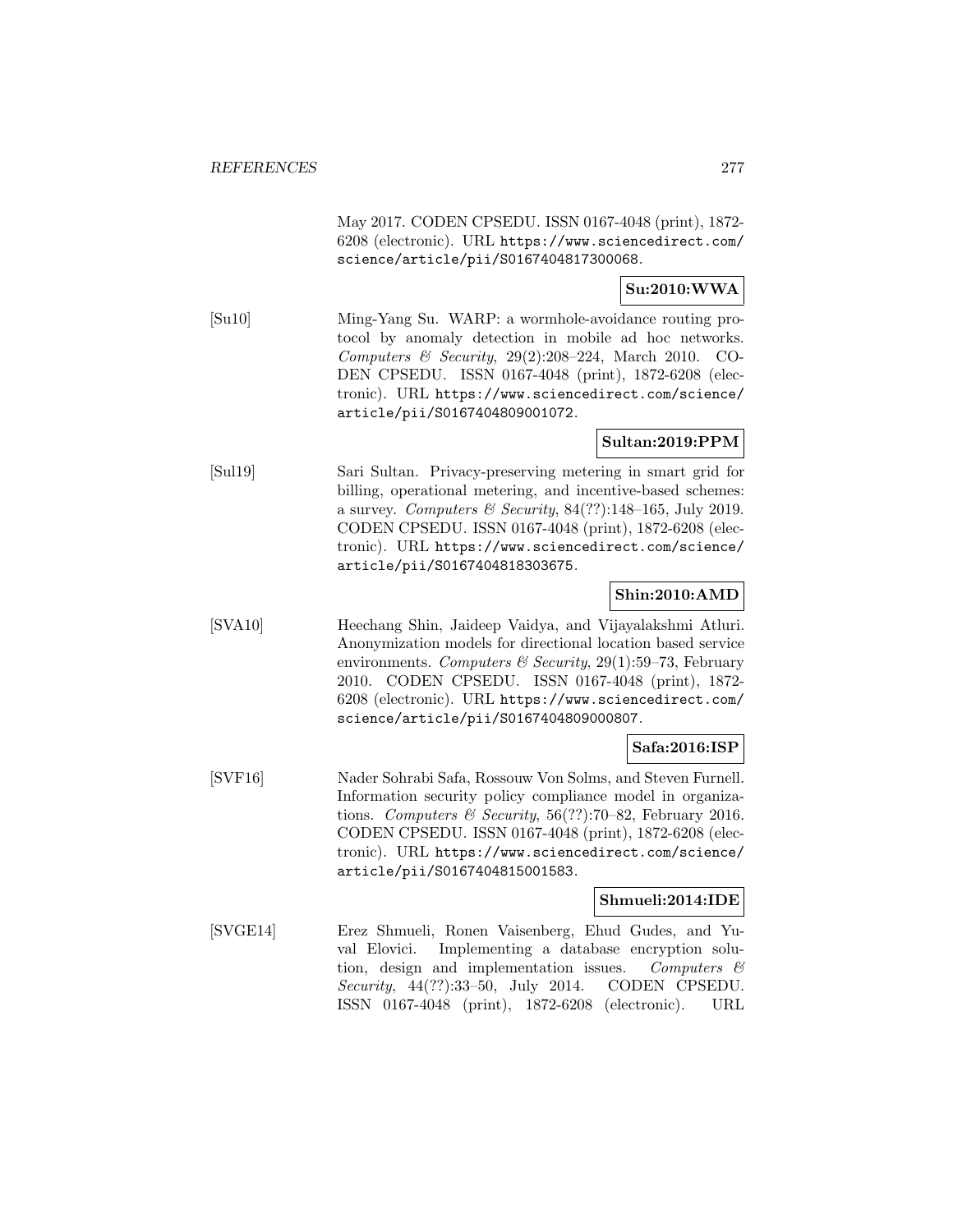https://www.sciencedirect.com/science/article/pii/ S0167404814000509.

### **Sharma:2019:DRB**

**Sun:2011:IPT**

[SW19] Shwadhin Sharma and Merrill Warkentin. Do I really belong?: Impact of employment status on information security policy compliance. Computers & Security, 87 (??):Article 101397, November 2019. CODEN CPSEDU. ISSN 0167-4048 (print), 1872-6208 (electronic). URL https://www.sciencedirect.com/science/article/pii/ S0167404818304024.

[SWLZ11] Xiaoxun Sun, Hua Wang, Jiuyong Li, and Yanchun Zhang. Injecting purpose and trust into data anonymisation. Computers  $\&$  Security, 30(5):332-345, July 2011. CO-DEN CPSEDU. ISSN 0167-4048 (print), 1872-6208 (electronic). URL https://www.sciencedirect.com/science/ article/pii/S0167404811000666.

#### **Shropshire:2015:PAI**

[SWS15] Jordan Shropshire, Merrill Warkentin, and Shwadhin Sharma. Personality, attitudes, and intentions: Predicting initial adoption of information security behavior. Computers & Security, 49(??):177–191, March 2015. CO-DEN CPSEDU. ISSN 0167-4048 (print), 1872-6208 (electronic). URL https://www.sciencedirect.com/science/ article/pii/S0167404815000036.

### **Schryen:2016:DTN**

[SWS16] Guido Schryen, Gerit Wagner, and Alexander Schlegel. Development of two novel face-recognition CAPTCHAs: a security and usability study. Computers  $\mathcal C$  Security, 60(??):95– 116, July 2016. CODEN CPSEDU. ISSN 0167-4048 (print), 1872-6208 (electronic). URL https://www.sciencedirect. com/science/article/pii/S0167404816300293.

#### **Shahriar:2014:EDV**

[SWZL14] Hossain Shahriar, Komminist Weldemariam, Mohammad Zulkernine, and Thibaud Lutellier. Effective detection of vulnerable and malicious browser extensions. Computers  $\&$  Security, 47(??):66–84, November 2014. CO-DEN CPSEDU. ISSN 0167-4048 (print), 1872-6208 (elec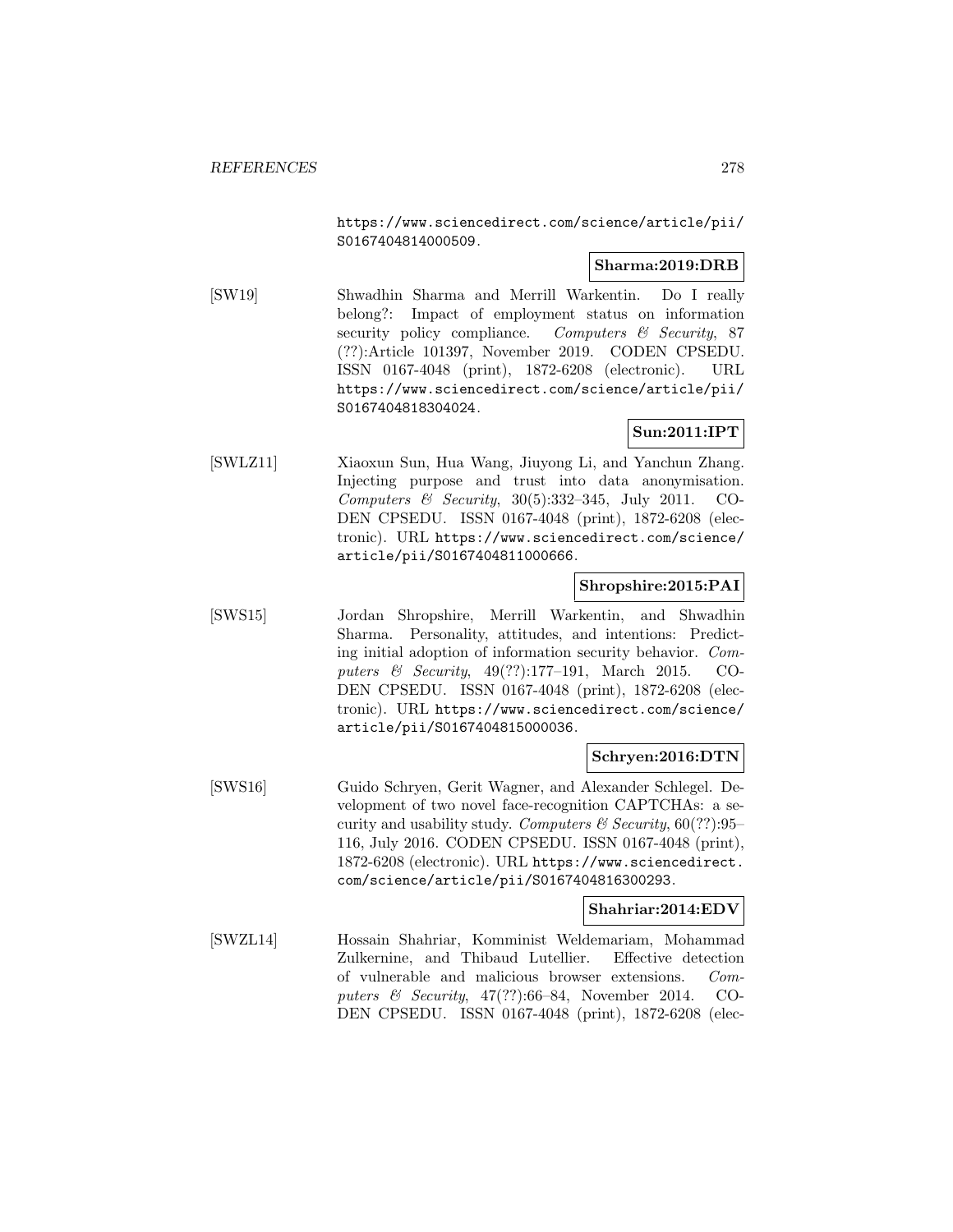tronic). URL https://www.sciencedirect.com/science/ article/pii/S0167404814000984.

# **Shih:2011:SMI**

[SYCS11] Dong-Her Shih, David C. Yen, Chih-Hung Cheng, and Ming-Hung Shih. A secure multi-item e-auction mechanism with bid privacy. Computers & Security,  $30(4):273-287$ , June 2011. CODEN CPSEDU. ISSN 0167-4048 (print), 1872- 6208 (electronic). URL https://www.sciencedirect.com/ science/article/pii/S0167404811000460.

# **Stoller:2011:SRA**

[SYGR11] Scott D. Stoller, Ping Yang, Mikhail I. Gofman, and C. R. Ramakrishnan. Symbolic reachability analysis for parameterized administrative role-based access control. Computers & Security, 30(2–3):148–164, March 2011. CO-DEN CPSEDU. ISSN 0167-4048 (print), 1872-6208 (electronic). URL https://www.sciencedirect.com/science/ article/pii/S0167404810000787.

# **Shen:2014:AAG**

[SYK14] Yue Shen, Zheng Yan, and Raimo Kantola. Analysis on the acceptance of global trust management for unwanted traffic control based on game theory. Computers  $\&$  Security, 47(??):3-25, November 2014. CO-DEN CPSEDU. ISSN 0167-4048 (print), 1872-6208 (electronic). URL https://www.sciencedirect.com/science/ article/pii/S0167404814000492.

### **Shuai:2019:AAS**

[SYWX19] Mengxia Shuai, Nenghai Yu, Hongxia Wang, and Ling Xiong. Anonymous authentication scheme for smart home environment with provable security. Computers  $\mathcal{C}$  Security, 86(??):132–146, September 2019. CODEN CPSEDU. ISSN 0167-4048 (print), 1872-6208 (electronic). URL https://www.sciencedirect.com/science/article/pii/ S0167404818313701.

# **Shen:2016:UPP**

[SYX<sup>+</sup>16] Chao Shen, Tianwen Yu, Haodi Xu, Gengshan Yang, and Xiaohong Guan. User practice in password security: an empirical study of real-life passwords in the wild. Computers & Security, 61(??):130–141, August 2016. CO-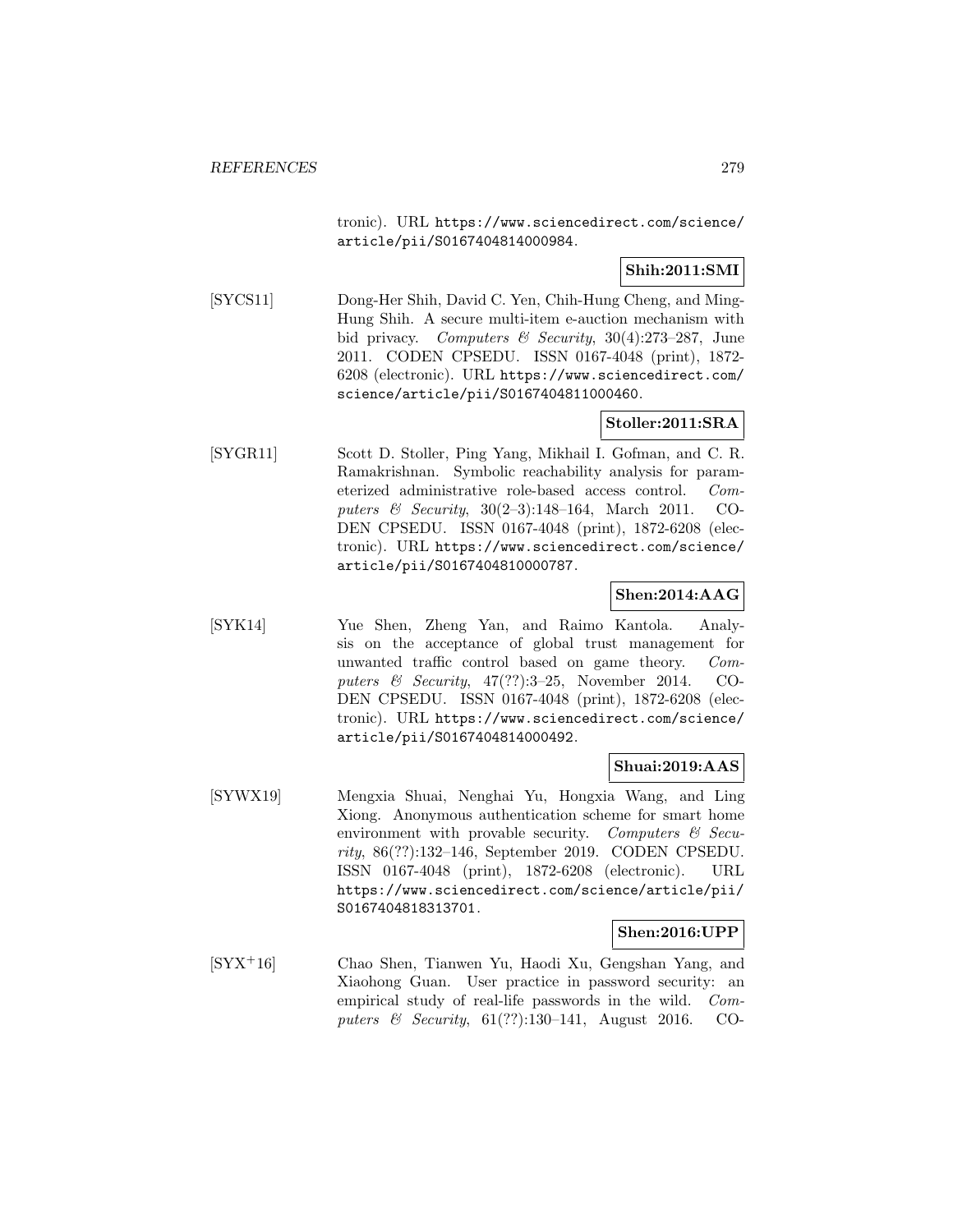DEN CPSEDU. ISSN 0167-4048 (print), 1872-6208 (electronic). URL https://www.sciencedirect.com/science/ article/pii/S0167404816300657.

# **Tudor:2018:IDC**

[TAP18] Valentin Tudor, Magnus Almgren, and Marina Papatriantafilou. The influence of dataset characteristics on privacy preserving methods in the advanced metering infrastructure. Computers & Security, 76(??):178-196, July 2018. CODEN CPSEDU. ISSN 0167-4048 (print), 1872-6208 (electronic). URL https://www.sciencedirect.com/science/ article/pii/S016740481830141X.

# **Tauber:2011:SCM**

[Tau11] Arne Tauber. A survey of certified mail systems provided on the Internet. Computers  $\mathcal C$  Security, 30(6–7): 464–485, September/October 2011. CODEN CPSEDU. ISSN 0167-4048 (print), 1872-6208 (electronic). URL https://www.sciencedirect.com/science/article/pii/ S0167404811000629.

### **Thalmann:2014:CDL**

[TBDM14] Stefan Thalmann, Daniel Bachlechner, Lukas Demetz, and Markus Manhart. Complexity is dead, long live complexity! How software can help service providers manage security and compliance. Computers & Security,  $45(??)$ :172-185, September 2014. CODEN CPSEDU. ISSN 0167-4048 (print), 1872-6208 (electronic). URL https://www.sciencedirect. com/science/article/pii/S0167404814000935.

#### **Tamjidyamcholo:2014:EMK**

[TBSR14] Alireza Tamjidyamcholo, Mohd Sapiyan Bin Baba, Nor Liyana Mohd Shuib, and Vala Ali Rohani. Evaluation model for knowledge sharing in information security professional virtual community. Computers & Security,  $43(??):19-34$ , June 2014. CODEN CPSEDU. ISSN 0167-4048 (print), 1872-6208 (electronic). URL https://www.sciencedirect. com/science/article/pii/S0167404814000297.

#### **Tapiador:2011:MMA**

[TC11] Juan E. Tapiador and John A. Clark. Masquerade mimicry attack detection: a randomised approach. Computers & Security, 30(5):297–310, July 2011. CODEN CPSEDU.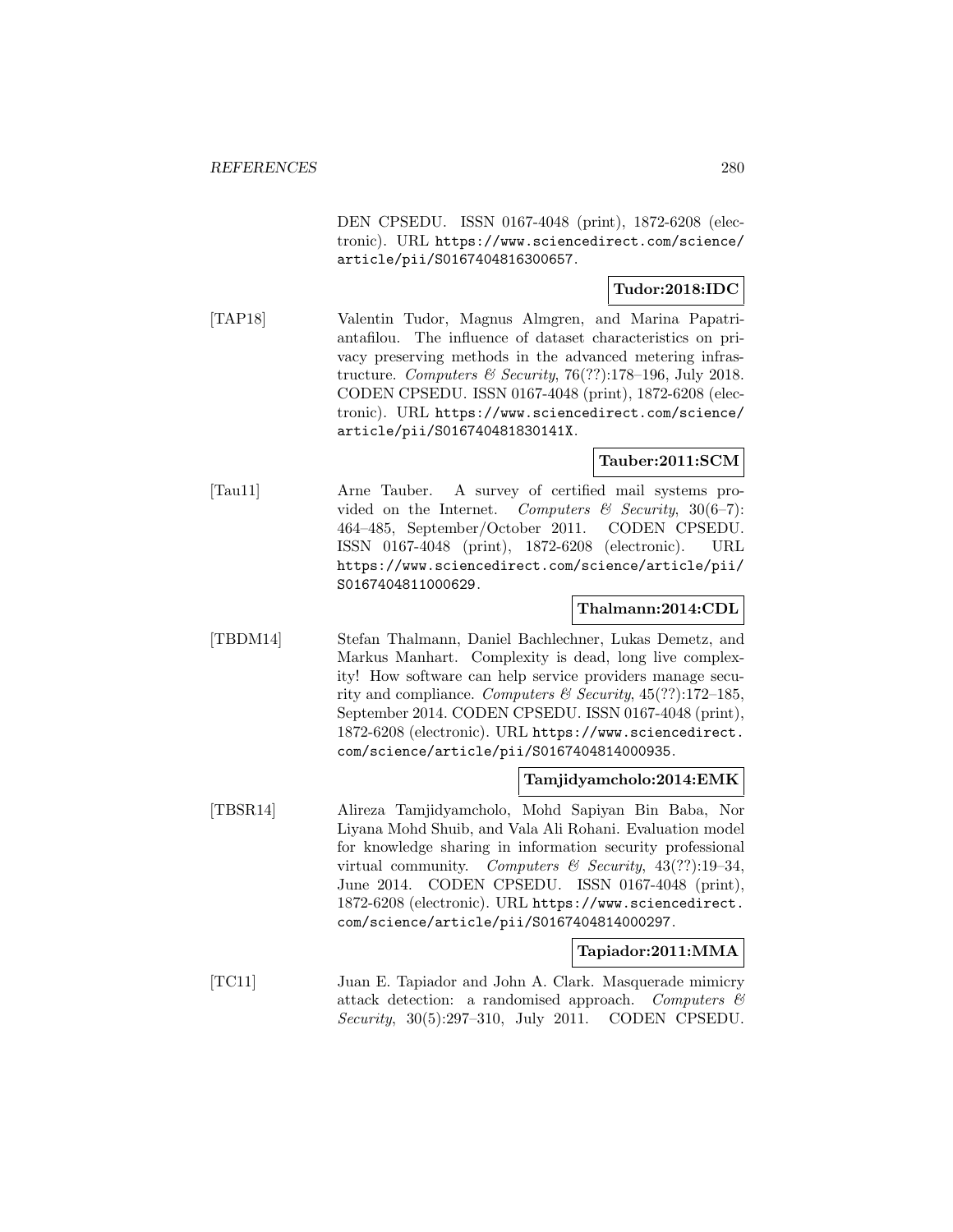ISSN 0167-4048 (print), 1872-6208 (electronic). URL https://www.sciencedirect.com/science/article/pii/ S0167404811000654.

# **Tran:2016:CRR**

[TCNFW16] Hiep Tran, Enrique Campos-Nanez, Pavel Fomin, and James Wasek. Cyber resilience recovery model to combat zero-day malware attacks. Computers & Security,  $61(??):19-31$ , August 2016. CODEN CPSEDU. ISSN 0167-4048 (print), 1872- 6208 (electronic). URL https://www.sciencedirect.com/ science/article/pii/S0167404816300505.

# **Turkmen:2017:FAX**

[TdHRZ17] Fatih Turkmen, Jerry den Hartog, Silvio Ranise, and Nicola Zannone. Formal analysis of XACML policies using SMT. Computers & Security, 66(??):185–203, May 2017. CO-DEN CPSEDU. ISSN 0167-4048 (print), 1872-6208 (electronic). URL https://www.sciencedirect.com/science/ article/pii/S0167404817300135.

### **Tripathy:2018:RBS**

[TDJB18] Bata Krishna Tripathy, Debi Prasad Das, Swagat Kumar Jena, and Padmalochan Bera. Risk based security enforcement in software defined network. Computers & Security, 78(??):321–335, September 2018. CO-DEN CPSEDU. ISSN 0167-4048 (print), 1872-6208 (electronic). URL https://www.sciencedirect.com/science/ article/pii/S0167404818301913.

### **Toland:2010:IPM**

[TFE10] Tyrone S. Toland, Csilla Farkas, and Caroline M. Eastman. The inference problem: Maintaining maximal availability in the presence of database updates. Computers  $\mathcal{C}$  Security, 29(1):88–103, February 2010. CODEN CPSEDU. ISSN 0167-4048 (print), 1872-6208 (electronic). URL https://www.sciencedirect.com/science/article/pii/ S0167404809000789.

# **Tjhai:2010:PTS**

[TFPC10] Gina C. Tjhai, Steven M. Furnell, Maria Papadaki, and Nathan L. Clarke. A preliminary two-stage alarm correlation and filtering system using SOM neural network and K-means algorithm. Computers & Security,  $29(6)$ :712–723,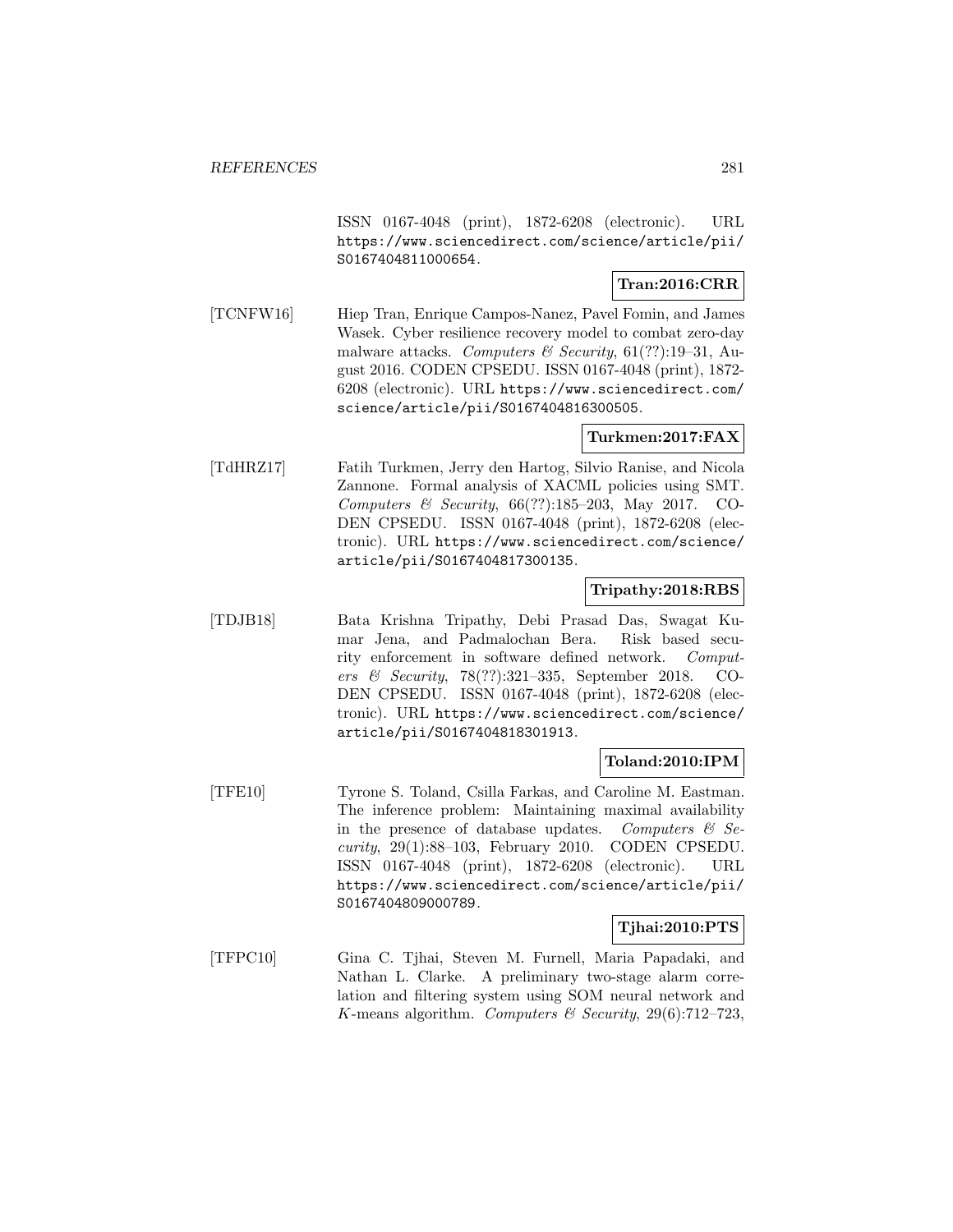September 2010. CODEN CPSEDU. ISSN 0167-4048 (print), 1872-6208 (electronic). URL https://www.sciencedirect. com/science/article/pii/S0167404810000192.

#### **Tsoumas:2012:ICW**

[TG12] Bill Tsoumas and Dimitris Gritzalis. Inside cyber warfare: Mapping the cyber underworld. Computers  $\mathcal{C}$  Security, 31(6):801, September 2012. CODEN CPSEDU. ISSN 0167-4048 (print), 1872-6208 (electronic). URL https://www.sciencedirect.com/science/article/pii/ S0167404812000831.

### **Tsalis:2014:SCM**

[TG14] Nikolaos Tsalis and Dimitris Gritzalis. Securing cloud and mobility: a practitioner's guide. Computers  $\mathcal{C}$  Se $curity, 45(??):305, September 2014. CODEN CPSEDU.$ ISSN 0167-4048 (print), 1872-6208 (electronic). URL https://www.sciencedirect.com/science/article/pii/ S0167404814000212.

### **Tsalis:2015:BRH**

[TG15] Nikolaos Tsalis and Dimitris Gritzalis. Book review: Hacking Web Intelligence: Open Source Intelligence and Web Reconnaissance Concepts and Techniques, Sudhanshu Chauhan, Nutan Kumar Panda, Elsevier Publications, USA (2015). Computers & Security, 55(??):113, November 2015. CO-DEN CPSEDU. ISSN 0167-4048 (print), 1872-6208 (electronic). URL https://www.sciencedirect.com/science/ article/pii/S0167404815001236.

### **Tripathi:2018:SRD**

[TH18] Nikhil Tripathi and Neminath Hubballi. Slow rate denial of service attacks against HTTP/2 and detection. Computers & Security, 72(??):255–272, January 2018. CO-DEN CPSEDU. ISSN 0167-4048 (print), 1872-6208 (electronic). URL https://www.sciencedirect.com/science/ article/pii/S0167404817301980.

#### **Toledo:2013:DFS**

[THA<sup>+</sup>13] Nerea Toledo, Marivi Higuero, Jasone Astorga, Marina Aguado, and Jean Marie Bonnin. Design and formal security evaluation of NeMHIP: a new secure and efficient network mobility management protocol based on the host identity protocol. Computers & Security, 32(??):1–18, February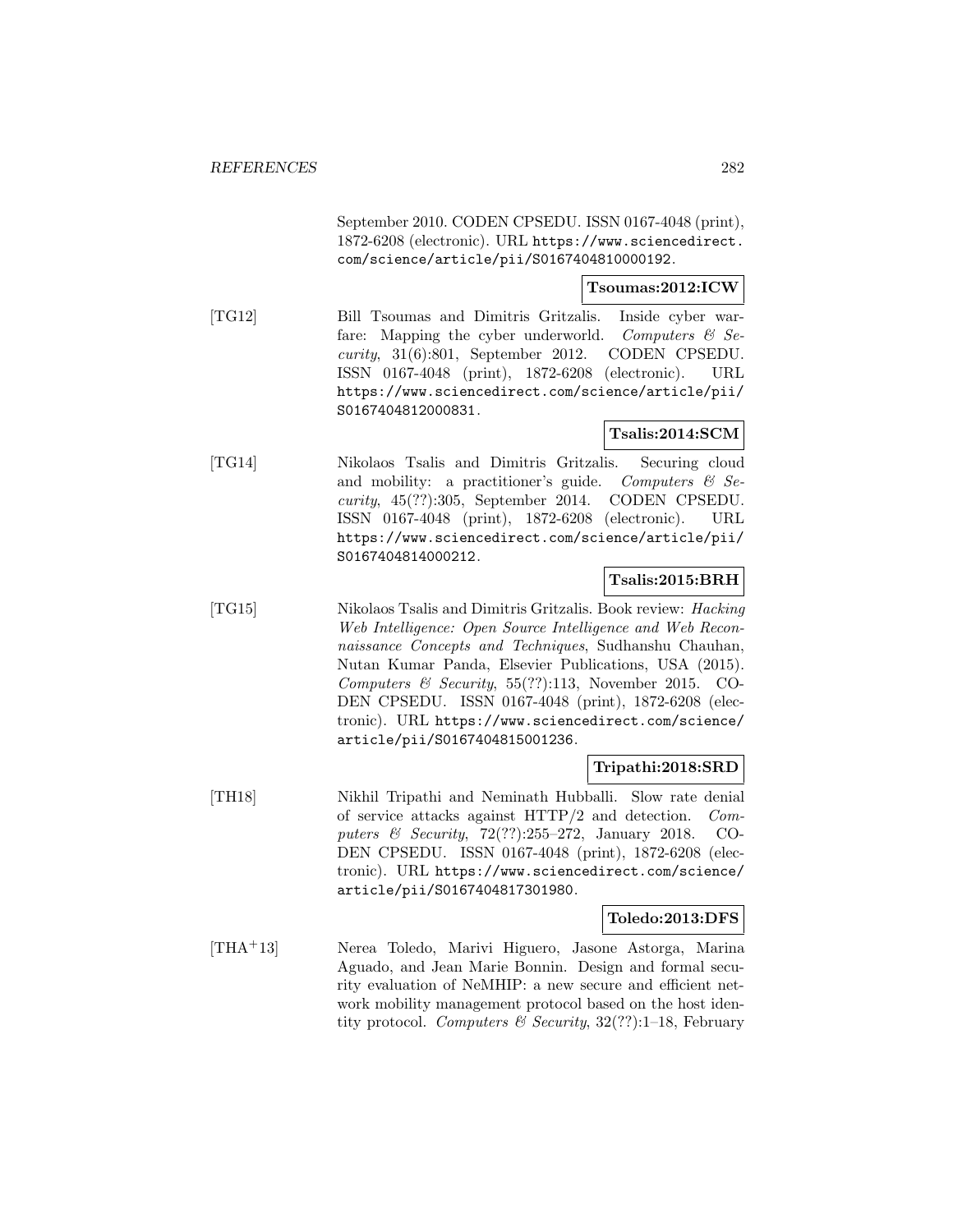2013. CODEN CPSEDU. ISSN 0167-4048 (print), 1872- 6208 (electronic). URL https://www.sciencedirect.com/ science/article/pii/S0167404812001599.

# **Theoharidou:2010:MLC**

[TKG10] Marianthi Theoharidou, Panayiotis Kotzanikolaou, and Dimitris Gritzalis. A multi-layer criticality assessment methodology based on interdependencies. Computers & Security, 29(6):643–658, September 2010. CODEN CPSEDU. ISSN 0167-4048 (print), 1872-6208 (electronic). URL https://www.sciencedirect.com/science/article/pii/ S0167404810000210.

### **Tsohou:2015:ARC**

[TKK15] Aggeliki Tsohou, Maria Karyda, and Spyros Kokolakis. Analyzing the role of cognitive and cultural biases in the internalization of information security policies: Recommendations for information security awareness programs. Computers  $\&$  Security, 52(??):128-141, July 2015. CO-DEN CPSEDU. ISSN 0167-4048 (print), 1872-6208 (electronic). URL https://www.sciencedirect.com/science/ article/pii/S0167404815000565.

### **Tang:2015:STC**

[TL15] Changlong Tang and Jiqiang Liu. Selecting a trusted cloud service provider for your SaaS program. Computers  $\&$  Security, 50(??):60–73, May 2015. CODEN CPSEDU. ISSN 0167-4048 (print), 1872-6208 (electronic). URL https://www.sciencedirect.com/science/article/pii/ S0167404815000139.

# **Tondel:2014:ISI**

[TLJ14] Inger Anne Tøndel, Maria B. Line, and Martin Gilje Jaatun. Information security incident management: Current practice as reported in the literature. Computers & Security, 45(??):42–57, September 2014. CO-DEN CPSEDU. ISSN 0167-4048 (print), 1872-6208 (electronic). URL https://www.sciencedirect.com/science/ article/pii/S0167404814000819.

### **Tang:2016:RIH**

[TLZL16] Zhenjun Tang, Huan Lao, Xianquan Zhang, and Kai Liu. Robust image hashing via DCT and LLE. Com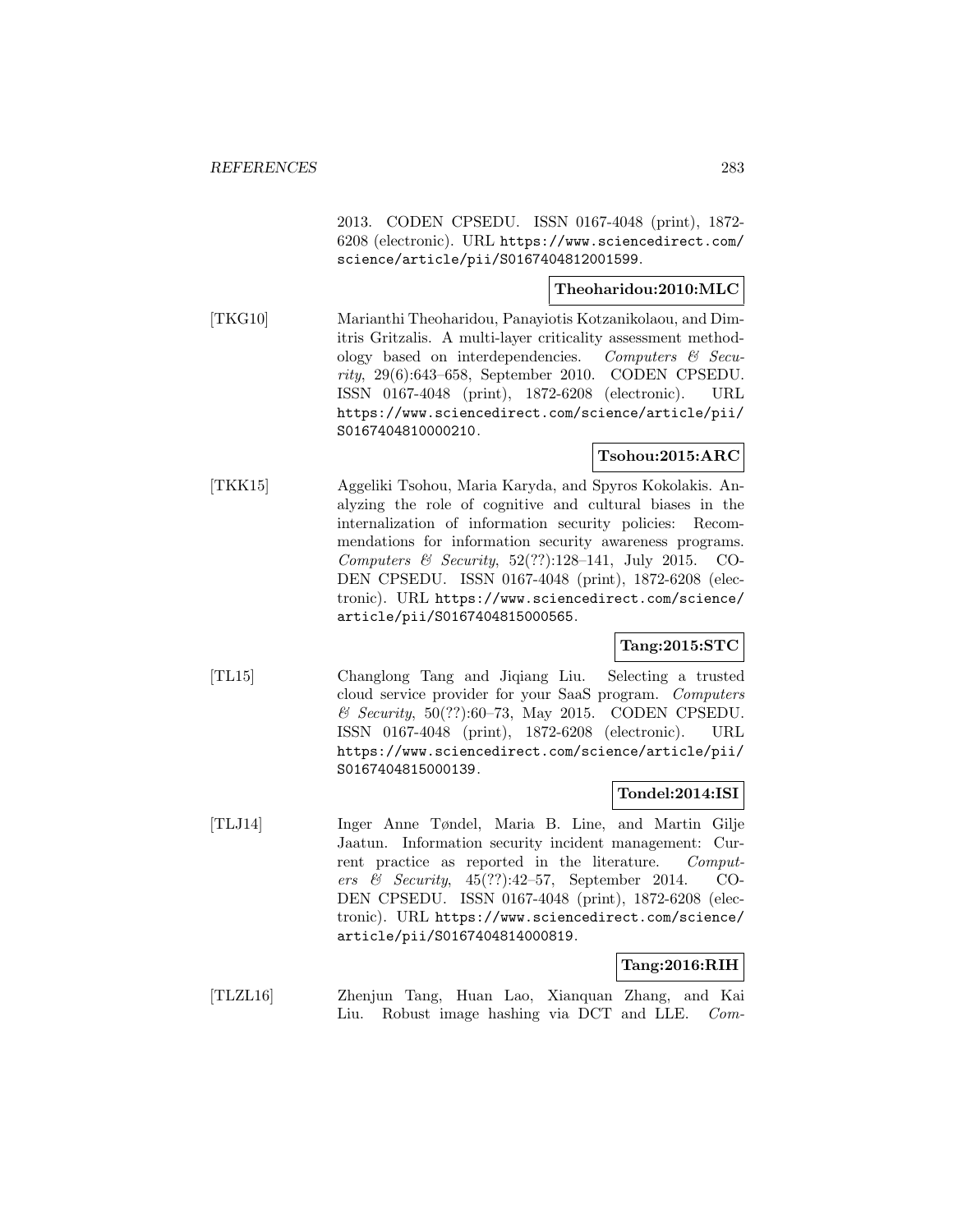puters & Security, 62(??):133–148, September 2016. CO-DEN CPSEDU. ISSN 0167-4048 (print), 1872-6208 (electronic). URL https://www.sciencedirect.com/science/ article/pii/S0167404816300852.

# **Tsalis:2017:EPP**

[TMN<sup>+</sup>17] Nikolaos Tsalis, Alexios Mylonas, Antonia Nisioti, Dimitris Gritzalis, and Vasilios Katos. Exploring the protection of private browsing in desktop browsers. Computers  $\mathcal{C}$ Security, 67(??):181–197, June 2017. CODEN CPSEDU. ISSN 0167-4048 (print), 1872-6208 (electronic). URL https://www.sciencedirect.com/science/article/pii/ S0167404817300597.

# **Tormo:2015:TPP**

[TMP15] Ginés Dólera Tormo, Félix Gómez Mármol, and Gregorio Martínez Pérez. Towards privacy-preserving reputation management for hybrid broadcast broadband applications. Computers & Security, 49(??):220–238, March 2015. CO-DEN CPSEDU. ISSN 0167-4048 (print), 1872-6208 (electronic). URL https://www.sciencedirect.com/science/ article/pii/S0167404814001564.

# **Thompson:2017:SBH**

[TMW17] Nik Thompson, Tanya Jane McGill, and Xuequn Wang. "Security begins at home": Determinants of home computer and mobile device security behavior. Computers & Security, 70(??):376–391, September 2017. CO-DEN CPSEDU. ISSN 0167-4048 (print), 1872-6208 (electronic). URL https://www.sciencedirect.com/science/ article/pii/S0167404817301426.

# **Tan:2013:CRM**

[TOZJ13] Hailun Tan, Diethelm Ostry, John Zic, and Sanjay Jha. A confidential and DoS-resistant multi-hop code dissemination protocol for wireless sensor networks. Computers  $\mathcal{C}$  Security, 32(??):36–55, February 2013. CODEN CPSEDU. ISSN 0167-4048 (print), 1872-6208 (electronic). URL https://www.sciencedirect.com/science/article/pii/ S0167404812001484.

# **Tiruvakadu:2018:CWA**

[TP18] Divya Sai Keerthi Tiruvakadu and Venkataram Pallapa. Confirmation of wormhole attack in MANETs using honey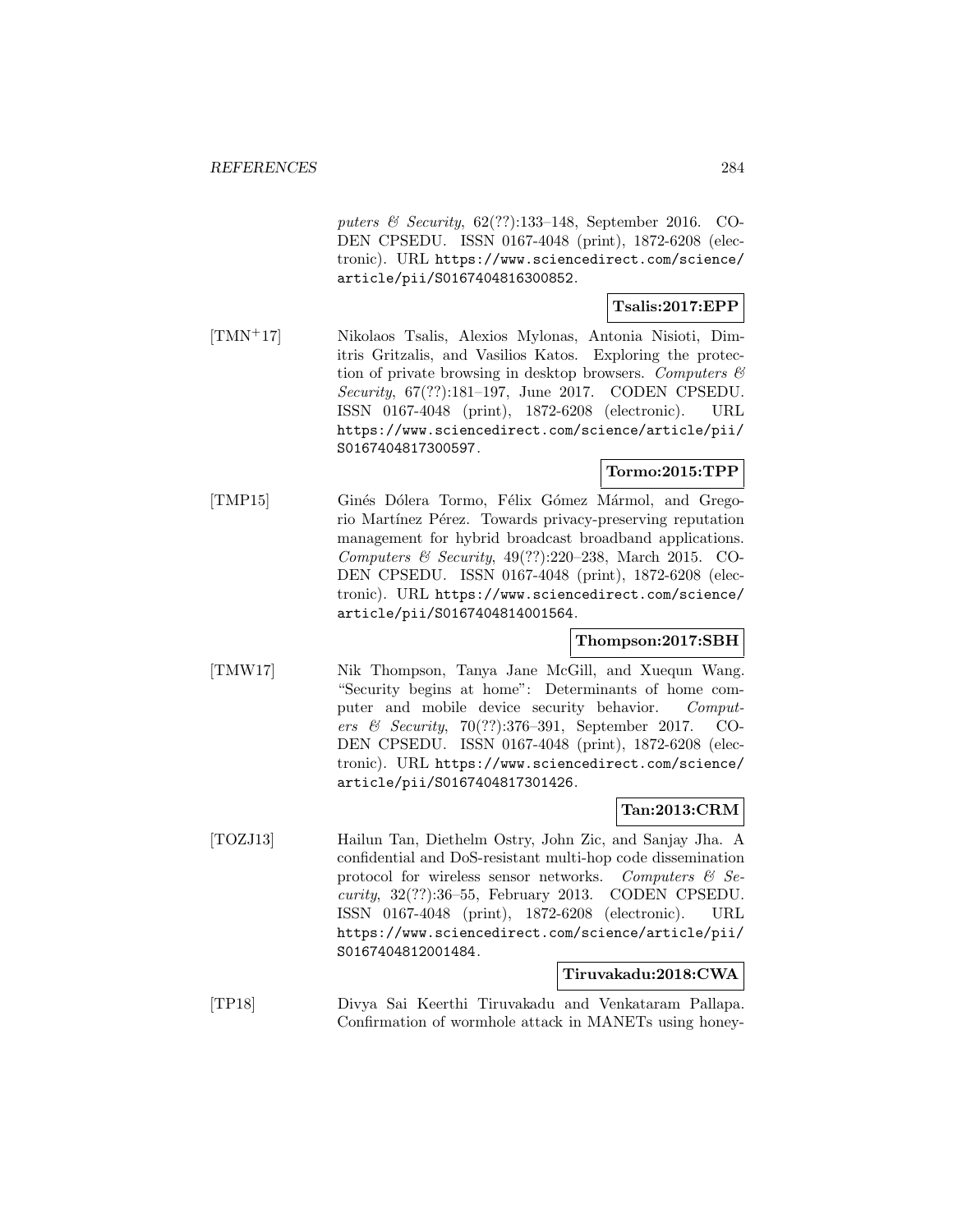pot. Computers & Security, 76(??):32–49, July 2018. CO-DEN CPSEDU. ISSN 0167-4048 (print), 1872-6208 (electronic). URL https://www.sciencedirect.com/science/ article/pii/S0167404818300865.

# **Tounsi:2018:STT**

[TR18] Wiem Tounsi and Helmi Rais. A survey on technical threat intelligence in the age of sophisticated cyber attacks. Computers & Security, 72(??):212–233, January 2018. CO-DEN CPSEDU. ISSN 0167-4048 (print), 1872-6208 (electronic). URL https://www.sciencedirect.com/science/ article/pii/S0167404817301839.

# **Torten:2018:ISA**

[TRB18] Ron Torten, Carmen Reaiche, and Stephen Boyle. The impact of security awareness on information technology professionals' behavior. Computers & Security, 79(??):68-79, November 2018. CODEN CPSEDU. ISSN 0167-4048 (print), 1872-6208 (electronic). URL https://www.sciencedirect. com/science/article/pii/S0167404818304656.

# **Tsigkritis:2013:AGE**

[TS13] Theocharis Tsigkritis and George Spanoudakis. Assessing the genuineness of events in runtime monitoring of cyber systems. Computers & Security,  $38(??)$ :76-96, October 2013. CODEN CPSEDU. ISSN 0167-4048 (print), 1872-6208 (electronic). URL https://www.sciencedirect.com/science/ article/pii/S0167404813000564.

#### **Talbot:2018:DRA**

[TTCB18] Christopher M. Talbot, Michael A. Temple, Timothy J. Carbino, and J. Addison Betances. Detecting rogue attacks on commercial wireless insteon home automation systems. Computers & Security, 74(??):296–307, May 2018. CO-DEN CPSEDU. ISSN 0167-4048 (print), 1872-6208 (electronic). URL https://www.sciencedirect.com/science/ article/pii/S0167404817302055.

### **Tan:2019:MMT**

[TTJ19] Hailun Tan, Gene Tsudik, and Sanjay Jha. MTRA: Multi-tier randomized remote attestation in IoT networks. Computers & Security, 81(??):78–93, March 2019. CO-DEN CPSEDU. ISSN 0167-4048 (print), 1872-6208 (elec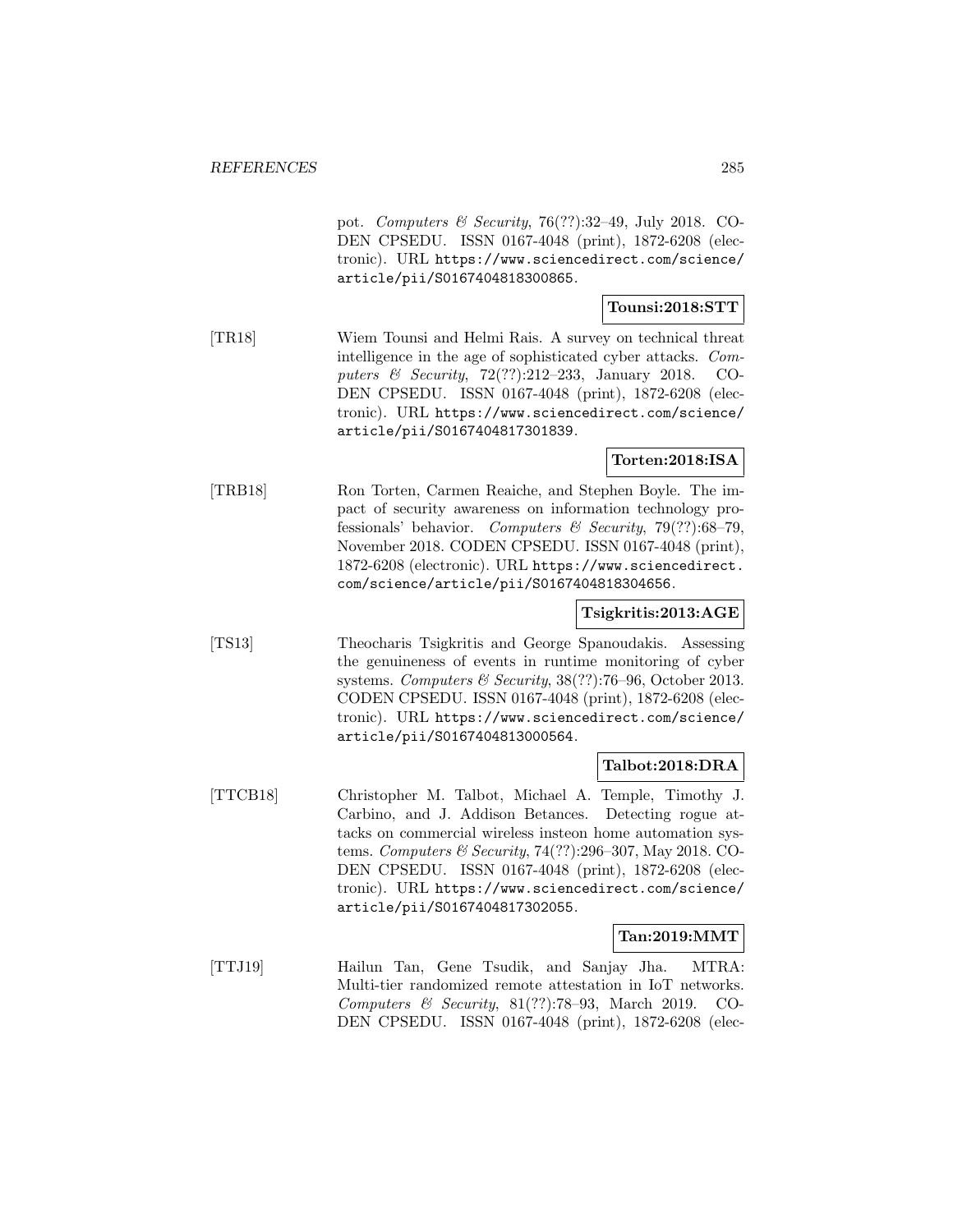tronic). URL https://www.sciencedirect.com/science/ article/pii/S0167404818307697.

# **Tas:2016:NSI**

[TUB16] Ismail Melih Tas, Bahar Ugurdogan, and Selcuk Baktir. Novel session initiation protocol-based distributed denialof-service attacks and effective defense strategies. Computers & Security, 63(??):29–44, November 2016. CO-DEN CPSEDU. ISSN 0167-4048 (print), 1872-6208 (electronic). URL https://www.sciencedirect.com/science/ article/pii/S0167404816300980.

### **Tsakalidis:2019:CIA**

[TVPV19] George Tsakalidis, Kostas Vergidis, Sophia Petridou, and Maro Vlachopoulou. A cybercrime incident architecture with adaptive response policy. Computers & Security,  $83(??):22-$ 37, June 2019. CODEN CPSEDU. ISSN 0167-4048 (print), 1872-6208 (electronic). URL https://www.sciencedirect. com/science/article/pii/S0167404818308150.

### **Toor:2018:VQA**

[TWNC18] Andeep S. Toor, Harry Wechsler, Michele Nappi, and Kim-Kwang Raymond Choo. Visual question authentication protocol (VQAP). Computers  $\mathcal B$  Security, 76(??):285–294, July 2018. CODEN CPSEDU. ISSN 0167-4048 (print), 1872- 6208 (electronic). URL https://www.sciencedirect.com/ science/article/pii/S0167404817302547.

# **Tang:2019:SAA**

[TXM<sup>+</sup>19] Zhushou Tang, Minhui Xue, Guozhu Meng, Chengguo Ying, Yugeng Liu, Jianan He, Haojin Zhu, and Yang Liu. Securing Android applications via edge assistant third-party library detection. Computers & Security,  $80(??):257-272$ , January 2019. CODEN CPSEDU. ISSN 0167-4048 (print), 1872- 6208 (electronic). URL https://www.sciencedirect.com/ science/article/pii/S0167404818311301.

### **Trabelsi:2015:SDS**

[TZMG15] Zouheir Trabelsi, Safaa Zeidan, Mohammad M. Masud, and Kilani Ghoudi. Statistical dynamic splay tree filters towards multilevel firewall packet filtering enhancement. Computers  $\&$  Security, 53(??):109–131, September 2015. CO-DEN CPSEDU. ISSN 0167-4048 (print), 1872-6208 (elec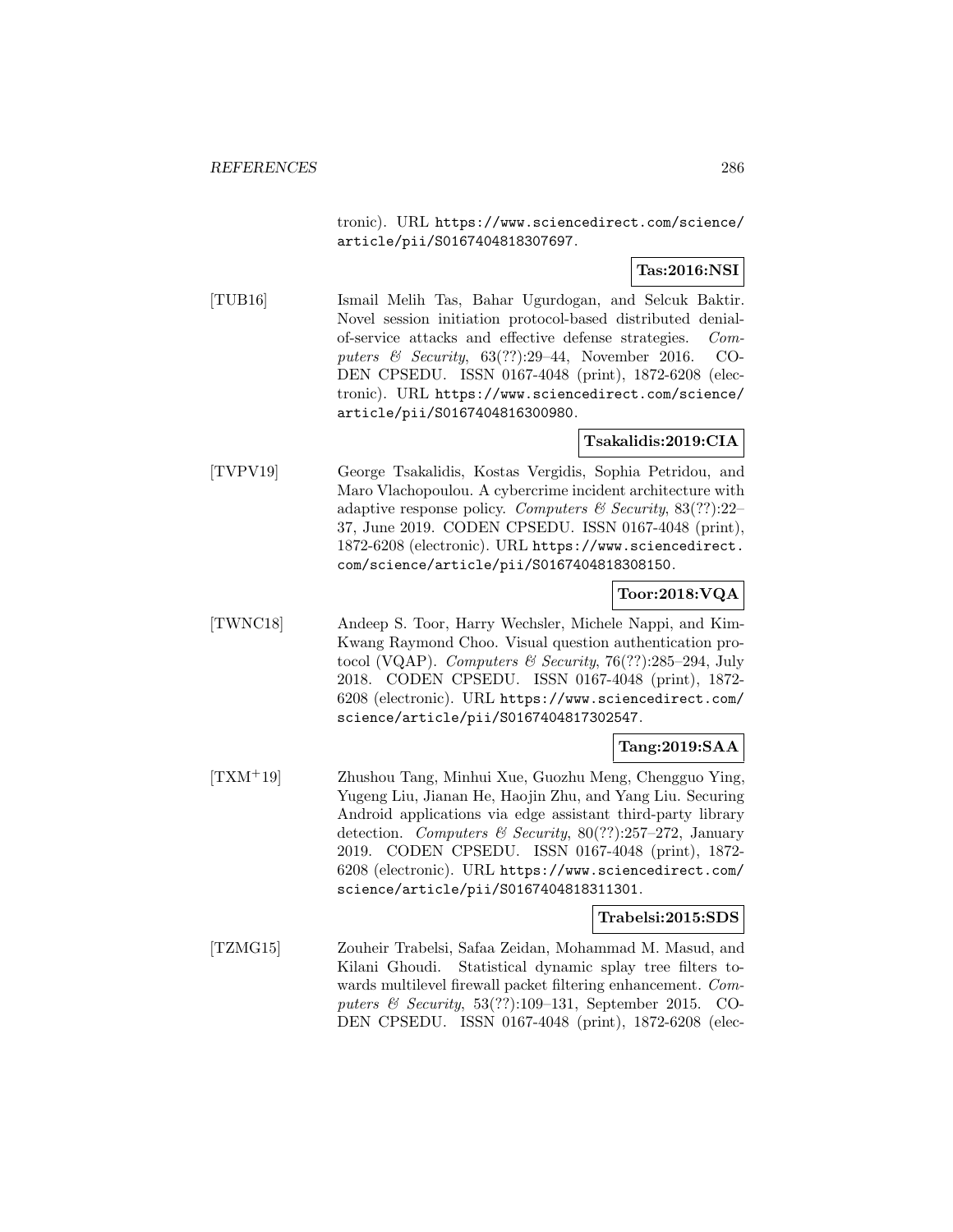tronic). URL https://www.sciencedirect.com/science/ article/pii/S016740481500084X.

# **Teh:2016:STD**

[TZTC16] Pin Shen Teh, Ning Zhang, Andrew Beng Jin Teoh, and Ke Chen. A survey on touch dynamics authentication in mobile devices. Computers & Security,  $59(??):210-235$ , June 2016. CODEN CPSEDU. ISSN 0167-4048 (print), 1872- 6208 (electronic). URL https://www.sciencedirect.com/ science/article/pii/S0167404816300256.

# **Trabelsi:2013:DTA**

[TZZG13] Zouheir Trabelsi, Liren Zhang, Safaa Zeidan, and Kilani Ghoudi. Dynamic traffic awareness statistical model for firewall performance enhancement. Computers  $\mathcal{C}$  Security, 39 (part B)(??):160–172, November 2013. CO-DEN CPSEDU. ISSN 0167-4048 (print), 1872-6208 (electronic). URL https://www.sciencedirect.com/science/ article/pii/S0167404813000928.

### **Ucci:2019:SML**

[UAB19] Daniele Ucci, Leonardo Aniello, and Roberto Baldoni. Survey of machine learning techniques for malware analysis. Computers & Security, 81(??):123–147, March 2019. CO-DEN CPSEDU. ISSN 0167-4048 (print), 1872-6208 (electronic). URL https://www.sciencedirect.com/science/ article/pii/S0167404818303808.

# **Ulas:2016:ARL**

[UAK16] Cihan Ulas, Ulas Asik, and Cantürk Karadeniz. Analysis and reconstruction of laser printer information leakages in the media of electromagnetic radiation, power, and signal lines. Computers & Security, 58(??):250–267, May 2016. CO-DEN CPSEDU. ISSN 0167-4048 (print), 1872-6208 (electronic). URL https://www.sciencedirect.com/science/ article/pii/S0167404816300049.

### **Uzun:2012:SLP**

[UB12] Yasin Uzun and Kemal Bicakci. A second look at the performance of neural networks for keystroke dynamics using a publicly available dataset. Computers  $\mathcal C$  Security, 31(5):717– 726, July 2012. CODEN CPSEDU. ISSN 0167-4048 (print),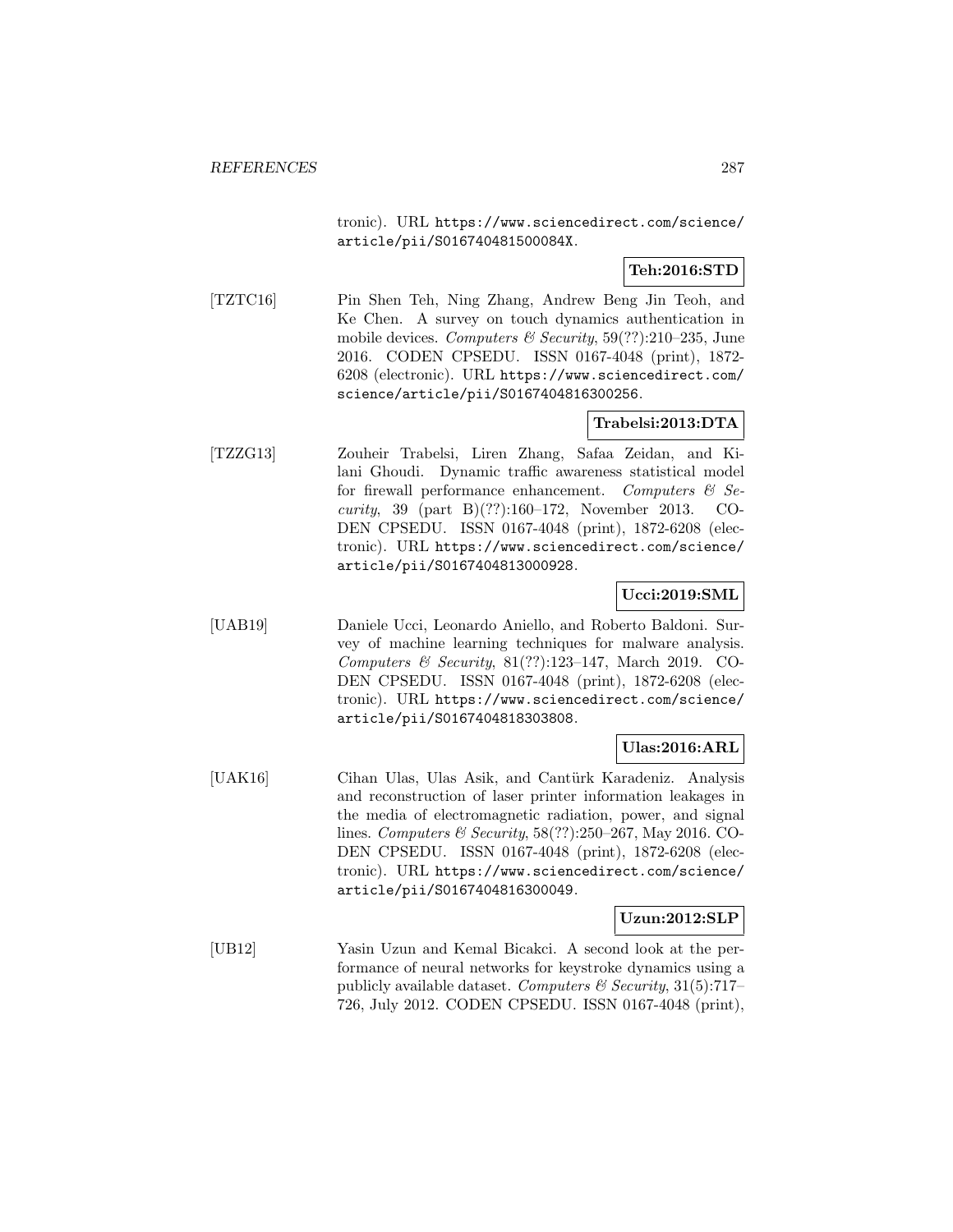1872-6208 (electronic). URL https://www.sciencedirect. com/science/article/pii/S0167404812000636.

### **Uzunov:2012:SDS**

[UFF12] Anton V. Uzunov, Eduardo B. Fernandez, and Katrina Falkner. Securing distributed systems using patterns: a survey. Computers & Security, 31(5):681–703, July 2012. CO-DEN CPSEDU. ISSN 0167-4048 (print), 1872-6208 (electronic). URL https://www.sciencedirect.com/science/ article/pii/S0167404812000661.

### **Uzunov:2015:SSF**

[UFF15] Anton V. Uzunov, Eduardo B. Fernandez, and Katrina Falkner. Security solution frames and security patterns for authorization in distributed, collaborative systems. Computers & Security, 55(??):193–234, November 2015. CO-DEN CPSEDU. ISSN 0167-4048 (print), 1872-6208 (electronic). URL https://www.sciencedirect.com/science/ article/pii/S0167404815001200.

### **Ultra:2017:SMS**

[UPF17] J. D. Ultra and S. Pancho-Festin. A simple model of separation of duty for access control models. Computers & Security, 68(??):69–80, July 2017. CODEN CPSEDU. ISSN 0167-4048 (print), 1872-6208 (electronic). URL https://www.sciencedirect.com/science/article/pii/ S0167404817300652.

### **Ugarte-Pedrero:2014:AAD**

[UPSGF<sup>+</sup>14] Xabier Ugarte-Pedrero, Igor Santos, Iván García-Ferreira, Sergio Huerta, Borja Sanz, and Pablo G. Bringas. On the adoption of anomaly detection for packed executable filtering. Computers & Security, 43(??):126–144, June 2014. CO-DEN CPSEDU. ISSN 0167-4048 (print), 1872-6208 (electronic). URL https://www.sciencedirect.com/science/ article/pii/S0167404814000522.

### **Umer:2017:FBI**

[USB17] Muhammad Fahad Umer, Muhammad Sher, and Yaxin Bi. Flow-based intrusion detection: Techniques and challenges. Computers  $\mathcal C$  Security, 70(??):238-254, September 2017. CO-DEN CPSEDU. ISSN 0167-4048 (print), 1872-6208 (elec-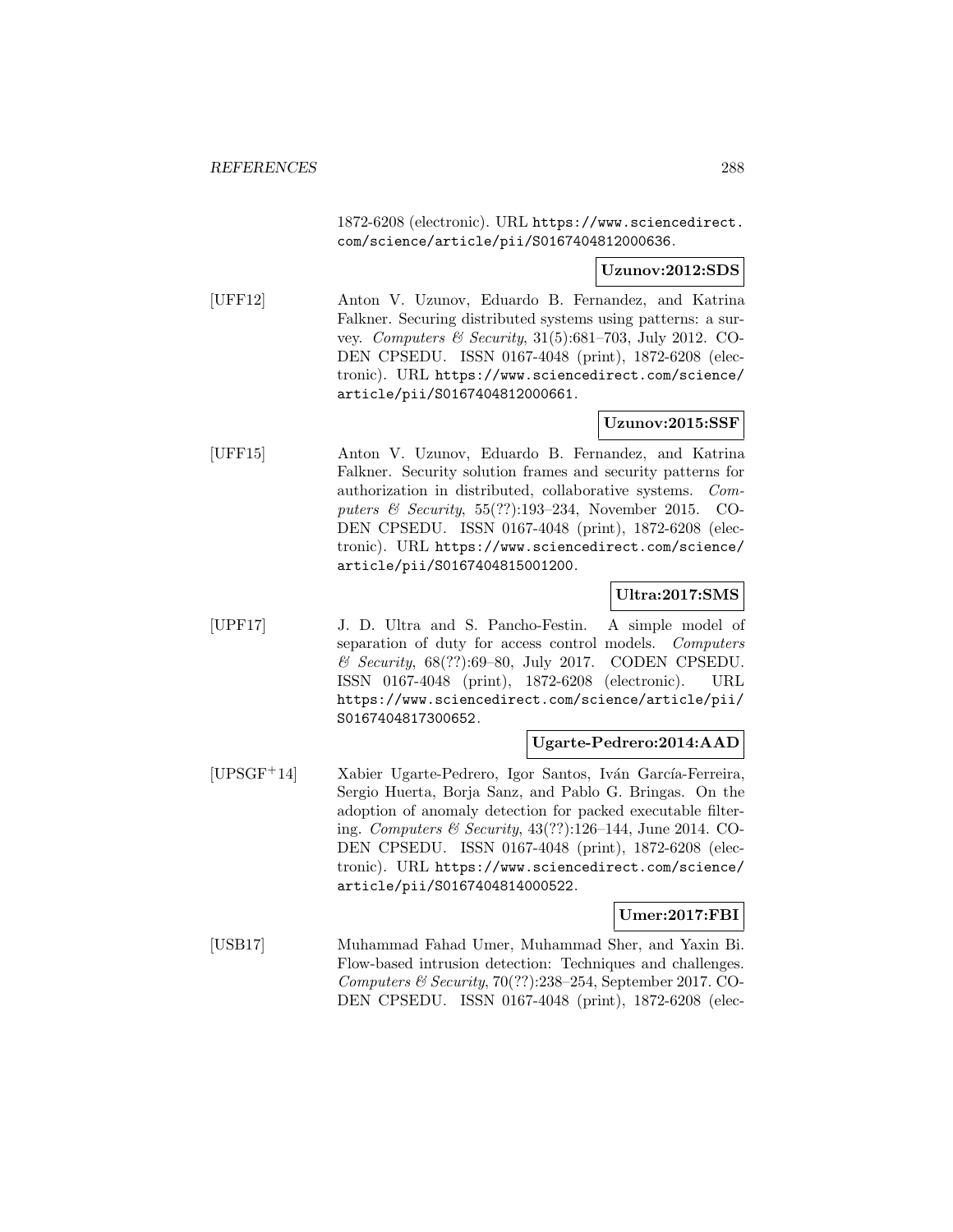tronic). URL https://www.sciencedirect.com/science/ article/pii/S0167404817301165.

### **Uzunov:2016:SSS**

[Uzu16] Anton V. Uzunov. A survey of security solutions for distributed publish/subscribe systems. Computers  $\mathcal{C}$  Security, 61(??):94–129, August 2016. CODEN CPSEDU. ISSN 0167-4048 (print), 1872-6208 (electronic). URL https://www.sciencedirect.com/science/article/pii/ S0167404816300487.

## **Vigil:2015:IAN**

[VBC<sup>+</sup>15] Martín Vigil, Johannes Buchmann, Daniel Cabarcas, Christian Weinert, and Alexander Wiesmaier. Integrity, authenticity, non-repudiation, and proof of existence for long-term archiving: a survey. Computers & Security,  $50(??)$ :16-32, May 2015. CODEN CPSEDU. ISSN 0167-4048 (print), 1872- 6208 (electronic). URL https://www.sciencedirect.com/ science/article/pii/S0167404814001849.

### **VanGundy:2012:NUR**

[VC12] Matthew Van Gundy and Hao Chen. Noncespaces: Using randomization to defeat cross-site scripting attacks. Computers & Security, 31(4):612–628, June 2012. CO-DEN CPSEDU. ISSN 0167-4048 (print), 1872-6208 (electronic). URL https://www.sciencedirect.com/science/ article/pii/S0167404811001477.

### **vanDeursen:2013:MIS**

[vDBD13] Nicole van Deursen, William J. Buchanan, and Alistair Duff. Monitoring information security risks within health care. Computers & Security, 37(??):31–45, September 2013. CO-DEN CPSEDU. ISSN 0167-4048 (print), 1872-6208 (electronic). URL https://www.sciencedirect.com/science/ article/pii/S0167404813000813.

### **Vijayanand:2018:IDS**

[VDK18] R. Vijayanand, D. Devaraj, and B. Kannapiran. Intrusion detection system for wireless mesh network using multiple support vector machine classifiers with genetic-algorithm-based feature selection. Computers & Security,  $77(??)$ :304-314, August 2018. CODEN CPSEDU. ISSN 0167-4048 (print), 1872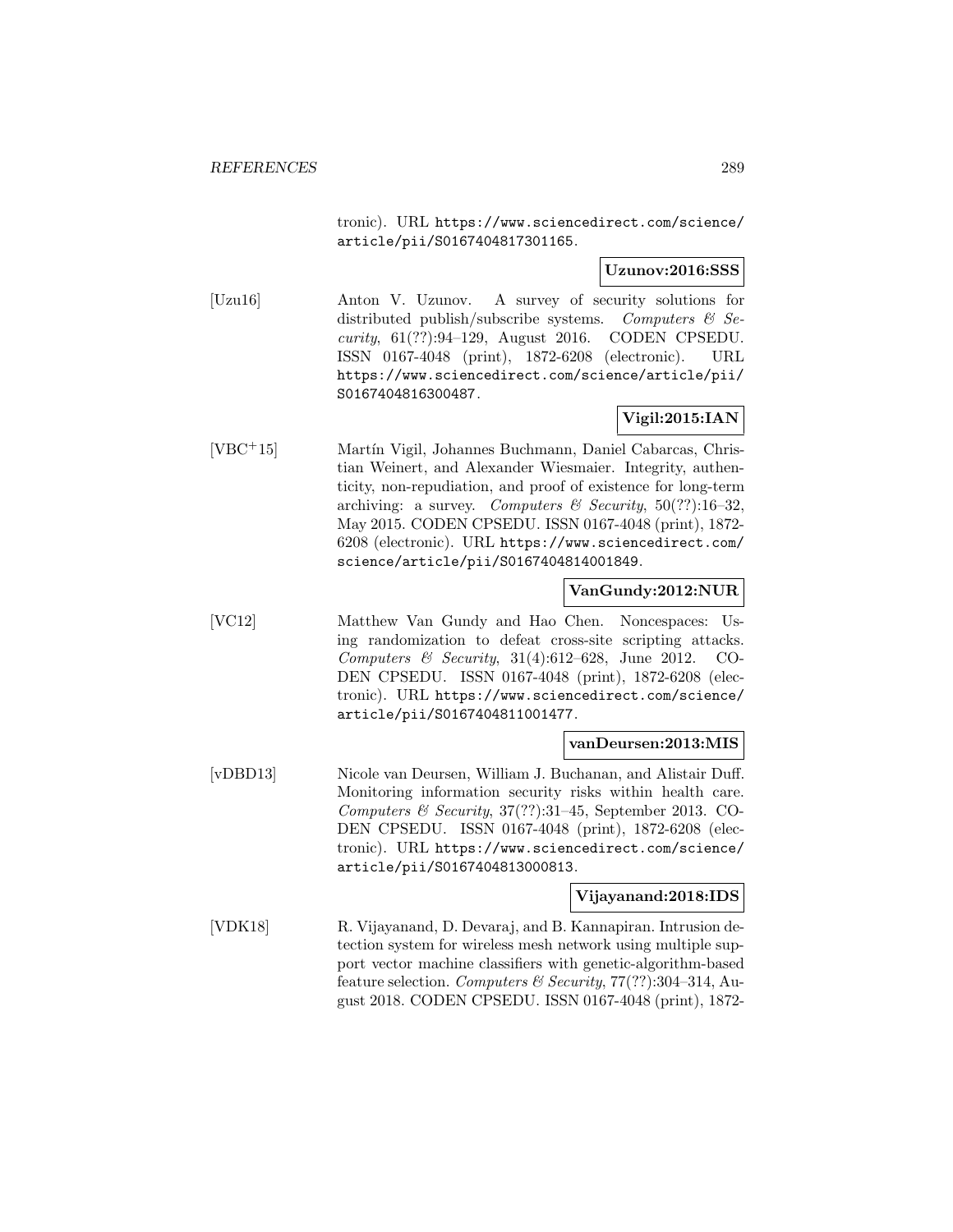6208 (electronic). URL https://www.sciencedirect.com/ science/article/pii/S0167404818303766.

#### **vanderWalt:2018:CSI**

[vdWEG18] Estee van der Walt, J. H. P. Eloff, and Jacomine Grobler. Cyber-security: Identity deception detection on social media platforms. Computers & Security, 78(??):76–89, September 2018. CODEN CPSEDU. ISSN 0167-4048 (print), 1872- 6208 (electronic). URL https://www.sciencedirect.com/ science/article/pii/S0167404818306503.

## **Venugopal:2018:IDI**

[Ven18] A. Vijayalakshmi Venugopal. Inadvertent disclosures of inventions in social media affecting patent rights. Computers & Security, 72(??):136–144, January 2018. CO-DEN CPSEDU. ISSN 0167-4048 (print), 1872-6208 (electronic). URL https://www.sciencedirect.com/science/ article/pii/S0167404817301967.

## **Vavilis:2015:AAF**

[VEPZ15] Sokratis Vavilis, Alexandru Egner, Milan Petković, and Nicola Zannone. An anomaly analysis framework for database systems. Computers & Security,  $53(??)$ :156-173, September 2015. CODEN CPSEDU. ISSN 0167-4048 (print), 1872-6208 (electronic). URL https://www.sciencedirect. com/science/article/pii/S0167404815000905.

### **Verkijika:2018:USS**

[Ver18] Silas Formunyuy Verkijika. Understanding smartphone security behaviors: an extension of the protection motivation theory with anticipated regret. Computers  $\mathcal{C}$  Security, 77(??):860–870, August 2018. CODEN CPSEDU. ISSN 0167-4048 (print), 1872-6208 (electronic). URL https://www.sciencedirect.com/science/article/pii/ S0167404818302505.

### **Virvilis:2014:ADA**

[VG14] Nikos Virvilis and Dimitris Gritzalis. Automatic defense against zero-day polymorphic worms in communication networks. Computers & Security, 42(??):191–192, May 2014. CODEN CPSEDU. ISSN 0167-4048 (print), 1872-6208 (electronic). URL https://www.sciencedirect.com/science/ article/pii/S0167404814000182.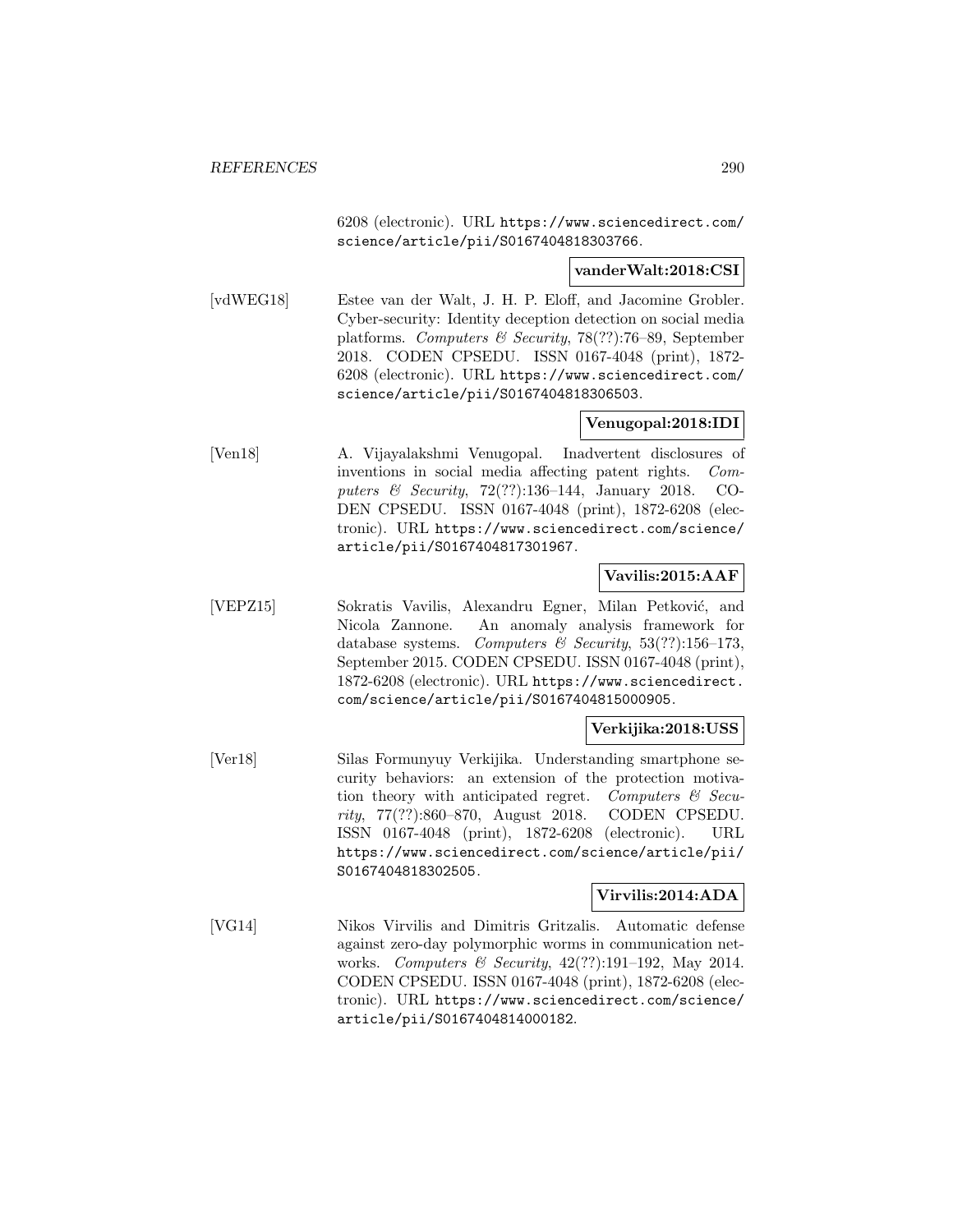#### **Vrakas:2014:OUI**

[VGL14] Nikos Vrakas, Dimitris Geneiatakis, and Costas Lambrinoudakis. Obscuring users' identity in VoIP/IMS environments. Computers & Security,  $43(??):145-158$ , June 2014. CODEN CPSEDU. ISSN 0167-4048 (print), 1872-6208 (electronic). URL https://www.sciencedirect.com/science/ article/pii/S0167404814000510.

#### **Vitunskaite:2019:SCC**

[VHBJ19] Morta Vitunskaite, Ying He, Thomas Brandstetter, and Helge Janicke. Smart cities and cyber security: Are we there yet?a comparative study on the role of standards, third party risk management and security ownership. Computers & Security, 83(??):313–331, June 2019. CO-DEN CPSEDU. ISSN 0167-4048 (print), 1872-6208 (electronic). URL https://www.sciencedirect.com/science/ article/pii/S0167404818310423.

### **Varshney:2016:PDU**

[VMA16] Gaurav Varshney, Manoj Misra, and Pradeep K. Atrey. A phish detector using lightweight search features. Computers & Security, 62(??):213–228, September 2016. CO-DEN CPSEDU. ISSN 0167-4048 (print), 1872-6208 (electronic). URL https://www.sciencedirect.com/science/ article/pii/S0167404816300918.

### **Vennila:2018:DVS**

[VMS18] Ganesan Vennila, M. S. K. Manikandan, and M. N. Suresh. Dynamic voice spammers detection using hidden Markov model for voice over Internet protocol network. Computers & Security,  $73(??):1-16$ , March 2018. CO-DEN CPSEDU. ISSN 0167-4048 (print), 1872-6208 (electronic). URL https://www.sciencedirect.com/science/ article/pii/S0167404817302080.

### **Virvilis:2015:SBW**

[VMTG15] Nikos Virvilis, Alexios Mylonas, Nikolaos Tsalis, and Dimitris Gritzalis. Security busters: Web browser security vs. rogue sites. Computers & Security,  $52(??)$ :90-105, July 2015. CODEN CPSEDU. ISSN 0167-4048 (print), 1872-6208 (electronic). URL https://www.sciencedirect.com/science/ article/pii/S0167404815000590.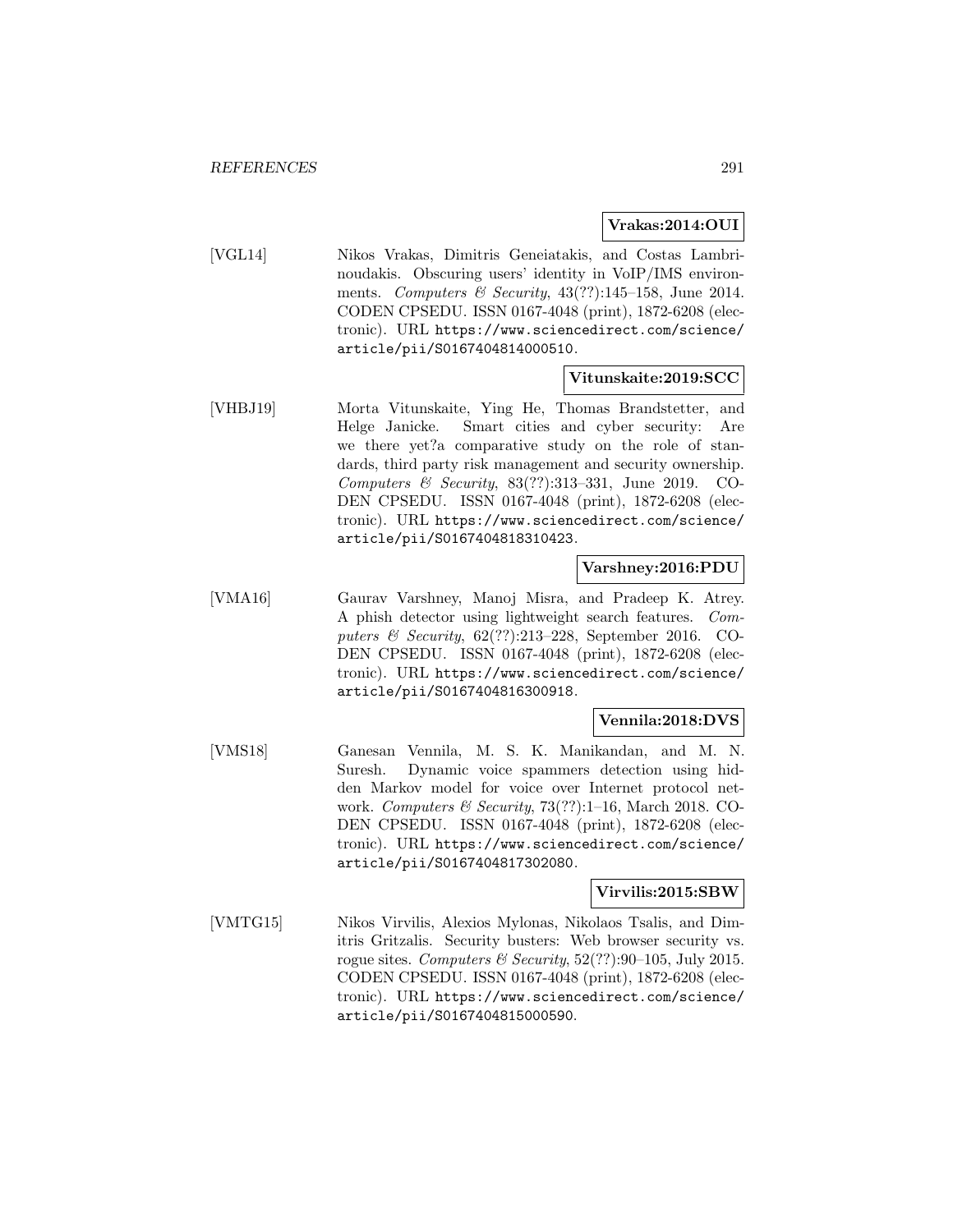## **Varga:2018:DSA**

[VPNP18] Mihai Varga, Alina Petrescu-Nita, and Florin Pop. Deadline scheduling algorithm for sustainable computing in Hadoop environment. Computers & Security, 76(??):354-366, July 2018. CODEN CPSEDU. ISSN 0167-4048 (print), 1872- 6208 (electronic). URL https://www.sciencedirect.com/ science/article/pii/S0167404818300038.

### **Volkamer:2017:UET**

[VRRK17] Melanie Volkamer, Karen Renaud, Benjamin Reinheimer, and Alexandra Kunz. User experiences of TORPEDO: TOoltip-poweRed phishing email DetectiOn. Computers & Security, 71(??):100–113, November 2017. CO-DEN CPSEDU. ISSN 0167-4048 (print), 1872-6208 (electronic). URL https://www.sciencedirect.com/science/ article/pii/S0167404817300275.

## **Voris:2019:AAU**

[VSB<sup>+</sup>19] Jonathan Voris, Yingbo Song, Malek Ben Salem, Shlomo Hershkop, and Salvatore Stolfo. Active authentication using file system decoys and user behavior modeling: results of a large scale study. Computers  $\mathcal C$  Security, 87 (??):Article 101412, November 2019. CODEN CPSEDU. ISSN 0167-4048 (print), 1872-6208 (electronic). URL https://www.sciencedirect.com/science/article/pii/ S0167404818311258.

### **Viegas:2018:REE**

[VSO<sup>+</sup>18] Eduardo Viegas, Altair Santin, Luiz Oliveira, André França, Ricardo Jasinski, and Volnei Pedroni. A reliable and energyefficient classifier combination scheme for intrusion detection in embedded systems. Computers & Security,  $78(??):16-32$ , September 2018. CODEN CPSEDU. ISSN 0167-4048 (print), 1872-6208 (electronic). URL https://www.sciencedirect. com/science/article/pii/S0167404818306175.

## **vonSolms:2013:ISC**

[vSvN13] Rossouw von Solms and Johan van Niekerk. From information security to cyber security. Computers  $\mathcal{C}$  Security, 38(??):97–102, October 2013. CODEN CPSEDU. ISSN 0167-4048 (print), 1872-6208 (electronic). URL https://www.sciencedirect.com/science/article/pii/ S0167404813000801.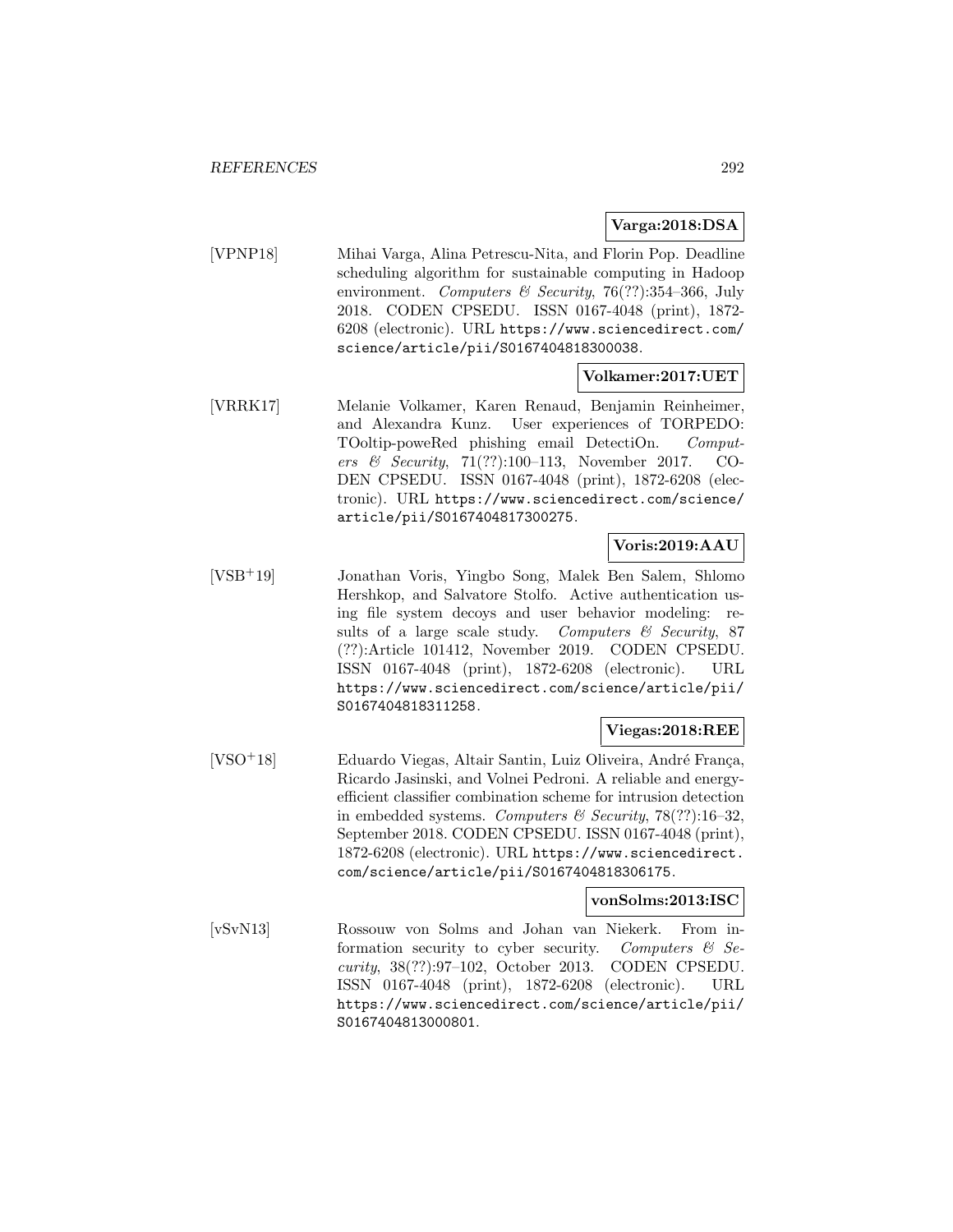#### **VanNiekerk:2010:ISC**

[VV10] J. F. Van Niekerk and R. Von Solms. Information security culture: a management perspective. Computers  $\mathcal{C}$ Security, 29(4):476–486, June 2010. CODEN CPSEDU. ISSN 0167-4048 (print), 1872-6208 (electronic). URL https://www.sciencedirect.com/science/article/pii/ S0167404809001126.

## **Vorakulpipat:2012:PSR**

[VVS12] Chalee Vorakulpipat, Vasaka Visoottiviseth, and Siwaruk Siwamogsatham. Polite sender: a resource-saving spam email countermeasure based on sender responsibilities and recipient justifications. Computers & Security,  $31(3):286-298$ , May 2012. CODEN CPSEDU. ISSN 0167-4048 (print), 1872- 6208 (electronic). URL https://www.sciencedirect.com/ science/article/pii/S0167404812000119.

### **Wijayarathna:2019:WJC**

[WA19] Chamila Wijayarathna and Nalin Asanka Gamagedara Arachchilage. Why Johnny can't develop a secure application? A usability analysis of Java Secure Socket Extension API. Computers & Security, 80(??):54–73, January 2019. CODEN CPSEDU. ISSN 0167-4048 (print), 1872-6208 (electronic). URL https://www.sciencedirect.com/science/ article/pii/S0167404818304887.

## **Webb:2014:SAM**

[WAMS14] Jeb Webb, Atif Ahmad, Sean B. Maynard, and Graeme Shanks. A situation awareness model for information security risk management. Computers & Security,  $44(??)$ :1-15, July 2014. CODEN CPSEDU. ISSN 0167-4048 (print), 1872- 6208 (electronic). URL https://www.sciencedirect.com/ science/article/pii/S0167404814000571.

### **West:2016:IFF**

[WB16] Jarrod West and Maumita Bhattacharya. Intelligent financial fraud detection: a comprehensive review. Computers & Security, 57(??):47–66, March 2016. CODEN CPSEDU. ISSN 0167-4048 (print), 1872-6208 (electronic). URL https://www.sciencedirect.com/science/article/pii/ S0167404815001261.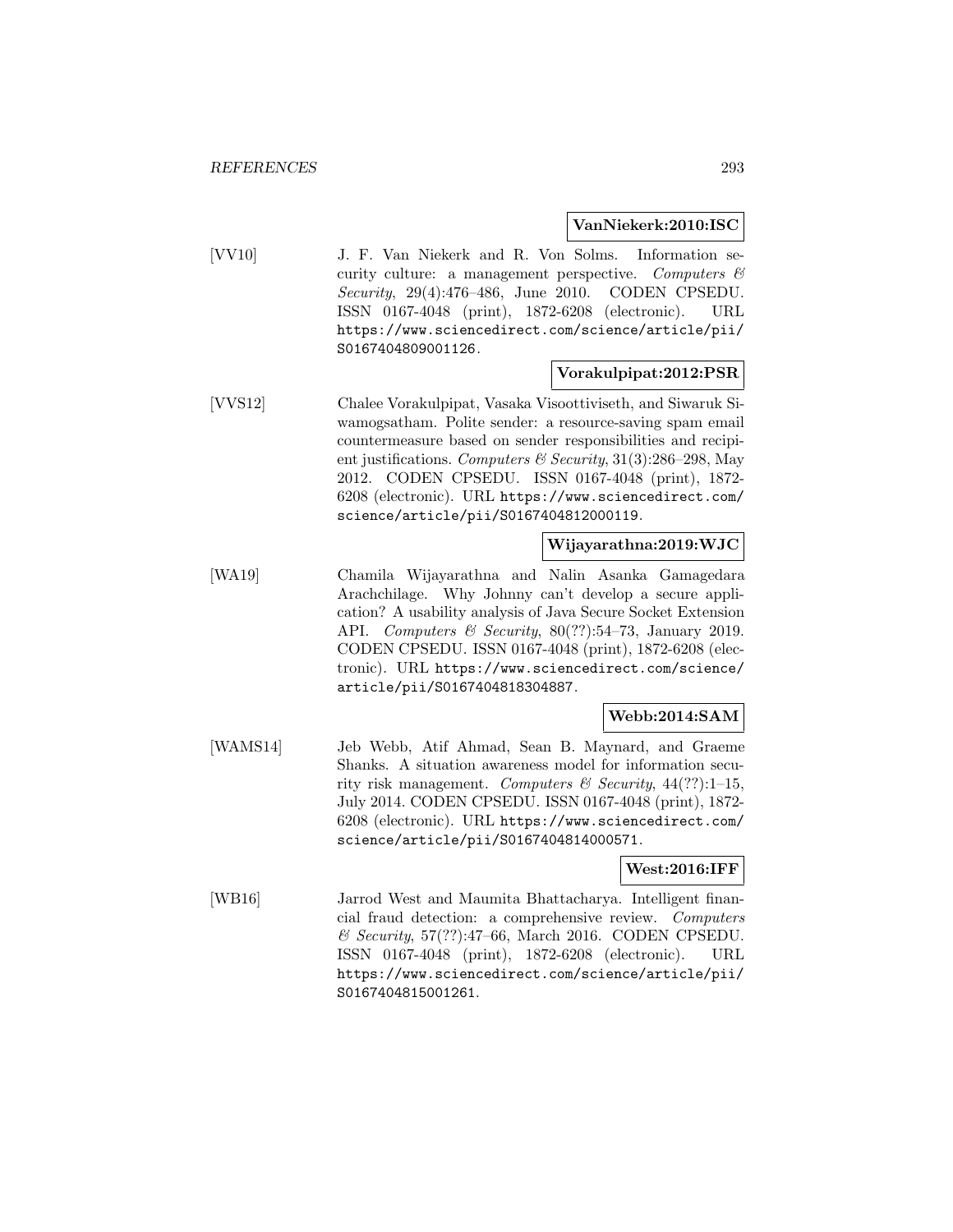## **Wu:2018:CPI**

[WCDY18] Zezhi Wu, Xingyuan Chen, Xuehui Du, and Zhi Yang. CDroid: practically implementation a formal-analyzed CIFC model on Android. Computers & Security,  $78(??):231-244$ , September 2018. CODEN CPSEDU. ISSN 0167-4048 (print), 1872-6208 (electronic). URL https://www.sciencedirect. com/science/article/pii/S0167404818307776.

## **Wedge:2012:BDF**

[Wed12] Tim Wedge. The basics of digital forensics. Computers  $\mathcal{C}$ Security, 31(6):800, September 2012. CODEN CPSEDU. ISSN 0167-4048 (print), 1872-6208 (electronic). URL https://www.sciencedirect.com/science/article/pii/ S0167404812000983.

## **Wessel:2015:IMD**

[WHSE15] Sascha Wessel, Manuel Huber, Frederic Stumpf, and Claudia Eckert. Improving mobile device security with operating system-level virtualization. Computers  $\mathcal{B}$  Security, 52(??):207–220, July 2015. CODEN CPSEDU. ISSN 0167-4048 (print), 1872-6208 (electronic). URL https://www.sciencedirect.com/science/article/pii/ S0167404815000206.

### **Wei:2018:NBM**

[WHZ<sup>+</sup>18] Hang Wei, Guan-Yu Hu, Zhi-Jie Zhou, Pei-Li Qiao, Zhi-Guo Zhou, and You-Min Zhang. A new BRB model for security-state assessment of cloud computing based on the impact of external and internal environments. Computers & Security, 73(??):207–218, March 2018. CO-DEN CPSEDU. ISSN 0167-4048 (print), 1872-6208 (electronic). URL https://www.sciencedirect.com/science/ article/pii/S0167404817302341.

### **Wang:2019:RSI**

[WHZ<sup>+</sup>19] Ping Wang, Xing He, Yushu Zhang, Wenying Wen, and Ming Li. A robust and secure image sharing scheme with personal identity information embedded. Computers  $\mathcal{C}$  Security, 85(??):107–121, August 2019. CODEN CPSEDU. ISSN 0167-4048 (print), 1872-6208 (electronic). URL https://www.sciencedirect.com/science/article/pii/ S0167404819300914.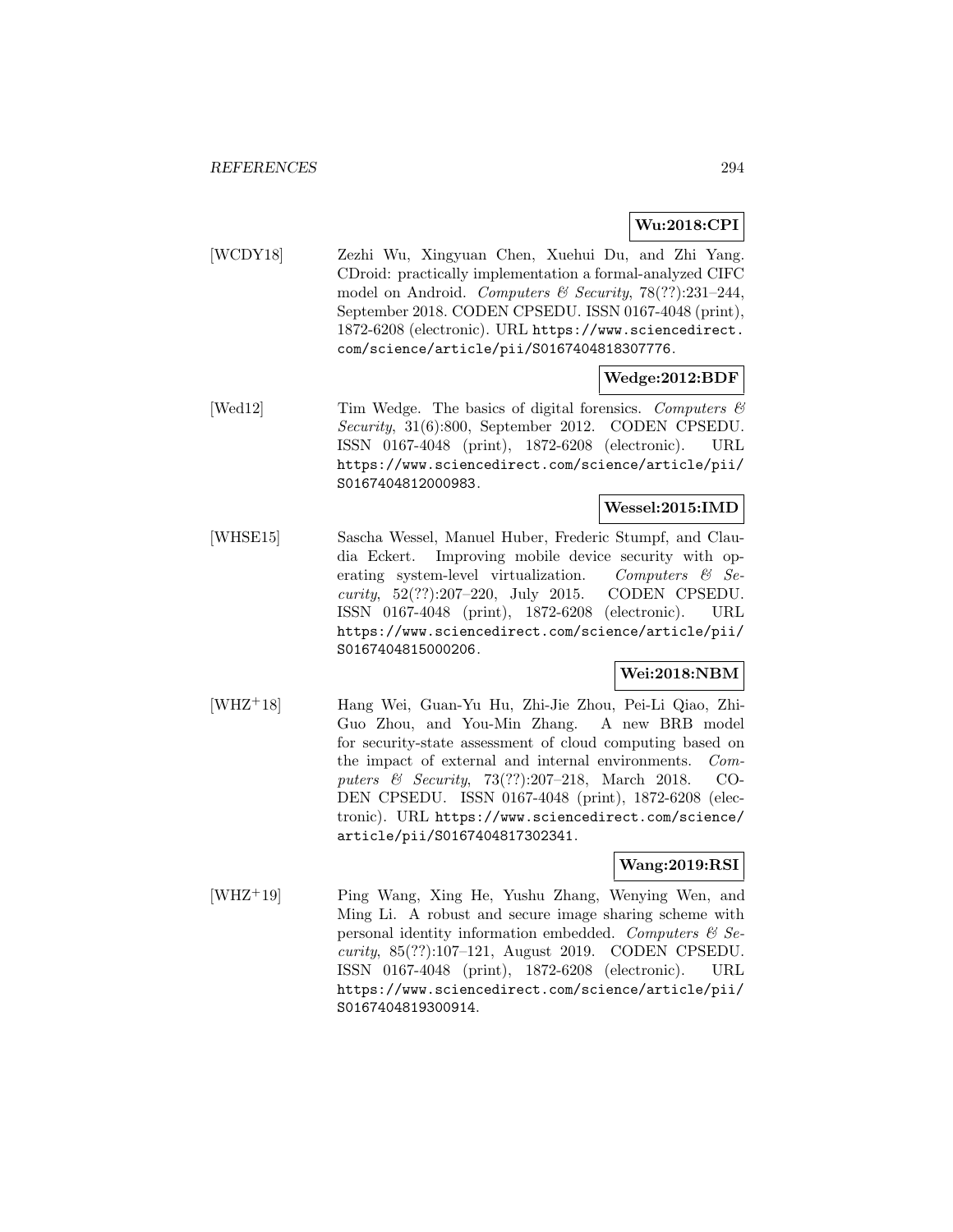### **Wang:2015:CDF**

[WJ15] Ting Wang and Dongyao Ji. Comment on "Design and formal security evaluation of NeMHIP". Computers & Security, 52(??):159–161, July 2015. CODEN CPSEDU. ISSN 0167-4048 (print), 1872-6208 (electronic). URL https://www.sciencedirect.com/science/article/pii/ S0167404813000345.

## **Woo:2011:MVD**

[WJAM11] Sung-Whan Woo, HyunChul Joh, Omar H. Alhazmi, and Yashwant K. Malaiya. Modeling vulnerability discovery process in Apache and IIS HTTP servers. Computers  $\mathcal C$ Security, 30(1):50–62, January 2011. CODEN CPSEDU. ISSN 0167-4048 (print), 1872-6208 (electronic). URL https://www.sciencedirect.com/science/article/pii/ S0167404810000908.

## **Jang:2016:ADA**

[wJKW<sup>+</sup>16] Jae wook Jang, Hyunjae Kang, Jiyoung Woo, Aziz Mohaisen, and Huy Kang Kim. Andro-Dumpsys: Anti-malware system based on the similarity of malware creator and malware centric information. Computers & Security,  $58(??):125-138$ , May 2016. CODEN CPSEDU. ISSN 0167-4048 (print), 1872- 6208 (electronic). URL https://www.sciencedirect.com/ science/article/pii/S016740481600002X.

### **Weippl:2012:ESE**

[WL12] Edgar Weippl and Manuel Leithner. Enterprise security for the executive. Computers  $\mathcal C$  Security, 31(4):636, June 2012. CODEN CPSEDU. ISSN 0167-4048 (print), 1872-6208 (electronic). URL https://www.sciencedirect.com/science/ article/pii/S016740481200051X.

## **Wang:2018:GBM**

[WL18] Li-E. Wang and Xianxian Li. A graph-based multifold model for anonymizing data with attributes of multiple types. Computers & Security,  $72(??):122-135$ , January 2018. CO-DEN CPSEDU. ISSN 0167-4048 (print), 1872-6208 (electronic). URL https://www.sciencedirect.com/science/ article/pii/S016740481730192X.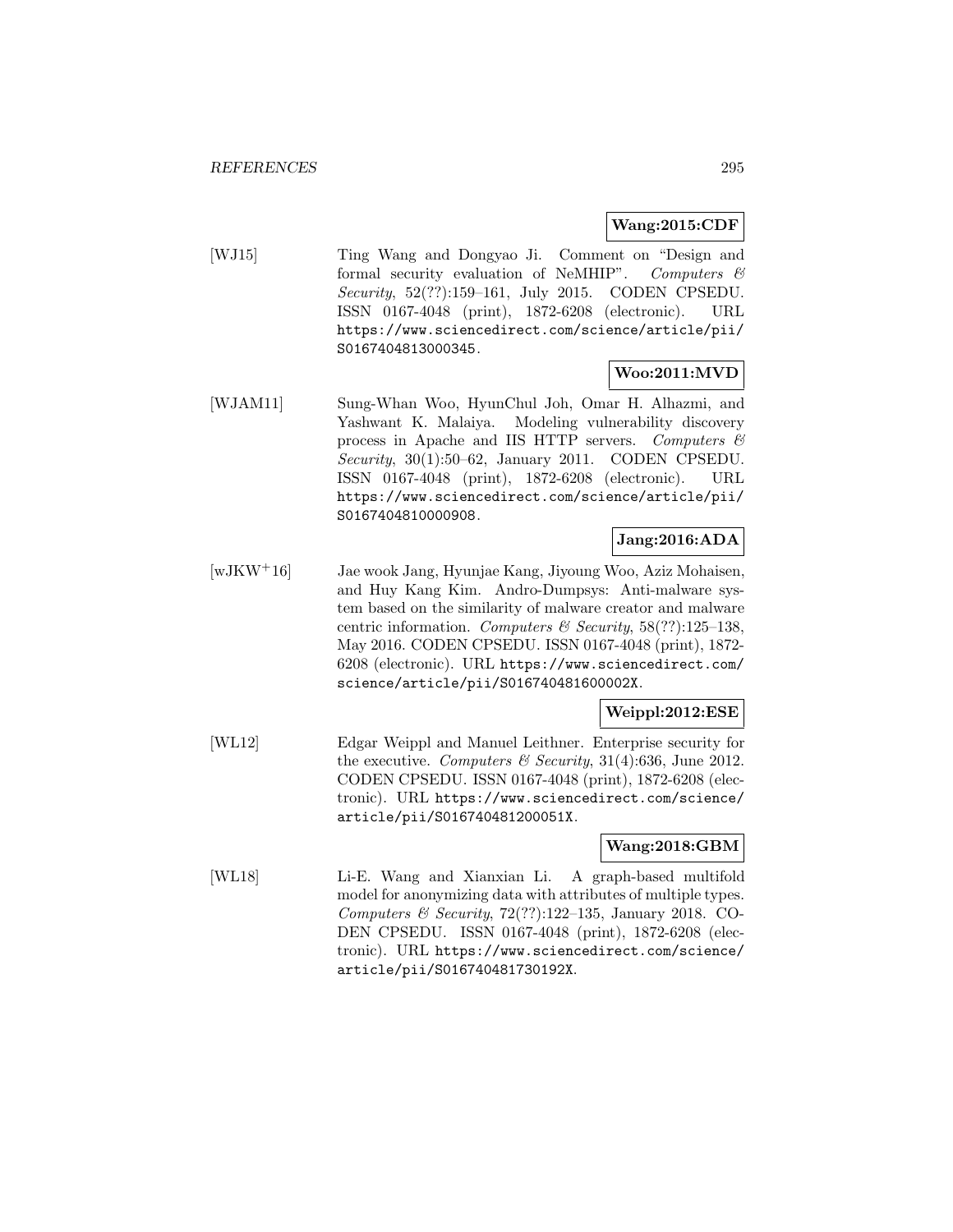### **Wang:2017:DCD**

[WLCC17] Tzy-Shiah Wang, Hui-Tang Lin, Wei-Tsung Cheng, and Chang-Yu Chen. DBod: Clustering and detecting DGAbased botnets using DNS traffic analysis. Computers  $\mathcal{C}$ Security,  $64(??):1-15$ , January 2017. CODEN CPSEDU. ISSN 0167-4048 (print), 1872-6208 (electronic). URL https://www.sciencedirect.com/science/article/pii/ S0167404816301250.

### **Wang:2019:TPA**

[WLF<sup>+</sup>19] Jinyan Wang, Chen Liu, Xingcheng Fu, Xudong Luo, and Xianxian Li. A three-phase approach to differentially private crucial patterns mining over data streams. Computers & Security,  $82(??):30-48$ , May 2019. CO-DEN CPSEDU. ISSN 0167-4048 (print), 1872-6208 (electronic). URL https://www.sciencedirect.com/science/ article/pii/S0167404818307417.

## **Wang:2019:AEI**

[WLW<sup>+</sup>19] Ziyu Wang, Jianwei Liu, Qianhong Wu, Yanting Zhang, Hui Yu, and Ziyu Zhou. An analytic evaluation for the impact of uncle blocks by selfish and stubborn mining in an imperfect Ethereum network. Computers  $\mathcal{C}$ Security, 87(??):Article 101581, November 2019. CO-DEN CPSEDU. ISSN 0167-4048 (print), 1872-6208 (electronic). URL https://www.sciencedirect.com/science/ article/pii/S0167404818314172.

### **Wang:2011:HAB**

[WLWG11] Guojun Wang, Qin Liu, Jie Wu, and Minyi Guo. Hierarchical attribute-based encryption and scalable user revocation for sharing data in cloud servers. Computers  $\mathcal{C}$ Security, 30(5):320–331, July 2011. CODEN CPSEDU. ISSN 0167-4048 (print), 1872-6208 (electronic). URL https://www.sciencedirect.com/science/article/pii/ S0167404811000678.

### **Wang:2019:DAT**

[WLZ<sup>+</sup>19] Ye Wang, Qingbao Li, Ping Zhang, Zhifeng Chen, and Guimin Zhang. DOPdefender: an approach to thwarting data-oriented programming attacks based on a data-aware automaton. Computers & Security, 81(??):94–106, March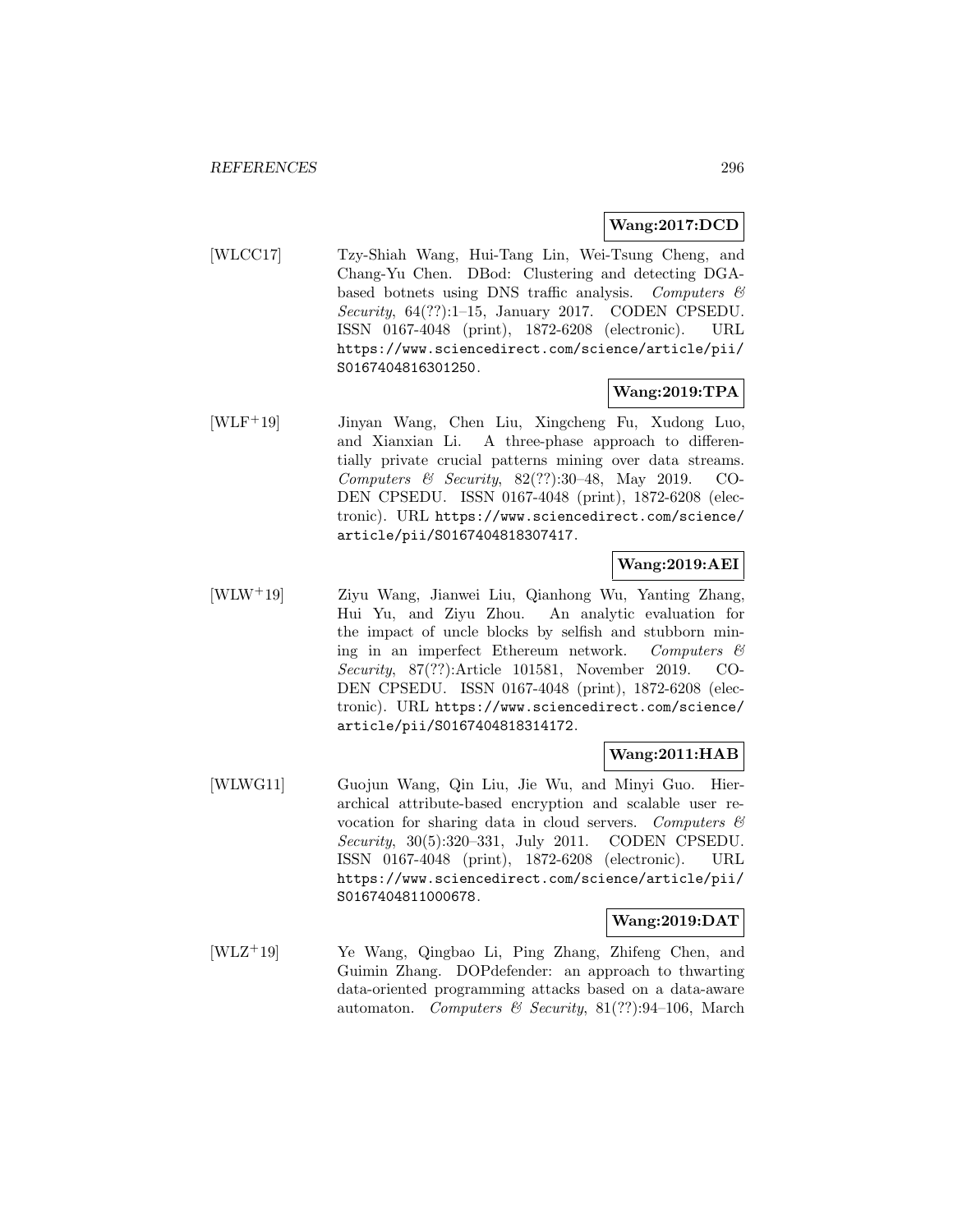2019. CODEN CPSEDU. ISSN 0167-4048 (print), 1872- 6208 (electronic). URL https://www.sciencedirect.com/ science/article/pii/S016740481830659X.

## **Wagner:2019:CTI**

[WMPA19] Thomas D. Wagner, Khaled Mahbub, Esther Palomar, and Ali E. Abdallah. Cyber threat intelligence sharing: Survey and research directions. Computers & Security, 87 (??):Article 101589, November 2019. CODEN CPSEDU. ISSN 0167-4048 (print), 1872-6208 (electronic). URL https://www.sciencedirect.com/science/article/pii/ S016740481830467X.

## **Wang:2015:SDB**

[WN15] Yongge Wang and Tony Nicol. On statistical distance based testing of pseudo random sequences and experiments with PHP and Debian OpenSSL. Computers & Security, 53(??):44–64, September 2015. CODEN CPSEDU. ISSN 0167-4048 (print), 1872-6208 (electronic). URL https://www.sciencedirect.com/science/article/pii/ S0167404815000693.

## **Woo:2019:DEC**

[Woo19] Simon S. Woo. Design and evaluation of 3D CAPTCHAs. Computers & Security, 82(??):49–67, May 2019. CO-DEN CPSEDU. ISSN 0167-4048 (print), 1872-6208 (electronic). URL https://www.sciencedirect.com/science/ article/pii/S0167404818301238.

## **Workman:2010:BPC**

[Wor10] Michael Workman. A behaviorist perspective on corporate harassment online: Validation of a theoretical model of psychological motives. Computers & Security, 29(8):831-839, November 2010. CODEN CPSEDU. ISSN 0167-4048 (print), 1872-6208 (electronic). URL https://www.sciencedirect. com/science/article/pii/S0167404810000829.

## **Wei:2010:MPT**

[WP10] Jinpeng Wei and Calton Pu. Modeling and preventing TOCTTOU vulnerabilities in Unix-style file systems. Computers & Security, 29(8):815–830, November 2010. CO-DEN CPSEDU. ISSN 0167-4048 (print), 1872-6208 (electronic). URL https://www.sciencedirect.com/science/ article/pii/S0167404810000830.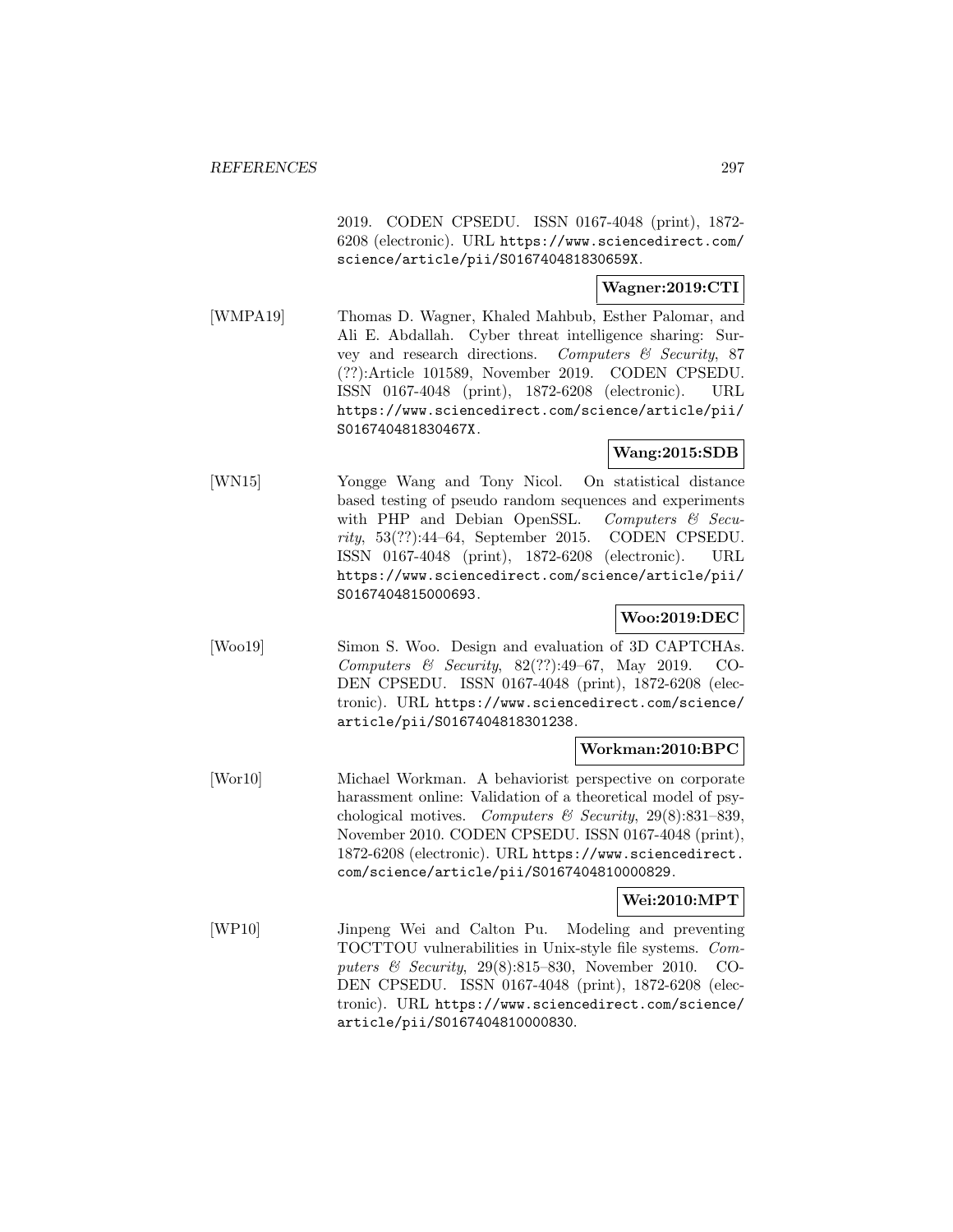## **Wei:2012:TGD**

[WP12] Jinpeng Wei and Calton Pu. Toward a general defense against kernel queue hooking attacks. Computers  $\mathcal{C}$  Security, 31(2):176–191, March 2012. CODEN CPSEDU. ISSN 0167-4048 (print), 1872-6208 (electronic). URL https://www.sciencedirect.com/science/article/pii/ S0167404811001507.

## **Wagner:2017:KAV**

[WRTA17] Markus Wagner, Alexander Rind, Niklas Thür, and Wolfgang Aigner. A knowledge-assisted visual malware analysis system: Design, validation, and reflection of KA-MAS. Computers & Security, 67(??):1–15, June 2017. CO-DEN CPSEDU. ISSN 0167-4048 (print), 1872-6208 (electronic). URL https://www.sciencedirect.com/science/ article/pii/S0167404817300263.

## **Wang:2017:PPT**

[WS17] Shuo Wang and Richard O. Sinnott. Protecting personal trajectories of social media users through differential privacy. Computers & Security, 67(??):142–163, June 2017. CODEN CPSEDU. ISSN 0167-4048 (print), 1872-6208 (electronic). URL https://www.sciencedirect.com/science/ article/pii/S0167404817300251.

### **Wang:2015:TPC**

[WW15] Yongzhi Wang and Jinpeng Wei. Toward protecting control flow confidentiality in cloud-based computation. Computers & Security, 52(??):106–127, July 2015. CO-DEN CPSEDU. ISSN 0167-4048 (print), 1872-6208 (electronic). URL https://www.sciencedirect.com/science/ article/pii/S0167404815000553.

### **Wu:2018:MSF**

[WW18] Hao Wu and Zhonghua Wang. Multi-source fusion-based security detection method for heterogeneous networks. Computers & Security, 74(??):55–70, May 2018. CO-DEN CPSEDU. ISSN 0167-4048 (print), 1872-6208 (electronic). URL https://www.sciencedirect.com/science/ article/pii/S0167404818300063.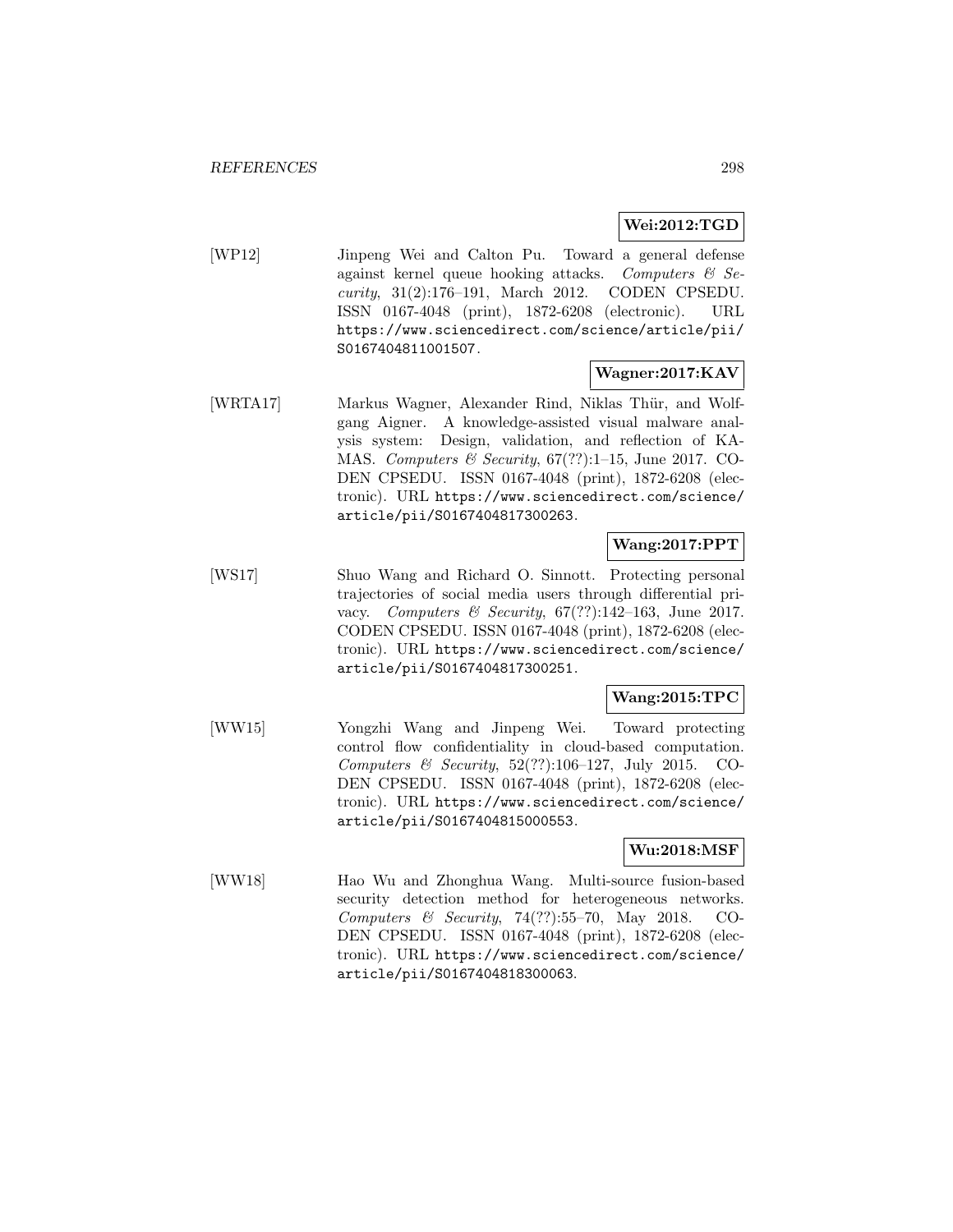## **Wu:2018:TSD**

[WWXZ18] Tingmin Wu, Sheng Wen, Yang Xiang, and Wanlei Zhou. Twitter spam detection: Survey of new approaches and comparative study. Computers  $\mathcal B$  Security, 76(??):265–284, July 2018. CODEN CPSEDU. ISSN 0167-4048 (print), 1872- 6208 (electronic). URL https://www.sciencedirect.com/ science/article/pii/S016740481730250X.

## **Wei:2018:AAP**

[WWY<sup>+</sup>18] Zhuo Wei, Yongdong Wu, Yanjiang Yang, Zheng Yan, Qingqi Pei, Yajuan Xie, and Jian Weng. AutoPrivacy: Automatic privacy protection and tagging suggestion for mobile social photo. Computers & Security, 76(??):341–353, July 2018. CODEN CPSEDU. ISSN 0167-4048 (print), 1872-6208 (electronic). URL https://www.sciencedirect.com/science/ article/pii/S0167404817302626.

## **Wang:2019:IID**

[WX19] Dong Wang and Zhengquan Xu. Impact of inaccurate data on differential privacy. Computers  $\mathcal C$  Security, 82(??):68– 79, May 2019. CODEN CPSEDU. ISSN 0167-4048 (print), 1872-6208 (electronic). URL https://www.sciencedirect. com/science/article/pii/S0167404818304747.

## **Weishaupl:2018:ISI**

[WYS18] Eva Weishäupl, Emrah Yasasin, and Guido Schryen. Information security investments: an exploratory multiple case study on decision-making, evaluation and learning. Computers & Security, 77(??):807–823, August 2018. CO-DEN CPSEDU. ISSN 0167-4048 (print), 1872-6208 (electronic). URL https://www.sciencedirect.com/science/ article/pii/S0167404818300555.

### **Wang:2013:EAG**

[WZK13] Shuzhen Wang, Zonghua Zhang, and Youki Kadobayashi. Exploring attack graph for cost-benefit security hardening: a probabilistic approach. Computers  $\mathcal{C}$  Security, 32(??):158–169, February 2013. CODEN CPSEDU. ISSN 0167-4048 (print), 1872-6208 (electronic). URL https://www.sciencedirect.com/science/article/pii/ S0167404812001496.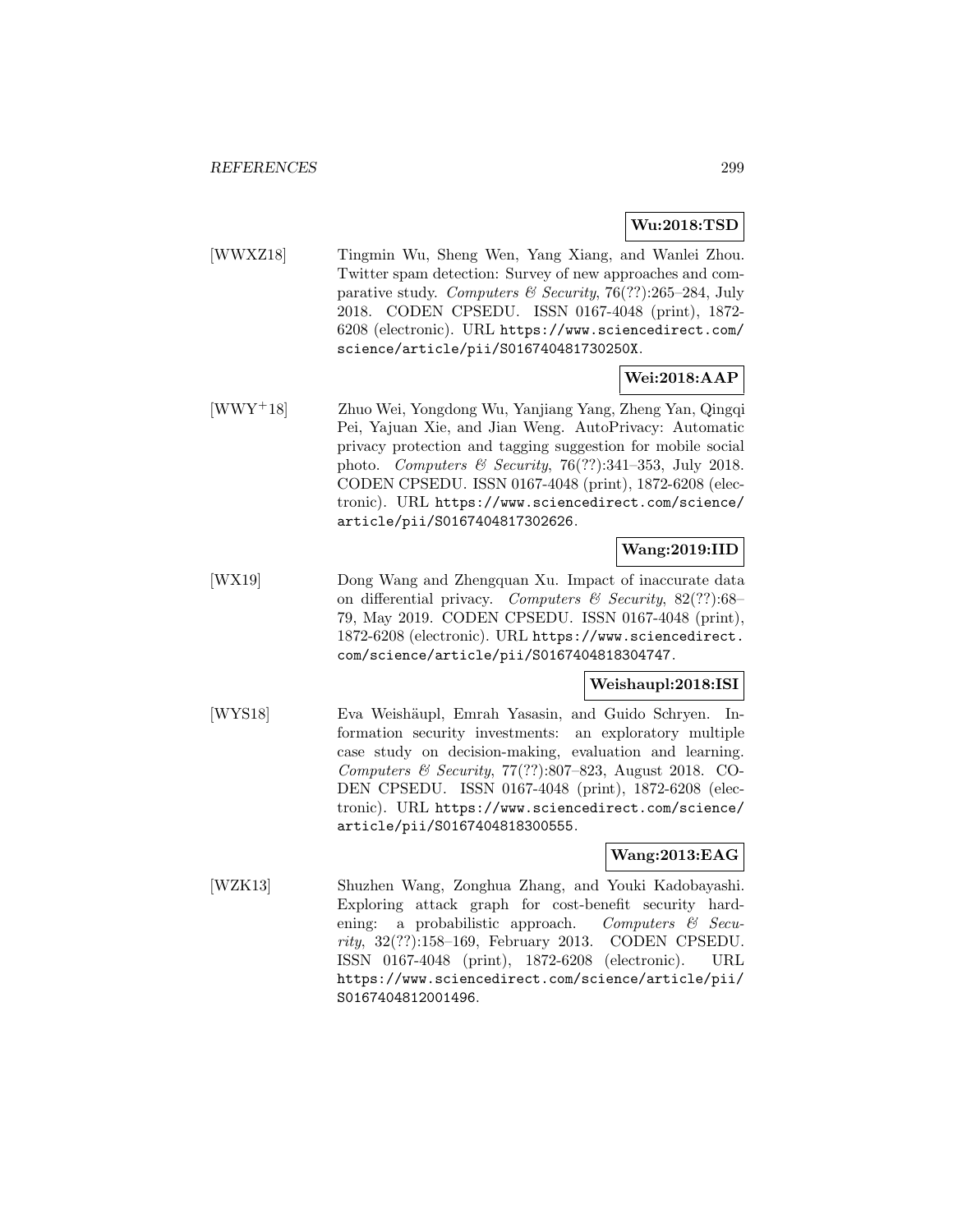### **Wang:2010:SAS**

[WZW<sup>+</sup>10] Fangwei Wang, Yunkai Zhang, Changguang Wang, Jianfeng Ma, and SangJae Moon. Stability analysis of a SEIQV epidemic model for rapid spreading worms. Computers  $\mathcal{C}$ Security, 29(4):410–418, June 2010. CODEN CPSEDU. ISSN 0167-4048 (print), 1872-6208 (electronic). URL https://www.sciencedirect.com/science/article/pii/ S0167404809001096.

### **Wan:2016:PEP**

[WZW16] Zhiguo Wan, Wen-Tao Zhu, and Guilin Wang. PRAC: Efficient privacy protection for vehicle-to-grid communications in the smart grid. Computers & Security,  $62(??):246-256$ , September 2016. CODEN CPSEDU. ISSN 0167-4048 (print), 1872-6208 (electronic). URL https://www.sciencedirect. com/science/article/pii/S0167404816300761.

### **Xun:2018:SDL**

[XdZMsC18] Peng Xun, Pei dong Zhu, Sabita Maharjan, and Peng shuai Cui. Successive direct load altering attack in smart grid. Computers & Security, 77(??):79–93, August 2018. CO-DEN CPSEDU. ISSN 0167-4048 (print), 1872-6208 (electronic). URL https://www.sciencedirect.com/science/ article/pii/S0167404818302554.

## **Xiao:2010:KSM**

[XHC<sup>+</sup>10] Liang Xiao, Bo Hu, Madalina Croitoru, Paul Lewis, and Srinandan Dasmahapatra. A knowledgeable security model for distributed health information systems. Computers  $\mathcal{C}$ Security, 29(3):331–349, May 2010. CODEN CPSEDU. ISSN 0167-4048 (print), 1872-6208 (electronic). URL https://www.sciencedirect.com/science/article/pii/ S0167404809000819.

### **Xiang:2011:EAN**

[XHZ11] Yang Xiang, Jiankun Hu, and Wanlei Zhou. Editorial: Advances in network and system security. Computers & Security, 30(5):295–296, July 2011. CODEN CPSEDU. ISSN 0167-4048 (print), 1872-6208 (electronic). URL https://www.sciencedirect.com/science/article/pii/ S0167404811000708.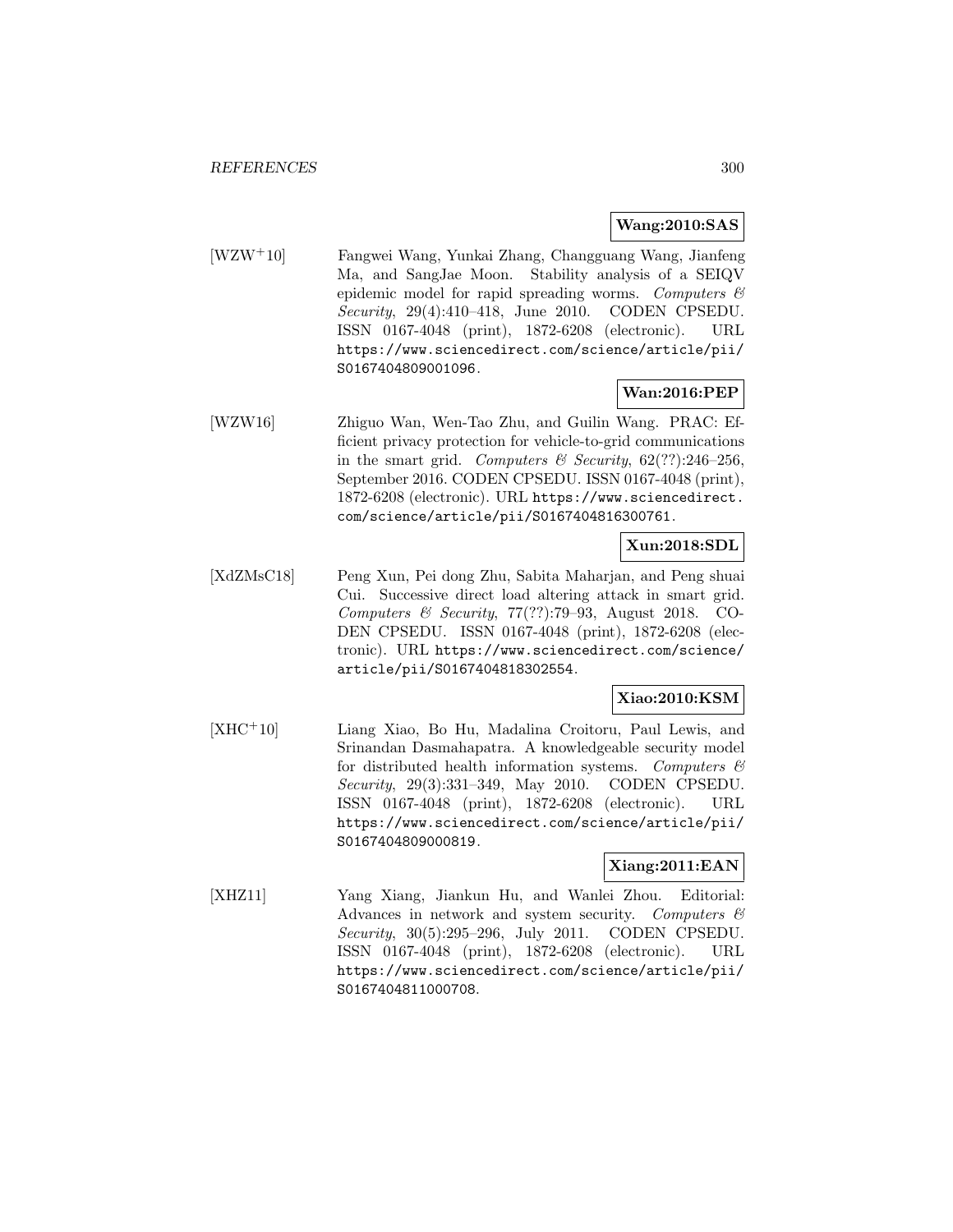### **Xiong:2019:TMS**

[XL19] Wenjun Xiong and Robert Lagerström. Threat modeling — a systematic literature review. Computers  $\mathcal{C}$ Security, 84(??):53–69, July 2019. CODEN CPSEDU. ISSN 0167-4048 (print), 1872-6208 (electronic). URL https://www.sciencedirect.com/science/article/pii/ S0167404818307478.

## **Xu:2019:LPI**

[XLS<sup>+</sup>19] Zhou Xu, Yaping Lin, Voundi Koe Arthur Sandor, Zhisheng Huang, and Xinbo Liu. A lightweight privacy and integrity preserving range query scheme for mobile cloud computing. Computers & Security, 84(??):318–333, July 2019. CO-DEN CPSEDU. ISSN 0167-4048 (print), 1872-6208 (electronic). URL https://www.sciencedirect.com/science/ article/pii/S0167404818309064.

## **Xu:2017:AEP**

[XLT<sup>+</sup>17] Guowen Xu, Hongwei Li, Chen Tan, Dongxiao Liu, Yuanshun Dai, and Kan Yang. Achieving efficient and privacypreserving truth discovery in crowd sensing systems. Computers & Security, 69(??):114–126, August 2017. CO-DEN CPSEDU. ISSN 0167-4048 (print), 1872-6208 (electronic). URL https://www.sciencedirect.com/science/ article/pii/S0167404816301675.

## **Xu:2017:EOS**

[XMY<sup>+</sup>17] Rui Xu, Kirill Morozov, Yanjiang Yang, Jianying Zhou, and Tsuyoshi Takagi. Efficient outsourcing of secure k-nearest neighbour query over encrypted database. Computers  $\mathcal{C}$ Security, 69(??):65–83, August 2017. CODEN CPSEDU. ISSN 0167-4048 (print), 1872-6208 (electronic). URL https://www.sciencedirect.com/science/article/pii/ S0167404816301651.

### **Xenakis:2014:APT**

[XN14] Christos Xenakis and Christoforos Ntantogian. An advanced persistent threat in 3G networks: Attacking the home network from roaming networks. Computers  $\mathcal{C}$  Security, 40(??):84–94, February 2014. CODEN CPSEDU. ISSN 0167-4048 (print), 1872-6208 (electronic). URL https://www.sciencedirect.com/science/article/pii/ S0167404813001685.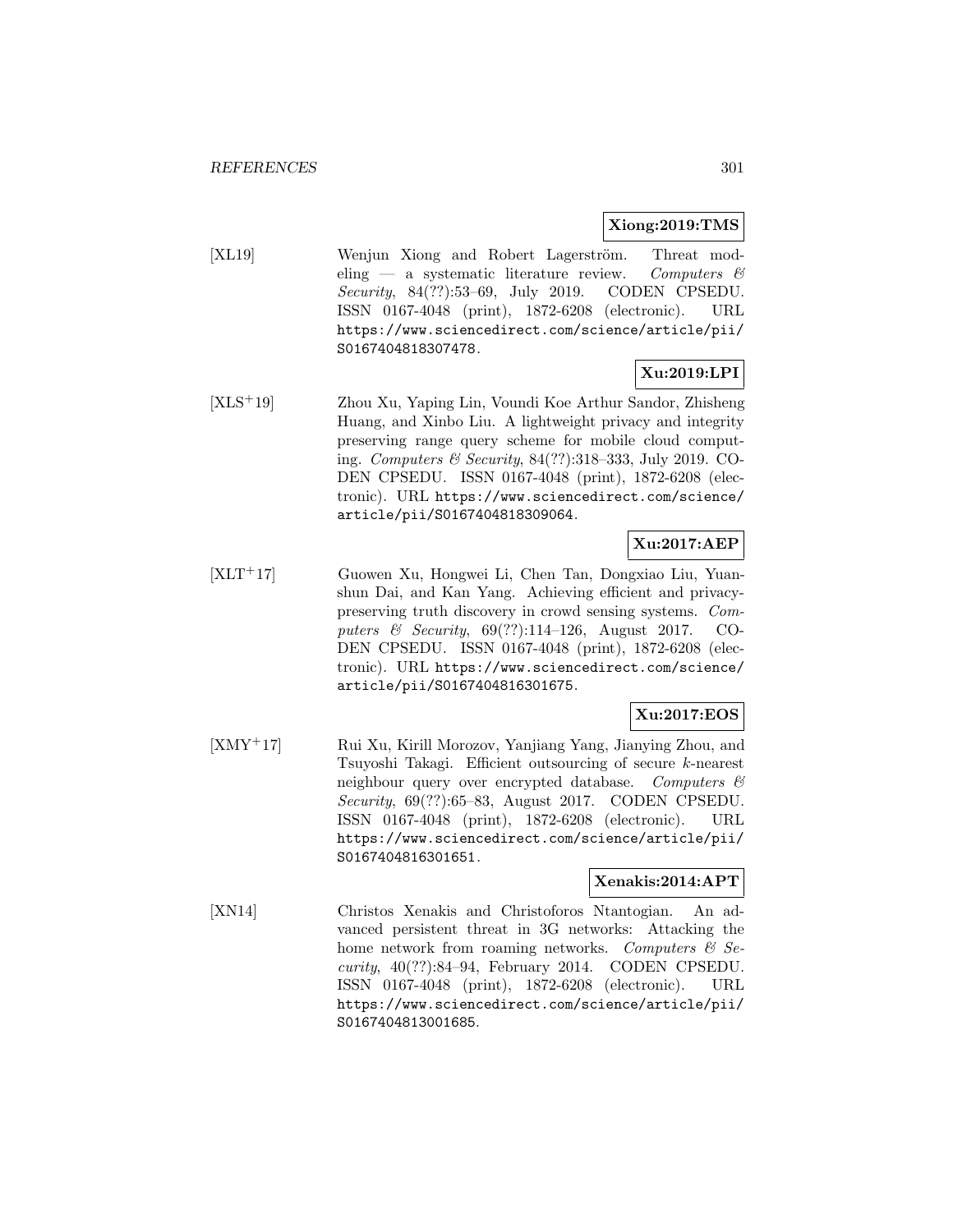#### **Xenakis:2016:USM**

[XNP16] Christos Xenakis, Christoforos Ntantogian, and Orestis Panos. (U)SimMonitor: a mobile application for security evaluation of cellular networks. Computers & Security,  $60(??):62-78$ , July 2016. CODEN CPSEDU. ISSN 0167-4048 (print), 1872-6208 (electronic). URL https://www.sciencedirect.com/science/article/pii/ S016740481630027X.

## **Xenakis:2011:CEI**

[XPS11] Christos Xenakis, Christoforos Panos, and Ioannis Stavrakakis. A comparative evaluation of intrusion detection architectures for mobile ad hoc networks. Computers  $\mathcal{C}$  Security, 30(1):63–80, January 2011. CODEN CPSEDU. ISSN 0167-4048 (print), 1872-6208 (electronic). URL https://www.sciencedirect.com/science/article/pii/ S016740481000091X.

## **Xu:2019:DMD**

[XSD19] Congyuan Xu, Jizhong Shen, and Xin Du. Detection method of domain names generated by DGAs based on semantic representation and deep neural network. Computers  $\mathcal{C}$ Security, 85(??):77–88, August 2019. CODEN CPSEDU. ISSN 0167-4048 (print), 1872-6208 (electronic). URL https://www.sciencedirect.com/science/article/pii/ S0167404818312938.

## **Xia:2018:CGB**

[XXLZ18] Xiaofang Xia, Yang Xiao, Wei Liang, and Meng Zheng. Coded grouping-based inspection algorithms to detect malicious meters in neighborhood area smart grid. Computers & Security, 77(??):547–564, August 2018. CO-DEN CPSEDU. ISSN 0167-4048 (print), 1872-6208 (electronic). URL https://www.sciencedirect.com/science/ article/pii/S0167404818304929.

## **Xiao:2012:MFR**

[XYY<sup>+</sup>12] Da Xiao, Yan Yang, Wenbin Yao, Chunhua Wu, Jianyi Liu, and Yixian Yang. Multiple-file remote data checking for cloud storage. Computers & Security,  $31(2):192-205$ , March 2012. CODEN CPSEDU. ISSN 0167-4048 (print), 1872- 6208 (electronic). URL https://www.sciencedirect.com/ science/article/pii/S0167404811001489.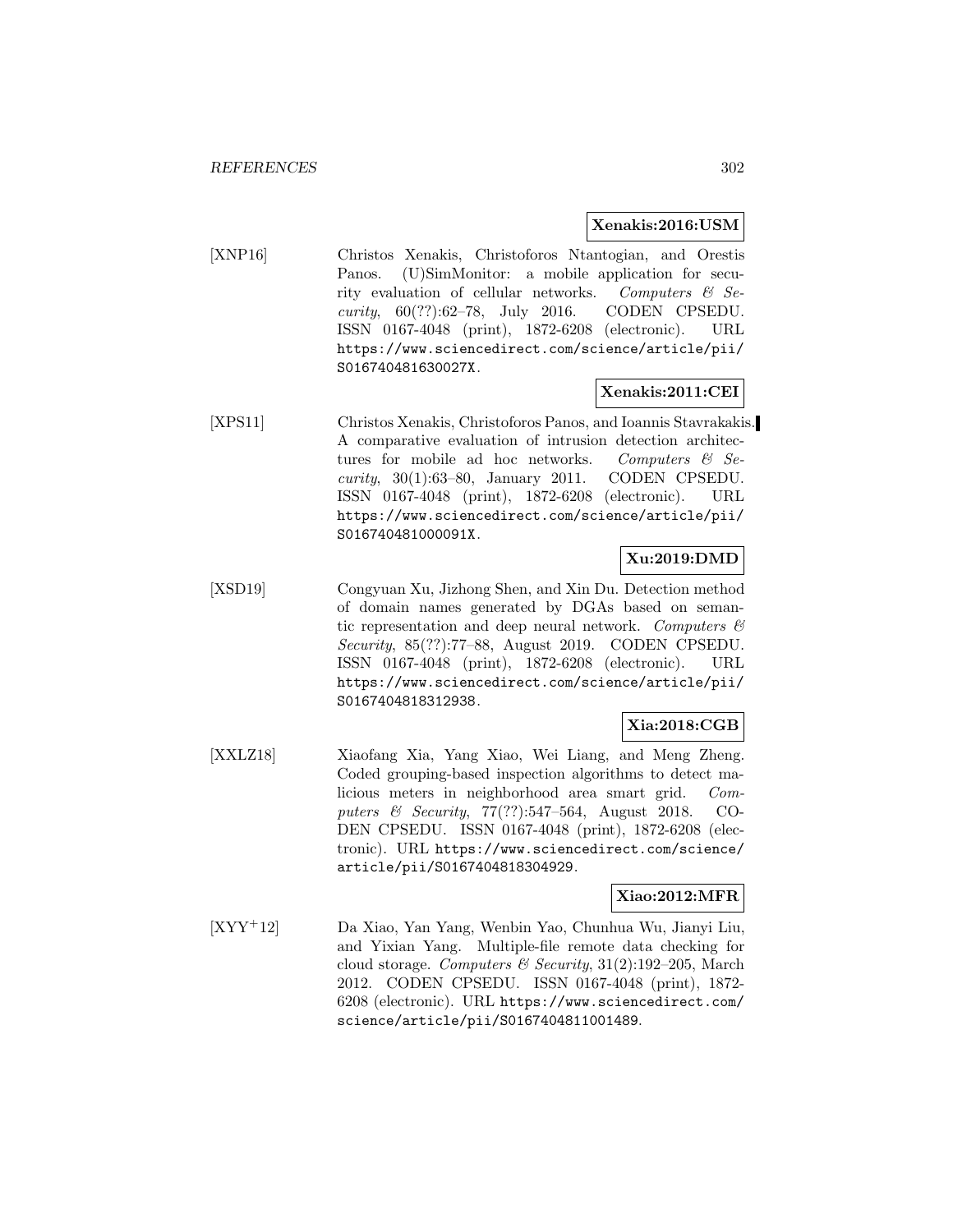**Yadav:2019:EAM**

- [Yad19] Ram Mahesh Yadav. Effective analysis of malware detection in cloud computing. Computers & Security,  $83(??):14-21$ , June 2019. CODEN CPSEDU. ISSN 0167-4048 (print), 1872- 6208 (electronic). URL https://www.sciencedirect.com/ science/article/pii/S0167404818304012. **Yang:2019:DBA** [YAXY19] Rupeng Yang, Man Ho Au, Qiuliang Xu, and Zuoxia Yu. Decentralized blacklistable anonymous credentials with reputation. Computers  $\mathcal B$  Security, 85(??):353-371, August 2019. CODEN CPSEDU. ISSN 0167-4048 (print), 1872-6208 (electronic). URL https://www.sciencedirect.com/science/ article/pii/S0167404818313282. **Yao:2018:KMA**
- [YCH18] Mei-Ling Yao, Ming-Chuen Chuang, and Chun-Cheng Hsu. The kano model analysis of features for mobile security applications. Computers & Security, 78(??):336–346, September 2018. CODEN CPSEDU. ISSN 0167-4048 (print), 1872- 6208 (electronic). URL https://www.sciencedirect.com/ science/article/pii/S0167404818303341.

## **Yang:2012:RHA**

[YCJ12] Gaobo Yang, Ning Chen, and Qin Jiang. A robust hashing algorithm based on SURF for video copy detection. Computers  $\mathcal C$  Security, 31(1):33-39, February 2012. CO-DEN CPSEDU. ISSN 0167-4048 (print), 1872-6208 (electronic). URL https://www.sciencedirect.com/science/ article/pii/S0167404811001404.

## **Yilmaz:2018:ADP**

[YG18] Ercan Nurcan Yilmaz and Serkan Gönen. Attack detection/ prevention system against cyber attack in industrial control systems. Computers & Security,  $77(??):94-105$ , August 2018. CODEN CPSEDU. ISSN 0167-4048 (print), 1872-6208 (electronic). URL https://www.sciencedirect.com/science/ article/pii/S0167404818303316.

### **Yang:2019:RCC**

[YGX<sup>+</sup>19] Yu-Guang Yang, Xue-Pei Guo, Gang Xu, Xiu-Bo Chen, Jian Li, Yi-Hua Zhou, and Wei-Min Shi. Reducing the communication complexity of quantum private database queries by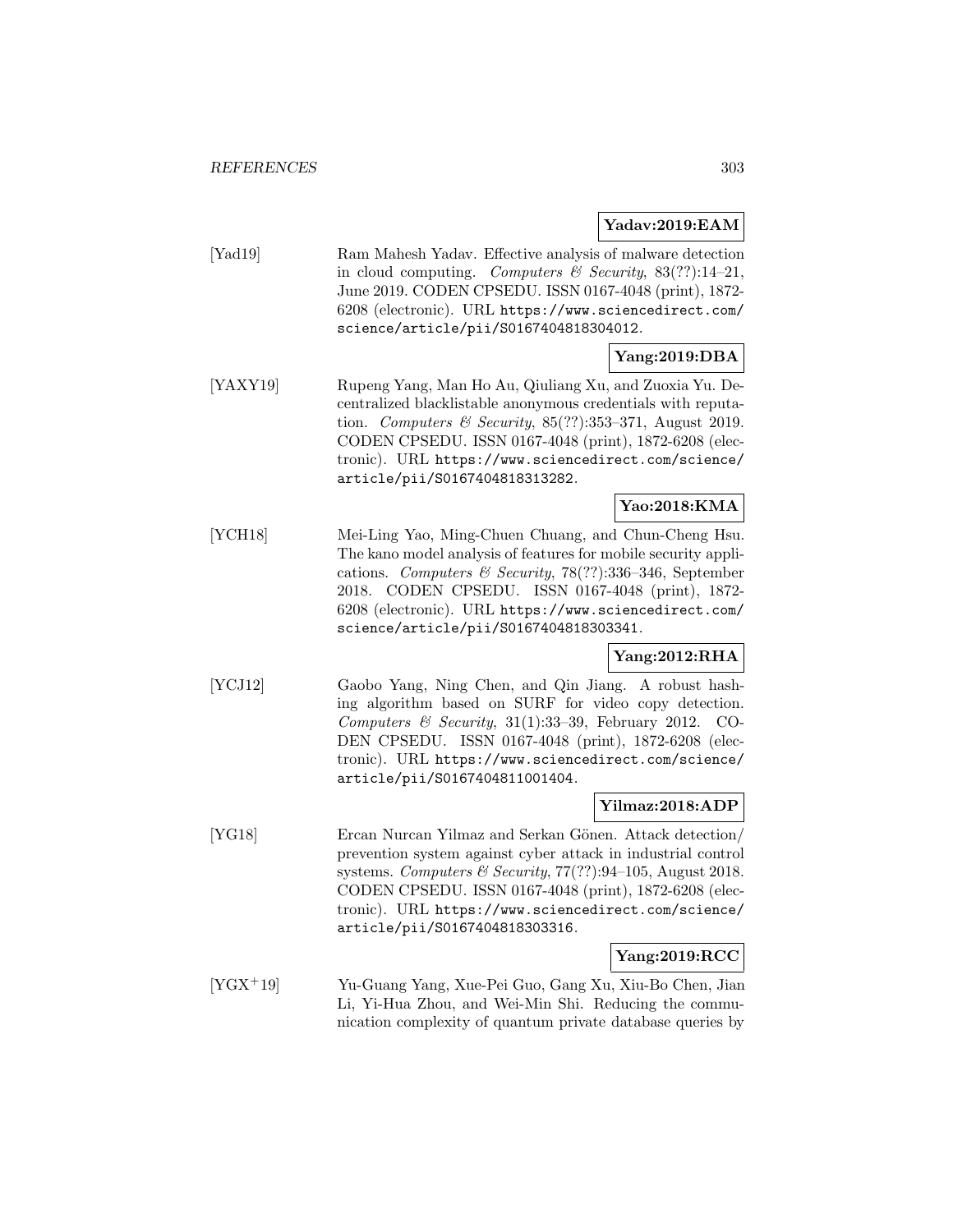subtle classical post-processing with relaxed quantum ability. Computers  $\mathcal C$  Security, 81(??):15–24, March 2019. CO-DEN CPSEDU. ISSN 0167-4048 (print), 1872-6208 (electronic). URL https://www.sciencedirect.com/science/ article/pii/S0167404818311234.

## **Ye:2019:ESM**

[YGZG19] Bei Ye, Yajun Guo, Lei Zhang, and Xiaowei Guo. An empirical study of mnemonic password creation tips. Computers  $\mathcal{C}$ Security, 85(??):41–50, August 2019. CODEN CPSEDU. ISSN 0167-4048 (print), 1872-6208 (electronic). URL https://www.sciencedirect.com/science/article/pii/ S0167404819300884.

## **Yan:2015:LRP**

[YHL<sup>+</sup>15] Qiang Yan, Jin Han, Yingjiu Li, Jianying Zhou, and Robert H. Deng. Leakage-resilient password entry: Challenges, design, and evaluation. Computers  $\mathcal{C}$  Security, 48(??):196–211, February 2015. CODEN CPSEDU. ISSN 0167-4048 (print), 1872-6208 (electronic). URL https://www.sciencedirect.com/science/article/pii/ S0167404814001540.

## **Yamada:2017:EPA**

[YI17] Asahiko Yamada and Tatsuro Ikeda. Enhanced PKI authentication with trusted product at claimant. Computers  $\mathcal{C}$ Security, 67(??):324–334, June 2017. CODEN CPSEDU. ISSN 0167-4048 (print), 1872-6208 (electronic). URL https://www.sciencedirect.com/science/article/pii/ S0167404817300044.

### **Yoon:2010:HSF**

[YKH10] Ji Won Yoon, Hyoungshick Kim, and Jun Ho Huh. Hybrid spam filtering for mobile communication. Computers & Security, 29(4):446–459, June 2010. CODEN CPSEDU. ISSN 0167-4048 (print), 1872-6208 (electronic). URL https://www.sciencedirect.com/science/article/pii/ S0167404809001266.

### **Yousaf:2017:AIT**

[YLB<sup>+</sup>17] Awais Yousaf, Asim Loan, Radu F. Babiceanu, Leandros Maglaras, and Onaiza Yousaf. Architectural and information theoretic perspectives of physical layer intruders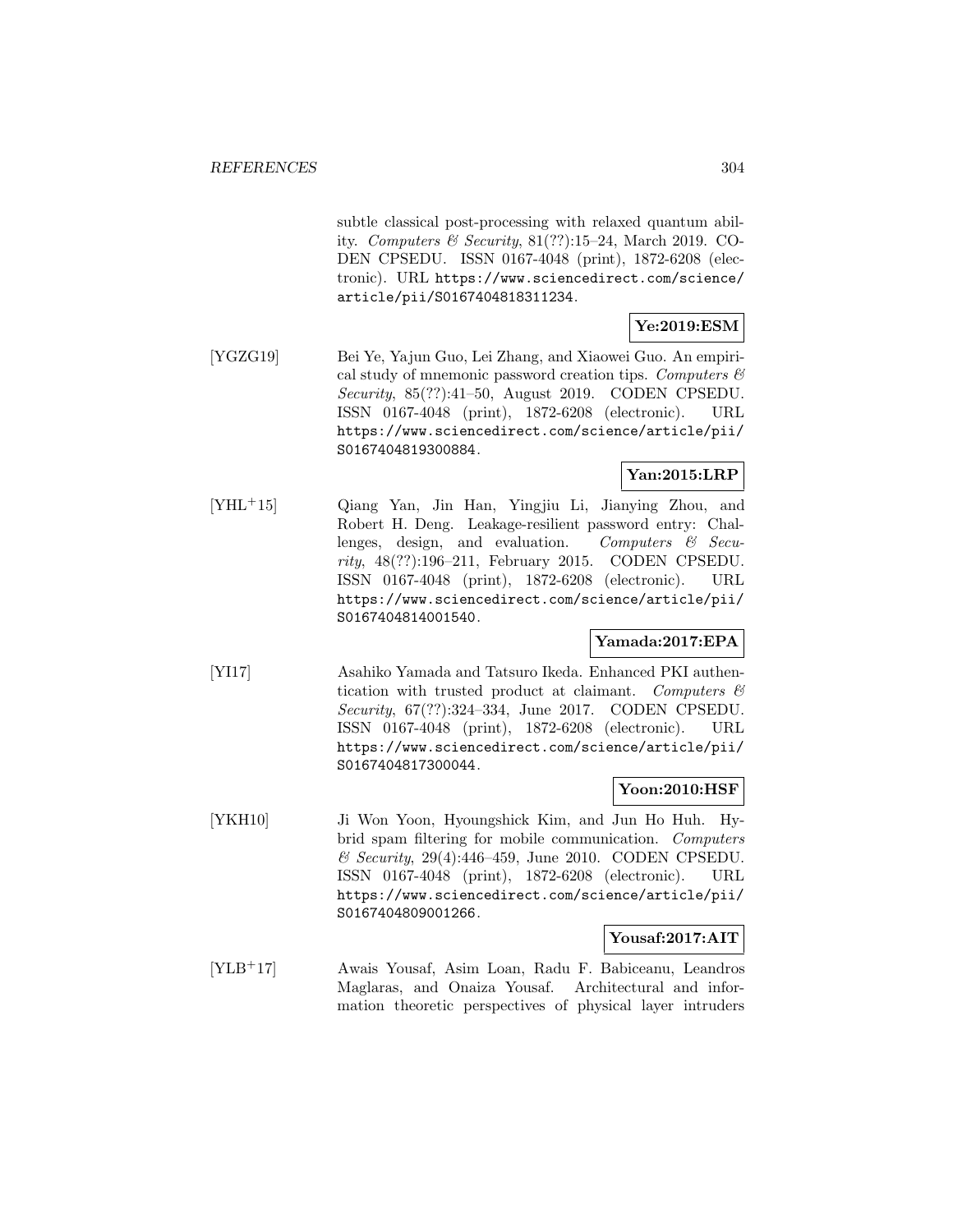for direct sequence spread spectrum systems. Computers & Security, 70(??):124–143, September 2017. CO-DEN CPSEDU. ISSN 0167-4048 (print), 1872-6208 (electronic). URL https://www.sciencedirect.com/science/ article/pii/S0167404817301189.

## **Yu:2019:PQQ**

[YLN<sup>+</sup>19] Bin Yu, Joseph Liu, Surya Nepal, Jiangshan Yu, and Paul Rimba. Proof-of-QoS: QoS based blockchain consensus protocol. Computers & Security, 87(??):Article 101580, November 2019. CODEN CPSEDU. ISSN 0167-4048 (print), 1872- 6208 (electronic). URL https://www.sciencedirect.com/ science/article/pii/S0167404818313774.

## **Yu:2019:ABC**

[YLW<sup>+</sup>19] Feng Yu, Qiang Liu, Shu Wu, Liang Wang, and Tieniu Tan. Attention-based convolutional approach for misinformation identification from massive and noisy microblog posts. Computers & Security, 83(??):106–121, June 2019. CODEN CPSEDU. ISSN 0167-4048 (print), 1872-6208 (electronic). URL https://www.sciencedirect.com/science/ article/pii/S0167404818303997.

## **Yi:2015:PW**

[YRA15] Jeong Hyun Yi, Kyung-Hyune Rhee, and Gail-Joon Ahn. Preface — WISA 2014. Computers & Security,  $52(??):250$ , July 2015. CODEN CPSEDU. ISSN 0167-4048 (print), 1872- 6208 (electronic). URL https://www.sciencedirect.com/ science/article/pii/S0167404815000723.

### **Yakura:2019:NMA**

[YSN<sup>+</sup>19] Hiromu Yakura, Shinnosuke Shinozaki, Reon Nishimura, Yoshihiro Oyama, and Jun Sakuma. Neural malware analysis with attention mechanism. Computers  $\mathcal C$  Security, 87 (??):Article 101592, November 2019. CODEN CPSEDU. ISSN 0167-4048 (print), 1872-6208 (electronic). URL https://www.sciencedirect.com/science/article/pii/ S0167404819300264.

### **Yanushkevich:2019:CCE**

[YST<sup>+</sup>19] Svetlana N. Yanushkevich, Kelly W. Sundberg, Nathan W. Twyman, Richard M. Guest, and Vlad P. Shmerko. Cognitive checkpoint: Emerging technologies for biometric-enabled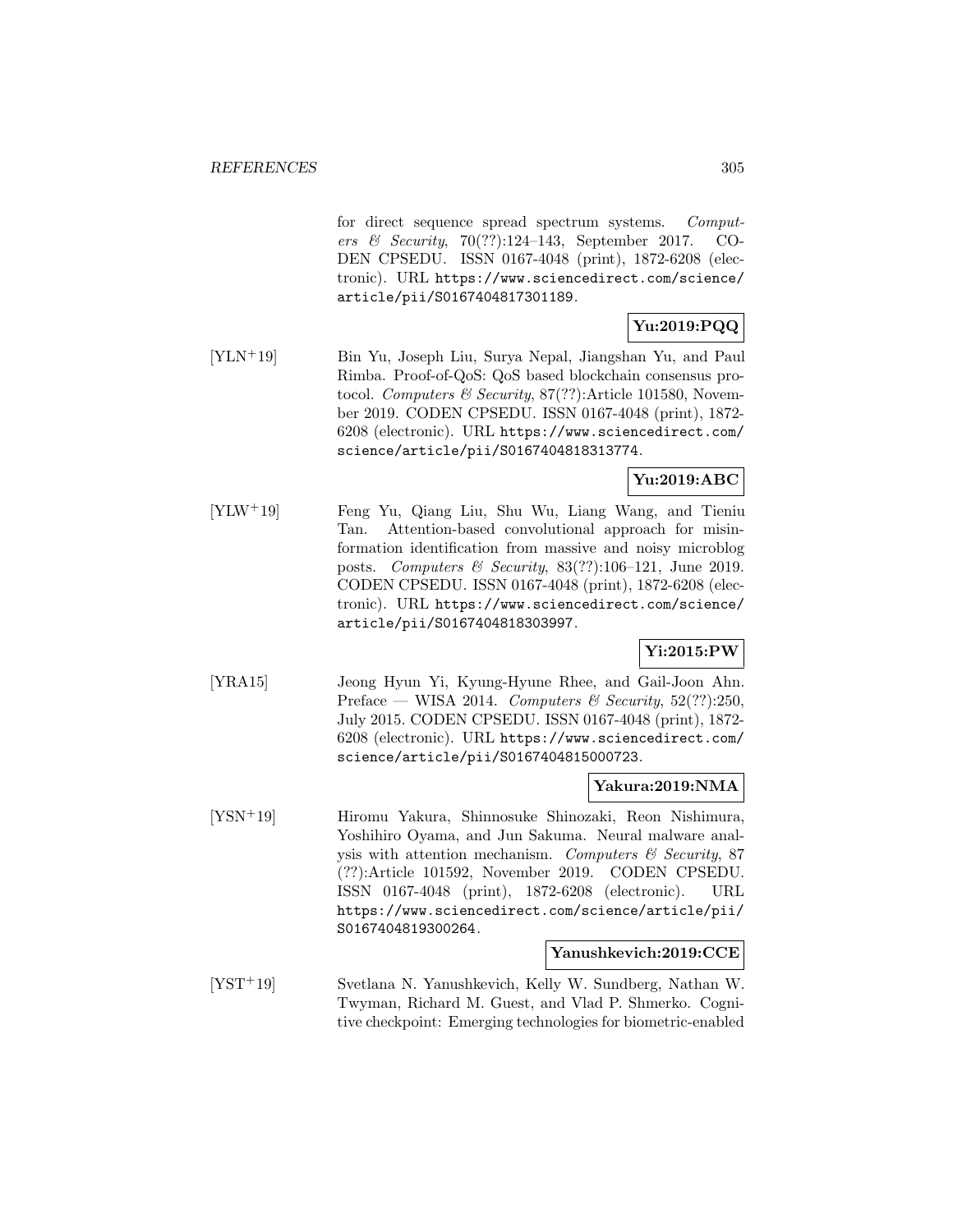watchlist screening. Computers & Security,  $85(??)$ :372-385, August 2019. CODEN CPSEDU. ISSN 0167-4048 (print), 1872-6208 (electronic). URL https://www.sciencedirect. com/science/article/pii/S0167404819300951.

## **Tsai:2016:UOS**

[ySTJA<sup>+</sup>16] Hsin yi Sandy Tsai, Mengtian Jiang, Saleem Alhabash, Robert LaRose, Nora J. Rifon, and Shelia R. Cotten. Understanding online safety behaviors: a protection motivation theory perspective. Computers  $\mathcal B$  Security, 59(??):138-150, June 2016. CODEN CPSEDU. ISSN 0167-4048 (print), 1872- 6208 (electronic). URL https://www.sciencedirect.com/ science/article/pii/S0167404816300190.

## **Yang:2014:EDN**

[YtLpZD14] Jie Yang, Hai tao Liu, Zu ping Zhang, and Jian Dong. Extended DMTP: a new protocol for improved graylist categorization. Computers & Security, 40(??):75–83, February 2014. CODEN CPSEDU. ISSN 0167-4048 (print), 1872- 6208 (electronic). URL https://www.sciencedirect.com/ science/article/pii/S0167404813001430.

## **Yang:2011:CTI**

[YW11] Jianhua Yang and David Woolbright. Correlating TCP/IP packet contexts to detect stepping-stone intrusion. Computers & Security,  $30(6-7)$ :538-546, September/October 2011. CODEN CPSEDU. ISSN 0167-4048 (print), 1872-6208 (electronic). URL https://www.sciencedirect.com/science/ article/pii/S0167404811000721.

## **Yu:2017:EEG**

[YWL<sup>+</sup>17] Xingjie Yu, Zhan Wang, Yingjiu Li, Liang Li, Wen Tao Zhu, and Li Song. EvoPass: Evolvable graphical password against shoulder-surfing attacks. Computers  $\mathcal C$  Security, 70(??):179–198, September 2017. CODEN CPSEDU. ISSN 0167-4048 (print), 1872-6208 (electronic). URL https://www.sciencedirect.com/science/article/pii/ S016740481730113X.

### **Yan:2014:ESI**

[YWND14] Zheng Yan, Guojun Wang, Valtteri Niemi, and Robert H. Deng. Editorial: Special issue on trust in cyber, physical and social computing. Computers  $\mathcal C$  Security, 47(??):1-2,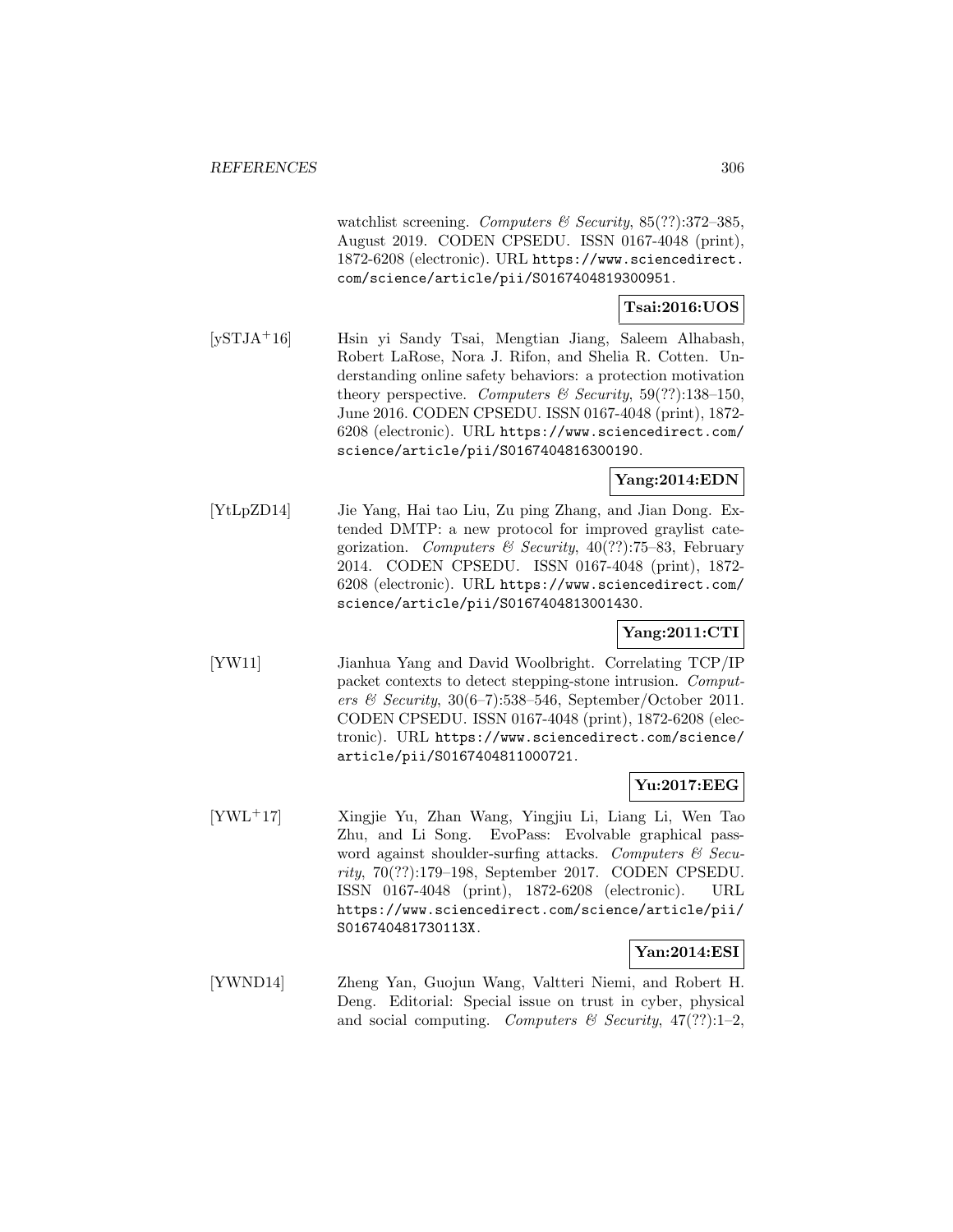November 2014. CODEN CPSEDU. ISSN 0167-4048 (print), 1872-6208 (electronic). URL https://www.sciencedirect. com/science/article/pii/S0167404814001369.

**Yi:2017:EIV**

[YWS17] Mingxu Yi, Jinxia Wei, and Lingwei Song. Efficient integrity verification of replicated data in cloud computing system. Computers & Security,  $65(??):202-212$ , March 2017. CO-DEN CPSEDU. ISSN 0167-4048 (print), 1872-6208 (electronic). URL https://www.sciencedirect.com/science/ article/pii/S0167404816301560.

### **Yan:2012:SMA**

[YWYZ12] Diqun Yan, Rangding Wang, Xianmin Yu, and Jie Zhu. Steganography for MP3 audio by exploiting the rule of window switching. Computers & Security,  $31(5)$ :704–716, July 2012. CODEN CPSEDU. ISSN 0167-4048 (print), 1872- 6208 (electronic). URL https://www.sciencedirect.com/ science/article/pii/S0167404812000673.

### **Yang:2018:SSD**

[YWZM18] Li Yang, Teng Wei, Fengwei Zhang, and Jianfeng Ma. SADUS: Secure data deletion in user space for mobile devices. Computers & Security, 77(??):612–626, August 2018. CODEN CPSEDU. ISSN 0167-4048 (print), 1872-6208 (electronic). URL https://www.sciencedirect.com/science/ article/pii/S0167404818300683.

## **Yuxin:2011:FRS**

[YXD<sup>+</sup>11] Ding Yuxin, Yuan Xuebing, Zhou Di, Dong Li, and An Zhanchao. Feature representation and selection in malicious code detection methods based on static system calls. Computers & Security, 30(6–7):514–524, September/October 2011. CO-DEN CPSEDU. ISSN 0167-4048 (print), 1872-6208 (electronic). URL https://www.sciencedirect.com/science/ article/pii/S016740481100068X.

### **Yang:2012:OMS**

[YYJC12] Zhi Yang, Lihua Yin, Shuyuan Jin, and Xingyuan Chen. Optimal mining on security labels for decentralized information flow control. Computers & Security,  $31(8):912-924$ , November 2012. CODEN CPSEDU. ISSN 0167-4048 (print), 1872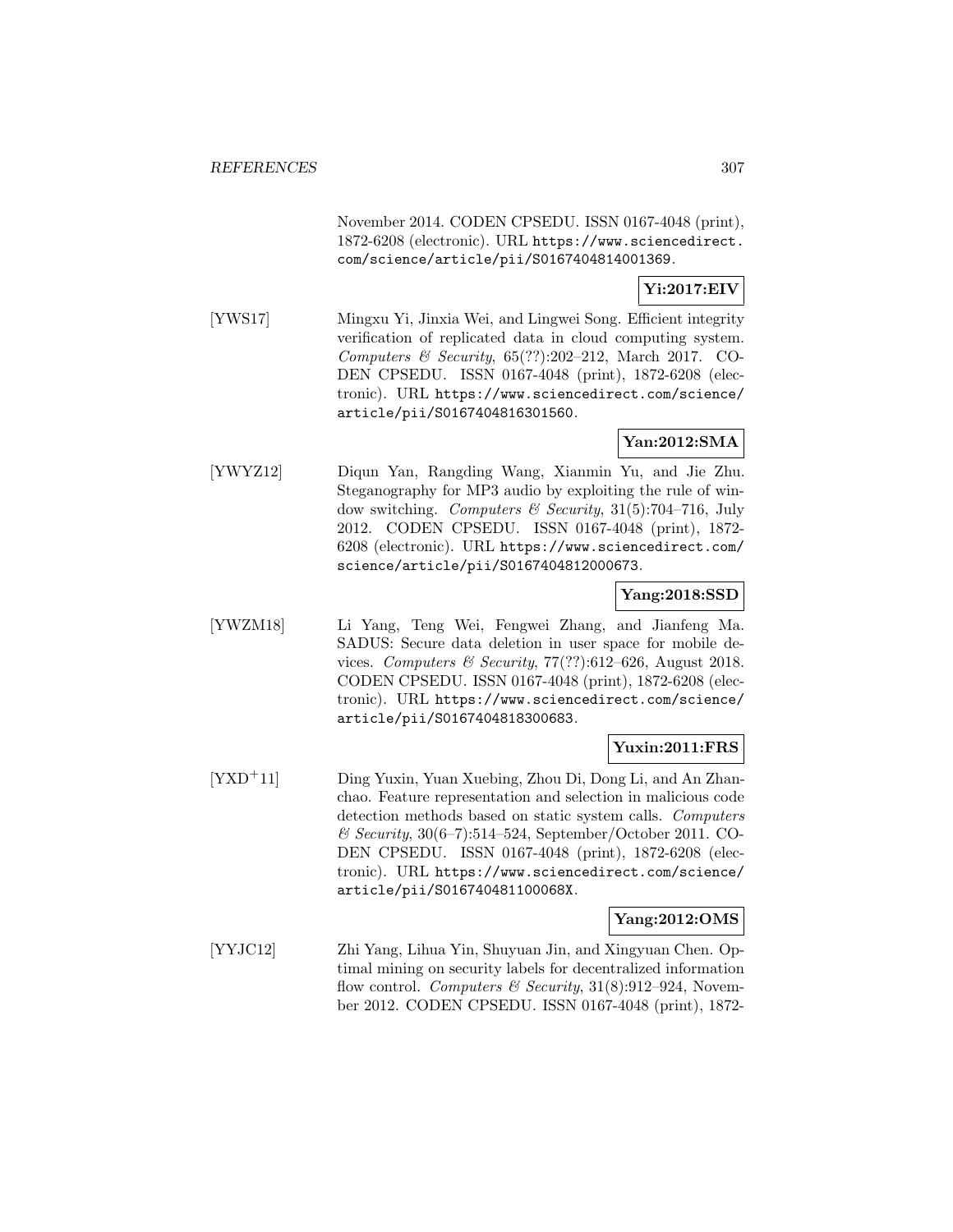6208 (electronic). URL https://www.sciencedirect.com/ science/article/pii/S0167404812001174.

## **Yin:2015:DSC**

[YYL<sup>+</sup>15] Ting Yin, Gaobo Yang, Leida Li, Dengyong Zhang, and Xingming Sun. Detecting seam carving based image resizing using local binary patterns. Computers & Security, 55(??):130–141, November 2015. CODEN CPSEDU. ISSN 0167-4048 (print), 1872-6208 (electronic). URL https://www.sciencedirect.com/science/article/pii/ S0167404815001248.

## **Zhang:2017:BVP**

[ZBB17] Xiaolu Zhang, Ibrahim Baggili, and Frank Breitinger. Breaking into the vault: Privacy, security and forensic analysis of Android vault applications. Computers & Security, 70(??):516–531, September 2017. CODEN CPSEDU. ISSN 0167-4048 (print), 1872-6208 (electronic). URL https://www.sciencedirect.com/science/article/pii/ S0167404817301529.

### **Zahadat:2015:BSE**

[ZBBO15] Nima Zahadat, Paul Blessner, Timothy Blackburn, and Bill A. Olson. BYOD security engineering: a framework and its analysis. Computers & Security, 55(??):81–99, November 2015. CODEN CPSEDU. ISSN 0167-4048 (print), 1872- 6208 (electronic). URL https://www.sciencedirect.com/ science/article/pii/S0167404815000978.

## **Zhou:2019:SAN**

[ZCZ<sup>+</sup>19] Lu Zhou, Jiageng Chen, Yidan Zhang, Chunhua Su, and Marino Anthony James. Security analysis and new models on the intelligent symmetric key encryption. Computers  $\&$  Security, 80(??):14-24, January 2019. CO-DEN CPSEDU. ISSN 0167-4048 (print), 1872-6208 (electronic). URL https://www.sciencedirect.com/science/ article/pii/S0167404818309647.

## **Zhou:2011:EDR**

[ZDBW11] GuangXu Zhou, Murat Demirer, Coskun Bayrak, and Licheng Wang. Enable delegation for RBAC with secure authorization certificate. Computers  $\mathcal B$  Security, 30(8):780–790, November 2011. CODEN CPSEDU. ISSN 0167-4048 (print),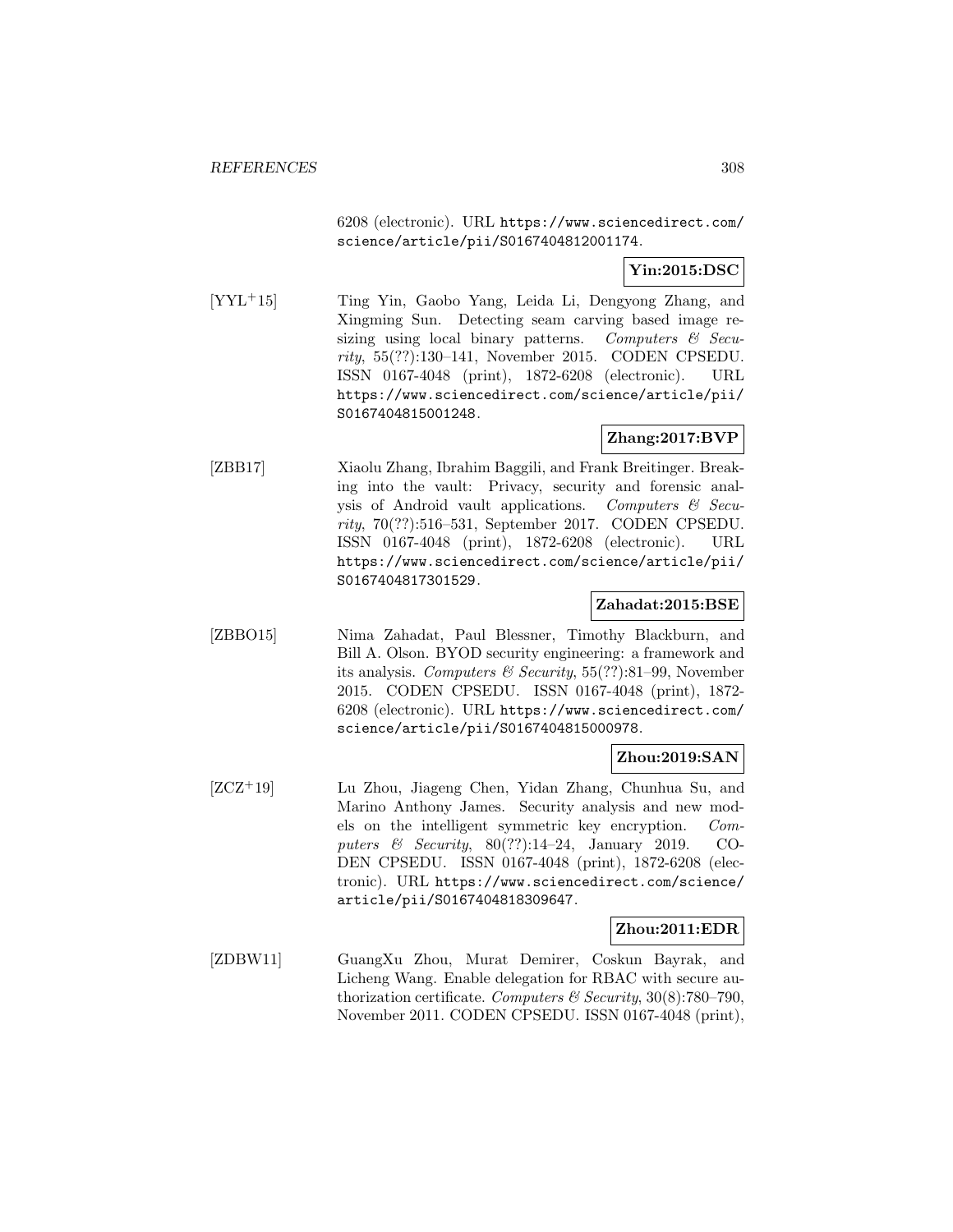1872-6208 (electronic). URL https://www.sciencedirect. com/science/article/pii/S0167404811000976.

### **Zeng:2019:ESL**

[ZDW19] Jianping Zeng, Jiangjiao Duan, and Chengrong Wu. Empirical study on lexical sentiment in passwords from Chinese websites. Computers & Security,  $80(??):200-210$ , January 2019. CODEN CPSEDU. ISSN 0167-4048 (print), 1872- 6208 (electronic). URL https://www.sciencedirect.com/ science/article/pii/S0167404818307028.

## **Zhou:2019:FCB**

[ZGD19] Luying Zhou, Huaqun Guo, and Gelei Deng. A fog computing based approach to DDoS mitigation in IIoT systems. Computers & Security,  $85(??):51-62$ , August 2019. CO-DEN CPSEDU. ISSN 0167-4048 (print), 1872-6208 (electronic). URL https://www.sciencedirect.com/science/ article/pii/S0167404818311349.

### **Zhao:2013:CSM**

[ZGZ<sup>+</sup>13] Xinjie Zhao, Shize Guo, Fan Zhang, Tao Wang, Zhijie Shi, Zhe Liu, and Jean-François Gallais. A comprehensive study of multiple deductions-based algebraic trace driven cache attacks on AES. Computers  $\mathcal{C}$  Security, 39 (part B)(??):173–189, November 2013. CO-DEN CPSEDU. ISSN 0167-4048 (print), 1872-6208 (electronic). URL https://www.sciencedirect.com/science/ article/pii/S016740481300093X.

## **Zonouz:2013:CPS**

[ZH13] Saman Zonouz and Parisa Haghani. Cyber-physical security metric inference in smart grid critical infrastructures based on system administrators' responsive behavior. Computers & Security, 39 (part B)(??):190–200, November 2013. CO-DEN CPSEDU. ISSN 0167-4048 (print), 1872-6208 (electronic). URL https://www.sciencedirect.com/science/ article/pii/S0167404813000941.

### **Zonouz:2013:SCB**

[ZHB<sup>+</sup>13] Saman Zonouz, Amir Houmansadr, Robin Berthier, Nikita Borisov, and William Sanders. Secloud: a cloud-based comprehensive and lightweight security solution for smartphones.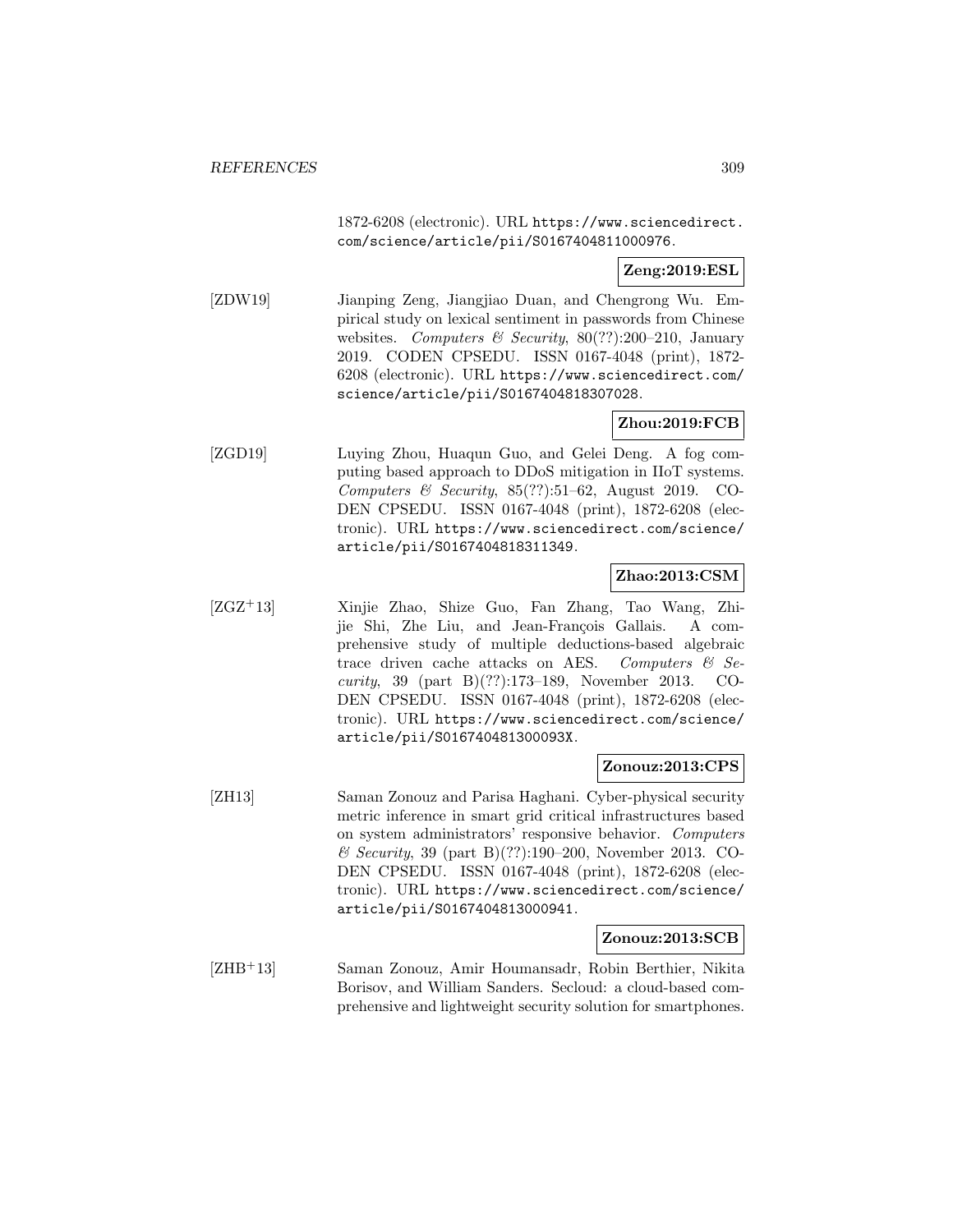Computers  $\mathcal C$  Security, 37(??):215–227, September 2013. CO-DEN CPSEDU. ISSN 0167-4048 (print), 1872-6208 (electronic). URL https://www.sciencedirect.com/science/ article/pii/S016740481300031X.

## **Zhang:2011:PFB**

[ZHL<sup>+</sup>11] Peng Zhang, Jiankun Hu, Cai Li, Mohammed Bennamoun, and Vijayakumar Bhagavatula. A pitfall in fingerprint bio-cryptographic key generation. Computers  $\mathcal{C}$ Security, 30(5):311–319, July 2011. CODEN CPSEDU. ISSN 0167-4048 (print), 1872-6208 (electronic). URL https://www.sciencedirect.com/science/article/pii/ S0167404811000459.

## **Zhuang:2018:PCS**

[Zhu18] Yan Zhuang. The performance cost of software obfuscation for Android applications. Computers  $\mathcal{B}$  Security, 73(??):57– 72, March 2018. CODEN CPSEDU. ISSN 0167-4048 (print), 1872-6208 (electronic). URL https://www.sciencedirect. com/science/article/pii/S0167404817302092.

## **Zhang:2015:TMP**

[ZHZ<sup>+</sup>15] Yixuan Zhang, Jingsha He, Bin Zhao, Zhiqing Huang, and Ruohong Liu. Towards more pro-active access control in computer systems and networks. Computers  $\mathcal{C}$  Security, 49(??):132–146, March 2015. CODEN CPSEDU. ISSN 0167-4048 (print), 1872-6208 (electronic). URL https://www.sciencedirect.com/science/article/pii/ S0167404814001813.

## **Zineddine:2015:VMT**

[Zin15] Mhamed Zineddine. Vulnerabilities and mitigation techniques toning in the cloud: a cost and vulnerabilities coverage optimization approach using cuckoo search algorithm with Lévy flights. Computers & Security,  $48(??):1-18$ , February 2015. CODEN CPSEDU. ISSN 0167-4048 (print), 1872- 6208 (electronic). URL https://www.sciencedirect.com/ science/article/pii/S0167404814001333.

## **Zhi-jun:2012:MBA**

[ZjHtMhBs12] Wu Zhi-jun, Zhang Hai-tao, Wang Ming-hua, and Pei Baosong. MSABMS-based approach of detecting LDoS attack.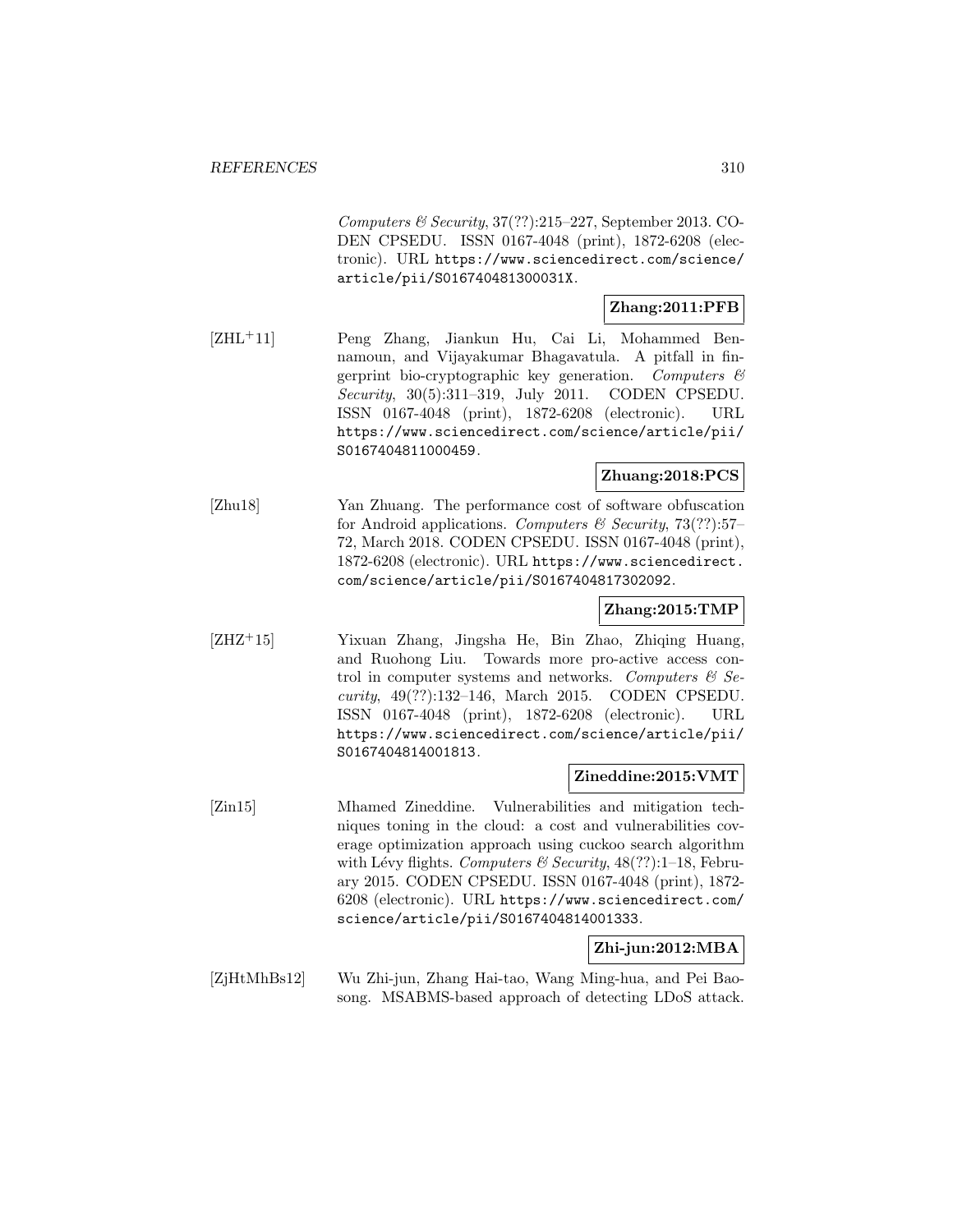Computers & Security,  $31(4):402-417$ , June 2012. CO-DEN CPSEDU. ISSN 0167-4048 (print), 1872-6208 (electronic). URL https://www.sciencedirect.com/science/ article/pii/S0167404812000521.

## **Zhao:2017:DEH**

[ZJK<sup>+</sup>17] Rui Zhao, Samantha John, Stacy Karas, Cara Bussell, Jennifer Roberts, Daniel Six, Brandon Gavett, and Chuan Yue. Design and evaluation of the highly insidious extreme phishing attacks. Computers & Security, 70(??):634-647, September 2017. CODEN CPSEDU. ISSN 0167-4048 (print), 1872- 6208 (electronic). URL https://www.sciencedirect.com/ science/article/pii/S0167404817301633.

## **Zafar:2017:SCC**

[ZKM<sup>+</sup>17] Faheem Zafar, Abid Khan, Saif Ur Rehman Malik, Mansoor Ahmed, Adeel Anjum, Majid Iqbal Khan, Nadeem Javed, Masoom Alam, and Fuzel Jamil. A survey of cloud computing data integrity schemes: Design challenges, taxonomy and future trends. Computers & Security, 65(??):29–49, March 2017. CODEN CPSEDU. ISSN 0167-4048 (print), 1872- 6208 (electronic). URL https://www.sciencedirect.com/ science/article/pii/S0167404816301377.

## **Zhou:2013:IAA**

[ZLC13] Peng Zhou, Xiapu Luo, and Rocky K. C. Chang. Inference attacks against trust-based onion routing: Trust degree to the rescue. Computers & Security, 39 (part B)(??):431-446, November 2013. CODEN CPSEDU. ISSN 0167-4048 (print), 1872-6208 (electronic). URL https://www.sciencedirect. com/science/article/pii/S0167404813001363.

## **Zhou:2010:SCA**

[ZLK10] Chenfeng Vincent Zhou, Christopher Leckie, and Shanika Karunasekera. A survey of coordinated attacks and collaborative intrusion detection. Computers  $\mathcal{C}$  Security, 29(1):124–140, February 2010. CODEN CPSEDU. ISSN 0167-4048 (print), 1872-6208 (electronic). URL https://www.sciencedirect.com/science/article/pii/ S016740480900073X.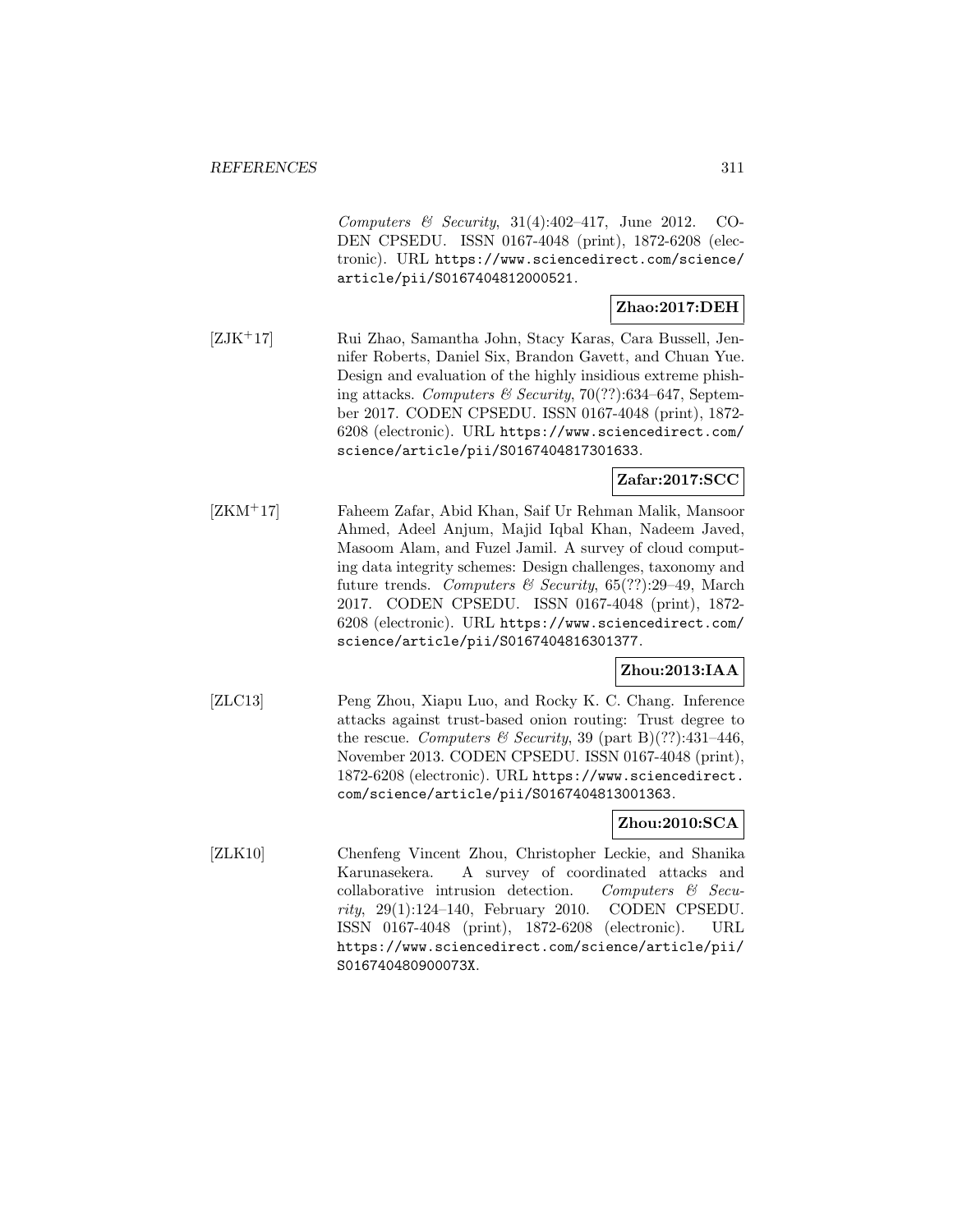#### **Zhong:2018:CSD**

[ZLL<sup>+</sup>18] Chen Zhong, Tao Lin, Peng Liu, John Yen, and Kai Chen. A cyber security data triage operation retrieval system. Computers & Security, 76(??):12–31, July 2018. CO-DEN CPSEDU. ISSN 0167-4048 (print), 1872-6208 (electronic). URL https://www.sciencedirect.com/science/ article/pii/S0167404818301408.

## **Zhang:2019:ZCS**

[ZLL<sup>+</sup>19] Yuncong Zhang, Yu Long, Zhen Liu, Zhiqiang Liu, and Dawu Gu. Z-Channel: Scalable and efficient scheme in Zerocash. Computers & Security,  $86(??):112-131$ , September 2019. CO-DEN CPSEDU. ISSN 0167-4048 (print), 1872-6208 (electronic). URL https://www.sciencedirect.com/science/ article/pii/S0167404818313737.

## **Zeng:2012:AIB**

[ZLLL12] Ying Zeng, FenLin Liu, XiangYang Luo, and ShiGuo Lian. Abstract interpretation-based semantic framework for software birthmark. Computers & Security,  $31(4):377-390$ , June 2012. CODEN CPSEDU. ISSN 0167-4048 (print), 1872- 6208 (electronic). URL https://www.sciencedirect.com/ science/article/pii/S0167404812000545.

## **Zhu:2015:DIN**

[ZLW<sup>+</sup>15] Erzhou Zhu, Feng Liu, Zuo Wang, Alei Liang, Yiwen Zhang, Xuejian Li, and Xuejun Li. Dytaint: the implementation of a novel lightweight 3-state dynamic taint analysis framework for x86 binary programs. Computers  $\mathcal B$  Security, 52(??):51– 69, July 2015. CODEN CPSEDU. ISSN 0167-4048 (print), 1872-6208 (electronic). URL https://www.sciencedirect. com/science/article/pii/S0167404815000401.

#### **Zou:2019:BBP**

[ZLW19] Renpeng Zou, Xixiang Lv, and Baocang Wang. Blockchainbased photo forensics with permissible transformations. Computers & Security, 87(??):Article 101567, November 2019. CODEN CPSEDU. ISSN 0167-4048 (print), 1872- 6208 (electronic). URL https://www.sciencedirect.com/ science/article/pii/S0167404818313981.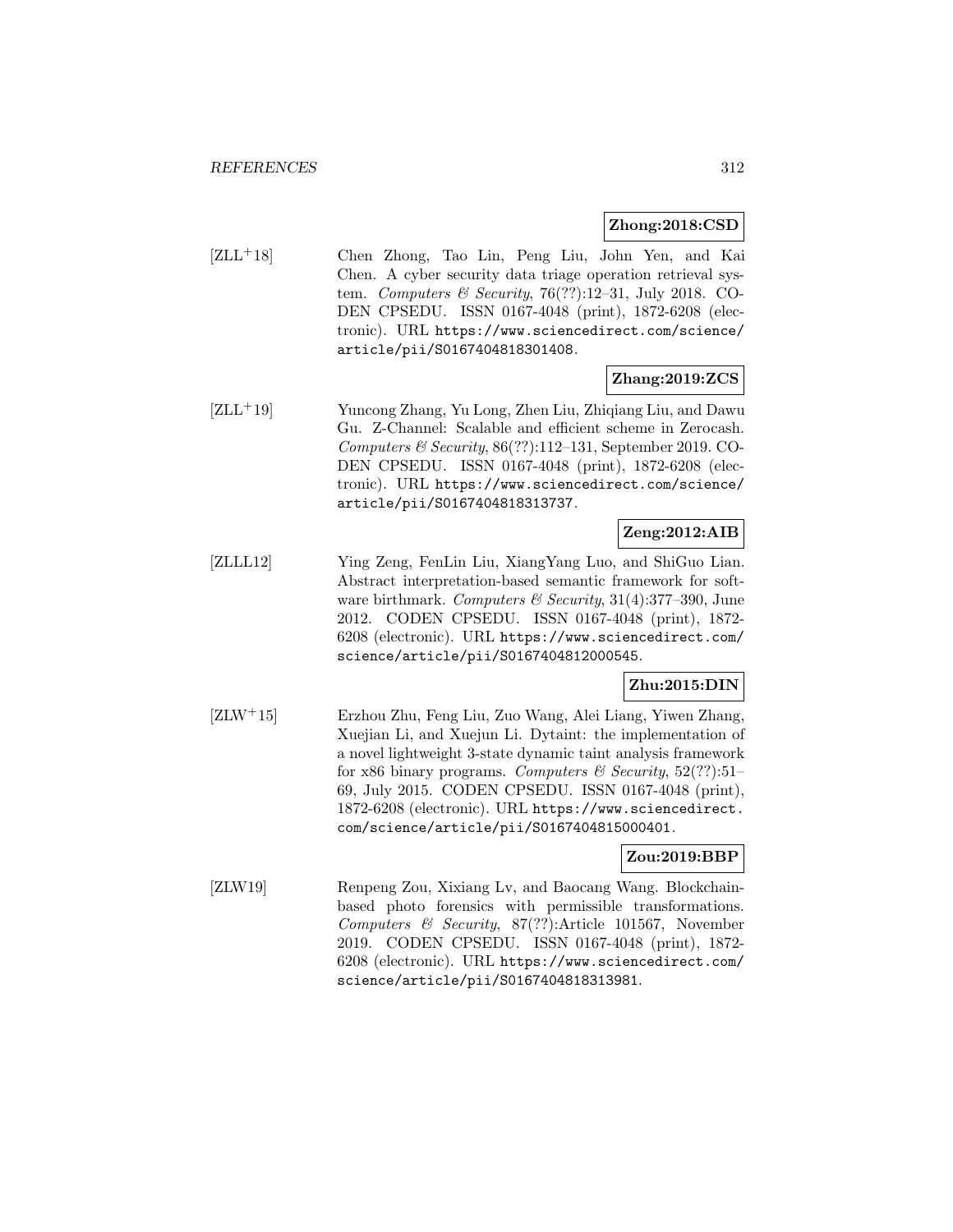### **Zaeem:2017:MAI**

[ZMYB17] Razieh Nokhbeh Zaeem, Monisha Manoharan, Yongpeng Yang, and K. Suzanne Barber. Modeling and analysis of identity threat behaviors through text mining of identity theft stories. Computers & Security,  $65(??)$ :50–63, March 2017. CODEN CPSEDU. ISSN 0167-4048 (print), 1872-6208 (electronic). URL https://www.sciencedirect.com/science/ article/pii/S0167404816301559.

## **Zhang:2011:TCS**

[ZNAHK11] Zonghua Zhang, Farid Naït-Abdesselam, Pin-Han Ho, and Youki Kadobayashi. Toward cost-sensitive self-optimizing anomaly detection and response in autonomic networks. Computers  $\mathcal B$  Security, 30(6–7):525–537, September/October 2011. CODEN CPSEDU. ISSN 0167-4048 (print), 1872- 6208 (electronic). URL https://www.sciencedirect.com/ science/article/pii/S016740481100071X.

### **Zhang:2019:FHM**

[ZQY<sup>+</sup>19] Jixin Zhang, Zheng Qin, Hui Yin, Lu Ou, and Kehuan Zhang. A feature-hybrid malware variants detection using CNN based opcode embedding and BPNN based API embedding. Computers & Security,  $84(??):376-392$ , July 2019. CODEN CPSEDU. ISSN 0167-4048 (print), 1872-6208 (electronic). URL https://www.sciencedirect.com/science/ article/pii/S0167404818312902.

### **Zwattendorfer:2015:DSP**

[ZS15] Bernd Zwattendorfer and Daniel Slamanig. Design strategies for a privacy-friendly Austrian eID system in the public cloud. Computers & Security,  $52(??)$ :178-193, July 2015. CODEN CPSEDU. ISSN 0167-4048 (print), 1872-6208 (electronic). URL https://www.sciencedirect.com/science/ article/pii/S0167404815000346.

### **Zangeneh:2018:CSM**

[ZS18] Vahid Zangeneh and Mehdi Shajari. A cost-sensitive move selection strategy for moving target defense. Computers  $\mathcal C$  Security, 75(??):72–91, June 2018. CODEN CPSEDU. ISSN 0167-4048 (print), 1872-6208 (electronic). URL https://www.sciencedirect.com/science/article/pii/ S0167404817302821.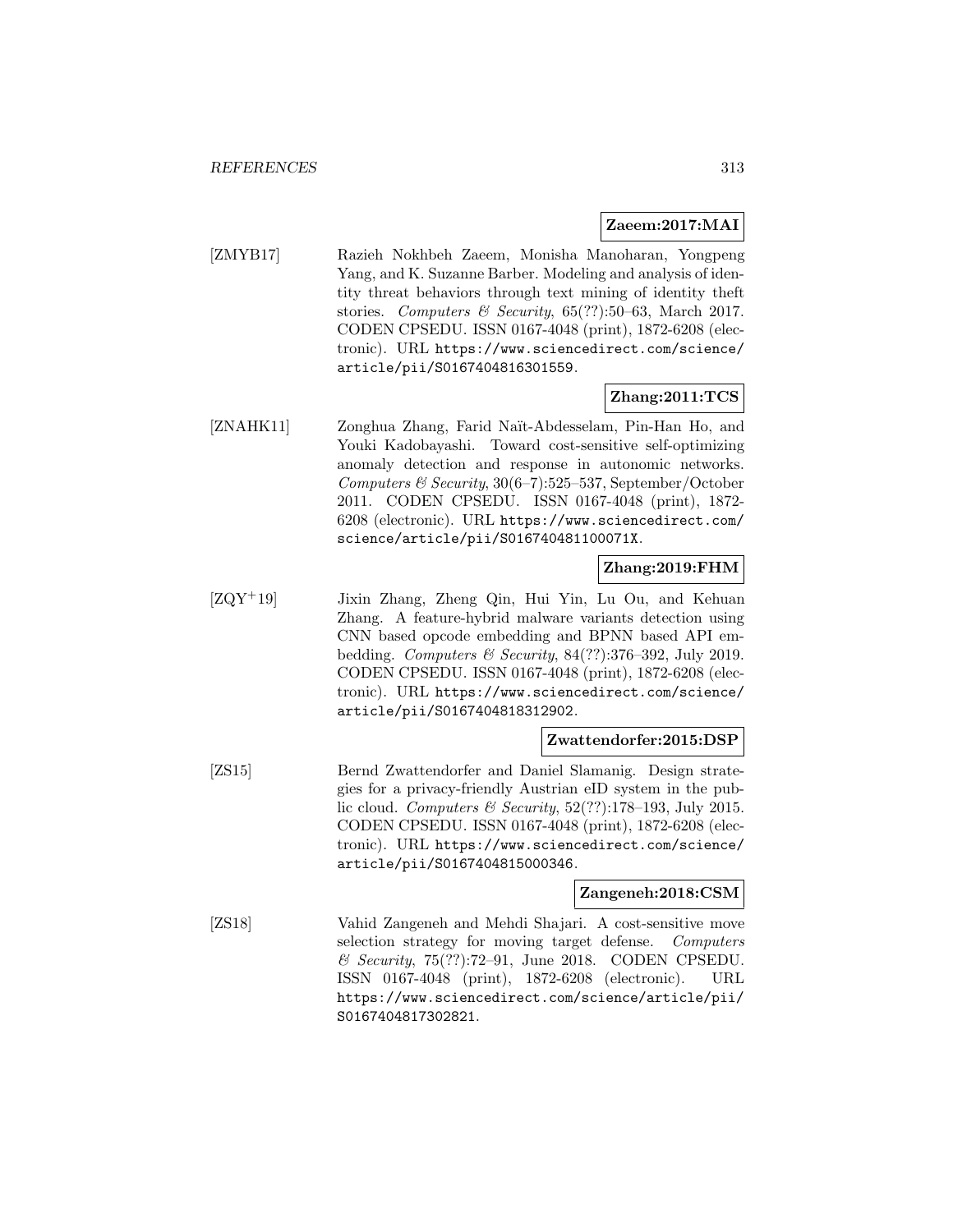### **Zhang:2019:SEF**

[ZTC19] Li Zhang, Vrizlynn L. L. Thing, and Yao Cheng. A scalable and extensible framework for Android malware detection and family attribution. Computers & Security,  $80(??):120-133$ , January 2019. CODEN CPSEDU. ISSN 0167-4048 (print), 1872-6208 (electronic). URL https://www.sciencedirect. com/science/article/pii/S016740481830419X.

### **Zhang:2019:FMS**

[ZTL<sup>+</sup>19] Jie Zhang, Zhanyong Tang, Meng Li, Dingyi Fang, Xiaojiang Chen, and Zheng Wang. Find me a safe zone: a countermeasure for channel state information based attacks. Computers & Security, 80(??):273–290, January 2019. CO-DEN CPSEDU. ISSN 0167-4048 (print), 1872-6208 (electronic). URL https://www.sciencedirect.com/science/ article/pii/S0167404818311337.

### **Zhao:2013:BDB**

[ZTS<sup>+</sup>13] David Zhao, Issa Traore, Bassam Sayed, Wei Lu, Sherif Saad, Ali Ghorbani, and Dan Garant. Botnet detection based on traffic behavior analysis and flow intervals. Computers  $\&$  Security, 39 (Part A)(??):2-16, November 2013. CO-DEN CPSEDU. ISSN 0167-4048 (print), 1872-6208 (electronic). URL https://www.sciencedirect.com/science/ article/pii/S0167404813000837.

## **Zhu:2014:SAB**

[ZW14] Feng Zhu and Jinpeng Wei. Static analysis based invariant detection for commodity operating systems. Computers & Security, 43(??):49–63, June 2014. CODEN CPSEDU. ISSN 0167-4048 (print), 1872-6208 (electronic). URL https://www.sciencedirect.com/science/article/pii/ S0167404814000273.

## **Zhou:2019:ELA**

[ZW19] Yun Zhou and Peichao Wang. An ensemble learning approach for XSS attack detection with domain knowledge and threat intelligence. Computers & Security,  $82$ (??):261-269, May 2019. CODEN CPSEDU. ISSN 0167-4048 (print), 1872- 6208 (electronic). URL https://www.sciencedirect.com/ science/article/pii/S0167404818306370.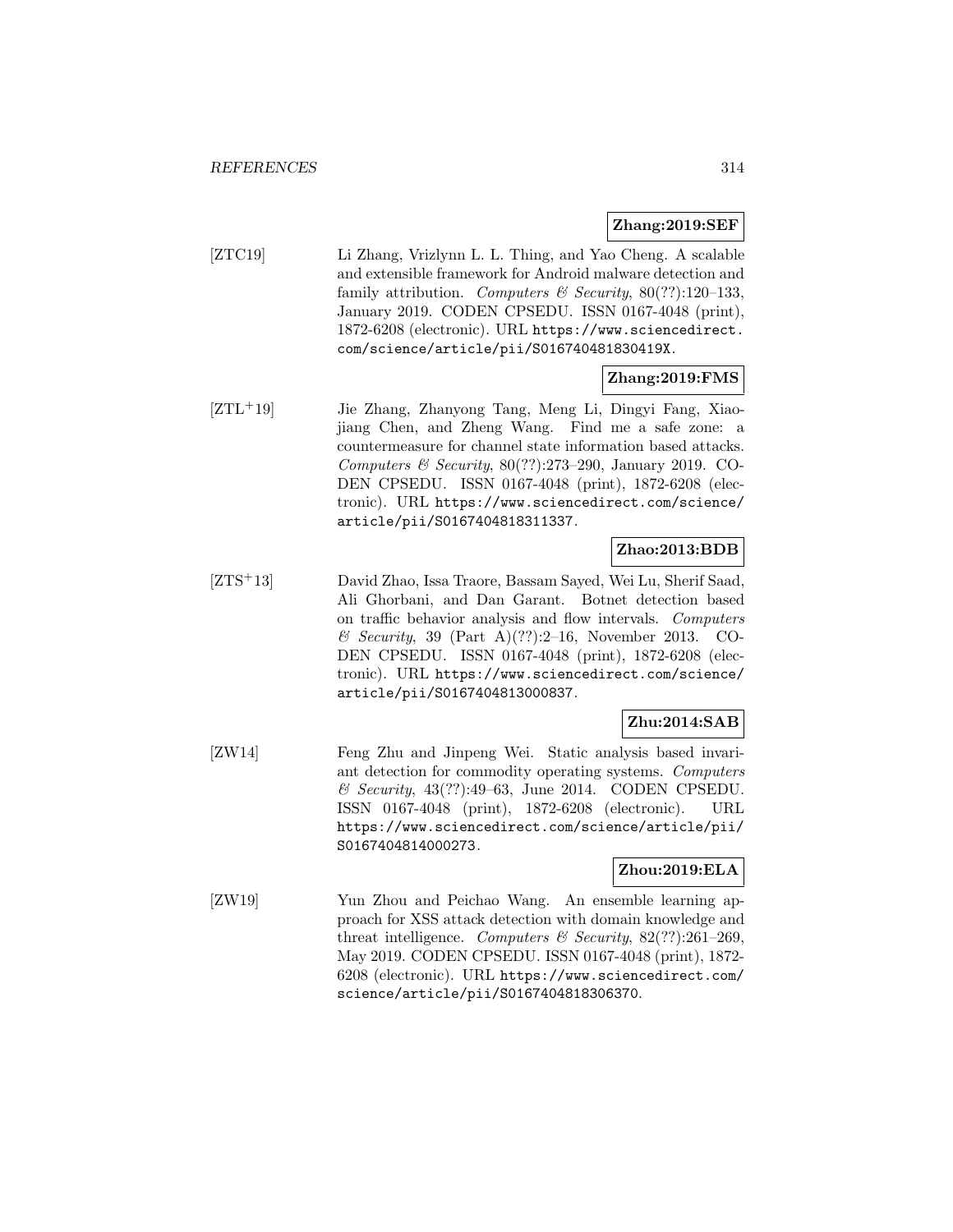## **Zhu:2019:IED**

[ZWNM19] Erzhou Zhu, Peng Wen, Kanqi Ni, and Ruhui Ma. Implementation of an effective dynamic concolic execution framework for analyzing binary programs. Computers  $\mathcal{C}$  Se $curity, 86(??):1-27, September 2019. CODEN CPSEDU.$ ISSN 0167-4048 (print), 1872-6208 (electronic). URL https://www.sciencedirect.com/science/article/pii/ S0167404818300932.

### **Zhong:2019:SLS**

[ZWX<sup>+</sup>19] Lin Zhong, Qianhong Wu, Jan Xie, Zhenyu Guan, and Bo Qin. A secure large-scale instant payment system based on blockchain. Computers & Security, 84(??):349–364, July 2019. CODEN CPSEDU. ISSN 0167-4048 (print), 1872- 6208 (electronic). URL https://www.sciencedirect.com/ science/article/pii/S016740481831407X.

### **Zhang:2011:DCS**

[ZY11] Da Zhang and Chai Kiat Yeo. Distributed court system for intrusion detection in mobile ad hoc networks. Computers & Security,  $30(8):555-570$ , November 2011. CO-DEN CPSEDU. ISSN 0167-4048 (print), 1872-6208 (electronic). URL https://www.sciencedirect.com/science/ article/pii/S0167404811001155.

### **Zhao:2014:TSU**

[ZY14] Rui Zhao and Chuan Yue. Toward a secure and usable cloud-based password manager for web browsers. Computers & Security, 46(??):32–47, October 2014. CO-DEN CPSEDU. ISSN 0167-4048 (print), 1872-6208 (electronic). URL https://www.sciencedirect.com/science/ article/pii/S0167404814001059.

### **Zi:2010:IPN**

[ZYPL10] Xiaochao Zi, Lihong Yao, Li Pan, and Jianhua Li. Implementing a passive network covert timing channel. Computers & Security, 29(6):686–696, September 2010. CO-DEN CPSEDU. ISSN 0167-4048 (print), 1872-6208 (electronic). URL https://www.sciencedirect.com/science/ article/pii/S0167404809001485.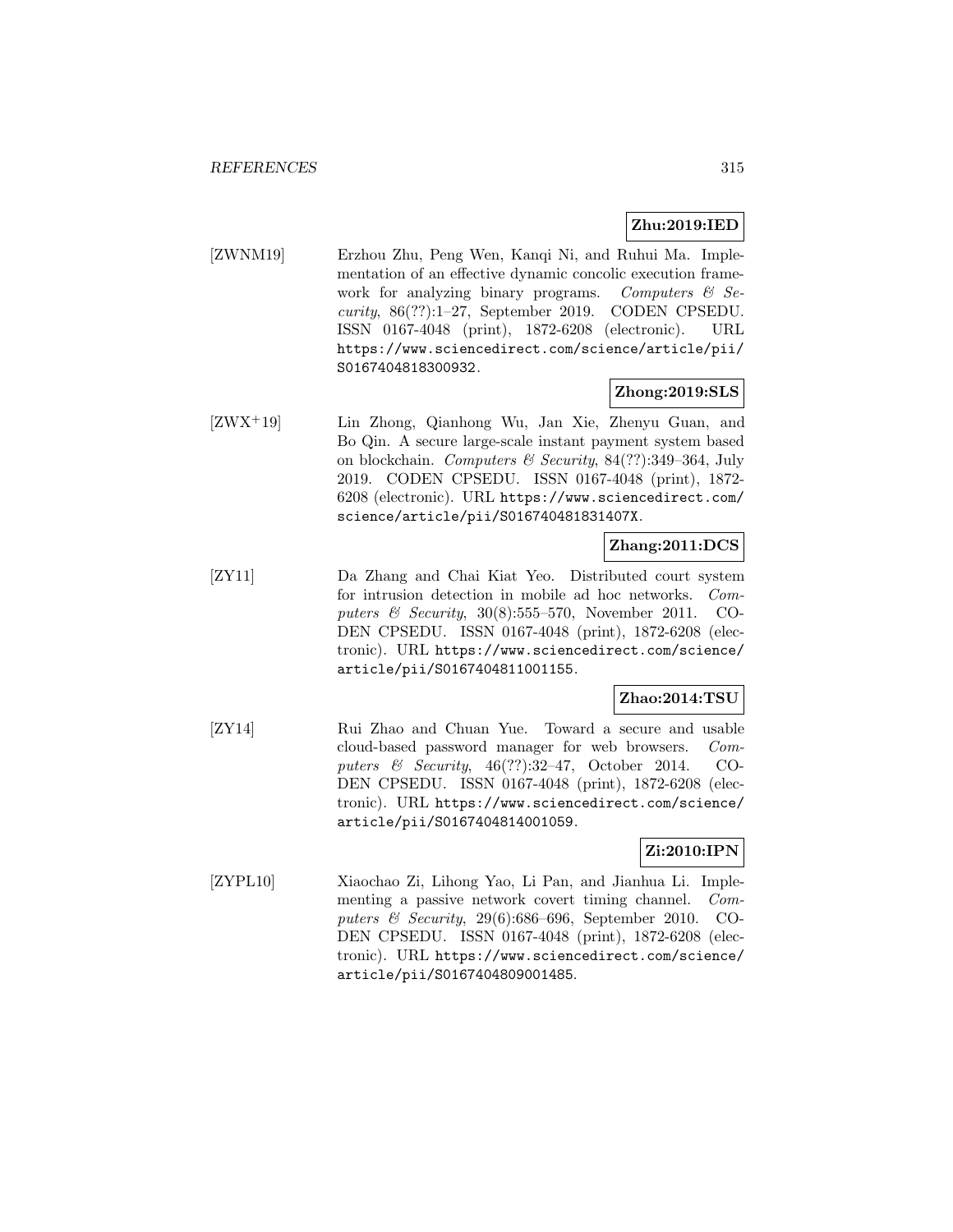### **Zhang:2016:CRA**

[ZYRZ16] Hao Zhang, Danfeng (Daphne) Yao, Naren Ramakrishnan, and Zhibin Zhang. Causality reasoning about network events for detecting stealthy malware activities. Computers  $\mathcal{C}$ Security, 58(??):180–198, May 2016. CODEN CPSEDU. ISSN 0167-4048 (print), 1872-6208 (electronic). URL https://www.sciencedirect.com/science/article/pii/ S0167404816000043.

### **Zhang:2014:TON**

[ZYWZ14] Hao Zhang, Nenghai Yu, Yonggang Wen, and Weiming Zhang. Towards optimal noise distribution for privacy preserving in data aggregation. Computers  $\mathcal{C}$  Security, 45(??):210–230, September 2014. CODEN CPSEDU. ISSN 0167-4048 (print), 1872-6208 (electronic). URL https://www.sciencedirect.com/science/article/pii/ S016740481400090X.

### **Zhao:2012:TRS**

[ZZ12] Xingwen Zhao and Fangguo Zhang. Tracing and revoking scheme for dynamic privileges against pirate rebroadcast. Computers  $\&$  Security, 31(1):59–69, February 2012. CO-DEN CPSEDU. ISSN 0167-4048 (print), 1872-6208 (electronic). URL https://www.sciencedirect.com/science/ article/pii/S0167404811001386.

### **Zhanwei:2019:ADM**

[ZZ19] Song Zhanwei and Liu Zenghui. Abnormal detection method of industrial control system based on behavior model. Computers & Security, 84(??):166–178, July 2019. CO-DEN CPSEDU. ISSN 0167-4048 (print), 1872-6208 (electronic). URL https://www.sciencedirect.com/science/ article/pii/S0167404818307405.

### **Zhou:2017:ENQ**

[ZZC17] Lu Zhou, Youwen Zhu, and Aniello Castiglione. Efficient k-NN query over encrypted data in cloud with limited key-disclosure and offline data owner. Computers  $\mathcal{C}$ Security, 69(??):84–96, August 2017. CODEN CPSEDU. ISSN 0167-4048 (print), 1872-6208 (electronic). URL https://www.sciencedirect.com/science/article/pii/ S0167404816301663.